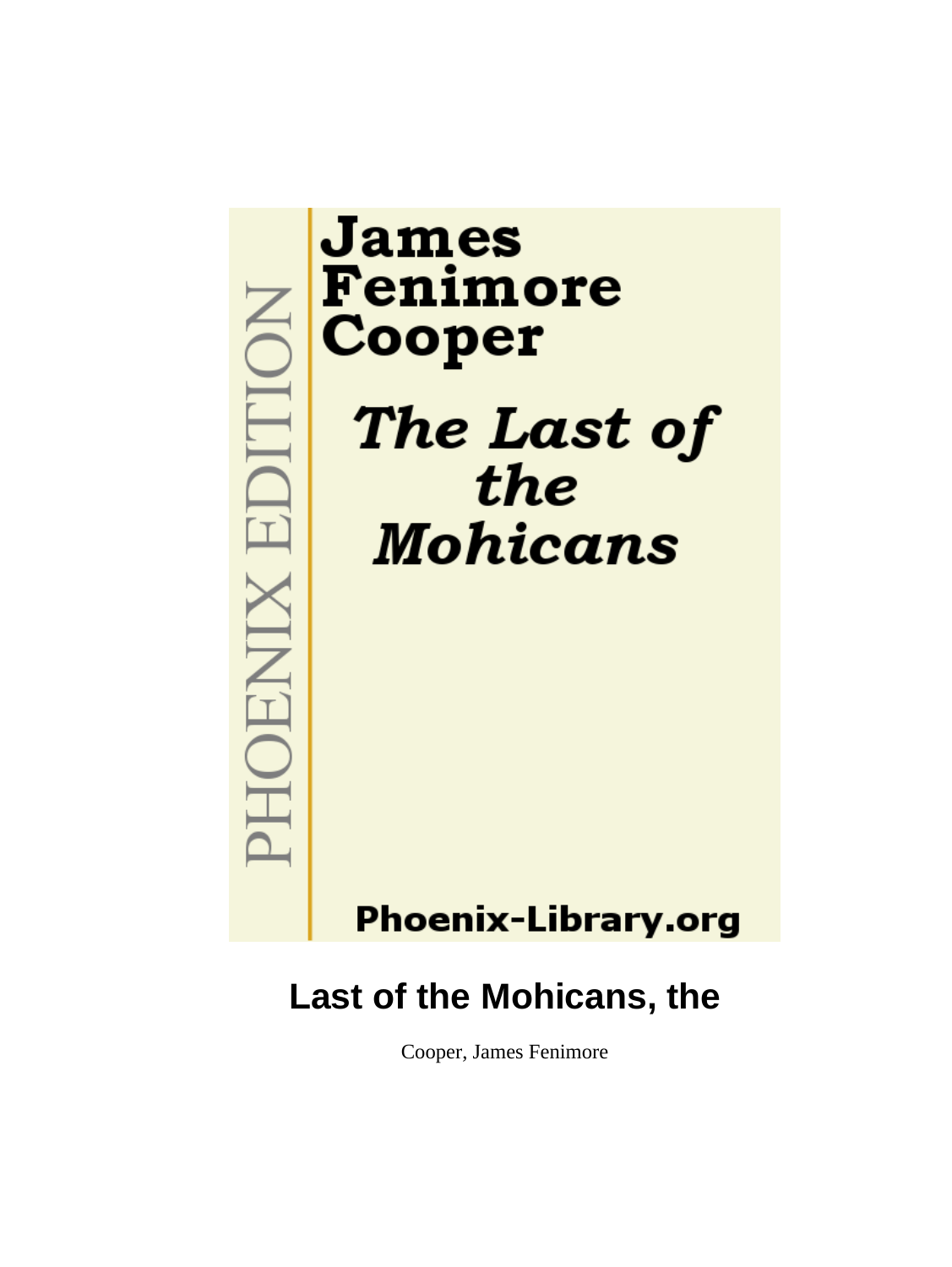[Table of Content](#page-316-0) [About Phoenix−Edition](#page-318-0) **[Copyright](#page-319-0)**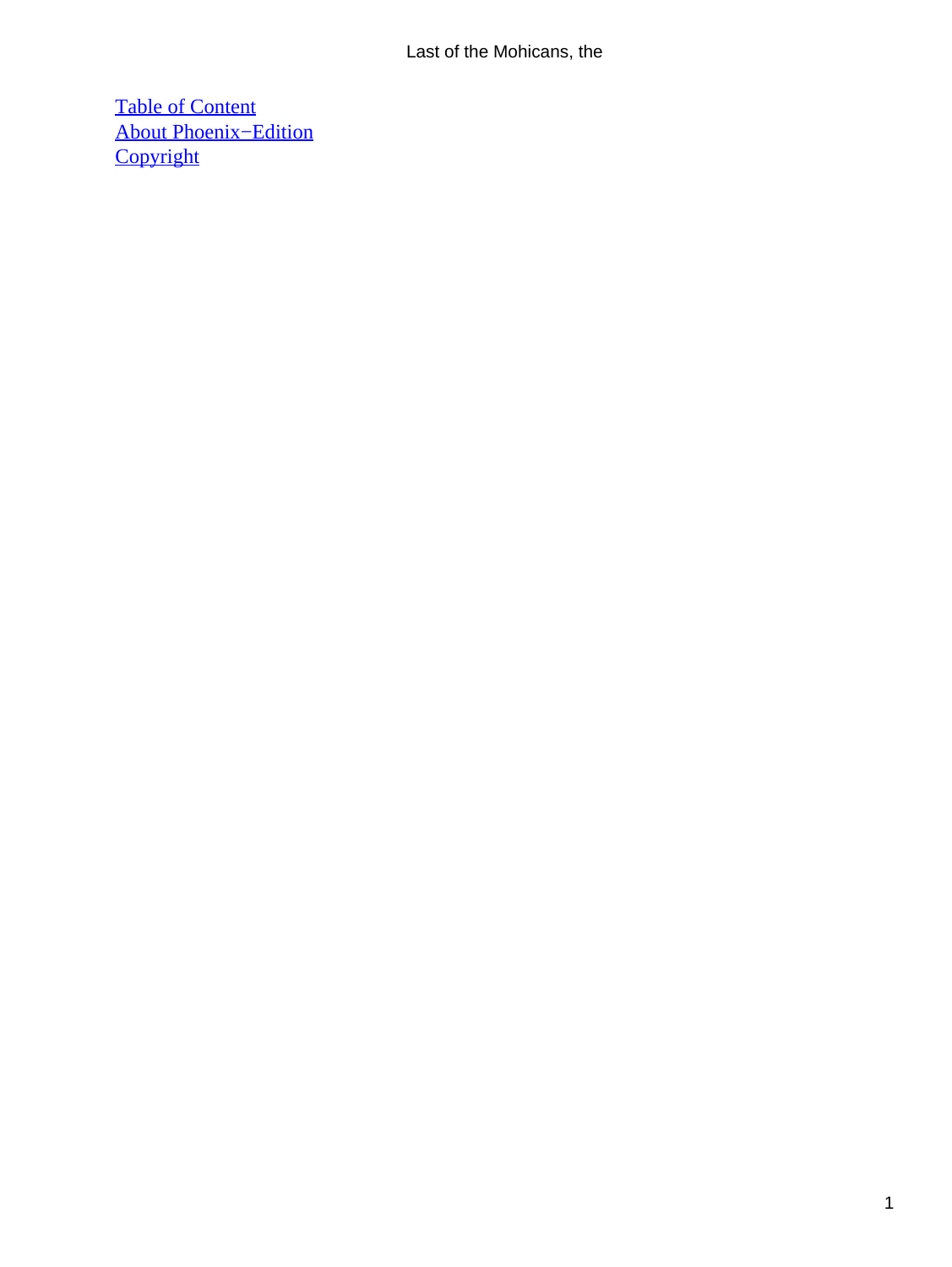*T*he Last of the Mohicans A Narrative of 1757

by James Fenimore Cooper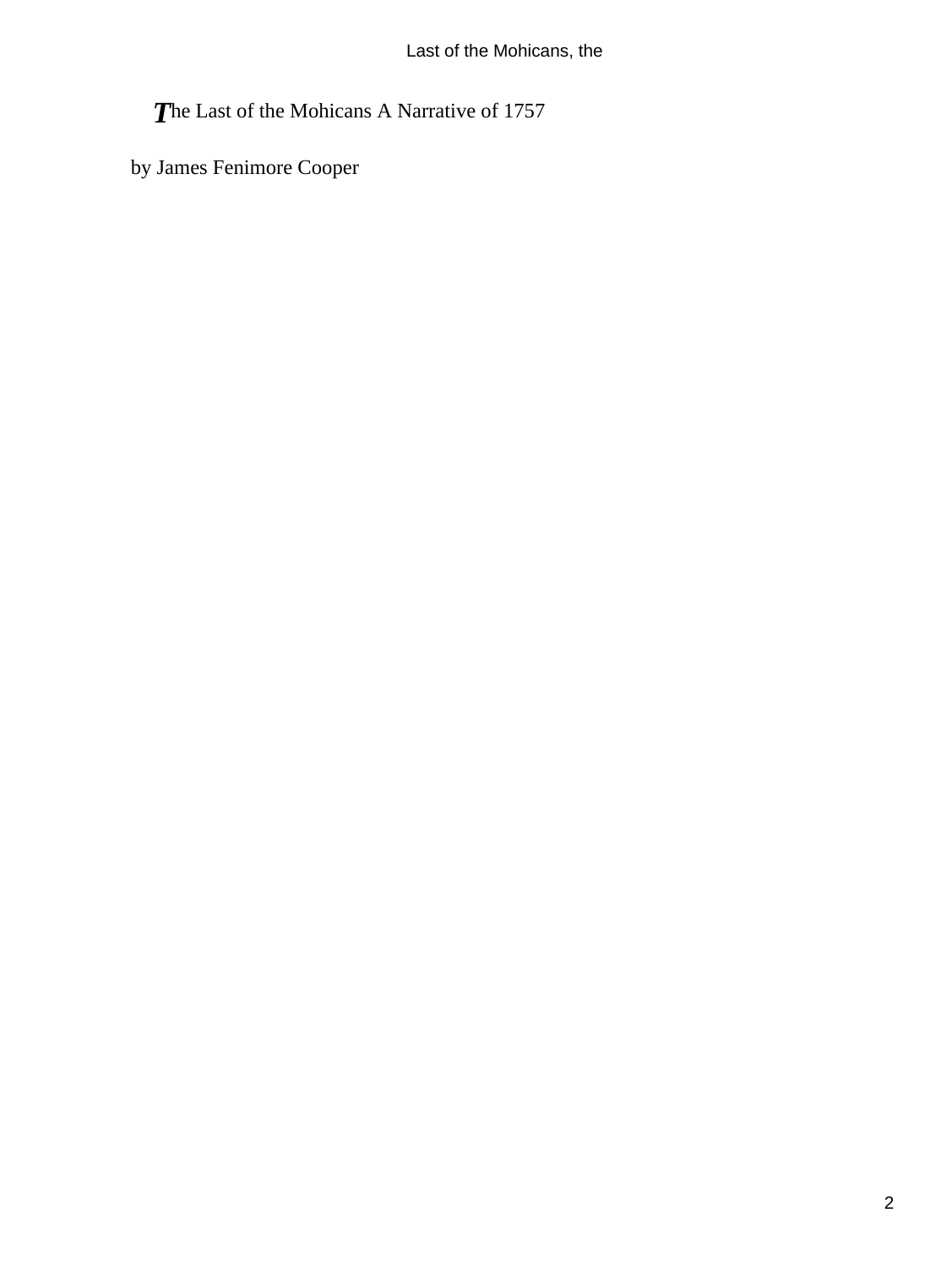### **[INTRODUCTION](#page-316-0)**

*I*t is believed that the scene of this tale, and most of the information necessary to understand its allusions, are rendered sufficiently obvious to the reader in the text itself, or in the accompanying notes. Still there is so much obscurity in the Indian traditions, and so much confusion in the Indian names, as to render some explanation useful.

 Few men exhibit greater diversity, or, if we may so express it, greater antithesis of character, than the native warrior of North America. In war, he is daring, boastful, cunning, ruthless, self−denying, and self−devoted; in peace, just, generous, hospitable, revengeful, superstitious, modest, and commonly chaste. These are qualities, it is true, which do not distinguish all alike; but they are so far the predominating traits of these remarkable people as to be characteristic.

 It is generally believed that the Aborigines of the American continent have an Asiatic origin. There are many physical as well as moral facts which corroborate this opinion, and some few that would seem to weigh against it.

 The color of the Indian, the writer believes, is peculiar to himself, and while his cheek−bones have a very striking indication of a Tartar origin, his eyes have not. Climate may have had great influence on the former, but it is difficult to see how it can have produced the substantial difference which exists in the latter. The imagery of the Indian, both in his poetry and in his oratory, is oriental; chastened, and perhaps improved, by the limited range of his practical knowledge. He draws his metaphors from the clouds, the seasons, the birds, the beasts, and the vegetable world. In this, perhaps, he does no more than any other energetic and imaginative race would do, being compelled to set bounds to fancy by experience; but the North American Indian clothes his ideas in a dress which is different from that of the African, and is oriental in itself. His language has the richness and sententious fullness of the Chinese. He will express a phrase in a word, and he will qualify the meaning of an entire sentence by a syllable; he will even convey different significations by the simplest inflections of the voice.

 Philologists have said that there are but two or three languages, properly speaking, among all the numerous tribes which formerly occupied the country that now composes the United States. They ascribe the known difficulty one people have to understand another to corruptions and dialects. The writer remembers to have been present at an interview between two chiefs of the Great Prairies west of the Mississippi, and when an interpreter was in attendance who spoke both their languages. The warriors appeared to be on the most friendly terms, and seemingly conversed much together; yet, according to the account of the interpreter, each was absolutely ignorant of what the other said. They were of hostile tribes,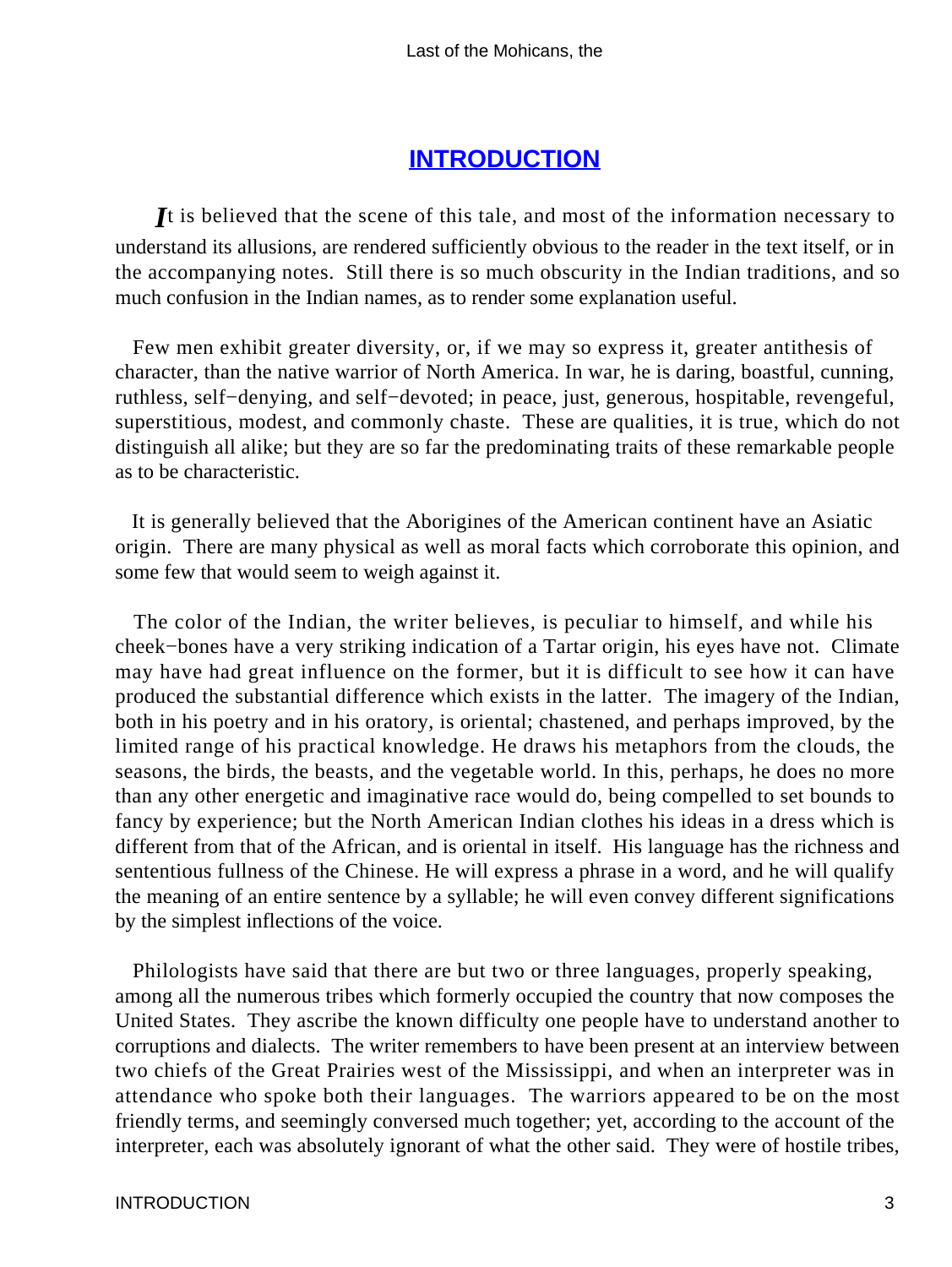brought together by the influence of the American government; and it is worthy of remark, that a common policy led them both to adopt the same subject. They mutually exhorted each other to be of use in the event of the chances of war throwing either of the parties into the hands of his enemies. Whatever may be the truth, as respects the root and the genius of the Indian tongues, it is quite certain they are now so distinct in their words as to possess most of the disadvantages of strange languages; hence much of the embarrassment that has arisen in learning their histories, and most of the uncertainty which exists in their traditions.

 Like nations of higher pretensions, the American Indian gives a very different account of his own tribe or race from that which is given by other people. He is much addicted to overestimating his own perfections, and to undervaluing those of his rival or his enemy; a trait which may possibly be thought corroborative of the Mosaic account of the creation.

 The whites have assisted greatly in rendering the traditions of the Aborigines more obscure by their own manner of corrupting names. Thus, the term used in the title of this book has undergone the changes of Mahicanni, Mohicans, and Mohegans; the latter being the word commonly used by the whites. When it is remembered that the Dutch (who first settled New York), the English, and the French, all gave appellations to the tribes that dwelt within the country which is the scene of this story, and that the Indians not only gave different names to their enemies, but frequently to themselves, the cause of the confusion will be understood.

 In these pages, Lenni−Lenape, Lenope, Delawares, Wapanachki, and Mohicans, all mean the same people, or tribes of the same stock. The Mengwe, the Maquas, the Mingoes, and the Iroquois, though not all strictly the same, are identified frequently by the speakers, being politically confederated and opposed to those just named. Mingo was a term of peculiar reproach, as were Mengwe and Maqua in a less degree.

 The Mohicans were the possessors of the country first occupied by the Europeans in this portion of the continent. They were, consequently, the first dispossessed; and the seemingly inevitable fate of all these people, who disappear before the advances, or it might be termed the inroads, of civilization, as the verdure of their native forests falls before the nipping frosts, is represented as having already befallen them. There is sufficient historical truth in the picture to justify the use that has been made of it.

 In point of fact, the country which is the scene of the following tale has undergone as little change, since the historical events alluded to had place, as almost any other district of equal extent within the whole limits of the United States. There are fashionable and well−attended watering−places at and near the spring where Hawkeye halted to drink, and roads traverse the forests where he and his friends were compelled to journey without even a path. Glen's has a large village; and while William Henry, and even a fortress of later date, are only to be traced as ruins, there is another village on the shores of the Horican. But, beyond this, the enterprise and energy of a people who have done so much in other places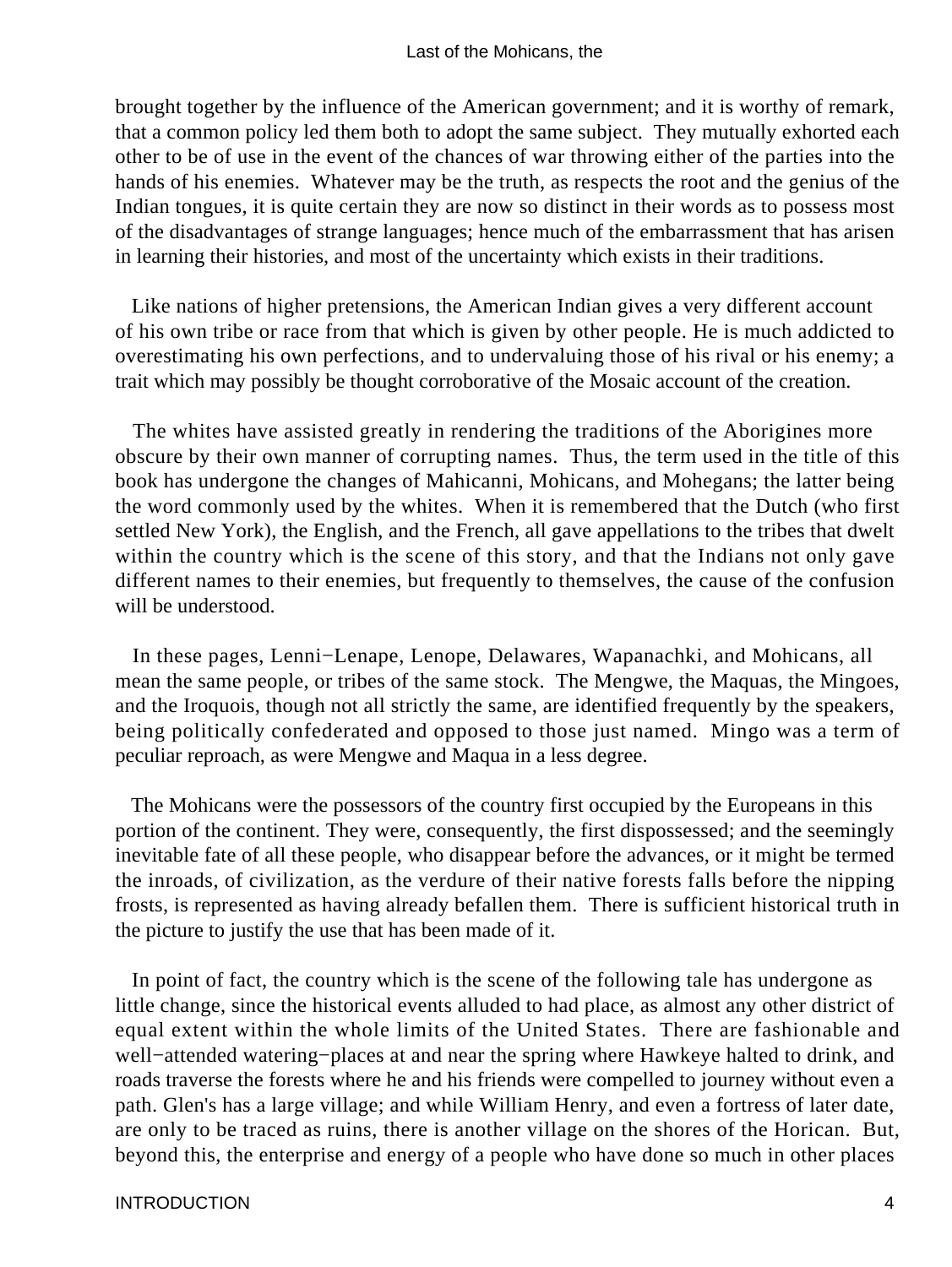have done little here. The whole of that wilderness, in which the latter incidents of the legend occurred, is nearly a wilderness still, though the red man has entirely deserted this part of the state. Of all the tribes named in these pages, there exist only a few half−civilized beings of the Oneidas, on the reservations of their people in New York. The rest have disappeared, either from the regions in which their fathers dwelt, or altogether from the earth.

 There is one point on which we would wish to say a word before closing this preface. Hawkeye calls the Lac du Saint Sacrement, the «Horican.» As we believe this to be an appropriation of the name that has its origin with ourselves, the time has arrived, perhaps, when the fact should be frankly admitted. While writing this book, fully a quarter of a century since, it occurred to us that the French name of this lake was too complicated, the American too commonplace, and the Indian too unpronounceable, for either to be used familiarly in a work of fiction. Looking over an ancient map, it was ascertained that a tribe of Indians, called «Les Horicans» by the French, existed in the neighborhood of this beautiful sheet of water. As every word uttered by Natty Bumppo was not to be received as rigid truth, we took the liberty of putting the «Horican» into his mouth, as the substitute for «Lake George.» The name has appeared to find favor, and all things considered, it may possibly be quite as well to let it stand, instead of going back to the House of Hanover for the appellation of our finest sheet of water. We relieve our conscience by the confession, at all events leaving it to exercise its authority as it may see fit.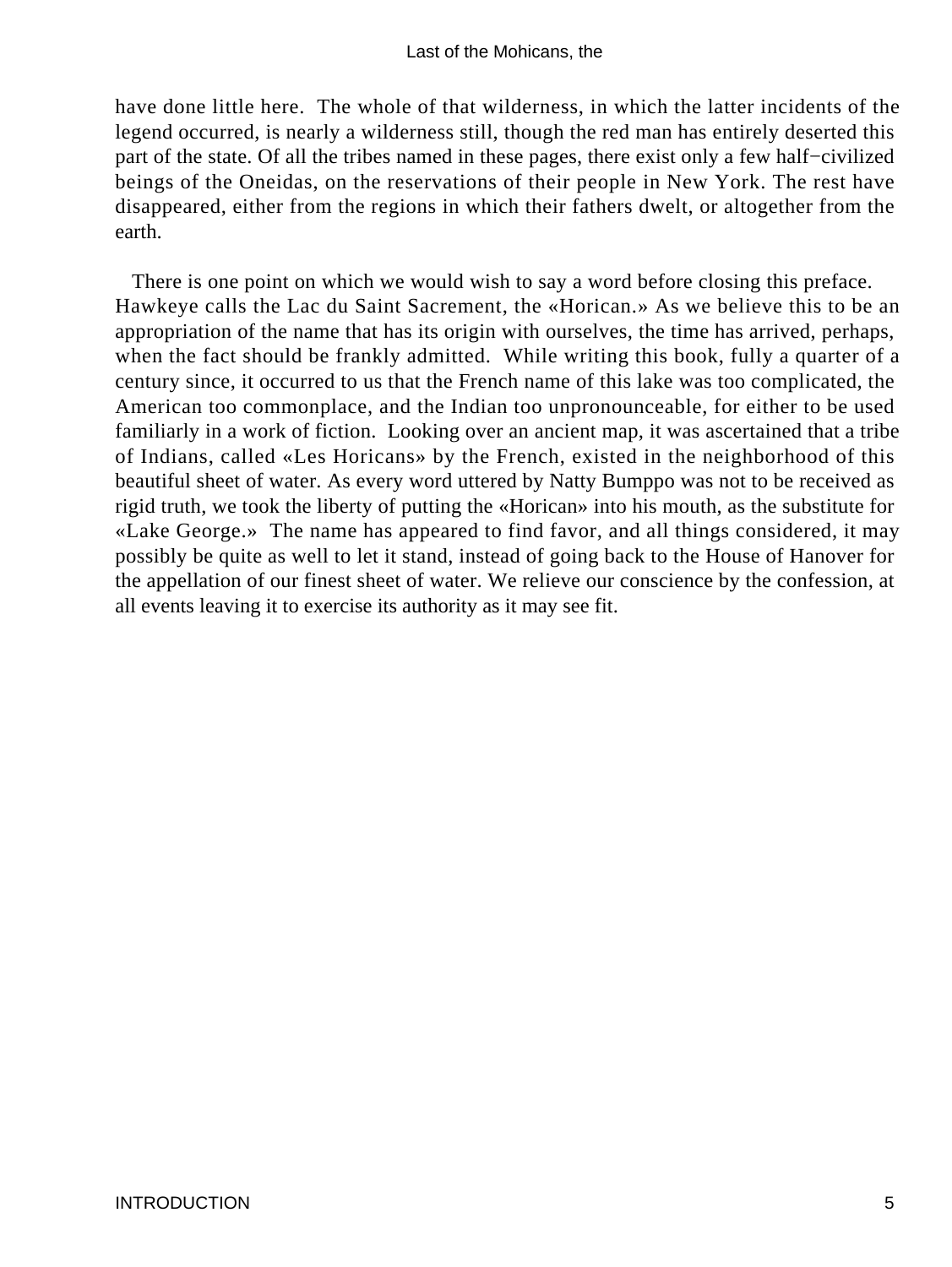## **[CHAPTER 1](#page-316-0)**

**«***M*ine ear is open, and my heart prepared: The worst is wordly loss thou canst unfold: – Say, is my kingdom lost?» – Shakespeare

 It was a feature peculiar to the colonial wars of North America, that the toils and dangers of the wilderness were to be encountered before the adverse hosts could meet. A wide and apparently an impervious boundary of forests severed the possessions of the hostile provinces of France and England. The hardy colonist, and the trained European who fought at his side, frequently expended months in struggling against the rapids of the streams, or in effecting the rugged passes of the mountains, in quest of an opportunity to exhibit their courage in a more martial conflict. But, emulating the patience and self−denial of the practiced native warriors, they learned to overcome every difficulty; and it would seem that, in time, there was no recess of the woods so dark, nor any secret place so lovely, that it might claim exemption from the inroads of those who had pledged their blood to satiate their vengeance, or to uphold the cold and selfish policy of the distant monarchs of Europe.

 Perhaps no district throughout the wide extent of the intermediate frontiers can furnish a livelier picture of the cruelty and fierceness of the savage warfare of those periods than the country which lies between the head waters of the Hudson and the adjacent lakes.

 The facilities which nature had there offered to the march of the combatants were too obvious to be neglected. The lengthened sheet of the Champlain stretched from the frontiers of Canada, deep within the borders of the neighboring province of New York, forming a natural passage across half the distance that the French were compelled to master in order to strike their enemies. Near its southern termination, it received the contributions of another lake, whose waters were so limpid as to have been exclusively selected by the Jesuit missionaries to perform the typical purification of baptism, and to obtain for it the title of lake «du Saint Sacrement.» The less zealous English thought they conferred a sufficient honor on its unsullied fountains, when they bestowed the name of their reigning prince, the second of the house of Hanover. The two united to rob the untutored possessors of its wooded scenery of their native right to perpetuate its original appellation of «Horican.»\*

 \* As each nation of the Indians had its language or its dialect, they usually gave different names to the same places, though nearly all of their appellations were descriptive of the object. Thus a literal translation of the name of this beautiful sheet of water, used by the tribe that dwelt on its banks, would be «The Tail of the Lake.» Lake George, as it is vulgarly, and now, indeed, legally, called, forms a sort of tail to Lake Champlain, when viewed on the map. Hence, the name.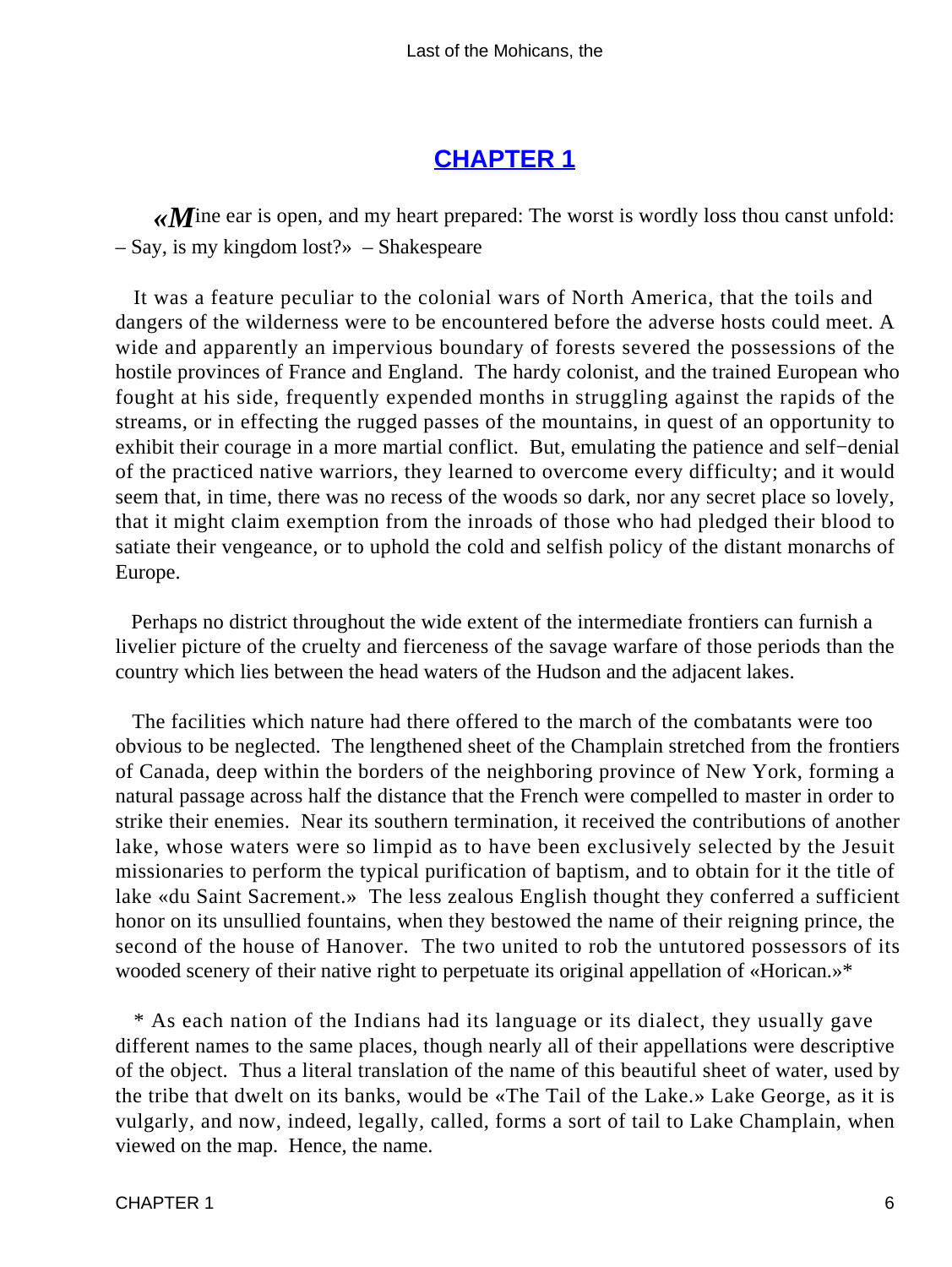Winding its way among countless islands, and imbedded in mountains, the «holy lake» extended a dozen leagues still further to the south. With the high plain that there interposed itself to the further passage of the water, commenced a portage of as many miles, which conducted the adventurer to the banks of the Hudson, at a point where, with the usual obstructions of the rapids, or rifts, as they were then termed in the language of the country, the river became navigable to the tide.

 While, in the pursuit of their daring plans of annoyance, the restless enterprise of the French even attempted the distant and difficult gorges of the Alleghany, it may easily be imagined that their proverbial acuteness would not overlook the natural advantages of the district we have just described. It became, emphatically, the bloody arena, in which most of the battles for the mastery of the colonies were contested. Forts were erected at the different points that commanded the facilities of the route, and were taken and retaken, razed and rebuilt, as victory alighted on the hostile banners. While the husbandman shrank back from the dangerous passes, within the safer boundaries of the more ancient settlements, armies larger than those that had often disposed of the scepters of the mother countries, were seen to bury themselves in these forests, whence they rarely returned but in skeleton bands, that were haggard with care or dejected by defeat. Though the arts of peace were unknown to this fatal region, its forests were alive with men; its shades and glens rang with the sounds of martial music, and the echoes of its mountains threw back the laugh, or repeated the wanton cry, of many a gallant and reckless youth, as he hurried by them, in the noontide of his spirits, to slumber in a long night of forgetfulness.

 It was in this scene of strife and bloodshed that the incidents we shall attempt to relate occurred, during the third year of the war which England and France last waged for the possession of a country that neither was destined to retain.

 The imbecility of her military leaders abroad, and the fatal want of energy in her councils at home, had lowered the character of Great Britain from the proud elevation on which it had been placed by the talents and enterprise of her former warriors and statesmen. No longer dreaded by her enemies, her servants were fast losing the confidence of self−respect. In this mortifying abasement, the colonists, though innocent of her imbecility, and too humble to be the agents of her blunders, were but the natural participators. They had recently seen a chosen army from that country, which, reverencing as a mother, they had blindly believed invincible – an army led by a chief who had been selected from a crowd of trained warriors, for his rare military endowments, disgracefully routed by a handful of French and Indians, and only saved from annihilation by the coolness and spirit of a Virginian boy, whose riper fame has since diffused itself, with the steady influence of moral truth, to the uttermost confines of Christendom.\* A wide frontier had been laid naked by this unexpected disaster, and more substantial evils were preceded by a thousand fanciful and imaginary dangers. The alarmed colonists believed that the yells of the savages mingled with every fitful gust of wind that issued from the interminable forests of the west. The terrific character of their merciless enemies increased immeasurably the natural horrors of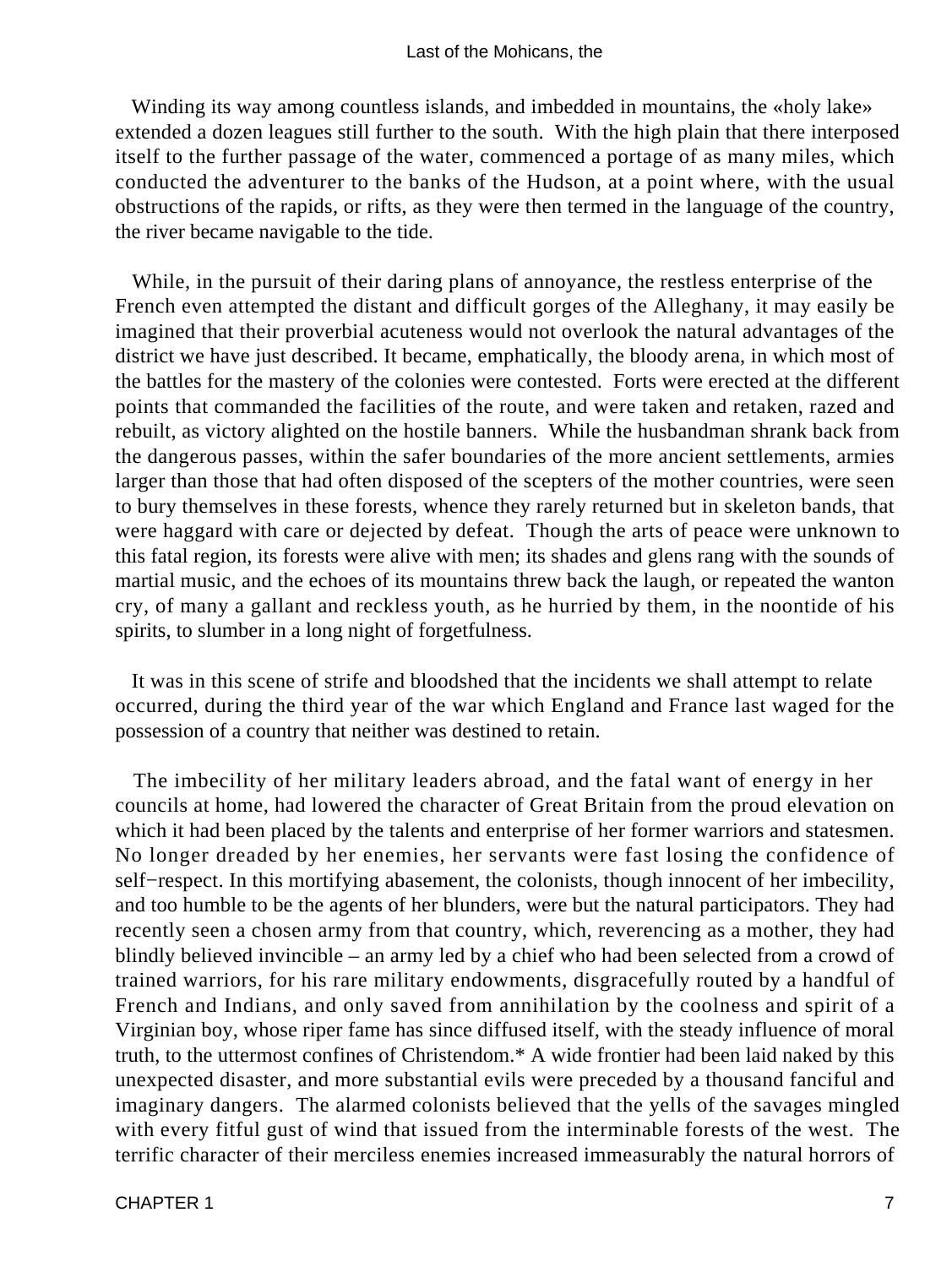warfare. Numberless recent massacres were still vivid in their recollections; nor was there any ear in the provinces so deaf as not to have drunk in with avidity the narrative of some fearful tale of midnight murder, in which the natives of the forests were the principal and barbarous actors. As the credulous and excited traveler related the hazardous chances of the wilderness, the blood of the timid curdled with terror, and mothers cast anxious glances even at those children which slumbered within the security of the largest towns. In short, the magnifying influence of fear began to set at naught the calculations of reason, and to render those who should have remembered their manhood, the slaves of the basest passions. Even the most confident and the stoutest hearts began to think the issue of the contest was becoming doubtful; and that abject class was hourly increasing in numbers, who thought they foresaw all the possessions of the English crown in America subdued by their Christian foes, or laid waste by the inroads of their relentless allies.

 \* Washington, who, after uselessly admonishing the European general of the danger into which he was heedlessly running, saved the remnants of the British army, on this occasion, by his decision and courage. The reputation earned by Washington in this battle was the principal cause of his being selected to command the American armies at a later day. It is a circumstance worthy of observation, that while all America rang with his well−merited reputation, his name does not occur in any European account of the battle; at least the author has searched for it without success. In this manner does the mother country absorb even the fame, under that system of rule.

 When, therefore, intelligence was received at the fort which covered the southern termination of the portage between the Hudson and the lakes, that Montcalm had been seen moving up the Champlain, with an army «numerous as the leaves on the trees,» its truth was admitted with more of the craven reluctance of fear than with the stern joy that a warrior should feel, in finding an enemy within reach of his blow. The news had been brought, toward the decline of a day in midsummer, by an Indian runner, who also bore an urgent request from Munro, the commander of a work on the shore of the «holy lake,» for a speedy and powerful reinforcement. It has already been mentioned that the distance between these two posts was less than five leagues. The rude path, which originally formed their line of communication, had been widened for the passage of wagons; so that the distance which had been traveled by the son of the forest in two hours, might easily be effected by a detachment of troops, with their necessary baggage, between the rising and setting of a summer sun. The loyal servants of the British crown had given to one of these forest−fastnesses the name of William Henry, and to the other that of Fort Edward, calling each after a favorite prince of the reigning family. The veteran Scotchman just named held the first, with a regiment of regulars and a few provincials; a force really by far too small to make head against the formidable power that Montcalm was leading to the foot of his earthen mounds. At the latter, however, lay General Webb, who commanded the armies of the king in the northern provinces, with a body of more than five thousand men. By uniting the several detachments of his command, this officer might have arrayed nearly double that number of combatants against the enterprising Frenchman, who had ventured so far from his reinforcements, with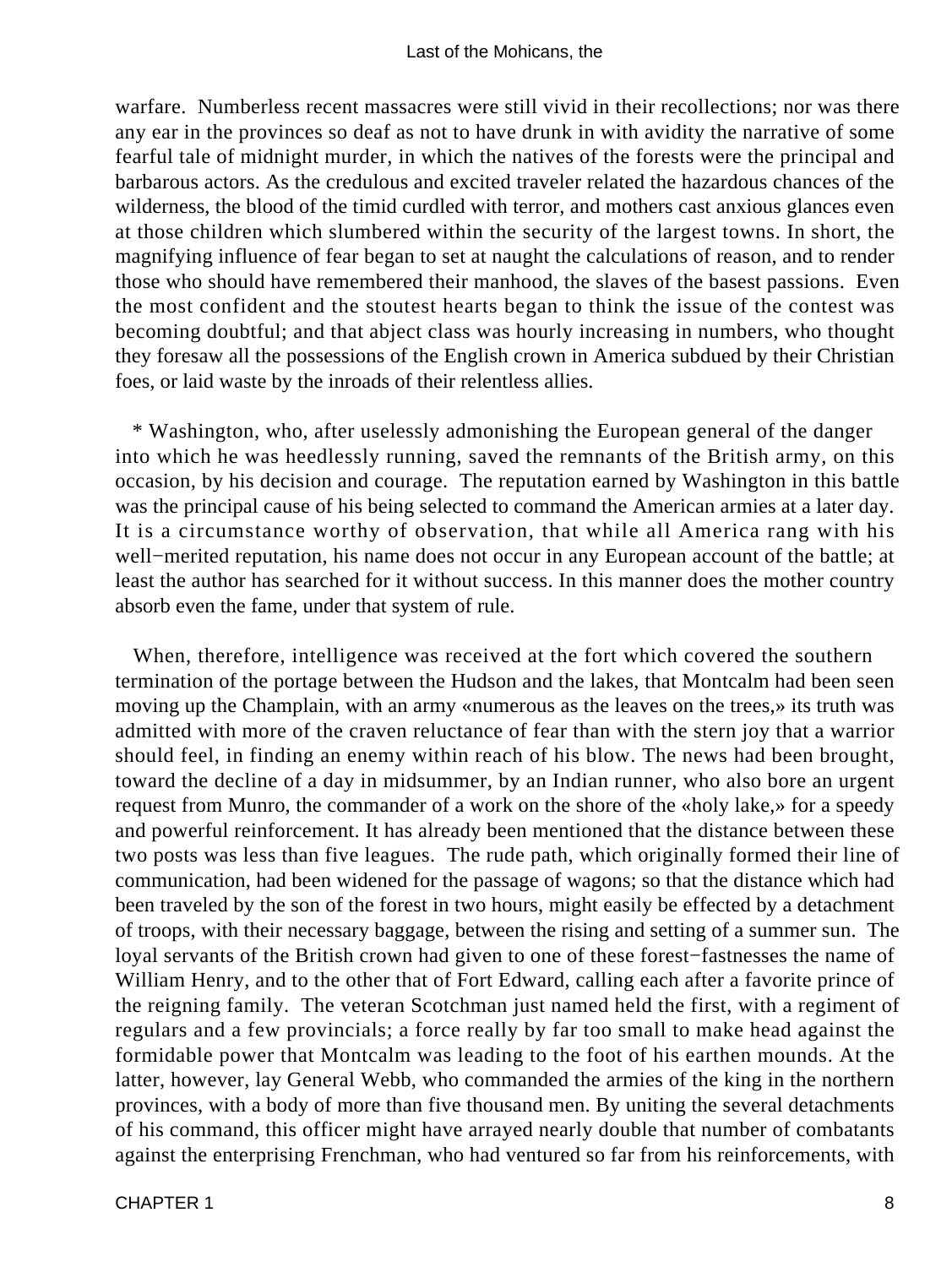an army but little superior in numbers.

 But under the influence of their degraded fortunes, both officers and men appeared better disposed to await the approach of their formidable antagonists, within their works, than to resist the progress of their march, by emulating the successful example of the French at Fort du Quesne, and striking a blow on their advance.

 After the first surprise of the intelligence had a little abated, a rumor was spread through the entrenched camp, which stretched along the margin of the Hudson, forming a chain of outworks to the body of the fort itself, that a chosen detachment of fifteen hundred men was to depart, with the dawn, for William Henry, the post at the northern extremity of the portage. That which at first was only rumor, soon became certainty, as orders passed from the quarters of the commander−in−chief to the several corps he had selected for this service, to prepare for their speedy departure. All doubts as to the intention of Webb now vanished, and an hour or two of hurried footsteps and anxious faces succeeded. The novice in the military art flew from point to point, retarding his own preparations by the excess of his violent and somewhat distempered zeal; while the more practiced veteran made his arrangements with a deliberation that scorned every appearance of haste; though his sober lineaments and anxious eye sufficiently betrayed that he had no very strong professional relish for the, as yet, untried and dreaded warfare of the wilderness. At length the sun set in a flood of glory, behind the distant western hills, and as darkness drew its veil around the secluded spot the sounds of preparation diminished; the last light finally disappeared from the log cabin of some officer; the trees cast their deeper shadows over the mounds and the rippling stream, and a silence soon pervaded the camp, as deep as that which reigned in the vast forest by which it was environed.

 According to the orders of the preceding night, the heavy sleep of the army was broken by the rolling of the warning drums, whose rattling echoes were heard issuing, on the damp morning air, out of every vista of the woods, just as day began to draw the shaggy outlines of some tall pines of the vicinity, on the opening brightness of a soft and cloudless eastern sky. In an instant the whole camp was in motion; the meanest soldier arousing from his lair to witness the departure of his comrades, and to share in the excitement and incidents of the hour. The simple array of the chosen band was soon completed. While the regular and trained hirelings of the king marched with haughtiness to the right of the line, the less pretending colonists took their humbler position on its left, with a docility that long practice had rendered easy. The scouts departed; strong guards preceded and followed the lumbering vehicles that bore the baggage; and before the gray light of the morning was mellowed by the rays of the sun, the main body of the combatants wheeled into column, and left the encampment with a show of high military bearing, that served to drown the slumbering apprehensions of many a novice, who was now about to make his first essay in arms. While in view of their admiring comrades, the same proud front and ordered array was observed, until the notes of their fifes growing fainter in distance, the forest at length appeared to swallow up the living mass which had slowly entered its bosom.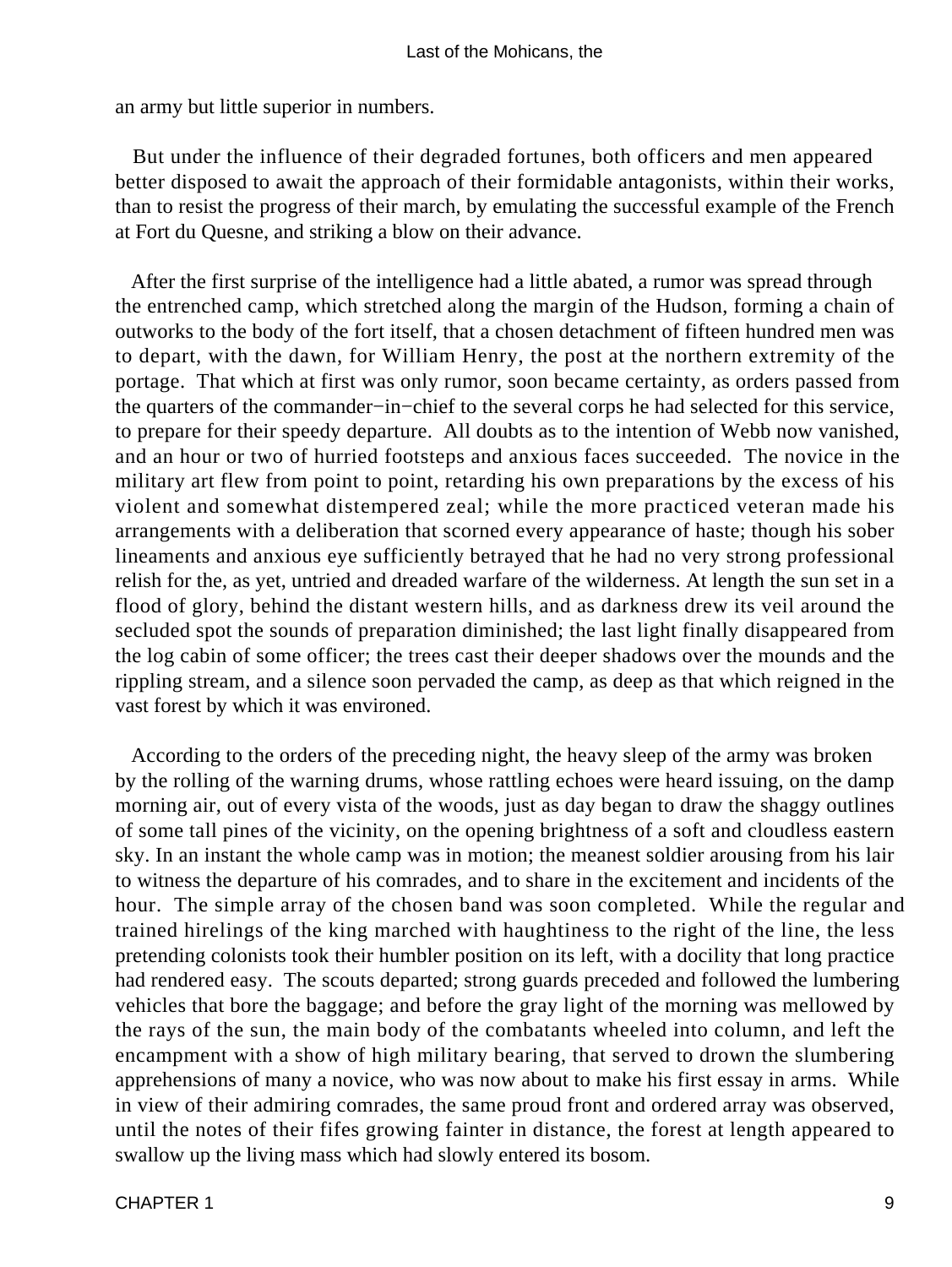The deepest sounds of the retiring and invisible column had ceased to be borne on the breeze to the listeners, and the latest straggler had already disappeared in pursuit; but there still remained the signs of another departure, before a log cabin of unusual size and accommodations, in front of which those sentinels paced their rounds, who were known to guard the person of the English general. At this spot were gathered some half dozen horses, caparisoned in a manner which showed that two, at least, were destined to bear the persons of females, of a rank that it was not usual to meet so far in the wilds of the country. A third wore trappings and arms of an officer of the staff; while the rest, from the plainness of the housings, and the traveling mails with which they were encumbered, were evidently fitted for the reception of as many menials, who were, seemingly, already waiting the pleasure of those they served. At a respectful distance from this unusual show, were gathered divers groups of curious idlers; some admiring the blood and bone of the high−mettled military charger, and others gazing at the preparations, with the dull wonder of vulgar curiosity. There was one man, however, who, by his countenance and actions, formed a marked exception to those who composed the latter class of spectators, being neither idle, nor seemingly very ignorant.

 The person of this individual was to the last degree ungainly, without being in any particular manner deformed. He had all the bones and joints of other men, without any of their proportions. Erect, his stature surpassed that of his fellows; though seated, he appeared reduced within the ordinary limits of the race. The same contrariety in his members seemed to exist throughout the whole man. His head was large; his shoulders narrow; his arms long and dangling; while his hands were small, if not delicate. His legs and thighs were thin, nearly to emaciation, but of extraordinary length; and his knees would have been considered tremendous, had they not been outdone by the broader foundations on which this false superstructure of blended human orders was so profanely reared. The ill−assorted and injudicious attire of the individual only served to render his awkwardness more conspicuous. A sky−blue coat, with short and broad skirts and low cape, exposed a long, thin neck, and longer and thinner legs, to the worst animadversions of the evil−disposed. His nether garment was a yellow nankeen, closely fitted to the shape, and tied at his bunches of knees by large knots of white ribbon, a good deal sullied by use. Clouded cotton stockings, and shoes, on one of the latter of which was a plated spur, completed the costume of the lower extremity of this figure, no curve or angle of which was concealed, but, on the other hand, studiously exhibited, through the vanity or simplicity of its owner.

 From beneath the flap of an enormous pocket of a soiled vest of embossed silk, heavily ornamented with tarnished silver lace, projected an instrument, which, from being seen in such martial company, might have been easily mistaken for some mischievous and unknown implement of war. Small as it was, this uncommon engine had excited the curiosity of most of the Europeans in the camp, though several of the provincials were seen to handle it, not only without fear, but with the utmost familiarity. A large, civil cocked hat, like those worn by clergymen within the last thirty years, surmounted the whole, furnishing dignity to a good−natured and somewhat vacant countenance, that apparently needed such artificial aid,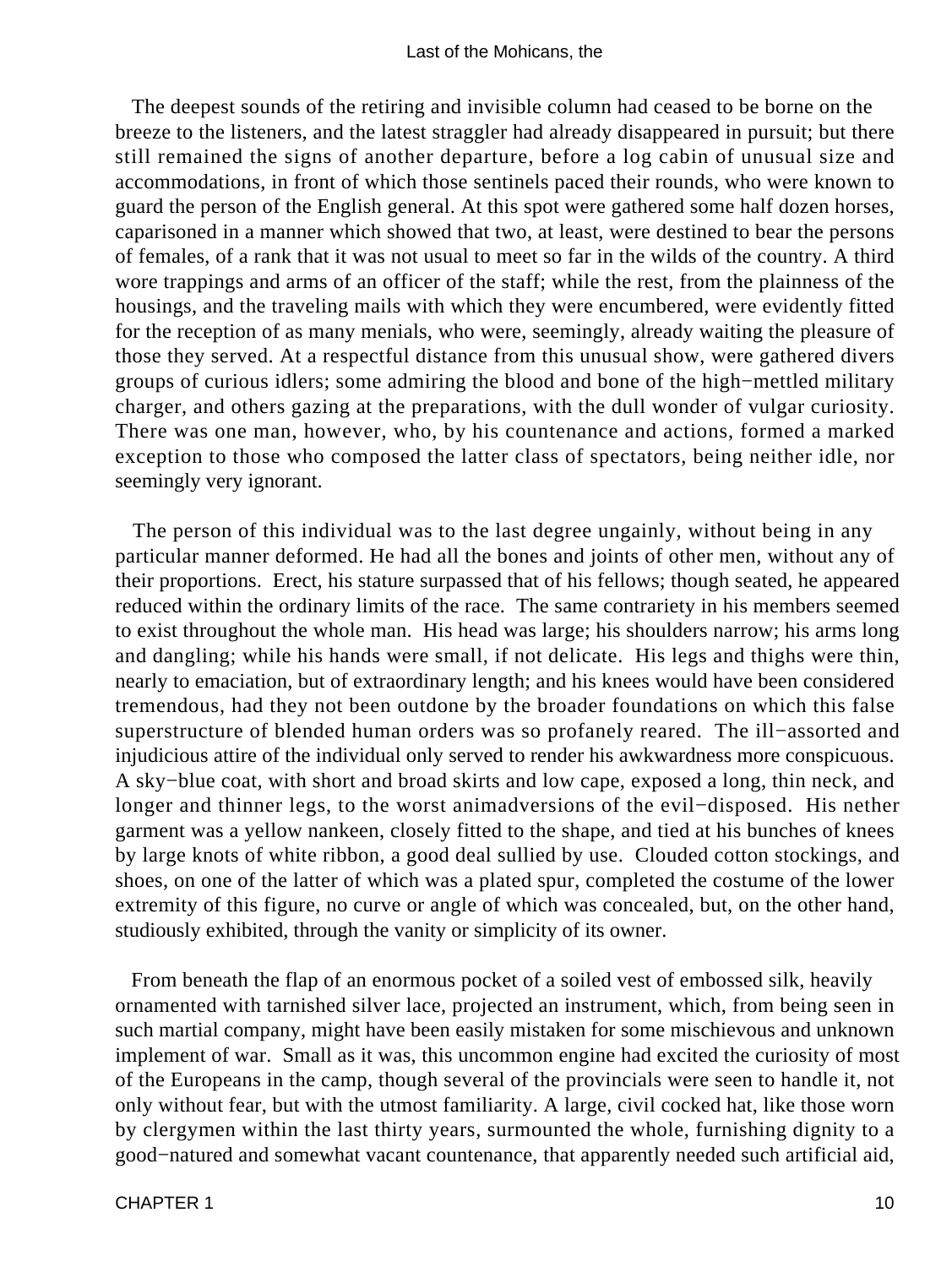to support the gravity of some high and extraordinary trust.

 While the common herd stood aloof, in deference to the quarters of Webb, the figure we have described stalked into the center of the domestics, freely expressing his censures or commendations on the merits of the horses, as by chance they displeased or satisfied his judgment.

 «This beast, I rather conclude, friend, is not of home raising, but is from foreign lands, or perhaps from the little island itself over the blue water?» he said, in a voice as remarkable for the softness and sweetness of its tones, as was his person for its rare proportions; «I may speak of these things, and be no braggart; for I have been down at both havens; that which is situate at the mouth of Thames, and is named after the capital of Old England, and that which is called 'Haven', with the addition of the word 'New'; and have seen the scows and brigantines collecting their droves, like the gathering to the ark, being outward bound to the Island of Jamaica, for the purpose of barter and traffic in four−footed animals; but never before have I beheld a beast which verified the true scripture war−horse like this: 'He paweth in the valley, and rejoiceth in his strength; he goeth on to meet the armed men. He saith among the trumpets, Ha, ha; and he smelleth the battle afar off, the thunder of the captains, and the shouting' It would seem that the stock of the horse of Israel had descended to our own time; would it not, friend?»

 Receiving no reply to this extraordinary appeal, which in truth, as it was delivered with the vigor of full and sonorous tones, merited some sort of notice, he who had thus sung forth the language of the holy book turned to the silent figure to whom he had unwittingly addressed himself, and found a new and more powerful subject of admiration in the object that encountered his gaze. His eyes fell on the still, upright, and rigid form of the «Indian runner,» who had borne to the camp the unwelcome tidings of the preceding evening. Although in a state of perfect repose, and apparently disregarding, with characteristic stoicism, the excitement and bustle around him, there was a sullen fierceness mingled with the quiet of the savage, that was likely to arrest the attention of much more experienced eyes than those which now scanned him, in unconcealed amazement. The native bore both the tomahawk and knife of his tribe; and yet his appearance was not altogether that of a warrior. On the contrary, there was an air of neglect about his person, like that which might have proceeded from great and recent exertion, which he had not yet found leisure to repair. The colors of the war−paint had blended in dark confusion about his fierce countenance, and rendered his swarthy lineaments still more savage and repulsive than if art had attempted an effect which had been thus produced by chance. His eye, alone, which glistened like a fiery star amid lowering clouds, was to be seen in its state of native wildness. For a single instant his searching and yet wary glance met the wondering look of the other, and then changing its direction, partly in cunning, and partly in disdain, it remained fixed, as if penetrating the distant air.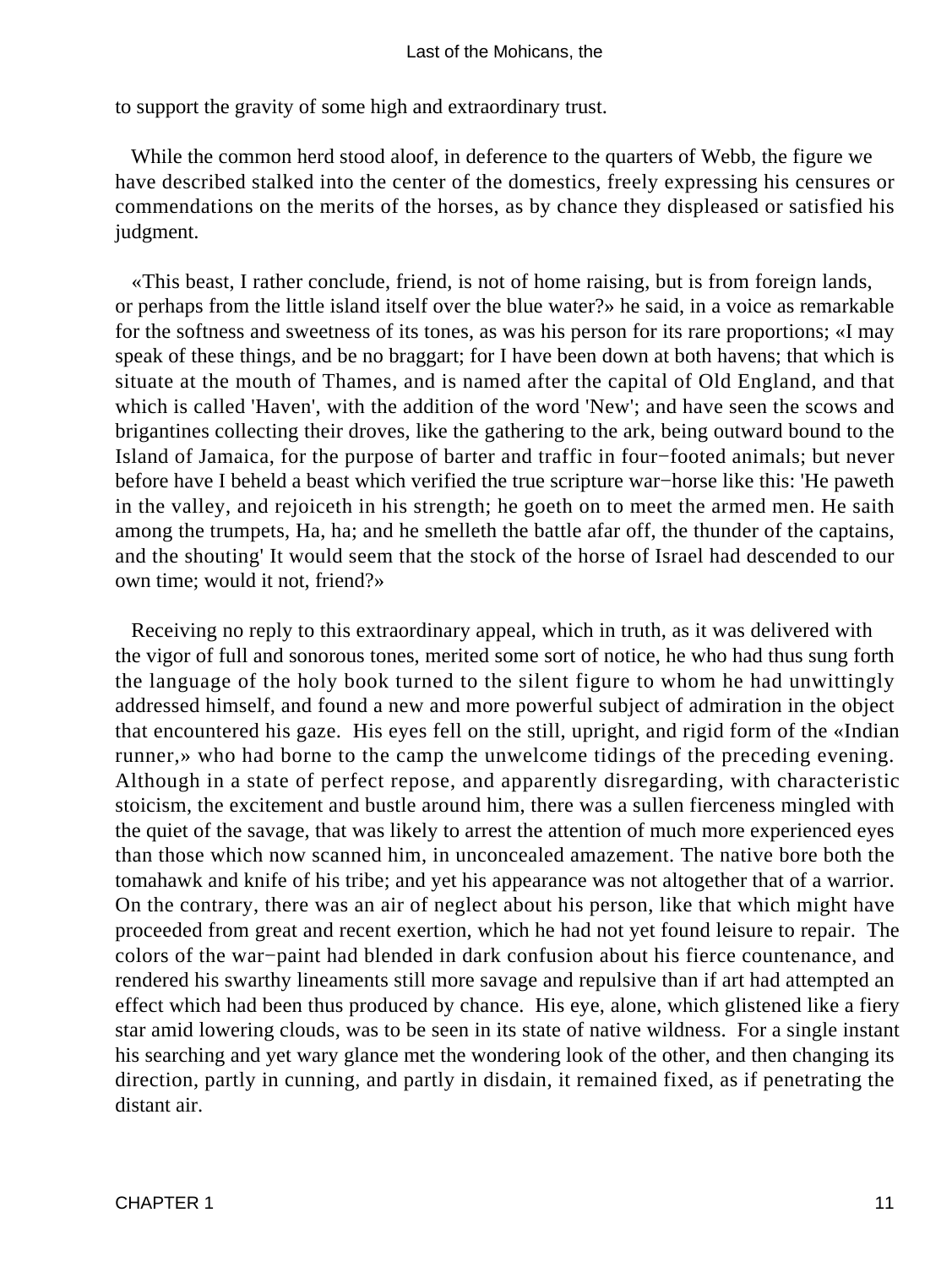#### Last of the Mohicans, the

 It is impossible to say what unlooked−for remark this short and silent communication, between two such singular men, might have elicited from the white man, had not his active curiosity been again drawn to other objects. A general movement among the domestics, and a low sound of gentle voices, announced the approach of those whose presence alone was wanted to enable the cavalcade to move. The simple admirer of the war−horse instantly fell back to a low, gaunt, switch−tailed mare, that was unconsciously gleaning the faded herbage of the camp nigh by; where, leaning with one elbow on the blanket that concealed an apology for a saddle, he became a spectator of the departure, while a foal was quietly making its morning repast, on the opposite side of the same animal.

 A young man, in the dress of an officer, conducted to their steeds two females, who, as it was apparent by their dresses, were prepared to encounter the fatigues of a journey in the woods. One, and she was the more juvenile in her appearance, though both were young, permitted glimpses of her dazzling complexion, fair golden hair, and bright blue eyes, to be caught, as she artlessly suffered the morning air to blow aside the green veil which descended low from her beaver.

 The flush which still lingered above the pines in the western sky was not more bright nor delicate than the bloom on her cheek; nor was the opening day more cheering than the animated smile which she bestowed on the youth, as he assisted her into the saddle. The other, who appeared to share equally in the attention of the young officer, concealed her charms from the gaze of the soldiery with a care that seemed better fitted to the experience of four or five additional years. It could be seen, however, that her person, though molded with the same exquisite proportions, of which none of the graces were lost by the traveling dress she wore, was rather fuller and more mature than that of her companion.

 No sooner were these females seated, than their attendant sprang lightly into the saddle of the war−horse, when the whole three bowed to Webb, who in courtesy, awaited their parting on the threshold of his cabin and turning their horses' heads, they proceeded at a slow amble, followed by their train, toward the northern entrance of the encampment. As they traversed that short distance, not a voice was heard among them; but a slight exclamation proceeded from the younger of the females, as the Indian runner glided by her, unexpectedly, and led the way along the military road in her front. Though this sudden and startling movement of the Indian produced no sound from the other, in the surprise her veil also was allowed to open its folds, and betrayed an indescribable look of pity, admiration, and horror, as her dark eye followed the easy motions of the savage. The tresses of this lady were shining and black, like the plumage of the raven. Her complexion was not brown, but it rather appeared charged with the color of the rich blood, that seemed ready to burst its bounds. And yet there was neither coarseness nor want of shadowing in a countenance that was exquisitely regular, and dignified and surpassingly beautiful. She smiled, as if in pity at her own momentary forgetfulness, discovering by the act a row of teeth that would have shamed the purest ivory; when, replacing the veil, she bowed her face, and rode in silence, like one whose thoughts were abstracted from the scene around her.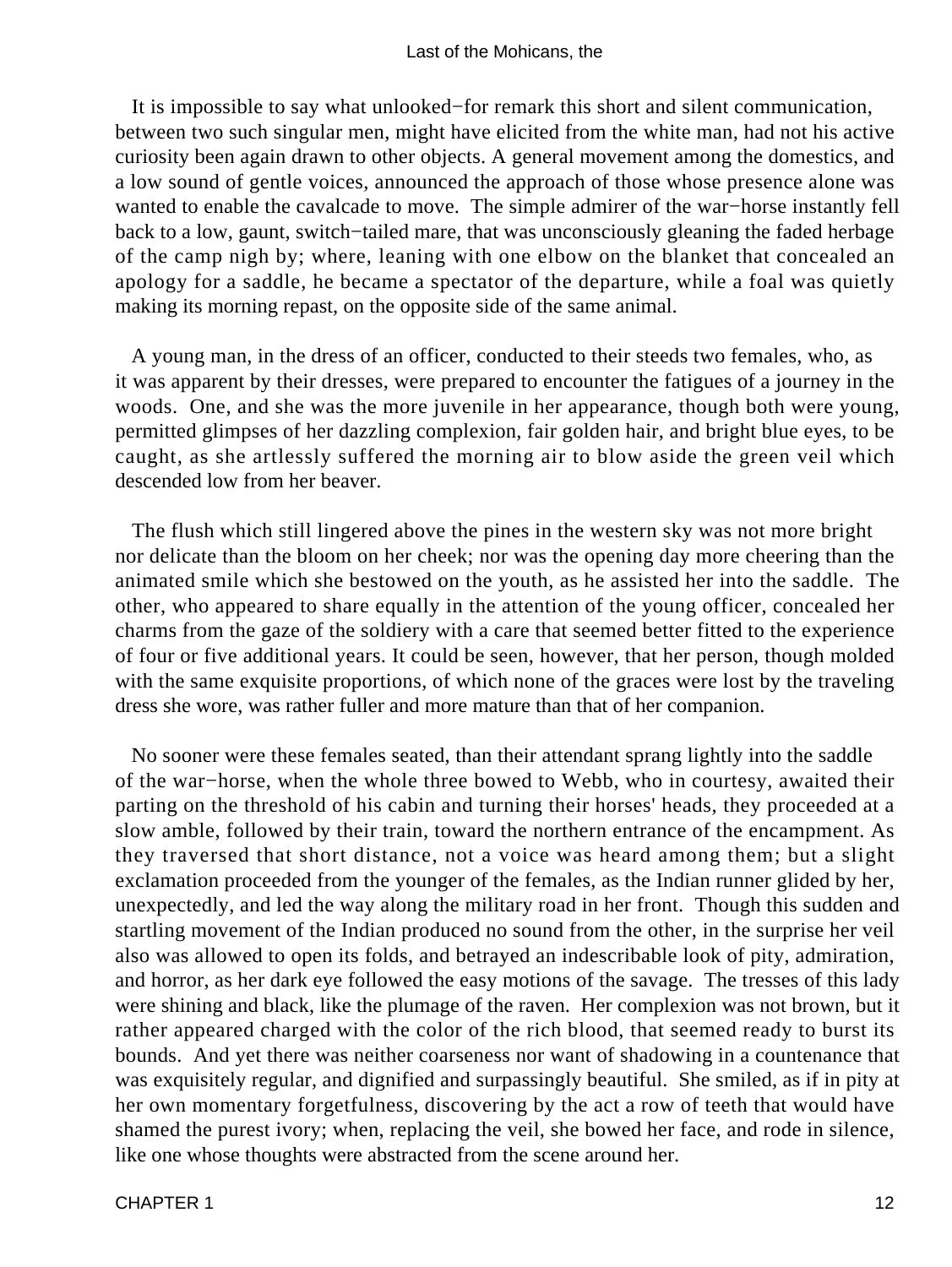## **[CHAPTER 2](#page-316-0)**

*«S*ola, sola, wo ha, ho, sola!» – Shakespeare

 While one of the lovely beings we have so cursorily presented to the reader was thus lost in thought, the other quickly recovered from the alarm which induced the exclamation, and, laughing at her own weakness, she inquired of the youth who rode by her side:

 «Are such specters frequent in the woods, Heyward, or is this sight an especial entertainment ordered on our behalf? If the latter, gratitude must close our mouths; but if the former, both Cora and I shall have need to draw largely on that stock of hereditary courage which we boast, even before we are made to encounter the redoubtable Montcalm.»

 «Yon Indian is a 'runner' of the army; and, after the fashion of his people, he may be accounted a hero,» returned the officer. «He has volunteered to guide us to the lake, by a path but little known, sooner than if we followed the tardy movements of the column; and, by consequence, more agreeably.»

 «I like him not,» said the lady, shuddering, partly in assumed, yet more in real terror. «You know him, Duncan, or you would not trust yourself so freely to his keeping?»

 «Say, rather, Alice, that I would not trust you. I do know him, or he would not have my confidence, and least of all at this moment. He is said to be a Canadian too; and yet he served with our friends the Mohawks, who, as you know, are one of the six allied nations. He was brought among us, as I have heard, by some strange accident in which your father was interested, and in which the savage was rigidly dealt by; but I forget the idle tale, it is enough, that he is now our friend.»

 «If he has been my father's enemy, I like him still less!» exclaimed the now really anxious girl. «Will you not speak to him, Major Heyward, that I may hear his tones? Foolish though it may be, you have often heard me avow my faith in the tones of the human voice!»

 «It would be in vain; and answered, most probably, by an ejaculation. Though he may understand it, he affects, like most of his people, to be ignorant of the English; and least of all will he condescend to speak it, now that the war demands the utmost exercise of his dignity. But he stops; the private path by which we are to journey is, doubtless, at hand.»

 The conjecture of Major Heyward was true. When they reached the spot where the Indian stood, pointing into the thicket that fringed the military road; a narrow and blind path, which might, with some little inconvenience, receive one person at a time, became visible.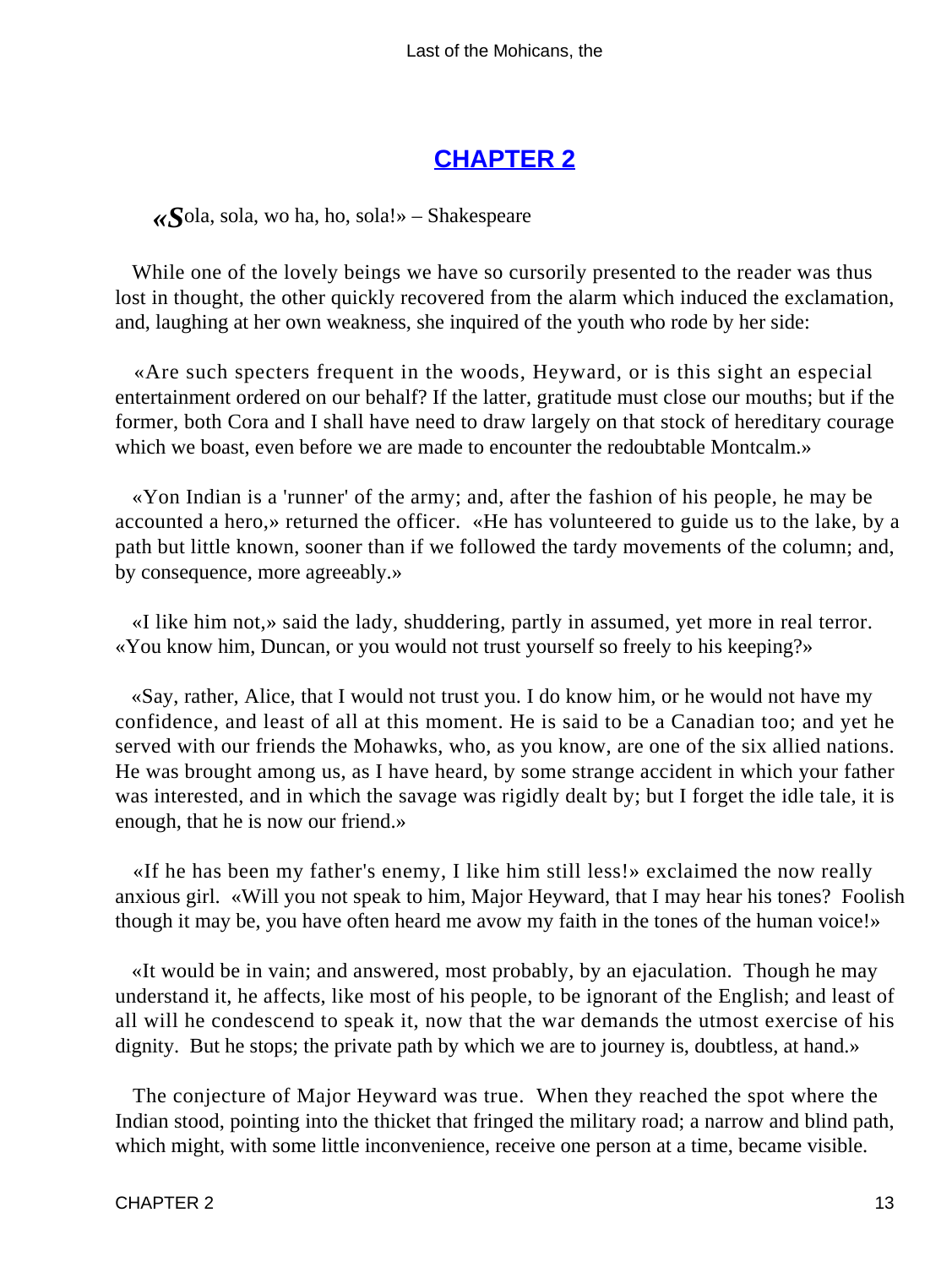«Here, then, lies our way,» said the young man, in a low voice. «Manifest no distrust, or you may invite the danger you appear to apprehend.»

 «Cora, what think you?» asked the reluctant fair one. «If we journey with the troops, though we may find their presence irksome, shall we not feel better assurance of our safety?»

 «Being little accustomed to the practices of the savages, Alice, you mistake the place of real danger,» said Heyward. «If enemies have reached the portage at all, a thing by no means probable, as our scouts are abroad, they will surely be found skirting the column, where scalps abound the most. The route of the detachment is known, while ours, having been determined within the hour, must still be secret.»

 «Should we distrust the man because his manners are not our manners, and that his skin is dark?» coldly asked Cora.

Alice hesitated no longer; but giving her Narrangansett\* a smart cut of the whip, she was the first to dash aside the slight branches of the bushes, and to follow the runner along the dark and tangled pathway. The young man regarded the last speaker in open admiration, and even permitted her fairer, though certainly not more beautiful companion, to proceed unattended, while he sedulously opened the way himself for the passage of her who has been called Cora. It would seem that the domestics had been previously instructed; for, instead of penetrating the thicket, they followed the route of the column; a measure which Heyward stated had been dictated by the sagacity of their guide, in order to diminish the marks of their trail, if, haply, the Canadian savages should be lurking so far in advance of their army. For many minutes the intricacy of the route admitted of no further dialogue; after which they emerged from the broad border of underbrush which grew along the line of the highway, and entered under the high but dark arches of the forest. Here their progress was less interrupted; and the instant the guide perceived that the females could command their steeds, he moved on, at a pace between a trot and a walk, and at a rate which kept the sure− footed and peculiar animals they rode at a fast yet easy amble. The youth had turned to speak to the dark−eyed Cora, when the distant sound of horses hoofs, clattering over the roots of the broken way in his rear, caused him to check his charger; and, as his companions drew their reins at the same instant, the whole party came to a halt, in order to obtain an explanation of the unlooked−for interruption.

 \* In the state of Rhode Island there is a bay called Narragansett, so named after a powerful tribe of Indians, which formerly dwelt on its banks. Accident, or one of those unaccountable freaks which nature sometimes plays in the animal world, gave rise to a breed of horses which were once well known in America, and distinguished by their habit of pacing. Horses of this race were, and are still, in much request as saddle horses, on account of their hardiness and the ease of their movements. As they were also sure of foot, the Narragansetts were greatly sought for by females who were obliged to travel over the roots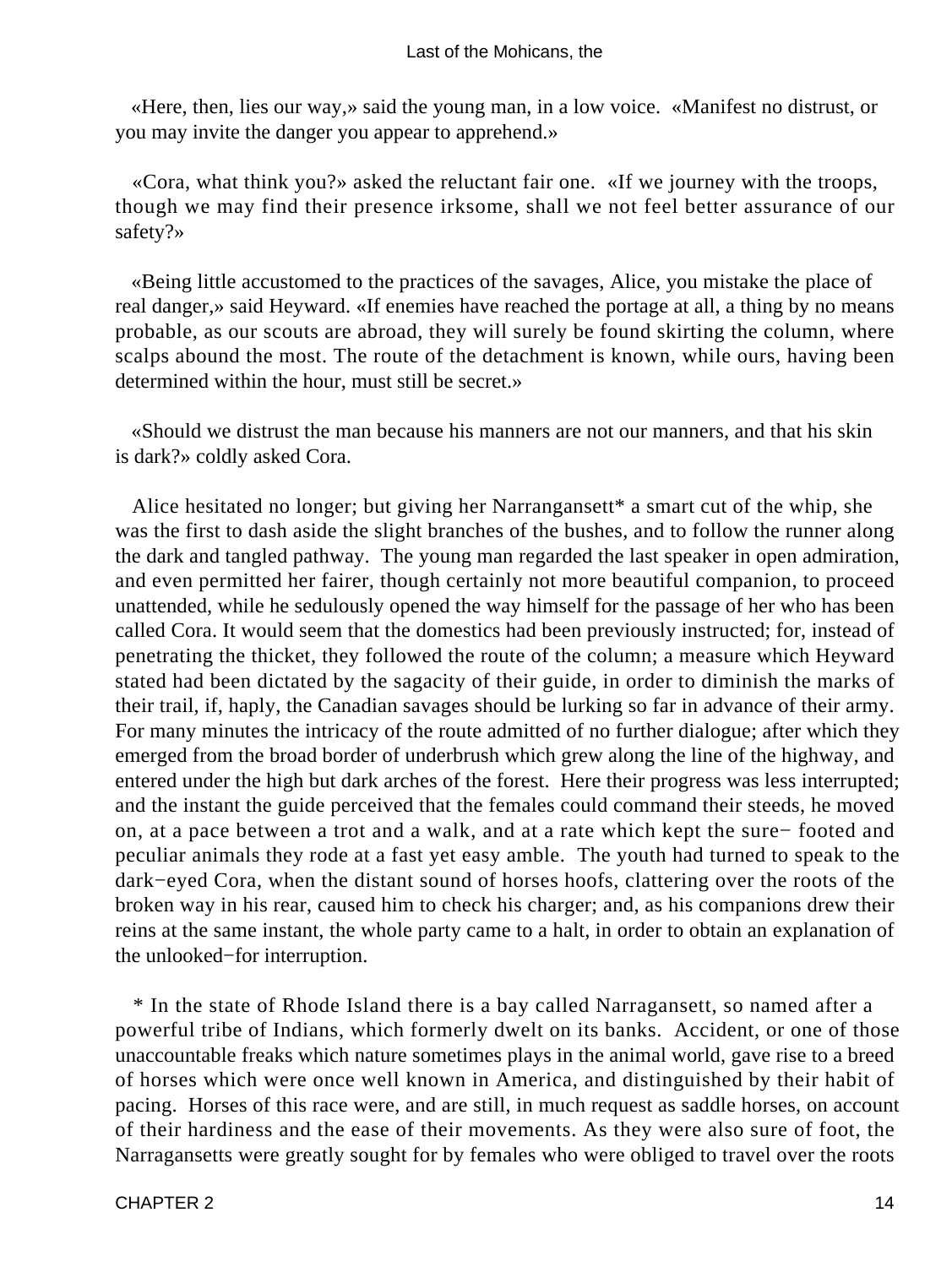#### Last of the Mohicans, the

and holes in the «new countries.»

 In a few moments a colt was seen gliding, like a fallow deer, among the straight trunks of the pines; and, in another instant, the person of the ungainly man, described in the preceding chapter, came into view, with as much rapidity as he could excite his meager beast to endure without coming to an open rupture. Until now this personage had escaped the observation of the travelers. If he possessed the power to arrest any wandering eye when exhibiting the glories of his altitude on foot, his equestrian graces were still more likely to attract attention.

 Notwithstanding a constant application of his one armed heel to the flanks of the mare, the most confirmed gait that he could establish was a Canterbury gallop with the hind legs, in which those more forward assisted for doubtful moments, though generally content to maintain a loping trot. Perhaps the rapidity of the changes from one of these paces to the other created an optical illusion, which might thus magnify the powers of the beast; for it is certain that Heyward, who possessed a true eye for the merits of a horse, was unable, with his utmost ingenuity, to decide by what sort of movement his pursuer worked his sinuous way on his footsteps with such persevering hardihood.

 The industry and movements of the rider were not less remarkable than those of the ridden. At each change in the evolutions of the latter, the former raised his tall person in the stirrups; producing, in this manner, by the undue elongation of his legs, such sudden growths and diminishings of the stature, as baffled every conjecture that might be made as to his dimensions. If to this be added the fact that, in consequence of the ex parte application of the spur, one side of the mare appeared to journey faster than the other; and that the aggrieved flank was resolutely indicated by unremitted flourishes of a bushy tail, we finish the picture of both horse and man.

 The frown which had gathered around the handsome, open, and manly brow of Heyward, gradually relaxed, and his lips curled into a slight smile, as he regarded the stranger. Alice made no very powerful effort to control her merriment; and even the dark, thoughtful eye of Cora lighted with a humor that it would seem, the habit, rather than the nature, of its mistress repressed.

 «Seek you any here?» demanded Heyward, when the other had arrived sufficiently nigh to abate his speed; «I trust you are no messenger of evil tidings?»

 «Even so,» replied the stranger, making diligent use of his triangular castor, to produce a circulation in the close air of the woods, and leaving his hearers in doubt to which of the young man's questions he responded; when, however, he had cooled his face, and recovered his breath, he continued, «I hear you are riding to William Henry; as I am journeying thitherward myself, I concluded good company would seem consistent to the wishes of both parties.»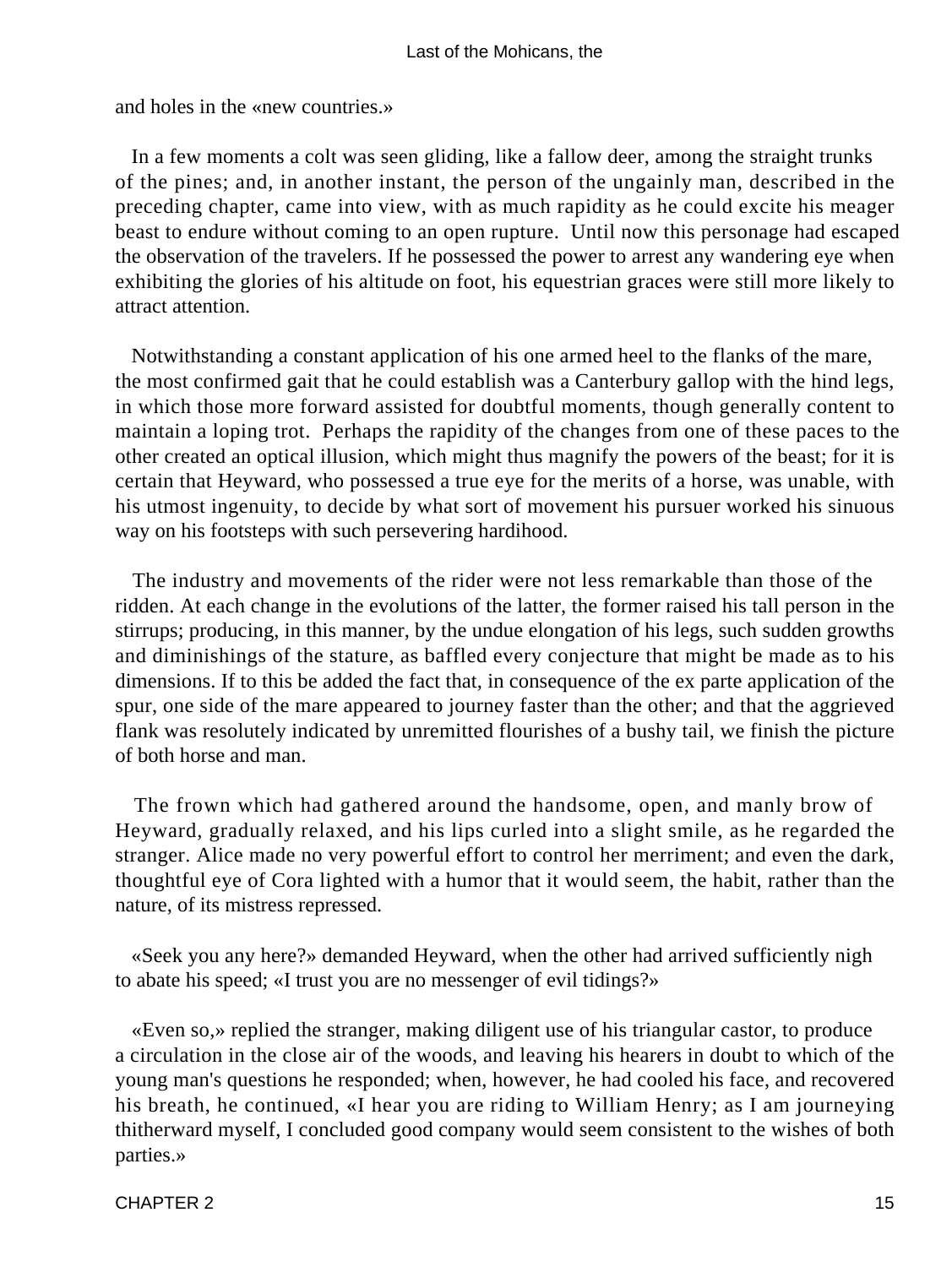«You appear to possess the privilege of a casting vote,» returned Heyward; «we are three, while you have consulted no one but yourself.»

 «Even so. The first point to be obtained is to know one's own mind. Once sure of that, and where women are concerned it is not easy, the next is, to act up to the decision. I have endeavored to do both, and here I am.»

 «If you journey to the lake, you have mistaken your route,» said Heyward, haughtily; «the highway thither is at least half a mile behind you.»

 «Even so,» returned the stranger, nothing daunted by this cold reception; «I have tarried at 'Edward' a week, and I should be dumb not to have inquired the road I was to journey; and if dumb there would be an end to my calling.» After simpering in a small way, like one whose modesty prohibited a more open expression of his admiration of a witticism that was perfectly unintelligible to his hearers, he continued, «It is not prudent for any one of my profession to be too familiar with those he has to instruct; for which reason I follow not the line of the army; besides which, I conclude that a gentleman of your character has the best judgment in matters of wayfaring; I have, therefore, decided to join company, in order that the ride may be made agreeable, and partake of social communion.»

 «A most arbitrary, if not a hasty decision!» exclaimed Heyward, undecided whether to give vent to his growing anger, or to laugh in the other's face. «But you speak of instruction, and of a profession; are you an adjunct to the provincial corps, as a master of the noble science of defense and offense; or, perhaps, you are one who draws lines and angles, under the pretense of expounding the mathematics?»

 The stranger regarded his interrogator a moment in wonder; and then, losing every mark of self−satisfaction in an expression of solemn humility, he answered:

 «Of offense, I hope there is none, to either party: of defense, I make none – by God's good mercy, having committed no palpable sin since last entreating his pardoning grace. I understand not your allusions about lines and angles; and I leave expounding to those who have been called and set apart for that holy office. I lay claim to no higher gift than a small insight into the glorious art of petitioning and thanksgiving, as practiced in psalmody.»

 «The man is, most manifestly, a disciple of Apollo,» cried the amused Alice, «and I take him under my own especial protection. Nay, throw aside that frown, Heyward, and in pity to my longing ears, suffer him to journey in our train. Besides,» she added, in a low and hurried voice, casting a glance at the distant Cora, who slowly followed the footsteps of their silent, but sullen guide, «it may be a friend added to our strength, in time of need.»

 «Think you, Alice, that I would trust those I love by this secret path, did I imagine such need could happen?»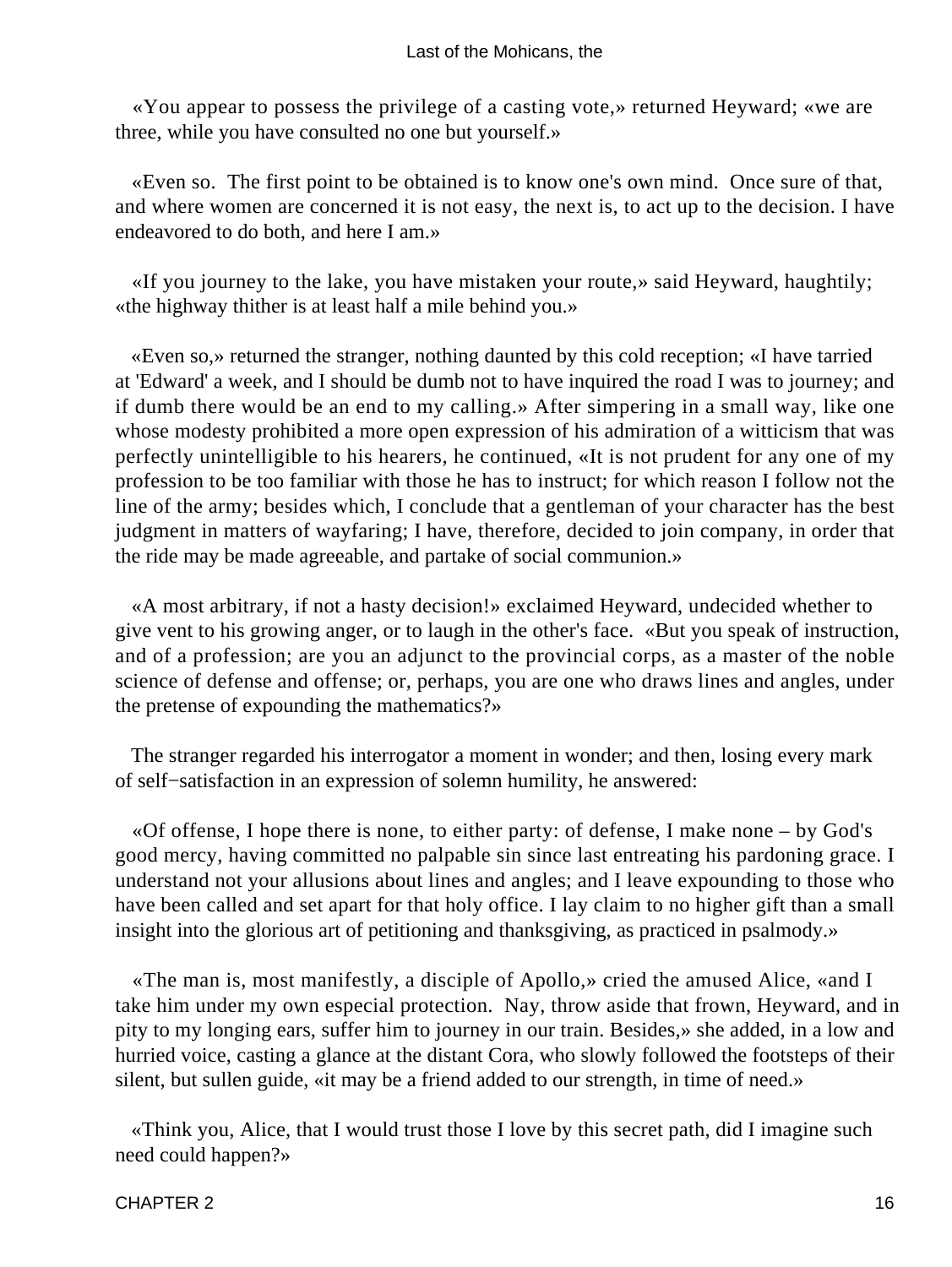«Nay, nay, I think not of it now; but this strange man amuses me; and if he 'hath music in his soul', let us not churlishly reject his company.» She pointed persuasively along the path with her riding whip, while their eyes met in a look which the young man lingered a moment to prolong; then, yielding to her gentle influence, he clapped his spurs into his charger, and in a few bounds was again at the side of Cora.

 «I am glad to encounter thee, friend,» continued the maiden, waving her hand to the stranger to proceed, as she urged her Narragansett to renew its amble. «Partial relatives have almost persuaded me that I am not entirely worthless in a duet myself; and we may enliven our wayfaring by indulging in our favorite pursuit. It might be of signal advantage to one, ignorant as I, to hear the opinions and experience of a master in the art.»

 «It is refreshing both to the spirits and to the body to indulge in psalmody, in befitting seasons,» returned the master of song, unhesitatingly complying with her intimation to follow; «and nothing would relieve the mind more than such a consoling communion. But four parts are altogether necessary to the perfection of melody. You have all the manifestations of a soft and rich treble; I can, by especial aid, carry a full tenor to the highest letter; but we lack counter and bass! Yon officer of the king, who hesitated to admit me to his company, might fill the latter, if one may judge from the intonations of his voice in common dialogue.»

 «Judge not too rashly from hasty and deceptive appearances,» said the lady, smiling; «though Major Heyward can assume such deep notes on occasion, believe me, his natural tones are better fitted for a mellow tenor than the bass you heard.»

«Is he, then, much practiced in the art of psalmody?» demanded her simple companion.

 Alice felt disposed to laugh, though she succeeded in suppressing her merriment, ere she answered:

 «I apprehend that he is rather addicted to profane song. The chances of a soldier's life are but little fitted for the encouragement of more sober inclinations.»

 «Man's voice is given to him, like his other talents, to be used, and not to be abused. None can say they have ever known me to neglect my gifts! I am thankful that, though my boyhood may be said to have been set apart, like the youth of the royal David, for the purposes of music, no syllable of rude verse has ever profaned my lips.»

«You have, then, limited your efforts to sacred song?»

 «Even so. As the psalms of David exceed all other language, so does the psalmody that has been fitted to them by the divines and sages of the land, surpass all vain poetry. Happily, I may say that I utter nothing but the thoughts and the wishes of the King of Israel himself;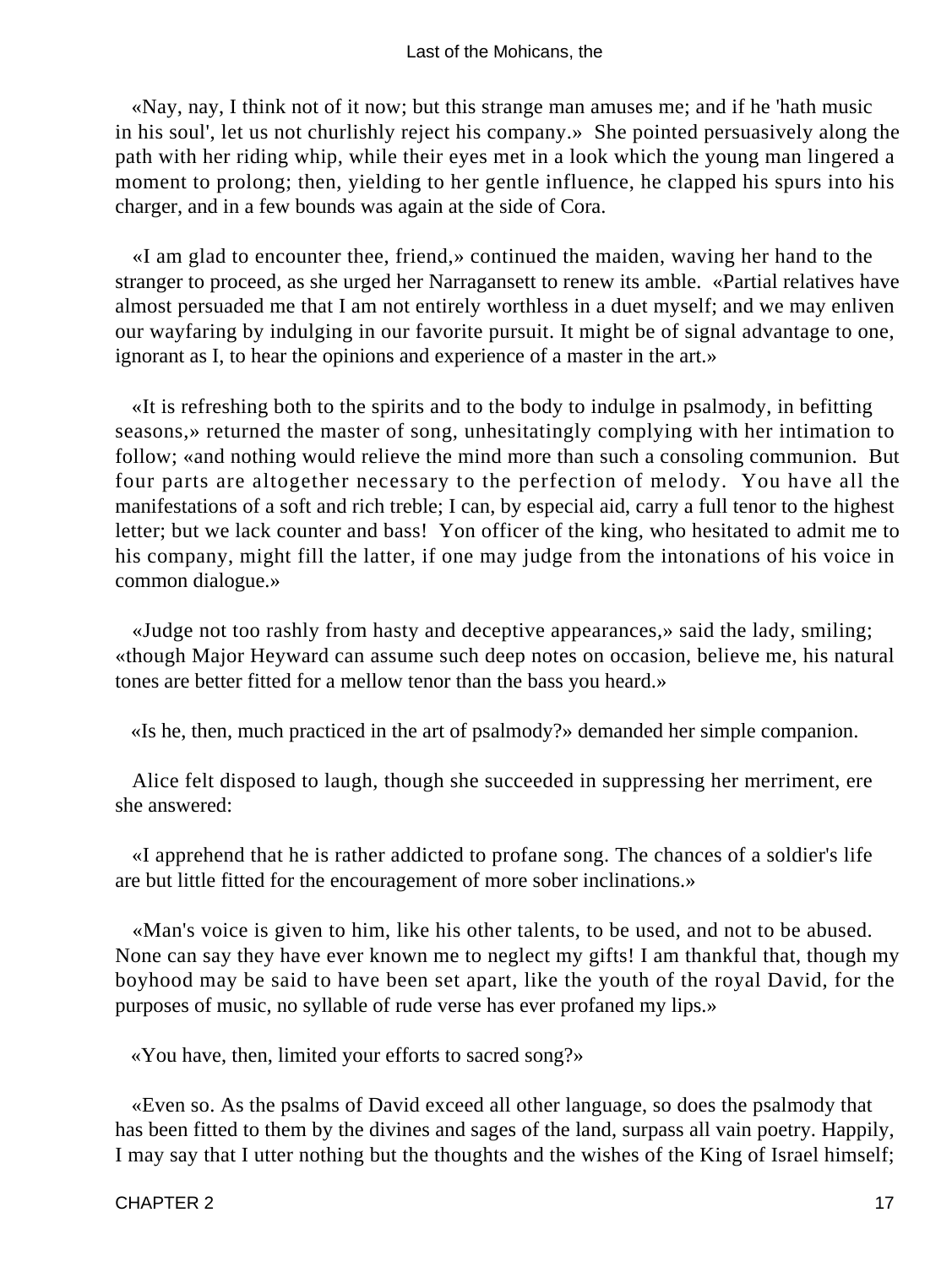for though the times may call for some slight changes, yet does this version which we use in the colonies of New England so much exceed all other versions, that, by its richness, its exactness, and its spiritual simplicity, it approacheth, as near as may be, to the great work of the inspired writer. I never abid in any place, sleeping or waking, without an example of this gifted work. 'Tis the six−and−twentieth edition, promulgated at Boston, Anno Domini 1744; and is entitled, 'The Psalms, Hymns, and Spiritual Songs of the Old and New Testaments; faithfully translated into English Metre, for the Use, Edification, and Comfort of the Saints, in Public and Private, especially in New England'.»

 During this eulogium on the rare production of his native poets, the stranger had drawn the book from his pocket, and fitting a pair of iron−rimmed spectacles to his nose, opened the volume with a care and veneration suited to its sacred purposes. Then, without circumlocution or apology, first pronounced the word «Standish,» and placing the unknown engine, already described, to his mouth, from which he drew a high, shrill sound, that was followed by an octave below, from his own voice, he commenced singing the following words, in full, sweet, and melodious tones, that set the music, the poetry, and even the uneasy motion of his ill− trained beast at defiance; «How good it is, O see, And how it pleaseth well, Together e'en in unity, For brethren so to dwell. »It's like the choice ointment, From the head to the beard did go; Down Aaron's head, that downward went His garment's skirts unto."

 The delivery of these skillful rhymes was accompanied, on the part of the stranger, by a regular rise and fall of his right hand, which terminated at the descent, by suffering the fingers to dwell a moment on the leaves of the little volume; and on the ascent, by such a flourish of the member as none but the initiated may ever hope to imitate. It would seem long practice had rendered this manual accompaniment necessary; for it did not cease until the preposition which the poet had selected for the close of his verse had been duly delivered like a word of two syllables.

 Such an innovation on the silence and retirement of the forest could not fail to enlist the ears of those who journeyed at so short a distance in advance. The Indian muttered a few words in broken English to Heyward, who, in his turn, spoke to the stranger; at once interrupting, and, for the time, closing his musical efforts.

 «Though we are not in danger, common prudence would teach us to journey through this wilderness in as quiet a manner as possible. You will then, pardon me, Alice, should I diminish your enjoyments, by requesting this gentleman to postpone his chant until a safer opportunity.»

 «You will diminish them, indeed,» returned the arch girl; «for never did I hear a more unworthy conjunction of execution and language than that to which I have been listening; and I was far gone in a learned inquiry into the causes of such an unfitness between sound and sense, when you broke the charm of my musings by that bass of yours, Duncan!»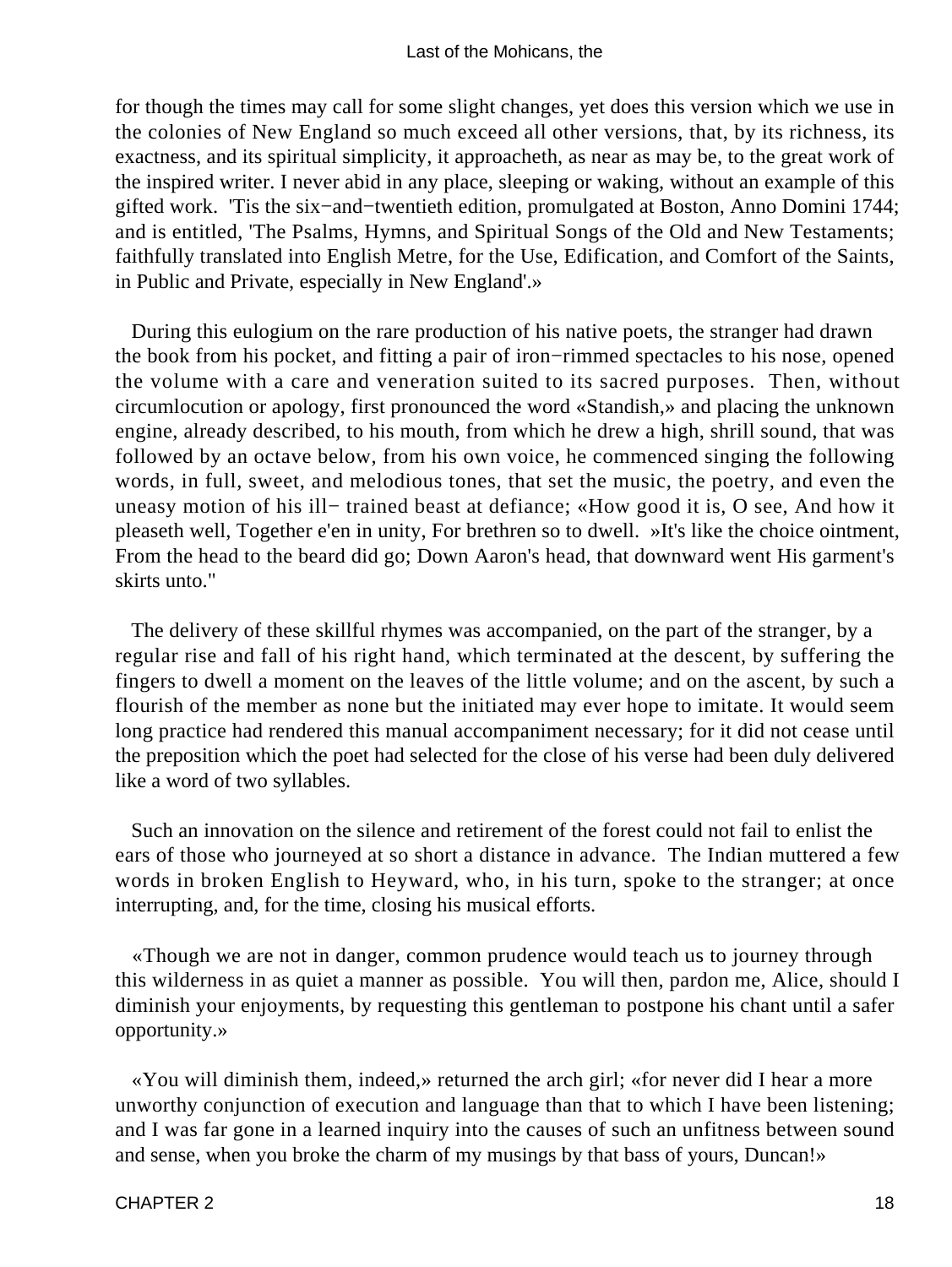«I know not what you call my bass,» said Heyward, piqued at her remark, «but I know that your safety, and that of Cora, is far dearer to me than could be any orchestra of Handel's music.» He paused and turned his head quickly toward a thicket, and then bent his eyes suspiciously on their guide, who continued his steady pace, in undisturbed gravity. The young man smiled to himself, for he believed he had mistaken some shining berry of the woods for the glistening eyeballs of a prowling savage, and he rode forward, continuing the conversation which had been interrupted by the passing thought.

 Major Heyward was mistaken only in suffering his youthful and generous pride to suppress his active watchfulness. The cavalcade had not long passed, before the branches of the bushes that formed the thicket were cautiously moved asunder, and a human visage, as fiercely wild as savage art and unbridled passions could make it, peered out on the retiring footsteps of the travelers. A gleam of exultation shot across the darkly−painted lineaments of the inhabitant of the forest, as he traced the route of his intended victims, who rode unconsciously onward, the light and graceful forms of the females waving among the trees, in the curvatures of their path, followed at each bend by the manly figure of Heyward, until, finally, the shapeless person of the singing master was concealed behind the numberless trunks of trees, that rose, in dark lines, in the intermediate space.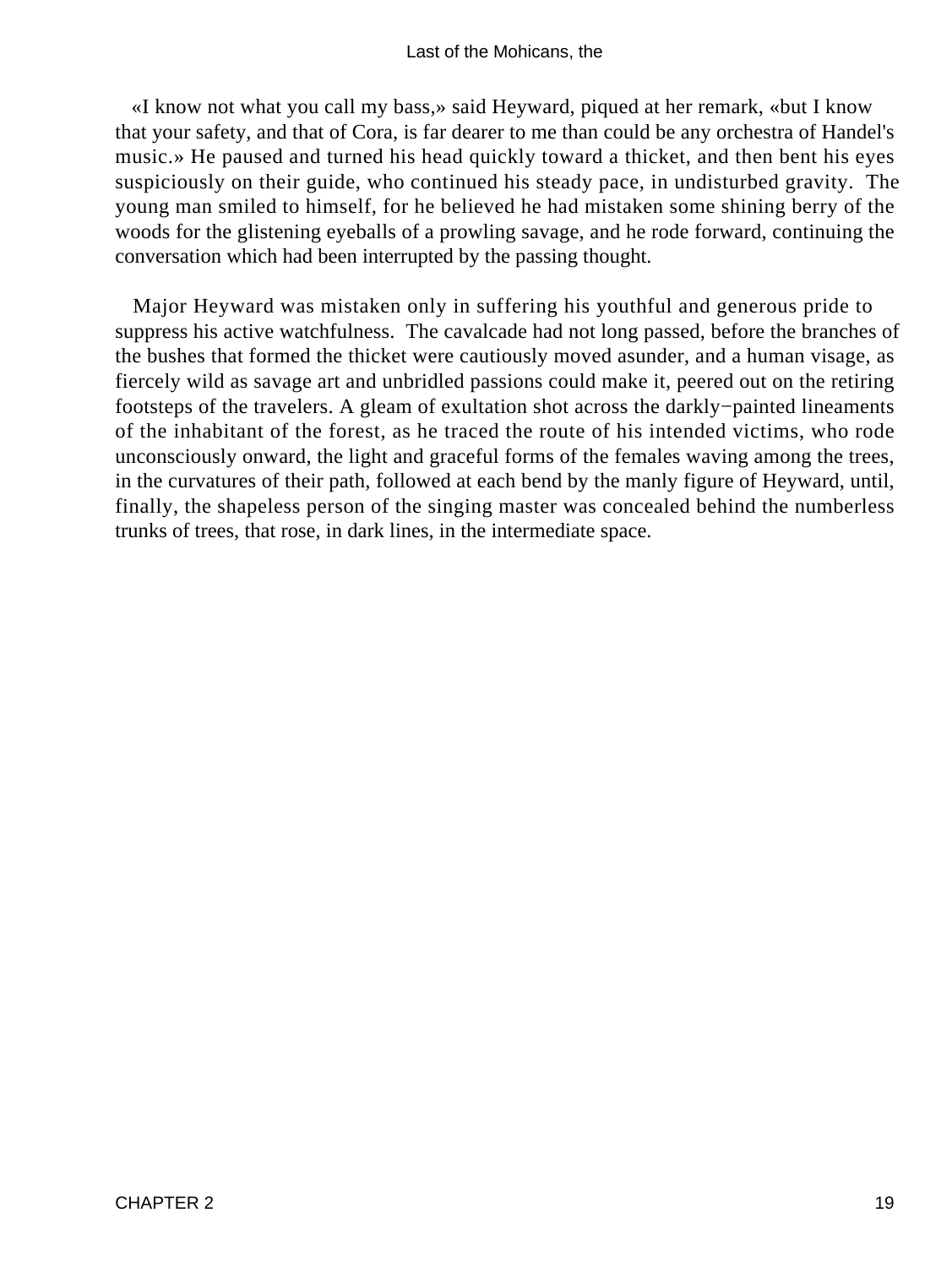## **[CHAPTER 3](#page-316-0)**

*«B*efore these fields were shorn and till'd, Full to the brim our rivers flow'd; The melody of waters fill'd The fresh and boundless wood; And torrents dash'd, and rivulets play'd, And fountains spouted in the shade.» – Bryant

 Leaving the unsuspecting Heyward and his confiding companions to penetrate still deeper into a forest that contained such treacherous inmates, we must use an author's privilege, and shift the scene a few miles to the westward of the place where we have last seen them.

 On that day, two men were lingering on the banks of a small but rapid stream, within an hour's journey of the encampment of Webb, like those who awaited the appearance of an absent person, or the approach of some expected event. The vast canopy of woods spread itself to the margin of the river, overhanging the water, and shadowing its dark current with a deeper hue. The rays of the sun were beginning to grow less fierce, and the intense heat of the day was lessened, as the cooler vapors of the springs and fountains rose above their leafy beds, and rested in the atmosphere. Still that breathing silence, which marks the drowsy sultriness of an American landscape in July, pervaded the secluded spot, interrupted only by the low voices of the men, the occasional and lazy tap of a woodpecker, the discordant cry of some gaudy jay, or a swelling on the ear, from the dull roar of a distant waterfall. These feeble and broken sounds were, however, too familiar to the foresters to draw their attention from the more interesting matter of their dialogue. While one of these loiterers showed the red skin and wild accouterments of a native of the woods, the other exhibited, through the mask of his rude and nearly savage equipments, the brighter, though sun−burned and long−faced complexion of one who might claim descent from a European parentage. The former was seated on the end of a mossy log, in a posture that permitted him to heighten the effect of his earnest language, by the calm but expressive gestures of an Indian engaged in debate. his body, which was nearly naked, presented a terrific emblem of death, drawn in intermingled colors of white and black. His closely−shaved head, on which no other hair than the well−known and chivalrous scalping tuft\* was preserved, was without ornament of any kind, with the exception of a solitary eagle's plume, that crossed his crown, and depended over the left shoulder. A tomahawk and scalping knife, of English manufacture, were in his girdle; while a short military rifle, of that sort with which the policy of the whites armed their savage allies, lay carelessly across his bare and sinewy knee. The expanded chest, full formed limbs, and grave countenance of this warrior, would denote that he had reached the vigor of his days, though no symptoms of decay appeared to have yet weakened his manhood.

\* The North American warrior caused the hair to be plucked from his whole body; a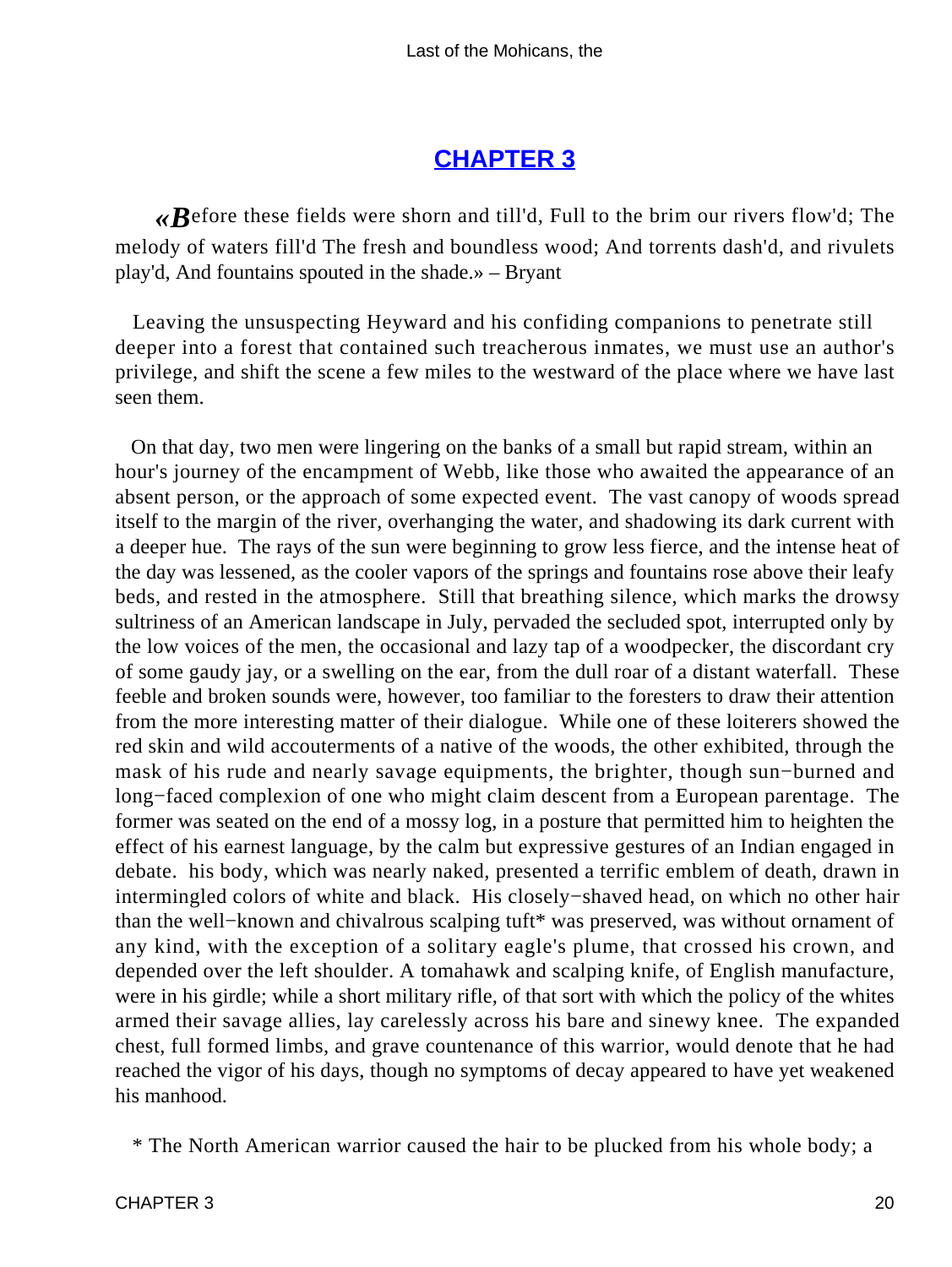small tuft was left on the crown of his head, in order that his enemy might avail himself of it, in wrenching off the scalp in the event of his fall. The scalp was the only admissible trophy of victory. Thus, it was deemed more important to obtain the scalp than to kill the man. Some tribes lay great stress on the honor of striking a dead body. These practices have nearly disappeared among the Indians of the Atlantic states.

 The frame of the white man, judging by such parts as were not concealed by his clothes, was like that of one who had known hardships and exertion from his earliest youth. His person, though muscular, was rather attenuated than full; but every nerve and muscle appeared strung and indurated by unremitted exposure and toil. He wore a hunting shirt of forest−green, fringed with faded yellow\*, and a summer cap of skins which had been shorn of their fur. He also bore a knife in a girdle of wampum, like that which confined the scanty garments of the Indian, but no tomahawk. His moccasins were ornamented after the gay fashion of the natives, while the only part of his under dress which appeared below the hunging frock was a pair of buckskin leggings, that laced at the sides, and which were gartered above the knees, with the sinews of a deer. A pouch and horn completed his personal accouterments, though a rifle of great length\*\*, which the theory of the more ingenious whites had taught them was the most dangerous of all firearms, leaned against a neighboring sapling. The eye of the hunter, or scout, whichever he might be, was small, quick, keen, and restless, roving while he spoke, on every side of him, as if in quest of game, or distrusting the sudden approach of some lurking enemy. Notwithstanding the symptoms of habitual suspicion, his countenance was not only without guile, but at the moment at which he is introduced, it was charged with an expression of sturdy honesty.

 \* The hunting−shirt is a picturesque smock−frock, being shorter, and ornamented with fringes and tassels. The colors are intended to imitate the hues of the wood, with a view to concealment. Many corps of American riflemen have been thus attired, and the dress is one of the most striking of modern times. The hunting−shirt is frequently white.

\*\* The rifle of the army is short; that of the hunter is always long.

 «Even your traditions make the case in my favor, Chingachgook,» he said, speaking in the tongue which was known to all the natives who formerly inhabited the country between the Hudson and the Potomac, and of which we shall give a free translation for the benefit of the reader; endeavoring, at the same time, to preserve some of the peculiarities, both of the individual and of the language. «Your fathers came from the setting sun, crossed the big river\*, fought the people of the country, and took the land; and mine came from the red sky of the morning, over the salt lake, and did their work much after the fashion that had been set them by yours; then let God judge the matter between us, and friends spare their words!»

 \* The Mississippi. The scout alludes to a tradition which is very popular among the tribes of the Atlantic states. Evidence of their Asiatic origin is deduced from the circumstances, though great uncertainty hangs over the whole history of the Indians.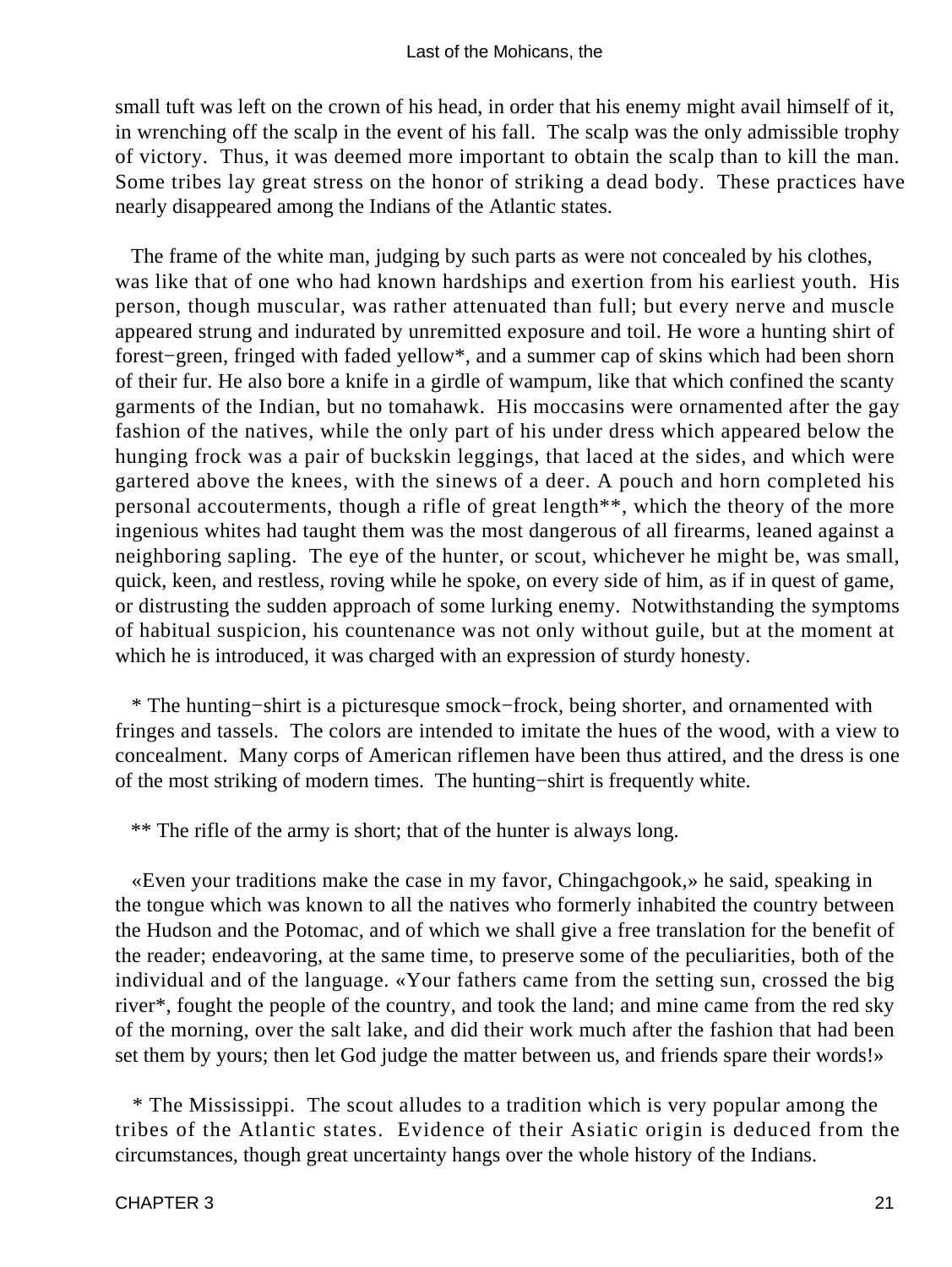«My fathers fought with the naked red man!» returned the Indian, sternly, in the same language. «Is there no difference, Hawkeye, between the stone−headed arrow of the warrior, and the leaden bullet with which you kill?»

 «There is reason in an Indian, though nature has made him with a red skin!» said the white man, shaking his head like one on whom such an appeal to his justice was not thrown away. For a moment he appeared to be conscious of having the worst of the argument, then, rallying again, he answered the objection of his antagonist in the best manner his limited information would allow:

 «I am no scholar, and I care not who knows it; but, judging from what I have seen, at deer chases and squirrel hunts, of the sparks below, I should think a rifle in the hands of their grandfathers was not so dangerous as a hickory bow and a good flint−head might be, if drawn with Indian judgment, and sent by an Indian eye.»

 «You have the story told by your fathers,» returned the other, coldly waving his hand. «What say your old men? Do they tell the young warriors that the pale faces met the red men, painted for war and armed with the stone hatchet and wooden gun?»

 «I am not a prejudiced man, nor one who vaunts himself on his natural privileges, though the worst enemy I have on earth, and he is an Iroquois, daren't deny that I am genuine white,» the scout replied, surveying, with secret satisfaction, the faded color of his bony and sinewy hand, «and I am willing to own that my people have many ways, of which, as an honest man, I can't approve. It is one of their customs to write in books what they have done and seen, instead of telling them in their villages, where the lie can be given to the face of a cowardly boaster, and the brave soldier can call on his comrades to witness for the truth of his words. In consequence of this bad fashion, a man, who is too conscientious to misspend his days among the women, in learning the names of black marks, may never hear of the deeds of his fathers, nor feel a pride in striving to outdo them. For myself, I conclude the Bumppos could shoot, for I have a natural turn with a rifle, which must have been handed down from generation to generation, as, our holy commandments tell us, all good and evil gifts are bestowed; though I should be loath to answer for other people in such a matter. But every story has its two sides; so I ask you, Chingachgook, what passed, according to the traditions of the red men, when our fathers first met?»

 A silence of a minute succeeded, during which the Indian sat mute; then, full of the dignity of his office, he commenced his brief tale, with a solemnity that served to heighten its appearance of truth.

 «Listen, Hawkeye, and your ear shall drink no lie. 'Tis what my fathers have said, and what the Mohicans have done.» He hesitated a single instant, and bending a cautious glance toward his companion, he continued, in a manner that was divided between interrogation and assertion. «Does not this stream at our feet run toward the summer, until its waters grow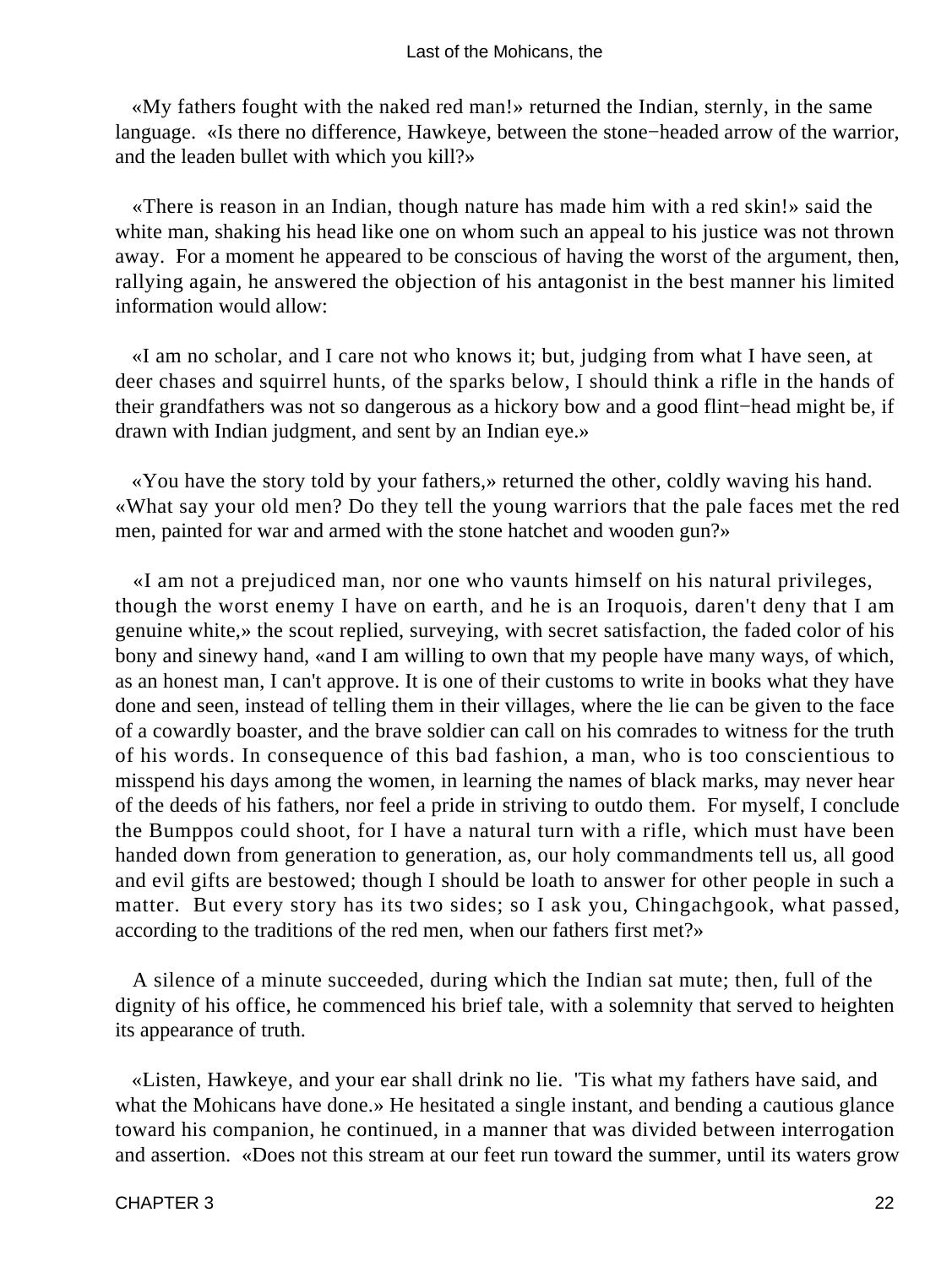salt, and the current flows upward?»

 «It can't be denied that your traditions tell you true in both these matters,» said the white man; «for I have been there, and have seen them, though why water, which is so sweet in the shade, should become bitter in the sun, is an alteration for which I have never been able to account.»

 «And the current!» demanded the Indian, who expected his reply with that sort of interest that a man feels in the confirmation of testimony, at which he marvels even while he respects it; «the fathers of Chingachgook have not lied!»

 «The holy Bible is not more true, and that is the truest thing in nature. They call this up−stream current the tide, which is a thing soon explained, and clear enough. Six hours the waters run in, and six hours they run out, and the reason is this: when there is higher water in the sea than in the river, they run in until the river gets to be highest, and then it runs out again.»

 «The waters in the woods, and on the great lakes, run downward until they lie like my hand,» said the Indian, stretching the limb horizontally before him, «and then they run no more.»

 «No honest man will deny it,» said the scout, a little nettled at the implied distrust of his explanation of the mystery of the tides; «and I grant that it is true on the small scale, and where the land is level. But everything depends on what scale you look at things. Now, on the small scale, the 'arth is level; but on the large scale it is round. In this manner, pools and ponds, and even the great fresh−water lakes, may be stagnant, as you and I both know they are, having seen them; but when you come to spread water over a great tract, like the sea, where the earth is round, how in reason can the water be quiet? You might as well expect the river to lie still on the brink of those black rocks a mile above us, though your own ears tell you that it is tumbling over them at this very moment.»

 If unsatisfied by the philosophy of his companion, the Indian was far too dignified to betray his unbelief. He listened like one who was convinced, and resumed his narrative in his former solemn manner.

 «We came from the place where the sun is hid at night, over great plains where the buffaloes live, until we reached the big river. There we fought the Alligewi, till the ground was red with their blood. From the banks of the big river to the shores of the salt lake, there was none to meet us. The Maquas followed at a distance. We said the country should be ours from the place where the water runs up no longer on this stream, to a river twenty sun's journey toward the summer. We drove the Maquas into the woods with the bears. They only tasted salt at the licks; they drew no fish from the great lake; we threw them the bones.»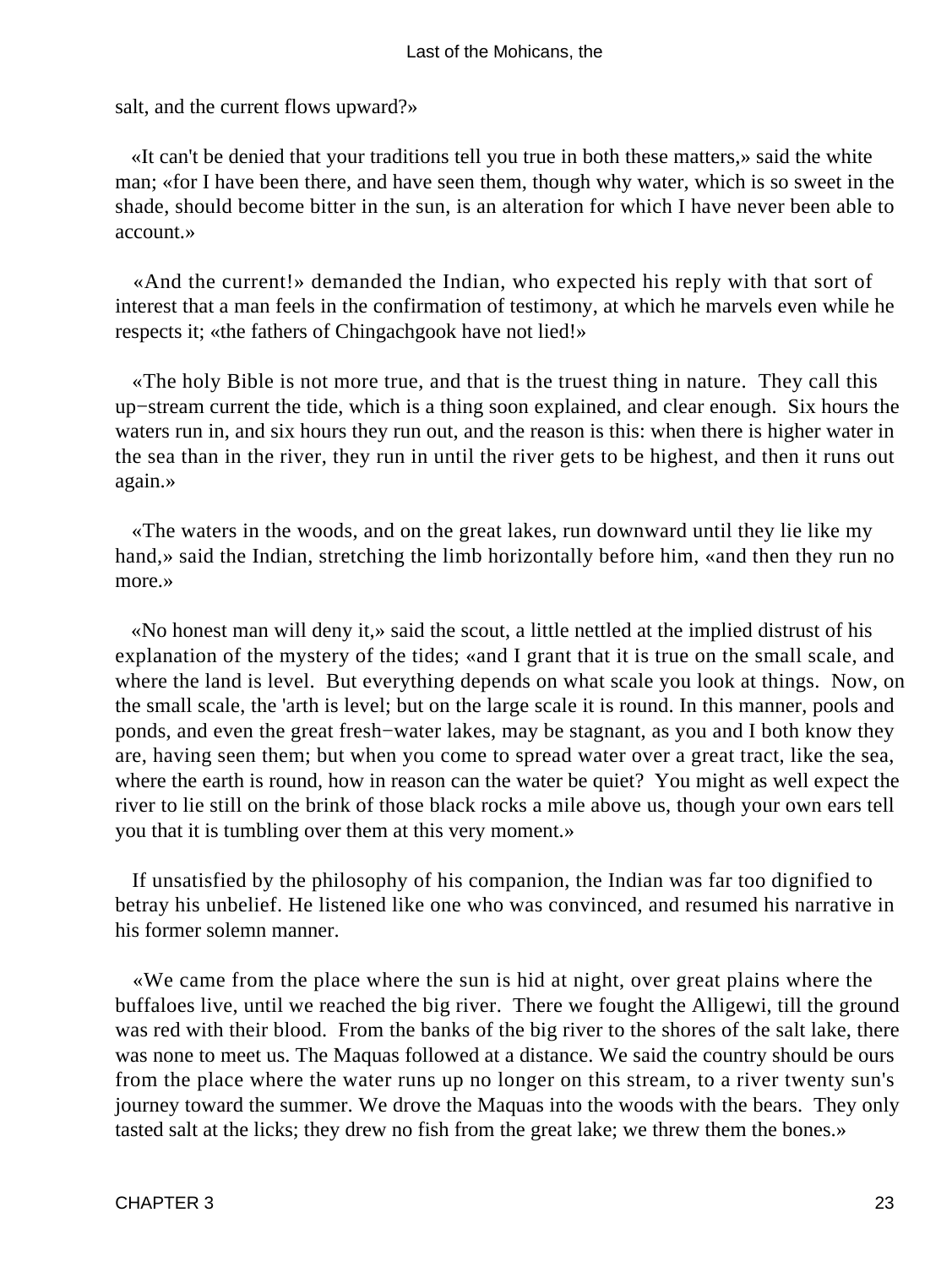#### Last of the Mohicans, the

 «All this I have heard and believe,» said the white man, observing that the Indian paused; «but it was long before the English came into the country.»

 «A pine grew then where this chestnut now stands. The first pale faces who came among us spoke no English. They came in a large canoe, when my fathers had buried the tomahawk with the red men around them. Then, Hawkeye,» he continued, betraying his deep emotion, only by permitting his voice to fall to those low, guttural tones, which render his language, as spoken at times, so very musical; «then, Hawkeye, we were one people, and we were happy. The salt lake gave us its fish, the wood its deer, and the air its birds. We took wives who bore us children; we worshipped the Great Spirit; and we kept the Maquas beyond the sound of our songs of triumph.»

 «Know you anything of your own family at that time?» demanded the white. «But you are just a man, for an Indian; and as I suppose you hold their gifts, your fathers must have been brave warriors, and wise men at the council−fire.»

 «My tribe is the grandfather of nations, but I am an unmixed man. The blood of chiefs is in my veins, where it must stay forever. The Dutch landed, and gave my people the fire− water; they drank until the heavens and the earth seemed to meet, and they foolishly thought they had found the Great Spirit. Then they parted with their land. Foot by foot, they were driven back from the shores, until I, that am a chief and a Sagamore, have never seen the sun shine but through the trees, and have never visited the graves of my fathers.»

 «Graves bring solemn feelings over the mind,» returned the scout, a good deal touched at the calm suffering of his companion; «and they often aid a man in his good intentions; though, for myself, I expect to leave my own bones unburied, to bleach in the woods, or to be torn asunder by the wolves. But where are to be found those of your race who came to their kin in the Delaware country, so many summers since?»

 «Where are the blossoms of those summers! – fallen, one by one; so all of my family departed, each in his turn, to the land of spirits. I am on the hilltop and must go down into the valley; and when Uncas follows in my footsteps there will no longer be any of the blood of the Sagamores, for my boy is the last of the Mohicans.»

 «Uncas is here,» said another voice, in the same soft, guttural tones, near his elbow; «who speaks to Uncas?»

 The white man loosened his knife in his leathern sheath, and made an involuntary movement of the hand toward his rifle, at this sudden interruption; but the Indian sat composed, and without turning his head at the unexpected sounds.

 At the next instant, a youthful warrior passed between them, with a noiseless step, and seated himself on the bank of the rapid stream. No exclamation of surprise escaped the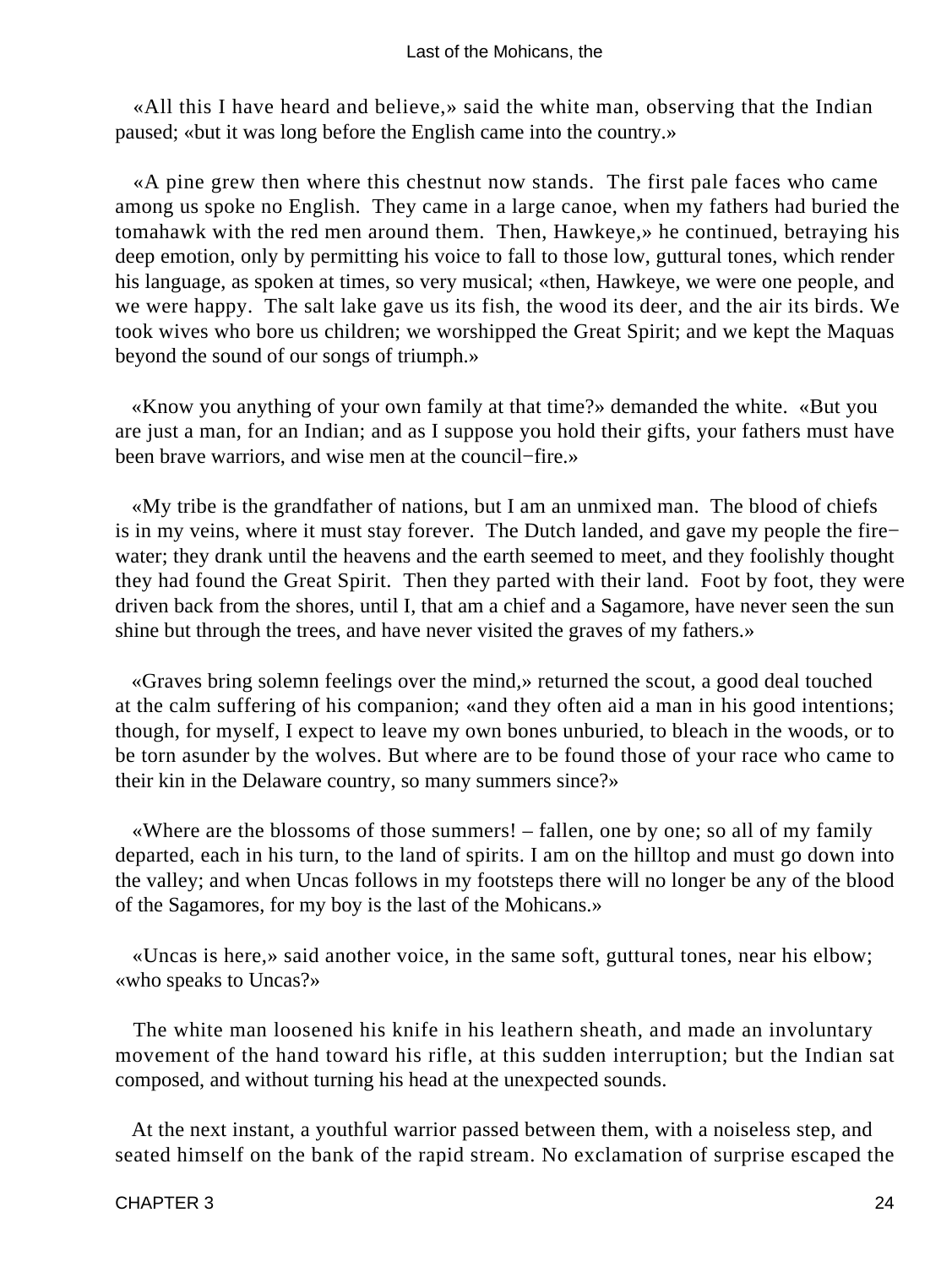father, nor was any question asked, or reply given, for several minutes; each appearing to await the moment when he might speak, without betraying womanish curiosity or childish impatience. The white man seemed to take counsel from their customs, and, relinquishing his grasp of the rifle, he also remained silent and reserved. At length Chingachgook turned his eyes slowly toward his son, and demanded:

«Do the Maquas dare to leave the print of their moccasins in these woods?»

 «I have been on their trail,» replied the young Indian, «and know that they number as many as the fingers of my two hands; but they lie hid like cowards.»

 «The thieves are outlying for scalps and plunder,» said the white man, whom we shall call Hawkeye, after the manner of his companions. «That busy Frenchman, Montcalm, will send his spies into our very camp, but he will know what road we travel!»

 «'Tis enough,» returned the father, glancing his eye toward the setting sun; «they shall be driven like deer from their bushes. Hawkeye, let us eat to−night, and show the Maquas that we are men to−morrow.»

 «I am as ready to do the one as the other; but to fight the Iroquois 'tis necessary to find the skulkers; and to eat, 'tis necessary to get the game – talk of the devil and he will come; there is a pair of the biggest antlers I have seen this season, moving the bushes below the hill! Now, Uncas,» he continued, in a half whisper, and laughing with a kind of inward sound, like one who had learned to be watchful, «I will bet my charger three times full of powder, against a foot of wampum, that I take him atwixt the eyes, and nearer to the right than to the left.»

 «It cannot be!» said the young Indian, springing to his feet with youthful eagerness; «all but the tips of his horns are hid!»

 «He's a boy!» said the white man, shaking his head while he spoke, and addressing the father. «Does he think when a hunter sees a part of the creature', he can't tell where the rest of him should be!»

 Adjusting his rifle, he was about to make an exhibition of that skill on which he so much valued himself, when the warrior struck up the piece with his hand, saying:

«Hawkeye! will you fight the Maquas?»

 «These Indians know the nature of the woods, as it might be by instinct!» returned the scout, dropping his rifle, and turning away like a man who was convinced of his error. «I must leave the buck to your arrow, Uncas, or we may kill a deer for them thieves, the Iroquois, to eat.»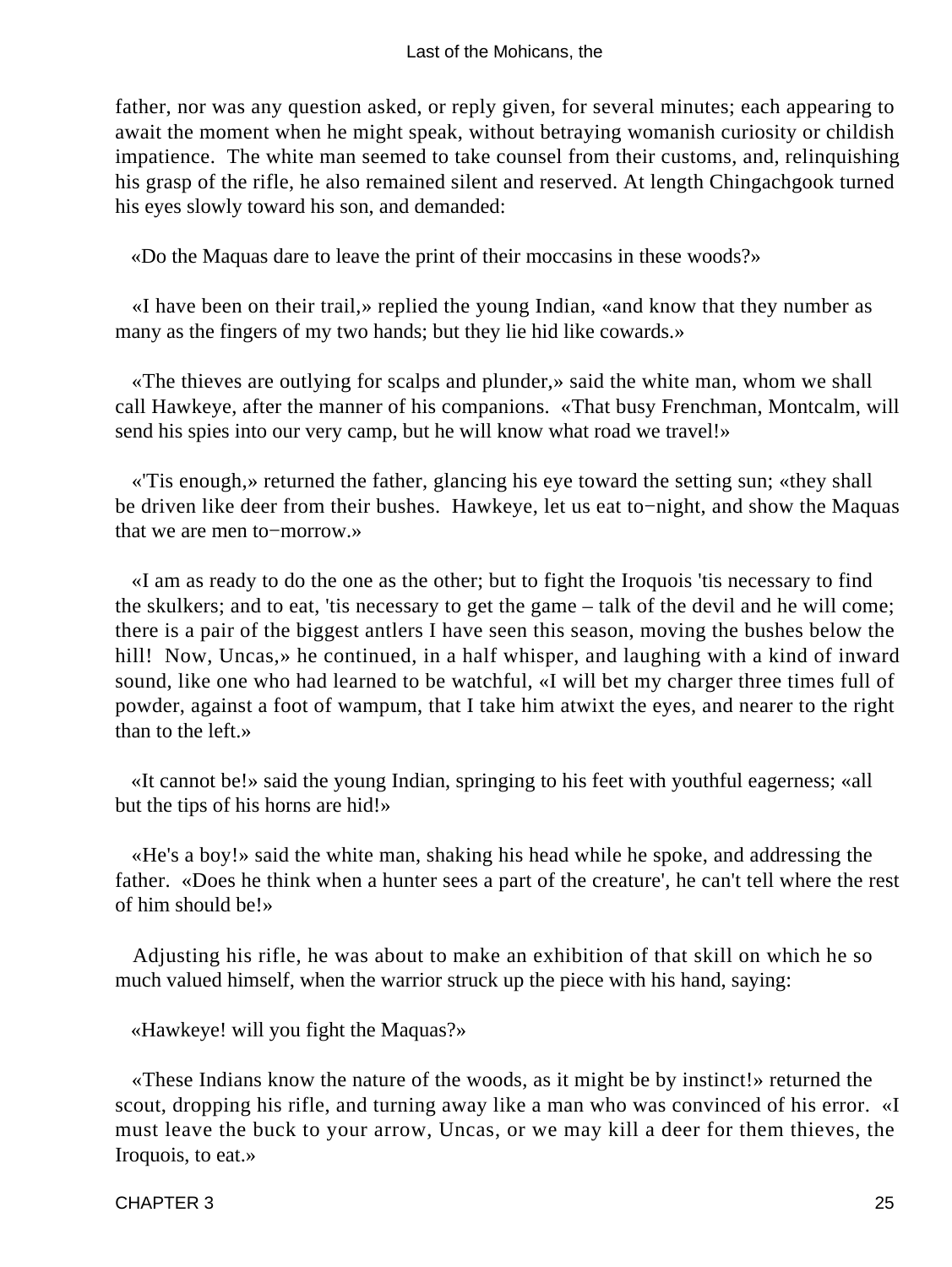The instant the father seconded this intimation by an expressive gesture of the hand, Uncas threw himself on the ground, and approached the animal with wary movements. When within a few yards of the cover, he fitted an arrow to his bow with the utmost care, while the antlers moved, as if their owner snuffed an enemy in the tainted air. In another moment the twang of the cord was heard, a white streak was seen glancing into the bushes, and the wounded buck plunged from the cover, to the very feet of his hidden enemy. Avoiding the horns of the infuriated animal, Uncas darted to his side, and passed his knife across the throat, when bounding to the edge of the river it fell, dyeing the waters with its blood.

 «'Twas done with Indian skill,» said the scout laughing inwardly, but with vast satisfaction; «and 'twas a pretty sight to behold! Though an arrow is a near shot, and needs a knife to finish the work.»

«Hugh!» ejaculated his companion, turning quickly, like a hound who scented game.

 «By the Lord, there is a drove of them!» exclaimed the scout, whose eyes began to glisten with the ardor of his usual occupation; «if they come within range of a bullet I will drop one, though the whole Six Nations should be lurking within sound! What do you hear, Chingachgook? for to my ears the woods are dumb.»

 «There is but one deer, and he is dead,» said the Indian, bending his body till his ear nearly touched the earth. «I hear the sounds of feet!»

«Perhaps the wolves have driven the buck to shelter, and are following on his trail.»

 «No. The horses of white men are coming!» returned the other, raising himself with dignity, and resuming his seat on the log with his former composure. «Hawkeye, they are your brothers; speak to them.»

 «That I will, and in English that the king needn't be ashamed to answer,» returned the hunter, speaking in the language of which he boasted; «but I see nothing, nor do I hear the sounds of man or beast; 'tis strange that an Indian should understand white sounds better than a man who, his very enemies will own, has no cross in his blood, although he may have lived with the red skins long enough to be suspected! Ha! there goes something like the cracking of a dry stick, too – now I hear the bushes move – yes, yes, there is a trampling that I mistook for the falls – and – but here they come themselves; God keep them from the Iroquois!»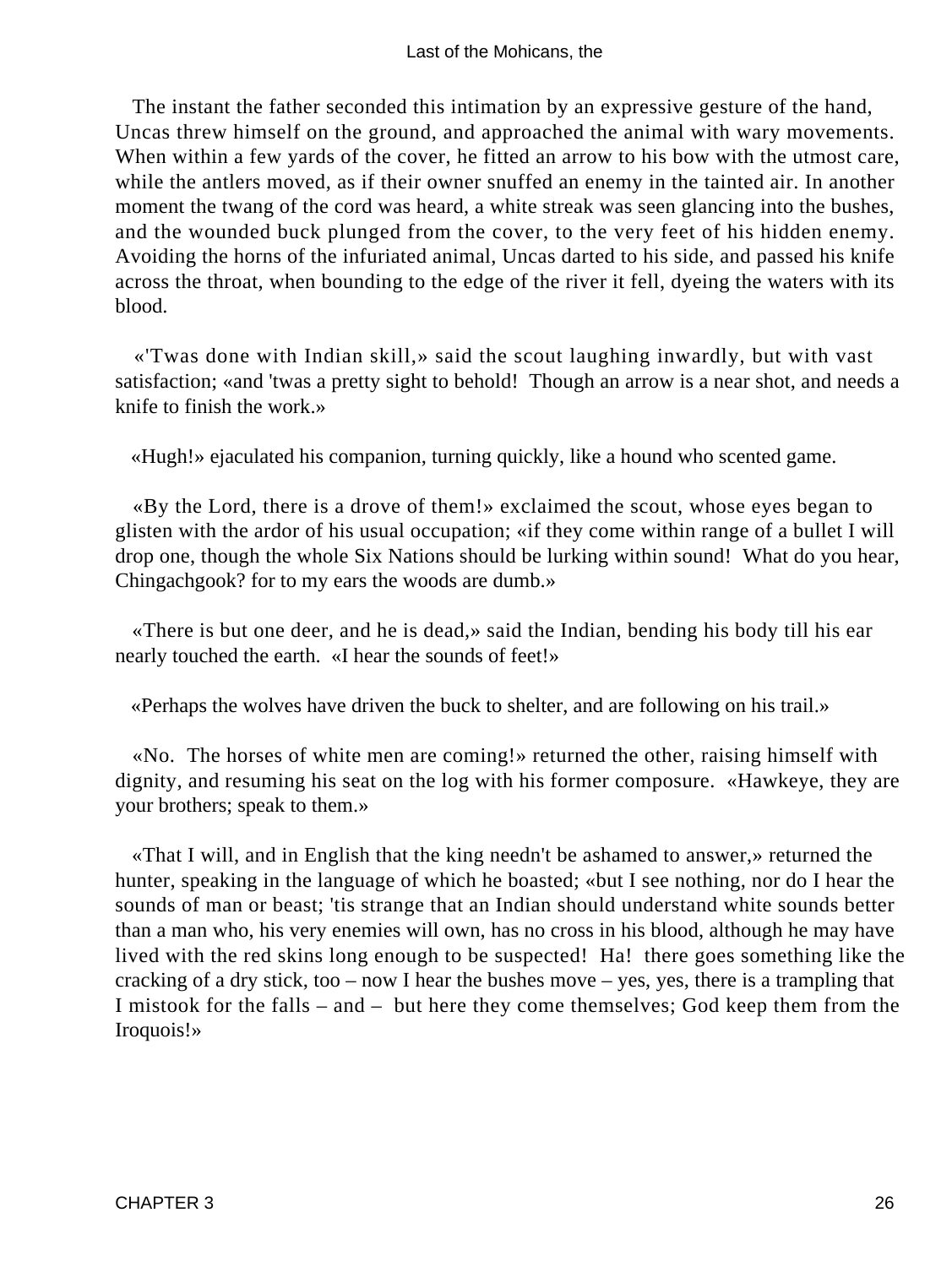## **[CHAPTER 4](#page-316-0)**

 $\ll$  **W**ell go thy way: thou shalt not from this grove Till I torment thee for this injury.» – Midsummer Night's Dream.

 The words were still in the mouth of the scout, when the leader of the party, whose approaching footsteps had caught the vigilant ear of the Indian, came openly into view. A beaten path, such as those made by the periodical passage of the deer, wound through a little glen at no great distance, and struck the river at the point where the white man and his red companions had posted themselves. Along this track the travelers, who had produced a surprise so unusual in the depths of the forest, advanced slowly toward the hunter, who was in front of his associates, in readiness to receive them.

 «Who comes?» demanded the scout, throwing his rifle carelessly across his left arm, and keeping the forefinger of his right hand on the trigger, though he avoided all appearance of menace in the act. «Who comes hither, among the beasts and dangers of the wilderness?»

 «Believers in religion, and friends to the law and to the king,» returned he who rode foremost. «Men who have journeyed since the rising sun, in the shades of this forest, without nourishment, and are sadly tired of their wayfaring.»

 «You are, then, lost,» interrupted the hunter, «and have found how helpless 'tis not to know whether to take the right hand or the left?»

 «Even so; sucking babes are not more dependent on those who guide them than we who are of larger growth, and who may now be said to possess the stature without the knowledge of men. Know you the distance to a post of the crown called William Henry?»

 «Hoot!» shouted the scout, who did not spare his open laughter, though instantly checking the dangerous sounds he indulged his merriment at less risk of being overheard by any lurking enemies. «You are as much off the scent as a hound would be, with Horican atwixt him and the deer! William Henry, man! if you are friends to the king and have business with the army, your way would be to follow the river down to Edward, and lay the matter before Webb, who tarries there, instead of pushing into the defiles, and driving this saucy Frenchman back across Champlain, into his den again.»

 Before the stranger could make any reply to this unexpected proposition, another horseman dashed the bushes aside, and leaped his charger into the pathway, in front of his companion.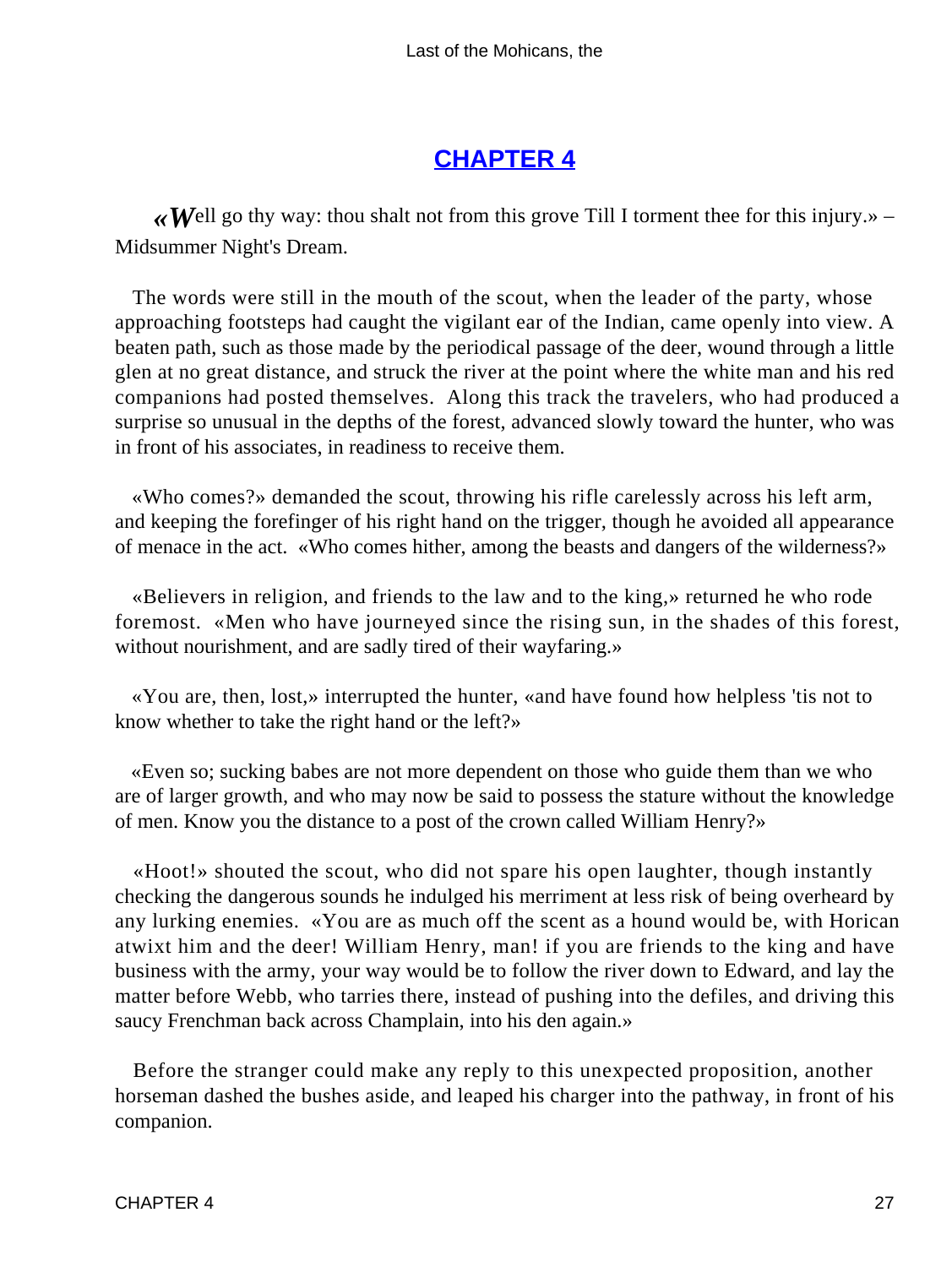#### Last of the Mohicans, the

 «What, then, may be our distance from Fort Edward?» demanded a new speaker; «the place you advise us to seek we left this morning, and our destination is the head of the lake.»

 «Then you must have lost your eyesight afore losing your way, for the road across the portage is cut to a good two rods, and is as grand a path, I calculate, as any that runs into London, or even before the palace of the king himself.»

 «We will not dispute concerning the excellence of the passage,» returned Heyward, smiling; for, as the reader has anticipated, it was he. «It is enough, for the present, that we trusted to an Indian guide to take us by a nearer, though blinder path, and that we are deceived in his knowledge. In plain words, we know not where we are.»

 «An Indian lost in the woods!» said the scout, shaking his head doubtingly; «When the sun is scorching the tree tops, and the water courses are full; when the moss on every beech he sees will tell him in what quarter the north star will shine at night. The woods are full of deer−paths which run to the streams and licks, places well known to everybody; nor have the geese done their flight to the Canada waters altogether! 'Tis strange that an Indian should be lost atwixt Horican and the bend in the river! Is he a Mohawk?»

 «Not by birth, though adopted in that tribe; I think his birthplace was farther north, and he is one of those you call a Huron.»

 «Hugh!» exclaimed the two companions of the scout, who had continued until this part of the dialogue, seated immovable, and apparently indifferent to what passed, but who now sprang to their feet with an activity and interest that had evidently got the better of their reserve by surprise.

 «A Huron!» repeated the sturdy scout, once more shaking his head in open distrust; «they are a thievish race, nor do I care by whom they are adopted; you can never make anything of them but skulls and vagabonds. Since you trusted yourself to the care of one of that nation, I only wonder that you have not fallen in with more.»

 «Of that there is little danger, since William Henry is so many miles in our front. You forget that I have told you our guide is now a Mohawk, and that he serves with our forces as a friend.»

 «And I tell you that he who is born a Mingo will die a Mingo,» returned the other positively. «A Mohawk! No, give me a Delaware or a Mohican for honesty; and when they will fight, which they won't all do, having suffered their cunning enemies, the Maquas, to make them women – but when they will fight at all, look to a Delaware, or a Mohican, for a warrior!»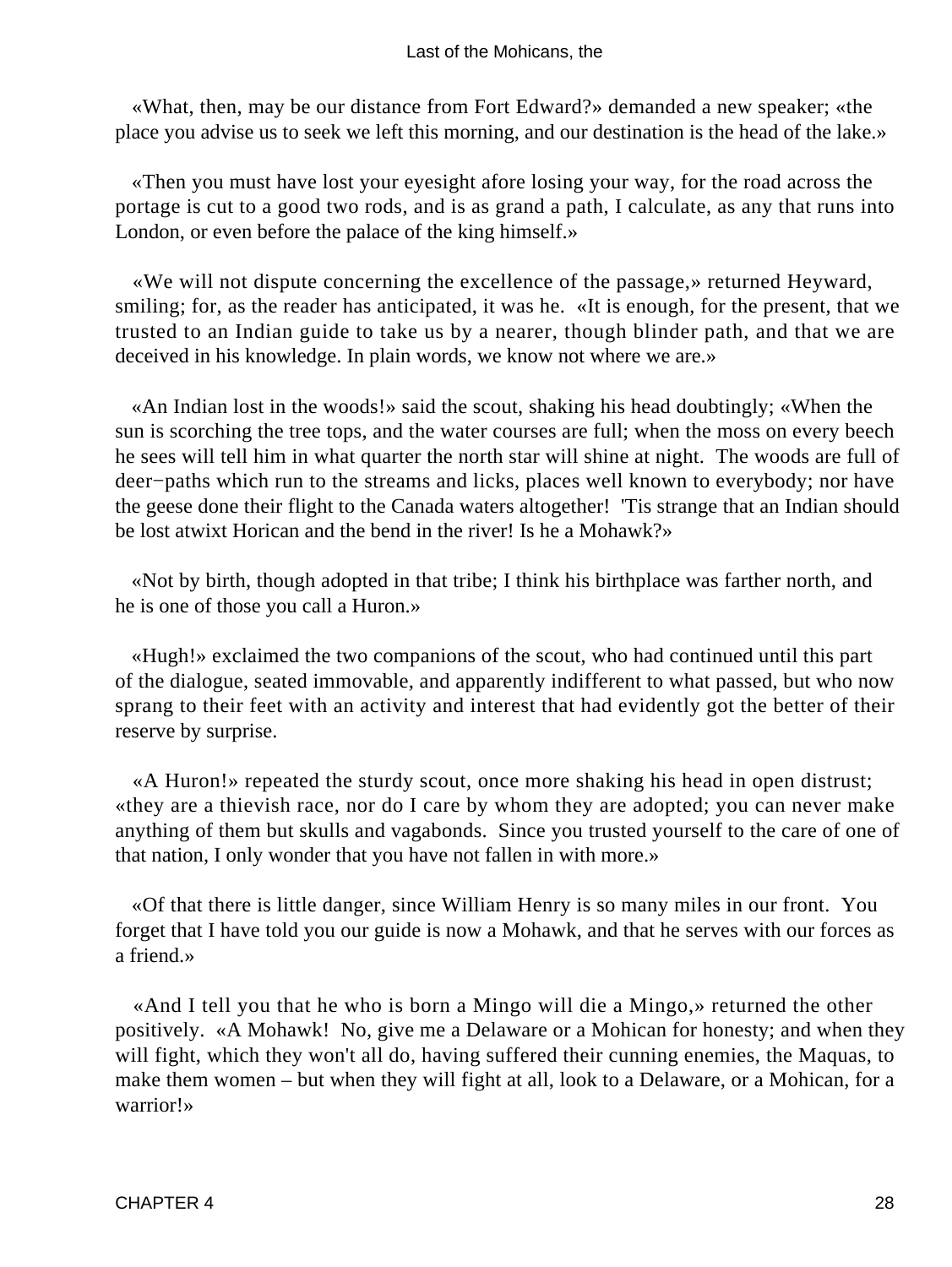«Enough of this,» said Heyward, impatiently; «I wish not to inquire into the character of a man that I know, and to whom you must be a stranger. You have not yet answered my question; what is our distance from the main army at Edward?»

 «It seems that may depend on who is your guide. One would think such a horse as that might get over a good deal of ground atwixt sun−up and sun−down.»

 «I wish no contention of idle words with you, friend,» said Heyward, curbing his dissatisfied manner, and speaking in a more gentle voice; «if you will tell me the distance to Fort Edward, and conduct me thither, your labor shall not go without its reward.»

 «And in so doing, how know I that I don't guide an enemy and a spy of Montcalm, to the works of the army? It is not every man who can speak the English tongue that is an honest subject.»

 «If you serve with the troops, of whom I judge you to be a scout, you should know of such a regiment of the king as the Sixtieth.»

 «The Sixtieth! you can tell me little of the Royal Americans that I don't know, though I do wear a hunting−shirt instead of a scarlet jacket.»

«Well, then, among other things, you may know the name of its major?»

 «Its major!» interrupted the hunter, elevating his body like one who was proud of his trust. «If there is a man in the country who knows Major Effingham, he stands before you.»

 «It is a corps which has many majors; the gentleman you name is the senior, but I speak of the junior of them all; he who commands the companies in garrison at William Henry.»

 «Yes, yes, I have heard that a young gentleman of vast riches, from one of the provinces far south, has got the place. He is over young, too, to hold such rank, and to be put above men whose heads are beginning to bleach; and yet they say he is a soldier in his knowledge, and a gallant gentleman!»

 «Whatever he may be, or however he may be qualified for his rank, he now speaks to you and, of course, can be no enemy to dread.»

 The scout regarded Heyward in surprise, and then lifting his cap, he answered, in a tone less confident than before – though still expressing doubt.

«I have heard a party was to leave the encampment this morning for the lake shore?»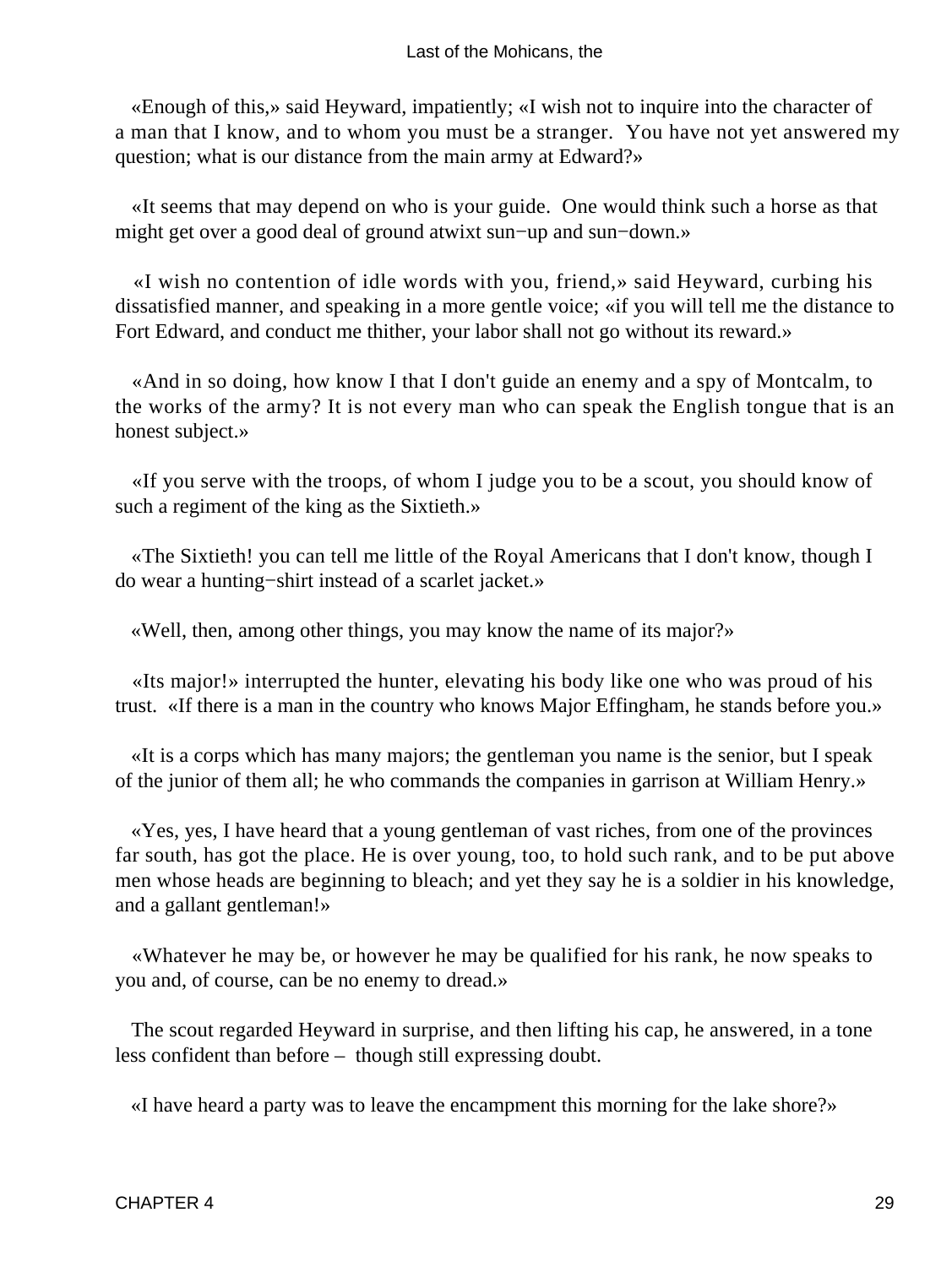«You have heard the truth; but I preferred a nearer route, trusting to the knowledge of the Indian I mentioned.»

«And he deceived you, and then deserted?»

«Neither, as I believe; certainly not the latter, for he is to be found in the rear.»

 «I should like to look at the creature'; if it is a true Iroquois I can tell him by his knavish look, and by his paint,» said the scout; stepping past the charger of Heyward, and entering the path behind the mare of the singing master, whose foal had taken advantage of the halt to exact the maternal contribution. After shoving aside the bushes, and proceeding a few paces, he encountered the females, who awaited the result of the conference with anxiety, and not entirely without apprehension. Behind these, the runner leaned against a tree, where he stood the close examination of the scout with an air unmoved, though with a look so dark and savage, that it might in itself excite fear. Satisfied with his scrutiny, the hunter soon left him. As he repassed the females, he paused a moment to gaze upon their beauty, answering to the smile and nod of Alice with a look of open pleasure. Thence he went to the side of the motherly animal, and spending a minute in a fruitless inquiry into the character of her rider, he shook his head and returned to Heyward.

 «A Mingo is a Mingo, and God having made him so, neither the Mohawks nor any other tribe can alter him,» he said, when he had regained his former position. «If we were alone, and you would leave that noble horse at the mercy of the wolves to−night, I could show you the way to Edward myself, within an hour, for it lies only about an hour's journey hence; but with such ladies in your company 'tis impossible!»

«And why? They are fatigued, but they are quite equal to a ride of a few more miles.»

 «'Tis a natural impossibility!» repeated the scout; «I wouldn't walk a mile in these woods after night gets into them, in company with that runner, for the best rifle in the colonies. They are full of outlying Iroquois, and your mongrel Mohawk knows where to find them too well to be my companion.»

 «Think you so?» said Heyward, leaning forward in the saddle, and dropping his voice nearly to a whisper; «I confess I have not been without my own suspicions, though I have endeavored to conceal them, and affected a confidence I have not always felt, on account of my companions. It was because I suspected him that I would follow no longer; making him, as you see, follow me.»

 «I knew he was one of the cheats as soon as I laid eyes on him!» returned the scout, placing a finger on his nose, in sign of caution.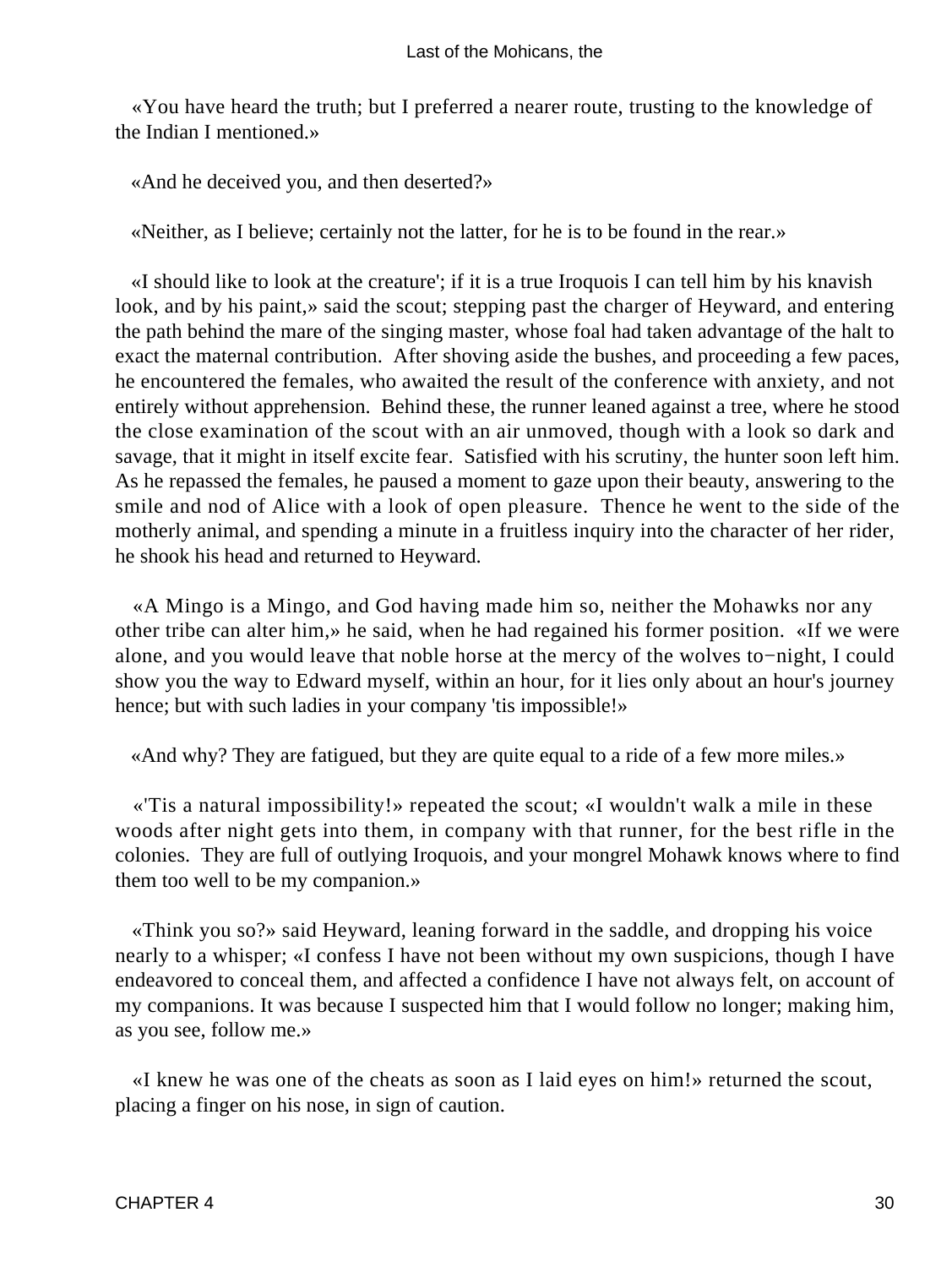«The thief is leaning against the foot of the sugar sapling, that you can see over them bushes; his right leg is in a line with the bark of the tree, and,» tapping his rifle, «I can take him from where I stand, between the angle and the knee, with a single shot, putting an end to his tramping through the woods, for at least a month to come. If I should go back to him, the cunning varmint would suspect something, and be dodging through the trees like a frightened deer.»

 «It will not do. He may be innocent, and I dislike the act. Though, if I felt confident of his treachery  $-\infty$ 

 «'Tis a safe thing to calculate on the knavery of an Iroquois,» said the scout, throwing his rifle forward, by a sort of instinctive movement.

 «Hold!» interrupted Heyward, «it will not do – we must think of some other scheme – and yet, I have much reason to believe the rascal has deceived me.»

 The hunter, who had already abandoned his intention of maiming the runner, mused a moment, and then made a gesture, which instantly brought his two red companions to his side. They spoke together earnestly in the Delaware language, though in an undertone; and by the gestures of the white man, which were frequently directed towards the top of the sapling, it was evident he pointed out the situation of their hidden enemy. His companions were not long in comprehending his wishes, and laying aside their firearms, they parted, taking opposite sides of the path, and burying themselves in the thicket, with such cautious movements, that their steps were inaudible.

 «Now, go you back,» said the hunter, speaking again to Heyward, «and hold the imp in talk; these Mohicans here will take him without breaking his paint.»

«Nay,» said Heyward, proudly, «I will seize him myself.»

«Hist! what could you do, mounted, against an Indian in the bushes!»

«I will dismount.»

 «And, think you, when he saw one of your feet out of the stirrup, he would wait for the other to be free? Whoever comes into the woods to deal with the natives, must use Indian fashions, if he would wish to prosper in his undertakings. Go, then; talk openly to the miscreant, and seem to believe him the truest friend you have on 'arth.»

 Heyward prepared to comply, though with strong disgust at the nature of the office he was compelled to execute. Each moment, however, pressed upon him a conviction of the critical situation in which he had suffered his invaluable trust to be involved through his own confidence. The sun had already disappeared, and the woods, suddenly deprived of his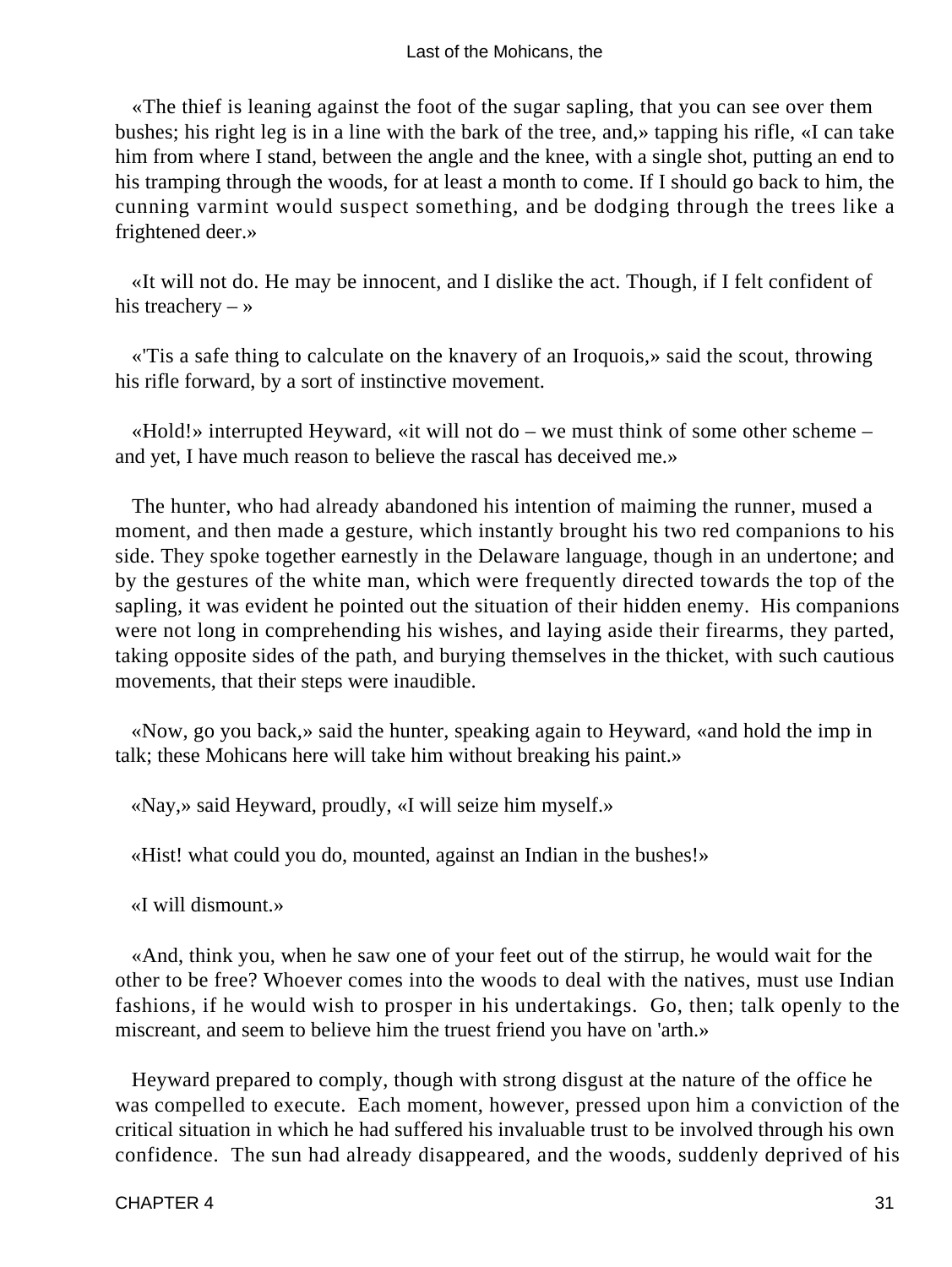light\*, were assuming a dusky hue, which keenly reminded him that the hour the savage usually chose for his most barbarous and remorseless acts of vengeance or hostility, was speedily drawing near. Stimulated by apprehension, he left the scout, who immediately entered into a loud conversation with the stranger that had so unceremoniously enlisted himself in the party of travelers that morning. In passing his gentler companions Heyward uttered a few words of encouragement, and was pleased to find that, though fatigued with the exercise of the day, they appeared to entertain no suspicion that their present embarrassment was other than the result of accident. Giving them reason to believe he was merely employed in a consultation concerning the future route, he spurred his charger, and drew the reins again when the animal had carried him within a few yards of the place where the sullen runner still stood, leaning against the tree.

 \* The scene of this tale was in the 42d degree of latitude, where the twilight is never of long continuation.

 «You may see, Magua,» he said, endeavoring to assume an air of freedom and confidence, "that the night is closing around us, and yet we are no nearer to William Henry than when we left the encampment of Webb with the rising sun.

 «You have missed the way, nor have I been more fortunate. But, happily, we have fallen in with a hunter, he whom you hear talking to the singer, that is acquainted with the deerpaths and by−ways of the woods, and who promises to lead us to a place where we may rest securely till the morning.»

 The Indian riveted his glowing eyes on Heyward as he asked, in his imperfect English, «Is he alone?»

 «Alone!» hesitatingly answered Heyward, to whom deception was too new to be assumed without embarrassment. «Oh! not alone, surely, Magua, for you know that we are with him.»

 «Then Le Renard Subtil will go,» returned the runner, coolly raising his little wallet from the place where it had lain at his feet; «and the pale faces will see none but their own color.»

«Go! Whom call you Le Renard?»

 «'Tis the name his Canada fathers have given to Magua,» returned the runner, with an air that manifested his pride at the distinction. «Night is the same as day to Le Subtil, when Munro waits for him.»

 «And what account will Le Renard give the chief of William Henry concerning his daughters? Will he dare to tell the hot− blooded Scotsman that his children are left without a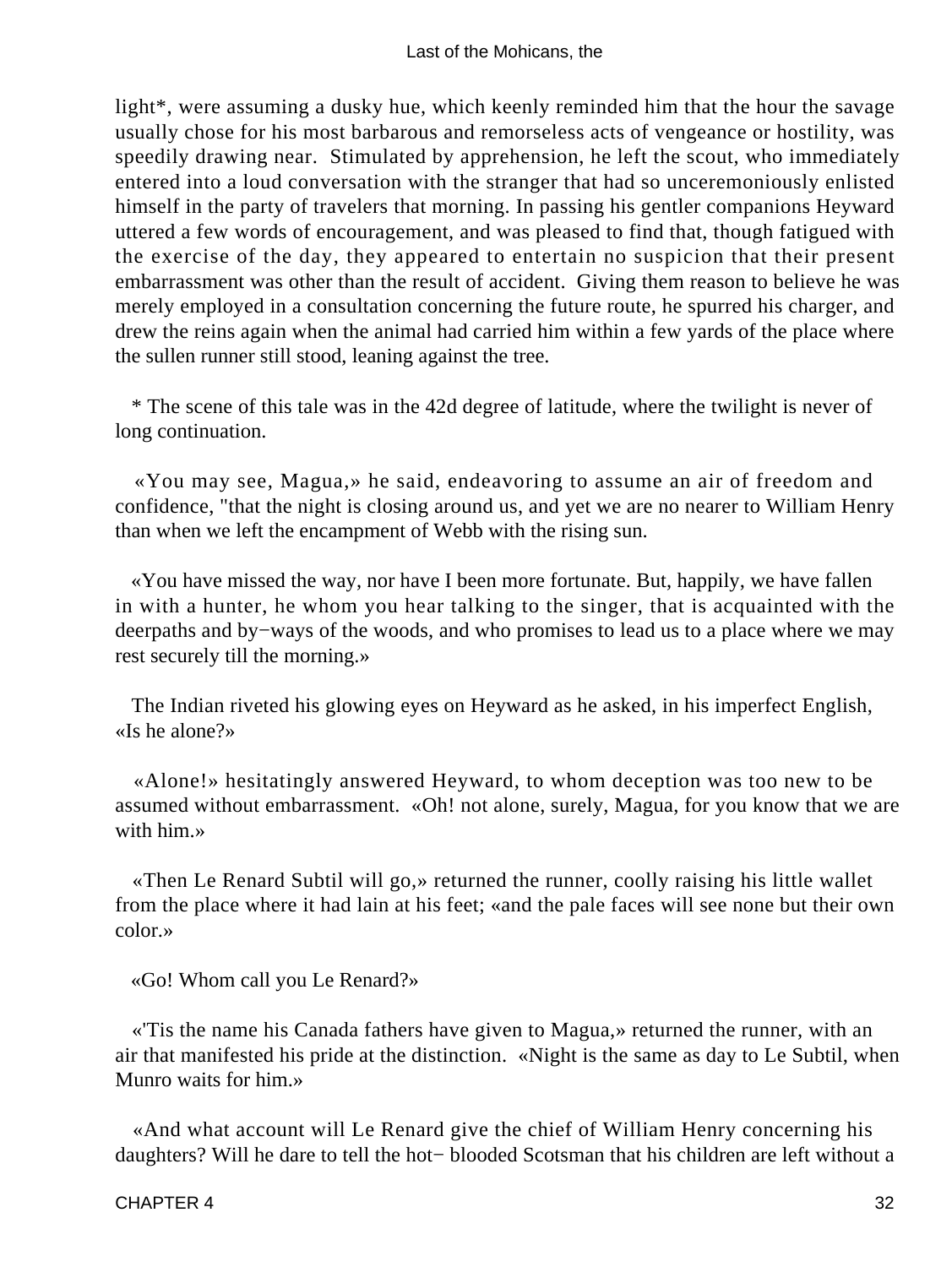guide, though Magua promised to be one?»

 «Though the gray head has a loud voice, and a long arm, Le Renard will not hear him, nor feel him, in the woods.»

 «But what will the Mohawks say? They will make him petticoats, and bid him stay in the wigwam with the women, for he is no longer to be trusted with the business of a man.»

 «Le Subtil knows the path to the great lakes, and he can find the bones of his fathers,» was the answer of the unmoved runner.

 «Enough, Magua,» said Heyward; «are we not friends? Why should there be bitter words between us? Munro has promised you a gift for your services when performed, and I shall be your debtor for another. Rest your weary limbs, then, and open your wallet to eat. We have a few moments to spare; let us not waste them in talk like wrangling women. When the ladies are refreshed we will proceed.»

 «The pale faces make themselves dogs to their women,» muttered the Indian, in his native language, «and when they want to eat, their warriors must lay aside the tomahawk to feed their laziness.»

«What say you, Renard?»

«Le Subtil says it is good.»

 The Indian then fastened his eyes keenly on the open countenance of Heyward, but meeting his glance, he turned them quickly away, and seating himself deliberately on the ground, he drew forth the remnant of some former repast, and began to eat, though not without first bending his looks slowly and cautiously around him.

 «This is well,» continued Heyward; «and Le Renard will have strength and sight to find the path in the morning»; he paused, for sounds like the snapping of a dried stick, and the rustling of leaves, rose from the adjacent bushes, but recollecting himself instantly, he continued, «we must be moving before the sun is seen, or Montcalm may lie in our path, and shut us out from the fortress.»

 The hand of Magua dropped from his mouth to his side, and though his eyes were fastened on the ground, his head was turned aside, his nostrils expanded, and his ears seemed even to stand more erect than usual, giving to him the appearance of a statue that was made to represent intense attention.

 Heyward, who watched his movements with a vigilant eye, carelessly extricated one of his feet from the stirrup, while he passed a hand toward the bear−skin covering of his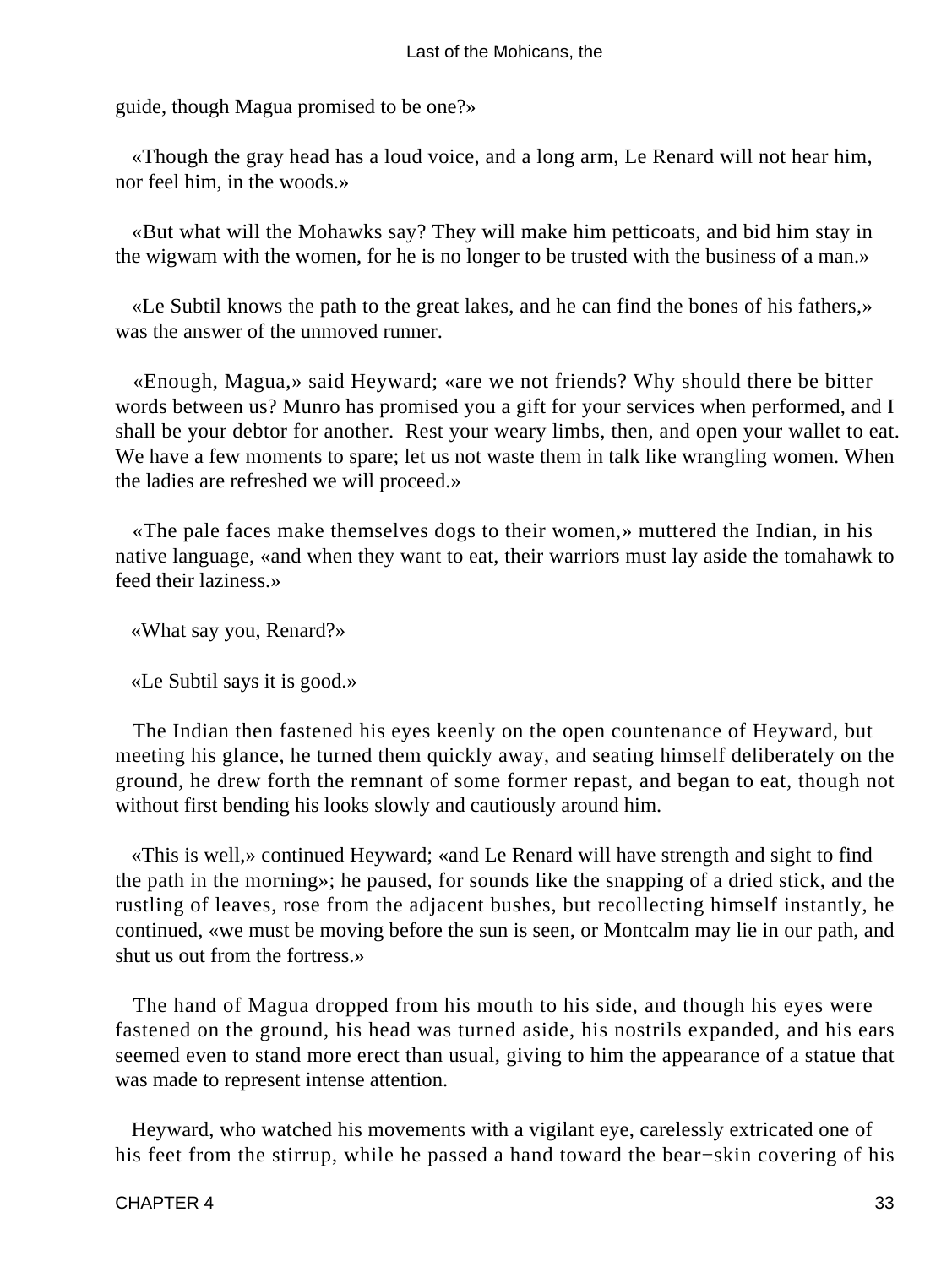holsters.

 Every effort to detect the point most regarded by the runner was completely frustrated by the tremulous glances of his organs, which seemed not to rest a single instant on any particular object, and which, at the same time, could be hardly said to move. While he hesitated how to proceed, Le Subtil cautiously raised himself to his feet, though with a motion so slow and guarded, that not the slightest noise was produced by the change. Heyward felt it had now become incumbent on him to act. Throwing his leg over the saddle, he dismounted, with a determination to advance and seize his treacherous companion, trusting the result to his own manhood. In order, however, to prevent unnecessary alarm, he still preserved an air of calmness and friendship.

 «Le Renard Subtil does not eat,» he said, using the appellation he had found most flattering to the vanity of the Indian. «His corn is not well parched, and it seems dry. Let me examine; perhaps something may be found among my own provisions that will help his appetite.»

 Magua held out the wallet to the proffer of the other. He even suffered their hands to meet, without betraying the least emotion, or varying his riveted attitude of attention. But when he felt the fingers of Heyward moving gently along his own naked arm, he struck up the limb of the young man, and, uttering a piercing cry, he darted beneath it, and plunged, at a single bound, into the opposite thicket. At the next instant the form of Chingachgook appeared from the bushes, looking like a specter in its paint, and glided across the path in swift pursuit. Next followed the shout of Uncas, when the woods were lighted by a sudden flash, that was accompanied by the sharp report of the hunter's rifle.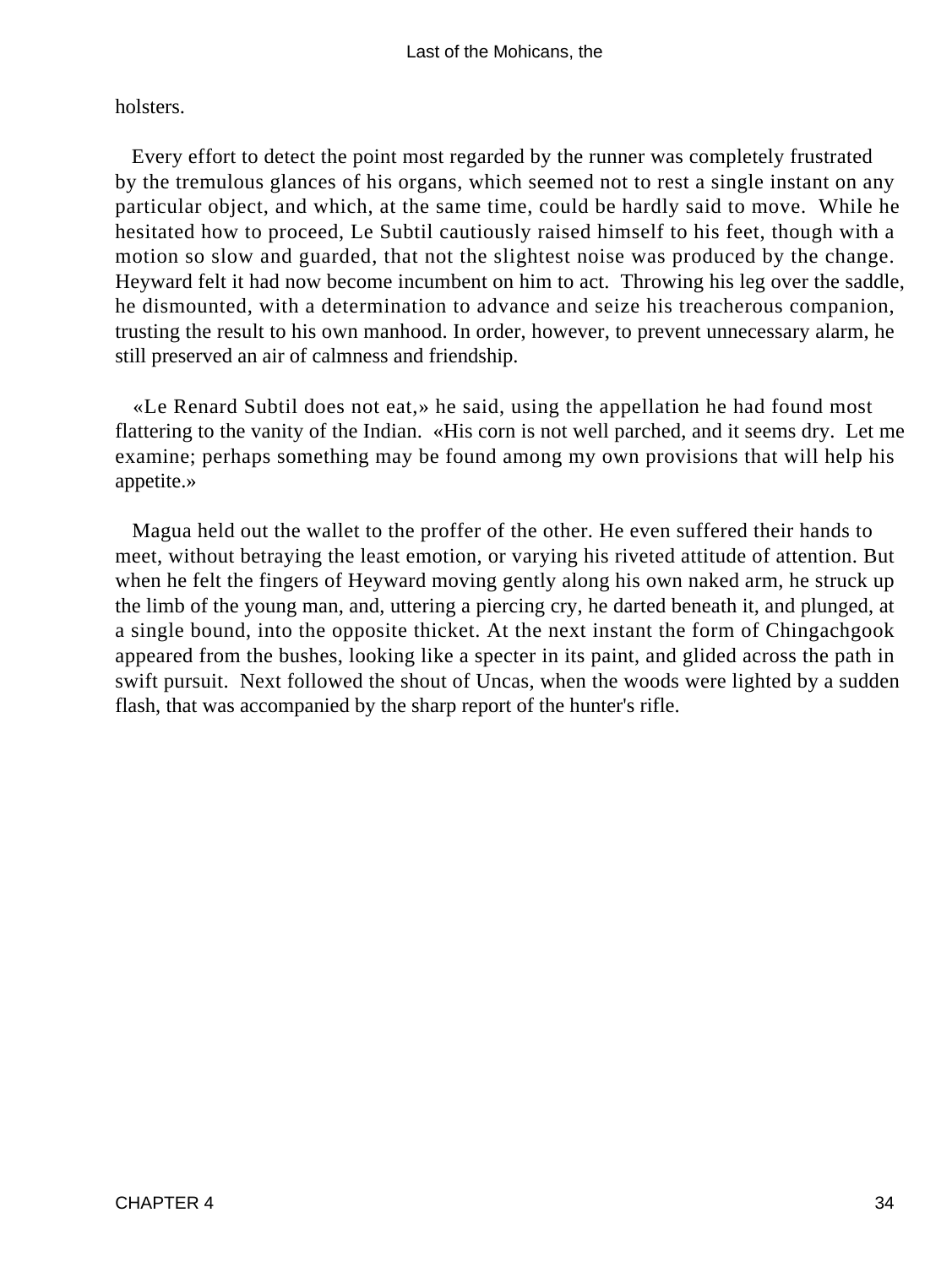## **[CHAPTER 5](#page-316-0)**

...**«I**n such a night Did Thisbe fearfully o'ertrip the dew; And saw the lion's shadow ere himself.» Merchant of Venice

 The suddenness of the flight of his guide, and the wild cries of the pursuers, caused Heyward to remain fixed, for a few moments, in inactive surprise. Then recollecting the importance of securing the fugitive, he dashed aside the surrounding bushes, and pressed eagerly forward to lend his aid in the chase. Before he had, however, proceeded a hundred yards, he met the three foresters already returning from their unsuccessful pursuit.

 «Why so soon disheartened!» he exclaimed; «the scoundrel must be concealed behind some of these trees, and may yet be secured. We are not safe while he goes at large.»

 «Would you set a cloud to chase the wind?» returned the disappointed scout; «I heard the imp brushing over the dry leaves, like a black snake, and blinking a glimpse of him, just over ag'in yon big pine, I pulled as it might be on the scent; but 'twouldn't do! and yet for a reasoning aim, if anybody but myself had touched the trigger, I should call it a quick sight; and I may be accounted to have experience in these matters, and one who ought to know. Look at this sumach; its leaves are red, though everybody knows the fruit is in the yellow blossom in the month of July!»

«'Tis the blood of Le Subtil! he is hurt, and may yet fall!»

 «No, no,» returned the scout, in decided disapprobation of this opinion, «I rubbed the bark off a limb, perhaps, but the creature leaped the longer for it. A rifle bullet acts on a running animal, when it barks him, much the same as one of your spurs on a horse; that is, it quickens motion, and puts life into the flesh, instead of taking it away. But when it cuts the ragged hole, after a bound or two, there is, commonly, a stagnation of further leaping, be it Indian or be it deer!»

«We are four able bodies, to one wounded man!»

 «Is life grievous to you?» interrupted the scout. «Yonder red devil would draw you within swing of the tomahawks of his comrades, before you were heated in the chase. It was an unthoughtful act in a man who has so often slept with the war−whoop ringing in the air, to let off his piece within sound of an ambushment! But then it was a natural temptation! 'twas very natural! Come, friends, let us move our station, and in such fashion, too, as will throw the cunning of a Mingo on a wrong scent, or our scalps will be drying in the wind in front of Montcalm's marquee, ag'in this hour to−morrow.»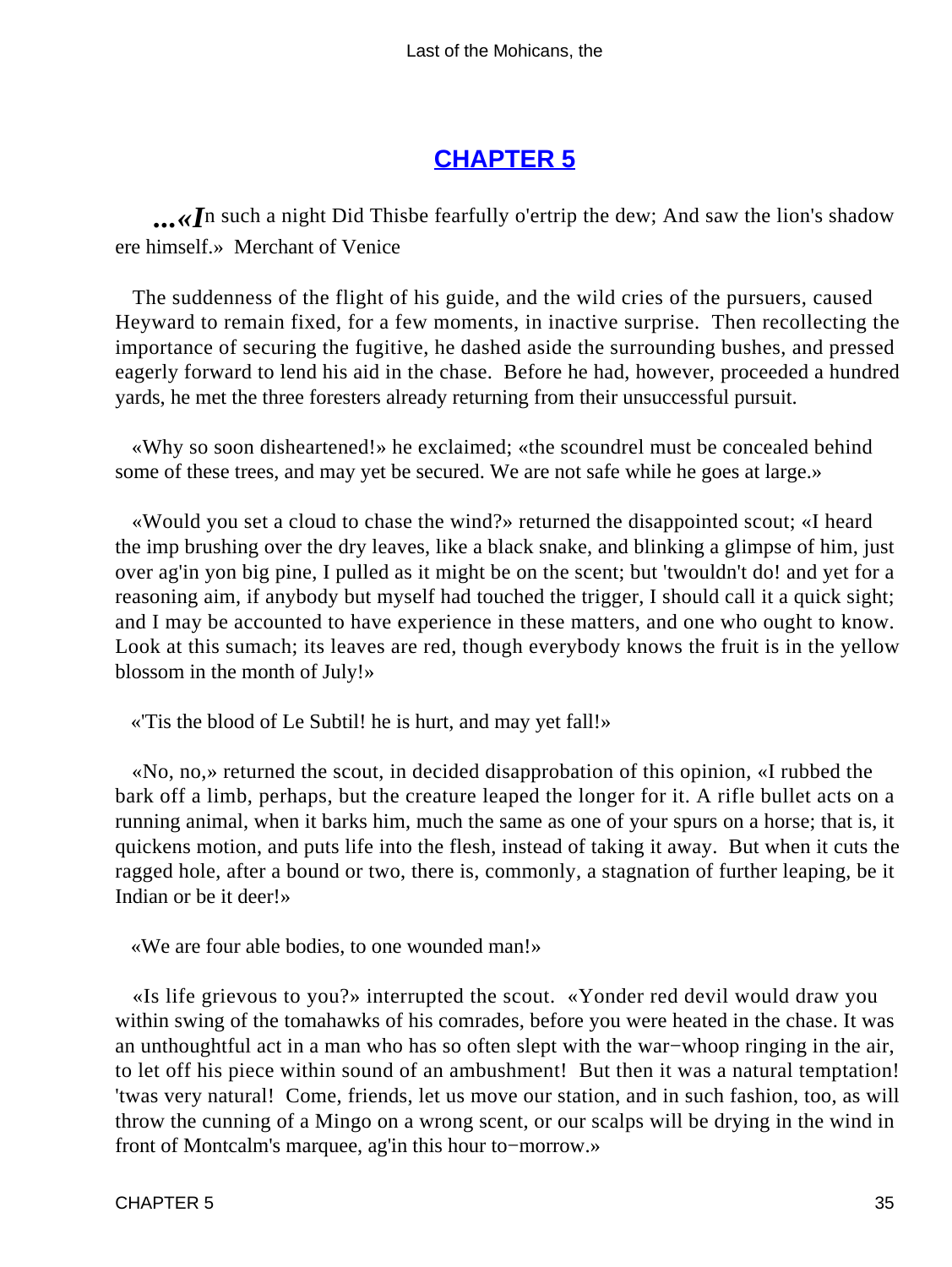This appalling declaration, which the scout uttered with the cool assurance of a man who fully comprehended, while he did not fear to face the danger, served to remind Heyward of the importance of the charge with which he himself had been intrusted. Glancing his eyes around, with a vain effort to pierce the gloom that was thickening beneath the leafy arches of the forest, he felt as if, cut off from human aid, his unresisting companions would soon lie at the entire mercy of those barbarous enemies, who, like beasts of prey, only waited till the gathering darkness might render their blows more fatally certain. His awakened imagination, deluded by the deceptive light, converted each waving bush, or the fragment of some fallen tree, into human forms, and twenty times he fancied he could distinguish the horrid visages of his lurking foes, peering from their hiding places, in never ceasing watchfulness of the movements of his party. Looking upward, he found that the thin fleecy clouds, which evening had painted on the blue sky, were already losing their faintest tints of rose−color, while the imbedded stream, which glided past the spot where he stood, was to be traced only by the dark boundary of its wooded banks.

 «What is to be done!» he said, feeling the utter helplessness of doubt in such a pressing strait; «desert me not, for God's sake! remain to defend those I escort, and freely name your own reward!»

 His companions, who conversed apart in the language of their tribe, heeded not this sudden and earnest appeal. Though their dialogue was maintained in low and cautious sounds, but little above a whisper, Heyward, who now approached, could easily distinguish the earnest tones of the younger warrior from the more deliberate speeches of his seniors. It was evident that they debated on the propriety of some measure, that nearly concerned the welfare of the travelers. Yielding to his powerful interest in the subject, and impatient of a delay that seemed fraught with so much additional danger, Heyward drew still nigher to the dusky group, with an intention of making his offers of compensation more definite, when the white man, motioning with his hand, as if he conceded the disputed point, turned away, saying in a sort of soliloquy, and in the English tongue:

 «Uncas is right! it would not be the act of men to leave such harmless things to their fate, even though it breaks up the harboring place forever. If you would save these tender blossoms from the fangs of the worst of serpents, gentleman, you have neither time to lose nor resolution to throw away!»

«How can such a wish be doubted! Have I not already offered  $-\infty$ 

 «Offer your prayers to Him who can give us wisdom to circumvent the cunning of the devils who fill these woods,» calmly interrupted the scout, «but spare your offers of money, which neither you may live to realize, nor I to profit by. These Mohicans and I will do what man's thoughts can invent, to keep such flowers, which, though so sweet, were never made for the wilderness, from harm, and that without hope of any other recompense but such as God always gives to upright dealings. First, you must promise two things, both in your own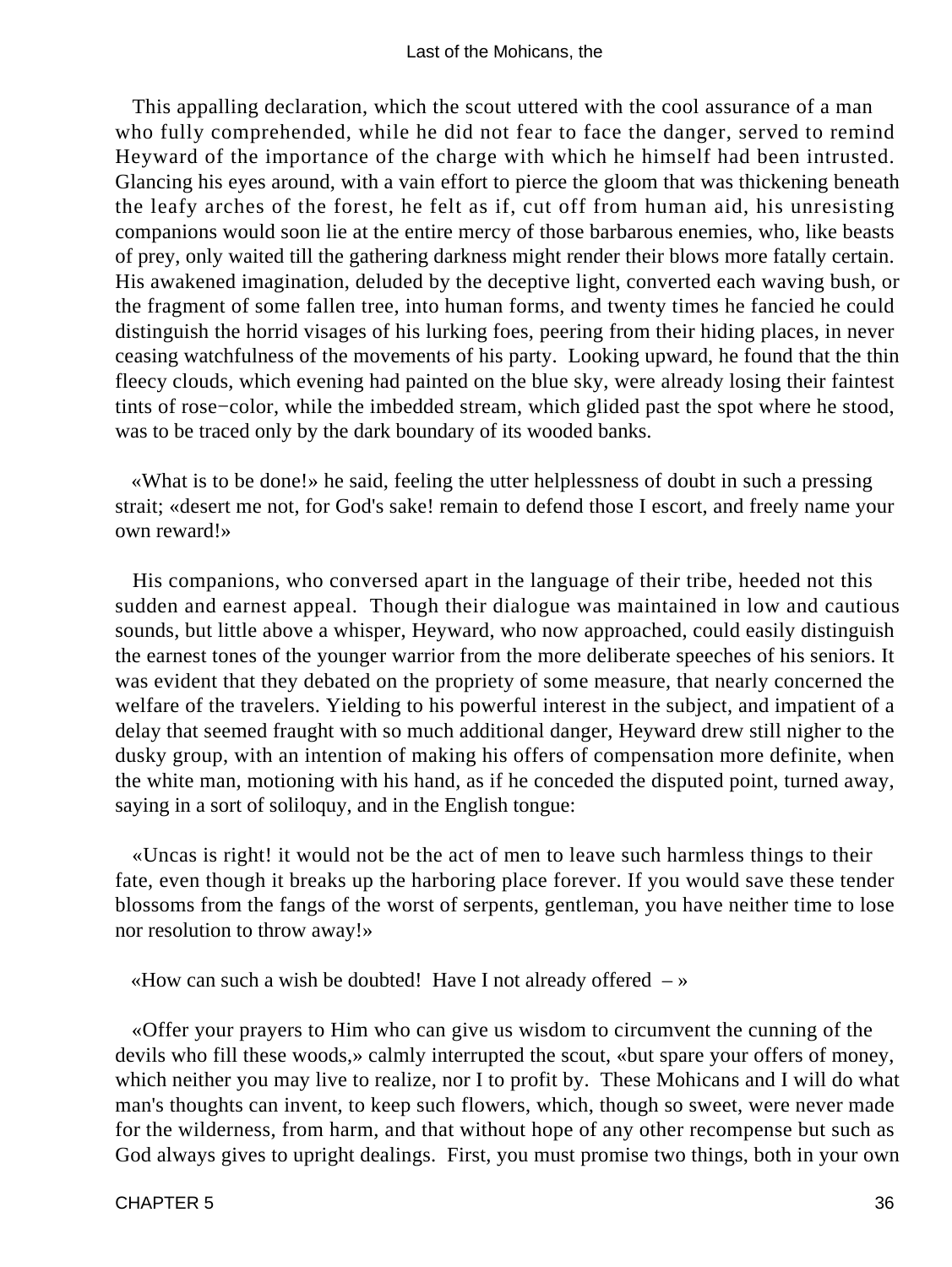name and for your friends, or without serving you we shall only injure ourselves!»

«Name them.»

 «The one is, to be still as these sleeping woods, let what will happen and the other is, to keep the place where we shall take you, forever a secret from all mortal men.»

«I will do my utmost to see both these conditions fulfilled.»

 «Then follow, for we are losing moments that are as precious as the heart's blood to a stricken deer!»

 Heyward could distinguish the impatient gesture of the scout, through the increasing shadows of the evening, and he moved in his footsteps, swiftly, toward the place where he had left the remainder of the party. When they rejoined the expecting and anxious females, he briefly acquainted them with the conditions of their new guide, and with the necessity that existed for their hushing every apprehension in instant and serious exertions. Although his alarming communication was not received without much secret terror by the listeners, his earnest and impressive manner, aided perhaps by the nature of the danger, succeeded in bracing their nerves to undergo some unlooked−for and unusual trial. Silently, and without a moment's delay, they permitted him to assist them from their saddles, and when they descended quickly to the water's edge, where the scout had collected the rest of the party, more by the agency of expressive gestures than by any use of words.

 «What to do with these dumb creatures!» muttered the white man, on whom the sole control of their future movements appeared to devolve; «it would be time lost to cut their throats, and cast them into the river; and to leave them here would be to tell the Mingoes that they have not far to seek to find their owners!»

 «Then give them their bridles, and let them range the woods,» Heyward ventured to suggest.

 «No; it would be better to mislead the imps, and make them believe they must equal a horse's speed to run down their chase. Ay, ay, that will blind their fireballs of eyes! Chingach – Hist! what stirs the bush?»

«The colt.»

 «That colt, at least, must die,» muttered the scout, grasping at the mane of the nimble beast, which easily eluded his hand; «Uncas, your arrows!»

 «Hold!» exclaimed the proprietor of the condemned animal, aloud, without regard to the whispering tones used by the others; «spare the foal of Miriam! it is the comely offspring of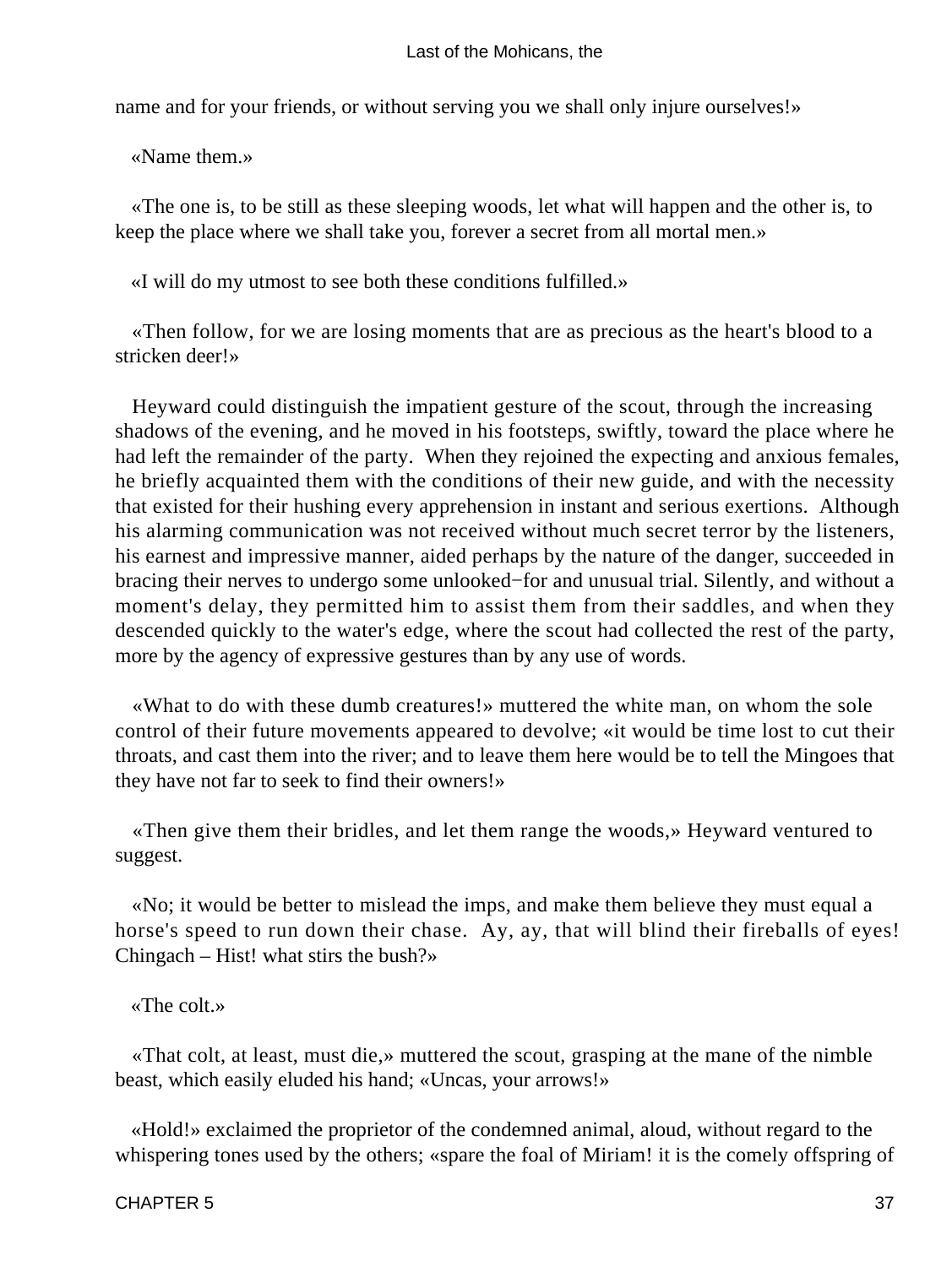a faithful dam, and would willingly injure naught.»

 «When men struggle for the single life God has given them,» said the scout, sternly, «even their own kind seem no more than the beasts of the wood. If you speak again, I shall leave you to the mercy of the Maquas! Draw to your arrow's head, Uncas; we have no time for second blows.»

 The low, muttering sounds of his threatening voice were still audible, when the wounded foal, first rearing on its hinder legs, plunged forward to its knees. It was met by Chingachgook, whose knife passed across its throat quicker than thought, and then precipitating the motions of the struggling victim, he dashed into the river, down whose stream it glided away, gasping audibly for breath with its ebbing life. This deed of apparent cruelty, but of real necessity, fell upon the spirits of the travelers like a terrific warning of the peril in which they stood, heightened as it was by the calm though steady resolution of the actors in the scene. The sisters shuddered and clung closer to each other, while Heyward instinctively laid his hand on one of the pistols he had just drawn from their holsters, as he placed himself between his charge and those dense shadows that seemed to draw an impenetrable veil before the bosom of the forest.

 The Indians, however, hesitated not a moment, but taking the bridles, they led the frightened and reluctant horses into the bed of the river.

 At a short distance from the shore they turned, and were soon concealed by the projection of the bank, under the brow of which they moved, in a direction opposite to the course of the waters. In the meantime, the scout drew a canoe of bark from its place of concealment beneath some low bushes, whose branches were waving with the eddies of the current, into which he silently motioned for the females to enter. They complied without hesitation, though many a fearful and anxious glance was thrown behind them, toward the thickening gloom, which now lay like a dark barrier along the margin of the stream.

 So soon as Cora and Alice were seated, the scout, without regarding the element, directed Heyward to support one side of the frail vessel, and posting himself at the other, they bore it up against the stream, followed by the dejected owner of the dead foal. In this manner they proceeded, for many rods, in a silence that was only interrupted by the rippling of the water, as its eddies played around them, or the low dash made by their own cautious footsteps. Heyward yielded the guidance of the canoe implicitly to the scout, who approached or receded from the shore, to avoid the fragments of rocks, or deeper parts of the river, with a readiness that showed his knowledge of the route they held. Occasionally he would stop; and in the midst of a breathing stillness, that the dull but increasing roar of the waterfall only served to render more impressive, he would listen with painful intenseness, to catch any sounds that might arise from the slumbering forest. When assured that all was still, and unable to detect, even by the aid of his practiced senses, any sign of his approaching foes, he would deliberately resume his slow and guarded progress. At length they reached a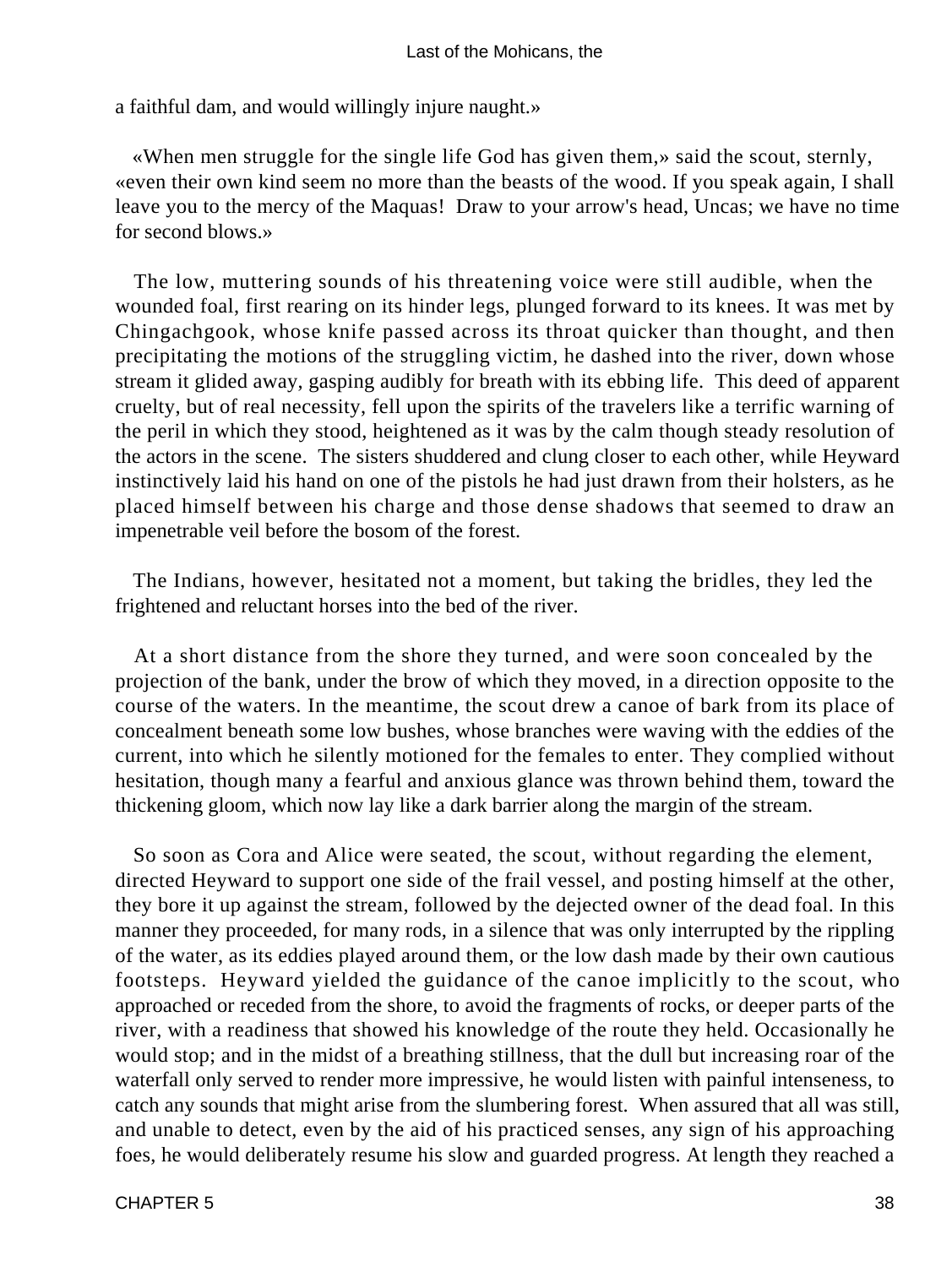point in the river where the roving eye of Heyward became riveted on a cluster of black objects, collected at a spot where the high bank threw a deeper shadow than usual on the dark waters. Hesitating to advance, he pointed out the place to the attention of his companion.

 «Ay,» returned the composed scout, «the Indians have hid the beasts with the judgment of natives! Water leaves no trail, and an owl's eyes would be blinded by the darkness of such a hole.»

 The whole party was soon reunited, and another consultation was held between the scout and his new comrades, during which, they, whose fates depended on the faith and ingenuity of these unknown foresters, had a little leisure to observe their situation more minutely.

 The river was confined between high and cragged rocks, one of which impended above the spot where the canoe rested. As these, again, were surmounted by tall trees, which appeared to totter on the brows of the precipice, it gave the stream the appearance of running through a deep and narrow dell. All beneath the fantastic limbs and ragged tree tops, which were, here and there, dimly painted against the starry zenith, lay alike in shadowed obscurity. Behind them, the curvature of the banks soon bounded the view by the same dark and wooded outline; but in front, and apparently at no great distance, the water seemed piled against the heavens, whence it tumbled into caverns, out of which issued those sullen sounds that had loaded the evening atmosphere. It seemed, in truth, to be a spot devoted to seclusion, and the sisters imbibed a soothing impression of security, as they gazed upon its romantic though not unappalling beauties. A general movement among their conductors, however, soon recalled them from a contemplation of the wild charms that night had assisted to lend the place to a painful sense of their real peril.

 The horses had been secured to some scattering shrubs that grew in the fissures of the rocks, where, standing in the water, they were left to pass the night. The scout directed Heyward and his disconsolate fellow travelers to seat themselves in the forward end of the canoe, and took possession of the other himself, as erect and steady as if he floated in a vessel of much firmer materials. The Indians warily retraced their steps toward the place they had left, when the scout, placing his pole against a rock, by a powerful shove, sent his frail bark directly into the turbulent stream. For many minutes the struggle between the light bubble in which they floated and the swift current was severe and doubtful. Forbidden to stir even a hand, and almost afraid to breath, lest they should expose the frail fabric to the fury of the stream, the passengers watched the glancing waters in feverish suspense. Twenty times they thought the whirling eddies were sweeping them to destruction, when the masterhand of their pilot would bring the bows of the canoe to stem the rapid. A long, a vigorous, and, as it appeared to the females, a desperate effort, closed the struggle. Just as Alice veiled her eyes in horror, under the impression that they were about to be swept within the vortex at the foot of the cataract, the canoe floated, stationary, at the side of a flat rock,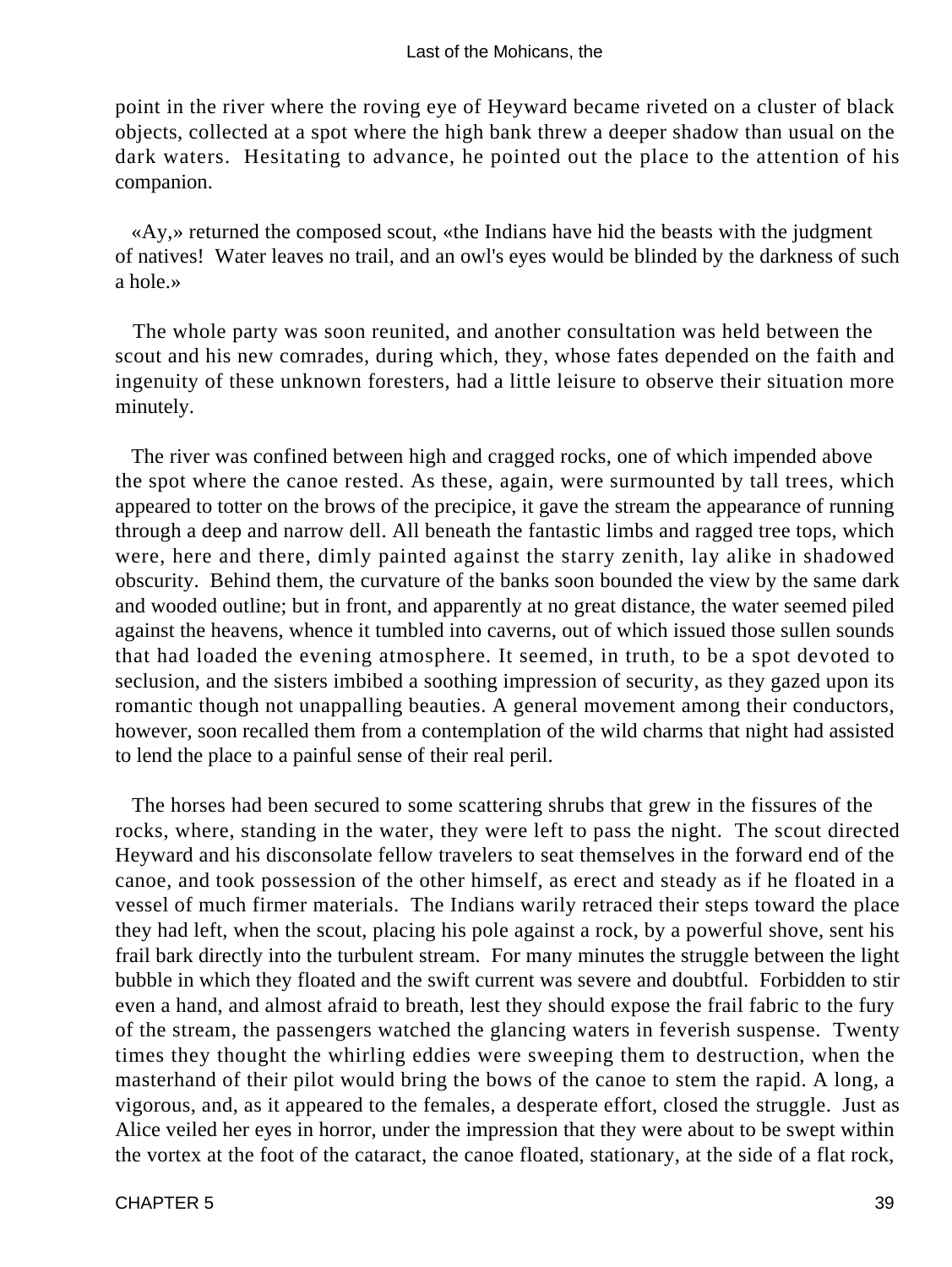that lay on a level with the water.

 «Where are we, and what is next to be done!» demanded Heyward, perceiving that the exertions of the scout had ceased.

 «You are at the foot of Glenn's,» returned the other, speaking aloud, without fear of consequences within the roar of the cataract; «and the next thing is to make a steady landing, lest the canoe upset, and you should go down again the hard road we have traveled faster than you came up; 'tis a hard rift to stem, when the river is a little swelled; and five is an unnatural number to keep dry, in a hurry−skurry, with a little birchen bark and gum. There, go you all on the rock, and I will bring up the Mohicans with the venison. A man had better sleep without his scalp, than famish in the midst of plenty.»

 His passengers gladly complied with these directions. As the last foot touched the rock, the canoe whirled from its station, when the tall form of the scout was seen, for an instant, gliding above the waters, before it disappeared in the impenetrable darkness that rested on the bed of the river. Left by their guide, the travelers remained a few minutes in helpless ignorance, afraid even to move along the broken rocks, lest a false step should precipitate them down some one of the many deep and roaring caverns, into which the water seemed to tumble, on every side of them. Their suspense, however, was soon relieved; for, aided by the skill of the natives, the canoe shot back into the eddy, and floated again at the side of the low rock, before they thought the scout had even time to rejoin his companions.

 «We are now fortified, garrisoned, and provisioned,» cried Heyward cheerfully, «and may set Montcalm and his allies at defiance. How, now, my vigilant sentinel, can see anything of those you call the Iroquois, on the main land!»

 «I call them Iroquois, because to me every native, who speaks a foreign tongue, is accounted an enemy, though he may pretend to serve the king! If Webb wants faith and honesty in an Indian, let him bring out the tribes of the Delawares, and send these greedy and lying Mohawks and Oneidas, with their six nations of varlets, where in nature they belong, among the French!»

 «We should then exchange a warlike for a useless friend! I have heard that the Delawares have laid aside the hatchet, and are content to be called women!»

 «Aye, shame on the Hollanders and Iroquois, who circumvented them by their deviltries, into such a treaty! But I have known them for twenty years, and I call him liar that says cowardly blood runs in the veins of a Delaware. You have driven their tribes from the seashore, and would now believe what their enemies say, that you may sleep at night upon an easy pillow. No, no; to me, every Indian who speaks a foreign tongue is an Iroquois, whether the castle\* of his tribe be in Canada, or be in York.»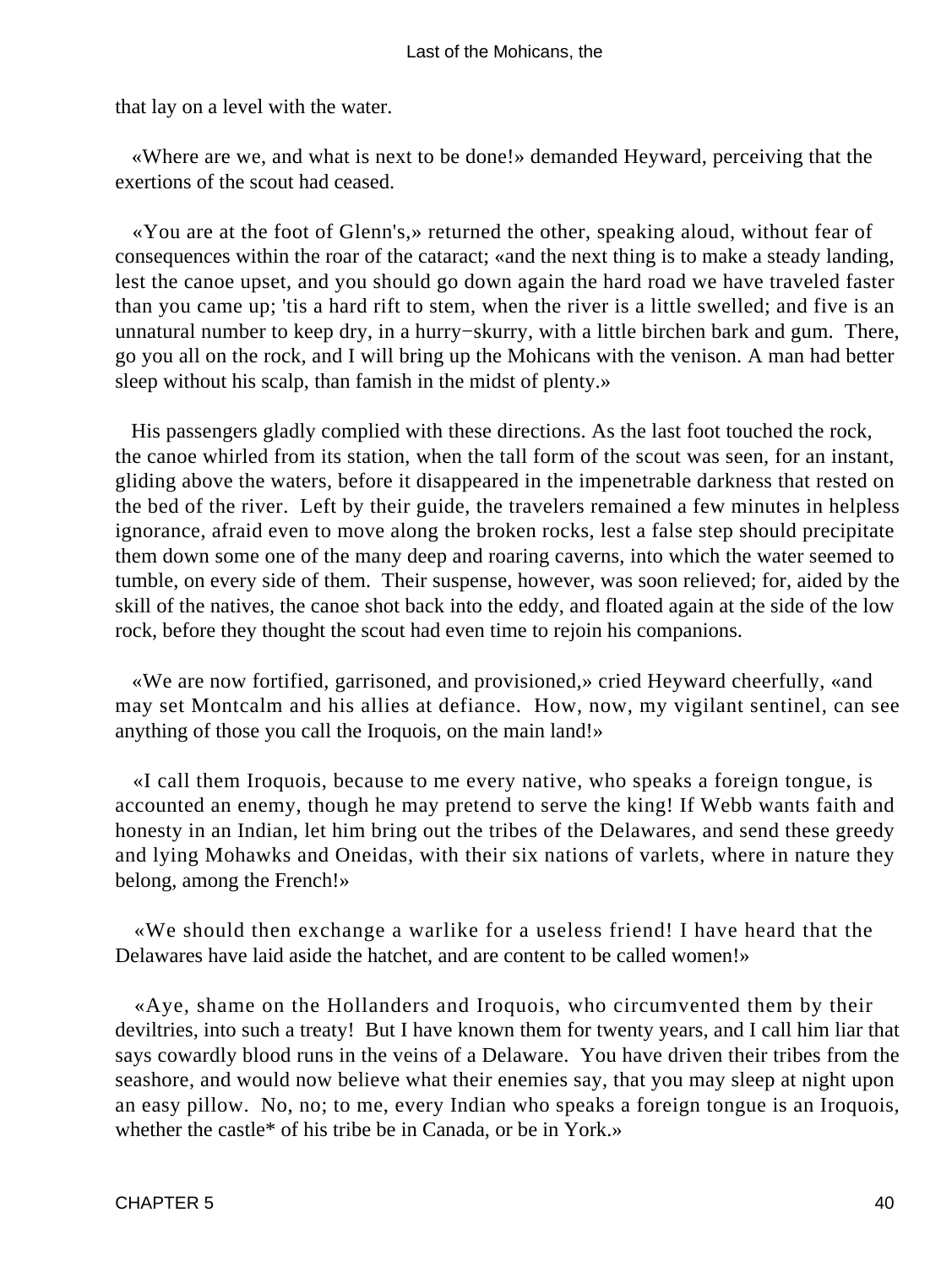\* The principal villages of the Indians are still called «castles» by the whites of New York. «Oneida castle» is no more than a scattered hamlet; but the name is in general use.

 Heyward, perceiving that the stubborn adherence of the scout to the cause of his friends the Delawares, or Mohicans, for they were branches of the same numerous people, was likely to prolong a useless discussion, changed the subject.

 «Treaty or no treaty, I know full well that your two companions are brave and cautious warriors! have they heard or seen anything of our enemies!»

 «An Indian is a mortal to be felt afore he is seen,» returned the scout, ascending the rock, and throwing the deer carelessly down. «I trust to other signs than such as come in at the eye, when I am outlying on the trail of the Mingoes.»

«Do your ears tell you that they have traced our retreat?»

 «I should be sorry to think they had, though this is a spot that stout courage might hold for a smart scrimmage. I will not deny, however, but the horses cowered when I passed them, as though they scented the wolves; and a wolf is a beast that is apt to hover about an Indian ambushment, craving the offals of the deer the savages kill.»

 «You forget the buck at your feet! or, may we not owe their visit to the dead colt? Ha! what noise is that?»

 «Poor Miriam!» murmured the stranger; «thy foal was foreordained to become a prey to ravenous beasts!» Then, suddenly lifting up his voice, amid the eternal din of the waters, he sang aloud: «First born of Egypt, smite did he, Of mankind, and of beast also: O, Egypt! wonders sent 'midst thee, On Pharaoh and his servants too!»

 «The death of the colt sits heavy on the heart of its owner,» said the scout; «but it's a good sign to see a man account upon his dumb friends. He has the religion of the matter, in believing what is to happen will happen; and with such a consolation, it won't be long afore he submits to the rationality of killing a four−footed beast to save the lives of human men. It may be as you say,» he continued, reverting to the purport of Heyward's last remark; «and the greater the reason why we should cut our steaks, and let the carcass drive down the stream, or we shall have the pack howling along the cliffs, begrudging every mouthful we swallow. Besides, though the Delaware tongue is the same as a book to the Iroquois, the cunning varlets are quick enough at understanding the reason of a wolf's howl.»

 The scout, while making his remarks, was busied in collecting certain necessary implements; as he concluded, he moved silently by the group of travelers, accompanied by the Mohicans, who seemed to comprehend his intentions with instinctive readiness, when the whole three disappeared in succession, seeming to vanish against the dark face of a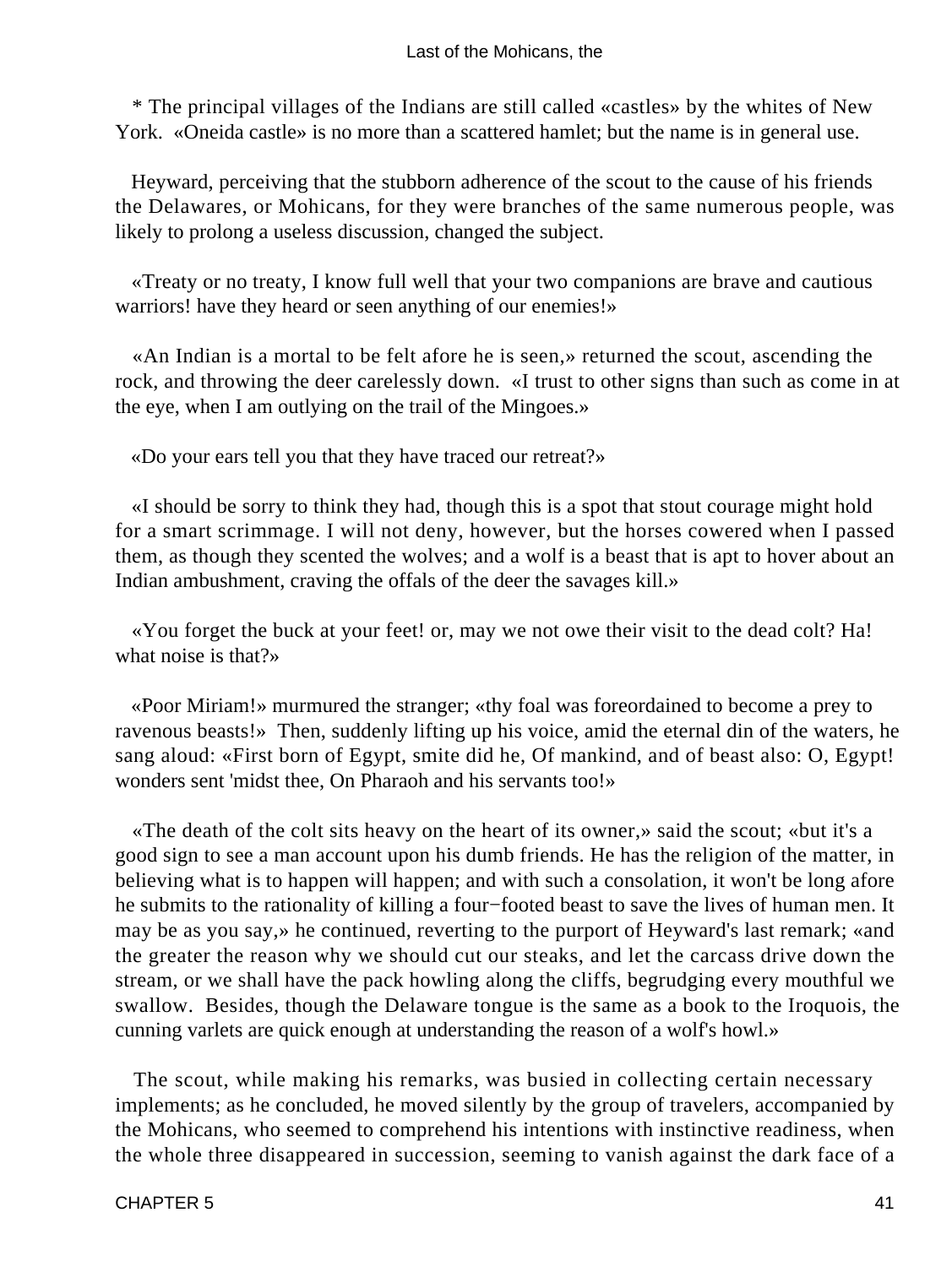Last of the Mohicans, the

perpendicular rock that rose to the height of a few yards, within as many feet of the water's edge.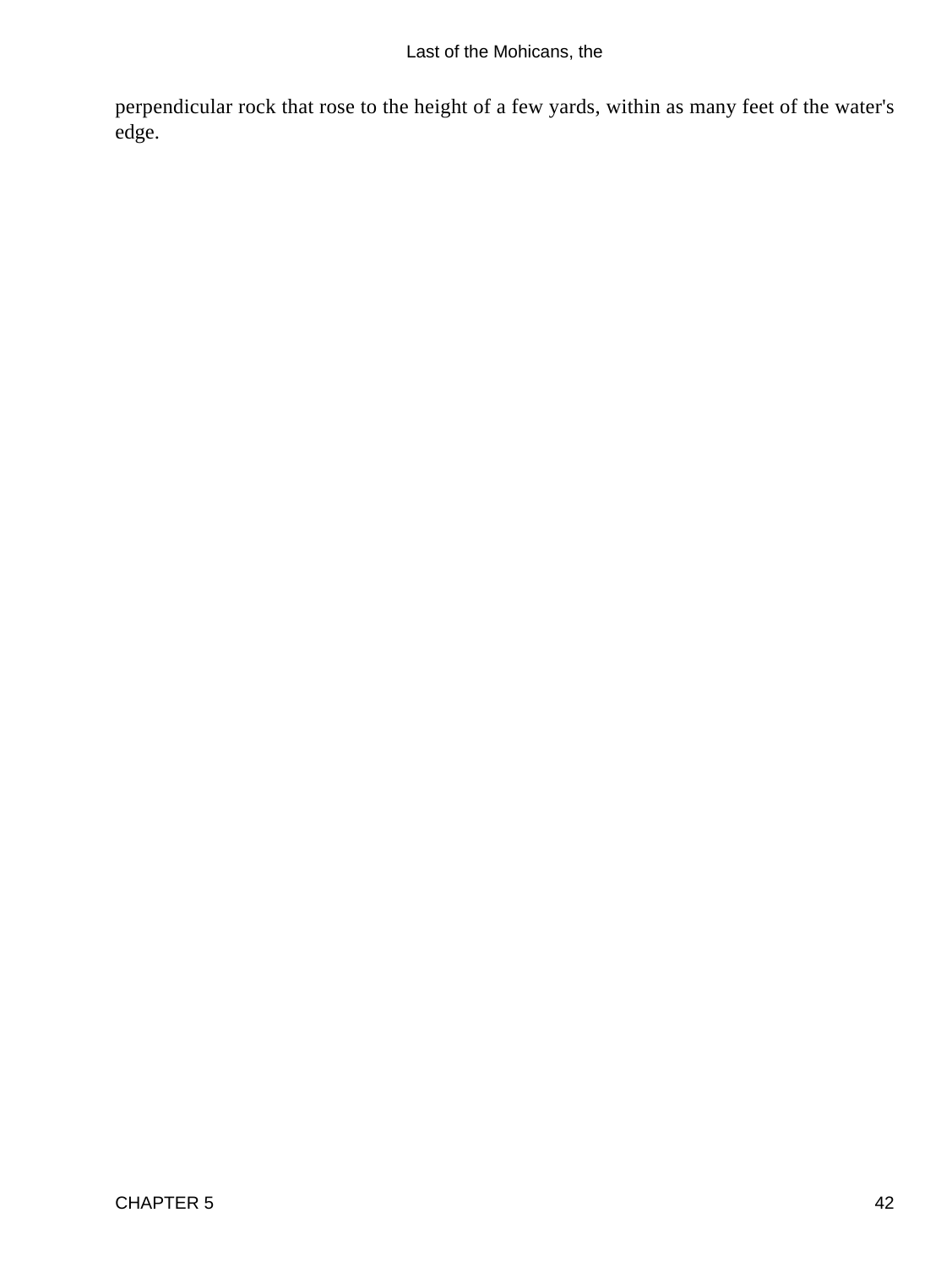### **[CHAPTER 6](#page-316-0)**

*«T*hose strains that once did sweet in Zion glide; He wales a portion with judicious care; And 'Let us worship God', he says, with solemn air.» – Burns

 Heyward and his female companions witnessed this mysterious movement with secret uneasiness; for, though the conduct of the white man had hitherto been above reproach, his rude equipments, blunt address, and strong antipathies, together with the character of his silent associates, were all causes for exciting distrust in minds that had been so recently alarmed by Indian treachery.

 The stranger alone disregarded the passing incidents. He seated himself on a projection of the rocks, whence he gave no other signs of consciousness than by the struggles of his spirit, as manifested in frequent and heavy sighs. Smothered voices were next heard, as though men called to each other in the bowels of the earth, when a sudden light flashed upon those without, and laid bare the much−prized secret of the place.

 At the further extremity of a narrow, deep cavern in the rock, whose length appeared much extended by the perspective and the nature of the light by which it was seen, was seated the scout, holding a blazing knot of pine. The strong glare of the fire fell full upon his sturdy, weather−beaten countenance and forest attire, lending an air of romantic wildness to the aspect of an individual, who, seen by the sober light of day, would have exhibited the peculiarities of a man remarkable for the strangeness of his dress, the iron−like inflexibility of his frame, and the singular compound of quick, vigilant sagacity, and of exquisite simplicity, that by turns usurped the possession of his muscular features. At a little distance in advance stood Uncas, his whole person thrown powerfully into view. The travelers anxiously regarded the upright, flexible figure of the young Mohican, graceful and unrestrained in the attitudes and movements of nature. Though his person was more than usually screened by a green and fringed hunting− shirt, like that of the white man, there was no concealment to his dark, glancing, fearless eye, alike terrible and calm; the bold outline of his high, haughty features, pure in their native red; or to the dignified elevation of his receding forehead, together with all the finest proportions of a noble head, bared to the generous scalping tuft. It was the first opportunity possessed by Duncan and his companions to view the marked lineaments of either of their Indian attendants, and each individual of the party felt relieved from a burden of doubt, as the proud and determined, though wild expression of the features of the young warrior forced itself on their notice. They felt it might be a being partially benighted in the vale of ignorance, but it could not be one who would willingly devote his rich natural gifts to the purposes of wanton treachery. The ingenuous Alice gazed at his free air and proud carriage, as she would have looked upon some precious relic of the Grecian chisel, to which life had been imparted by the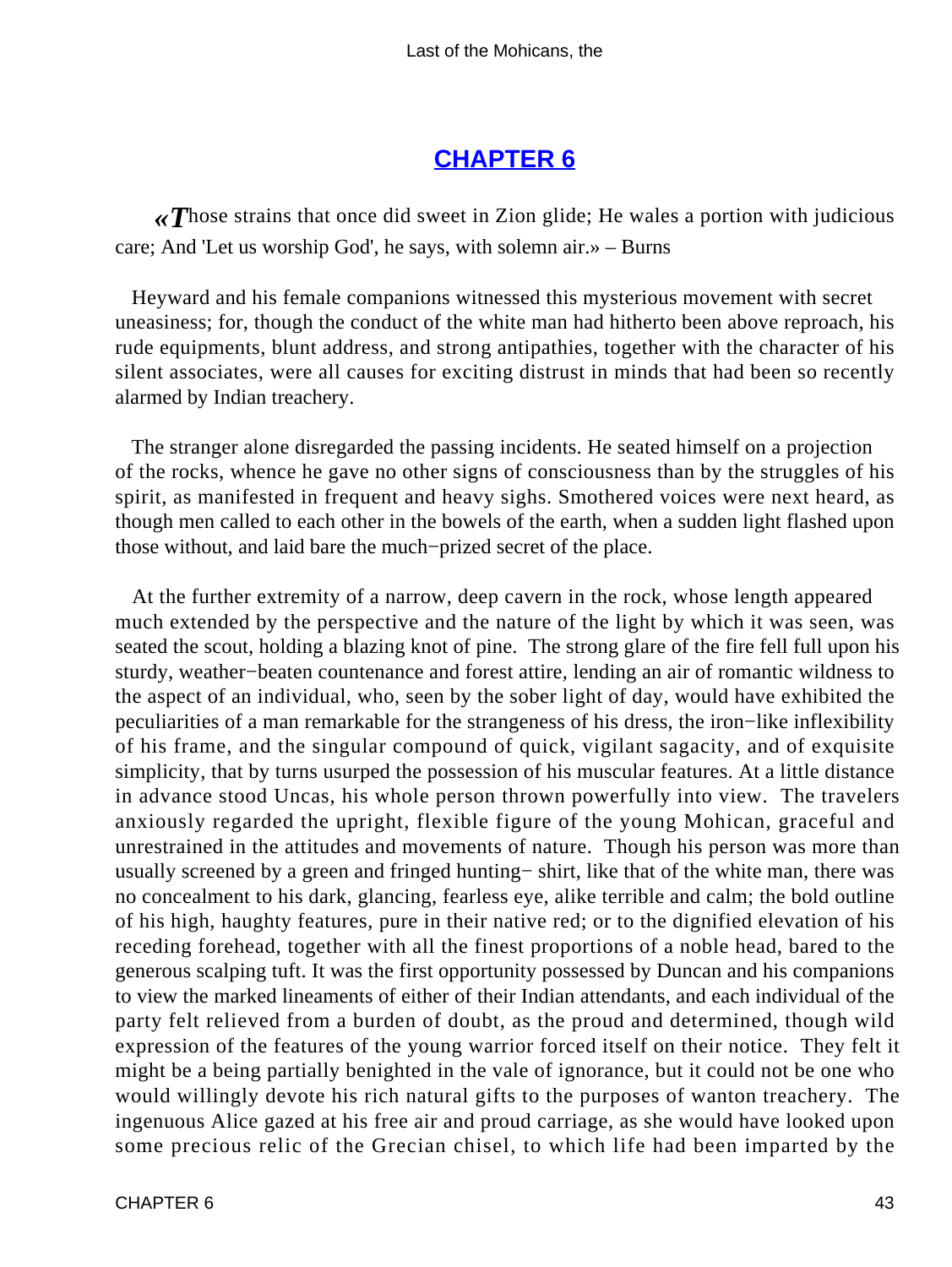intervention of a miracle; while Heyward, though accustomed to see the perfection of form which abounds among the uncorrupted natives, openly expressed his admiration at such an unblemished specimen of the noblest proportions of man.

 «I could sleep in peace,» whispered Alice, in reply, «with such a fearless and generous−looking youth for my sentinel. Surely, Duncan, those cruel murders, those terrific scenes of torture, of which we read and hear so much, are never acted in the presence of such as he!»

 «This certainly is a rare and brilliant instance of those natural qualities in which these peculiar people are said to excel,» he answered. «I agree with you, Alice, in thinking that such a front and eye were formed rather to intimidate than to deceive; but let us not practice a deception upon ourselves, by expecting any other exhibition of what we esteem virtue than according to the fashion of the savage. As bright examples of great qualities are but too uncommon among Christians, so are they singular and solitary with the Indians; though, for the honor of our common nature, neither are incapable of producing them. Let us then hope that this Mohican may not disappoint our wishes, but prove what his looks assert him to be, a brave and constant friend.»

 «Now Major Heyward speaks as Major Heyward should,» said Cora; «who that looks at this creature of nature, remembers the shade of his skin?»

 A short and apparently an embarrassed silence succeeded this remark, which was interrupted by the scout calling to them, aloud, to enter.

 «This fire begins to show too bright a flame,» he continued, as they complied, «and might light the Mingoes to our undoing. Uncas, drop the blanket, and show the knaves its dark side. This is not such a supper as a major of the Royal Americans has a right to expect, but I've known stout detachments of the corps glad to eat their venison raw, and without a relish, too\*. Here, you see, we have plenty of salt, and can make a quick broil. There's fresh sassafras boughs for the ladies to sit on, which may not be as proud as their my−hog−guinea chairs, but which sends up a sweeter flavor, than the skin of any hog can do, be it of Guinea, or be it of any other land. Come, friend, don't be mournful for the colt; 'twas an innocent thing, and had not seen much hardship. Its death will save the creature many a sore back and weary foot!»

 \* In vulgar parlance the condiments of a repast are called by the American «a relish,» substituting the thing for its effect. These provincial terms are frequently put in the mouths of the speakers, according to their several conditions in life. Most of them are of local use, and others quite peculiar to the particular class of men to which the character belongs. In the present instance, the scout uses the word with immediate reference to the «salt,» with which his own party was so fortunate as to be provided.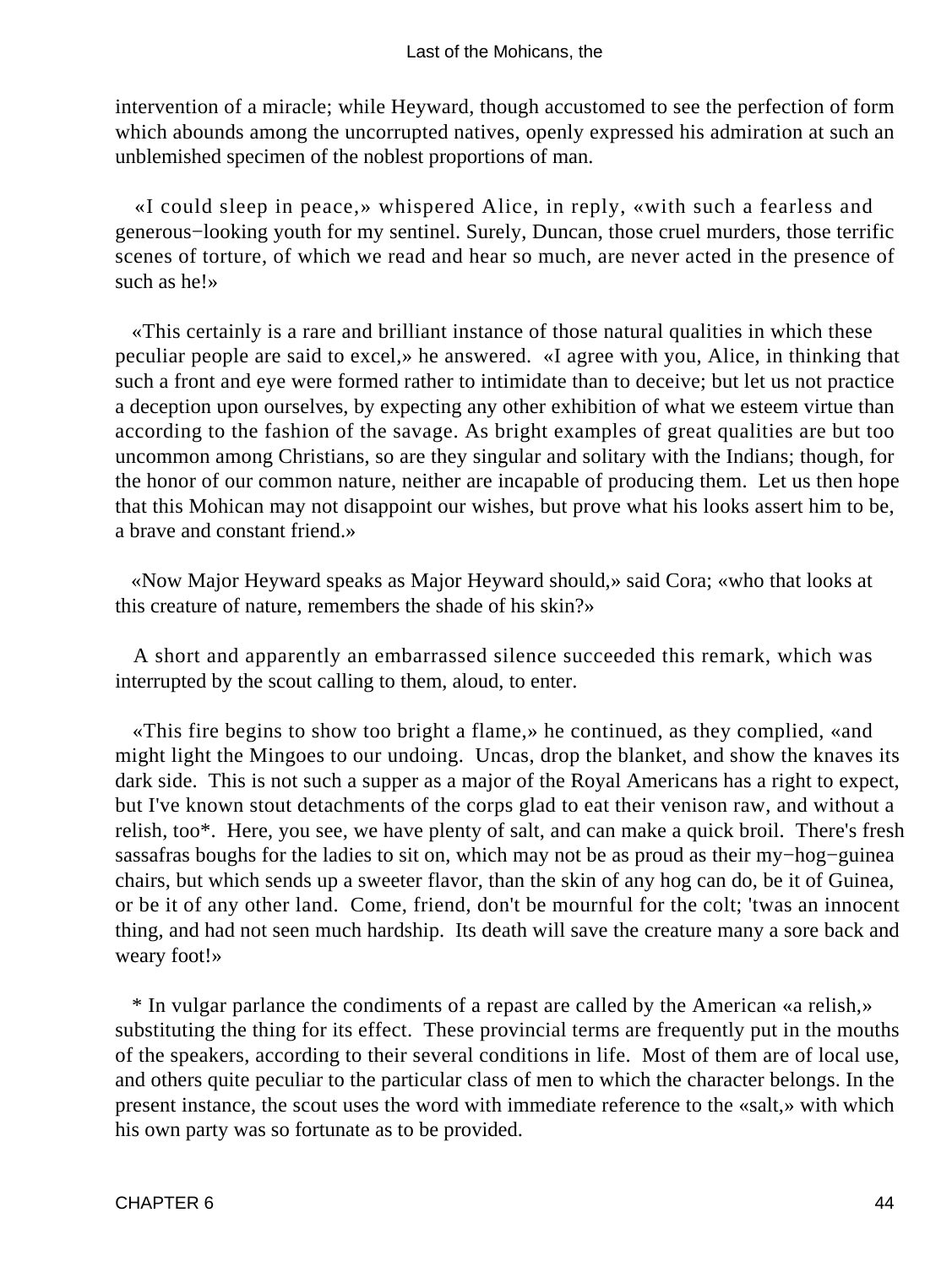Uncas did as the other had directed, and when the voice of Hawkeye ceased, the roar of the cataract sounded like the rumbling of distant thunder.

 «Are we quite safe in this cavern?» demanded Heyward. «Is there no danger of surprise? A single armed man, at its entrance, would hold us at his mercy.»

 A spectral−looking figure stalked from out of the darkness behind the scout, and seizing a blazing brand, held it toward the further extremity of their place of retreat. Alice uttered a faint shriek, and even Cora rose to her feet, as this appalling object moved into the light; but a single word from Heyward calmed them, with the assurance it was only their attendant, Chingachgook, who, lifting another blanket, discovered that the cavern had two outlets. Then, holding the brand, he crossed a deep, narrow chasm in the rocks which ran at right angles with the passage they were in, but which, unlike that, was open to the heavens, and entered another cave, answering to the description of the first, in every essential particular.

 «Such old foxes as Chingachgook and myself are not often caught in a barrow with one hole,» said Hawkeye, laughing; «you can easily see the cunning of the place – the rock is black limestone, which everybody knows is soft; it makes no uncomfortable pillow, where brush and pine wood is scarce; well, the fall was once a few yards below us, and I dare to say was, in its time, as regular and as handsome a sheet of water as any along the Hudson. But old age is a great injury to good looks, as these sweet young ladies have yet to l'arn! The place is sadly changed! These rocks are full of cracks, and in some places they are softer than at othersome, and the water has worked out deep hollows for itself, until it has fallen back, ay, some hundred feet, breaking here and wearing there, until the falls have neither shape nor consistency.»

«In what part of them are we?» asked Heyward.

 «Why, we are nigh the spot that Providence first placed them at, but where, it seems, they were too rebellious to stay. The rock proved softer on each side of us, and so they left the center of the river bare and dry, first working out these two little holes for us to hide in.»

«We are then on an island!»

 «Ay! there are the falls on two sides of us, and the river above and below. If you had daylight, it would be worth the trouble to step up on the height of this rock, and look at the perversity of the water. It falls by no rule at all; sometimes it leaps, sometimes it tumbles; there it skips; here it shoots; in one place 'tis white as snow, and in another 'tis green as grass; hereabouts, it pitches into deep hollows, that rumble and crush the 'arth; and thereaways, it ripples and sings like a brook, fashioning whirlpools and gullies in the old stone, as if 'twas no harder than trodden clay. The whole design of the river seems disconcerted. First it runs smoothly, as if meaning to go down the descent as things were ordered; then it angles about and faces the shores; nor are there places wanting where it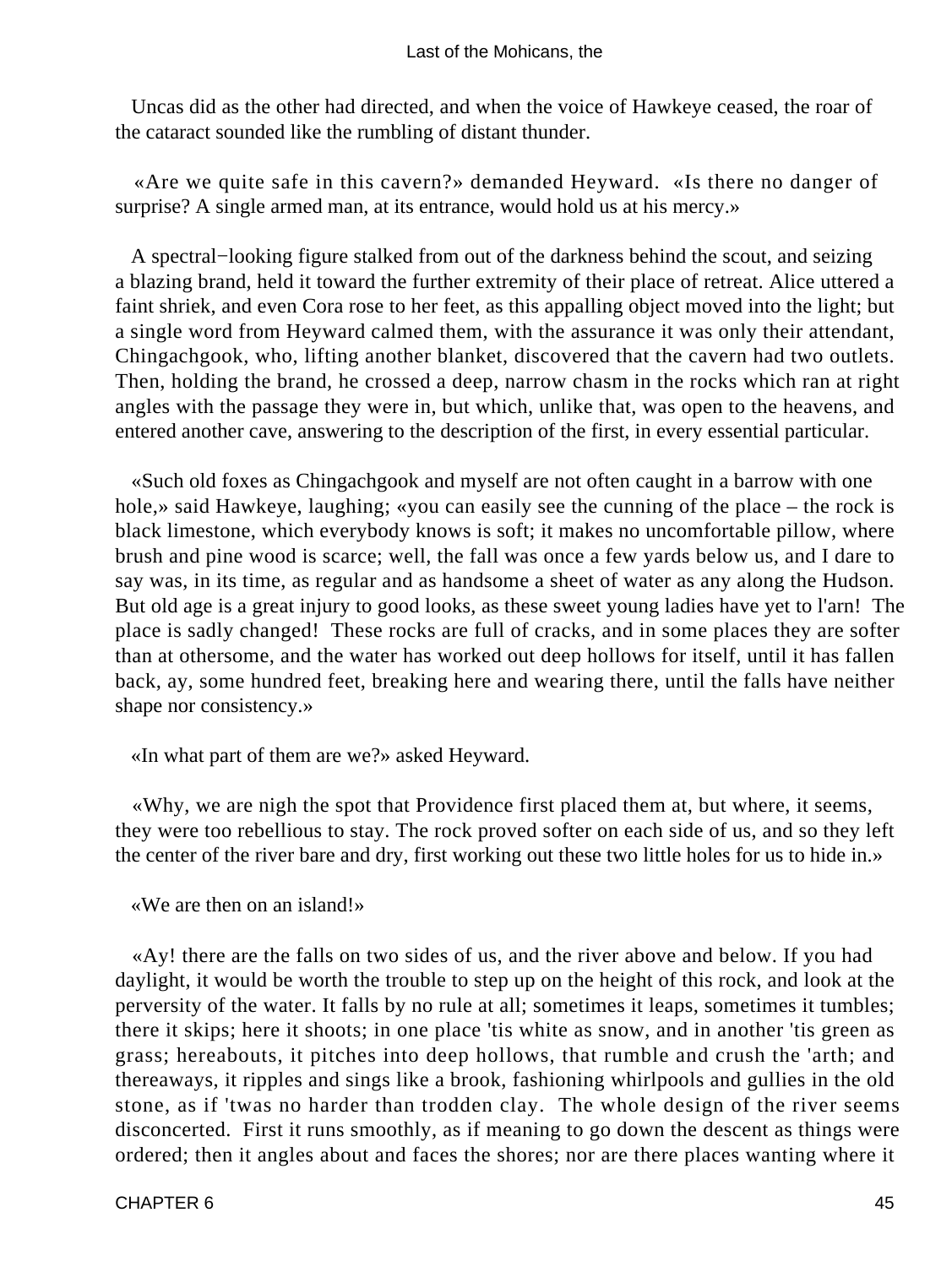looks backward, as if unwilling to leave the wilderness, to mingle with the salt. Ay, lady, the fine cobweb−looking cloth you wear at your throat is coarse, and like a fishnet, to little spots I can show you, where the river fabricates all sorts of images, as if having broke loose from order, it would try its hand at everything. And yet what does it amount to! After the water has been suffered so to have its will, for a time, like a headstrong man, it is gathered together by the hand that made it, and a few rods below you may see it all, flowing on steadily toward the sea, as was foreordained from the first foundation of the 'arth!»

 While his auditors received a cheering assurance of the security of their place of concealment from this untutored description of Glenn's,\* they were much inclined to judge differently from Hawkeye, of its wild beauties. But they were not in a situation to suffer their thoughts to dwell on the charms of natural objects; and, as the scout had not found it necessary to cease his culinary labors while he spoke, unless to point out, with a broken fork, the direction of some particularly obnoxious point in the rebellious stream, they now suffered their attention to be drawn to the necessary though more vulgar consideration of their supper.

 \* Glenn's Falls are on the Hudson, some forty or fifty miles above the head of tide, or that place where the river becomes navigable for sloops. The description of this picturesque and remarkable little cataract, as given by the scout, is sufficiently correct, though the application of the water to uses of civilized life has materially injured its beauties. The rocky island and the two caverns are known to every traveler, since the former sustains the pier of a bridge, which is now thrown across the river, immediately above the fall. In explanation of the taste of Hawkeye, it should be remembered that men always prize that most which is least enjoyed. Thus, in a new country, the woods and other objects, which in an old country would be maintained at great cost, are got rid of, simply with a view of «improving» as it is called.

 The repast, which was greatly aided by the addition of a few delicacies that Heyward had the precaution to bring with him when they left their horses, was exceedingly refreshing to the weary party. Uncas acted as attendant to the females, performing all the little offices within his power, with a mixture of dignity and anxious grace, that served to amuse Heyward, who well knew that it was an utter innovation on the Indian customs, which forbid their warriors to descend to any menial employment, especially in favor of their women. As the rights of hospitality were, however, considered sacred among them, this little departure from the dignity of manhood excited no audible comment. Had there been one there sufficiently disengaged to become a close observer, he might have fancied that the services of the young chief were not entirely impartial. That while he tendered to Alice the gourd of sweet water, and the venison in a trencher, neatly carved from the knot of the pepperidge, with sufficient courtesy, in performing the same offices to her sister, his dark eye lingered on her rich, speaking countenance. Once or twice he was compelled to speak, to command her attention of those he served. In such cases he made use of English, broken and imperfect, but sufficiently intelligible, and which he rendered so mild and musical, by his deep, guttural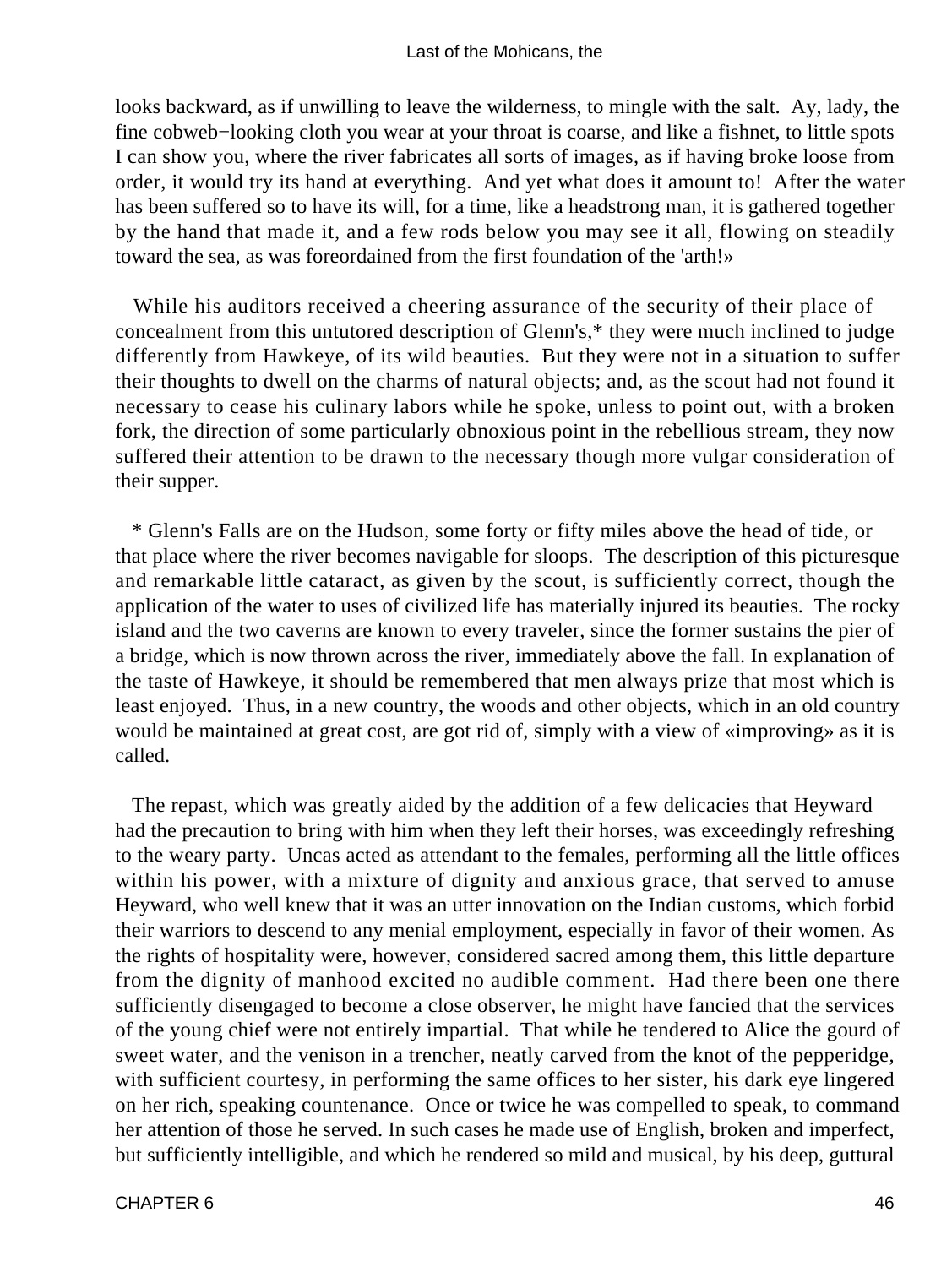voice, that it never failed to cause both ladies to look up in admiration and astonishment. In the course of these civilities, a few sentences were exchanged, that served to establish the appearance of an amicable intercourse between the parties.

 In the meanwhile, the gravity of Chingcachgook remained immovable. He had seated himself more within the circle of light, where the frequent, uneasy glances of his guests were better enabled to separate the natural expression of his face from the artificial terrors of the war paint. They found a strong resemblance between father and son, with the difference that might be expected from age and hardships. The fierceness of his countenance now seemed to slumber, and in its place was to be seen the quiet, vacant composure which distinguishes an Indian warrior, when his faculties are not required for any of the greater purposes of his existence. It was, however, easy to be seen, by the occasional gleams that shot across his swarthy visage, that it was only necessary to arouse his passions, in order to give full effect to the terrific device which he had adopted to intimidate his enemies. On the other hand, the quick, roving eye of the scout seldom rested. He ate and drank with an appetite that no sense of danger could disturb, but his vigilance seemed never to desert him. Twenty times the gourd or the venison was suspended before his lips, while his head was turned aside, as though he listened to some distant and distrusted sounds – a movement that never failed to recall his guests from regarding the novelties of their situation, to a recollection of the alarming reasons that had driven them to seek it. As these frequent pauses were never followed by any remark, the momentary uneasiness they created quickly passed away, and for a time was forgotten.

 «Come, friend,» said Hawkeye, drawing out a keg from beneath a cover of leaves, toward the close of the repast, and addressing the stranger who sat at his elbow, doing great justice to his culinary skill, «try a little spruce; 'twill wash away all thoughts of the colt, and quicken the life in your bosom. I drink to our better friendship, hoping that a little horse−flesh may leave no heart−burnings atween us. How do you name yourself?»

 «Gamut – David Gamut,» returned the singing master, preparing to wash down his sorrows in a powerful draught of the woodsman's high−flavored and well−laced compound.

 «A very good name, and, I dare say, handed down from honest forefathers. I'm an admirator of names, though the Christian fashions fall far below savage customs in this particular. The biggest coward I ever knew as called Lyon; and his wife, Patience, would scold you out of hearing in less time than a hunted deer would run a rod. With an Indian 'tis a matter of conscience; what he calls himself, he generally is – not that Chingachgook, which signifies Big Sarpent, is really a snake, big or little; but that he understands the windings and turnings of human natur', and is silent, and strikes his enemies when they least expect him. What may be your calling?»

«I am an unworthy instructor in the art of psalmody.»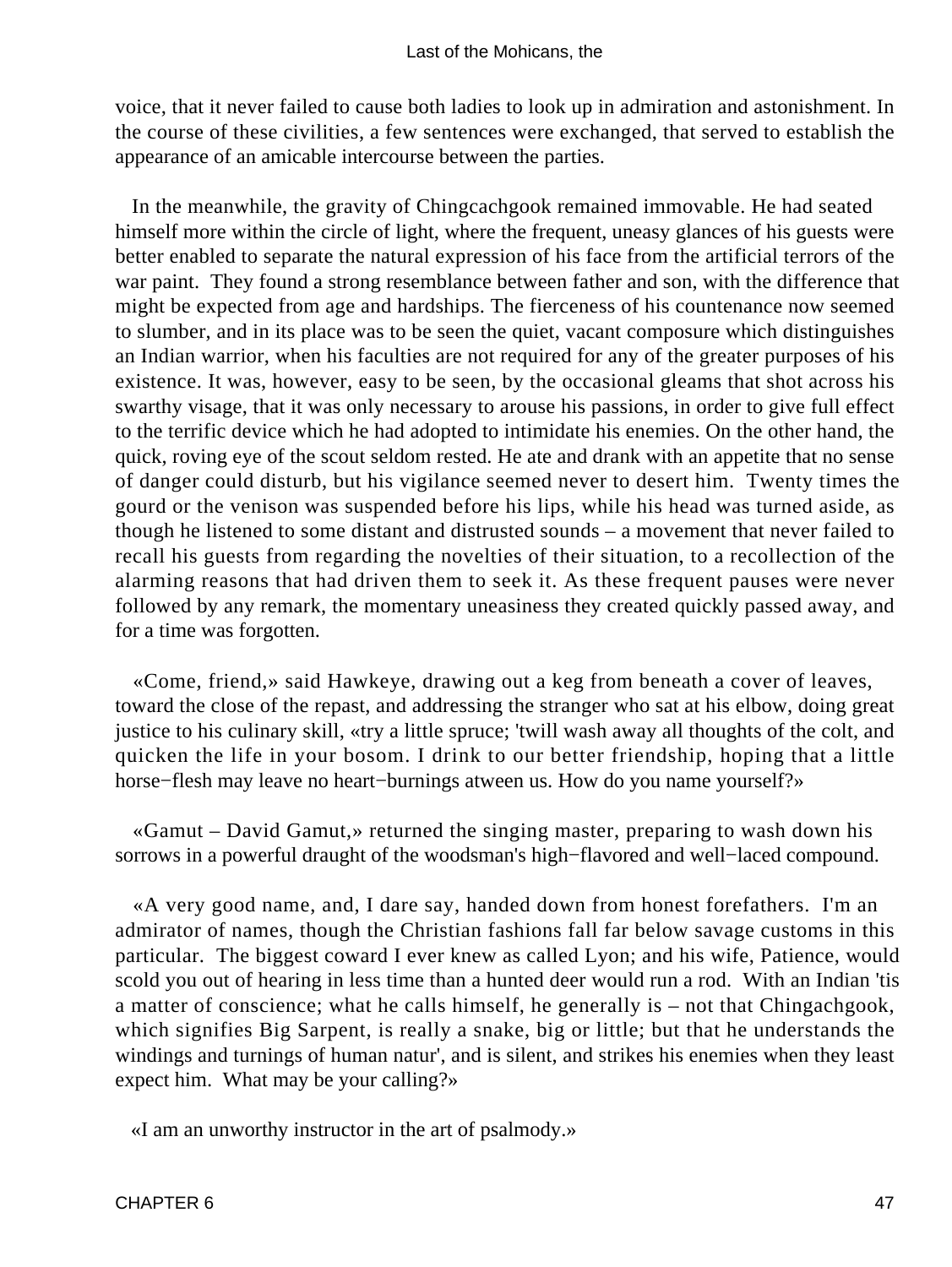«Anan!»

«I teach singing to the youths of the Connecticut levy.»

 «You might be better employed. The young hounds go laughing and singing too much already through the woods, when they ought not to breathe louder than a fox in his cover. Can you use the smoothbore, or handle the rifle?»

«Praised be God, I have never had occasion to meddle with murderous implements!»

 «Perhaps you understand the compass, and lay down the watercourses and mountains of the wilderness on paper, in order that they who follow may find places by their given names?»

«I practice no such employment.»

 «You have a pair of legs that might make a long path seem short! you journey sometimes, I fancy, with tidings for the general.»

 «Never; I follow no other than my own high vocation, which is instruction in sacred music!»

 «'Tis a strange calling!» muttered Hawkeye, with an inward laugh, «to go through life, like a catbird, mocking all the ups and downs that may happen to come out of other men's throats. Well, friend, I suppose it is your gift, and mustn't be denied any more than if 'twas shooting, or some other better inclination. Let us hear what you can do in that way; 'twill be a friendly manner of saying good−night, for 'tis time that these ladies should be getting strength for a hard and a long push, in the pride of the morning, afore the Maquas are stirring.»

 «With joyful pleasure do I consent', said David, adjusting his iron−rimmed spectacles, and producing his beloved little volume, which he immediately tendered to Alice. »What can be more fitting and consolatory, than to offer up evening praise, after a day of such exceeding jeopardy!"

Alice smiled; but, regarding Heyward, she blushed and hesitated.

 «Indulge yourself,» he whispered; «ought not the suggestion of the worthy namesake of the Psalmist to have its weight at such a moment?»

 Encouraged by his opinion, Alice did what her pious inclinations, and her keen relish for gentle sounds, had before so strongly urged. The book was open at a hymn not ill adapted to their situation, and in which the poet, no longer goaded by his desire to excel the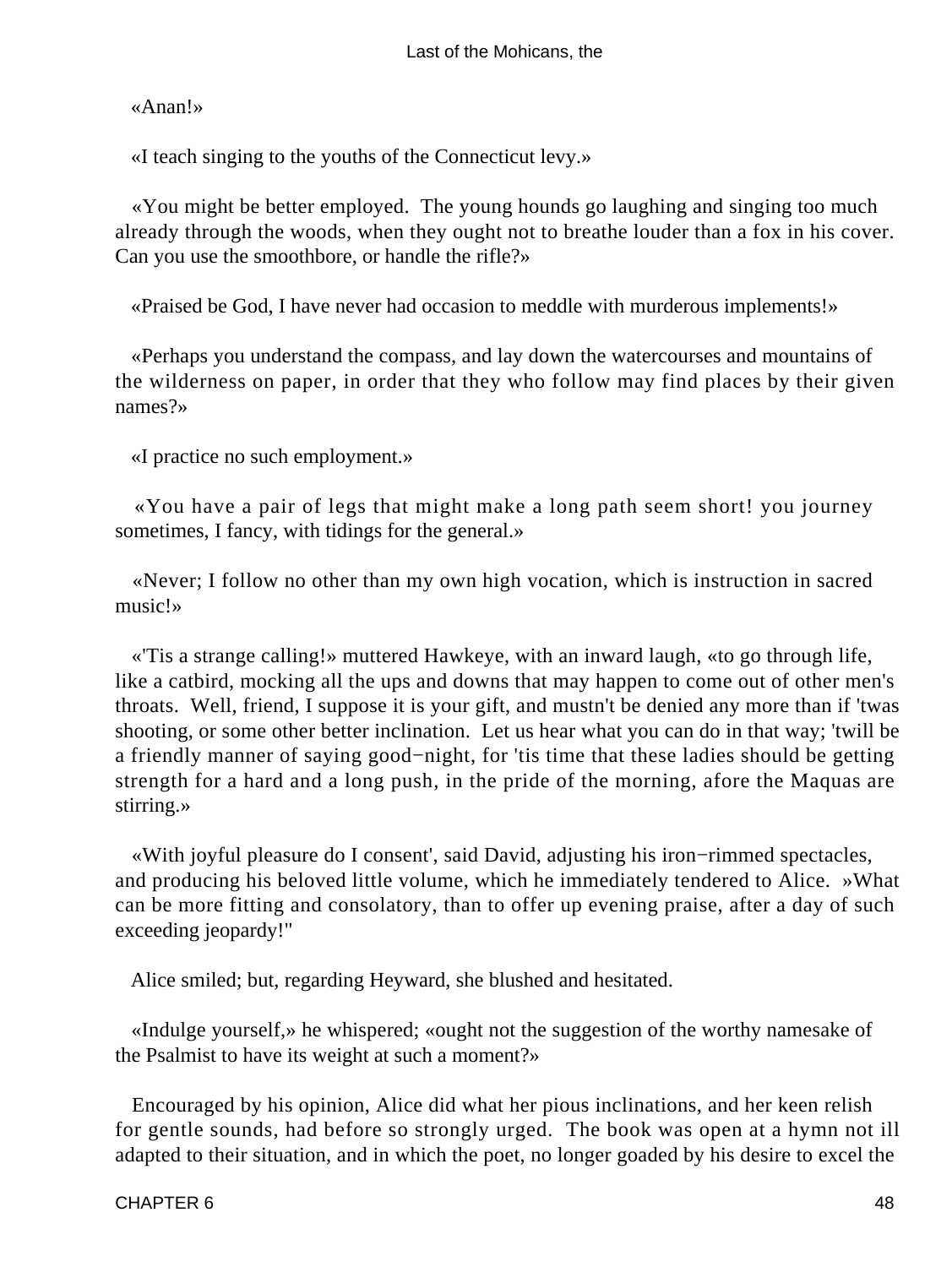inspired King of Israel, had discovered some chastened and respectable powers. Cora betrayed a disposition to support her sister, and the sacred song proceeded, after the indispensable preliminaries of the pitchpipe, and the tune had been duly attended to by the methodical David.

 The air was solemn and slow. At times it rose to the fullest compass of the rich voices of the females, who hung over their little book in holy excitement, and again it sank so low, that the rushing of the waters ran through their melody, like a hollow accompaniment. The natural taste and true ear of David governed and modified the sounds to suit the confined cavern, every crevice and cranny of which was filled with the thrilling notes of their flexible voices. The Indians riveted their eyes on the rocks, and listened with an attention that seemed to turn them into stone. But the scout, who had placed his chin in his hand, with an expression of cold indifference, gradually suffered his rigid features to relax, until, as verse succeeded verse, he felt his iron nature subdued, while his recollection was carried back to boyhood, when his ears had been accustomed to listen to similar sounds of praise, in the settlements of the colony. His roving eyes began to moisten, and before the hymn was ended scalding tears rolled out of fountains that had long seemed dry, and followed each other down those cheeks, that had oftener felt the storms of heaven than any testimonials of weakness. The singers were dwelling on one of those low, dying chords, which the ear devours with such greedy rapture, as if conscious that it is about to lose them, when a cry, that seemed neither human nor earthly, rose in the outward air, penetrating not only the recesses of the cavern, but to the inmost hearts of all who heard it. It was followed by a stillness apparently as deep as if the waters had been checked in their furious progress, at such a horrid and unusual interruption.

«What is it?» murmured Alice, after a few moments of terrible suspense.

«What is it?» repeated Hewyard aloud.

 Neither Hawkeye nor the Indians made any reply. They listened, as if expecting the sound would be repeated, with a manner that expressed their own astonishment. At length they spoke together, earnestly, in the Delaware language, when Uncas, passing by the inner and most concealed aperture, cautiously left the cavern. When he had gone, the scout first spoke in English.

 «What it is, or what it is not, none here can tell, though two of us have ranged the woods for more than thirty years. I did believe there was no cry that Indian or beast could make, that my ears had not heard; but this has proved that I was only a vain and conceited mortal.»

 «Was it not, then, the shout the warriors make when they wish to intimidate their enemies?» asked Cora who stood drawing her veil about her person, with a calmness to which her agitated sister was a stranger.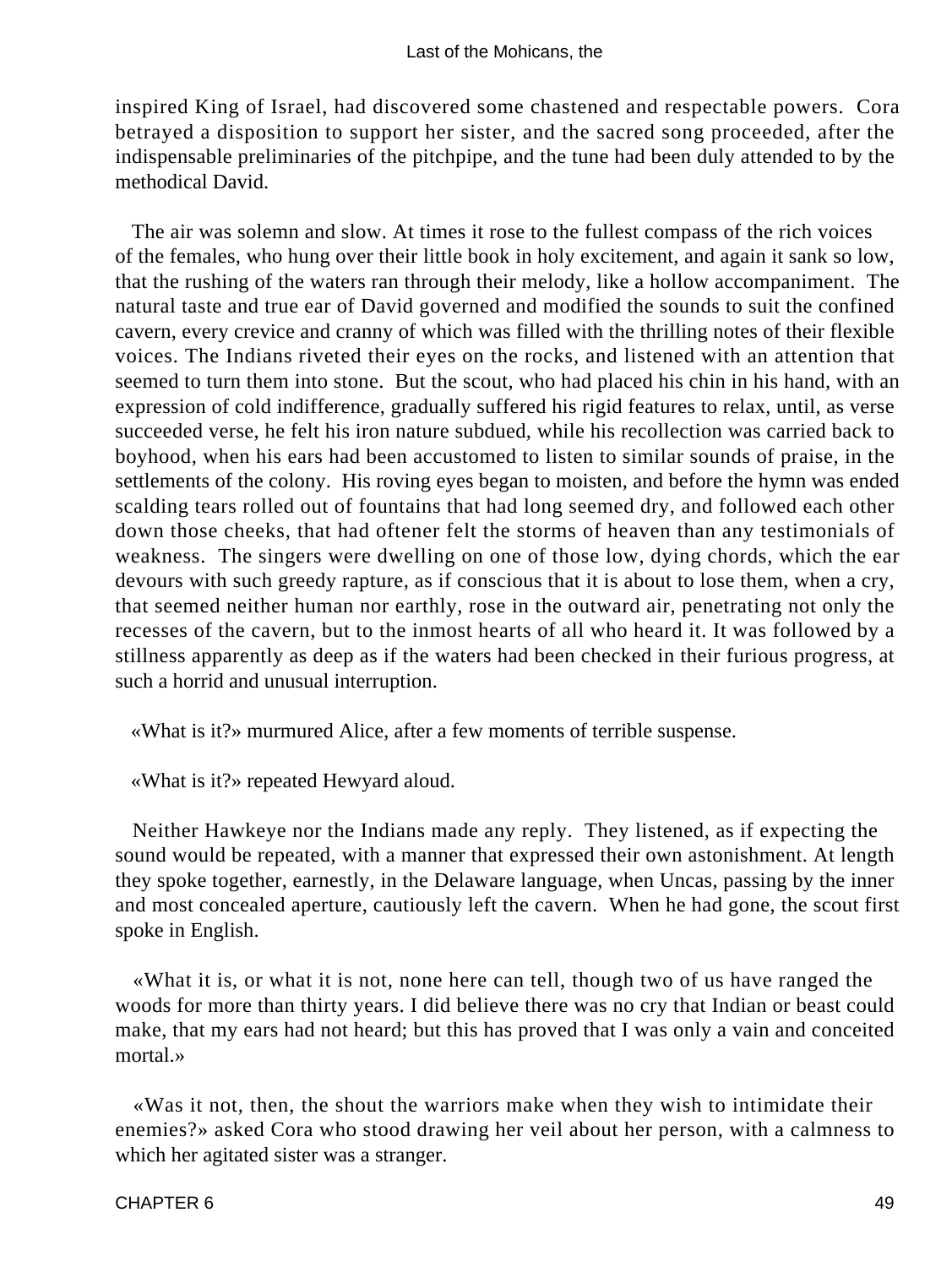«No, no; this was bad, and shocking, and had a sort of unhuman sound; but when you once hear the war−whoop, you will never mistake it for anything else. Well, Uncas!» speaking in Delaware to the young chief as he re−entered, «what see you? do our lights shine through the blankets?»

The answer was short, and apparently decided, being given in the same tongue.

 «There is nothing to be seen without,» continued Hawkeye, shaking his head in discontent; «and our hiding−place is still in darkness. Pass into the other cave, you that need it, and seek for sleep; we must be afoot long before the sun, and make the most of our time to get to Edward, while the Mingoes are taking their morning nap.»

 Cora set the example of compliance, with a steadiness that taught the more timid Alice the necessity of obedience. Before leaving the place, however, she whispered a request to Duncan, that he would follow. Uncas raised the blanket for their passage, and as the sisters turned to thank him for this act of attention, they saw the scout seated again before the dying embers, with his face resting on his hands, in a manner which showed how deeply he brooded on the unaccountable interruption which had broken up their evening devotions.

 Heyward took with him a blazing knot, which threw a dim light through the narrow vista of their new apartment. Placing it in a favorable position, he joined the females, who now found themselves alone with him for the first time since they had left the friendly ramparts of Fort Edward.

 «Leave us not, Duncan,» said Alice: «we cannot sleep in such a place as this, with that horrid cry still ringing in our ears.»

 «First let us examine into the security of your fortress,» he answered, «and then we will speak of rest.»

 He approached the further end of the cavern, to an outlet, which, like the others, was concealed by blankets; and removing the thick screen, breathed the fresh and reviving air from the cataract. One arm of the river flowed through a deep, narrow ravine, which its current had worn in the soft rock, directly beneath his feet, forming an effectual defense, as he believed, against any danger from that quarter; the water, a few rods above them, plunging, glancing, and sweeping along in its most violent and broken manner.

 «Nature has made an impenetrable barrier on this side,» he continued, pointing down the perpendicular declivity into the dark current before he dropped the blanket; «and as you know that good men and true are on guard in front I see no reason why the advice of our honest host should be disregarded. I am certain Cora will join me in saying that sleep is necessary to you both.»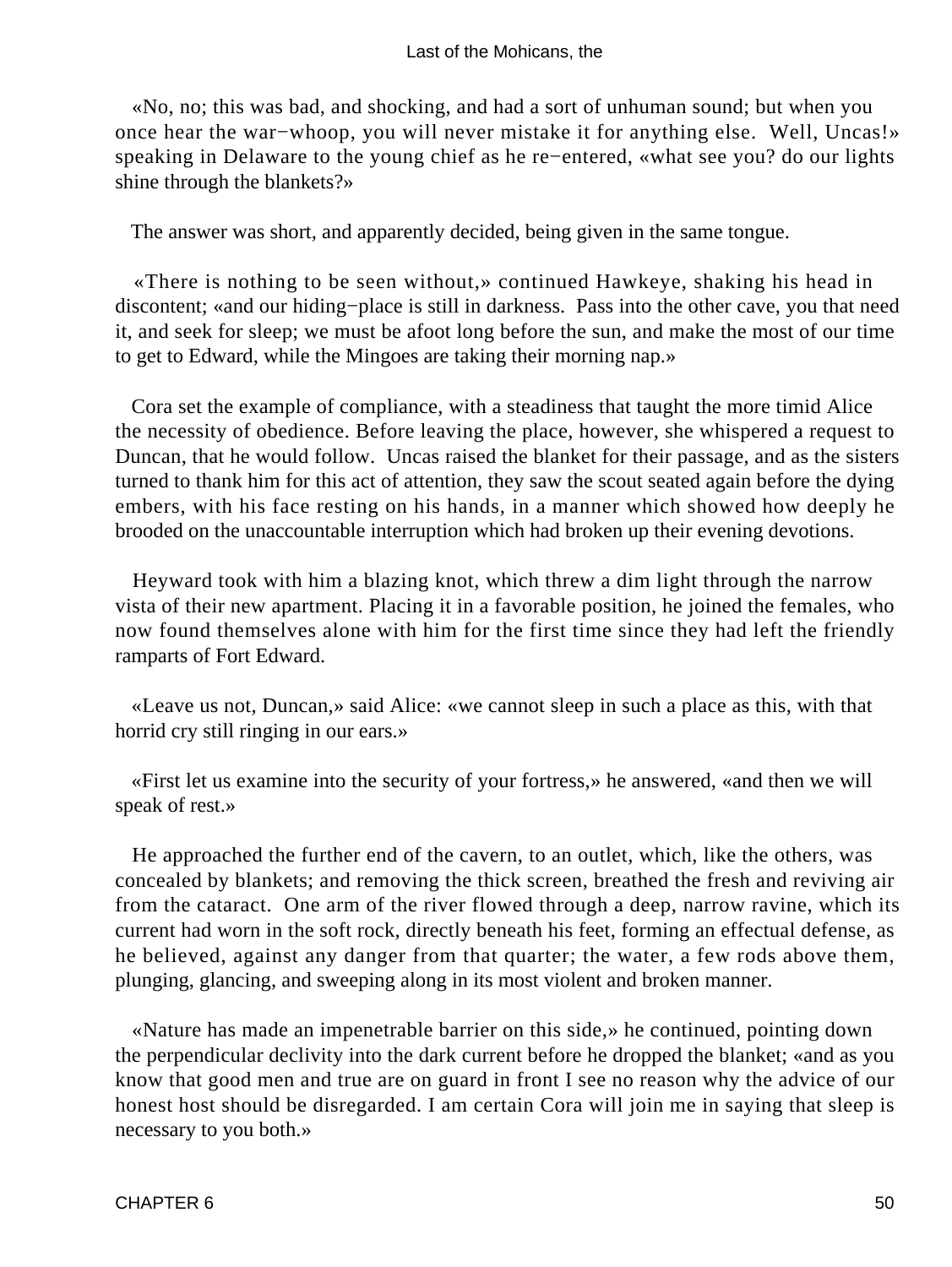«Cora may submit to the justice of your opinion though she cannot put it in practice,» returned the elder sister, who had placed herself by the side of Alice, on a couch of sassafras; «there would be other causes to chase away sleep, though we had been spared the shock of this mysterious noise. Ask yourself, Heyward, can daughters forget the anxiety a father must endure, whose children lodge he knows not where or how, in such a wilderness, and in the midst of so many perils?»

«He is a soldier, and knows how to estimate the chances of the woods.»

«He is a father, and cannot deny his nature.»

 «How kind has he ever been to all my follies, how tender and indulgent to all my wishes!» sobbed Alice. «We have been selfish, sister, in urging our visit at such hazard.»

 «I may have been rash in pressing his consent in a moment of much embarrassment, but I would have proved to him, that however others might neglect him in his strait his children at least were faithful.»

 «When he heard of your arrival at Edward,» said Heyward, kindly, «there was a powerful struggle in his bosom between fear and love; though the latter, heightened, if possible, by so long a separation, quickly prevailed. 'It is the spirit of my noble− minded Cora that leads them, Duncan', he said, 'and I will not balk it. Would to God, that he who holds the honor of our royal master in his guardianship, would show but half her firmness'!»

 «And did he not speak of me, Heyward?» demanded Alice, with jealous affection; «surely, he forgot not altogether his little Elsie?»

 «That were impossible,» returned the young man; «he called you by a thousand endearing epithets, that I may not presume to use, but to the justice of which, I can warmly testify. Once, indeed, he said  $-\infty$ 

 Duncan ceased speaking; for while his eyes were riveted on those of Alice, who had turned toward him with the eagerness of filial affection, to catch his words, the same strong, horrid cry, as before, filled the air, and rendered him mute. A long, breathless silence succeeded, during which each looked at the others in fearful expectation of hearing the sound repeated. At length, the blanket was slowly raised, and the scout stood in the aperture with a countenance whose firmness evidently began to give way before a mystery that seemed to threaten some danger, against which all his cunning and experience might prove of no avail.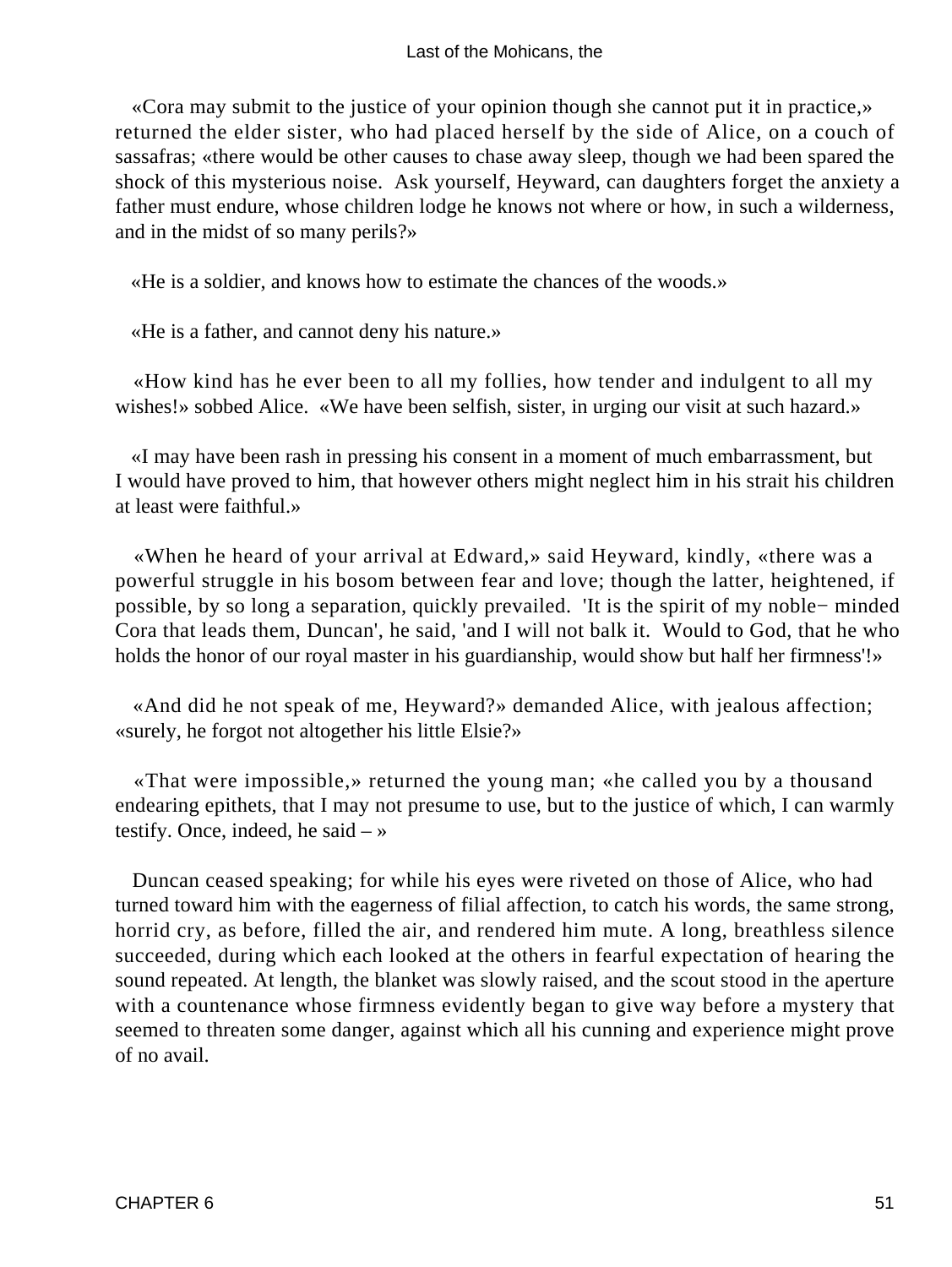## **[CHAPTER 7](#page-316-0)**

*«T*hey do not sleep, On yonder cliffs, a grizzly band, I see them sit.» Gray

 «'Twould be neglecting a warning that is given for our good to lie hid any longer,» said Hawkeye «when such sounds are raised in the forest. These gentle ones may keep close, but the Mohicans and I will watch upon the rock, where I suppose a major of the Sixtieth would wish to keep us company.»

«Is, then, our danger so pressing?» asked Cora.

 «He who makes strange sounds, and gives them out for man's information, alone knows our danger. I should think myself wicked, unto rebellion against His will, was I to burrow with such warnings in the air! Even the weak soul who passes his days in singing is stirred by the cry, and, as he says, is 'ready to go forth to the battle' If 'twere only a battle, it would be a thing understood by us all, and easily managed; but I have heard that when such shrieks are atween heaven and 'arth, it betokens another sort of warfare!»

 «If all our reasons for fear, my friend, are confined to such as proceed from supernatural causes, we have but little occasion to be alarmed,» continued the undisturbed Cora, «are you certain that our enemies have not invented some new and ingenious method to strike us with terror, that their conquest may become more easy?»

 «Lady,» returned the scout, solemnly, «I have listened to all the sounds of the woods for thirty years, as a man will listen whose life and death depend on the quickness of his ears. There is no whine of the panther, no whistle of the catbird, nor any invention of the devilish Mingoes, that can cheat me! I have heard the forest moan like mortal men in their affliction; often, and again, have I listened to the wind playing its music in the branches of the girdled trees; and I have heard the lightning cracking in the air like the snapping of blazing brush as it spitted forth sparks and forked flames; but never have I thought that I heard more than the pleasure of him who sported with the things of his hand. But neither the Mohicans, nor I, who am a white man without a cross, can explain the cry just heard. We, therefore, believe it a sign given for our good.»

 «It is extraordinary!» said Heyward, taking his pistols from the place where he had laid them on entering; «be it a sign of peace or a signal of war, it must be looked to. Lead the way, my friend; I follow.»

 On issuing from their place of confinement, the whole party instantly experienced a grateful renovation of spirits, by exchanging the pent air of the hiding−place for the cool and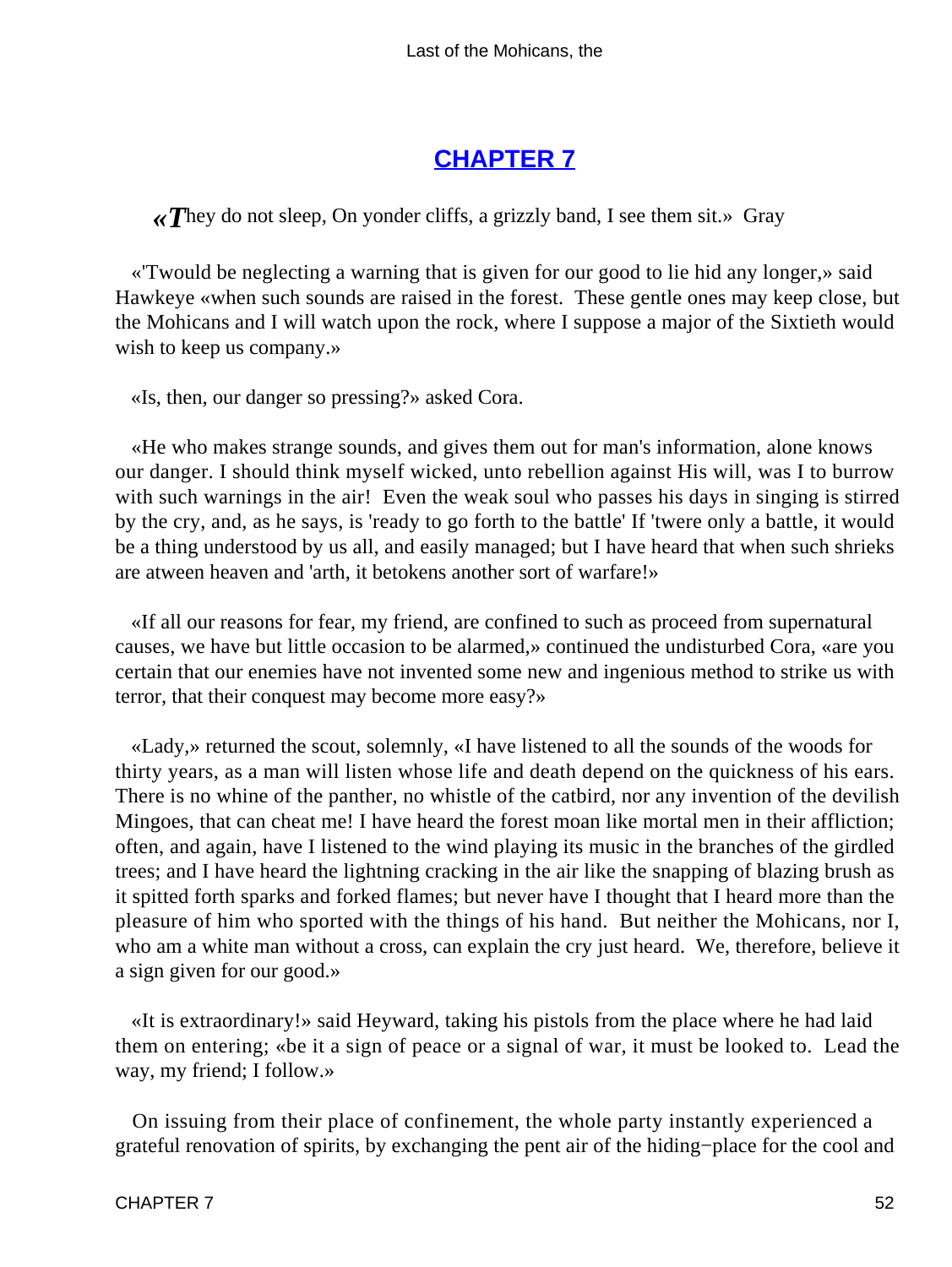invigorating atmosphere which played around the whirlpools and pitches of the cataract. A heavy evening breeze swept along the surface of the river, and seemed to drive the roar of the falls into the recesses of their own cavern, whence it issued heavily and constant, like thunder rumbling beyond the distant hills. The moon had risen, and its light was already glancing here and there on the waters above them; but the extremity of the rock where they stood still lay in shadow. With the exception of the sounds produced by the rushing waters, and an occasional breathing of the air, as it murmured past them in fitful currents, the scene was as still as night and solitude could make it. In vain were the eyes of each individual bent along the opposite shores, in quest of some signs of life, that might explain the nature of the interruption they had heard. Their anxious and eager looks were baffled by the deceptive light, or rested only on naked rocks, and straight and immovable trees.

 «Here is nothing to be seen but the gloom and quiet of a lovely evening,» whispered Duncan; «how much should we prize such a scene, and all this breathing solitude, at any other moment, Cora! Fancy yourselves in security, and what now, perhaps, increases your terror, may be made conducive to enjoyment  $-\infty$ 

«Listen!» interrupted Alice.

 The caution was unnecessary. Once more the same sound arose, as if from the bed of the river, and having broken out of the narrow bounds of the cliffs, was heard undulating through the forest, in distant and dying cadences.

 «Can any here give a name to such a cry?» demanded Hawkeye, when the last echo was lost in the woods; «if so, let him speak; for myself, I judge it not to belong to 'arth!»

 «Here, then, is one who can undeceive you,» said Duncan; «I know the sound full well, for often have I heard it on the field of battle, and in situations which are frequent in a soldier's life. 'Tis the horrid shriek that a horse will give in his agony; oftener drawn from him in pain, though sometimes in terror. My charger is either a prey to the beasts of the forest, or he sees his danger, without the power to avoid it. The sound might deceive me in the cavern, but in the open air I know it too well to be wrong.»

 The scout and his companions listened to this simple explanation with the interest of men who imbibe new ideas, at the same time that they get rid of old ones, which had proved disagreeable inmates. The two latter uttered their usual expressive exclamation, «hugh!» as the truth first glanced upon their minds, while the former, after a short, musing pause, took upon himself to reply.

 «I cannot deny your words,» he said, «for I am little skilled in horses, though born where they abound. The wolves must be hovering above their heads on the bank, and the timorsome creatures are calling on man for help, in the best manner they are able. Uncas» – he spoke in Delaware – «Uncas, drop down in the canoe, and whirl a brand among the pack;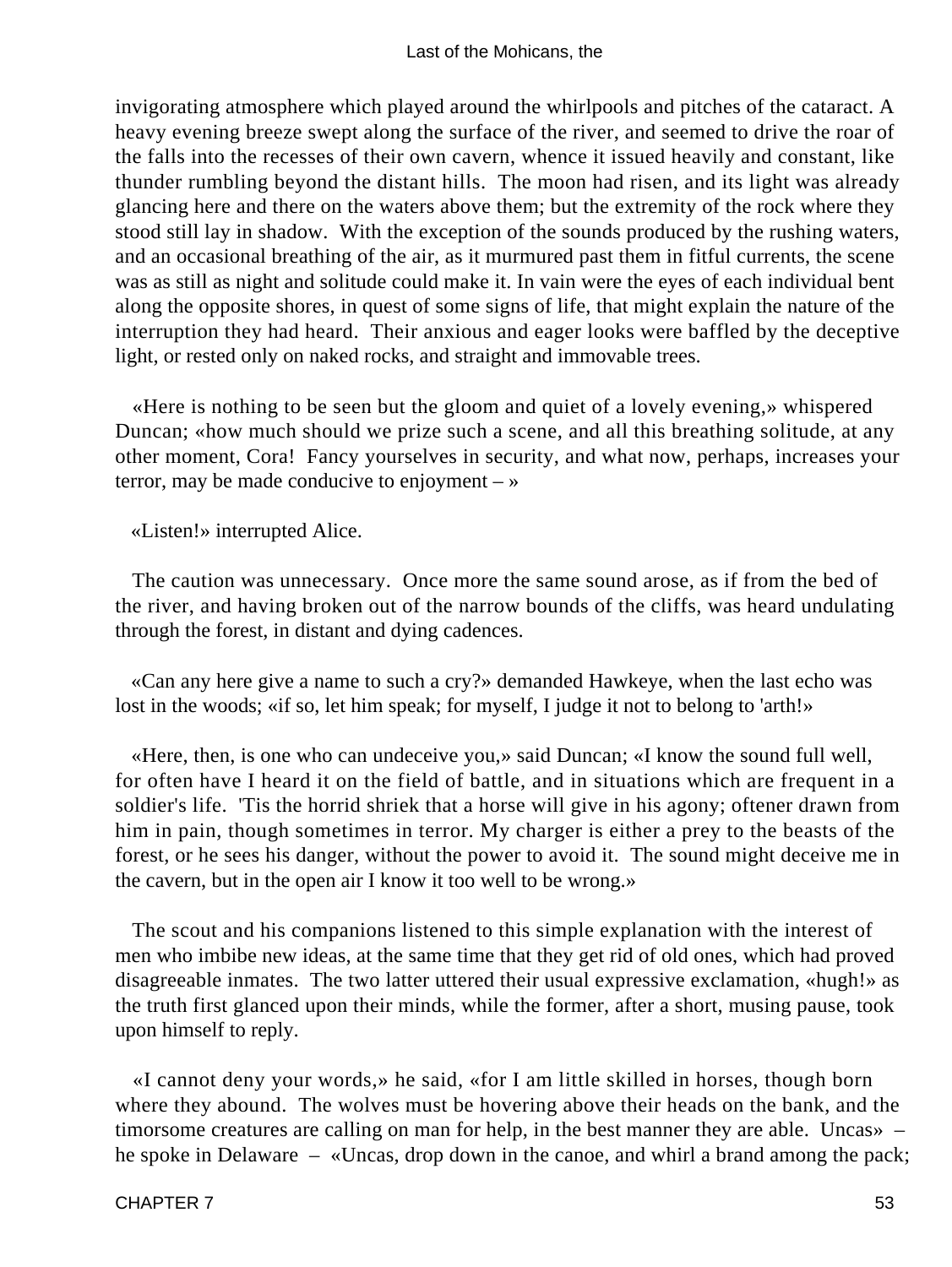or fear may do what the wolves can't get at to perform, and leave us without horses in the morning, when we shall have so much need to journey swiftly!»

 The young native had already descended to the water to comply, when a long howl was raised on the edge of the river, and was borne swiftly off into the depths of the forest, as though the beasts, of their own accord, were abandoning their prey in sudden terror. Uncas, with instinctive quickness, receded, and the three foresters held another of their low, earnest conferences.

 «We have been like hunters who have lost the points of the heavens, and from whom the sun has been hid for days,» said Hawkeye, turning away from his companions; «now we begin again to know the signs of our course, and the paths are cleared from briers! Seat yourselves in the shade which the moon throws from yonder beech – 'tis thicker than that of the pines – and let us wait for that which the Lord may choose to send next. Let all your conversation be in whispers; though it would be better, and, perhaps, in the end, wiser, if each one held discourse with his own thoughts, for a time.»

 The manner of the scout was seriously impressive, though no longer distinguished by any signs of unmanly apprehension. It was evident that his momentary weakness had vanished with the explanation of a mystery which his own experience had not served to fathom; and though he now felt all the realities of their actual condition, that he was prepared to meet them with the energy of his hardy nature. This feeling seemed also common to the natives, who placed themselves in positions which commanded a full view of both shores, while their own persons were effectually concealed from observation. In such circumstances, common prudence dictated that Heyward and his companions should imitate a caution that proceeded from so intelligent a source. The young man drew a pile of the sassafras from the cave, and placing it in the chasm which separated the two caverns, it was occupied by the sisters, who were thus protected by the rocks from any missiles, while their anxiety was relieved by the assurance that no danger could approach without a warning. Heyward himself was posted at hand, so near that he might communicate with his companions without raising his voice to a dangerous elevation; while David, in imitation of the woodsmen, bestowed his person in such a manner among the fissures of the rocks, that his ungainly limbs were no longer offensive to the eye.

 In this manner hours passed without further interruption. The moon reached the zenith, and shed its mild light perpendicularly on the lovely sight of the sisters slumbering peacefully in each other's arms. Duncan cast the wide shawl of Cora before a spectacle he so much loved to contemplate, and then suffered his own head to seek a pillow on the rock. David began to utter sounds that would have shocked his delicate organs in more wakeful moments; in short, all but Hawkeye and the Mohicans lost every idea of consciousness, in uncontrollable drowsiness. But the watchfulness of these vigilant protectors neither tired nor slumbered. Immovable as that rock, of which each appeared to form a part, they lay, with their eyes roving, without intermission, along the dark margin of trees, that bounded the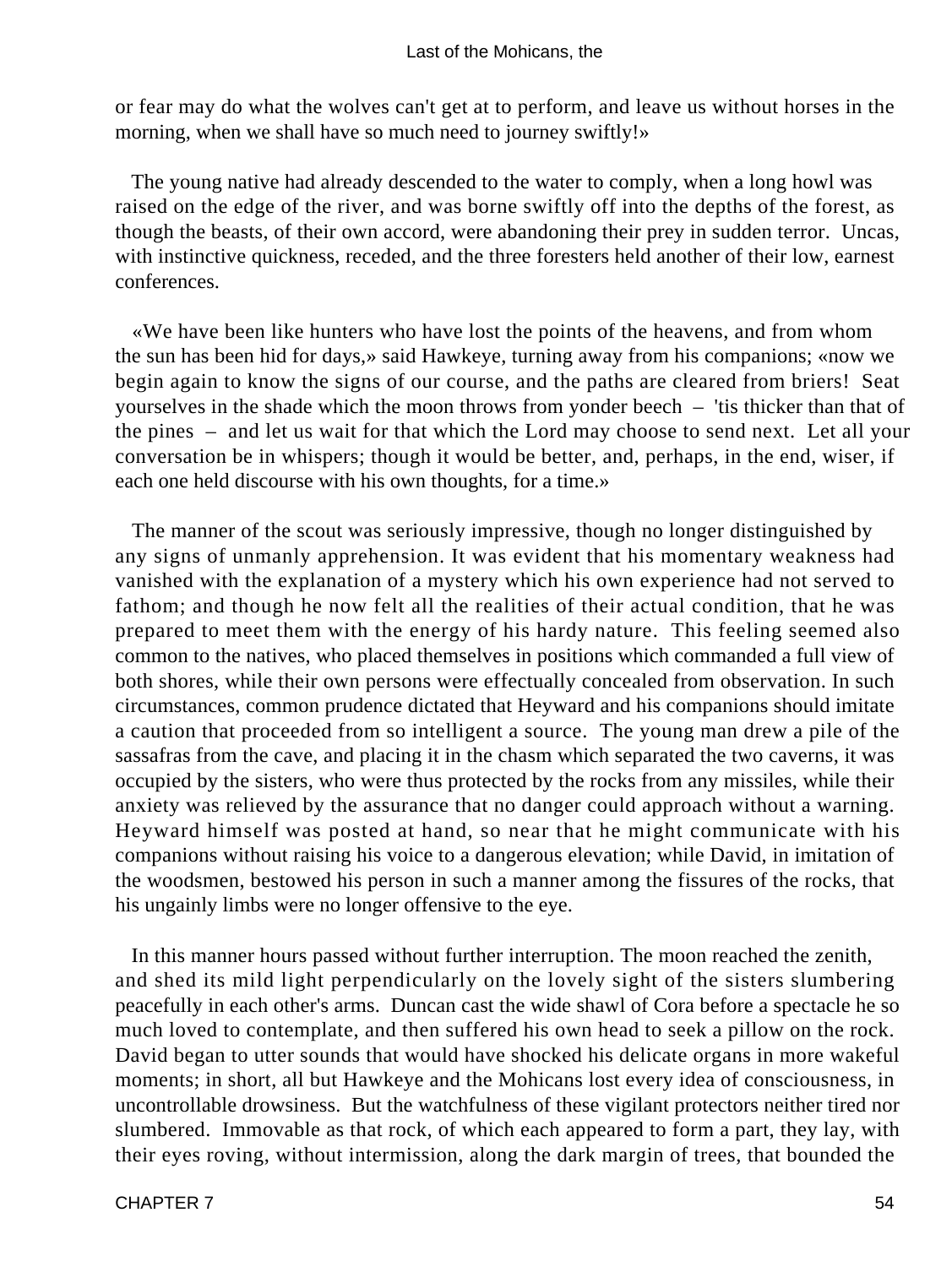adjacent shores of the narrow stream. Not a sound escaped them; the most subtle examination could not have told they breathed. It was evident that this excess of caution proceeded from an experience that no subtlety on the part of their enemies could deceive. It was, however, continued without any apparent consequences, until the moon had set, and a pale streak above the treetops, at the bend of the river a little below, announced the approach of day.

 Then, for the first time, Hawkeye was seen to stir. He crawled along the rock and shook Duncan from his heavy slumbers.

 «Now is the time to journey,» he whispered; «awake the gentle ones, and be ready to get into the canoe when I bring it to the landing−place.»

 «Have you had a quiet night?» said Heyward; «for myself, I believe sleep has got the better of my vigilance.»

«All is yet still as midnight. Be silent, but be quick.»

 By this time Duncan was thoroughly awake, and he immediately lifted the shawl from the sleeping females. The motion caused Cora to raise her hand as if to repulse him, while Alice murmured, in her soft, gentle voice, «No, no, dear father, we were not deserted; Duncan was with us!»

 «Yes, sweet innocence,» whispered the youth; «Duncan is here, and while life continues or danger remains, he will never quit thee. Cora! Alice! awake! The hour has come to move!»

 A loud shriek from the younger of the sisters, and the form of the other standing upright before him, in bewildered horror, was the unexpected answer he received.

 While the words were still on the lips of Heyward, there had arisen such a tumult of yells and cries as served to drive the swift currents of his own blood back from its bounding course into the fountains of his heart. It seemed, for near a minute, as if the demons of hell had possessed themselves of the air about them, and were venting their savage humors in barbarous sounds. The cries came from no particular direction, though it was evident they filled the woods, and, as the appalled listeners easily imagined, the caverns of the falls, the rocks, the bed of the river, and the upper air. David raised his tall person in the midst of the infernal din, with a hand on either ear, exclaiming:

 «Whence comes this discord! Has hell broke loose, that man should utter sounds like these!»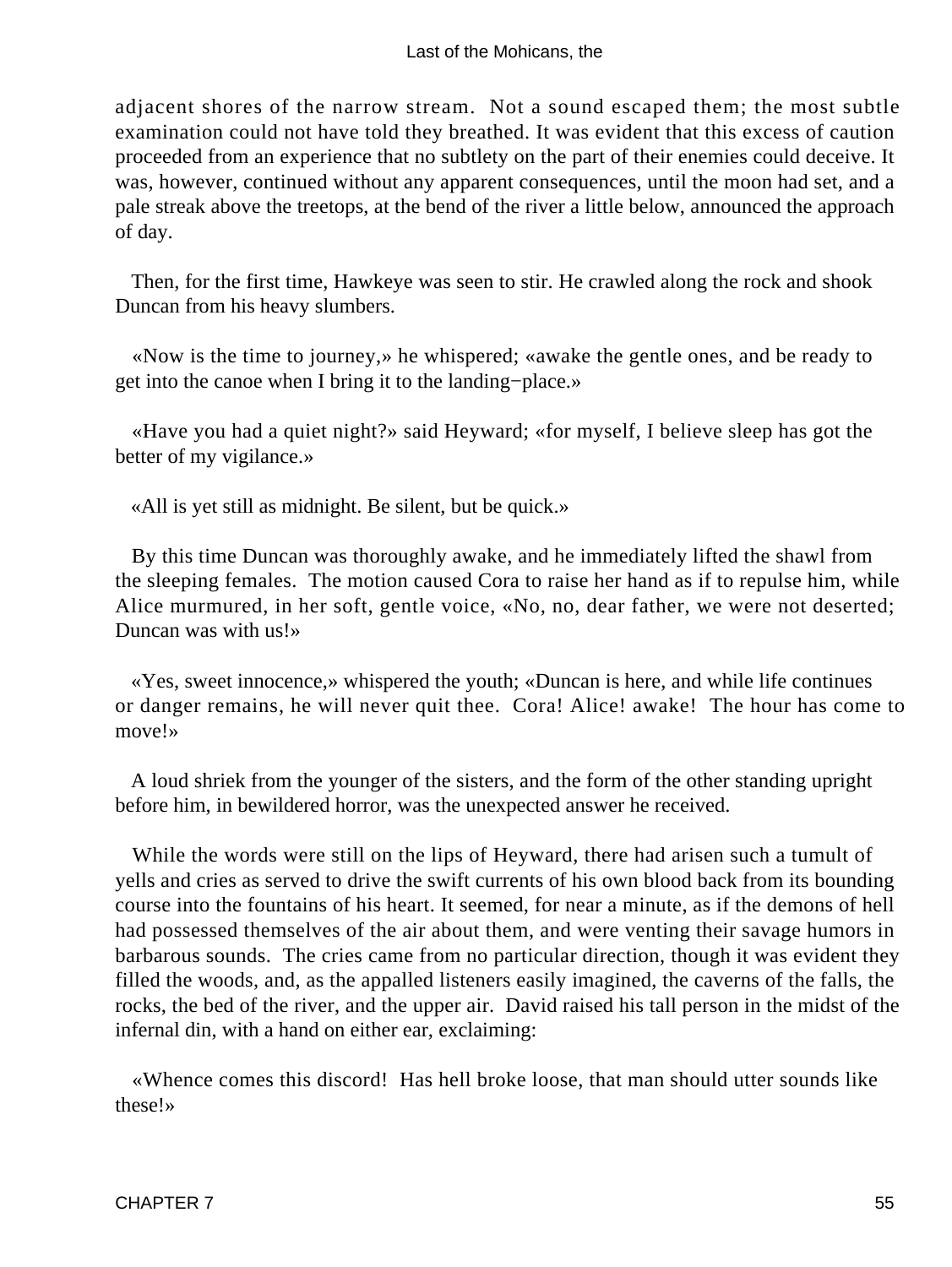The bright flashes and the quick reports of a dozen rifles, from the opposite banks of the stream, followed this incautious exposure of his person, and left the unfortunate singing master senseless on that rock where he had been so long slumbering. The Mohicans boldly sent back the intimidating yell of their enemies, who raised a shout of savage triumph at the fall of Gamut. The flash of rifles was then quick and close between them, but either party was too well skilled to leave even a limb exposed to the hostile aim. Duncan listened with intense anxiety for the strokes of the paddle, believing that flight was now their only refuge. The river glanced by with its ordinary velocity, but the canoe was nowhere to be seen on its dark waters. He had just fancied they were cruelly deserted by their scout, as a stream of flame issued from the rock beneath them, and a fierce yell, blended with a shriek of agony, announced that the messenger of death sent from the fatal weapon of Hawkeye, had found a victim. At this slight repulse the assailants instantly withdrew, and gradually the place became as still as before the sudden tumult.

 Duncan seized the favorable moment to spring to the body of Gamut, which he bore within the shelter of the narrow chasm that protected the sisters. In another minute the whole party was collected in this spot of comparative safety.

 «The poor fellow has saved his scalp,» said Hawkeye, coolly passing his hand over the head of David; «but he is a proof that a man may be born with too long a tongue! 'Twas downright madness to show six feet of flesh and blood, on a naked rock, to the raging savages. I only wonder he has escaped with life.»

 «Is he not dead?» demanded Cora, in a voice whose husky tones showed how powerfully natural horror struggled with her assumed firmness. «Can we do aught to assist the wretched man?»

 «No, no! the life is in his heart yet, and after he has slept awhile he will come to himself, and be a wiser man for it, till the hour of his real time shall come,» returned Hawkeye, casting another oblique glance at the insensible body, while he filled his charger with admirable nicety. «Carry him in, Uncas, and lay him on the sassafras. The longer his nap lasts the better it will be for him, as I doubt whether he can find a proper cover for such a shape on these rocks; and singing won't do any good with the Iroquois.»

«You believe, then, the attack will be renewed?» asked Heyward.

 «Do I expect a hungry wolf will satisfy his craving with a mouthful! They have lost a man, and 'tis their fashion, when they meet a loss, and fail in the surprise, to fall back; but we shall have them on again, with new expedients to circumvent us, and master our scalps. Our main hope,» he continued, raising his rugged countenance, across which a shade of anxiety just then passed like a darkening cloud, «will be to keep the rock until Munro can send a party to our help! God send it may be soon and under a leader that knows the Indian customs!»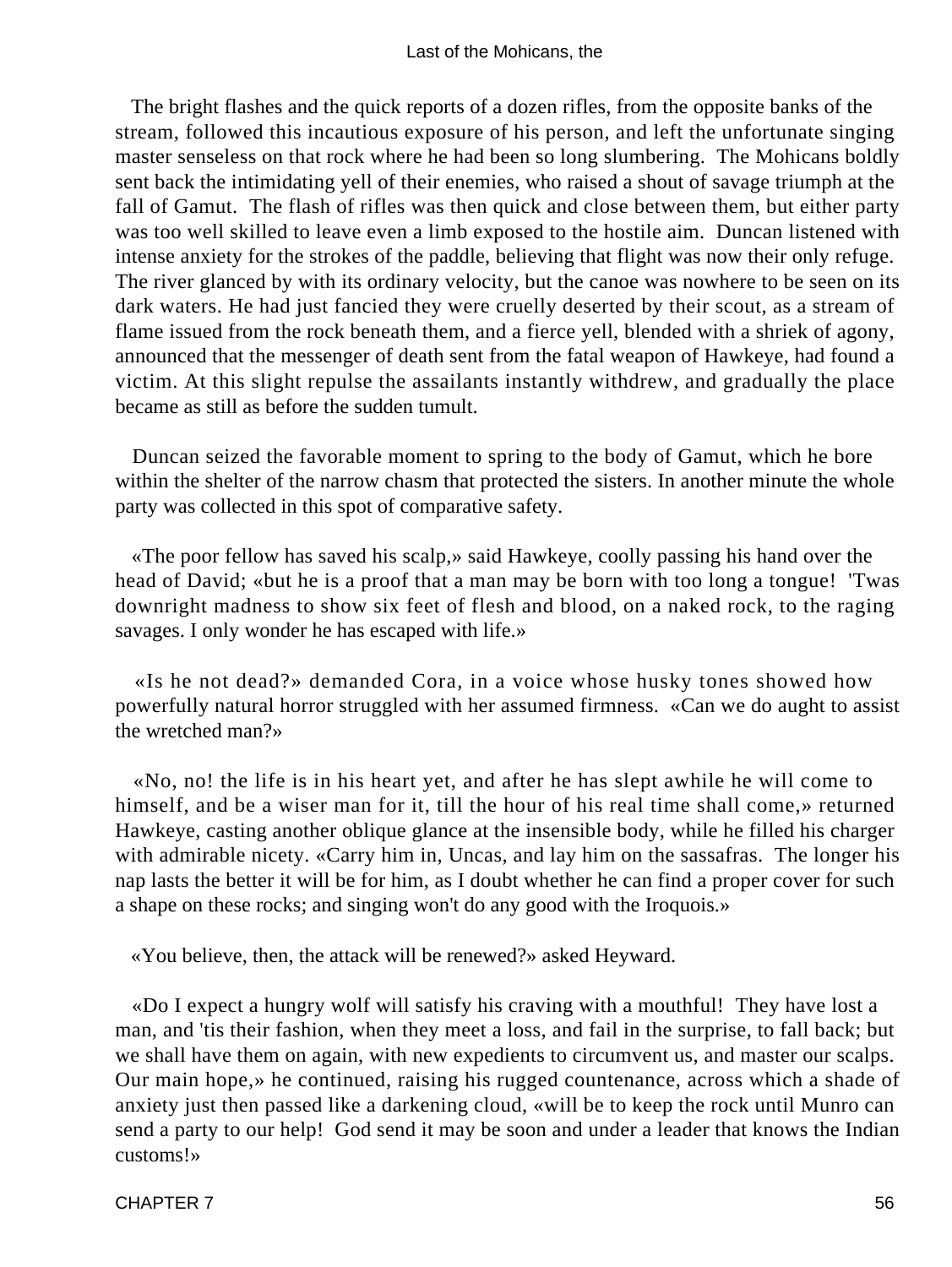«You hear our probable fortunes, Cora,» said Duncan, «and you know we have everything to hope from the anxiety and experience of your father. Come, then, with Alice, into this cavern, where you, at least, will be safe from the murderous rifles of our enemies, and where you may bestow a care suited to your gentle natures on our unfortunate comrade.»

 The sisters followed him into the outer cave, where David was beginning, by his sighs, to give symptoms of returning consciousness, and then commending the wounded man to their attention, he immediately prepared to leave them.

 «Duncan!» said the tremulous voice of Cora, when he had reached the mouth of the cavern. He turned and beheld the speaker, whose color had changed to a deadly paleness, and whose lips quivered, gazing after him, with an expression of interest which immediately recalled him to her side. «Remember, Duncan, how necessary your safety is to our own – how you bear a father's sacred trust – how much depends on your discretion and care – in short,» she added, while the telltale blood stole over her features, crimsoning her very temples, «how very deservedly dear you are to all of the name of Munro.»

 «If anything could add to my own base love of life,» said Heyward, suffering his unconscious eyes to wander to the youthful form of the silent Alice, «it would be so kind an assurance. As major of the Sixtieth, our honest host will tell you I must take my share of the fray; but our task will be easy; it is merely to keep these blood−hounds at bay for a few hours.»

 Without waiting for a reply, he tore himself from the presence of the sisters, and joined the scout and his companions, who still lay within the protection of the little chasm between the two caves.

 «I tell you, Uncas,» said the former, as Heyward joined them, «you are wasteful of your powder, and the kick of the rifle disconcerts your aim! Little powder, light lead, and a long arm, seldom fail of bringing the death screech from a Mingo! At least, such has been my experience with the creatur's. Come, friends: let us to our covers, for no man can tell when or where a Maqua\* will strike his blow.»

 \* Mingo was the Delaware term of the Five Nations. Maquas was the name given them by the Dutch. The French, from their first intercourse with them, called them Iroquois.

 The Indians silently repaired to their appointed stations, which were fissures in the rocks, whence they could command the approaches to the foot of the falls. In the center of the little island, a few short and stunted pines had found root, forming a thicket, into which Hawkeye darted with the swiftness of a deer, followed by the active Duncan. Here they secured themselves, as well as circumstances would permit, among the shrubs and fragments of stone that were scattered about the place. Above them was a bare, rounded rock, on each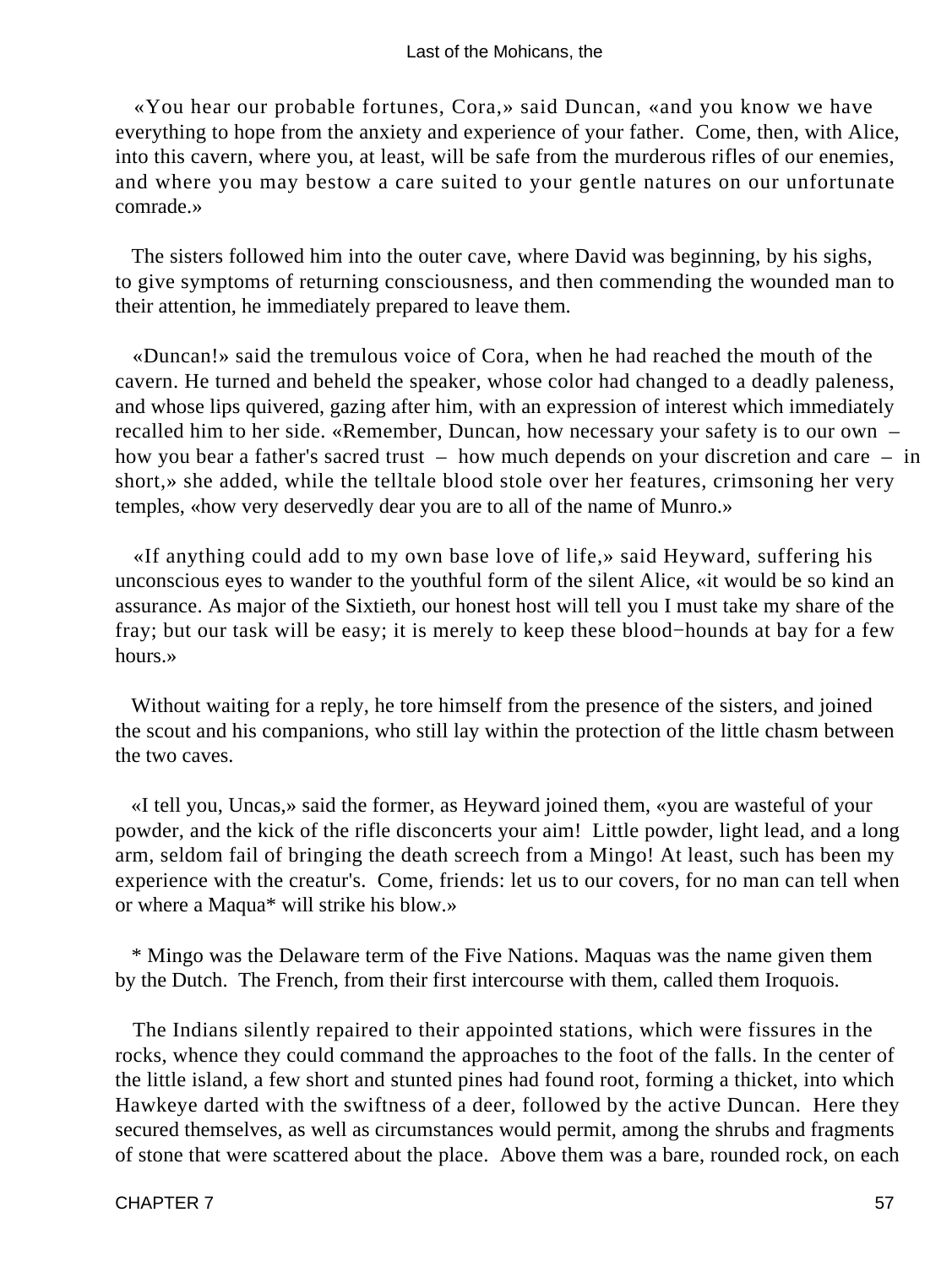side of which the water played its gambols, and plunged into the abysses beneath, in the manner already described. As the day had now dawned, the opposite shores no longer presented a confused outline, but they were able to look into the woods, and distinguish objects beneath a canopy of gloomy pines.

 A long and anxious watch succeeded, but without any further evidences of a renewed attack; and Duncan began to hope that their fire had proved more fatal than was supposed, and that their enemies had been effectually repulsed. When he ventured to utter this impression to his companions, it was met by Hawkeye with an incredulous shake of the head.

 «You know not the nature of a Maqua, if you think he is so easily beaten back without a scalp!» he answered. «If there was one of the imps yelling this morning, there were forty! and they know our number and quality too well to give up the chase so soon. Hist! look into the water above, just where it breaks over the rocks. I am no mortal, if the risky devils haven't swam down upon the very pitch, and, as bad luck would have it, they have hit the head of the island. Hist! man, keep close! or the hair will be off your crown in the turning of a knife!»

 Heyward lifted his head from the cover, and beheld what he justly considered a prodigy of rashness and skill. The river had worn away the edge of the soft rock in such a manner as to render its first pitch less abrupt and perpendicular than is usual at waterfalls. With no other guide than the ripple of the stream where it met the head of the island, a party of their insatiable foes had ventured into the current, and swam down upon this point, knowing the ready access it would give, if successful, to their intended victims.

 As Hawkeye ceased speaking, four human heads could be seen peering above a few logs of drift−wood that had lodged on these naked rocks, and which had probably suggested the idea of the practicability of the hazardous undertaking. At the next moment, a fifth form was seen floating over the green edge of the fall, a little from the line of the island. The savage struggled powerfully to gain the point of safety, and, favored by the glancing water, he was already stretching forth an arm to meet the grasp of his companions, when he shot away again with the shirling current, appeared to rise into the air, with uplifted arms and starting eyeballs, and fell, with a sudden plunge, into that deep and yawning abyss over which he hovered. A single, wild, despairing shriek rose from the cavern, and all was hushed again as the grave.

 The first generous impulse of Duncan was to rush to the rescue of the hapless wretch; but he felt himself bound to the spot by the iron grasp of the immovable scout.

 «Would ye bring certain death upon us, by telling the Mingoes where we lie?» demanded Hawkeye, sternly; «'Tis a charge of powder saved, and ammunition is as precious now as breath to a worried deer! Freshen the priming of your pistols – the midst of the falls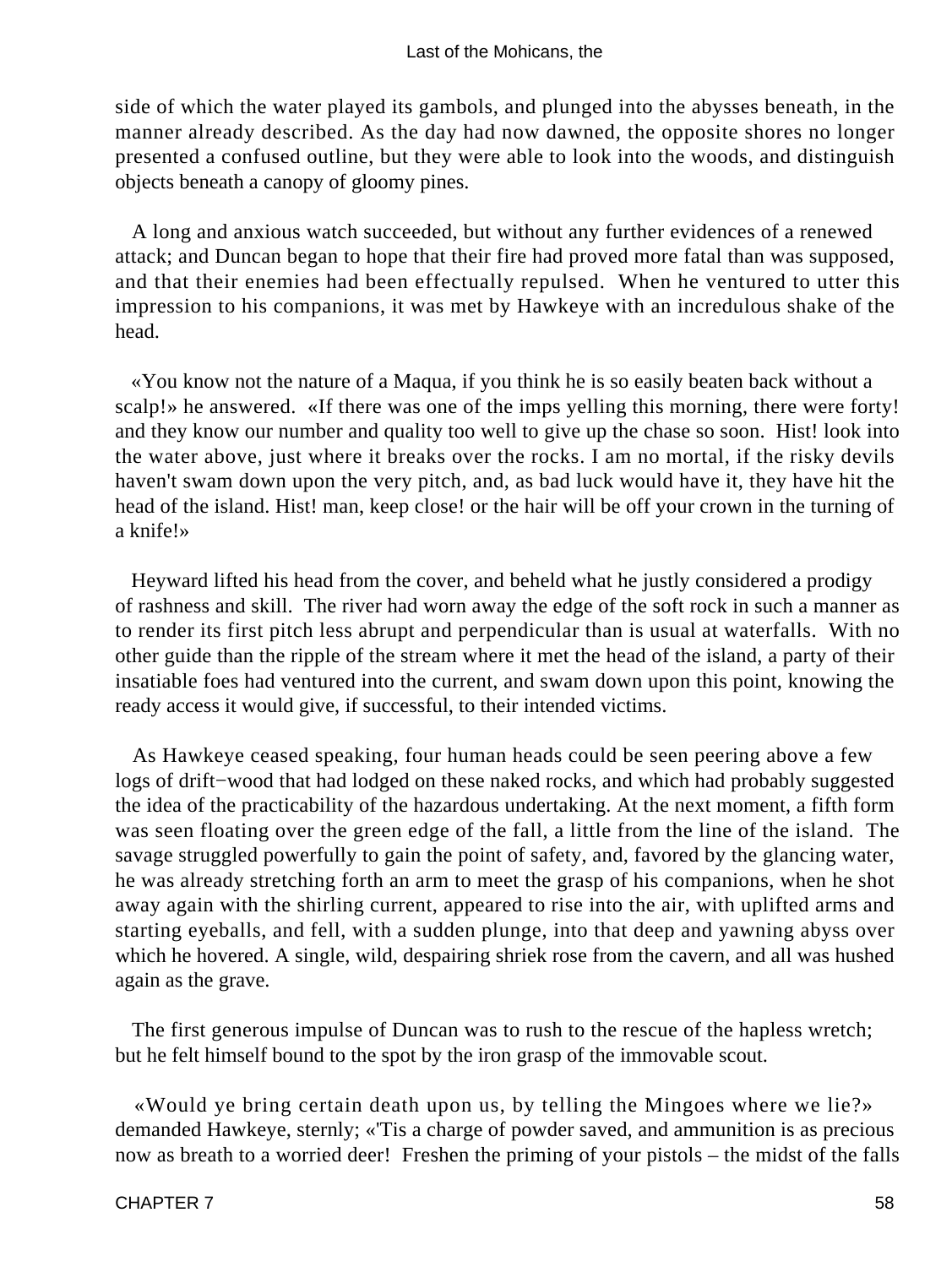is apt to dampen the brimstone – and stand firm for a close struggle, while I fire on their rush.»

 He placed a finger in his mouth, and drew a long, shrill whistle, which was answered from the rocks that were guarded by the Mohicans. Duncan caught glimpses of heads above the scattered drift−wood, as this signal rose on the air, but they disappeared again as suddenly as they had glanced upon his sight. A low, rustling sound next drew his attention behind him, and turning his head, he beheld Uncas within a few feet, creeping to his side. Hawkeye spoke to him in Delaware, when the young chief took his position with singular caution and undisturbed coolness. To Heyward this was a moment of feverish and impatient suspense; though the scout saw fit to select it as a fit occasion to read a lecture to his more youthful associates on the art of using firearms with discretion.

 «Of all we'pons,» he commenced, «the long barreled, true−grooved, soft−metaled rifle is the most dangerous in skillful hands, though it wants a strong arm, a quick eye, and great judgment in charging, to put forth all its beauties. The gunsmiths can have but little insight into their trade when they make their fowling−pieces and short horsemen's – »

He was interrupted by the low but expressive «hugh» of Uncas.

 «I see them, boy, I see them!» continued Hawkeye; «they are gathering for the rush, or they would keep their dingy backs below the logs. Well, let them,» he added, examining his flint; «the leading man certainly comes on to his death, though it should be Montcalm himself!»

 At that moment the woods were filled with another burst of cries, and at the signal four savages sprang from the cover of the driftwood. Heyward felt a burning desire to rush forward to meet them, so intense was the delirious anxiety of the moment; but he was restrained by the deliberate examples of the scout and Uncas.

When their foes, who had leaped over the black rocks that divided them, with long bounds, uttering the wildest yells, were within a few rods, the rifle of Hawkeye slowly rose among the shrubs, and poured out its fatal contents. The foremost Indian bounded like a stricken deer, and fell headlong among the clefts of the island.

 «Now, Uncas!» cried the scout, drawing his long knife, while his quick eyes began to flash with ardor, «take the last of the screeching imps; of the other two we are sartain!»

 He was obeyed; and but two enemies remained to be overcome. Heyward had given one of his pistols to Hawkeye, and together they rushed down a little declivity toward their foes; they discharged their weapons at the same instant, and equally without success.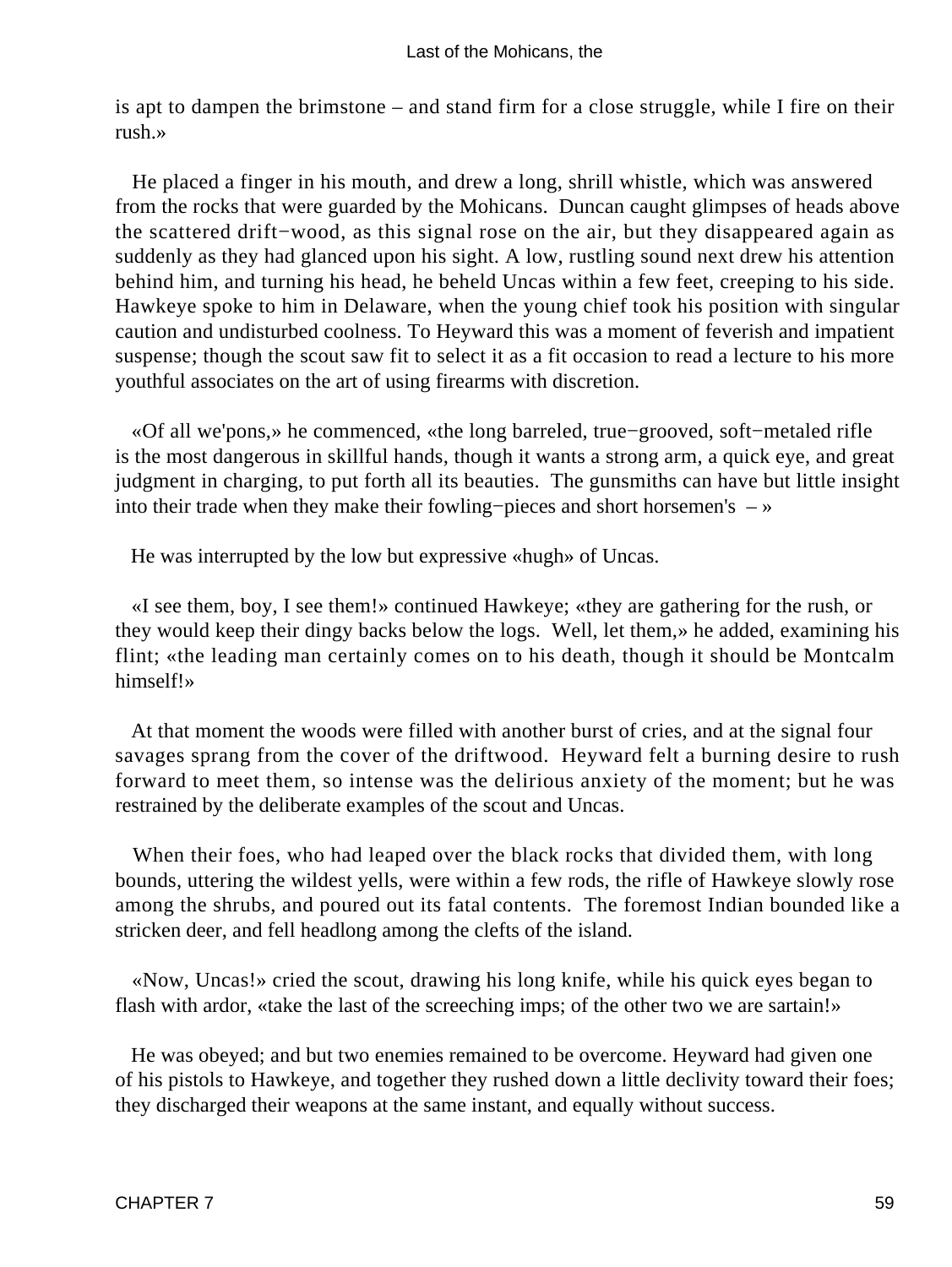«I know'd it! and I said it!» muttered the scout, whirling the despised little implement over the falls with bitter disdain. «Come on, ye bloody minded hell−hounds! ye meet a man without a cross!»

 The words were barely uttered, when he encountered a savage of gigantic stature, of the fiercest mien. At the same moment, Duncan found himself engaged with the other, in a similar contest of hand to hand. With ready skill, Hawkeye and his antagonist each grasped that uplifted arm of the other which held the dangerous knife. For near a minute they stood looking one another in the eye, and gradually exerting the power of their muscles for the mastery.

 At length, the toughened sinews of the white man prevailed over the less practiced limbs of the native. The arm of the latter slowly gave way before the increasing force of the scout, who, suddenly wresting his armed hand from the grasp of the foe, drove the sharp weapon through his naked bosom to the heart. In the meantime, Heyward had been pressed in a more deadly struggle. His slight sword was snapped in the first encounter. As he was destitute of any other means of defense, his safety now depended entirely on bodily strength and resolution. Though deficient in neither of these qualities, he had met an enemy every way his equal. Happily, he soon succeeded in disarming his adversary, whose knife fell on the rock at their feet; and from this moment it became a fierce struggle who should cast the other over the dizzy height into a neighboring cavern of the falls. Every successive struggle brought them nearer to the verge, where Duncan perceived the final and conquering effort must be made. Each of the combatants threw all his energies into that effort, and the result was, that both tottered on the brink of the precipice. Heyward felt the grasp of the other at his throat, and saw the grim smile the savage gave, under the revengeful hope that he hurried his enemy to a fate similar to his own, as he felt his body slowly yielding to a resistless power, and the young man experienced the passing agony of such a moment in all its horrors. At that instant of extreme danger, a dark hand and glancing knife appeared before him; the Indian released his hold, as the blood flowed freely from around the severed tendons of the wrist; and while Duncan was drawn backward by the saving hand of Uncas, his charmed eyes still were riveted on the fierce and disappointed countenance of his foe, who fell sullenly and disappointed down the irrecoverable precipice.

 «To cover! to cover!» cried Hawkeye, who just then had despatched the enemy; «to cover, for your lives! the work is but half ended!»

 The young Mohican gave a shout of triumph, and followed by Duncan, he glided up the acclivity they had descended to the combat, and sought the friendly shelter of the rocks and shrubs.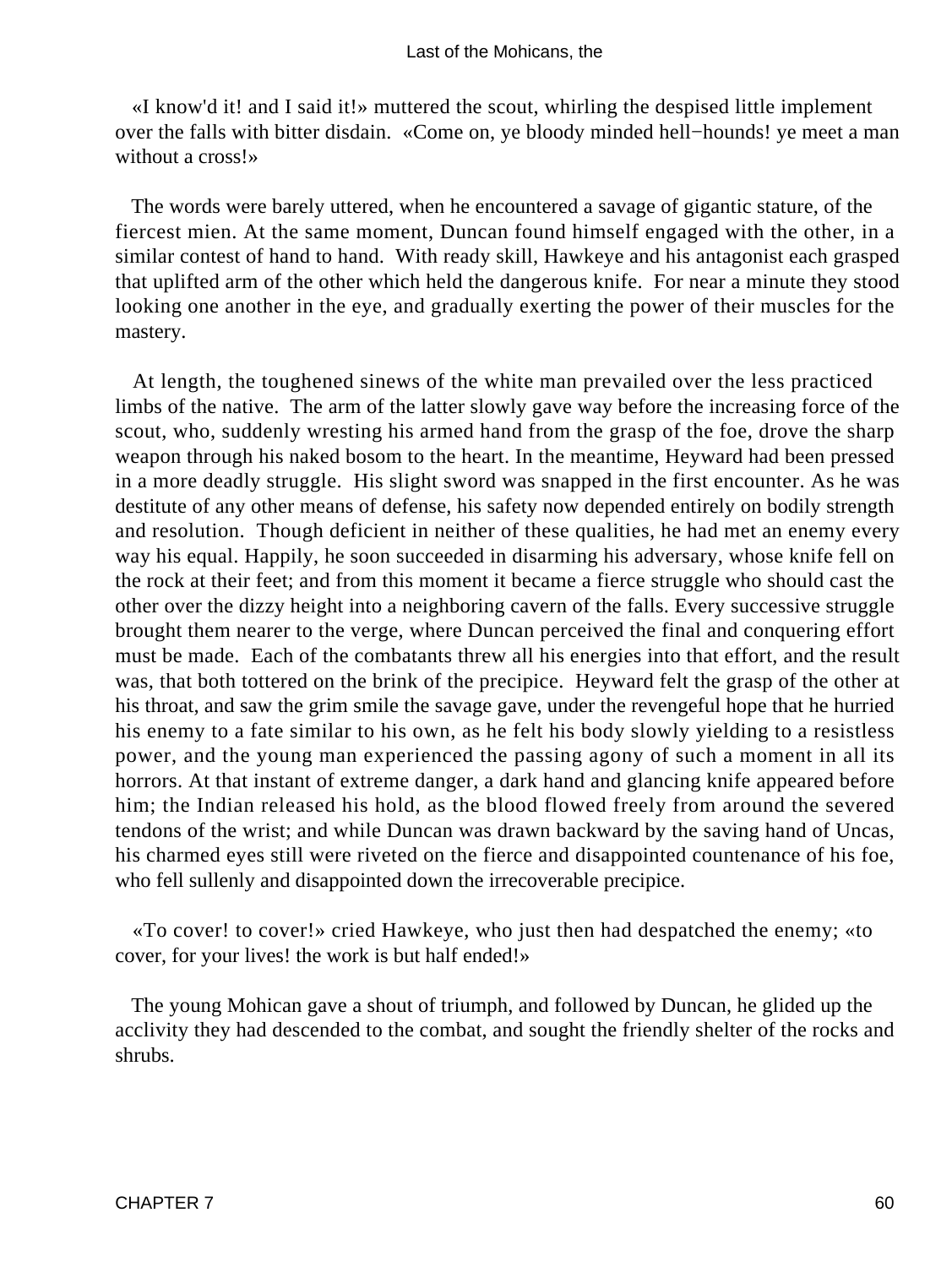## **[CHAPTER 8](#page-316-0)**

*«T*hey linger yet, Avengers of their native land.» – Gray

 The warning call of the scout was not uttered without occasion. During the occurrence of the deadly encounter just related, the roar of the falls was unbroken by any human sound whatever. It would seem that interest in the result had kept the natives on the opposite shores in breathless suspense, while the quick evolutions and swift changes in the positions of the combatants effectually prevented a fire that might prove dangerous alike to friend and enemy. But the moment the struggle was decided, a yell arose as fierce and savage as wild and revengeful passions could throw into the air. It was followed by the swift flashes of the rifles, which sent their leaden messengers across the rock in volleys, as though the assailants would pour out their impotent fury on the insensible scene of the fatal contest.

 A steady, though deliberate return was made from the rifle of Chingachgook, who had maintained his post throughout the fray with unmoved resolution. When the triumphant shout of Uncas was borne to his ears, the gratified father raised his voice in a single responsive cry, after which his busy piece alone proved that he still guarded his pass with unwearied diligence. In this manner many minutes flew by with the swiftness of thought; the rifles of the assailants speaking, at times, in rattling volleys, and at others in occasional, scattering shots. Though the rock, the trees, and the shrubs, were cut and torn in a hundred places around the besieged, their cover was so close, and so rigidly maintained, that, as yet, David had been the only sufferer in their little band.

 «Let them burn their powder,» said the deliberate scout, while bullet after bullet whizzed by the place where he securely lay; «there will be a fine gathering of lead when it is over, and I fancy the imps will tire of the sport afore these old stones cry out for mercy! Uncas, boy, you waste the kernels by overcharging; and a kicking rifle never carries a true bullet. I told you to take that loping miscreant under the line of white point; now, if your bullet went a hair's breadth it went two inches above it. The life lies low in a Mingo, and humanity teaches us to make a quick end to the sarpents.»

 A quiet smile lighted the haughty features of the young Mohican, betraying his knowledge of the English language as well as of the other's meaning; but he suffered it to pass away without vindication of reply.

 «I cannot permit you to accuse Uncas of want of judgment or of skill,» said Duncan; «he saved my life in the coolest and readiest manner, and he has made a friend who never will require to be reminded of the debt he owes.»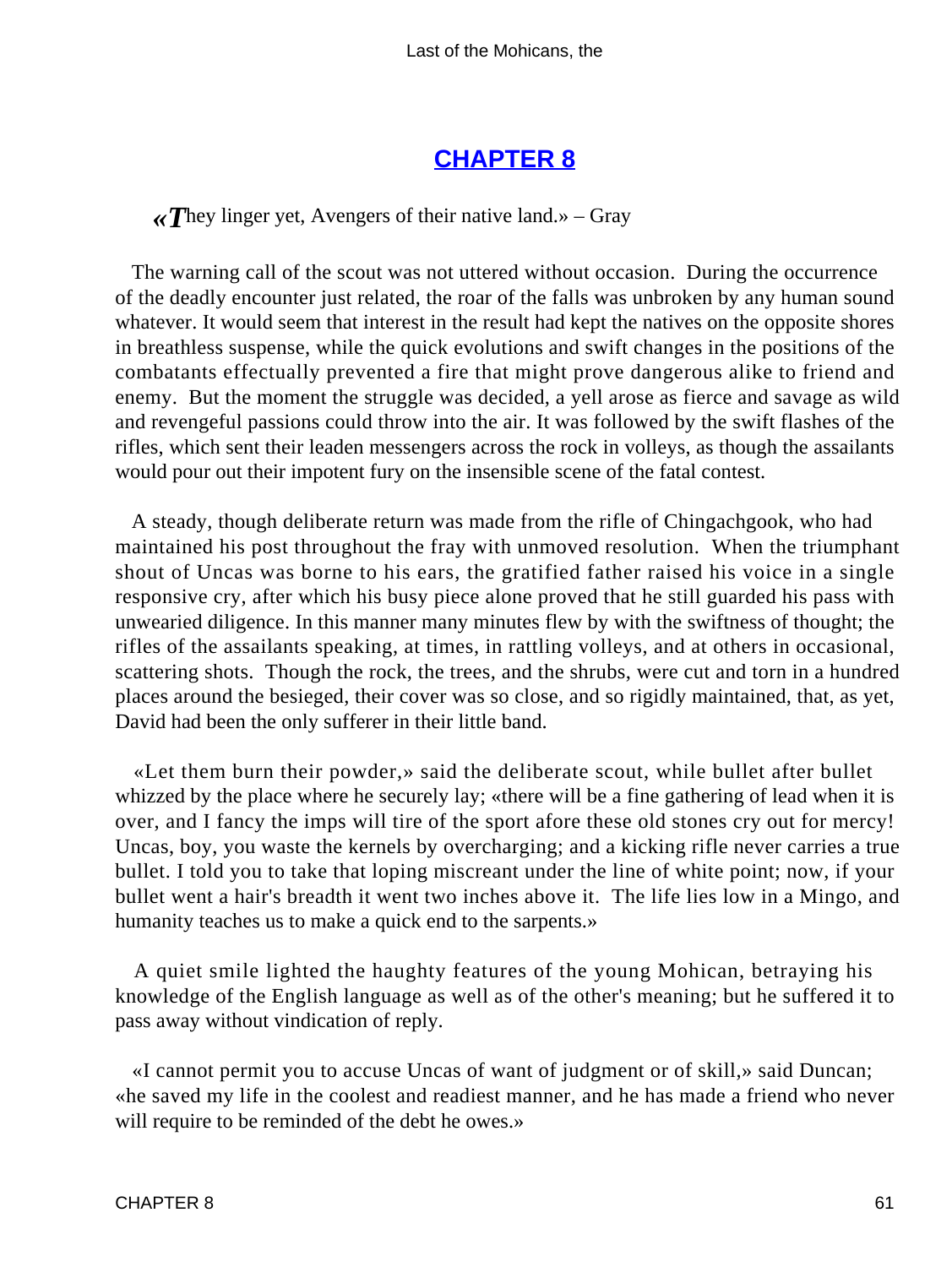Uncas partly raised his body, and offered his hand to the grasp of Heyward. During this act of friendship, the two young men exchanged looks of intelligence which caused Duncan to forget the character and condition of his wild associate. In the meanwhile, Hawkeye, who looked on this burst of youthful feeling with a cool but kind regard made the following reply:

 «Life is an obligation which friends often owe each other in the wilderness. I dare say I may have served Uncas some such turn myself before now; and I very well remember that he has stood between me and death five different times; three times from the Mingoes, once in crossing Horican, and  $-\infty$ 

 «That bullet was better aimed than common!» exclaimed Duncan, involuntarily shrinking from a shot which struck the rock at his side with a smart rebound.

 Hawkeye laid his hand on the shapeless metal, and shook his head, as he examined it, saying, «Falling lead is never flattened, had it come from the clouds this might have happened.»

 But the rifle of Uncas was deliberately raised toward the heavens, directing the eyes of his companions to a point, where the mystery was immediately explained. A ragged oak grew on the right bank of the river, nearly opposite to their position, which, seeking the freedom of the open space, had inclined so far forward that its upper branches overhung that arm of the stream which flowed nearest to its own shore. Among the topmost leaves, which scantily concealed the gnarled and stunted limbs, a savage was nestled, partly concealed by the trunk of the tree, and partly exposed, as though looking down upon them to ascertain the effect produced by his treacherous aim.

 «These devils will scale heaven to circumvent us to our ruin,» said Hawkeye; «keep him in play, boy, until I can bring 'killdeer' to bear, when we will try his metal on each side of the tree at once.»

Uncas delayed his fire until the scout uttered the word.

 The rifles flashed, the leaves and bark of the oak flew into the air, and were scattered by the wind, but the Indian answered their assault by a taunting laugh, sending down upon them another bullet in return, that struck the cap of Hawkeye from his head. Once more the savage yells burst out of the woods, and the leaden hail whistled above the heads of the besieged, as if to confine them to a place where they might become easy victims to the enterprise of the warrior who had mounted the tree.

 «This must be looked to,» said the scout, glancing about him with an anxious eye. «Uncas, call up your father; we have need of all our we'pons to bring the cunning varmint from his roost.»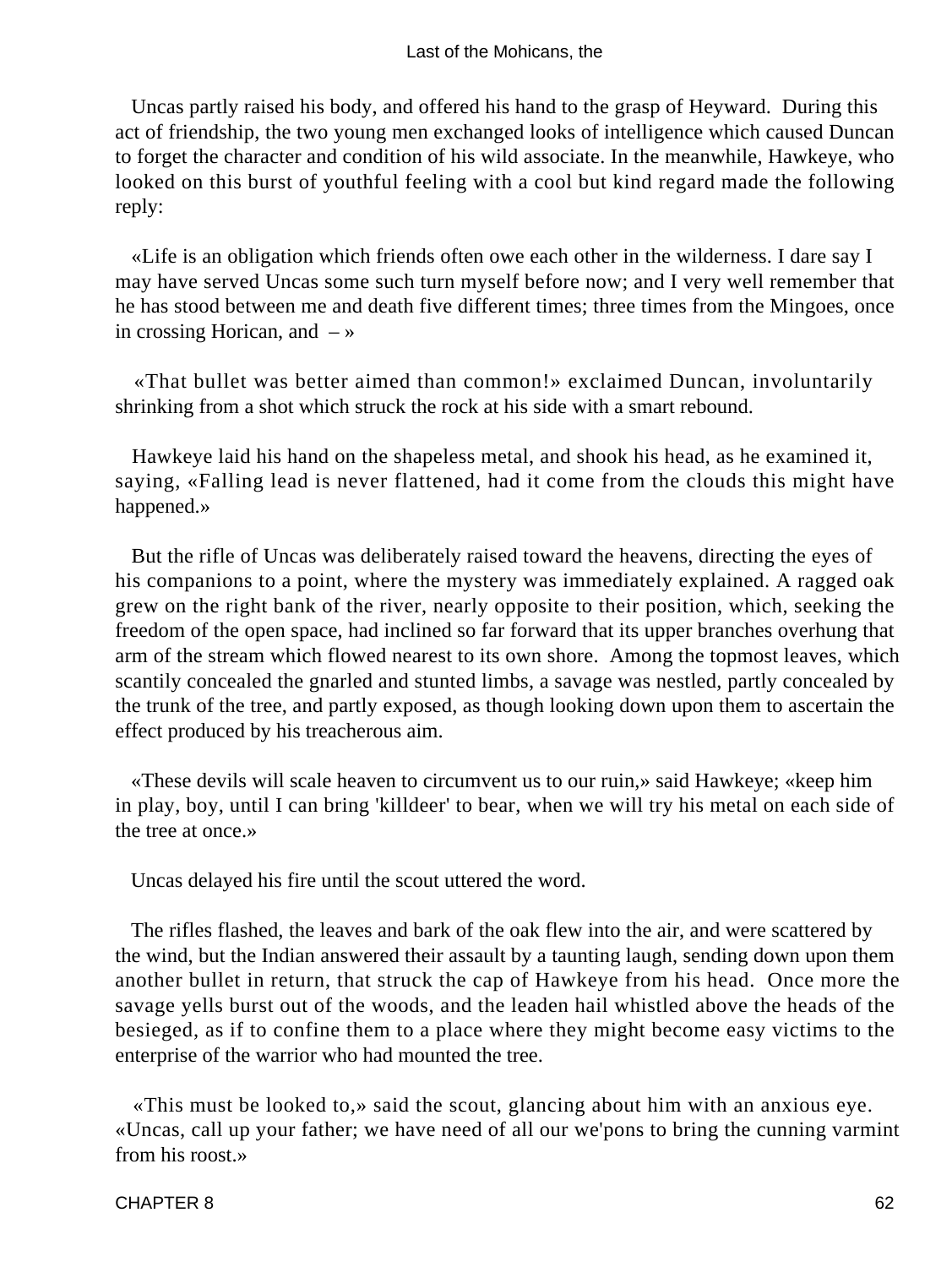The signal was instantly given; and, before Hawkeye had reloaded his rifle, they were joined by Chingachgook. When his son pointed out to the experienced warrior the situation of their dangerous enemy, the usual exclamatory «hugh» burst from his lips; after which, no further expression of surprise or alarm was suffered to escape him. Hawkeye and the Mohicans conversed earnestly together in Delaware for a few moments, when each quietly took his post, in order to execute the plan they had speedily devised.

 The warrior in the oak had maintained a quick, though ineffectual fire, from the moment of his discovery. But his aim was interrupted by the vigilance of his enemies, whose rifles instantaneously bore on any part of his person that was left exposed. Still his bullets fell in the center of the crouching party. The clothes of Heyward, which rendered him peculiarly conspicuous, were repeatedly cut, and once blood was drawn from a slight wound in his arm.

 At length, emboldened by the long and patient watchfulness of his enemies, the Huron attempted a better and more fatal aim. The quick eyes of the Mohicans caught the dark line of his lower limbs incautiously exposed through the thin foliage, a few inches from the trunk of the tree. Their rifles made a common report, when, sinking on his wounded limb, part of the body of the savage came into view. Swift as thought, Hawkeye seized the advantage, and discharged his fatal weapon into the top of the oak. The leaves were unusually agitated; the dangerous rifle fell from its commanding elevation, and after a few moments of vain struggling, the form of the savage was seen swinging in the wind, while he still grasped a ragged and naked branch of the tree with hands clenched in desperation.

 «Give him, in pity, give him the contents of another rifle,» cried Duncan, turning away his eyes in horror from the spectacle of a fellow creature in such awful jeopardy.

 «Not a karnel!» exclaimed the obdurate Hawkeye; «his death is certain, and we have no powder to spare, for Indian fights sometimes last for days; »tis their scalps or ours! and God, who made us, has put into our natures the craving to keep the skin on the head."

 Against this stern and unyielding morality, supported as it was by such visible policy, there was no appeal. From that moment the yells in the forest once more ceased, the fire was suffered to decline, and all eyes, those of friends as well as enemies, became fixed on the hopeless condition of the wretch who was dangling between heaven and earth. The body yielded to the currents of air, and though no murmur or groan escaped the victim, there were instants when he grimly faced his foes, and the anguish of cold despair might be traced, through the intervening distance, in possession of his swarthy lineaments. Three several times the scout raised his piece in mercy, and as often, prudence getting the better of his intention, it was again silently lowered. At length one hand of the Huron lost its hold, and dropped exhausted to his side. A desperate and fruitless struggle to recover the branch succeeded, and then the savage was seen for a fleeting instant, grasping wildly at the empty air. The lightning is not quicker than was the flame from the rifle of Hawkeye; the limbs of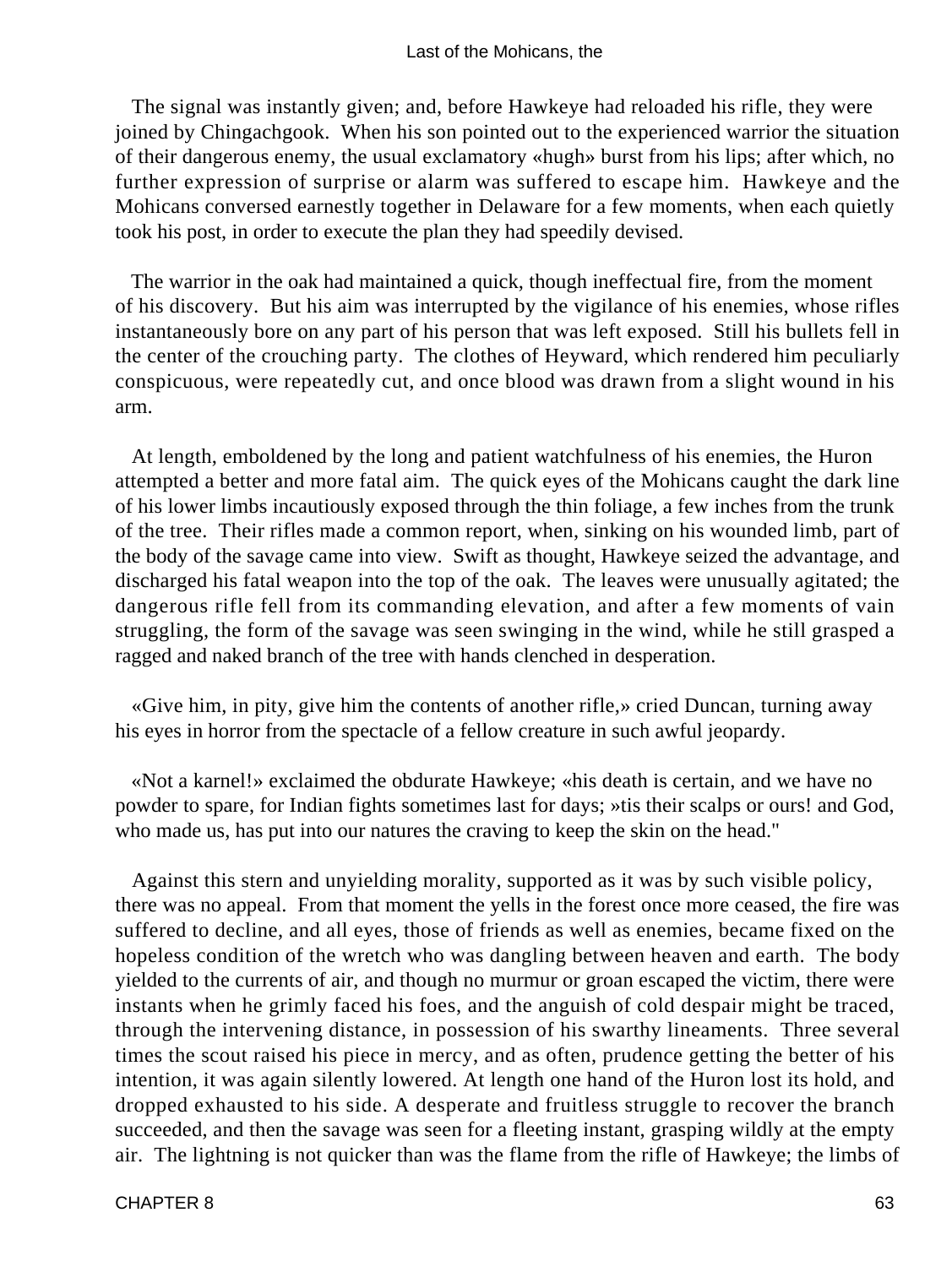the victim trembled and contracted, the head fell to the bosom, and the body parted the foaming waters like lead, when the element closed above it, in its ceaseless velocity, and every vestige of the unhappy Huron was lost forever.

 No shout of triumph succeeded this important advantage, but even the Mohicans gazed at each other in silent horror. A single yell burst from the woods, and all was again still. Hawkeye, who alone appeared to reason on the occasion, shook his head at his own momentary weakness, even uttering his self−disapprobation aloud.

 «'Twas the last charge in my horn and the last bullet in my pouch, and 'twas the act of a boy!» he said; «what mattered it whether he struck the rock living or dead! feeling would soon be over. Uncas, lad, go down to the canoe, and bring up the big horn; it is all the powder we have left, and we shall need it to the last grain, or I am ignorant of the Mingo nature.»

 The young Mohican complied, leaving the scout turning over the useless contents of his pouch, and shaking the empty horn with renewed discontent. From this unsatisfactory examination, however, he was soon called by a loud and piercing exclamation from Uncas, that sounded, even to the unpracticed ears of Duncan, as the signal of some new and unexpected calamity. Every thought filled with apprehension for the previous treasure he had concealed in the cavern, the young man started to his feet, totally regardless of the hazard he incurred by such an exposure. As if actuated by a common impulse, his movement was imitated by his companions, and, together they rushed down the pass to the friendly chasm, with a rapidity that rendered the scattering fire of their enemies perfectly harmless. The unwonted cry had brought the sisters, together with the wounded David, from their place of refuge; and the whole party, at a single glance, was made acquainted with the nature of the disaster that had disturbed even the practiced stoicism of their youthful Indian protector.

 At a short distance from the rock, their little bark was to be seen floating across the eddy, toward the swift current of the river, in a manner which proved that its course was directed by some hidden agent. The instant this unwelcome sight caught the eye of the scout, his rifle was leveled as by instinct, but the barrel gave no answer to the bright sparks of the flint.

 «'Tis too late, 'tis too late!» Hawkeye exclaimed, dropping the useless piece in bitter disappointment; «the miscreant has struck the rapid; and had we powder, it could hardly send the lead swifter than he now goes!»

 The adventurous Huron raised his head above the shelter of the canoe, and, while it glided swiftly down the stream, he waved his hand, and gave forth the shout, which was the known signal of success. His cry was answered by a yell and a laugh from the woods, as tauntingly exulting as if fifty demons were uttering their blasphemies at the fall of some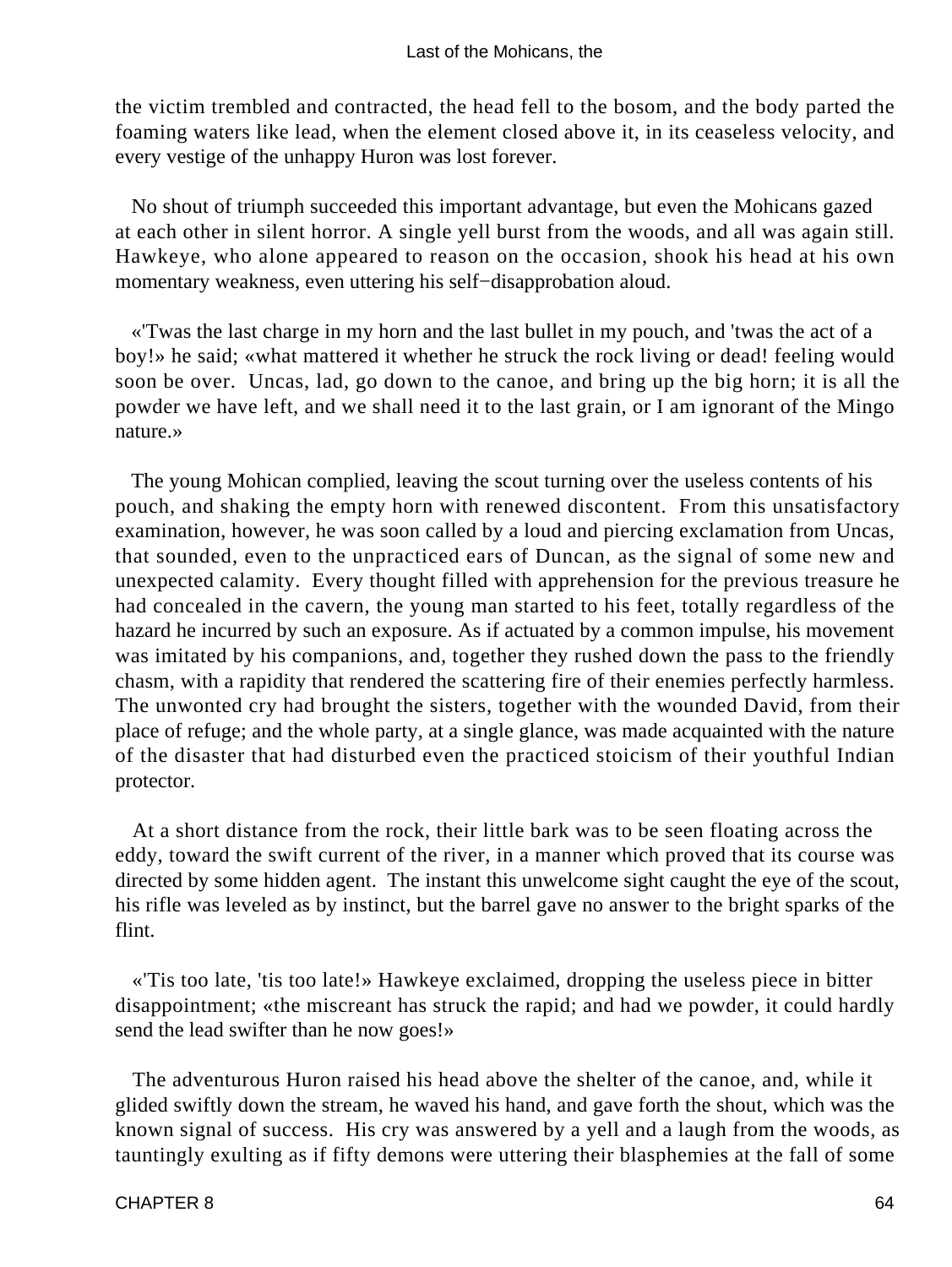### Christian soul.

 «Well may you laugh, ye children of the devil!» said the scout, seating himself on a projection of the rock, and suffering his gun to fall neglected at his feet, «for the three quickest and truest rifles in these woods are no better than so many stalks of mullein, or the last year's horns of a buck!»

 «What is to be done?» demanded Duncan, losing the first feeling of disappointment in a more manly desire for exertion; «what will become of us?»

 Hawkeye made no other reply than by passing his finger around the crown of his head, in a manner so significant, that none who witnessed the action could mistake its meaning.

 «Surely, surely, our case is not so desperate!» exclaimed the youth; «the Hurons are not here; we may make good the caverns, we may oppose their landing.»

 «With what?» coolly demanded the scout. «The arrows of Uncas, or such tears as women shed! No, no; you are young, and rich, and have friends, and at such an age I know it is hard to die! But,» glancing his eyes at the Mohicans, «let us remember we are men without a cross, and let us teach these natives of the forest that white blood can run as freely as red, when the appointed hour is come.»

 Duncan turned quickly in the direction indicated by the other's eyes, and read a confirmation of his worst apprehensions in the conduct of the Indians. Chingachgook, placing himself in a dignified posture on another fragment of the rock, had already laid aside his knife and tomahawk, and was in the act of taking the eagle's plume from his head, and smoothing the solitary tuft of hair in readiness to perform its last and revolting office. His countenance was composed, though thoughtful, while his dark, gleaming eyes were gradually losing the fierceness of the combat in an expression better suited to the change he expected momentarily to undergo.

 «Our case is not, cannot be so hopeless!» said Duncan; «even at this very moment succor may be at hand. I see no enemies! They have sickened of a struggle in which they risk so much with so little prospect of gain!»

 «It may be a minute, or it may be an hour, afore the wily sarpents steal upon us, and it is quite in natur' for them to be lying within hearing at this very moment,» said Hawkeye; «but come they will, and in such a fashion as will leave us nothing to hope! Chingachgook» – he spoke in Delaware – «my brother, we have fought our last battle together, and the Maquas will triumph in the death of the sage man of the Mohicans, and of the pale face, whose eyes can make night as day, and level the clouds to the mists of the springs!»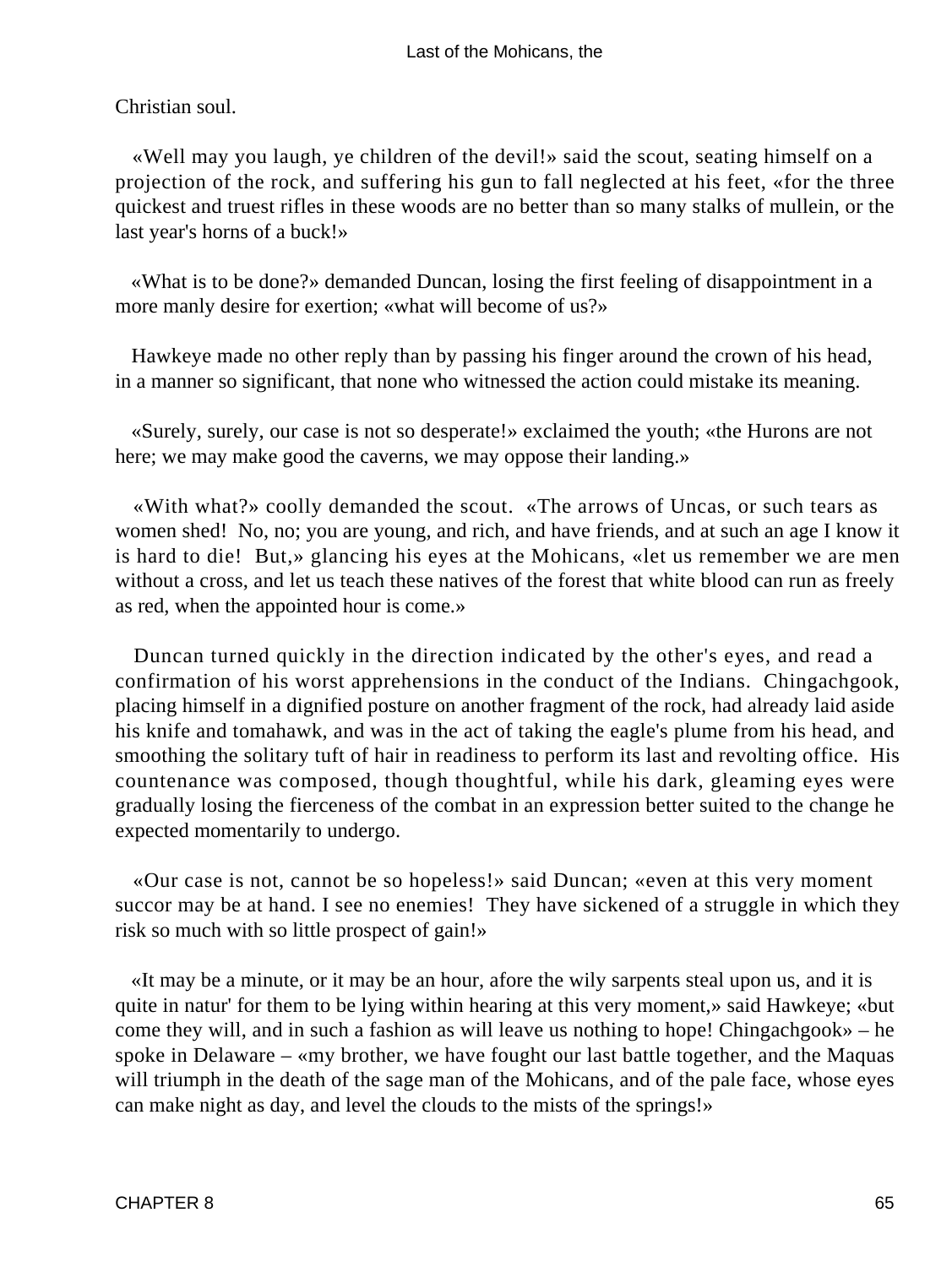«Let the Mingo women go weep over the slain!» returned the Indian, with characteristic pride and unmoved firmness; «the Great Snake of the Mohicans has coiled himself in their wigwams, and has poisoned their triumph with the wailings of children, whose fathers have not returned! Eleven warriors lie hid from the graves of their tribes since the snows have melted, and none will tell where to find them when the tongue of Chingachgook shall be silent! Let them draw the sharpest knife, and whirl the swiftest tomahawk, for their bitterest enemy is in their hands. Uncas, topmost branch of a noble trunk, call on the cowards to hasten, or their hearts will soften, and they will change to women!»

 «They look among the fishes for their dead!» returned the low, soft voice of the youthful chieftain; «the Hurons float with the slimy eels! They drop from the oaks like fruit that is ready to be eaten! and the Delawares laugh!»

 «Ay, ay,» muttered the scout, who had listened to this peculiar burst of the natives with deep attention; «they have warmed their Indian feelings, and they'll soon provoke the Maquas to give them a speedy end. As for me, who am of the whole blood of the whites, it is befitting that I should die as becomes my color, with no words of scoffing in my mouth, and without bitterness at the heart!»

 «Why die at all!» said Cora, advancing from the place where natural horror had, until this moment, held her riveted to the rock; «the path is open on every side; fly, then, to the woods, and call on God for succor. Go, brave men, we owe you too much already; let us no longer involve you in our hapless fortunes!»

 «You but little know the craft of the Iroquois, lady, if you judge they have left the path open to the woods!» returned Hawkeye, who, however, immediately added in his simplicity, «the down stream current, it is certain, might soon sweep us beyond the reach of their rifles or the sound of their voices.»

 «Then try the river. Why linger to add to the number of the victims of our merciless enemies?»

 «Why,» repeated the scout, looking about him proudly; «because it is better for a man to die at peace with himself than to live haunted by an evil conscience! What answer could we give Munro, when he asked us where and how we left his children?»

 «Go to him, and say that you left them with a message to hasten to their aid,» returned Cora, advancing nigher to the scout in her generous ardor; «that the Hurons bear them into the northern wilds, but that by vigilance and speed they may yet be rescued; and if, after all, it should please heaven that his assistance come too late, bear to him,» she continued, her voice gradually lowering, until it seemed nearly choked, «the love, the blessings, the final prayers of his daughters, and bid him not mourn their early fate, but to look forward with humble confidence to the Christian's goal to meet his children.» The hard, weather− beaten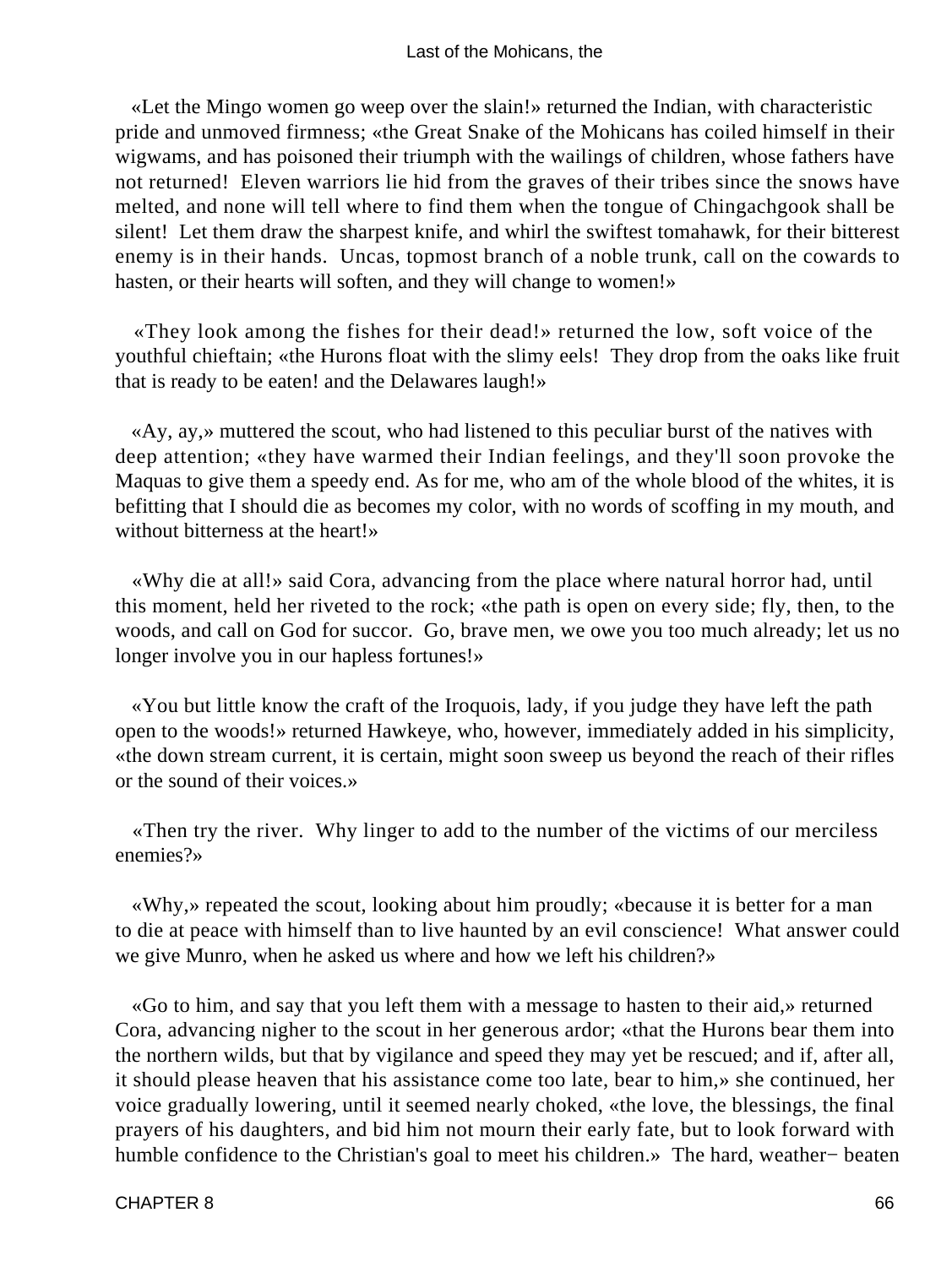features of the scout began to work, and when she had ended, he dropped his chin to his hand, like a man musing profoundly on the nature of the proposal.

 «There is reason in her words!» at length broke from his compressed and trembling lips; «ay, and they bear the spirit of Christianity; what might be right and proper in a red− skin, may be sinful in a man who has not even a cross in blood to plead for his ignorance. Chingachgook! Uncas! hear you the talk of the dark−eyed woman?»

 He now spoke in Delaware to his companions, and his address, though calm and deliberate, seemed very decided. The elder Mohican heard with deep gravity, and appeared to ponder on his words, as though he felt the importance of their import. After a moment of hesitation, he waved his hand in assent, and uttered the English word «Good!» with the peculiar emphasis of his people. Then, replacing his knife and tomahawk in his girdle, the warrior moved silently to the edge of the rock which was most concealed from the banks of the river. Here he paused a moment, pointed significantly to the woods below, and saying a few words in his own language, as if indicating his intended route, he dropped into the water, and sank from before the eyes of the witnesses of his movements.

 The scout delayed his departure to speak to the generous girl, whose breathing became lighter as she saw the success of her remonstrance.

 «Wisdom is sometimes given to the young, as well as to the old,» he said; «and what you have spoken is wise, not to call it by a better word. If you are led into the woods, that is such of you as may be spared for awhile, break the twigs on the bushes as you pass, and make the marks of your trail as broad as you can, when, if mortal eyes can see them, depend on having a friend who will follow to the ends of the 'arth afore he desarts you.»

 He gave Cora an affectionate shake of the hand, lifted his rifle, and after regarding it a moment with melancholy solicitude, laid it carefully aside, and descended to the place where Chingachgook had just disappeared. For an instant he hung suspended by the rock, and looking about him, with a countenance of peculiar care, he added bitterly, «Had the powder held out, this disgrace could never have befallen!» then, loosening his hold, the water closed above his head, and he also became lost to view.

 All eyes now were turned on Uncas, who stood leaning against the ragged rock, in immovable composure. After waiting a short time, Cora pointed down the river, and said:

 «Your friends have not been seen, and are now, most probably, in safety. Is it not time for you to follow?»

«Uncas will stay,» the young Mohican calmly answered in English.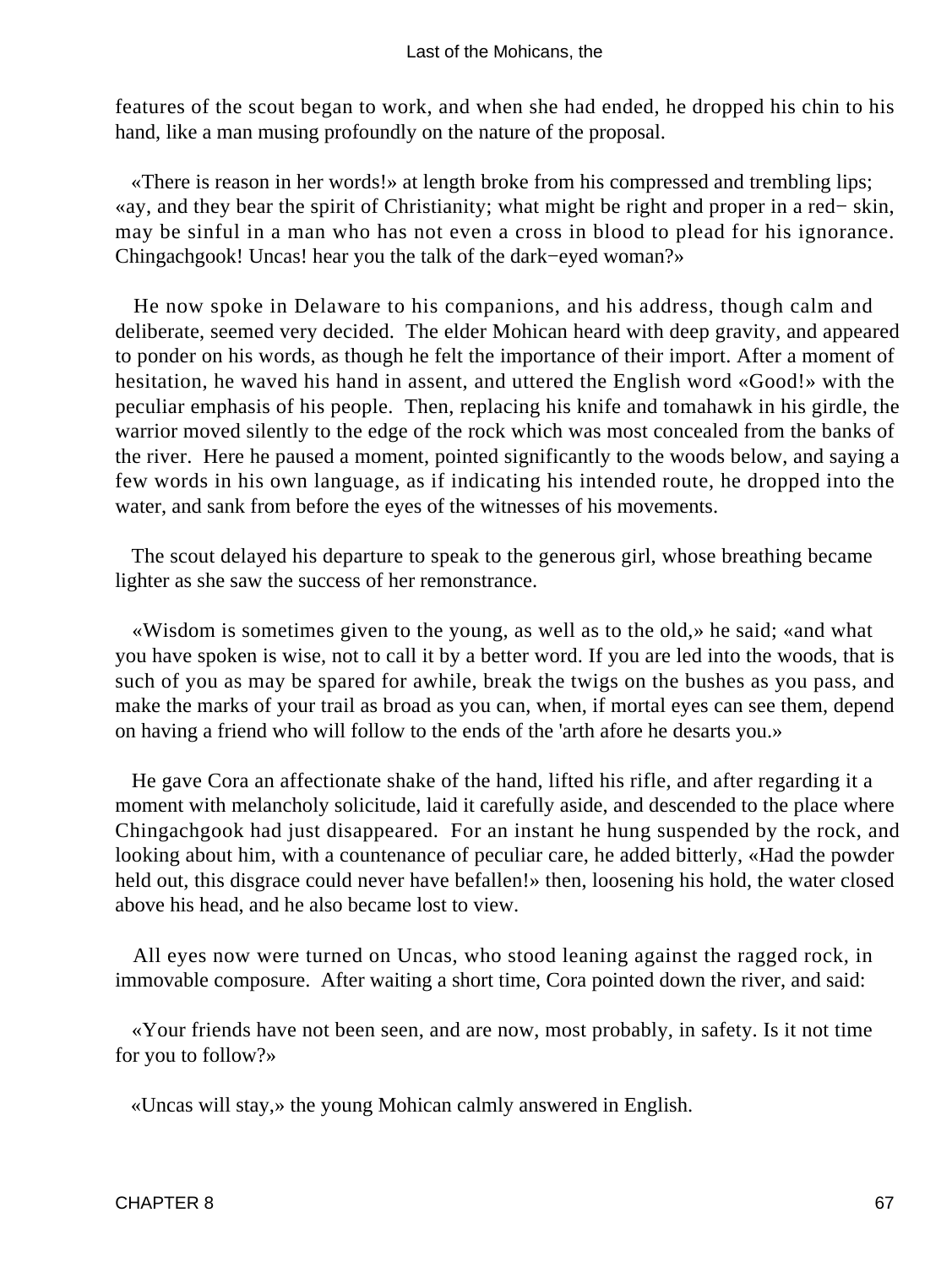«To increase the horror of our capture, and to diminish the chances of our release! Go, generous young man,» Cora continued, lowering her eyes under the gaze of the Mohican, and perhaps, with an intuitive consciousness of her power; «go to my father, as I have said, and be the most confidential of my messengers. Tell him to trust you with the means to buy the freedom of his daughters. Go! 'tis my wish, 'tis my prayer, that you will go!»

 The settled, calm look of the young chief changed to an expression of gloom, but he no longer hesitated. With a noiseless step he crossed the rock, and dropped into the troubled stream. Hardly a breath was drawn by those he left behind, until they caught a glimpse of his head emerging for air, far down the current, when he again sank, and was seen no more.

 These sudden and apparently successful experiments had all taken place in a few minutes of that time which had now become so precious. After a last look at Uncas, Cora turne,d and with a quivering lip, addressed herself to Heyward:

 «I have heard of your boasted skill in the water, too, Duncan,» she said; «follow, then, the wise example set you by these simple and faithful beings.»

 «Is such the faith that Cora Munro would exact from her protector?» said the young man, smiling mournfully, but with bitterness.

 «This is not a time for idle subtleties and false opinions,» she answered; «but a moment when every duty should be equally considered. To us you can be of no further service here, but your precious life may be saved for other and nearer friends.»

 He made no reply, though his eye fell wistfully on the beautiful form of Alice, who was clinging to his arm with the dependency of an infant.

 «Consider,» continued Cora, after a pause, during which she seemed to struggle with a pang even more acute than any that her fears had excited, «that the worst to us can be but death; a tribute that all must pay at the good time of God's appointment.»

 «There are evils worse than death,» said Duncan, speaking hoarsely, and as if fretful at her importunity, «but which the presence of one who would die in your behalf may avert.»

 Cora ceased her entreaties; and veiling her face in her shawl, drew the nearly insensible Alice after her into the deepest recess of the inner cavern.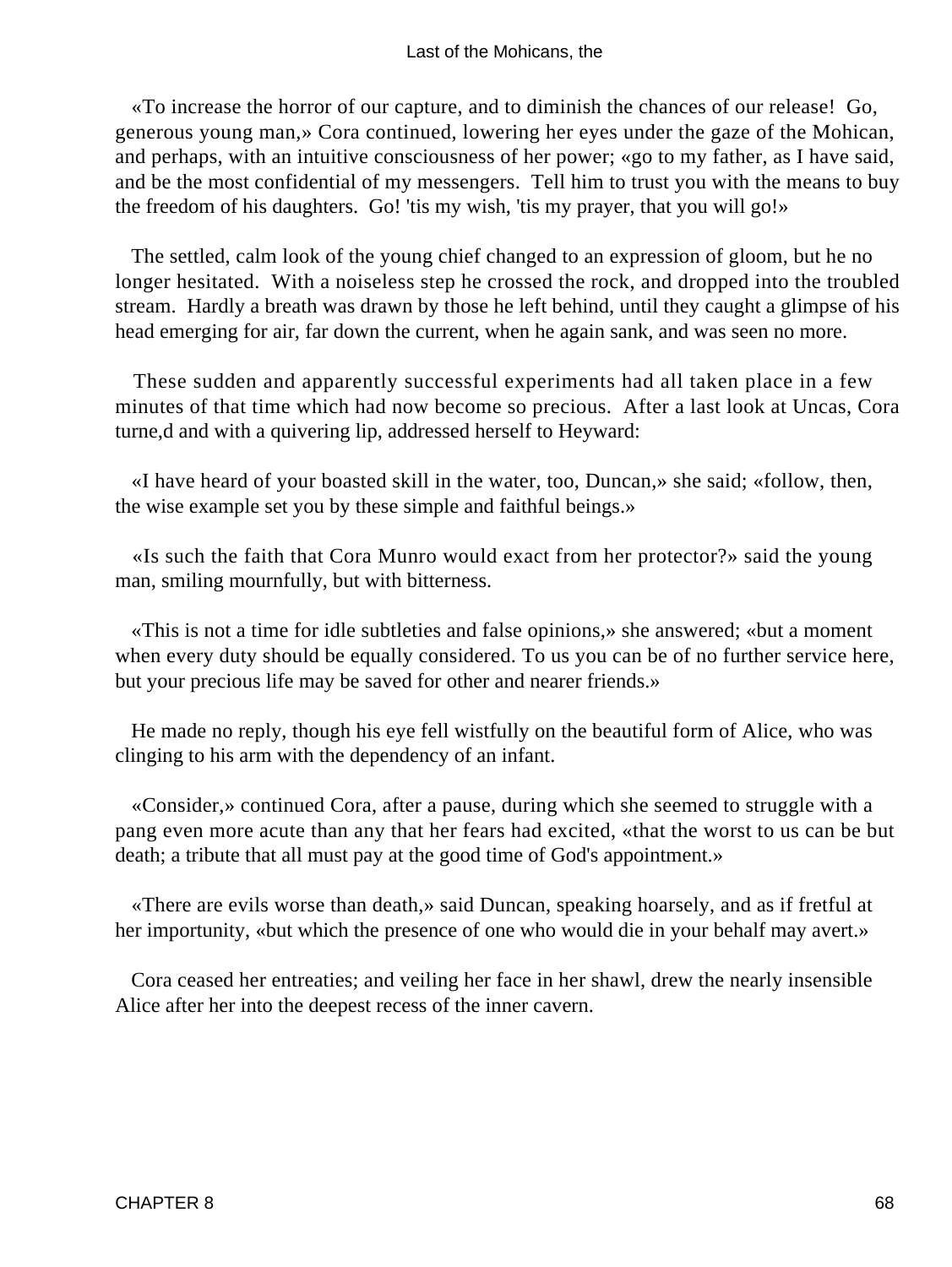# **[CHAPTER 9](#page-316-0)**

 $\ll$ **B**e gay securely; Dispel, my fair, with smiles, the tim'rous clouds, That hang on thy clear brow.» – Death of Agrippina

 The sudden and almost magical change, from the stirring incidents of the combat to the stillness that now reigned around him, acted on the heated imagination of Heyward like some exciting dream. While all the images and events he had witnessed remained deeply impressed on his memory, he felt a difficulty in persuading him of their truth. Still ignorant of the fate of those who had trusted to the aid of the swift current, he at first listened intently to any signal or sounds of alarm, which might announce the good or evil fortune of their hazardous undertaking. His attention was, however, bestowed in vain; for with the disappearance of Uncas, every sign of the adventurers had been lost, leaving him in total uncertainty of their fate.

 In a moment of such painful doubt, Duncan did not hesitate to look around him, without consulting that protection from the rocks which just before had been so necessary to his safety. Every effort, however, to detect the least evidence of the approach of their hidden enemies was as fruitless as the inquiry after his late companions. The wooded banks of the river seemed again deserted by everything possessing animal life. The uproar which had so lately echoed through the vaults of the forest was gone, leaving the rush of the waters to swell and sink on the currents of the air, in the unmingled sweetness of nature. A fish−hawk, which, secure on the topmost branches of a dead pine, had been a distant spectator of the fray, now swooped from his high and ragged perch, and soared, in wide sweeps, above his prey; while a jay, whose noisy voice had been stilled by the hoarser cries of the savages, ventured again to open his discordant throat, as though once more in undisturbed possession of his wild domains. Duncan caught from these natural accompaniments of the solitary scene a glimmering of hope; and he began to rally his faculties to renewed exertions, with something like a reviving confidence of success.

 «The Hurons are not to be seen,» he said, addressing David, who had by no means recovered from the effects of the stunning blow he had received; «let us conceal ourselves in the cavern, and trust the rest to Providence.»

 «I remember to have united with two comely maidens, in lifting up our voices in praise and thanksgiving,» returned the bewildered singing−master; «since which time I have been visited by a heavy judgment for my sins. I have been mocked with the likeness of sleep, while sounds of discord have rent my ears, such as might manifest the fullness of time, and that nature had forgotten her harmony.»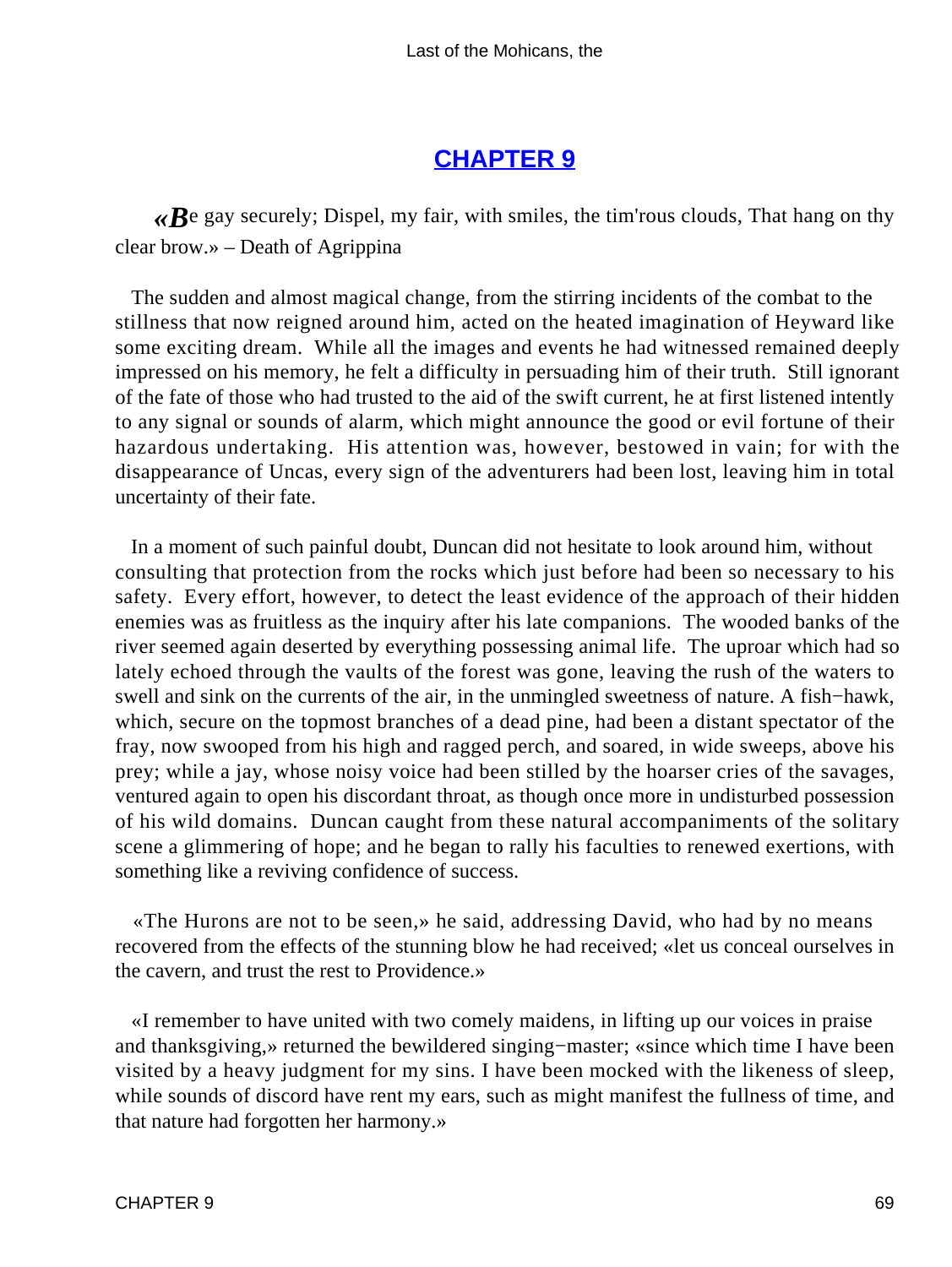#### Last of the Mohicans, the

 «Poor fellow! thine own period was, in truth, near its accomplishment! But arouse, and come with me; I will lead you where all other sounds but those of your own psalmody shall be excluded.»

 «There is melody in the fall of the cataract, and the rushing of many waters is sweet to the senses!» said David, pressing his hand confusedly on his brow. «Is not the air yet filled with shrieks and cries, as though the departed spirits of the damned  $-\infty$ 

 «Not now, not now,» interrupted the impatient Heyward, «they have ceased, and they who raised them, I trust in God, they are gone, too! everything but the water is still and at peace; in, then, where you may create those sounds you love so well to hear.»

 David smiled sadly, though not without a momentary gleam of pleasure, at this allusion to his beloved vocation. He no longer hesitated to be led to a spot which promised such unalloyed gratification to his wearied senses; and leaning on the arm of his companion, he entered the narrow mouth of the cave. Duncan seized a pile of the sassafras, which he drew before the passage, studiously concealing every appearance of an aperture. Within this fragile barrier he arranged the blankets abandoned by the foresters, darkening the inner extremity of the cavern, while its outer received a chastened light from the narrow ravine, through which one arm of the river rushed to form the junction with its sister branch a few rods below.

 «I like not the principle of the natives, which teaches them to submit without a struggle, in emergencies that appear desperate,» he said, while busied in this employment; «our own maxim, which says, 'while life remains there is hope', is more consoling, and better suited to a soldier's temperament. To you, Cora, I will urge no words of idle encouragement; your own fortitude and undisturbed reason will teach you all that may become your sex; but cannot we dry the tears of that trembling weeper on your bosom?»

 «I am calmer, Duncan,» said Alice, raising herself from the arms of her sister, and forcing an appearance of composure through her tears; «much calmer, now. Surely, in this hidden spot we are safe, we are secret, free from injury; we will hope everything from those generous men who have risked so much already in our behalf.»

 «Now does our gentle Alice speak like a daughter of Munro!» said Heyward, pausing to press her hand as he passed toward the outer entrance of the cavern. «With two such examples of courage before him, a man would be ashamed to prove other than a hero.» He then seated himself in the center of the cavern, grasping his remaining pistol with a hand convulsively clenched, while his contracted and frowning eye announced the sullen desperation of his purpose. «The Hurons, if they come, may not gain our position so easily as they think,» he slowly muttered; and propping his head back against the rock, he seemed to await the result in patience, though his gaze was unceasingly bent on the open avenue to their place of retreat.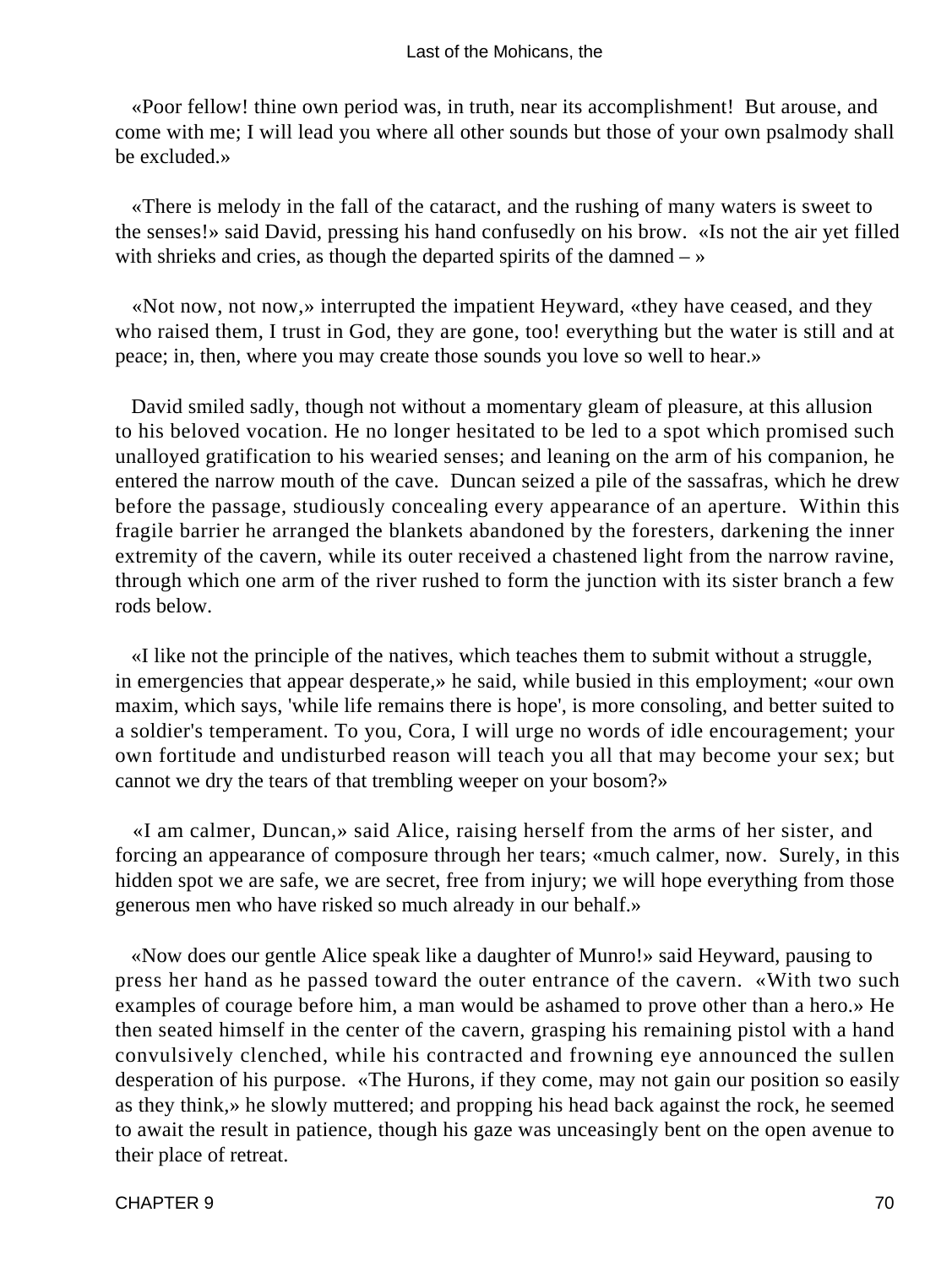With the last sound of his voice, a deep, a long, and almost breathless silence succeeded. The fresh air of the morning had penetrated the recess, and its influence was gradually felt on the spirits of its inmates. As minute after minute passed by, leaving them in undisturbed security, the insinuating feeling of hope was gradually gaining possession of every bosom, though each one felt reluctant to give utterance to expectations that the next moment might so fearfully destroy.

 David alone formed an exception to these varying emotions. A gleam of light from the opening crossed his wan countenance, and fell upon the pages of the little volume, whose leaves he was again occupied in turning, as if searching for some song more fitted to their condition than any that had yet met their eye. He was, most probably, acting all this time under a confused recollection of the promised consolation of Duncan. At length, it would seem, his patient industry found its reward; for, without explanation or apology, he pronounced aloud the words «Isle of Wight,» drew a long, sweet sound from his pitch−pipe, and then ran through the preliminary modulations of the air whose name he had just mentioned, with the sweeter tones of his own musical voice.

«May not this prove dangerous?» asked Cora, glancing her dark eye at Major Heyward.

 «Poor fellow! his voice is too feeble to be heard above the din of the falls,» was the answer; «beside, the cavern will prove his friend. Let him indulge his passions since it may be done without hazard.»

 «Isle of Wight!» repeated David, looking about him with that dignity with which he had long been wont to silence the whispering echoes of his school; «'tis a brave tune, and set to solemn words! let it be sung with meet respect!»

 After allowing a moment of stillness to enforce his discipline, the voice of the singer was heard, in low, murmuring syllables, gradually stealing on the ear, until it filled the narrow vault with sounds rendered trebly thrilling by the feeble and tremulous utterance produced by his debility. The melody, which no weakness could destroy, gradually wrought its sweet influence on the senses of those who heard it. It even prevailed over the miserable travesty of the song of David which the singer had selected from a volume of similar effusions, and caused the sense to be forgotten in the insinuating harmony of the sounds. Alice unconsciously dried her tears, and bent her melting eyes on the pallid features of Gamut, with an expression of chastened delight that she neither affected or wished to conceal. Cora bestowed an approving smile on the pious efforts of the namesake of the Jewish prince, and Heyward soon turned his steady, stern look from the outlet of the cavern, to fasten it, with a milder character, on the face of David, or to meet the wandering beams which at moments strayed from the humid eyes of Alice. The open sympathy of the listeners stirred the spirit of the votary of music, whose voice regained its richness and volume, without losing that touching softness which proved its secret charm. Exerting his renovated powers to their utmost, he was yet filling the arches of the cave with long and full tones,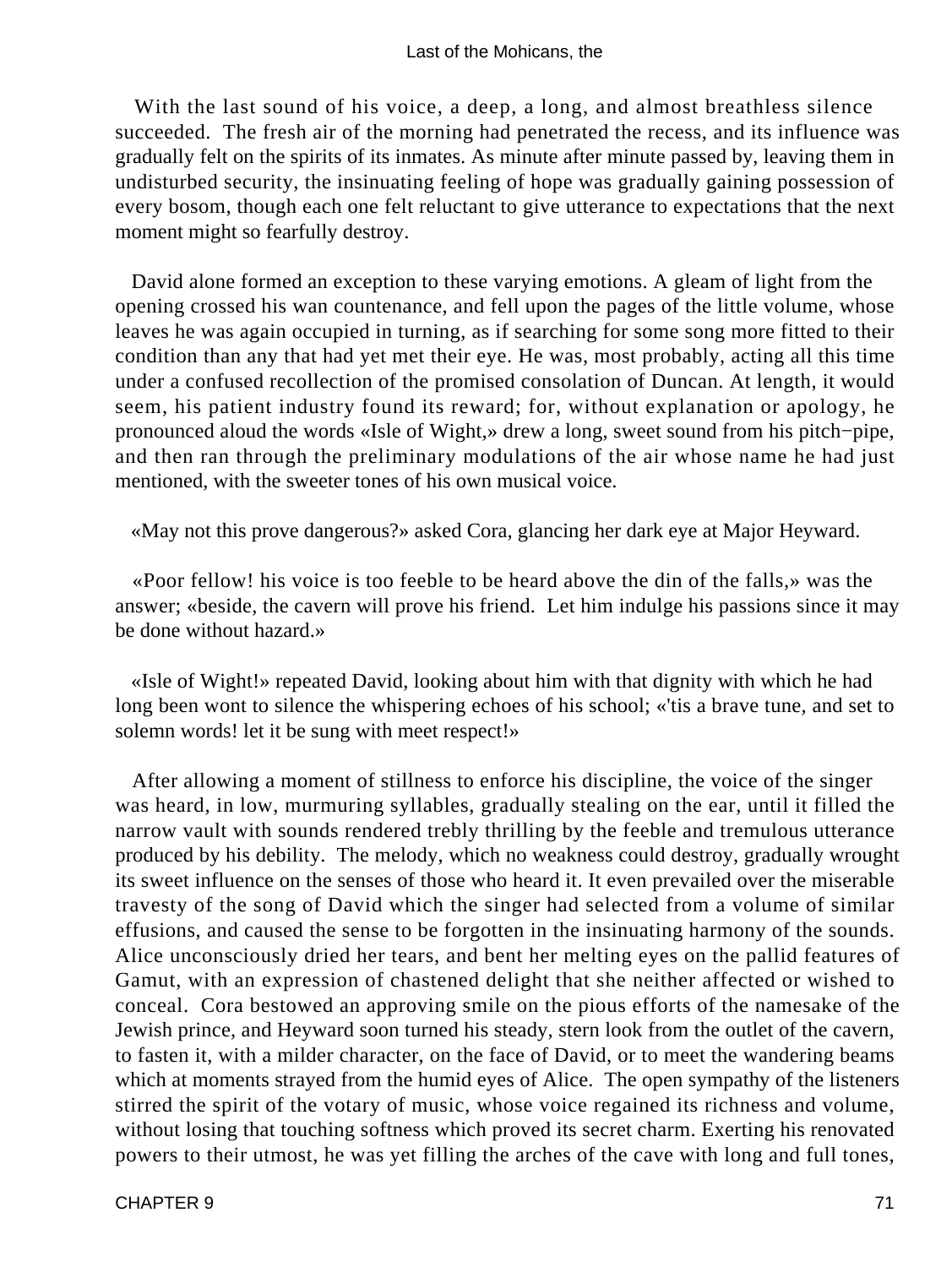when a yell burst into the air without, that instantly stilled his pious strains, choking his voice suddenly, as though his heart had literally bounded into the passage of his throat.

«We are lost!» exclaimed Alice, throwing herself into the arms of Cora.

 «Not yet, not yet,» returned the agitated but undaunted Heyward: «the sound came from the center of the island, and it has been produced by the sight of their dead companions. We are not yet discovered, and there is still hope.»

 Faint and almost despairing as was the prospect of escape, the words of Duncan were not thrown away, for it awakened the powers of the sisters in such a manner that they awaited the results in silence. A second yell soon followed the first, when a rush of voices was heard pouring down the island, from its upper to its lower extremity, until they reached the naked rock above the caverns, where, after a shout of savage triumph, the air continued full of horrible cries and screams, such as man alone can utter, and he only when in a state of the fiercest barbarity.

 The sounds quickly spread around them in every direction. Some called to their fellows from the water's edge, and were answered from the heights above. Cries were heard in the startling vicinity of the chasm between the two caves, which mingled with hoarser yells that arose out of the abyss of the deep ravine. In short, so rapidly had the savage sounds diffused themselves over the barren rock, that it was not difficult for the anxious listeners to imagine they could be heard beneath, as in truth they were above on every side of them.

 In the midst of this tumult, a triumphant yell was raised within a few yards of the hidden entrance to the cave. Heyward abandoned every hope, with the belief it was the signal that they were discovered. Again the impression passed away, as he heard the voices collect near the spot where the white man had so reluctantly abandoned his rifle. Amid the jargon of Indian dialects that he now plainly heard, it was easy to distinguish not only words, but sentences, in the patois of the Canadas. A burst of voices had shouted simultaneously, «La Longue Carabine!» causing the opposite woods to re−echo with a name which, Heyward well remembered, had been given by his enemies to a celebrated hunter and scout of the English camp, and who, he now learned for the first time, had been his late companion.

 «La Longue Carabine! La Longue Carabine!» passed from mouth to mouth, until the whole band appeared to be collected around a trophy which would seem to announce the death of its formidable owner. After a vociferous consultation, which was, at times, deafened by bursts of savage joy, they again separated, filling the air with the name of a foe, whose body, Heywood could collect from their expressions, they hoped to find concealed in some crevice of the island.

 «Now,» he whispered to the trembling sisters, «now is the moment of uncertainty! if our place of retreat escape this scrutiny, we are still safe! In every event, we are assured, by what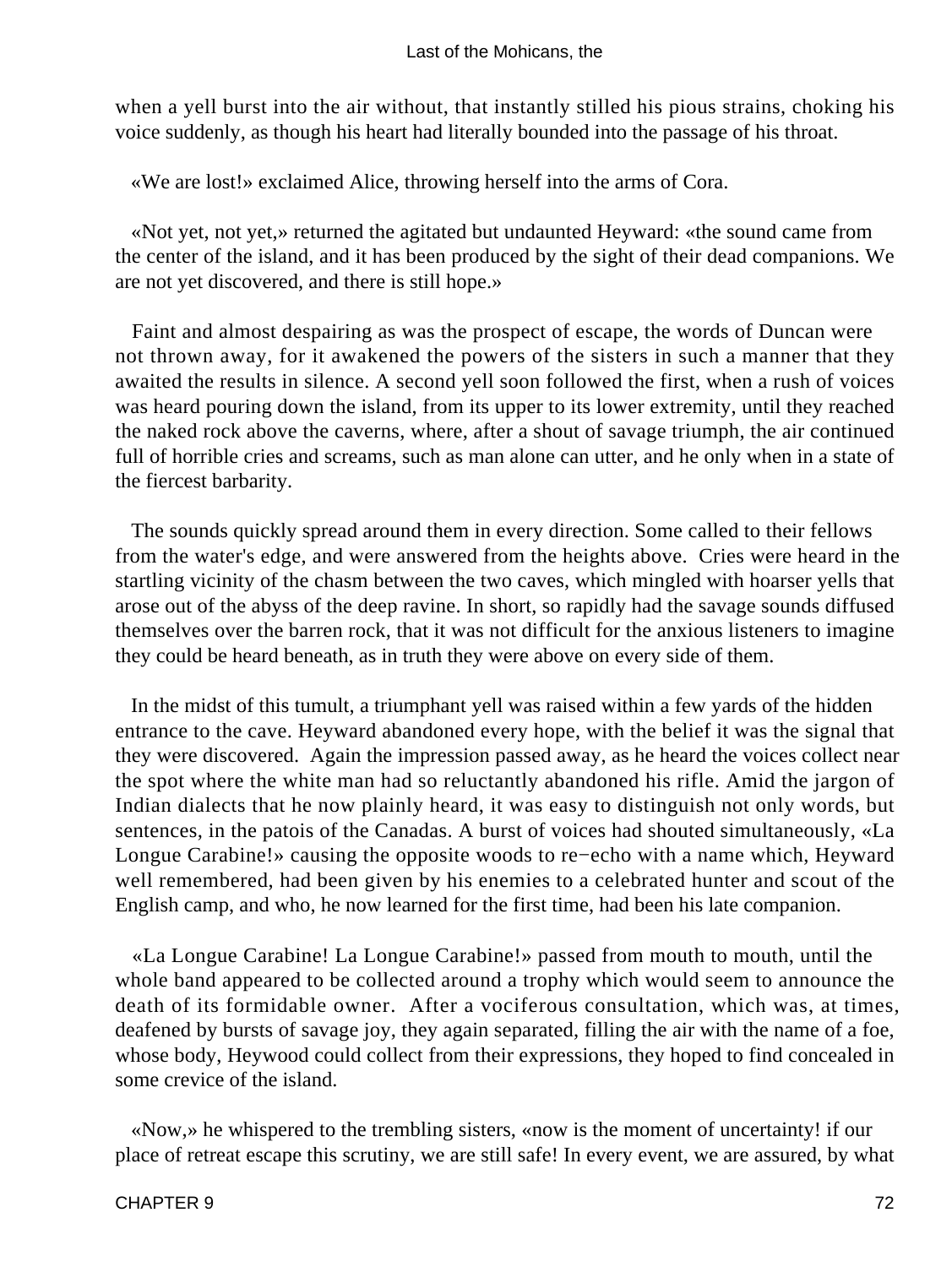has fallen from our enemies, that our friends have escaped, and in two short hours we may look for succor from Webb.»

 There were now a few minutes of fearful stillness, during which Heyward well knew that the savages conducted their search with greater vigilance and method. More than once he could distinguish their footsteps, as they brushed the sassafras, causing the faded leaves to rustle, and the branches to snap. At length, the pile yielded a little, a corner of a blanket fell, and a faint ray of light gleamed into the inner part of the cave. Cora folded Alice to her bosom in agony, and Duncan sprang to his feet. A shout was at that moment heard, as if issuing from the center of the rock, announcing that the neighboring cavern had at length been entered. In a minute, the number and loudness of the voices indicated that the whole party was collected in and around that secret place.

 As the inner passages to the two caves were so close to each other, Duncan, believing that escape was no longer possible, passed David and the sisters, to place himself between the latter and the first onset of the terrible meeting. Grown desperate by his situation, he drew nigh the slight barrier which separated him only by a few feet from his relentless pursuers, and placing his face to the casual opening, he even looked out with a sort of desperate indifference, on their movements.

 Within reach of his arm was the brawny shoulder of a gigantic Indian, whose deep and authoritative voice appeared to give directions to the proceedings of his fellows. Beyond him again, Duncan could look into the vault opposite, which was filled with savages, upturning and rifling the humble furniture of the scout. The wound of David had dyed the leaves of sassafras with a color that the native well knew as anticipating the season. Over this sign of their success, they sent up a howl, like an opening from so many hounds who had recovered a lost trail. After this yell of victory, they tore up the fragrant bed of the cavern, and bore the branches into the chasm, scattering the boughs, as if they suspected them of concealing the person of the man they had so long hated and feared. One fierce and wild− looking warrior approached the chief, bearing a load of the brush, and pointing exultingly to the deep red stains with which it was sprinkled, uttered his joy in Indian yells, whose meaning Heyward was only enabled to comprehend by the frequent repetition of the name «La Longue Carabine!» When his triumph had ceased, he cast the brush on the slight heap Duncan had made before the entrance of the second cavern, and closed the view. His example was followed by others, who, as they drew the branches from the cave of the scout, threw them into one pile, adding, unconsciously, to the security of those they sought. The very slightness of the defense was its chief merit, for no one thought of disturbing a mass of brush, which all of them believed, in that moment of hurry and confusion, had been accidentally raised by the hands of their own party.

 As the blankets yielded before the outward pressure, and the branches settled in the fissure of the rock by their own weight, forming a compact body, Duncan once more breathed freely. With a light step and lighter heart, he returned to the center of the cave, and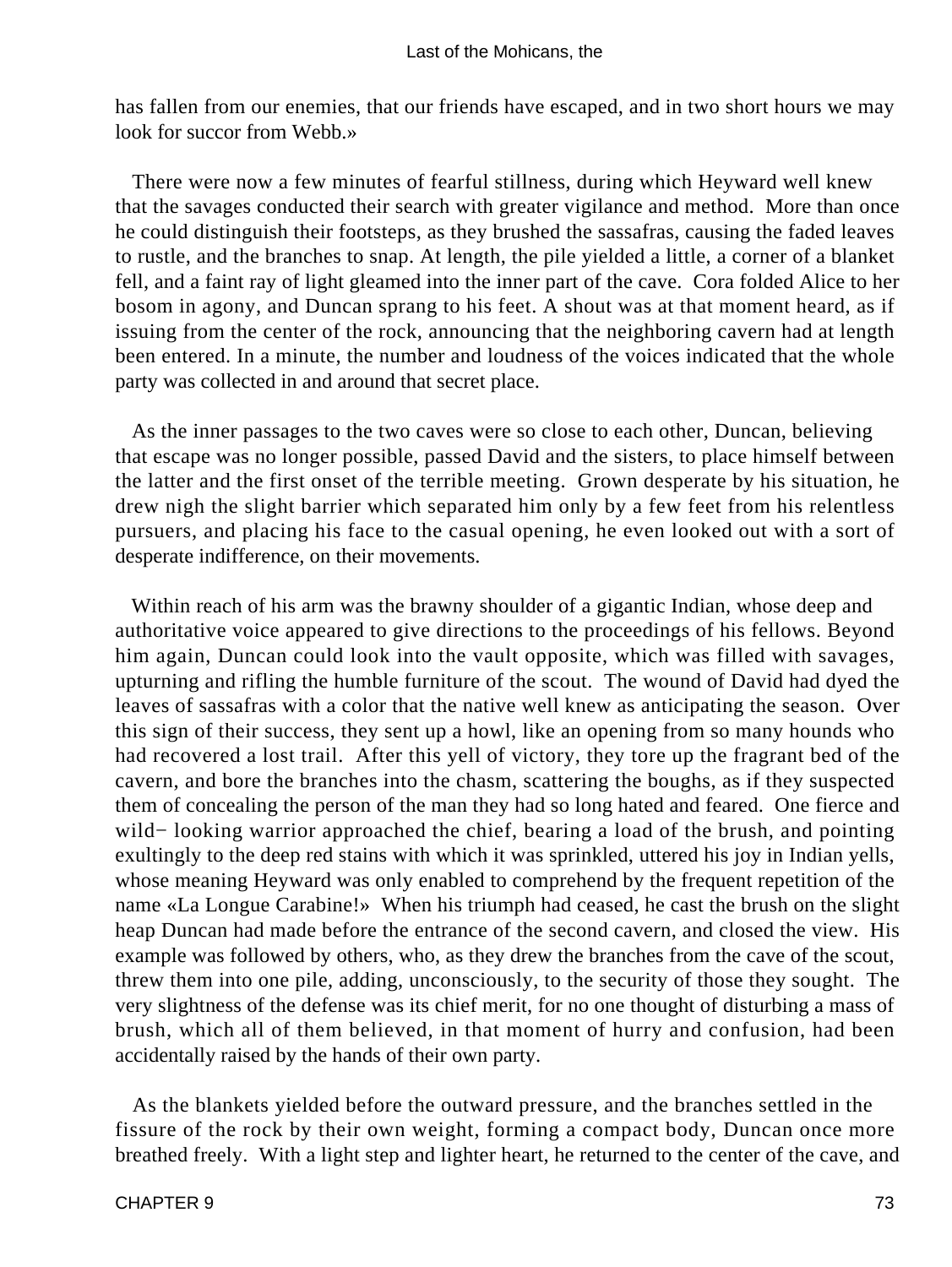took the place he had left, where he could command a view of the opening next the river. While he was in the act of making this movement, the Indians, as if changing their purpose by a common impulse, broke away from the chasm in a body, and were heard rushing up the island again, toward the point whence they had originally descended. Here another wailing cry betrayed that they were again collected around the bodies of their dead comrades.

 Duncan now ventured to look at his companions; for, during the most critical moments of their danger, he had been apprehensive that the anxiety of his countenance might communicate some additional alarm to those who were so little able to sustain it.

 «They are gone, Cora!» he whispered; «Alice, they are returned whence they came, and we are saved! To Heaven, that has alone delivered us from the grasp of so merciless an enemy, be all the praise!»

 «Then to Heaven will I return my thanks!» exclaimed the younger sister, rising from the encircling arm of Cora, and casting herself with enthusiastic gratitude on the naked rock; «to that Heaven who has spared the tears of a gray−headed father; has saved the lives of those I so much love.»

 Both Heyward and the more temperate Cora witnessed the act of involuntary emotion with powerful sympathy, the former secretly believing that piety had never worn a form so lovely as it had now assumed in the youthful person of Alice. Her eyes were radiant with the glow of grateful feelings; the flush of her beauty was again seated on her cheeks, and her whole soul seemed ready and anxious to pour out its thanksgivings through the medium of her eloquent features. But when her lips moved, the words they should have uttered appeared frozen by some new and sudden chill. Her bloom gave place to the paleness of death; her soft and melting eyes grew hard, and seemed contracting with horror; while those hands, which she had raised, clasped in each other, toward heaven, dropped in horizontal lines before her, the fingers pointed forward in convulsed motion. Heyward turned the instant she gave a direction to his suspicions, and peering just above the ledge which formed the threshold of the open outlet of the cavern, he beheld the malignant, fierce and savage features of Le Renard Subtil.

 In that moment of surprise, the self−possession of Heyward did not desert him. He observed by the vacant expression of the Indian's countenance, that his eye, accustomed to the open air had not yet been able to penetrate the dusky light which pervaded the depth of the cavern. He had even thought of retreating beyond a curvature in the natural wall, which might still conceal him and his companions, when by the sudden gleam of intelligence that shot across the features of the savage, he saw it was too late, and that they were betrayed.

 The look of exultation and brutal triumph which announced this terrible truth was irresistibly irritating. Forgetful of everything but the impulses of his hot blood, Duncan leveled his pistol and fired. The report of the weapon made the cavern bellow like an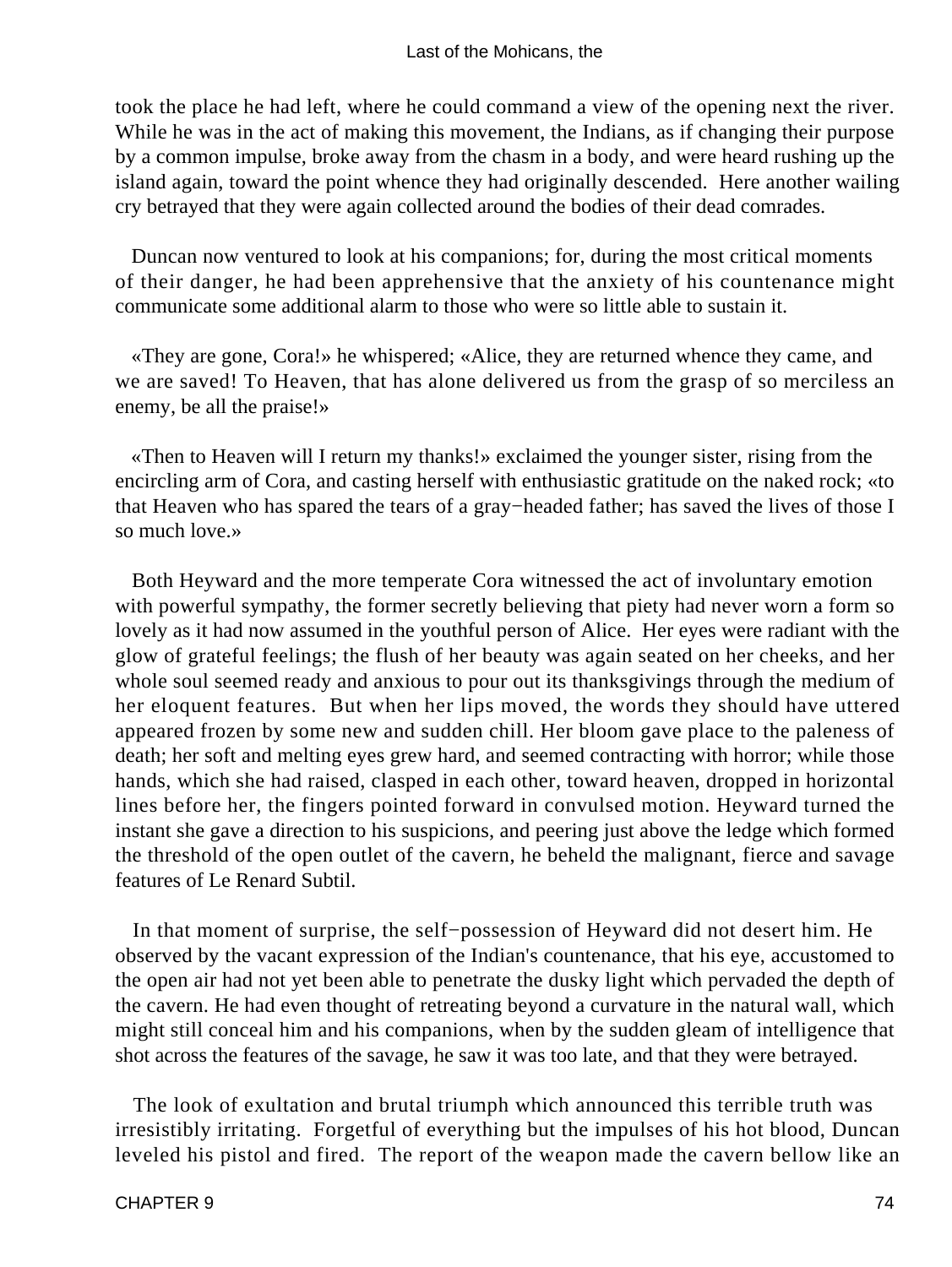#### Last of the Mohicans, the

eruption from a volcano; and when the smoke it vomited had been driven away before the current of air which issued from the ravine the place so lately occupied by the features of his treacherous guide was vacant. Rushing to the outlet, Heyward caught a glimpse of his dark figure stealing around a low and narrow ledge, which soon hid him entirely from sight.

 Among the savages a frightful stillness succeeded the explosion, which had just been heard bursting from the bowels of the rock. But when Le Renard raised his voice in a long and intelligible whoop, it was answered by a spontaneous yell from the mouth of every Indian within hearing of the sound.

 The clamorous noises again rushed down the island; and before Duncan had time to recover from the shock, his feeble barrier of brush was scattered to the winds, the cavern was entered at both its extremities, and he and his companions were dragged from their shelter and borne into the day, where they stood surrounded by the whole band of the triumphant Hurons.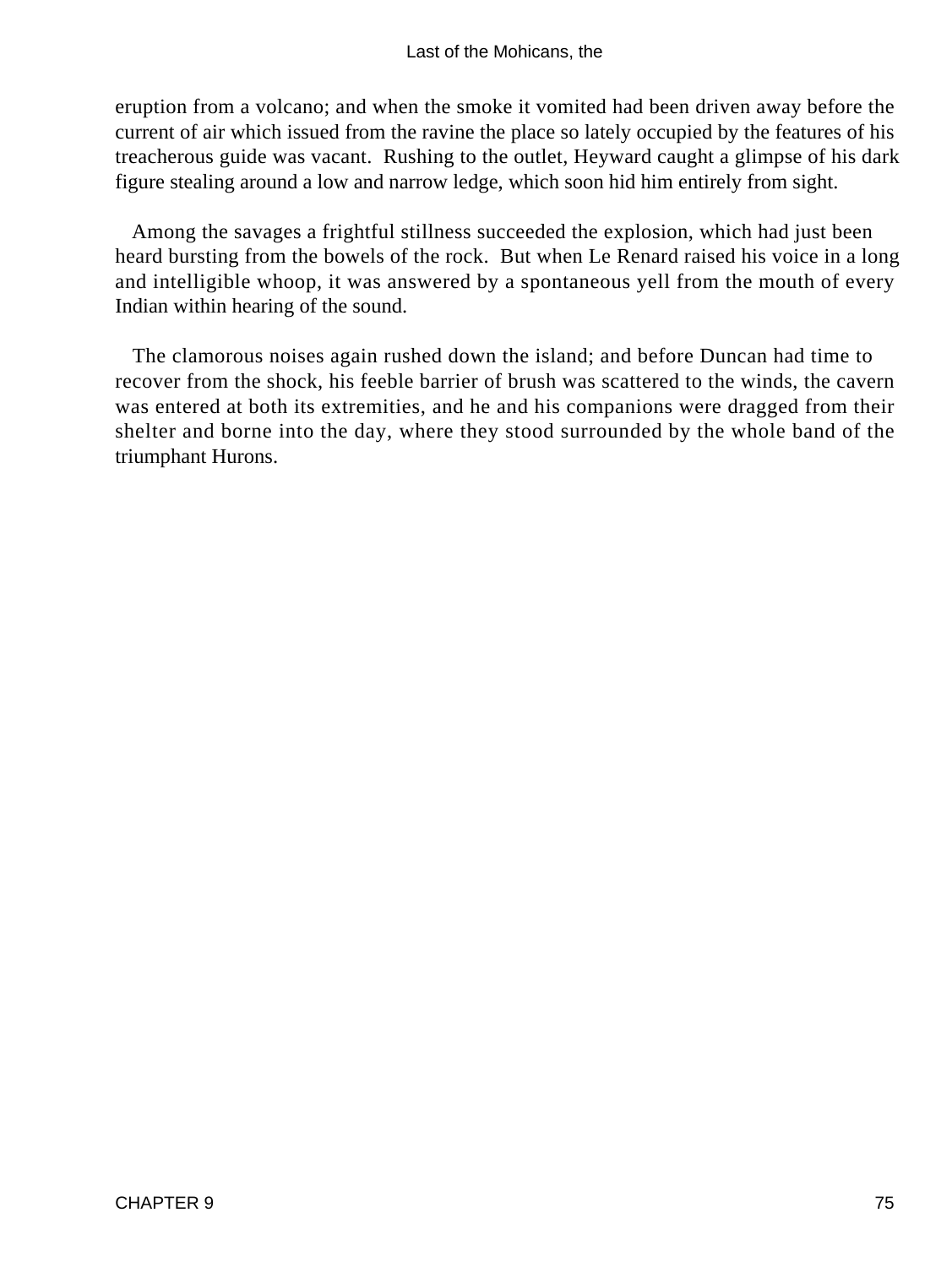# **[CHAPTER 10](#page-316-0)**

*«I* fear we shall outsleep the coming morn As much as we this night have overwatched!» – Midsummer Night's Dream

 The instant the shock of this sudden misfortune had abated, Duncan began to make his observations on the appearance and proceedings of their captors. Contrary to the usages of the natives in the wantonness of their success they had respected, not only the persons of the trembling sisters, but his own. The rich ornaments of his military attire had indeed been repeatedly handled by different individuals of the tribes with eyes expressing a savage longing to possess the baubles; but before the customary violence could be resorted to, a mandate in the authoritative voice of the large warrior, already mentioned, stayed the uplifted hand, and convinced Heyward that they were to be reserved for some object of particular moment.

 While, however, these manifestations of weakness were exhibited by the young and vain of the party, the more experienced warriors continued their search throughout both caverns, with an activity that denoted they were far from being satisfied with those fruits of their conquest which had already been brought to light. Unable to discover any new victim, these diligent workers of vengeance soon approached their male prisoners, pronouncing the name «La Longue Carabine,» with a fierceness that could not be easily mistaken. Duncan affected not to comprehend the meaning of their repeated and violent interrogatories, while his companion was spared the effort of a similar deception by his ignorance of French. Wearied at length by their importunities, and apprehensive of irritating his captors by too stubborn a silence, the former looked about him in quest of Magua, who might interpret his answers to questions which were at each moment becoming more earnest and threatening.

 The conduct of this savage had formed a solitary exception to that of all his fellows. While the others were busily occupied in seeking to gratify their childish passion for finery, by plundering even the miserable effects of the scout, or had been searching with such bloodthirsty vengeance in their looks for their absent owner, Le Renard had stood at a little distance from the prisoners, with a demeanor so quiet and satisfied, as to betray that he had already effected the grand purpose of his treachery. When the eyes of Heyward first met those of his recent guide, he turned them away in horror at the sinister though calm look he encountered. Conquering his disgust, however, he was able, with an averted face, to address his successful enemy.

 «Le Renard Subtil is too much of a warrior,» said the reluctant Heyward, «to refuse telling an unarmed man what his conquerors say.»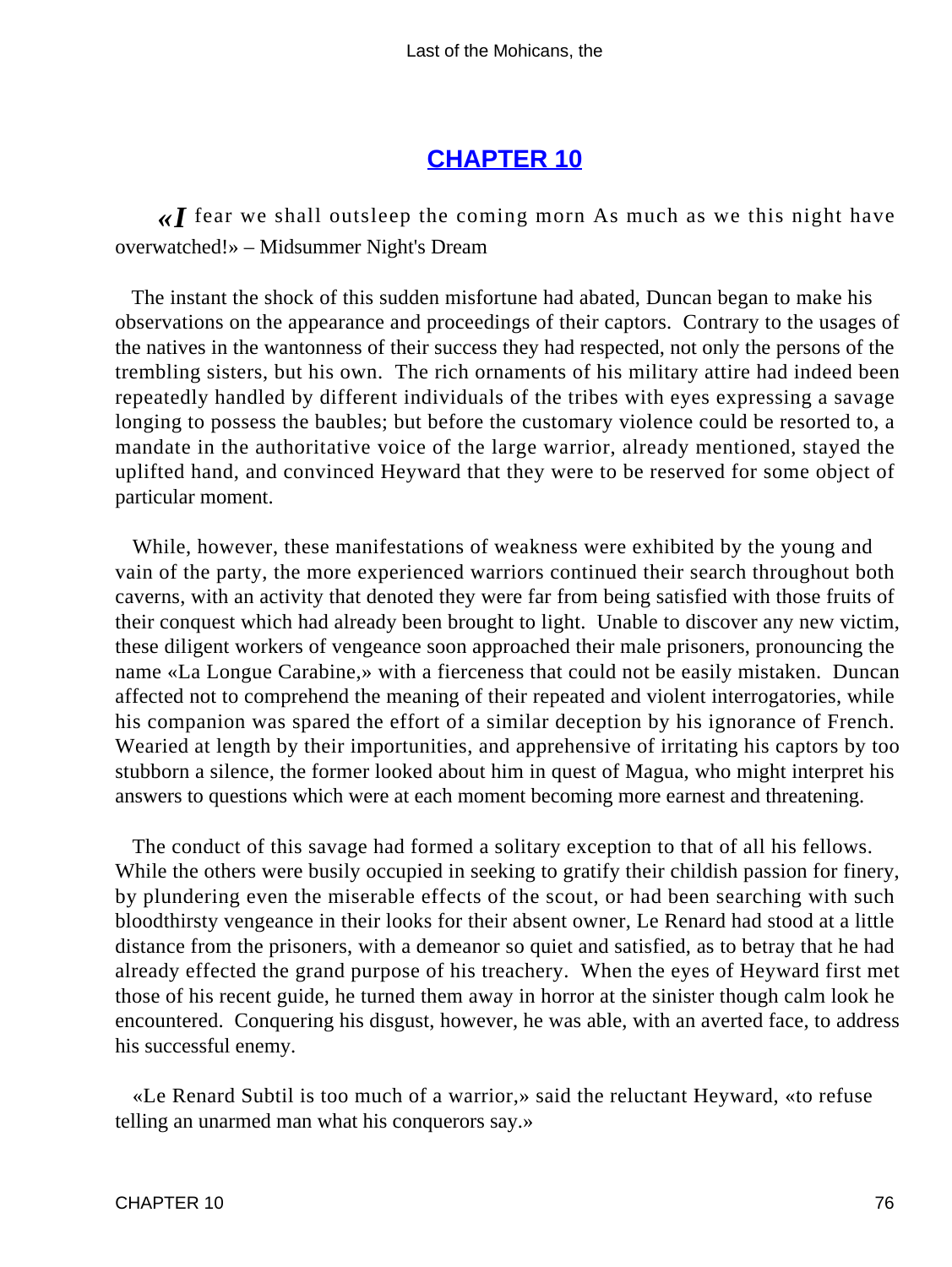«They ask for the hunter who knows the paths through the woods,» returned Magua, in his broken English, laying his hand, at the same time, with a ferocious smile, on the bundle of leaves with which a wound on his own shoulder was bandaged. «'La Longue Carabine'! His rifle is good, and his eye never shut; but, like the short gun of the white chief, it is nothing against the life of Le Subtil.»

 «Le Renard is too brave to remember the hurts received in war, or the hands that gave them.»

 «Was it war, when the tired Indian rested at the sugartree to taste his corn! who filled the bushes with creeping enemies! who drew the knife, whose tongue was peace, while his heart was colored with blood! Did Magua say that the hatchet was out of the ground, and that his hand had dug it up?»

 As Duncan dared not retort upon his accuser by reminding him of his own premeditated treachery, and disdained to deprecate his resentment by any words of apology, he remained silent. Magua seemed also content to rest the controversy as well as all further communication there, for he resumed the leaning attitude against the rock from which, in momentary energy, he had arisen. But the cry of «La Longue Carabine» was renewed the instant the impatient savages perceived that the short dialogue was ended.

 «You hear,» said Magua, with stubborn indifference: «the red Hurons call for the life of 'The Long Rifle', or they will have the blood of him that keep him hid!»

«He is gone – escaped; he is far beyond their reach.»

Renard smiled with cold contempt, as he answered:

 «When the white man dies, he thinks he is at peace; but the red men know how to torture even the ghosts of their enemies. Where is his body? Let the Hurons see his scalp.»

«He is not dead, but escaped.»

Magua shook his head incredulously.

 «Is he a bird, to spread his wings; or is he a fish, to swim without air! The white chief read in his books, and he believes the Hurons are fools!»

 «Though no fish, 'The Long Rifle' can swim. He floated down the stream when the powder was all burned, and when the eyes of the Hurons were behind a cloud.»

 «And why did the white chief stay?» demanded the still incredulous Indian. «Is he a stone that goes to the bottom, or does the scalp burn his head?»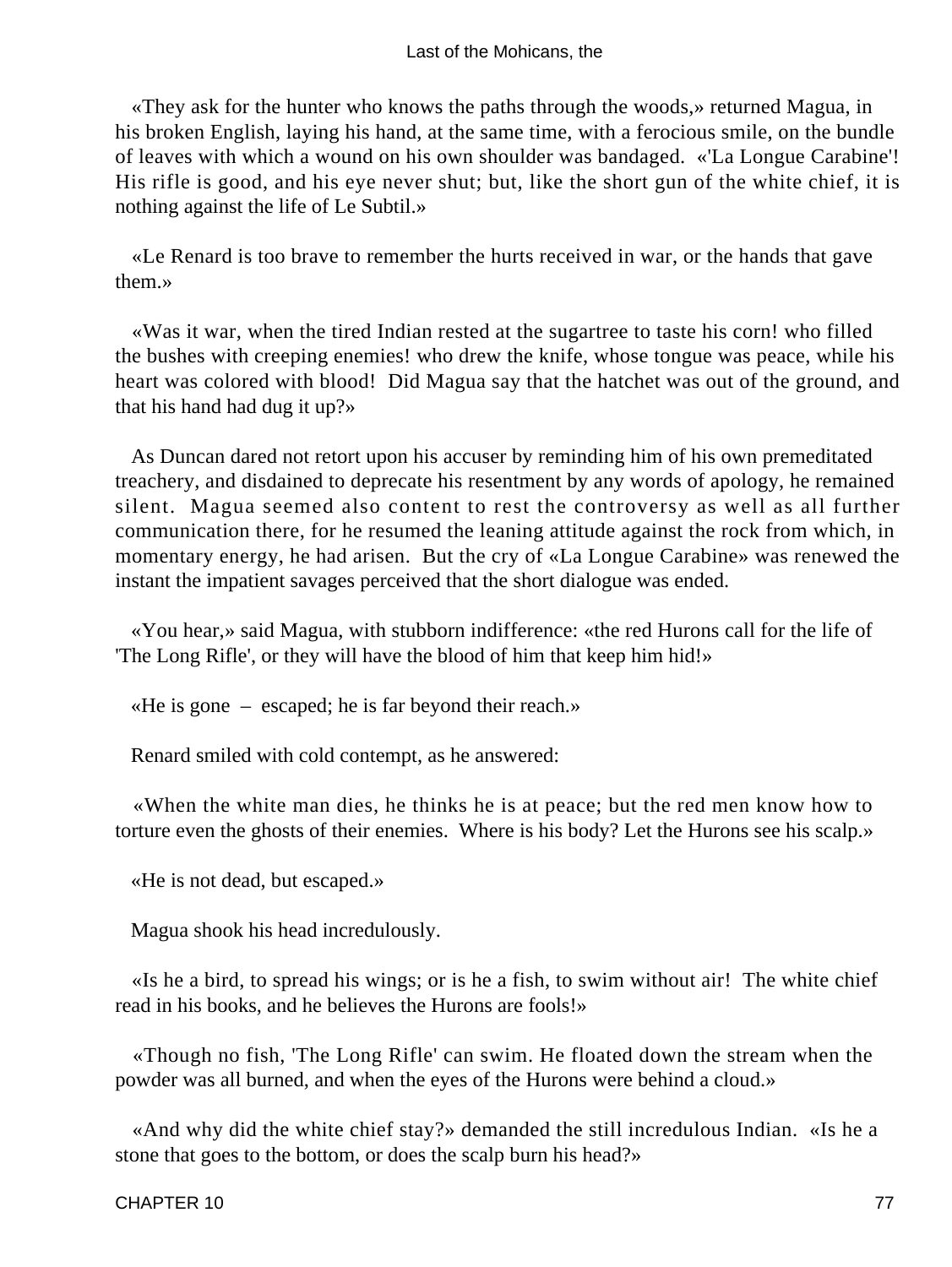#### Last of the Mohicans, the

 «That I am not stone, your dead comrade, who fell into the falls, might answer, were the life still in him,» said the provoked young man, using, in his anger, that boastful language which was most likely to excite the admiration of an Indian. «The white man thinks none but cowards desert their women.»

Magua muttered a few words, inaudibly, between his teeth, before he continued, aloud:

 «Can the Delawares swim, too, as well as crawl in the bushes? Where is 'Le Gros Serpent'?»

 Duncan, who perceived by the use of these Canadian appellations, that his late companions were much better known to his enemies than to himself, answered, reluctantly: «He also is gone down with the water.»

«'Le Cerf Agile' is not here?»

 «I know not whom you call 'The Nimble Deer',» said Duncan gladly profiting by any excuse to create delay.

 «Uncas,» returned Magua, pronouncing the Delaware name with even greater difficulty than he spoke his English words. «'Bounding Elk' is what the white man says, when he calls to the young Mohican.»

 «Here is some confusion in names between us, Le Renard,» said Duncan, hoping to provoke a discussion. «Daim is the French for deer, and cerf for stag; elan is the true term, when one would speak of an elk.»

 «Yes,» muttered the Indian, in his native tongue; «the pale faces are prattling women! they have two words for each thing, while a red−skin will make the sound of his voice speak to him.» Then, changing his language, he continued, adhering to the imperfect nomenclature of his provincial instructors. «The deer is swift, but weak; the elk is swift, but strong; and the son of 'Le Serpent' is 'Le Cerf Agile.' Has he leaped the river to the woods?»

«If you mean the younger Delaware, he, too, has gone down with the water.»

 As there was nothing improbable to an Indian in the manner of the escape, Magua admitted the truth of what he had heard, with a readiness that afforded additional evidence how little he would prize such worthless captives. With his companions, however, the feeling was manifestly different.

 The Hurons had awaited the result of this short dialogue with characteristic patience, and with a silence that increased until there was a general stillness in the band. When Heyward ceased to speak, they turned their eyes, as one man, on Magua, demanding, in this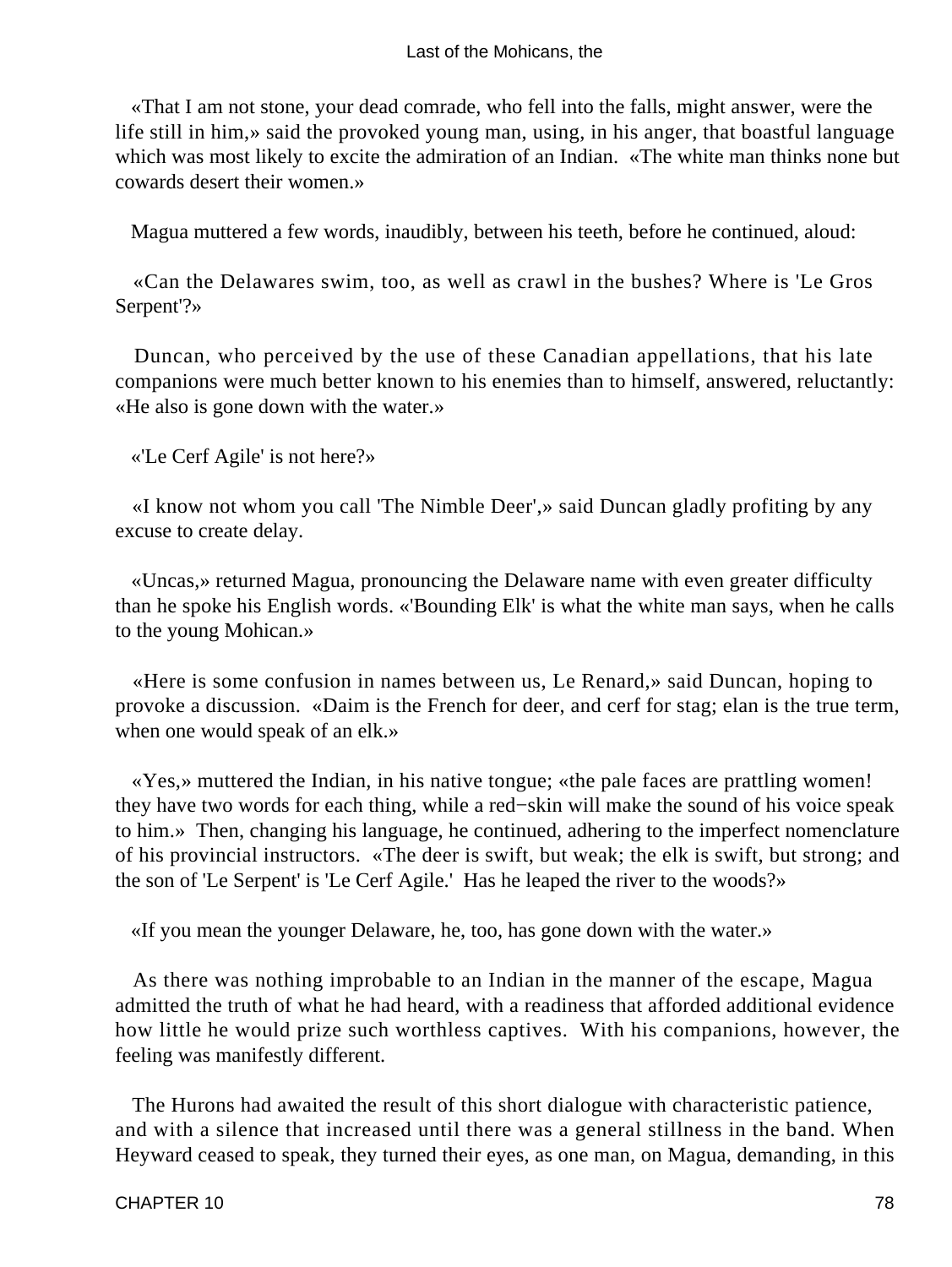expressive manner, an explanation of what had been said. Their interpreter pointed to the river, and made them acquainted with the result, as much by the action as by the few words he uttered. When the fact was generally understood, the savages raised a frightful yell, which declared the extent of their disappointment. Some ran furiously to the water's edge, beating the air with frantic gestures, while others spat upon the element, to resent the supposed treason it had committed against their acknowledged rights as conquerors. A few, and they not the least powerful and terrific of the band, threw lowering looks, in which the fiercest passion was only tempered by habitual self−command, at those captives who still remained in their power, while one or two even gave vent to their malignant feelings by the most menacing gestures, against which neither the sex nor the beauty of the sisters was any protection. The young soldier made a desperate but fruitless effort to spring to the side of Alice, when he saw the dark hand of a savage twisted in the rich tresses which were flowing in volumes over her shoulders, while a knife was passed around the head from which they fell, as if to denote the horrid manner in which it was about to be robbed of its beautiful ornament. But his hands were bound; and at the first movement he made, he felt the grasp of the powerful Indian who directed the band, pressing his shoulder like a vise. Immediately conscious how unavailing any struggle against such an overwhelming force must prove, he submitted to his fate, encouraging his gentle companions by a few low and tender assurances, that the natives seldom failed to threaten more than they performed.

 But while Duncan resorted to these words of consolation to quiet the apprehensions of the sisters, he was not so weak as to deceive himself. He well knew that the authority of an Indian chief was so little conventional, that it was oftener maintained by physical superiority than by any moral supremacy he might possess. The danger was, therefore, magnified exactly in proportion to the number of the savage spirits by which they were surrounded. The most positive mandate from him who seemed the acknowledged leader, was liable to be violated at each moment by any rash hand that might choose to sacrifice a victim to the manes of some dead friend or relative. While, therefore, he sustained an outward appearance of calmness and fortitude, his heart leaped into his throat, whenever any of their fierce captors drew nearer than common to the helpless sisters, or fastened one of their sullen, wandering looks on those fragile forms which were so little able to resist the slightest assault.

 His apprehensions were, however, greatly relieved, when he saw that the leader had summoned his warriors to himself in counsel. Their deliberations were short, and it would seem, by the silence of most of the party, the decision unanimous. By the frequency with which the few speakers pointed in the direction of the encampment of Webb, it was apparent they dreaded the approach of danger from that quarter. This consideration probably hastened their determination, and quickened the subsequent movements.

 During his short conference, Heyward, finding a respite from his gravest fears, had leisure to admire the cautious manner in which the Hurons had made their approaches, even after hostilities had ceased.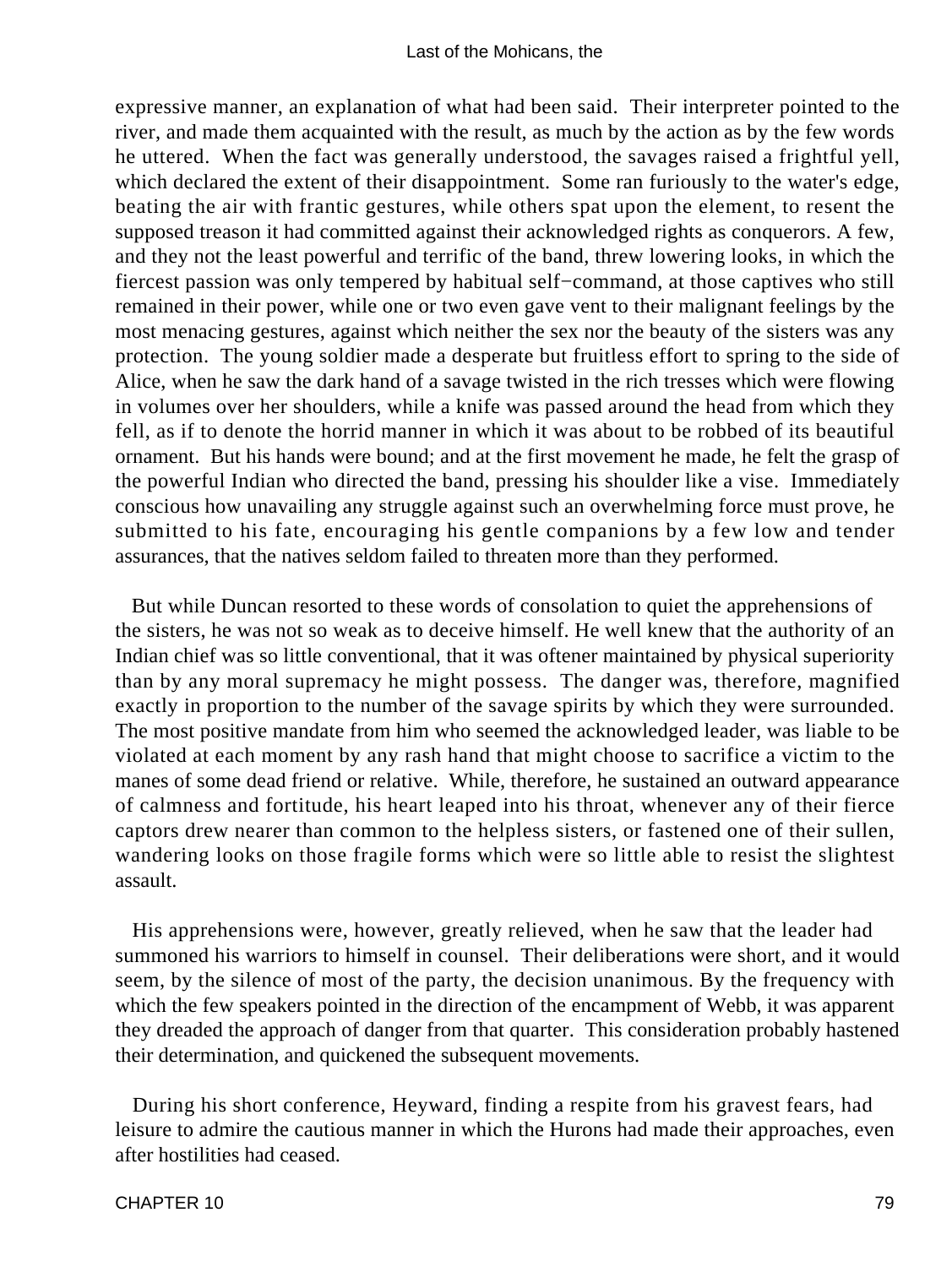It has already been stated that the upper half of the island was a naked rock, and destitute of any other defenses than a few scattered logs of driftwood. They had selected this point to make their descent, having borne the canoe through the wood around the cataract for that purpose. Placing their arms in the little vessel a dozen men clinging to its sides had trusted themselves to the direction of the canoe, which was controlled by two of the most skillful warriors, in attitudes that enabled them to command a view of the dangerous passage. Favored by this arrangement, they touched the head of the island at that point which had proved so fatal to their first adventurers, but with the advantages of superior numbers, and the possession of firearms. That such had been the manner of their descent was rendered quite apparent to Duncan; for they now bore the light bark from the upper end of the rock, and placed it in the water, near the mouth of the outer cavern. As soon as this change was made, the leader made signs to the prisoners to descend and enter.

 As resistance was impossible, and remonstrance useless, Heyward set the example of submission, by leading the way into the canoe, where he was soon seated with the sisters and the still wondering David. Notwithstanding the Hurons were necessarily ignorant of the little channels among the eddies and rapids of the stream, they knew the common signs of such a navigation too well to commit any material blunder. When the pilot chosen for the task of guiding the canoe had taken his station, the whole band plunged again into the river, the vessel glided down the current, and in a few moments the captives found themselves on the south bank of the stream, nearly opposite to the point where they had struck it the preceding evening.

 Here was held another short but earnest consultation, during which the horses, to whose panic their owners ascribed their heaviest misfortune, were led from the cover of the woods, and brought to the sheltered spot. The band now divided. The great chief, so often mentioned, mounting the charger of Heyward, led the way directly across the river, followed by most of his people, and disappeared in the woods, leaving the prisoners in charge of six savages, at whose head was Le Renard Subtil. Duncan witnessed all their movements with renewed uneasiness.

 He had been fond of believing, from the uncommon forbearance of the savages, that he was reserved as a prisoner to be delivered to Montcalm. As the thoughts of those who are in misery seldom slumber, and the invention is never more lively than when it is stimulated by hope, however feeble and remote, he had even imagined that the parental feelings of Munro were to be made instrumental in seducing him from his duty to the king. For though the French commander bore a high character for courage and enterprise, he was also thought to be expert in those political practises which do not always respect the nicer obligations of morality, and which so generally disgraced the European diplomacy of that period.

 All those busy and ingenious speculations were now annihilated by the conduct of his captors. That portion of the band who had followed the huge warrior took the route toward the foot of the Horican, and no other expectation was left for himself and companions, than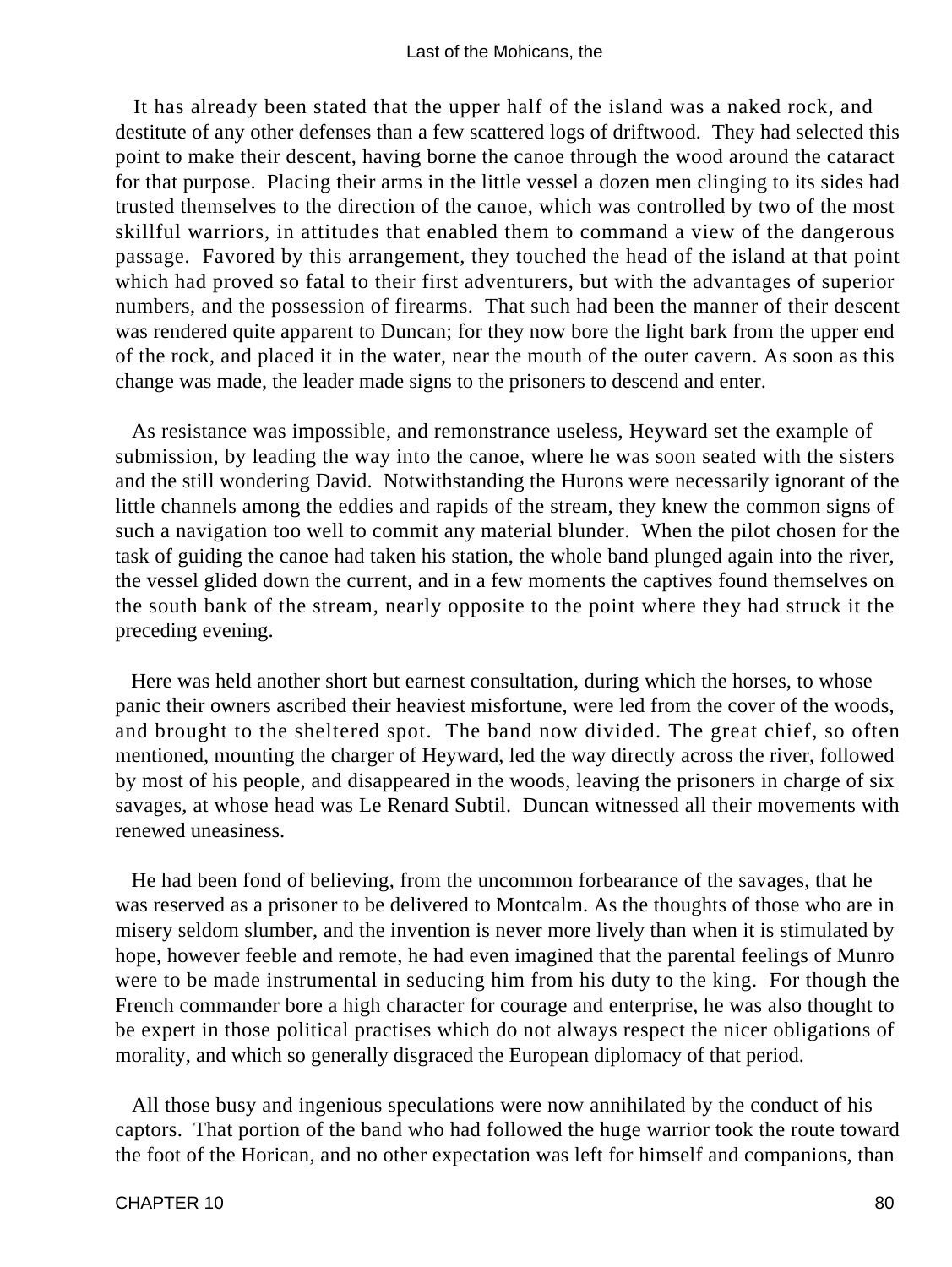that they were to be retained as hopeless captives by their savage conquerors. Anxious to know the worst, and willing, in such an emergency, to try the potency of gold he overcame his reluctance to speak to Magua. Addressing himself to his former guide, who had now assumed the authority and manner of one who was to direct the future movements of the party, he said, in tones as friendly and confiding as he could assume:

«I would speak to Magua, what is fit only for so great a chief to hear.»

The Indian turned his eyes on the young soldier scornfully, as he answered:

«Speak; trees have no ears.»

 «But the red Hurons are not deaf; and counsel that is fit for the great men of a nation would make the young warriors drunk. If Magua will not listen, the officer of the king knows how to be silent.»

 The savage spoke carelessly to his comrades, who were busied, after their awkward manner, in preparing the horses for the reception of the sisters, and moved a little to one side, whither by a cautious gesture he induced Heyward to follow.

«Now, speak,» he said; «if the words are such as Magua should hear.»

 «Le Renard Subtil has proved himself worthy of the honorable name given to him by his Canada fathers,» commenced Heyward; «I see his wisdom, and all that he has done for us, and shall remember it when the hour to reward him arrives. Yes! Renard has proved that he is not only a great chief in council, but one who knows how to deceive his enemies!»

«What has Renard done?» coldly demanded the Indian.

 «What! has he not seen that the woods were filled with outlying parties of the enemies, and that the serpent could not steal through them without being seen? Then, did he not lose his path to blind the eyes of the Hurons? Did he not pretend to go back to his tribe, who had treated him ill, and driven him from their wigwams like a dog? And when he saw what he wished to do, did we not aid him, by making a false face, that the Hurons might think the white man believed that his friend was his enemy? Is not all this true? And when Le Subtil had shut the eyes and stopped the ears of his nation by his wisdom, did they not forget that they had once done him wrong, and forced him to flee to the Mohawks? And did they not leave him on the south side of the river, with their prisoners, while they have gone foolishly on the north? Does not Renard mean to turn like a fox on his footsteps, and to carry to the rich and gray−headed Scotchman his daughters? Yes, Magua, I see it all, and I have already been thinking how so much wisdom and honesty should be repaid. First, the chief of William Henry will give as a great chief should for such a service. The medal\* of Magua will no longer be of tin, but of beaten gold; his horn will run over with powder; dollars will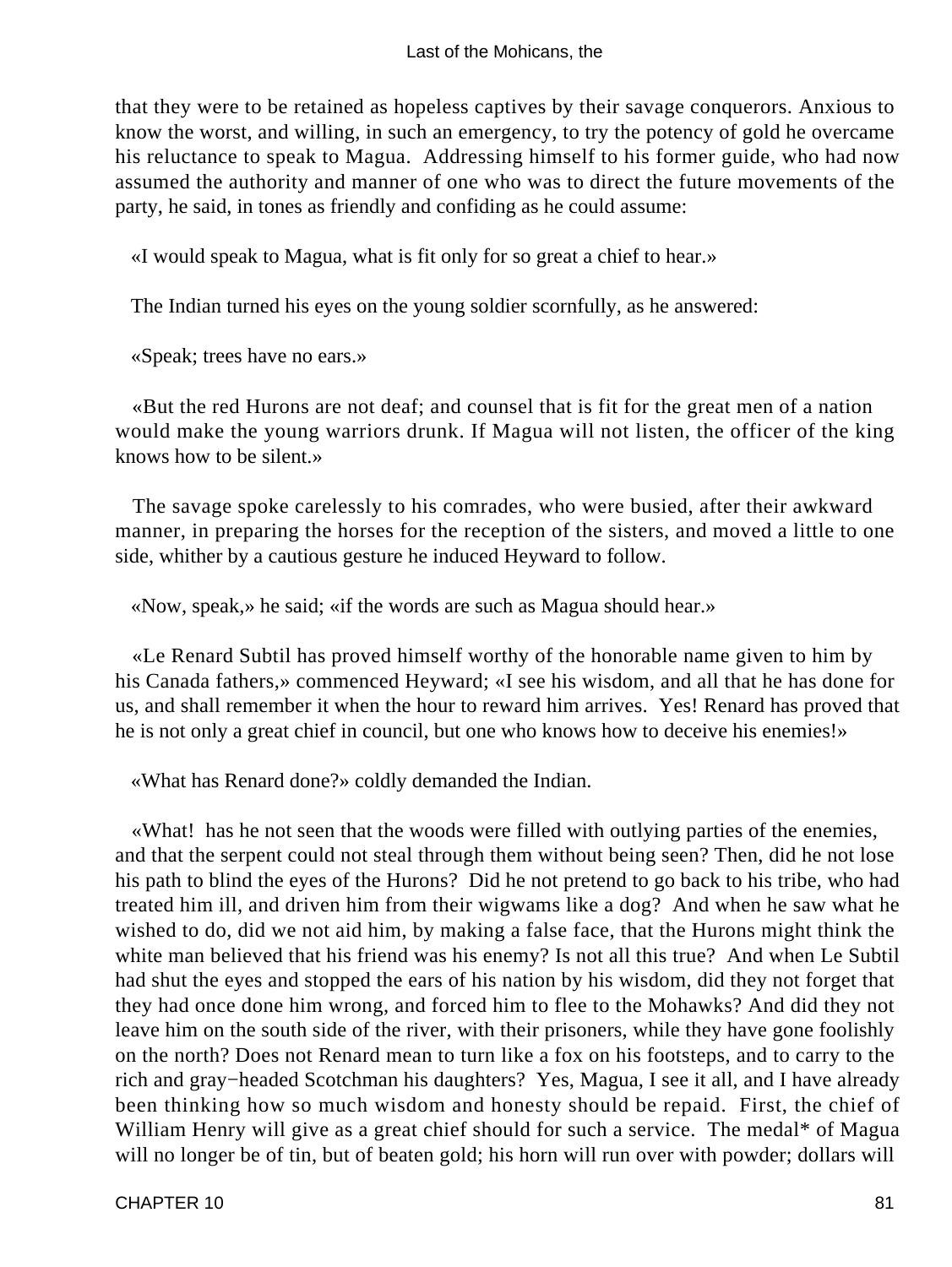be as plenty in his pouch as pebbles on the shore of Horican; and the deer will lick his hand, for they will know it to be vain to fly from the rifle he will carry! As for myself, I know not how to exceed the gratitude of the Scotchman, but  $I - yes$ , I will  $-$ 

 \* It has long been a practice with the whites to conciliate the important men of the Indians by presenting medals, which are worn in the place of their own rude ornaments. Those given by the English generally bear the impression of the reigning king, and those given by the Americans that of the president.

 «What will the young chief, who comes from toward the sun, give?» demanded the Huron, observing that Heyward hesitated in his desire to end the enumeration of benefits with that which might form the climax of an Indian's wishes.

 «He will make the fire−water from the islands in the salt lake flow before the wigwam of Magua, until the heart of the Indian shall be lighter than the feathers of the humming−bird, and his breath sweeter than the wild honeysuckle.»

 Le Renard had listened gravely as Heyward slowly proceeded in this subtle speech. When the young man mentioned the artifice he supposed the Indian to have practised on his own nation, the countenance of the listener was veiled in an expression of cautious gravity. At the allusion to the injury which Duncan affected to believe had driven the Huron from his native tribe, a gleam of such ungovernable ferocity flashed from the other's eyes, as induced the adventurous speaker to believe he had struck the proper chord. And by the time he reached the part where he so artfully blended the thirst of vengeance with the desire of gain, he had, at least, obtained a command of the deepest attention of the savage. The question put by Le Renard had been calm, and with all the dignity of an Indian; but it was quite apparent, by the thoughtful expression of the listener's countenance, that the answer was most cunningly devised. The Huron mused a few moments, and then laying his hand on the rude bandages of his wounded shoulder, he said, with some energy:

«Do friends make such marks?»

«Would 'La Longue Carbine' cut one so slight on an enemy?»

 «Do the Delawares crawl upon those they love like snakes, twisting themselves to strike?»

«Would 'Le Gros Serpent' have been heard by the ears of one he wished to be deaf?»

«Does the white chief burn his powder in the faces of his brothers?»

 «Does he ever miss his aim, when seriously bent to kill?» returned Duncan, smiling with well acted sincerity.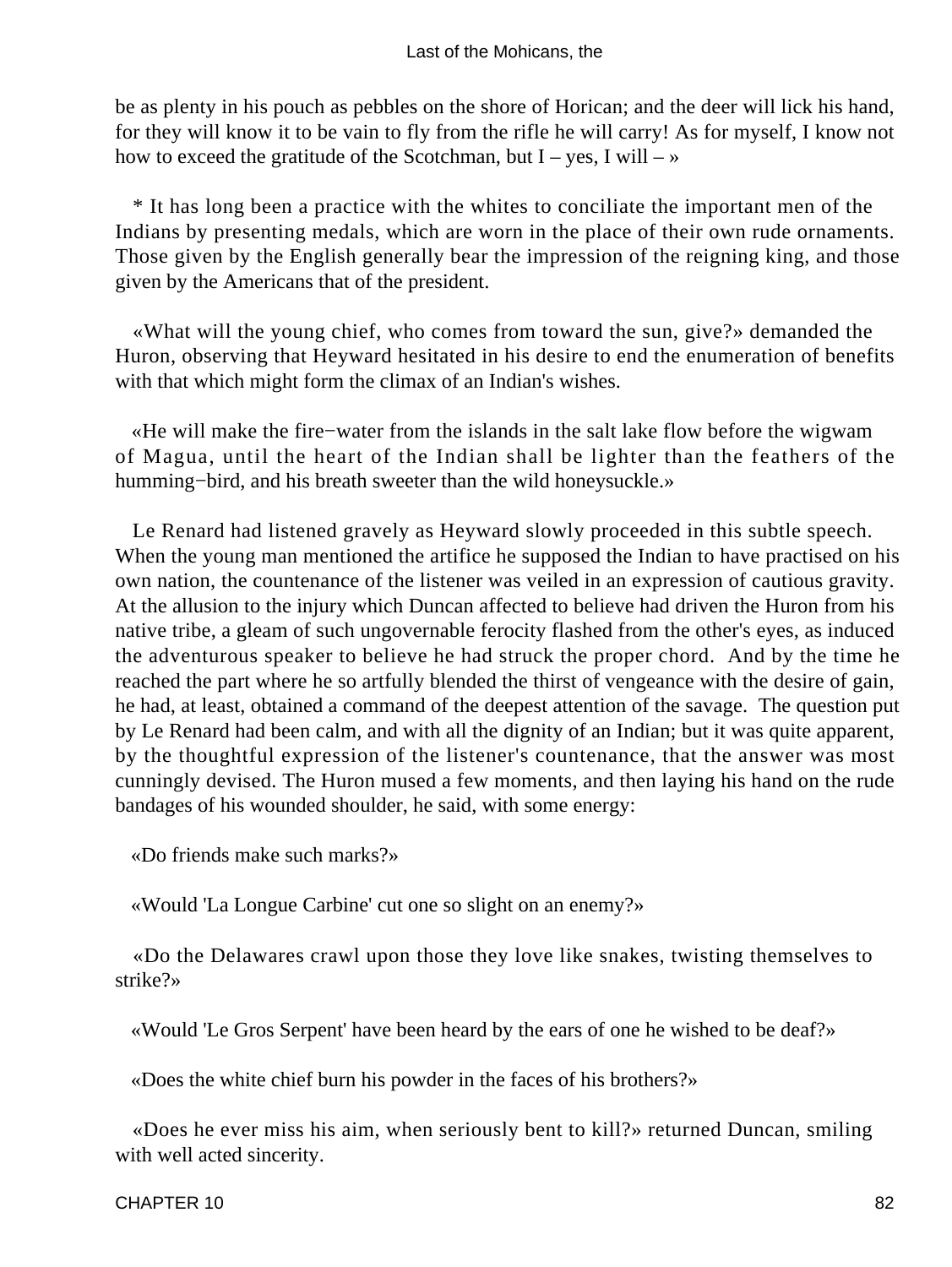Another long and deliberate pause succeeded these sententious questions and ready replies. Duncan saw that the Indian hesitated. In order to complete his victory, he was in the act of recommencing the enumeration of the rewards, when Magua made an expressive gesture and said:

 «Enough; Le Renard is a wise chief, and what he does will be seen. Go, and keep the mouth shut. When Magua speaks, it will be the time to answer.»

 Heyward, perceiving that the eyes of his companion were warily fastened on the rest of the band, fell back immediately, in order to avoid the appearance of any suspicious confederacy with their leader. Magua approached the horses, and affected to be well pleased with the diligence and ingenuity of his comrades. He then signed to Heyward to assist the sisters into the saddles, for he seldom deigned to use the English tongue, unless urged by some motive of more than usual moment.

 There was no longer any plausible pretext for delay; and Duncan was obliged, however reluctantly, to comply. As he performed this office, he whispered his reviving hopes in the ears of the trembling females, who, through dread of encountering the savage countenances of their captors, seldom raised their eyes from the ground. The mare of David had been taken with the followers of the large chief; in consequence, its owner, as well as Duncan, was compelled to journey on foot. The latter did not, however, so much regret this circumstance, as it might enable him to retard the speed of the party; for he still turned his longing looks in the direction of Fort Edward, in the vain expectation of catching some sound from that quarter of the forest, which might denote the approach of succor. When all were prepared, Magua made the signal to proceed, advancing in front to lead the party in person. Next followed David, who was gradually coming to a true sense of his condition, as the effects of the wound became less and less apparent. The sisters rode in his rear, with Heyward at their side, while the Indians flanked the party, and brought up the close of the march, with a caution that seemed never to tire.

 In this manner they proceeded in uninterrupted silence, except when Heyward addressed some solitary word of comfort to the females, or David gave vent to the moanings of his spirit, in piteous exclamations, which he intended should express the humility of resignation. Their direction lay toward the south, and in a course nearly opposite to the road to William Henry. Notwithstanding this apparent adherence in Magua to the original determination of his conquerors, Heyward could not believe his tempting bait was so soon forgotten; and he knew the windings of an Indian's path too well to suppose that its apparent course led directly to its object, when artifice was at all necessary. Mile after mile was, however, passed through the boundless woods, in this painful manner, without any prospect of a termination to their journey. Heyward watched the sun, as he darted his meridian rays through the branches of the trees, and pined for the moment when the policy of Magua should change their route to one more favorable to his hopes. Sometimes he fancied the wary savage, despairing of passing the army of Montcalm in safety, was holding his way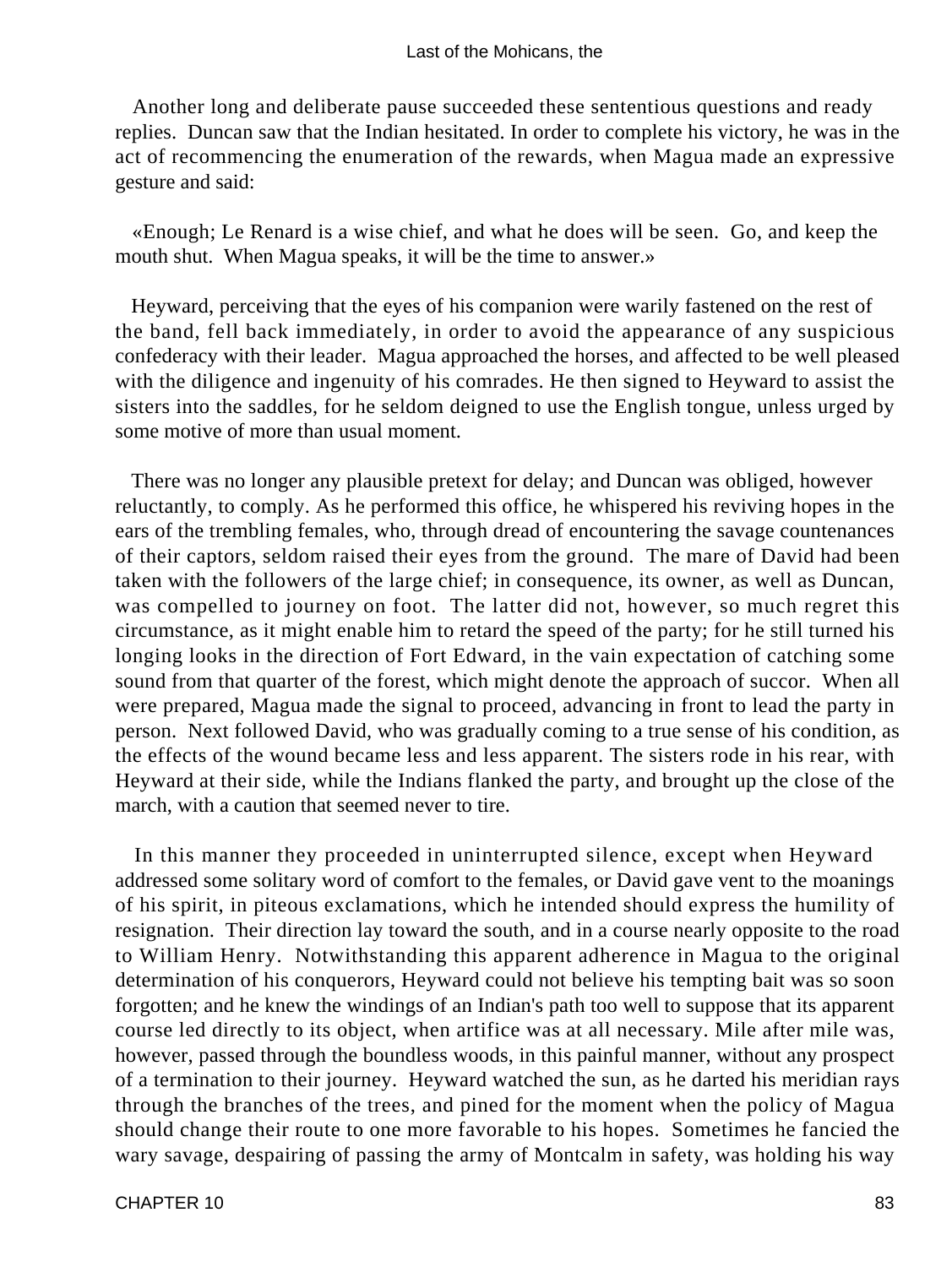toward a well−known border settlement, where a distinguished officer of the crown, and a favored friend of the Six Nations, held his large possessions, as well as his usual residence. To be delivered into the hands of Sir William Johnson was far preferable to being led into the wilds of Canada; but in order to effect even the former, it would be necessary to traverse the forest for many weary leagues, each step of which was carrying him further from the scene of the war, and, consequently, from the post, not only of honor, but of duty.

 Cora alone remembered the parting injunctions of the scout, and whenever an opportunity offered, she stretched forth her arm to bend aside the twigs that met her hands. But the vigilance of the Indians rendered this act of precaution both difficult and dangerous. She was often defeated in her purpose, by encountering their watchful eyes, when it became necessary to feign an alarm she did not feel, and occupy the limb by some gesture of feminine apprehension. Once, and once only, was she completely successful; when she broke down the bough of a large sumach, and by a sudden thought, let her glove fall at the same instant. This sign, intended for those that might follow, was observed by one of her conductors, who restored the glove, broke the remaining branches of the bush in such a manner that it appeared to proceed from the struggling of some beast in its branches, and then laid his hand on his tomahawk, with a look so significant, that it put an effectual end to these stolen memorials of their passage.

 As there were horses, to leave the prints of their footsteps, in both bands of the Indians, this interruption cut off any probable hopes of assistance being conveyed through the means of their trail.

 Heyward would have ventured a remonstrance had there been anything encouraging in the gloomy reserve of Magua. But the savage, during all this time, seldom turned to look at his followers, and never spoke. With the sun for his only guide, or aided by such blind marks as are only known to the sagacity of a native, he held his way along the barrens of pine, through occasional little fertile vales, across brooks and rivulets, and over undulating hills, with the accuracy of instinct, and nearly with the directness of a bird. He never seemed to hesitate. Whether the path was hardly distinguishable, whether it disappeared, or whether it lay beaten and plain before him, made no sensible difference in his speed or certainty. It seemed as if fatigue could not affect him. Whenever the eyes of the wearied travelers rose from the decayed leaves over which they trod, his dark form was to be seen glancing among the stems of the trees in front, his head immovably fastened in a forward position, with the light plume on his crest fluttering in a current of air, made solely by the swiftness of his own motion.

 But all this diligence and speed were not without an object. After crossing a low vale, through which a gushing brook meandered, he suddenly ascended a hill, so steep and difficult of ascent, that the sisters were compelled to alight in order to follow. When the summit was gained, they found themselves on a level spot, but thinly covered with trees, under one of which Magua had thrown his dark form, as if willing and ready to seek that rest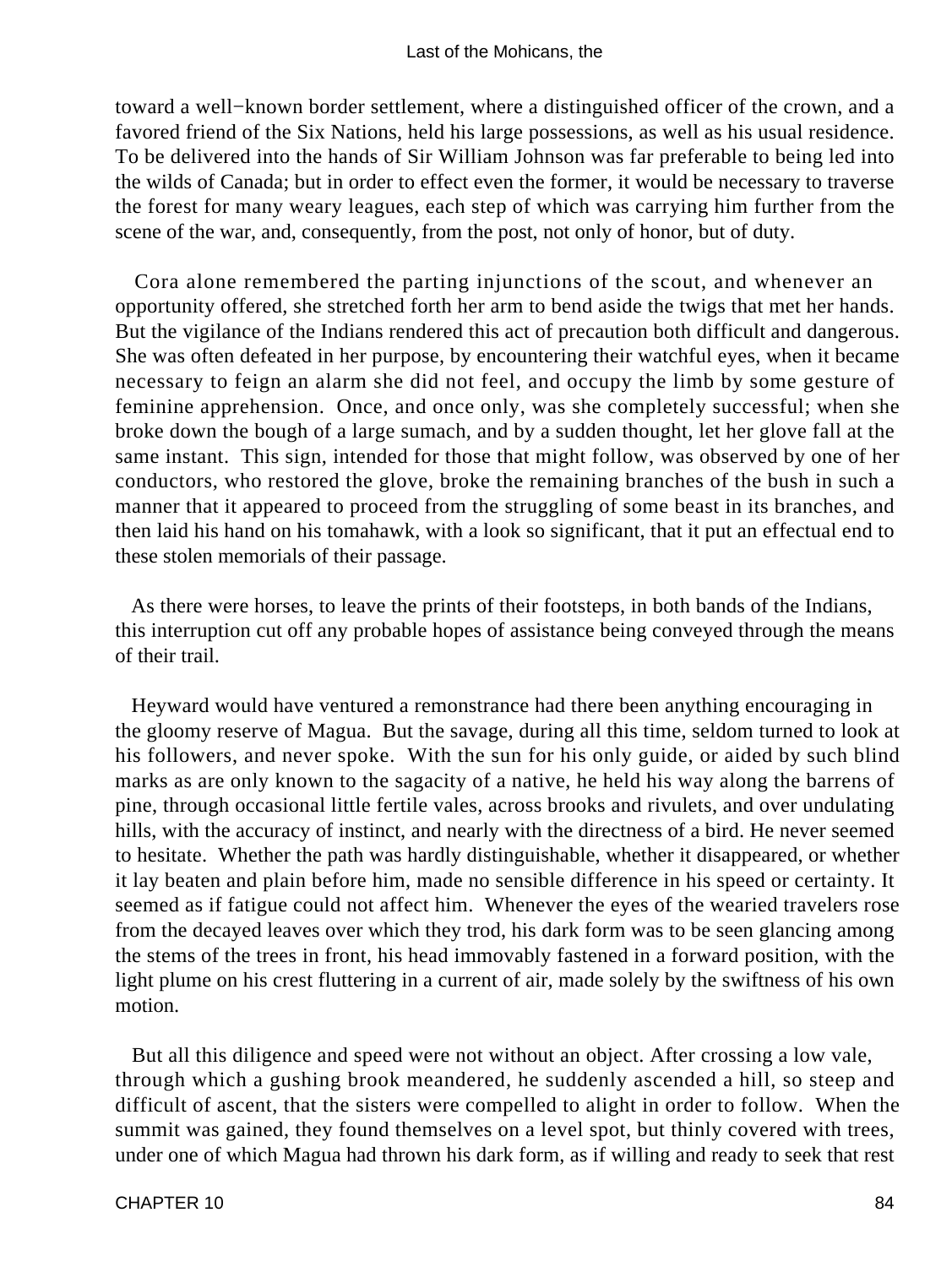which was so much needed by the whole party.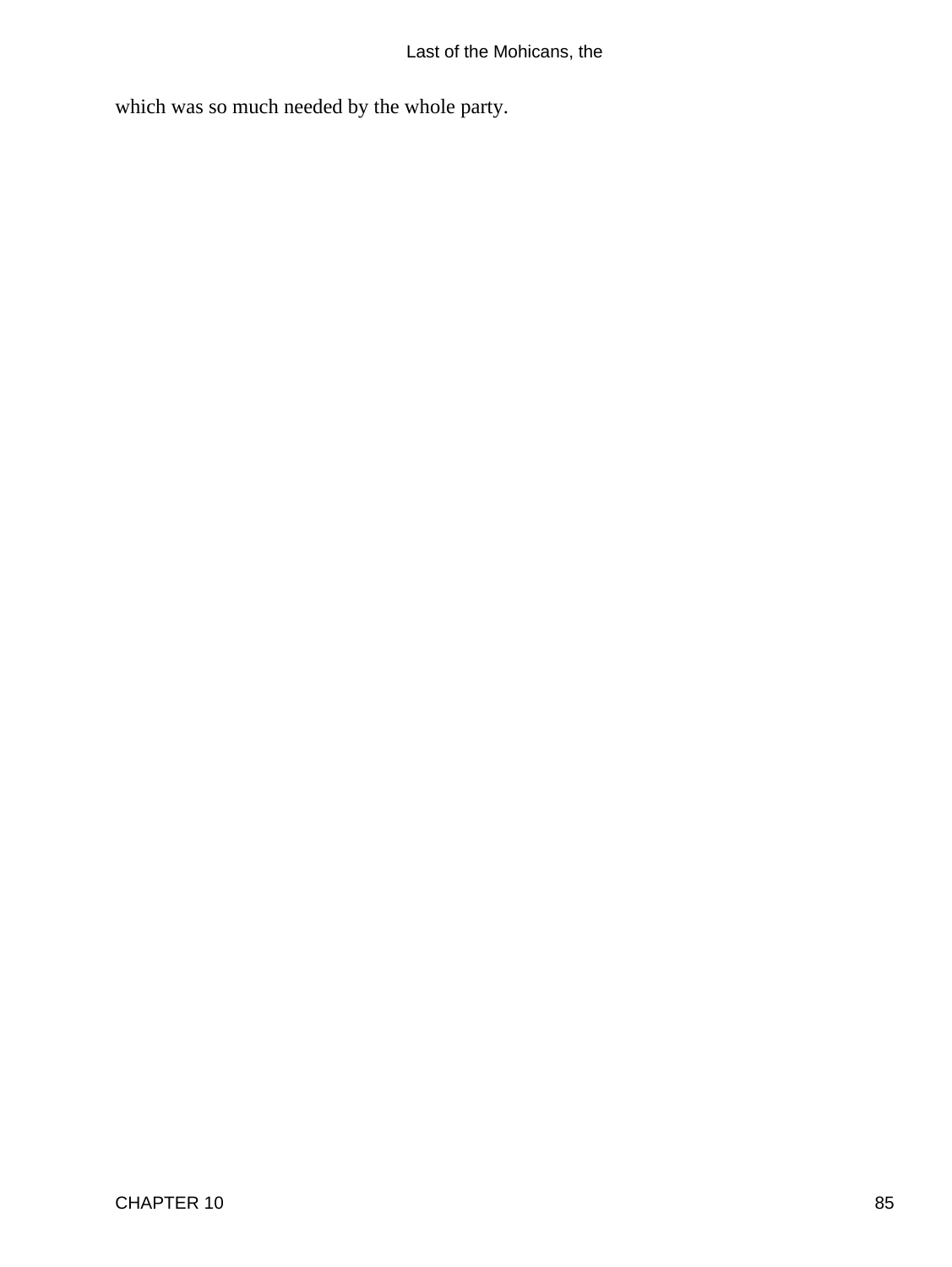# **[CHAPTER 11](#page-316-0)**

*«C*ursed be my tribe If I forgive him.» – Shylock

 The Indian had selected for this desirable purpose one of those steep, pyramidal hills, which bear a strong resemblance to artificial mounds, and which so frequently occur in the valleys of America. The one in question was high and precipitous; its top flattened, as usual; but with one of its sides more than ordinarily irregular. It possessed no other apparent advantage for a resting place, than in its elevation and form, which might render defense easy, and surprise nearly impossible. As Heyward, however, no longer expected that rescue which time and distance now rendered so improbable, he regarded these little peculiarities with an eye devoid of interest, devoting himself entirely to the comfort and condolence of his feebler companions. The Narragansetts were suffered to browse on the branches of the trees and shrubs that were thinly scattered over the summit of the hill, while the remains of their provisions were spread under the shade of a beech, that stretched its horizontal limbs like a canopy above them.

 Notwithstanding the swiftness of their flight, one of the Indians had found an opportunity to strike a straggling fawn with an arrow, and had borne the more preferable fragments of the victim, patiently on his shoulders, to the stopping place. Without any aid from the science of cookery, he was immediately employed, in common with his fellows, in gorging himself with this digestible sustenance. Magua alone sat apart, without participating in the revolting meal, and apparently buried in the deepest thought.

 This abstinence, so remarkable in an Indian, when he possessed the means of satisfying hunger, at length attracted the notice of Heyward. The young man willingly believed that the Huron deliberated on the most eligible manner of eluding the vigilance of his associates. With a view to assist his plans by any suggestion of his own, and to strengthen the temptation, he left the beech, and straggled, as if without an object, to the spot where Le Renard was seated.

 «Has not Magua kept the sun in his face long enough to escape all danger from the Canadians?» he asked, as though no longer doubtful of the good intelligence established between them; «and will not the chief of William Henry be better pleased to see his daughters before another night may have hardened his heart to their loss, to make him less liberal in his reward?»

 «Do the pale faces love their children less in the morning than at night?» asked the Indian, coldly.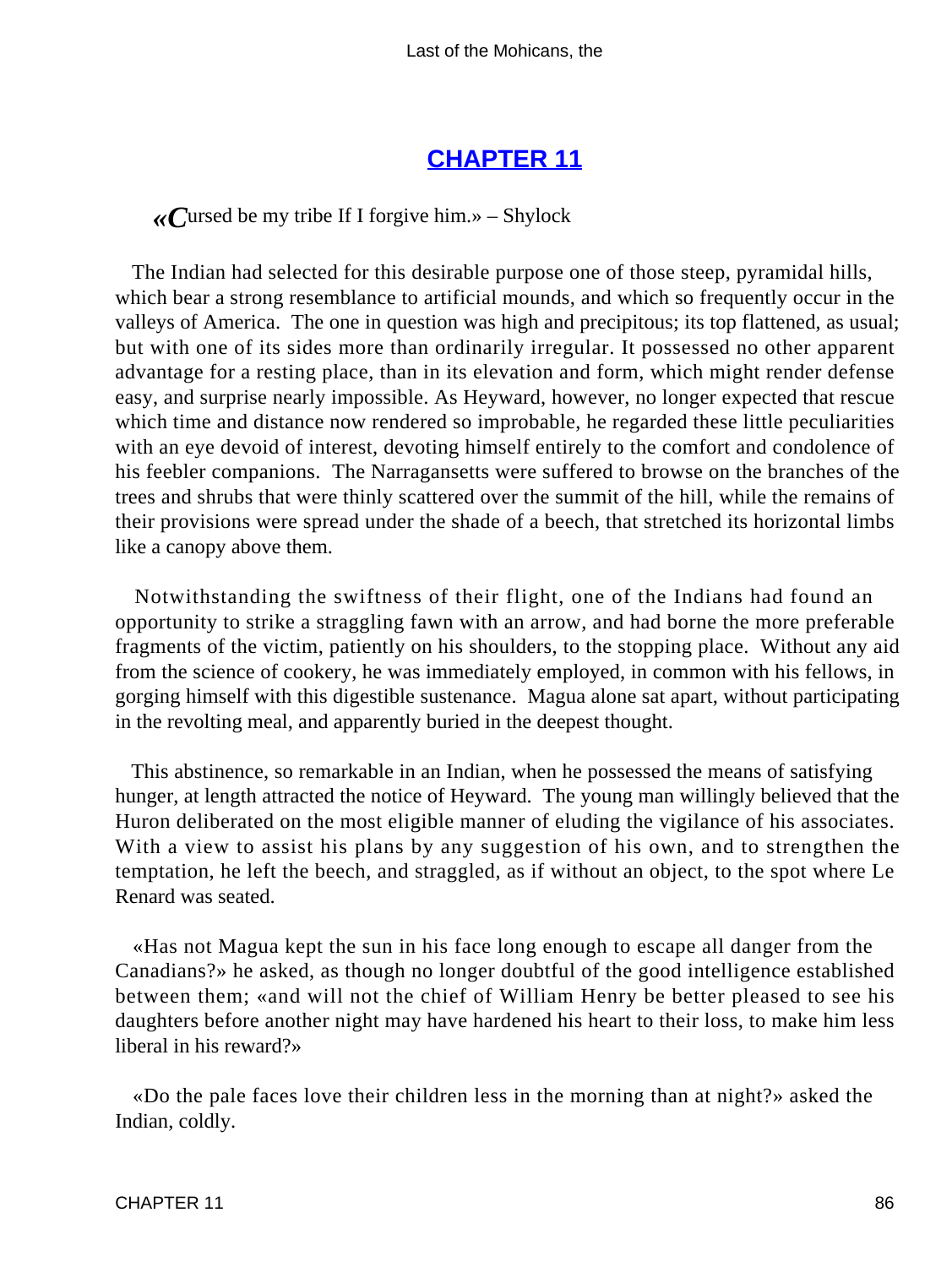«By no means,» returned Heyward, anxious to recall his error, if he had made one; «the white man may, and does often, forget the burial place of his fathers; he sometimes ceases to remember those he should love, and has promised to cherish; but the affection of a parent for his child is never permitted to die.»

 «And is the heart of the white−headed chief soft, and will he think of the babes that his squaws have given him? He is hard on his warriors and his eyes are made of stone?»

 «He is severe to the idle and wicked, but to the sober and deserving he is a leader, both just and humane. I have known many fond and tender parents, but never have I seen a man whose heart was softer toward his child. You have seen the gray−head in front of his warriors, Magua; but I have seen his eyes swimming in water, when he spoke of those children who are now in your power!»

 Heyward paused, for he knew not how to construe the remarkable expression that gleamed across the swarthy features of the attentive Indian. At first it seemed as if the remembrance of the promised reward grew vivid in his mind, while he listened to the sources of parental feeling which were to assure its possession; but, as Duncan proceeded, the expression of joy became so fiercely malignant that it was impossible not to apprehend it proceeded from some passion more sinister than avarice.

 «Go,» said the Huron, suppressing the alarming exhibition in an instant, in a death−like calmness of countenance; «go to the dark−haired daughter, and say, 'Magua waits to speak' The father will remember what the child promises.»

 Duncan, who interpreted this speech to express a wish for some additional pledge that the promised gifts should not be withheld, slowly and reluctantly repaired to the place where the sisters were now resting from their fatigue, to communicate its purport to Cora.

 «You understand the nature of an Indian's wishes,» he concluded, as he led her toward the place where she was expected, «and must be prodigal of your offers of powder and blankets. Ardent spirits are, however, the most prized by such as he; nor would it be amiss to add some boon from your own hand, with that grace you so well know how to practise. Remember, Cora, that on your presence of mind and ingenuity, even your life, as well as that of Alice, may in some measure depend.»

«Heyward, and yours!»

 «Mine is of little moment; it is already sold to my king, and is a prize to be seized by any enemy who may possess the power. I have no father to expect me, and but few friends to lament a fate which I have courted with the insatiable longings of youth after distinction. But hush! we approach the Indian. Magua, the lady with whom you wish to speak, is here.»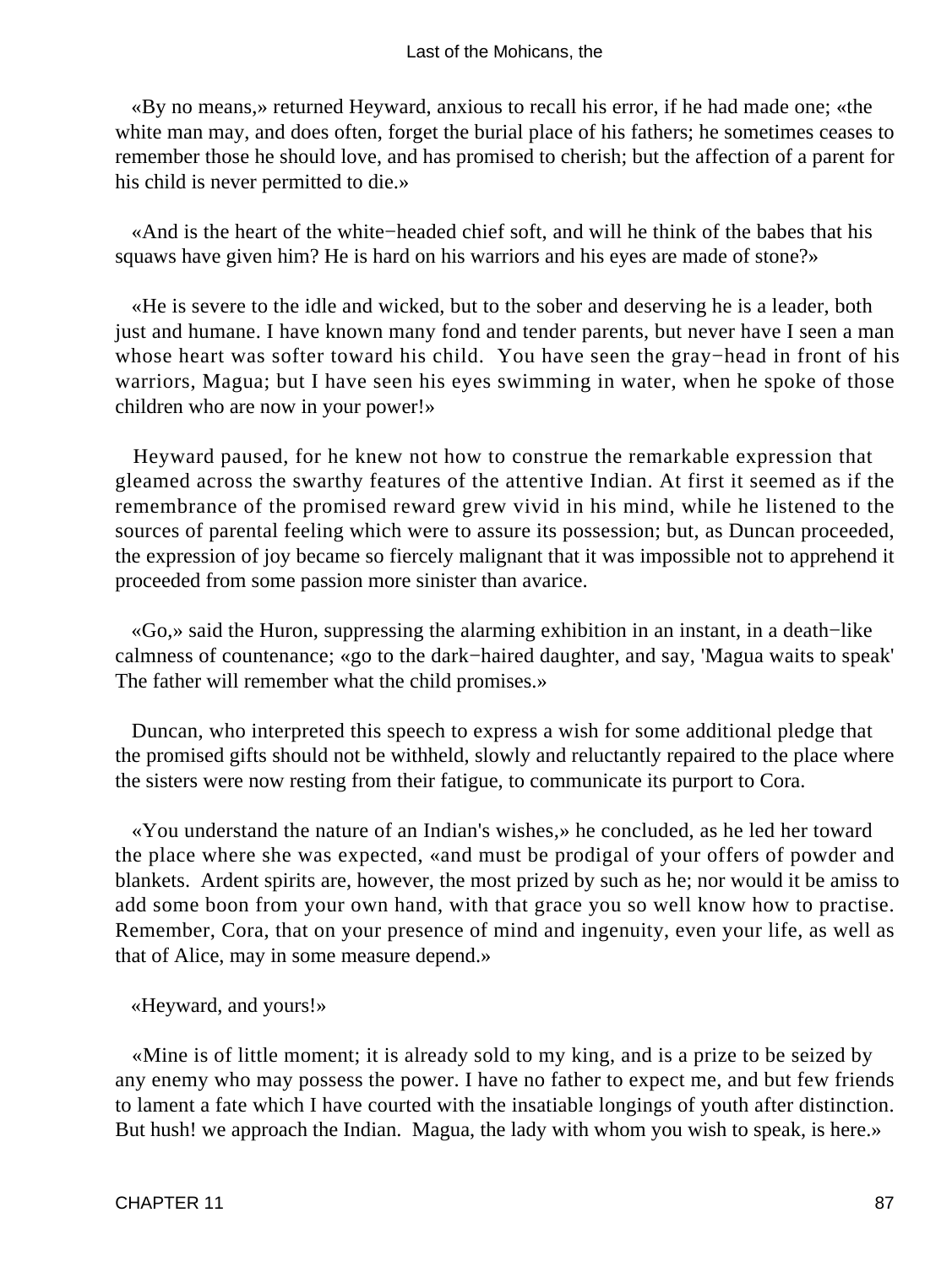The Indian rose slowly from his seat, and stood for near a minute silent and motionless. He then signed with his hand for Heyward to retire, saying, coldly:

«When the Huron talks to the women, his tribe shut their ears.»

Duncan, still lingering, as if refusing to comply, Cora said, with a calm smile:

 «You hear, Heyward, and delicacy at least should urge you to retire. Go to Alice, and comfort her with our reviving prospects.»

 She waited until he had departed, and then turning to the native, with the dignity of her sex in her voice and manner, she added: «What would Le Renard say to the daughter of Munro?»

 «Listen,» said the Indian, laying his hand firmly upon her arm, as if willing to draw her utmost attention to his words; a movement that Cora as firmly but quietly repulsed, by extricating the limb from his grasp: «Magua was born a chief and a warrior among the red Hurons of the lakes; he saw the suns of twenty summers make the snows of twenty winters run off in the streams before he saw a pale face; and he was happy! Then his Canada fathers came into the woods, and taught him to drink the fire−water, and he became a rascal. The Hurons drove him from the graves of his fathers, as they would chase the hunted buffalo. He ran down the shores of the lakes, and followed their outlet to the 'city of cannon' There he hunted and fished, till the people chased him again through the woods into the arms of his enemies. The chief, who was born a Huron, was at last a warrior among the Mohawks!»

 «Something like this I had heard before,» said Cora, observing that he paused to suppress those passions which began to burn with too bright a flame, as he recalled the recollection of his supposed injuries.

 «Was it the fault of Le Renard that his head was not made of rock? Who gave him the fire−water? who made him a villain? 'Twas the pale faces, the people of your own color.»

 «And am I answerable that thoughtless and unprincipled men exist, whose shades of countenance may resemble mine?» Cora calmly demanded of the excited savage.

 «No; Magua is a man, and not a fool; such as you never open their lips to the burning stream: the Great Spirit has given you wisdom!»

 «What, then, have I do to, or say, in the matter of your misfortunes, not to say of your errors?»

 «Listen,» repeated the Indian, resuming his earnest attitude; «when his English and French fathers dug up the hatchet, Le Renard struck the war−post of the Mohawks, and went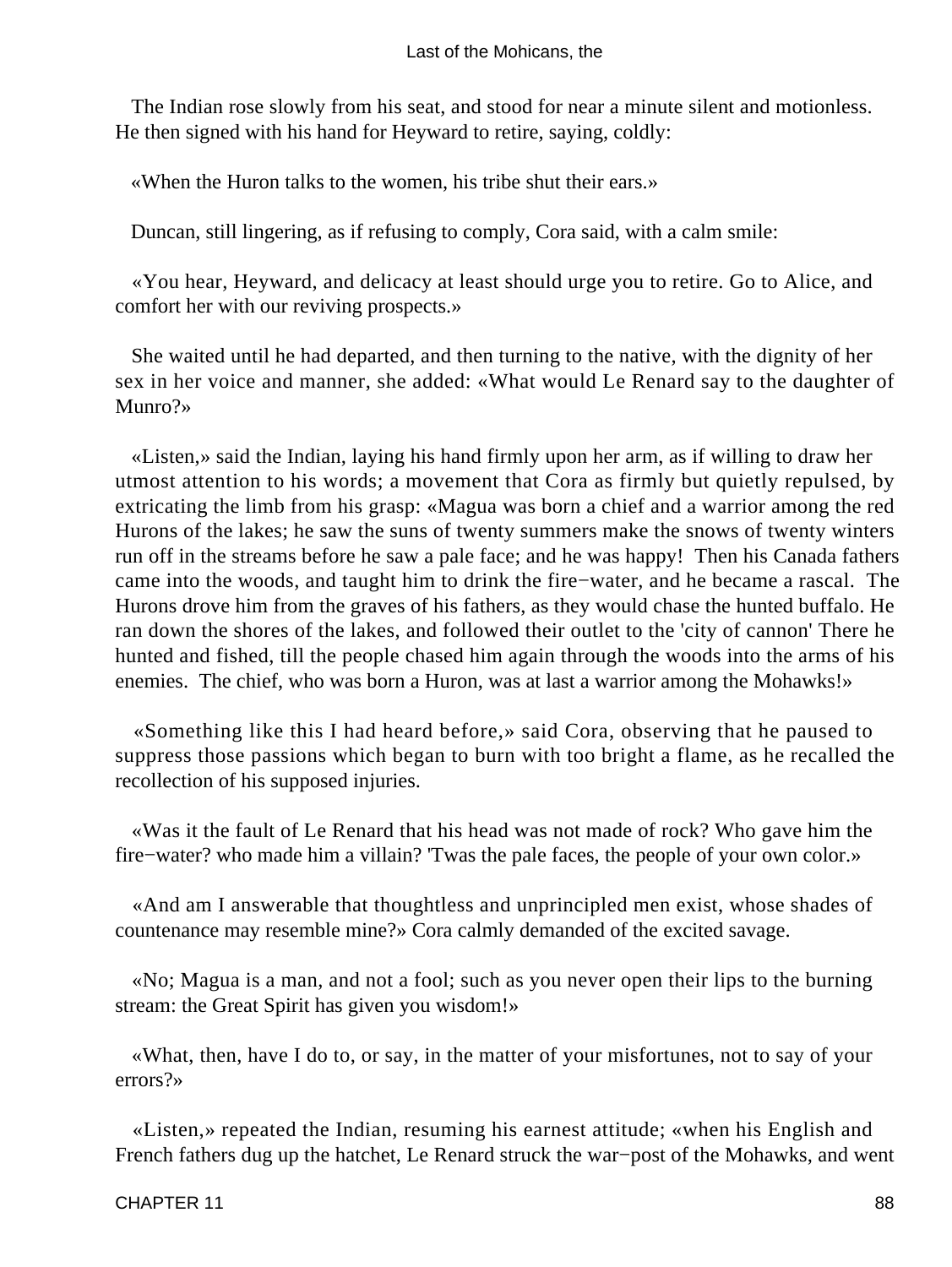out against his own nation. The pale faces have driven the red−skins from their hunting grounds, and now when they fight, a white man leads the way. The old chief at Horican, your father, was the great captain of our war−party. He said to the Mohawks do this, and do that, and he was minded. He made a law, that if an Indian swallowed the fire−water, and came into the cloth wigwams of his warriors, it should not be forgotten. Magua foolishly opened his mouth, and the hot liquor led him into the cabin of Munro. What did the gray−head? let his daughter say.»

 «He forgot not his words, and did justice, by punishing the offender,» said the undaunted daughter.

 «Justice!» repeated the Indian, casting an oblique glance of the most ferocious expression at her unyielding countenance; «is it justice to make evil and then punish for it? Magua was not himself; it was the fire−water that spoke and acted for him! but Munro did believe it. The Huron chief was tied up before all the pale−faced warriors, and whipped like a dog.»

 Cora remained silent, for she knew not how to palliate this imprudent severity on the part of her father in a manner to suit the comprehension of an Indian.

 «See!» continued Magua, tearing aside the slight calico that very imperfectly concealed his painted breast; «here are scars given by knives and bullets – of these a warrior may boast before his nation; but the gray−head has left marks on the back of the Huron chief that he must hide like a squaw, under this painted cloth of the whites.»

 «I had thought,» resumed Cora, «that an Indian warrior was patient, and that his spirit felt not and knew not the pain his body suffered.»

 «When the Chippewas tied Magua to the stake, and cut this gash,» said the other, laying his finger on a deep scar, «the Huron laughed in their faces, and told them, Women struck so light! His spirit was then in the clouds! But when he felt the blows of Munro, his spirit lay under the birch. The spirit of a Huron is never drunk; it remembers forever!»

 «But it may be appeased. If my father has done you this injustice, show him how an Indian can forgive an injury, and take back his daughters. You have heard from Major Heyward  $-\infty$ 

Magua shook his head, forbidding the repetition of offers he so much despised.

 «What would you have?» continued Cora, after a most painful pause, while the conviction forced itself on her mind that the too sanguine and generous Duncan had been cruelly deceived by the cunning of the savage.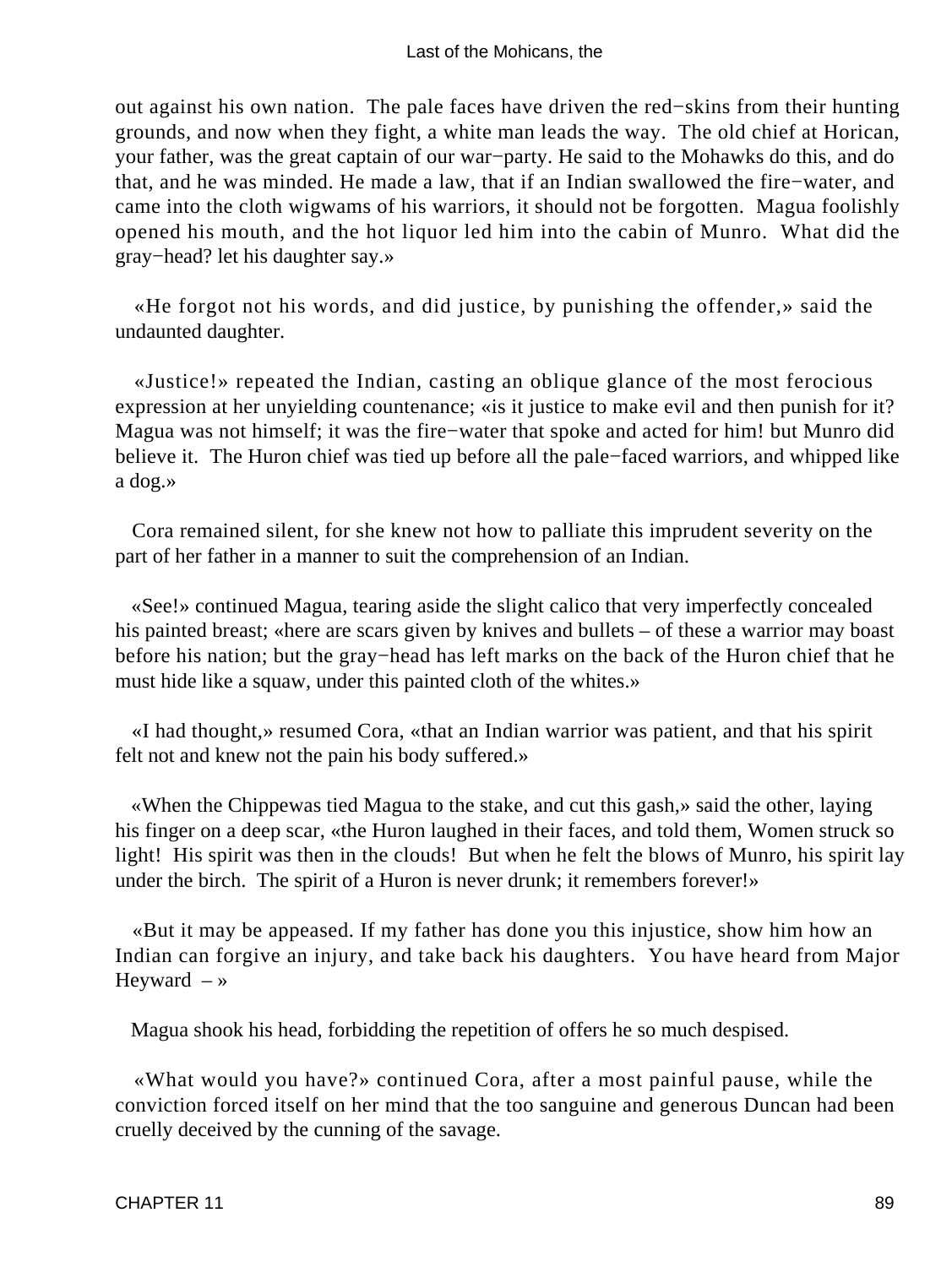#### Last of the Mohicans, the

«What a Huron loves – good for good; bad for bad!»

 «You would, then, revenge the injury inflicted by Munro on his helpless daughters. Would it not be more like a man to go before his face, and take the satisfaction of a warrior?»

 «The arms of the pale faces are long, and their knives sharp!» returned the savage, with a malignant laugh: «why should Le Renard go among the muskets of his warriors, when he holds the spirit of the gray−head in his hand?»

 «Name your intention, Magua,» said Cora, struggling with herself to speak with steady calmness. «Is it to lead us prisoners to the woods, or do you contemplate even some greater evil? Is there no reward, no means of palliating the injury, and of softening your heart? At least, release my gentle sister, and pour out all your malice on me. Purchase wealth by her safety and satisfy your revenge with a single victim. The loss of both his daughters might bring the aged man to his grave, and where would then be the satisfaction of Le Renard?»

 «Listen,» said the Indian again. «The light eyes can go back to the Horican, and tell the old chief what has been done, if the dark−haired woman will swear by the Great Spirit of her fathers to tell no lie.»

 «What must I promise?» demanded Cora, still maintaining a secret ascendancy over the fierce native by the collected and feminine dignity of her presence.

 «When Magua left his people his wife was given to another chief; he has now made friends with the Hurons, and will go back to the graves of his tribe, on the shores of the great lake. Let the daughter of the English chief follow, and live in his wigwam forever.»

 However revolting a proposal of such a character might prove to Cora, she retained, notwithstanding her powerful disgust, sufficient self−command to reply, without betraying the weakness.

 «And what pleasure would Magua find in sharing his cabin with a wife he did not love; one who would be of a nation and color different from his own? It would be better to take the gold of Munro, and buy the heart of some Huron maid with his gifts.»

 The Indian made no reply for near a minute, but bent his fierce looks on the countenance of Cora, in such wavering glances, that her eyes sank with shame, under an impression that for the first time they had encountered an expression that no chaste female might endure. While she was shrinking within herself, in dread of having her ears wounded by some proposal still more shocking than the last, the voice of Magua answered, in its tones of deepest malignancy: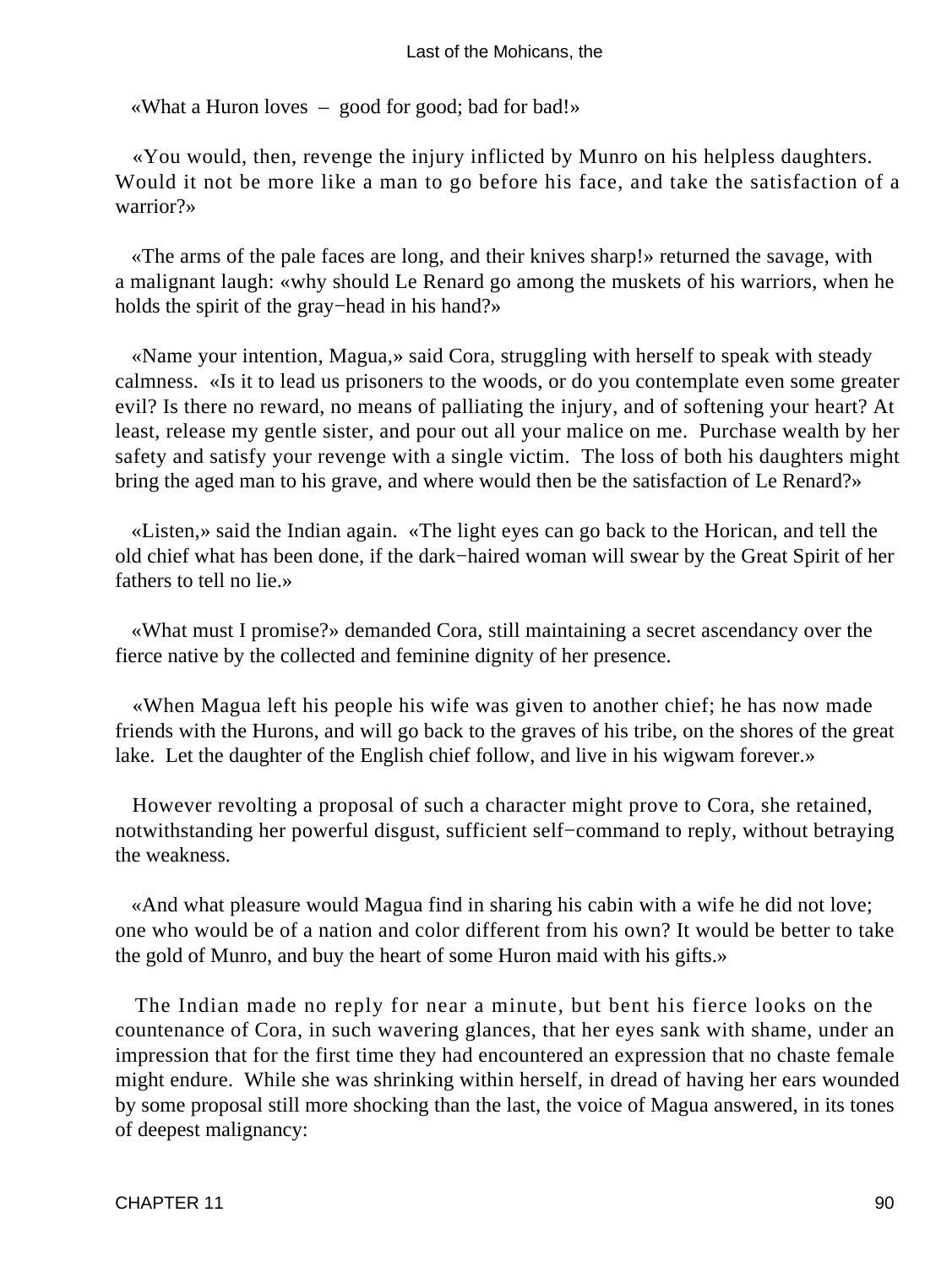«When the blows scorched the back of the Huron, he would know where to find a woman to feel the smart. The daughter of Munro would draw his water, hoe his corn, and cook his venison. The body of the gray−head would sleep among his cannon, but his heart would lie within reach of the knife of Le Subtil.»

 «Monster! well dost thou deserve thy treacherous name,» cried Cora, in an ungovernable burst of filial indignation. «None but a fiend could meditate such a vengeance. But thou overratest thy power! You shall find it is, in truth, the heart of Munro you hold, and that it will defy your utmost malice!»

 The Indian answered this bold defiance by a ghastly smile, that showed an unaltered purpose, while he motioned her away, as if to close the conference forever. Cora, already regretting her precipitation, was obliged to comply, for Magua instantly left the spot, and approached his gluttonous comrades. Heyward flew to the side of the agitated female, and demanded the result of a dialogue that he had watched at a distance with so much interest. But, unwilling to alarm the fears of Alice, she evaded a direct reply, betraying only by her anxious looks fastened on the slightest movements of her captors. To the reiterated and earnest questions of her sister concerning their probable destination, she made no other answer than by pointing toward the dark group, with an agitation she could not control, and murmuring as she folded Alice to her bosom.

«There, there; read our fortunes in their faces; we shall see; we shall see!»

 The action, and the choked utterance of Cora, spoke more impressively than any words, and quickly drew the attention of her companions on that spot where her own was riveted with an intenseness that nothing but the importance of the stake could create.

 When Magua reached the cluster of lolling savages, who, gorged with their disgusting meal, lay stretched on the earth in brutal indulgence, he commenced speaking with the dignity of an Indian chief. The first syllables he uttered had the effect to cause his listeners to raise themselves in attitudes of respectful attention. As the Huron used his native language, the prisoners, notwithstanding the caution of the natives had kept them within the swing of their tomahawks, could only conjecture the substance of his harangue from the nature of those significant gestures with which an Indian always illustrates his eloquence.

 At first, the language, as well as the action of Magua, appeared calm and deliberative. When he had succeeded in sufficiently awakening the attention of his comrades, Heyward fancied, by his pointing so frequently toward the direction of the great lakes, that he spoke of the land of their fathers, and of their distant tribe. Frequent indications of applause escaped the listeners, who, as they uttered the expressive «Hugh!» looked at each other in commendation of the speaker. Le Renard was too skillful to neglect his advantage. He now spoke of the long and painful route by which they had left those spacious grounds and happy villages, to come and battle against the enemies of their Canadian fathers. He enumerated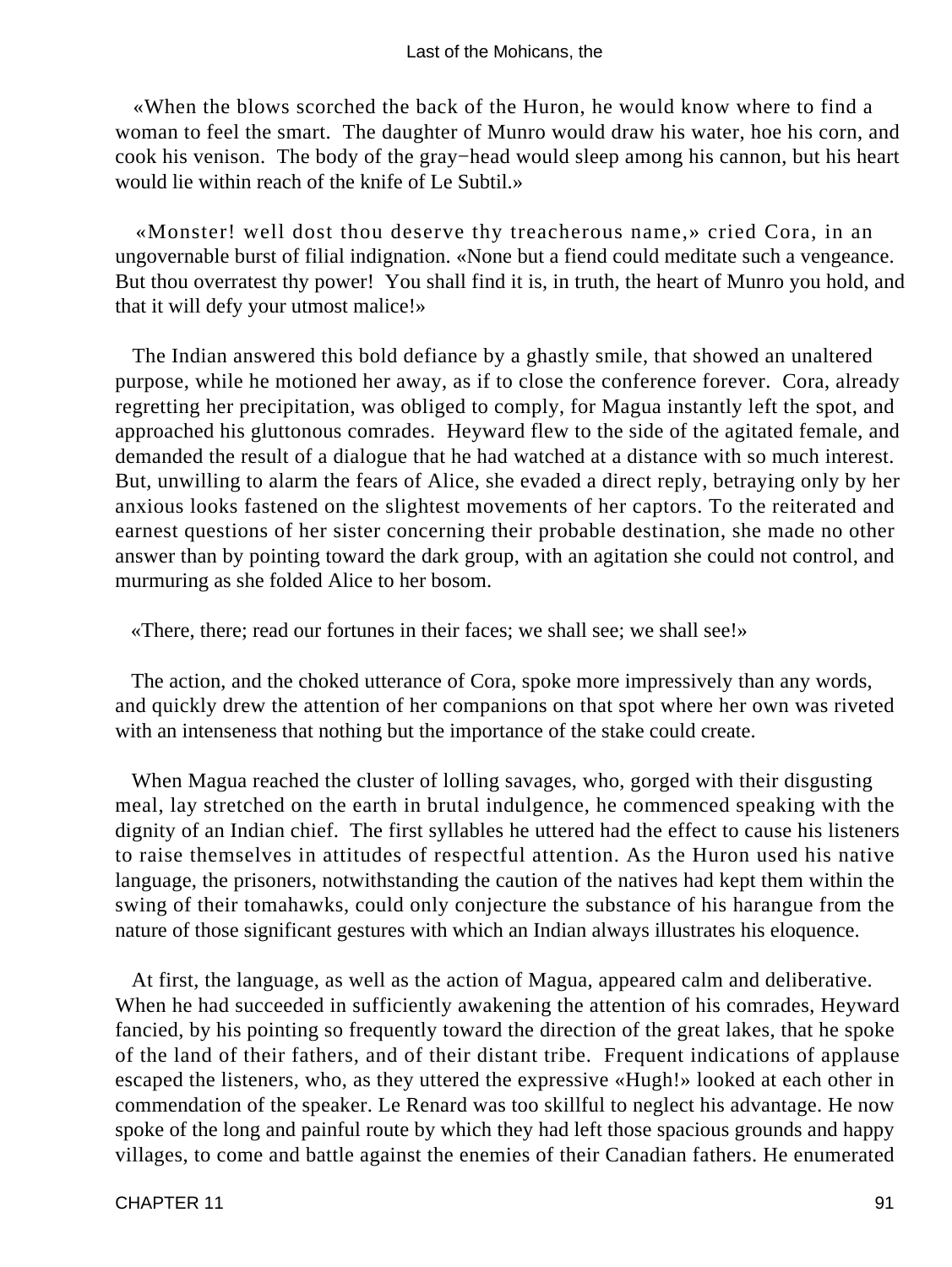the warriors of the party; their several merits; their frequent services to the nation; their wounds, and the number of the scalps they had taken. Whenever he alluded to any present (and the subtle Indian neglected none), the dark countenance of the flattered individual gleamed with exultation, nor did he even hesitate to assert the truth of the words, by gestures of applause and confirmation. Then the voice of the speaker fell, and lost the loud, animated tones of triumph with which he had enumerated their deeds of success and victory. He described the cataract of Glenn's; the impregnable position of its rocky island, with its caverns and its numerous rapids and whirlpools; he named the name of «La Longue Carabine,» and paused until the forest beneath them had sent up the last echo of a loud and long yell, with which the hated appellation was received. He pointed toward the youthful military captive, and described the death of a favorite warrior, who had been precipitated into the deep ravine by his hand. He not only mentioned the fate of him who, hanging between heaven and earth, had presented such a spectacle of horror to the whole band, but he acted anew the terrors of his situation, his resolution and his death, on the branches of a sapling; and, finally, he rapidly recounted the manner in which each of their friends had fallen, never failing to touch upon their courage, and their most acknowledged virtues. When this recital of events was ended, his voice once more changed, and became plaintive and even musical, in its low guttural sounds. He now spoke of the wives and children of the slain; their destitution; their misery, both physical and moral; their distance; and, at last, of their unavenged wrongs. Then suddenly lifting his voice to a pitch of terrific energy, he concluded by demanding:

 «Are the Hurons dogs to bear this? Who shall say to the wife of Menowgua that the fishes have his scalp, and that his nation have not taken revenge! Who will dare meet the mother of Wassawattimie, that scornful woman, with his hands clean! What shall be said to the old men when they ask us for scalps, and we have not a hair from a white head to give them! The women will point their fingers at us. There is a dark spot on the names of the Hurons, and it must be hid in blood!» His voice was no longer audible in the burst of rage which now broke into the air, as if the wood, instead of containing so small a band, was filled with the nation. During the foregoing address the progress of the speaker was too plainly read by those most interested in his success through the medium of the countenances of the men he addressed. They had answered his melancholy and mourning by sympathy and sorrow; his assertions, by gestures of confirmation; and his boasting, with the exultation of savages. When he spoke of courage, their looks were firm and responsive; when he alluded to their injuries, their eyes kindled with fury; when he mentioned the taunts of the women, they dropped their heads in shame; but when he pointed out their means of vengeance, he struck a chord which never failed to thrill in the breast of an Indian. With the first intimation that it was within their reach, the whole band sprang upon their feet as one man; giving utterance to their rage in the most frantic cries, they rushed upon their prisoners in a body with drawn knives and uplifted tomahawks. Heyward threw himself between the sisters and the foremost, whom he grappled with a desperate strength that for a moment checked his violence. This unexpected resistance gave Magua time to interpose, and with rapid enunciation and animated gesture, he drew the attention of the band again to himself. In that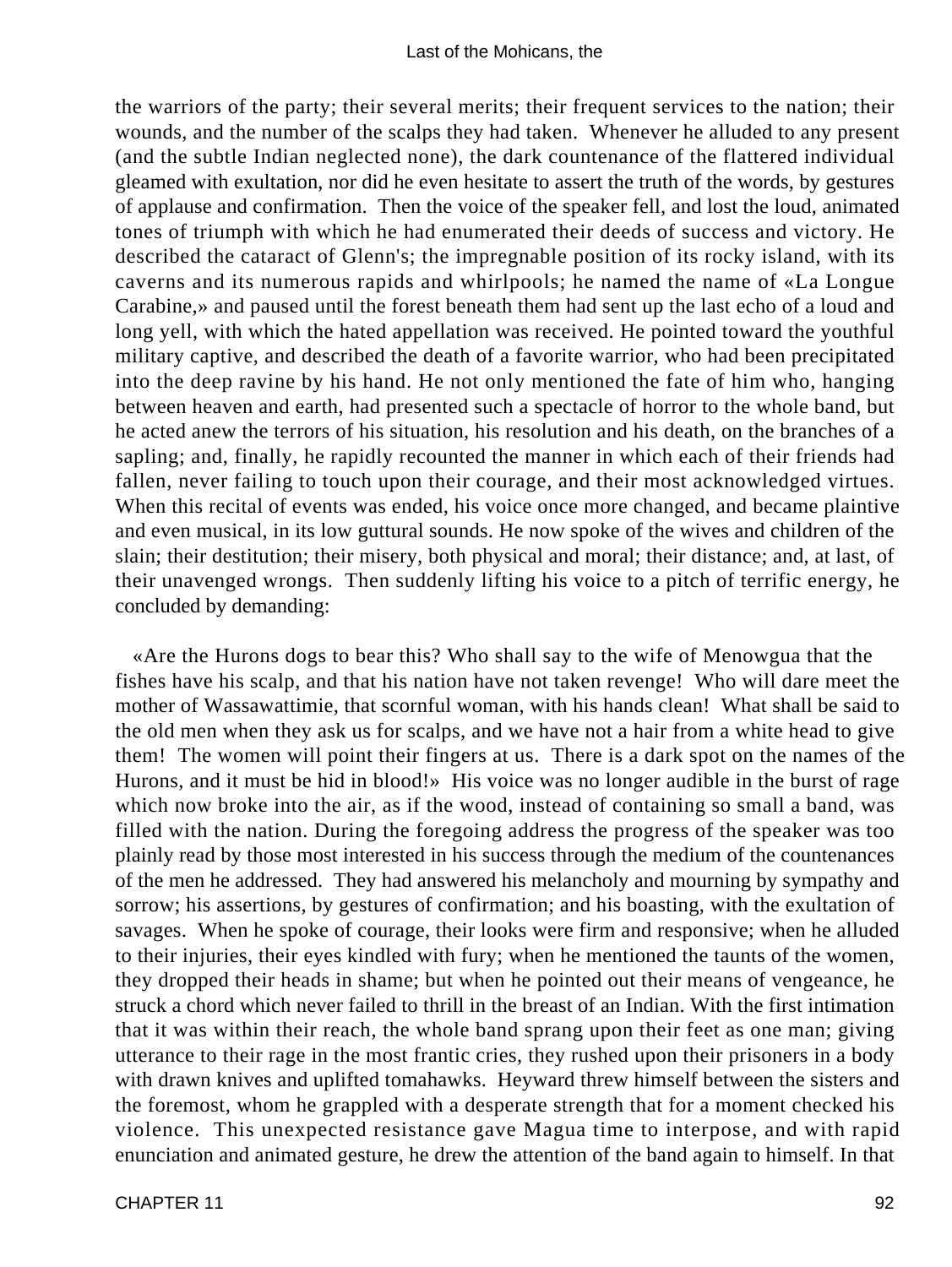language he knew so well how to assume, he diverted his comrades from their instant purpose, and invited them to prolong the misery of their victims. His proposal was received with acclamations, and executed with the swiftness of thought.

 Two powerful warriors cast themselves on Heyward, while another was occupied in securing the less active singing−master. Neither of the captives, however, submitted without a desperate, though fruitless, struggle. Even David hurled his assailant to the earth; nor was Heyward secured until the victory over his companion enabled the Indians to direct their united force to that object. He was then bound and fastened to the body of the sapling, on whose branches Magua had acted the pantomime of the falling Huron. When the young soldier regained his recollection, he had the painful certainty before his eyes that a common fate was intended for the whole party. On his right was Cora in a durance similar to his own, pale and agitated, but with an eye whose steady look still read the proceedings of their enemies. On his left, the withes which bound her to a pine, performed that office for Alice which her trembling limbs refused, and alone kept her fragile form from sinking. Her hands were clasped before her in prayer, but instead of looking upward toward that power which alone could rescue them, her unconscious looks wandered to the countenance of Duncan with infantile dependency. David had contended, and the novelty of the circumstance held him silent, in deliberation on the propriety of the unusual occurrence.

 The vengeance of the Hurons had now taken a new direction, and they prepared to execute it with that barbarous ingenuity with which they were familiarized by the practise of centuries. Some sought knots, to raise the blazing pile; one was riving the splinters of pine, in order to pierce the flesh of their captives with the burning fragments; and others bent the tops of two saplings to the earth, in order to suspend Heyward by the arms between the recoiling branches. But the vengeance of Magua sought a deeper and more malignant enjoyment.

 While the less refined monsters of the band prepared, before the eyes of those who were to suffer, these well−known and vulgar means of torture, he approached Cora, and pointed out, with the most malign expression of countenance, the speedy fate that awaited her:

 «Ha!» he added, «what says the daughter of Munro? Her head is too good to find a pillow in the wigwam of Le Renard; will she like it better when it rolls about this hill a plaything for the wolves? Her bosom cannot nurse the children of a Huron; she will see it spit upon by Indians!»

«What means the monster!» demanded the astonished Heyward.

 «Nothing!» was the firm reply. «He is a savage, a barbarous and ignorant savage, and knows not what he does. Let us find leisure, with our dying breath, to ask for him penitence and pardon.»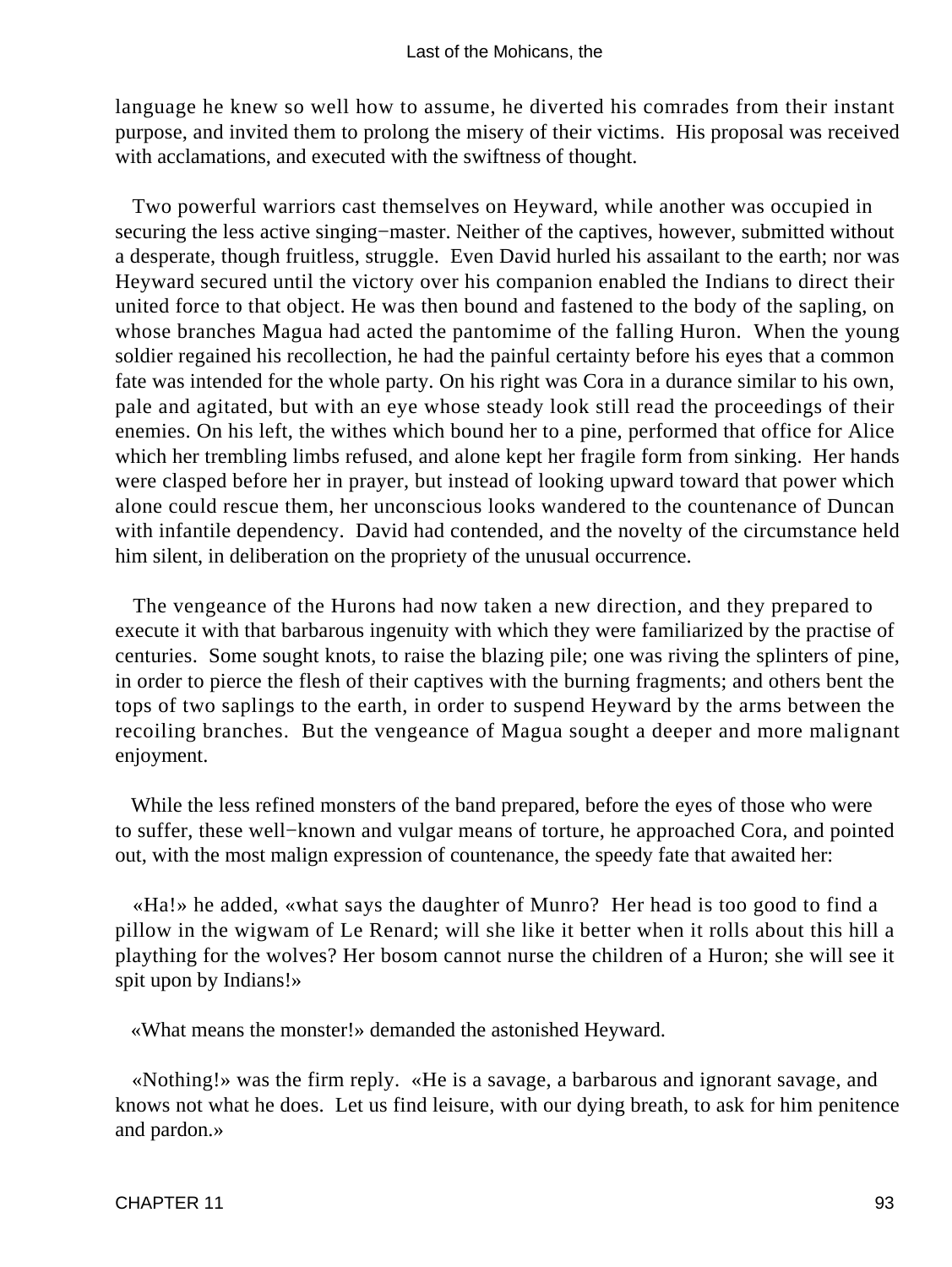«Pardon!» echoed the fierce Huron, mistaking in his anger, the meaning of her words; «the memory of an Indian is no longer than the arm of the pale faces; his mercy shorter than their justice! Say; shall I send the yellow hair to her father, and will you follow Magua to the great lakes, to carry his water, and feed him with corn?»

Cora beckoned him away, with an emotion of disgust she could not control.

 «Leave me,» she said, with a solemnity that for a moment checked the barbarity of the Indian; «you mingle bitterness in my prayers; you stand between me and my God!»

 The slight impression produced on the savage was, however, soon forgotten, and he continued pointing, with taunting irony, toward Alice.

 «Look! the child weeps! She is too young to die! Send her to Munro, to comb his gray hairs, and keep life in the heart of the old man.»

 Cora could not resist the desire to look upon her youthful sister, in whose eyes she met an imploring glance, that betrayed the longings of nature.

 «What says he, dearest Cora?» asked the trembling voice of Alice. «Did he speak of sending me to our father?»

 For many moments the elder sister looked upon the younger, with a countenance that wavered with powerful and contending emotions. At length she spoke, though her tones had lost their rich and calm fullness, in an expression of tenderness that seemed maternal.

 «Alice,» she said, «the Huron offers us both life, nay, more than both; he offers to restore Duncan, our invaluable Duncan, as well as you, to our friends – to our father – to our heart−stricken, childless father, if I will bow down this rebellious, stubborn pride of mine, and consent  $-$  »

 Her voice became choked, and clasping her hands, she looked upward, as if seeking, in her agony, intelligence from a wisdom that was infinite.

 «Say on,» cried Alice; «to what, dearest Cora? Oh! that the proffer were made to me! to save you, to cheer our aged father, to restore Duncan, how cheerfully could I die!»

 «Die!» repeated Cora, with a calmer and firmer voice, «that were easy! Perhaps the alternative may not be less so. He would have me,» she continued, her accents sinking under a deep consciousness of the degradation of the proposal, «follow him to the wilderness; go to the habitations of the Hurons; to remain there; in short, to become his wife! Speak, then, Alice; child of my affections! sister of my love! And you, too, Major Heyward, aid my weak reason with your counsel. Is life to be purchased by such a sacrifice? Will you, Alice,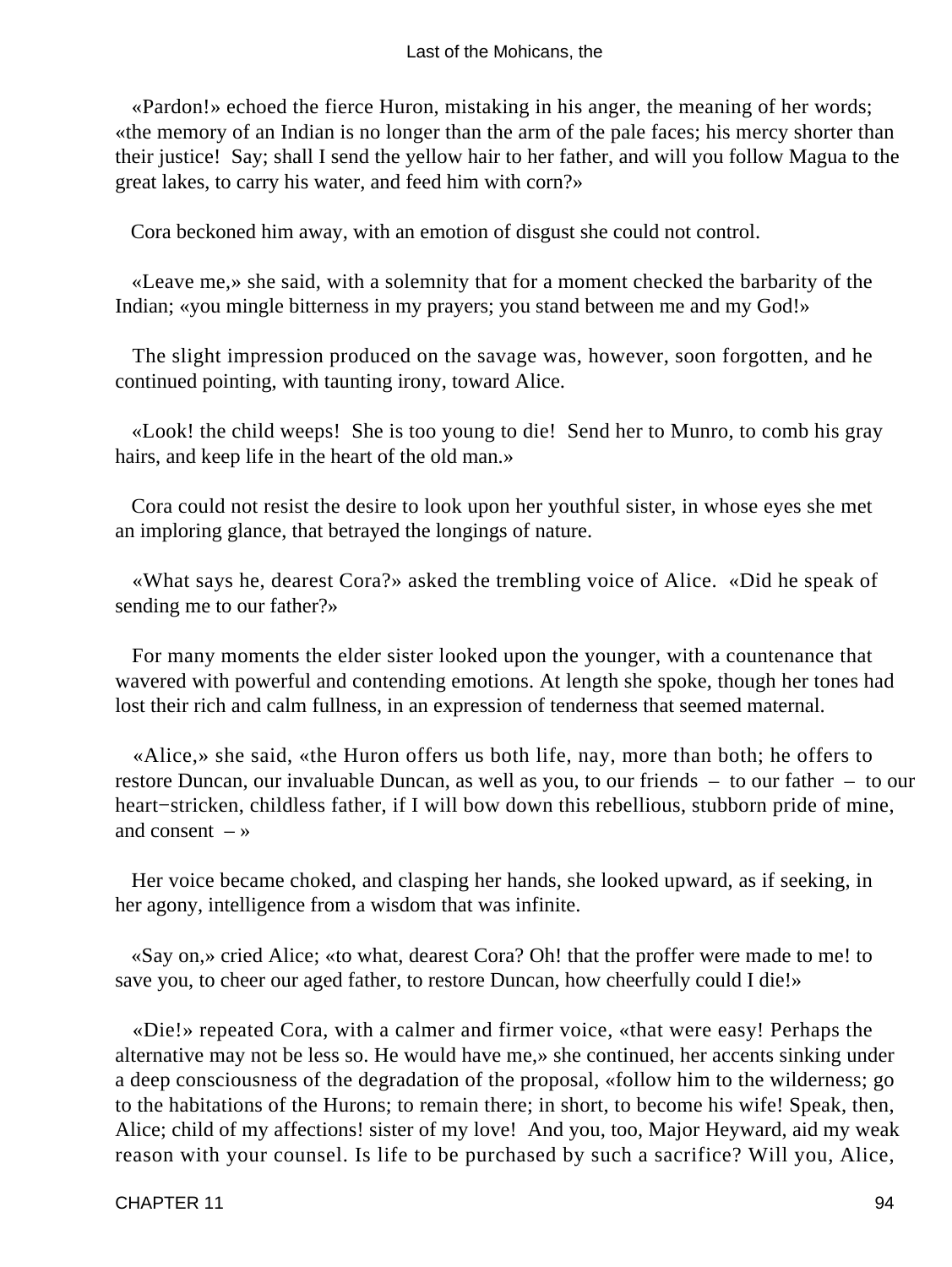receive it at my hands at such a price? And you, Duncan, guide me; control me between you; for I am wholly yours!»

 «Would I!» echoed the indignant and astonished youth. «Cora! Cora! you jest with our misery! Name not the horrid alternative again; the thought itself is worse than a thousand deaths.»

 «That such would be your answer, I well knew!» exclaimed Cora, her cheeks flushing, and her dark eyes once more sparkling with the lingering emotions of a woman. «What says my Alice? for her will I submit without another murmur.»

 Although both Heyward and Cora listened with painful suspense and the deepest attention, no sounds were heard in reply. It appeared as if the delicate and sensitive form of Alice would shrink into itself, as she listened to this proposal. Her arms had fallen lengthwise before her, the fingers moving in slight convulsions; her head dropped upon her bosom, and her whole person seemed suspended against the tree, looking like some beautiful emblem of the wounded delicacy of her sex, devoid of animation and yet keenly conscious. In a few moments, however, her head began to move slowly, in a sign of deep, unconquerable disapprobation.

«No, no, no; better that we die as we have lived, together!»

 «Then die!» shouted Magua, hurling his tomahawk with violence at the unresisting speaker, and gnashing his teeth with a rage that could no longer be bridled at this sudden exhibition of firmness in the one he believed the weakest of the party. The axe cleaved the air in front of Heyward, and cutting some of the flowing ringlets of Alice, quivered in the tree above her head. The sight maddened Duncan to desperation. Collecting all his energies in one effort he snapped the twigs which bound him and rushed upon another savage, who was preparing, with loud yells and a more deliberate aim, to repeat the blow. They encountered, grappled, and fell to the earth together. The naked body of his antagonist afforded Heyward no means of holding his adversary, who glided from his grasp, and rose again with one knee on his chest, pressing him down with the weight of a giant. Duncan already saw the knife gleaming in the air, when a whistling sound swept past him, and was rather accompanied than followed by the sharp crack of a rifle. He felt his breast relieved from the load it had endured; he saw the savage expression of his adversary's countenance change to a look of vacant wildness, when the Indian fell dead on the faded leaves by his side.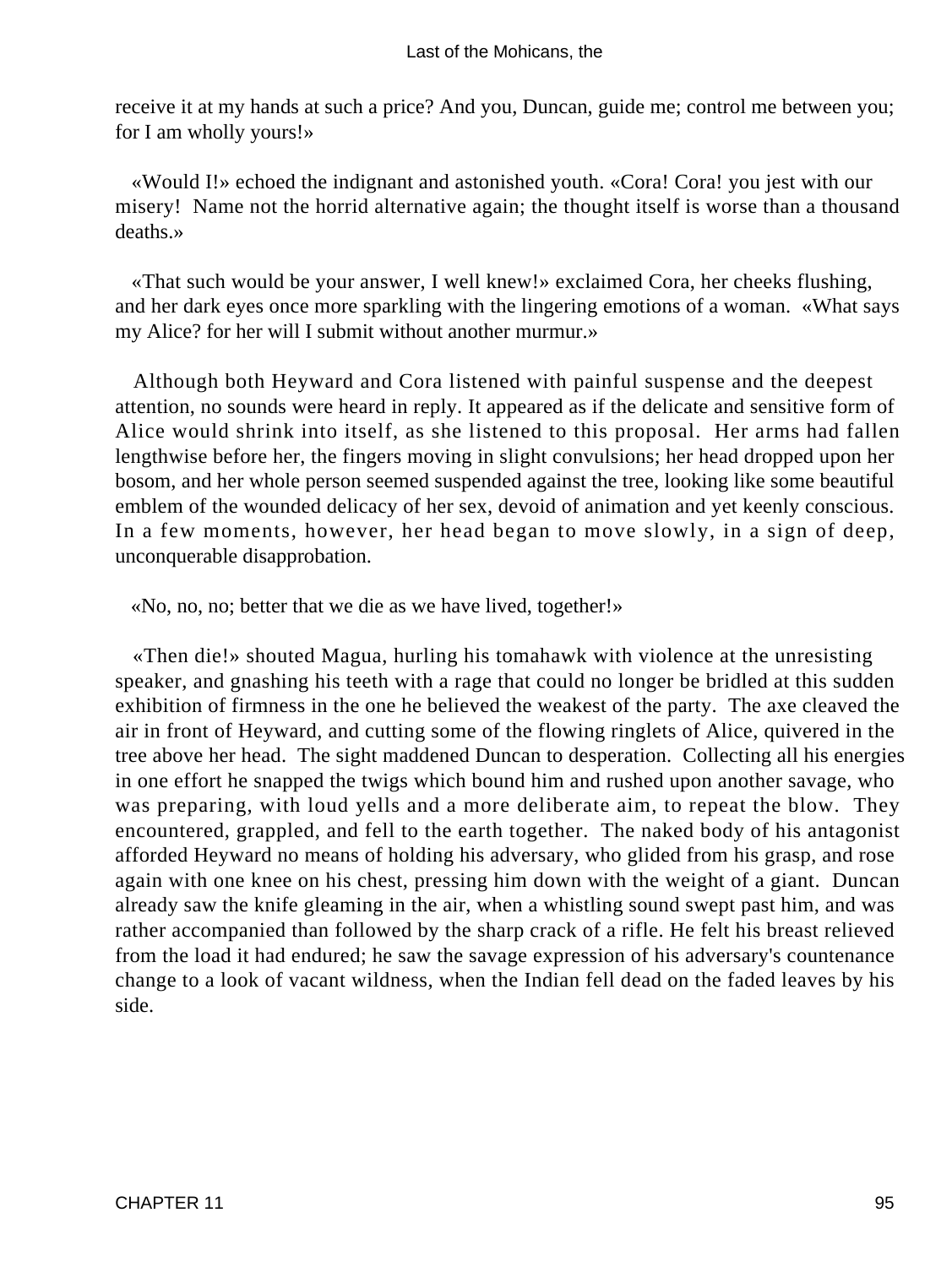## **[CHAPTER 12](#page-316-0)**

 $\ll C$ lo. – I am gone, sire, And anon, sire, I'll be with you again.» – Twelfth Night

 The Hurons stood aghast at this sudden visitation of death on one of their band. But as they regarded the fatal accuracy of an aim which had dared to immolate an enemy at so much hazard to a friend, the name of «La Longue Carabine» burst simultaneously from every lip, and was succeeded by a wild and a sort of plaintive howl. The cry was answered by a loud shout from a little thicket, where the incautious party had piled their arms; and at the next moment, Hawkeye, too eager to load the rifle he had regained, was seen advancing upon them, brandishing the clubbed weapon, and cutting the air with wide and powerful sweeps. Bold and rapid as was the progress of the scout, it was exceeded by that of a light and vigorous form which, bounding past him, leaped, with incredible activity and daring, into the very center of the Hurons, where it stood, whirling a tomahawk, and flourishing a glittering knife, with fearful menaces, in front of Cora. Quicker than the thoughts could follow those unexpected and audacious movements, an image, armed in the emblematic panoply of death, glided before their eyes, and assumed a threatening attitude at the other's side. The savage tormentors recoiled before these warlike intruders, and uttered, as they appeared in such quick succession, the often repeated and peculiar exclamations of surprise, followed by the well−known and dreaded appellations of:

«Le Cerf Agile! Le Gros Serpent!»

 But the wary and vigilant leader of the Hurons was not so easily disconcerted. Casting his keen eyes around the little plain, he comprehended the nature of the assault at a glance, and encouraging his followers by his voice as well as by his example, he unsheathed his long and dangerous knife, and rushed with a loud whoop upon the expected Chingachgook. It was the signal for a general combat. Neither party had firearms, and the contest was to be decided in the deadliest manner, hand to hand, with weapons of offense, and none of defense.

 Uncas answered the whoop, and leaping on an enemy, with a single, well−directed blow of his tomahawk, cleft him to the brain. Heyward tore the weapon of Magua from the sapling, and rushed eagerly toward the fray. As the combatants were now equal in number, each singled an opponent from the adverse band. The rush and blows passed with the fury of a whirlwind, and the swiftness of lightning. Hawkeye soon got another enemy within reach of his arm, and with one sweep of his formidable weapon he beat down the slight and inartificial defenses of his antagonist, crushing him to the earth with the blow. Heyward ventured to hurl the tomahawk he had seized, too ardent to await the moment of closing. It struck the Indian he had selected on the forehead, and checked for an instant his onward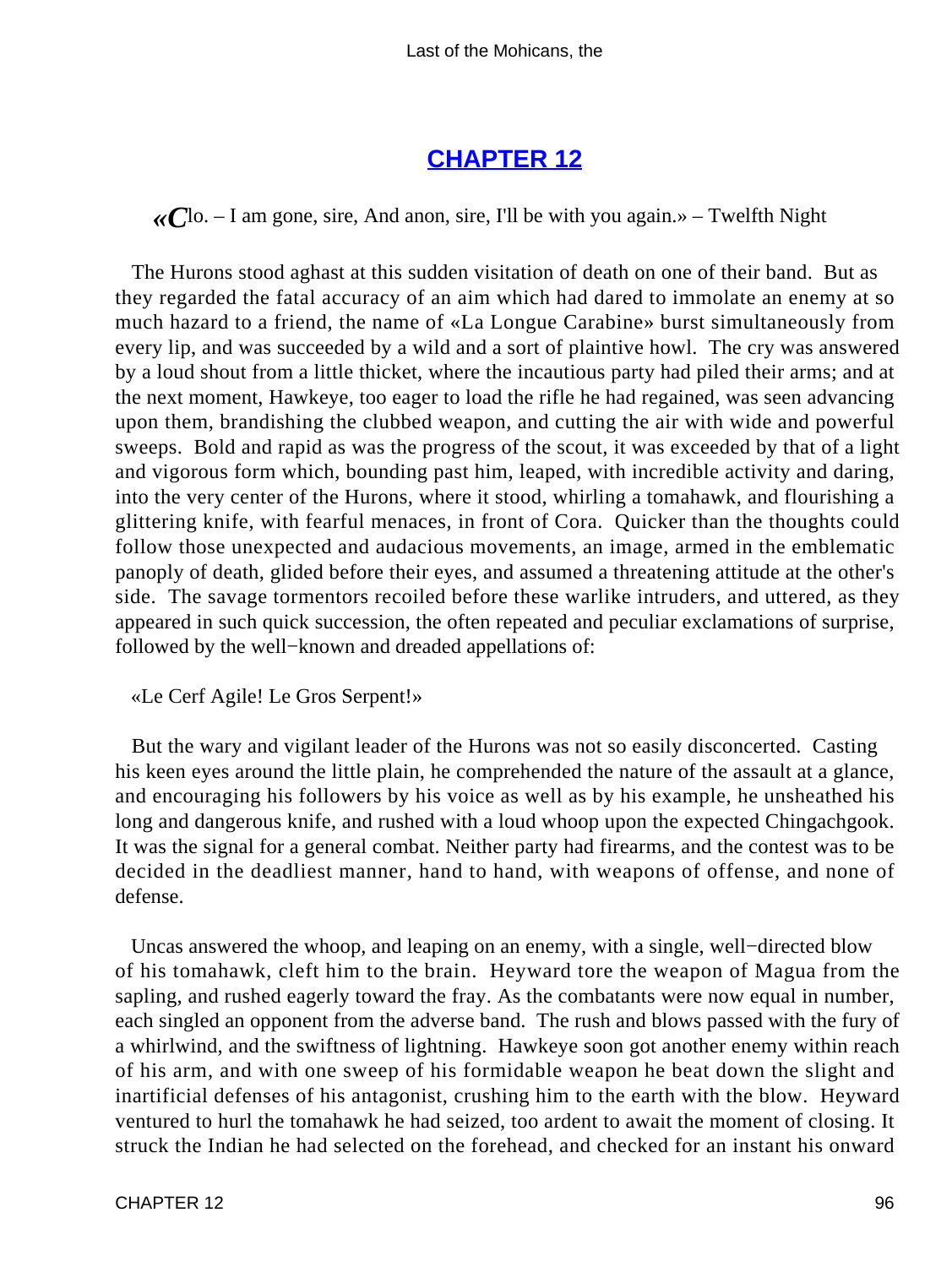rush. Encouraged by this slight advantage, the impetuous young man continued his onset, and sprang upon his enemy with naked hands. A single instant was enough to assure him of the rashness of the measure, for he immediately found himself fully engaged, with all his activity and courage, in endeavoring to ward the desperate thrusts made with the knife of the Huron. Unable longer to foil an enemy so alert and vigilant, he threw his arms about him, and succeeded in pinning the limbs of the other to his side, with an iron grasp, but one that was far too exhausting to himself to continue long. In this extremity he heard a voice near him, shouting:

«Extarminate the varlets! no quarter to an accursed Mingo!»

 At the next moment, the breech of Hawkeye's rifle fell on the naked head of his adversary, whose muscles appeared to wither under the shock, as he sank from the arms of Duncan, flexible and motionless.

 When Uncas had brained his first antagonist, he turned, like a hungry lion, to seek another. The fifth and only Huron disengaged at the first onset had paused a moment, and then seeing that all around him were employed in the deadly strife, he had sought, with hellish vengeance, to complete the baffled work of revenge. Raising a shout of triumph, he sprang toward the defenseless Cora, sending his keen axe as the dreadful precursor of his approach. The tomahawk grazed her shoulder, and cutting the withes which bound her to the tree, left the maiden at liberty to fly. She eluded the grasp of the savage, and reckless of her own safety, threw herself on the bosom of Alice, striving with convulsed and ill−directed fingers, to tear asunder the twigs which confined the person of her sister. Any other than a monster would have relented at such an act of generous devotion to the best and purest affection; but the breast of the Huron was a stranger to sympathy. Seizing Cora by the rich tresses which fell in confusion about her form, he tore her from her frantic hold, and bowed her down with brutal violence to her knees. The savage drew the flowing curls through his hand, and raising them on high with an outstretched arm, he passed the knife around the exquisitely molded head of his victim, with a taunting and exulting laugh. But he purchased this moment of fierce gratification with the loss of the fatal opportunity. It was just then the sight caught the eye of Uncas. Bounding from his footsteps he appeared for an instant darting through the air and descending in a ball he fell on the chest of his enemy, driving him many yards from the spot, headlong and prostrate. The violence of the exertion cast the young Mohican at his side. They arose together, fought, and bled, each in his turn. But the conflict was soon decided; the tomahawk of Heyward and the rifle of Hawkeye descended on the skull of the Huron, at the same moment that the knife of Uncas reached his heart.

 The battle was now entirely terminated with the exception of the protracted struggle between «Le Renard Subtil» and «Le Gros Serpent.» Well did these barbarous warriors prove that they deserved those significant names which had been bestowed for deeds in former wars. When they engaged, some little time was lost in eluding the quick and vigorous thrusts which had been aimed at their lives. Suddenly darting on each other, they closed, and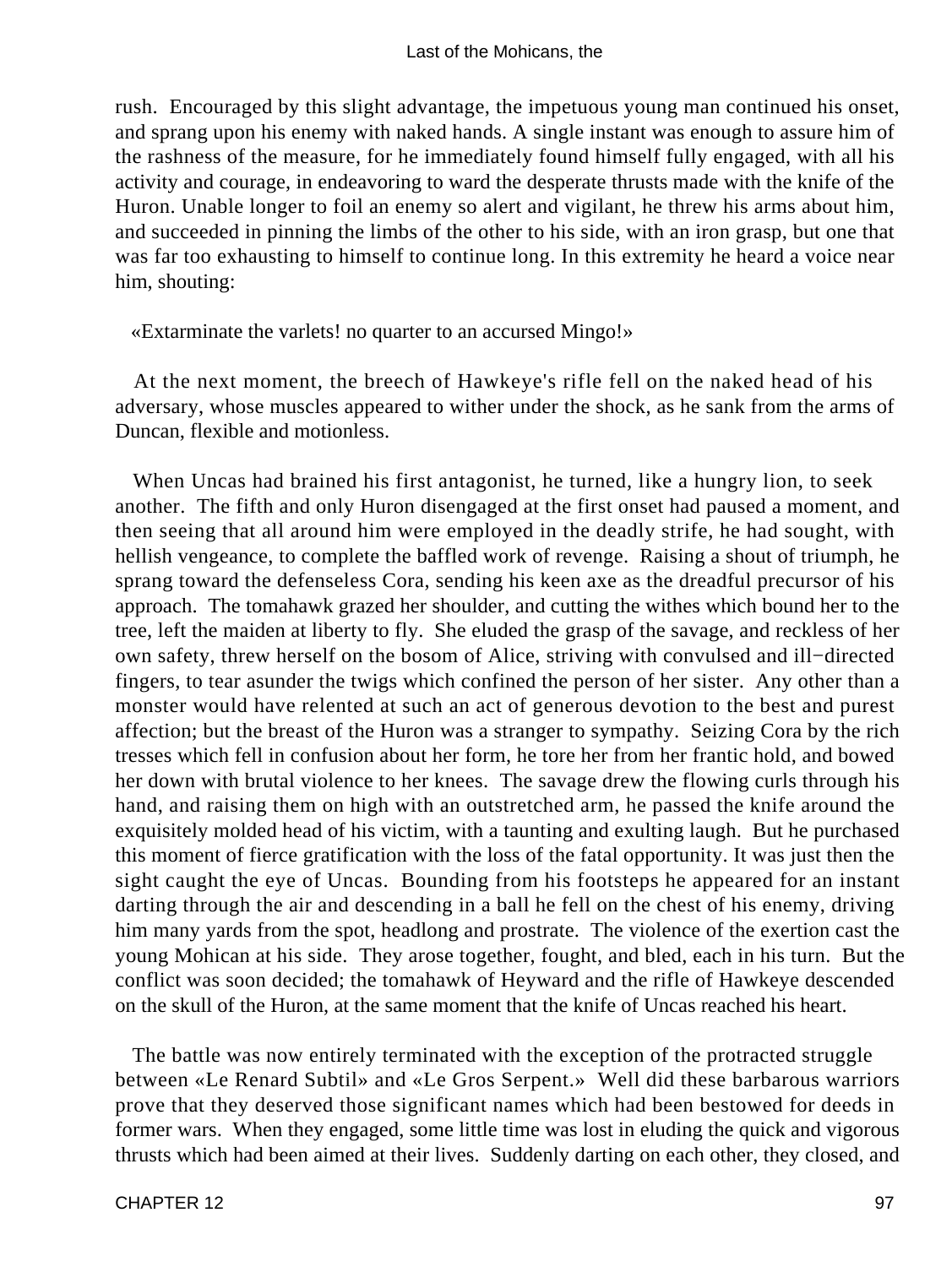came to the earth, twisted together like twining serpents, in pliant and subtle folds. At the moment when the victors found themselves unoccupied, the spot where these experienced and desperate combatants lay could only be distinguished by a cloud of dust and leaves, which moved from the center of the little plain toward its boundary, as if raised by the passage of a whirlwind. Urged by the different motives of filial affection, friendship and gratitude, Heyward and his companions rushed with one accord to the place, encircling the little canopy of dust which hung above the warriors. In vain did Uncas dart around the cloud, with a wish to strike his knife into the heart of his father's foe; the threatening rifle of Hawkeye was raised and suspended in vain, while Duncan endeavored to seize the limbs of the Huron with hands that appeared to have lost their power. Covered as they were with dust and blood, the swift evolutions of the combatants seemed to incorporate their bodies into one. The death−like looking figure of the Mohican, and the dark form of the Huron, gleamed before their eyes in such quick and confused succession, that the friends of the former knew not where to plant the succoring blow. It is true there were short and fleeting moments, when the fiery eyes of Magua were seen glittering, like the fabled organs of the basilisk through the dusty wreath by which he was enveloped, and he read by those short and deadly glances the fate of the combat in the presence of his enemies; ere, however, any hostile hand could descend on his devoted head, its place was filled by the scowling visage of Chingachgook. In this manner the scene of the combat was removed from the center of the little plain to its verge. The Mohican now found an opportunity to make a powerful thrust with his knife; Magua suddenly relinquished his grasp, and fell backward without motion, and seemingly without life. His adversary leaped on his feet, making the arches of the forest ring with the sounds of triumph.

 «Well done for the Delawares! victory to the Mohicans!» cried Hawkeye, once more elevating the butt of the long and fatal rifle; «a finishing blow from a man without a cross will never tell against his honor, nor rob him of his right to the scalp.»

 But at the very moment when the dangerous weapon was in the act of descending, the subtle Huron rolled swiftly from beneath the danger, over the edge of the precipice, and falling on his feet, was seen leaping, with a single bound, into the center of a thicket of low bushes, which clung along its sides. The Delawares, who had believed their enemy dead, uttered their exclamation of surprise, and were following with speed and clamor, like hounds in open view of the deer, when a shrill and peculiar cry from the scout instantly changed their purpose, and recalled them to the summit of the hill.

 «'Twas like himself!» cried the inveterate forester, whose prejudices contributed so largely to veil his natural sense of justice in all matters which concerned the Mingoes; «a lying and deceitful varlet as he is. An honest Delaware now, being fairly vanquished, would have lain still, and been knocked on the head, but these knavish Maquas cling to life like so many cats−o'−the−mountain. Let him go – let him go; 'tis but one man, and he without rifle or bow, many a long mile from his French commerades; and like a rattler that lost his fangs, he can do no further mischief, until such time as he, and we too, may leave the prints of our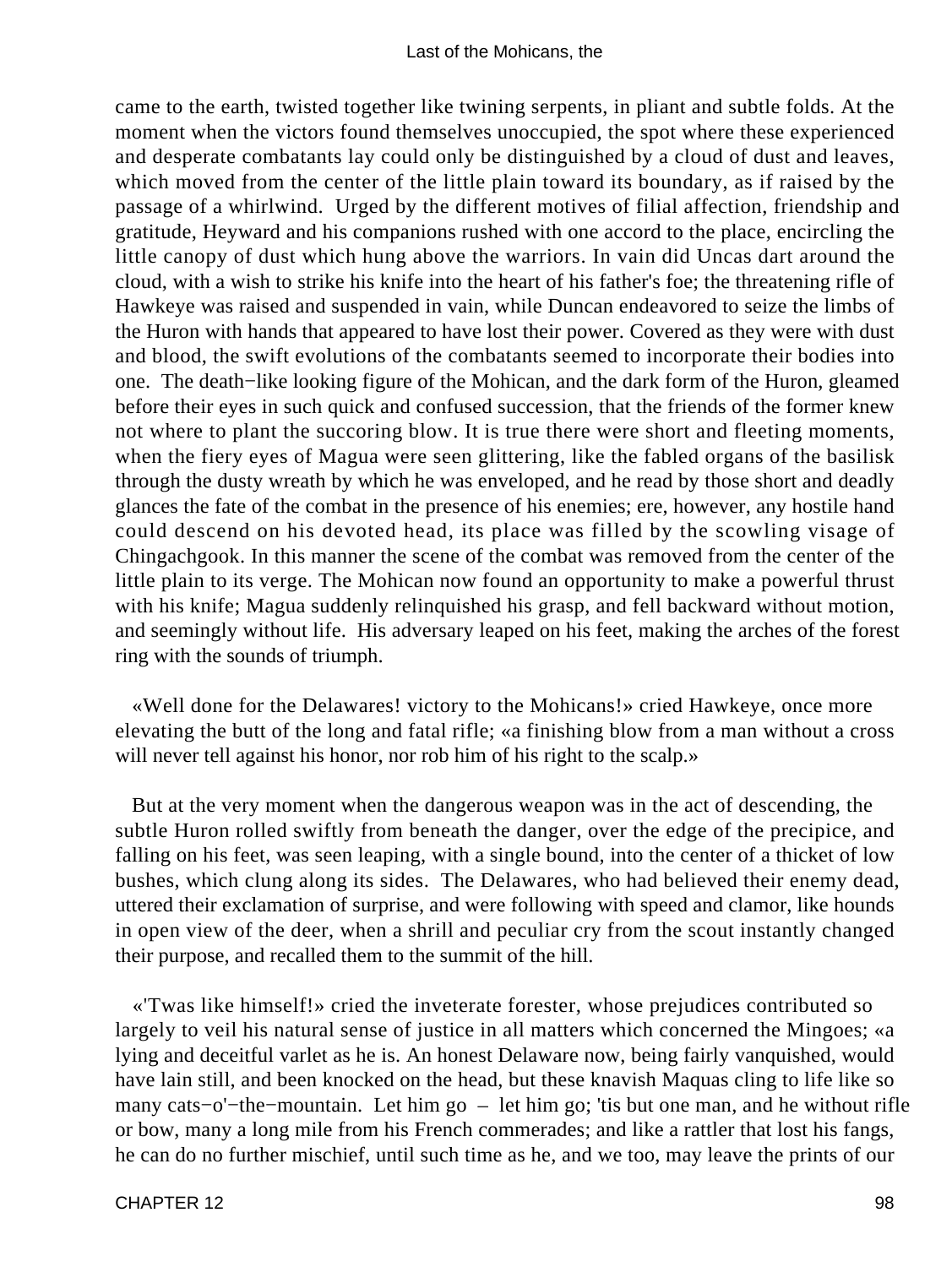moccasins over a long reach of sandy plain. See, Uncas,» he added, in Delaware, «your father is flaying the scalps already. It may be well to go round and feel the vagabonds that are left, or we may have another of them loping through the woods, and screeching like a jay that has been winged.»

 So saying the honest but implacable scout made the circuit of the dead, into whose senseless bosoms he thrust his long knife, with as much coolness as though they had been so many brute carcasses. He had, however, been anticipated by the elder Mohican, who had already torn the emblems of victory from the unresisting heads of the slain.

 But Uncas, denying his habits, we had almost said his nature, flew with instinctive delicacy, accompanied by Heyward, to the assistance of the females, and quickly releasing Alice, placed her in the arms of Cora. We shall not attempt to describe the gratitude to the Almighty Disposer of Events which glowed in the bosoms of the sisters, who were thus unexpectedly restored to life and to each other. Their thanksgivings were deep and silent; the offerings of their gentle spirits burning brightest and purest on the secret altars of their hearts; and their renovated and more earthly feelings exhibiting themselves in long and fervent though speechless caresses. As Alice rose from her knees, where she had sunk by the side of Cora, she threw herself on the bosom of the latter, and sobbed aloud the name of their aged father, while her soft, dove−like eyes, sparkled with the rays of hope.

 «We are saved! we are saved!» she murmured; «to return to the arms of our dear, dear father, and his heart will not be broken with grief. And you, too, Cora, my sister, my more than sister, my mother; you, too, are spared. And Duncan,» she added, looking round upon the youth with a smile of ineffable innocence, «even our own brave and noble Duncan has escaped without a hurt.»

 To these ardent and nearly innocent words Cora made no other answer than by straining the youthful speaker to her heart, as she bent over her in melting tenderness. The manhood of Heyward felt no shame in dropping tears over this spectacle of affectionate rapture; and Uncas stood, fresh and blood−stained from the combat, a calm, and, apparently, an unmoved looker−on, it is true, but with eyes that had already lost their fierceness, and were beaming with a sympathy that elevated him far above the intelligence, and advanced him probably centuries before, the practises of his nation.

 During this display of emotions so natural in their situation, Hawkeye, whose vigilant distrust had satisfied itself that the Hurons, who disfigured the heavenly scene, no longer possessed the power to interrupt its harmony, approached David, and liberated him from the bonds he had, until that moment, endured with the most exemplary patience.

 «There,» exclaimed the scout, casting the last withe behind him, «you are once more master of your own limbs, though you seem not to use them with much greater judgment than that in which they were first fashioned. If advice from one who is not older than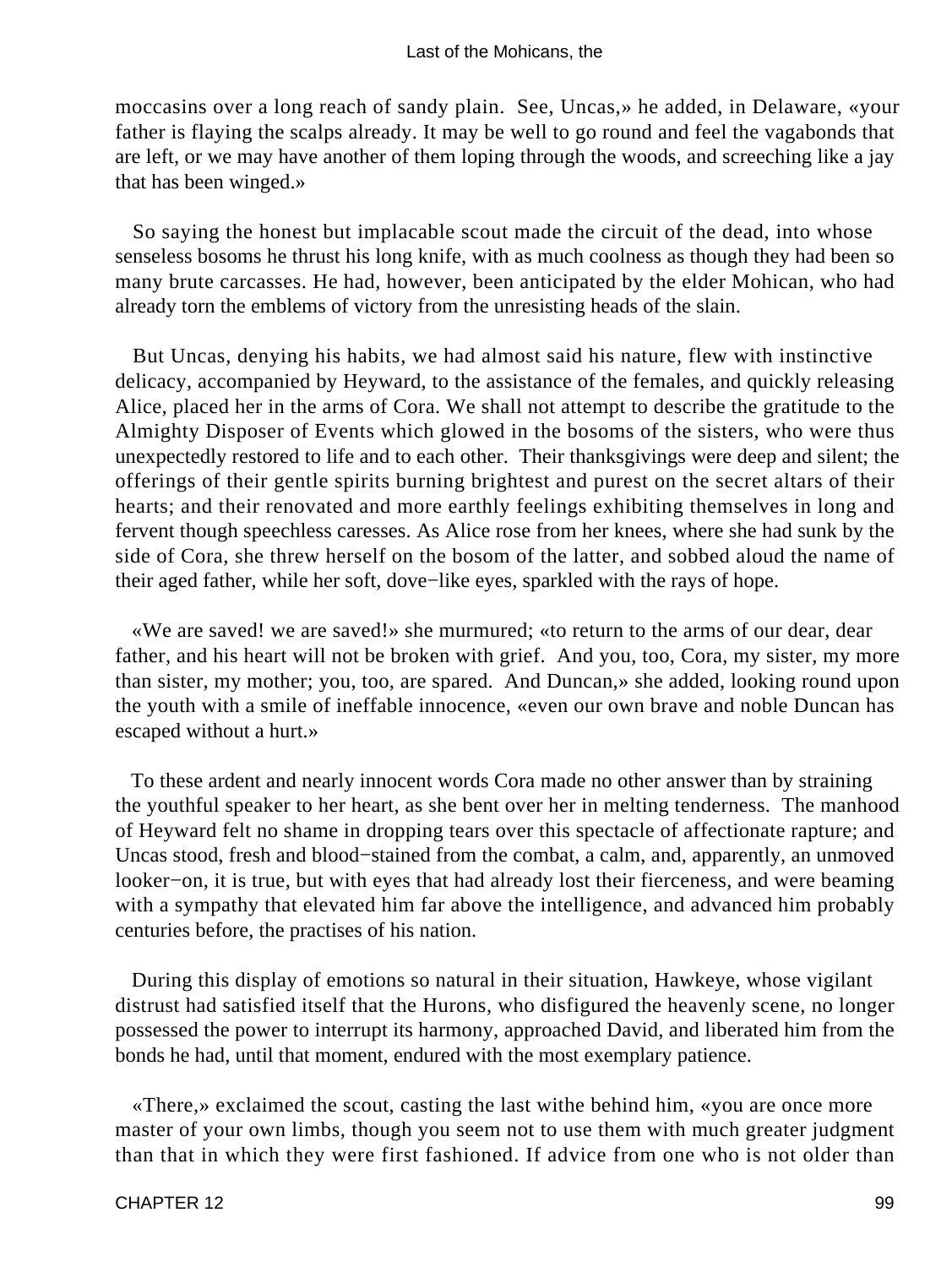yourself, but who, having lived most of his time in the wilderness, may be said to have experience beyond his years, will give no offense, you are welcome to my thoughts; and these are, to part with the little tooting instrument in your jacket to the first fool you meet with, and buy some we'pon with the money, if it be only the barrel of a horseman's pistol. By industry and care, you might thus come to some prefarment; for by this time, I should think, your eyes would plainly tell you that a carrion crow is a better bird than a mocking−thresher. The one will, at least, remove foul sights from before the face of man, while the other is only good to brew disturbances in the woods, by cheating the ears of all that hear them.»

 «Arms and the clarion for the battle, but the song of thanksgiving to the victory!» answered the liberated David. «Friend,» he added, thrusting forth his lean, delicate hand toward Hawkeye, in kindness, while his eyes twinkled and grew moist, «I thank thee that the hairs of my head still grow where they were first rooted by Providence; for, though those of other men may be more glossy and curling, I have ever found mine own well suited to the brain they shelter. That I did not join myself to the battle, was less owing to disinclination, than to the bonds of the heathen. Valiant and skillful hast thou proved thyself in the conflict, and I hereby thank thee, before proceeding to discharge other and more important duties, because thou hast proved thyself well worthy of a Christian's praise.»

 «The thing is but a trifle, and what you may often see if you tarry long among us,» returned the scout, a good deal softened toward the man of song, by this unequivocal expression of gratitude. «I have got back my old companion, 'killdeer',» he added, striking his hand on the breech of his rifle; «and that in itself is a victory. These Iroquois are cunning, but they outwitted themselves when they placed their firearms out of reach; and had Uncas or his father been gifted with only their common Indian patience, we should have come in upon the knaves with three bullets instead of one, and that would have made a finish of the whole pack; yon loping varlet, as well as his commerades. But 'twas all fore−ordered, and for the best.»

 «Thou sayest well,» returned David, «and hast caught the true spirit of Christianity. He that is to be saved will be saved, and he that is predestined to be damned will be damned. This is the doctrine of truth, and most consoling and refreshing it is to the true believer.»

 The scout, who by this time was seated, examining into the state of his rifle with a species of parental assiduity, now looked up at the other in a displeasure that he did not affect to conceal, roughly interrupting further speech.

 «Doctrine or no doctrine,» said the sturdy woodsman, «'tis the belief of knaves, and the curse of an honest man. I can credit that yonder Huron was to fall by my hand, for with my own eyes I have seen it; but nothing short of being a witness will cause me to think he has met with any reward, or that Chingachgook there will be condemned at the final day.»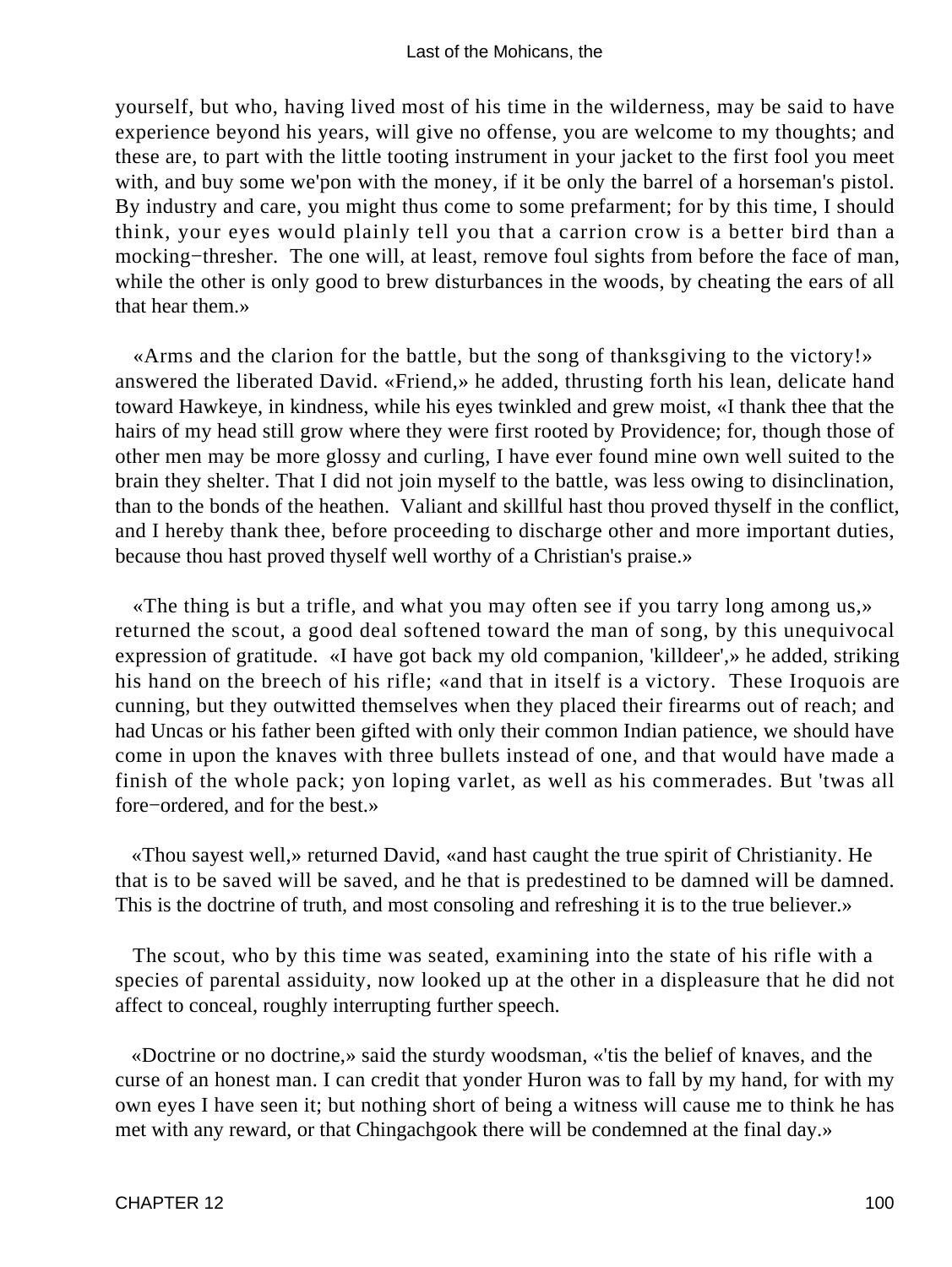#### Last of the Mohicans, the

 «You have no warranty for such an audacious doctrine, nor any covenant to support it,» cried David who was deeply tinctured with the subtle distinctions which, in his time, and more especially in his province, had been drawn around the beautiful simplicity of revelation, by endeavoring to penetrate the awful mystery of the divine nature, supplying faith by self−sufficiency, and by consequence, involving those who reasoned from such human dogmas in absurdities and doubt; «your temple is reared on the sands, and the first tempest will wash away its foundation. I demand your authorities for such an uncharitable assertion (like other advocates of a system, David was not always accurate in his use of terms). Name chapter and verse; in which of the holy books do you find language to support you?»

 «Book!» repeated Hawkeye, with singular and ill−concealed disdain; «do you take me for a whimpering boy at the apronstring of one of your old gals; and this good rifle on my knee for the feather of a goose's wing, my ox's horn for a bottle of ink, and my leathern pouch for a cross−barred handkercher to carry my dinner? Book! what have such as I, who am a warrior of the wilderness, though a man without a cross, to do with books? I never read but in one, and the words that are written there are too simple and too plain to need much schooling; though I may boast that of forty long and hard−working years.»

«What call you the volume?» said David, misconceiving the other's meaning.

 «'Tis open before your eyes,» returned the scout; «and he who owns it is not a niggard of its use. I have heard it said that there are men who read in books to convince themselves there is a God. I know not but man may so deform his works in the settlement, as to leave that which is so clear in the wilderness a matter of doubt among traders and priests. If any such there be, and he will follow me from sun to sun, through the windings of the forest, he shall see enough to teach him that he is a fool, and that the greatest of his folly lies in striving to rise to the level of One he can never equal, be it in goodness, or be it in power.»

 The instant David discovered that he battled with a disputant who imbibed his faith from the lights of nature, eschewing all subtleties of doctrine, he willingly abandoned a controversy from which he believed neither profit nor credit was to be derived. While the scout was speaking, he had also seated himself, and producing the ready little volume and the iron−rimmed spectacles, he prepared to discharge a duty, which nothing but the unexpected assault he had received in his orthodoxy could have so long suspended. He was, in truth, a minstrel of the western continent – of a much later day, certainly, than those gifted bards, who formerly sang the profane renown of baron and prince, but after the spirit of his own age and country; and he was now prepared to exercise the cunning of his craft, in celebration of, or rather in thanksgiving for, the recent victory. He waited patiently for Hawkeye to cease, then lifting his eyes, together with his voice, he said, aloud:

 «I invite you, friends, to join in praise for this signal deliverance from the hands of barbarians and infidels, to the comfortable and solemn tones of the tune called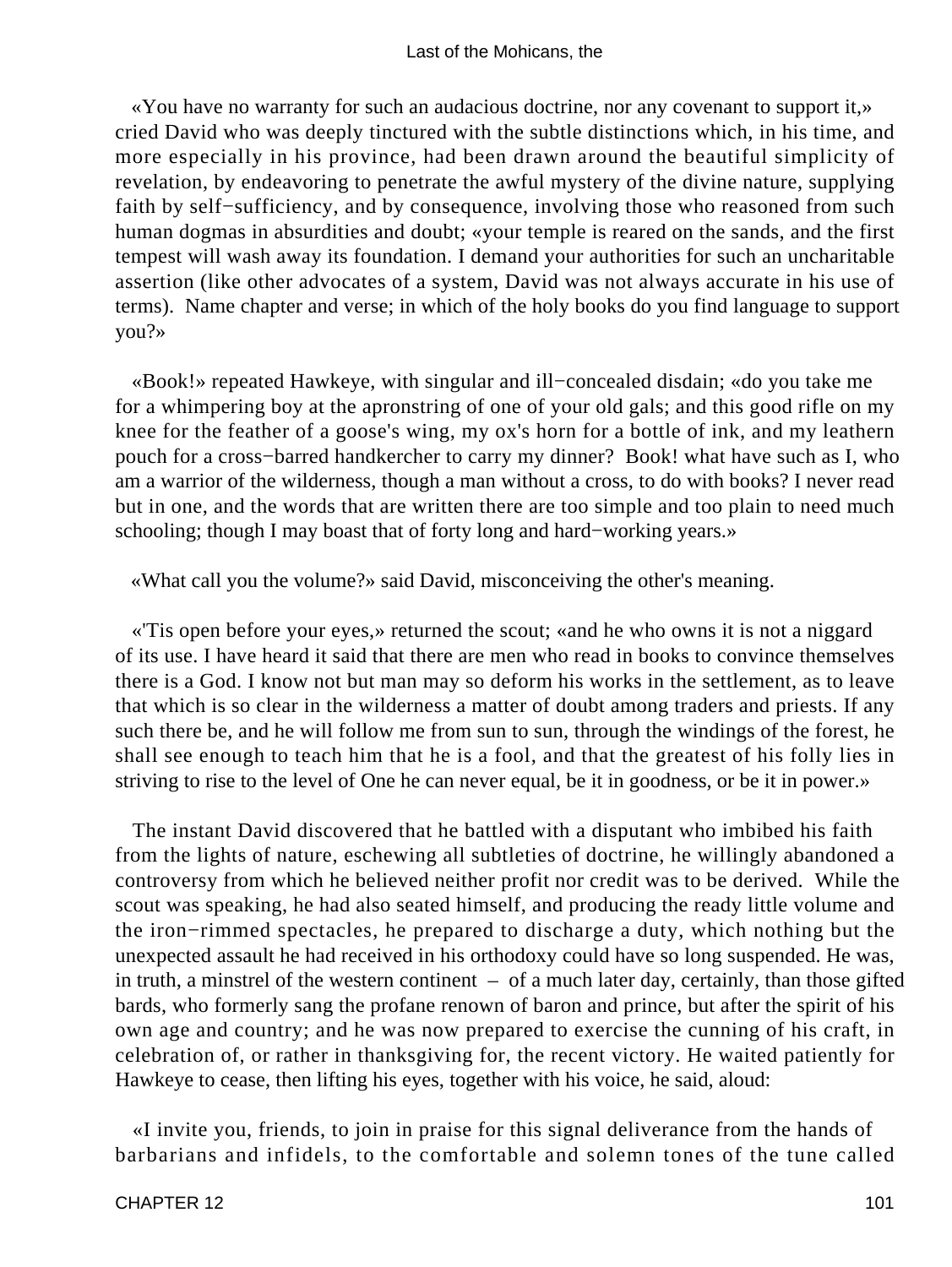#### Last of the Mohicans, the

### 'Northampton'.»

 He next named the page and verse where the rhymes selected were to be found, and applied the pitch−pipe to his lips, with the decent gravity that he had been wont to use in the temple. This time he was, however, without any accompaniment, for the sisters were just then pouring out those tender effusions of affection which have been already alluded to. Nothing deterred by the smallness of his audience, which, in truth, consisted only of the discontented scout, he raised his voice, commencing and ending the sacred song without accident or interruption of any kind.

 Hawkeye listened while he coolly adjusted his flint and reloaded his rifle; but the sounds, wanting the extraneous assistance of scene and sympathy, failed to awaken his slumbering emotions. Never minstrel, or by whatever more suitable name David should be known, drew upon his talents in the presence of more insensible auditors; though considering the singleness and sincerity of his motive, it is probable that no bard of profane song ever uttered notes that ascended so near to that throne where all homage and praise is due. The scout shook his head, and muttering some unintelligible words, among which «throat» and «Iroquois» were alone audible, he walked away, to collect and to examine into the state of the captured arsenal of the Hurons. In this office he was now joined by Chingachgook, who found his own, as well as the rifle of his son, among the arms. Even Heyward and David were furnished with weapons; nor was ammunition wanting to render them all effectual.

 When the foresters had made their selection, and distributed their prizes, the scout announced that the hour had arrived when it was necessary to move. By this time the song of Gamut had ceased, and the sisters had learned to still the exhibition of their emotions. Aided by Duncan and the younger Mohican, the two latter descended the precipitous sides of that hill which they had so lately ascended under so very different auspices, and whose summit had so nearly proved the scene of their massacre. At the foot they found the Narragansetts browsing the herbage of the bushes, and having mounted, they followed the movements of a guide, who, in the most deadly straits, had so often proved himself their friend. The journey was, however, short. Hawkeye, leaving the blind path that the Hurons had followed, turned short to his right, and entering the thicket, he crossed a babbling brook, and halted in a narrow dell, under the shade of a few water elms. Their distance from the base of the fatal hill was but a few rods, and the steeds had been serviceable only in crossing the shallow stream.

 The scout and the Indians appeared to be familiar with the sequestered place where they now were; for, leaning their rifle against the trees, they commenced throwing aside the dried leaves, and opening the blue clay, out of which a clear and sparkling spring of bright, glancing water, quickly bubbled. The white man then looked about him, as though seeking for some object, which was not to be found as readily as he expected.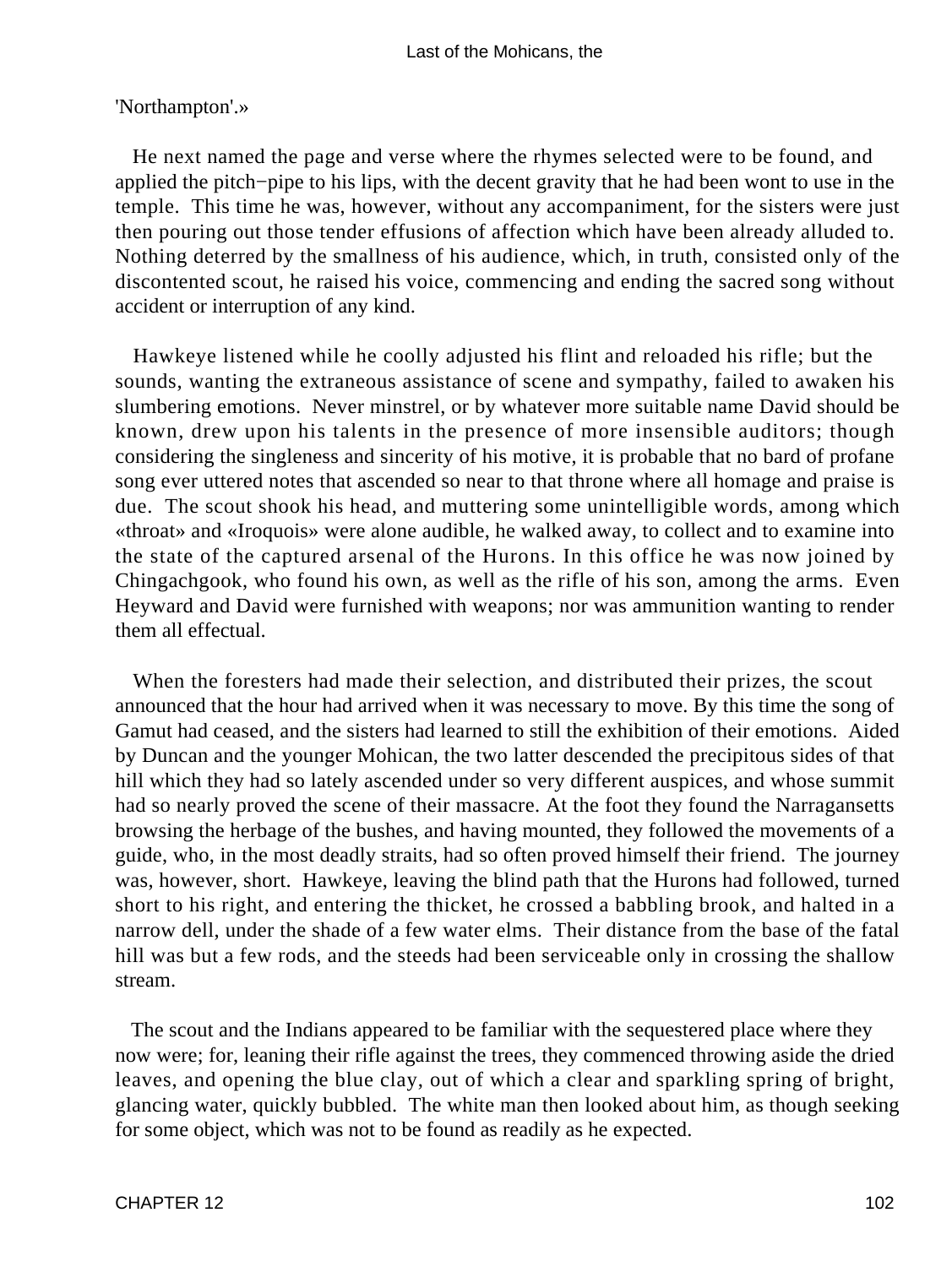«Them careless imps, the Mohawks, with their Tuscarora and Onondaga brethren, have been here slaking their thirst,» he muttered, «and the vagabonds have thrown away the gourd! This is the way with benefits, when they are bestowed on such disremembering hounds! Here has the Lord laid his hand, in the midst of the howling wilderness, for their good, and raised a fountain of water from the bowels of the 'arth, that might laugh at the richest shop of apothecary's ware in all the colonies; and see! the knaves have trodden in the clay, and deformed the cleanliness of the place, as though they were brute beasts, instead of human men.»

 Uncas silently extended toward him the desired gourd, which the spleen of Hawkeye had hitherto prevented him from observing on a branch of an elm. Filling it with water, he retired a short distance, to a place where the ground was more firm and dry; here he coolly seated himself, and after taking a long, and, apparently, a grateful draught, he commenced a very strict examination of the fragments of food left by the Hurons, which had hung in a wallet on his arm.

 «Thank you, lad!» he continued, returning the empty gourd to Uncas; «now we will see how these rampaging Hurons lived, when outlying in ambushments. Look at this! The varlets know the better pieces of the deer; and one would think they might carve and roast a saddle, equal to the best cook in the land! But everything is raw, for the Iroquois are thorough savages. Uncas, take my steel and kindle a fire; a mouthful of a tender broil will give natur' a helping hand, after so long a trail.»

 Heyward, perceiving that their guides now set about their repast in sober earnest, assisted the ladies to alight, and placed himself at their side, not unwilling to enjoy a few moments of grateful rest, after the bloody scene he had just gone through. While the culinary process was in hand, curiosity induced him to inquire into the circumstances which had led to their timely and unexpected rescue:

 «How is it that we see you so soon, my generous friend,» he asked, «and without aid from the garrison of Edward?»

 «Had we gone to the bend in the river, we might have been in time to rake the leaves over your bodies, but too late to have saved your scalps,» coolly answered the scout. «No, no; instead of throwing away strength and opportunity by crossing to the fort, we lay by, under the bank of the Hudson, waiting to watch the movements of the Hurons.»

«You were, then, witnesses of all that passed?»

 «Not of all; for Indian sight is too keen to be easily cheated, and we kept close. A difficult matter it was, too, to keep this Mohican boy snug in the ambushment. Ah! Uncas, Uncas, your behavior was more like that of a curious woman than of a warrior on his scent.»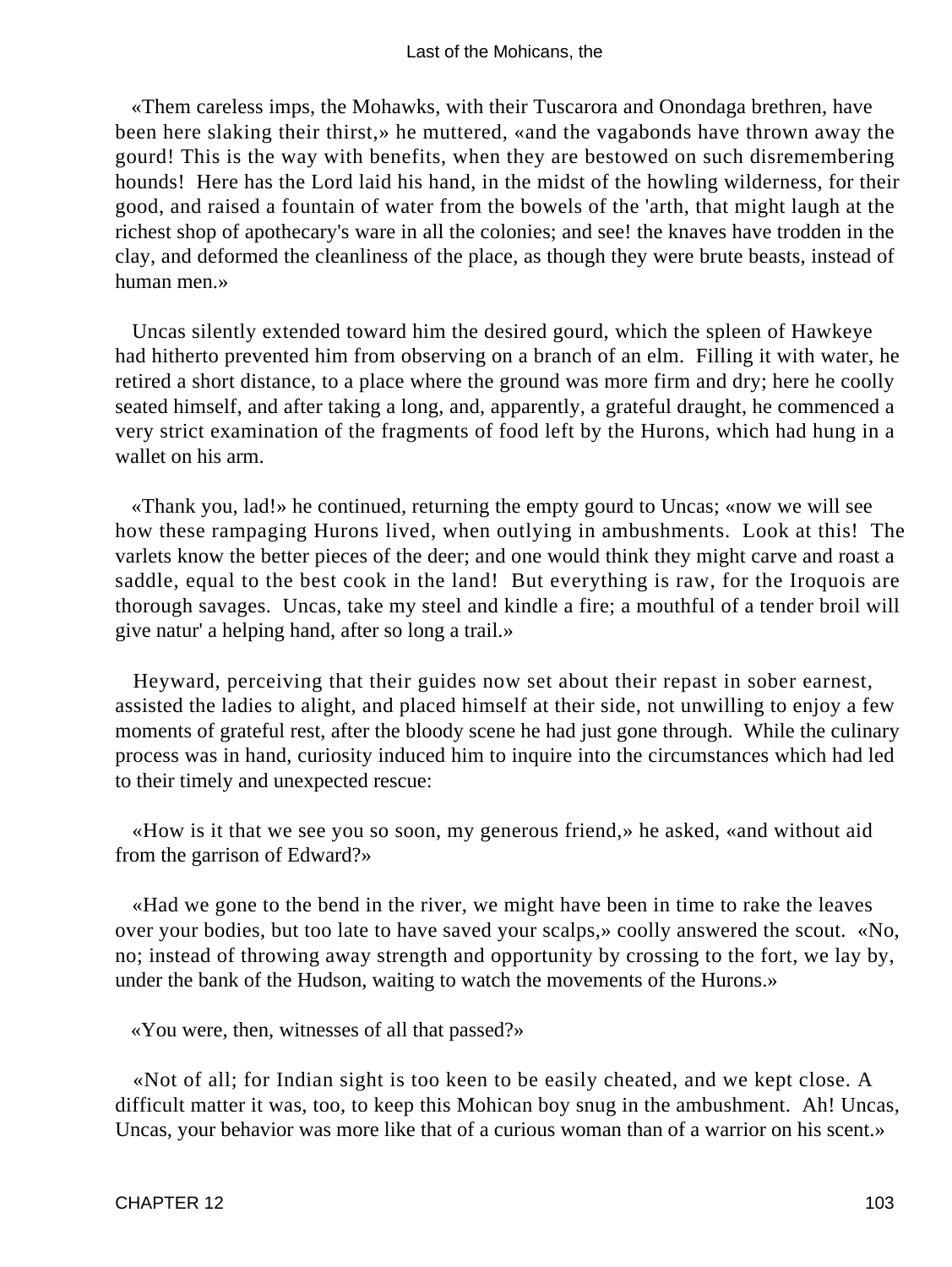Uncas permitted his eyes to turn for an instant on the sturdy countenance of the speaker, but he neither spoke nor gave any indication of repentance. On the contrary, Heyward thought the manner of the young Mohican was disdainful, if not a little fierce, and that he suppressed passions that were ready to explode, as much in compliment to the listeners, as from the deference he usually paid to his white associate.

«You saw our capture?» Heyward next demanded.

 «We heard it,» was the significant answer. «An Indian yell is plain language to men who have passed their days in the woods. But when you landed, we were driven to crawl like sarpents, beneath the leaves; and then we lost sight of you entirely, until we placed eyes on you again trussed to the trees, and ready bound for an Indian massacre.»

 «Our rescue was the deed of Providence. It was nearly a miracle that you did not mistake the path, for the Hurons divided, and each band had its horses.»

 «Ay! there we were thrown off the scent, and might, indeed, have lost the trail, had it not been for Uncas; we took the path, however, that led into the wilderness; for we judged, and judged rightly, that the savages would hold that course with their prisoners. But when we had followed it for many miles, without finding a single twig broken, as I had advised, my mind misgave me; especially as all the footsteps had the prints of moccasins.»

 «Our captors had the precaution to see us shod like themselves,» said Duncan, raising a foot, and exhibiting the buckskin he wore.

 «Aye, 'twas judgmatical and like themselves; though we were too expart to be thrown from a trail by so common an invention.»

«To what, then, are we indebted for our safety?»

 «To what, as a white man who has no taint of Indian blood, I should be ashamed to own; to the judgment of the young Mohican, in matters which I should know better than he, but which I can now hardly believe to be true, though my own eyes tell me it is so.»

«'Tis extraordinary! will you not name the reason?»

 «Uncas was bold enough to say, that the beasts ridden by the gentle ones,» continued Hawkeye, glancing his eyes, not without curious interest, on the fillies of the ladies, «planted the legs of one side on the ground at the same time, which is contrary to the movements of all trotting four−footed animals of my knowledge, except the bear. And yet here are horses that always journey in this manner, as my own eyes have seen, and as their trail has shown for twenty long miles.»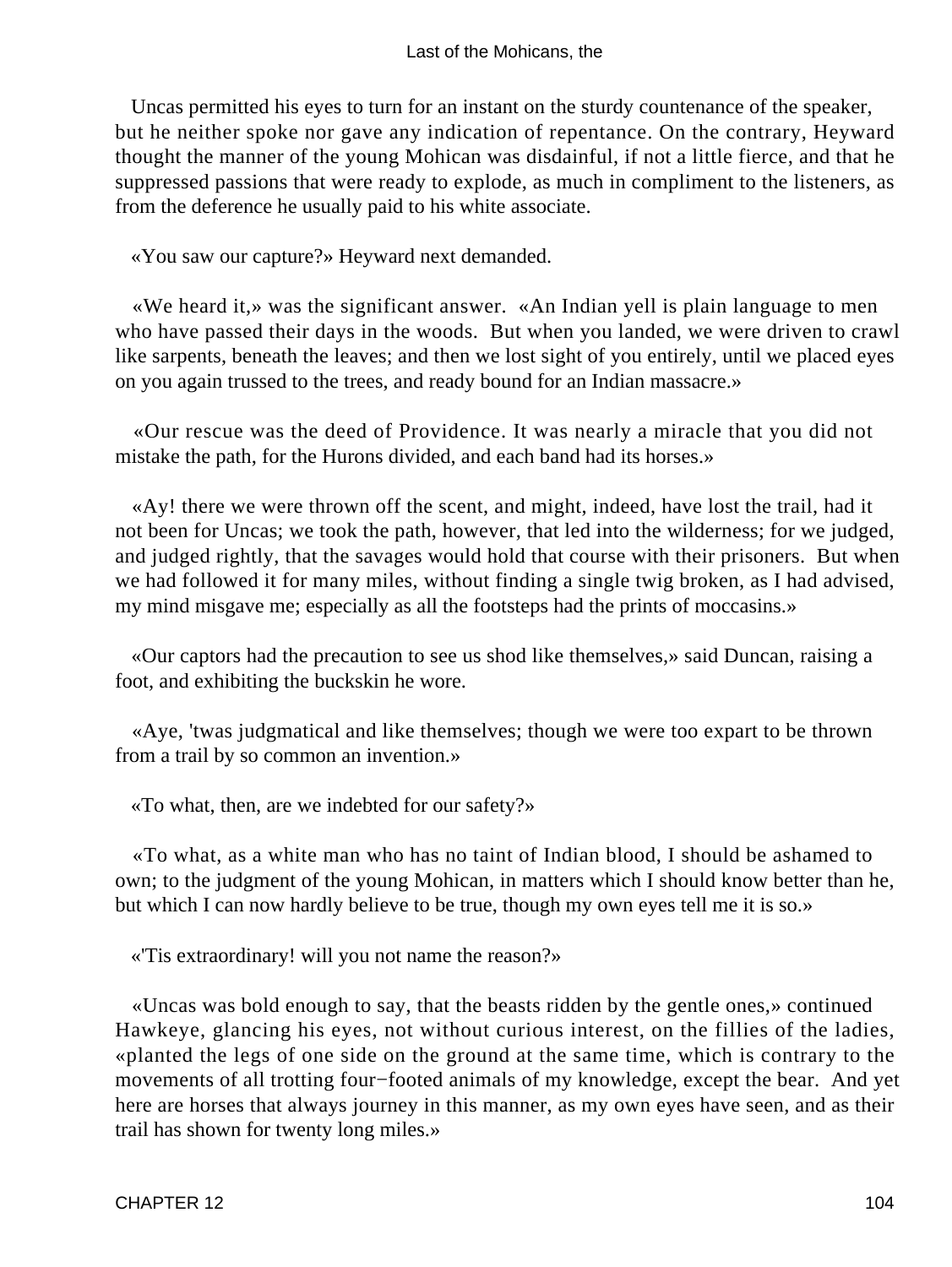#### Last of the Mohicans, the

 «'Tis the merit of the animal! They come from the shores of Narrangansett Bay, in the small province of Providence Plantations, and are celebrated for their hardihood, and the ease of this peculiar movement; though other horses are not unfrequently trained to the same.»

 «It may be – it may be,» said Hawkeye, who had listened with singular attention to this explanation; «though I am a man who has the full blood of the whites, my judgment in deer and beaver is greater than in beasts of burden. Major Effingham has many noble chargers, but I have never seen one travel after such a sidling gait.»

 «True; for he would value the animals for very different properties. Still is this a breed highly esteemed and, as you witness, much honored with the burdens it is often destined to bear.»

 The Mohicans had suspended their operations about the glimmering fire to listen; and, when Duncan had done, they looked at each other significantly, the father uttering the never−failing exclamation of surprise. The scout ruminated, like a man digesting his newly−acquired knowledge, and once more stole a glance at the horses.

 «I dare to say there are even stranger sights to be seen in the settlements!» he said, at length. «Natur' is sadly abused by man, when he once gets the mastery. But, go sidling or go straight, Uncas had seen the movement, and their trail led us on to the broken bush. The outer branch, near the prints of one of the horses, was bent upward, as a lady breaks a flower from its stem, but all the rest were ragged and broken down, as if the strong hand of a man had been tearing them! So I concluded that the cunning varments had seen the twig bent, and had torn the rest, to make us believe a buck had been feeling the boughs with his antlers.»

«I do believe your sagacity did not deceive you; for some such thing occurred!»

 «That was easy to see,» added the scout, in no degree conscious of having exhibited any extraordinary sagacity; «and a very different matter it was from a waddling horse! It then struck me the Mingoes would push for this spring, for the knaves well know the vartue of its waters!»

 «Is it, then, so famous?» demanded Heyward, examining, with a more curious eye, the secluded dell, with its bubbling fountain, surrounded, as it was, by earth of a deep, dingy brown.

 «Few red−skins, who travel south and east of the great lakes but have heard of its qualities. Will you taste for yourself?»

 Heyward took the gourd, and after swallowing a little of the water, threw it aside with grimaces of discontent. The scout laughed in his silent but heartfelt manner, and shook his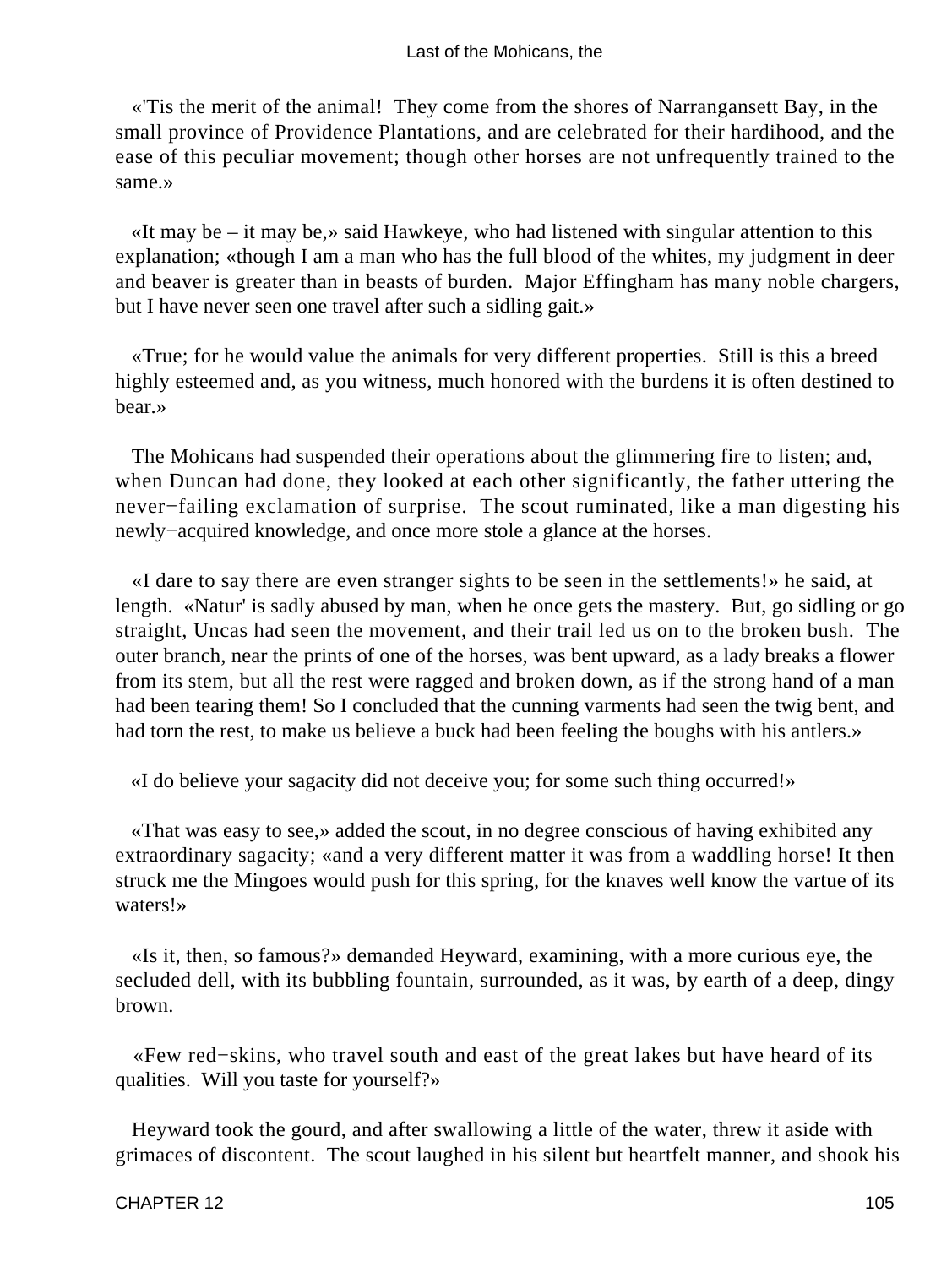head with vast satisfaction.

 «Ah! you want the flavor that one gets by habit; the time was when I liked it as little as yourself; but I have come to my taste, and I now crave it, as a deer does the licks\*. Your high−spiced wines are not better liked than a red−skin relishes this water; especially when his natur' is ailing. But Uncas has made his fire, and it is time we think of eating, for our journey is long, and all before us.»

 \* Many of the animals of the American forests resort to those spots where salt springs are found. These are called «licks» or «salt licks,» in the language of the country, from the circumstance that the quadruped is often obliged to lick the earth, in order to obtain the saline particles. These licks are great places of resort with the hunters, who waylay their game near the paths that lead to them.

 Interrupting the dialogue by this abrupt transition, the scout had instant recourse to the fragments of food which had escaped the voracity of the Hurons. A very summary process completed the simple cookery, when he and the Mohicans commenced their humble meal, with the silence and characteristic diligence of men who ate in order to enable themselves to endure great and unremitting toil.

 When this necessary, and, happily, grateful duty had been performed, each of the foresters stooped and took a long and parting draught at that solitary and silent spring\*, around which and its sister fountains, within fifty years, the wealth, beauty and talents of a hemisphere were to assemble in throngs, in pursuit of health and pleasure. Then Hawkeye announced his determination to proceed. The sisters resumed their saddles; Duncan and David grapsed their rifles, and followed on footsteps; the scout leading the advance, and the Mohicans bringing up the rear. The whole party moved swiftly through the narrow path, toward the north, leaving the healing waters to mingle unheeded with the adjacent brooks and the bodies of the dead to fester on the neighboring mount, without the rites of sepulture; a fate but too common to the warriors of the woods to excite either commiseration or comment.

 \* The scene of the foregoing incidents is on the spot where the village of Ballston now stands; one of the two principal watering places of America.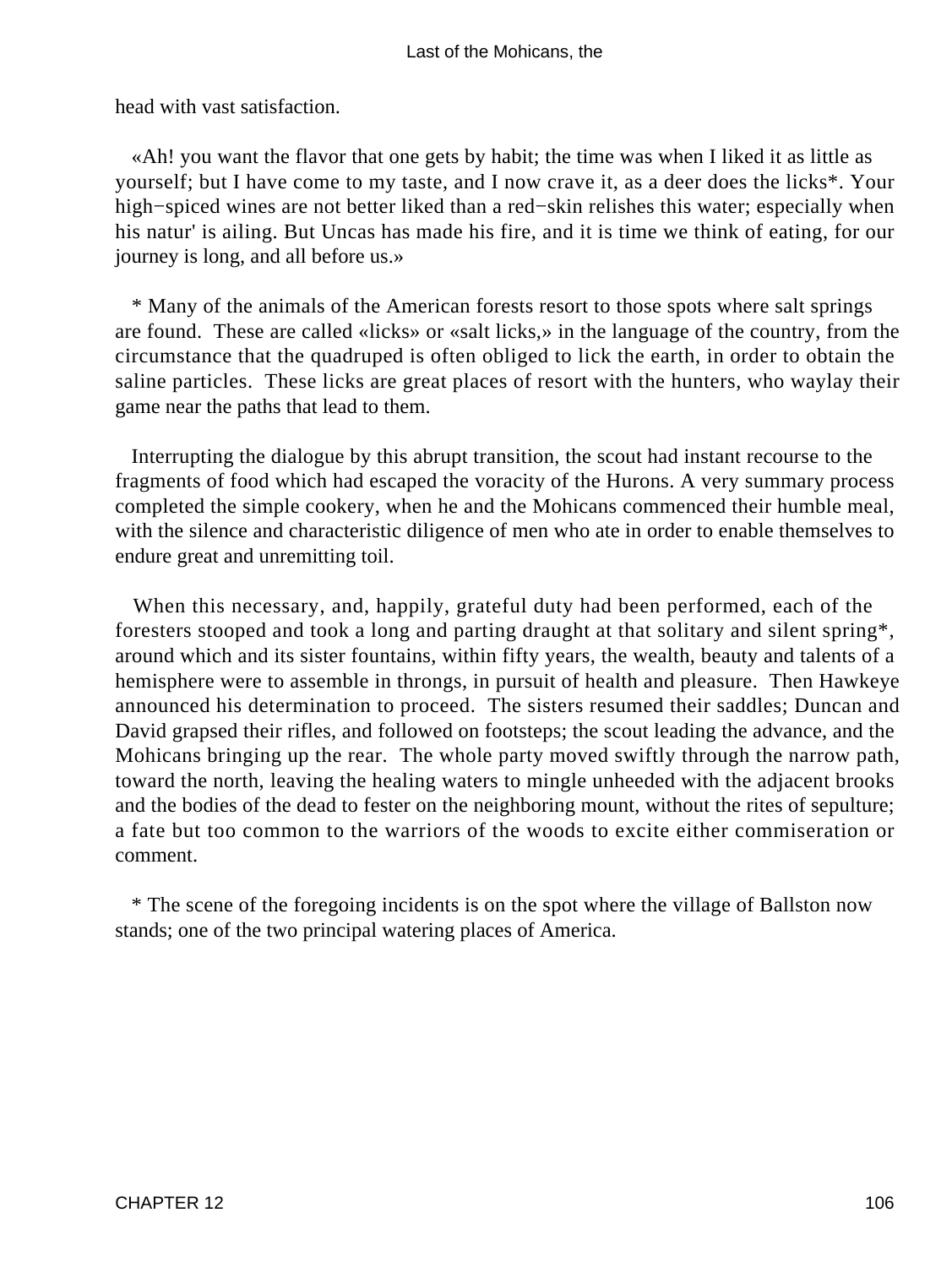### **[CHAPTER 13](#page-316-0)**

*«I*'ll seek a readier path.» – Parnell

 The route taken by Hawkeye lay across those sandy plains, relived by occasional valleys and swells of land, which had been traversed by their party on the morning of the same day, with the baffled Magua for their guide. The sun had now fallen low toward the distant mountains; and as their journey lay through the interminable forest, the heat was no longer oppressive. Their progress, in consequence, was proportionate; and long before the twilight gathered about them, they had made good many toilsome miles on their return.

 The hunter, like the savage whose place he filled, seemed to select among the blind signs of their wild route, with a species of instinct, seldom abating his speed, and never pausing to deliberate. A rapid and oblique glance at the moss on the trees, with an occasional upward gaze toward the setting sun, or a steady but passing look at the direction of the numerous water courses, through which he waded, were sufficient to determine his path, and remove his greatest difficulties. In the meantime, the forest began to change its hues, losing that lively green which had embellished its arches, in the graver light which is the usual precursor of the close of day.

While the eyes of the sisters were endeavoring to catch glimpses through the trees, of the flood of golden glory which formed a glittering halo around the sun, tinging here and there with ruby streaks, or bordering with narrow edgings of shining yellow, a mass of clouds that lay piled at no great distance above the western hills, Hawkeye turned suddenly and pointing upward toward the gorgeous heavens, he spoke:

 «Yonder is the signal given to man to seek his food and natural rest,» he said; «better and wiser would it be, if he could understand the signs of nature, and take a lesson from the fowls of the air and the beasts of the field! Our night, however, will soon be over, for with the moon we must be up and moving again. I remember to have fou't the Maquas, hereaways, in the first war in which I ever drew blood from man; and we threw up a work of blocks, to keep the ravenous varmints from handling our scalps. If my marks do not fail me, we shall find the place a few rods further to our left.»

 Without waiting for an assent, or, indeed, for any reply, the sturdy hunter moved boldly into a dense thicket of young chestnuts, shoving aside the branches of the exuberant shoots which nearly covered the ground, like a man who expected, at each step, to discover some object he had formerly known. The recollection of the scout did not deceive him. After penetrating through the brush, matted as it was with briars, for a few hundred feet, he entered an open space, that surrounded a low, green hillock, which was crowned by the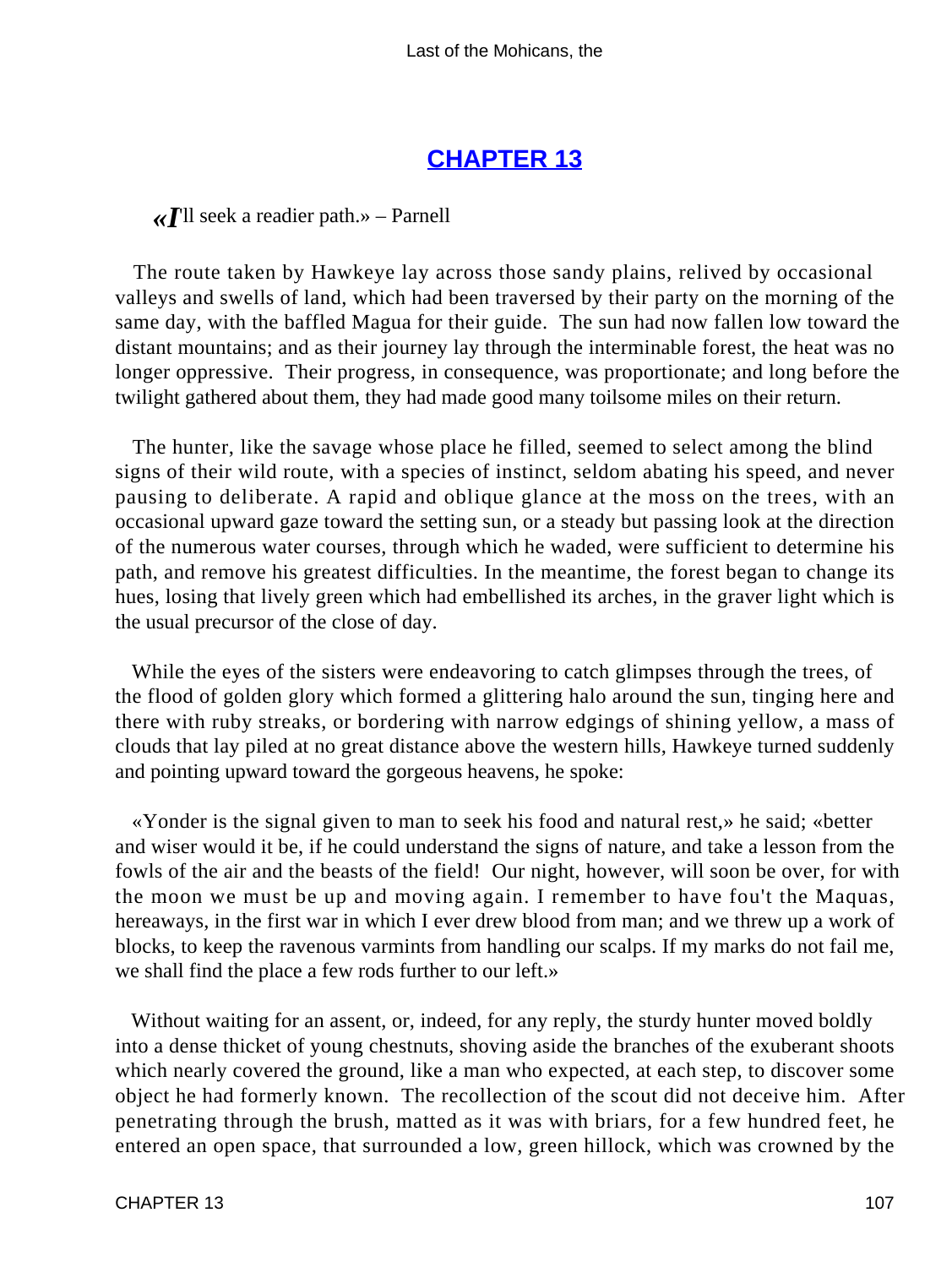decayed blockhouse in question. This rude and neglected building was one of those deserted works, which, having been thrown up on an emergency, had been abandoned with the disappearance of danger, and was now quietly crumbling in the solitude of the forest, neglected and nearly forgotten, like the circumstances which had caused it to be reared. Such memorials of the passage and struggles of man are yet frequent throughout the broad barrier of wilderness which once separated the hostile provinces, and form a species of ruins that are intimately associated with the recollections of colonial history, and which are in appropriate keeping with the gloomy character of the surrounding scenery. The roof of bark had long since fallen, and mingled with the soil, but the huge logs of pine, which had been hastily thrown together, still preserved their relative positions, though one angle of the work had given way under the pressure, and threatened a speedy downfall to the remainder of the rustic edifice. While Heyward and his companions hesitated to approach a building so decayed, Hawkeye and the Indians entered within the low walls, not only without fear, but with obvious interest. While the former surveyed the ruins, both internally and externally, with the curiosity of one whose recollections were reviving at each moment, Chingachgook related to his son, in the language of the Delawares, and with the pride of a conqueror, the brief history of the skirmish which had been fought, in his youth, in that secluded spot. A strain of melancholy, however, blended with his triumph, rendering his voice, as usual, soft and musical.

 In the meantime, the sisters gladly dismounted, and prepared to enjoy their halt in the coolness of the evening, and in a security which they believed nothing but the beasts of the forest could invade.

 «Would not our resting−place have been more retired, my worthy friend,» demanded the more vigilant Duncan, perceiving that the scout had already finished his short survey, «had we chosen a spot less known, and one more rarely visited than this?»

 «Few live who know the blockhouse was ever raised,» was the slow and musing answer; «'tis not often that books are made, and narratives written of such a scrimmage as was here fou't atween the Mohicans and the Mohawks, in a war of their own waging. I was then a younker, and went out with the Delawares, because I know'd they were a scandalized and wronged race. Forty days and forty nights did the imps crave our blood around this pile of logs, which I designed and partly reared, being, as you'll remember, no Indian myself, but a man without a cross. The Delawares lent themselves to the work, and we made it good, ten to twenty, until our numbers were nearly equal, and then we sallied out upon the hounds, and not a man of them ever got back to tell the fate of his party. Yes, yes; I was then young, and new to the sight of blood; and not relishing the thought that creatures who had spirits like myself should lay on the naked ground, to be torn asunder by beasts, or to bleach in the rains, I buried the dead with my own hands, under that very little hillock where you have placed yourselves; and no bad seat does it make neither, though it be raised by the bones of mortal men.»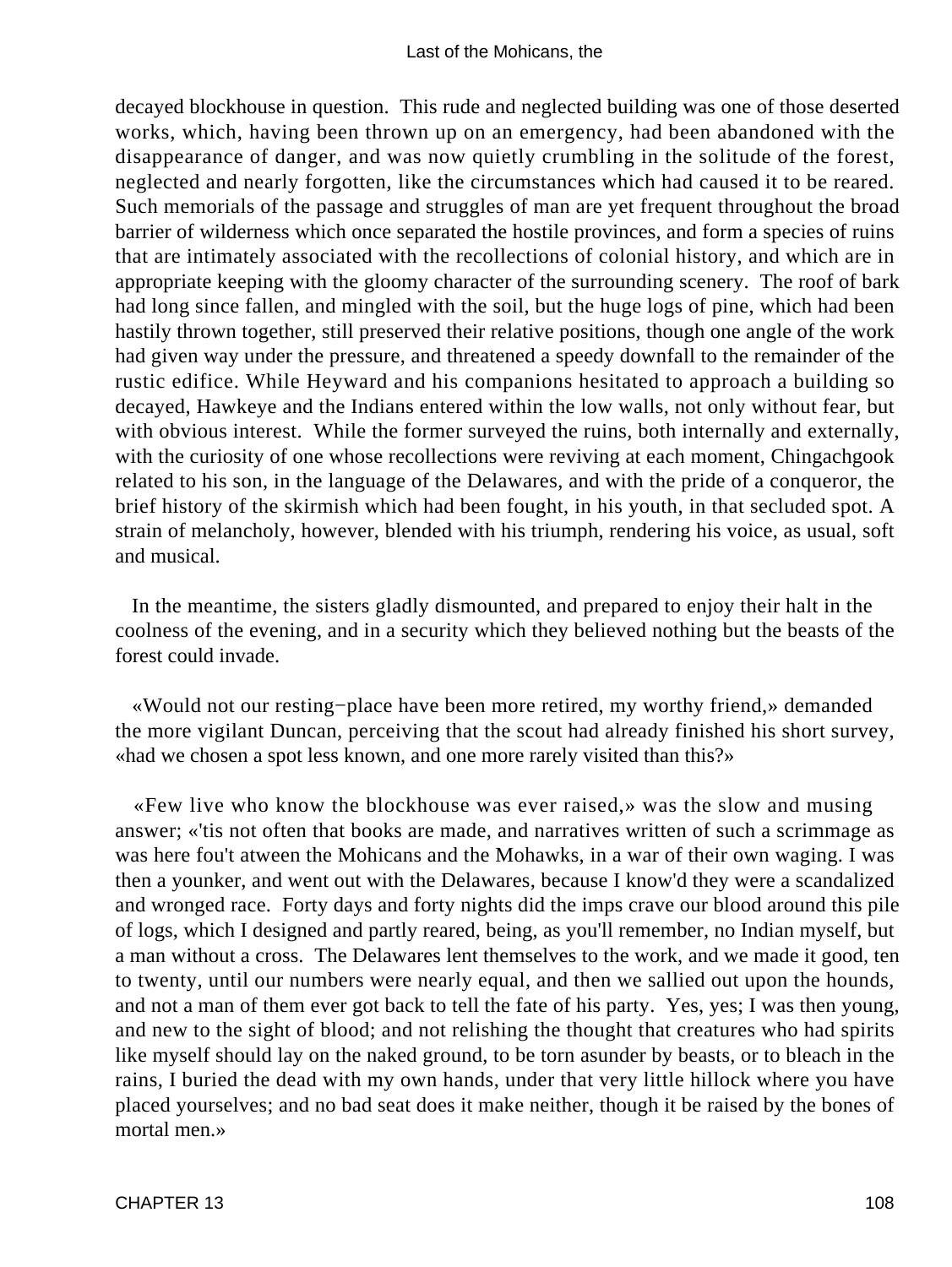Heyward and the sisters arose, on the instant, from the grassy sepulcher; nor could the two latter, notwithstanding the terrific scenes they had so recently passed through, entirely suppress an emotion of natural horror, when they found themselves in such familiar contact with the grave of the dead Mohawks. The gray light, the gloomy little area of dark grass, surrounded by its border of brush, beyond which the pines rose, in breathing silence, apparently into the very clouds, and the deathlike stillness of the vast forest, were all in unison to deepen such a sensation. «They are gone, and they are harmless,» continued Hawkeye, waving his hand, with a melancholy smile at their manifest alarm; «they'll never shout the war−whoop nor strike a blow with the tomahawk again! And of all those who aided in placing them where they lie, Chingachgook and I only are living! The brothers and family of the Mohican formed our war party; and you see before you all that are now left of his race.»

 The eyes of the listeners involuntarily sought the forms of the Indians, with a compassionate interest in their desolate fortune. Their dark persons were still to be seen within the shadows of the blockhouse, the son listening to the relation of his father with that sort of intenseness which would be created by a narrative that redounded so much to the honor of those whose names he had long revered for their courage and savage virtues.

 «I had thought the Delawares a pacific people,» said Duncan, «and that they never waged war in person; trusting the defense of their hands to those very Mohawks that you slew!»

 «'Tis true in part,» returned the scout, «and yet, at the bottom, 'tis a wicked lie. Such a treaty was made in ages gone by, through the deviltries of the Dutchers, who wished to disarm the natives that had the best right to the country, where they had settled themselves. The Mohicans, though a part of the same nation, having to deal with the English, never entered into the silly bargain, but kept to their manhood; as in truth did the Delawares, when their eyes were open to their folly. You see before you a chief of the great Mohican Sagamores! Once his family could chase their deer over tracts of country wider than that which belongs to the Albany Patteroon, without crossing brook or hill that was not their own; but what is left of their descendant? He may find his six feet of earth when God chooses, and keep it in peace, perhaps, if he has a friend who will take the pains to sink his head so low that the plowshares cannot reach it!»

 «Enough!» said Heyward, apprehensive that the subject might lead to a discussion that would interrupt the harmony so necessary to the preservation of his fair companions; «we have journeyed far, and few among us are blessed with forms like that of yours, which seems to know neither fatigue nor weakness.»

 «The sinews and bones of a man carry me through it all,» said the hunter, surveying his muscular limbs with a simplicity that betrayed the honest pleasure the compliment afforded him; «there are larger and heavier men to be found in the settlements, but you might travel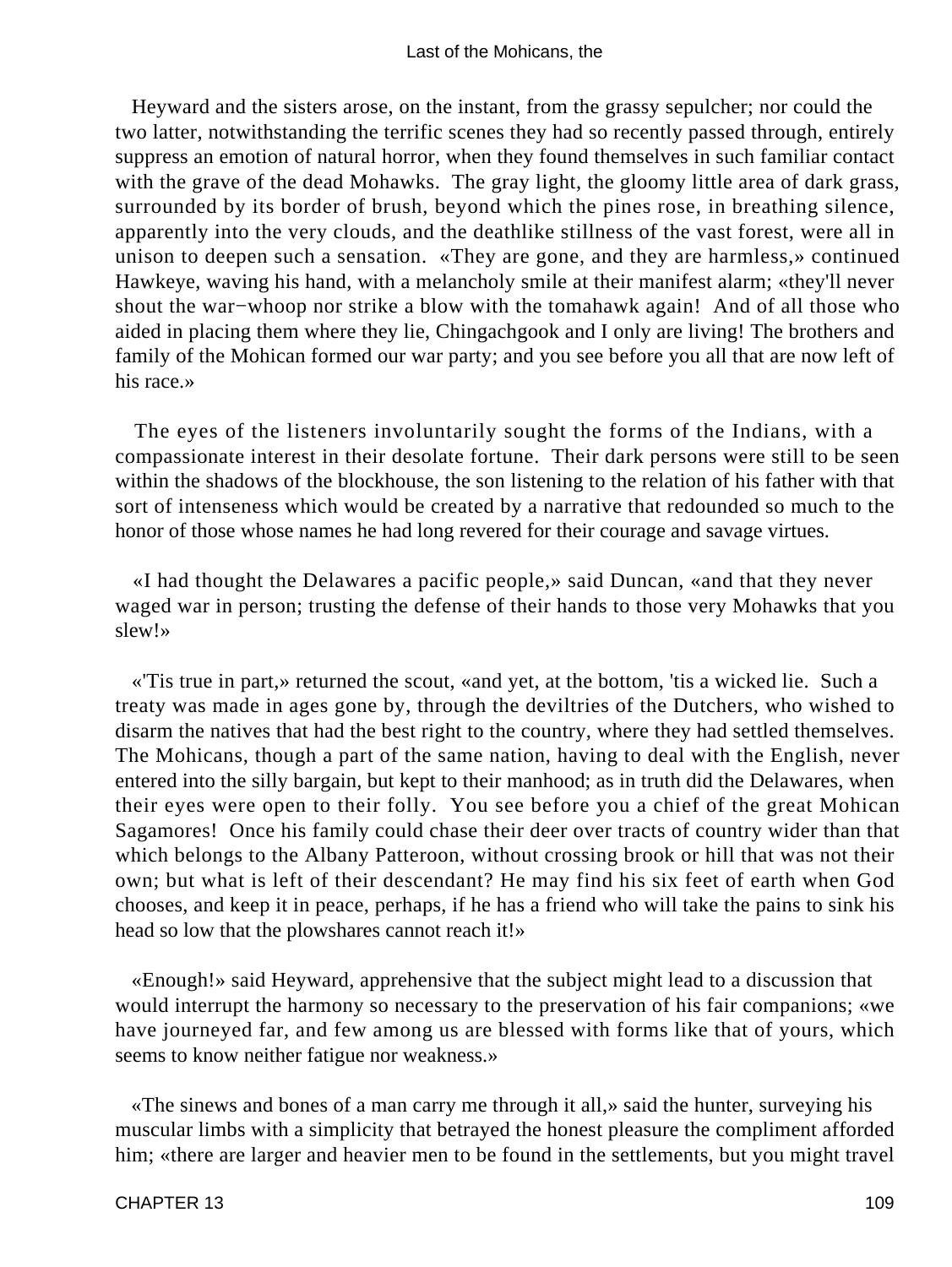many days in a city before you could meet one able to walk fifty miles without stopping to take breath, or who has kept the hounds within hearing during a chase of hours. However, as flesh and blood are not always the same, it is quite reasonable to suppose that the gentle ones are willing to rest, after all they have seen and done this day. Uncas, clear out the spring, while your father and I make a cover for their tender heads of these chestnut shoots, and a bed of grass and leaves.»

 The dialogue ceased, while the hunter and his companions busied themselves in preparations for the comfort and protection of those they guided. A spring, which many long years before had induced the natives to select the place for their temporary fortification, was soon cleared of leaves, and a fountain of crystal gushed from the bed, diffusing its waters over the verdant hillock. A corner of the building was then roofed in such a manner as to exclude the heavy dew of the climate, and piles of sweet shrubs and dried leaves were laid beneath it for the sisters to repose on.

 While the diligent woodsmen were employed in this manner, Cora and Alice partook of that refreshment which duty required much more than inclination prompted them to accept. They then retired within the walls, and first offering up their thanksgivings for past mercies, and petitioning for a continuance of the Divine favor throughout the coming night, they laid their tender forms on the fragrant couch, and in spite of recollections and forebodings, soon sank into those slumbers which nature so imperiously demanded, and which were sweetened by hopes for the morrow. Duncan had prepared himself to pass the night in watchfulness near them, just without the ruin, but the scout, perceiving his intention, pointed toward Chingachgook, as he coolly disposed his own person on the grass, and said:

 «The eyes of a white man are too heavy and too blind for such a watch as this! The Mohican will be our sentinel, therefore let us sleep.»

 «I proved myself a sluggard on my post during the past night,» said Heyward, «and have less need of repose than you, who did more credit to the character of a soldier. Let all the party seek their rest, then, while I hold the guard.»

 «If we lay among the white tents of the Sixtieth, and in front of an enemy like the French, I could not ask for a better watchman,» returned the scout; «but in the darkness and among the signs of the wilderness your judgment would be like the folly of a child, and your vigilance thrown away. Do then, like Uncas and myself, sleep, and sleep in safety.»

 Heyward perceived, in truth, that the younger Indian had thrown his form on the side of the hillock while they were talking, like one who sought to make the most of the time allotted to rest, and that his example had been followed by David, whose voice literally «clove to his jaws,» with the fever of his wound, heightened, as it was, by their toilsome march. Unwilling to prolong a useless discussion, the young man affected to comply, by posting his back against the logs of the blockhouse, in a half recumbent posture, though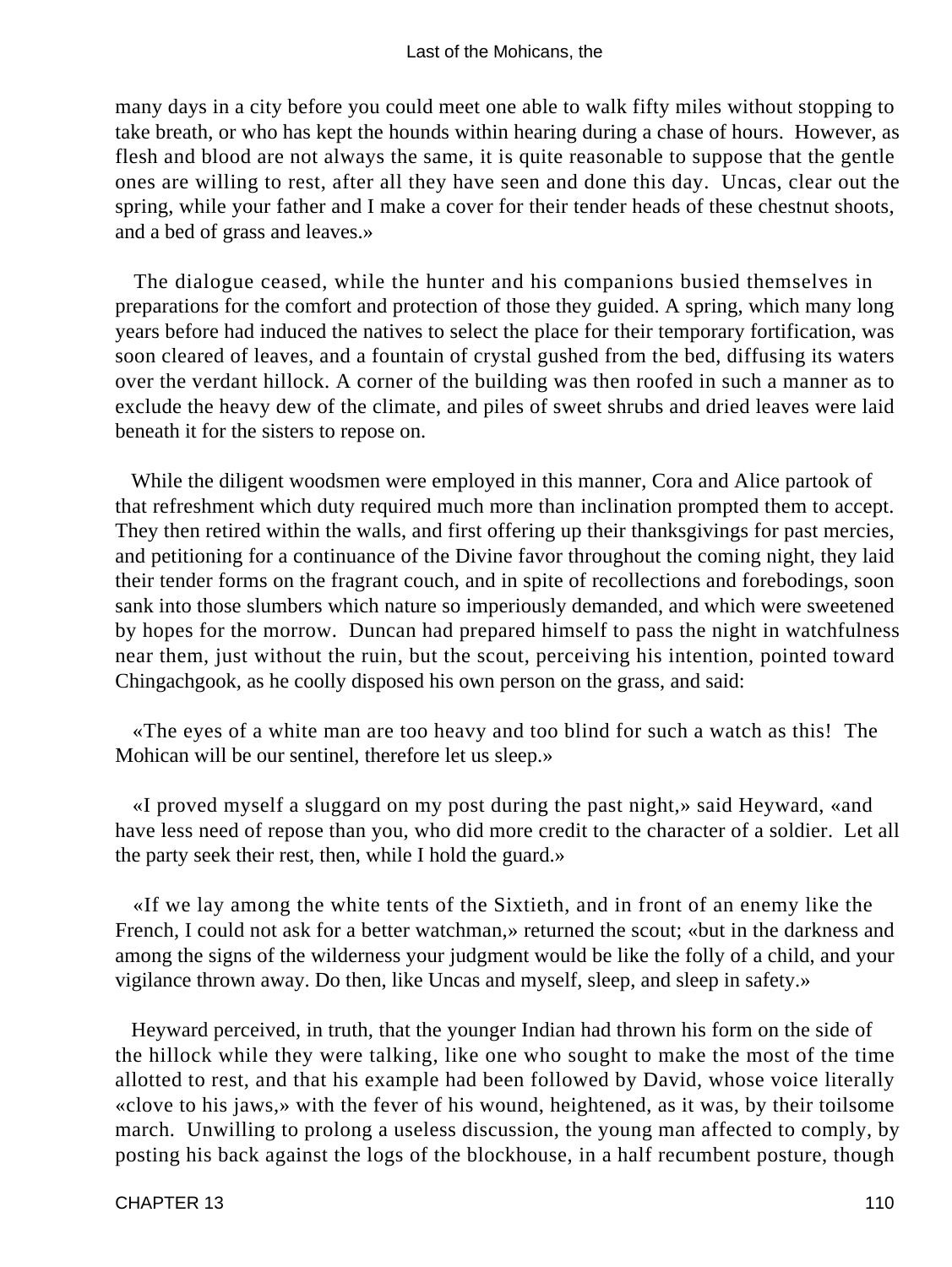resolutely determined, in his own mind, not to close an eye until he had delivered his precious charge into the arms of Munro himself. Hawkeye, believing he had prevailed, soon fell asleep, and a silence as deep as the solitude in which they had found it, pervaded the retired spot.

 For many minutes Duncan succeeded in keeping his senses on the alert, and alive to every moaning sound that arose from the forest. His vision became more acute as the shades of evening settled on the place; and even after the stars were glimmering above his head, he was able to distinguish the recumbent forms of his companions, as they lay stretched on the grass, and to note the person of Chingachgook, who sat upright and motionless as one of the trees which formed the dark barrier on every side. He still heard the gentle breathings of the sisters, who lay within a few feet of him, and not a leaf was ruffled by the passing air of which his ear did not detect the whispering sound. At length, however, the mournful notes of a whip−poor−will became blended with the moanings of an owl; his heavy eyes occasionally sought the bright rays of the stars, and he then fancied he saw them through the fallen lids. At instants of momentary wakefulness he mistook a bush for his associate sentinel; his head next sank upon his shoulder, which, in its turn, sought the support of the ground; and, finally, his whole person became relaxed and pliant, and the young man sank into a deep sleep, dreaming that he was a knight of ancient chivalry, holding his midnight vigils before the tent of a recaptured princess, whose favor he did not despair of gaining, by such a proof of devotion and watchfulness.

 How long the tired Duncan lay in this insensible state he never knew himself, but his slumbering visions had been long lost in total forgetfulness, when he was awakened by a light tap on the shoulder. Aroused by this signal, slight as it was, he sprang upon his feet with a confused recollection of the self−imposed duty he had assumed with the commencement of the night.

 «Who comes?» he demanded, feeling for his sword, at the place where it was usually suspended. «Speak! friend or enemy?»

 «Friend,» replied the low voice of Chingachgook; who, pointing upward at the luminary which was shedding its mild light through the opening in the trees, directly in their bivouac, immediately added, in his rude English: «Moon comes and white man's fort far – far off; time to move, when sleep shuts both eyes of the Frenchman!»

 «You say true! Call up your friends, and bridle the horses while I prepare my own companions for the march!»

 «We are awake, Duncan,» said the soft, silvery tones of Alice within the building, «and ready to travel very fast after so refreshing a sleep; but you have watched through the tedious night in our behalf, after having endured so much fatigue the livelong day!»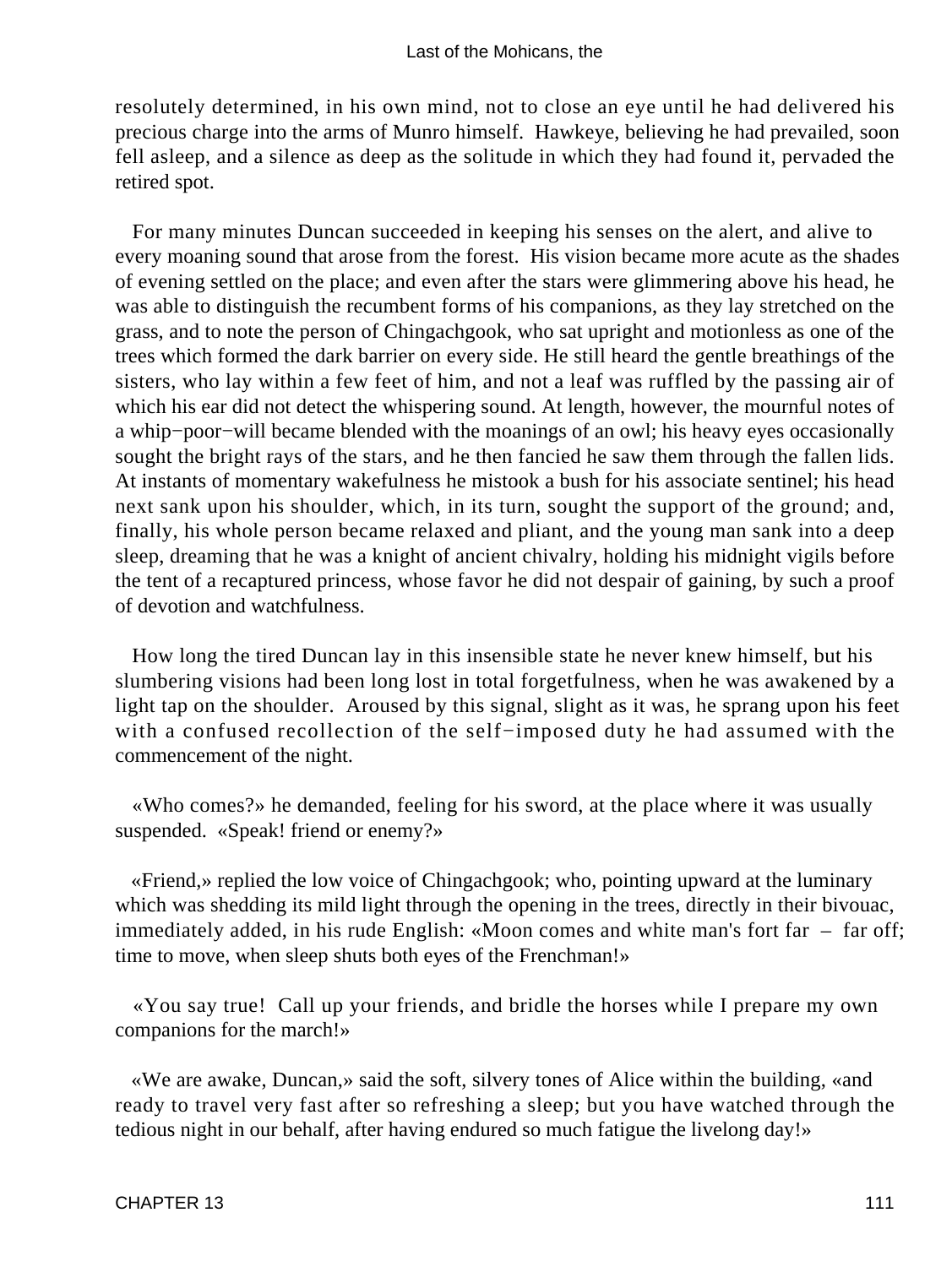«Say, rather, I would have watched, but my treacherous eyes betrayed me; twice have I proved myself unfit for the trust I bear.»

 «Nay, Duncan, deny it not,» interrupted the smiling Alice, issuing from the shadows of the building into the light of the moon, in all the loveliness of her freshened beauty; «I know you to be a heedless one, when self is the object of your care, and but too vigilant in favor of others. Can we not tarry here a little longer while you find the rest you need? Cheerfully, most cheerfully, will Cora and I keep the vigils, while you and all these brave men endeavor to snatch a little sleep!»

 «If shame could cure me of my drowsiness, I should never close an eye again,» said the uneasy youth, gazing at the ingenuous countenance of Alice, where, however, in its sweet solicitude, he read nothing to confirm his half−awakened suspicion. «It is but too true, that after leading you into danger by my heedlessness, I have not even the merit of guarding your pillows as should become a soldier.»

 «No one but Duncan himself should accuse Duncan of such a weakness. Go, then, and sleep; believe me, neither of us, weak girls as we are, will betray our watch.»

 The young man was relieved from the awkwardness of making any further protestations of his own demerits, by an exclamation from Chingachgook, and the attitude of riveted attention assumed by his son.

 «The Mohicans hear an enemy!» whispered Hawkeye, who, by this time, in common with the whole party, was awake and stirring. «They scent danger in the wind!»

«God forbid!» exclaimed Heyward. «Surely we have had enough of bloodshed!»

 While he spoke, however, the young soldier seized his rifle, and advancing toward the front, prepared to atone for his venial remissness, by freely exposing his life in defense of those he attended.

 «'Tis some creature of the forest prowling around us in quest of food,» he said, in a whisper, as soon as the low, and apparently distant sounds, which had startled the Mohicans, reached his own ears.

 «Hist!» returned the attentive scout; «'tis man; even I can now tell his tread, poor as my senses are when compared to an Indian's! That Scampering Huron has fallen in with one of Montcalm's outlying parties, and they have struck upon our trail. I shouldn't like, myself, to spill more human blood in this spot,» he added, looking around with anxiety in his features, at the dim objects by which he was surrounded; «but what must be, must! Lead the horses into the blockhouse, Uncas; and, friends, do you follow to the same shelter. Poor and old as it is, it offers a cover, and has rung with the crack of a rifle afore to−night!»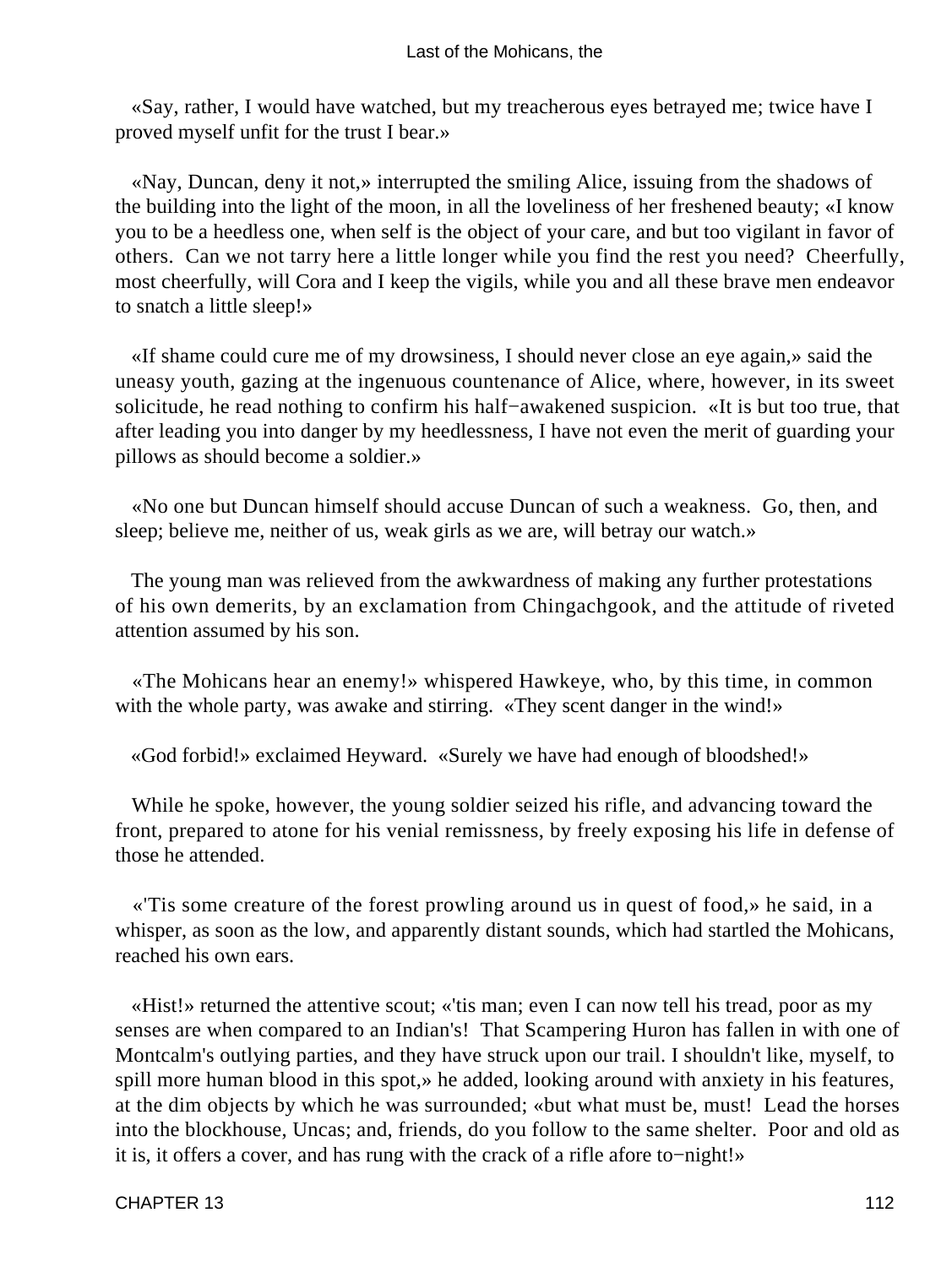He was instantly obeyed, the Mohicans leading the Narrangansetts within the ruin, whither the whole party repaired with the most guarded silence.

 The sound of approaching footsteps were now too distinctly audible to leave any doubts as to the nature of the interruption. They were soon mingled with voices calling to each other in an Indian dialect, which the hunter, in a whisper, affirmed to Heyward was the language of the Hurons. When the party reached the point where the horses had entered the thicket which surrounded the blockhouse, they were evidently at fault, having lost those marks which, until that moment, had directed their pursuit.

 It would seem by the voices that twenty men were soon collected at that one spot, mingling their different opinions and advice in noisy clamor.

 «The knaves know our weakness,» whispered Hawkeye, who stood by the side of Heyward, in deep shade, looking through an opening in the logs, «or they wouldn't indulge their idleness in such a squaw's march. Listen to the reptiles! each man among them seems to have two tongues, and but a single leg.»

 Duncan, brave as he was in the combat, could not, in such a moment of painful suspense, make any reply to the cool and characteristic remark of the scout. He only grasped his rifle more firmly, and fastened his eyes upon the narrow opening, through which he gazed upon the moonlight view with increasing anxiety. The deeper tones of one who spoke as having authority were next heard, amid a silence that denoted the respect with which his orders, or rather advice, was received. After which, by the rustling of leaves, and crackling of dried twigs, it was apparent the savages were separating in pursuit of the lost trail. Fortunately for the pursued, the light of the moon, while it shed a flood of mild luster upon the little area around the ruin, was not sufficiently strong to penetrate the deep arches of the forest, where the objects still lay in deceptive shadow. The search proved fruitless; for so short and sudden had been the passage from the faint path the travelers had journeyed into the thicket, that every trace of their footsteps was lost in the obscurity of the woods.

 It was not long, however, before the restless savages were heard beating the brush, and gradually approaching the inner edge of that dense border of young chestnuts which encircled the little area.

 «They are coming,» muttered Heyward, endeavoring to thrust his rifle through the chink in the logs; «let us fire on their approach.»

 «Keep everything in the shade,» returned the scout; «the snapping of a flint, or even the smell of a single karnel of the brimstone, would bring the hungry varlets upon us in a body. Should it please God that we must give battle for the scalps, trust to the experience of men who know the ways of the savages, and who are not often backward when the war−whoop is howled.»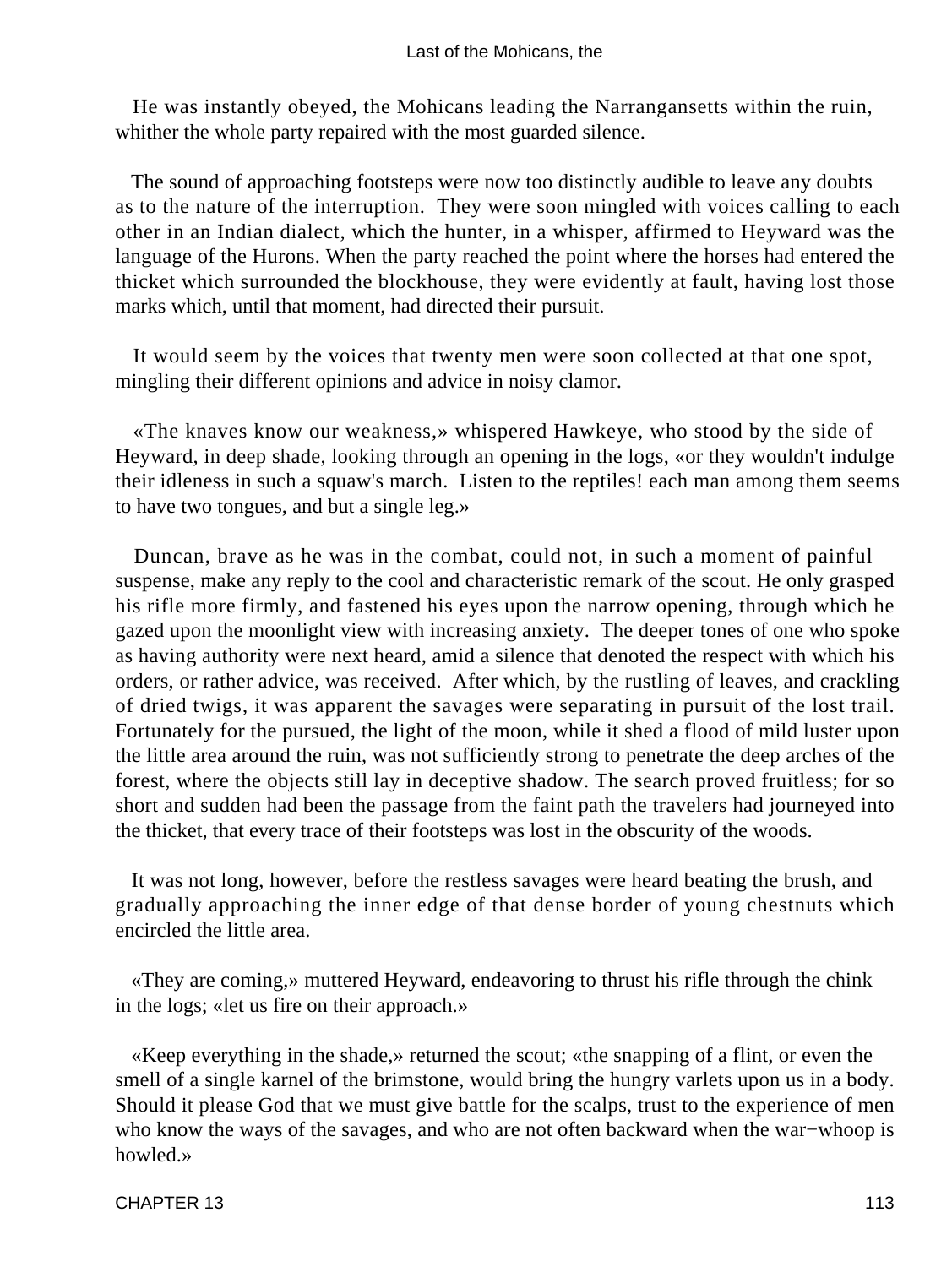Duncan cast his eyes behind him, and saw that the trembling sisters were cowering in the far corner of the building, while the Mohicans stood in the shadow, like two upright posts, ready, and apparently willing, to strike when the blow should be needed. Curbing his impatience, he again looked out upon the area, and awaited the result in silence. At that instant the thicket opened, and a tall and armed Huron advanced a few paces into the open space. As he gazed upon the silent blockhouse, the moon fell upon his swarthy countenance, and betrayed its surprise and curiosity. He made the exclamation which usually accompanies the former emotion in an Indian, and, calling in a low voice, soon drew a companion to his side.

 These children of the woods stood together for several moments pointing at the crumbling edifice, and conversing in the unintelligible language of their tribe. They then approached, though with slow and cautious steps, pausing every instant to look at the building, like startled deer whose curiosity struggled powerfully with their awakened apprehensions for the mastery. The foot of one of them suddenly rested on the mound, and he stopped to examine its nature. At this moment, Heyward observed that the scout loosened his knife in its sheath, and lowered the muzzle of his rifle. Imitating these movements, the young man prepared himself for the struggle which now seemed inevitable.

 The savages were so near, that the least motion in one of the horses, or even a breath louder than common, would have betrayed the fugitives. But in discovering the character of the mound, the attention of the Hurons appeared directed to a different object. They spoke together, and the sounds of their voices were low and solemn, as if influenced by a reverence that was deeply blended with awe. Then they drew warily back, keeping their eyes riveted on the ruin, as if they expected to see the apparitions of the dead issue from its silent walls, until, having reached the boundary of the area, they moved slowly into the thicket and disappeared.

 Hawkeye dropped the breech of his rifle to the earth, and drawing a long, free breath, exclaimed, in an audible whisper:

 «Ay! they respect the dead, and it has this time saved their own lives, and, it may be, the lives of better men too.»

 Heyward lent his attention for a single moment to his companion, but without replying, he again turned toward those who just then interested him more. He heard the two Hurons leave the bushes, and it was soon plain that all the pursuers were gathered about them, in deep attention to their report. After a few minutes of earnest and solemn dialogue, altogether different from the noisy clamor with which they had first collected about the spot, the sounds grew fainter and more distant, and finally were lost in the depths of the forest.

 Hawkeye waited until a signal from the listening Chingachgook assured him that every sound from the retiring party was completely swallowed by the distance, when he motioned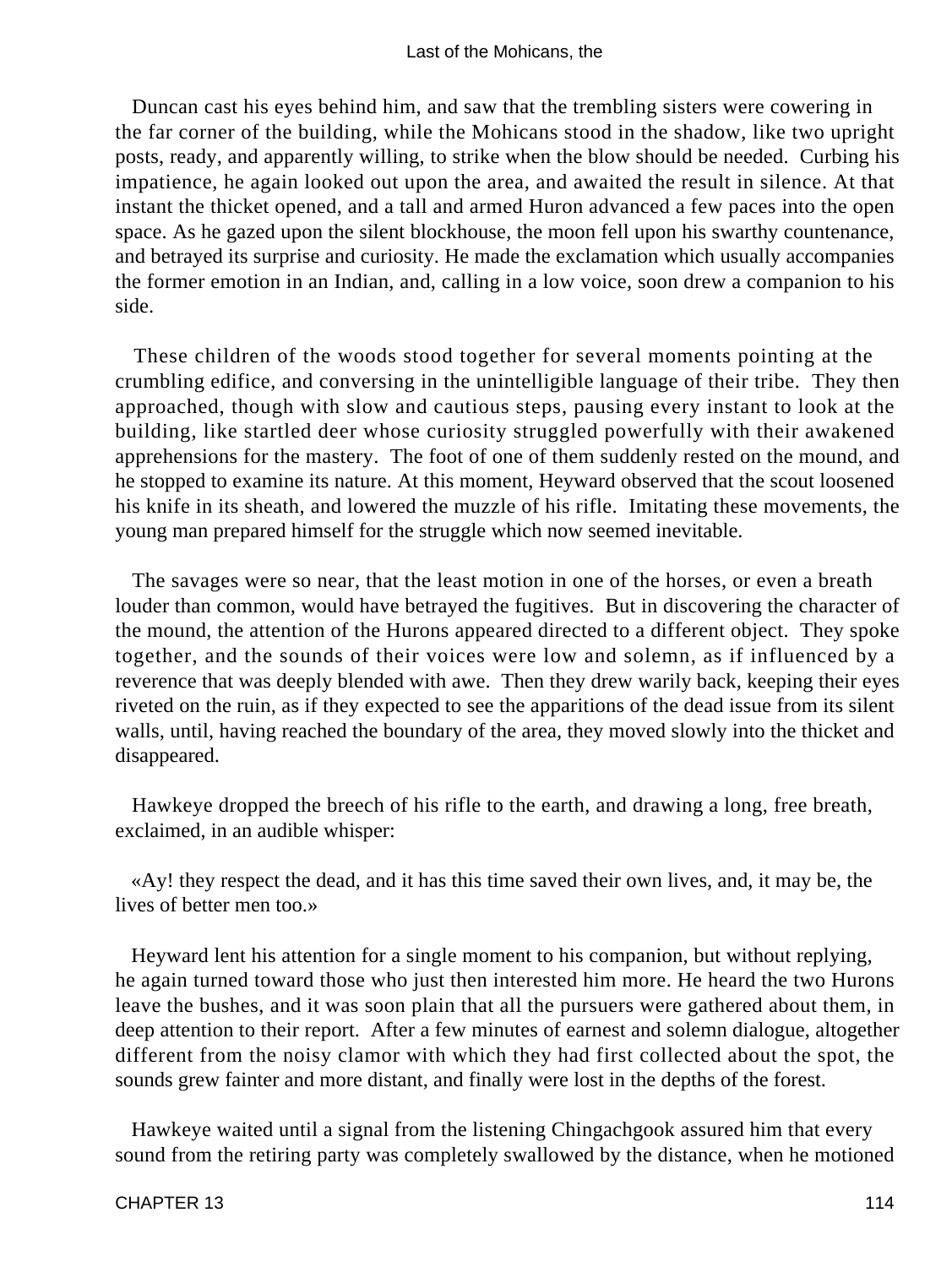to Heyward to lead forth the horses, and to assist the sisters into their saddles. The instant this was done they issued through the broken gateway, and stealing out by a direction opposite to the one by which they entered, they quitted the spot, the sisters casting furtive glances at the silent, grave and crumbling ruin, as they left the soft light of the moon, to bury themselves in the gloom of the woods.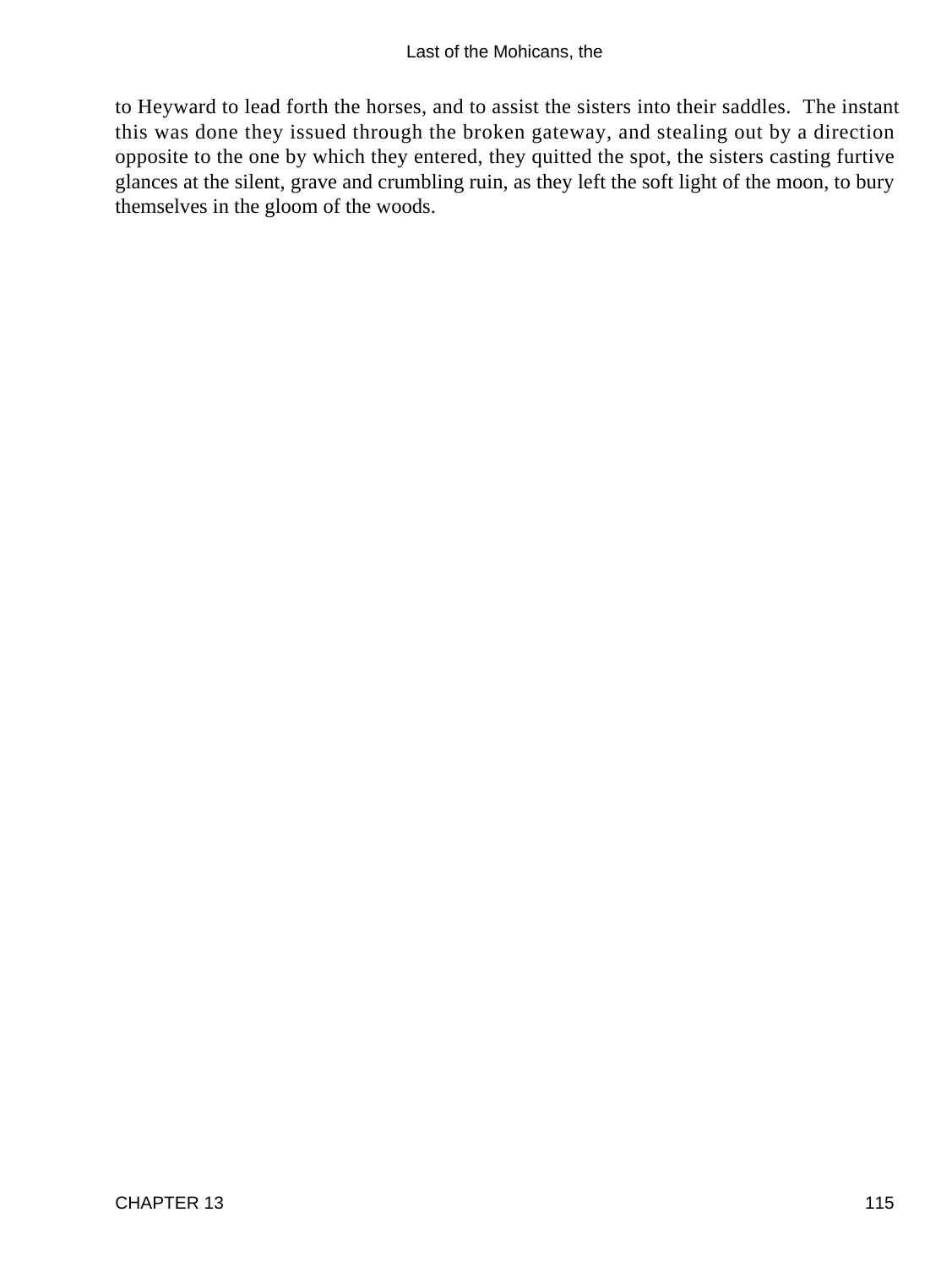## **[CHAPTER 14](#page-316-0)**

*«G*uard. – Qui est la? Puc. – Paisans, pauvres gens de France.» – King Henry VI

 During the rapid movement from the blockhouse, and until the party was deeply buried in the forest, each individual was too much interested in the escape to hazard a word even in whispers. The scout resumed his post in advance, though his steps, after he had thrown a safe distance between himself and his enemies, were more deliberate than in their previous march, in consequence of his utter ignorance of the localities of the surrounding woods. More than once he halted to consult with his confederates, the Mohicans, pointing upward at the moon, and examining the barks of the trees with care. In these brief pauses, Heyward and the sisters listened, with senses rendered doubly acute by the danger, to detect any symptoms which might announce the proximity of their foes. At such moments, it seemed as if a vast range of country lay buried in eternal sleep; not the least sound arising from the forest, unless it was the distant and scarcely audible rippling of a water−course. Birds, beasts, and man, appeared to slumber alike, if, indeed, any of the latter were to be found in that wide tract of wilderness. But the sounds of the rivulet, feeble and murmuring as they were, relieved the guides at once from no trifling embarrassment, and toward it they immediately held their way.

 When the banks of the little stream were gained, Hawkeye made another halt; and taking the moccasins from his feet, he invited Heyward and Gamut to follow his example. He then entered the water, and for near an hour they traveled in the bed of the brook, leaving no trail. The moon had already sunk into an immense pile of black clouds, which lay impending above the western horizon, when they issued from the low and devious water−course to rise again to the light and level of the sandy but wooded plain. Here the scout seemed to be once more at home, for he held on this way with the certainty and diligence of a man who moved in the security of his own knowledge. The path soon became more uneven, and the travelers could plainly perceive that the mountains drew nigher to them on each hand, and that they were, in truth, about entering one of their gorges. Suddenly, Hawkeye made a pause, and, waiting until he was joined by the whole party, he spoke, though in tones so low and cautious, that they added to the solemnity of his words, in the quiet and darkness of the place.

 «It is easy to know the pathways, and to find the licks and water−courses of the wilderness,» he said; «but who that saw this spot could venture to say, that a mighty army was at rest among yonder silent trees and barren mountains?»

 «We are, then, at no great distance from William Henry?» said Heyward, advancing nigher to the scout.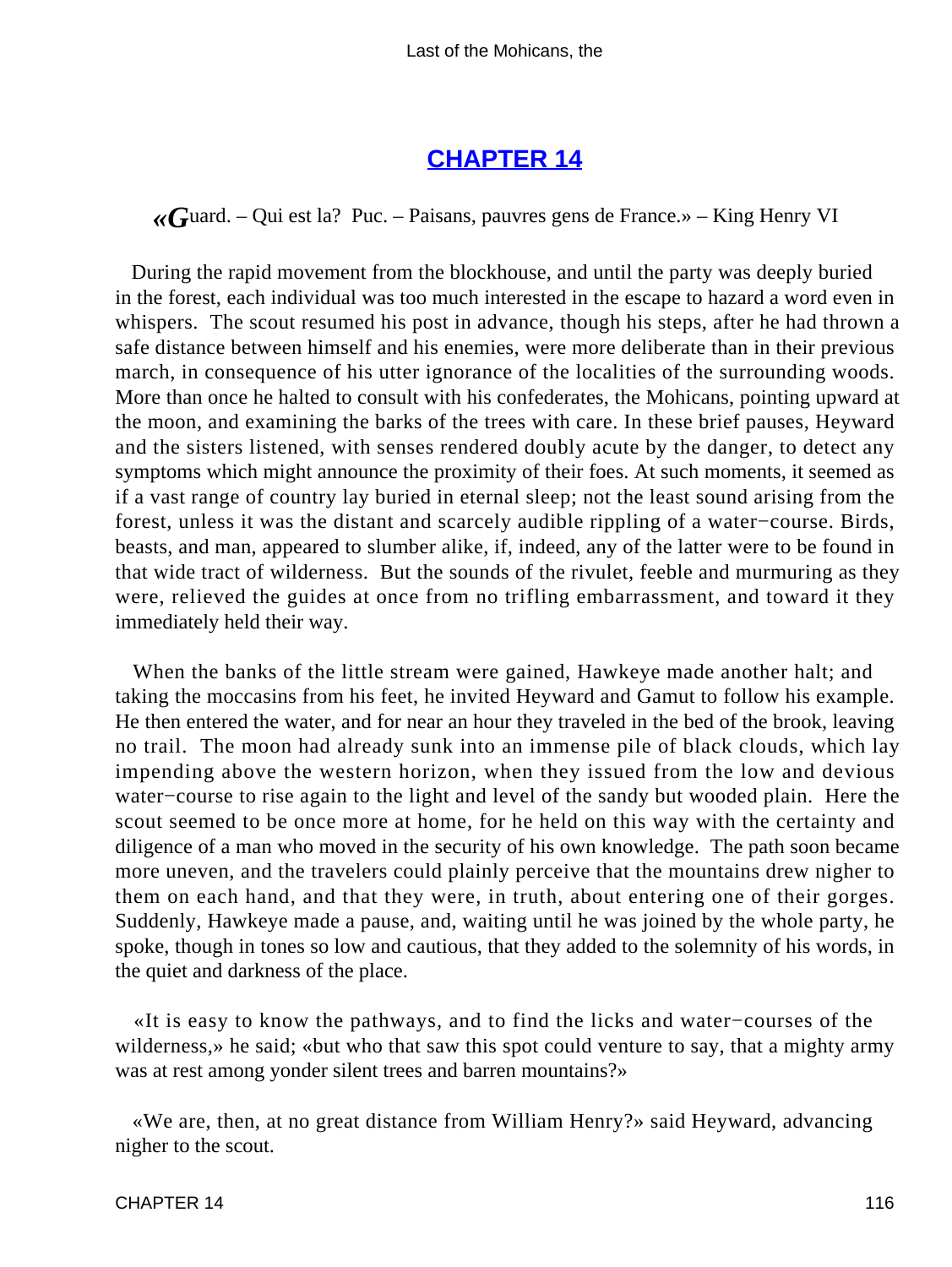«It is yet a long and weary path, and when and where to strike it is now our greatest difficulty. See,» he said, pointing through the trees toward a spot where a little basin of water reflected the stars from its placid bosom, «here is the 'bloody pond'; and I am on ground that I have not only often traveled, but over which I have fou't the enemy, from the rising to the setting sun.»

 «Ha! that sheet of dull and dreary water, then, is the sepulcher of the brave men who fell in the contest. I have heard it named, but never have I stood on its banks before.»

 «Three battles did we make with the Dutch−Frenchman\* in a day,» continued Hawkeye, pursuing the train of his own thoughts, rather than replying to the remark of Duncan. «He met us hard by, in our outward march to ambush his advance, and scattered us, like driven deer, through the defile, to the shores of Horican. Then we rallied behind our fallen trees, and made head against him, under Sir William – who was made Sir William for that very deed; and well did we pay him for the disgrace of the morning! Hundreds of Frenchmen saw the sun that day for the last time; and even their leader, Dieskau himself, fell into our hands, so cut and torn with the lead, that he has gone back to his own country, unfit for further acts in war.»

 \* Baron Dieskau, a German, in the service of France. A few years previously to the period of the tale, this officer was defeated by Sir William Johnson, of Johnstown, New York, on the shores of Lake George.

 «'Twas a noble repulse!» exclaimed Heyward, in the heat of his youthful ardor; «the fame of it reached us early, in our southern army.»

 «Ay! but it did not end there. I was sent by Major Effingham, at Sir William's own bidding, to outflank the French, and carry the tidings of their disaster across the portage, to the fort on the Hudson. Just hereaway, where you see the trees rise into a mountain swell, I met a party coming down to our aid, and I led them where the enemy were taking their meal, little dreaming that they had not finished the bloody work of the day.»

«And you surprised them?»

 «If death can be a surprise to men who are thinking only of the cravings of their appetites. We gave them but little breathing time, for they had borne hard upon us in the fight of the morning, and there were few in our party who had not lost friend or relative by their hands.»

 «When all was over, the dead, and some say the dying, were cast into that little pond. These eyes have seen its waters colored with blood, as natural water never yet flowed from the bowels of the 'arth.»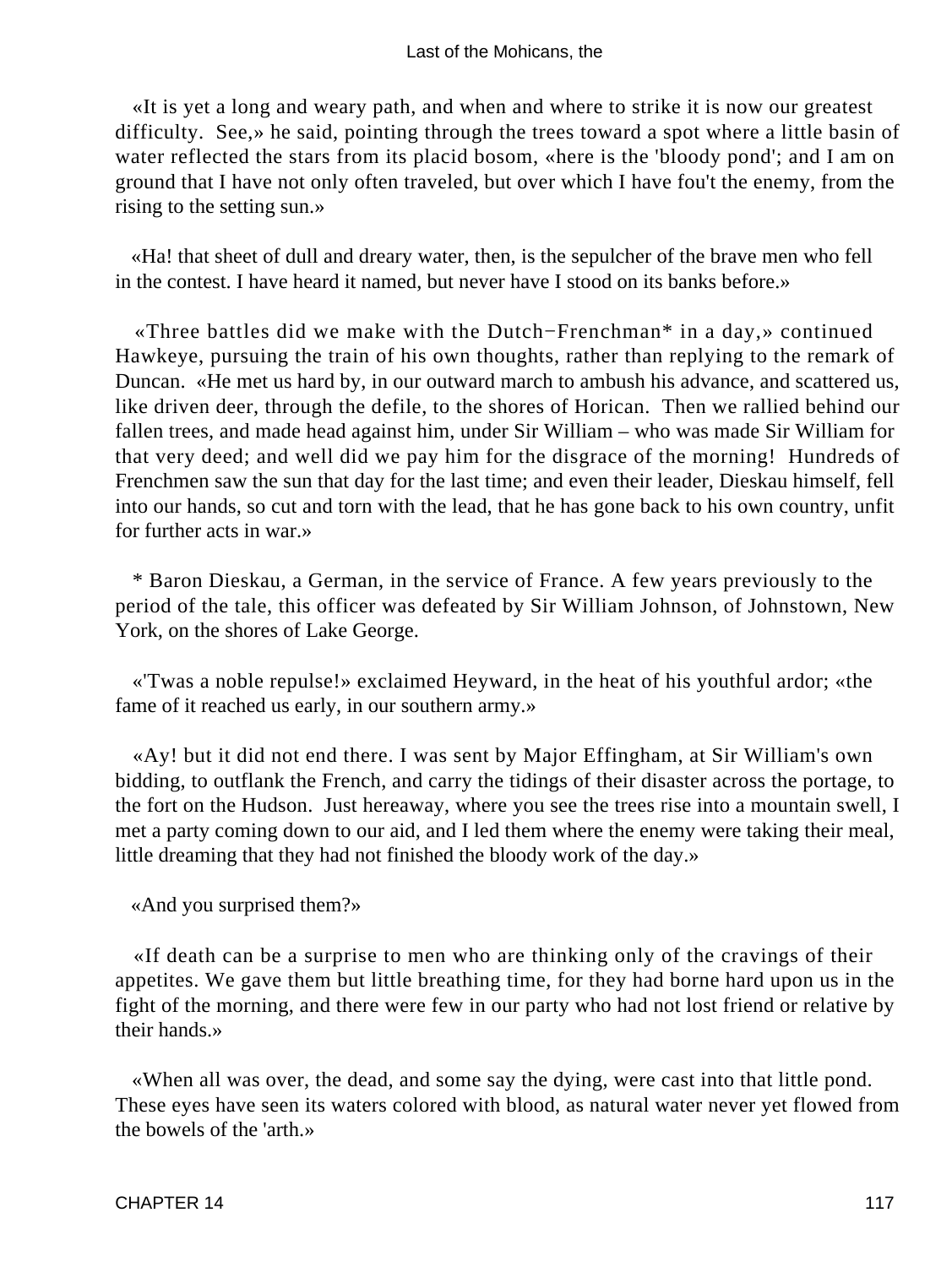«It was a convenient, and, I trust, will prove a peaceful grave for a soldier. You have then seen much service on this frontier?»

 «Ay!» said the scout, erecting his tall person with an air of military pride; «there are not many echoes among these hills that haven't rung with the crack of my rifle, nor is there the space of a square mile atwixt Horican and the river, that 'killdeer' hasn't dropped a living body on, be it an enemy or be it a brute beast. As for the grave there being as quiet as you mention, it is another matter. There are them in the camp who say and think, man, to lie still, should not be buried while the breath is in the body; and certain it is that in the hurry of that evening, the doctors had but little time to say who was living and who was dead. Hist! see you nothing walking on the shore of the pond?»

«'Tis not probable that any are as houseless as ourselves in this dreary forest.»

 «Such as he may care but little for house or shelter, and night dew can never wet a body that passes its days in the water,» returned the scout, grasping the shoulder of Heyward with such convulsive strength as to make the young soldier painfully sensible how much superstitious terror had got the mastery of a man usually so dauntless.

 «By heaven, there is a human form, and it approaches! Stand to your arms, my friends; for we know not whom we encounter.»

 «Qui vive?» demanded a stern, quick voice, which sounded like a challenge from another world, issuing out of that solitary and solemn place.

«What says it?» whispered the scout; «it speaks neither Indian nor English.»

 «Qui vive?» repeated the same voice, which was quickly followed by the rattling of arms, and a menacing attitude.

 «France!» cried Heyward, advancing from the shadow of the trees to the shore of the pond, within a few yards of the sentinel.

 «D'ou venez−vous – ou allez−vous, d'aussi bonne heure?» demanded the grenadier, in the language and with the accent of a man from old France.

«Je viens de la decouverte, et je vais me coucher.»

«Etes−vous officier du roi?»

 «Sans doute, mon camarade; me prends−tu pour un provincial! Je suis capitaine de chasseurs (Heyward well knew that the other was of a regiment in the line); j'ai ici, avec moi, les filles du commandant de la fortification. Aha! tu en as entendu parler! je les ai fait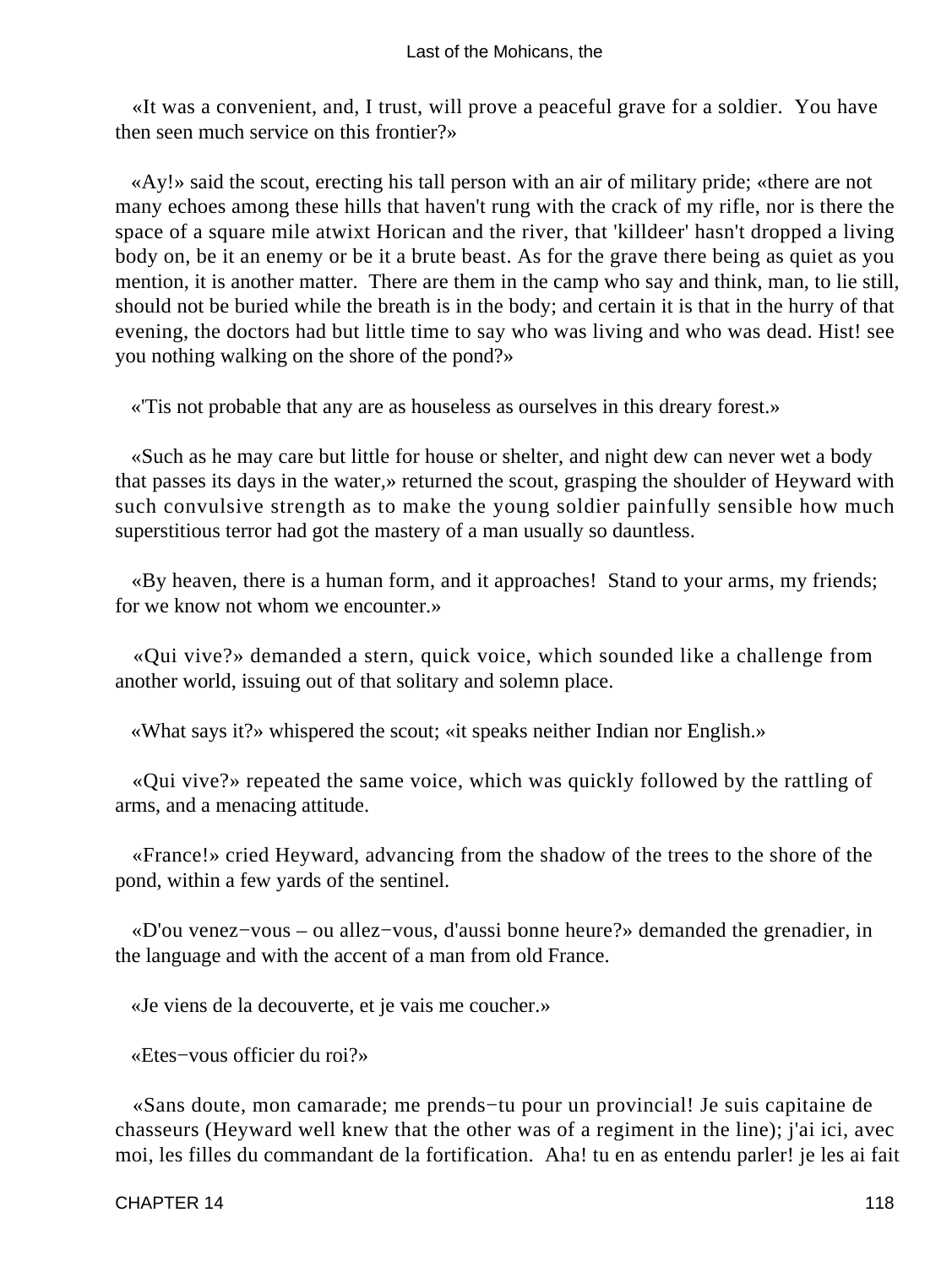prisonnieres pres de l'autre fort, et je les conduis au general.»

«Ma foi! mesdames; j'en suis ffche pour vous,» exclaimed the young soldier, touching his cap with grace; «mais – fortune de guerre! vous trouverez notre general un brave homme, et bien poli avec les dames.»

 «C'est le caractere des gens de guerre,» said Cora, with admirable self−possession. «Adieu, mon ami; je vous souhaiterais un devoir plus agreable a remplir.»

 The soldier made a low and humble acknowledgment for her civility; and Heyward adding a «Bonne nuit, mon camarade,» they moved deliberately forward, leaving the sentinel pacing the banks of the silent pond, little suspecting an enemy of so much effrontery, and humming to himself those words which were recalled to his mind by the sight of women, and, perhaps, by recollections of his own distant and beautiful France: «Vive le vin, vive l'amour,» etc., etc.

 «'Tis well you understood the knave!» whispered the scout, when they had gained a little distance from the place, and letting his rifle fall into the hollow of his arm again; «I soon saw that he was one of them uneasy Frenchers; and well for him it was that his speech was friendly and his wishes kind, or a place might have been found for his bones among those of his countrymen.»

 He was interrupted by a long and heavy groan which arose from the little basin, as though, in truth, the spirits of the departed lingered about their watery sepulcher.

 «Surely it was of flesh,» continued the scout; «no spirit could handle its arms so steadily.»

 «It was of flesh; but whether the poor fellow still belongs to this world may well be doubted,» said Heyward, glancing his eyes around him, and missing Chingachgook from their little band. Another groan more faint than the former was succeeded by a heavy and sullen plunge into the water, and all was still again as if the borders of the dreary pool had never been awakened from the silence of creation. While they yet hesitated in uncertainty, the form of the Indian was seen gliding out of the thicket. As the chief rejoined them, with one hand he attached the reeking scalp of the unfortunate young Frenchman to his girdle, and with the other he replaced the knife and tomahawk that had drunk his blood. He then took his wonted station, with the air of a man who believed he had done a deed of merit.

 The scout dropped one end of his rifle to the earth, and leaning his hands on the other, he stood musing in profound silence. Then, shaking his head in a mournful manner, he muttered: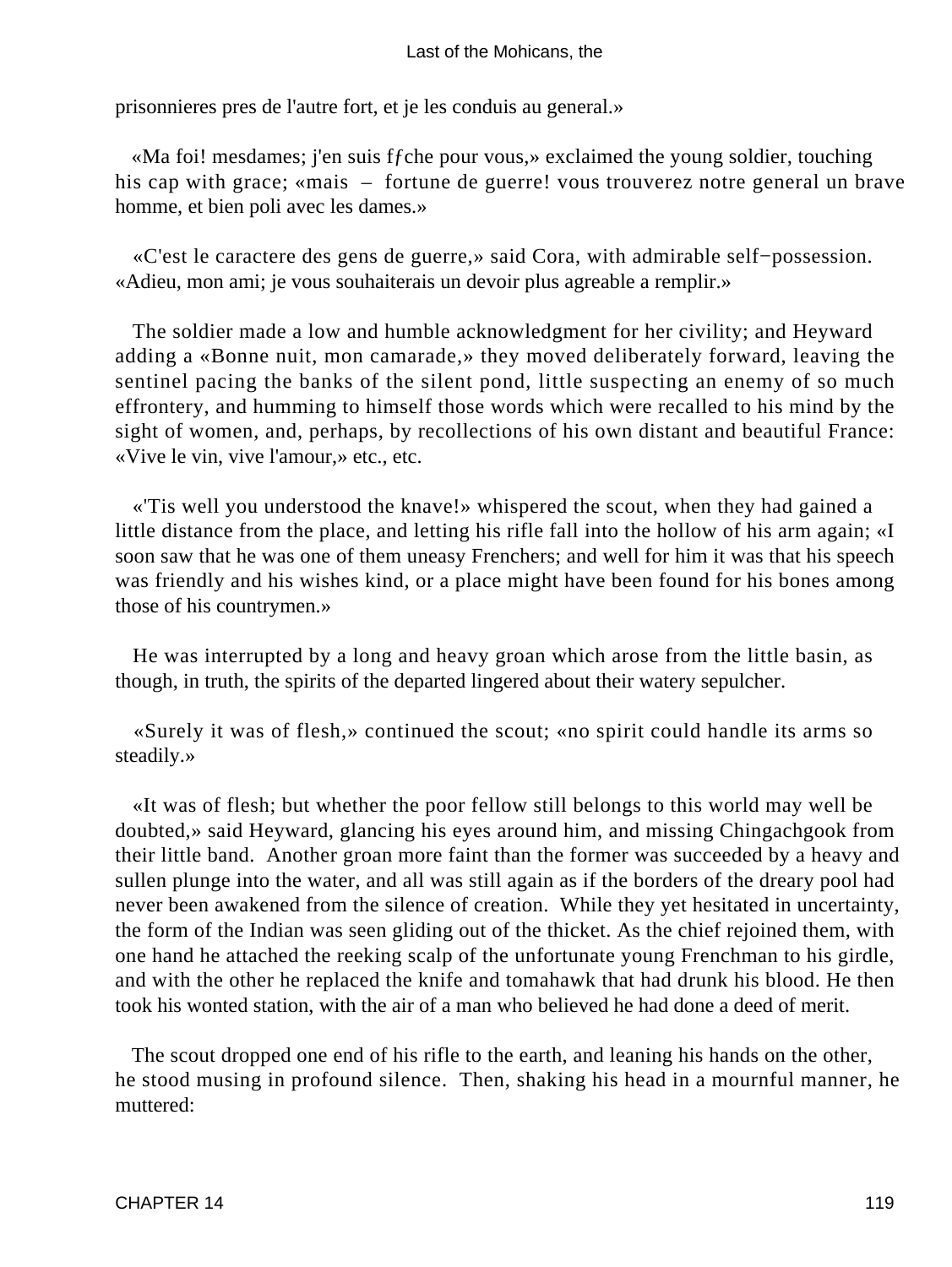«'Twould have been a cruel and an unhuman act for a white−skin; but 'tis the gift and natur' of an Indian, and I suppose it should not be denied. I could wish, though, it had befallen an accursed Mingo, rather than that gay young boy from the old countries.»

 «Enough!» said Heyward, apprehensive the unconscious sisters might comprehend the nature of the detention, and conquering his disgust by a train of reflections very much like that of the hunter; «'tis done; and though better it were left undone, cannot be amended. You see, we are, too obviously within the sentinels of the enemy; what course do you propose to follow?»

 «Yes,» said Hawkeye, rousing himself again; «'tis as you say, too late to harbor further thoughts about it. Ay, the French have gathered around the fort in good earnest and we have a delicate needle to thread in passing them.»

 «And but little time to do it in,» added Heyward, glancing his eyes upwards, toward the bank of vapor that concealed the setting moon.

 «And little time to do it in!» repeated the scout. «The thing may be done in two fashions, by the help of Providence, without which it may not be done at all.»

«Name them quickly for time presses.»

 «One would be to dismount the gentle ones, and let their beasts range the plain, by sending the Mohicans in front, we might then cut a lane through their sentries, and enter the fort over the dead bodies.»

 «It will not do – it will not do!» interrupted the generous Heyward; «a soldier might force his way in this manner, but never with such a convoy.»

 «'Twould be, indeed, a bloody path for such tender feet to wade in,» returned the equally reluctant scout; «but I thought it befitting my manhood to name it. We must, then, turn in our trail and get without the line of their lookouts, when we will bend short to the west, and enter the mountains; where I can hide you, so that all the devil's hounds in Montcalm's pay would be thrown off the scent for months to come.»

«Let it be done, and that instantly.»

 Further words were unnecessary; for Hawkeye, merely uttering the mandate to «follow,» moved along the route by which they had just entered their present critical and even dangerous situation. Their progress, like their late dialogue, was guarded, and without noise; for none knew at what moment a passing patrol, or a crouching picket of the enemy, might rise upon their path. As they held their silent way along the margin of the pond, again Heyward and the scout stole furtive glances at its appalling dreariness. They looked in vain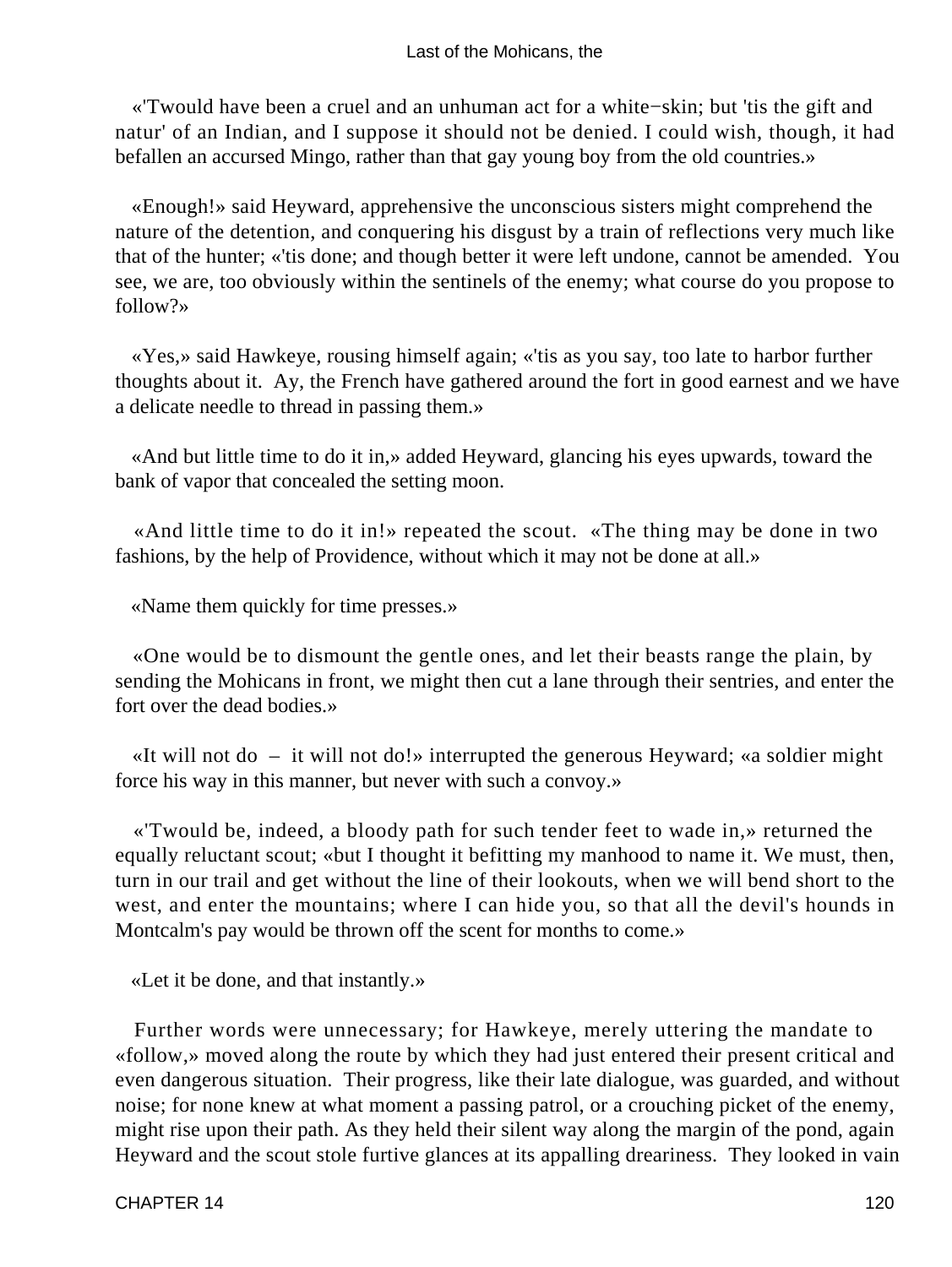for the form they had so recently seen stalking along in silent shores, while a low and regular wash of the little waves, by announcing that the waters were not yet subsided, furnished a frightful memorial of the deed of blood they had just witnessed. Like all that passing and gloomy scene, the low basin, however, quickly melted in the darkness, and became blended with the mass of black objects in the rear of the travelers.

 Hawkeye soon deviated from the line of their retreat, and striking off towards the mountains which form the western boundary of the narrow plain, he led his followers, with swift steps, deep within the shadows that were cast from their high and broken summits. The route was now painful; lying over ground ragged with rocks, and intersected with ravines, and their progress proportionately slow. Bleak and black hills lay on every side of them, compensating in some degree for the additional toil of the march by the sense of security they imparted. At length the party began slowly to rise a steep and rugged ascent, by a path that curiously wound among rocks and trees, avoiding the one and supported by the other, in a manner that showed it had been devised by men long practised in the arts of the wilderness. As they gradually rose from the level of the valleys, the thick darkness which usually precedes the approach of day began to disperse, and objects were seen in the plain and palpable colors with which they had been gifted by nature. When they issued from the stunted woods which clung to the barren sides of the mountain, upon a flat and mossy rock that formed its summit, they met the morning, as it came blushing above the green pines of a hill that lay on the opposite side of the valley of the Horican.

 The scout now told the sisters to dismount; and taking the bridles from the mouths, and the saddles off the backs of the jaded beasts, he turned them loose, to glean a scanty subsistence among the shrubs and meager herbage of that elevated region.

 «Go,» he said, «and seek your food where natur' gives it to you; and beware that you become not food to ravenous wolves yourselves, among these hills.»

«Have we no further need of them?» demanded Heyward.

 «See, and judge with your own eyes,» said the scout, advancing toward the eastern brow of the mountain, whither he beckoned for the whole party to follow; «if it was as easy to look into the heart of man as it is to spy out the nakedness of Montcalm's camp from this spot, hypocrites would grow scarce, and the cunning of a Mingo might prove a losing game, compared to the honesty of a Delaware.»

 When the travelers reached the verge of the precipices they saw, at a glance, the truth of the scout's declaration, and the admirable foresight with which he had led them to their commanding station.

 The mountain on which they stood, elevated perhaps a thousand feet in the air, was a high cone that rose a little in advance of that range which stretches for miles along the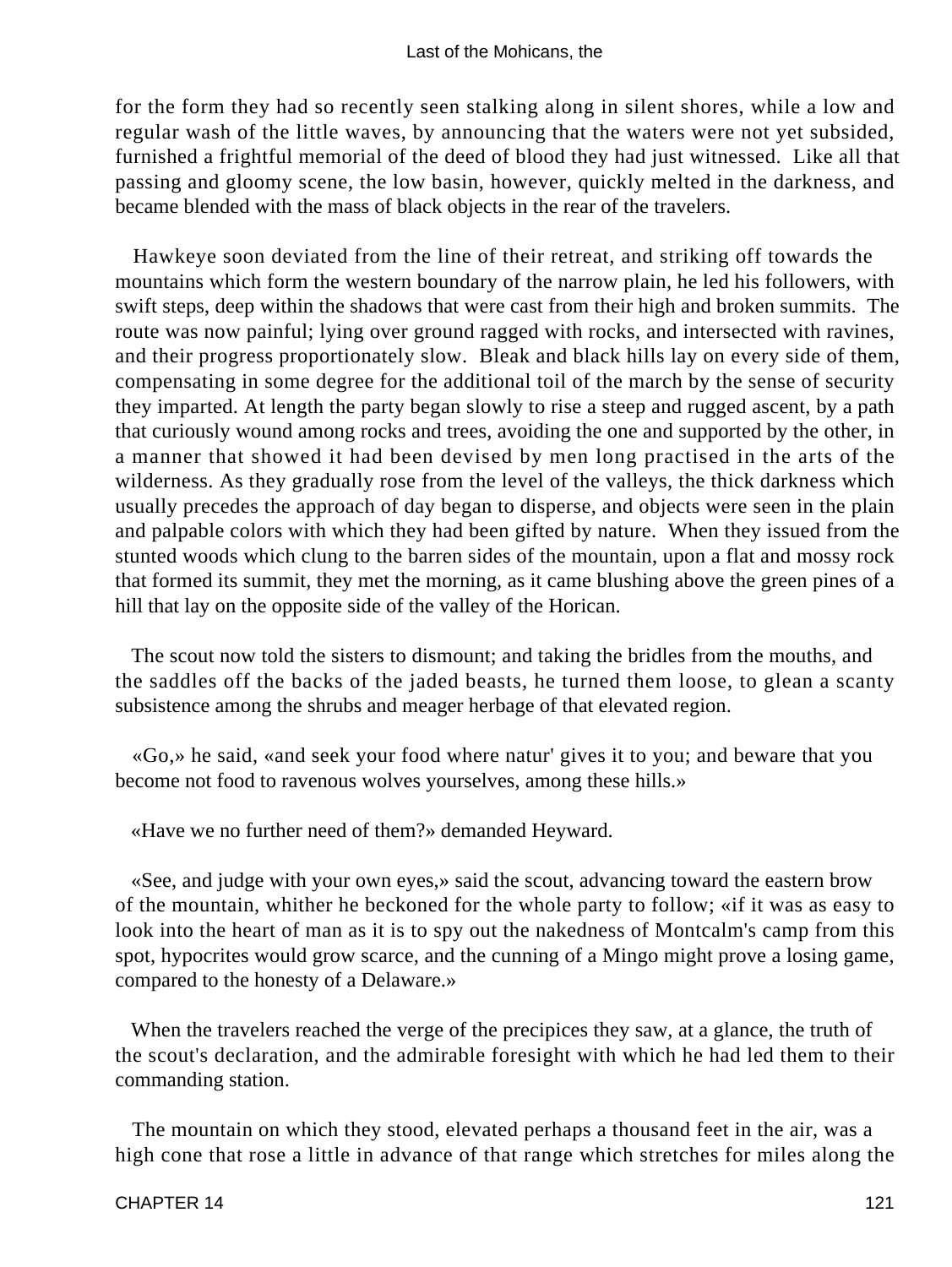western shores of the lake, until meeting its sisters miles beyond the water, it ran off toward the Canadas, in confused and broken masses of rock, thinly sprinkled with evergreens. Immediately at the feet of the party, the southern shore of the Horican swept in a broad semicircle from mountain to mountain, marking a wide strand, that soon rose into an uneven and somewhat elevated plain. To the north stretched the limpid, and, as it appeared from that dizzy height, the narrow sheet of the «holy lake,» indented with numberless bays, embellished by fantastic headlands, and dotted with countless islands. At the distance of a few leagues, the bed of the water became lost among mountains, or was wrapped in the masses of vapor that came slowly rolling along their bosom, before a light morning air. But a narrow opening between the crests of the hills pointed out the passage by which they found their way still further north, to spread their pure and ample sheets again, before pouring out their tribute into the distant Champlain. To the south stretched the defile, or rather broken plain, so often mentioned. For several miles in this direction, the mountains appeared reluctant to yield their dominion, but within reach of the eye they diverged, and finally melted into the level and sandy lands, across which we have accompanied our adventurers in their double journey. Along both ranges of hills, which bounded the opposite sides of the lake and valley, clouds of light vapor were rising in spiral wreaths from the uninhabited woods, looking like the smoke of hidden cottages; or rolled lazily down the declivities, to mingle with the fogs of the lower land. A single, solitary, snow−white cloud floated above the valley, and marked the spot beneath which lay the silent pool of the «bloody pond.»

Directly on the shore of the lake, and nearer to its western than to its eastern margin, lay the extensive earthen ramparts and low buildings of William Henry. Two of the sweeping bastions appeared to rest on the water which washed their bases, while a deep ditch and extensive morasses guarded its other sides and angles. The land had been cleared of wood for a reasonable distance around the work, but every other part of the scene lay in the green livery of nature, except where the limpid water mellowed the view, or the bold rocks thrust their black and naked heads above the undulating outline of the mountain ranges. In its front might be seen the scattered sentinels, who held a weary watch against their numerous foes; and within the walls themselves, the travelers looked down upon men still drowsy with a night of vigilance. Toward the southeast, but in immediate contact with the fort, was an entrenched camp, posted on a rocky eminence, that would have been far more eligible for the work itself, in which Hawkeye pointed out the presence of those auxiliary regiments that had so recently left the Hudson in their company. From the woods, a little further to the south, rose numerous dark and lurid smokes, that were easily to be distinguished from the purer exhalations of the springs, and which the scout also showed to Heyward, as evidences that the enemy lay in force in that direction.

 But the spectacle which most concerned the young soldier was on the western bank of the lake, though quite near to its southern termination. On a strip of land, which appeared from his stand too narrow to contain such an army, but which, in truth, extended many hundreds of yards from the shores of the Horican to the base of the mountain, were to be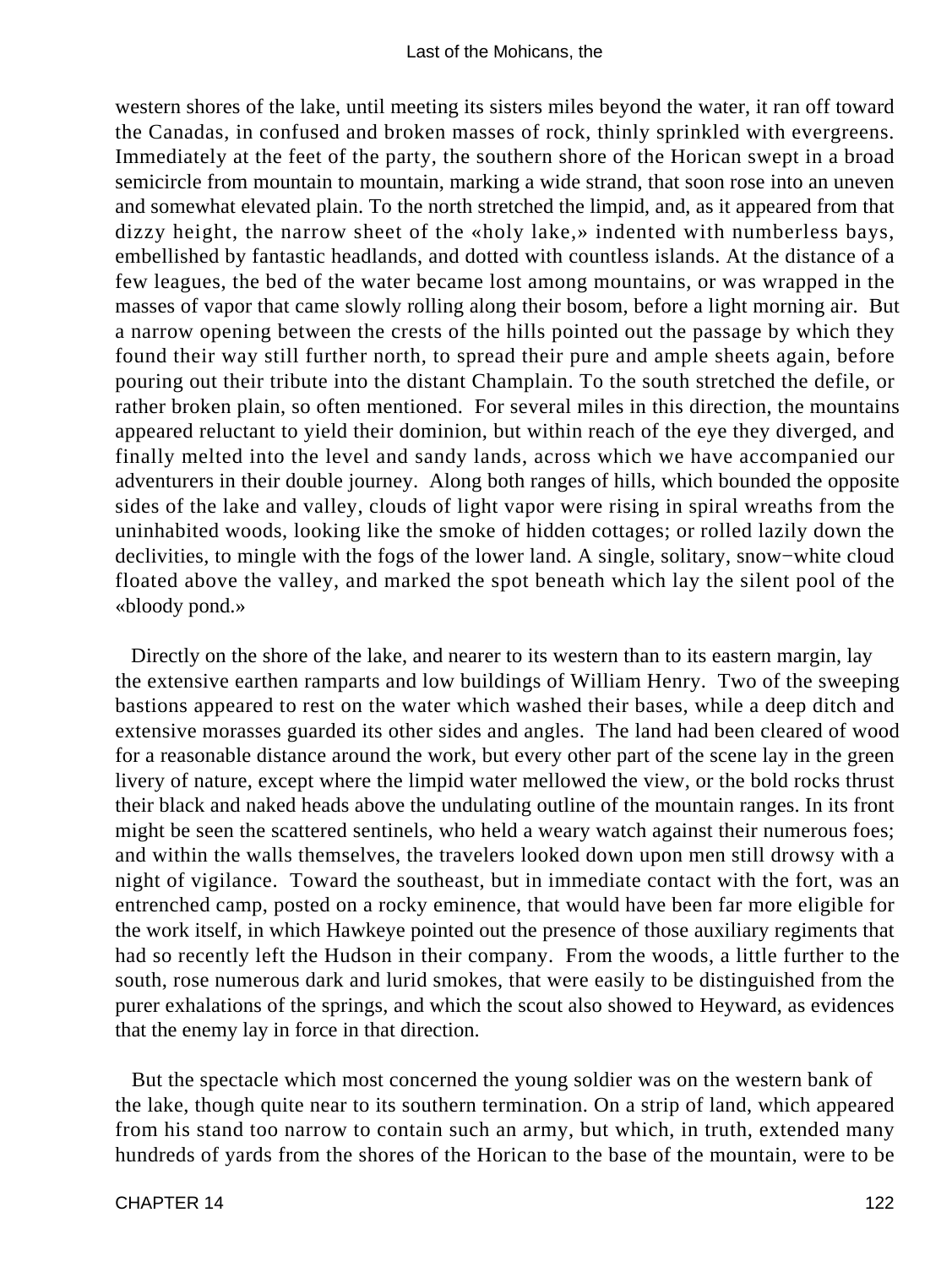seen the white tents and military engines of an encampment of ten thousand men. Batteries were already thrown up in their front, and even while the spectators above them were looking down, with such different emotions, on a scene which lay like a map beneath their feet, the roar of artillery rose from the valley, and passed off in thundering echoes along the eastern hills.

 «Morning is just touching them below,» said the deliberate and musing scout, «and the watchers have a mind to wake up the sleepers by the sound of cannon. We are a few hours too late! Montcalm has already filled the woods with his accursed Iroquois.»

 «The place is, indeed, invested,» returned Duncan; «but is there no expedient by which we may enter? capture in the works would be far preferable to falling again into the hands of roving Indians.»

 «See!» exclaimed the scout, unconsciously directing the attention of Cora to the quarters of her own father, «how that shot has made the stones fly from the side of the commandant's house! Ay! these Frenchers will pull it to pieces faster than it was put together, solid and thick though it be!»

 «Heyward, I sicken at the sight of danger that I cannot share,» said the undaunted but anxious daughter. «Let us go to Montcalm, and demand admission: he dare not deny a child the boon.»

 «You would scarce find the tent of the Frenchman with the hair on your head»; said the blunt scout. «If I had but one of the thousand boats which lie empty along that shore, it might be done! Ha! here will soon be an end of the firing, for yonder comes a fog that will turn day to night, and make an Indian arrow more dangerous than a molded cannon. Now, if you are equal to the work, and will follow, I will make a push; for I long to get down into that camp, if it be only to scatter some Mingo dogs that I see lurking in the skirts of yonder thicket of birch.»

«We are equal,» said Cora, firmly; «on such an errand we will follow to any danger.»

The scout turned to her with a smile of honest and cordial approbation, as he answered:

 «I would I had a thousand men, of brawny limbs and quick eyes, that feared death as little as you! I'd send them jabbering Frenchers back into their den again, afore the week was ended, howling like so many fettered hounds or hungry wolves. But, sir,» he added, turning from her to the rest of the party, «the fog comes rolling down so fast, we shall have but just the time to meet it on the plain, and use it as a cover. Remember, if any accident should befall me, to keep the air blowing on your left cheeks – or, rather, follow the Mohicans; they'd scent their way, be it in day or be it at night.»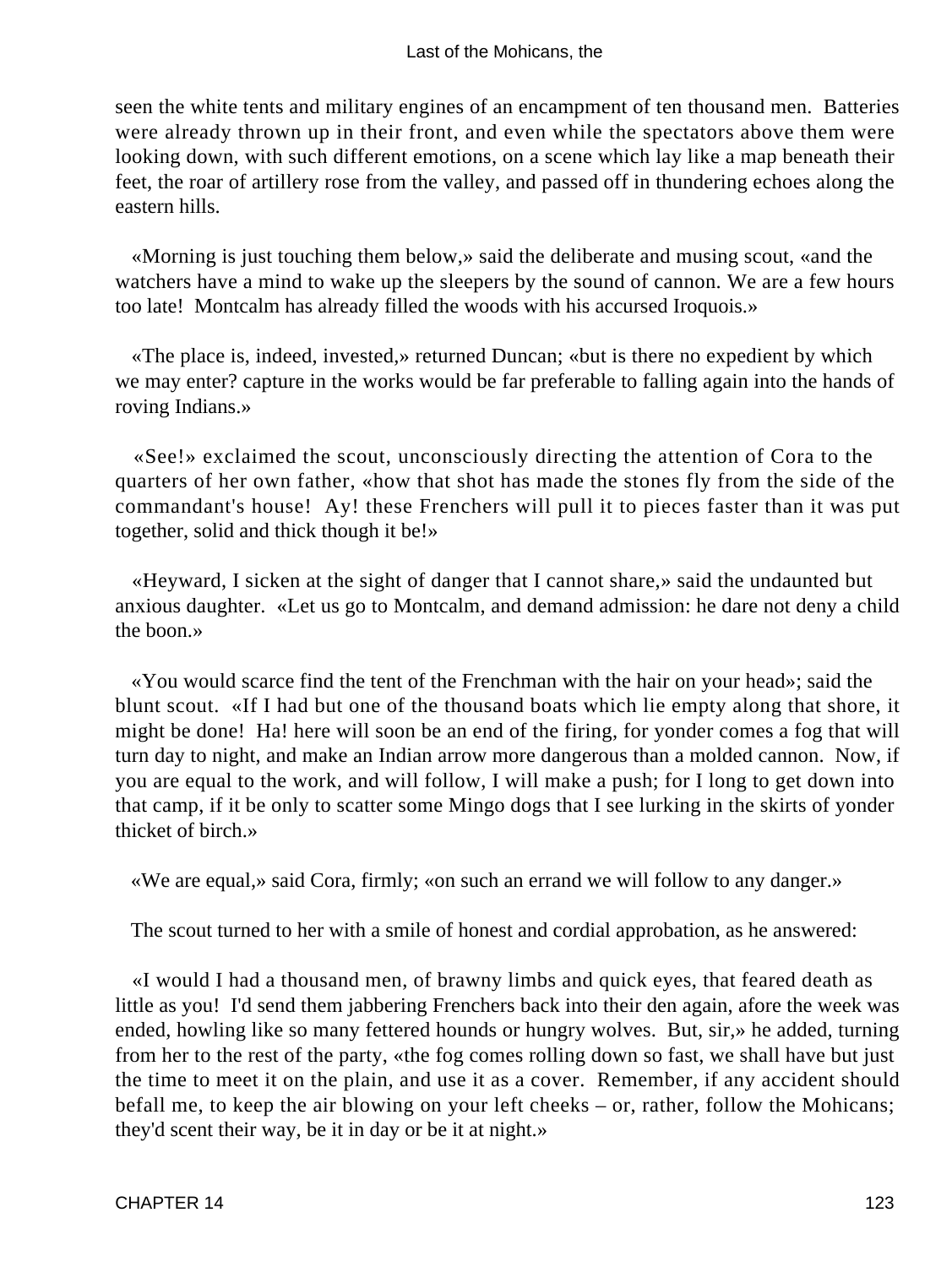He then waved his hand for them to follow, and threw himself down the steep declivity, with free, but careful footsteps. Heyward assisted the sisters to descend, and in a few minutes they were all far down a mountain whose sides they had climbed with so much toil and pain.

 The direction taken by Hawkeye soon brought the travelers to the level of the plain, nearly opposite to a sally−port in the western curtain of the fort, which lay itself at the distance of about half a mile from the point where he halted to allow Duncan to come up with his charge. In their eagerness, and favored by the nature of the ground, they had anticipated the fog, which was rolling heavily down the lake, and it became necessary to pause, until the mists had wrapped the camp of the enemy in their fleecy mantle. The Mohicans profited by the delay, to steal out of the woods, and to make a survey of surrounding objects. They were followed at a little distance by the scout, with a view to profit early by their report, and to obtain some faint knowledge for himself of the more immediate localities.

 In a very few moments he returned, his face reddened with vexation, while he muttered his disappointment in words of no very gentle import.

 «Here has the cunning Frenchman been posting a picket directly in our path,» he said; «red−skins and whites; and we shall be as likely to fall into their midst as to pass them in the fog!»

 «Cannot we make a circuit to avoid the danger,» asked Heyward, «and come into our path again when it is passed?»

 «Who that once bends from the line of his march in a fog can tell when or how to find it again! The mists of Horican are not like the curls from a peace−pipe, or the smoke which settles above a mosquito fire.»

 He was yet speaking, when a crashing sound was heard, and a cannon−ball entered the thicket, striking the body of a sapling, and rebounding to the earth, its force being much expended by previous resistance. The Indians followed instantly like busy attendants on the terrible messenger, and Uncas commenced speaking earnestly and with much action, in the Delaware tongue.

 «It may be so, lad,» muttered the scout, when he had ended; «for desperate fevers are not to be treated like a toothache. Come, then, the fog is shutting in.»

«Stop!» cried Heyward; «first explain your expectations.»

 «'Tis soon done, and a small hope it is; but it is better than nothing. This shot that you see,» added the scout, kicking the harmless iron with his foot, «has plowed the 'arth in its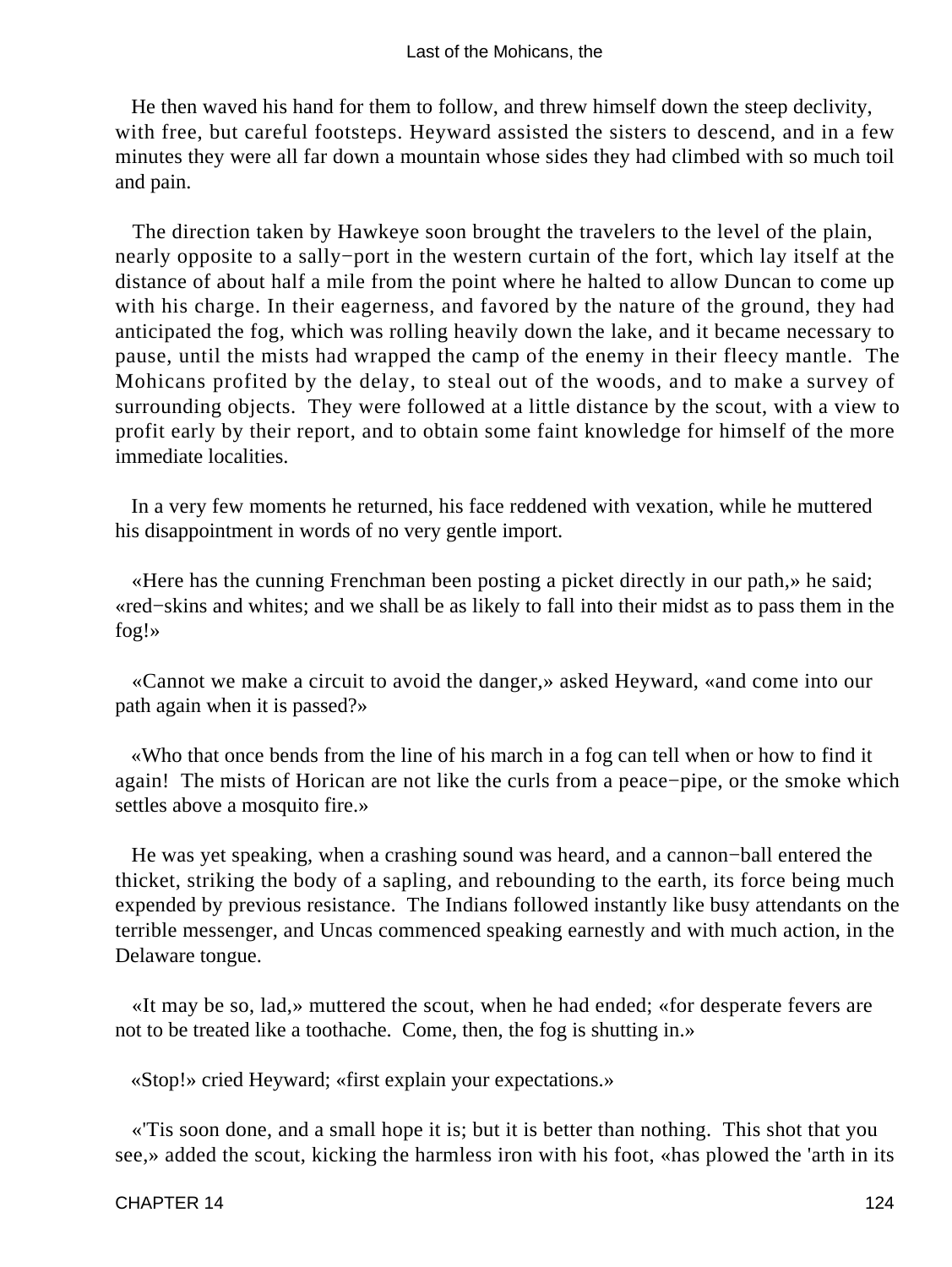road from the fort, and we shall hunt for the furrow it has made, when all other signs may fail. No more words, but follow, or the fog may leave us in the middle of our path, a mark for both armies to shoot at.»

 Heyward perceiving that, in fact, a crisis had arrived, when acts were more required than words, placed himself between the sisters, and drew them swiftly forward, keeping the dim figure of their leader in his eye. It was soon apparent that Hawkeye had not magnified the power of the fog, for before they had proceeded twenty yards, it was difficult for the different individuals of the party to distinguish each other in the vapor.

 They had made their little circuit to the left, and were already inclining again toward the right, having, as Heyward thought, got over nearly half the distance to the friendly works, when his ears were saluted with the fierce summons, apparently within twenty feet of them, of:

«Qui va la?»

«Push on!» whispered the scout, once more bending to the left.

 «Push on!» repeated Heyward; when the summons was renewed by a dozen voices, each of which seemed charged with menace.

 «C'est moi,» cried Duncan, dragging rather than leading those he supported swiftly onward.

 $\kappa$ Bete! – qui? – moi!»

«Ami de la France.»

 «Tu m'as plus l'air d'un ennemi de la France; arrete ou pardieu je te ferai ami du diable. Non! feu, camarades, feu!»

 The order was instantly obeyed, and the fog was stirred by the explosion of fifty muskets. Happily, the aim was bad, and the bullets cut the air in a direction a little different from that taken by the fugitives; though still so nigh them, that to the unpractised ears of David and the two females, it appeared as if they whistled within a few inches of the organs. The outcry was renewed, and the order, not only to fire again, but to pursue, was too plainly audible. When Heyward briefly explained the meaning of the words they heard, Hawkeye halted and spoke with quick decision and great firmness.

 «Let us deliver our fire,» he said; «they will believe it a sortie, and give way, or they will wait for reinforcements.»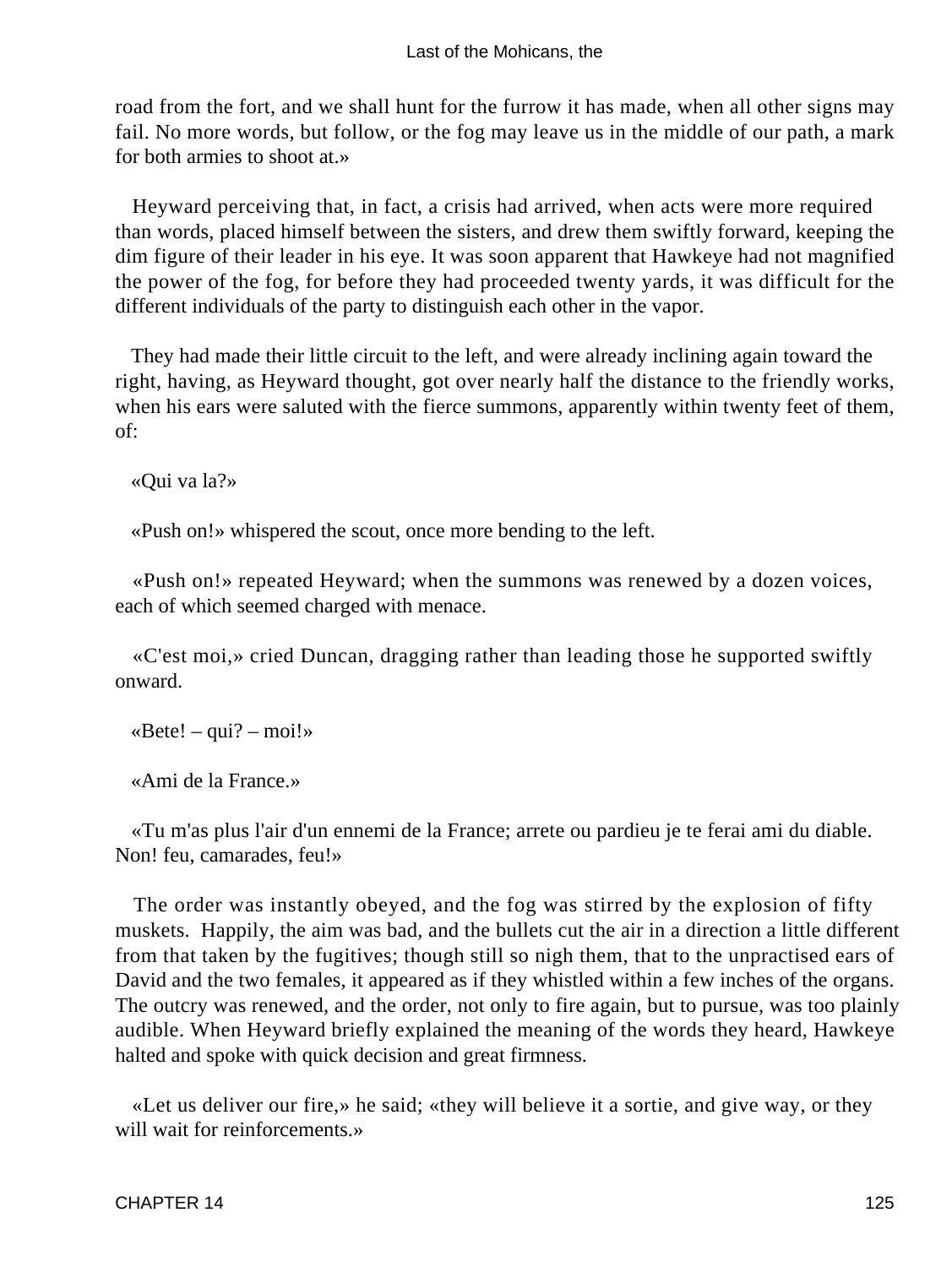The scheme was well conceived, but failed in its effects. The instant the French heard the pieces, it seemed as if the plain was alive with men, muskets rattling along its whole extent, from the shores of the lake to the furthest boundary of the woods.

 «We shall draw their entire army upon us, and bring on a general assault,» said Duncan: «lead on, my friend, for your own life and ours.»

 The scout seemed willing to comply; but, in the hurry of the moment, and in the change of position, he had lost the direction. In vain he turned either cheek toward the light air; they felt equally cool. In this dilemma, Uncas lighted on the furrow of the cannon ball, where it had cut the ground in three adjacent ant−hills.

 «Give me the range!» said Hawkeye, bending to catch a glimpse of the direction, and then instantly moving onward.

 Cries, oaths, voices calling to each other, and the reports of muskets, were now quick and incessant, and, apparently, on every side of them. Suddenly a strong glare of light flashed across the scene, the fog rolled upward in thick wreaths, and several cannons belched across the plain, and the roar was thrown heavily back from the bellowing echoes of the mountain.

 «'Tis from the fort!» exclaimed Hawkeye, turning short on his tracks; «and we, like stricken fools, were rushing to the woods, under the very knives of the Maquas.»

 The instant their mistake was rectified, the whole party retraced the error with the utmost diligence. Duncan willingly relinquished the support of Cora to the arm of Uncas and Cora as readily accepted the welcome assistance. Men, hot and angry in pursuit, were evidently on their footsteps, and each instant threatened their capture, if not their destruction.

 «Point de quartier aux coquins!» cried an eager pursuer, who seemed to direct the operations of the enemy.

 «Stand firm, and be ready, my gallant Sixtieths!» suddenly exclaimed a voice above them; «wait to see the enemy, fire low and sweep the glacis.»

 «Father! father!» exclaimed a piercing cry from out the mist: «it is I! Alice! thy own Elsie! Spare, oh! save your daughters!»

 «Hold!» shouted the former speaker, in the awful tones of parental agony, the sound reaching even to the woods, and rolling back in solemn echo. «'Tis she! God has restored me to my children! Throw open the sally−port; to the field, Sixtieths, to the field; pull not a trigger, lest ye kill my lambs! Drive off these dogs of France with your steel.»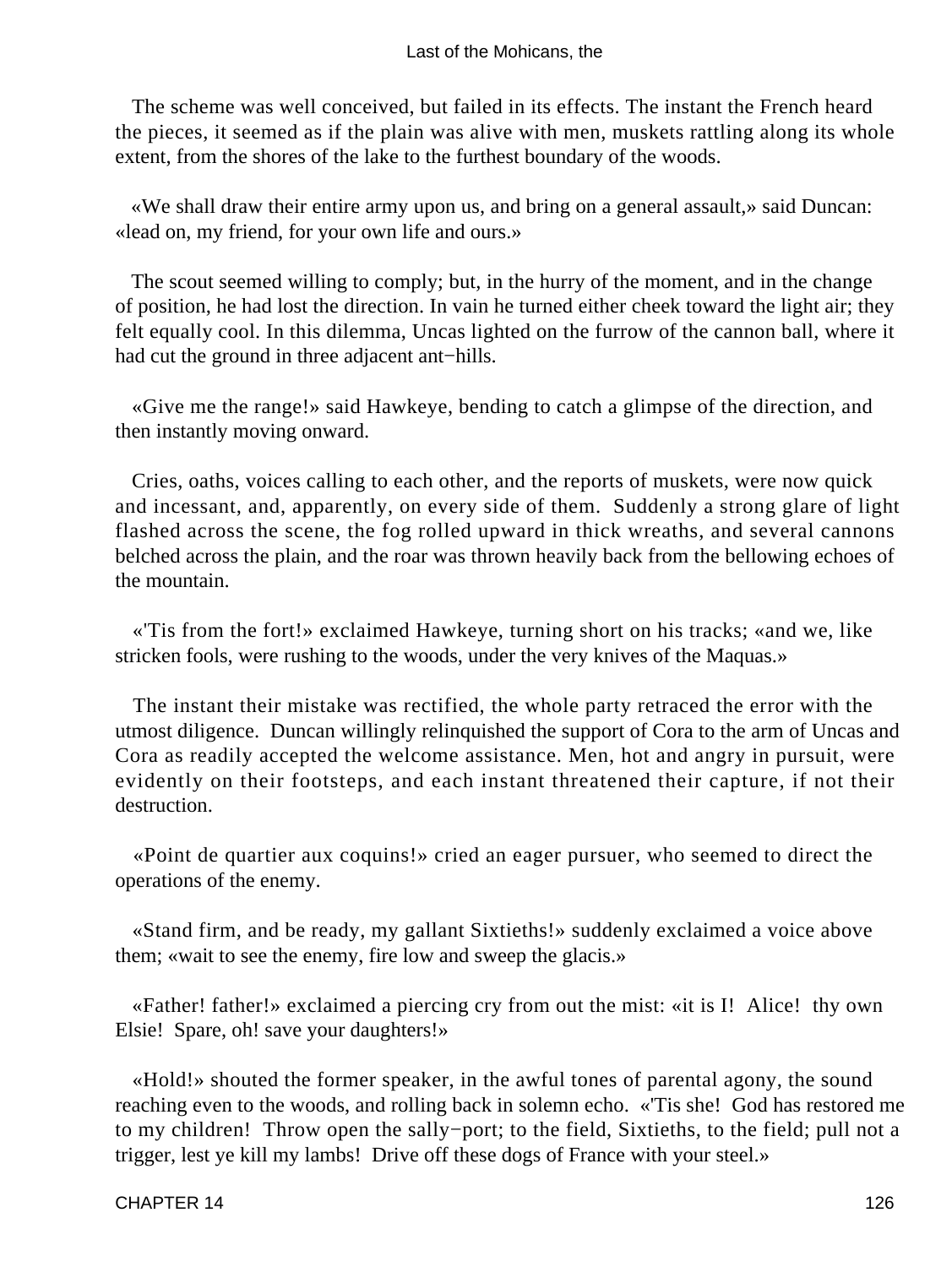Duncan heard the grating of the rusty hinges, and darting to the spot, directed by the sound, he met a long line of dark red warriors, passing swiftly toward the glacis. He knew them for his own battalion of the Royal Americans, and flying to their head, soon swept every trace of his pursuers from before the works.

 For an instant, Cora and Alice had stood trembling and bewildered by this unexpected desertion; but before either had leisure for speech, or even thought, an officer of gigantic frame, whose locks were bleached with years and service, but whose air of military grandeur had been rather softened than destroyed by time, rushed out of the body of mist, and folded them to his bosom, while large scalding tears rolled down his pale and wrinkled cheeks, and he exclaimed, in the peculiar accent of Scotland:

«For this I thank thee, Lord! Let danger come as it will, thy servant is now prepared!»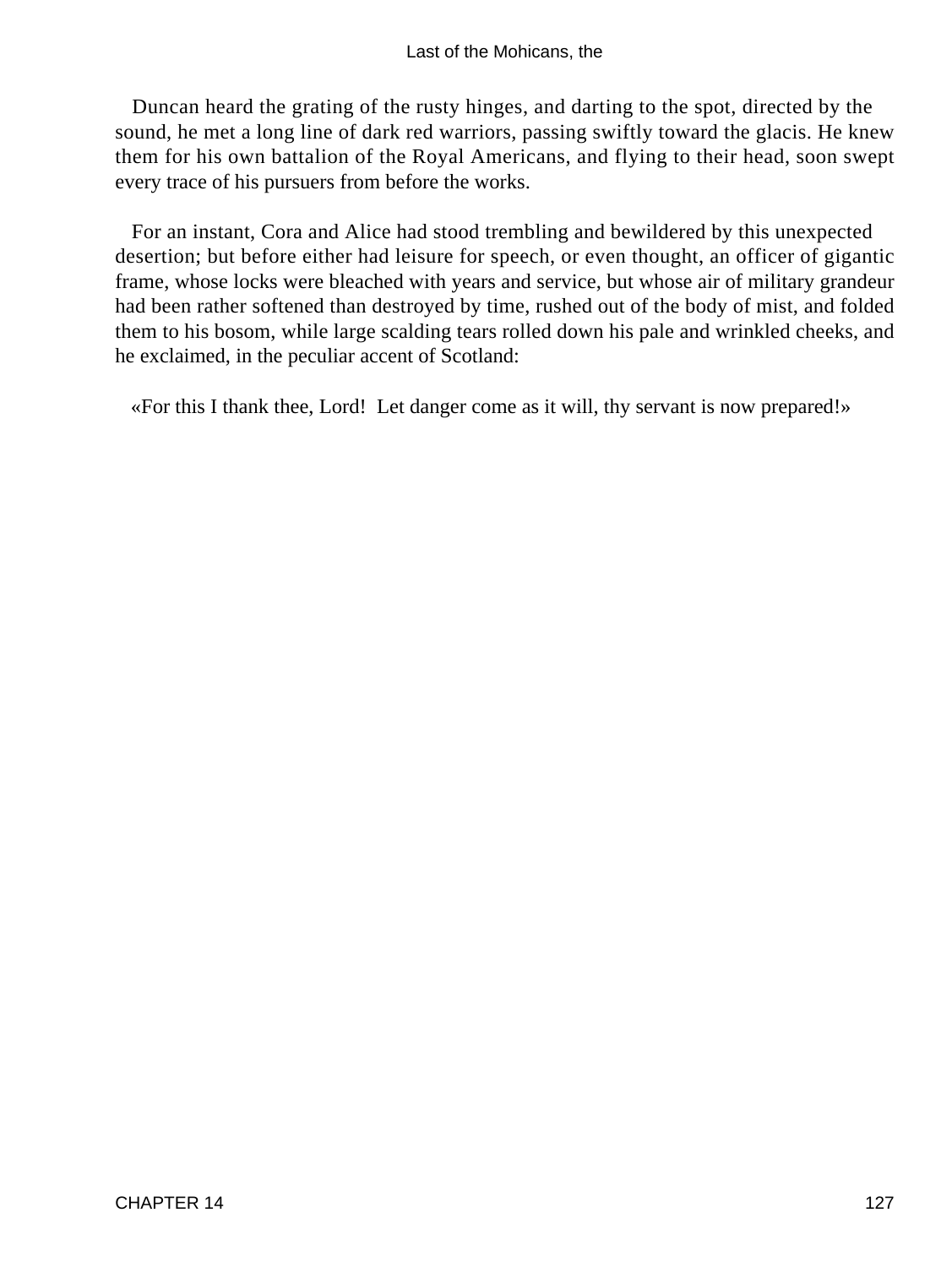# **[CHAPTER 15](#page-316-0)**

*«T*hen go we in, to know his embassy; Which I could, with ready guess, declare, Before the Frenchmen speak a word of it,» – King Henry V

 A few succeeding days were passed amid the privations, the uproar, and the dangers of the siege, which was vigorously pressed by a power, against whose approaches Munro possessed no competent means of resistance. It appeared as if Webb, with his army, which lay slumbering on the banks of the Hudson, had utterly forgotten the strait to which his countrymen were reduced. Montcalm had filled the woods of the portage with his savages, every yell and whoop from whom rang through the British encampment, chilling the hearts of men who were already but too much disposed to magnify the danger.

 Not so, however, with the besieged. Animated by the words, and stimulated by the examples of their leaders, they had found their courage, and maintained their ancient reputation, with a zeal that did justice to the stern character of their commander. As if satisfied with the toil of marching through the wilderness to encounter his enemy, the French general, though of approved skill, had neglected to seize the adjacent mountains; whence the besieged might have been exterminated with impunity, and which, in the more modern warfare of the country, would not have been neglected for a single hour. This sort of contempt for eminences, or rather dread of the labor of ascending them, might have been termed the besetting weakness of the warfare of the period. It originated in the simplicity of the Indian contests, in which, from the nature of the combats, and the density of the forests, fortresses were rare, and artillery next to useless. The carelessness engendered by these usages descended even to the war of the Revolution and lost the States the important fortress of Ticonderoga opening a way for the army of Burgoyne into what was then the bosom of the country. We look back at this ignorance, or infatuation, whichever it may be called, with wonder, knowing that the neglect of an eminence, whose difficulties, like those of Mount Defiance, have been so greatly exaggerated, would, at the present time, prove fatal to the reputation of the engineer who had planned the works at their base, or to that of the general whose lot it was to defend them.

 The tourist, the valetudinarian, or the amateur of the beauties of nature, who, in the train of his four−in−hand, now rolls through the scenes we have attempted to describe, in quest of information, health, or pleasure, or floats steadily toward his object on those artificial waters which have sprung up under the administration of a statesman\* who has dared to stake his political character on the hazardous issue, is not to suppose that his ancestors traversed those hills, or struggled with the same currents with equal facility. The transportation of a single heavy gun was often considered equal to a victory gained; if happily, the difficulties of the passage had not so far separated it from its necessary concomitant, the ammunition, as to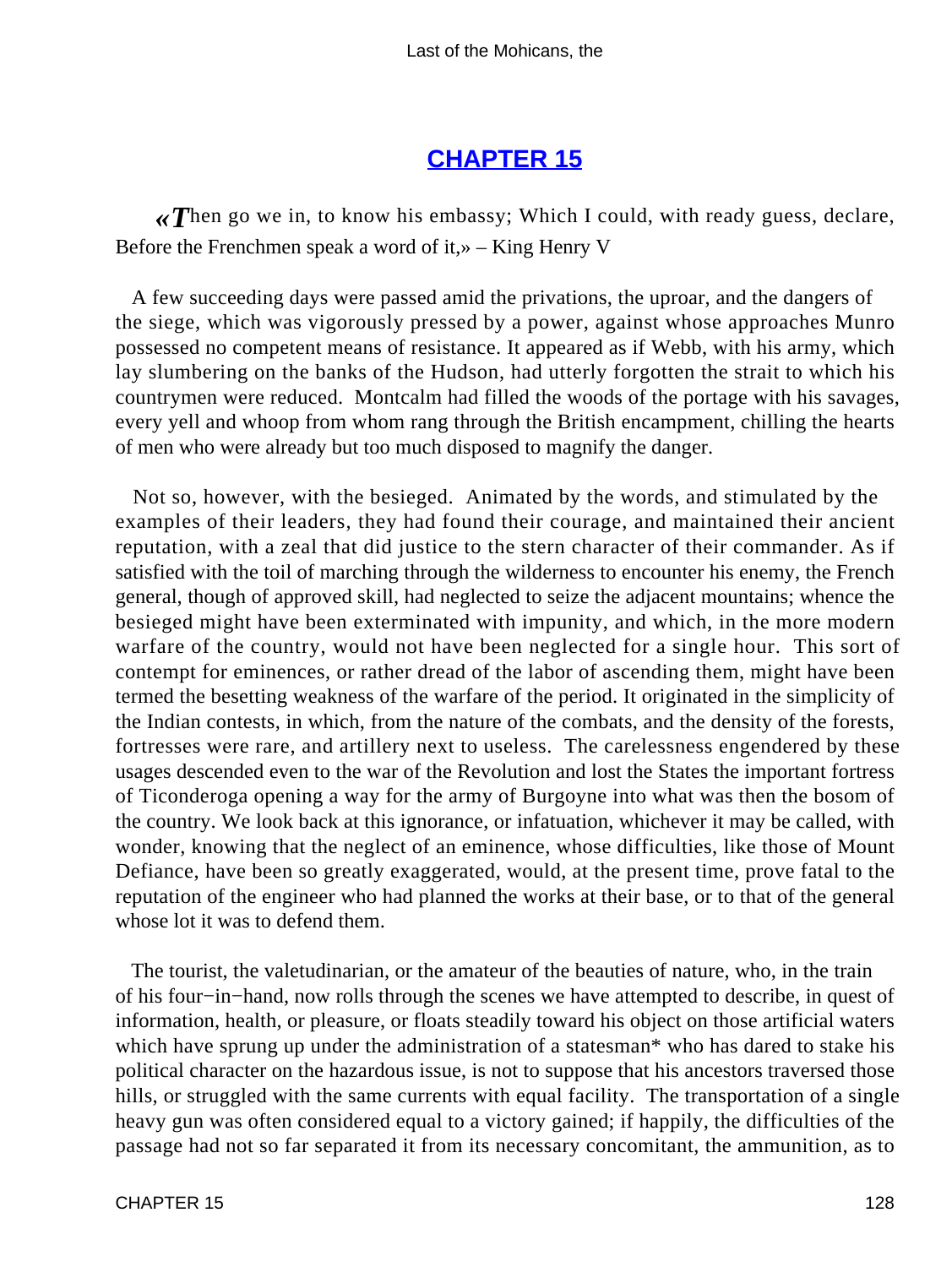render it no more than a useless tube of unwieldy iron.

\* Evidently the late De Witt Clinton, who died governor of New York in 1828.

 The evils of this state of things pressed heavily on the fortunes of the resolute Scotsman who now defended William Henry. Though his adversary neglected the hills, he had planted his batteries with judgment on the plain, and caused them to be served with vigor and skill. Against this assault, the besieged could only oppose the imperfect and hasty preparations of a fortress in the wilderness.

 It was in the afternoon of the fifth day of the siege, and the fourth of his own service in it, that Major Heyward profited by a parley that had just been beaten, by repairing to the ramparts of one of the water bastions, to breathe the cool air from the lake, and to take a survey of the progress of the siege. He was alone, if the solitary sentinel who paced the mound be excepted; for the artillerists had hastened also to profit by the temporary suspension of their arduous duties. The evening was delightfully calm, and the light air from the limpid water fresh and soothing. It seemed as if, with the termination of the roar of artillery and the plunging of shot, nature had also seized the moment to assume her mildest and most captivating form. The sun poured down his parting glory on the scene, without the oppression of those fierce rays that belong to the climate and the season. The mountains looked green, and fresh, and lovely, tempered with the milder light, or softened in shadow, as thin vapors floated between them and the sun. The numerous islands rested on the bosom of the Horican, some low and sunken, as if embedded in the waters, and others appearing to hover about the element, in little hillocks of green velvet; among which the fishermen of the beleaguering army peacefully rowed their skiffs, or floated at rest on the glassy mirror in quiet pursuit of their employment.

 The scene was at once animated and still. All that pertained to nature was sweet, or simply grand; while those parts which depended on the temper and movements of man were lively and playful.

 Two little spotless flags were abroad, the one on a salient angle of the fort, and the other on the advanced battery of the besiegers; emblems of the truth which existed, not only to the acts, but it would seem, also, to the enmity of the combatants.

 Behind these again swung, heavily opening and closing in silken folds, the rival standards of England and France.

 A hundred gay and thoughtless young Frenchmen were drawing a net to the pebbly beach, within dangerous proximity to the sullen but silent cannon of the fort, while the eastern mountain was sending back the loud shouts and gay merriment that attended their sport. Some were rushing eagerly to enjoy the aquatic games of the lake, and others were already toiling their way up the neighboring hills, with the restless curiosity of their nation.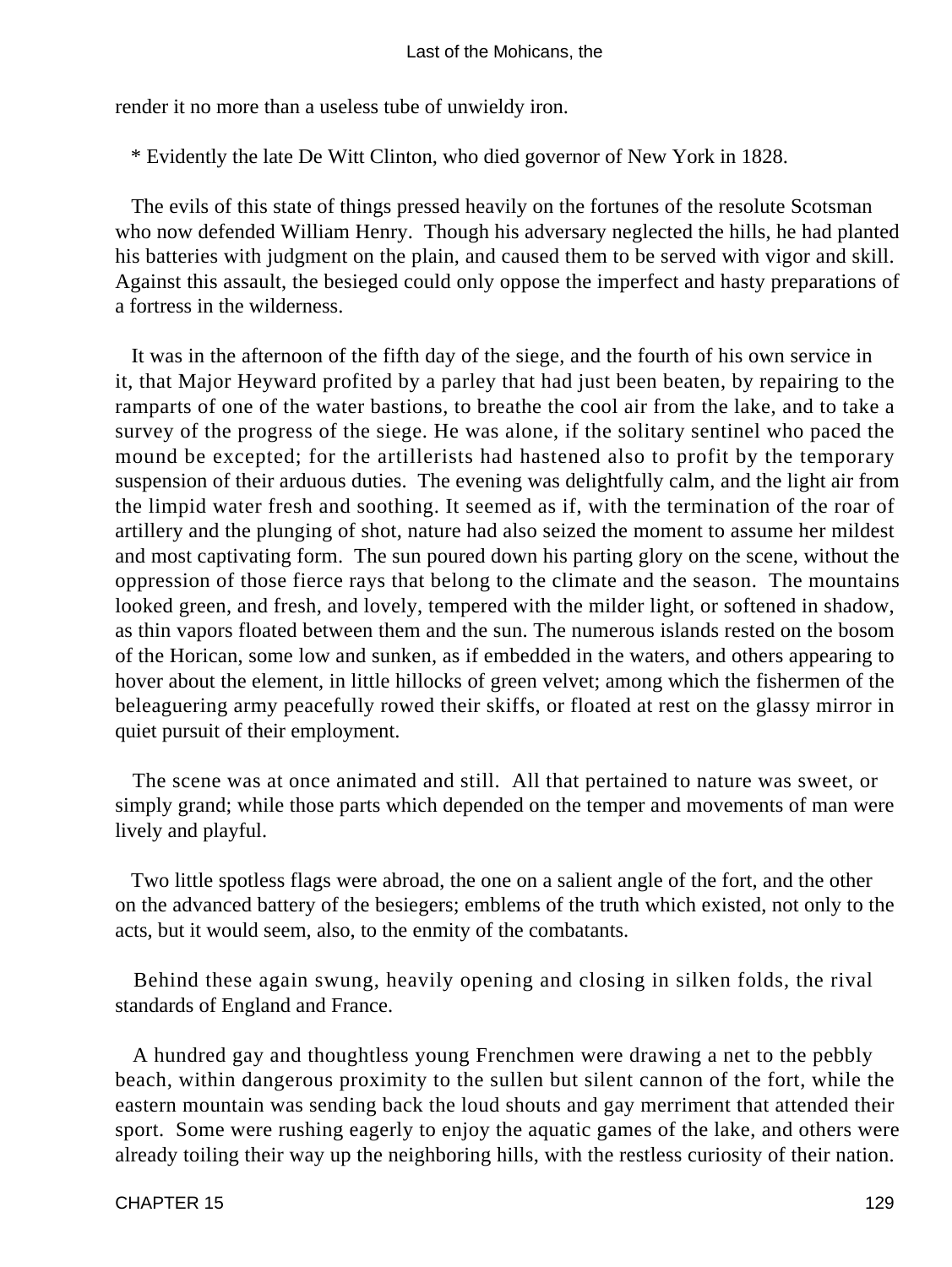To all these sports and pursuits, those of the enemy who watched the besieged, and the besieged themselves, were, however, merely the idle though sympathizing spectators. Here and there a picket had, indeed, raised a song, or mingled in a dance, which had drawn the dusky savages around them, from their lairs in the forest. In short, everything wore rather the appearance of a day of pleasure, than of an hour stolen from the dangers and toil of a bloody and vindictive warfare.

 Duncan had stood in a musing attitude, contemplating this scene a few minutes, when his eyes were directed to the glacis in front of the sally−port already mentioned, by the sounds of approaching footsteps. He walked to an angle of the bastion, and beheld the scout advancing, under the custody of a French officer, to the body of the fort. The countenance of Hawkeye was haggard and careworn, and his air dejected, as though he felt the deepest degradation at having fallen into the power of his enemies. He was without his favorite weapon, and his arms were even bound behind him with thongs, made of the skin of a deer. The arrival of flags to cover the messengers of summons, had occurred so often of late, that when Heyward first threw his careless glance on this group, he expected to see another of the officers of the enemy, charged with a similar office but the instant he recognized the tall person and still sturdy though downcast features of his friend, the woodsman, he started with surprise, and turned to descend from the bastion into the bosom of the work.

 The sounds of other voices, however, caught his attention, and for a moment caused him to forget his purpose. At the inner angle of the mound he met the sisters, walking along the parapet, in search, like himself, of air and relief from confinement. They had not met from that painful moment when he deserted them on the plain, only to assure their safety. He had parted from them worn with care, and jaded with fatigue; he now saw them refreshed and blooming, though timid and anxious. Under such an inducement it will cause no surprise that the young man lost sight for a time, of other objects in order to address them. He was, however, anticipated by the voice of the ingenuous and youthful Alice.

 «Ah! thou tyrant! thou recreant knight! he who abandons his damsels in the very lists,» she cried; «here have we been days, nay, ages, expecting you at our feet, imploring mercy and forgetfulness of your craven backsliding, or I should rather say, backrunning – for verily you fled in the manner that no stricken deer, as our worthy friend the scout would say, could equal!»

 «You know that Alice means our thanks and our blessings,» added the graver and more thoughtful Cora. «In truth, we have a little wonder why you should so rigidly absent yourself from a place where the gratitude of the daughters might receive the support of a parent's thanks.»

 «Your father himself could tell you, that, though absent from your presence, I have not been altogether forgetful of your safety,» returned the young man; «the mastery of yonder village of huts,» pointing to the neighboring entrenched camp, «has been keenly disputed;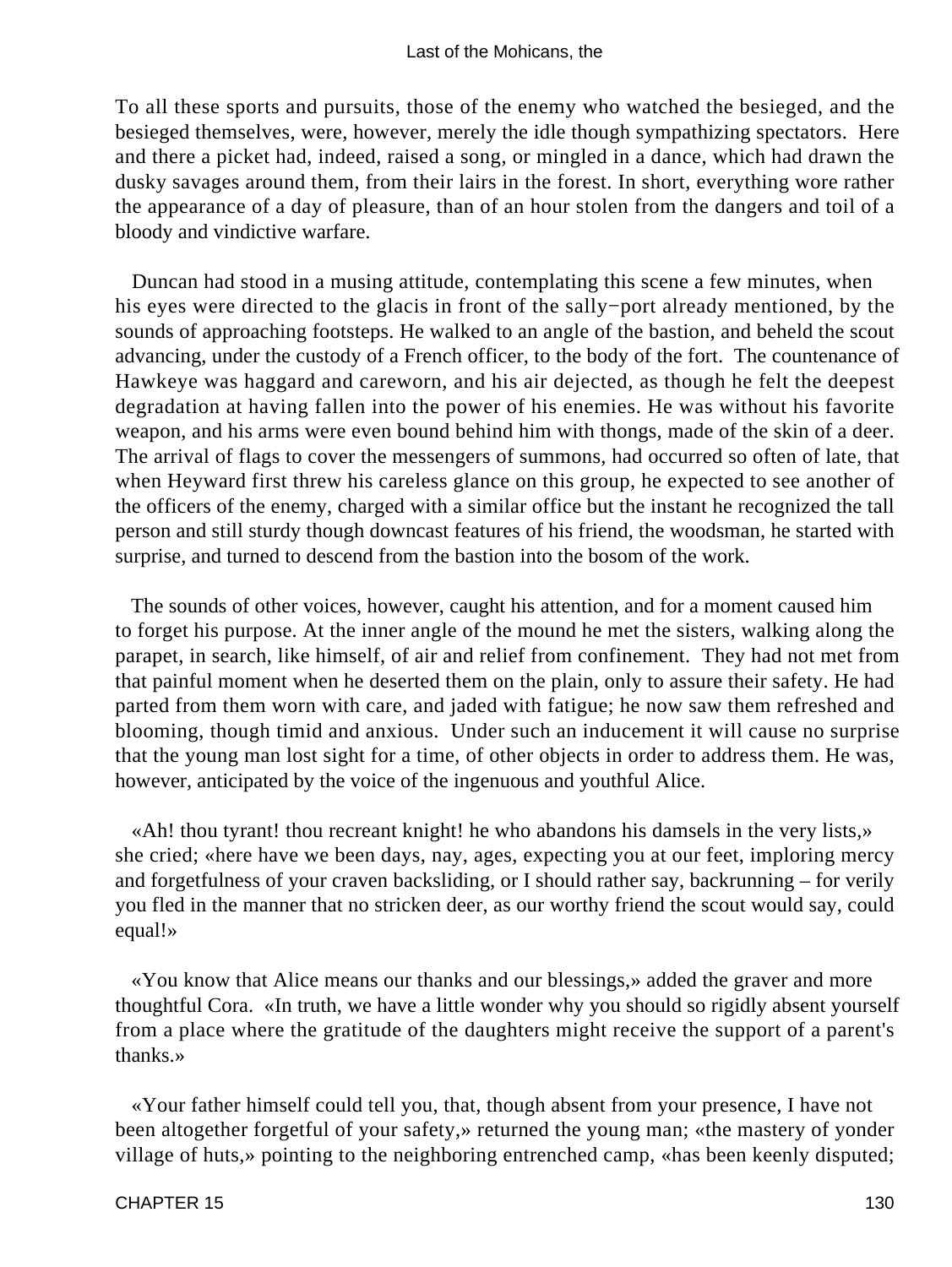and he who holds it is sure to be possessed of this fort, and that which it contains. My days and nights have all been passed there since we separated, because I thought that duty called me thither. But,» he added, with an air of chagrin, which he endeavored, though unsuccessfully, to conceal, «had I been aware that what I then believed a soldier's conduct could be so construed, shame would have been added to the list of reasons.»

 «Heyward! Duncan!» exclaimed Alice, bending forward to read his half−averted countenance, until a lock of her golden hair rested on her flushed cheek, and nearly concealed the tear that had started to her eye; «did I think this idle tongue of mine had pained you, I would silence it forever. Cora can say, if Cora would, how justly we have prized your services, and how deep – I had almost said, how fervent – is our gratitude.»

 «And will Cora attest the truth of this?» cried Duncan, suffering the cloud to be chased from his countenance by a smile of open pleasure. «What says our graver sister? Will she find an excuse for the neglect of the knight in the duty of a soldier?»

 Cora made no immediate answer, but turned her face toward the water, as if looking on the sheet of the Horican. When she did bend her dark eyes on the young man, they were yet filled with an expression of anguish that at once drove every thought but that of kind solicitude from his mind.

 «You are not well, dearest Miss Munro!» he exclaimed; «we have trifled while you are in suffering!»

 «'Tis nothing,» she answered, refusing his support with feminine reserve. "That I cannot see the sunny side of the

 picture of life, like this artless but ardent enthusiast,« she added, laying her hand lightly, but affectionately, on the arm of her sister, »is the penalty of experience, and, perhaps, the misfortune of my nature. See,« she continued, as if determined to shake off infirmity, in a sense of duty; »look around you, Major Heyward, and tell me what a prospect is this for the daughter of a soldier whose greatest happiness is his honor and his military renown."

 «Neither ought nor shall be tarnished by circumstances over which he has had no control,» Duncan warmly replied. «But your words recall me to my own duty. I go now to your gallant father, to hear his determination in matters of the last moment to the defense. God bless you in every fortune, noble  $-$  Cora  $-$  I may and must call you.» She frankly gave him her hand, though her lip quivered, and her cheeks gradually became of ashly paleness. «In every fortune, I know you will be an ornament and honor to your sex. Alice, adieu» – his voice changed from admiration to tenderness – «adieu, Alice; we shall soon meet again; as conquerors, I trust, and amid rejoicings!»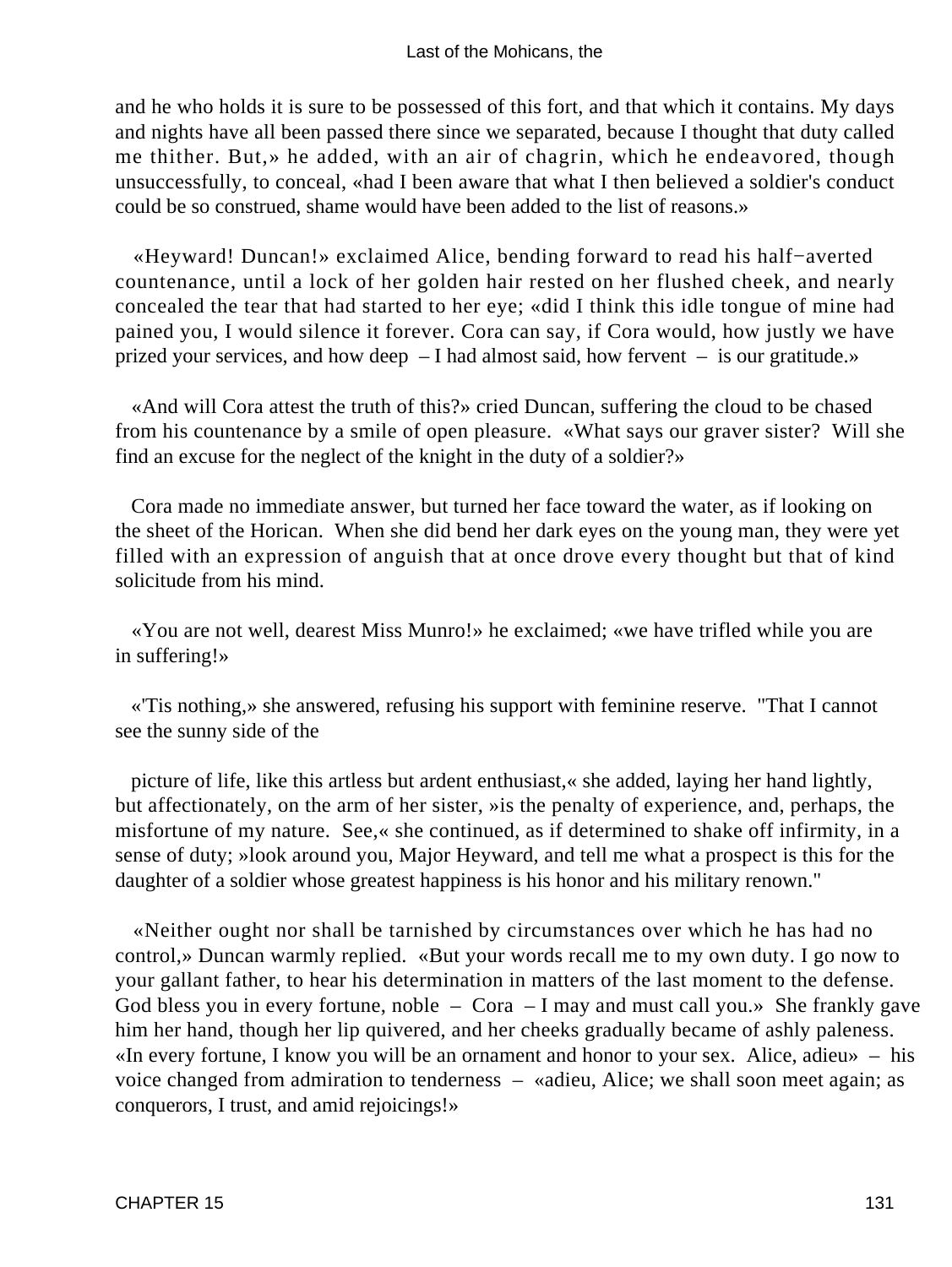Without waiting for an answer from either, the young man threw himself down the grassy steps of the bastion, and moving rapidly across the parade, he was quickly in the presence of their father. Munro was pacing his narrow apartment with a disturbed air and gigantic strides as Duncan entered.

 «You have anticipated my wishes, Major Heyward,» he said; «I was about to request this favor.»

 «I am sorry to see, sir, that the messenger I so warmly recommended has returned in custody of the French! I hope there is no reason to distrust his fidelity?»

 «The fidelity of 'The Long Rifle' is well known to me,» returned Munro, «and is above suspicion; though his usual good fortune seems, at last, to have failed. Montcalm has got him, and with the accursed politeness of his nation, he has sent him in with a doleful tale, of 'knowing how I valued the fellow, he could not think of retaining him.' A Jesuitical way that, Major Duncan Heyward, of telling a man of his misfortunes!»

«But the general and his succor?»

 «Did ye look to the south as ye entered, and could ye not see them?» said the old soldier, laughing bitterly.

 «Hoot! hoot! you're an impatient boy, sir, and cannot give the gentlemen leisure for their march!»

«They are coming, then? The scout has said as much?»

 «When? and by what path? for the dunce has omitted to tell me this. There is a letter, it would seem, too; and that is the only agreeable part of the matter. For the customary attentions of your Marquis of Montcalm – I warrant me, Duncan, that he of Lothian would buy a dozen such marquisates – but if the news of the letter were bad, the gentility of this French monsieur would certainly compel him to let us know it.»

«He keeps the letter, then, while he releases the messenger?»

 «Ay, that does he, and all for the sake of what you call your 'bonhommie' I would venture, if the truth was known, the fellow's grandfather taught the noble science of dancing.»

 «But what says the scout? he has eyes and ears, and a tongue. What verbal report does he make?»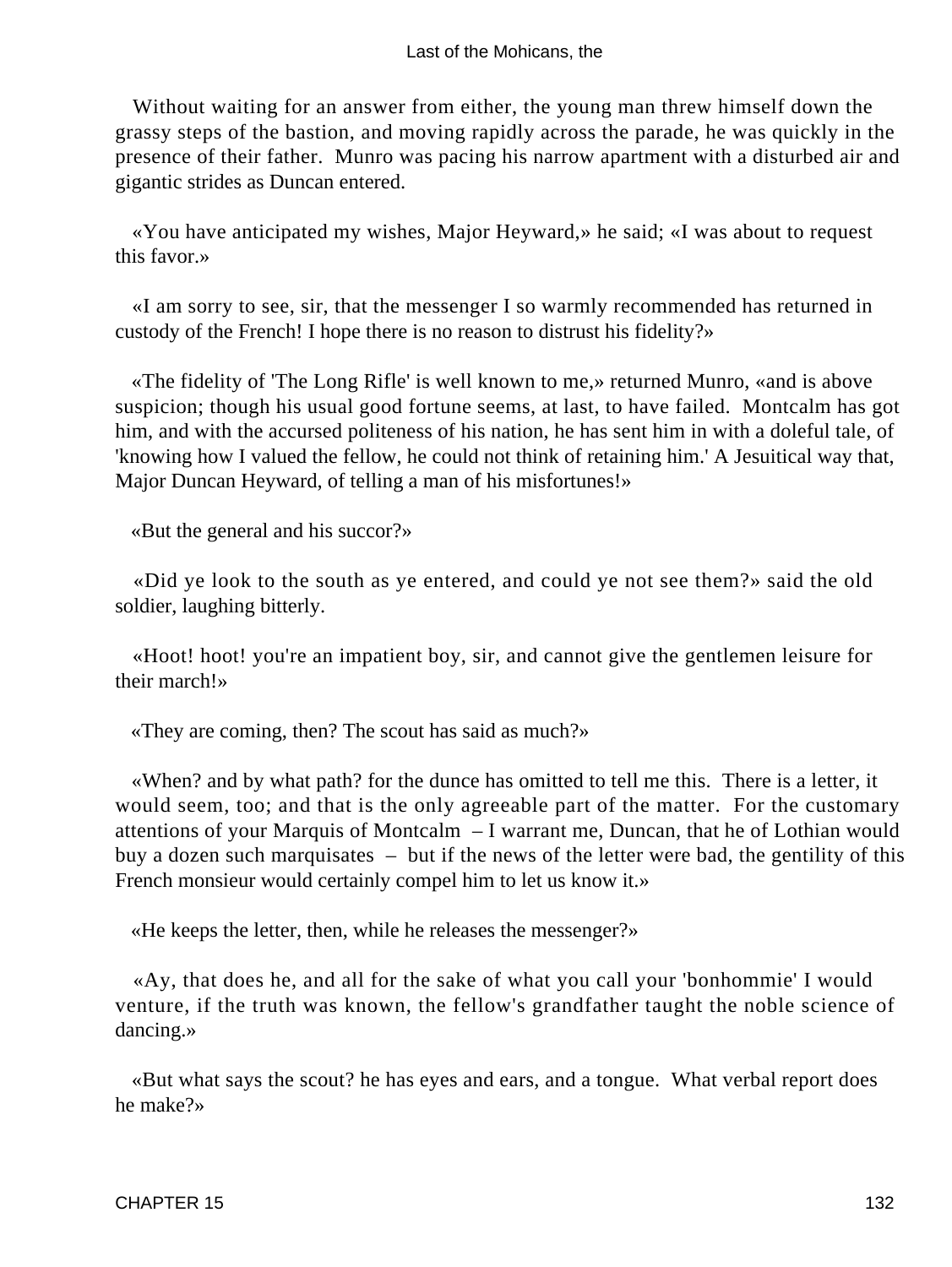«Oh! sir, he is not wanting in natural organs, and he is free to tell all that he has seen and heard. The whole amount is this; there is a fort of his majesty's on the banks of the Hudson, called Edward, in honor of his gracious highness of York, you'll know; and it is well filled with armed men, as such a work should be.»

«But was there no movement, no signs of any intention to advance to our relief?»

 «There were the morning and evening parades; and when one of the provincial loons – you'll know, Duncan, you're half a Scotsman yourself – when one of them dropped his powder over his porretch, if it touched the coals, it just burned!» Then, suddenly changing his bitter, ironical manner, to one more grave and thoughtful, he continued: «and yet there might, and must be, something in that letter which it would be well to know!»

 «Our decision should be speedy,» said Duncan, gladly availing himself of this change of humor, to press the more important objects of their interview; «I cannot conceal from you, sir, that the camp will not be much longer tenable; and I am sorry to add, that things appear no better in the fort; more than half the guns are bursted.»

 «And how should it be otherwise? Some were fished from the bottom of the lake; some have been rusting in woods since the discovery of the country; and some were never guns at all – mere privateersmen's playthings! Do you think, sir, you can have Woolwich Warren in the midst of a wilderness, three thousand miles from Great Britain?»

 «The walls are crumbling about our ears, and provisions begin to fail us,» continued Heyward, without regarding the new burst of indignation; «even the men show signs of discontent and alarm.»

 «Major Heyward,» said Munro, turning to his youthful associate with the dignity of his years and superior rank; «I should have served his majesty for half a century, and earned these gray hairs in vain, were I ignorant of all you say, and of the pressing nature of our circumstances; still, there is everything due to the honor of the king's arms, and something to ourselves. While there is hope of succor, this fortress will I defend, though it be to be done with pebbles gathered on the lake shore. It is a sight of the letter, therefore, that we want, that we may know the intentions of the man the earl of Loudon has left among us as his substitute »

«And can I be of service in the matter?»

 «Sir, you can; the marquis of Montcalm has, in addition to his other civilities, invited me to a personal interview between the works and his own camp; in order, as he says, to impart some additional information. Now, I think it would not be wise to show any undue solicitude to meet him, and I would employ you, an officer of rank, as my substitute; for it would but ill comport with the honor of Scotland to let it be said one of her gentlemen was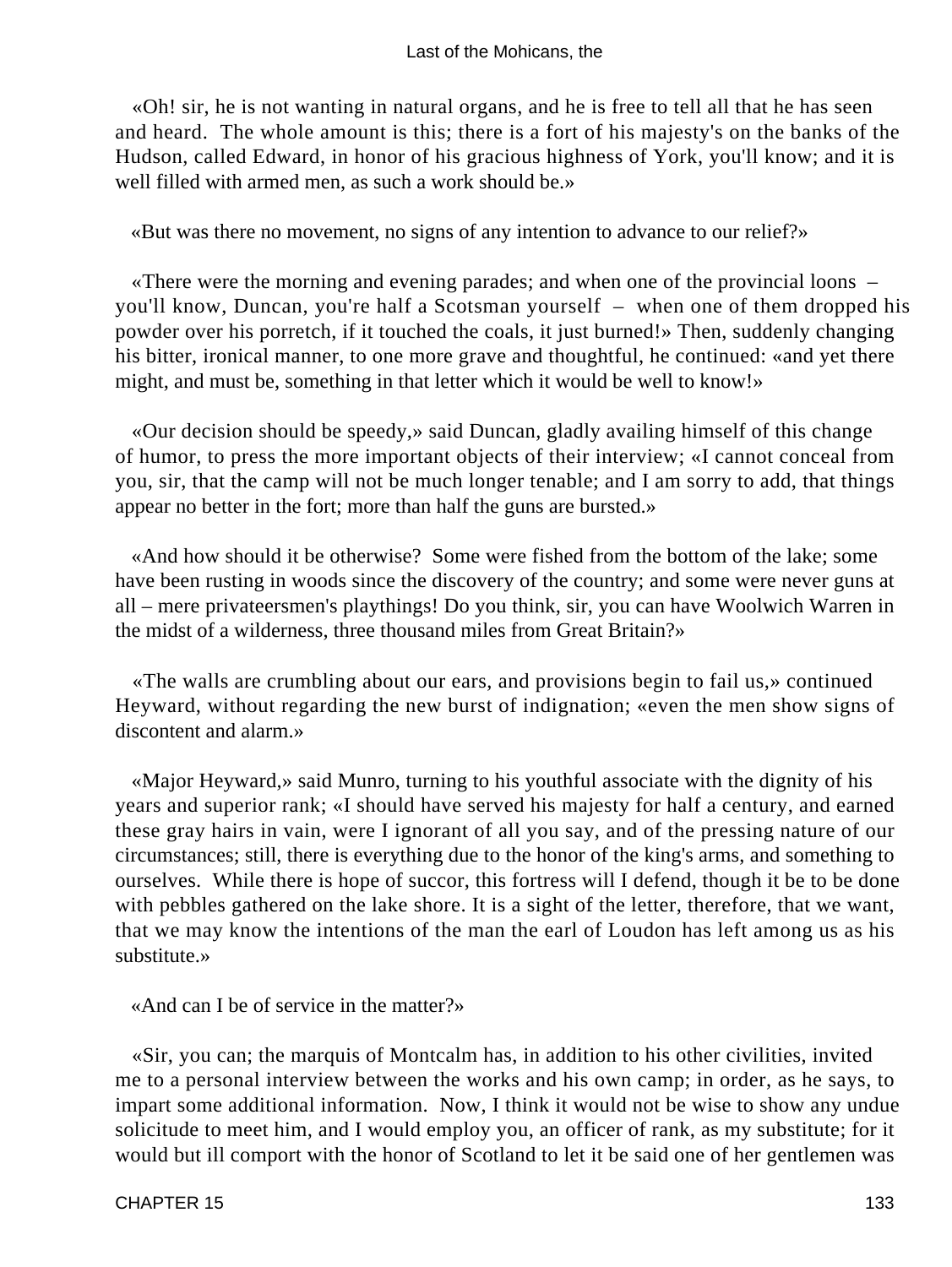outdone in civility by a native of any other country on earth.»

 Without assuming the supererogatory task of entering into a discussion of the comparative merits of national courtesy, Duncan cheerfully assented to supply the place of the veteran in the approaching interview. A long and confidential communication now succeeded, during which the young man received some additional insight into his duty, from the experience and native acuteness of his commander, and then the former took his leave.

 As Duncan could only act as the representative of the commandant of the fort, the ceremonies which should have accompanied a meeting between the heads of the adverse forces were, of course, dispensed with. The truce still existed, and with a roll and beat of the drum, and covered by a little white flag, Duncan left the sally−port, within ten minutes after his instructions were ended. He was received by the French officer in advance with the usual formalities, and immediately accompanied to a distant marquee of the renowned soldier who led the forces of France.

 The general of the enemy received the youthful messenger, surrounded by his principal officers, and by a swarthy band of the native chiefs, who had followed him to the field, with the warriors of their several tribes. Heyward paused short, when, in glancing his eyes rapidly over the dark group of the latter, he beheld the malignant countenance of Magua, regarding him with the calm but sullen attention which marked the expression of that subtle savage. A slight exclamation of surprise even burst from the lips of the young man, but instantly, recollecting his errand, and the presence in which he stood, he suppressed every appearance of emotion, and turned to the hostile leader, who had already advanced a step to receive him.

 The marquis of Montcalm was, at the period of which we write, in the flower of his age, and, it may be added, in the zenith of his fortunes. But even in that enviable situation, he was affable, and distinguished as much for his attention to the forms of courtesy, as for that chivalrous courage which, only two short years afterward, induced him to throw away his life on the plains of Abraham. Duncan, in turning his eyes from the malign expression of Magua, suffered them to rest with pleasure on the smiling and polished features, and the noble military air, of the French general.

«Monsieur,» said the latter, «j'ai beaucoup de plaisir a – bah! – ou est cet interprete?»

 «Je crois, monsieur, qu'il ne sear pas necessaire,» Heyward modestly replied; «je parle un peu francais.»

 «Ah! j'en suis bien aise,» said Montcalm, taking Duncan familiarly by the arm, and leading him deep into the marquee, a little out of earshot; «je deteste ces fripons−la; on ne sait jamais sur quel pie on est avec eux. Eh, bien! monsieur,» he continued still speaking in French; «though I should have been proud of receiving your commandant, I am very happy that he has seen proper to employ an officer so distinguished, and who, I am sure, is so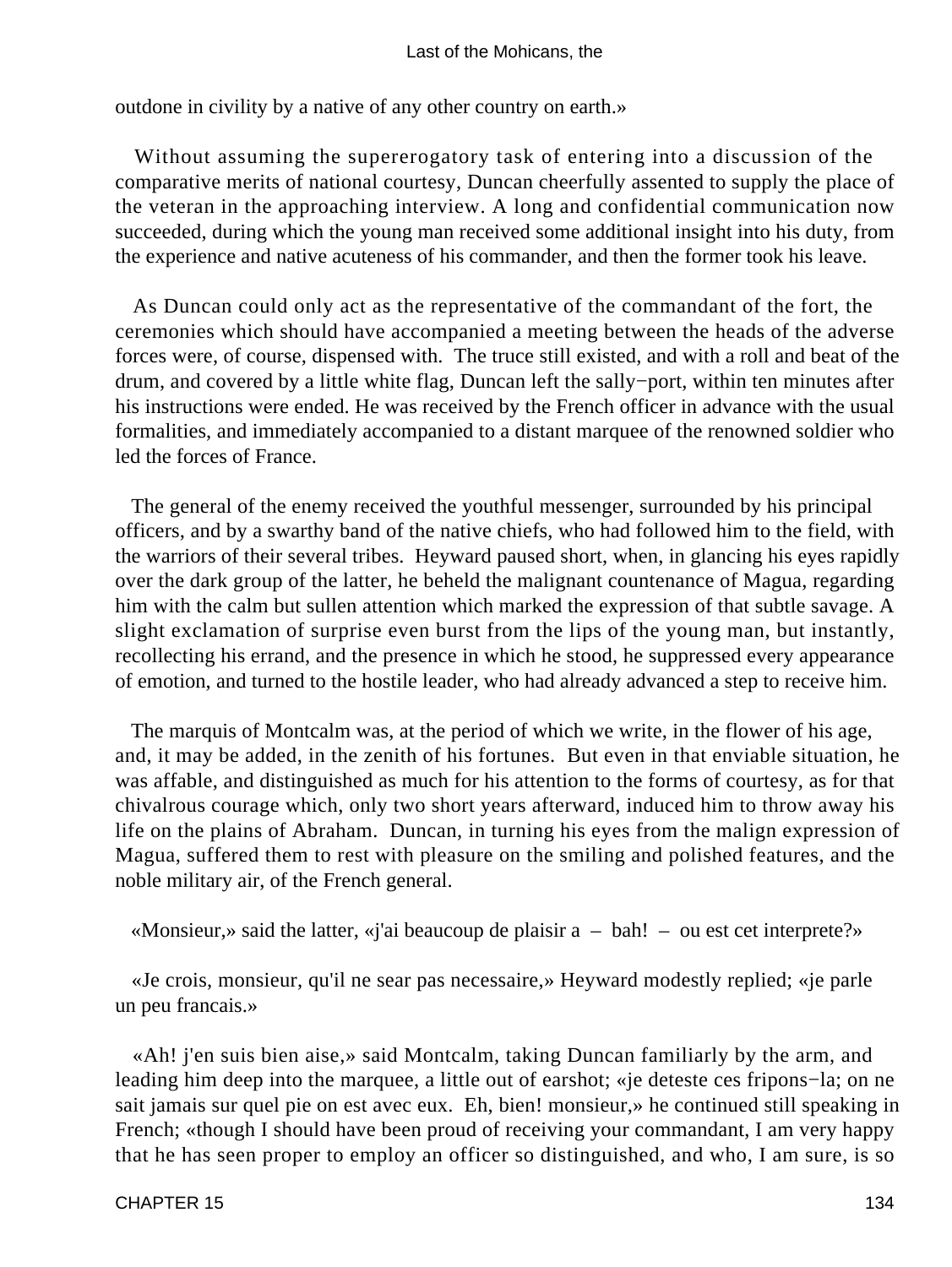amiable, as yourself.»

 Duncan bowed low, pleased with the compliment, in spite of a most heroic determination to suffer no artifice to allure him into forgetfulness of the interest of his prince; and Montcalm, after a pause of a moment, as if to collect his thoughts, proceeded:

 «Your commandant is a brave man, and well qualified to repel my assault. Mais, monsieur, is it not time to begin to take more counsel of humanity, and less of your courage? The one as strongly characterizes the hero as the other.»

 «We consider the qualities as inseparable,» returned Duncan, smiling; «but while we find in the vigor of your excellency every motive to stimulate the one, we can, as yet, see no particular call for the exercise of the other.»

 Montcalm, in his turn, slightly bowed, but it was with the air of a man too practised to remember the language of flattery. After musing a moment, he added:

 «It is possible my glasses have deceived me, and that your works resist our cannon better than I had supposed. You know our force?»

 «Our accounts vary,» said Duncan, carelessly; «the highest, however, has not exceeded twenty thousand men.»

 The Frenchman bit his lip, and fastened his eyes keenly on the other as if to read his thoughts; then, with a readiness peculiar to himself, he continued, as if assenting to the truth of an enumeration which quite doubled his army:

 «It is a poor compliment to the vigilance of us soldiers, monsieur, that, do what we will, we never can conceal our numbers. If it were to be done at all, one would believe it might succeed in these woods. Though you think it too soon to listen to the calls of humanity,» he added, smiling archly, «I may be permitted to believe that gallantry is not forgotten by one so young as yourself. The daughters of the commandant, I learn, have passed into the fort since it was invested?»

 «It is true, monsieur; but, so far from weakening our efforts, they set us an example of courage in their own fortitude. Were nothing but resolution necessary to repel so accomplished a soldier as M. de Montcalm, I would gladly trust the defense of William Henry to the elder of those ladies.»

 «We have a wise ordinance in our Salique laws, which says, 'The crown of France shall never degrade the lance to the distaff',» said Montcalm, dryly, and with a little hauteur; but instantly adding, with his former frank and easy air: «as all the nobler qualities are hereditary, I can easily credit you; though, as I said before, courage has its limits, and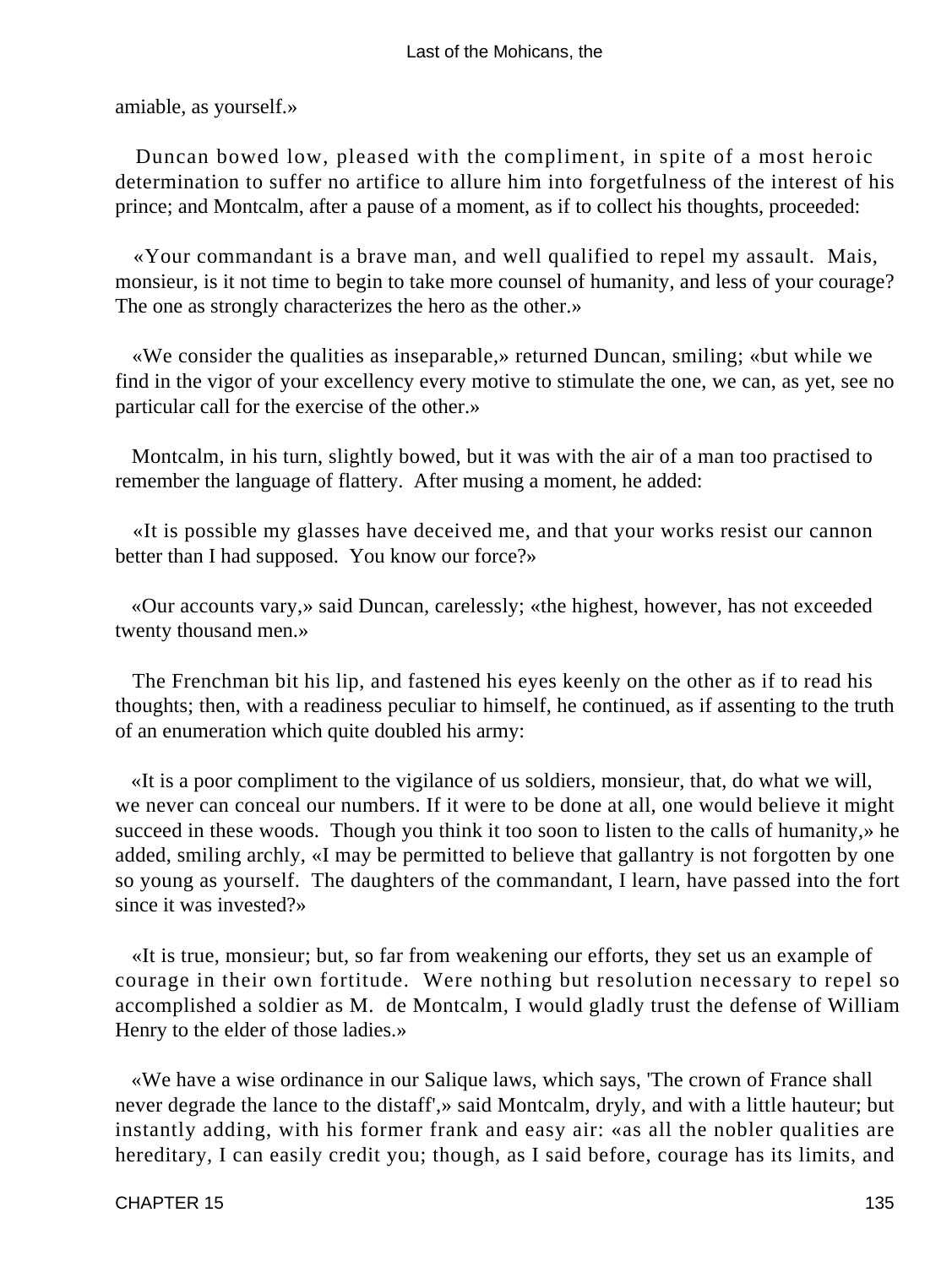humanity must not be forgotten. I trust, monsieur, you come authorized to treat for the surrender of the place?»

«Has your excellency found our defense so feeble as to believe the measure necessary?»

 «I should be sorry to have the defense protracted in such a manner as to irritate my red friends there,» continued Montcalm, glancing his eyes at the group of grave and attentive Indians, without attending to the other's questions; «I find it difficult, even now, to limit them to the usages of war.»

 Heyward was silent; for a painful recollection of the dangers he had so recently escaped came over his mind, and recalled the images of those defenseless beings who had shared in all his sufferings.

 «Ces messieurs−la,» said Montcalm, following up the advantage which he conceived he had gained, «are most formidable when baffled; and it is unnecessary to tell you with what difficulty they are restrained in their anger. Eh bien, monsieur! shall we speak of the terms?»

 «I fear your excellency has been deceived as to the strength of William Henry, and the resources of its garrison!»

 «I have not sat down before Quebec, but an earthen work, that is defended by twenty−three hundred gallant men,» was the laconic reply.

 «Our mounds are earthen, certainly – nor are they seated on the rocks of Cape Diamond; but they stand on that shore which proved so destructive to Dieskau and his army. There is also a powerful force within a few hours' march of us, which we account upon as a part of our means.»

 «Some six or eight thousand men,» returned Montcalm, with much apparent indifference, «whom their leader wisely judges to be safer in their works than in the field.»

 It was now Heyward's turn to bite his lip with vexation as the other so coolly alluded to a force which the young man knew to be overrated. Both mused a little while in silence, when Montcalm renewed the conversation, in a way that showed he believed the visit of his guest was solely to propose terms of capitulation. On the other hand, Heyward began to throw sundry inducements in the way of the French general, to betray the discoveries he had made through the intercepted letter. The artifice of neither, however, succeeded; and after a protracted and fruitless interview, Duncan took his leave, favorably impressed with an opinion of the courtesy and talents of the enemy's captain, but as ignorant of what he came to learn as when he arrived. Montcalm followed him as far as the entrance of the marquee, renewing his invitations to the commandant of the fort to give him an immediate meeting in the open ground between the two armies.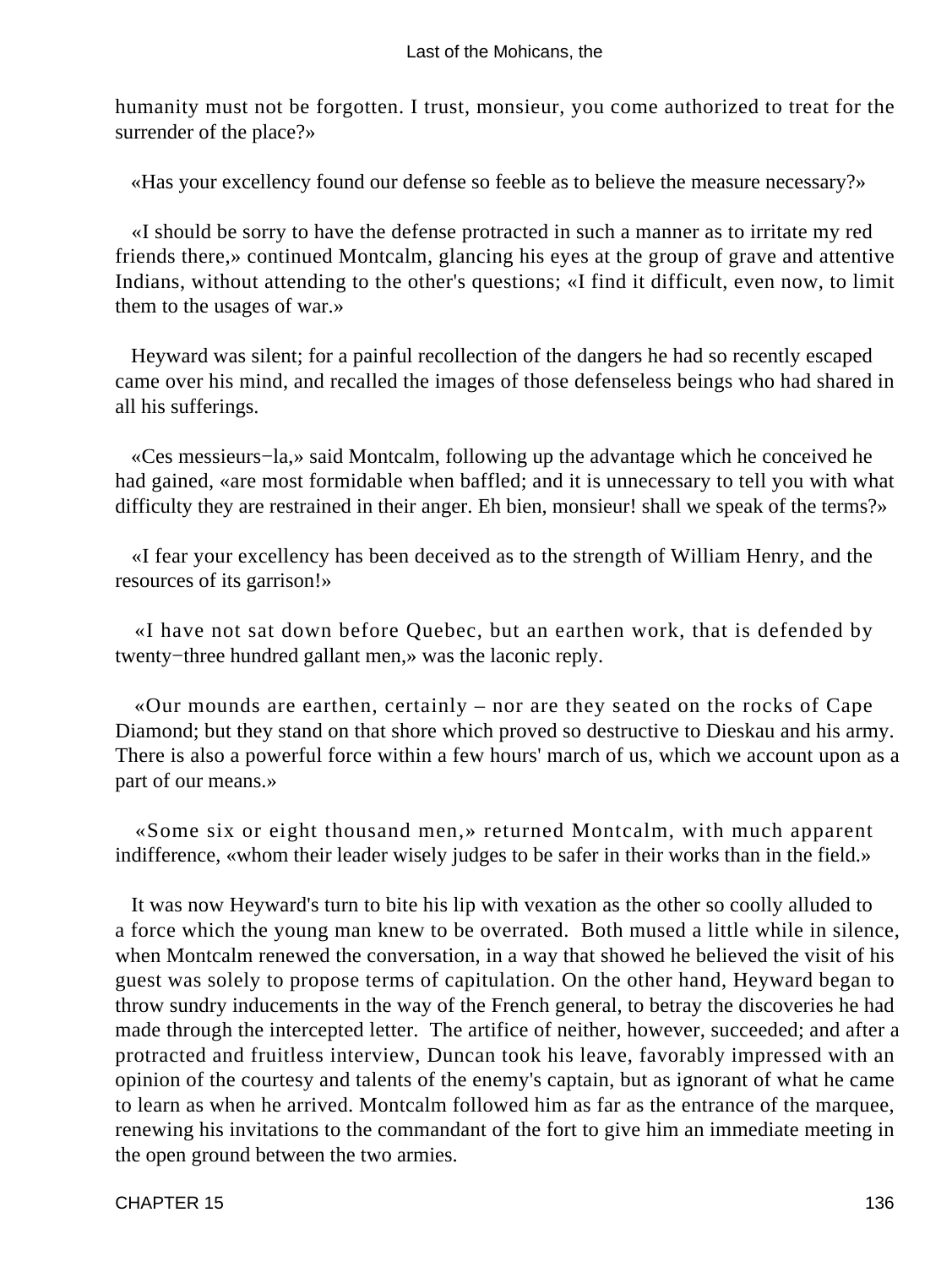There they separated, and Duncan returned to the advanced post of the French, accompanied as before; whence he instantly proceeded to the fort, and to the quarters of his own commander.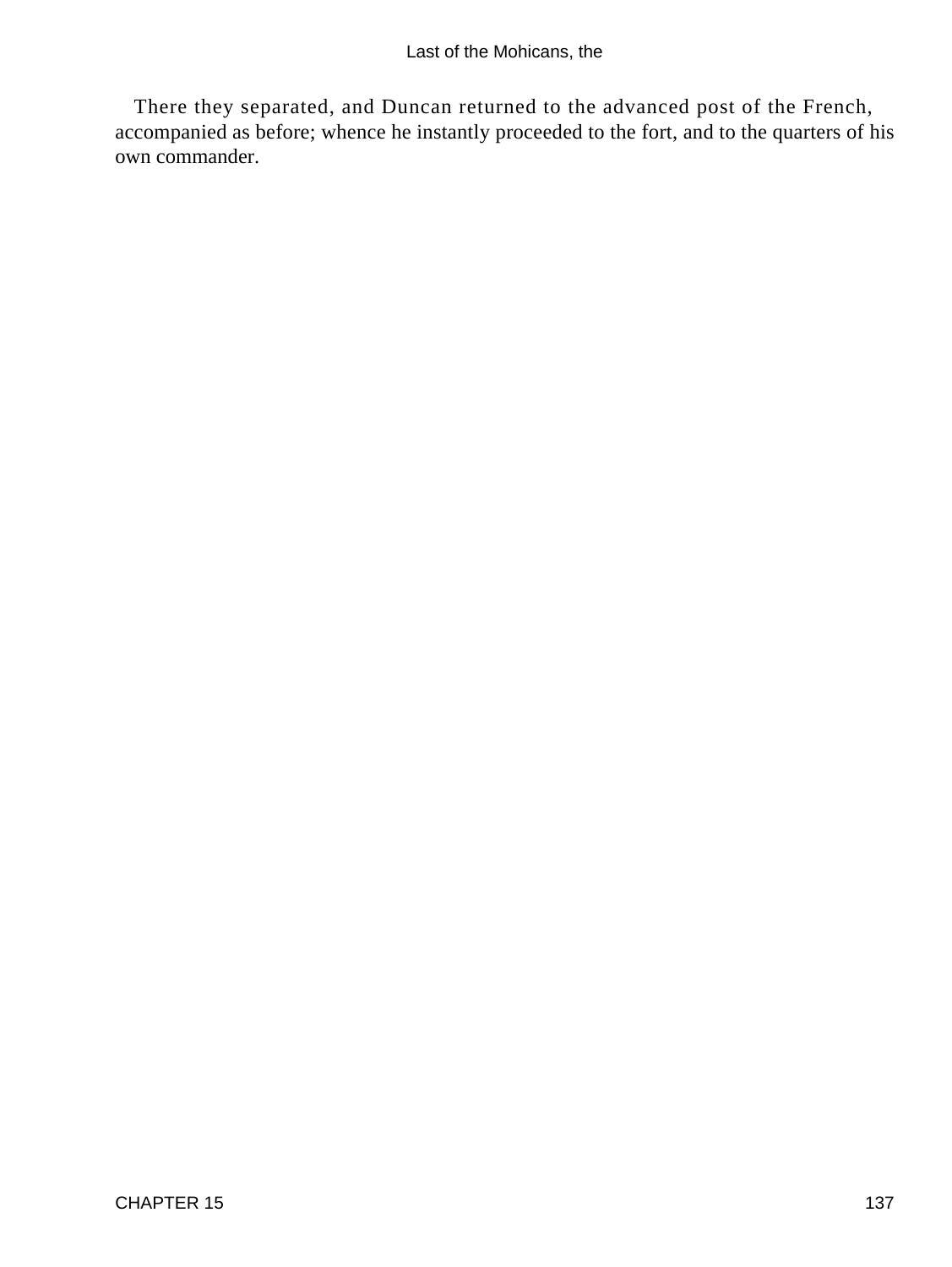## **[CHAPTER 16](#page-316-0)**

 $\langle \mathbf{F}$ DG. – Before you fight the battle ope this letter.» – Lear

 Major Heyward found Munro attended only by his daughters. Alice sat upon his knee, parting the gray hairs on the forehead of the old man with her delicate fingers; and whenever he affected to frown on her trifling, appeasing his assumed anger by pressing her ruby lips fondly on his wrinkled brow. Cora was seated nigh them, a calm and amused looker−on; regarding the wayward movements of her more youthful sister with that species of maternal fondness which characterized her love for Alice. Not only the dangers through which they had passed, but those which still impended above them, appeared to be momentarily forgotten, in the soothing indulgence of such a family meeting. It seemed as if they had profited by the short truce, to devote an instant to the purest and best affection; the daughters forgetting their fears, and the veteran his cares, in the security of the moment. Of this scene, Duncan, who, in his eagerness to report his arrival, had entered unannounced, stood many moments an unobserved and a delighted spectator. But the quick and dancing eyes of Alice soon caught a glimpse of his figure reflected from a glass, and she sprang blushing from her father's knee, exclaiming aloud:

### «Major Heyward!»

 «What of the lad?» demanded her father; «I have sent him to crack a little with the Frenchman. Ha, sir, you are young, and you're nimble! Away with you, ye baggage; as if there were not troubles enough for a soldier, without having his camp filled with such prattling hussies as yourself!»

 Alice laughingly followed her sister, who instantly led the way from an apartment where she perceived their presence was no longer desirable. Munro, instead of demanding the result of the young man's mission, paced the room for a few moments, with his hands behind his back, and his head inclined toward the floor, like a man lost in thought. At length he raised his eyes, glistening with a father's fondness, and exclaimed:

«They are a pair of excellent girls, Heyward, and such as any one may boast of.»

«You are not now to learn my opinion of your daughters, Colonel Munro.»

 «True, lad, true,» interrupted the impatient old man; «you were about opening your mind more fully on that matter the day you got in, but I did not think it becoming in an old soldier to be talking of nuptial blessings and wedding jokes when the enemies of his king were likely to be unbidden guests at the feast. But I was wrong, Duncan, boy, I was wrong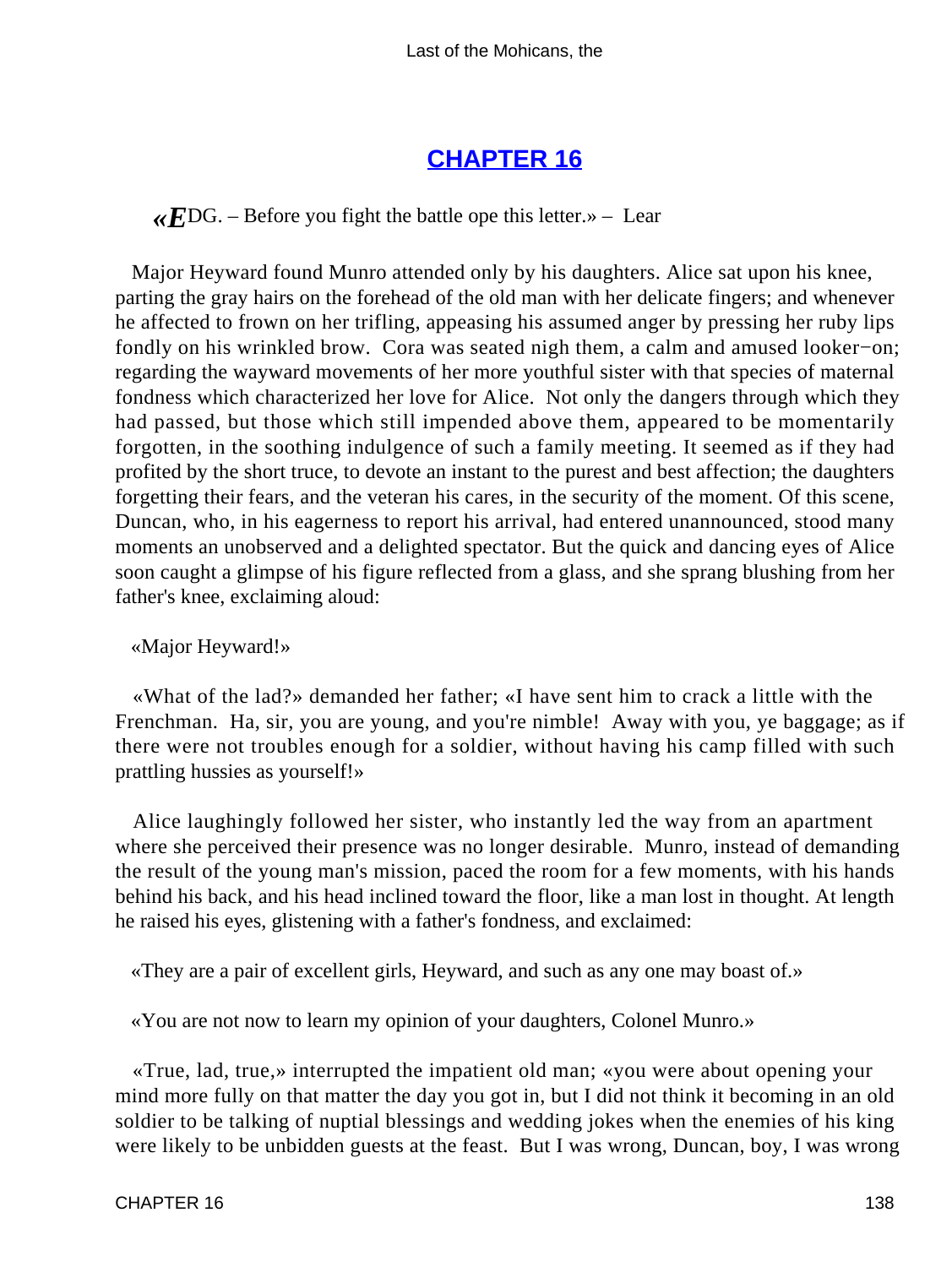there; and I am now ready to hear what you have to say.»

 «Notwithstanding the pleasure your assurance gives me, dear sir, I have just now, a message from Montcalm  $-$  »

 «Let the Frenchman and all his host go to the devil, sir!» exclaimed the hasty veteran. «He is not yet master of William Henry, nor shall he ever be, provided Webb proves himself the man he should. No, sir, thank Heaven we are not yet in such a strait that it can be said Munro is too much pressed to discharge the little domestic duties of his own family. Your mother was the only child of my bosom friend, Duncan; and I'll just give you a hearing, though all the knights of St. Louis were in a body at the sally−port, with the French saint at their head, crying to speak a word under favor. A pretty degree of knighthood, sir, is that which can be bought with sugar hogsheads! and then your twopenny marquisates. The thistle is the order for dignity and antiquity; the veritable 'nemo me impune lacessit' of chivalry. Ye had ancestors in that degree, Duncan, and they were an ornament to the nobles of Scotland.»

 Heyward, who perceived that his superior took a malicious pleasure in exhibiting his contempt for the message of the French general, was fain to humor a spleen that he knew would be short−lived; he therefore, replied with as much indifference as he could assume on such a subject:

 «My request, as you know, sir, went so far as to presume to the honor of being your son.»

 «Ay, boy, you found words to make yourself very plainly comprehended. But, let me ask ye, sir, have you been as intelligible to the girl?»

 «On my honor, no,» exclaimed Duncan, warmly; «there would have been an abuse of a confided trust, had I taken advantage of my situation for such a purpose.»

 «Your notions are those of a gentleman, Major Heyward, and well enough in their place. But Cora Munro is a maiden too discreet, and of a mind too elevated and improved, to need the guardianship even of a father.»

«Cora!»

«Ay – Cora! we are talking of your pretensions to Miss Munro, are we not,  $\sin^2$ 

 $\ll I - I - I$  was not conscious of having mentioned her name,» said Duncan, stammering.

 «And to marry whom, then, did you wish my consent, Major Heyward?» demanded the old soldier, erecting himself in the dignity of offended feeling.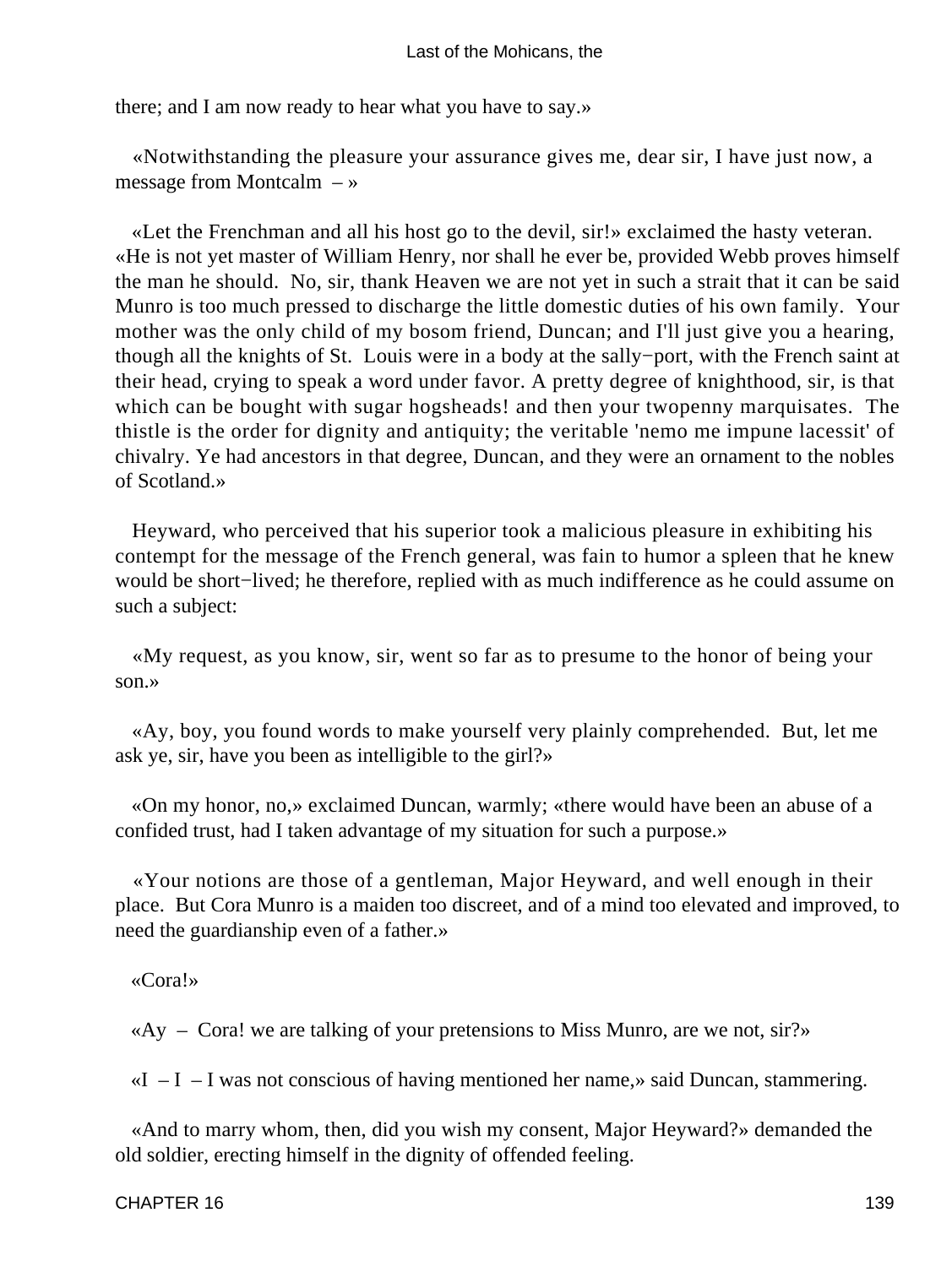«You have another, and not less lovely child.»

 «Alice!» exclaimed the father, in an astonishment equal to that with which Duncan had just repeated the name of her sister.

«Such was the direction of my wishes, sir.»

 The young man awaited in silence the result of the extraordinary effect produced by a communication, which, as it now appeared, was so unexpected. For several minutes Munro paced the chamber with long and rapid strides, his rigid features working convulsively, and every faculty seemingly absorbed in the musings of his own mind. At length, he paused directly in front of Heyward, and riveting his eyes upon those of the other, he said, with a lip that quivered violently:

 «Duncan Heyward, I have loved you for the sake of him whose blood is in your veins; I have loved you for your own good qualities; and I have loved you, because I thought you would contribute to the happiness of my child. But all this love would turn to hatred, were I assured that what I so much apprehend is true.»

 «God forbid that any act or thought of mine should lead to such a change!» exclaimed the young man, whose eye never quailed under the penetrating look it encountered. Without adverting to the impossibility of the other's comprehending those feelings which were hid in his own bosom, Munro suffered himself to be appeased by the unaltered countenance he met, and with a voice sensibly softened, he continued:

 «You would be my son, Duncan, and you're ignorant of the history of the man you wish to call your father. Sit ye down, young man, and I will open to you the wounds of a seared heart, in as few words as may be suitable.»

 By this time, the message of Montcalm was as much forgotten by him who bore it as by the man for whose ears it was intended. Each drew a chair, and while the veteran communed a few moments with his own thoughts, apparently in sadness, the youth suppressed his impatience in a look and attitude of respectful attention. At length, the former spoke:

 «You'll know, already, Major Heyward, that my family was both ancient and honorable,» commenced the Scotsman; «though it might not altogether be endowed with that amount of wealth that should correspond with its degree. I was, maybe, such an one as yourself when I plighted my faith to Alice Graham, the only child of a neighboring laird of some estate. But the connection was disagreeable to her father, on more accounts than my poverty. I did, therefore, what an honest man should – restored the maiden her troth, and departed the country in the service of my king. I had seen many regions, and had shed much blood in different lands, before duty called me to the islands of the West Indies. There it was my lot to form a connection with one who in time became my wife, and the mother of Cora.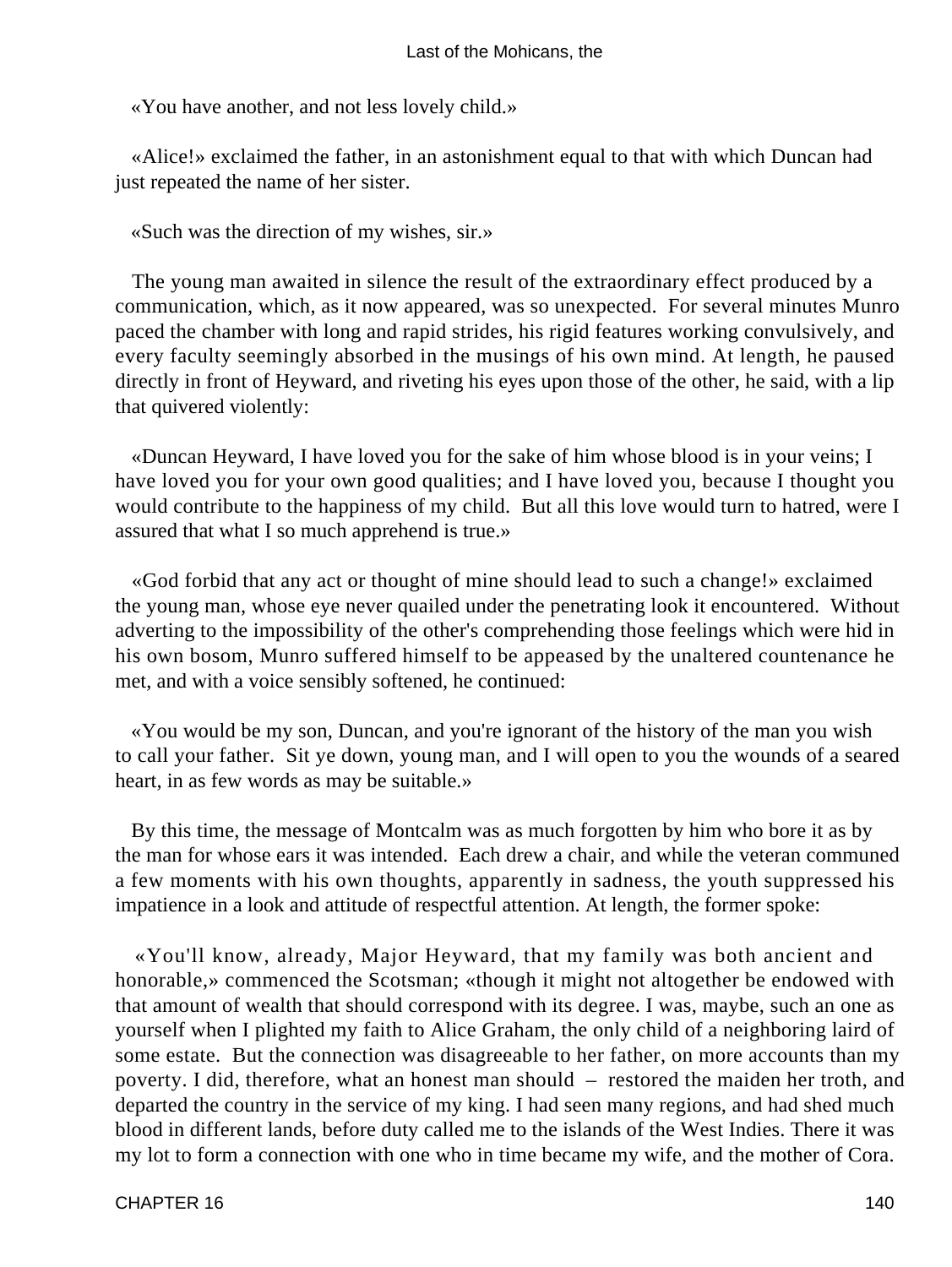She was the daughter of a gentleman of those isles, by a lady whose misfortune it was, if you will,» said the old man, proudly, «to be descended, remotely, from that unfortunate class who are so basely enslaved to administer to the wants of a luxurious people. Ay, sir, that is a curse, entailed on Scotland by her unnatural union with a foreign and trading people. But could I find a man among them who would dare to reflect on my child, he should feel the weight of a father's anger! Ha! Major Heyward, you are yourself born at the south, where these unfortunate beings are considered of a race inferior to your own.»

 «'Tis most unfortunately true, sir,» said Duncan, unable any longer to prevent his eyes from sinking to the floor in embarrassment.

 «And you cast it on my child as a reproach! You scorn to mingle the blood of the Heywards with one so degraded – lovely and virtuous though she be?» fiercely demanded the jealous parent.

 «Heaven protect me from a prejudice so unworthy of my reason!» returned Duncan, at the same time conscious of such a feeling, and that as deeply rooted as if it had been ingrafted in his nature. «The sweetness, the beauty, the witchery of your younger daughter, Colonel Munro, might explain my motives without imputing to me this injustice.»

 «Ye are right, sir,» returned the old man, again changing his tones to those of gentleness, or rather softness; «the girl is the image of what her mother was at her years, and before she had become acquainted with grief. When death deprived me of my wife I returned to Scotland, enriched by the marriage; and, would you think it, Duncan! the suffering angel had remained in the heartless state of celibacy twenty long years, and that for the sake of a man who could forget her! She did more, sir; she overlooked my want of faith, and, all difficulties being now removed, she took me for her husband.»

 «And became the mother of Alice?» exclaimed Duncan, with an eagerness that might have proved dangerous at a moment when the thoughts of Munro were less occupied that at present.

 «She did, indeed,» said the old man, «and dearly did she pay for the blessing she bestowed. But she is a saint in heaven, sir; and it ill becomes one whose foot rests on the grave to mourn a lot so blessed. I had her but a single year, though; a short term of happiness for one who had seen her youth fade in hopeless pining.»

 There was something so commanding in the distress of the old man, that Heyward did not dare to venture a syllable of consolation. Munro sat utterly unconscious of the other's presence, his features exposed and working with the anguish of his regrets, while heavy tears fell from his eyes, and rolled unheeded from his cheeks to the floor. At length he moved, and as if suddenly recovering his recollection; when he arose, and taking a single turn across the room, he approached his companion with an air of military grandeur, and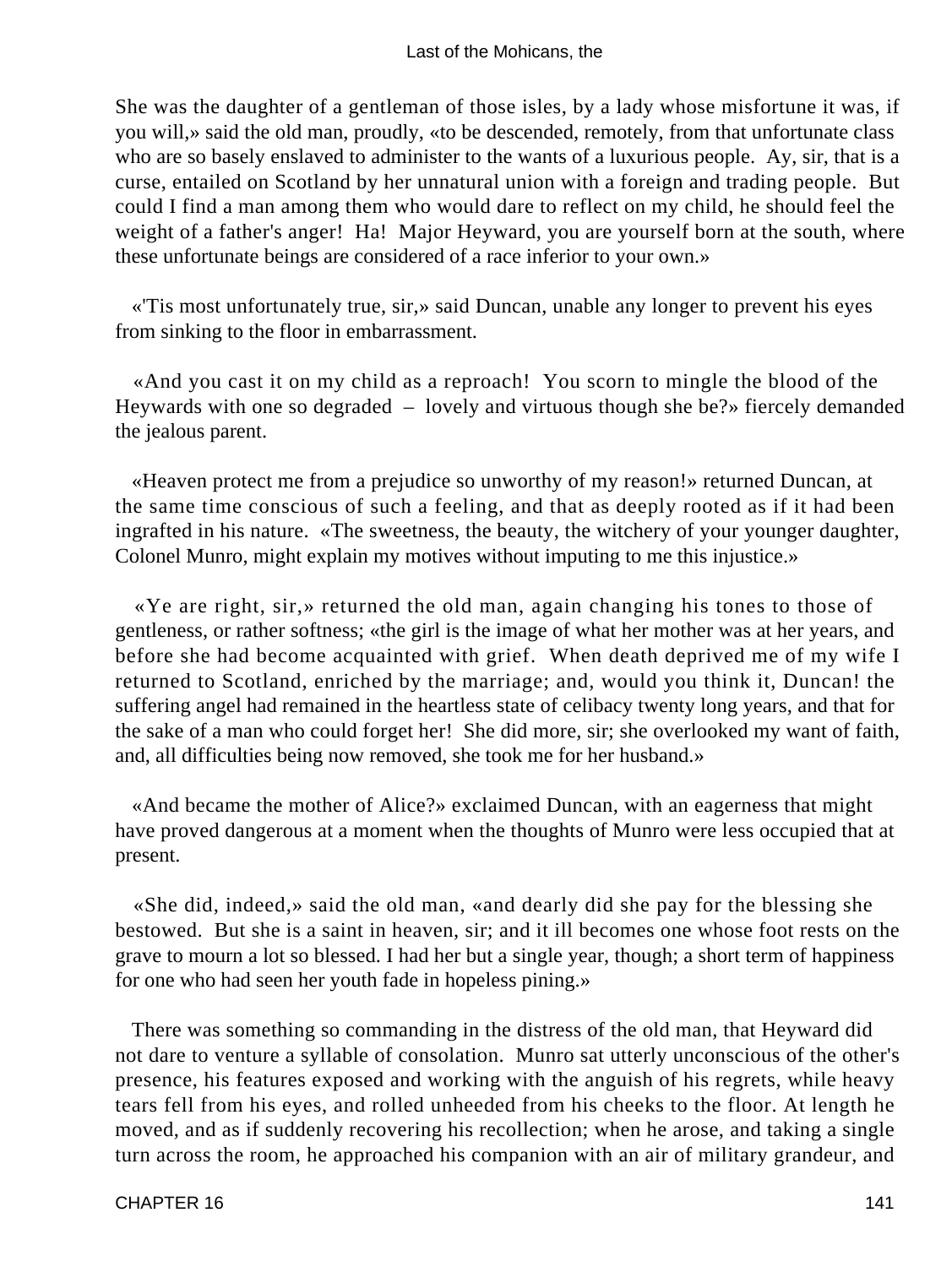### demanded:

 «Have you not, Major Heyward, some communication that I should hear from the marquis de Montcalm?»

 Duncan started in his turn, and immediately commenced in an embarrassed voice, the half−forgotten message. It is unnecessary to dwell upon the evasive though polite manner with which the French general had eluded every attempt of Heyward to worm from him the purport of the communication he had proposed making, or on the decided, though still polished message, by which he now gave his enemy to understand, that, unless he chose to receive it in person, he should not receive it at all. As Munro listened to the detail of Duncan, the excited feelings of the father gradually gave way before the obligations of his station, and when the other was done, he saw before him nothing but the veteran, swelling with the wounded feelings of a soldier.

 «You have said enough, Major Heyward,» exclaimed the angry old man; «enough to make a volume of commentary on French civility. Here has this gentleman invited me to a conference, and when I send him a capable substitute, for ye're all that, Duncan, though your years are but few, he answers me with a riddle.»

 «He may have thought less favorably of the substitute, my dear sir; and you will remember that the invitation, which he now repeats, was to the commandant of the works, and not to his second.»

 «Well, sir, is not a substitute clothed with all the power and dignity of him who grants the commission? He wishes to confer with Munro! Faith, sir, I have much inclination to indulge the man, if it should only be to let him behold the firm countenance we maintain in spite of his numbers and his summons. There might be not bad policy in such a stroke, young man.»

 Duncan, who believed it of the last importance that they should speedily come to the contents of the letter borne by the scout, gladly encouraged this idea.

«Without doubt, he could gather no confidence by witnessing our indifference,» he said.

 «You never said truer word. I could wish, sir, that he would visit the works in open day, and in the form of a storming party; that is the least failing method of proving the countenance of an enemy, and would be far preferable to the battering system he has chosen. The beauty and manliness of warfare has been much deformed, Major Heyward, by the arts of your Monsieur Vauban. Our ancestors were far above such scientific cowardice!»

 «It may be very true, sir; but we are now obliged to repel art by art. What is your pleasure in the matter of the interview?»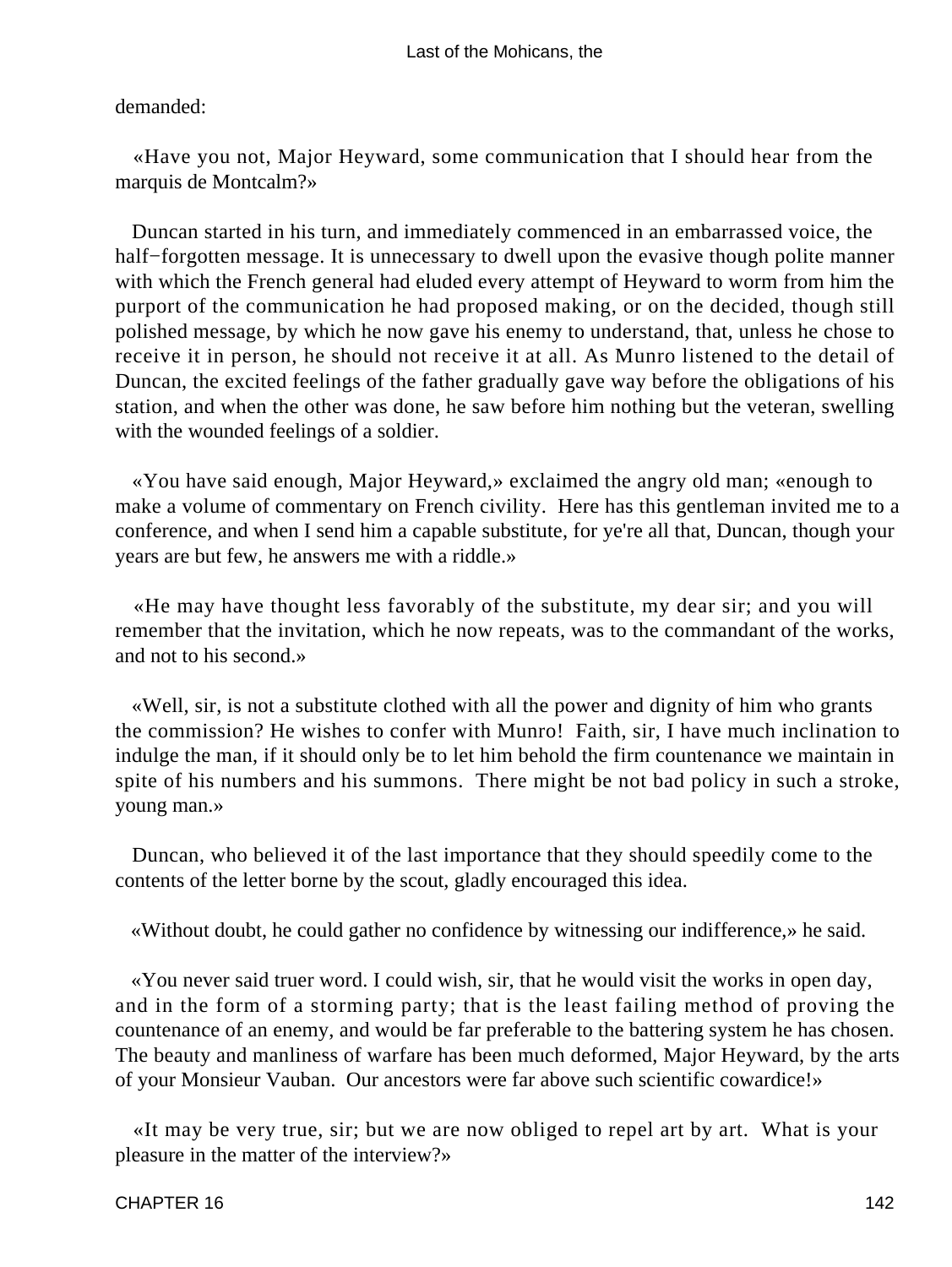«I will meet the Frenchman, and that without fear or delay; promptly, sir, as becomes a servant of my royal master. Go, Major Heyward, and give them a flourish of the music; and send out a messenger to let them know who is coming. We will follow with a small guard, for such respect is due to one who holds the honor of his king in keeping; and hark'ee, Duncan,» he added, in a half whisper, though they were alone, «it may be prudent to have some aid at hand, in case there should be treachery at the bottom of it all.»

 The young man availed himself of this order to quit the apartment; and, as the day was fast coming to a close, he hastened without delay, to make the necessary arrangements. A very few minutes only were necessary to parade a few files, and to dispatch an orderly with a flag to announce the approach of the commandant of the fort. When Duncan had done both these, he led the guard to the sally−port, near which he found his superior ready, waiting his appearance. As soon as the usual ceremonials of a military departure were observed, the veteran and his more youthful companion left the fortress, attended by the escort.

 They had proceeded only a hundred yards from the works, when the little array which attended the French general to the conference was seen issuing from the hollow way which formed the bed of a brook that ran between the batteries of the besiegers and the fort. From the moment that Munro left his own works to appear in front of his enemy's, his air had been grand, and his step and countenance highly military. The instant he caught a glimpse of the white plume that waved in the hat of Montcalm, his eye lighted, and age no longer appeared to possess any influence over his vast and still muscular person.

 «Speak to the boys to be watchful, sir,» he said, in an undertone, to Duncan; «and to look well to their flints and steel, for one is never safe with a servant of these Louis's; at the same time, we shall show them the front of men in deep security. Ye'll understand me, Major Heyward!»

 He was interrupted by the clamor of a drum from the approaching Frenchmen, which was immediately answered, when each party pushed an orderly in advance, bearing a white flag, and the wary Scotsman halted with his guard close at his back. As soon as this slight salutation had passed, Montcalm moved toward them with a quick but graceful step, baring his head to the veteran, and dropping his spotless plume nearly to the earth in courtesy. If the air of Munro was more commanding and manly, it wanted both the ease and insinuating polish of that of the Frenchman. Neither spoke for a few moments, each regarding the other with curious and interested eyes. Then, as became his superior rank and the nature of the interview, Montcalm broke the silence. After uttering the usual words of greeting, he turned to Duncan, and continued, with a smile of recognition, speaking always in French:

 «I am rejoiced, monsieur, that you have given us the pleasure of your company on this occasion. There will be no necessity to employ an ordinary interpreter; for, in your hands, I feel the same security as if I spoke your language myself.»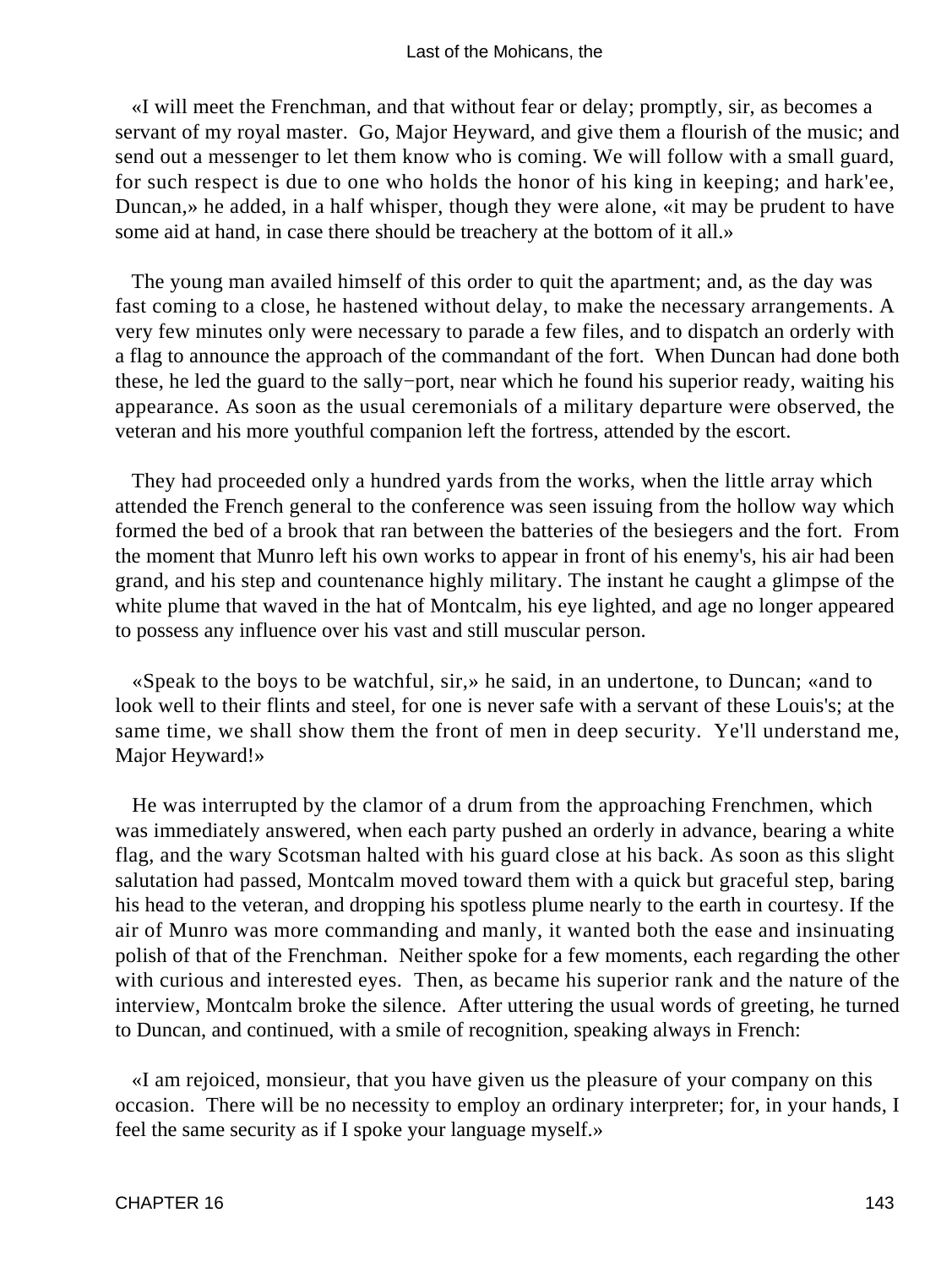Duncan acknowledged the compliment, when Montcalm, turning to his guard, which in imitation of that of their enemies, pressed close upon him, continued:

«En arriere, mes enfants – il fait chaud – −retirez−vous un peu.»

 Before Major Heyward would imitate this proof of confidence, he glanced his eyes around the plain, and beheld with uneasiness the numerous dusky groups of savages, who looked out from the margin of the surrounding woods, curious spectators of the interview.

 «Monsieur de Montcalm will readily acknowledge the difference in our situation,» he said, with some embarrassment, pointing at the same time toward those dangerous foes, who were to be seen in almost every direction. «were we to dismiss our guard, we should stand here at the mercy of our enemies.»

 «Monsieur, you have the plighted faith of 'un gentilhomme Francais', for your safety,» returned Montcalm, laying his hand impressively on his heart; «it should suffice.»

 «It shall. Fall back,» Duncan added to the officer who led the escort; «fall back, sir, beyond hearing, and wait for orders.»

 Munro witnessed this movement with manifest uneasiness; nor did he fail to demand an instant explanation.

 «Is it not our interest, sir, to betray distrust?» retorted Duncan. «Monsieur de Montcalm pledges his word for our safety, and I have ordered the men to withdraw a little, in order to prove how much we depend on his assurance.»

 «It may be all right, sir, but I have no overweening reliance on the faith of these marquesses, or marquis, as they call themselves. Their patents of nobility are too common to be certain that they bear the seal of true honor.»

 «You forget, dear sir, that we confer with an officer, distinguished alike in Europe and America for his deeds. From a soldier of his reputation we can have nothing to apprehend.»

 The old man made a gesture of resignation, though his rigid features still betrayed his obstinate adherence to a distrust, which he derived from a sort of hereditary contempt of his enemy, rather than from any present signs which might warrant so uncharitable a feeling. Montcalm waited patiently until this little dialogue in demi−voice was ended, when he drew nigher, and opened the subject of their conference.

 «I have solicited this interview from your superior, monsieur,» he said, «because I believe he will allow himself to be persuaded that he has already done everything which is necessary for the honor of his prince, and will now listen to the admonitions of humanity. I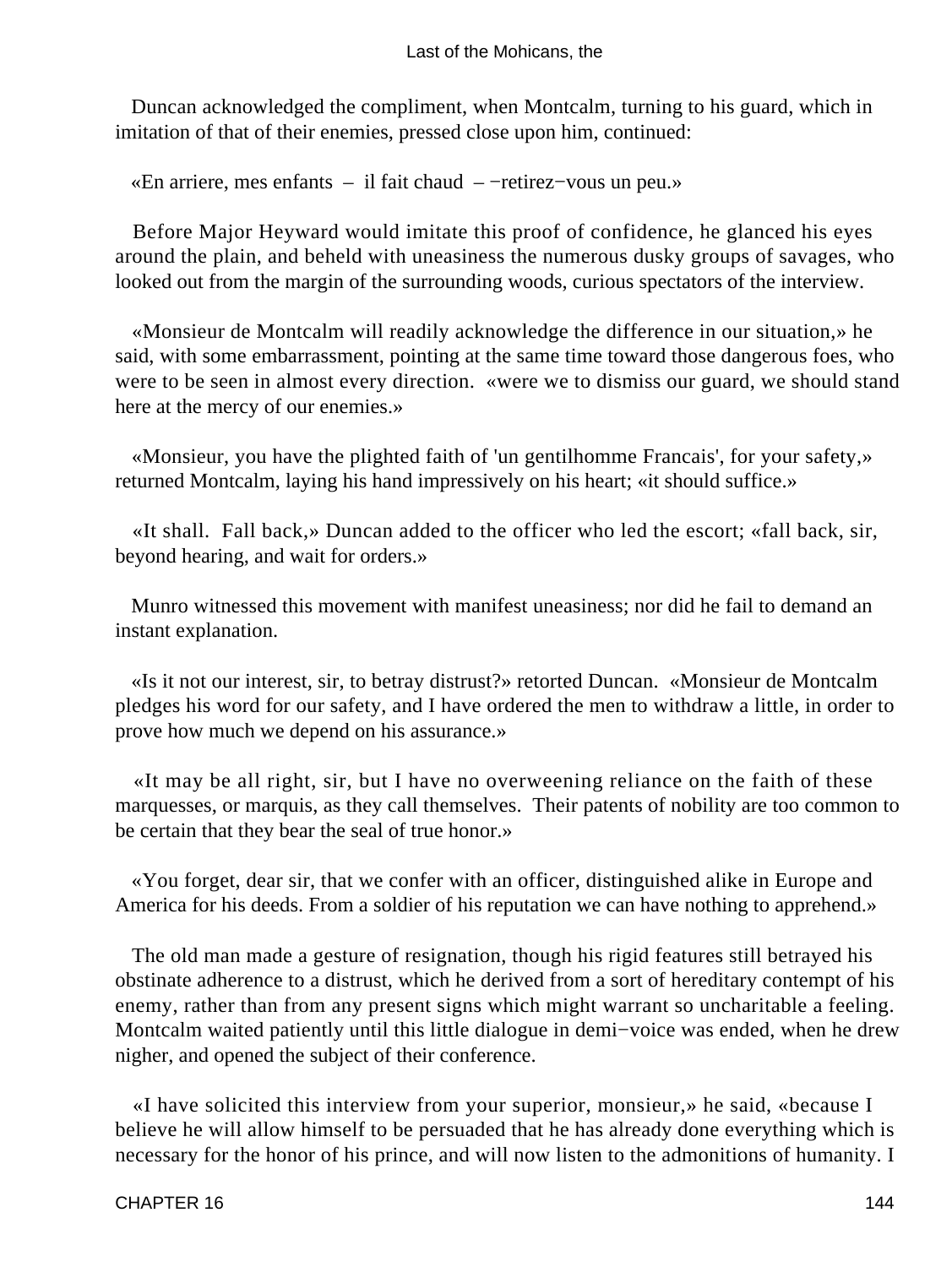will forever bear testimony that his resistance has been gallant, and was continued as long as there was hope.»

 When this opening was translated to Munro, he answered with dignity, but with sufficient courtesy:

 «However I may prize such testimony from Monsieur Montcalm, it will be more valuable when it shall be better merited.»

The French general smiled, as Duncan gave him the purport of this reply, and observed:

 «What is now so freely accorded to approved courage, may be refused to useless obstinacy. Monsieur would wish to see my camp, and witness for himself our numbers, and the impossibility of his resisting them with success?»

 «I know that the king of France is well served,» returned the unmoved Scotsman, as soon as Duncan ended his translation; «but my own royal master has as many and as faithful troops.»

 «Though not at hand, fortunately for us,» said Montcalm, without waiting, in his ardor, for the interpreter. «There is a destiny in war, to which a brave man knows how to submit with the same courage that he faces his foes.»

 «Had I been conscious that Monsieur Montcalm was master of the English, I should have spared myself the trouble of so awkward a translation,» said the vexed Duncan, dryly; remembering instantly his recent by−play with Munro.

 «Your pardon, monsieur,» rejoined the Frenchman, suffering a slight color to appear on his dark cheek. «There is a vast difference between understanding and speaking a foreign tongue; you will, therefore, please to assist me still.» Then, after a short pause, he added: «These hills afford us every opportunity of reconnoitering your works, messieurs, and I am possibly as well acquainted with their weak condition as you can be yourselves.»

 «Ask the French general if his glasses can reach to the Hudson,» said Munro, proudly; «and if he knows when and where to expect the army of Webb.»

 «Let General Webb be his own interpreter,» returned the politic Montcalm, suddenly extending an open letter toward Munro as he spoke; «you will there learn, monsieur, that his movements are not likely to prove embarrassing to my army.»

 The veteran seized the offered paper, without waiting for Duncan to translate the speech, and with an eagerness that betrayed how important he deemed its contents. As his eye passed hastily over the words, his countenance changed from its look of military pride to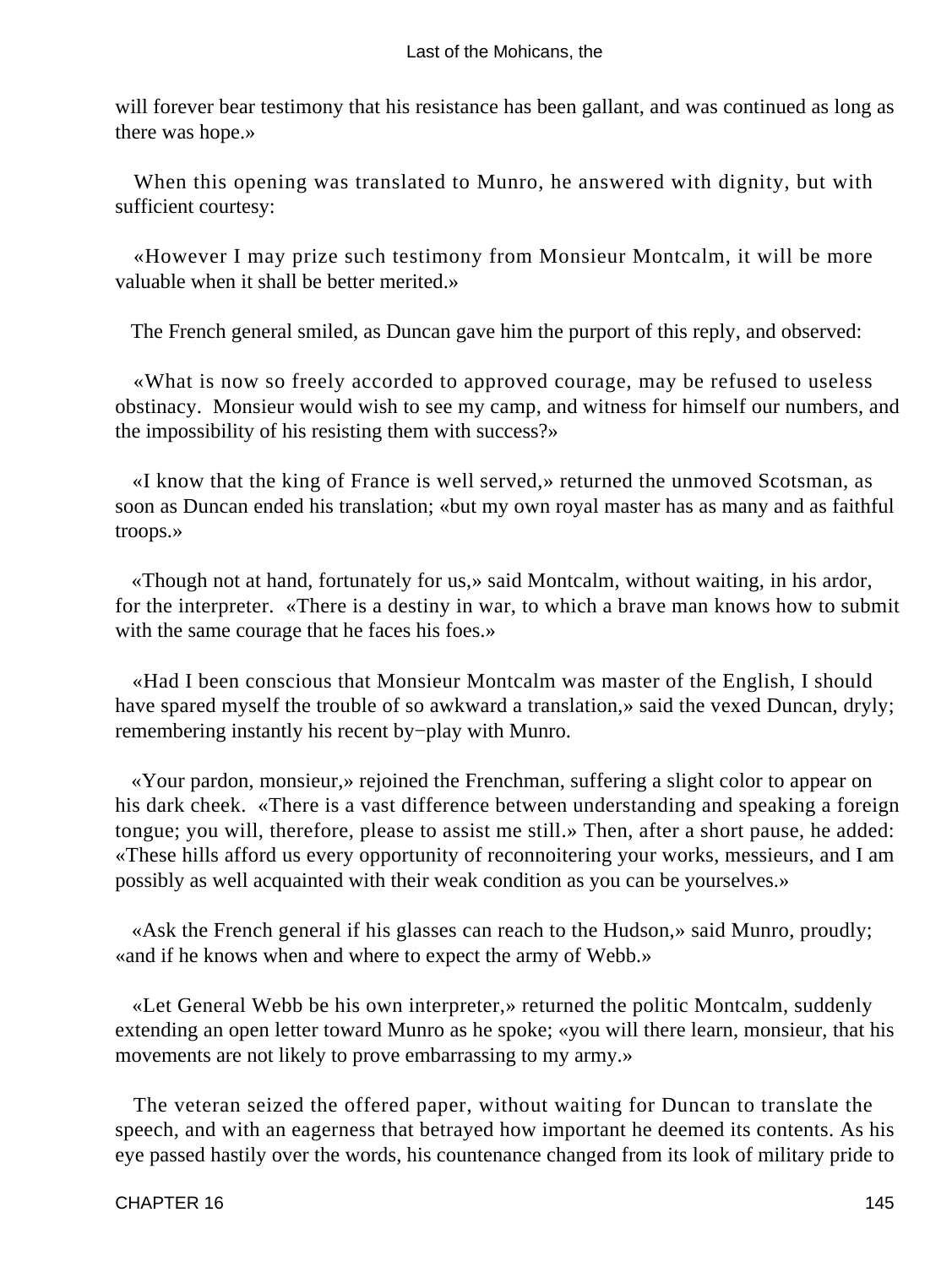one of deep chagrin; his lip began to quiver; and suffering the paper to fall from his hand, his head dropped upon his chest, like that of a man whose hopes were withered at a single blow. Duncan caught the letter from the ground, and without apology for the liberty he took, he read at a glance its cruel purport. Their common superior, so far from encouraging them to resist, advised a speedy surrender, urging in the plainest language, as a reason, the utter impossibility of his sending a single man to their rescue.

 «Here is no deception!» exclaimed Duncan, examining the billet both inside and out; «this is the signature of Webb, and must be the captured letter.»

 «The man has betrayed me!» Munro at length bitterly exclaimed; «he has brought dishonor to the door of one where disgrace was never before known to dwell, and shame has he heaped heavily on my gray hairs.»

 «Say not so,» cried Duncan; «we are yet masters of the fort, and of our honor. Let us, then, sell our lives at such a rate as shall make our enemies believe the purchase too dear.»

 «Boy, I thank thee,» exclaimed the old man, rousing himself from his stupor; «you have, for once, reminded Munro of his duty. We will go back, and dig our graves behind those ramparts.»

 «Messieurs,» said Montcalm, advancing toward them a step, in generous interest, «you little know Louis de St. Veran if you believe him capable of profiting by this letter to humble brave men, or to build up a dishonest reputation for himself. Listen to my terms before you leave me.»

 «What says the Frenchman?» demanded the veteran, sternly; «does he make a merit of having captured a scout, with a note from headquarters? Sir, he had better raise this siege, to go and sit down before Edward if he wishes to frighten his enemy with words.»

Duncan explained the other's meaning.

 «Monsieur de Montcalm, we will hear you,» the veteran added, more calmly, as Duncan ended.

 «To retain the fort is now impossible,» said his liberal enemy; «it is necessary to the interests of my master that it should be destroyed; but as for yourselves and your brave comrades, there is no privilege dear to a soldier that shall be denied.»

«Our colors?» demanded Heyward.

«Carry them to England, and show them to your king.»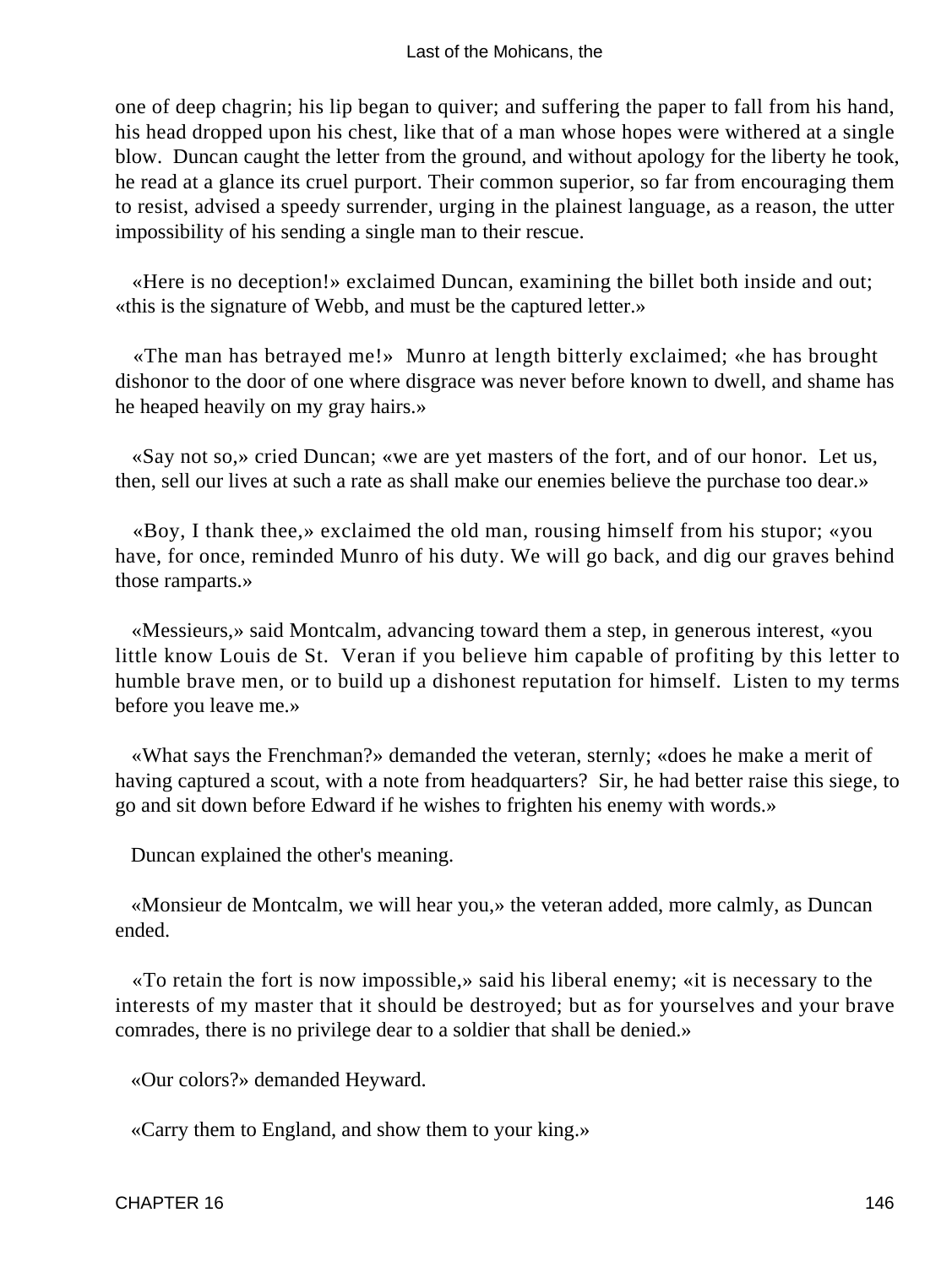«Our arms?»

«Keep them; none can use them better.»

«Our march; the surrender of the place?»

«Shall all be done in a way most honorable to yourselves.»

 Duncan now turned to explain these proposals to his commander, who heard him with amazement, and a sensibility that was deeply touched by so unusual and unexpected generosity.

 «Go you, Duncan,» he said; «go with this marquess, as, indeed, marquess he should be; go to his marquee and arrange it all. I have lived to see two things in my old age that never did I expect to behold. An Englishman afraid to support a friend, and a Frenchman too honest to profit by his advantage.»

 So saying, the veteran again dropped his head to his chest, and returned slowly toward the fort, exhibiting, by the dejection of his air, to the anxious garrison, a harbinger of evil tidings.

 From the shock of this unexpected blow the haughty feelings of Munro never recovered; but from that moment there commenced a change in his determined character, which accompanied him to a speedy grave. Duncan remained to settle the terms of the capitulation. He was seen to re− enter the works during the first watches of the night, and immediately after a private conference with the commandant, to leave them again. It was then openly announced that hostilities must cease – Munro having signed a treaty by which the place was to be yielded to the enemy, with the morning; the garrison to retain their arms, the colors and their baggage, and, consequently, according to military opinion, their honor.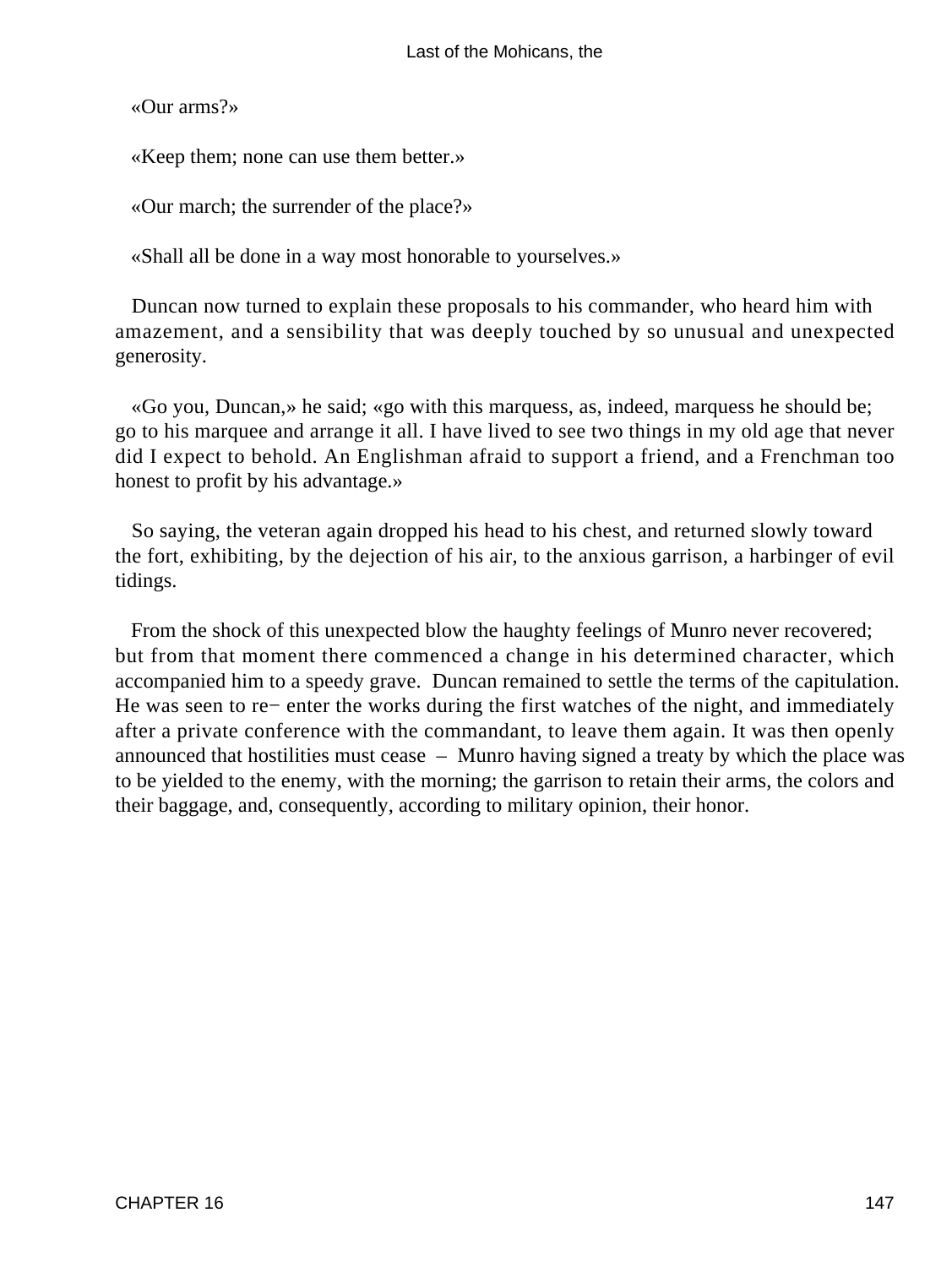# **[CHAPTER 17](#page-316-0)**

 $\mathcal{R}$  Weave we the woof. The thread is spun. The web is wove. The work is done.» – Gray

 The hostile armies, which lay in the wilds of the Horican, passed the night of the ninth of August, 1757, much in the manner they would, had they encountered on the fairest field of Europe. While the conquered were still, sullen, and dejected, the victors triumphed. But there are limits alike to grief and joy; and long before the watches of the morning came the stillness of those boundless woods was only broken by a gay call from some exulting young Frenchman of the advanced pickets, or a menacing challenge from the fort, which sternly forbade the approach of any hostile footsteps before the stipulated moment. Even these occasional threatening sounds ceased to be heard in that dull hour which precedes the day, at which period a listener might have sought in vain any evidence of the presence of those armed powers that then slumbered on the shores of the «holy lake.»

 It was during these moments of deep silence that the canvas which concealed the entrance to a spacious marquee in the French encampment was shoved aside, and a man issued from beneath the drapery into the open air. He was enveloped in a cloak that might have been intended as a protection from the chilling damps of the woods, but which served equally well as a mantle to conceal his person. He was permitted to pass the grenadier, who watched over the slumbers of the French commander, without interruption, the man making the usual salute which betokens military deference, as the other passed swiftly through the little city of tents, in the direction of William Henry. Whenever this unknown individual encountered one of the numberless sentinels who crossed his path, his answer was prompt, and, as it appeared, satisfactory; for he was uniformly allowed to proceed without further interrogation.

 With the exception of such repeated but brief interruptions, he had moved silently from the center of the camp to its most advanced outposts, when he drew nigh the soldier who held his watch nearest to the works of the enemy. As he approached he was received with the usual challenge:

«Qui vive?»

«France,» was the reply.

«Le mot d'ordre?»

«La victorie,» said the other, drawing so nigh as to be heard in a loud whisper.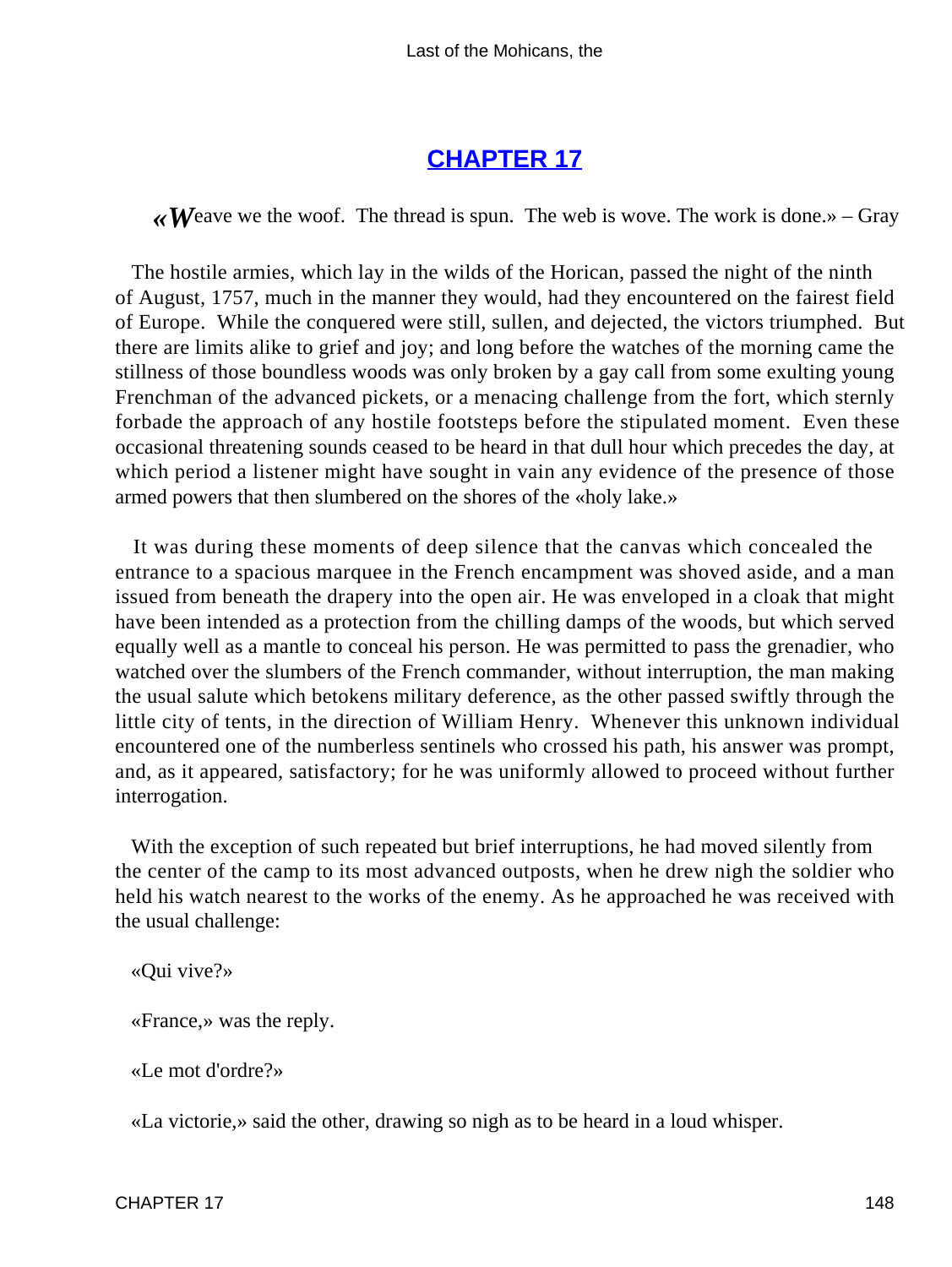«C'est bien,» returned the sentinel, throwing his musket from the charge to his shoulder; «vous promenez bien matin, monsieur!»

 «Il est necessaire d'etre vigilant, mon enfant,» the other observed, dropping a fold of his cloak, and looking the soldier close in the face as he passed him, still continuing his way toward the British fortification. The man started; his arms rattled heavily as he threw them forward in the lowest and most respectful salute; and when he had again recovered his piece, he turned to walk his post, muttering between his teeth:

 «Il faut etre vigilant, en verite! je crois que nous avons la, un caporal qui ne dort jamais!»

 The officer proceeded, without affecting to hear the words which escaped the sentinel in his surprise; nor did he again pause until he had reached the low strand, and in a somewhat dangerous vicinity to the western water bastion of the fort. The light of an obscure moon was just sufficient to render objects, though dim, perceptible in their outlines. He, therefore, took the precaution to place himself against the trunk of a tree, where he leaned for many minutes, and seemed to contemplate the dark and silent mounds of the English works in profound attention. His gaze at the ramparts was not that of a curious or idle spectator; but his looks wandered from point to point, denoting his knowledge of military usages, and betraying that his search was not unaccompanied by distrust. At length he appeared satisfied; and having cast his eyes impatiently upward toward the summit of the eastern mountain, as if anticipating the approach of the morning, he was in the act of turning on his footsteps, when a light sound on the nearest angle of the bastion caught his ear, and induced him to remain.

 Just then a figure was seen to approach the edge of the rampart, where it stood, apparently contemplating in its turn the distant tents of the French encampment. Its head was then turned toward the east, as though equally anxious for the appearance of light, when the form leaned against the mound, and seemed to gaze upon the glassy expanse of the waters, which, like a submarine firmament, glittered with its thousand mimic stars. The melancholy air, the hour, together with the vast frame of the man who thus leaned, musing, against the English ramparts, left no doubt as to his person in the mind of the observant spectator. Delicacy, no less than prudence, now urged him to retire; and he had moved cautiously round the body of the tree for that purpose, when another sound drew his attention, and once more arrested his footsteps. It was a low and almost inaudible movement of the water, and was succeeded by a grating of pebbles one against the other. In a moment he saw a dark form rise, as it were, out of the lake, and steal without further noise to the land, within a few feet of the place where he himself stood. A rifle next slowly rose between his eyes and the watery mirror; but before it could be discharged his own hand was on the lock.

 «Hugh!» exclaimed the savage, whose treacherous aim was so singularly and so unexpectedly interrupted.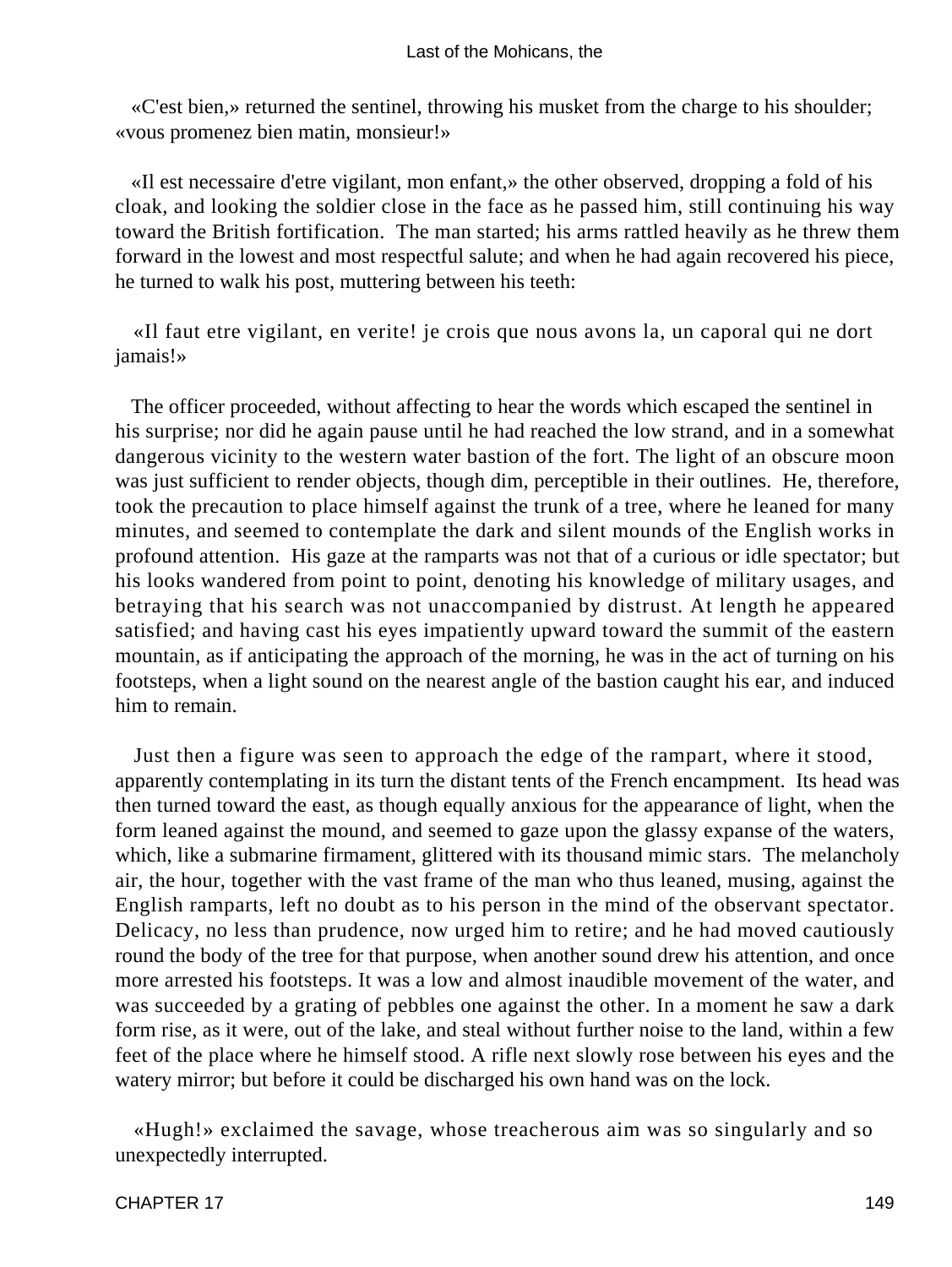Without making any reply, the French officer laid his hand on the shoulder of the Indian, and led him in profound silence to a distance from the spot, where their subsequent dialogue might have proved dangerous, and where it seemed that one of them, at least, sought a victim. Then throwing open his cloak, so as to expose his uniform and the cross of St. Louis which was suspended at his breast, Montcalm sternly demanded:

 «What means this? Does not my son know that the hatchet is buried between the English and his Canadian Father?»

 «What can the Hurons do?» returned the savage, speaking also, though imperfectly, in the French language.

«Not a warrior has a scalp, and the pale faces make friends!»

 «Ha, Le Renard Subtil! Methinks this is an excess of zeal for a friend who was so late an enemy! How many suns have set since Le Renard struck the war−post of the English?»

 «Where is that sun?» demanded the sullen savage. «Behind the hill; and it is dark and cold. But when he comes again, it will be bright and warm. Le Subtil is the sun of his tribe. There have been clouds, and many mountains between him and his nation; but now he shines and it is a clear sky!»

 «That Le Renard has power with his people, I well know,» said Montcalm; «for yesterday he hunted for their scalps, and to−day they hear him at the council−fire.»

«Magua is a great chief.»

 «Let him prove it, by teaching his nation how to conduct themselves toward our new friends.»

 «Why did the chief of the Canadas bring his young men into the woods, and fire his cannon at the earthen house?» demanded the subtle Indian.

 «To subdue it. My master owns the land, and your father was ordered to drive off these English squatters. They have consented to go, and now he calls them enemies no longer.»

 «'Tis well. Magua took the hatchet to color it with blood. It is now bright; when it is red, it shall be buried.»

 «But Magua is pledged not to sully the lilies of France. The enemies of the great king across the salt lake are his enemies; his friends, the friends of the Hurons.»

«Friends!» repeated the Indian in scorn. «Let his father give Magua a hand.»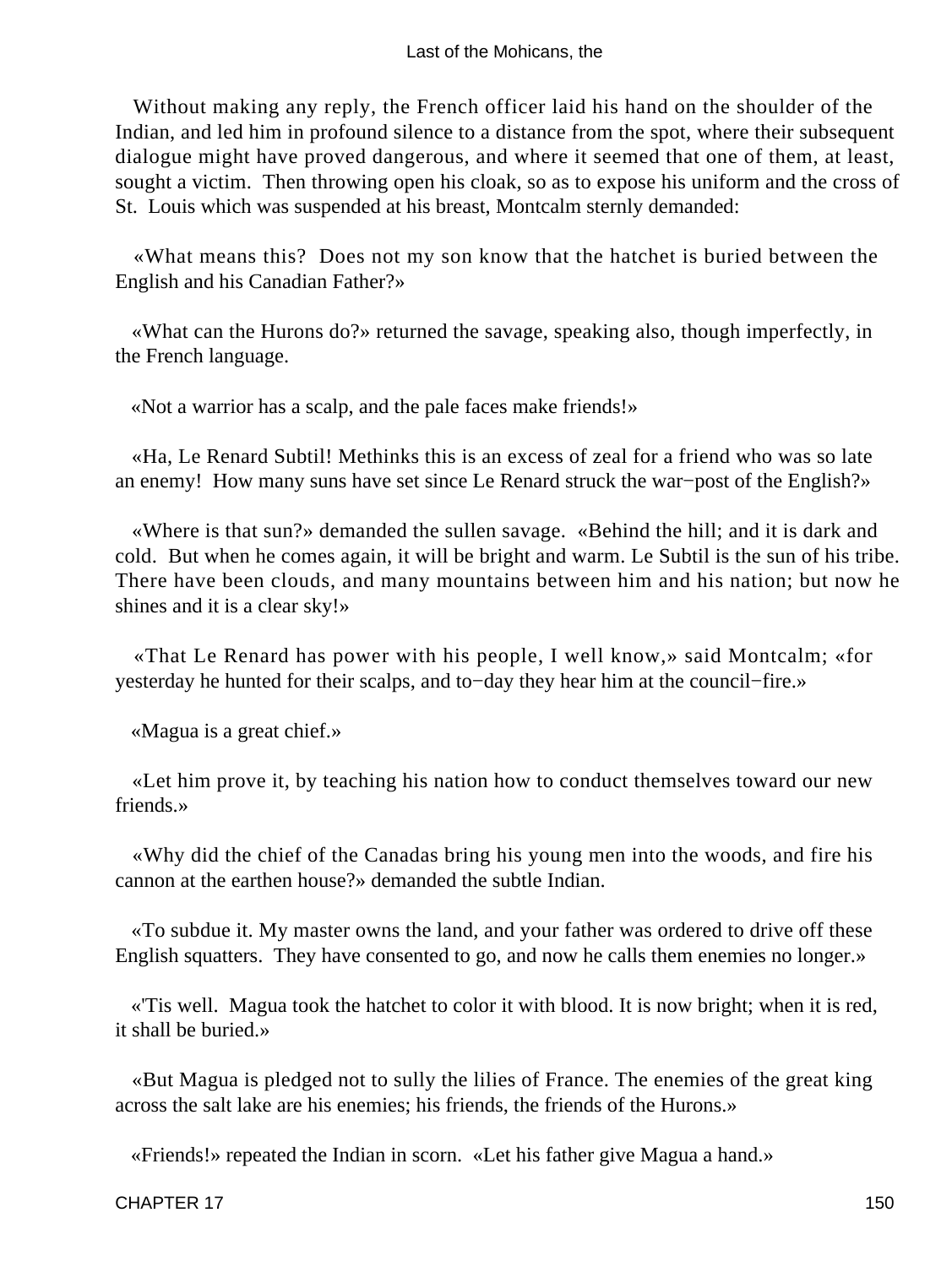Montcalm, who felt that his influence over the warlike tribes he had gathered was to be maintained by concession rather than by power, complied reluctantly with the other's request. The savage placed the fingers of the French commander on a deep scar in his bosom, and then exultingly demanded:

«Does my father know that?»

«What warrior does not? 'Tis where a leaden bullet has cut.»

 «And this?» continued the Indian, who had turned his naked back to the other, his body being without its usual calico mantle.

«This! – my son has been sadly injured here; who has done this?»

 «Magua slept hard in the English wigwams, and the sticks have left their mark,» returned the savage, with a hollow laugh, which did not conceal the fierce temper that nearly choked him. Then, recollecting himself, with sudden and native dignity, he added: «Go; teach your young men it is peace. Le Renard Subtil knows how to speak to a Huron warrior.»

 Without deigning to bestow further words, or to wait for any answer, the savage cast his rifle into the hollow of his

 arm, and moved silently through the encampment toward the woods where his own tribe was known to lie. Every few yards as he proceeded he was challenged by the sentinels; but he stalked sullenly onward, utterly disregarding the summons of the soldiers, who only spared his life because they knew the air and tread no less than the obstinate daring of an Indian.

 Montcalm lingered long and melancholy on the strand where he had been left by his companion, brooding deeply on the temper which his ungovernable ally had just discovered. Already had his fair fame been tarnished by one horrid scene, and in circumstances fearfully resembling those under which he now found himself. As he mused he became keenly sensible of the deep responsibility they assume who disregard the means to attain the end, and of all the danger of setting in motion an engine which it exceeds human power to control. Then shaking off a train of reflections that he accounted a weakness in such a moment of triumph, he retraced his steps toward his tent, giving the order as he passed to make the signal that should arouse the army from its slumbers.

 The first tap of the French drums was echoed from the bosom of the fort, and presently the valley was filled with the strains of martial music, rising long, thrilling and lively above the rattling accompaniment. The horns of the victors sounded merry and cheerful flourishes, until the last laggard of the camp was at his post; but the instant the British fifes had blown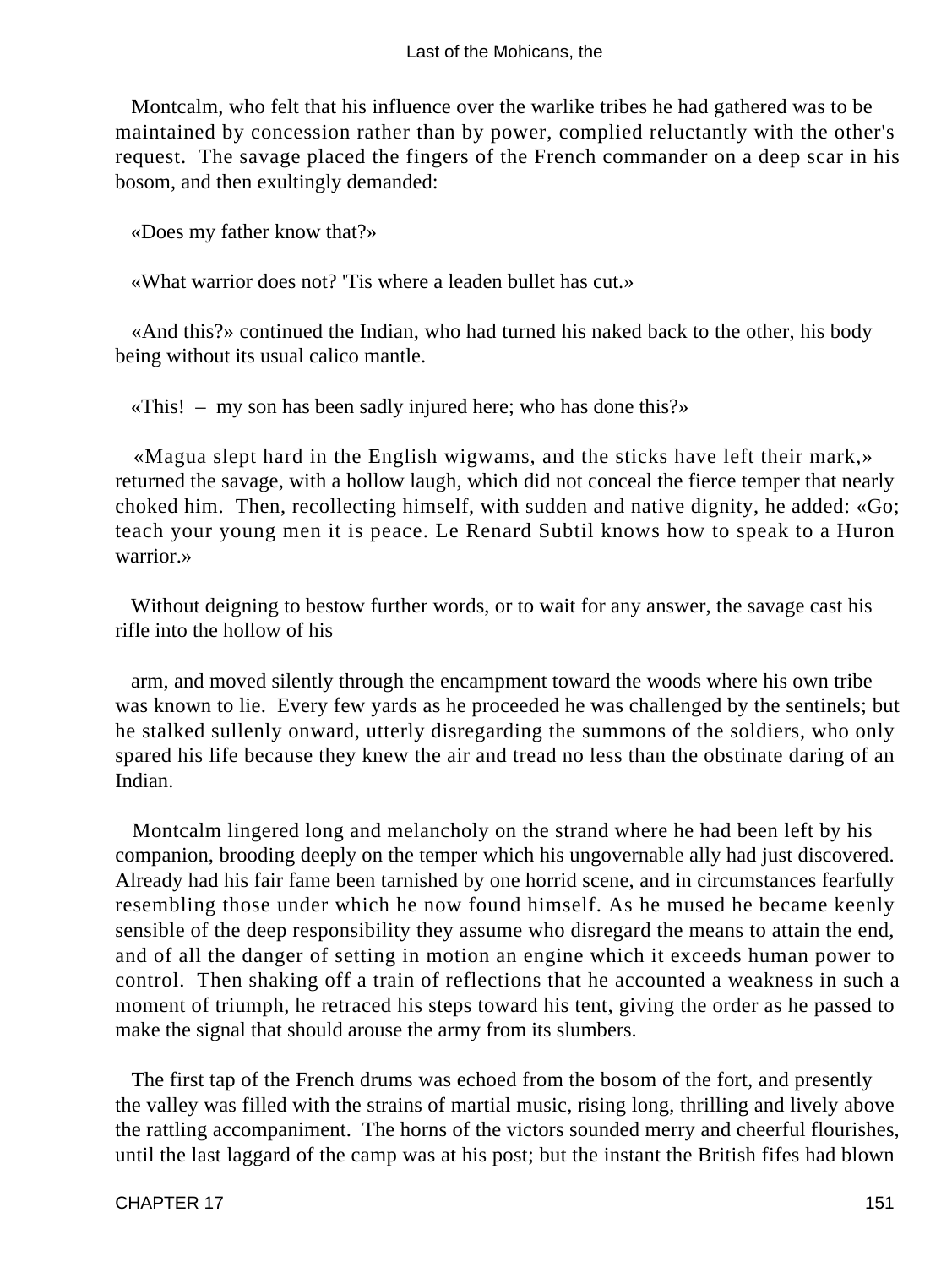their shrill signal, they became mute. In the meantime the day had dawned, and when the line of the French army was ready to receive its general, the rays of a brilliant sun were glancing along the glittering array. Then that success, which was already so well known, was officially announced; the favored band who were selected to guard the gates of the fort were detailed, and defiled before their chief; the signal of their approach was given, and all the usual preparations for a change of masters were ordered and executed directly under the guns of the contested works.

 A very different scene presented itself within the lines of the Anglo−American army. As soon as the warning signal was given, it exhibited all the signs of a hurried and forced departure. The sullen soldiers shouldered their empty tubes and fell into their places, like men whose blood had been heated by the past contest, and who only desired the opportunity to revenge an indignity which was still wounding to their pride, concealed as it was under the observances of military etiquette.

 Women and children ran from place to place, some bearing the scanty remnants of their baggage, and others searching in the ranks for those countenances they looked up to for protection.

 Munro appeared among his silent troops firm but dejected. It was evident that the unexpected blow had struck deep into his heart, though he struggled to sustain his misfortune with the port of a man.

 Duncan was touched at the quiet and impressive exhibition of his grief. He had discharged his own duty, and he now pressed to the side of the old man, to know in what particular he might serve him.

«My daughters,» was the brief but expressive reply.

«Good heavens! are not arrangements already made for their convenience?»

 «To−day I am only a soldier, Major Heyward,» said the veteran. «All that you see here, claim alike to be my children.»

 Duncan had heard enough. Without losing one of those moments which had now become so precious, he flew toward the quarters of Munro, in quest of the sisters. He found them on the threshold of the low edifice, already prepared to depart, and surrounded by a clamorous and weeping assemblage of their own sex, that had gathered about the place, with a sort of instinctive consciousness that it was the point most likely to be protected. Though the cheeks of Cora were pale and her countenance anxious, she had lost none of her firmness; but the eyes of Alice were inflamed, and betrayed how long and bitterly she had wept. They both, however, received the young man with undisguised pleasure; the former, for a novelty, being the first to speak.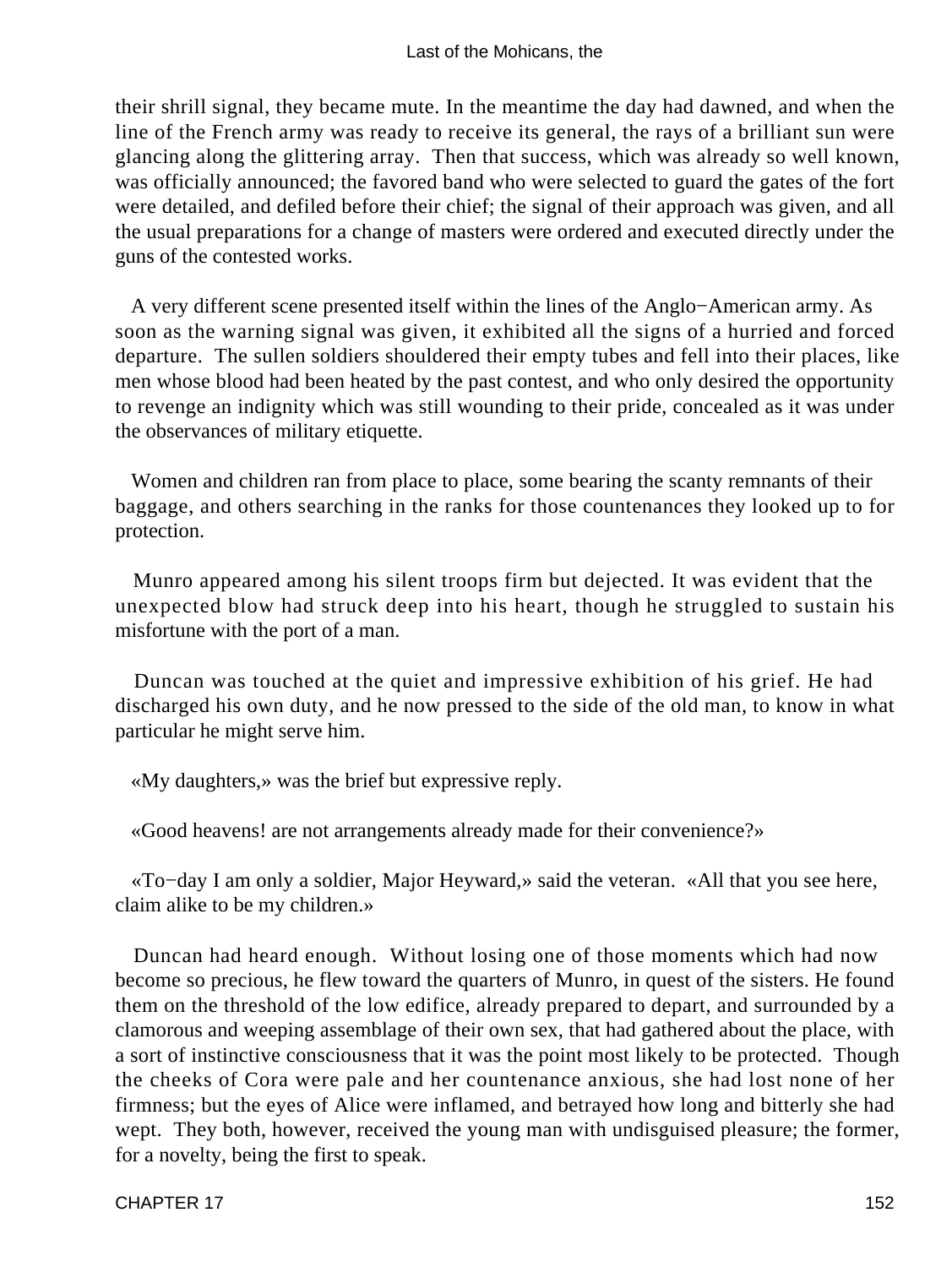«The fort is lost,» she said, with a melancholy smile; «though our good name, I trust, remains.»

 «'Tis brighter than ever. But, dearest Miss Munro, it is time to think less of others, and to make some provision for yourself. Military usage – pride – that pride on which you so much value yourself, demands that your father and I should for a little while continue with the troops. Then where to seek a proper protector for you against the confusion and chances of such a scene?»

 «None is necessary,» returned Cora; «who will dare to injure or insult the daughter of such a father, at a time like this?»

 «I would not leave you alone,» continued the youth, looking about him in a hurried manner, «for the command of the best regiment in the pay of the king. Remember, our Alice is not gifted with all your firmness, and God only knows the terror she might endure.»

 «You may be right,» Cora replied, smiling again, but far more sadly than before. «Listen! chance has already sent us a friend when he is most needed.»

 Duncan did listen, and on the instant comprehended her meaning. The low and serious sounds of the sacred music, so well known to the eastern provinces, caught his ear, and instantly drew him to an apartment in an adjacent building, which had already been deserted by its customary tenants. There he found David, pouring out his pious feelings through the only medium in which he ever indulged. Duncan waited, until, by the cessation of the movement of the hand, he believed the strain was ended, when, by touching his shoulder, he drew the attention of the other to himself, and in a few words explained his wishes.

 «Even so,» replied the single−minded disciple of the King of Israel, when the young man had ended; «I have found much that is comely and melodious in the maidens, and it is fitting that we who have consorted in so much peril, should abide together in peace. I will attend them, when I have completed my morning praise, to which nothing is now wanting but the doxology. Wilt thou bear a part, friend? The meter is common, and the tune 'Southwell'.»

 Then, extending the little volume, and giving the pitch of the air anew with considerate attention, David recommenced and finished his strains, with a fixedness of manner that it was not easy to interrupt. Heyward was fain to wait until the verse was ended; when, seeing David relieving himself from the spectacles, and replacing the book, he continued.

 «It will be your duty to see that none dare to approach the ladies with any rude intention, or to offer insult or taunt at the misfortune of their brave father. In this task you will be seconded by the domestics of their household.»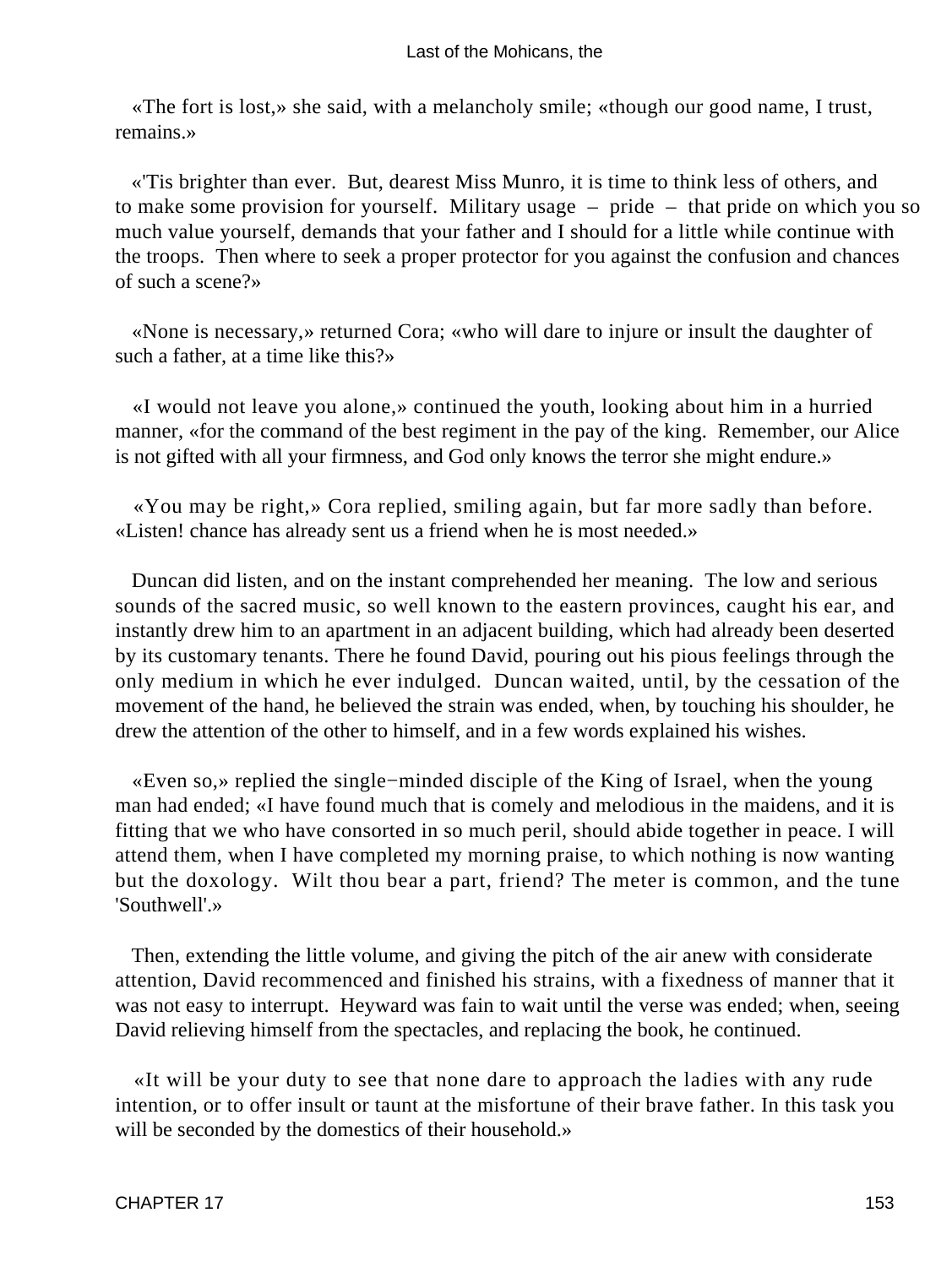## «Even so.»

 «It is possible that the Indians and stragglers of the enemy may intrude, in which case you will remind them of the terms of the capitulation, and threaten to report their conduct to Montcalm. A word will suffice.»

 «If not, I have that here which shall,» returned David, exhibiting his book, with an air in which meekness and confidence were singularly blended. Here are words which, uttered, or rather thundered, with proper emphasis, and in measured time, shall quiet the most unruly temper:

«'Why rage the heathen furiously'?»

 «Enough,» said Heyward, interrupting the burst of his musical invocation; «we understand each other; it is time that we should now assume our respective duties.»

 Gamut cheerfully assented, and together they sought the females. Cora received her new and somewhat extraordinary protector courteously, at least; and even the pallid features of Alice lighted again with some of their native archness as she thanked Heyward for his care. Duncan took occasion to assure them he had done the best that circumstances permitted, and, as he believed, quite enough for the security of their feelings; of danger there was none. He then spoke gladly of his intention to rejoin them the moment he had led the advance a few miles toward the Hudson, and immediately took his leave.

 By this time the signal for departure had been given, and the head of the English column was in motion. The sisters started at the sound, and glancing their eyes around, they saw the white uniforms of the French grenadiers, who had already taken possession of the gates of the fort. At that moment an enormous cloud seemed to pass suddenly above their heads, and, looking upward, they discovered that they stood beneath the wide folds of the standard of France.

 «Let us go,» said Cora; «this is no longer a fit place for the children of an English officer.»

 Alice clung to the arm of her sister, and together they left the parade, accompanied by the moving throng that surrounded them.

 As they passed the gates, the French officers, who had learned their rank, bowed often and low, forbearing, however, to intrude those attentions which they saw, with peculiar tact, might not be agreeable. As every vehicle and each beast of burden was occupied by the sick and wounded, Cora had decided to endure the fatigues of a foot march, rather than interfere with their comforts. Indeed, many a maimed and feeble soldier was compelled to drag his exhausted limbs in the rear of the columns, for the want of the necessary means of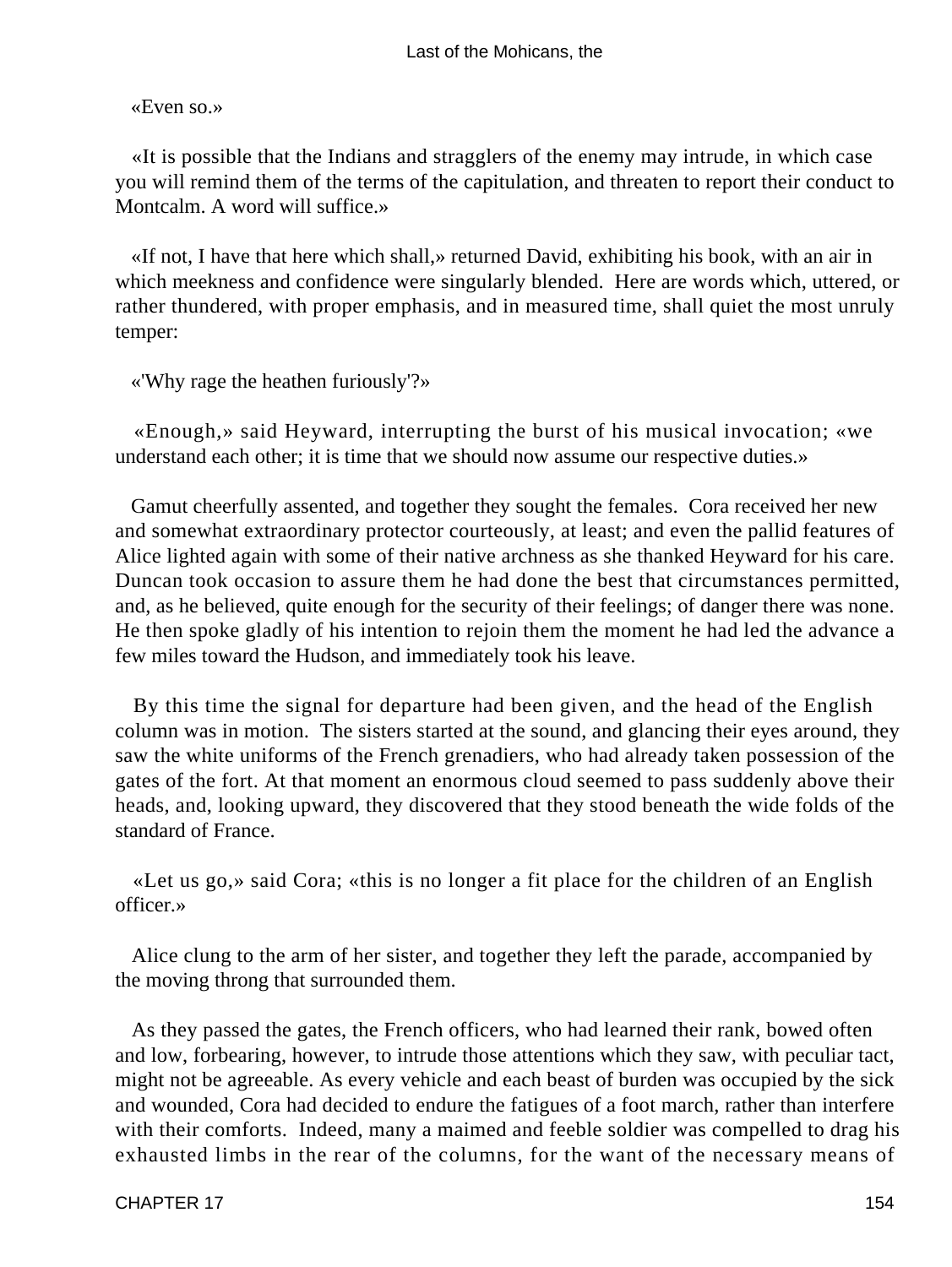conveyance in that wilderness. The whole, however, was in motion; the weak and wounded, groaning and in suffering; their comrades silent and sullen; and the women and children in terror, they knew not of what.

 As the confused and timid throng left the protecting mounds of the fort, and issued on the open plain, the whole scene was at once presented to their eyes. At a little distance on the right, and somewhat in the rear, the French army stood to their arms, Montcalm having collected his parties, so soon as his guards had possession of the works. They were attentive but silent observers of the proceedings of the vanquished, failing in none of the stipulated military honors, and offering no taunt or insult, in their success, to their less fortunate foes. Living masses of the English, to the amount, in the whole, of near three thousand, were moving slowly across the plain, toward the common center, and gradually approached each other, as they converged to the point of their march, a vista cut through the lofty trees, where the road to the Hudson entered the forest. Along the sweeping borders of the woods hung a dark cloud of savages, eyeing the passage of their enemies, and hovering at a distance, like vultures who were only kept from swooping on their prey by the presence and restraint of a superior army. A few had straggled among the conquered columns, where they stalked in sullen discontent; attentive, though, as yet, passive observers of the moving multitude.

 The advance, with Heyward at its head, had already reached the defile, and was slowly disappearing, when the attention of Cora was drawn to a collection of stragglers by the sounds of contention. A truant provincial was paying the forfeit of his disobedience, by being plundered of those very effects which had caused him to desert his place in the ranks. The man was of powerful frame, and too avaricious to part with his goods without a struggle. Individuals from either party interfered; the one side to prevent and the other to aid in the robbery. Voices grew loud and angry, and a hundred savages appeared, as it were, by magic, where a dozen only had been seen a minute before. It was then that Cora saw the form of Magua gliding among his countrymen, and speaking with his fatal and artful eloquence. The mass of women and children stopped, and hovered together like alarmed and fluttering birds. But the cupidity of the Indian was soon gratified, and the different bodies again moved slowly onward.

 The savages now fell back, and seemed content to let their enemies advance without further molestation. But, as the female crowd approached them, the gaudy colors of a shawl attracted the eyes of a wild and untutored Huron. He advanced to seize it without the least hesitation. The woman, more in terror than through love of the ornament, wrapped her child in the coveted article, and folded both more closely to her bosom. Cora was in the act of speaking, with an intent to advise the woman to abandon the trifle, when the savage relinquished his hold of the shawl, and tore the screaming infant from her arms. Abandoning everything to the greedy grasp of those around her, the mother darted, with distraction in her mien, to reclaim her child. The Indian smiled grimly, and extended one hand, in sign of a willingness to exchange, while, with the other, he flourished the babe over his head, holding it by the feet as if to enhance the value of the ransom.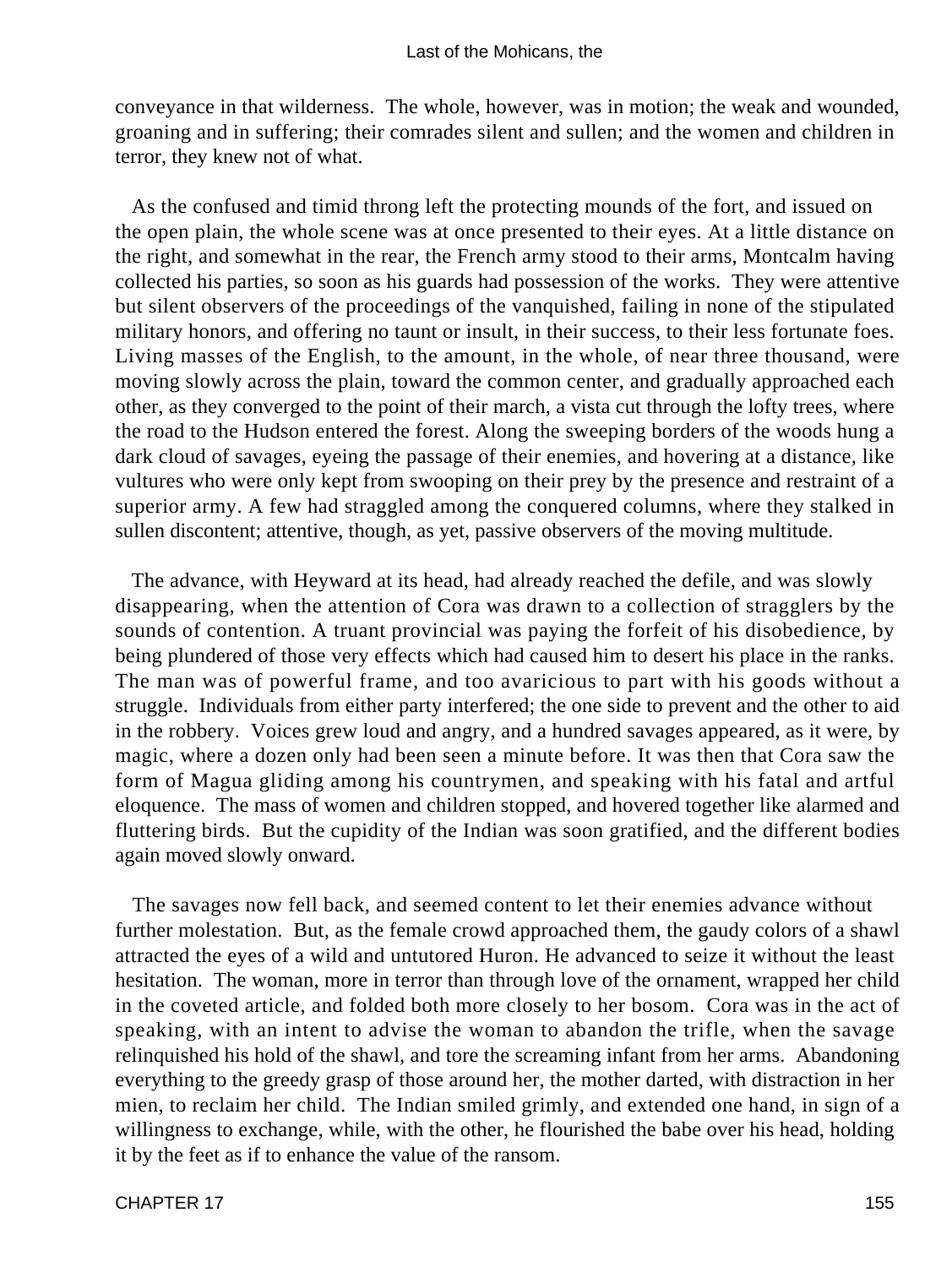«Here – here – there – all – any – everything!» exclaimed the breathless woman, tearing the lighter articles of dress from her person with ill−directed and trembling fingers; «take all, but give me my babe!»

 The savage spurned the worthless rags, and perceiving that the shawl had already become a prize to another, his bantering but sullen smile changing to a gleam of ferocity, he dashed the head of the infant against a rock, and cast its quivering remains to her very feet. For an instant the mother stood, like a statue of despair, looking wildly down at the unseemly object, which had so lately nestled in her bosom and smiled in her face; and then she raised her eyes and countenance toward heaven, as if calling on God to curse the perpetrator of the foul deed. She was spared the sin of such a prayer for, maddened at his disappointment, and excited at the sight of blood, the Huron mercifully drove his tomahawk into her own brain. The mother sank under the blow, and fell, grasping at her child, in death, with the same engrossing love that had caused her to cherish it when living.

 At that dangerous moment, Magua placed his hands to his mouth, and raised the fatal and appalling whoop. The scattered Indians started at the well−known cry, as coursers bound at the signal to quit the goal; and directly there arose such a yell along the plain, and through the arches of the wood, as seldom burst from human lips before. They who heard it listened with a curdling horror at the heart, little inferior to that dread which may be expected to attend the blasts of the final summons.

 More than two thousand raving savages broke from the forest at the signal, and threw themselves across the fatal plain with instinctive alacrity. We shall not dwell on the revolting horrors that succeeded. Death was everywhere, and in his most terrific and disgusting aspects. Resistance only served to inflame the murderers, who inflicted their furious blows long after their victims were beyond the power of their resentment. The flow of blood might be likened to the outbreaking of a torrent; and as the natives became heated and maddened by the sight, many among them even kneeled to the earth, and drank freely, exultingly, hellishly, of the crimson tide.

 The trained bodies of the troops threw themselves quickly into solid masses, endeavoring to awe their assailants by the imposing appearance of a military front. The experiment in some measure succeeded, though far too many suffered their unloaded muskets to be torn from their hands, in the vain hope of appeasing the savages.

 In such a scene none had leisure to note the fleeting moments. It might have been ten minutes (it seemed an age) that the sisters had stood riveted to one spot, horror−stricken and nearly helpless. When the first blow was struck, their screaming companions had pressed upon them in a body, rendering flight impossible; and now that fear or death had scattered most, if not all, from around them, they saw no avenue open, but such as conducted to the tomahawks of their foes. On every side arose shrieks, groans, exhortations and curses. At this moment, Alice caught a glimpse of the vast form of her father, moving rapidly across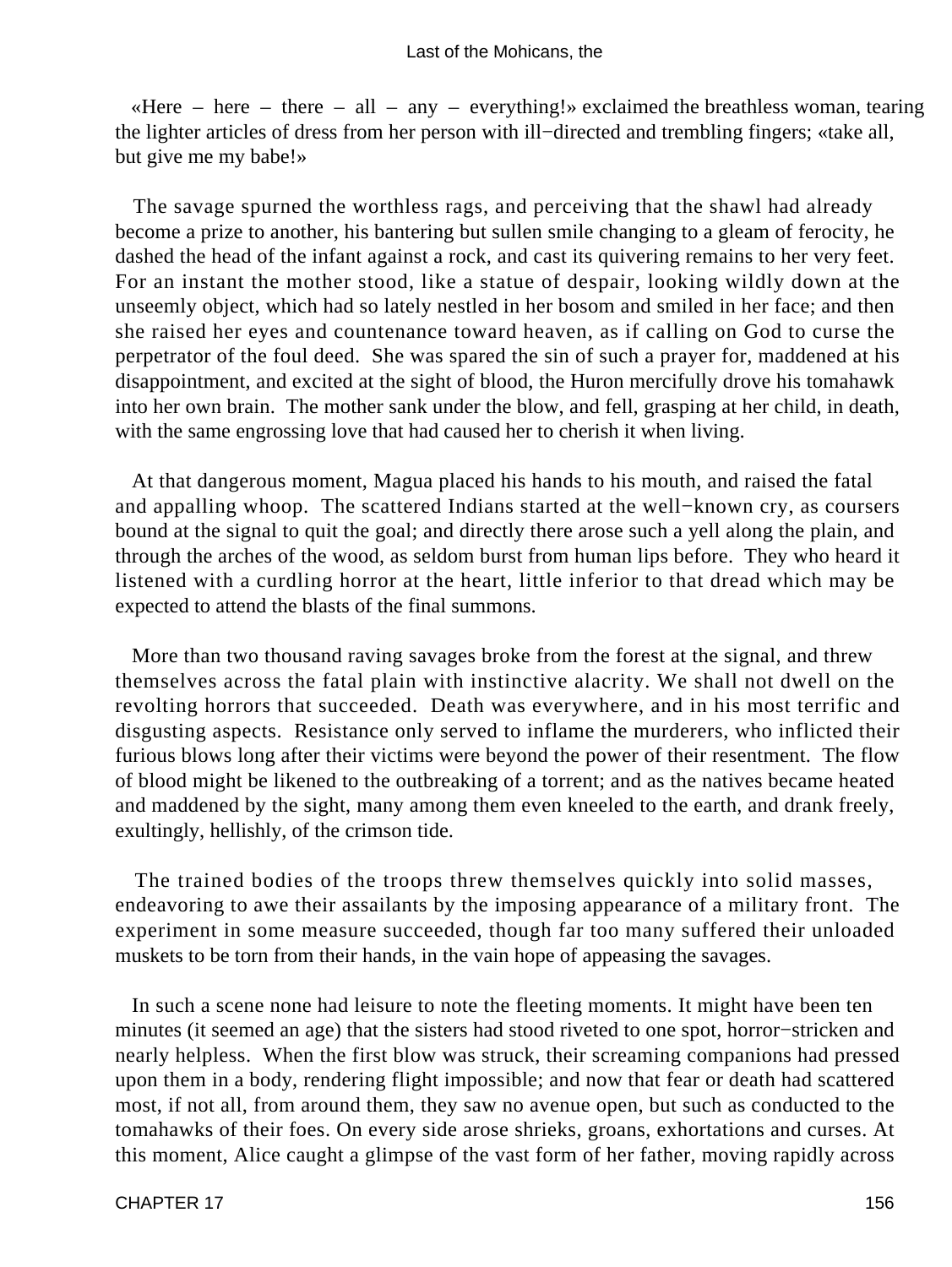the plain, in the direction of the French army. He was, in truth, proceeding to Montcalm, fearless of every danger, to claim the tardy escort for which he had before conditioned. Fifty glittering axes and barbed spears were offered unheeded at his life, but the savages respected his rank and calmness, even in their fury. The dangerous weapons were brushed aside by the still nervous arm of the veteran, or fell of themselves, after menacing an act that it would seem no one had courage to perform. Fortunately, the vindictive Magua was searching for his victim in the very band the veteran had just quitted.

 «Father – father – we are here!» shrieked Alice, as he passed, at no great distance, without appearing to heed them. «Come to us, father, or we die!»

 The cry was repeated, and in terms and tones that might have melted a heart of stone, but it was unanswered. Once, indeed, the old man appeared to catch the sound, for he paused and listened; but Alice had dropped senseless on the earth, and Cora had sunk at her side, hovering in untiring tenderness over her lifeless form. Munro shook his head in disappointment, and proceeded, bent on the high duty of his station.

 «Lady,» said Gamut, who, helpless and useless as he was, had not yet dreamed of deserting his trust, «it is the jubilee of the devils, and this is not a meet place for Christians to tarry in. Let us up and fly.»

 «Go,» said Cora, still gazing at her unconscious sister; «save thyself. To me thou canst not be of further use.»

 David comprehended the unyielding character of her resolution, by the simple but expressive gesture that accompanied her words. He gazed for a moment at the dusky forms that were acting their hellish rites on every side of him, and his tall person grew more erect while his chest heaved, and every feature swelled, and seemed to speak with the power of the feelings by which he was governed.

 «If the Jewish boy might tame the great spirit of Saul by the sound of his harp, and the words of sacred song, it may not be amiss,» he said, «to try the potency of music here.»

 Then raising his voice to its highest tone, he poured out a strain so powerful as to be heard even amid the din of that bloody field. More than one savage rushed toward them, thinking to rifle the unprotected sisters of their attire, and bear away their scalps; but when they found this strange and unmoved figure riveted to his post, they paused to listen. Astonishment soon changed to admiration, and they passed on to other and less courageous victims, openly expressing their satisfaction at the firmness with which the white warrior sang his death song. Encouraged and deluded by his success, David exerted all his powers to extend what he believed so holy an influence. The unwonted sounds caught the ears of a distant savage, who flew raging from group to group, like one who, scorning to touch the vulgar herd, hunted for some victim more worthy of his renown. It was Magua, who uttered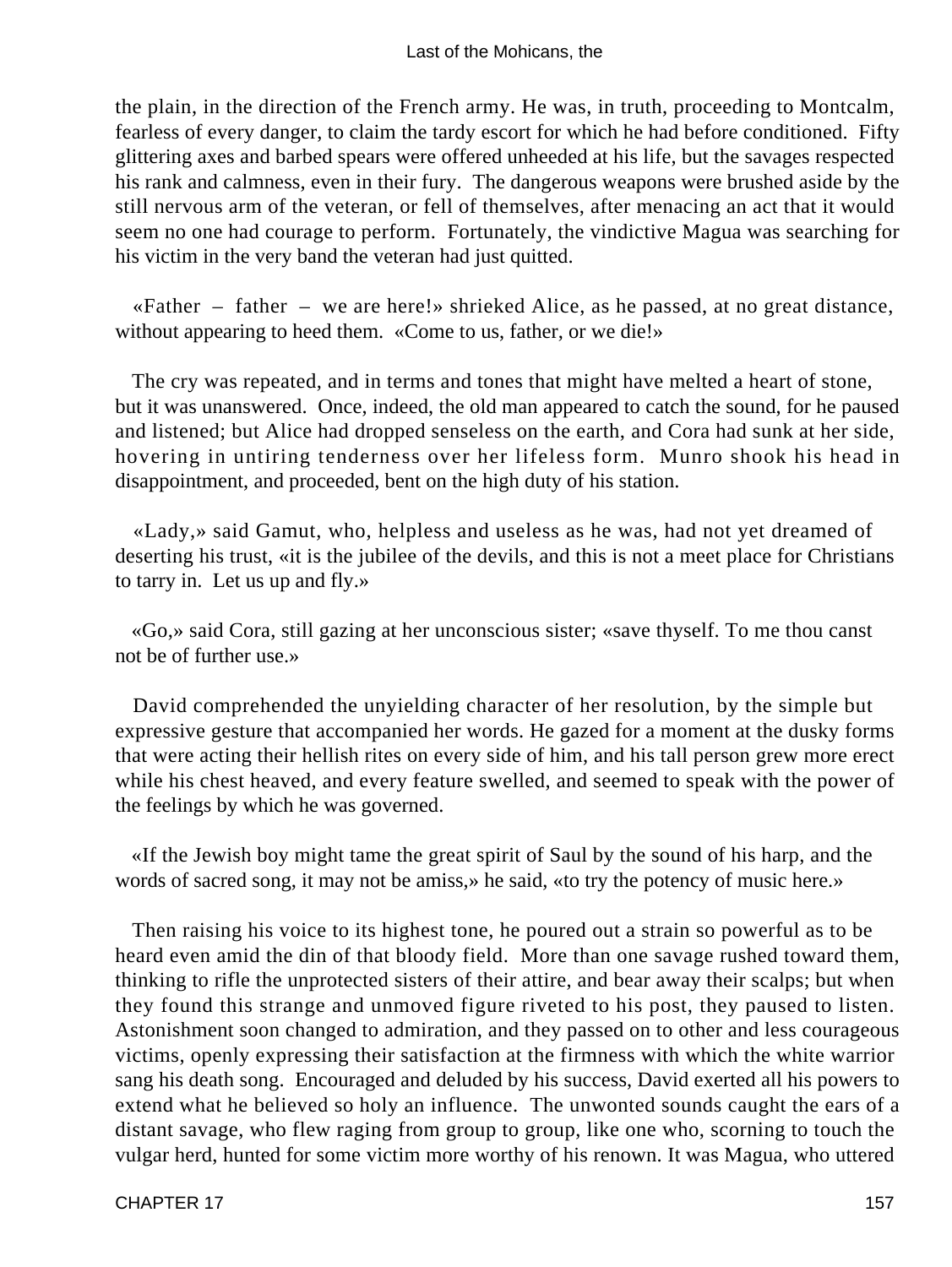a yell of pleasure when he beheld his ancient prisoners again at his mercy.

 «Come,» he said, laying his soiled hands on the dress of Cora, «the wigwam of the Huron is still open. Is it not better than this place?»

«Away!» cried Cora, veiling her eyes from his revolting aspect.

 The Indian laughed tauntingly, as he held up his reeking hand, and answered: «It is red, but it comes from white veins!»

 «Monster! there is blood, oceans of blood, upon thy soul; thy spirit has moved this scene.»

 «Magua is a great chief!» returned the exulting savage, «will the dark−hair go to his tribe?»

 «Never! strike if thou wilt, and complete thy revenge.» He hesitated a moment, and then catching the light and senseless form of Alice in his arms, the subtle Indian moved swiftly across the plain toward the woods.

 «Hold!» shrieked Cora, following wildly on his footsteps; «release the child! wretch! what is't you do?»

 But Magua was deaf to her voice; or, rather, he knew his power, and was determined to maintain it.

 $\ll$ Stay – lady – stay,» called Gamut, after the unconscious Cora.  $\ll$ The holy charm is beginning to be felt, and soon shalt thou see this horrid tumult stilled.»

 Perceiving that, in his turn, he was unheeded, the faithful David followed the distracted sister, raising his voice again in sacred song, and sweeping the air to the measure, with his long arm, in diligent accompaniment. In this manner they traversed the plain, through the flying, the wounded and the dead. The fierce Huron was, at any time, sufficient for himself and the victim that he bore; though Cora would have fallen more than once under the blows of her savage enemies, but for the extraordinary being who stalked in her rear, and who now appeared to the astonished natives gifted with the protecting spirit of madness.

 Magua, who knew how to avoid the more pressing dangers, and also to elude pursuit, entered the woods through a low ravine, where he quickly found the Narragansetts, which the travelers had abandoned so shortly before, awaiting his appearance, in custody of a savage as fierce and malign in his expression as himself. Laying Alice on one of the horses, he made a sign to Cora to mount the other.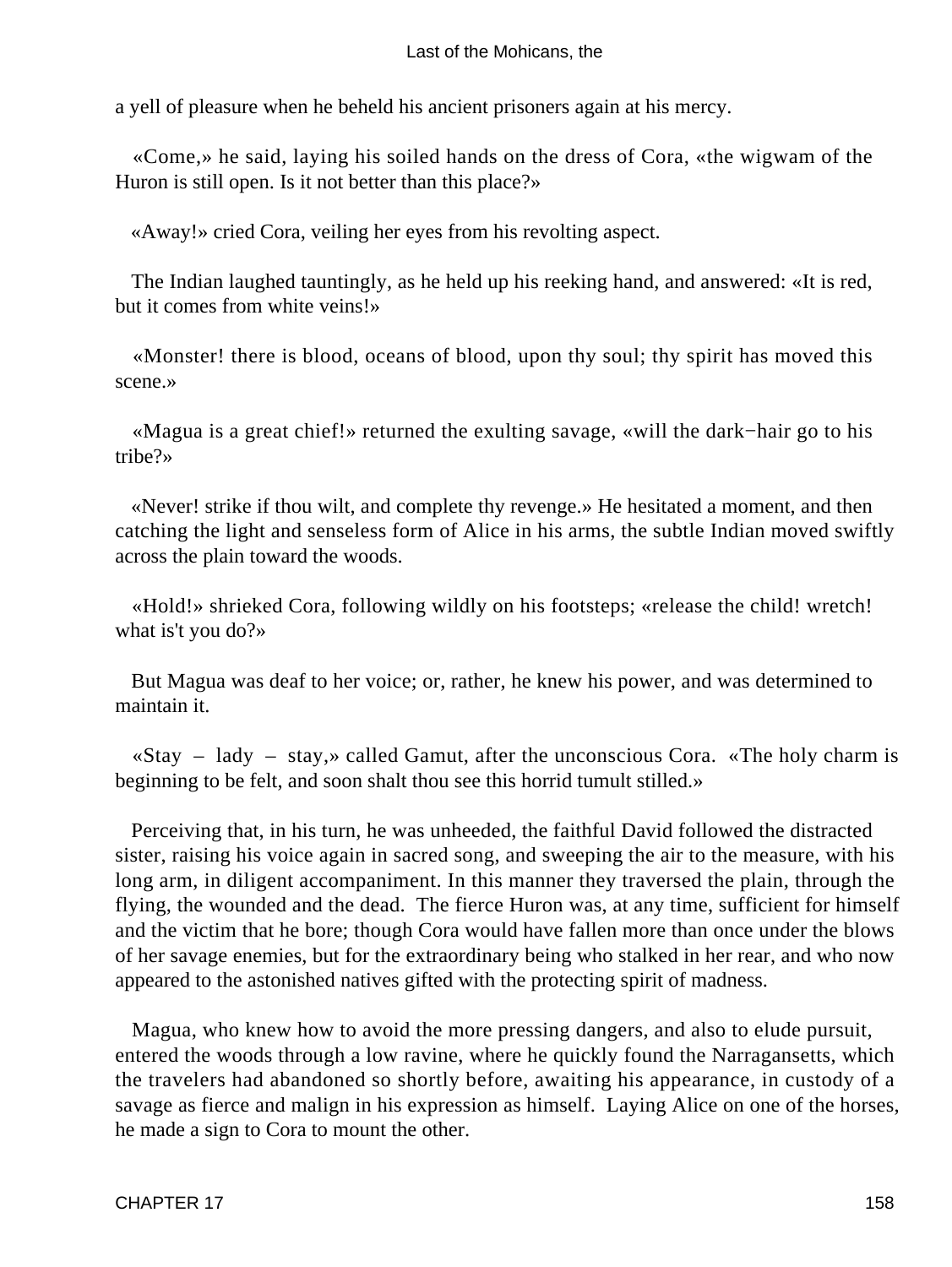### Last of the Mohicans, the

 Notwithstanding the horror excited by the presence of her captor, there was a present relief in escaping from the bloody scene enacting on the plain, to which Cora could not be altogether insensible. She took her seat, and held forth her arms for her sister, with an air of entreaty and love that even the Huron could not deny. Placing Alice, then, on the same animal with Cora, he seized the bridle, and commenced his route by plunging deeper into the forest. David, perceiving that he was left alone, utterly disregarded as a subject too worthless even to destroy, threw his long limb across the saddle of the beast they had deserted, and made such progress in the pursuit as the difficulties of the path permitted.

 They soon began to ascend; but as the motion had a tendency to revive the dormant faculties of her sister, the attention of Cora was too much divided between the tenderest solicitude in her behalf, and in listening to the cries which were still too audible on the plain, to note the direction in which they journeyed. When, however, they gained the flattened surface of the mountain−top, and approached the eastern precipice, she recognized the spot to which she had once before been led under the more friendly auspices of the scout. Here Magua suffered them to dismount; and notwithstanding their own captivity, the curiosity which seems inseparable from horror, induced them to gaze at the sickening sight below.

 The cruel work was still unchecked. On every side the captured were flying before their relentless persecutors, while the armed columns of the Christian king stood fast in an apathy which has never been explained, and which has left an immovable blot on the otherwise fair escutcheon of their leader. Nor was the sword of death stayed until cupidity got the mastery of revenge. Then, indeed, the shrieks of the wounded, and the yells of their murderers grew less frequent, until, finally, the cries of horror were lost to their ear, or were drowned in the loud, long and piercing whoops of the triumphant savages.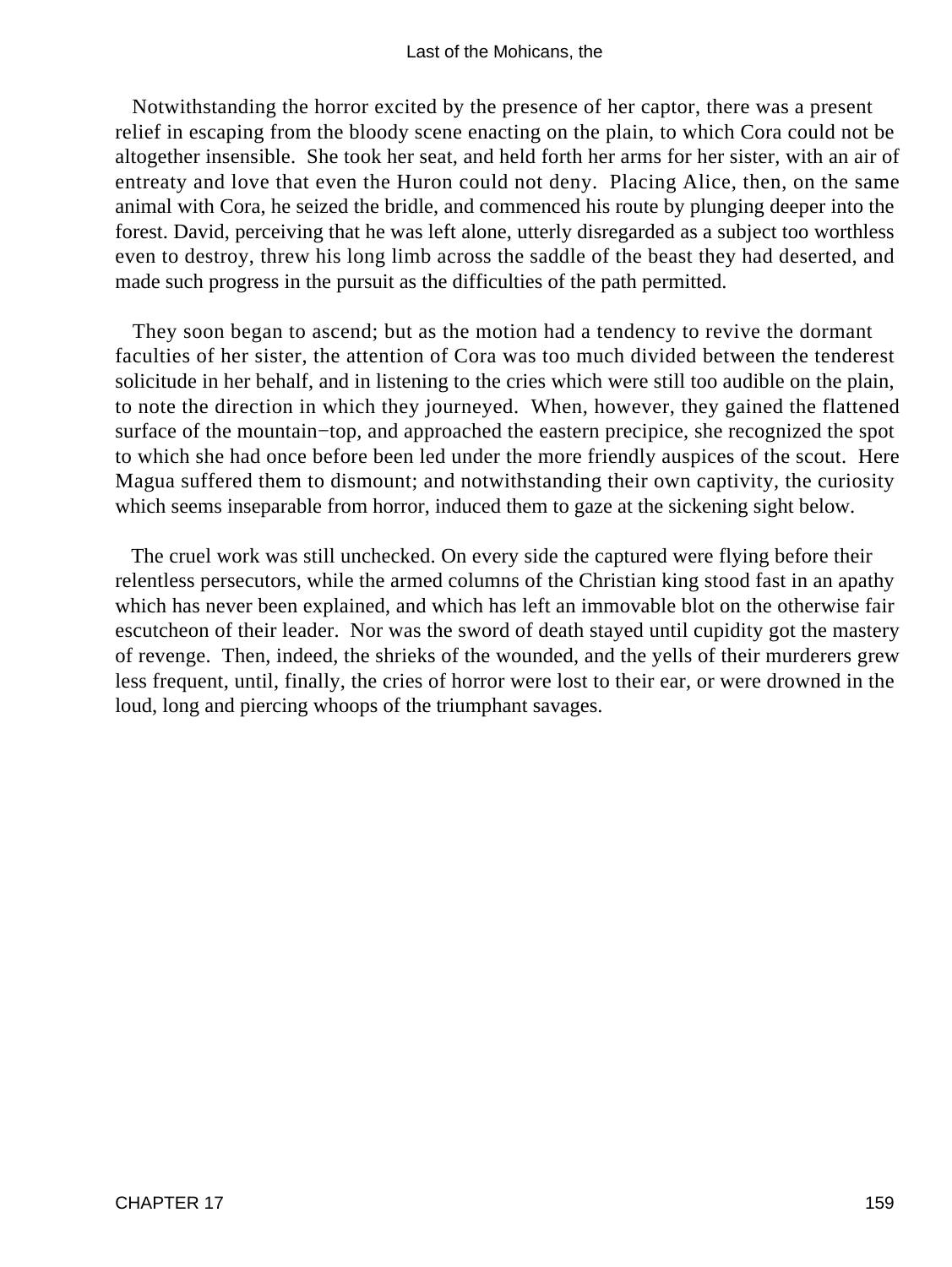# **[CHAPTER 18](#page-316-0)**

*«W*hy, anything; An honorable murderer, if you will; For naught I did in hate, but all in honor.» – Othello

 The bloody and inhuman scene rather incidentally mentioned than described in the preceding chapter, is conspicuous in the pages of colonial history by the merited title of «The Massacre of William Henry.» It so far deepened the stain which a previous and very similar event had left upon the reputation of the French commander that it was not entirely erased by his early and glorious death. It is now becoming obscured by time; and thousands, who know that Montcalm died like a hero on the plains of Abraham, have yet to learn how much he was deficient in that moral courage without which no man can be truly great. Pages might yet be written to prove, from this illustrious example, the defects of human excellence; to show how easy it is for generous sentiments, high courtesy, and chivalrous courage to lose their influence beneath the chilling blight of selfishness, and to exhibit to the world a man who was great in all the minor attributes of character, but who was found wanting when it became necessary to prove how much principle is superior to policy. But the task would exceed our prerogatives; and, as history, like love, is so apt to surround her heroes with an atmosphere of imaginary brightness, it is probable that Louis de Saint Veran will be viewed by posterity only as the gallant defender of his country, while his cruel apathy on the shores of the Oswego and of the Horican will be forgotten. Deeply regretting this weakness on the part of a sister muse, we shall at once retire from her sacred precincts, within the proper limits of our own humble vocation.

 The third day from the capture of the fort was drawing to a close, but the business of the narrative must still detain the reader on the shores of the «holy lake.» When last seen, the environs of the works were filled with violence and uproar. They were now possessed by stillness and death. The blood−stained conquerors had departed; and their camp, which had so lately rung with the merry rejoicings of a victorious army, lay a silent and deserted city of huts. The fortress was a smoldering ruin; charred rafters, fragments of exploded artillery, and rent mason−work covering its earthen mounds in confused disorder.

 A frightful change had also occurred in the season. The sun had hid its warmth behind an impenetrable mass of vapor, and hundreds of human forms, which had blackened beneath the fierce heats of August, were stiffening in their deformity before the blasts of a premature November. The curling and spotless mists, which had been seen sailing above the hills toward the north, were now returning in an interminable dusky sheet, that was urged along by the fury of a tempest. The crowded mirror of the Horican was gone; and, in its place, the green and angry waters lashed the shores, as if indignantly casting back its impurities to the polluted strand. Still the clear fountain retained a portion of its charmed influence, but it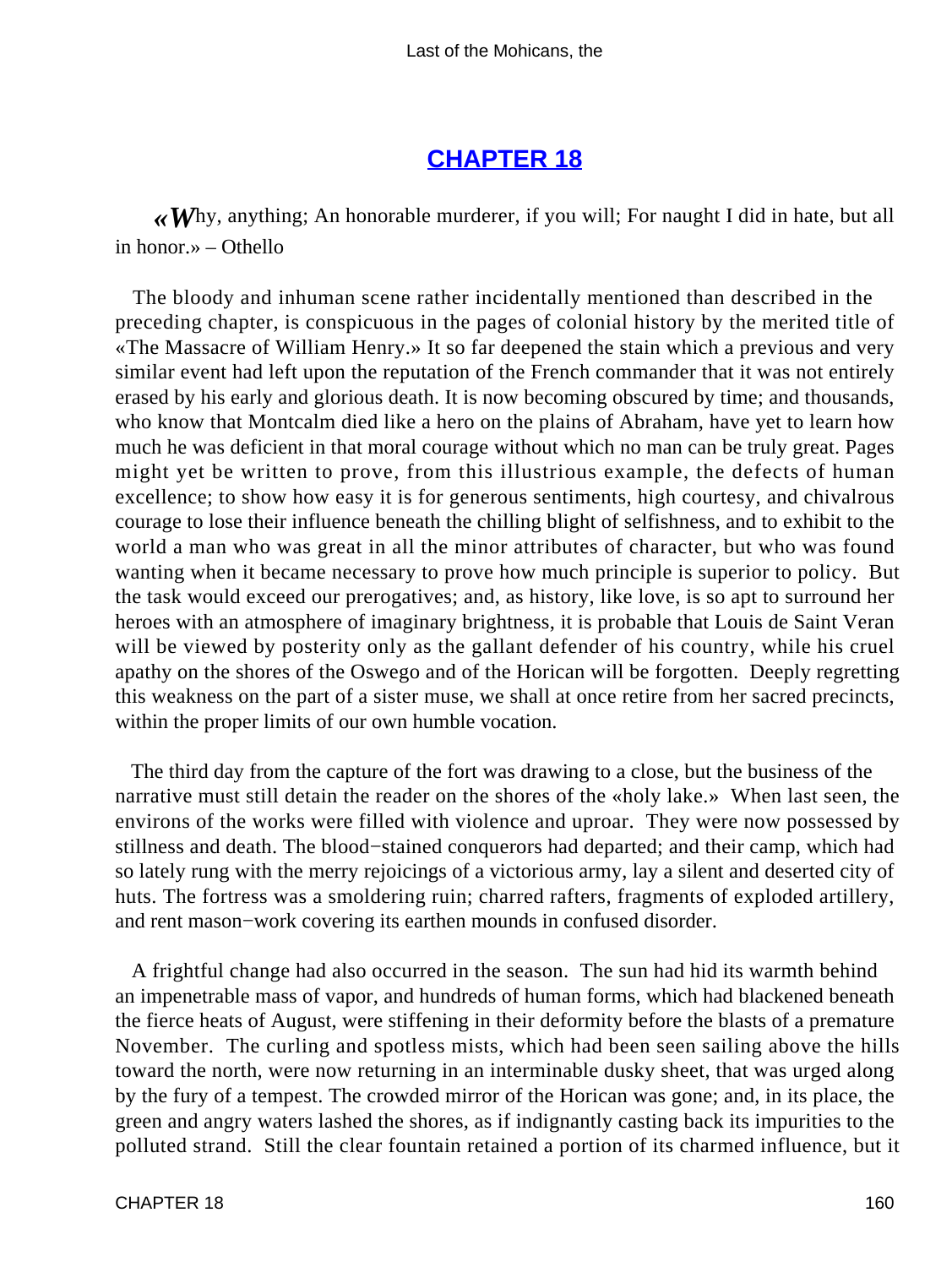reflected only the somber gloom that fell from the impending heavens. That humid and congenial atmosphere which commonly adorned the view, veiling its harshness, and softening its asperities, had disappeared, the northern air poured across the waste of water so harsh and unmingled, that nothing was left to be conjectured by the eye, or fashioned by the fancy.

 The fiercer element had cropped the verdure of the plain, which looked as though it were scathed by the consuming lightning. But, here and there, a dark green tuft rose in the midst of the desolation; the earliest fruits of a soil that had been fattened with human blood. The whole landscape, which, seen by a favoring light, and in a genial temperature, had been found so lovely, appeared now like some pictured allegory of life, in which objects were arrayed in their harshest but truest colors, and without the relief of any shadowing.

 The solitary and arid blades of grass arose from the passing gusts fearfully perceptible; the bold and rocky mountains were too distinct in their barrenness, and the eye even sought relief, in vain, by attempting to pierce the illimitable void of heaven, which was shut to its gaze by the dusky sheet of ragged and driving vapor.

 The wind blew unequally; sometimes sweeping heavily along the ground, seeming to whisper its moanings in the cold ears of the dead, then rising in a shrill and mournful whistling, it entered the forest with a rush that filled the air with the leaves and branches it scattered in its path. Amid the unnatural shower, a few hungry ravens struggled with the gale; but no sooner was the green ocean of woods which stretched beneath them, passed, than they gladly stopped, at random, to their hideous banquet.

 In short, it was a scene of wildness and desolation; and it appeared as if all who had profanely entered it had been stricken, at a blow, by the relentless arm of death. But the prohibition had ceased; and for the first time since the perpetrators of those foul deeds which had assisted to disfigure the scene were gone, living human beings had now presumed to approach the place.

 About an hour before the setting of the sun, on the day already mentioned, the forms of five men might have been seen issuing from the narrow vista of trees, where the path to the Hudson entered the forest, and advancing in the direction of the ruined works. At first their progress was slow and guarded, as though they entered with reluctance amid the horrors of the post, or dreaded the renewal of its frightful incidents. A light figure preceded the rest of the party, with the caution and activity of a native; ascending every hillock to reconnoiter, and indicating by gestures, to his companions, the route he deemed it most prudent to pursue. Nor were those in the rear wanting in every caution and foresight known to forest warfare. One among them, he also was an Indian, moved a little on one flank, and watched the margin of the woods, with eyes long accustomed to read the smallest sign of danger. The remaining three were white, though clad in vestments adapted, both in quality and color, to their present hazardous pursuit – that of hanging on the skirts of a retiring army in the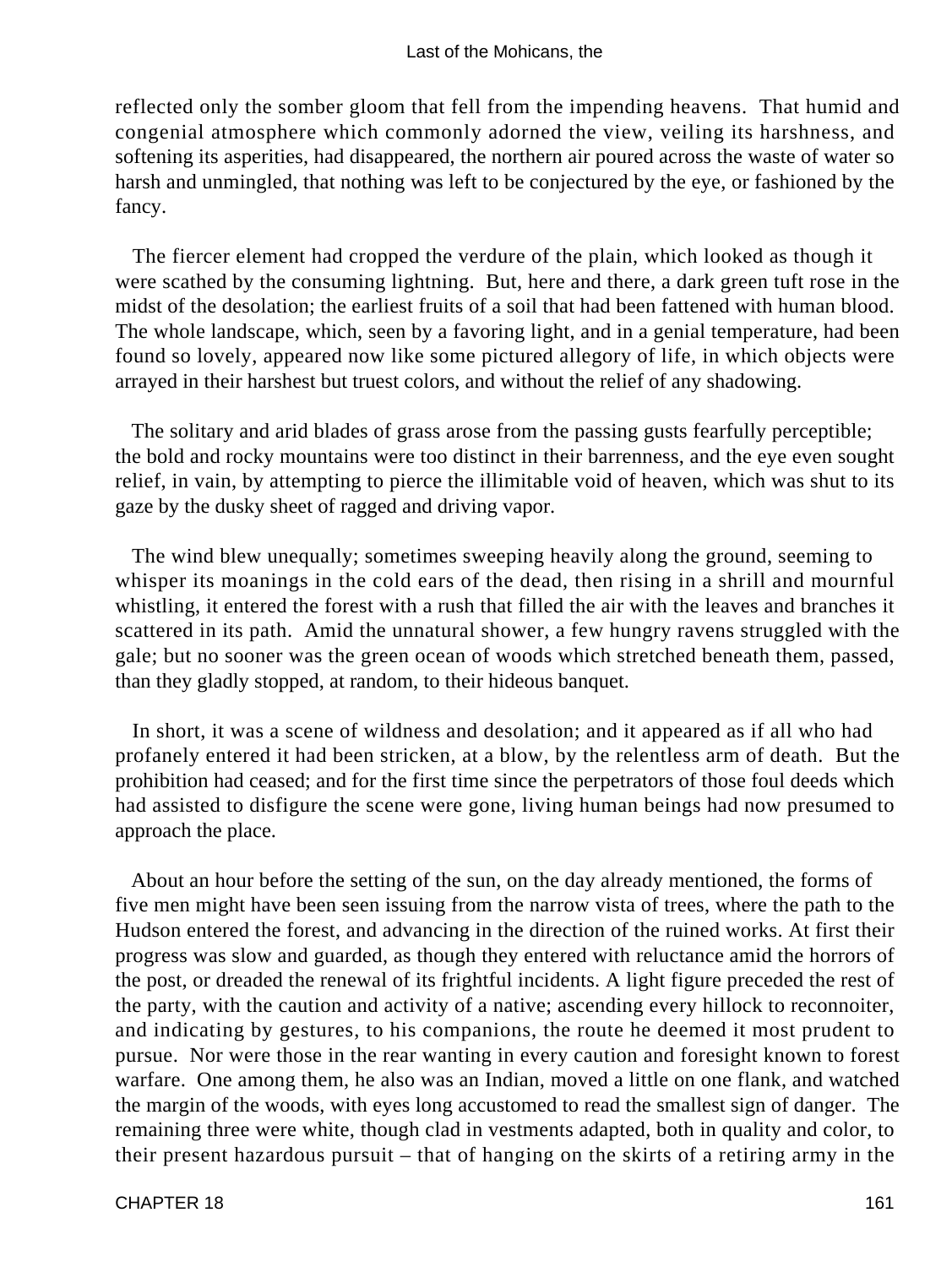## wilderness.

 The effects produced by the appalling sights that constantly arose in their path to the lake shore, were as different as the characters of the respective individuals who composed the party. The youth in front threw serious but furtive glances at the mangled victims, as he stepped lightly across the plain, afraid to exhibit his feelings, and yet too inexperienced to quell entirely their sudden and powerful influence. His red associate, however, was superior to such a weakness. He passed the groups of dead with a steadiness of purpose, and an eye so calm, that nothing but long and inveterate practise could enable him to maintain. The sensations produced in the minds of even the white men were different, though uniformly sorrowful. One, whose gray locks and furrowed lineaments, blending with a martial air and tread, betrayed, in spite of the disguise of a woodsman's dress, a man long experienced in scenes of war, was not ashamed to groan aloud, whenever a spectacle of more than usual horror came under his view. The young man at his elbow shuddered, but seemed to suppress his feelings in tenderness to his companion. Of them all, the straggler who brought up the rear appeared alone to betray his real thoughts, without fear of observation or dread of consequences. He gazed at the most appalling sight with eyes and muscles that knew not how to waver, but with execrations so bitter and deep as to denote how much he denounced the crime of his enemies.

 The reader will perceive at once, in these respective characters, the Mohicans, and their white friend, the scout; together with Munro and Heyward. It was, in truth, the father in quest of his children, attended by the youth who felt so deep a stake in their happiness, and those brave and trusty foresters, who had already proved their skill and fidelity through the trying scenes related.

 When Uncas, who moved in front, had reached the center of the plain, he raised a cry that drew his companions in a body to the spot. The young warrior had halted over a group of females who lay in a cluster, a confused mass of dead. Notwithstanding the revolting horror of the exhibition, Munro and Heyward flew toward the festering heap, endeavoring, with a love that no unseemliness could extinguish, to discover whether any vestiges of those they sought were to be seen among the tattered and many−colored garments. The father and the lover found instant relief in the search; though each was condemned again to experience the misery of an uncertainty that was hardly less insupportable than the most revolting truth. They were standing, silent and thoughtful, around the melancholy pile, when the scout approached. Eyeing the sad spectacle with an angry countenance, the sturdy woodsman, for the first time since his entering the plain, spoke intelligibly and aloud:

 «I have been on many a shocking field, and have followed a trail of blood for weary miles,» he said, «but never have I found the hand of the devil so plain as it is here to be seen! Revenge is an Indian feeling, and all who know me know that there is no cross in my veins; but this much will I say – here, in the face of heaven, and with the power of the Lord so manifest in this howling wilderness – that should these Frenchers ever trust themselves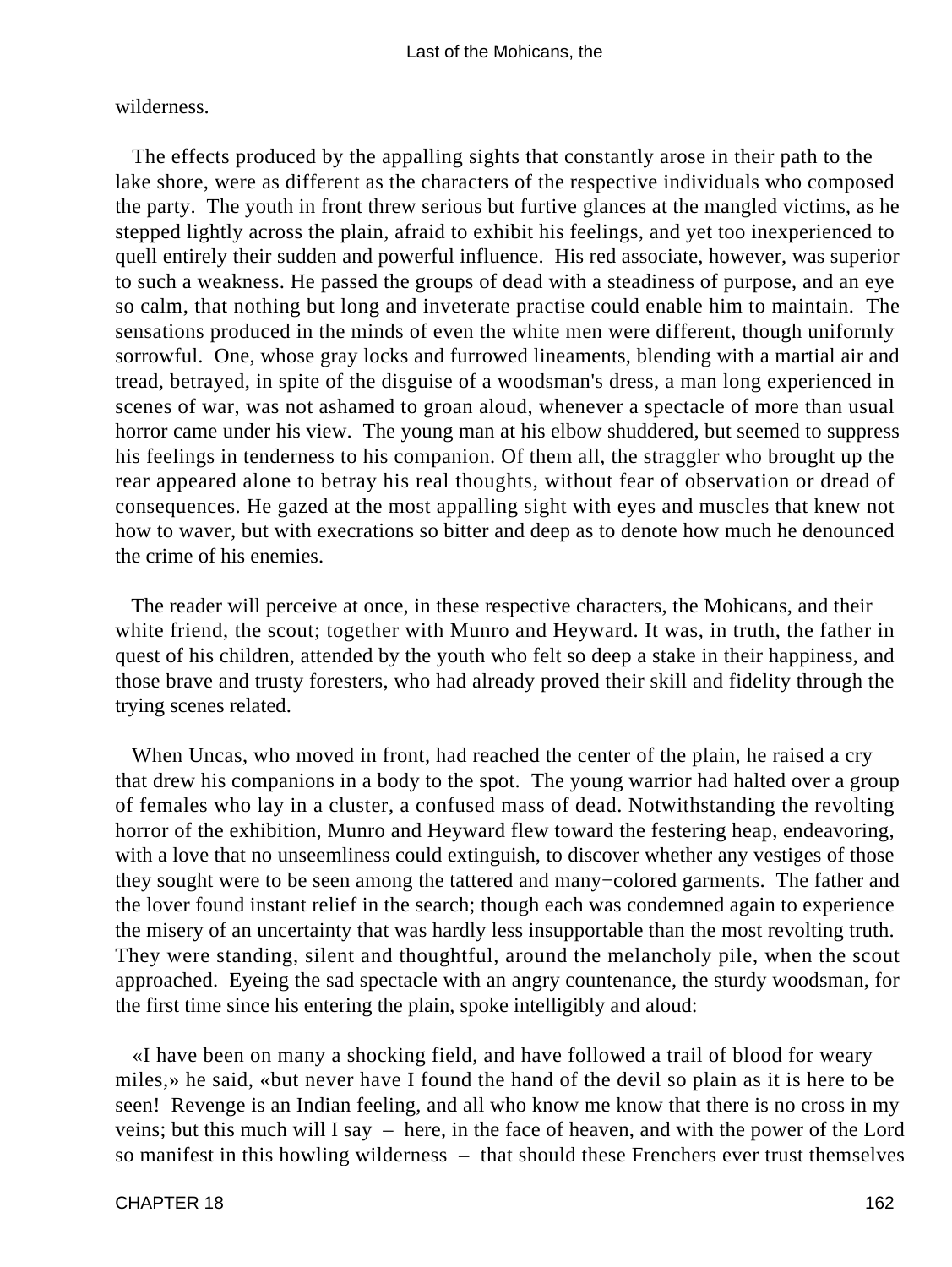again within the range of a ragged bullet, there is one rifle which shall play its part so long as flint will fire or powder burn! I leave the tomahawk and knife to such as have a natural gift to use them. What say you, Chingachgook,» he added, in Delaware; «shall the Hurons boast of this to their women when the deep snows come?»

 A gleam of resentment flashed across the dark lineaments of the Mohican chief; he loosened his knife in his sheath; and then turning calmly from the sight, his countenance settled into a repose as deep as if he knew the instigation of passion.

 «Montcalm! Montcalm!» continued the deeply resentful and less self−restrained scout; «they say a time must come when all the deeds done in the flesh will be seen at a single look; and that by eyes cleared from mortal infirmities. Woe betide the wretch who is born to behold this plain, with the judgment hanging about his soul! Ha  $-$  as I am a man of white blood, yonder lies a red−skin, without the hair of his head where nature rooted it! Look to him, Delaware; it may be one of your missing people; and he should have burial like a stout warrior. I see it in your eye, Sagamore; a Huron pays for this, afore the fall winds have blown away the scent of the blood!»

 Chingachgook approached the mutilated form, and, turning it over, he found the distinguishing marks of one of those six allied tribes, or nations, as they were called, who, while they fought in the English ranks, were so deadly hostile to his own people. Spurning the loathsome object with his foot, he turned from it with the same indifference he would have quitted a brute carcass. The scout comprehended the action, and very deliberately pursued his own way, continuing, however, his denunciations against the French commander in the same resentful strain.

 «Nothing but vast wisdom and unlimited power should dare to sweep off men in multitudes,» he added; «for it is only the one that can know the necessity of the judgment; and what is there, short of the other, that can replace the creatures of the Lord? I hold it a sin to kill the second buck afore the first is eaten, unless a march in front, or an ambushment, be contemplated. It is a different matter with a few warriors in open and rugged fight, for 'tis their gift to die with the rifle or the tomahawk in hand; according as their natures may happen to be, white or red. Uncas, come this way, lad, and let the ravens settle upon the Mingo. I know, from often seeing it, that they have a craving for the flesh of an Oneida; and it is as well to let the bird follow the gift of its natural appetite.»

 «Hugh!» exclaimed the young Mohican, rising on the extremities of his feet, and gazing intently in his front, frightening the ravens to some other prey by the sound and the action.

 «What is it, boy?» whispered the scout, lowering his tall form into a crouching attitude, like a panther about to take his leap; «God send it be a tardy Frencher, skulking for plunder. I do believe 'killdeer' would take an uncommon range today!»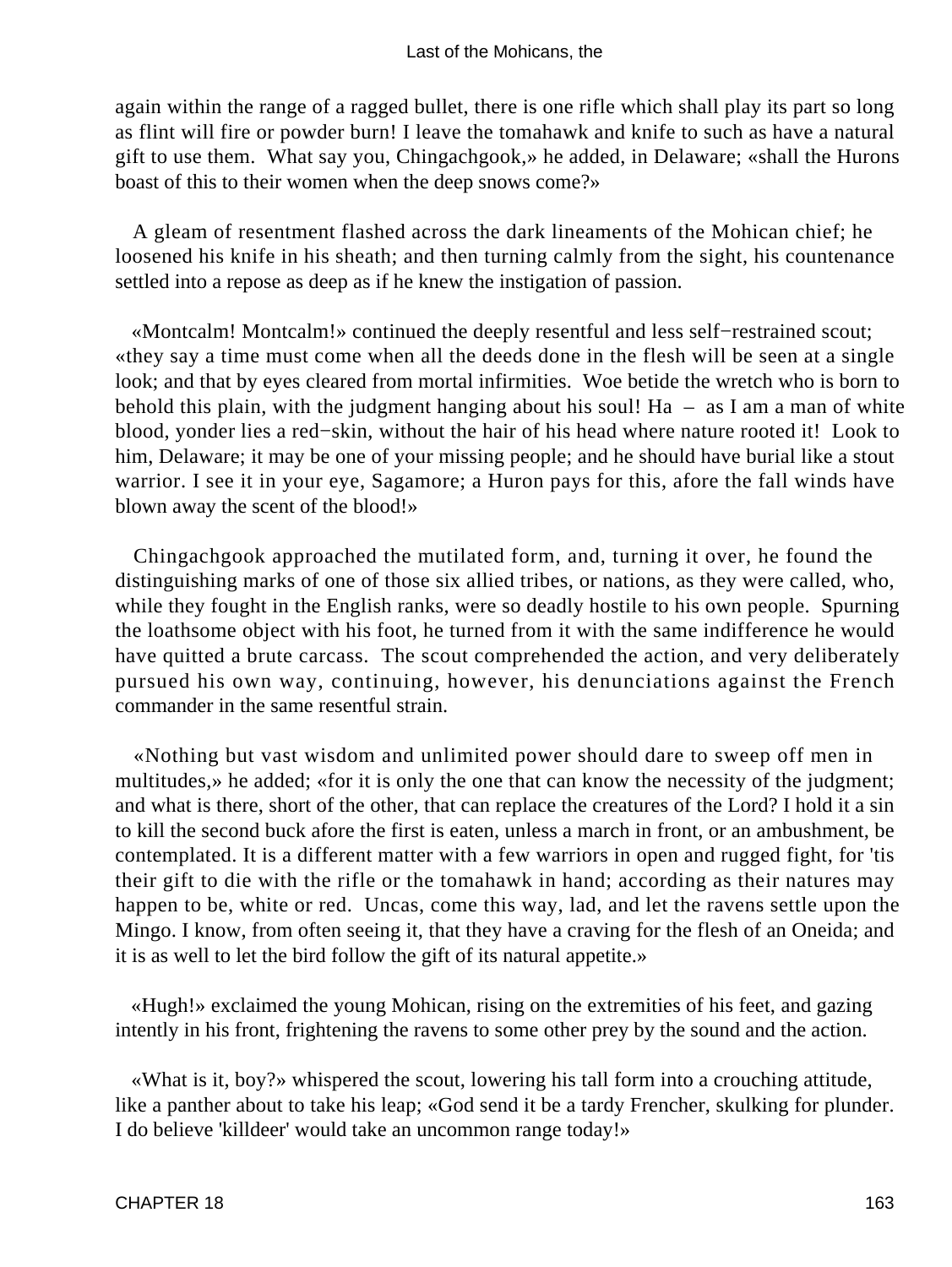Uncas, without making any reply, bounded away from the spot, and in the next instant he was seen tearing from a bush, and waving in triumph, a fragment of the green riding−veil of Cora. The movement, the exhibition, and the cry which again burst from the lips of the young Mohican, instantly drew the whole party about him.

«My child!» said Munro, speaking quickly and wildly; «give me my child!»

«Uncas will try,» was the short and touching answer.

 The simple but meaning assurance was lost on the father, who seized the piece of gauze, and crushed it in his hand, while his eyes roamed fearfully among the bushes, as if he equally dreaded and hoped for the secrets they might reveal.

«Here are no dead,» said Heyward; «the storm seems not to have passed this way.»

 «That's manifest; and clearer than the heavens above our heads,» returned the undisturbed scout; «but either she, or they that have robbed her, have passed the bush; for I remember the rag she wore to hide a face that all did love to look upon. Uncas, you are right; the dark−hair has been here, and she has fled like a frightened fawn, to the wood; none who could fly would remain to be murdered. Let us search for the marks she left; for, to Indian eyes, I sometimes think a humming−bird leaves his trail in the air.»

 The young Mohican darted away at the suggestion, and the scout had hardly done speaking, before the former raised a cry of success from the margin of the forest. On reaching the spot, the anxious party perceived another portion of the veil fluttering on the lower branch of a beech.

 «Softly, softly,» said the scout, extending his long rifle in front of the eager Heyward; «we now know our work, but the beauty of the trail must not be deformed. A step too soon may give us hours of trouble. We have them, though; that much is beyond denial.»

 «Bless ye, bless ye, worthy man!» exclaimed Munro; «whither then, have they fled, and where are my babes?»

 «The path they have taken depends on many chances. If they have gone alone, they are quite as likely to move in a circle as straight, and they may be within a dozen miles of us; but if the Hurons, or any of the French Indians, have laid hands on them, 'tis probably they are now near the borders of the Canadas. But what matters that?» continued the deliberate scout, observing the powerful anxiety and disappointment the listeners exhibited; «here are the Mohicans and I on one end of the trail, and, rely on it, we find the other, though they should be a hundred leagues asunder! Gently, gently, Uncas, you are as impatient as a man in the settlements; you forget that light feet leave but faint marks!»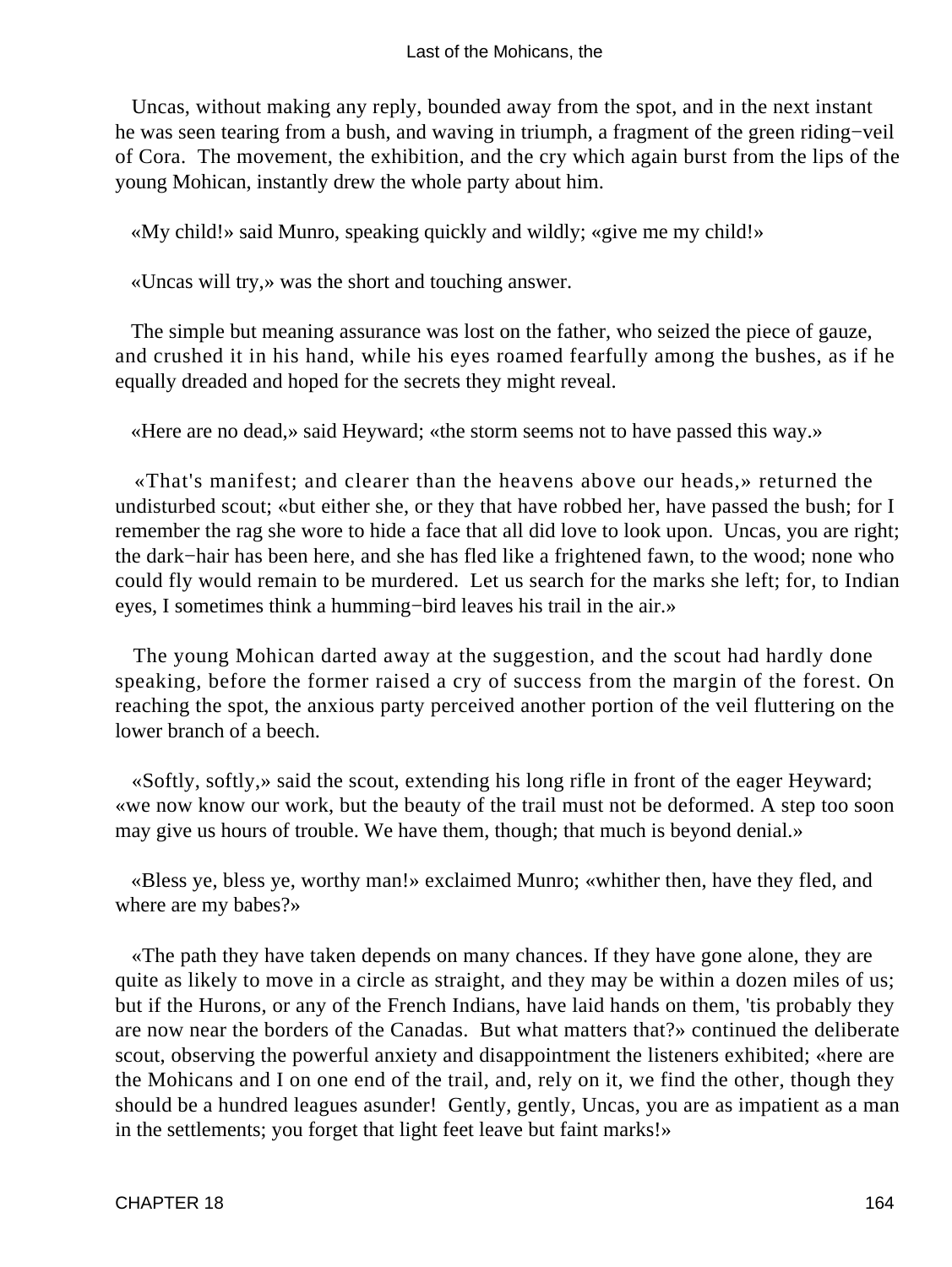«Hugh!» exclaimed Chingachgook, who had been occupied in examining an opening that had been evidently made through the low underbrush which skirted the forest; and who now stood erect, as he pointed downward, in the attitude and with the air of a man who beheld a disgusting serpent.

 «Here is the palpable impression of the footstep of a man,» cried Heyward, bending over the indicated spot; «he has trod in the margin of this pool, and the mark cannot be mistaken. They are captives.»

 «Better so than left to starve in the wilderness,» returned the scout; «and they will leave a wider trail. I would wager fifty beaver skins against as many flints, that the Mohicans and I enter their wigwams within the month! Stoop to it, Uncas, and try what you can make of the moccasin; for moccasin it plainly is, and no shoe.»

 The young Mohican bent over the track, and removing the scattered leaves from around the place, he examined it with much of that sort of scrutiny that a money dealer, in these days of pecuniary doubts, would bestow on a suspected due−bill. At length he arose from his knees, satisfied with the result of the examination.

 «Well, boy,» demanded the attentive scout; «what does it say? Can you make anything of the tell−tale?»

«Le Renard Subtil!»

 «Ha! that rampaging devil again! there will never be an end of his loping till 'killdeer' has said a friendly word to him.»

 Heyward reluctantly admitted the truth of this intelligence, and now expressed rather his hopes than his doubts by saying:

«One moccasin is so much like another, it is probable there is some mistake.»

 «One moccasin like another! you may as well say that one foot is like another; though we all know that some are long, and others short; some broad and others narrow; some with high, and some with low insteps; some intoed, and some out. One moccasin is no more like another than one book is like another: though they who can read in one are seldom able to tell the marks of the other. Which is all ordered for the best, giving to every man his natural advantages. Let me get down to it, Uncas; neither book nor moccasin is the worse for having two opinions, instead of one.» The scout stooped to the task, and instantly added:

 «You are right, boy; here is the patch we saw so often in the other chase. And the fellow will drink when he can get an opportunity; your drinking Indian always learns to walk with a wider toe than the natural savage, it being the gift of a drunkard to straddle, whether of white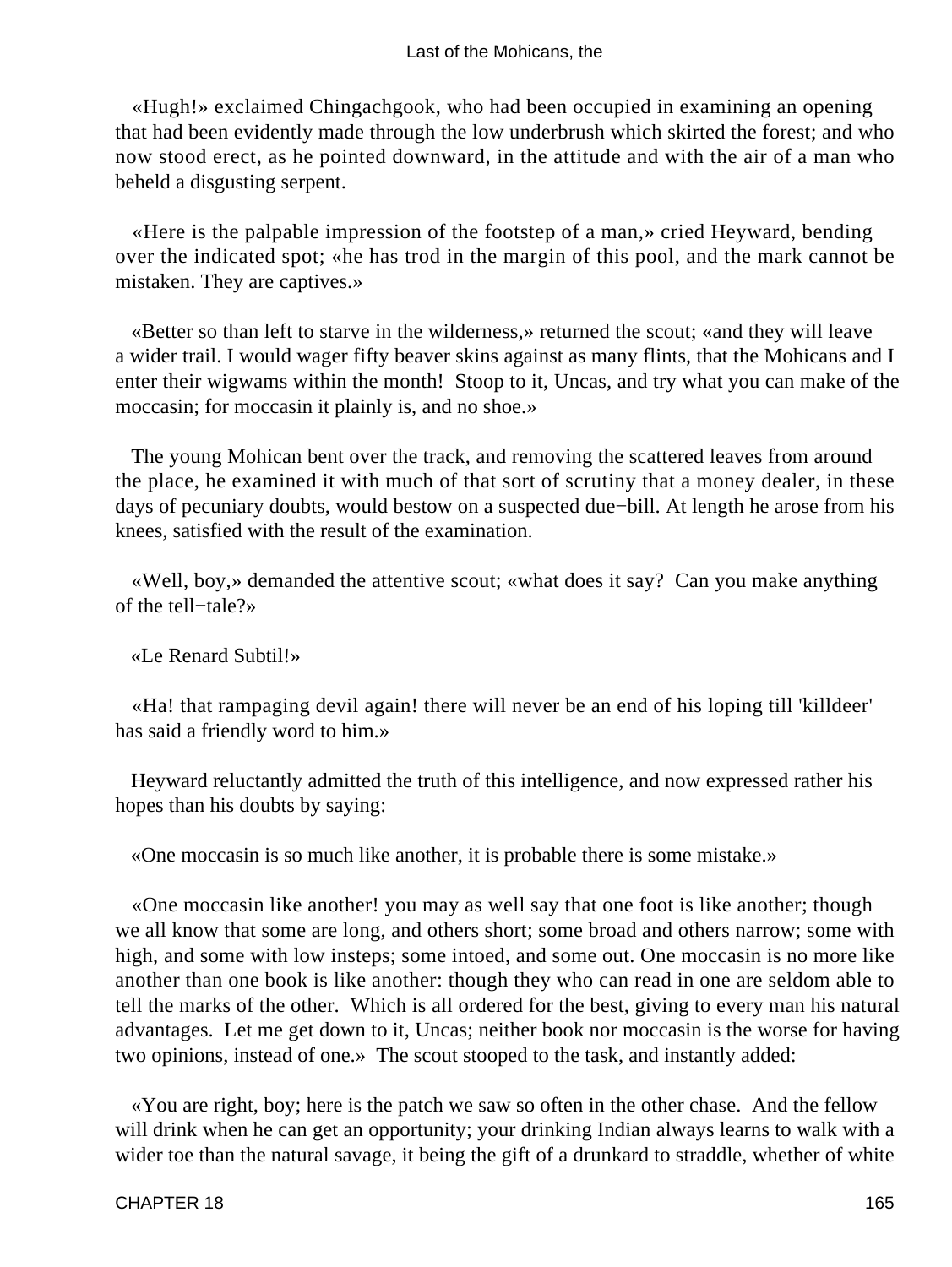or red skin. 'Tis just the length and breadth, too! look at it, Sagamore; you measured the prints more than once, when we hunted the varmints from Glenn's to the health springs.»

 Chingachgook complied; and after finishing his short examination, he arose, and with a quiet demeanor, he merely pronounced the word:

«Magua!»

«Ay, 'tis a settled thing; here, then, have passed the dark−hair and Magua.»

«And not Alice?» demanded Heyward.

 «Of her we have not yet seen the signs,» returned the scout, looking closely around at the trees, the bushes and the ground. «What have we there? Uncas, bring hither the thing you see dangling from yonder thorn−bush.»

 When the Indian had complied, the scout received the prize, and holding it on high, he laughed in his silent but heartfelt manner.

 «'Tis the tooting we'pon of the singer! now we shall have a trail a priest might travel,» he said. «Uncas, look for the marks of a shoe that is long enough to uphold six feet two of tottering human flesh. I begin to have some hopes of the fellow, since he has given up squalling to follow some better trade.»

 «At least he has been faithful to his trust,» said Heyward. «And Cora and Alice are not without a friend.»

 «Yes,» said Hawkeye, dropping his rifle, and leaning on it with an air of visible contempt, «he will do their singing. Can he slay a buck for their dinner; journey by the moss on the beeches, or cut the throat of a Huron? If not, the first catbird\* he meets is the cleverer of the two. Well, boy, any signs of such a foundation?»

 \* The powers of the American mocking−bird are generally known. But the true mocking−bird is not found so far north as the state of New York, where it has, however, two substitutes of inferior excellence, the catbird, so often named by the scout, and the bird vulgarly called ground−thresher. Either of these last two birds is superior to the nightingale or the lark, though, in general, the American birds are less musical than those of Europe.

 «Here is something like the footstep of one who has worn a shoe; can it be that of our friend?»

 «Touch the leaves lightly or you'll disconsart the formation. That! that is the print of a foot, but 'tis the dark−hair's; and small it is, too, for one of such a noble height and grand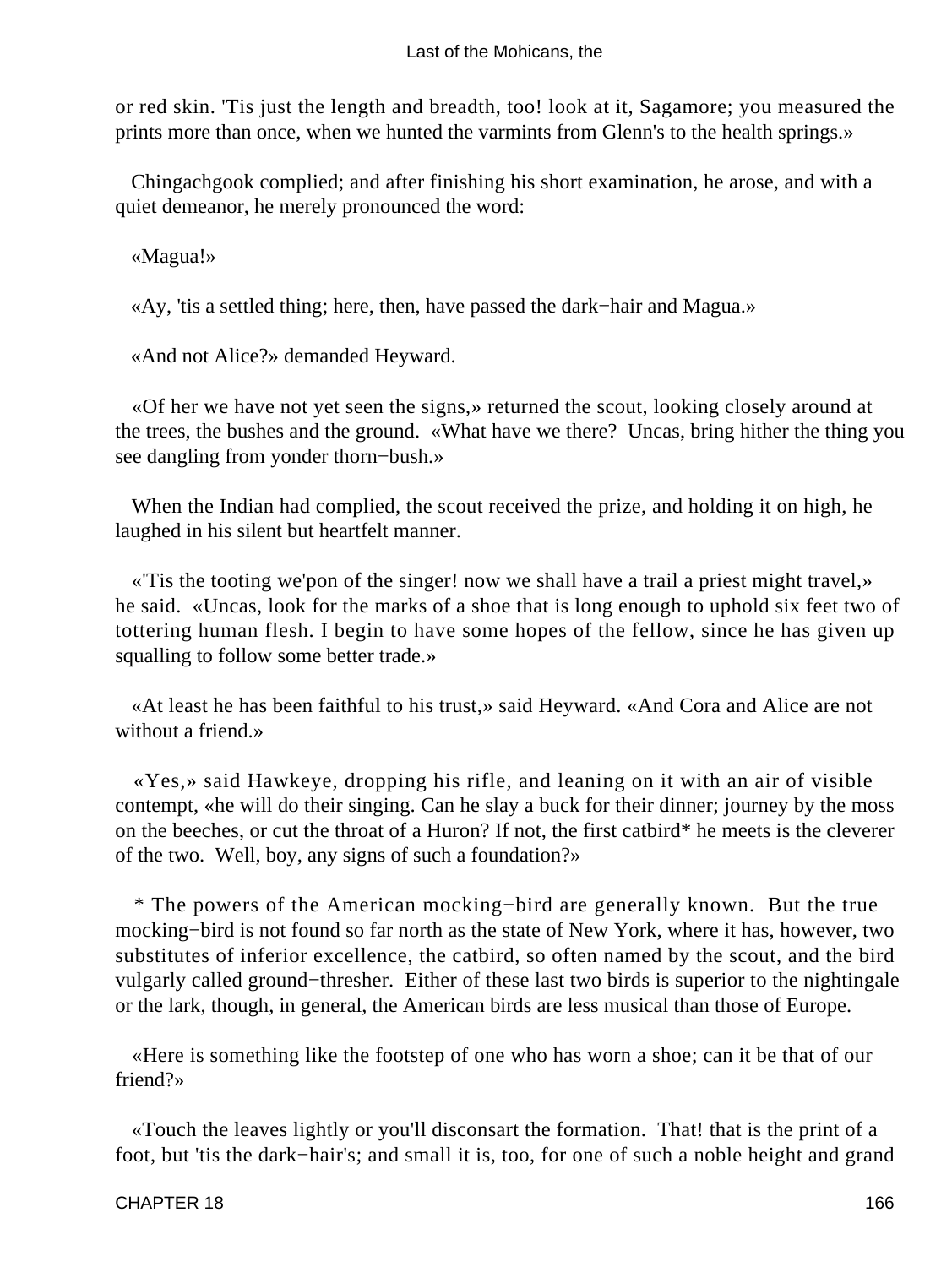appearance. The singer would cover it with his heel.»

 «Where! let me look on the footsteps of my child,» said Munro, shoving the bushes aside, and bending fondly over the nearly obliterated impression. Though the tread which had left the mark had been light and rapid, it was still plainly visible. The aged soldier examined it with eyes that grew dim as he gazed; nor did he rise from this stooping posture until Heyward saw that he had watered the trace of his daughter's passage with a scalding tear. Willing to divert a distress which threatened each moment to break through the restraint of appearances, by giving the veteran something to do, the young man said to the scout:

 «As we now possess these infallible signs, let us commence our march. A moment, at such a time, will appear an age to the captives.»

 «It is not the swiftest leaping deer that gives the longest chase,» returned Hawkeye, without moving his eyes from the different marks that had come under his view; «we know that the rampaging Huron has passed, and the dark−hair, and the singer, but where is she of the yellow locks and blue eyes? Though little, and far from being as bold as her sister, she is fair to the view, and pleasant in discourse. Has she no friend, that none care for her?»

 «God forbid she should ever want hundreds! Are we not now in her pursuit? For one, I will never cease the search till she be found.»

 «In that case we may have to journey by different paths; for here she has not passed, light and little as her footsteps would be.»

 Heyward drew back, all his ardor to proceed seeming to vanish on the instant. Without attending to this sudden change in the other's humor, the scout after musing a moment continued:

 «There is no woman in this wilderness could leave such a print as that, but the dark−hair or her sister. We know that the first has been here, but where are the signs of the other? Let us push deeper on the trail, and if nothing offers, we must go back to the plain and strike another scent. Move on, Uncas, and keep your eyes on the dried leaves. I will watch the bushes, while your father shall run with a low nose to the ground. Move on, friends; the sun is getting behind the hills.»

«Is there nothing that I can do?» demanded the anxious Heyward.

 «You?» repeated the scout, who, with his red friends, was already advancing in the order he had prescribed; «yes, you can keep in our rear and be careful not to cross the trail.»

 Before they had proceeded many rods, the Indians stopped, and appeared to gaze at some signs on the earth with more than their usual keenness. Both father and son spoke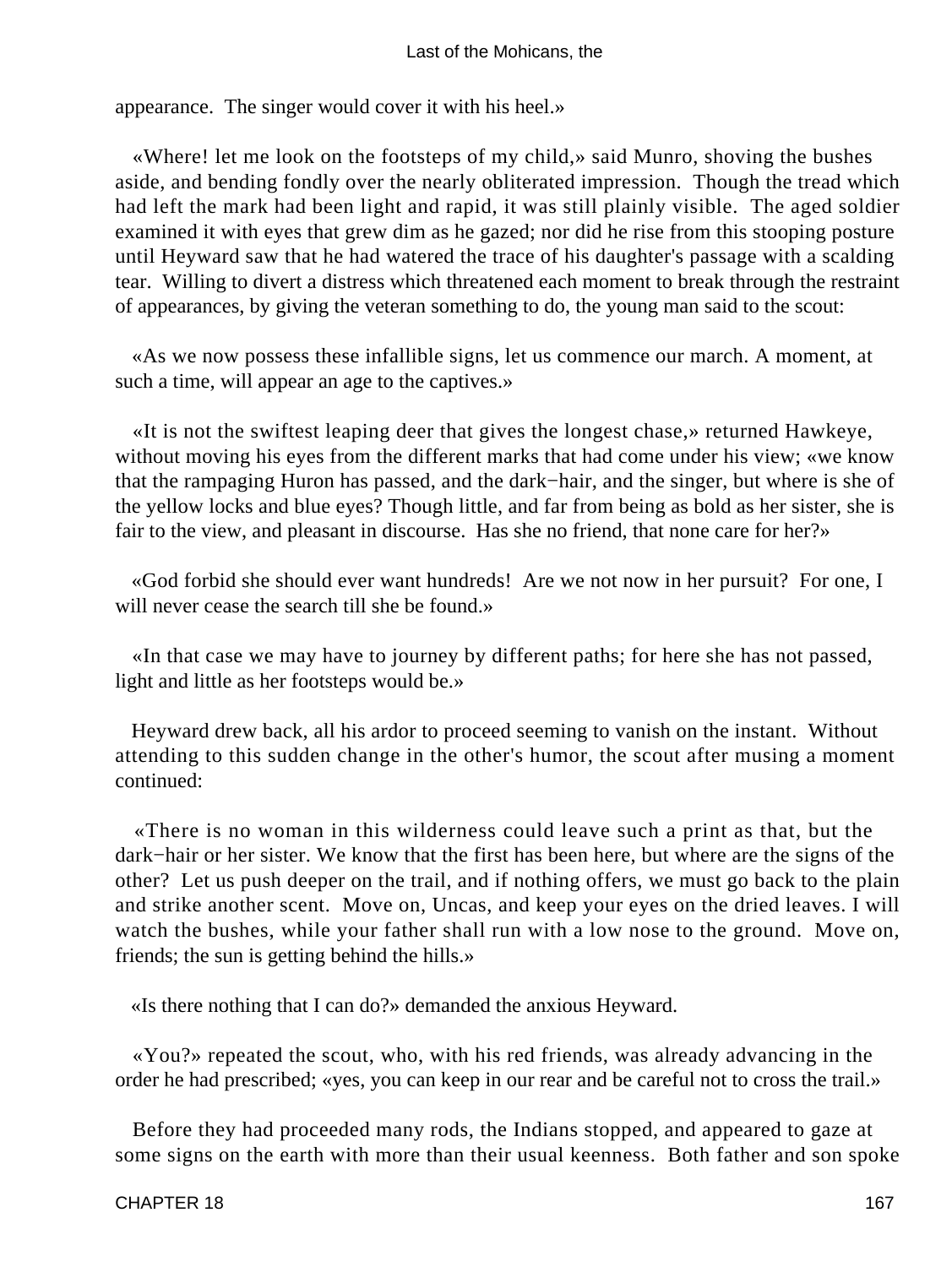quick and loud, now looking at the object of their mutual admiration, and now regarding each other with the most unequivocal pleasure.

 «They have found the little foot!» exclaimed the scout, moving forward, without attending further to his own portion of the duty. «What have we here? An ambushment has been planted in the spot! No, by the truest rifle on the frontiers, here have been them one−sided horses again! Now the whole secret is out, and all is plain as the north star at midnight. Yes, here they have mounted. There the beasts have been bound to a sapling, in waiting; and yonder runs the broad path away to the north, in full sweep for the Canadas.»

«But still there are no signs of Alice, of the younger Miss Munro,» said Duncan.

 «Unless the shining bauble Uncas has just lifted from the ground should prove one. Pass it this way, lad, that we may look at it.»

 Heyward instantly knew it for a trinket that Alice was fond of wearing, and which he recollected, with the tenacious memory of a lover, to have seen, on the fatal morning of the massacre, dangling from the fair neck of his mistress. He seized the highly prized jewel; and as he proclaimed the fact, it vanished from the eyes of the wondering scout, who in vain looked for it on the ground, long after it was warmly pressed against the beating heart of Duncan.

 «Pshaw!» said the disappointed Hawkeye, ceasing to rake the leaves with the breech of his rifle; «'tis a certain sign of age, when the sight begins to weaken. Such a glittering gewgaw, and not to be seen! Well, well, I can squint along a clouded barrel yet, and that is enough to settle all disputes between me and the Mingoes. I should like to find the thing, too, if it were only to carry it to the right owner, and that would be bringing the two ends of what I call a long trail together, for by this time the broad St. Lawrence, or perhaps, the Great Lakes themselves, are between us.»

 «So much the more reason why we should not delay our march,» returned Heyward; «let us proceed.»

 «Young blood and hot blood, they say, are much the same thing. We are not about to start on a squirrel hunt, or to drive a deer into the Horican, but to outlie for days and nights, and to stretch across a wilderness where the feet of men seldom go, and where no bookish knowledge would carry you through harmless. An Indian never starts on such an expedition without smoking over his council−fire; and, though a man of white blood, I honor their customs in this particular, seeing that they are deliberate and wise. We will, therefore, go back, and light our fire to−night in the ruins of the old fort, and in the morning we shall be fresh, and ready to undertake our work like men, and not like babbling women or eager boys.»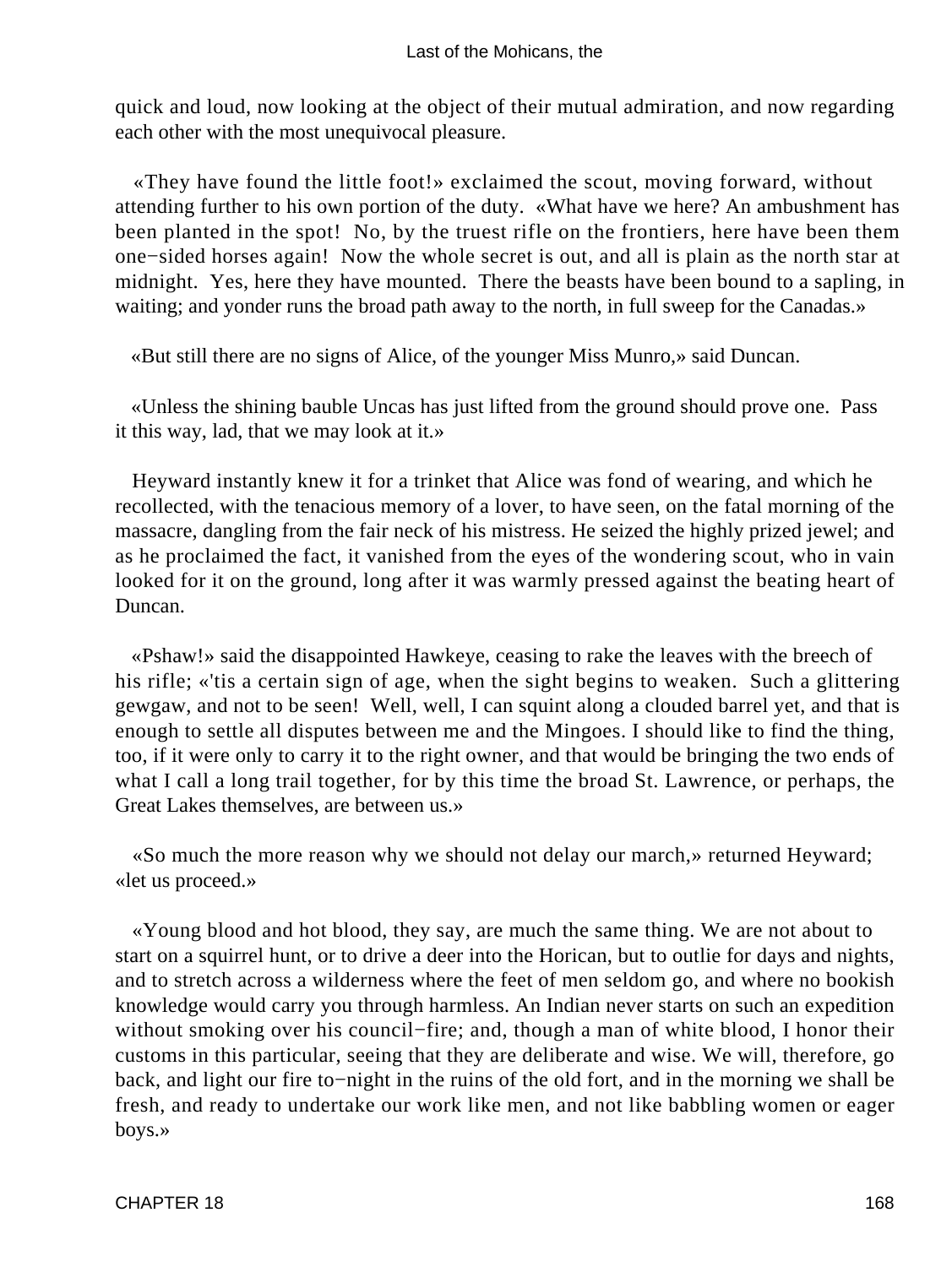Heyward saw, by the manner of the scout, that altercation would be useless. Munro had again sunk into that sort of apathy which had beset him since his late overwhelming misfortunes, and from which he was apparently to be roused only by some new and powerful excitement. Making a merit of necessity, the young man took the veteran by the arm, and followed in the footsteps of the Indians and the scout, who had already begun to retrace the path which conducted them to the plain.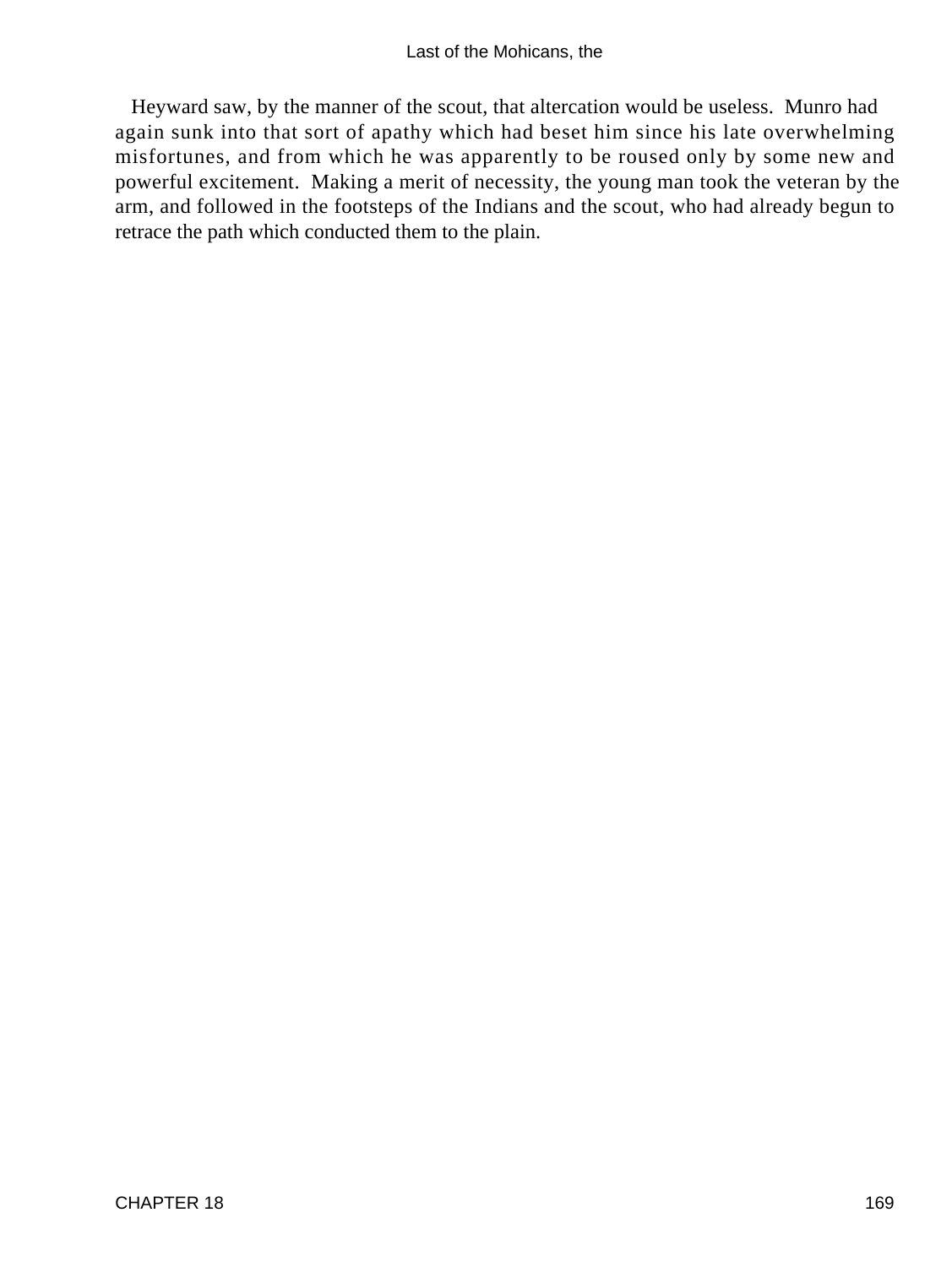# **[CHAPTER 19](#page-316-0)**

*«S*alar. – Why, I am sure, if he forfeit, thou wilt not take his flesh; what's that good for? Shy. – To bait fish withal; if it will feed nothing else, it will feed my revenge.» – Merchant of Venice

 The shades of evening had come to increase the dreariness of the place, when the party entered the ruins of William Henry. The scout and his companions immediately made their preparations to pass the night there; but with an earnestness and sobriety of demeanor that betrayed how much the unusual horrors they had just witnessed worked on even their practised feelings. A few fragments of rafters were reared against a blackened wall; and when Uncas had covered them slightly with brush, the temporary accommodations were deemed sufficient. The young Indian pointed toward his rude hut when his labor was ended; and Heyward, who understood the meaning of the silent gestures, gently urged Munro to enter. Leaving the bereaved old man alone with his sorrows, Duncan immediately returned into the open air, too much excited himself to seek the repose he had recommended to his veteran friend.

 While Hawkeye and the Indians lighted their fire and took their evening's repast, a frugal meal of dried bear's meat, the young man paid a visit to that curtain of the dilapidated fort which looked out on the sheet of the Horican. The wind had fallen, and the waves were already rolling on the sandy beach beneath him, in a more regular and tempered succession. The clouds, as if tired of their furious chase, were breaking asunder; the heavier volumes, gathering in black masses about the horizon, while the lighter scud still hurried above the water, or eddied among the tops of the mountains, like broken flights of birds, hovering around their roosts. Here and there, a red and fiery star struggled through the drifting vapor, furnishing a lurid gleam of brightness to the dull aspect of the heavens. Within the bosom of the encircling hills, an impenetrable darkness had already settled; and the plain lay like a vast and deserted charnel−house, without omen or whisper to disturb the slumbers of its numerous and hapless tenants.

 Of this scene, so chillingly in accordance with the past, Duncan stood for many minutes a rapt observer. His eyes wandered from the bosom of the mound, where the foresters were seated around their glimmering fire, to the fainter light which still lingered in the skies, and then rested long and anxiously on the embodied gloom, which lay like a dreary void on that side of him where the dead reposed. He soon fancied that inexplicable sounds arose from the place, though so indistinct and stolen, as to render not only their nature but even their existence uncertain. Ashamed of his apprehensions, the young man turned toward the water, and strove to divert his attention to the mimic stars that dimly glimmered on its moving surface. Still, his too−conscious ears performed their ungrateful duty, as if to warn him of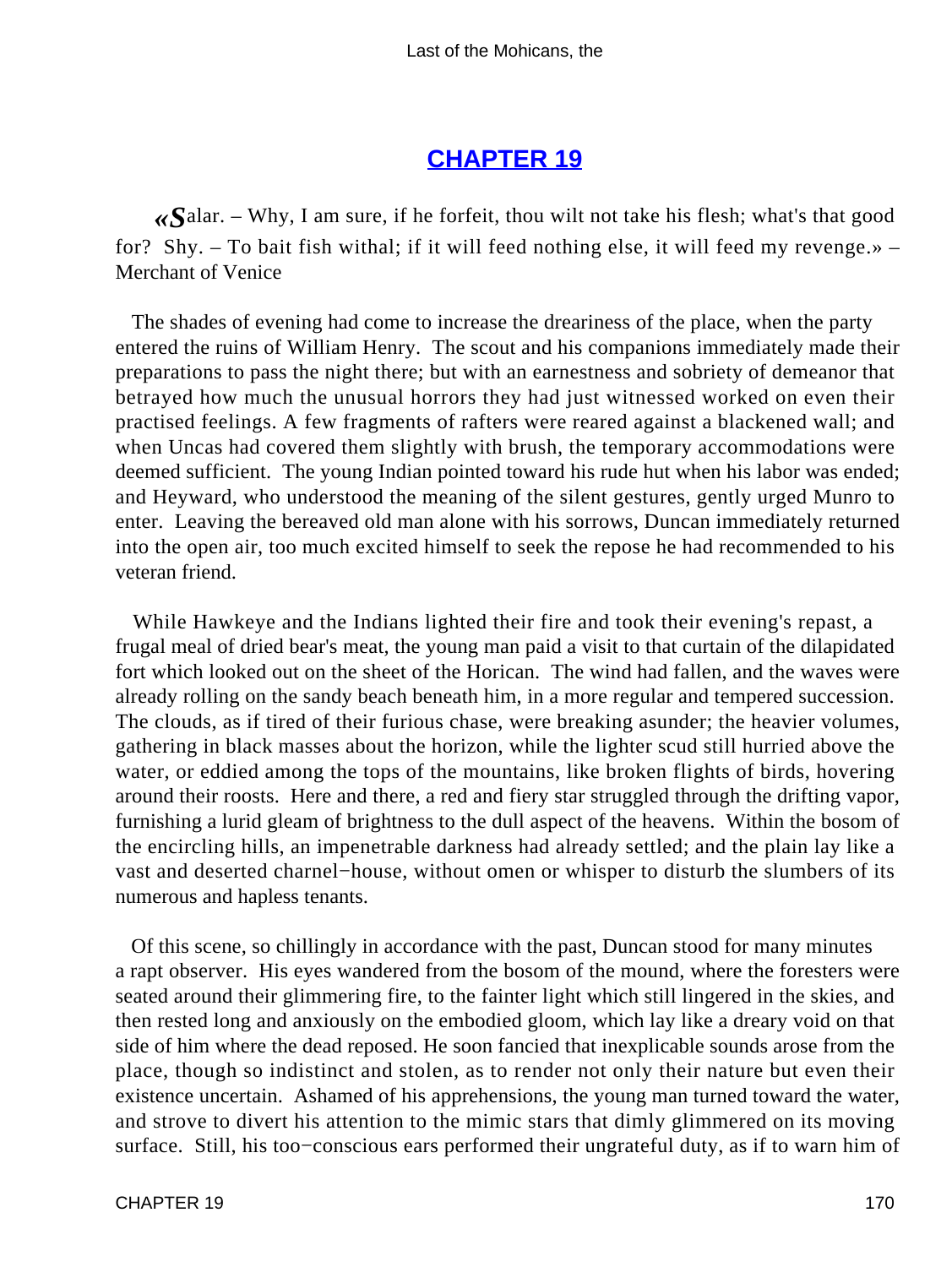some lurking danger. At length, a swift trampling seemed, quite audibly, to rush athwart the darkness. Unable any longer to quiet his uneasiness, Duncan spoke in a low voice to the scout, requesting him to ascend the mound to the place where he stood. Hawkeye threw his rifle across an arm and complied, but with an air so unmoved and calm, as to prove how much he counted on the security of their position.

 «Listen!» said Duncan, when the other placed himself deliberately at his elbow; «there are suppressed noises on the plain which may show Montcalm has not yet entirely deserted his conquest.»

 «Then ears are better than eyes,» said the undisturbed scout, who, having just deposited a portion of a bear between his grinders, spoke thick and slow, like one whose mouth was doubly occupied. «I myself saw him caged in Ty, with all his host; for your Frenchers, when they have done a clever thing, like to get back, and have a dance, or a merry−making, with the women over their success.»

 «I know not. An Indian seldom sleeps in war, and plunder may keep a Huron here after his tribe has departed. It would be well to extinguish the fire, and have a watch – listen! you hear the noise I mean!»

 «An Indian more rarely lurks about the graves. Though ready to slay, and not over regardful of the means, he is commonly content with the scalp, unless when blood is hot, and temper up; but after spirit is once fairly gone, he forgets his enmity, and is willing to let the dead find their natural rest. Speaking of spirits, major, are you of opinion that the heaven of a red−skin and of us whites will be of one and the same?»

 «No doubt – no doubt. I thought I heard it again! or was it the rustling of the leaves in the top of the beech?»

 «For my own part,» continued Hawkeye, turning his face for a moment in the direction indicated by Heyward, but with a vacant and careless manner, «I believe that paradise is ordained for happiness; and that men will be indulged in it according to their dispositions and gifts. I, therefore, judge that a red−skin is not far from the truth when he believes he is to find them glorious hunting grounds of which his traditions tell; nor, for that matter, do I think it would be any disparagement to a man without a cross to pass his time  $-\infty$ 

«You hear it again?» interrupted Duncan.

 «Ay, ay; when food is scarce, and when food is plenty, a wolf grows bold,» said the unmoved scout. «There would be picking, too, among the skins of the devils, if there was light and time for the sport. But, concerning the life that is to come, major; I have heard preachers say, in the settlements, that heaven was a place of rest. Now, men's minds differ as to their ideas of enjoyment. For myself, and I say it with reverence to the ordering of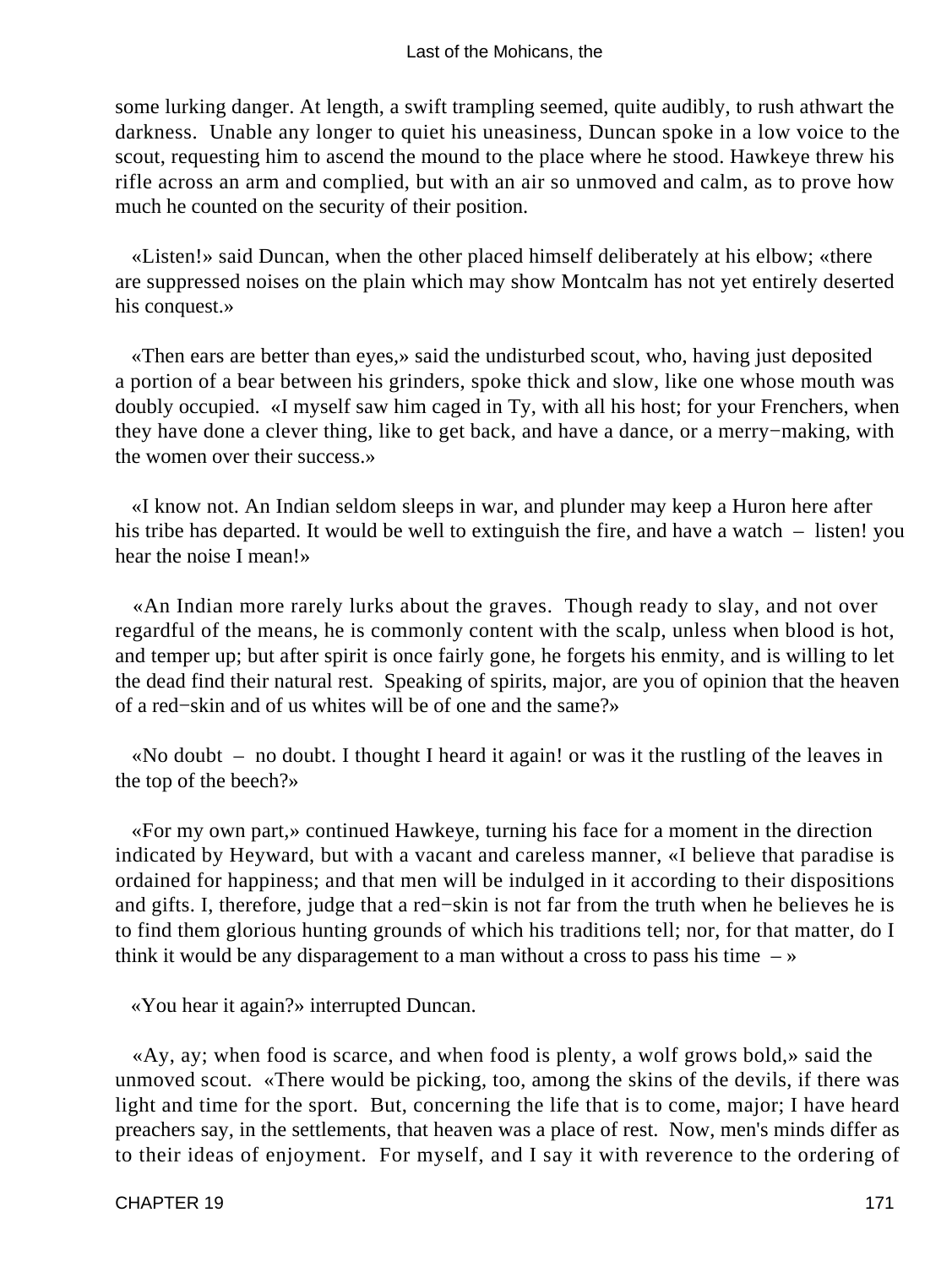Providence, it would be no great indulgence to be kept shut up in those mansions of which they preach, having a natural longing for motion and the chase.»

 Duncan, who was now made to understand the nature of the noise he had heard, answered, with more attention to the subject which the humor of the scout had chosen for discussion, by saying:

«It is difficult to account for the feelings that may attend the last great change.»

 «It would be a change, indeed, for a man who has passed his days in the open air,» returned the single−minded scout; «and who has so often broken his fast on the head waters of the Hudson, to sleep within sound of the roaring Mohawk. But it is a comfort to know we serve a merciful Master, though we do it each after his fashion, and with great tracts of wilderness atween us – what goes there?»

«Is it not the rushing of the wolves you have mentioned?»

 Hawkeye slowly shook his head, and beckoned for Duncan to follow him to a spot to which the glare from the fire did not extend. When he had taken this precaution, the scout placed himself in an attitude of intense attention and listened long and keenly for a repetition of the low sound that had so unexpectedly startled him. His vigilance, however, seemed exercised in vain; for after a fruitless pause, he whispered to Duncan:

 «We must give a call to Uncas. The boy has Indian senses, and he may hear what is hid from us; for, being a white−skin, I will not deny my nature.»

 The young Mohican, who was conversing in a low voice with his father, started as he heard the moaning of an owl, and, springing on his feet, he looked toward the black mounds, as if seeking the place whence the sounds proceeded. The scout repeated the call, and in a few moments, Duncan saw the figure of Uncas stealing cautiously along the rampart, to the spot where they stood.

 Hawkeye explained his wishes in a very few words, which were spoken in the Delaware tongue. So soon as Uncas was in possession of the reason why he was summoned, he threw himself flat on the turf; where, to the eyes of Duncan, he appeared to lie quiet and motionless. Surprised at the immovable attitude of the young warrior, and curious to observe the manner in which he employed his faculties to obtain the desired information, Heyward advanced a few steps, and bent over the dark object on which he had kept his eye riveted. Then it was he discovered that the form of Uncas vanished, and that he beheld only the dark outline of an inequality in the embankment.

 «What has become of the Mohican?» he demanded of the scout, stepping back in amazement; «it was here that I saw him fall, and could have sworn that here he yet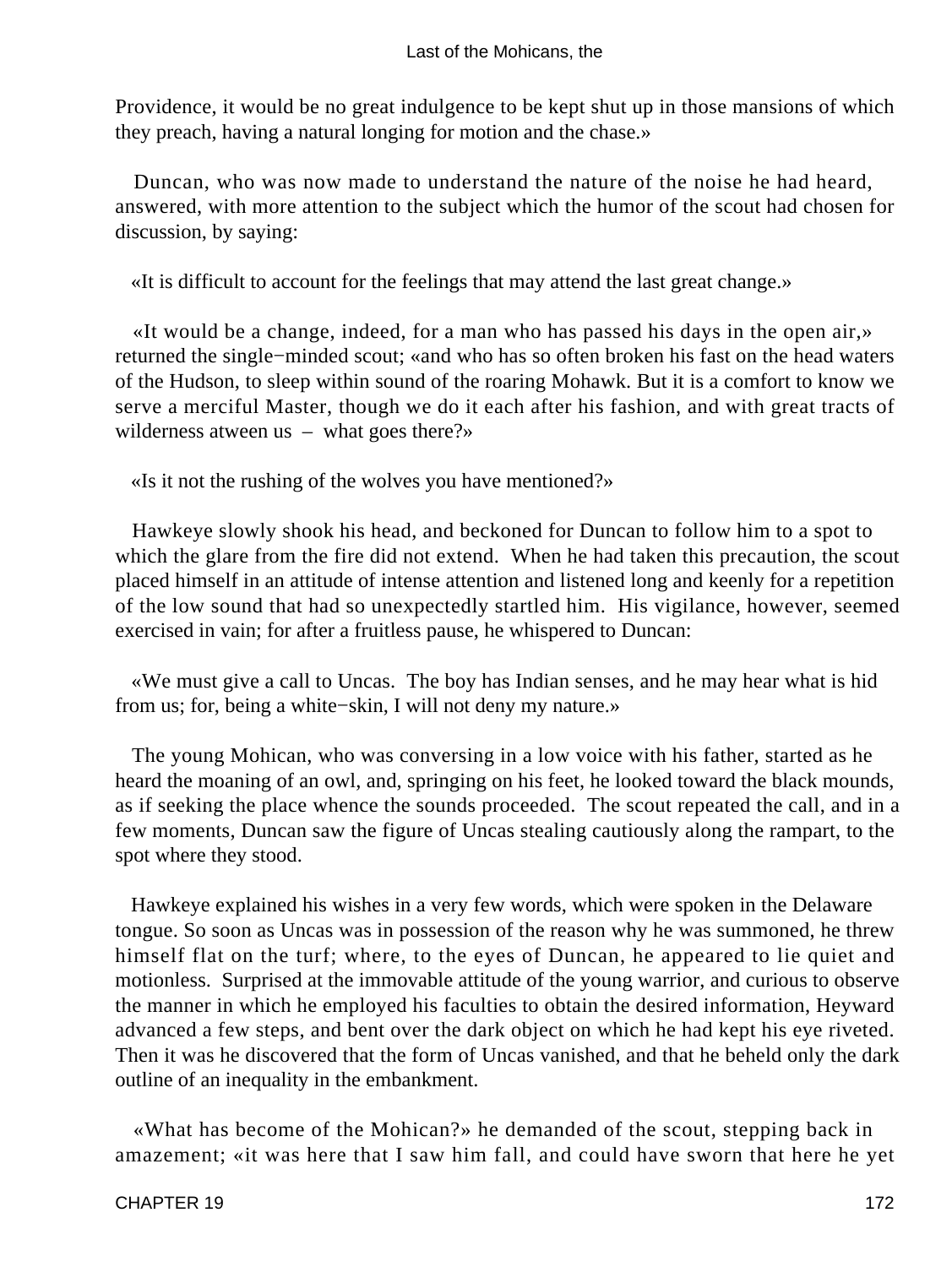### remained.»

 «Hist! speak lower; for we know not what ears are open, and the Mingoes are a quick−witted breed. As for Uncas, he is out on the plain, and the Maquas, if any such are about us, will find their equal.»

 «You think that Montcalm has not called off all his Indians? Let us give the alarm to our companions, that we may stand to our arms. Here are five of us, who are not unused to meet an enemy.»

 «Not a word to either, as you value your life. Look at the Sagamore, how like a grand Indian chief he sits by the fire. If there are any skulkers out in the darkness, they will never discover, by his countenance, that we suspect danger at hand.»

 «But they may discover him, and it will prove his death. His person can be too plainly seen by the light of that fire, and he will become the first and most certain victim.»

 «It is undeniable that now you speak the truth,» returned the scout, betraying more anxiety than was usual; «yet what can be done? A single suspicious look might bring on an attack before we are ready to receive it. He knows, by the call I gave to Uncas, that we have struck a scent; I will tell him that we are on the trail of the Mingoes; his Indian nature will teach him how to act.»

 The scout applied his fingers to his mouth, and raised a low hissing sound, that caused Duncan at first to start aside, believing that he heard a serpent. The head of Chingachgook was resting on a hand, as he sat musing by himself but the moment he had heard the warning of the animal whose name he bore, he arose to an upright position, and his dark eyes glanced swiftly and keenly on every side of him. With his sudden and, perhaps, involuntary movement, every appearance of surprise or alarm ended. His rifle lay untouched, and apparently unnoticed, within reach of his hand. The tomahawk that he had loosened in his belt for the sake of ease, was even suffered to fall from its usual situation to the ground, and his form seemed to sink, like that of a man whose nerves and sinews were suffered to relax for the purpose of rest. Cunningly resuming his former position, though with a change of hands, as if the movement had been made merely to relieve the limb, the native awaited the result with a calmness and fortitude that none but an Indian warrior would have known how to exercise.

 But Heyward saw that while to a less instructed eye the Mohican chief appeared to slumber, his nostrils were expanded, his head was turned a little to one side, as if to assist the organs of hearing, and that his quick and rapid glances ran incessantly over every object within the power of his vision.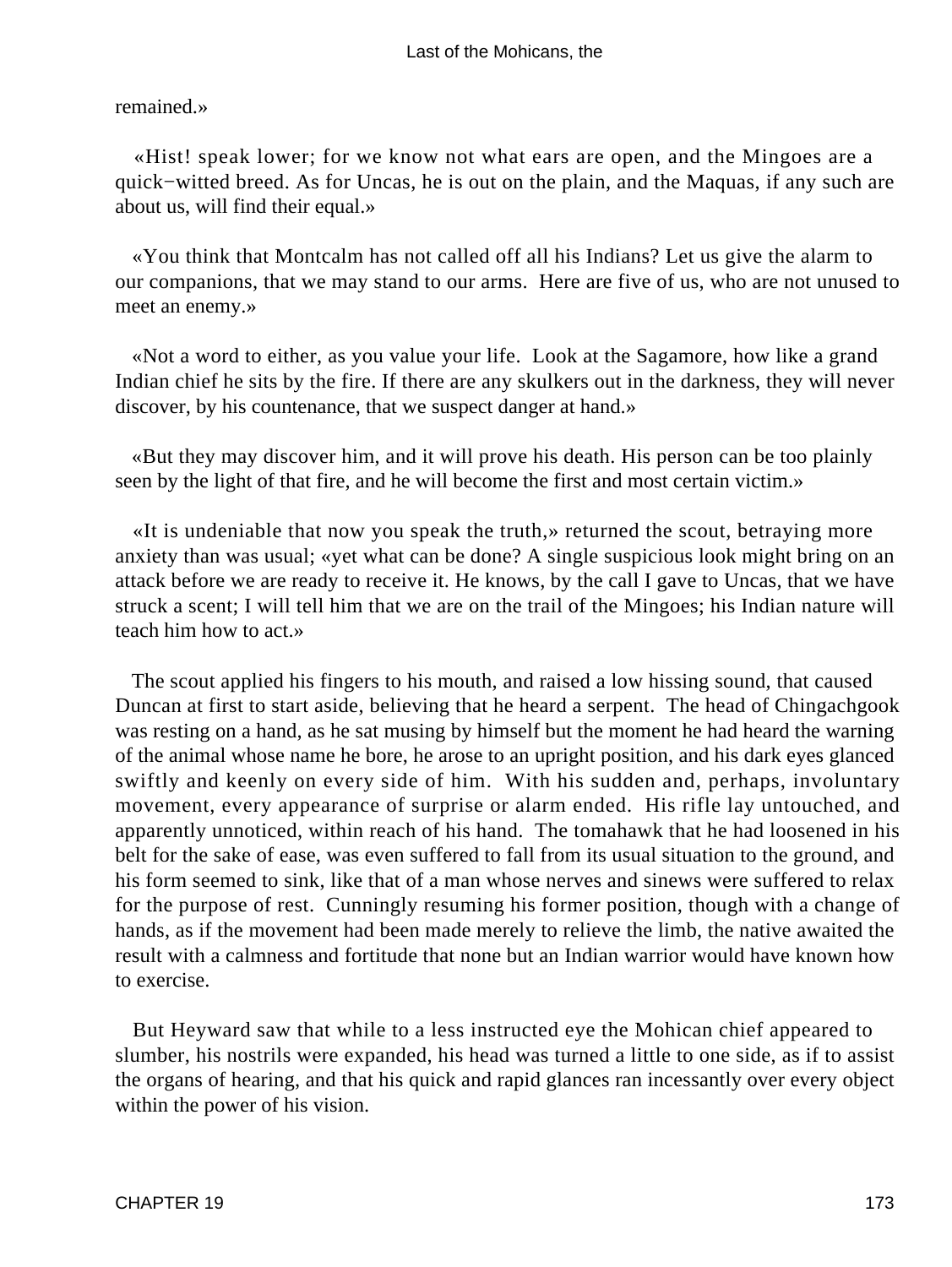«See the noble fellow!» whispered Hawkeye, pressing the arm of Heyward; «he knows that a look or a motion might disconsart our schemes, and put us at the mercy of them imps – »

 He was interrupted by the flash and report of a rifle. The air was filled with sparks of fire, around that spot where the eyes of Heyward were still fastened, with admiration and wonder. A second look told him that Chingachgook had disappeared in the confusion. In the meantime, the scout had thrown forward his rifle, like one prepared for service, and awaited impatiently the moment when an enemy might rise to view. But with the solitary and fruitless attempt made on the life of Chingachgook, the attack appeared to have terminated. Once or twice the listeners thought they could distinguish the distant rustling of bushes, as bodies of some unknown description rushed through them; nor was it long before Hawkeye pointed out the «scampering of the wolves,» as they fled precipitately before the passage of some intruder on their proper domains. After an impatient and breathless pause, a plunge was heard in the water, and it was immediately followed by the report of another rifle.

 «There goes Uncas!» said the scout; «the boy bears a smart piece! I know its crack, as well as a father knows the language of his child, for I carried the gun myself until a better offered.»

 «What can this mean?» demanded Duncan, «we are watched, and, as it would seem, marked for destruction.»

 «Yonder scattered brand can witness that no good was intended, and this Indian will testify that no harm has been done,» returned the scout, dropping his rifle across his arm again, and following Chingachgook, who just then reappeared within the circle of light, into the bosom of the work. «How is it, Sagamore? Are the Mingoes upon us in earnest, or is it only one of those reptiles who hang upon the skirts of a war−party, to scalp the dead, go in, and make their boast among the squaws of the valiant deeds done on the pale faces?»

 Chingachgook very quietly resumed his seat; nor did he make any reply, until after he had examined the firebrand which had been struck by the bullet that had nearly proved fatal to himself. After which he was content to reply, holding a single finger up to view, with the English monosyllable:

### «One.»

 «I thought as much,» returned Hawkeye, seating himself; «and as he had got the cover of the lake afore Uncas pulled upon him, it is more than probable the knave will sing his lies about some great ambushment, in which he was outlying on the trail of two Mohicans and a white hunter – for the officers can be considered as little better than idlers in such a scrimmage. Well, let him – let him. There are always some honest men in every nation, though heaven knows, too, that they are scarce among the Maquas, to look down an upstart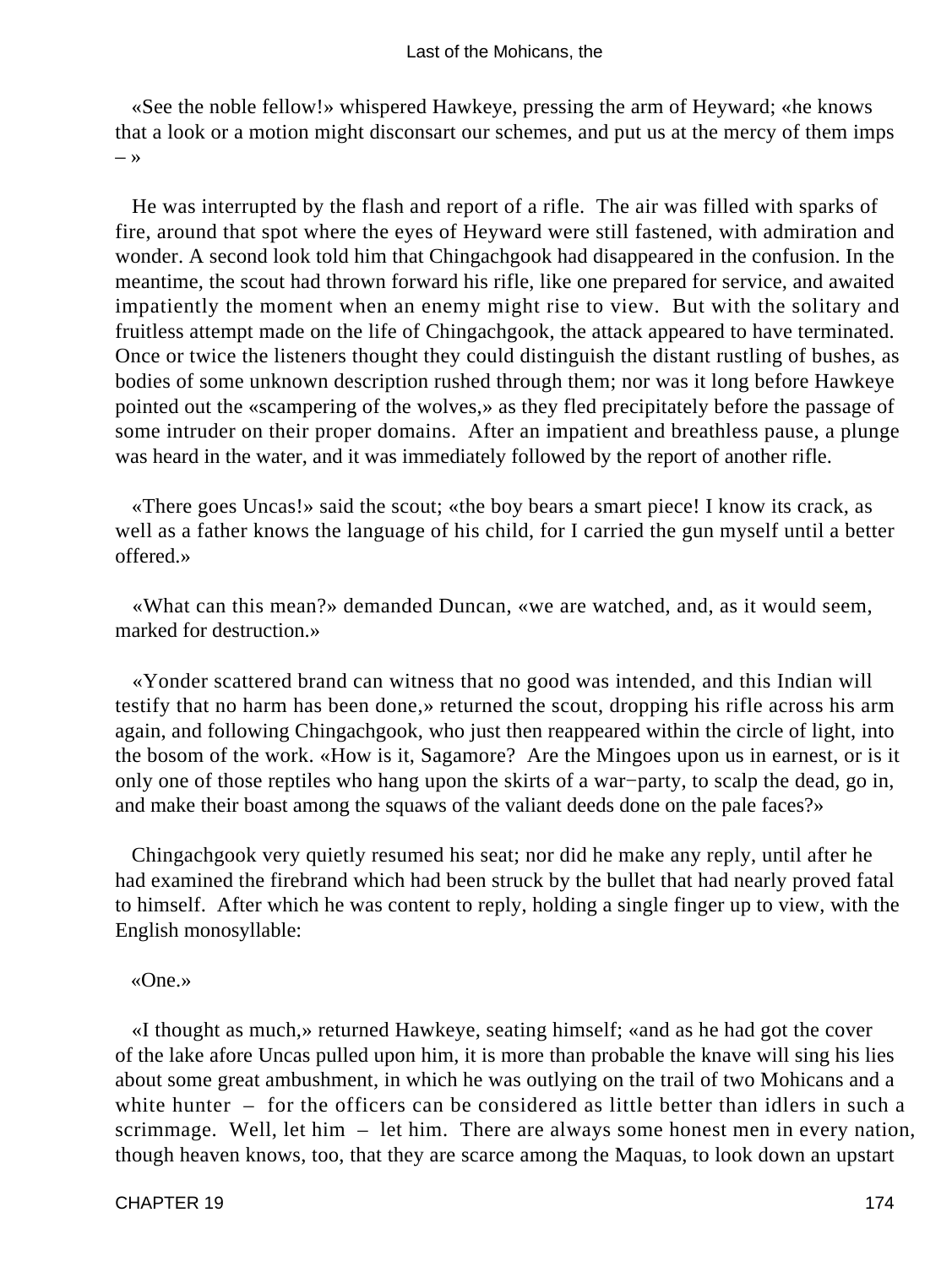when he brags ag'in the face of reason. The varlet sent his lead within whistle of your ears, Sagamore.»

 Chingachgook turned a calm and incurious eye toward the place where the ball had struck, and then resumed his former attitude, with a composure that could not be disturbed by so trifling an incident. Just then Uncas glided into the circle, and seated himself at the fire, with the same appearance of indifference as was maintained by his father.

 Of these several moments Heyward was a deeply interested and wondering observer. It appeared to him as though the foresters had some secret means of intelligence, which had escaped the vigilance of his own faculties. In place of that eager and garrulous narration with which a white youth would have endeavored to communicate, and perhaps exaggerate, that which had passed out in the darkness of the plain, the young warrior was seemingly content to let his deeds speak for themselves. It was, in fact, neither the moment nor the occasion for an Indian to boast of his exploits; and it is probably that, had Heyward neglected to inquire, not another syllable would, just then, have been uttered on the subject.

 «What has become of our enemy, Uncas?» demanded Duncan; «we heard your rifle, and hoped you had not fired in vain.»

 The young chief removed a fold of his hunting skirt, and quietly exposed the fatal tuft of hair, which he bore as the symbol of victory. Chingachgook laid his hand on the scalp, and considered it for a moment with deep attention. Then dropping it, with disgust depicted in his strong features, he ejaculated:

## «Oneida!»

 «Oneida!» repeated the scout, who was fast losing his interest in the scene, in an apathy nearly assimilated to that of his red associates, but who now advanced in uncommon earnestness to regard the bloody badge. «By the Lord, if the Oneidas are outlying upon the trail, we shall by flanked by devils on every side of us! Now, to white eyes there is no difference between this bit of skin and that of any other Indian, and yet the Sagamore declares it came from the poll of a Mingo; nay, he even names the tribe of the poor devil, with as much ease as if the scalp was the leaf of a book, and each hair a letter. What right have Christian whites to boast of their learning, when a savage can read a language that would prove too much for the wisest of them all! What say you, lad, of what people was the knave?»

Uncas raised his eyes to the face of the scout, and answered, in his soft voice:

«Oneida.»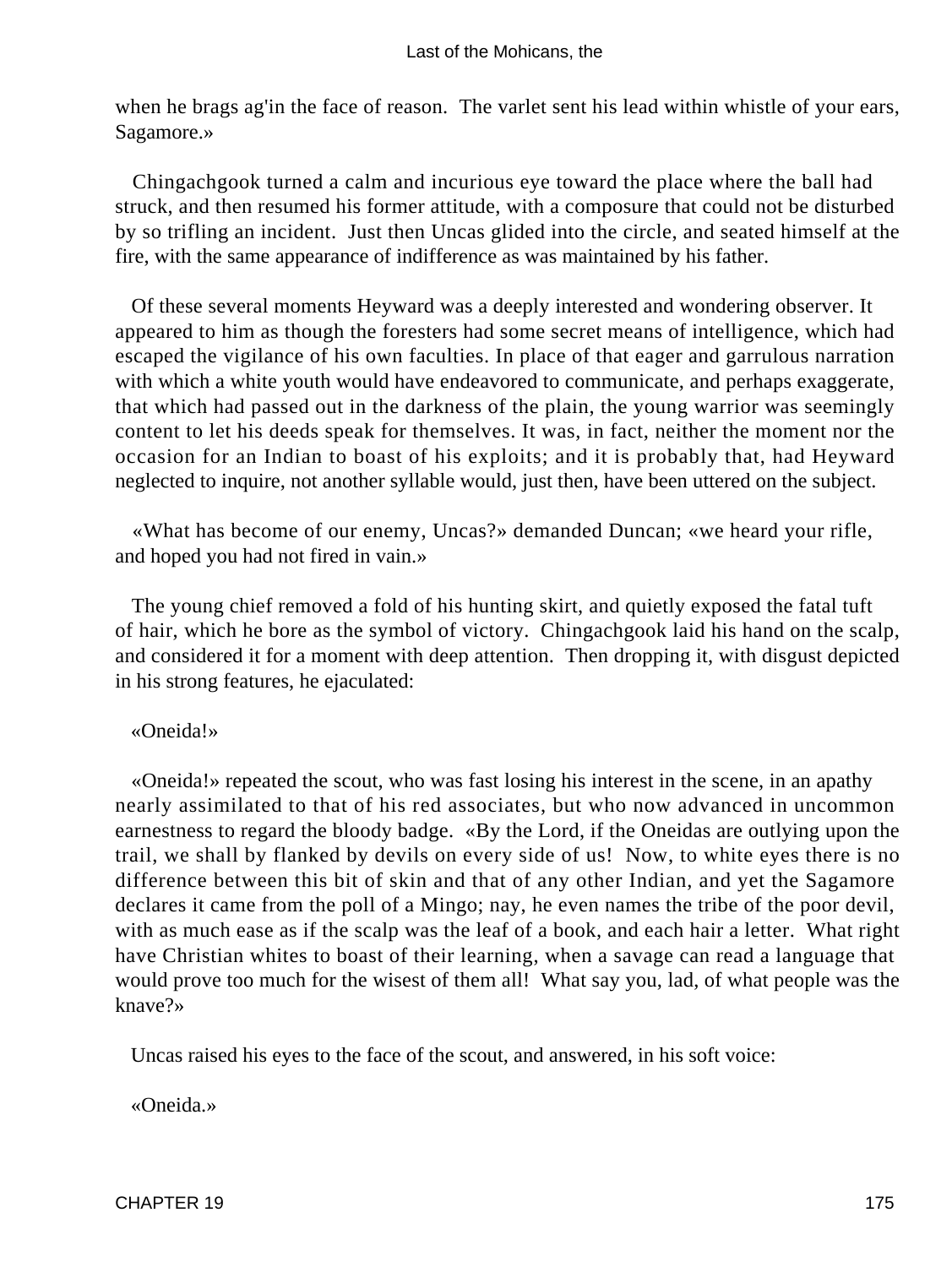«Oneida, again! when one Indian makes a declaration it is commonly true; but when he is supported by his people, set it down as gospel!»

 «The poor fellow has mistaken us for French,» said Heyward; «or he would not have attempted the life of a friend.»

 «He mistake a Mohican in his paint for a Huron! You would be as likely to mistake the white−coated grenadiers of Montcalm for the scarlet jackets of the Royal Americans,» returned the scout. «No, no, the sarpent knew his errand; nor was there any great mistake in the matter, for there is but little love atween a Delaware and a Mingo, let their tribes go out to fight for whom they may, in a white quarrel. For that matter, though the Oneidas do serve his sacred majesty, who is my sovereign lord and master, I should not have deliberated long about letting off 'killdeer' at the imp myself, had luck thrown him in my way.»

«That would have been an abuse of our treaties, and unworthy of your character.»

 «When a man consort much with a people,» continued Hawkeye, «if they were honest and he no knave, love will grow up atwixt them. It is true that white cunning has managed to throw the tribes into great confusion, as respects friends and enemies; so that the Hurons and the Oneidas, who speak the same tongue, or what may be called the same, take each other's scalps, and the Delawares are divided among themselves; a few hanging about their great council−fire on their own river, and fighting on the same side with the Mingoes while the greater part are in the Canadas, out of natural enmity to the Maquas – thus throwing everything into disorder, and destroying all the harmony of warfare. Yet a red natur' is not likely to alter with every shift of policy; so that the love atwixt a Mohican and a Mingo is much like the regard between a white man and a sarpent.»

 «I regret to hear it; for I had believed those natives who dwelt within our boundaries had found us too just and liberal, not to identify themselves fully with our quarrels.»

 «Why, I believe it is natur' to give a preference to one's own quarrels before those of strangers. Now, for myself, I do love justice; and, therefore, I will not say I hate a Mingo, for that may be unsuitable to my color and my religion, though I will just repeat, it may have been owing to the night that 'killdeer' had no hand in the death of this skulking Oneida.»

 Then, as if satisfied with the force of his own reasons, whatever might be their effect on the opinions of the other disputant, the honest but implacable woodsman turned from the fire, content to let the controversy slumber. Heyward withdrew to the rampart, too uneasy and too little accustomed to the warfare of the woods to remain at ease under the possibility of such insidious attacks. Not so, however, with the scout and the Mohicans. Those acute and long−practised senses, whose powers so often exceed the limits of all ordinary credulity, after having detected the danger, had enabled them to ascertain its magnitude and duration. Not one of the three appeared in the least to doubt their perfect security, as was indicated by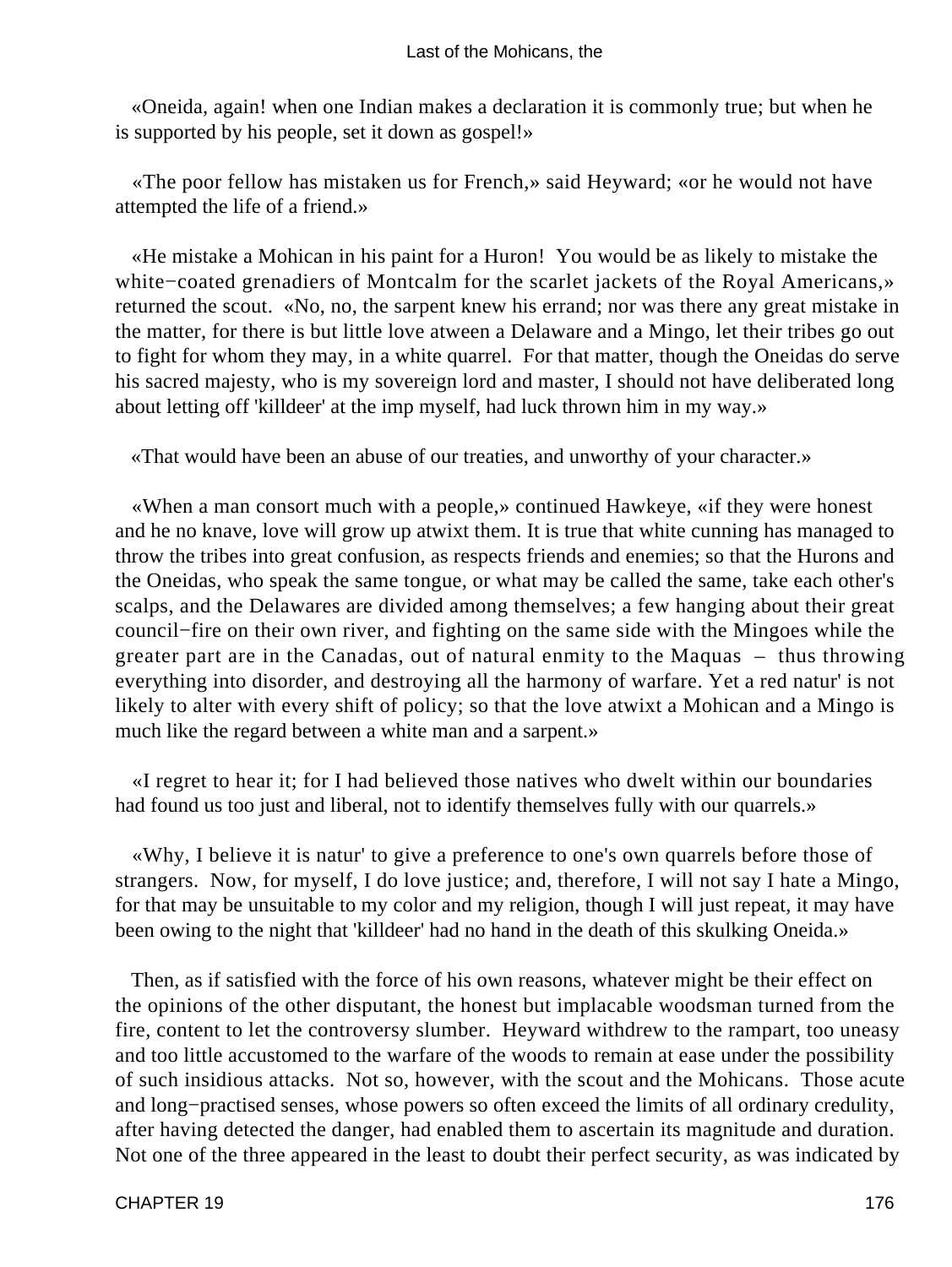### Last of the Mohicans, the

the preparations that were soon made to sit in council over their future proceedings.

 The confusion of nations, and even of tribes, to which Hawkeye alluded, existed at that period in the fullest force. The great tie of language, and, of course, of a common origin, was severed in many places; and it was one of its consequences, that the Delaware and the Mingo (as the people of the Six Nations were called) were found fighting in the same ranks, while the latter sought the scalp of the Huron, though believed to be the root of his own stock. The Delawares were even divided among themselves. Though love for the soil which had belonged to his ancestors kept the Sagamore of the Mohicans with a small band of followers who were serving at Edward, under the banners of the English king, by far the largest portion of his nation were known to be in the field as allies of Montcalm. The reader probably knows, if enough has not already been gleaned form this narrative, that the Delaware, or Lenape, claimed to be the progenitors of that numerous people, who once were masters of most of the eastern and northern states of America, of whom the community of the Mohicans was an ancient and highly honored member.

 It was, of course, with a perfect understanding of the minute and intricate interests which had armed friend against friend, and brought natural enemies to combat by each other's side, that the scout and his companions now disposed themselves to deliberate on the measures that were to govern their future movements, amid so many jarring and savage races of men. Duncan knew enough of Indian customs to understand the reason that the fire was replenished, and why the warriors, not excepting Hawkeye, took their seats within the curl of its smoke with so much gravity and decorum. Placing himself at an angle of the works, where he might be a spectator of the scene without, he awaited the result with as much patience as he could summon.

 After a short and impressive pause, Chingachgook lighted a pipe whose bowl was curiously carved in one of the soft stones of the country, and whose stem was a tube of wood, and commenced smoking. When he had inhaled enough of the fragrance of the soothing weed, he passed the instrument into the hands of the scout. In this manner the pipe had made its rounds three several times, amid the most profound silence, before either of the party opened his lips. Then the Sagamore, as the oldest and highest in rank, in a few calm and dignified words, proposed the subject for deliberation. He was answered by the scout; and Chingachgook rejoined, when the other objected to his opinions. But the youthful Uncas continued a silent and respectful listener, until Hawkeye, in complaisance, demanded his opinion. Heyward gathered from the manners of the different speakers, that the father and son espoused one side of a disputed question, while the white man maintained the other. The contest gradually grew warmer, until it was quite evident the feelings of the speakers began to be somewhat enlisted in the debate.

 Notwithstanding the increasing warmth of the amicable contest, the most decorous Christian assembly, not even excepting those in which its reverend ministers are collected, might have learned a wholesome lesson of moderation from the forbearance and courtesy of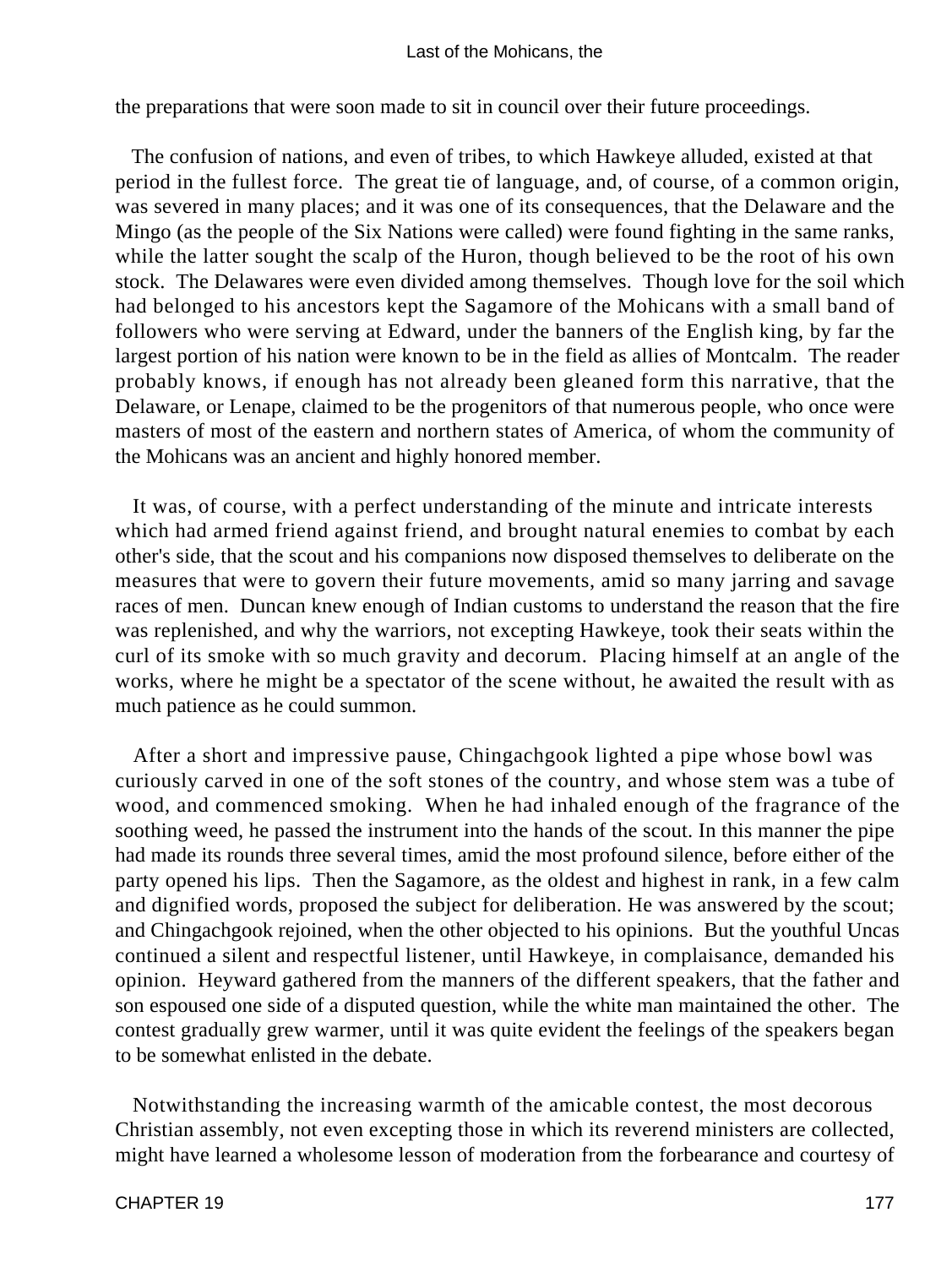the disputants. The words of Uncas were received with the same deep attention as those which fell from the maturer wisdom of his father; and so far from manifesting any impatience, neither spoke in reply, until a few moments of silent meditation were, seemingly, bestowed in deliberating on what had already been said.

 The language of the Mohicans was accompanied by gestures so direct and natural that Heyward had but little difficulty in following the thread of their argument. On the other hand, the scout was obscure; because from the lingering pride of color, he rather affected the cold and artificial manner which characterizes all classes of Anglo−Americans when unexcited. By the frequency with which the Indians described the marks of a forest trial, it was evident they urged a pursuit by land, while the repeated sweep of Hawkeye's arm toward the Horican denoted that he was for a passage across its waters.

 The latter was to every appearance fast losing ground, and the point was about to be decided against him, when he arose to his feet, and shaking off his apathy, he suddenly assumed the manner of an Indian, and adopted all the arts of native eloquence. Elevating an arm, he pointed out the track of the sun, repeating the gesture for every day that was necessary to accomplish their objects. Then he delineated a long and painful path, amid rocks and water−courses. The age and weakness of the slumbering and unconscious Munro were indicated by signs too palpable to be mistaken. Duncan perceived that even his own powers were spoken lightly of, as the scout extended his palm, and mentioned him by the appellation of the «Open Hand» – a name his liberality had purchased of all the friendly tribes. Then came a representation of the light and graceful movements of a canoe, set in forcible contrast to the tottering steps of one enfeebled and tired. He concluded by pointing to the scalp of the Oneida, and apparently urging the necessity of their departing speedily, and in a manner that should leave no trail.

 The Mohicans listened gravely, and with countenances that reflected the sentiments of the speaker. Conviction gradually wrought its influence, and toward the close of Hawkeye's speech, his sentences were accompanied by the customary exclamation of commendation. In short, Uncas and his father became converts to his way of thinking, abandoning their own previously expressed opinions with a liberality and candor that, had they been the representatives of some great and civilized people, would have infallibly worked their political ruin, by destroying forever their reputation for consistency.

 The instant the matter in discussion was decided, the debate, and everything connected with it, except the result appeared to be forgotten. Hawkeye, without looking round to read his triumph in applauding eyes, very composedly stretched his tall frame before the dying embers, and closed his own organs in sleep.

 Left now in a measure to themselves, the Mohicans, whose time had been so much devoted to the interests of others, seized the moment to devote some attention to themselves. Casting off at once the grave and austere demeanor of an Indian chief, Chingachgook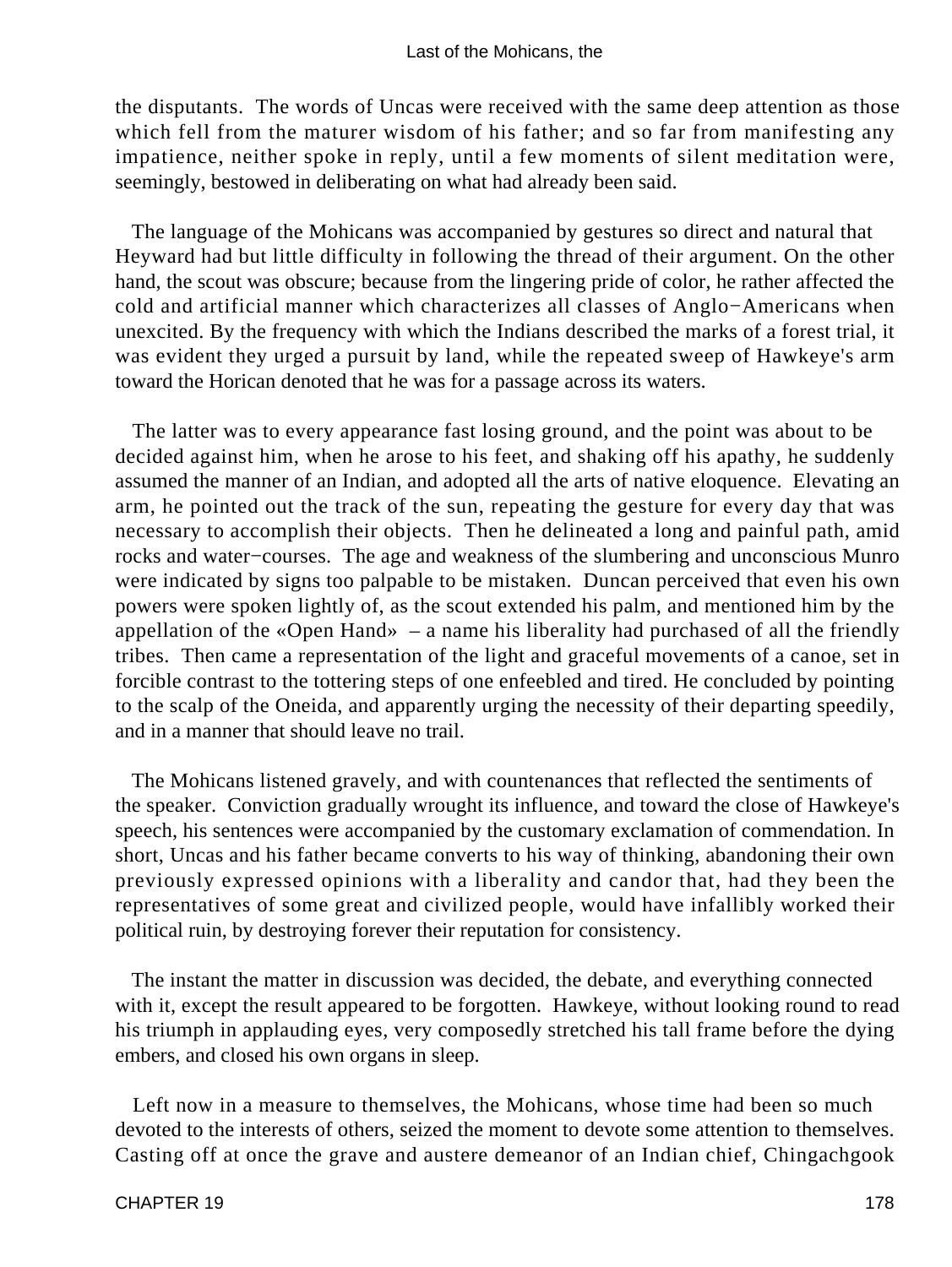commenced speaking to his son in the soft and playful tones of affection. Uncas gladly met the familiar air of his father; and before the hard breathing of the scout announced that he slept, a complete change was effected in the manner of his two associates.

 It is impossible to describe the music of their language, while thus engaged in laughter and endearments, in such a way as to render it intelligible to those whose ears have never listened to its melody. The compass of their voices, particularly that of the youth, was wonderful – extending from the deepest bass to tones that were even feminine in softness. The eyes of the father followed the plastic and ingenious movements of the son with open delight, and he never failed to smile in reply to the other's contagious but low laughter. While under the influence of these gentle and natural feelings, no trace of ferocity was to be seen in the softened features of the Sagamore. His figured panoply of death looked more like a disguise assumed in mockery than a fierce annunciation of a desire to carry destruction in his footsteps.

 After an hour had passed in the indulgence of their better feelings, Chingachgook abruptly announced his desire to sleep, by wrapping his head in his blanket and stretching his form on the naked earth. The merriment of Uncas instantly ceased; and carefully raking the coals in such a manner that they should impart their warmth to his father's feet, the youth sought his own pillow among the ruins of the place.

 Imbibing renewed confidence from the security of these experienced foresters, Heyward soon imitated their example; and long before the night had turned, they who lay in the bosom of the ruined work, seemed to slumber as heavily as the unconscious multitude whose bones were already beginning to bleach on the surrounding plain.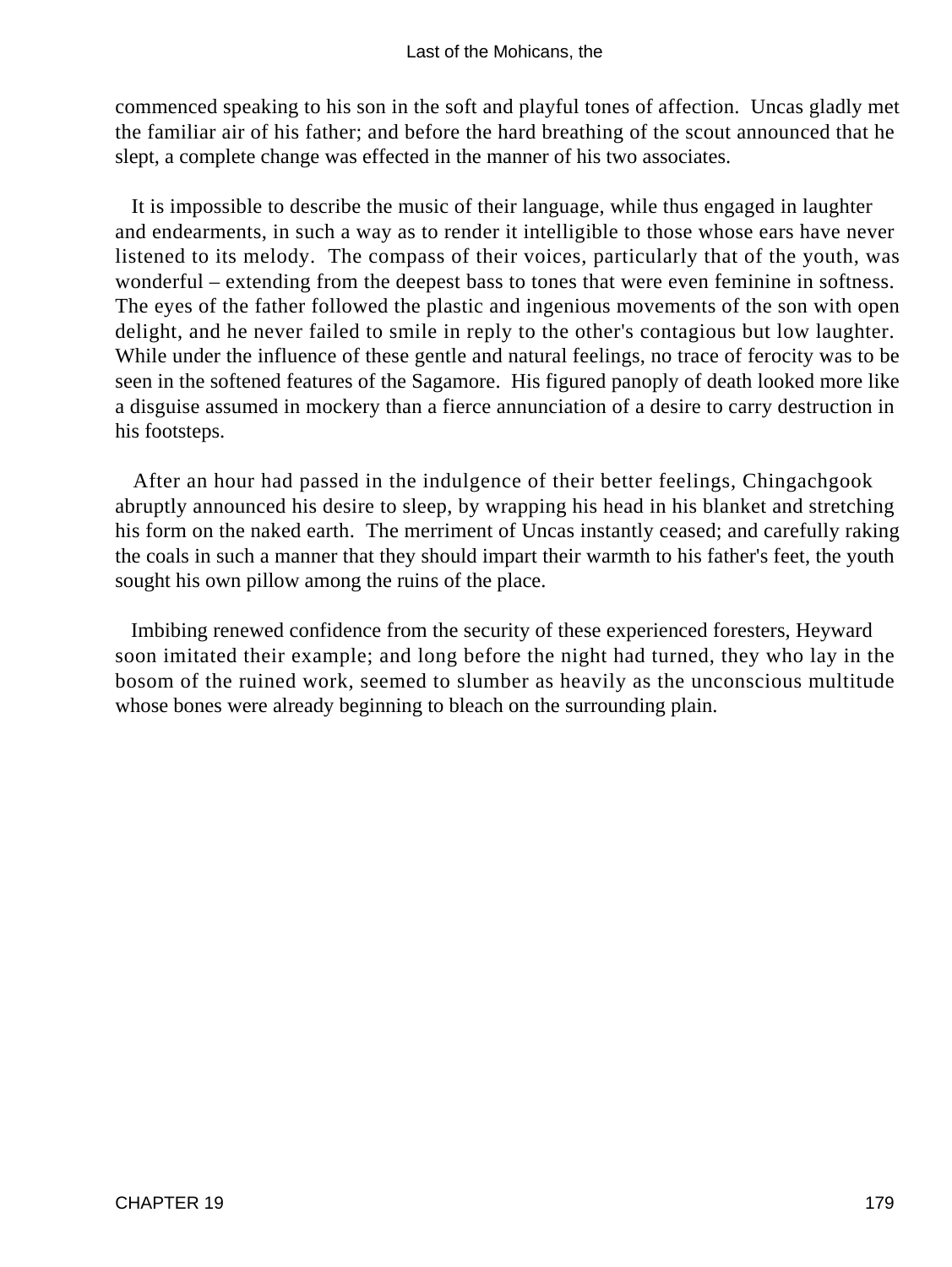# **[CHAPTER 20](#page-317-0)**

*«L*and of Albania! let me bend mine eyes On thee; thou rugged nurse of savage men!» – Childe Harold

 The heavens were still studded with stars, when Hawkeye came to arouse the sleepers. Casting aside their cloaks Munro and Heyward were on their feet while the woodsman was still making his low calls, at the entrance of the rude shelter where they had passed the night. When they issued from beneath its concealment, they found the scout awaiting their appearance nigh by, and the only salutation between them was the significant gesture for silence, made by their sagacious leader.

 «Think over your prayers,» he whispered, as they approached him; «for He to whom you make them, knows all tongues; that of the heart, as well as those of the mouth. But speak not a syllable; it is rare for a white voice to pitch itself properly in the woods, as we have seen by the example of that miserable devil, the singer. Come,» he continued, turning toward a curtain of the works; «let us get into the ditch on this side, and be regardful to step on the stones and fragments of wood as you go.»

 His companions complied, though to two of them the reasons of this extraordinary precaution were yet a mystery. When they were in the low cavity that surrounded the earthen fort on three sides, they found that passage nearly choked by the ruins. With care and patience, however, they succeeded in clambering after the scout, until they reached the sandy shore of the Horican.

 «That's a trail that nothing but a nose can follow,» said the satisfied scout, looking back along their difficult way; «grass is a treacherous carpet for a flying party to tread on, but wood and stone take no print from a moccasin. Had you worn your armed boots, there might, indeed, have been something to fear; but with the deer−skin suitably prepared, a man may trust himself, generally, on rocks with safety. Shove in the canoe nigher to the land, Uncas; this sand will take a stamp as easily as the butter of the Jarmans on the Mohawk. Softly, lad, softly; it must not touch the beach, or the knaves will know by what road we have left the place.»

 The young man observed the precaution; and the scout, laying a board from the ruins to the canoe, made a sign for the two officers to enter. When this was done, everything was studiously restored to its former disorder; and then Hawkeye succeeded in reaching his little birchen vessel, without leaving behind him any of those marks which he appeared so much to dread. Heyward was silent until the Indians had cautiously paddled the canoe some distance from the fort, and within the broad and dark shadows that fell from the eastern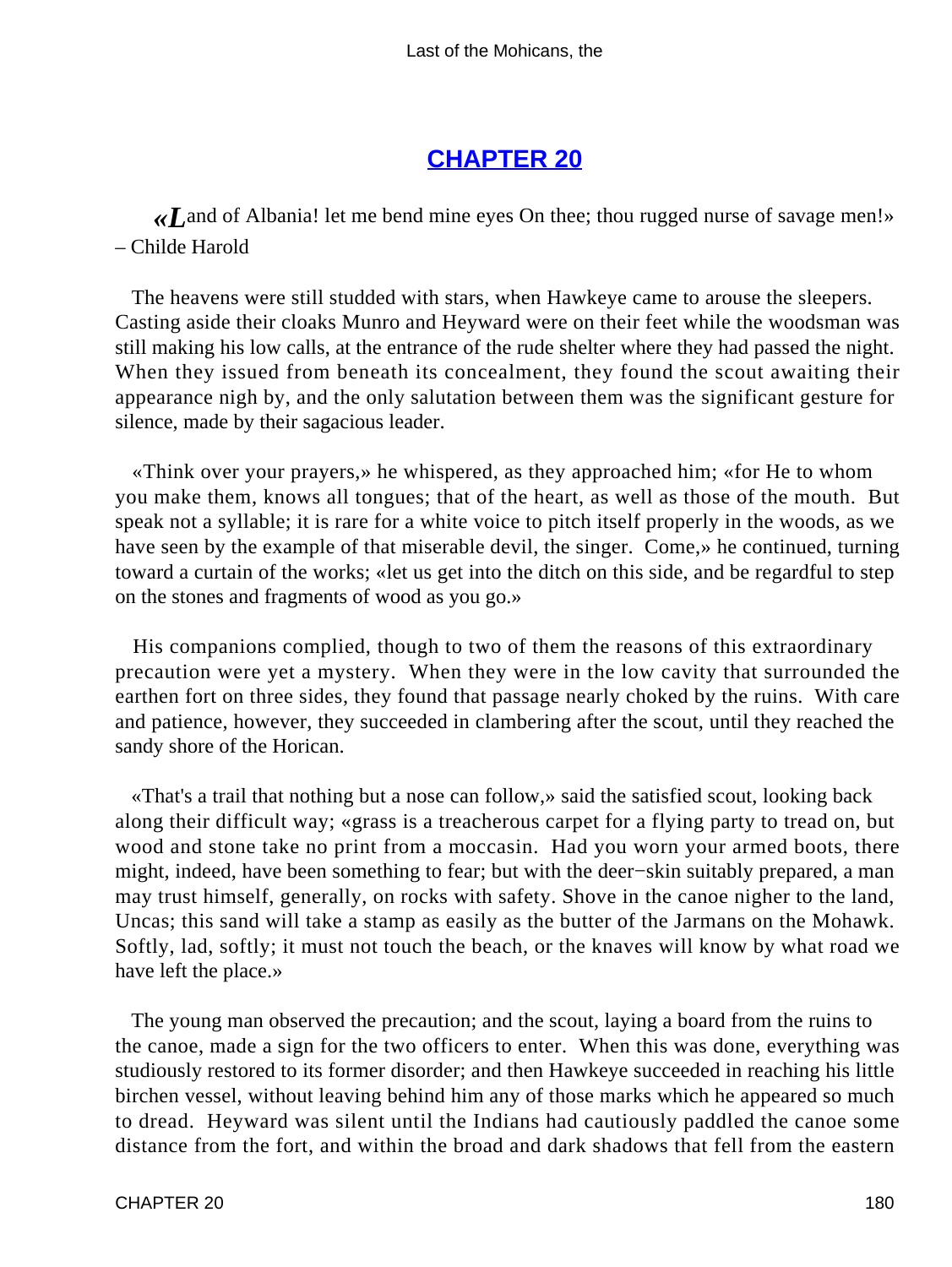mountain on the glassy surface of the lake; then he demanded:

«What need have we for this stolen and hurried departure?»

 «If the blood of an Oneida could stain such a sheet of pure water as this we float on,» returned the scout, «your two eyes would answer your own question. Have you forgotten the skulking reptile Uncas slew?»

«By no means. But he was said to be alone, and dead men give no cause for fear.»

 «Ay, he was alone in his deviltry! but an Indian whose tribe counts so many warriors, need seldom fear his blood will run without the death shriek coming speedily from some of his enemies.»

 «But our presence – the authority of Colonel Munro – would prove sufficient protection against the anger of our allies, especially in a case where the wretch so well merited his fate. I trust in Heaven you have not deviated a single foot from the direct line of our course with so slight a reason!»

 «Do you think the bullet of that varlet's rifle would have turned aside, though his sacred majesty the king had stood in its path?» returned the stubborn scout. «Why did not the grand Frencher, he who is captain−general of the Canadas, bury the tomahawks of the Hurons, if a word from a white can work so strongly on the natur' of an Indian?»

 The reply of Heyward was interrupted by a groan from Munro; but after he had paused a moment, in deference to the sorrow of his aged friend he resumed the subject.

 «The marquis of Montcalm can only settle that error with his God,» said the young man solemnly.

 «Ay, ay, now there is reason in your words, for they are bottomed on religion and honesty. There is a vast difference between throwing a regiment of white coats atwixt the tribes and the prisoners, and coaxing an angry savage to forget he carries a knife and rifle, with words that must begin with calling him your son. No, no,  $\infty$  continued the scout, looking back at the dim shore of William Henry, which was now fast receding, and laughing in his own silent but heartfelt manner; «I have put a trail of water atween us; and unless the imps can make friends with the fishes, and hear who has paddled across their basin this fine morning, we shall throw the length of the Horican behind us before they have made up their minds which path to take.»

«With foes in front, and foes in our rear, our journey is like to be one of danger.»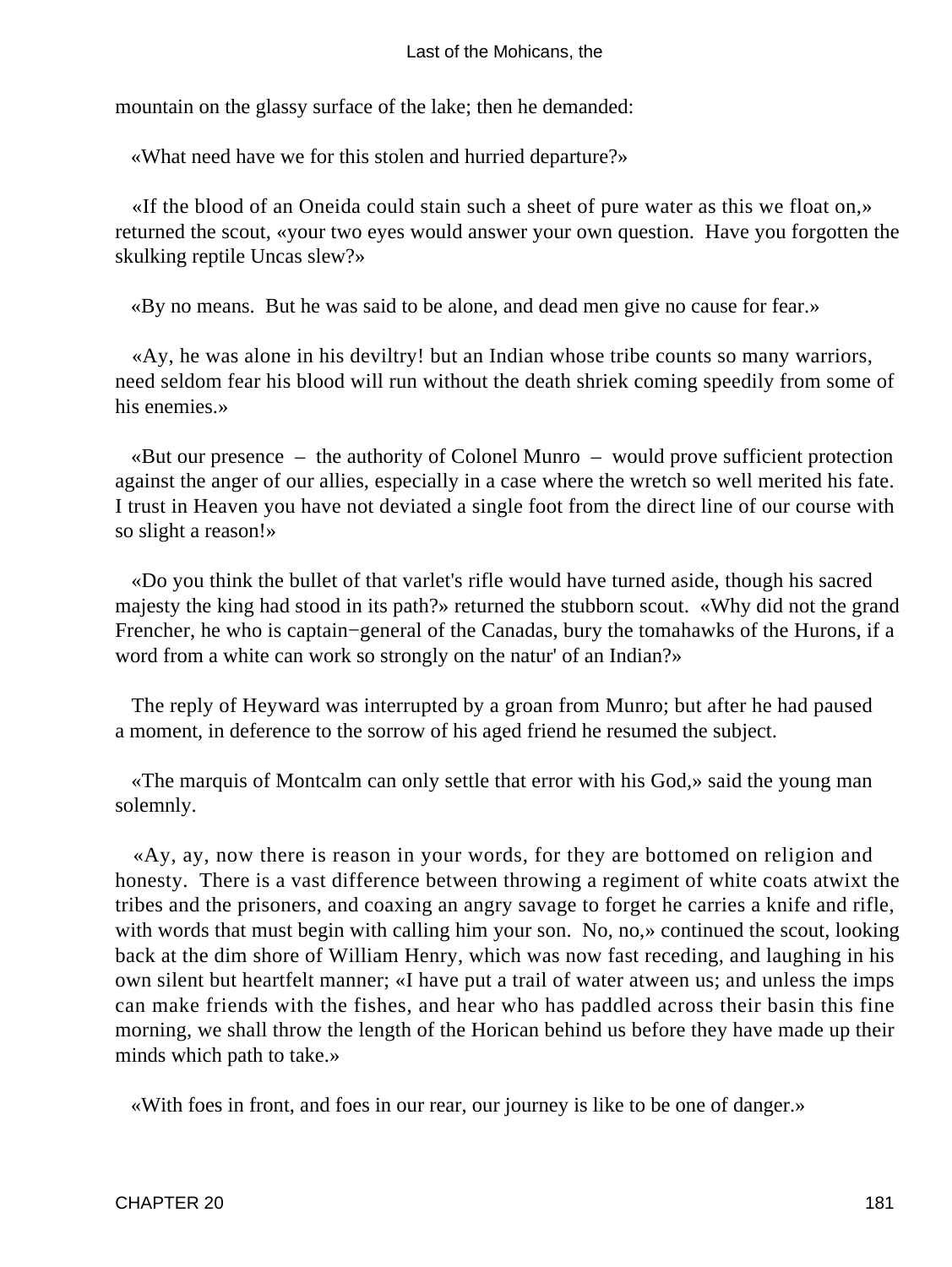«Danger!» repeated Hawkeye, calmly; «no, not absolutely of danger; for, with vigilant ears and quick eyes, we can manage to keep a few hours ahead of the knaves; or, if we must try the rifle, there are three of us who understand its gifts as well as any you can name on the borders. No, not of danger; but that we shall have what you may call a brisk push of it, is probable; and it may happen, a brush, a scrimmage, or some such divarsion, but always where covers are good, and ammunition abundant.»

 It is possible that Heyward's estimate of danger differed in some degree from that of the scout, for, instead of replying, he now sat in silence, while the canoe glided over several miles of water. Just as the day dawned, they entered the narrows of the lake\*, and stole swiftly and cautiously among their numberless little islands. It was by this road that Montcalm had retired with his army, and the adventurers knew not but he had left some of his Indians in ambush, to protect the rear of his forces, and collect the stragglers. They, therefore, approached the passage with the customary silence of their guarded habits. \* The beauties of Lake George are well known to every American tourist. In the height of the mountains which surround it, and in artificial accessories, it is inferior to the finest of the Swiss and Italian lakes, while in outline and purity of water it is fully their equal; and in the number and disposition of its isles and islets much superior to them all together. There are said to be some hundreds of islands in a sheet of water less than thirty miles long. The narrows, which connect what may be called, in truth, two lakes, are crowded with islands to such a degree as to leave passages between them frequently of only a few feet in width. The lake itself varies in breadth from one to three miles.

 Chingachgook laid aside his paddle; while Uncas and the scout urged the light vessel through crooked and intricate channels, where every foot that they advanced exposed them to the danger of some sudden rising on their progress. The eyes of the Sagamore moved warily from islet to islet, and copse to copse, as the canoe proceeded; and, when a clearer sheet of water permitted, his keen vision was bent along the bald rocks and impending forests that frowned upon the narrow strait.

 Heyward, who was a doubly interested spectator, as well from the beauties of the place as from the apprehension natural to his situation, was just believing that he had permitted the latter to be excited without sufficient reason, when the paddle ceased moving, in obedience to a signal from Chingachgook.

 «Hugh!» exclaimed Uncas, nearly at the moment that the light tap his father had made on the side of the canoe notified them of the vicinity of danger.

 «What now?» asked the scout; «the lake is as smooth as if the winds had never blown, and I can see along its sheet for miles; there is not so much as the black head of a loon dotting the water.»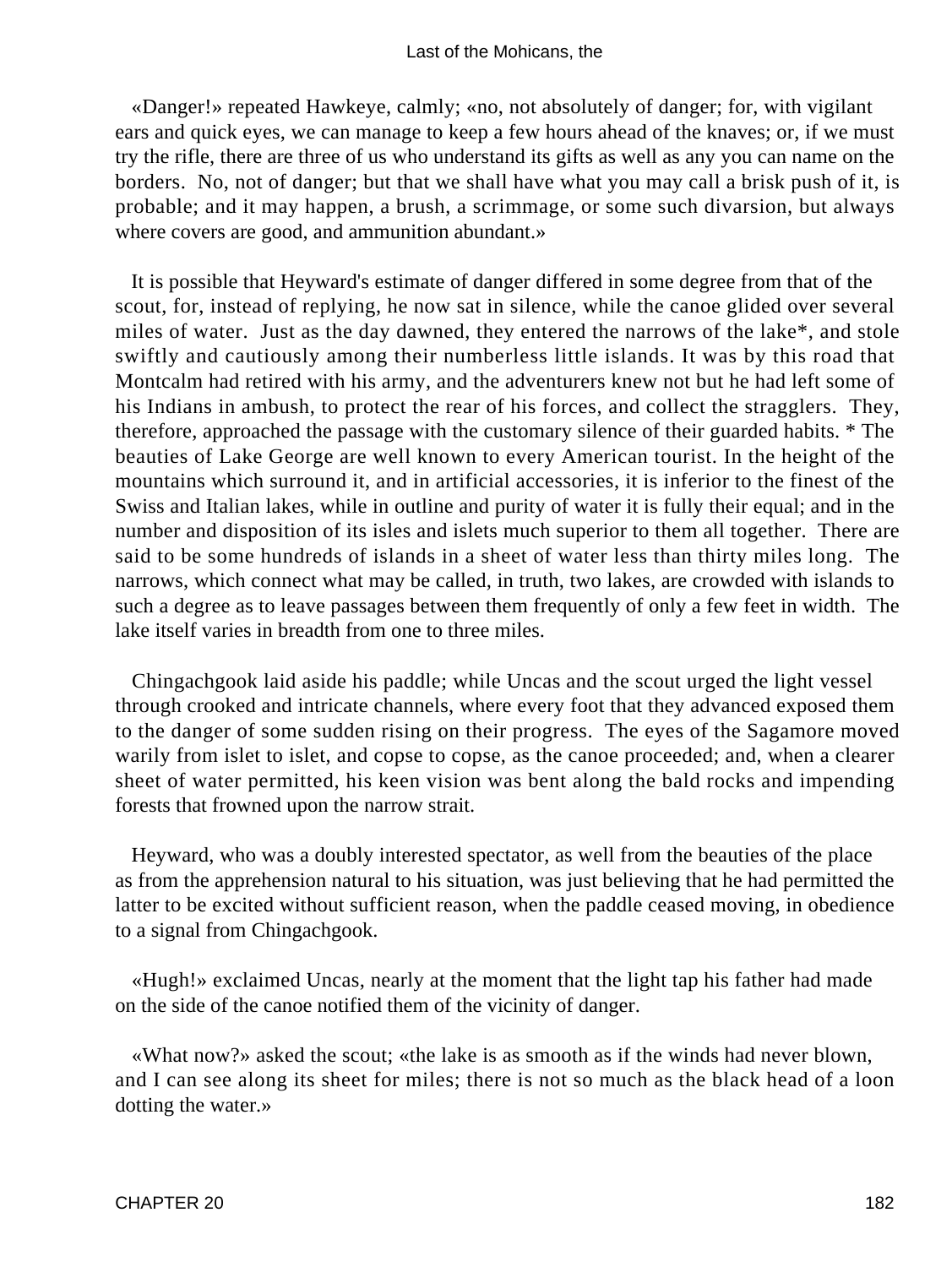The Indian gravely raised his paddle, and pointed in the direction in which his own steady look was riveted. Duncan's eyes followed the motion. A few rods in their front lay another of the wooded islets, but it appeared as calm and peaceful as if its solitude had never been disturbed by the foot of man.

«I see nothing,» he said, «but land and water; and a lovely scene it is.»

 «Hist!» interrupted the scout. «Ay, Sagamore, there is always a reason for what you do. 'Tis but a shade, and yet it is not natural. You see the mist, major, that is rising above the island; you can't call it a fog, for it is more like a streak of thin cloud  $-\infty$ 

«It is vapor from the water.»

 «That a child could tell. But what is the edging of blacker smoke that hangs along its lower side, and which you may trace down into the thicket of hazel? 'Tis from a fire; but one that, in my judgment, has been suffered to burn low.»

 «Let us, then, push for the place, and relieve our doubts,» said the impatient Duncan; «the party must be small that can lie on such a bit of land.»

 «If you judge of Indian cunning by the rules you find in books, or by white sagacity, they will lead you astray, if not to your death,» returned Hawkeye, examining the signs of the place with that acuteness which distinguished him. «If I may be permitted to speak in this matter, it will be to say, that we have but two things to choose between: the one is, to return, and give up all thoughts of following the Hurons  $-\infty$ 

«Never!» exclaimed Heyward, in a voice far too loud for their circumstances.

 «Well, well,» continued Hawkeye, making a hasty sign to repress his impatience; «I am much of your mind myself; though I thought it becoming my experience to tell the whole. We must, then, make a push, and if the Indians or Frenchers are in the narrows, run the gauntlet through these toppling mountains. Is there reason in my words, Sagamore?»

 The Indian made no other answer than by dropping his paddle into the water, and urging forward the canoe. As he held the office of directing its course, his resolution was sufficiently indicated by the movement. The whole party now plied their paddles vigorously, and in a very few moments they had reached a point whence they might command an entire view of the northern shore of the island, the side that had hitherto been concealed.

 «There they are, by all the truth of signs,» whispered the scout, «two canoes and a smoke. The knaves haven't yet got their eyes out of the mist, or we should hear the accursed whoop. Together, friends! we are leaving them, and are already nearly out of whistle of a bullet.»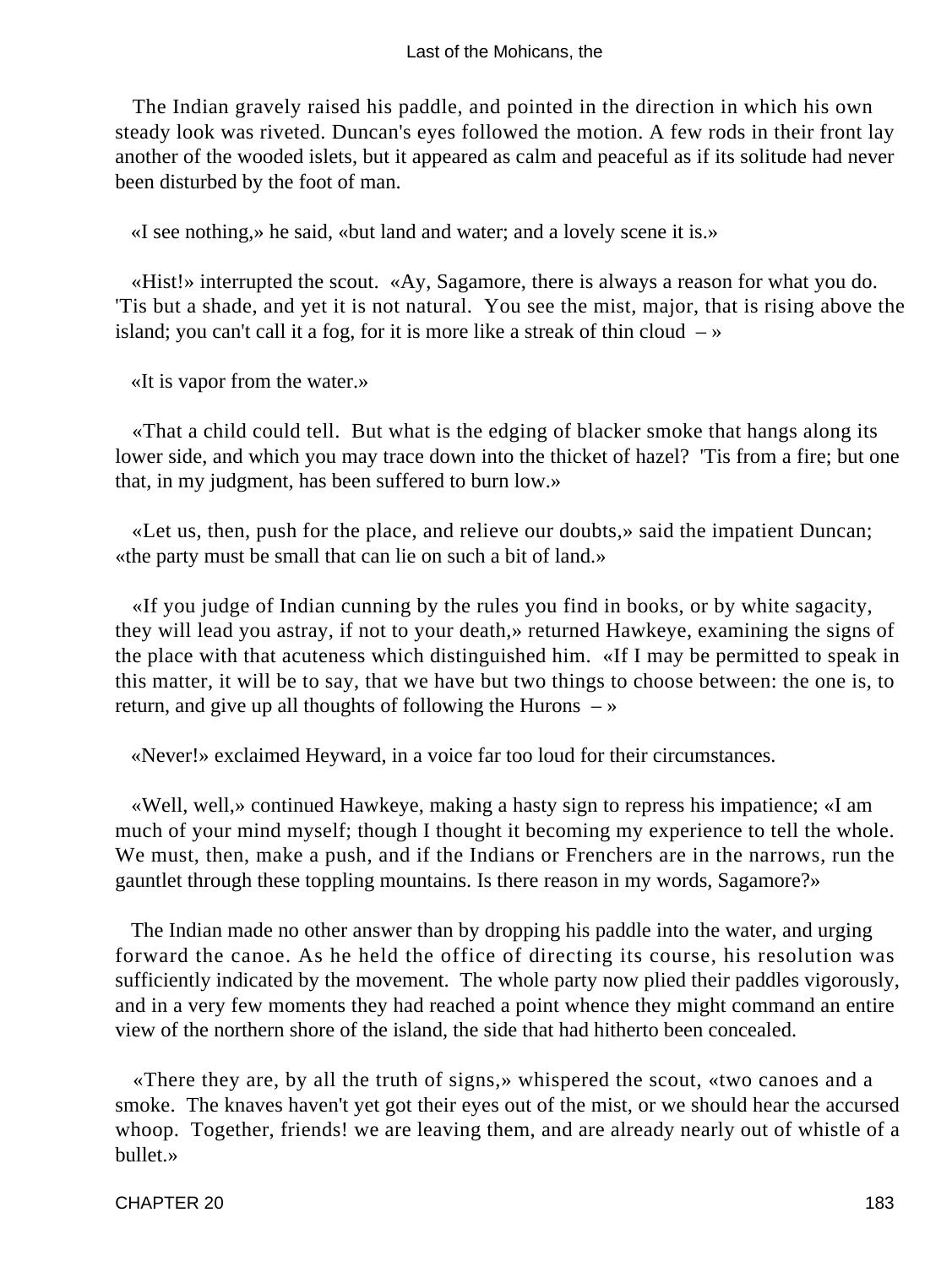The well−known crack of a rifle, whose ball came skipping along the placid surface of the strait, and a shrill yell from the island, interrupted his speech, and announced that their passage was discovered. In another instant several savages were seen rushing into canoes, which were soon dancing over the water in pursuit. These fearful precursors of a coming struggle produced no change in the countenances and movements of his three guides, so far as Duncan could discover, except that the strokes of their paddles were longer and more in unison, and caused the little bark to spring forward like a creature possessing life and volition.

 «Hold them there, Sagamore,» said Hawkeye, looking coolly backward over this left shoulder, while he still plied his paddle; «keep them just there. Them Hurons have never a piece in their nation that will execute at this distance; but 'killdeer' has a barrel on which a man may calculate.»

 The scout having ascertained that the Mohicans were sufficient of themselves to maintain the requisite distance, deliberately laid aside his paddle, and raised the fatal rifle. Three several times he brought the piece to his shoulder, and when his companions were expecting its report, he as often lowered it to request the Indians would permit their enemies to approach a little nigher. At length his accurate and fastidious eye seemed satisfied, and, throwing out his left arm on the barrel, he was slowly elevating the muzzle, when an exclamation from Uncas, who sat in the bow, once more caused him to suspend the shot.

 «What, now, lad?» demanded Hawkeye; «you save a Huron from the death−shriek by that word; have you reason for what you do?»

 Uncas pointed toward a rocky shore a little in their front, whence another war canoe was darting directly across their course. It was too obvious now that their situation was imminently perilous to need the aid of language to confirm it. The scout laid aside his rifle, and resumed the paddle, while Chingachgook inclined the bows of the canoe a little toward the western shore, in order to increase the distance between them and this new enemy. In the meantime they were reminded of the presence of those who pressed upon their rear, by wild and exulting shouts. The stirring scene awakened even Munro from his apathy.

 «Let us make for the rocks on the main,» he said, with the mien of a tired soldier, «and give battle to the savages. God forbid that I, or those attached to me and mine, should ever trust again to the faith of any servant of the Louis's!»

 «He who wishes to prosper in Indian warfare,» returned the scout, «must not be too proud to learn from the wit of a native. Lay her more along the land, Sagamore; we are doubling on the varlets, and perhaps they may try to strike our trail on the long calculation.»

 Hawkeye was not mistaken; for when the Hurons found their course was likely to throw them behind their chase they rendered it less direct, until, by gradually bearing more and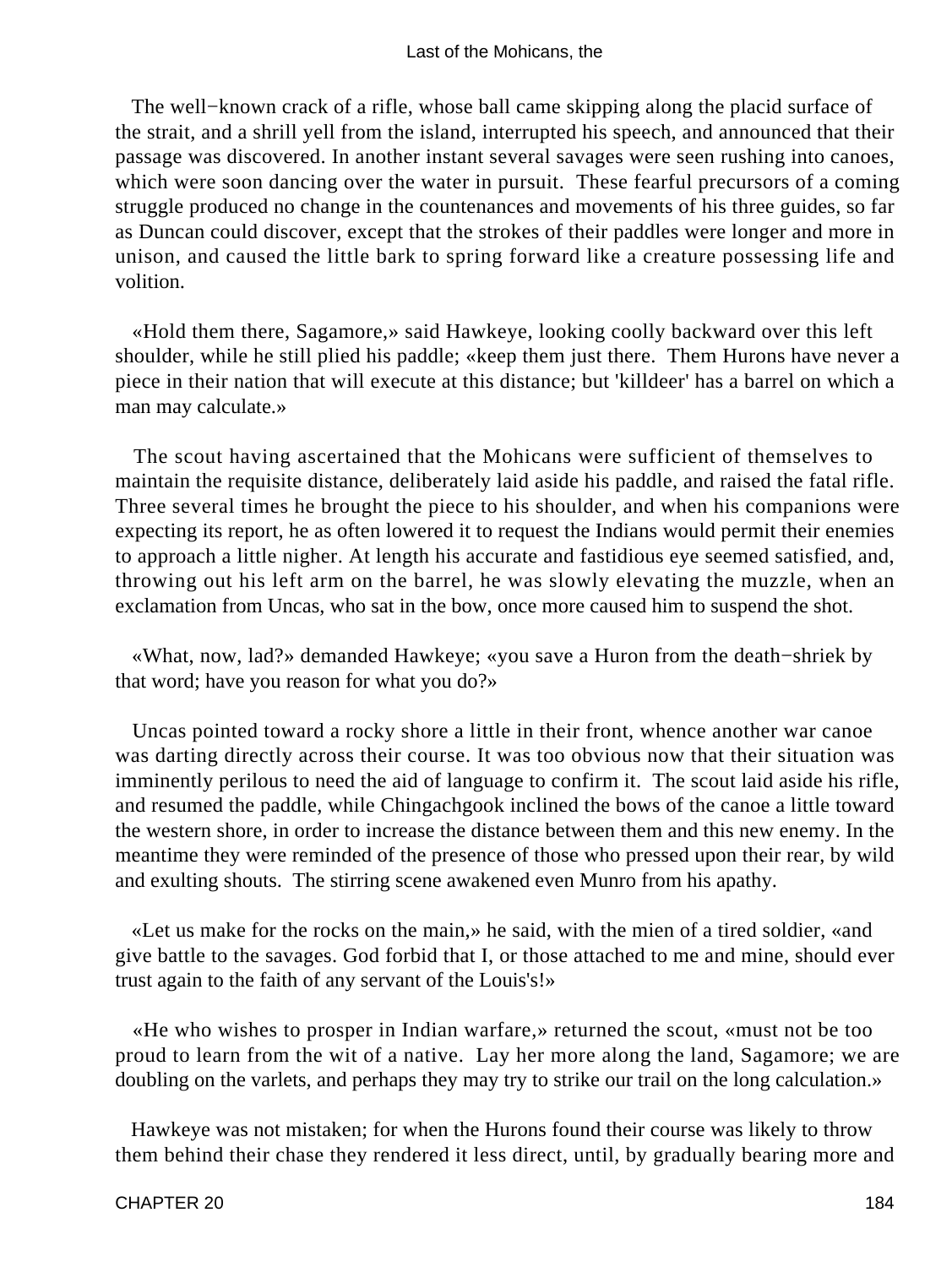more obliquely, the two canoes were, ere long, gliding on parallel lines, within two hundred yards of each other. It now became entirely a trial of speed. So rapid was the progress of the light vessels, that the lake curled in their front, in miniature waves, and their motion became undulating by its own velocity. It was, perhaps, owing to this circumstance, in addition to the necessity of keeping every hand employed at the paddles, that the Hurons had not immediate recourse to their firearms. The exertions of the fugitives were too severe to continue long, and the pursuers had the advantage of numbers. Duncan observed with uneasiness, that the scout began to look anxiously about him, as if searching for some further means of assisting their flight.

 «Edge her a little more from the sun, Sagamore,» said the stubborn woodsman; «I see the knaves are sparing a man to the rifle. A single broken bone might lose us our scalps. Edge more from the sun and we will put the island between us.»

 The expedient was not without its use. A long, low island lay at a little distance before them, and, as they closed with it, the chasing canoe was compelled to take a side opposite to that on which the pursued passed. The scout and his companions did not neglect this advantage, but the instant they were hid from observation by the bushes, they redoubled efforts that before had seemed prodigious. The two canoes came round the last low point, like two coursers at the top of their speed, the fugitives taking the lead. This change had brought them nigher to each other, however, while it altered their relative positions.

 «You showed knowledge in the shaping of a birchen bark, Uncas, when you chose this from among the Huron canoes,» said the scout, smiling, apparently more in satisfaction at their superiority in the race than from that prospect of final escape which now began to open a little upon them. «The imps have put all their strength again at the paddles, and we are to struggle for our scalps with bits of flattened wood, instead of clouded barrels and true eyes. A long stroke, and together, friends.»

 «They are preparing for a shot,» said Heyward; «and as we are in a line with them, it can scarcely fail.»

 «Get you, then, into the bottom of the canoe,» returned the scout; «you and the colonel; it will be so much taken from the size of the mark.»

Heyward smiled, as he answered:

 «It would be but an ill example for the highest in rank to dodge, while the warriors were under fire.»

 «Lord! Lord! That is now a white man's courage!» exclaimed the scout; «and like to many of his notions, not to be maintained by reason. Do you think the Sagamore, or Uncas, or even I, who am a man without a cross, would deliberate about finding a cover in the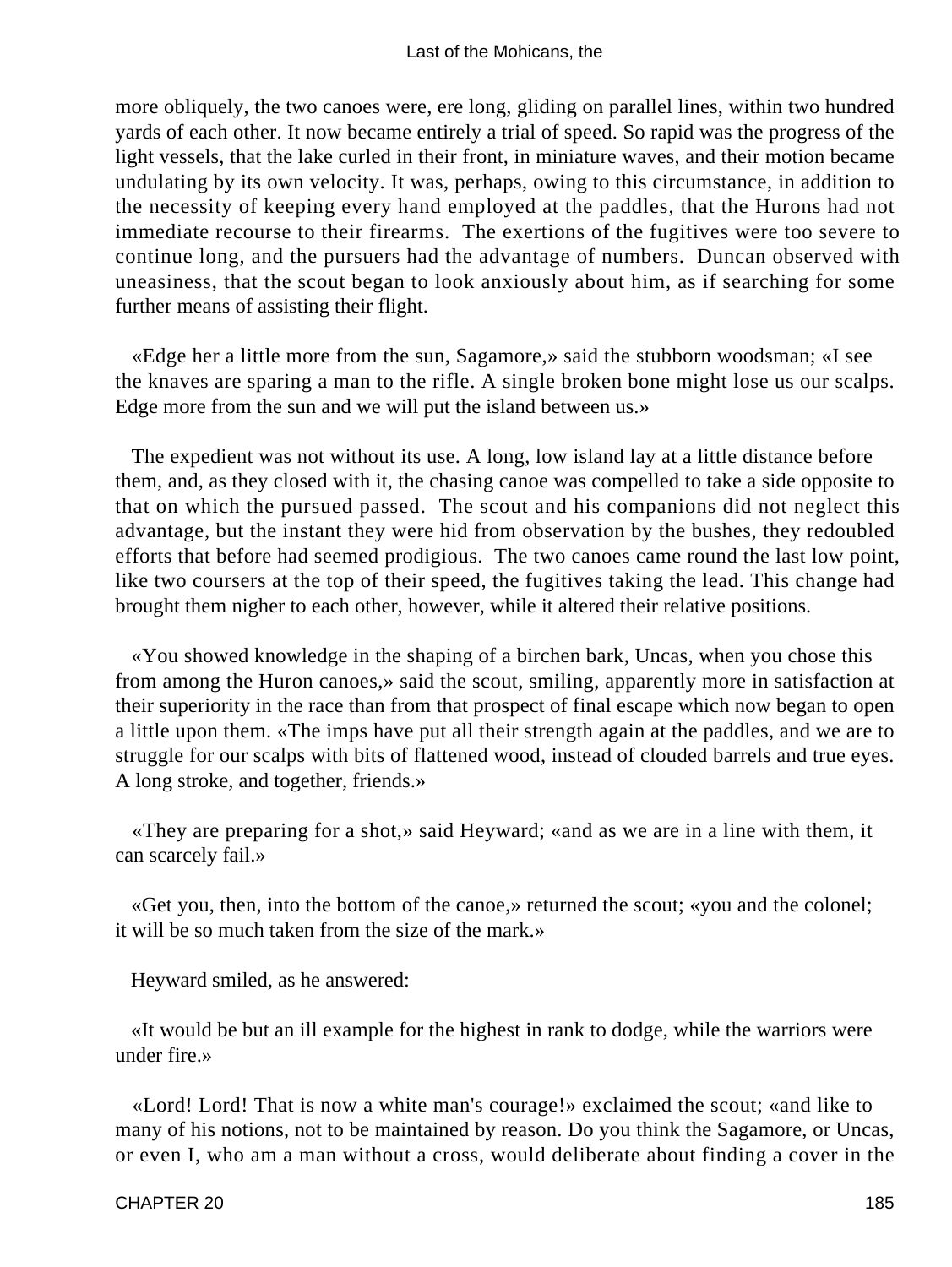scrimmage, when an open body would do no good? For what have the Frenchers reared up their Quebec, if fighting is always to be done in the clearings?»

 «All that you say is very true, my friend,» replied Heyward; «still, our customs must prevent us from doing as you wish.»

 A volley from the Hurons interrupted the discourse, and as the bullets whistled about them, Duncan saw the head of Uncas turned, looking back at himself and Munro. Notwithstanding the nearness of the enemy, and his own great personal danger, the countenance of the young warrior expressed no other emotion, as the former was compelled to think, than amazement at finding men willing to encounter so useless an exposure. Chingachgook was probably better acquainted with the notions of white men, for he did not even cast a glance aside from the riveted look his eye maintained on the object by which he governed their course. A ball soon struck the light and polished paddle from the hands of the chief, and drove it through the air, far in the advance. A shout arose from the Hurons, who seized the opportunity to fire another volley. Uncas described an arc in the water with his own blade, and as the canoe passed swiftly on, Chingachgook recovered his paddle, and flourishing it on high, he gave the war−whoop of the Mohicans, and then lent his strength and skill again to the important task.

 The clamorous sounds of «Le Gros Serpent!» «La Longue Carabine!» «Le Cerf Agile!» burst at once from the canoes behind, and seemed to give new zeal to the pursuers. The scout seized «killdeer» in his left hand, and elevating it about his head, he shook it in triumph at his enemies. The savages answered the insult with a yell, and immediately another volley succeeded. The bullets pattered along the lake, and one even pierced the bark of their little vessel. No perceptible emotion could be discovered in the Mohicans during this critical moment, their rigid features expressing neither hope nor alarm; but the scout again turned his head, and, laughing in his own silent manner, he said to Heyward:

 «The knaves love to hear the sounds of their pieces; but the eye is not to be found among the Mingoes that can calculate a true range in a dancing canoe! You see the dumb devils have taken off a man to charge, and by the smallest measurement that can be allowed, we move three feet to their two!»

 Duncan, who was not altogether as easy under this nice estimate of distances as his companions, was glad to find, however, that owing to their superior dexterity, and the diversion among their enemies, they were very sensibly obtaining the advantage. The Hurons soon fired again, and a bullet struck the blade of Hawkeye's paddle without injury.

 «That will do,» said the scout, examining the slight indentation with a curious eye; «it would not have cut the skin of an infant, much less of men, who, like us, have been blown upon by the heavens in their anger. Now, major, if you will try to use this piece of flattened wood, I'll let 'killdeer' take a part in the conversation.»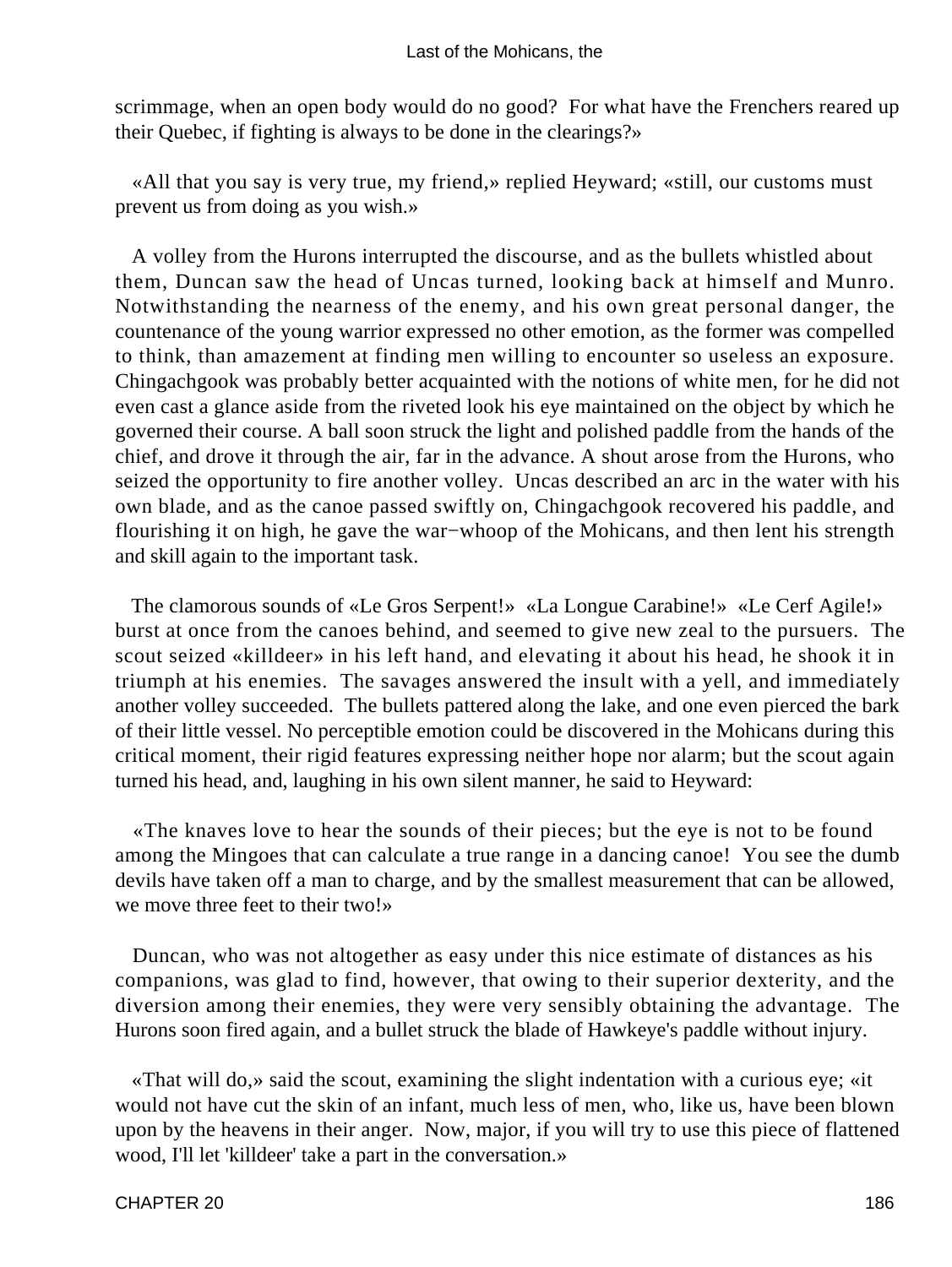Heyward seized the paddle, and applied himself to the work with an eagerness that supplied the place of skill, while Hawkeye was engaged in inspecting the priming of his rifle. The latter then took a swift aim and fired. The Huron in the bows of the leading canoe had risen with a similar object, and he now fell backward, suffering his gun to escape from his hands into the water. In an instant, however, he recovered his feet, though his gestures were wild and bewildered. At the same moment his companions suspended their efforts, and the chasing canoes clustered together, and became stationary. Chingachgook and Uncas profited by the interval to regain their wind, though Duncan continued to work with the most persevering industry. The father and son now cast calm but inquiring glances at each other, to learn if either had sustained any injury by the fire; for both well knew that no cry or exclamation would, in such a moment of necessity have been permitted to betray the accident. A few large drops of blood were trickling down the shoulder of the Sagamore, who, when he perceived that the eyes of Uncas dwelt too long on the sight, raised some water in the hollow of his hand, and washing off the stain, was content to manifest, in this simple manner, the slightness of the injury.

 «Softly, softly, major,» said the scout, who by this time had reloaded his rifle; «we are a little too far already for a rifle to put forth its beauties, and you see yonder imps are holding a council. Let them come up within striking distance – my eye may well be trusted in such a matter – and I will trail the varlets the length of the Horican, guaranteeing that not a shot of theirs shall, at the worst, more than break the skin, while 'killdeer' shall touch the life twice in three times.»

 «We forget our errand,» returned the diligent Duncan. «For God's sake let us profit by this advantage, and increase our distance from the enemy.»

 «Give me my children,» said Munro, hoarsely; «trifle no longer with a father's agony, but restore me my babes.»

 Long and habitual deference to the mandates of his superiors had taught the scout the virtue of obedience. Throwing a last and lingering glance at the distant canoes, he laid aside his rifle, and, relieving the wearied Duncan, resumed the paddle, which he wielded with sinews that never tired. His efforts were seconded by those of the Mohicans and a very few minutes served to place such a sheet of water between them and their enemies, that Heyward once more breathed freely.

 The lake now began to expand, and their route lay along a wide reach, that was lined, as before, by high and ragged mountains. But the islands were few, and easily avoided. The strokes of the paddles grew more measured and regular, while they who plied them continued their labor, after the close and deadly chase from which they had just relieved themselves, with as much coolness as though their speed had been tried in sport, rather than under such pressing, nay, almost desperate, circumstances.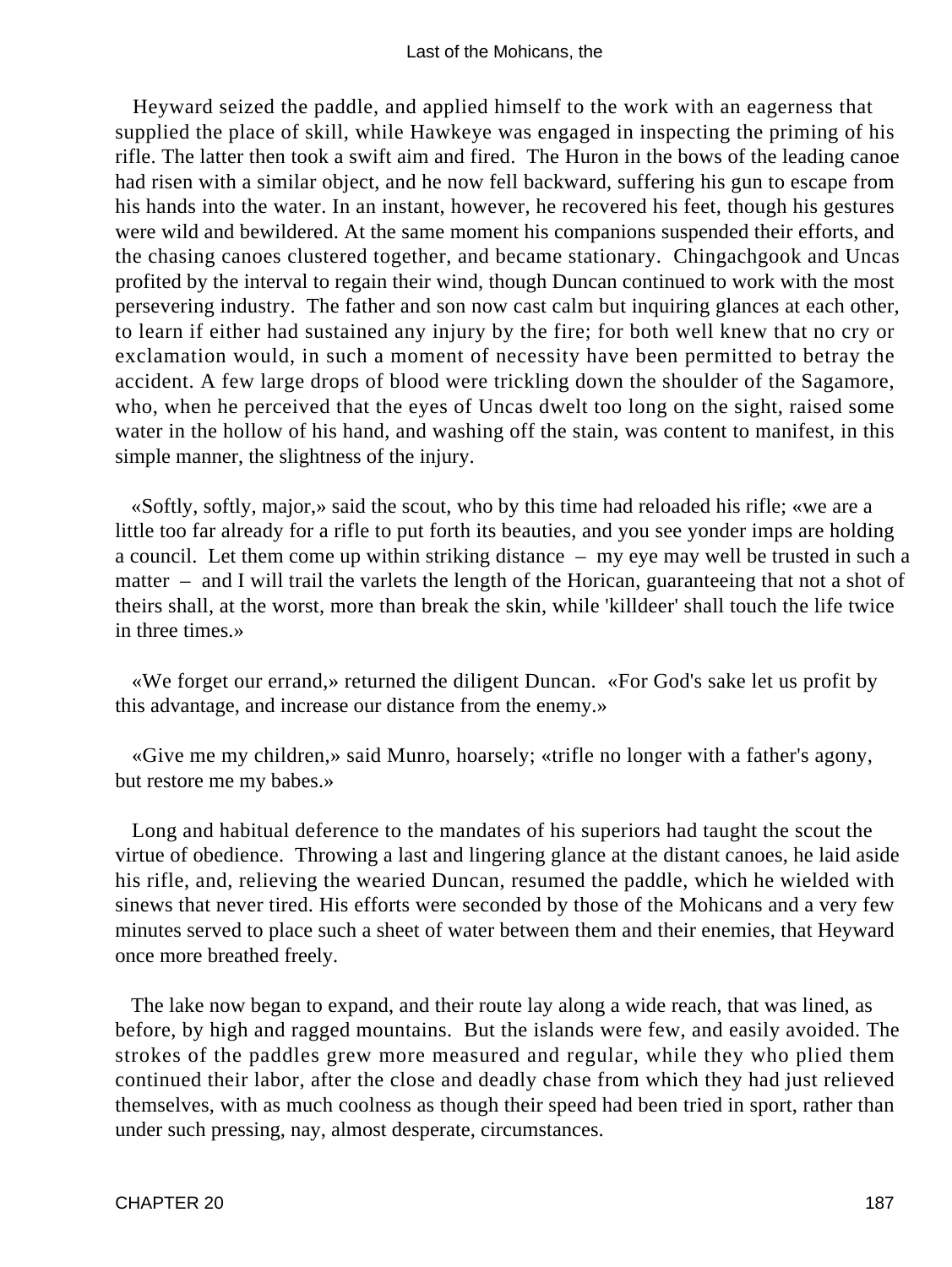Instead of following the western shore, whither their errand led them, the wary Mohican inclined his course more toward those hills behind which Montcalm was known to have led his army into the formidable fortress of Ticonderoga. As the Hurons, to every appearance, had abandoned the pursuit, there was no apparent reason for this excess of caution. It was, however, maintained for hours, until they had reached a bay, nigh the northern termination of the lake. Here the canoe was driven upon the beach, and the whole party landed. Hawkeye and Heyward ascended an adjacent bluff, where the former, after considering the expanse of water beneath him, pointed out to the latter a small black object, hovering under a headland, at the distance of several miles.

 «Do you see it?» demanded the scout. «Now, what would you account that spot, were you left alone to white experience to find your way through this wilderness?»

 «But for its distance and its magnitude, I should suppose it a bird. Can it be a living object?»

 «'Tis a canoe of good birchen bark, and paddled by fierce and crafty Mingoes. Though Providence has lent to those who inhabit the woods eyes that would be needless to men in the settlements, where there are inventions to assist the sight, yet no human organs can see all the dangers which at this moment circumvent us. These varlets pretend to be bent chiefly on their sun−down meal, but the moment it is dark they will be on our trail, as true as hounds on the scent. We must throw them off, or our pursuit of Le Renard Subtil may be given up. These lakes are useful at times, especially when the game take the water,» continued the scout, gazing about him with a countenance of concern; «but they give no cover, except it be to the fishes. God knows what the country would be, if the settlements should ever spread far from the two rivers. Both hunting and war would lose their beauty.»

«Let us not delay a moment, without some good and obvious cause.»

 «I little like that smoke, which you may see worming up along the rock above the canoe,» interrupted the abstracted scout. «My life on it, other eyes than ours see it, and know its meaning. Well, words will not mend the matter, and it is time that we were doing.»

 Hawkeye moved away from the lookout, and descended, musing profoundly, to the shore. He communicated the result of his observations to his companions, in Delaware, and a short and earnest consultation succeeded. When it terminated, the three instantly set about executing their new resolutions.

 The canoe was lifted from the water, and borne on the shoulders of the party, they proceeded into the wood, making as broad and obvious a trail as possible. They soon reached the water−course, which they crossed, and, continuing onward, until they came to an extensive and naked rock. At this point, where their footsteps might be expected to be no longer visible, they retraced their route to the brook, walking backward, with the utmost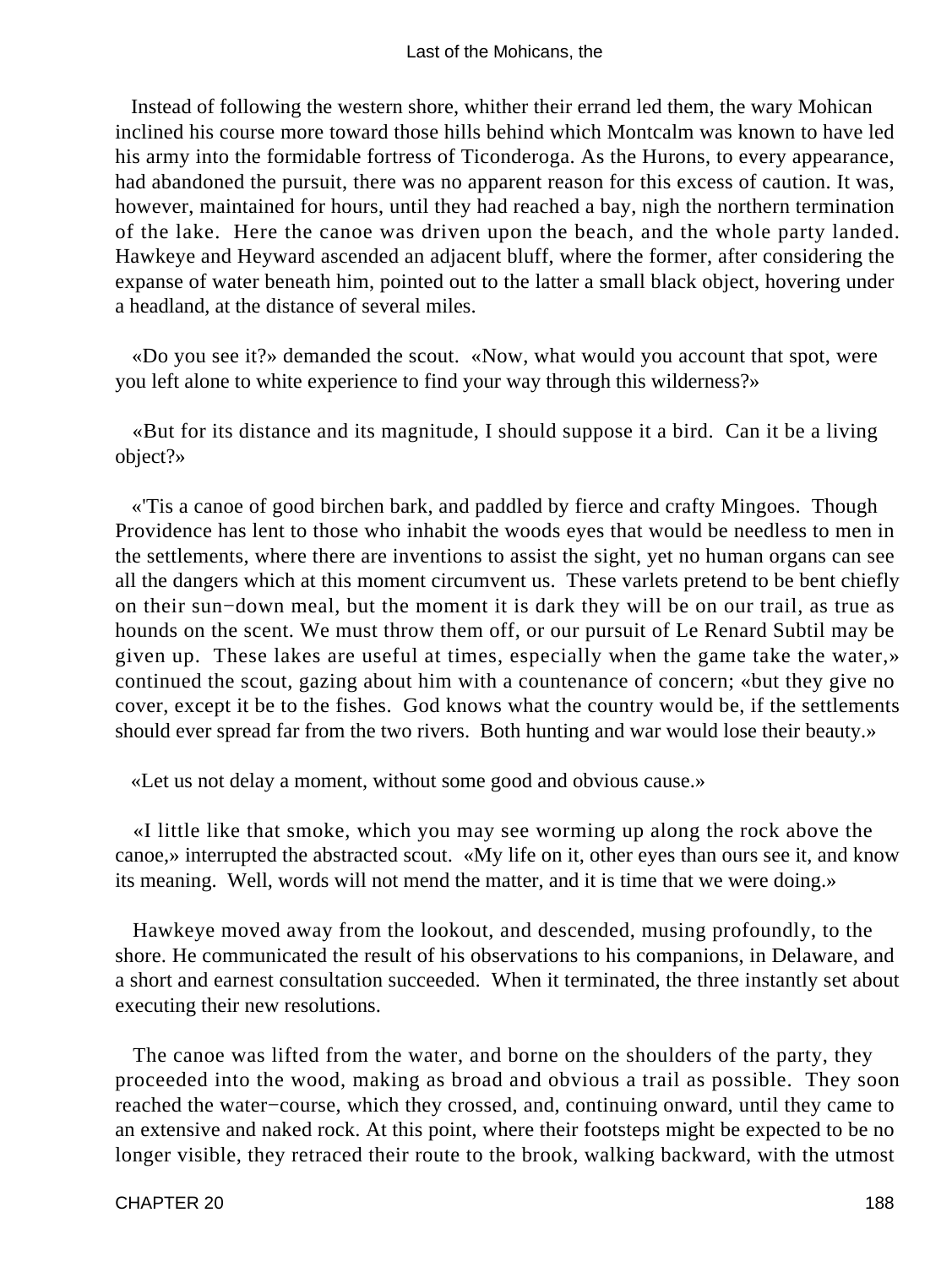care. They now followed the bed of the little stream to the lake, into which they immediately launched their canoe again. A low point concealed them from the headland, and the margin of the lake was fringed for some distance with dense and overhanging bushes. Under the cover of these natural advantages, they toiled their way, with patient industry, until the scout pronounced that he believed it would be safe once more to land.

 The halt continued until evening rendered objects indistinct and uncertain to the eye. Then they resumed their route, and, favored by the darkness, pushed silently and vigorously toward the western shore. Although the rugged outline of mountain, to which they were steering, presented no distinctive marks to the eyes of Duncan, the Mohican entered the little haven he had selected with the confidence and accuracy of an experienced pilot.

 The boat was again lifted and borne into the woods, where it was carefully concealed under a pile of brush. The adventurers assumed their arms and packs, and the scout announced to Munro and Heyward that he and the Indians were at last in readiness to proceed.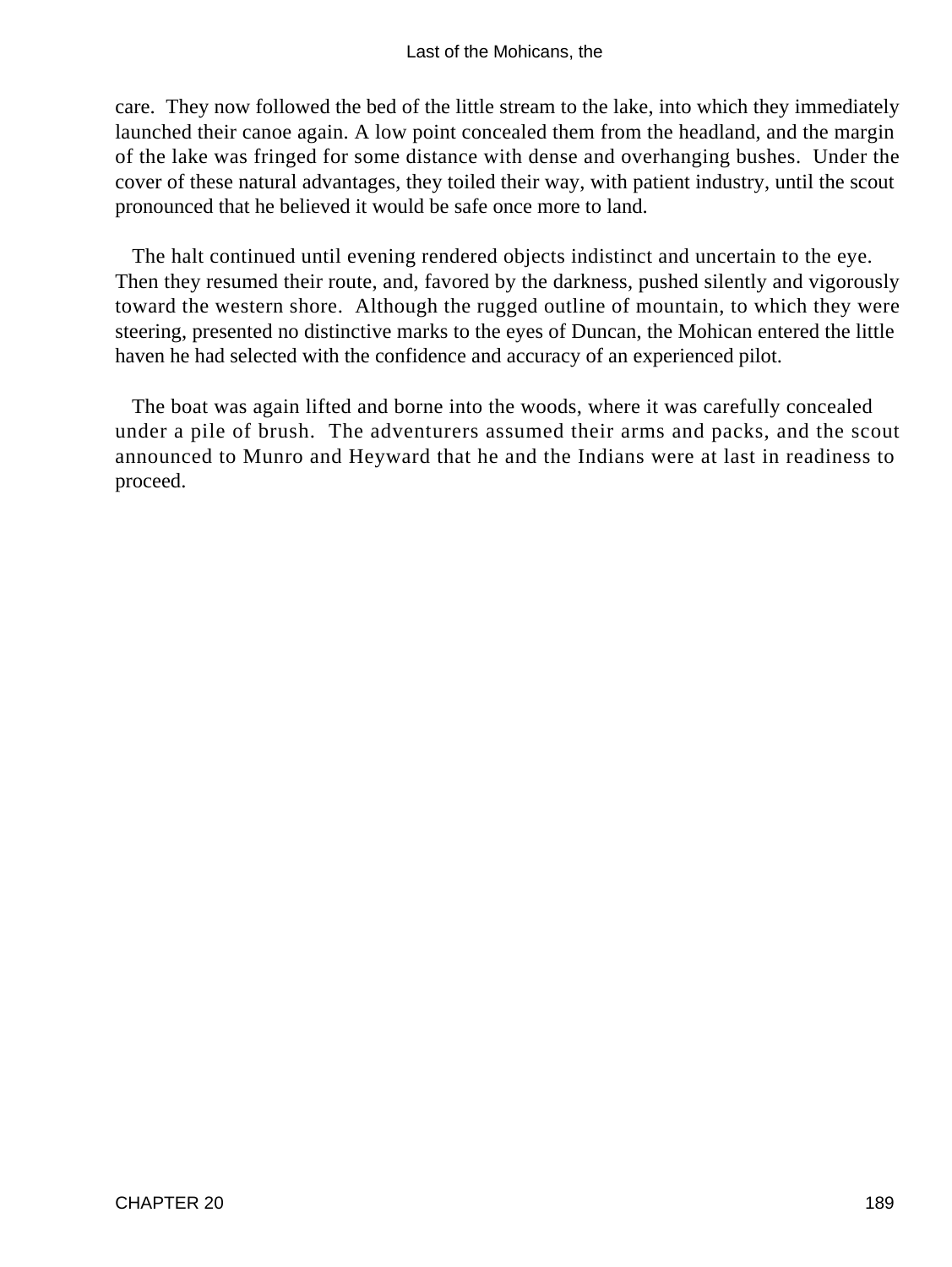# **[CHAPTER 21](#page-317-0)**

*«I*f you find a man there, he shall die a flea's death.» – Merry Wives of Windsor

 The party had landed on the border of a region that is, even to this day, less known to the inhabitants of the States than the deserts of Arabia, or the steppes of Tartary. It was the sterile and rugged district which separates the tributaries of Champlain from those of the Hudson, the Mohawk, and the St. Lawrence. Since the period of our tale the active spirit of the country has surrounded it with a belt of rich and thriving settlements, though none but the hunter or the savage is ever known even now to penetrate its wild recesses.

 As Hawkeye and the Mohicans had, however, often traversed the mountains and valleys of this vast wilderness, they did not hesitate to plunge into its depth, with the freedom of men accustomed to its privations and difficulties. For many hours the travelers toiled on their laborious way, guided by a star, or following the direction of some water−course, until the scout called a halt, and holding a short consultation with the Indians, they lighted their fire, and made the usual preparations to pass the remainder of the night where they then were.

 Imitating the example, and emulating the confidence of their more experienced associates, Munro and Duncan slept without fear, if not without uneasiness. The dews were suffered to exhale, and the sun had dispersed the mists, and was shedding a strong and clear light in the forest, when the travelers resumed their journey.

 After proceeding a few miles, the progress of Hawkeye, who led the advance, became more deliberate and watchful. He often stopped to examine the trees; nor did he cross a rivulet without attentively considering the quantity, the velocity, and the color of its waters. Distrusting his own judgment, his appeals to the opinion of Chingachgook were frequent and earnest. During one of these conferences Heyward observed that Uncas stood a patient and silent, though, as he imagined, an interested listener. He was strongly tempted to address the young chief, and demand his opinion of their progress; but the calm and dignified demeanor of the native induced him to believe, that, like himself, the other was wholly dependent on the sagacity and intelligence of the seniors of the party. At last the scout spoke in English, and at once explained the embarrassment of their situation.

 «When I found that the home path of the Hurons run north,» he said, «it did not need the judgment of many long years to tell that they would follow the valleys, and keep atween the waters of the Hudson and the Horican, until they might strike the springs of the Canada streams, which would lead them into the heart of the country of the Frenchers. Yet here are we, within a short range of the Scaroons, and not a sign of a trail have we crossed! Human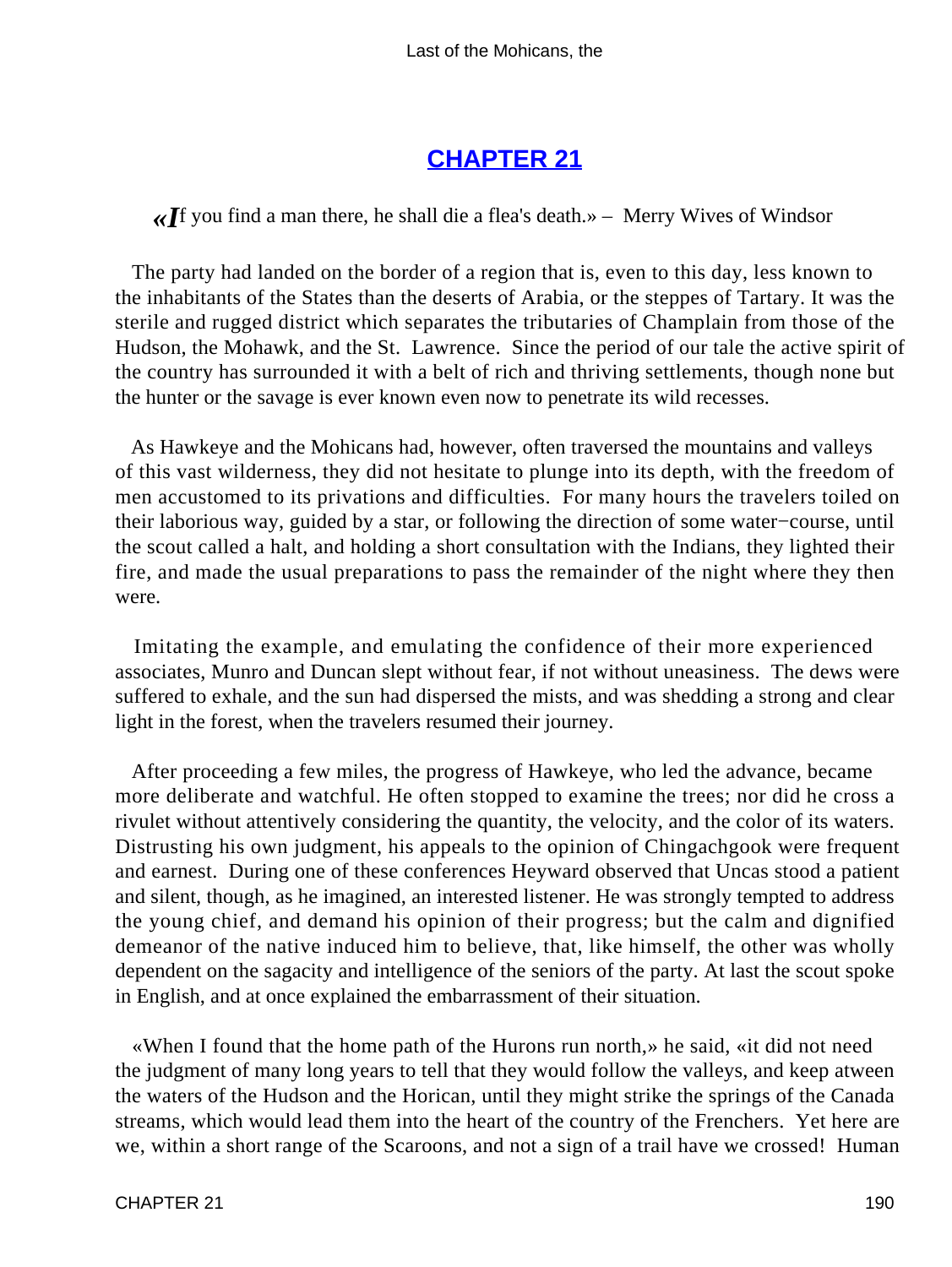natur' is weak, and it is possible we may not have taken the proper scent.»

 «Heaven protect us from such an error!» exclaimed Duncan. «Let us retrace our steps, and examine as we go, with keener eyes. Has Uncas no counsel to offer in such a strait?»

 The young Mohican cast a glance at his father, but, maintaining his quiet and reserved mien, he continued silent. Chingachgook had caught the look, and motioning with his hand, he bade him speak. The moment this permission was accorded, the countenance of Uncas changed from its grave composure to a gleam of intelligence and joy. Bounding forward like a deer, he sprang up the side of a little acclivity, a few rods in advance, and stood, exultingly, over a spot of fresh earth, that looked as though it had been recently upturned by the passage of some heavy animal. The eyes of the whole party followed the unexpected movement, and read their success in the air of triumph that the youth assumed.

 «'Tis the trail!» exclaimed the scout, advancing to the spot; «the lad is quick of sight and keen of wit for his years.»

 «'Tis extraordinary that he should have withheld his knowledge so long,» muttered Duncan, at his elbow.

 «It would have been more wonderful had he spoken without a bidding. No, no; your young white, who gathers his learning from books and can measure what he knows by the page, may conceit that his knowledge, like his legs, outruns that of his fathers', but, where experience is the master, the scholar is made to know the value of years, and respects them accordingly.»

 «See!» said Uncas, pointing north and south, at the evident marks of the broad trail on either side of him, «the dark−hair has gone toward the forest.»

 «Hound never ran on a more beautiful scent,» responded the scout, dashing forward, at once, on the indicated route; «we are favored, greatly favored, and can follow with high noses. Ay, here are both your waddling beasts: this Huron travels like a white general. The fellow is stricken with a judgment, and is mad! Look sharp for wheels, Sagamore,» he continued, looking back, and laughing in his newly awakened satisfaction; «we shall soon have the fool journeying in a coach, and that with three of the best pair of eyes on the borders in his rear.»

 The spirits of the scout, and the astonishing success of the chase, in which a circuitous distance of more than forty miles had been passed, did not fail to impart a portion of hope to the whole party. Their advance was rapid; and made with as much confidence as a traveler would proceed along a wide highway. If a rock, or a rivulet, or a bit of earth harder than common, severed the links of the clew they followed, the true eye of the scout recovered them at a distance, and seldom rendered the delay of a single moment necessary. Their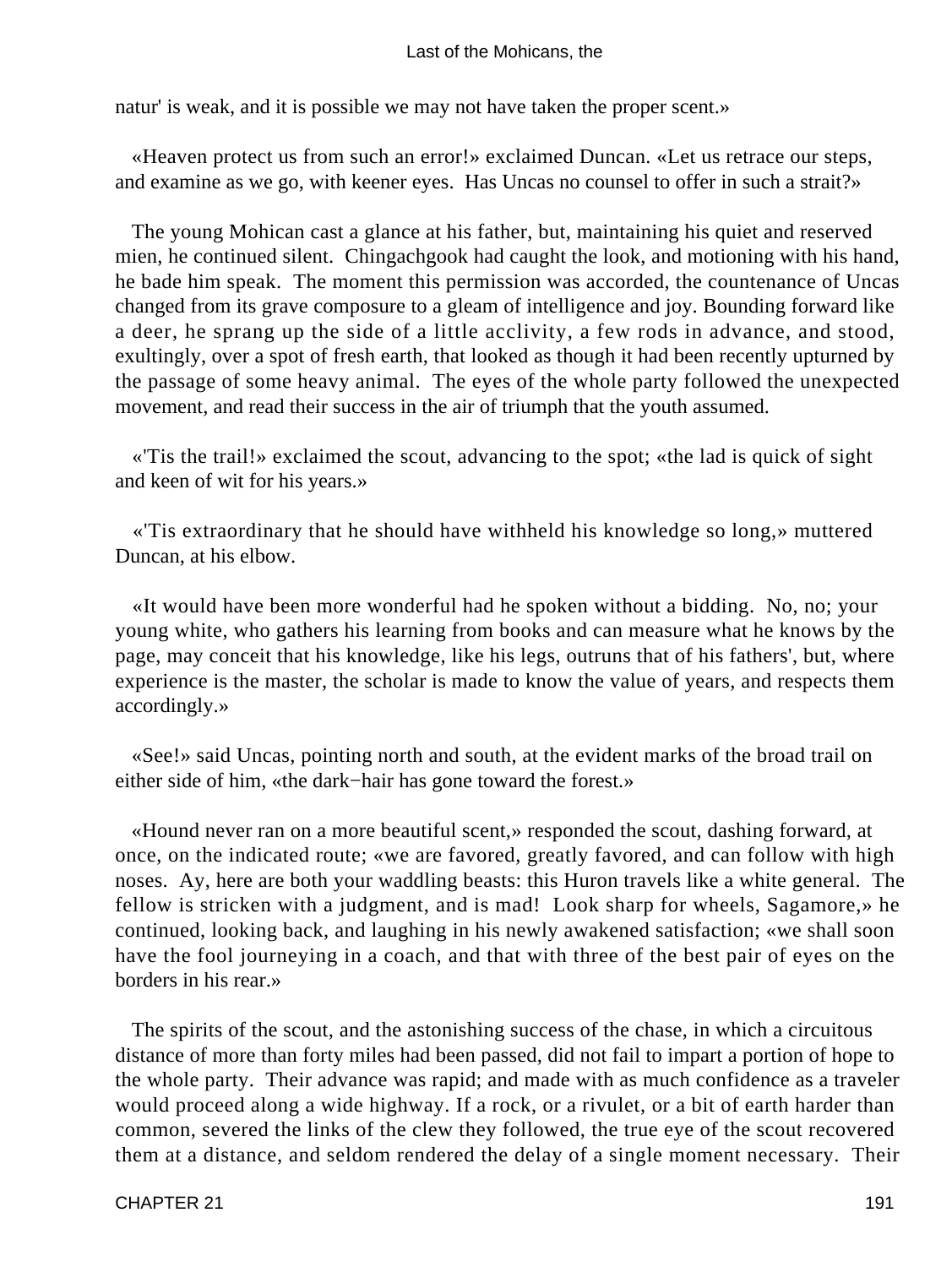progress was much facilitated by the certainty that Magua had found it necessary to journey through the valleys; a circumstance which rendered the general direction of the route sure. Nor had the Huron entirely neglected the arts uniformly practised by the natives when retiring in front of an enemy. False trails and sudden turnings were frequent, wherever a brook or the formation of the ground rendered them feasible; but his pursuers were rarely deceived, and never failed to detect their error, before they had lost either time or distance on the deceptive track.

 By the middle of the afternoon they had passed the Scaroons, and were following the route of the declining sun. After descending an eminence to a low bottom, through which a swift stream glided, they suddenly came to a place where the party of Le Renard had made a halt. Extinguished brands were lying around a spring, the offals of a deer were scattered about the place, and the trees bore evident marks of having been browsed by the horses. At a little distance, Heyward discovered, and contemplated with tender emotion, the small bower under which he was fain to believe that Cora and Alice had reposed. But while the earth was trodden, and the footsteps of both men and beasts were so plainly visible around the place, the trail appeared to have suddenly ended.

 It was easy to follow the tracks of the Narragansetts, but they seemed only to have wandered without guides, or any other object than the pursuit of food. At length Uncas, who, with his father, had endeavored to trace the route of the horses, came upon a sign of their presence that was quite recent. Before following the clew, he communicated his success to his companions; and while the latter were consulting on the circumstance, the youth reappeared, leading the two fillies, with their saddles broken, and the housings soiled, as though they had been permitted to run at will for several days.

 «What should this prove?» said Duncan, turning pale, and glancing his eyes around him, as if he feared the brush and leaves were about to give up some horrid secret.

 «That our march is come to a quick end, and that we are in an enemy's country,» returned the scout. «Had the knave been pressed, and the gentle ones wanted horses to keep up with the party, he might have taken their scalps; but without an enemy at his heels, and with such rugged beasts as these, he would not hurt a hair of their heads. I know your thoughts, and shame be it to our color that you have reason for them; but he who thinks that even a Mingo would ill−treat a woman, unless it be to tomahawk her, knows nothing of Indian natur', or the laws of the woods. No, no; I have heard that the French Indians had come into these hills to hunt the moose, and we are getting within scent of their camp. Why should they not? The morning and evening guns of Ty may be heard any day among these mountains; for the Frenchers are running a new line atween the provinces of the king and the Canadas. It is true that the horses are here, but the Hurons are gone; let us, then, hunt for the path by which they parted.»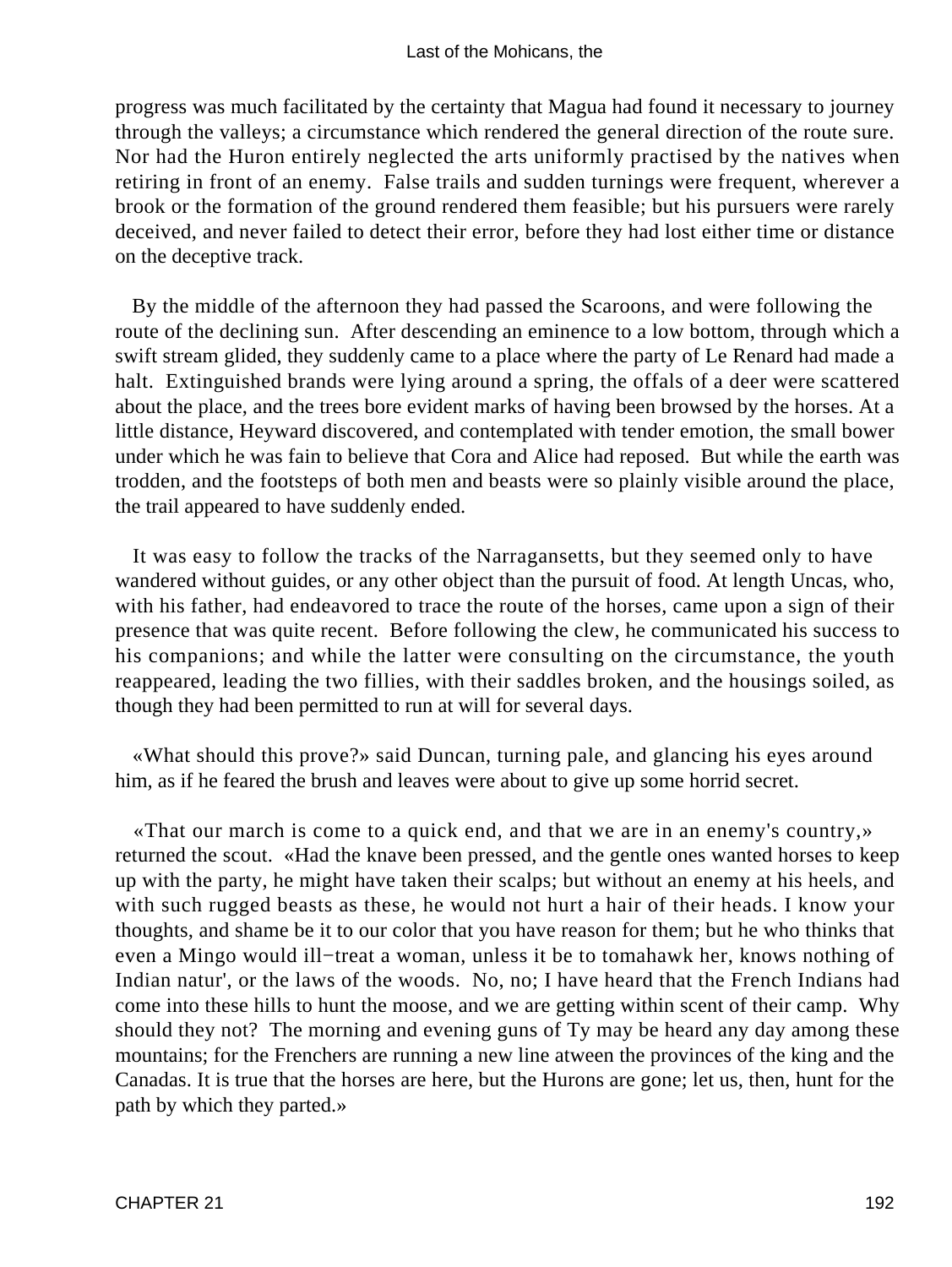Hawkeye and the Mohicans now applied themselves to their task in good earnest. A circle of a few hundred feet in circumference was drawn, and each of the party took a segment for his portion. The examination, however, resulted in no discovery. The impressions of footsteps were numerous, but they all appeared like those of men who had wandered about the spot, without any design to quit it. Again the scout and his companions made the circuit of the halting place, each slowly following the other, until they assembled in the center once more, no wiser than when they started.

 «Such cunning is not without its deviltry,» exclaimed Hawkeye, when he met the disappointed looks of his assistants.

 «We must get down to it, Sagamore, beginning at the spring, and going over the ground by inches. The Huron shall never brag in his tribe that he has a foot which leaves no print.»

 Setting the example himself, the scout engaged in the scrutiny with renewed zeal. Not a leaf was left unturned. The sticks were removed, and the stones lifted; for Indian cunning was known frequently to adopt these objects as covers, laboring with the utmost patience and industry, to conceal each footstep as they proceeded. Still no discovery was made. At length Uncas, whose activity had enabled him to achieve his portion of the task the soonest, raked the earth across the turbid little rill which ran from the spring, and diverted its course into another channel. So soon as its narrow bed below the dam was dry, he stooped over it with keen and curious eyes. A cry of exultation immediately announced the success of the young warrior. The whole party crowded to the spot where Uncas pointed out the impression of a moccasin in the moist alluvion.

 «This lad will be an honor to his people,» said Hawkeye, regarding the trail with as much admiration as a naturalist would expend on the tusk of a mammoth or the rib of a mastodon; «ay, and a thorn in the sides of the Hurons. Yet that is not the footstep of an Indian! the weight is too much on the heel, and the toes are squared, as though one of the French dancers had been in, pigeon−winging his tribe! Run back, Uncas, and bring me the size of the singer's foot. You will find a beautiful print of it just opposite yon rock, agin the hillside.»

 While the youth was engaged in this commission, the scout and Chingachgook were attentively considering the impressions. The measurements agreed, and the former unhesitatingly pronounced that the footstep was that of David, who had once more been made to exchange his shoes for moccasins.

 «I can now read the whole of it, as plainly as if I had seen the arts of Le Subtil,» he added; «the singer being a man whose gifts lay chiefly in his throat and feet, was made to go first, and the others have trod in his steps, imitating their formation.»

«But,» cried Duncan, «I see no signs of  $-\infty$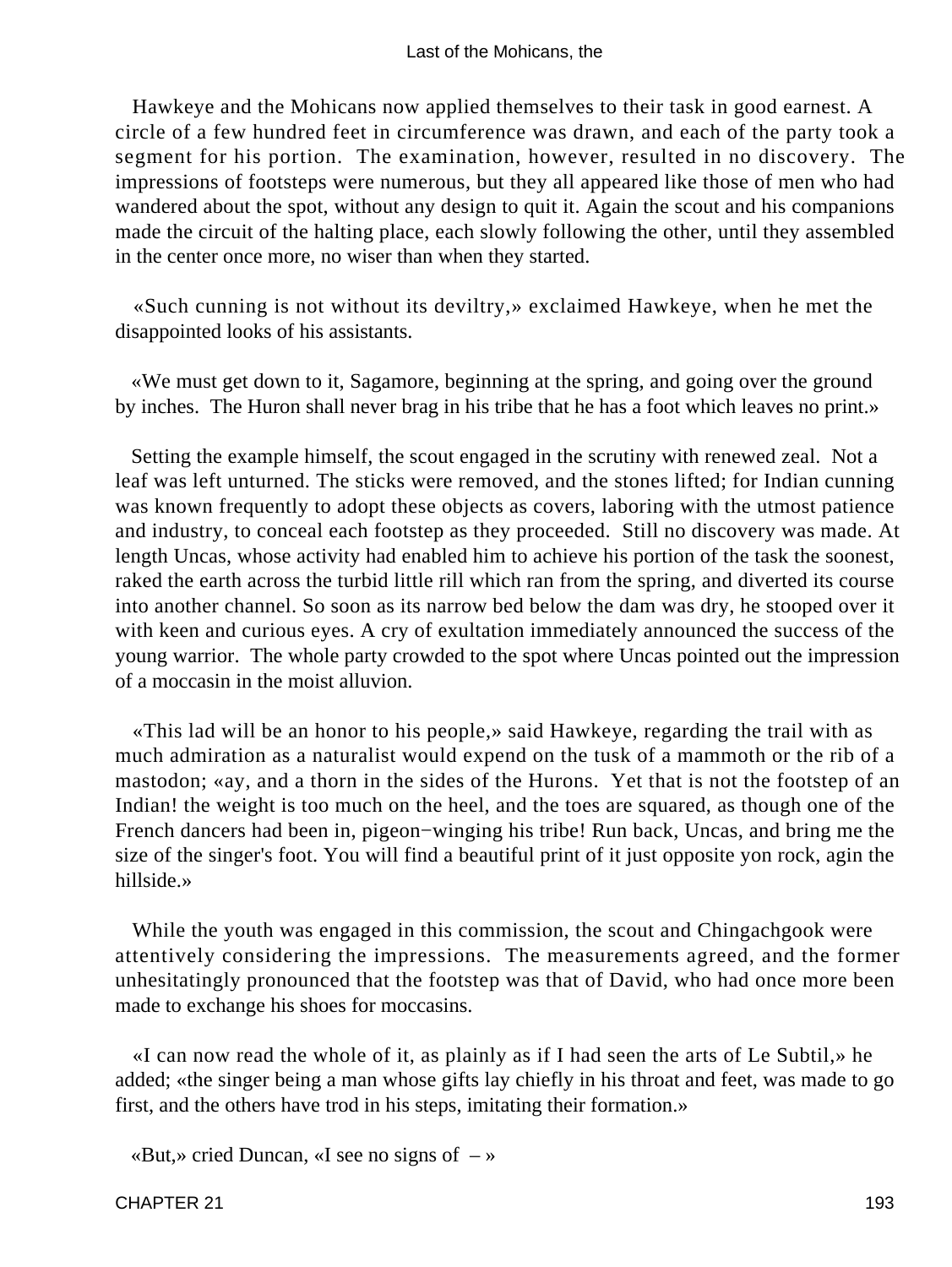«The gentle ones,» interrupted the scout; «the varlet has found a way to carry them, until he supposed he had thrown any followers off the scent. My life on it, we see their pretty little feet again, before many rods go by.»

 The whole party now proceeded, following the course of the rill, keeping anxious eyes on the regular impressions. The water soon flowed into its bed again, but watching the ground on either side, the foresters pursued their way content with knowing that the trail lay beneath. More than half a mile was passed, before the rill rippled close around the base of an extensive and dry rock. Here they paused to make sure that the Hurons had not quitted the water.

 It was fortunate they did so. For the quick and active Uncas soon found the impression of a foot on a bunch of moss, where it would seem an Indian had inadvertently trodden. Pursuing the direction given by this discovery, he entered the neighboring thicket, and struck the trail, as fresh and obvious as it had been before they reached the spring. Another shout announced the good fortune of the youth to his companions, and at once terminated the search.

 «Ay, it has been planned with Indian judgment,» said the scout, when the party was assembled around the place, «and would have blinded white eyes.»

«Shall we proceed?» demanded Heyward.

 «Softly, softly, we know our path; but it is good to examine the formation of things. This is my schooling, major; and if one neglects the book, there is little chance of learning from the open land of Providence. All is plain but one thing, which is the manner that the knave contrived to get the gentle ones along the blind trail. Even a Huron would be too proud to let their tender feet touch the water.»

 «Will this assist in explaining the difficulty?» said Heyward, pointing toward the fragments of a sort of handbarrow, that had been rudely constructed of boughs, and bound together with withes, and which now seemed carelessly cast aside as useless.

 «'Tis explained!» cried the delighted Hawkeye. «If them varlets have passed a minute, they have spent hours in striving to fabricate a lying end to their trail! Well, I've known them to waste a day in the same manner to as little purpose. Here we have three pair of moccasins, and two of little feet. It is amazing that any mortal beings can journey on limbs so small! Pass me the thong of buckskin, Uncas, and let me take the length of this foot. By the Lord, it is no longer than a child's and yet the maidens are tall and comely. That Providence is partial in its gifts, for its own wise reasons, the best and most contented of us must allow.»

 «The tender limbs of my daughters are unequal to these hardships,» said Munro, looking at the light footsteps of his children, with a parent's love; «we shall find their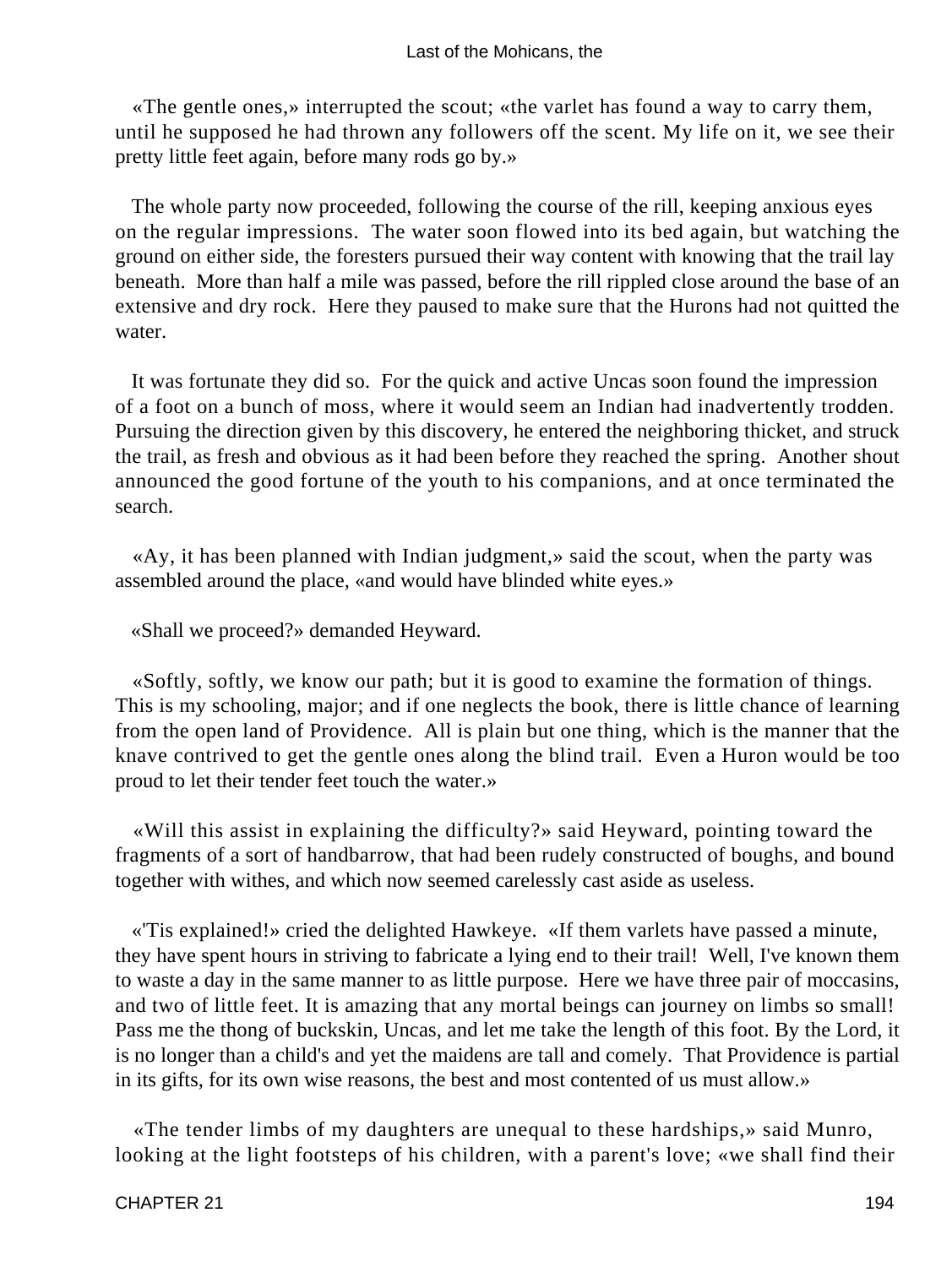fainting forms in this desert.»

 «Of that there is little cause of fear,» returned the scout, slowly shaking his head; «this is a firm and straight, though a light step, and not over long. See, the heel has hardly touched the ground; and there the dark−hair has made a little jump, from root to root. No, no; my knowledge for it, neither of them was nigh fainting, hereaway. Now, the singer was beginning to be footsore and leg−weary, as is plain by his trail. There, you see, he slipped; here he has traveled wide and tottered; and there again it looks as though he journeyed on snowshoes. Ay, ay, a man who uses his throat altogether, can hardly give his legs a proper training.»

 From such undeniable testimony did the practised woodsman arrive at the truth, with nearly as much certainty and precision as if he had been a witness of all those events which his ingenuity so easily elucidated. Cheered by these assurances, and satisfied by a reasoning that was so obvious, while it was so simple, the party resumed its course, after making a short halt, to take a hurried repast.

 When the meal was ended, the scout cast a glance upward at the setting sun, and pushed forward with a rapidity which compelled Heyward and the still vigorous Munro to exert all their muscles to equal. Their route now lay along the bottom which has already been mentioned. As the Hurons had made no further efforts to conceal their footsteps, the progress of the pursuers was no longer delayed by uncertainty. Before an hour had elapsed, however, the speed of Hawkeye sensibly abated, and his head, instead of maintaining its former direct and forward look, began to turn suspiciously from side to side, as if he were conscious of approaching danger. He soon stopped again, and waited for the whole party to come up.

 «I scent the Hurons,» he said, speaking to the Mohicans; «yonder is open sky, through the treetops, and we are getting too nigh their encampment. Sagamore, you will take the hillside, to the right; Uncas will bend along the brook to the left, while I will try the trail. If anything should happen, the call will be three croaks of a crow. I saw one of the birds fanning himself in the air, just beyond the dead oak – another sign that we are approaching an encampment.»

 The Indians departed their several ways without reply, while Hawkeye cautiously proceeded with the two gentlemen. Heyward soon pressed to the side of their guide, eager to catch an early glimpse of those enemies he had pursued with so much toil and anxiety. His companion told him to steal to the edge of the wood, which, as usual, was fringed with a thicket, and wait his coming, for he wished to examine certain suspicious signs a little on one side. Duncan obeyed, and soon found himself in a situation to command a view which he found as extraordinary as it was novel.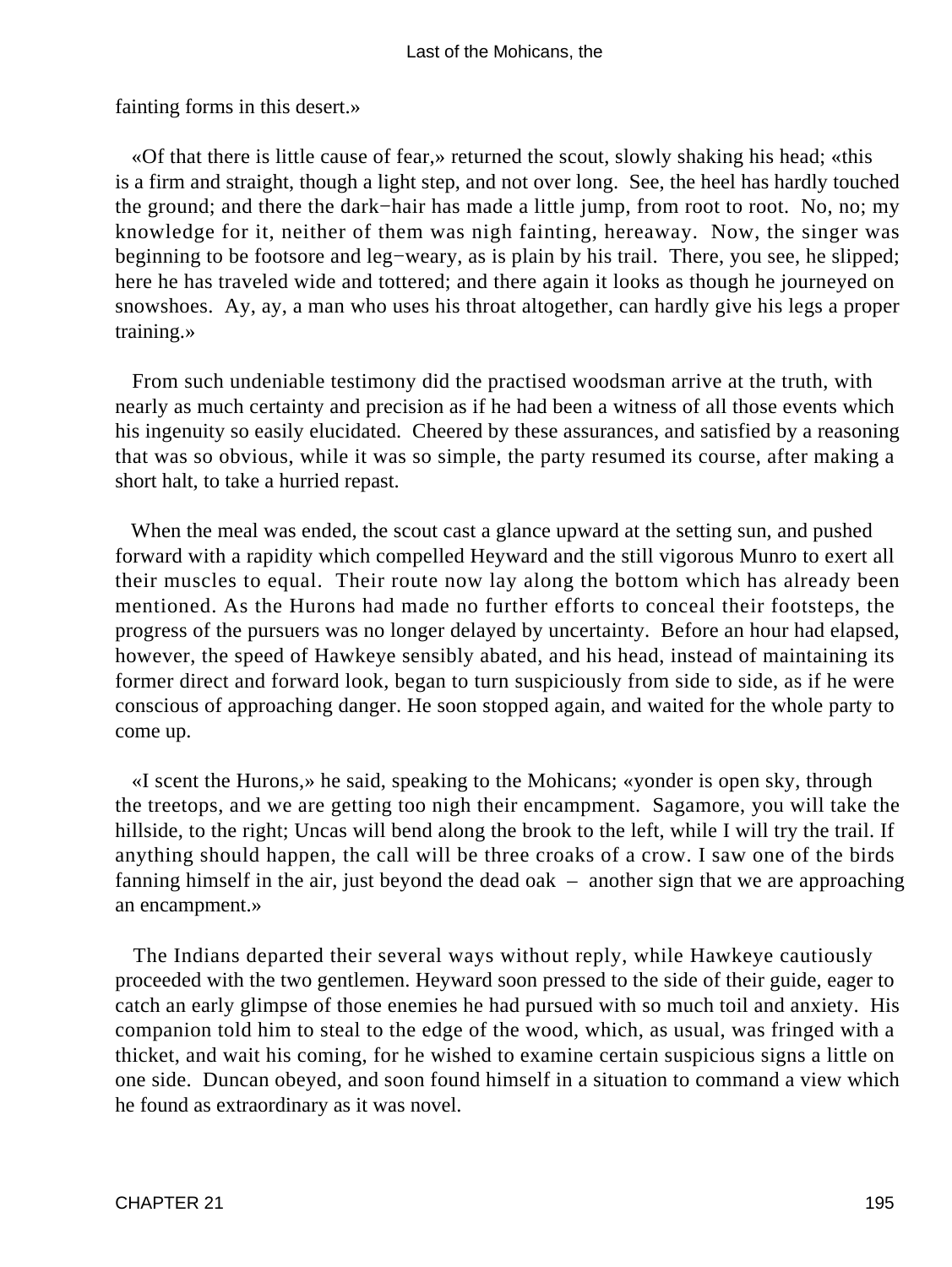The trees of many acres had been felled, and the glow of a mild summer's evening had fallen on the clearing, in beautiful contrast to the gray light of the forest. A short distance from the place where Duncan stood, the stream had seemingly expanded into a little lake, covering most of the low land, from mountain to mountain. The water fell out of this wide basin, in a cataract so regular and gentle, that it appeared rather to be the work of human hands than fashioned by nature. A hundred earthen dwellings stood on the margin of the lake, and even in its waters, as though the latter had overflowed its usual banks. Their rounded roofs, admirably molded for defense against the weather, denoted more of industry and foresight than the natives were wont to bestow on their regular habitations, much less on those they occupied for the temporary purposes of hunting and war. In short, the whole village or town, whichever it might be termed, possessed more of method and neatness of execution, than the white men had been accustomed to believe belonged, ordinarily, to the Indian habits. It appeared, however, to be deserted. At least, so thought Duncan for many minutes; but, at length, he fancied he discovered several human forms advancing toward him on all fours, and apparently dragging in the train some heavy, and as he was quick to apprehend, some formidable engine. Just then a few dark−looking heads gleamed out of the dwellings, and the place seemed suddenly alive with beings, which, however, glided from cover to cover so swiftly, as to allow no opportunity of examining their humors or pursuits. Alarmed at these suspicious and inexplicable movements, he was about to attempt the signal of the crows, when the rustling of leaves at hand drew his eyes in another direction.

 The young man started, and recoiled a few paces instinctively, when he found himself within a hundred yards of a stranger Indian. Recovering his recollection on the instant, instead of sounding an alarm, which might prove fatal to himself, he remained stationary, an attentive observer of the other's motions.

 An instant of calm observation served to assure Duncan that he was undiscovered. The native, like himself, seemed occupied in considering the low dwellings of the village, and the stolen movements of its inhabitants. It was impossible to discover the expression of his features through the grotesque mask of paint under which they were concealed, though Duncan fancied it was rather melancholy than savage. His head was shaved, as usual, with the exception of the crown, from whose tuft three or four faded feathers from a hawk's wing were loosely dangling. A ragged calico mantle half encircled his body, while his nether garment was composed of an ordinary shirt, the sleeves of which were made to perform the office that is usually executed by a much more commodious arrangement. His legs were, however, covered with a pair of good deer−skin moccasins. Altogether, the appearance of the individual was forlorn and miserable.

 Duncan was still curiously observing the person of his neighbor when the scout stole silently and cautiously to his side.

 «You see we have reached their settlement or encampment,» whispered the young man; «and here is one of the savages himself, in a very embarrassing position for our further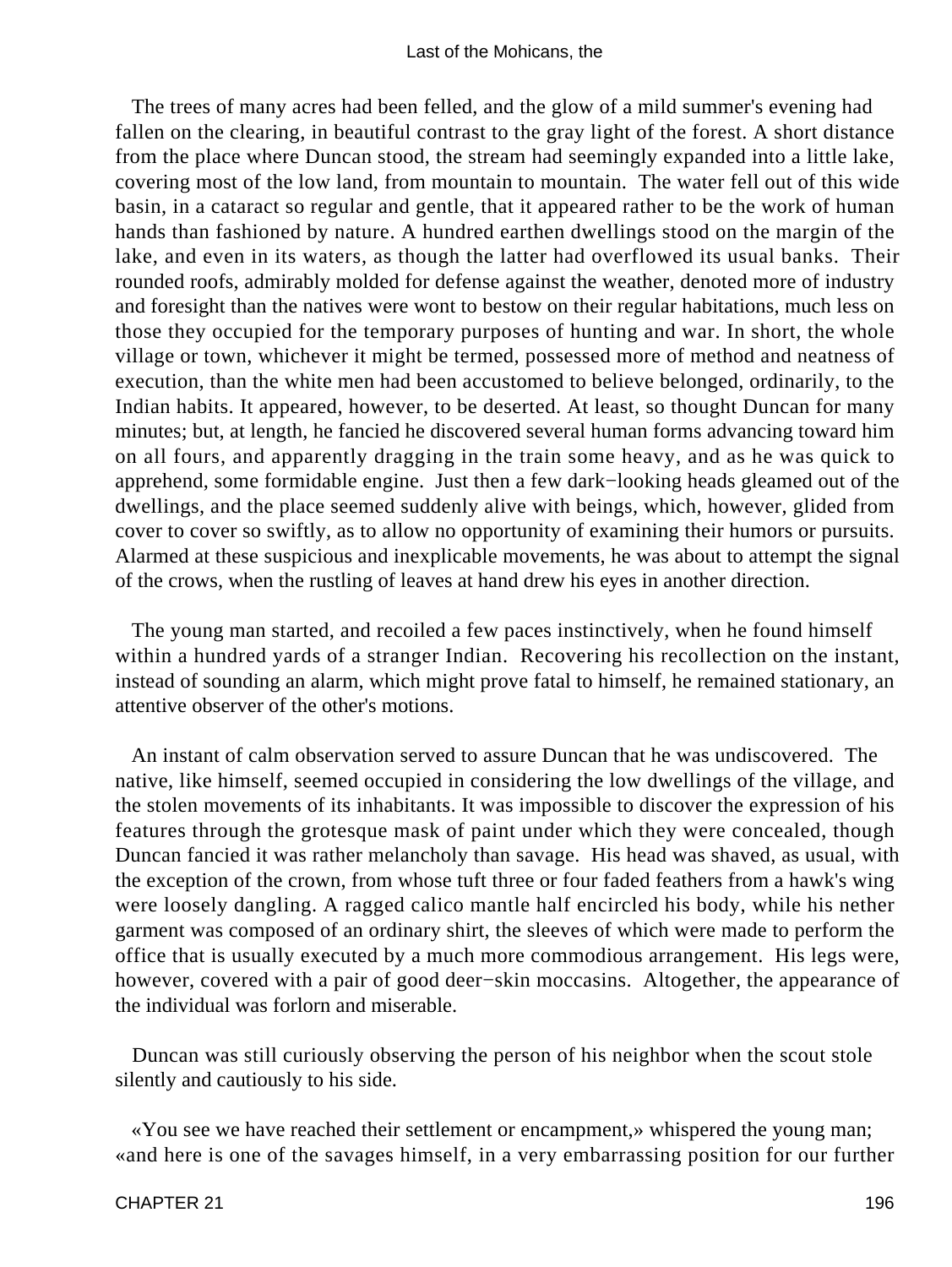movements.»

 Hawkeye started, and dropped his rifle, when, directed by the finger of his companion, the stranger came under his view. Then lowering the dangerous muzzle he stretched forward his long neck, as if to assist a scrutiny that was already intensely keen.

 «The imp is not a Huron,» he said, «nor of any of the Canada tribes; and yet you see, by his clothes, the knave has been plundering a white. Ay, Montcalm has raked the woods for his inroad, and a whooping, murdering set of varlets has he gathered together. Can you see where he has put his rifle or his bow?»

 «He appears to have no arms; nor does he seem to be viciously inclined. Unless he communicate the alarm to his fellows, who, as you see, are dodging about the water, we have but little to fear from him.»

 The scout turned to Heyward, and regarded him a moment with unconcealed amazement. Then opening wide his mouth, he indulged in unrestrained and heartfelt laughter, though in that silent and peculiar manner which danger had so long taught him to practise.

 Repeating the words, «Fellows who are dodging about the water!» he added, «so much for schooling and passing a boyhood in the settlements! The knave has long legs, though, and shall not be trusted. Do you keep him under your rifle while I creep in behind, through the bush, and take him alive. Fire on no account.»

 Heyward had already permitted his companion to bury part of his person in the thicket, when, stretching forth his arm, he arrested him, in order to ask:

«If I see you in danger, may I not risk a shot?»

 Hawkeye regarded him a moment, like one who knew not how to take the question; then, nodding his head, he answered, still laughing, though inaudibly:

«Fire a whole platoon, major.»

 In the next moment he was concealed by the leaves. Duncan waited several minutes in feverish impatience, before he caught another glimpse of the scout. Then he reappeared, creeping along the earth, from which his dress was hardly distinguishable, directly in the rear of his intended captive. Having reached within a few yards of the latter, he arose to his feet, silently and slowly. At that instant, several loud blows were struck on the water, and Duncan turned his eyes just in time to perceive that a hundred dark forms were plunging, in a body, into the troubled little sheet. Grasping his rifle his looks were again bent on the Indian near him. Instead of taking the alarm, the unconscious savage stretched forward his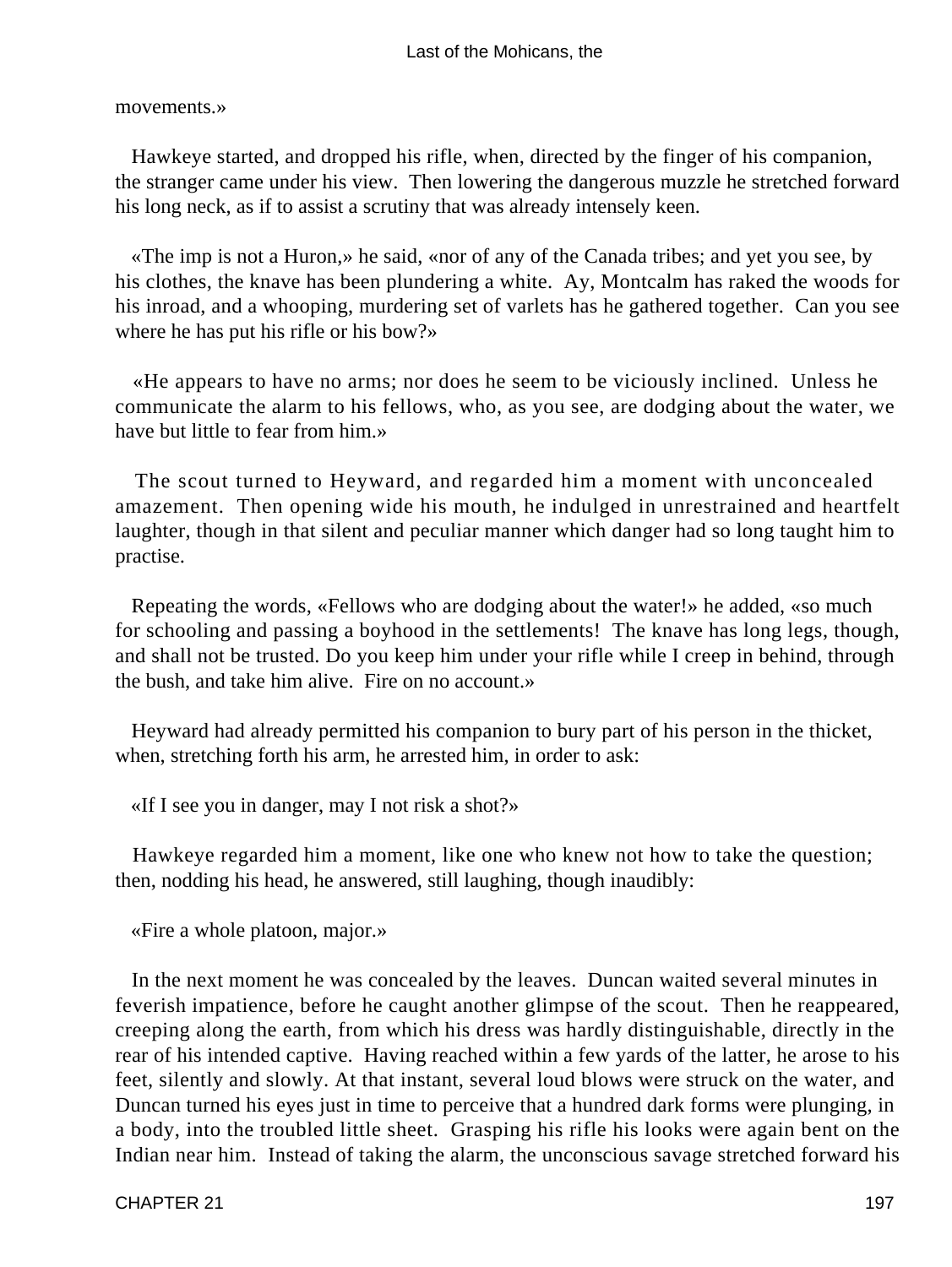neck, as if he also watched the movements about the gloomy lake, with a sort of silly curiosity. In the meantime, the uplifted hand of Hawkeye was above him. But, without any apparent reason, it was withdrawn, and its owner indulged in another long, though still silent, fit of merriment. When the peculiar and hearty laughter of Hawkeye was ended, instead of grasping his victim by the throat, he tapped him lightly on the shoulder, and exclaimed aloud:

«How now, friend! have you a mind to teach the beavers to sing?»

 «Even so,» was the ready answer. «It would seem that the Being that gave them power to improve His gifts so well, would not deny them voices to proclaim His praise.»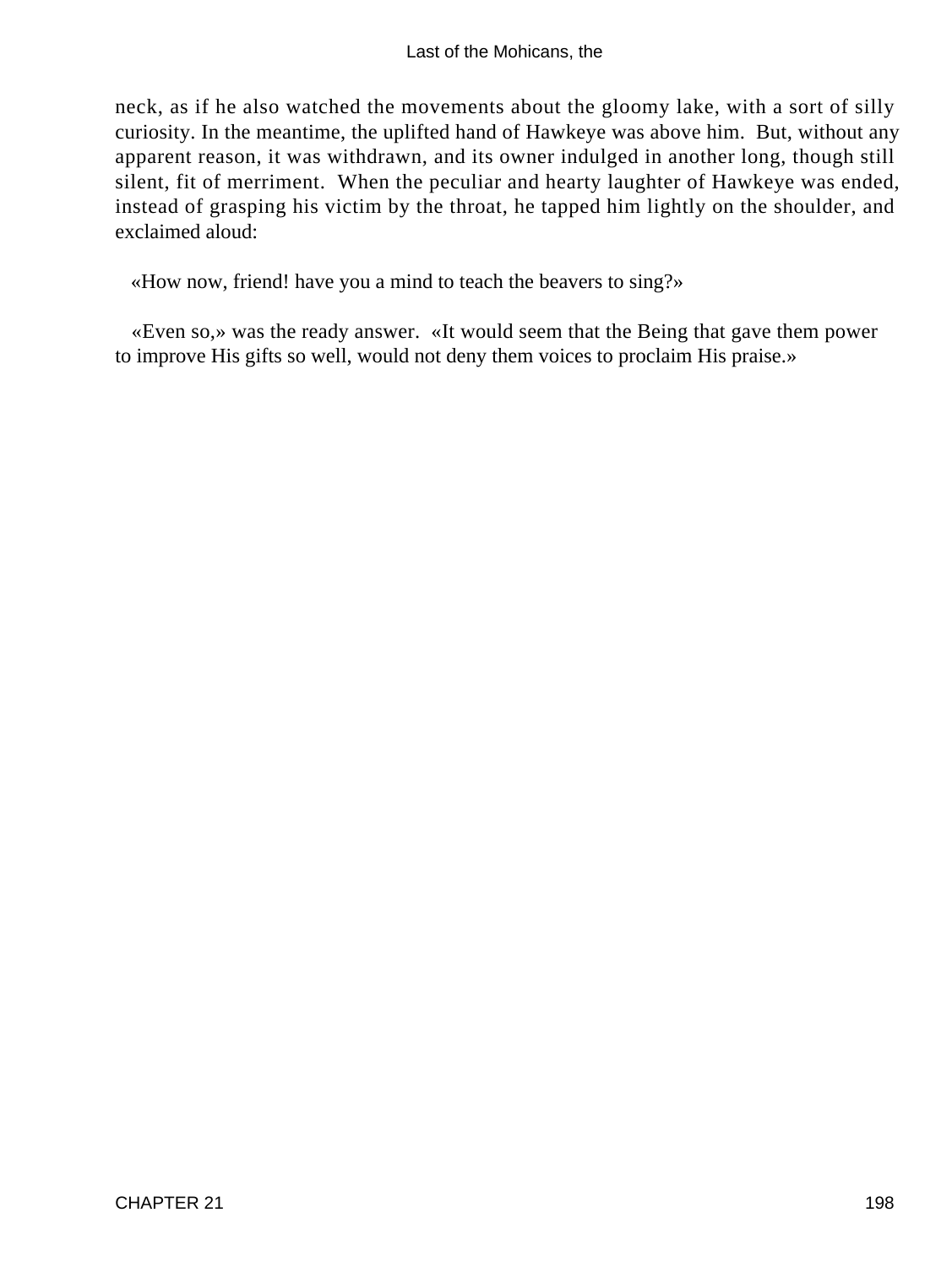# **[CHAPTER 22](#page-317-0)**

 $\mathcal{R}$ ot. – Abibl we all met? Qui. – Pat – pat; and here's a marvelous convenient place for our rehearsal.» – Midsummer Night's Dream

 The reader may better imagine, than we describe the surprise of Heyward. His lurking Indians were suddenly converted into four−footed beasts; his lake into a beaver pond; his cataract into a dam, constructed by those industrious and ingenious quadrupeds; and a suspected enemy into his tried friend, David Gamut, the master of psalmody. The presence of the latter created so many unexpected hopes relative to the sisters that, without a moment's hesitation, the young man broke out of his ambush, and sprang forward to join the two principal actors in the scene.

 The merriment of Hawkeye was not easily appeased. Without ceremony, and with a rough hand, he twirled the supple Gamut around on his heel, and more than once affirmed that the Hurons had done themselves great credit in the fashion of his costume. Then, seizing the hand of the other, he squeezed it with a grip that brought tears into the eyes of the placid David, and wished him joy of his new condition.

 «You were about opening your throat−practisings among the beavers, were ye?» he said. «The cunning devils know half the trade already, for they beat the time with their tails, as you heard just now; and in good time it was, too, or 'killdeer' might have sounded the first note among them. I have known greater fools, who could read and write, than an experienced old beaver; but as for squalling, the animals are born dumb! What think you of such a song as this?»

 David shut his sensitive ears, and even Heyward apprised as he was of the nature of the cry, looked upward in quest of the bird, as the cawing of a crow rang in the air about them.

 «See!» continued the laughing scout, as he pointed toward the remainder of the party, who, in obedience to the signal, were already approaching; «this is music which has its natural virtues; it brings two good rifles to my elbow, to say nothing of the knives and tomahawks. But we see that you are safe; now tell us what has become of the maidens.»

 «They are captives to the heathen,» said David; «and, though greatly troubled in spirit, enjoying comfort and safety in the body.»

«Both!» demanded the breathless Heyward.

«Even so. Though our wayfaring has been sore and our sustenance scanty, we have had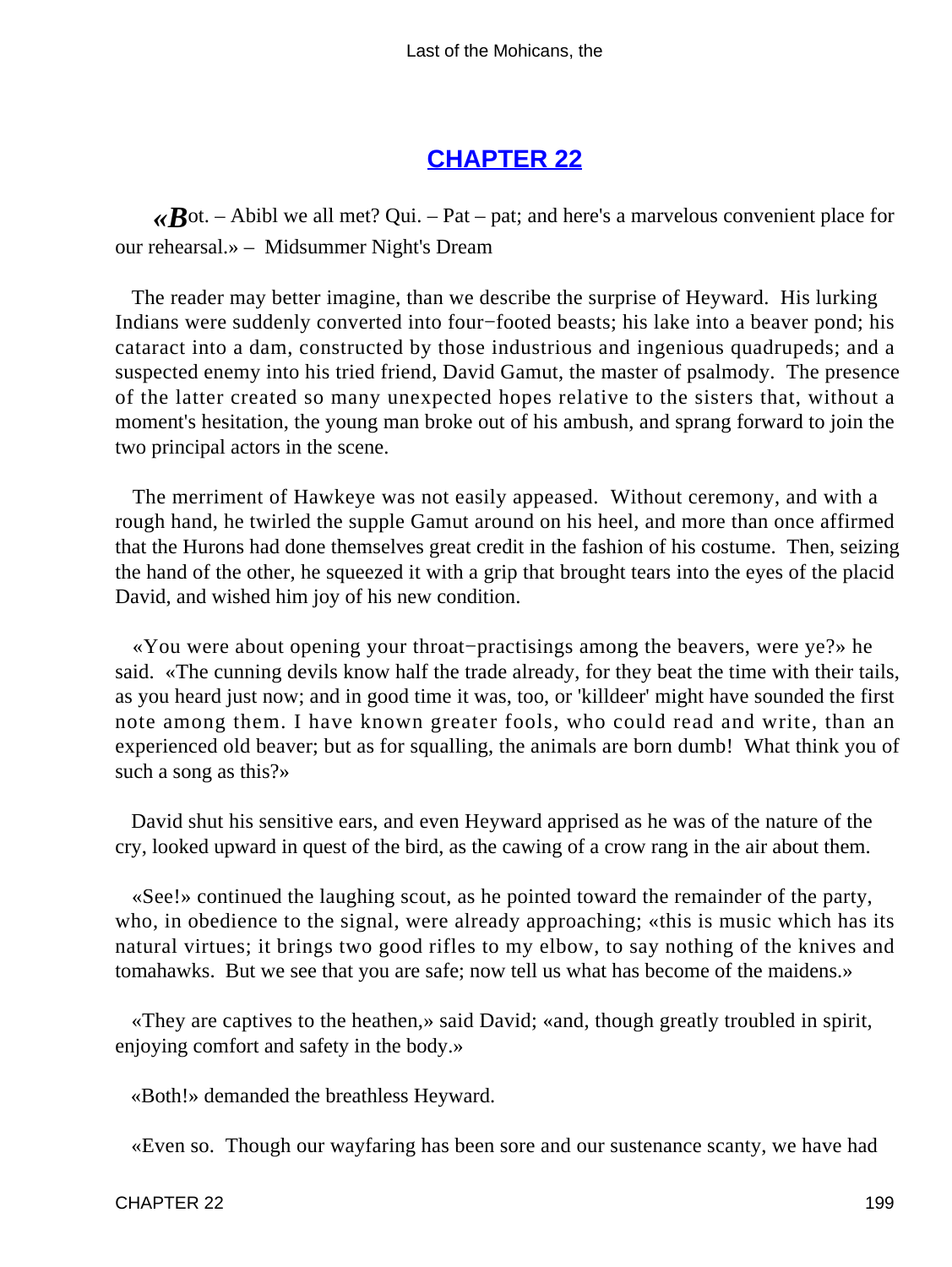little other cause for complaint, except the violence done our feelings, by being thus led in captivity into a far land.»

 «Bless ye for these very words!» exclaimed the trembling Munro; «I shall then receive my babes, spotless and angel−like, as I lost them!»

 «I know not that their delivery is at hand,» returned the doubting David; «the leader of these savages is possessed of an evil spirit that no power short of Omnipotence can tame. I have tried him sleeping and waking, but neither sounds nor language seem to touch his soul.»

«Where is the knave?» bluntly interrupted the scout.

 «He hunts the moose to−day, with his young men; and tomorrow, as I hear, they pass further into the forests, and nigher to the borders of Canada. The elder maiden is conveyed to a neighboring people, whose lodges are situate beyond yonder black pinnacle of rock; while the younger is detained among the women of the Hurons, whose dwellings are but two short miles hence, on a table−land, where the fire had done the office of the axe, and prepared the place for their reception.»

 «Alice, my gentle Alice!» murmured Heyward; «she has lost the consolation of her sister's presence!»

 «Even so. But so far as praise and thanksgiving in psalmody can temper the spirit in affliction, she has not suffered.»

«Has she then a heart for music?»

 «Of the graver and more solemn character; though it must be acknowledged that, in spite of all my endeavors, the maiden weeps oftener than she smiles. At such moments I forbear to press the holy songs; but there are many sweet and comfortable periods of satisfactory communication, when the ears of the savages are astounded with the upliftings of our voices.»

«And why are you permitted to go at large, unwatched?»

 David composed his features into what he intended should express an air of modest humility, before he meekly replied:

 «Little be the praise to such a worm as I. But, though the power of psalmody was suspended in the terrible business of that field of blood through which we have passed, it has recovered its influence even over the souls of the heathen, and I am suffered to go and come at will.»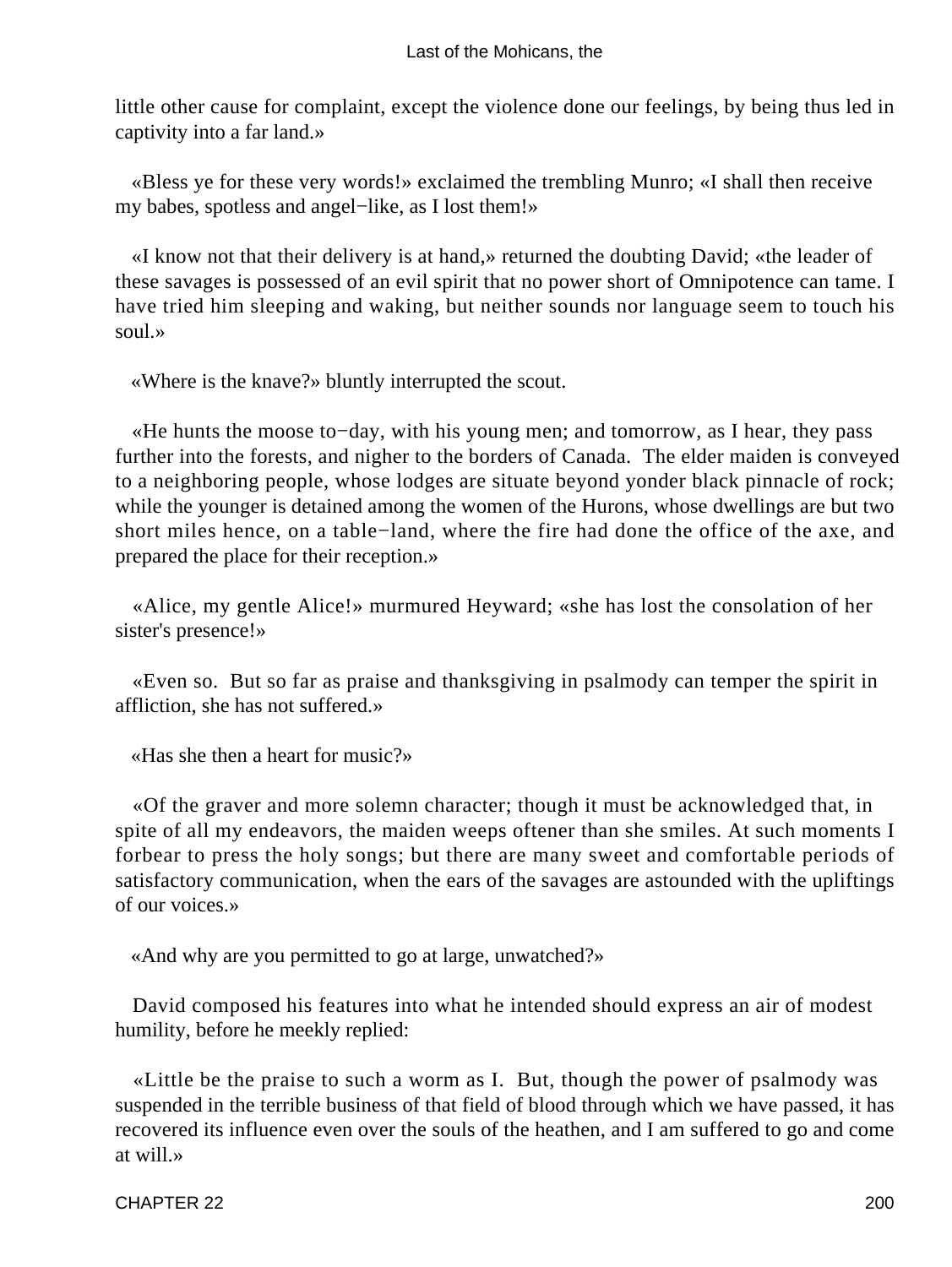The scout laughed, and, tapping his own forehead significantly, he perhaps explained the singular indulgence more satisfactorily when he said:

 «The Indians never harm a non−composser. But why, when the path lay open before your eyes, did you not strike back on your own trail (it is not so blind as that which a squirrel would make), and bring in the tidings to Edward?»

 The scout, remembering only his own sturdy and iron nature, had probably exacted a task that David, under no circumstances, could have performed. But, without entirely losing the meekness of his air, the latter was content to answer:

 «Though my soul would rejoice to visit the habitations of Christendom once more, my feet would rather follow the tender spirits intrusted to my keeping, even into the idolatrous province of the Jesuits, than take one step backward, while they pined in captivity and sorrow.»

 Though the figurative language of David was not very intelligible, the sincere and steady expression of his eye, and the glow of his honest countenance, were not easily mistaken. Uncas pressed closer to his side, and regarded the speaker with a look of commendation, while his father expressed his satisfaction by the ordinary pithy exclamation of approbation. The scout shook his head as he rejoined:

 «The Lord never intended that the man should place all his endeavors in his throat, to the neglect of other and better gifts! But he has fallen into the hands of some silly woman, when he should have been gathering his education under a blue sky, among the beauties of the forest. Here, friend; I did intend to kindle a fire with this tooting−whistle of thine; but, as you value the thing, take it, and blow your best on it.»

 Gamut received his pitch−pipe with as strong an expression of pleasure as he believed compatible with the grave functions he exercised. After essaying its virtues repeatedly, in contrast with his own voice, and, satisfying himself that none of its melody was lost, he made a very serious demonstration toward achieving a few stanzas of one of the longest effusions in the little volume so often mentioned.

 Heyward, however, hastily interrupted his pious purpose by continuing questions concerning the past and present condition of his fellow captives, and in a manner more methodical than had been permitted by his feelings in the opening of their interview. David, though he regarded his treasure with longing eyes, was constrained to answer, especially as the venerable father took a part in the interrogatories, with an interest too imposing to be denied. Nor did the scout fail to throw in a pertinent inquiry, whenever a fitting occasion presented. In this manner, though with frequent interruptions which were filled with certain threatening sounds from the recovered instrument, the pursuers were put in possession of such leading circumstances as were likely to prove useful in accomplishing their great and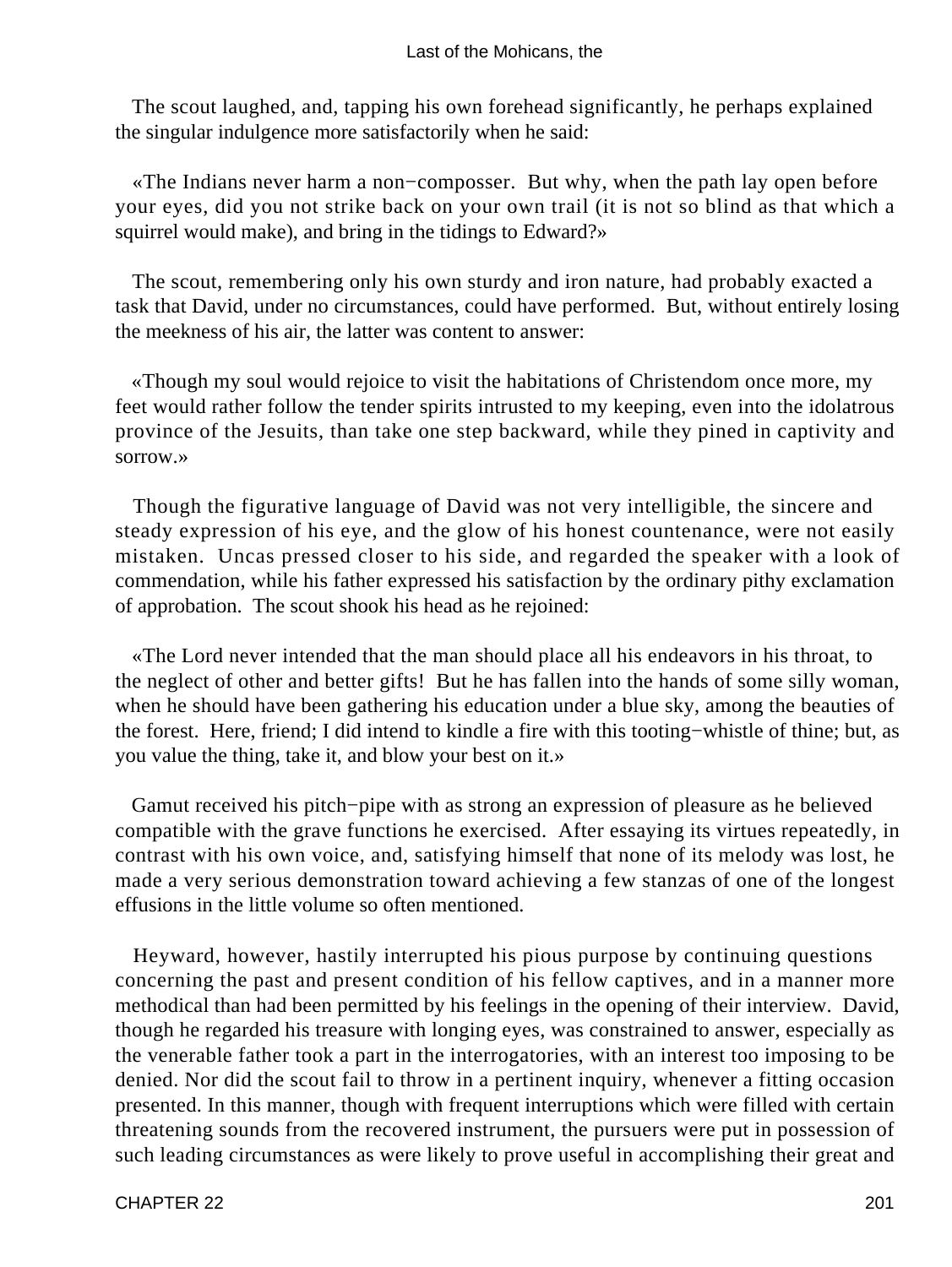engrossing object – the recovery of the sisters. The narrative of David was simple, and the facts but few.

 Magua had waited on the mountain until a safe moment to retire presented itself, when he had descended, and taken the route along the western side of the Horican in direction of the Canadas. As the subtle Huron was familiar with the paths, and well knew there was no immediate danger of pursuit, their progress had been moderate, and far from fatiguing. It appeared from the unembellished statement of David, that his own presence had been rather endured than desired; though even Magua had not been entirely exempt from that veneration with which the Indians regard those whom the Great Spirit had visited in their intellects. At night, the utmost care had been taken of the captives, both to prevent injury from the damps of the woods and to guard against an escape. At the spring, the horses were turned loose, as has been seen; and, notwithstanding the remoteness and length of their trail, the artifices already named were resorted to, in order to cut off every clue to their place of retreat. On their arrival at the encampment of his people, Magua, in obedience to a policy seldom departed from, separated his prisoners. Cora had been sent to a tribe that temporarily occupied an adjacent valley, though David was far too ignorant of the customs and history of the natives, to be able to declare anything satisfactory concerning their name or character. He only knew that they had not engaged in the late expedition against William Henry; that, like the Hurons themselves they were allies of Montcalm; and that they maintained an amicable, though a watchful intercourse with the warlike and savage people whom chance had, for a time, brought in such close and disagreeable contact with themselves.

 The Mohicans and the scout listened to his interrupted and imperfect narrative, with an interest that obviously increased as he proceeded; and it was while attempting to explain the pursuits of the community in which Cora was detained, that the latter abruptly demanded:

«Did you see the fashion of their knives? were they of English or French formation?»

 «My thoughts were bent on no such vanities, but rather mingled in consolation with those of the maidens.»

 «The time may come when you will not consider the knife of a savage such a despicable vanity,» returned the scout, with a strong expression of contempt for the other's dullness. «Had they held their corn feast – or can you say anything of the totems of the tribe?»

 «Of corn, we had many and plentiful feasts; for the grain, being in the milk is both sweet to the mouth and comfortable to the stomach. Of totem, I know not the meaning; but if it appertaineth in any wise to the art of Indian music, it need not be inquired after at their hands. They never join their voices in praise, and it would seem that they are among the profanest of the idolatrous.»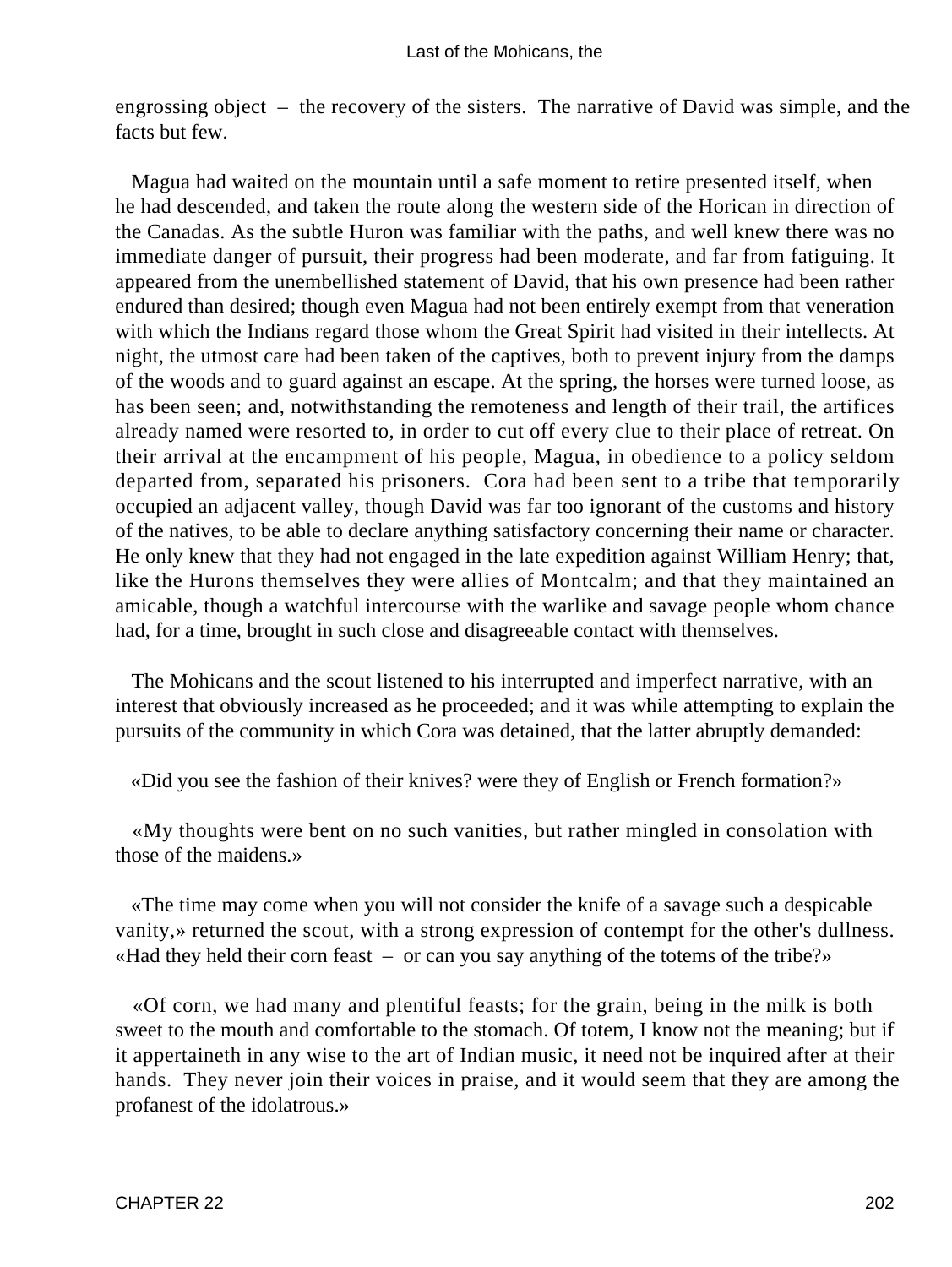«Therein you belie the natur' of an Indian. Even the Mingo adores but the true and loving God. 'Tis wicked fabrication of the whites, and I say it to the shame of my color that would make the warrior bow down before images of his own creation. It is true, they endeavor to make truces to the wicked one – as who would not with an enemy he cannot conquer! but they look up for favor and assistance to the Great and Good Spirit only.»

 «It may be so,» said David; «but I have seen strange and fantastic images drawn in their paint, of which their admiration and care savored of spiritual pride; especially one, and that, too, a foul and loathsome object.»

«Was it a sarpent?» quickly demanded the scout.

«Much the same. It was in the likeness of an abject and creeping tortoise.»

 «Hugh!» exclaimed both the attentive Mohicans in a breath; while the scout shook his head with the air of one who had made an important but by no means a pleasing discovery. Then the father spoke, in the language of the Delawares, and with a calmness and dignity that instantly arrested the attention even of those to whom his words were unintelligible. His gestures were impressive, and at times energetic. Once he lifted his arm on high; and, as it descended, the action threw aside the folds of his light mantle, a finger resting on his breast, as if he would enforce his meaning by the attitude. Duncan's eyes followed the movement, and he perceived that the animal just mentioned was beautifully, though faintly, worked in blue tint, on the swarthy breast of the chief. All that he had ever heard of the violent separation of the vast tribes of the Delawares rushed across his mind, and he awaited the proper moment to speak, with a suspense that was rendered nearly intolerable by his interest in the stake. His wish, however, was anticipated by the scout who turned from his red friend, saying:

 «We have found that which may be good or evil to us, as heaven disposes. The Sagamore is of the high blood of the Delawares, and is the great chief of their Tortoises! That some of this stock are among the people of whom the singer tells us, is plain by his words; and, had he but spent half the breath in prudent questions that he has blown away in making a trumpet of his throat, we might have known how many warriors they numbered. It is, altogether, a dangerous path we move in; for a friend whose face is turned from you often bears a bloodier mind than the enemy who seeks your scalp.»

«Explain,» said Duncan.

 «'Tis a long and melancholy tradition, and one I little like to think of; for it is not to be denied that the evil has been mainly done by men with white skins. But it has ended in turning the tomahawk of brother against brother, and brought the Mingo and the Delaware to travel in the same path.»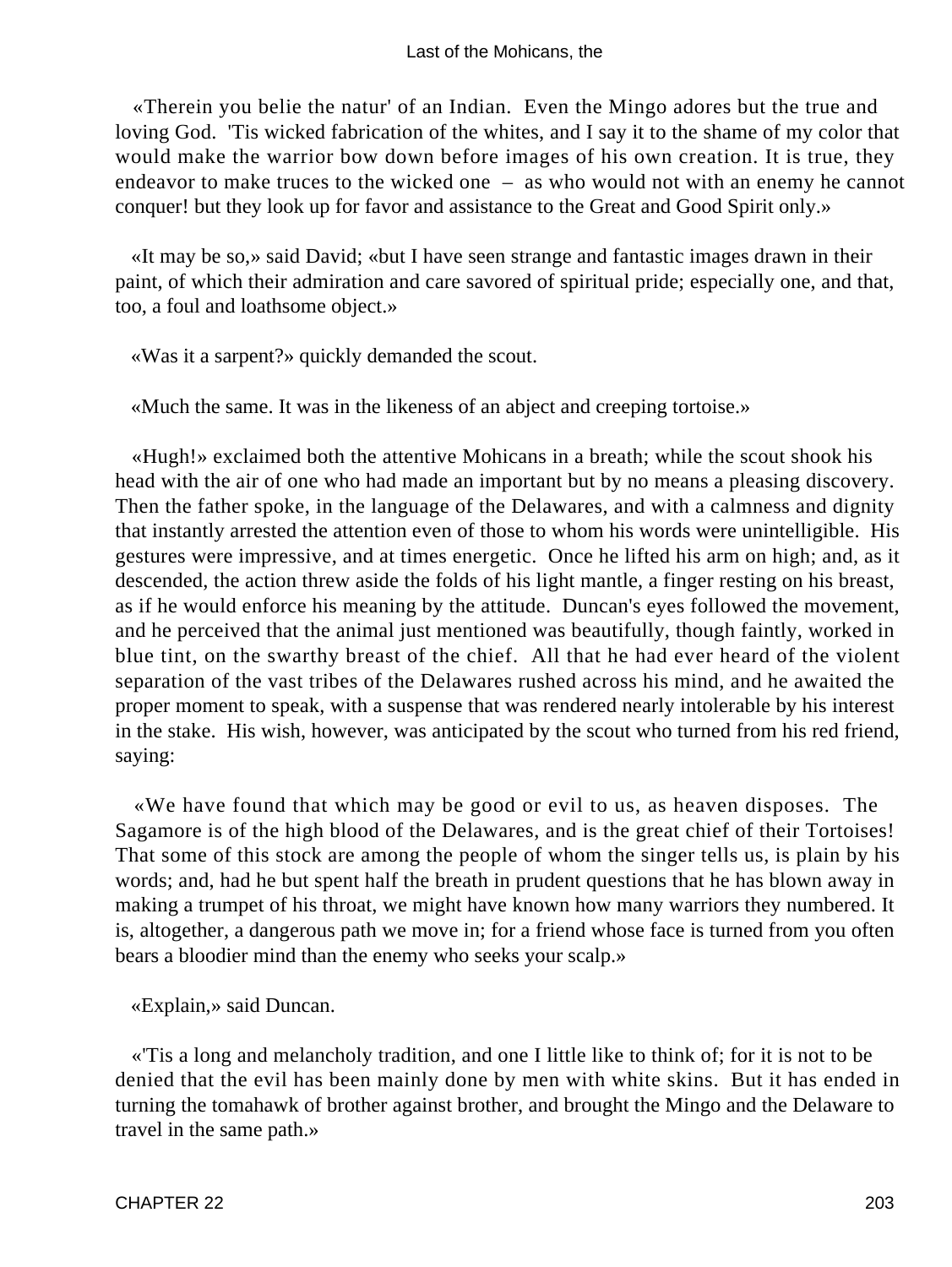«You, then, suspect it is a portion of that people among whom Cora resides?»

 The scout nodded his head in assent, though he seemed anxious to waive the further discussion of a subject that appeared painful. The impatient Duncan now made several hasty and desperate propositions to attempt the release of the sisters. Munro seemed to shake off his apathy, and listened to the wild schemes of the young man with a deference that his gray hairs and reverend years should have denied. But the scout, after suffering the ardor of the lover to expend itself a little, found means to convince him of the folly of precipitation, in a manner that would require their coolest judgment and utmost fortitude.

 «It would be well,» he added, «to let this man go in again, as usual, and for him to tarry in the lodges, giving notice to the gentle ones of our approach, until we call him out, by signal, to consult. You know the cry of a crow, friend, from the whistle of the whip−poor−will?»

 «'Tis a pleasing bird,» returned David, «and has a soft and melancholy note! though the time is rather quick and ill−measured.»

 «He speaks of the wish−ton−wish,» said the scout; «well, since you like his whistle, it shall be your signal. Remember, then, when you hear the whip−poor−will's call three times repeated, you are to come into the bushes where the bird might be supposed  $-\infty$ 

«Stop,» interrupted Heyward; «I will accompany him.»

 «You!» exclaimed the astonished Hawkeye; «are you tired of seeing the sun rise and set?»

«David is a living proof that the Hurons can be merciful.»

«Ay, but David can use his throat, as no man in his senses would pervart the gift.»

 «I too can play the madman, the fool, the hero; in short, any or everything to rescue her I love. Name your objections no longer: I am resolved.»

 Hawkeye regarded the young man a moment in speechless amazement. But Duncan, who, in deference to the other's skill and services, had hitherto submitted somewhat implicitly to his dictation, now assumed the superior, with a manner that was not easily resisted. He waved his hand, in sign of his dislike to all remonstrance, and then, in more tempered language, he continued:

 «You have the means of disguise; change me; paint me, too, if you will; in short, alter me to anything  $-$  a fool.»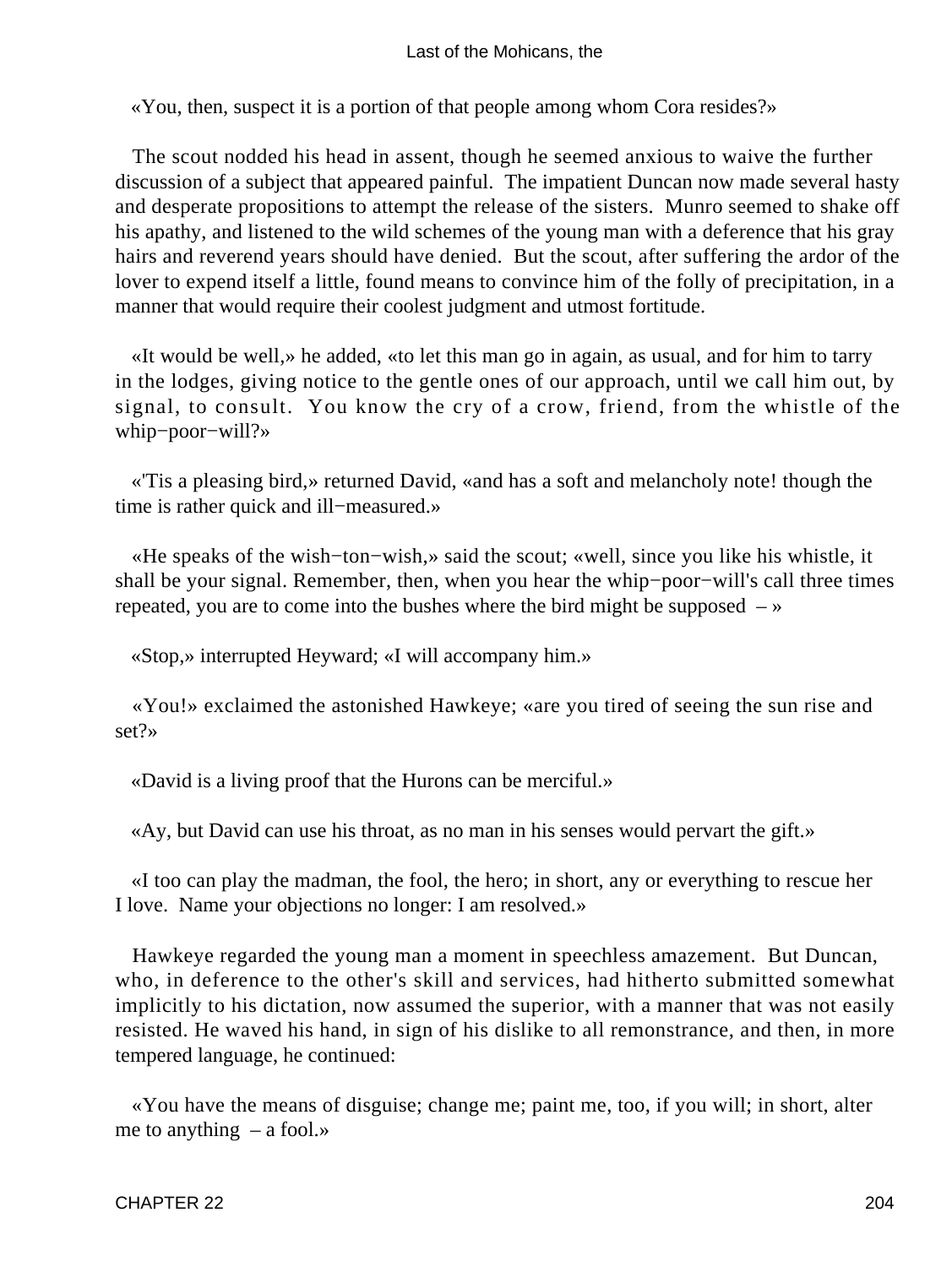«It is not for one like me to say that he who is already formed by so powerful a hand as Providence, stands in need of a change,» muttered the discontented scout. «When you send your parties abroad in war, you find it prudent, at least, to arrange the marks and places of encampment, in order that they who fight on your side may know when and where to expect a friend.»

 «Listen,» interrupted Duncan; «you have heard from this faithful follower of the captives, that the Indians are of two tribes, if not of different nations. With one, whom you think to be a branch of the Delawares, is she you call the 'dark−hair'; the other, and younger, of the ladies, is undeniably with our declared enemies, the Hurons. It becomes my youth and rank to attempt the latter adventure. While you, therefore, are negotiating with your friends for the release of one of the sisters, I will effect that of the other, or die.»

 The awakened spirit of the young soldier gleamed in his eyes, and his form became imposing under its influence. Hawkeye, though too much accustomed to Indian artifices not to foresee the danger of the experiment, knew not well how to combat this sudden resolution.

 Perhaps there was something in the proposal that suited his own hardy nature, and that secret love of desperate adventure, which had increased with his experience, until hazard and danger had become, in some measure, necessary to the enjoyment of his existence. Instead of continuing to oppose the scheme of Duncan, his humor suddenly altered, and he lent himself to its execution.

 «Come,» he said, with a good−humored smile; «the buck that will take to the water must be headed, and not followed. Chingachgook has as many different paints as the engineer officer's wife, who takes down natur' on scraps of paper, making the mountains look like cocks of rusty hay, and placing the blue sky in reach of your hand. The Sagamore can use them, too. Seat yourself on the log; and my life on it, he can soon make a natural fool of you, and that well to your liking.»

 Duncan complied; and the Mohican, who had been an attentive listener to the discourse, readily undertook the office. Long practised in all the subtle arts of his race, he drew, with great dexterity and quickness, the fantastic shadow that the natives were accustomed to consider as the evidence of a friendly and jocular disposition. Every line that could possibly be interpreted into a secret inclination for war, was carefully avoided; while, on the other hand, he studied those conceits that might be construed into amity.

 In short, he entirely sacrificed every appearance of the warrior to the masquerade of a buffoon. Such exhibitions were not uncommon among the Indians, and as Duncan was already sufficiently disguised in his dress, there certainly did exist some reason for believing that, with his knowledge of French, he might pass for a juggler from Ticonderoga, straggling among the allied and friendly tribes.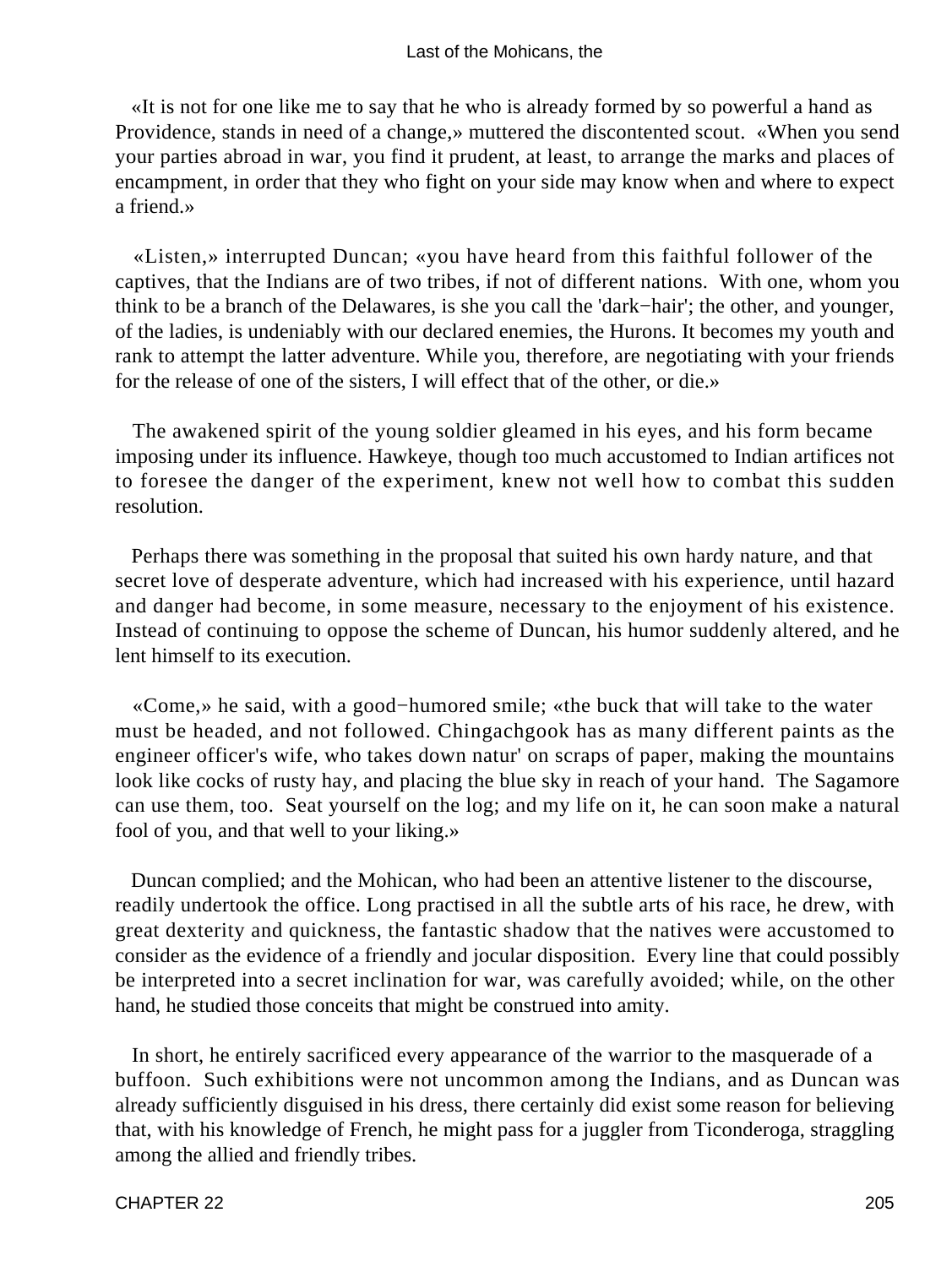When he was thought to be sufficiently painted, the scout gave him much friendly advice; concerted signals, and appointed the place where they should meet, in the event of mutual success. The parting between Munro and his young friend was more melancholy; still, the former submitted to the separation with an indifference that his warm and honest nature would never have permitted in a more healthful state of mind. The scout led Heyward aside, and acquainted him with his intention to leave the veteran in some safe encampment, in charge of Chingachgook, while he and Uncas pursued their inquires among the people they had reason to believe were Delawares. Then, renewing his cautions and advice, he concluded by saying, with a solemnity and warmth of feeling, with which Duncan was deeply touched:

 «And, now, God bless you! You have shown a spirit that I like; for it is the gift of youth, more especially one of warm blood and a stout heart. But believe the warning of a man who has reason to know all he says to be true. You will have occasion for your best manhood, and for a sharper wit than what is to be gathered in books, afore you outdo the cunning or get the better of the courage of a Mingo. God bless you! if the Hurons master your scalp, rely on the promise of one who has two stout warriors to back him. They shall pay for their victory, with a life for every hair it holds. I say, young gentleman, may Providence bless your undertaking, which is altogether for good; and, remember, that to outwit the knaves it is lawful to practise things that may not be naturally the gift of a white−skin.»

 Duncan shook his worthy and reluctant associate warmly by the hand, once more recommended his aged friend to his care, and returning his good wishes, he motioned to David to proceed. Hawkeye gazed after the high−spirited and adventurous young man for several moments, in open admiration; then, shaking his head doubtingly, he turned, and led his own division of the party into the concealment of the forest.

 The route taken by Duncan and David lay directly across the clearing of the beavers, and along the margin of their pond.

 When the former found himself alone with one so simple, and so little qualified to render any assistance in desperate emergencies, he first began to be sensible of the difficulties of the task he had undertaken. The fading light increased the gloominess of the bleak and savage wilderness that stretched so far on every side of him, and there was even a fearful character in the stillness of those little huts, that he knew were so abundantly peopled. It struck him, as he gazed at the admirable structures and the wonderful precautions of their sagacious inmates, that even the brutes of these vast wilds were possessed of an instinct nearly commensurate with his own reason; and he could not reflect, without anxiety, on the unequal contest that he had so rashly courted. Then came the glowing image of Alice; her distress; her actual danger; and all the peril of his situation was forgotten. Cheering David, he moved on with the light and vigorous step of youth and enterprise.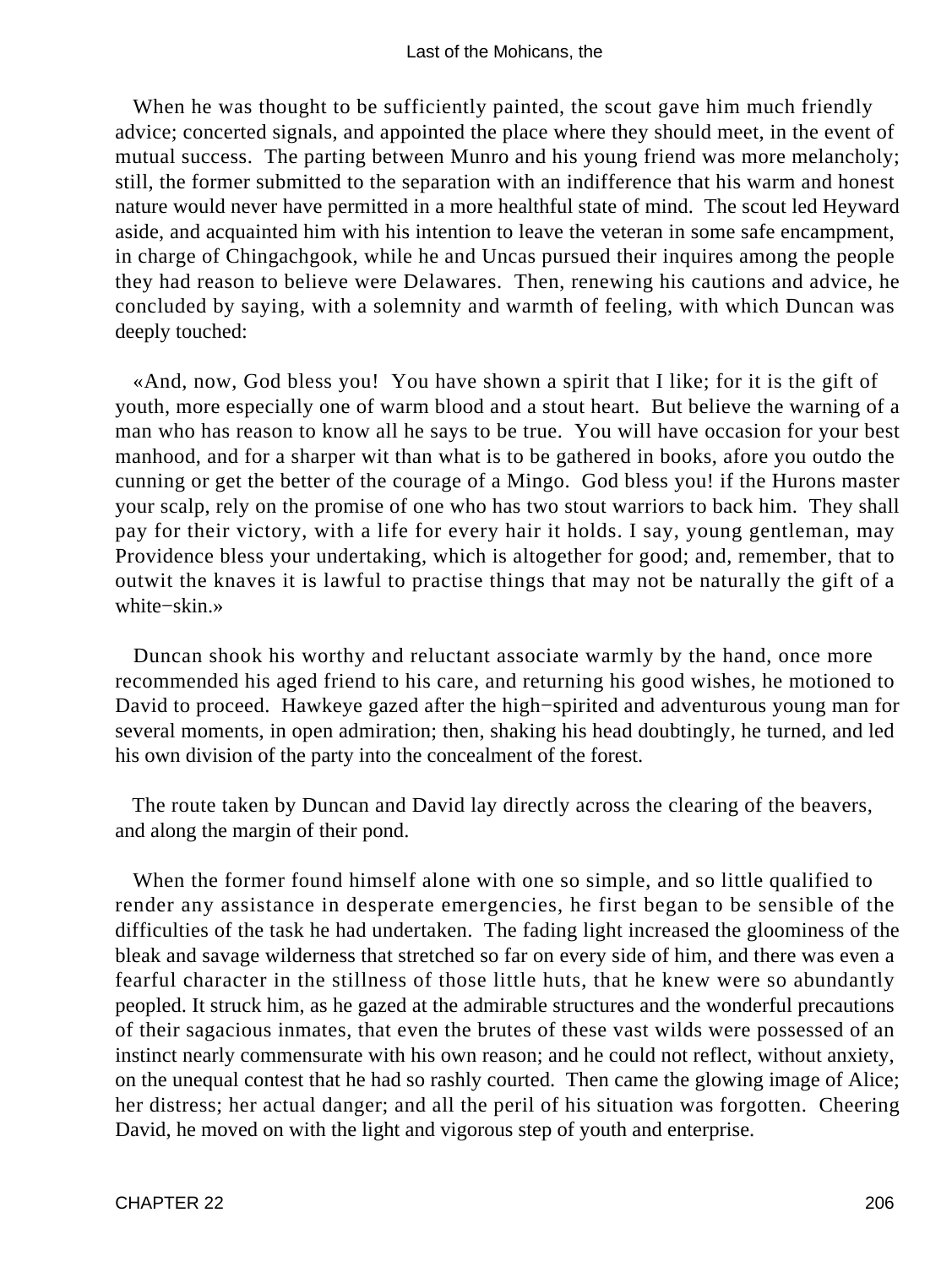After making nearly a semicircle around the pond, they diverged from the water−course, and began to ascend to the level of a slight elevation in that bottom land, over which they journeyed. Within half an hour they gained the margin of another opening that bore all the signs of having been also made by the beavers, and which those sagacious animals had probably been induced, by some accident, to abandon, for the more eligible position they now occupied. A very natural sensation caused Duncan to hesitate a moment, unwilling to leave the cover of their bushy path, as a man pauses to collect his energies before he essays any hazardous experiment, in which he is secretly conscious they will all be needed. He profited by the halt, to gather such information as might be obtained from his short and hasty glances.

 On the opposite side of the clearing, and near the point where the brook tumbled over some rocks, from a still higher level, some fifty or sixty lodges, rudely fabricated of logs brush, and earth intermingled, were to be discovered. They were arranged without any order, and seemed to be constructed with very little attention to neatness or beauty. Indeed, so very inferior were they in the two latter particulars to the village Duncan had just seen, that he began to expect a second surprise, no less astonishing that the former. This expectation was is no degree diminished, when, by the doubtful twilight, he beheld twenty or thirty forms rising alternately from the cover of the tall, coarse grass, in front of the lodges, and then sinking again from the sight, as it were to burrow in the earth. By the sudden and hasty glimpses that he caught of these figures, they seemed more like dark, glancing specters, or some other unearthly beings, than creatures fashioned with the ordinary and vulgar materials of flesh and blood. A gaunt, naked form was seen, for a single instant, tossing its arms wildly in the air, and then the spot it had filled was vacant; the figure appearing suddenly in some other and distant place, or being succeeded by another, possessing the same mysterious character. David, observing that his companion lingered, pursued the direction of his gaze, and in some measure recalled the recollection of Heyward, by speaking.

 «There is much fruitful soil uncultivated here,» he said; «and, I may add, without the sinful leaven of self–commendation, that, since my short sojourn in these heathenish abodes, much good seed has been scattered by the wayside.»

 «The tribes are fonder of the chase than of the arts of men of labor,» returned the unconscious Duncan, still gazing at the objects of his wonder.

 «It is rather joy than labor to the spirit, to lift up the voice in praise; but sadly do these boys abuse their gifts. Rarely have I found any of their age, on whom nature has so freely bestowed the elements of psalmody; and surely, surely, there are none who neglect them more. Three nights have I now tarried here, and three several times have I assembled the urchins to join in sacred song; and as often have they responded to my efforts with whoopings and howlings that have chilled my soul!»

«Of whom speak you?»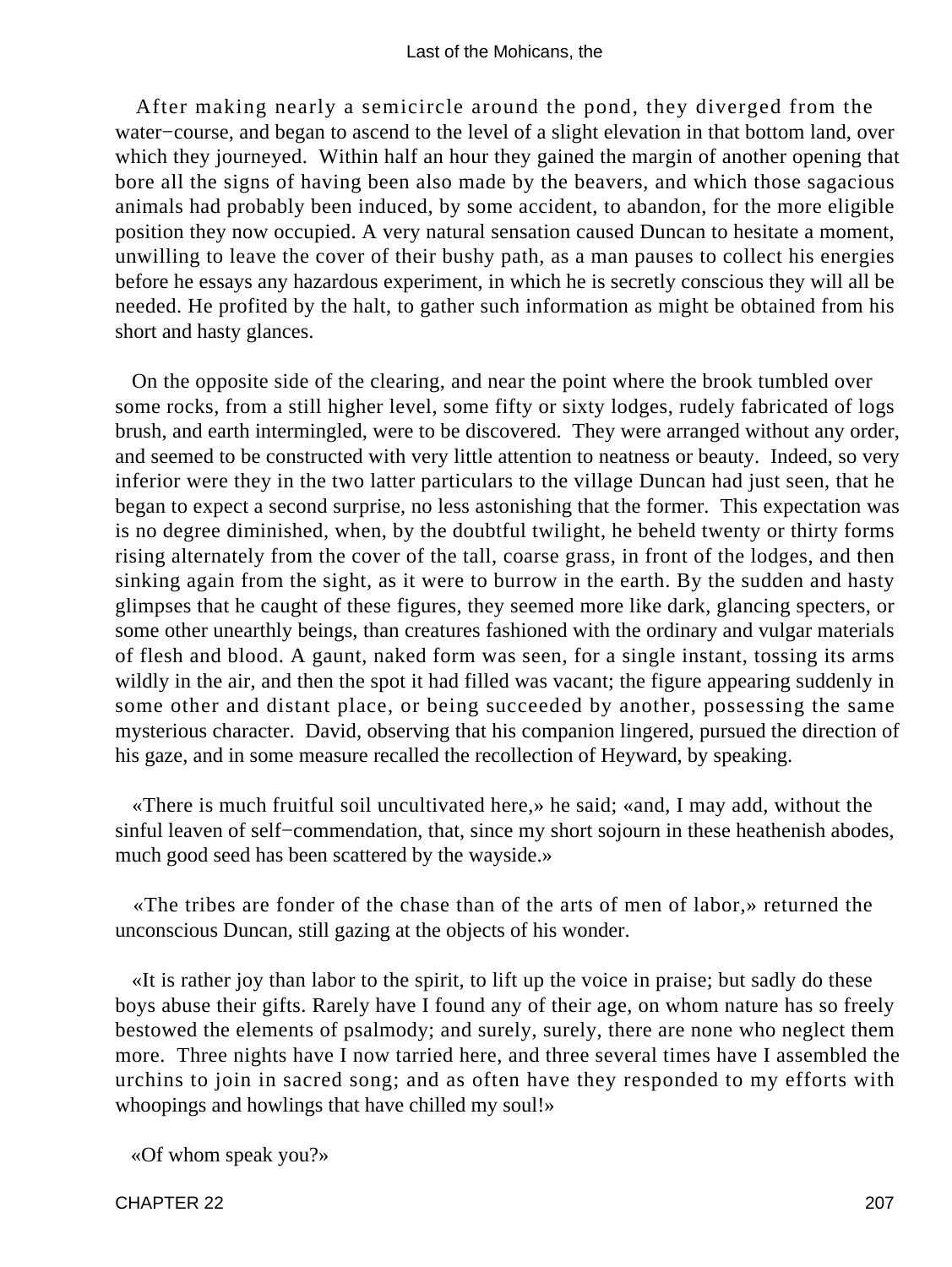«Of those children of the devil, who waste the precious moments in yonder idle antics. Ah! the wholesome restraint of discipline is but little known among this self−abandoned people. In a country of birches, a rod is never seen, and it ought not to appear a marvel in my eyes, that the choicest blessings of Providence are wasted in such cries as these.»

 David closed his ears against the juvenile pack, whose yell just then rang shrilly through the forest; and Duncan, suffering his lip to curl, as in mockery of his own superstition, said firmly:

«We will proceed.»

 Without removing the safeguards form his ears, the master of song complied, and together they pursued their way toward what David was sometimes wont to call the «tents of the Philistines.»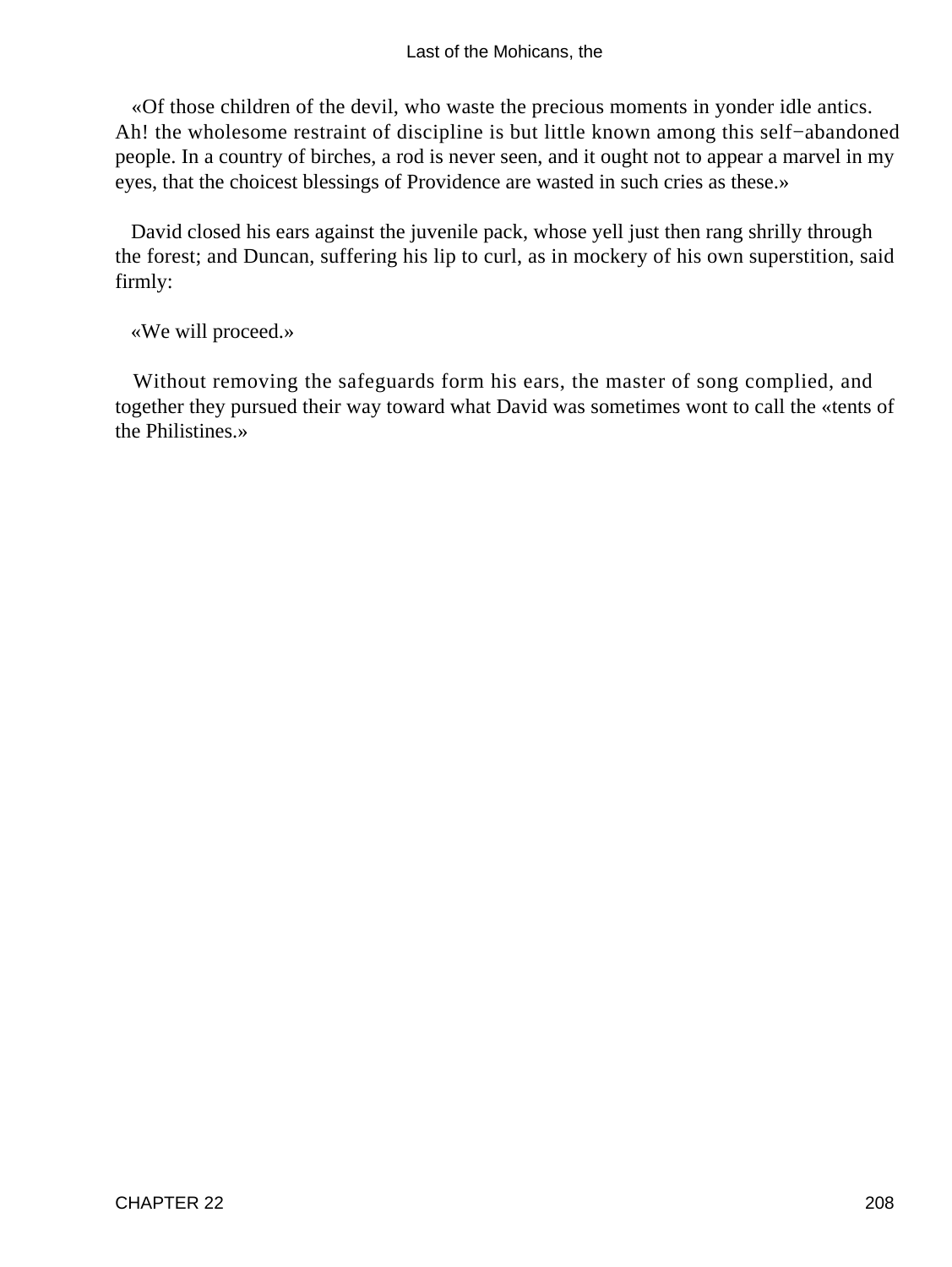# **[CHAPTER 23](#page-317-0)**

*«B*ut though the beast of game The privilege of chase may claim; Though space and law the stag we lend Ere hound we slip, or bow we bend; Whoever recked, where, how, or when The prowling fox was trapped or slain?» – Lady of the Lake

 It is unusual to find an encampment of the natives, like those of the more instructed whites, guarded by the presence of armed men. Well informed of the approach of every danger, while it is yet at a distance, the Indian generally rests secure under his knowledge of the signs of the forest, and the long and difficult paths that separate him from those he has most reason to dread. But the enemy who, by any lucky concurrence of accidents, has found means to elude the vigilance of the scouts, will seldom meet with sentinels nearer home to sound the alarm. In addition to this general usage, the tribes friendly to the French knew too well the weight of the blow that had just been struck, to apprehend any immediate danger from the hostile nations that were tributary to the crown of Britain.

 When Duncan and David, therefore, found themselves in the center of the children, who played the antics already mentioned, it was without the least previous intimation of their approach. But so soon as they were observed the whole of the juvenile pack raised, by common consent, a shrill and warning whoop; and then sank, as it were, by magic, from before the sight of their visitors. The naked, tawny bodies of the crouching urchins blended so nicely at that hour, with the withered herbage, that at first it seemed as if the earth had, in truth, swallowed up their forms; though when surprise permitted Duncan to bend his look more curiously about the spot, he found it everywhere met by dark, quick, and rolling eyeballs.

 Gathering no encouragement from this startling presage of the nature of the scrutiny he was likely to undergo from the more mature judgments of the men, there was an instant when the young soldier would have retreated. It was, however, too late to appear to hesitate. The cry of the children had drawn a dozen warriors to the door of the nearest lodge, where they stood clustered in a dark and savage group, gravely awaiting the nearer approach of those who had unexpectedly come among them.

 David, in some measure familiarized to the scene, led the way with a steadiness that no slight obstacle was likely to disconcert, into this very building. It was the principal edifice of the village, though roughly constructed of the bark and branches of trees; being the lodge in which the tribe held its councils and public meetings during their temporary residence on the borders of the English province. Duncan found it difficult to assume the necessary appearance of unconcern, as he brushed the dark and powerful frames of the savages who thronged its threshold; but, conscious that his existence depended on his presence of mind,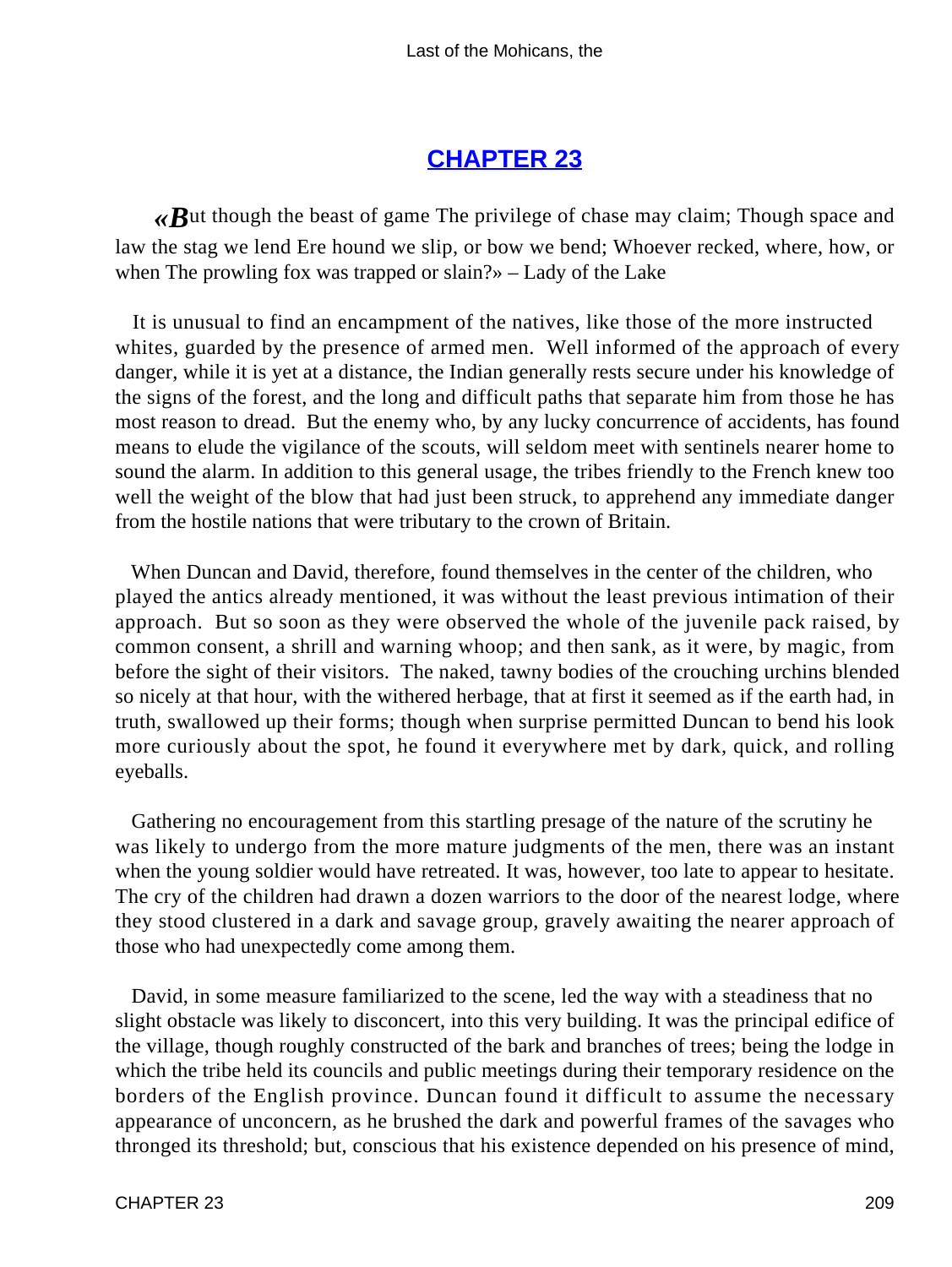he trusted to the discretion of his companion, whose footsteps he closely followed, endeavoring, as he proceeded, to rally his thoughts for the occasion. His blood curdled when he found himself in absolute contact with such fierce and implacable enemies; but he so far mastered his feelings as to pursue his way into the center of the lodge, with an exterior that did not betray the weakness. Imitating the example of the deliberate Gamut, he drew a bundle of fragrant brush from beneath a pile that filled the corner of the hut, and seated himself in silence.

 So soon as their visitor had passed, the observant warriors fell back from the entrance, and arranging themselves about him, they seemed patiently to await the moment when it might comport with the dignity of the stranger to speak. By far the greater number stood leaning, in lazy, lounging attitudes, against the upright posts that supported the crazy building, while three or four of the oldest and most distinguished of the chiefs placed themselves on the earth a little more in advance.

 A flaring torch was burning in the place, and set its red glare from face to face and figure to figure, as it waved in the currents of air. Duncan profited by its light to read the probable character of his reception, in the countenances of his hosts. But his ingenuity availed him little, against the cold artifices of the people he had encountered. The chiefs in front scarce cast a glance at his person, keeping their eyes on the ground, with an air that might have been intended for respect, but which it was quite easy to construe into distrust. The men in the shadow were less reserved. Duncan soon detected their searching, but stolen, looks which, in truth, scanned his person and attire inch by inch; leaving no emotion of the countenance, no gesture, no line of the paint, nor even the fashion of a garment, unheeded, and without comment.

 At length one whose hair was beginning to be sprinkled with gray, but whose sinewy limbs and firm tread announced that he was still equal to the duties of manhood, advanced out of the gloom of a corner, whither he had probably posted himself to make his observations unseen, and spoke. He used the language of the Wyandots, or Hurons; his words were, consequently, unintelligible to Heyward, though they seemed, by the gestures that accompanied them, to be uttered more in courtesy than anger. The latter shook his head, and made a gesture indicative of his inability to reply.

 «Do none of my brothers speak the French or the English?» he said, in the former language, looking about him from countenance to countenance, in hopes of finding a nod of assent.

 Though more than one had turned, as if to catch the meaning of his words, they remained unanswered.

 «I should be grieved to think,» continued Duncan, speaking slowly, and using the simplest French of which he was the master, «to believe that none of this wise and brave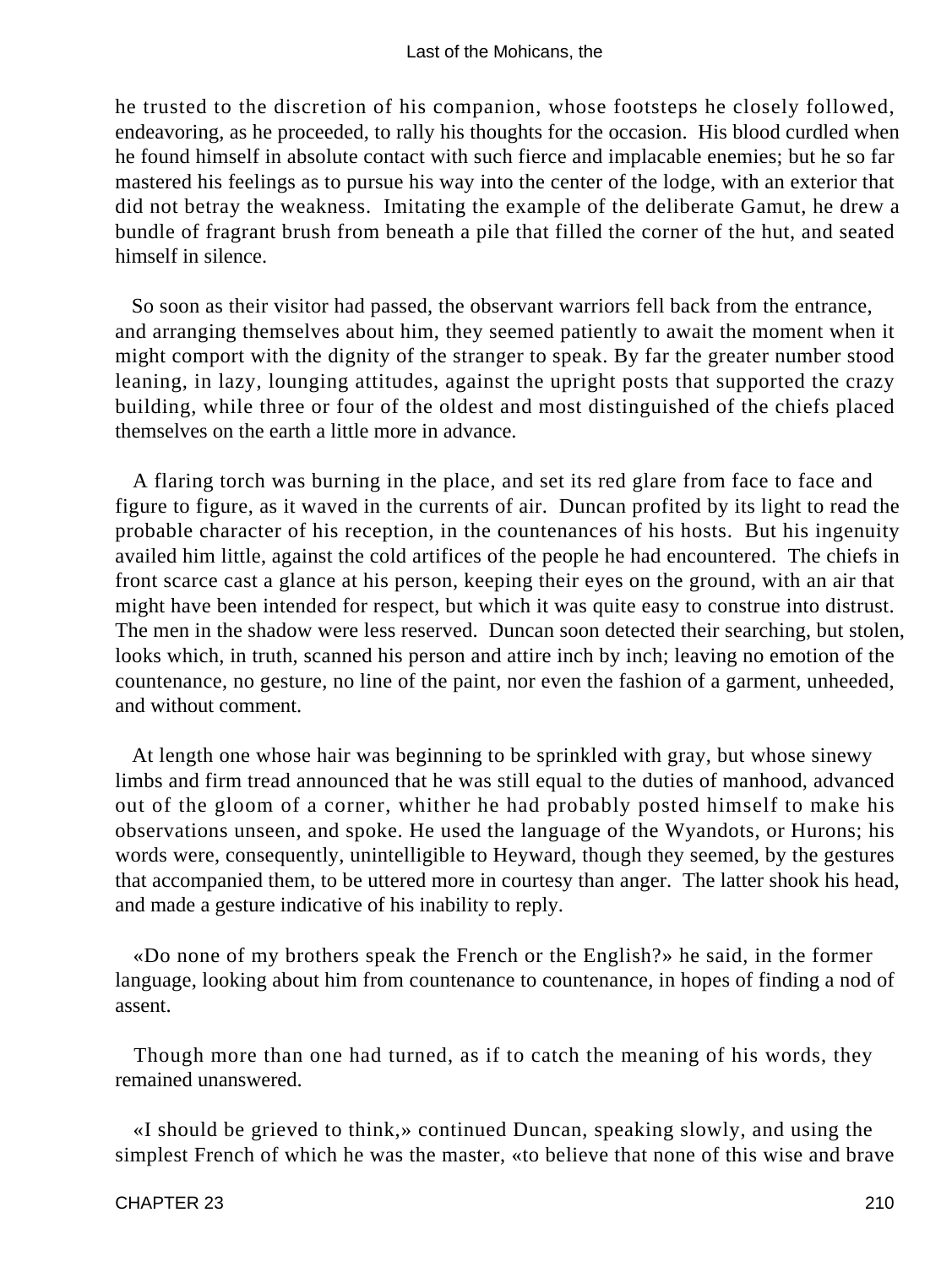nation understand the language that the'Grand Monarque' uses when he talks to his children. His heart would be heavy did he believe his red warriors paid him so little respect!»

 A long and grave pause succeeded, during which no movement of a limb, nor any expression of an eye, betrayed the expression produced by his remark. Duncan, who knew that silence was a virtue among his hosts, gladly had recourse to the custom, in order to arrange his ideas. At length the same warrior who had before addressed him replied, by dryly demanding, in the language of the Canadas:

«When our Great Father speaks to his people, is it with the tongue of a Huron?»

 «He knows no difference in his children, whether the color of the skin be red, or black, or white,» returned Duncan, evasively; «though chiefly is he satisfied with the brave Hurons.»

 «In what manner will he speak,» demanded the wary chief, «when the runners count to him the scalps which five nights ago grew on the heads of the Yengeese?»

 «They were his enemies,» said Duncan, shuddering involuntarily; «and doubtless, he will say, it is good; my Hurons are very gallant.»

 «Our Canada father does not think it. Instead of looking forward to reward his Indians, his eyes are turned backward. He sees the dead Yengeese, but no Huron. What can this mean?»

 «A great chief, like him, has more thoughts than tongues. He looks to see that no enemies are on his trail.»

 «The canoe of a dead warrior will not float on the Horican,» returned the savage, gloomily. «His ears are open to the Delawares, who are not our friends, and they fill them with lies.»

 «It cannot be. See; he has bid me, who am a man that knows the art of healing, to go to his children, the red Hurons of the great lakes, and ask if any are sick!»

 Another silence succeeded this annunciation of the character Duncan had assumed. Every eye was simultaneously bent on his person, as if to inquire into the truth or falsehood of the declaration, with an intelligence and keenness that caused the subject of their scrutiny to tremble for the result. He was, however, relieved again by the former speaker.

 «Do the cunning men of the Canadas paint their skins?» the Huron coldly continued; «we have heard them boast that their faces were pale.»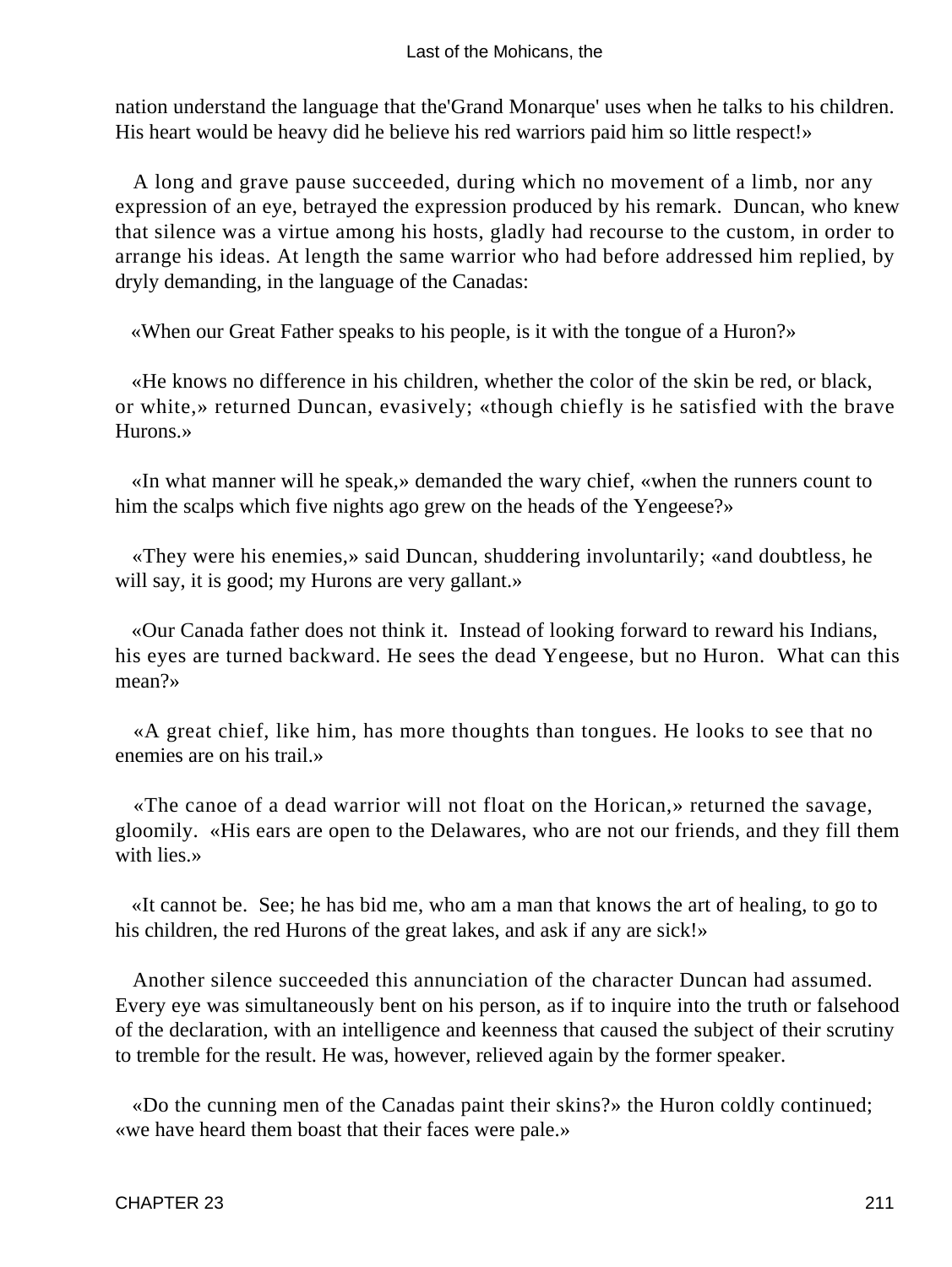«When an Indian chief comes among his white fathers,» returned Duncan, with great steadiness, «he lays aside his buffalo robe, to carry the shirt that is offered him. My brothers have given me paint and I wear it.»

 A low murmur of applause announced that the compliment of the tribe was favorably received. The elderly chief made a gesture of commendation, which was answered by most of his companions, who each threw forth a hand and uttered a brief exclamation of pleasure. Duncan began to breathe more freely, believing that the weight of his examination was past; and, as he had already prepared a simple and probable tale to support his pretended occupation, his hopes of ultimate success grew brighter.

 After a silence of a few moments, as if adjusting his thoughts, in order to make a suitable answer to the declaration their guests had just given, another warrior arose, and placed himself in an attitude to speak. While his lips were yet in the act of parting, a low but fearful sound arose from the forest, and was immediately succeeded by a high, shrill yell, that was drawn out, until it equaled the longest and most plaintive howl of the wolf. The sudden and terrible interruption caused Duncan to start from his seat, unconscious of everything but the effect produced by so frightful a cry. At the same moment, the warriors glided in a body from the lodge, and the outer air was filled with loud shouts, that nearly drowned those awful sounds, which were still ringing beneath the arches of the woods. Unable to command himself any longer, the youth broke from the place, and presently stood in the center of a disorderly throng, that included nearly everything having life, within the limits of the encampment. Men, women, and children; the aged, the inform, the active, and the strong, were alike abroad, some exclaiming aloud, others clapping their hands with a joy that seemed frantic, and all expressing their savage pleasure in some unexpected event. Though astounded, at first, by the uproar, Heyward was soon enabled to find its solution by the scene that followed.

 There yet lingered sufficient light in the heavens to exhibit those bright openings among the tree−tops, where different paths left the clearing to enter the depths of the wilderness. Beneath one of them, a line of warriors issued from the woods, and advanced slowly toward the dwellings. One in front bore a short pole, on which, as it afterwards appeared, were suspended several human scalps. The startling sounds that Duncan had heard were what the whites have not inappropriately called the «death−hallo»; and each repetition of the cry was intended to announce to the tribe the fate of an enemy. Thus far the knowledge of Heyward assisted him in the explanation; and as he now knew that the interruption was caused by the unlooked−for return of a successful war−party, every disagreeable sensation was quieted in inward congratulation, for the opportune relief and insignificance it conferred on himself.

 When at the distance of a few hundred feet from the lodges the newly arrived warriors halted. Their plaintive and terrific cry, which was intended to represent equally the wailings of the dead and the triumph to the victors, had entirely ceased. One of their number now called aloud, in words that were far from appalling, though not more intelligible to those for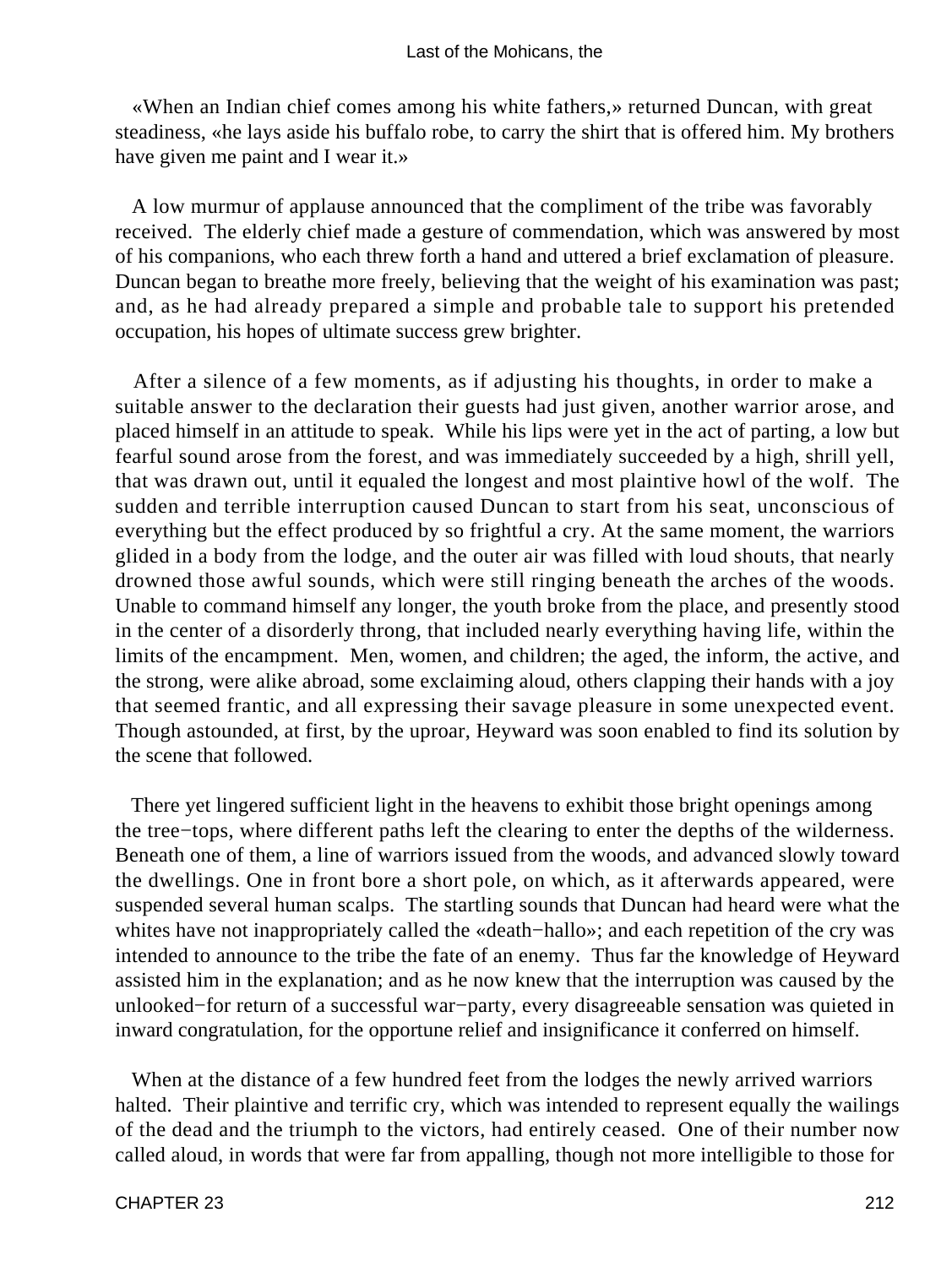whose ears they were intended, than their expressive yells. It would be difficult to convey a suitable idea of the savage ecstasy with which the news thus imparted was received. The whole encampment, in a moment, became a scene of the most violent bustle and commotion. The warriors drew their knives, and flourishing them, they arranged themselves in two lines, forming a lane that extended from the war−party to the lodges. The squaws seized clubs, axes, or whatever weapon of offense first offered itself to their hands, and rushed eagerly to act their part in the cruel game that was at hand. Even the children would not be excluded; but boys, little able to wield the instruments, tore the tomahawks from the belts of their fathers, and stole into the ranks, apt imitators of the savage traits exhibited by their parents.

 Large piles of brush lay scattered about the clearing, and a wary and aged squaw was occupied in firing as many as might serve to light the coming exhibition. As the flame arose, its power exceeded that of the parting day, and assisted to render objects at the same time more distinct and more hideous. The whole scene formed a striking picture, whose frame was composed of the dark and tall border of pines. The warriors just arrived were the most distant figures. A little in advance stood two men, who were apparently selected from the rest, as the principal actors in what was to follow. The light was not strong enough to render their features distinct, though it was quite evident that they were governed by very different emotions. While one stood erect and firm, prepared to meet his fate like a hero, the other bowed his head, as if palsied by terror or stricken with shame. The high−spirited Duncan felt a powerful impulse of admiration and pity toward the former, though no opportunity could offer to exhibit his generous emotions. He watched his slightest movement, however, with eager eyes; and, as he traced the fine outline of his admirably proportioned and active frame, he endeavored to persuade himself, that, if the powers of man, seconded by such noble resolution, could bear one harmless through so severe a trial, the youthful captive before him might hope for success in the hazardous race he was about to run. Insensibly the young man drew nigher to the swarthy lines of the Hurons, and scarcely breathed, so intense became his interest in the spectacle. Just then the signal yell was given, and the momentary quiet which had preceded it was broken by a burst of cries, that far exceeded any before heard. The more abject of the two victims continued motionless; but the other bounded from the place at the cry, with the activity and swiftness of a deer. Instead of rushing through the hostile lines, as had been expected, he just entered the dangerous defile, and before time was given for a single blow, turned short, and leaping the heads of a row of children, he gained at once the exterior and safer side of the formidable array. The artifice was answered by a hundred voices raised in imprecations; and the whole of the excited multitude broke from their order, and spread themselves about the place in wild confusion.

 A dozen blazing piles now shed their lurid brightness on the place, which resembled some unhallowed and supernatural arena, in which malicious demons had assembled to act their bloody and lawless rites. The forms in the background looked like unearthly beings, gliding before the eye, and cleaving the air with frantic and unmeaning gestures; while the savage passions of such as passed the flames were rendered fearfully distinct by the gleams that shot athwart their inflamed visages.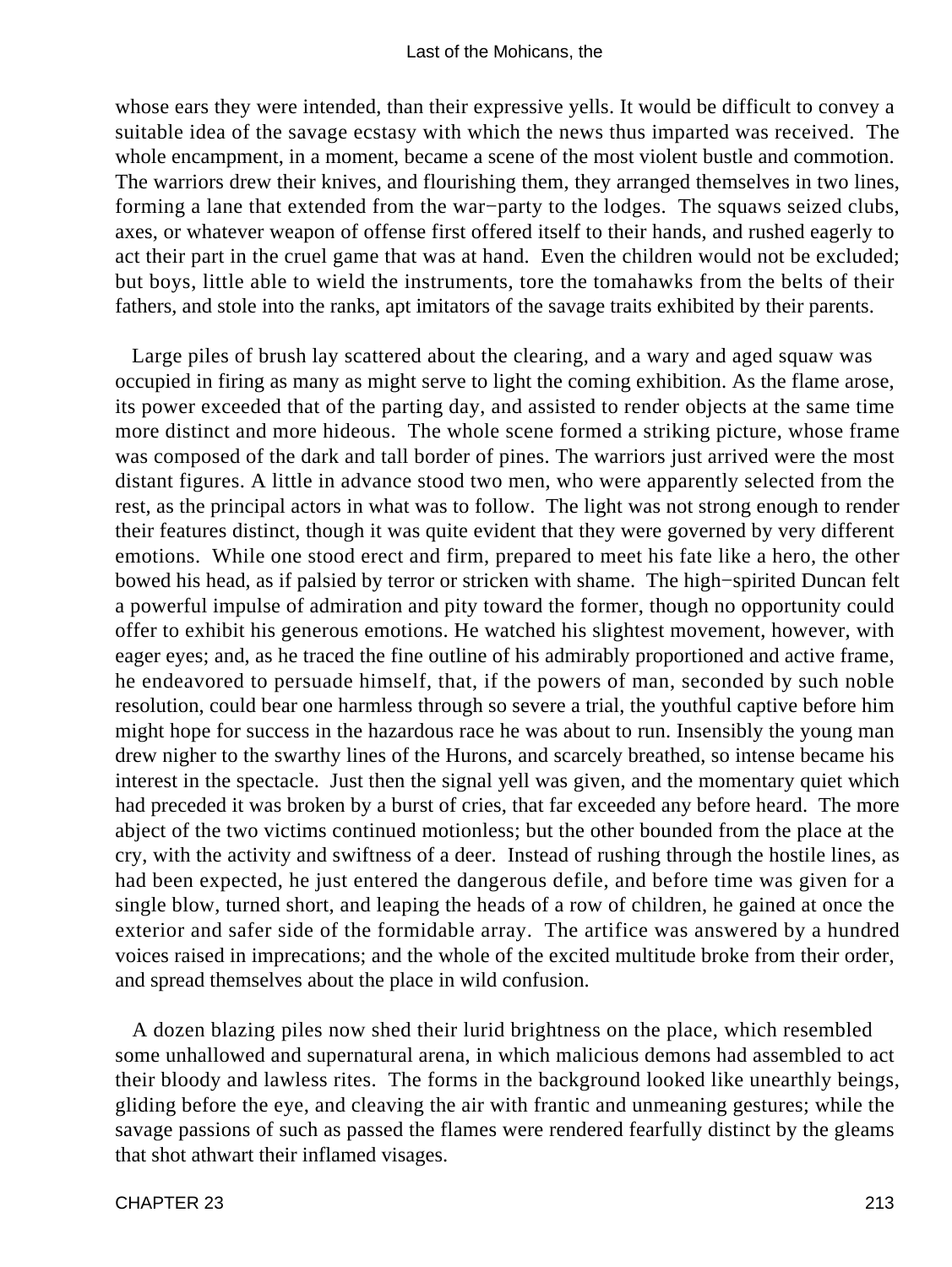It will easily be understood that, amid such a concourse of vindictive enemies, no breathing time was allowed the fugitive. There was a single moment when it seemed as if he would have reached the forest, but the whole body of his captors threw themselves before him, and drove him back into the center of his relentless persecutors. Turning like a headed deer, he shot, with the swiftness of an arrow, through a pillar of forked flame, and passing the whole multitude harmless, he appeared on the opposite side of the clearing. Here, too, he was met and turned by a few of the older and more subtle of the Hurons. Once more he tried the throng, as if seeking safety in its blindness, and then several moments succeeded, during which Duncan believed the active and courageous young stranger was lost.

 Nothing could be distinguished but a dark mass of human forms tossed and involved in inexplicable confusion. Arms, gleaming knives, and formidable clubs, appeared above them, but the blows were evidently given at random. The awful effect was heightened by the piercing shrieks of the women and the fierce yells of the warriors. Now and then Duncan caught a glimpse of a light form cleaving the air in some desperate bound, and he rather hoped than believed that the captive yet retained the command of his astonishing powers of activity. Suddenly the multitude rolled backward, and approached the spot where he himself stood. The heavy body in the rear pressed upon the women and children in front, and bore them to the earth. The stranger reappeared in the confusion. Human power could not, however, much longer endure so severe a trial. Of this the captive seemed conscious. Profiting by the momentary opening, he darted from among the warriors, and made a desperate, and what seemed to Duncan a final effort to gain the wood. As if aware that no danger was to be apprehended from the young soldier, the fugitive nearly brushed his person in his flight. A tall and powerful Huron, who had husbanded his forces, pressed close upon his heels, and with an uplifted arm menaced a fatal blow. Duncan thrust forth a foot, and the shock precipitated the eager savage headlong, many feet in advance of his intended victim. Thought itself is not quicker than was the motion with which the latter profited by the advantage; he turned, gleamed like a meteor again before the eyes of Duncan, and, at the next moment, when the latter recovered his recollection, and gazed around in quest of the captive, he saw him quietly leaning against a small painted post, which stood before the door of the principal lodge.

 Apprehensive that the part he had taken in the escape might prove fatal to himself, Duncan left the place without delay. He followed the crowd, which drew nigh the lodges, gloomy and sullen, like any other multitude that had been disappointed in an execution. Curiosity, or perhaps a better feeling, induced him to approach the stranger. He found him, standing with one arm cast about the protecting post, and breathing thick and hard, after his exertions, but disdaining to permit a single sign of suffering to escape. His person was now protected by immemorial and sacred usage, until the tribe in council had deliberated and determined on his fate. It was not difficult, however, to foretell the result, if any presage could be drawn from the feelings of those who crowded the place.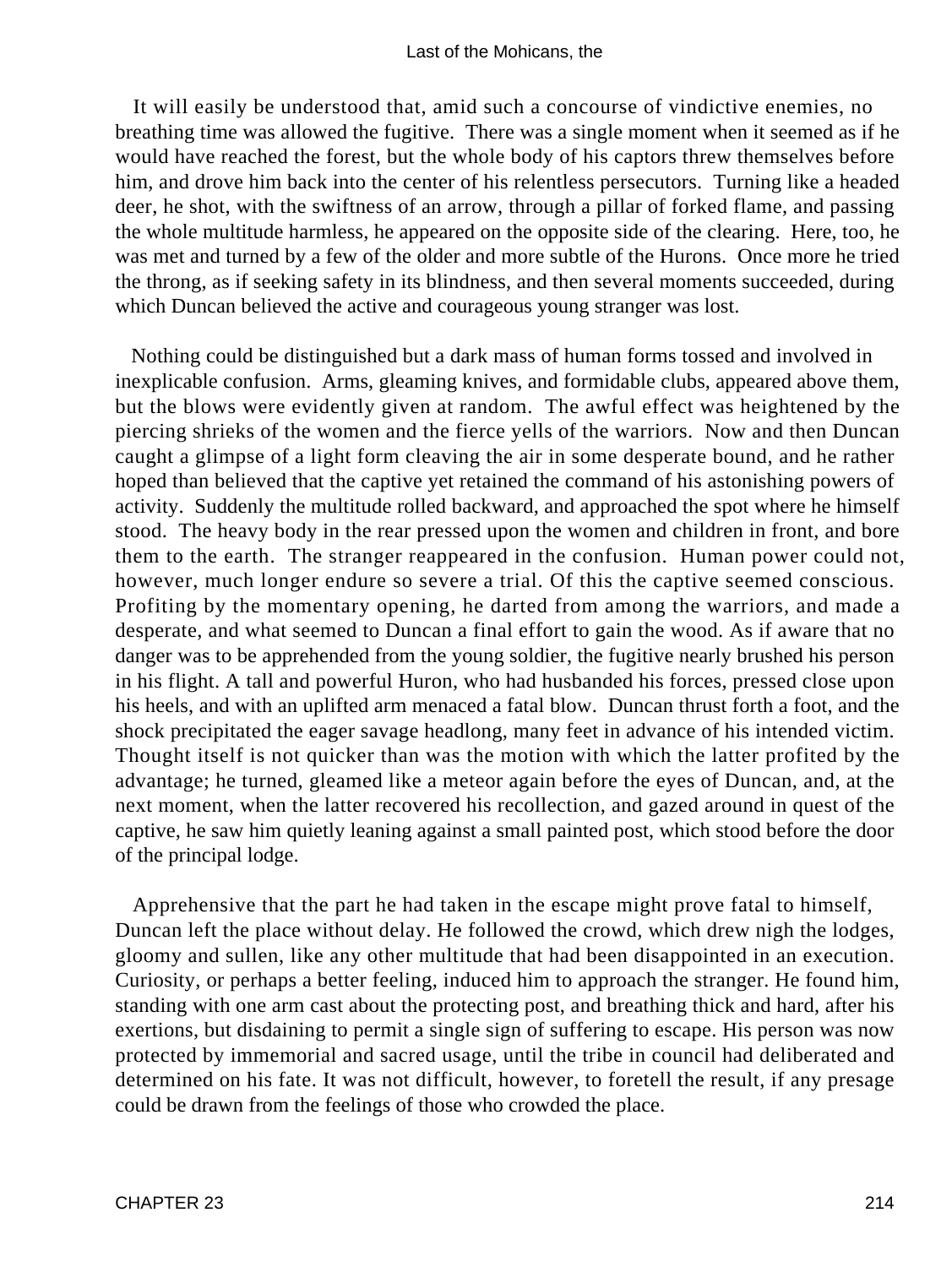There was no term of abuse known to the Huron vocabulary that the disappointed women did not lavishly expend on the successful stranger. They flouted at his efforts, and told him, with bitter scoffs, that his feet were better than his hands; and that he merited wings, while he knew not the use of an arrow or a knife. To all this the captive made no reply; but was content to preserve an attitude in which dignity was singularly blended with disdain. Exasperated as much by his composure as by his good−fortune, their words became unintelligible, and were succeeded by shrill, piercing yells. Just then the crafty squaw, who had taken the necessary precaution to fire the piles, made her way through the throng, and cleared a place for herself in front of the captive. The squalid and withered person of this hag might well have obtained for her the character of possessing more than human cunning. Throwing back her light vestment, she stretched forth her long, skinny arm, in derision, and using the language of the Lenape, as more intelligible to the subject of her gibes, she commenced aloud:

 «Look you, Delaware,» she said, snapping her fingers in his face; «your nation is a race of women, and the hoe is better fitted to your hands than the gun. Your squaws are the mothers of deer; but if a bear, or a wildcat, or a serpent were born among you, ye would flee. The Huron girls shall make you petticoats, and we will find you a husband.»

 A burst of savage laughter succeeded this attack, during which the soft and musical merriment of the younger females strangely chimed with the cracked voice of their older and more malignant companion. But the stranger was superior to all their efforts. His head was immovable; nor did he betray the slightest consciousness that any were present, except when his haughty eye rolled toward the dusky forms of the warriors, who stalked in the background silent and sullen observers of the scene.

 Infuriated at the self−command of the captive, the woman placed her arms akimbo; and, throwing herself into a posture of defiance, she broke out anew, in a torrent of words that no art of ours could commit successfully to paper. Her breath was, however, expended in vain; for, although distinguished in her nation as a proficient in the art of abuse, she was permitted to work herself into such a fury as actually to foam at the mouth, without causing a muscle to vibrate in the motionless figure of the stranger. The effect of his indifference began to extend itself to the other spectators; and a youngster, who was just quitting the condition of a boy to enter the state of manhood, attempted to assist the termagant, by flourishing his tomahawk before their victim, and adding his empty boasts to the taunts of the women. Then, indeed, the captive turned his face toward the light, and looked down on the stripling with an expression that was superior to contempt. At the next moment he resumed his quiet and reclining attitude against the post. But the change of posture had permitted Duncan to exchange glances with the firm and piercing eyes of Uncas.

 Breathless with amazement, and heavily oppressed with the critical situation of his friend, Heyward recoiled before the look, trembling lest its meaning might, in some unknown manner, hasten the prisoner's fate. There was not, however, any instant cause for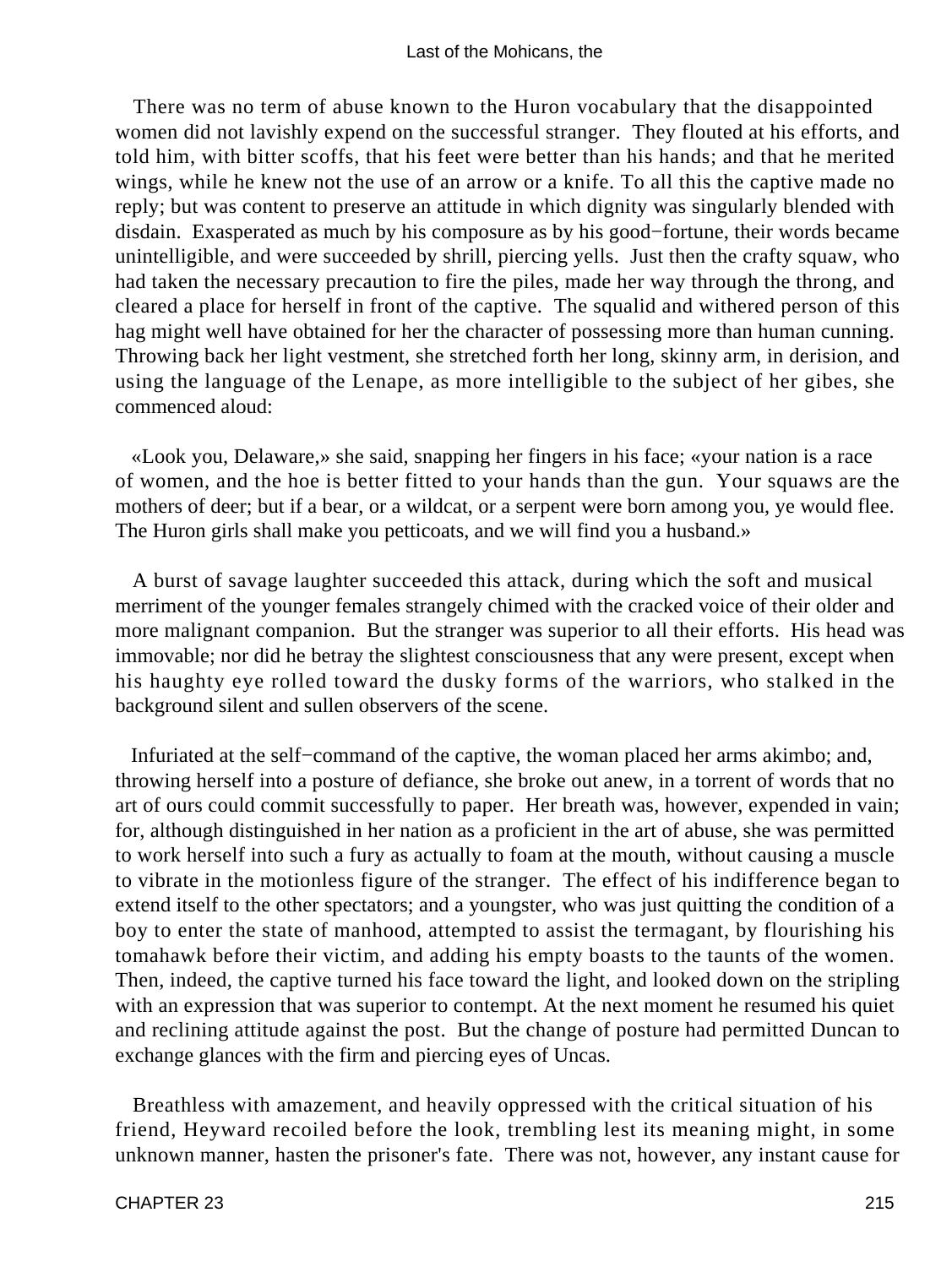such an apprehension. Just then a warrior forced his way into the exasperated crowd. Motioning the women and children aside with a stern gesture, he took Uncas by the arm, and led him toward the door of the council−lodge. Thither all the chiefs, and most of the distinguished warriors, followed; among whom the anxious Heyward found means to enter without attracting any dangerous attention to himself.

 A few minutes were consumed in disposing of those present in a manner suitable to their rank and influence in the tribe. An order very similar to that adopted in the preceding interview was observed; the aged and superior chiefs occupying the area of the spacious apartment, within the powerful light of a glaring torch, while their juniors and inferiors were arranged in the background, presenting a dark outline of swarthy and marked visages. In the very center of the lodge, immediately under an opening that admitted the twinkling light of one or two stars, stood Uncas, calm, elevated, and collected. His high and haughty carriage was not lost on his captors, who often bent their looks on his person, with eyes which, while they lost none of their inflexibility of purpose, plainly betrayed their admiration of the stranger's daring.

 The case was different with the individual whom Duncan had observed to stand forth with his friend, previously to the desperate trial of speed; and who, instead of joining in the chase, had remained, throughout its turbulent uproar, like a cringing statue, expressive of shame and disgrace. Though not a hand had been extended to greet him, nor yet an eye had condescended to watch his movements, he had also entered the lodge, as though impelled by a fate to whose decrees he submitted, seemingly, without a struggle. Heyward profited by the first opportunity to gaze in his face, secretly apprehensive he might find the features of another acquaintance; but they proved to be those of a stranger, and, what was still more inexplicable, of one who bore all the distinctive marks of a Huron warrior. Instead of mingling with his tribe, however, he sat apart, a solitary being in a multitude, his form shrinking into a crouching and abject attitude, as if anxious to fill as little space as possible. When each individual had taken his proper station, and silence reigned in the place, the gray−haired chief already introduced to the reader, spoke aloud, in the language of the Lenni Lenape.

 «Delaware,» he said, «though one of a nation of women, you have proved yourself a man. I would give you food; but he who eats with a Huron should become his friend. Rest in peace till the morning sun, when our last words shall be spoken.»

 «Seven nights, and as many summer days, have I fasted on the trail of the Hurons,» Uncas coldly replied; «the children of the Lenape know how to travel the path of the just without lingering to eat.»

 «Two of my young men are in pursuit of your companion,» resumed the other, without appearing to regard the boast of his captive; «when they get back, then will our wise man say to you 'live' or 'die'.»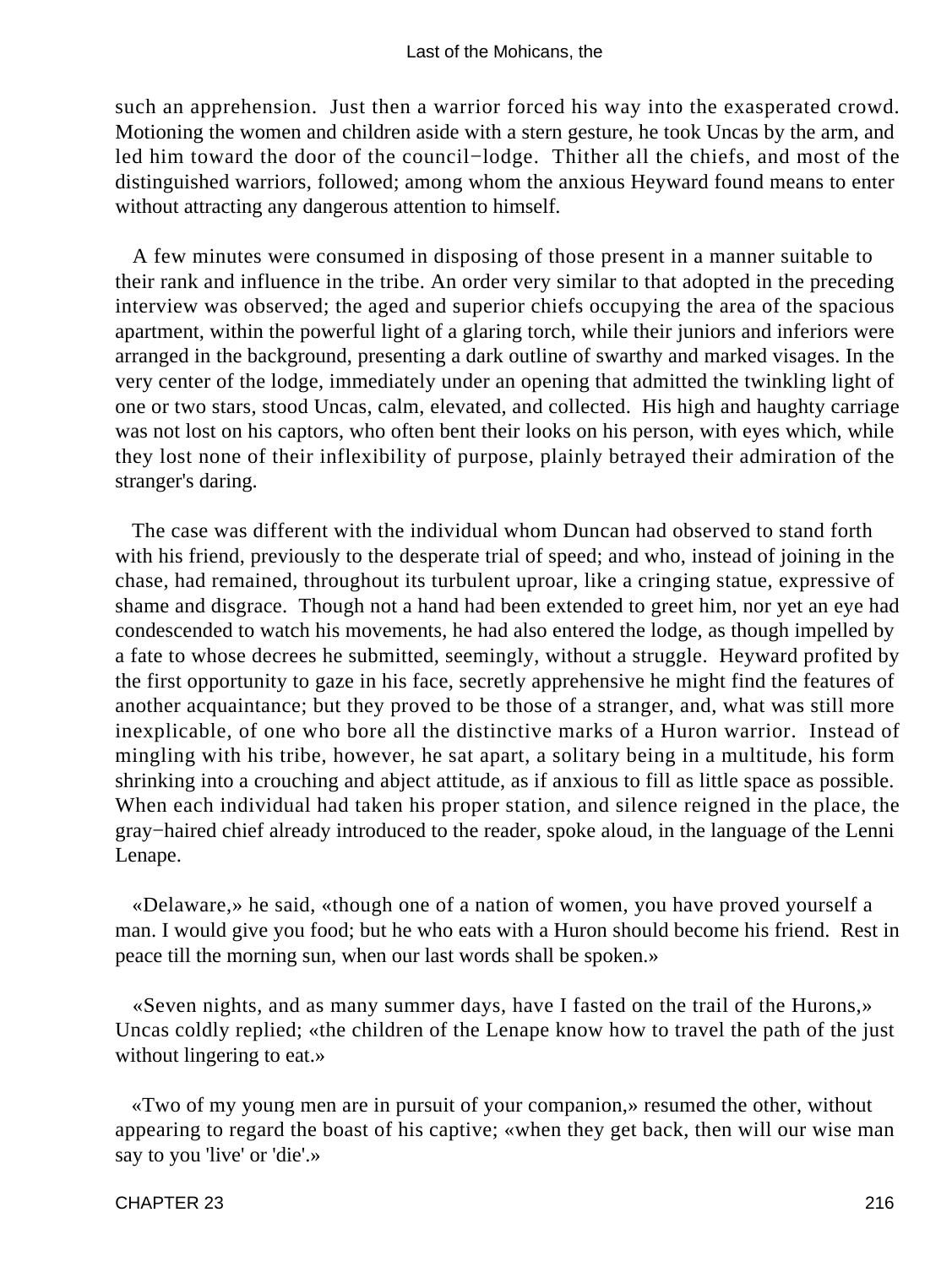«Has a Huron no ears?» scornfully exclaimed Uncas; «twice, since he has been your prisoner, has the Delaware heard a gun that he knows. Your young men will never come back!»

 A short and sullen pause succeeded this bold assertion. Duncan, who understood the Mohican to allude to the fatal rifle of the scout, bent forward in earnest observation of the effect it might produce on the conquerors; but the chief was content with simply retorting:

«If the Lenape are so skillful, why is one of their bravest warriors here?»

 «He followed in the steps of a flying coward, and fell into a snare. The cunning beaver may be caught.»

 As Uncas thus replied, he pointed with his finger toward the solitary Huron, but without deigning to bestow any other notice on so unworthy an object. The words of the answer and the air of the speaker produced a strong sensation among his auditors. Every eye rolled sullenly toward the individual indicated by the simple gesture, and a low, threatening murmur passed through the crowd. The ominous sounds reached the outer door, and the women and children pressing into the throng, no gap had been left, between shoulder and shoulder, that was not now filled with the dark lineaments of some eager and curious human countenance.

 In the meantime, the more aged chiefs, in the center, communed with each other in short and broken sentences. Not a word was uttered that did not convey the meaning of the speaker, in the simplest and most energetic form. Again, a long and deeply solemn pause took place. It was known, by all present, to be the brave precursor of a weighty and important judgment. They who composed the outer circle of faces were on tiptoe to gaze; and even the culprit for an instant forgot his shame in a deeper emotion, and exposed his abject features, in order to cast an anxious and troubled glance at the dark assemblage of chiefs. The silence was finally broken by the aged warrior so often named. He arose from the earth, and moving past the immovable form of Uncas, placed himself in a dignified attitude before the offender. At that moment, the withered squaw already mentioned moved into the circle, in a slow, sidling sort of a dance, holding the torch, and muttering the indistinct words of what might have been a species of incantation. Though her presence was altogether an intrusion, it was unheeded.

 Approaching Uncas, she held the blazing brand in such a manner as to cast its red glare on his person, and to expose the slightest emotion of his countenance. The Mohican maintained his firm and haughty attitude; and his eyes, so far from deigning to meet her inquisitive look, dwelt steadily on the distance, as though it penetrated the obstacles which impeded the view and looked into futurity. Satisfied with her examination, she left him, with a slight expression of pleasure, and proceeded to practise the same trying experiment on her delinquent countryman.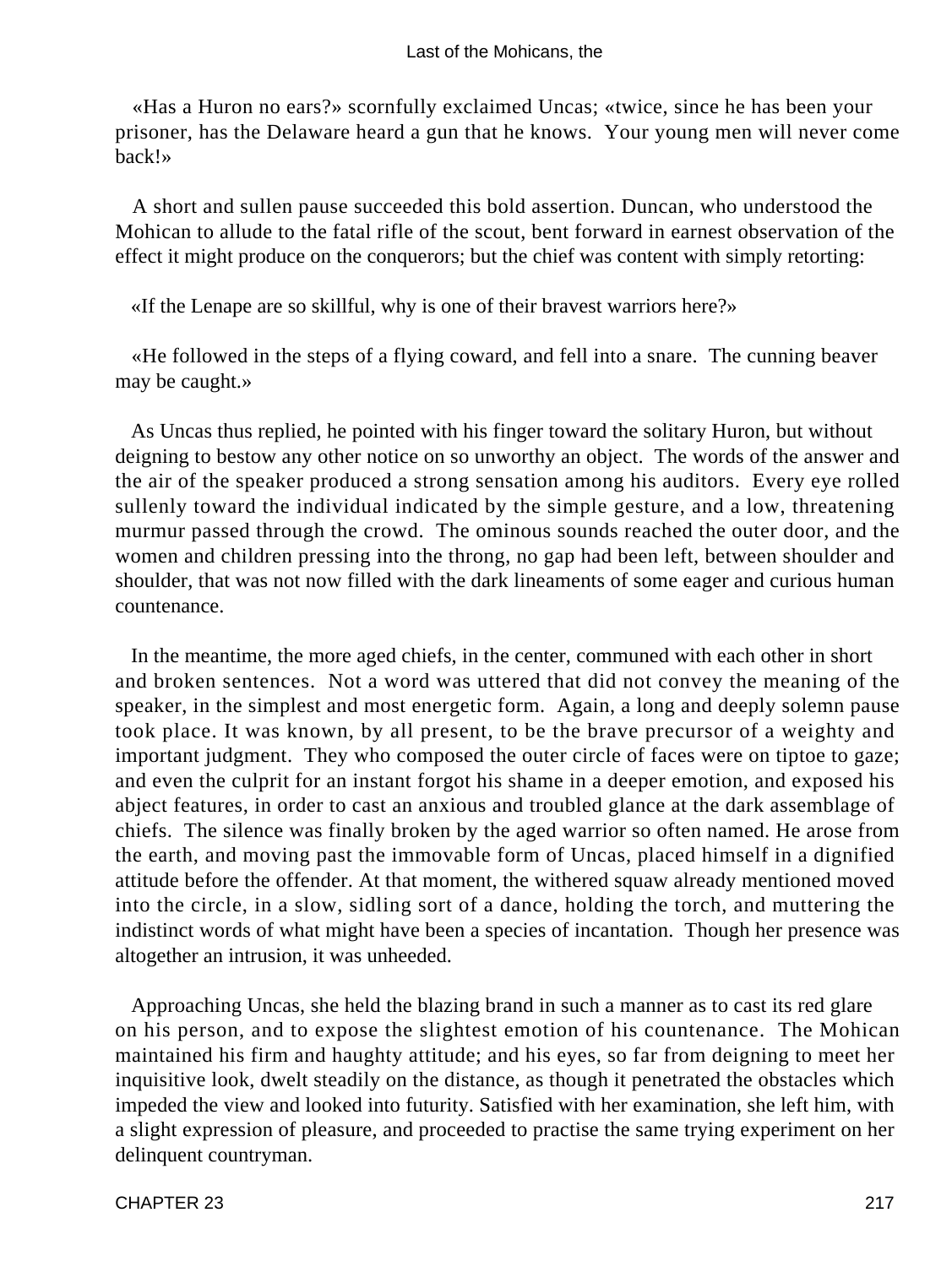The young Huron was in his war paint, and very little of a finely molded form was concealed by his attire. The light rendered every limb and joint discernible, and Duncan turned away in horror when he saw they were writhing in irrepressible agony. The woman was commencing a low and plaintive howl at the sad and shameful spectacle, when the chief put forth his hand and gently pushed her aside.

 «Reed−that−bends,» he said, addressing the young culprit by name, and in his proper language, «though the Great Spirit has made you pleasant to the eyes, it would have been better that you had not been born. Your tongue is loud in the village, but in battle it is still. None of my young men strike the tomahawk deeper into the war− post – none of them so lightly on the Yengeese. The enemy know the shape of your back, but they have never seen the color of your eyes. Three times have they called on you to come, and as often did you forget to answer. Your name will never be mentioned again in your tribe – it is already forgotten.»

 As the chief slowly uttered these words, pausing impressively between each sentence, the culprit raised his face, in deference to the other's rank and years. Shame, horror, and pride struggled in its lineaments. His eye, which was contracted with inward anguish, gleamed on the persons of those whose breath was his fame; and the latter emotion for an instant predominated. He arose to his feet, and baring his bosom, looked steadily on the keen, glittering knife, that was already upheld by his inexorable judge. As the weapon passed slowly into his heart he even smiled, as if in joy at having found death less dreadful than he had anticipated, and fell heavily on his face, at the feet of the rigid and unyielding form of Uncas.

 The squaw gave a loud and plaintive yell, dashed the torch to the earth, and buried everything in darkness. The whole shuddering group of spectators glided from the lodge like troubled sprites; and Duncan thought that he and the yet throbbing body of the victim of an Indian judgment had now become its only tenants.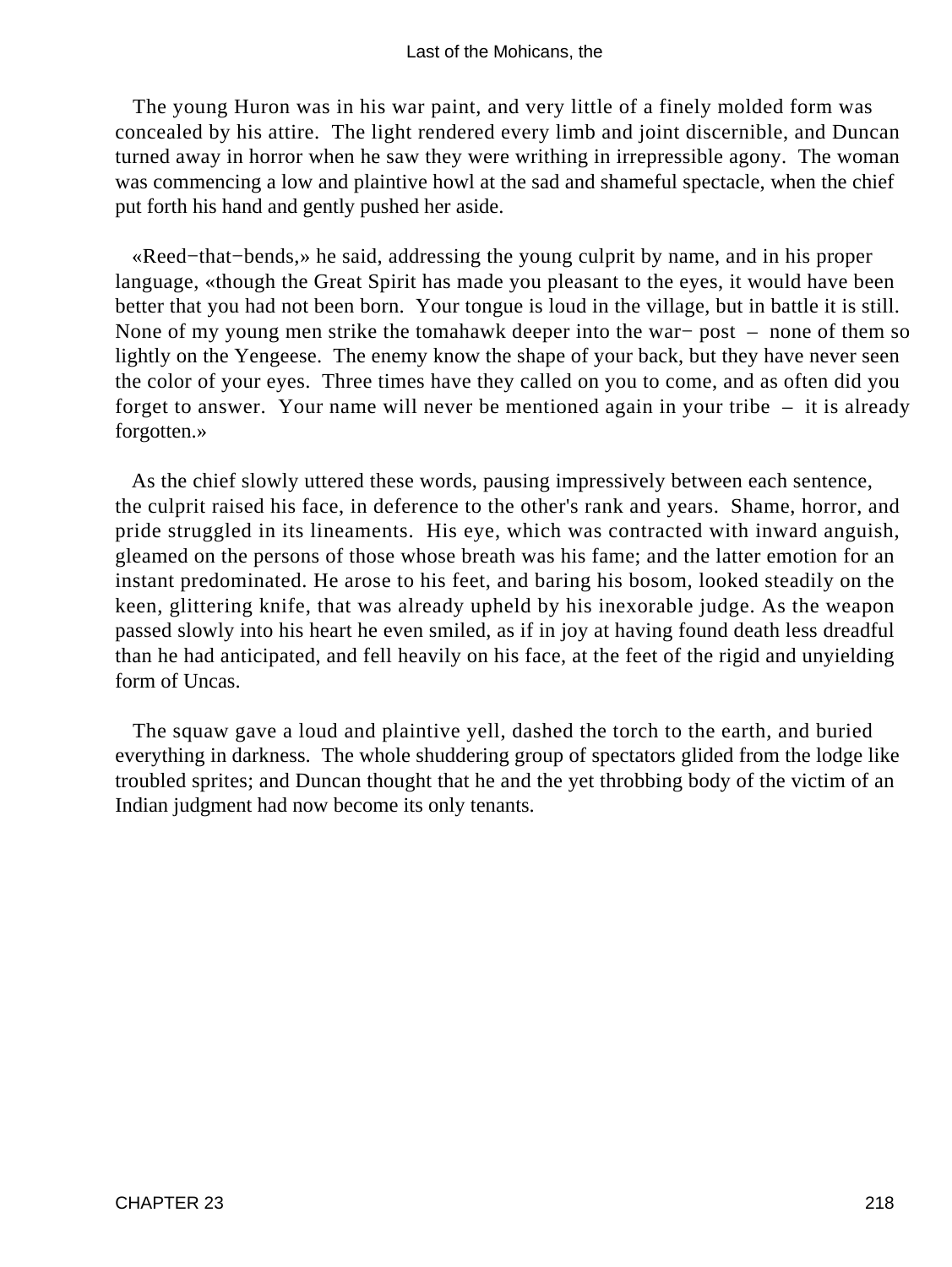# **[CHAPTER 24](#page-317-0)**

*«T*hus spoke the sage: the kings without delay Dissolve the council, and their chief obey.» – Pope's Iliad

 A single moment served to convince the youth that he was mistaken. A hand was laid, with a powerful pressure, on his arm, and the low voice of Uncas muttered in his ear:

 «The Hurons are dogs. The sight of a coward's blood can never make a warrior tremble. The 'Gray Head' and the Sagamore are safe, and the rifle of Hawkeye is not asleep. Go – Uncas and the 'Open Hand' are now strangers. It is enough.»

 Heyward would gladly have heard more, but a gentle push from his friend urged him toward the door, and admonished him of the danger that might attend the discovery of their intercourse. Slowly and reluctantly yielding to the necessity, he quitted the place, and mingled with the throng that hovered nigh. The dying fires in the clearing cast a dim and uncertain light on the dusky figures that were silently stalking to and fro; and occasionally a brighter gleam than common glanced into the lodge, and exhibited the figure of Uncas still maintaining its upright attitude near the dead body of the Huron.

 A knot of warriors soon entered the place again, and reissuing, they bore the senseless remains into the adjacent woods. After this termination of the scene, Duncan wandered among the lodges, unquestioned and unnoticed, endeavoring to find some trace of her in whose behalf he incurred the risk he ran. In the present temper of the tribe it would have been easy to have fled and rejoined his companions, had such a wish crossed his mind. But, in addition to the never−ceasing anxiety on account of Alice, a fresher though feebler interest in the fate of Uncas assisted to chain him to the spot. He continued, therefore, to stray from hut to hut, looking into each only to encounter additional disappointment, until he had made the entire circuit of the village. Abandoning a species of inquiry that proved so fruitless, he retraced his steps to the council−lodge, resolved to seek and question David, in order to put an end to his doubts.

 On reaching the building, which had proved alike the seat of judgment and the place of execution, the young man found that the excitement had already subsided. The warriors had reassembled, and were now calmly smoking, while they conversed gravely on the chief incidents of their recent expedition to the head of the Horican. Though the return of Duncan was likely to remind them of his character, and the suspicious circumstances of his visit, it produced no visible sensation. So far, the terrible scene that had just occurred proved favorable to his views, and he required no other prompter than his own feelings to convince him of the expediency of profiting by so unexpected an advantage.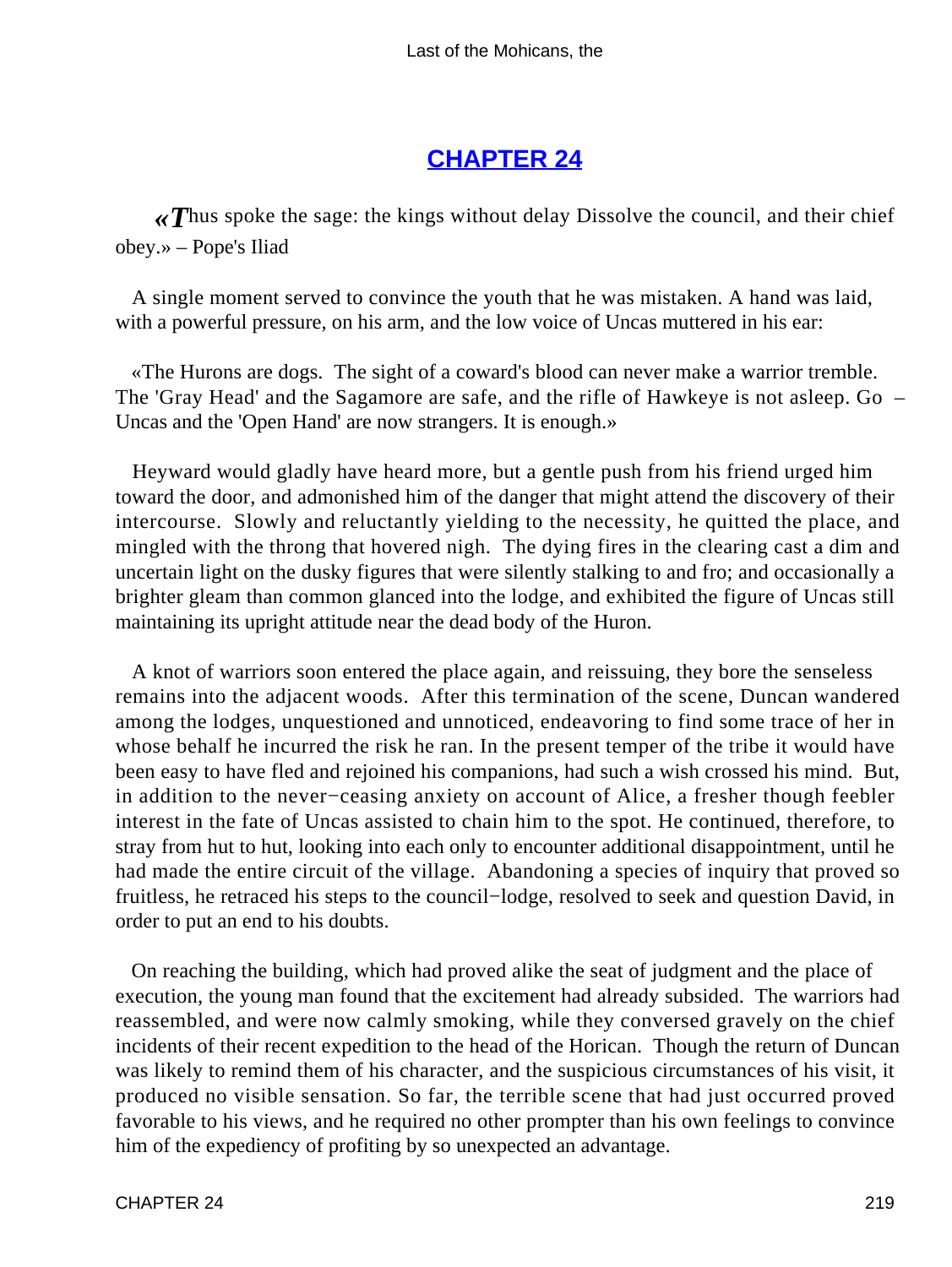Without seeming to hesitate, he walked into the lodge, and took his seat with a gravity that accorded admirably with the deportment of his hosts. A hasty but searching glance sufficed to tell him that, though Uncas still remained where he had left him, David had not reappeared. No other restraint was imposed on the former than the watchful looks of a young Huron, who had placed himself at hand; though an armed warrior leaned against the post that formed one side of the narrow doorway. In every other respect, the captive seemed at liberty; still he was excluded from all participation in the discourse, and possessed much more of the air of some finely molded statue than a man having life and volition.

 Heyward had too recently witnessed a frightful instance of the prompt punishments of the people into whose hands he had fallen to hazard an exposure by any officious boldness. He would greatly have preferred silence and meditation to speech, when a discovery of his real condition might prove so instantly fatal. Unfortunately for this prudent resolution, his entertainers appeared otherwise disposed. He had not long occupied the seat wisely taken a little in the shade, when another of the elder warriors, who spoke the French language, addressed him:

 «My Canada father does not forget his children,» said the chief; «I thank him. An evil spirit lives in the wife of one of my young men. Can the cunning stranger frighten him away?»

 Heyward possessed some knowledge of the mummery practised among the Indians, in the cases of such supposed visitations. He saw, at a glance, that the circumstance might possibly be improved to further his own ends. It would, therefore, have been difficult, just then to have uttered a proposal that would have given him more satisfaction. Aware of the necessity of preserving the dignity of his imaginary character, however, he repressed his feelings, and answered with suitable mystery:

«Spirits differ; some yield to the power of wisdom, while others are too strong.»

«My brother is a great medicine,» said the cunning savage; «he will try?»

 A gesture of assent was the answer. The Huron was content with the assurance, and, resuming his pipe, he awaited the proper moment to move. The impatient Heyward, inwardly

 execrating the cold customs of the savages, which required such sacrifices to appearance, was fain to assume an air of indifference, equal to that maintained by the chief, who was, in truth, a near relative of the afflicted woman. The minutes lingered, and the delay had seemed an hour to the adventurer in empiricism, when the Huron laid aside his pipe and drew his robe across his breast, as if about to lead the way to the lodge of the invalid. Just then, a warrior of powerful frame, darkened the door, and stalking silently among the attentive group, he seated himself on one end of the low pile of brush which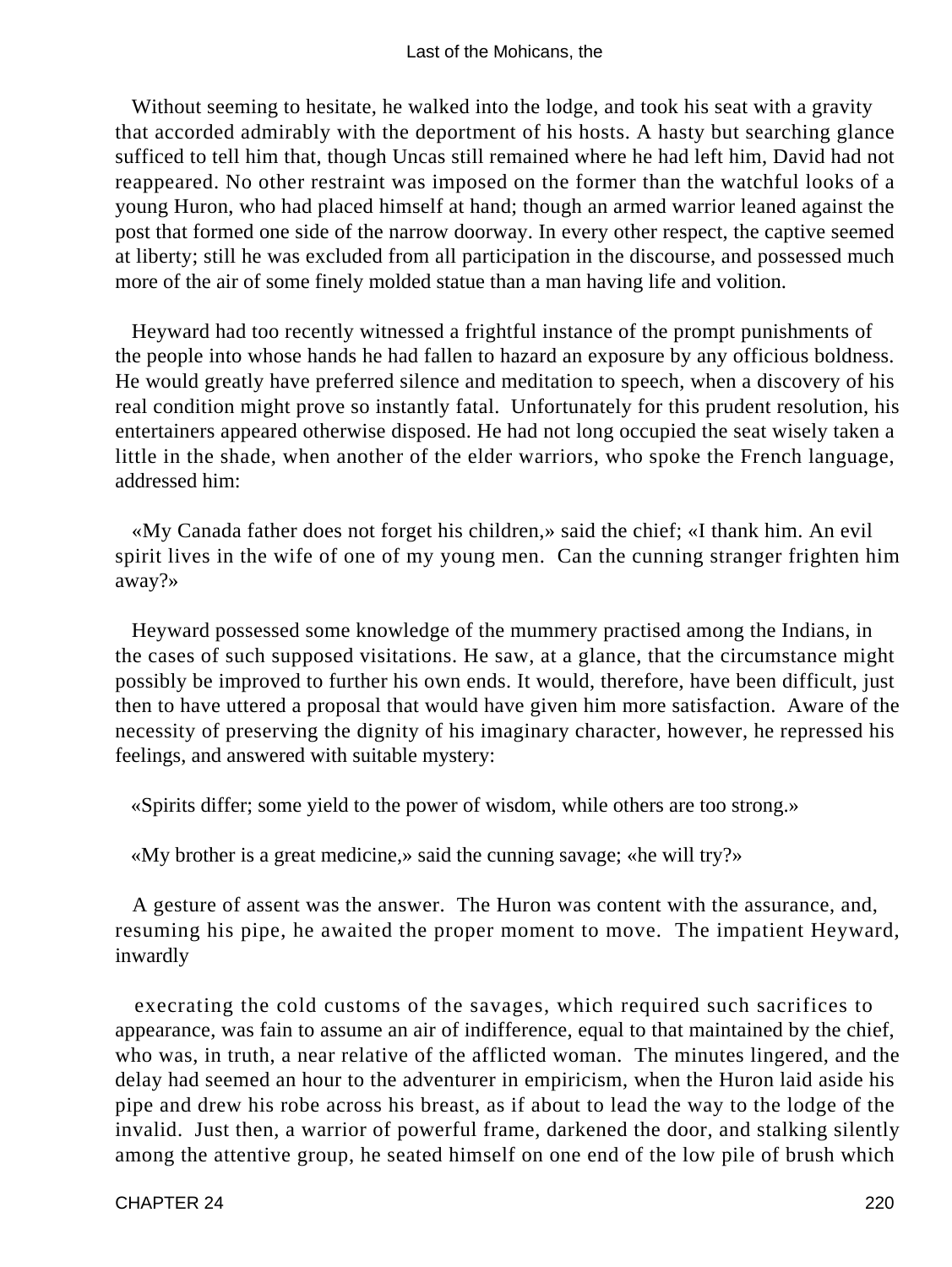sustained Duncan. The latter cast an impatient look at his neighbor, and felt his flesh creep with uncontrollable horror when he found himself in actual contact with Magua.

 The sudden return of this artful and dreaded chief caused a delay in the departure of the Huron. Several pipes, that had been extinguished, were lighted again; while the newcomer, without speaking a word, drew his tomahawk from his girdle, and filling the bowl on its head began to inhale the vapors of the weed through the hollow handle, with as much indifference as if he had not been absent two weary days on a long and toilsome hunt. Ten minutes, which appeared so many ages to Duncan, might have passed in this manner; and the warriors were fairly enveloped in a cloud of white smoke before any of them spoke.

«Welcome!» one at length uttered; «has my friend found the moose?»

 «The young men stagger under their burdens,» returned Magua. «Let 'Reed−that−bends' go on the hunting path; he will meet them.»

 A deep and awful silence succeeded the utterance of the forbidden name. Each pipe dropped from the lips of its owner as though all had inhaled an impurity at the same instant. The smoke wreathed above their heads in little eddies, and curling in a spiral form it ascended swiftly through the opening in the roof of the lodge, leaving the place beneath clear of its fumes, and each dark visage distinctly visible. The looks of most of the warriors were riveted on the earth; though a few of the younger and less gifted of the party suffered their wild and glaring eyeballs to roll in the direction of a white−headed savage, who sat between two of the most venerated chiefs of the tribe. There was nothing in the air or attire of this Indian that would seem to entitle him to such a distinction. The former was rather depressed, than remarkable for the bearing of the natives; and the latter was such as was commonly worn by the ordinary men of the nation. Like most around him for more than a minute his look, too, was on the ground; but, trusting his eyes at length to steal a glance aside, he perceived that he was becoming an object of general attention. Then he arose and lifted his voice in the general silence.

 «It was a lie,» he said; «I had no son. He who was called by that name is forgotten; his blood was pale, and it came not from the veins of a Huron; the wicked Chippewas cheated my squaw. The Great Spirit has said, that the family of Wiss−entush should end; he is happy who knows that the evil of his race dies with himself. I have done.»

 The speaker, who was the father of the recreant young Indian, looked round and about him, as if seeking commendation of his stoicism in the eyes of the auditors. But the stern customs of his people had made too severe an exaction of the feeble old man. The expression of his eye contradicted his figurative and boastful language, while every muscle in his wrinkled visage was working with anguish. Standing a single minute to enjoy his bitter triumph, he turned away, as if sickening at the gaze of men, and, veiling his face in his blanket, he walked from the lodge with the noiseless step of an Indian seeking, in the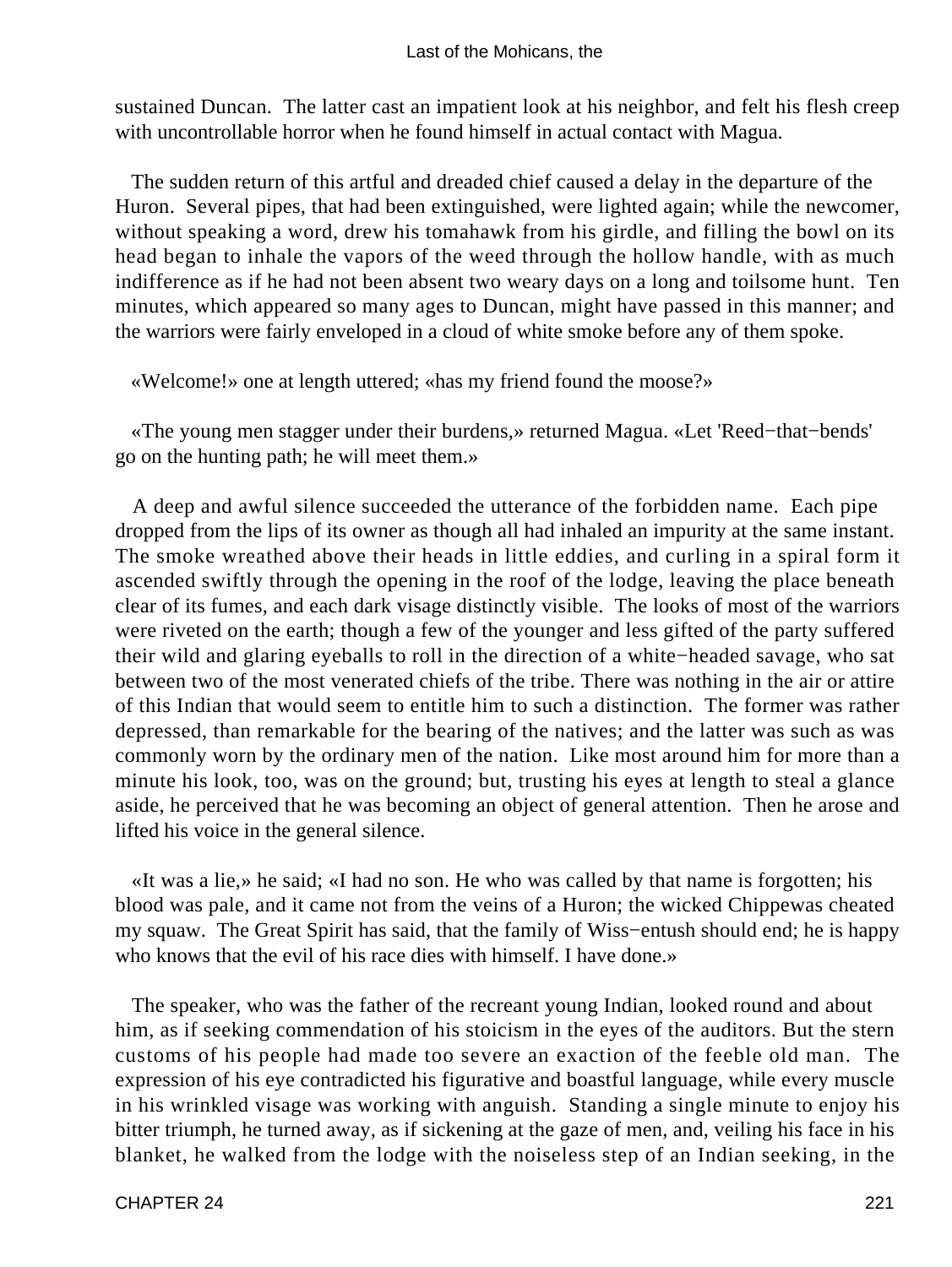#### Last of the Mohicans, the

privacy of his own abode, the sympathy of one like himself, aged, forlorn and childless.

 The Indians, who believe in the hereditary transmission of virtues and defects in character, suffered him to depart in silence. Then, with an elevation of breeding that many in a more cultivated state of society might profitably emulate, one of the chiefs drew the attention of the young men from the weakness they had just witnessed, by saying, in a cheerful voice, addressing himself in courtesy to Magua, as the newest comer:

 «The Delawares have been like bears after the honey pots, prowling around my village. But who has ever found a Huron asleep?»

 The darkness of the impending cloud which precedes a burst of thunder was not blacker than the brow of Magua as he exclaimed:

«The Delawares of the Lakes!»

 «Not so. They who wear the petticoats of squaws, on their own river. One of them has been passing the tribe.»

«Did my young men take his scalp?»

 «His legs were good, though his arm is better for the hoe than the tomahawk,» returned the other, pointing to the immovable form of Uncas.

 Instead of manifesting any womanish curiosity to feast his eyes with the sight of a captive from a people he was known to have so much reason to hate, Magua continued to smoke, with the meditative air that he usually maintained, when there was no immediate call on his cunning or his eloquence. Although secretly amazed at the facts communicated by the speech of the aged father, he permitted himself to ask no questions, reserving his inquiries for a more suitable moment. It was only after a sufficient interval that he shook the ashes from his pipe, replaced the tomahawk, tightened his girdle, and arose, casting for the first time a glance in the direction of the prisoner, who stood a little behind him. The wary, though seemingly abstracted Uncas, caught a glimpse of the movement, and turning suddenly to the light, their looks met. Near a minute these two bold and untamed spirits stood regarding one another steadily in the eye, neither quailing in the least before the fierce gaze he encountered. The form of Uncas dilated, and his nostrils opened like those of a tiger at bay; but so rigid and unyielding was his posture, that he might easily have been converted by the imagination into an exquisite and faultless representation of the warlike deity of his tribe. The lineaments of the quivering features of Magua proved more ductile; his countenance gradually lost its character of defiance in an expression of ferocious joy, and heaving a breath from the very bottom of his chest, he pronounced aloud the formidable name of: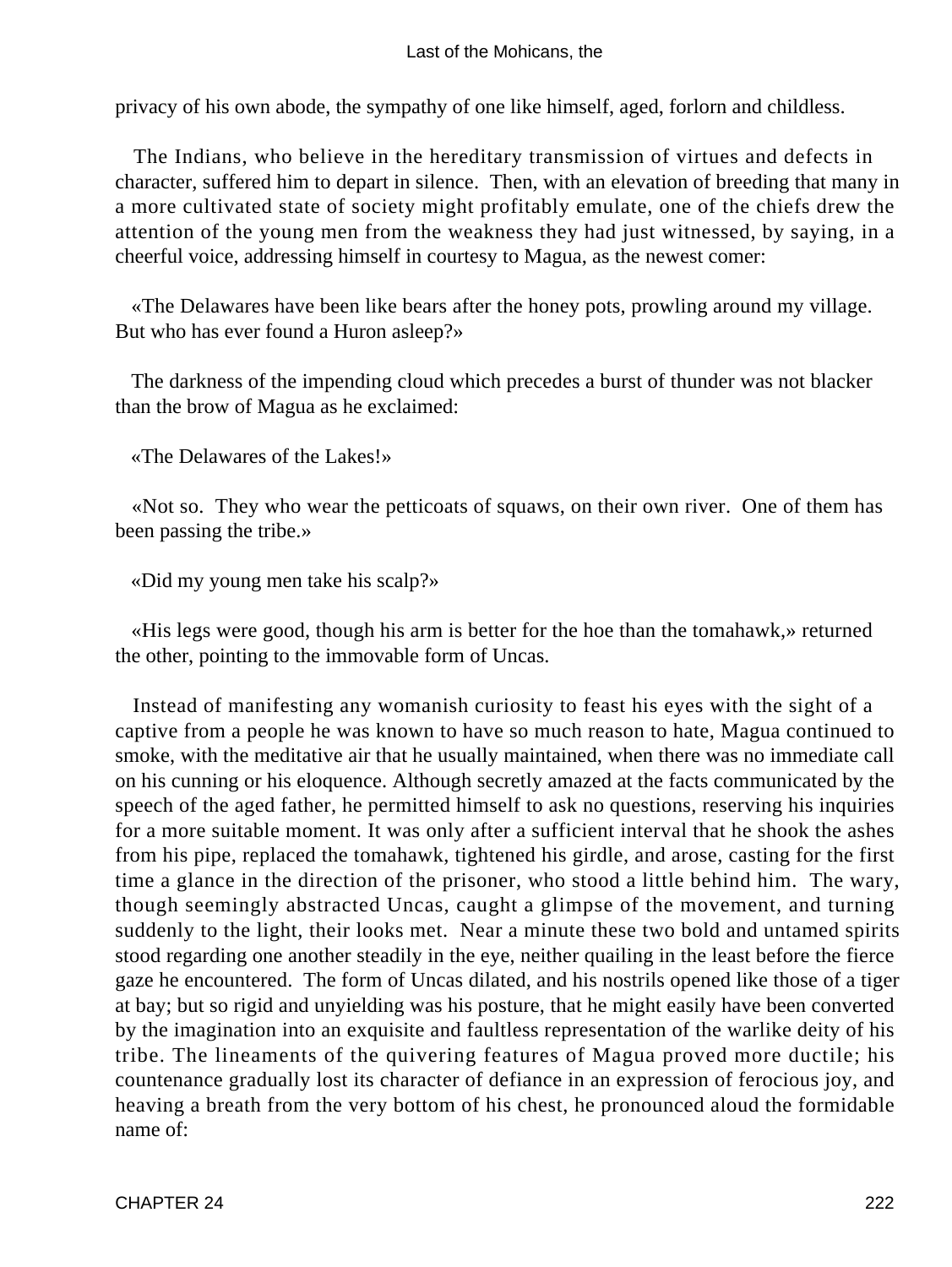## «Le Cerf Agile!»

 Each warrior sprang upon his feet at the utterance of the well−known appellation, and there was a short period during which the stoical constancy of the natives was completely conquered by surprise. The hated and yet respected name was repeated as by one voice, carrying the sound even beyond the limits of the lodge. The women and children, who lingered around the entrance, took up the words in an echo, which was succeeded by another shrill and plaintive howl. The latter was not yet ended, when the sensation among the men had entirely abated. Each one in presence seated himself, as though ashamed of his precipitation; but it was many minutes before their meaning eyes ceased to roll toward their captive, in curious examination of a warrior who had so often proved his prowess on the best and proudest of their nation. Uncas enjoyed his victory, but was content with merely exhibiting his triumph by a quiet smile – an emblem of scorn which belongs to all time and every nation.

 Magua caught the expression, and raising his arm, he shook it at the captive, the light silver ornaments attached to his bracelet rattling with the trembling agitation of the limb, as, in a tone of vengeance, he exclaimed, in English:

### «Mohican, you die!»

 «The healing waters will never bring the dead Hurons to life,» returned Uncas, in the music of the Delawares; «the tumbling river washes their bones; their men are squaws: their women owls. Go! call together the Huron dogs, that they may look upon a warrior, My nostrils are offended; they scent the blood of a coward.»

 The latter allusion struck deep, and the injury rankled. Many of the Hurons understood the strange tongue in which the captive spoke, among which number was Magua. This cunning savage beheld, and instantly profited by his advantage. Dropping the light robe of skin from his shoulder, he stretched forth his arm, and commenced a burst of his dangerous and artful eloquence. However much his influence among his people had been impaired by his occasional and besetting weakness, as well as by his desertion of the tribe, his courage and his fame as an orator were undeniable. He never spoke without auditors, and rarely without making converts to his opinions. On the present occasion, his native powers were stimulated by the thirst of revenge.

 He again recounted the events of the attack on the island at Glenn's, the death of his associates and the escape of their most formidable enemies. Then he described the nature and position of the mount whither he had led such captives as had fallen into their hands. Of his own bloody intentions toward the maidens, and of his baffled malice he made no mention, but passed rapidly on to the surprise of the party by «La Longue Carabine,» and its fatal termination. Here he paused, and looked about him, in affected veneration for the departed, but, in truth, to note the effect of his opening narrative. As usual, every eye was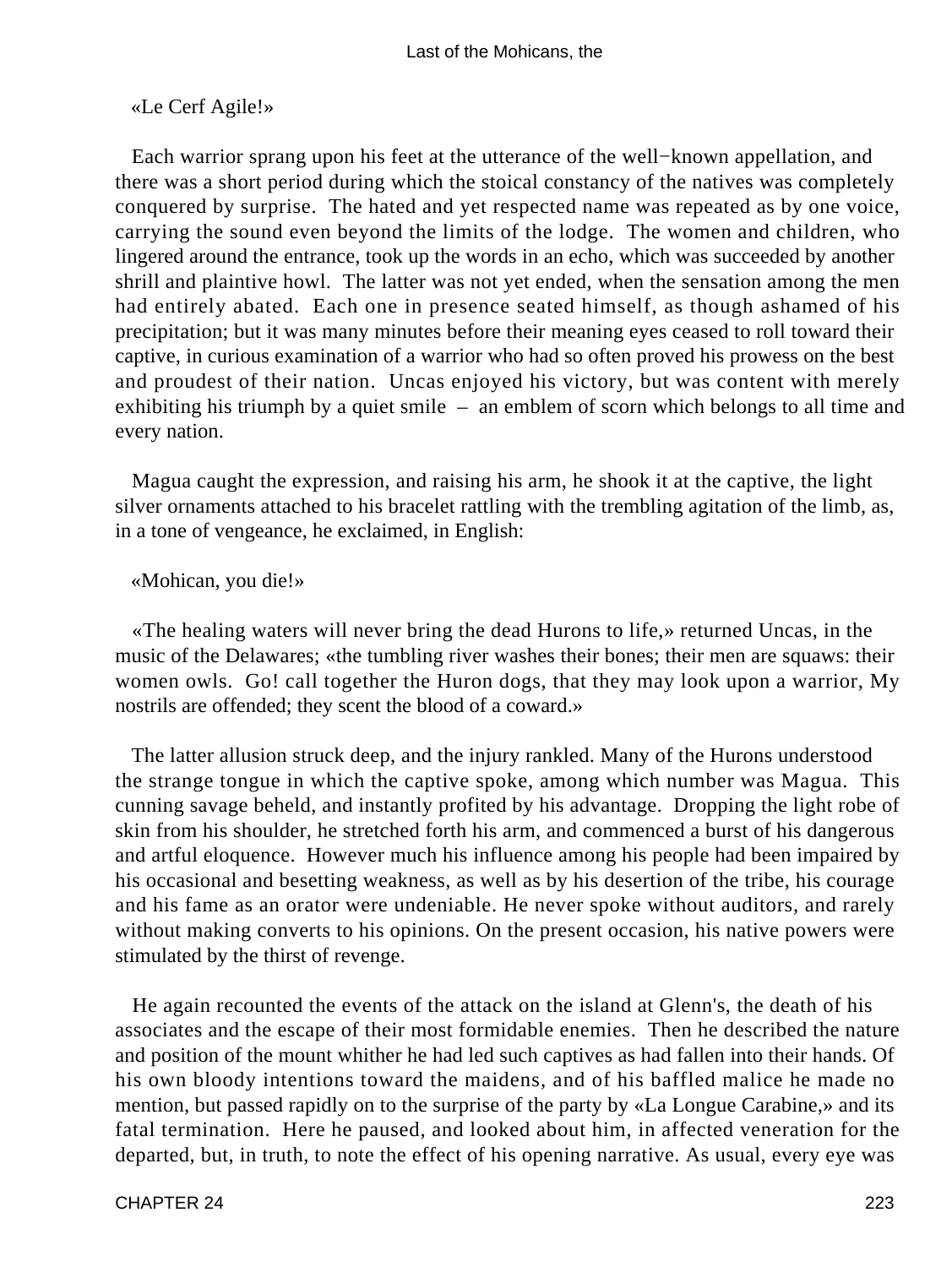riveted on his face. Each dusky figure seemed a breathing statue, so motionless was the posture, so intense the attention of the individual.

 Then Magua dropped his voice which had hitherto been clear, strong and elevated, and touched upon the merits of the dead. No quality that was likely to command the sympathy of an Indian escaped his notice. One had never been known to follow the chase in vain; another had been indefatigable on the trail of their enemies. This was brave, that generous. In short, he so managed his allusions, that in a nation which was composed of so few families, he contrived to strike every chord that might find, in its turn, some breast in which to vibrate.

 «Are the bones of my young men,» he concluded, «in the burial−place of the Hurons? You know they are not. Their spirits are gone toward the setting sun, and are already crossing the great waters, to the happy hunting−grounds. But they departed without food, without guns or knives, without moccasins, naked and poor as they were born. Shall this be? Are their souls to enter the land of the just like hungry Iroquois or unmanly Delawares, or shall they meet their friends with arms in their hands and robes on their backs? What will our fathers think the tribes of the Wyandots have become? They will look on their children with a dark eye, and say, 'Go! a Chippewa has come hither with the name of a Huron.' Brothers, we must not forget the dead; a red−skin never ceases to remember. We will load the back of this Mohican until he staggers under our bounty, and dispatch him after my young men. They call to us for aid, though our ears are not open; they say, 'Forget us not.' When they see the spirit of this Mohican toiling after them with his burden, they will know we are of that mind. Then will they go on happy; and our children will say, 'So did our fathers to their friends, so must we do to them.' What is a Yengee? we have slain many, but the earth is still pale. A stain on the name of Huron can only be hid by blood that comes from the veins of an Indian. Let this Delaware die.»

 The effect of such an harangue, delivered in the nervous language and with the emphatic manner of a Huron orator, could scarcely be mistaken. Magua had so artfully blended the natural sympathies with the religious superstition of his auditors, that their minds, already prepared by custom to sacrifice a victim to the manes of their countrymen, lost every vestige of humanity in a wish for revenge. One warrior in particular, a man of wild and ferocious mien, had been conspicuous for the attention he had given to the words of the speaker. His countenance had changed with each passing emotion, until it settled into a look of deadly malice. As Magua ended he arose and, uttering the yell of a demon, his polished little axe was seen glancing in the torchlight as he whirled it above his head. The motion and the cry were too sudden for words to interrupt his bloody intention. It appeared as if a bright gleam shot from his hand, which was crossed at the same moment by a dark and powerful line. The former was the tomahawk in its passage; the latter the arm that Magua darted forward to divert its aim. The quick and ready motion of the chief was not entirely too late. The keen weapon cut the war plume from the scalping tuft of Uncas, and passed through the frail wall of the lodge as though it were hurled from some formidable engine.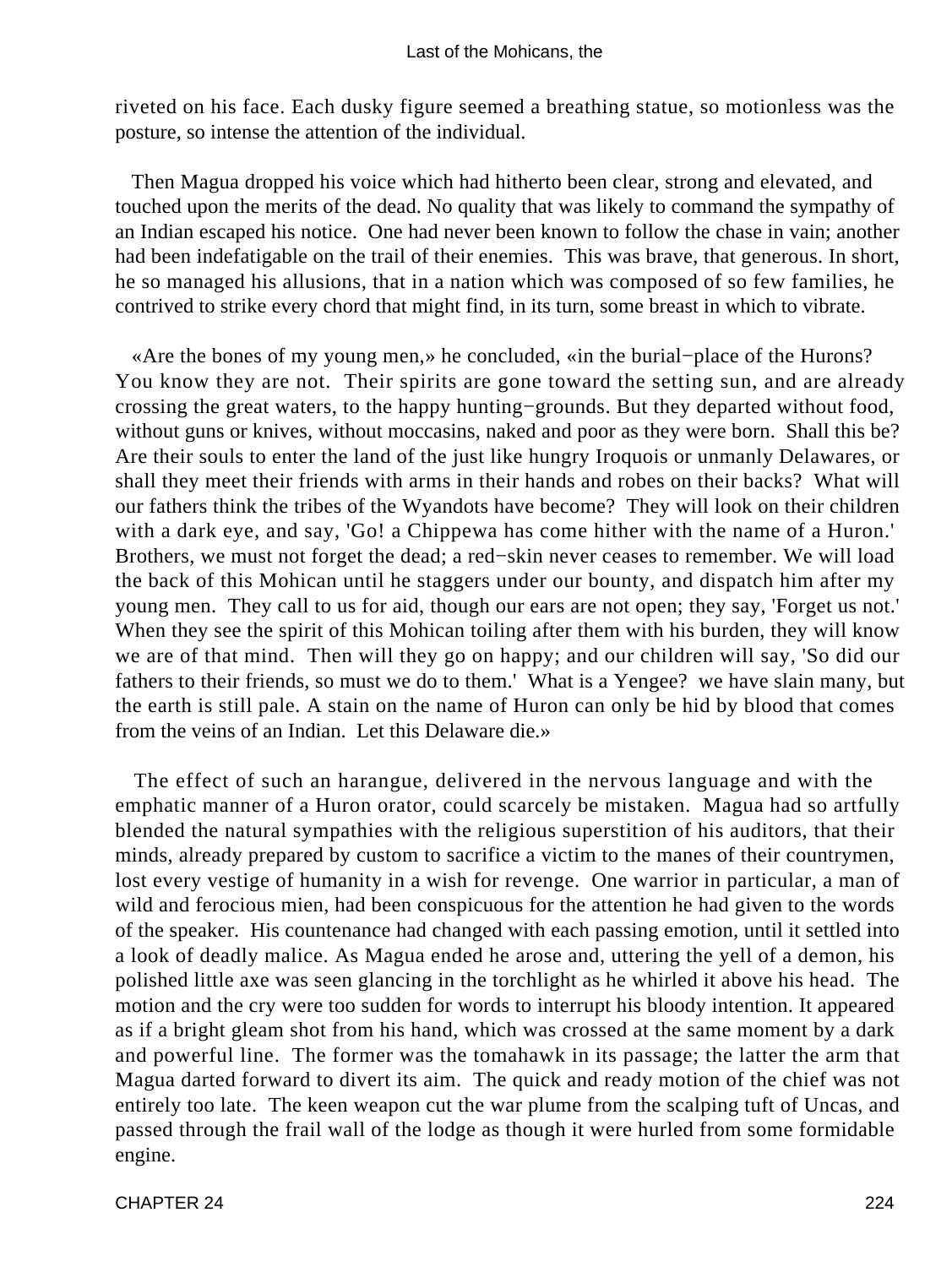Duncan had seen the threatening action, and sprang upon his feet, with a heart which, while it leaped into his throat, swelled with the most generous resolution in behalf of his friend. A glance told him that the blow had failed, and terror changed to admiration. Uncas stood still, looking his enemy in the eye with features that seemed superior to emotion. Marble could not be colder, calmer, or steadier than the countenance he put upon this sudden and vindictive attack. Then, as if pitying a want of skill which had proved so fortunate to himself, he smiled, and muttered a few words of contempt in his own tongue.

 «No!» said Magua, after satisfying himself of the safety of the captive; «the sun must shine on his shame; the squaws must see his flesh tremble, or our revenge will be like the play of boys. Go! take him where there is silence; let us see if a Delaware can sleep at night, and in the morning die.»

 The young men whose duty it was to guard the prisoner instantly passed their ligaments of bark across his arms, and led him from the lodge, amid a profound and ominous silence. It was only as the figure of Uncas stood in the opening of the door that his firm step hesitated. There he turned, and, in the sweeping and haughty glance that he threw around the circle of his enemies, Duncan caught a look which he was glad to construe into an expression that he was not entirely deserted by hope.

 Magua was content with his success, or too much occupied with his secret purposes to push his inquiries any further. Shaking his mantle, and folding it on his bosom, he also quitted the place, without pursuing a subject which might have proved so fatal to the individual at his elbow. Notwithstanding his rising resentment, his natural firmness, and his anxiety on behalf of Uncas, Heyward felt sensibly relieved by the absence of so dangerous and so subtle a foe. The excitement produced by the speech gradually subsided. The warriors resumed their seats and clouds of smoke once more filled the lodge. For near half an hour, not a syllable was uttered, or scarcely a look cast aside; a grave and meditative silence being the ordinary succession to every scene of violence and commotion among these beings, who were alike so impetuous and yet so self−restrained.

 When the chief, who had solicited the aid of Duncan, finished his pipe, he made a final and successful movement toward departing. A motion of a finger was the intimation he gave the supposed physician to follow; and passing through the clouds of smoke, Duncad was glad, on more accounts than one, to be able at last to breathe the pure air of a cool and refreshing summer evening.

 Instead of pursuing his way among those lodges where Heyward had already made his unsuccessful search, his companion turned aside, and proceeded directly toward the base of an adjacent mountain, which overhung the temporary village. A thicket of brush skirted its foot, and it became necessary to proceed through a crooked and narrow path. The boys had resumed their sports in the clearing, and were enacting a mimic chase to the post among themselves. In order to render their games as like the reality as possible, one of the boldest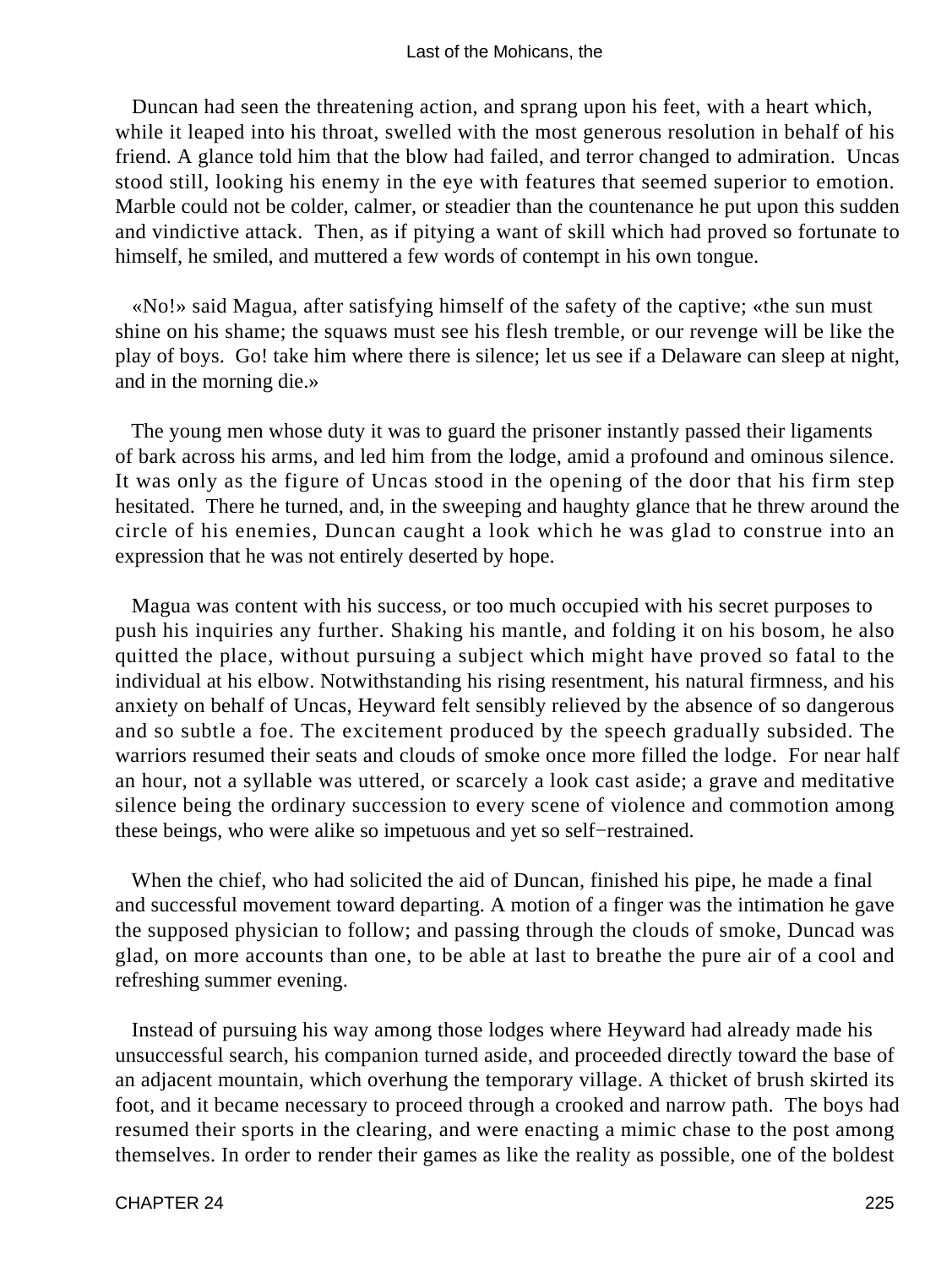of their number had conveyed a few brands into some piles of tree−tops that had hitherto escaped the burning. The blaze of one of these fires lighted the way of the chief and Duncan, and gave a character of additional wildness to the rude scenery. At a little distance from a bald rock, and directly in its front, they entered a grassy opening, which they prepared to cross. Just then fresh fuel was added to the fire, and a powerful light penetrated even to that distant spot. It fell upon the white surface of the mountain, and was reflected downward upon a dark and mysterious−looking being that arose, unexpectedly, in their path. The Indian paused, as if doubtful whether to proceed, and permitted his companion to approach his side. A large black ball, which at first seemed stationary, now began to move in a manner that to the latter was inexplicable. Again the fire brightened and its glare fell more distinctly on the object. Then even Duncan knew it, by its restless and sidling attitudes, which kept the upper part of its form in constant motion, while the animal itself appeared seated, to be a bear. Though it growled loudly and fiercely, and there were instants when its glistening eyeballs might be seen, it gave no other indications of hostility. The Huron, at least, seemed assured that the intentions of this singular intruder were peaceable, for after giving it an attentive examination, he quietly pursued his course.

 Duncan, who knew that the animal was often domesticated among the Indians, followed the example of his companion, believing that some favorite of the tribe had found its way into the thicket, in search of food. They passed it unmolested. Though obliged to come nearly in contact with the monster, the Huron, who had at first so warily determined the character of his strange visitor, was now content with proceeding without wasting a moment in further examination; but Heyward was unable to prevent his eyes from looking backward, in salutary watchfulness against attacks in the rear. His uneasiness was in no degree diminished when he perceived the beast rolling along their path, and following their footsteps. He would have spoken, but the Indian at that moment shoved aside a door of bark, and entered a cavern in the bosom of the mountain.

 Profiting by so easy a method of retreat, Duncan stepped after him, and was gladly closing the slight cover to the opening, when he felt it drawn from his hand by the beast, whose shaggy form immediately darkened the passage. They were now in a straight and long gallery, in a chasm of the rocks, where retreat without encountering the animal was impossible. Making the best of the circumstances, the young man pressed forward, keeping as close as possible to his conductor. The bear growled frequently at his heels, and once or twice its enormous paws were laid on his person, as if disposed to prevent his further passage into the den.

 How long the nerves of Heyward would have sustained him in this extraordinary situation, it might be difficult to decide, for, happily, he soon found relief. A glimmer of light had constantly been in their front, and they now arrived at the place whence it proceeded.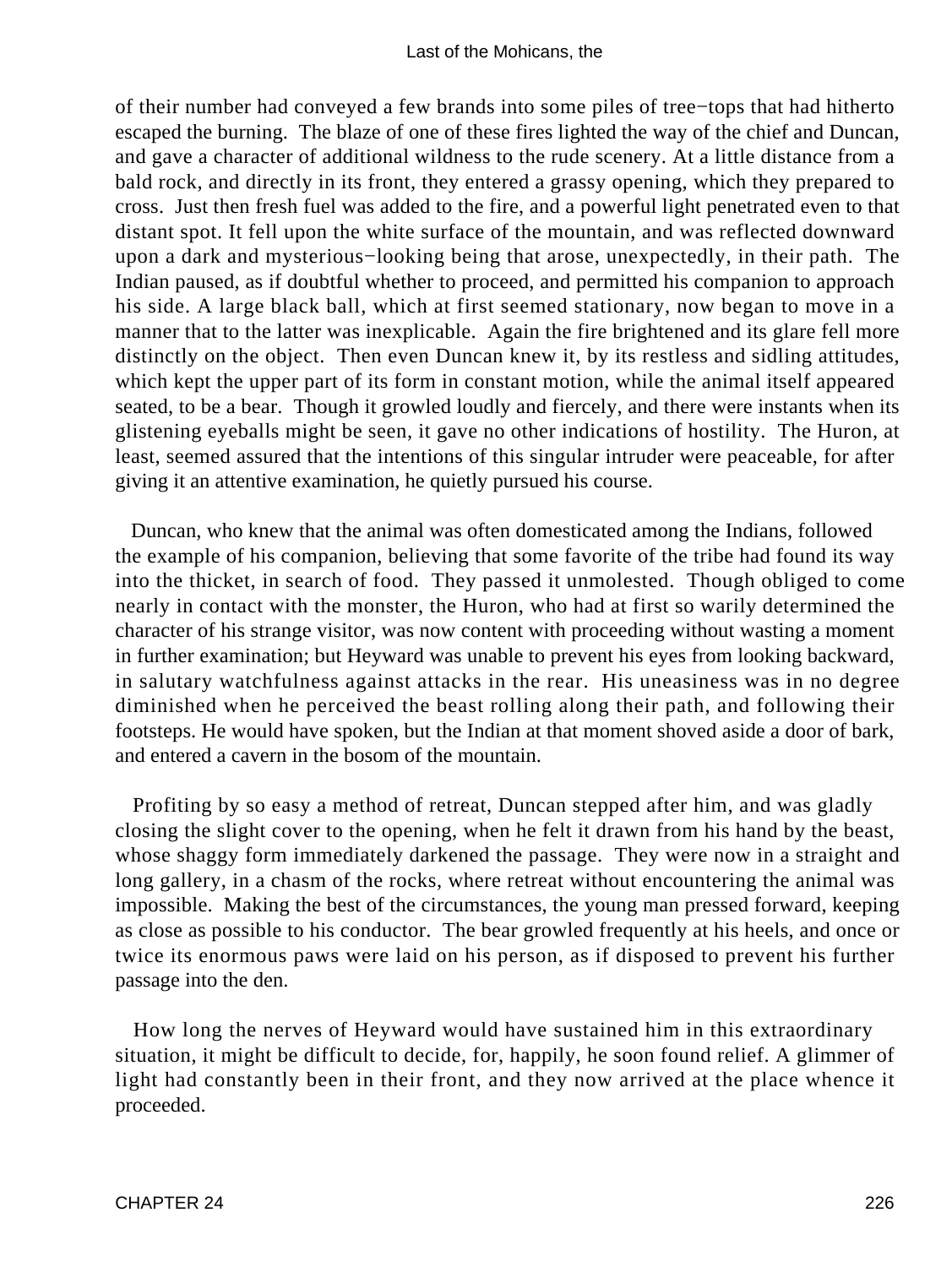#### Last of the Mohicans, the

 A large cavity in the rock had been rudely fitted to answer the purposes of many apartments. The subdivisions were simple but ingenious, being composed of stone, sticks, and bark, intermingled. Openings above admitted the light by day, and at night fires and torches supplied the place of the sun. Hither the Hurons had brought most of their valuables, especially those which more particularly pertained to the nation; and hither, as it now appeared, the sick woman, who was believed to be the victim of supernatural power, had been transported also, under an impression that her tormentor would find more difficulty in making his assaults through walls of stone than through the leafy coverings of the lodges. The apartment into which Duncan and his guide first entered, had been exclusively devoted to her accommodation. The latter approached her bedside, which was surrounded by females, in the center of whom Heyward was surprised to find his missing friend David.

 A single look was sufficient to apprise the pretended leech that the invalid was far beyond his powers of healing. She lay in a sort of paralysis, indifferent to the objects which crowded before her sight, and happily unconscious of suffering. Heyward was far from regretting that his mummeries were to be performed on one who was much too ill to take an interest in their failure or success. The slight qualm of conscience which had been excited by the intended deception was instantly appeased, and he began to collect his thoughts, in order to enact his part with suitable spirit, when he found he was about to be anticipated in his skill by an attempt to prove the power of music.

 Gamut, who had stood prepared to pour forth his spirit in song when the visitors entered, after delaying a moment, drew a strain from his pipe, and commenced a hymn that might have worked a miracle, had faith in its efficacy been of much avail. He was allowed to proceed to the close, the Indians respecting his imaginary infirmity, and Duncan too glad of the delay to hazard the slightest interruption. As the dying cadence of his strains was falling on the ears of the latter, he started aside at hearing them repeated behind him, in a voice half human and half sepulchral. Looking around, he beheld the shaggy monster seated on end in a shadow of the cavern, where, while his restless body swung in the uneasy manner of the animal, it repeated, in a sort of low growl, sounds, if not words, which bore some slight resemblance to the melody of the singer.

 The effect of so strange an echo on David may better be imagined than described. His eyes opened as if he doubted their truth; and his voice became instantly mute in excess of wonder. A deep−laid scheme, of communicating some important intelligence to Heyward, was driven from his recollection by an emotion which very nearly resembled fear, but which he was fain to believe was admiration. Under its influence, he exclaimed aloud: «She expects you, and is at hand»; and precipitately left the cavern.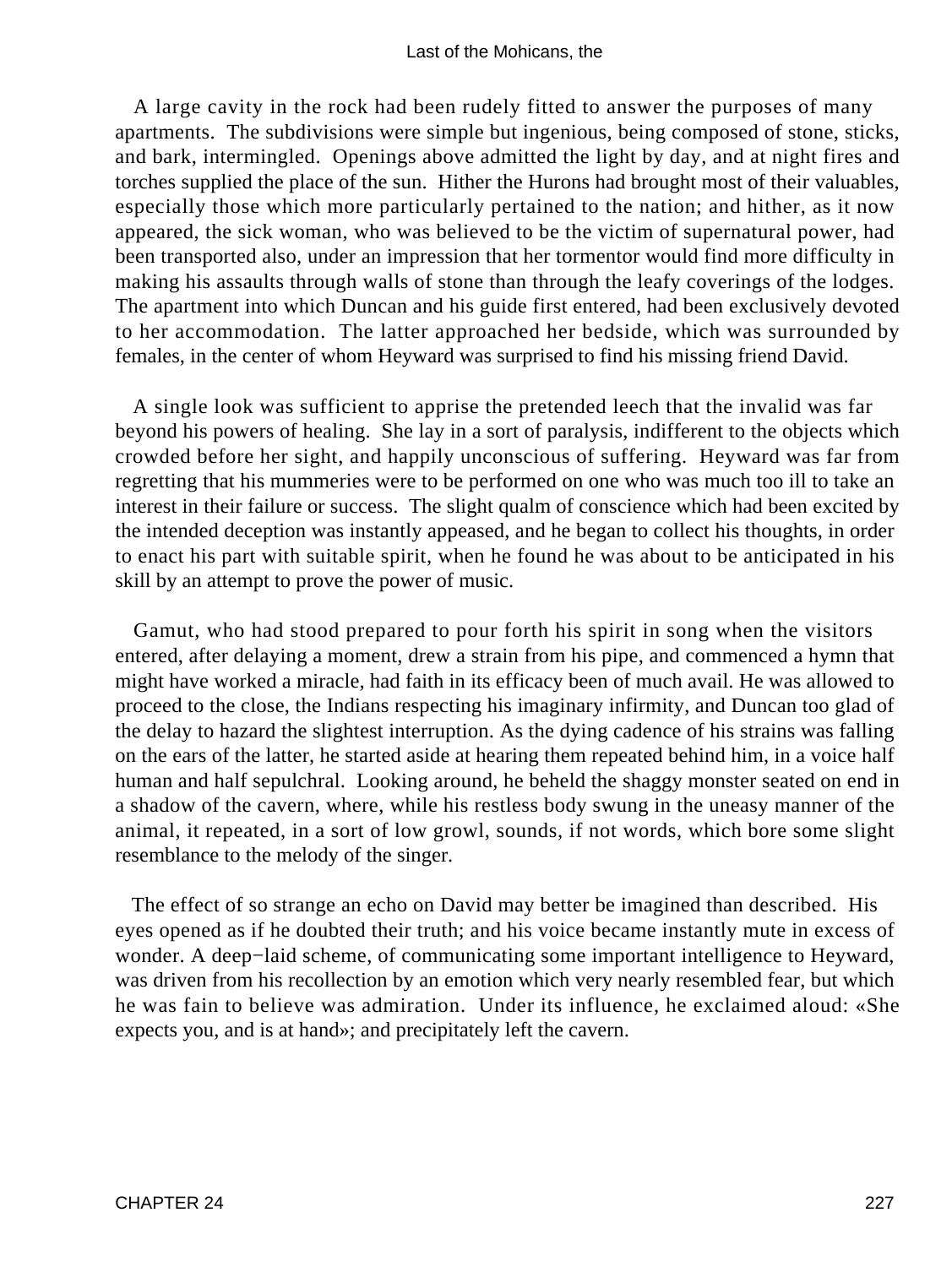# **[CHAPTER 25](#page-317-0)**

*«S*nug. – Have you the lion's part written? Pray you, if it be, give it to me, for I am slow of study. Quince. – You may do it extempore, for it is nothing but roaring.» – Midsummer Night's Dream

 There was a strange blending of the ridiculous with that which was solemn in this scene. The beast still continued its rolling, and apparently untiring movements, though its ludicrous attempt to imitate the melody of David ceased the instant the latter abandoned the field. The words of Gamut were, as has been seen, in his native tongue; and to Duncan they seem pregnant with some hidden meaning, though nothing present assisted him in discovering the object of their allusion. A speedy end was, however, put to every conjecture on the subject, by the manner of the chief, who advanced to the bedside of the invalid, and beckoned away the whole group of female attendants that had clustered there to witness the skill of the stranger. He was implicitly, though reluctantly, obeyed; and when the low echo which rang along the hollow, natural gallery, from the distant closing door, had ceased, pointing toward his insensible daughter, he said:

«Now let my brother show his power.»

 Thus unequivocally called on to exercise the functions of his assumed character, Heyward was apprehensive that the smallest delay might prove dangerous. Endeavoring, then, to collect his ideas, he prepared to perform that species of incantation, and those uncouth rites, under which the Indian conjurers are accustomed to conceal their ignorance and impotency. It is more than probable that, in the disordered state of his thoughts, he would soon have fallen into some suspicious, if not fatal, error had not his incipient attempts been interrupted by a fierce growl from the quadruped. Three several times did he renew his efforts to proceed, and as often was he met by the same unaccountable opposition, each interruption seeming more savage and threatening than the preceding.

 «The cunning ones are jealous,» said the Huron; «I go. Brother, the woman is the wife of one of my bravest young men; deal justly by her. Peace!» he added, beckoning to the discontented beast to be quiet; «I go.»

 The chief was as good as his word, and Duncan now found himself alone in that wild and desolate abode with the helpless invalid and the fierce and dangerous brute. The latter listened to the movements of the Indian with that air of sagacity that a bear is known to possess, until another echo announced that he had also left the cavern, when it turned and came waddling up to Duncan before whom it seated itself in its natural attitude, erect like a man. The youth looked anxiously about him for some weapon, with which he might make a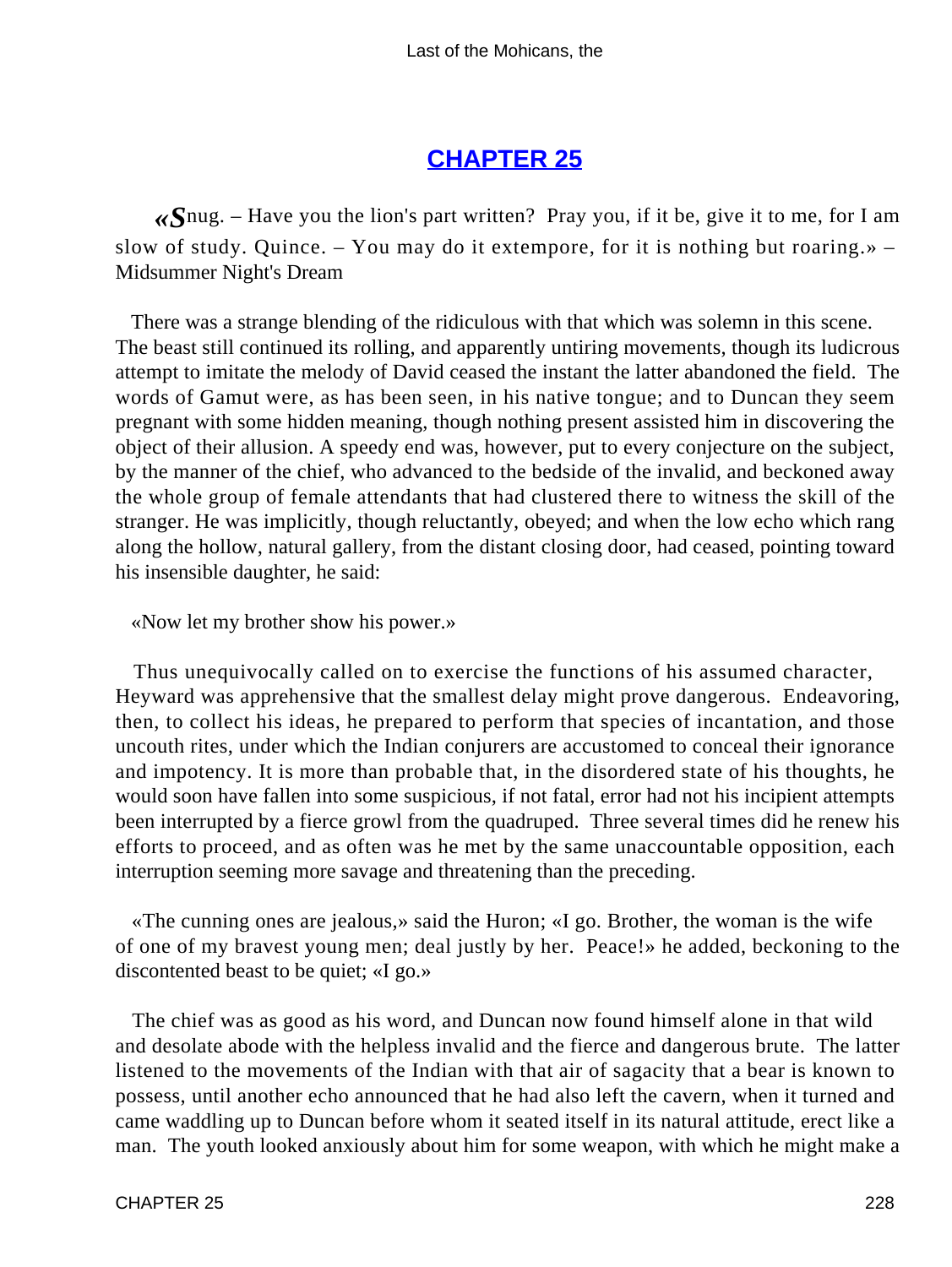resistance against the attack he now seriously expected.

 It seemed, however, as if the humor of the animal had suddenly changed. Instead of continuing its discontented growls, or manifesting any further signs of anger, the whole of its shaggy body shook violently, as if agitated by some strange internal convulsion. The huge and unwieldy talons pawed stupidly about the grinning muzzle, and while Heyward kept his eyes riveted on its movements with jealous watchfulness, the grim head fell on one side and in its place appeared the honest sturdy countenance of the scout, who was indulging from the bottom of his soul in his own peculiar expression of merriment.

 «Hist!» said the wary woodsman, interrupting Heyward's exclamation of surprise; «the varlets are about the place, and any sounds that are not natural to witchcraft would bring them back upon us in a body.»

 «Tell me the meaning of this masquerade; and why you have attempted so desperate an adventure?»

 «Ah, reason and calculation are often outdone by accident,» returned the scout. «But, as a story should always commence at the beginning, I will tell you the whole in order. After we parted I placed the commandant and the Sagamore in an old beaver lodge, where they are safer from the Hurons than they would be in the garrison of Edward; for your high north−west Indians, not having as yet got the traders among them, continued to venerate the beaver. After which Uncas and I pushed for the other encampment as was agreed. Have you seen the lad?»

«To my great grief! He is captive, and condemned to die at the rising of the sun.»

 «I had misgivings that such would be his fate,» resumed the scout, in a less confident and joyous tone. But soon regaining his naturally firm voice, he continued: «His bad fortune is the true reason of my being here, for it would never do to abandon such a boy to the Hurons. A rare time the knaves would have of it, could they tie 'The Bounding Elk' and 'The Long Carabine', as they call me, to the same stake! Though why they have given me such a name I never knew, there being as little likeness between the gifts of 'killdeer' and the performance of one of your real Canada carabynes, as there is between the natur' of a pipe−stone and a flint.»

 «Keep to your tale,» said the impatient Heyward; «we know not at what moment the Hurons may return.»

 «No fear of them. A conjurer must have his time, like a straggling priest in the settlements. We are as safe from interruption as a missionary would be at the beginning of a two hours' discourse. Well, Uncas and I fell in with a return party of the varlets; the lad was much too forward for a scout; nay, for that matter, being of hot blood, he was not so much to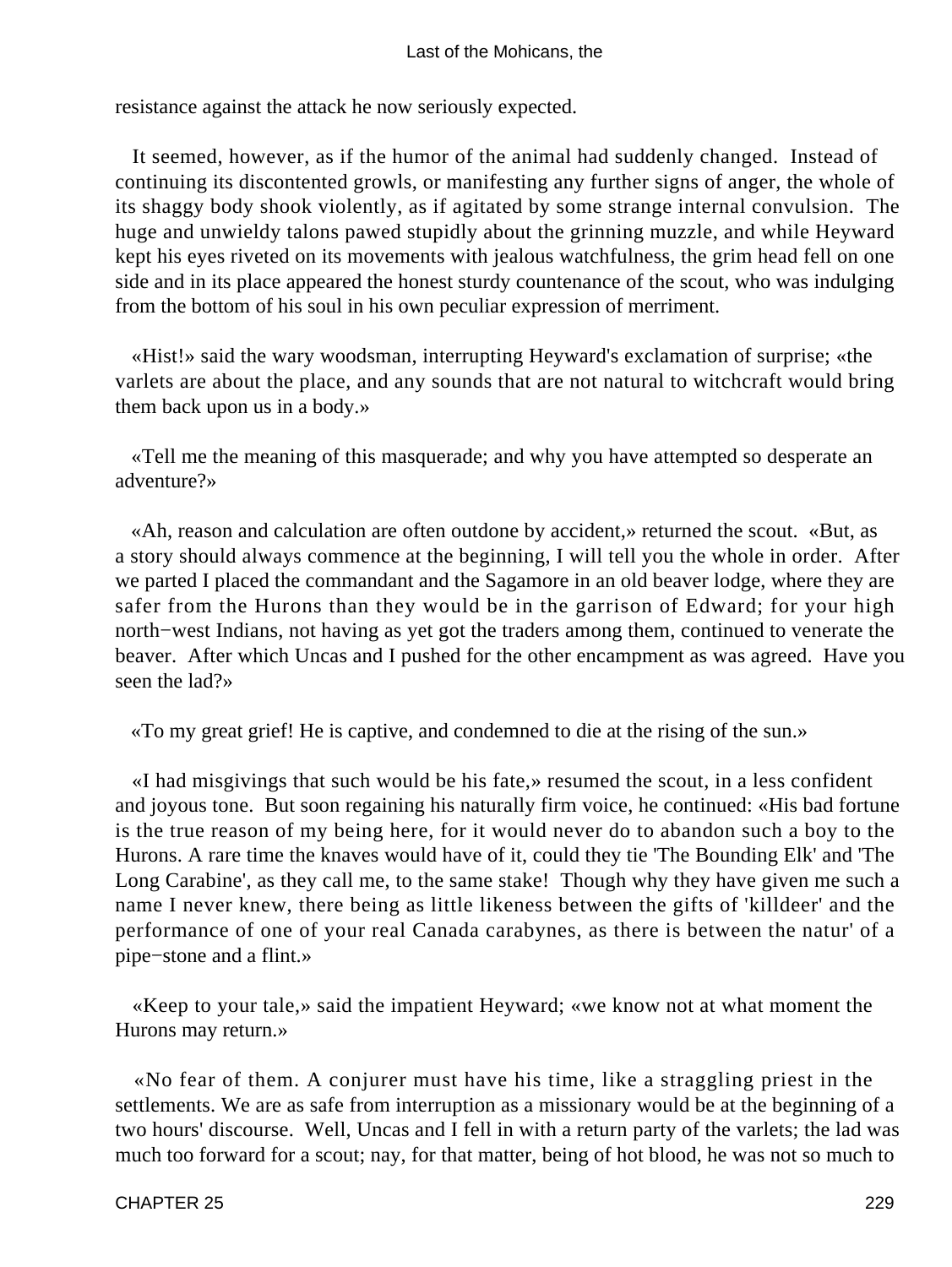blame; and, after all, one of the Hurons proved a coward, and in fleeing led him into an ambushment.»

«And dearly has he paid for the weakness.»

 The scout significantly passed his hand across his own throat, and nodded, as if he said, «I comprehend your meaning.» After which he continued, in a more audible though scarcely more intelligible language:

 «After the loss of the boy I turned upon the Hurons, as you may judge. There have been scrimmages atween one or two of their outlyers and myself; but that is neither here nor there. So, after I had shot the imps, I got in pretty nigh to the lodges without further commotion. Then what should luck do in my favor but lead me to the very spot where one of the most famous conjurers of the tribe was dressing himself, as I well knew, for some great battle with Satan – though why should I call that luck, which it now seems was an especial ordering of Providence. So a judgmatical rap over the head stiffened the lying impostor for a time, and leaving him a bit of walnut for his supper, to prevent an uproar, and stringing him up atween two saplings, I made free with his finery, and took the part of the bear on myself, in order that the operations might proceed.»

 «And admirably did you enact the character; the animal itself might have been shamed by the representation.»

 «Lord, major,» returned the flattered woodsman, «I should be but a poor scholar for one who has studied so long in the wilderness, did I not know how to set forth the movements or natur' of such a beast. Had it been now a catamount, or even a full−size panther, I would have embellished a performance for you worth regarding. But it is no such marvelous feat to exhibit the feats of so dull a beast; though, for that matter, too, a bear may be overacted. Yes, yes; it is not every imitator that knows natur' may be outdone easier than she is equaled. But all our work is yet before us. Where is the gentle one?»

 «Heaven knows. I have examined every lodge in the village, without discovering the slightest trace of her presence in the tribe.»

«You heard what the singer said, as he left us: 'She is at hand, and expects you'?»

«I have been compelled to believe he alluded to this unhappy woman.»

 «The simpleton was frightened, and blundered through his message; but he had a deeper meaning. Here are walls enough to separate the whole settlement. A bear ought to climb; therefore will I take a look above them. There may be honey−pots hid in these rocks, and I am a beast, you know, that has a hankering for the sweets.»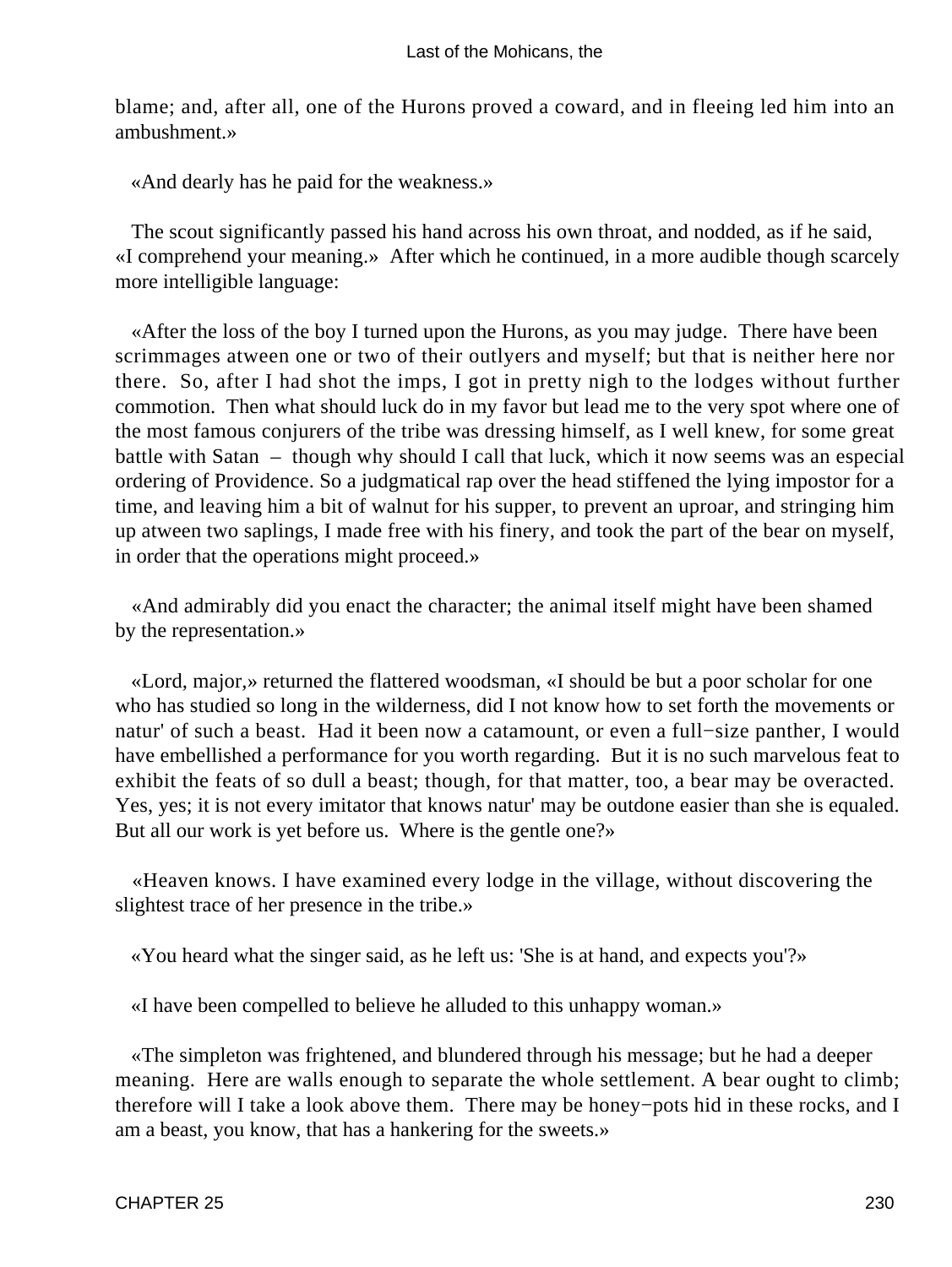#### Last of the Mohicans, the

 The scout looked behind him, laughing at his own conceit, while he clambered up the partition, imitating, as he went, the clumsy motions of the beast he represented; but the instant the summit was gained he made a gesture for silence, and slid down with the utmost precipitation.

 «She is here,» he whispered, «and by that door you will find her. I would have spoken a word of comfort to the afflicted soul; but the sight of such a monster might upset her reason. Though for that matter, major, you are none of the most inviting yourself in your paint.»

 Duncan, who had already swung eagerly forward, drew instantly back on hearing these discouraging words.

«Am I, then, so very revolting?» he demanded, with an air of chagrin.

 «You might not startle a wolf, or turn the Royal Americans from a discharge; but I have seen the time when you had a better favored look; your streaked countenances are not ill−judged of by the squaws, but young women of white blood give the preference to their own color. See,» he added, pointing to a place where the water trickled from a rock, forming a little crystal spring, before it found an issue through the adjacent crevices; «you may easily get rid of the Sagamore's daub, and when you come back I will try my hand at a new embellishment. It's as common for a conjurer to alter his paint as for a buck in the settlements to change his finery.»

 The deliberate woodsman had little occasion to hunt for arguments to enforce his advice. He was yet speaking when Duncan availed himself of the water. In a moment every frightful or offensive mark was obliterated, and the youth appeared again in the lineaments with which he had been gifted by nature. Thus prepared for an interview with his mistress, he took a hasty leave of his companion, and disappeared through the indicated passage. The scout witnessed his departure with complacency, nodding his head after him, and muttering his good wishes; after which he very coolly set about an examination of the state of the larder, among the Hurons, the cavern, among other purposes, being used as a receptacle for the fruits of their hunts.

 Duncan had no other guide than a distant glimmering light, which served, however, the office of a polar star to the lover. By its aid he was enabled to enter the haven of his hopes, which was merely another apartment of the cavern, that had been solely appropriated to the safekeeping of so important a prisoner as a daughter of the commandant of William Henry. It was profusely strewed with the plunder of that unlucky fortress. In the midst of this confusion he found her he sought, pale, anxious and terrified, but lovely. David had prepared her for such a visit.

 «Duncan!» she exclaimed, in a voice that seemed to tremble at the sounds created by itself.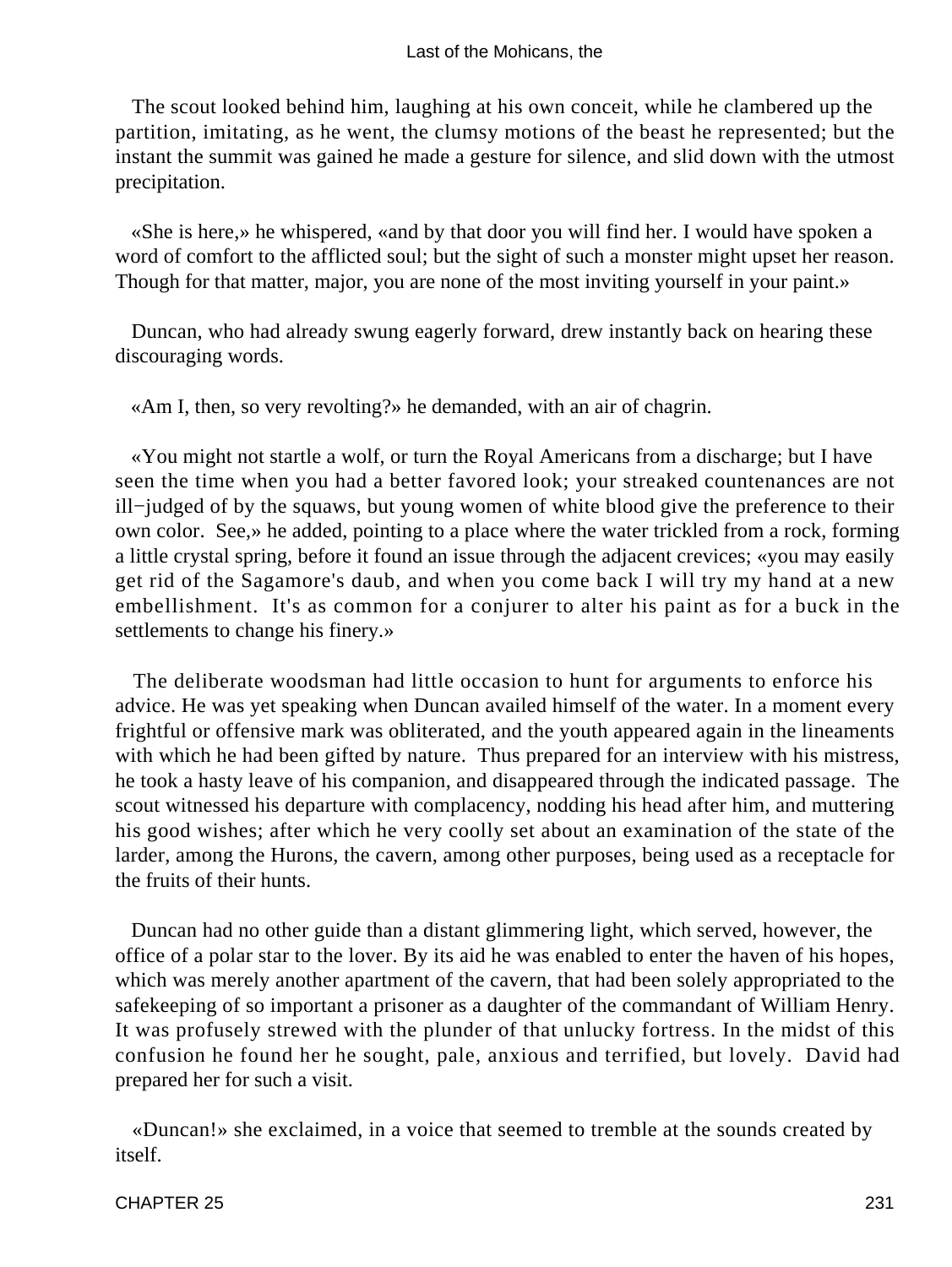«Alice!» he answered, leaping carelessly among trunks, boxes, arms, and furniture, until he stood at her side.

 «I knew that you would never desert me,» she said, looking up with a momentary glow on her otherwise dejected countenance. «But you are alone! Grateful as it is to be thus remembered, I could wish to think you are not entirely alone.»

 Duncan, observing that she trembled in a manner which betrayed her inability to stand, gently induced her to be seated, while he recounted those leading incidents which it has been our task to accord. Alice listened with breathless interest; and though the young man touched lightly on the sorrows of the stricken father; taking care, however, not to wound the self–love of his auditor, the tears ran as freely down the cheeks of the daughter as though she had never wept before. The soothing tenderness of Duncan, however, soon quieted the first burst of her emotions, and she then heard him to the close with undivided attention, if not with composure.

 «And now, Alice,» he added, «you will see how much is still expected of you. By the assistance of our experienced and invaluable friend, the scout, we may find our way from this savage people, but you will have to exert your utmost fortitude. Remember that you fly to the arms of your venerable parent, and how much his happiness, as well as your own, depends on those exertions.»

«Can I do otherwise for a father who has done so much for me?»

 «And for me, too,» continued the youth, gently pressing the hand he held in both his own.

 The look of innocence and surprise which he received in return convinced Duncan of the necessity of being more explicit.

 «This is neither the place nor the occasion to detain you with selfish wishes,» he added; «but what heart loaded like mine would not wish to cast its burden? They say misery is the closest of all ties; our common suffering in your behalf left but little to be explained between your father and myself.»

«And, dearest Cora, Duncan; surely Cora was not forgotten?»

 «Not forgotten! no; regretted, as woman was seldom mourned before. Your venerable father knew no difference between his children; but  $I -$  Alice, you will not be offended when I say, that to me her worth was in a degree obscured  $-\infty$ 

 «Then you knew not the merit of my sister,» said Alice, withdrawing her hand; «of you she ever speaks as of one who is her dearest friend.»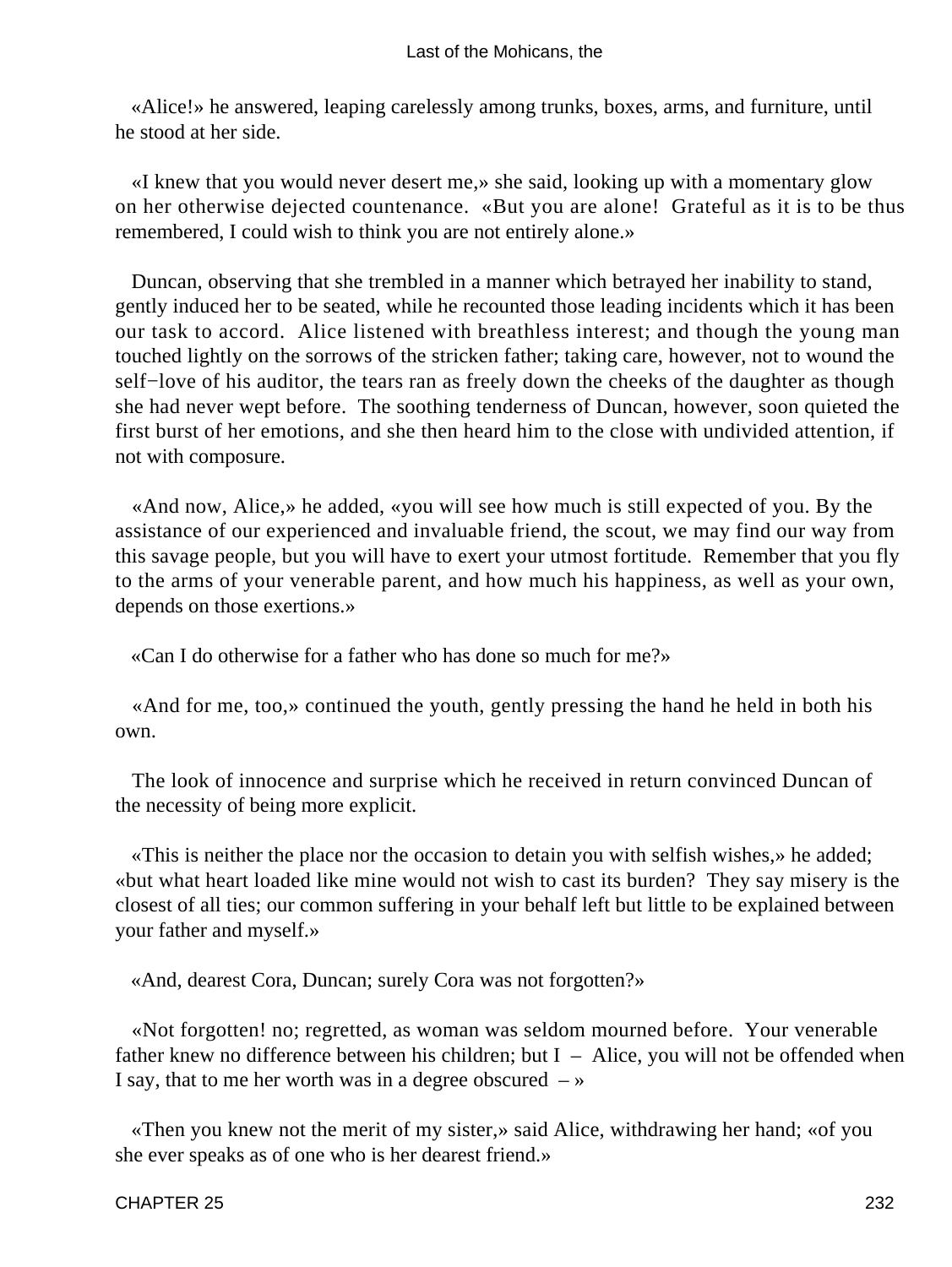#### Last of the Mohicans, the

 «I would gladly believe her such,» returned Duncan, hastily; «I could wish her to be even more; but with you, Alice, I have the permission of your father to aspire to a still nearer and dearer tie.»

 Alice trembled violently, and there was an instant during which she bent her face aside, yielding to the emotions common to her sex; but they quickly passed away, leaving her mistress of her deportment, if not of her affections.

 «Heyward,» she said, looking him full in the face with a touching expression of innocence and dependency, «give me the sacred presence and the holy sanction of that parent before you urge me further.»

 «Though more I should not, less I could not say,» the youth was about to answer, when he was interrupted by a light tap on his shoulder. Starting to his feet, he turned, and, confronting the intruder, his looks fell on the dark form and malignant visage of Magua. The deep guttural laugh of the savage sounded, at such a moment, to Duncan, like the hellish taunt of a demon. Had he pursued the sudden and fierce impulse of the instant, he would have cast himself on the Huron, and committed their fortunes to the issue of a deadly struggle. But, without arms of any description, ignorant of what succor his subtle enemy could command, and charged with the safety of one who was just then dearer than ever to his heart, he no sooner entertained than he abandoned the desperate intention.

 «What is your purpose?» said Alice, meekly folding her arms on her bosom, and struggling to conceal an agony of apprehension in behalf of Heyward, in the usual cold and distant manner with which she received the visits of her captor.

 The exulting Indian had resumed his austere countenance, though he drew warily back before the menacing glance of the young man's fiery eye. He regarded both his captives for a moment with a steady look, and then, stepping aside, he dropped a log of wood across a door different from that by which Duncan had entered. The latter now comprehended the manner of his surprise, and, believing himself irretrievably lost, he drew Alice to his bosom, and stood prepared to meet a fate which he hardly regretted, since it was to be suffered in such company. But Magua meditated no immediate violence. His first measures were very evidently taken to secure his new captive; nor did he even bestow a second glance at the motionless forms in the center of the cavern, until he had completely cut off every hope of retreat through the private outlet he had himself used. He was watched in all his movements by Heyward, who, however, remained firm, still folding the fragile form of Alice to his heart, at once too proud and too hopeless to ask favor of an enemy so often foiled. When Magua had effected his object he approached his prisoners, and said in English:

 «The pale faces trap the cunning beavers; but the red−skins know how to take the Yengeese.»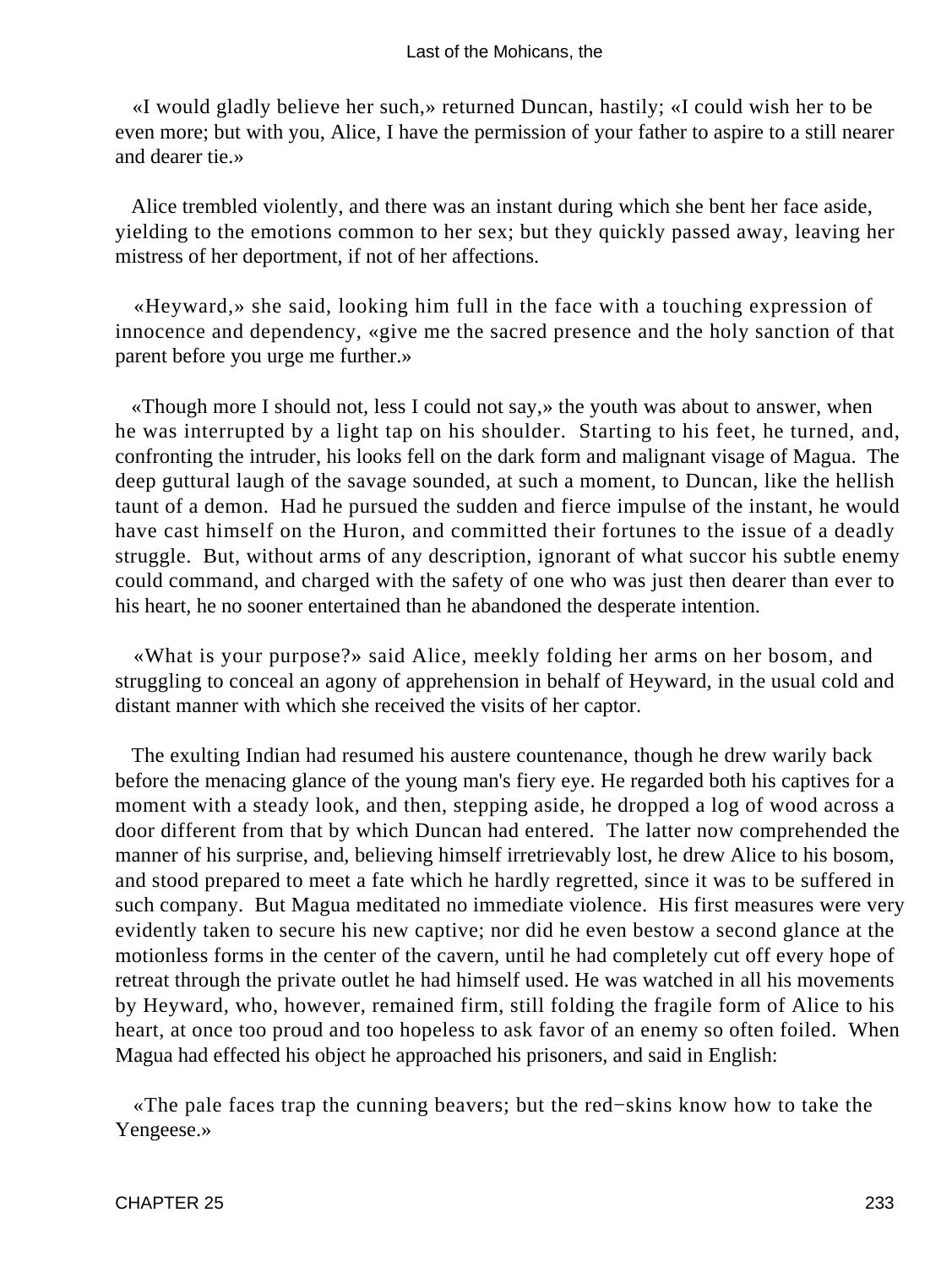«Huron, do your worst!» exclaimed the excited Heyward, forgetful that a double stake was involved in his life; «you and your vengeance are alike despised.»

 «Will the white man speak these words at the stake?» asked Magua; manifesting, at the same time, how little faith he had in the other's resolution by the sneer that accompanied his words.

«Here; singly to your face, or in the presence of your nation.»

 «Le Renard Subtil is a great chief!» returned the Indian; «he will go and bring his young men, to see how bravely a pale face can laugh at tortures.»

 He turned away while speaking, and was about to leave the place through the avenue by which Duncan had approached, when a growl caught his ear, and caused him to hesitate. The figure of the bear appeared in the door, where it sat, rolling from side to side in its customary restlessness. Magua, like the father of the sick woman, eyed it keenly for a moment, as if to ascertain its character. He was far above the more vulgar superstitions of his tribe, and so soon as he recognized the well−known attire of the conjurer, he prepared to pass it in cool contempt. But a louder and more threatening growl caused him again to pause. Then he seemed as if suddenly resolved to trifle no longer, and moved resolutely forward.

 The mimic animal, which had advanced a little, retired slowly in his front, until it arrived again at the pass, when, rearing on his hinder legs, it beat the air with its paws, in the manner practised by its brutal prototype.

 «Fool!» exclaimed the chief, in Huron, «go play with the children and squaws; leave men to their wisdom.»

 He once more endeavored to pass the supposed empiric, scorning even the parade of threatening to use the knife, or tomahawk, that was pendent from his belt. Suddenly the beast extended its arms, or rather legs, and inclosed him in a grasp that might have vied with the far−famed power of the «bear's hug» itself. Heyward had watched the whole procedure, on the part of Hawkeye, with breathless interest. At first he relinquished his hold of Alice; then he caught up a thong of buckskin, which had been used around some bundle, and when he beheld his enemy with his two arms pinned to his side by the iron muscles of the scout, he rushed upon him, and effectually secured them there. Arms, legs, and feet were encircled in twenty folds of the thong, in less time than we have taken to record the circumstance. When the formidable Huron was completely pinioned, the scout released his hold, and Duncan laid his enemy on his back, utterly helpless.

 Throughout the whole of this sudden and extraordinary operation, Magua, though he had struggled violently, until assured he was in the hands of one whose nerves were far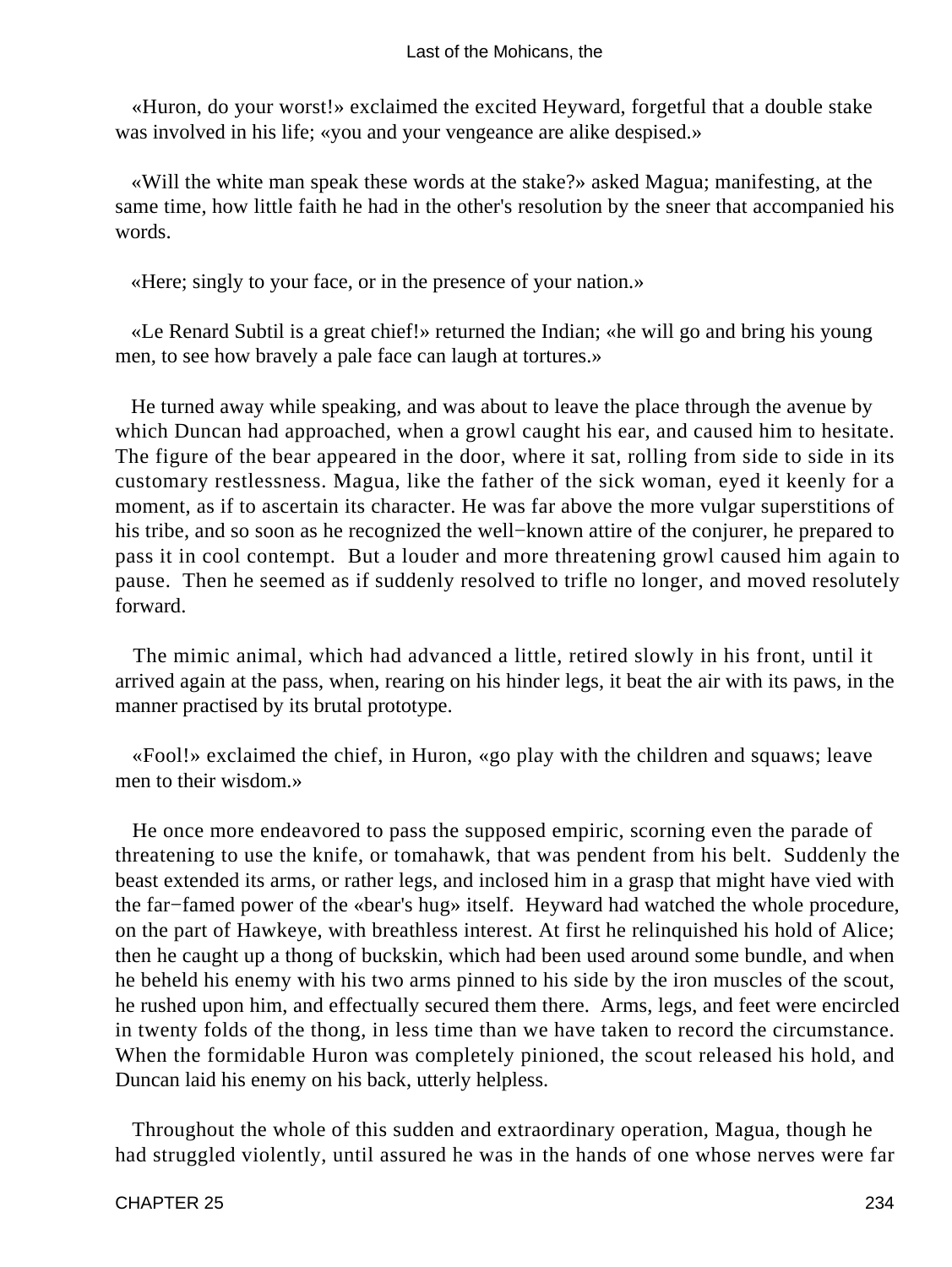better strung than his own, had not uttered the slightest exclamation. But when Hawkeye, by way of making a summary explanation of his conduct, removed the shaggy jaws of the beast, and exposed his own rugged and earnest countenance to the gaze of the Huron, the philosophy of the latter was so far mastered as to permit him to utter the never failing:

## «Hugh!»

 «Ay, you've found your tongue,» said his undisturbed conqueror; «now, in order that you shall not use it to our ruin, I must make free to stop your mouth.»

 As there was no time to be lost, the scout immediately set about effecting so necessary a precaution; and when he had gagged the Indian, his enemy might safely have been considered as «hors de combat.»

 «By what place did the imp enter?» asked the industrious scout, when his work was ended. «Not a soul has passed my way since you left me.»

 Duncan pointed out the door by which Magua had come, and which now presented too many obstacles to a quick retreat.

 «Bring on the gentle one, then,» continued his friend; «we must make a push for the woods by the other outlet.»

 «'Tis impossible!» said Duncan; «fear has overcome her, and she is helpless. Alice! my sweet, my own Alice, arouse yourself; now is the moment to fly. 'Tis in vain! she hears, but is unable to follow. Go, noble and worthy friend; save yourself, and leave me to my fate.»

 «Every trail has its end, and every calamity brings its lesson!» returned the scout. «There, wrap her in them Indian cloths. Conceal all of her little form. Nay, that foot has no fellow in the wilderness; it will betray her. All, every part. Now take her in your arms, and follow. Leave the rest to me.»

 Duncan, as may be gathered from the words of his companion, was eagerly obeying; and, as the other finished speaking, he took the light person of Alice in his arms, and followed in the footsteps of the scout. They found the sick woman as they had left her, still alone, and passed swiftly on, by the natural gallery, to the place of entrance. As they approached the little door of bark, a murmur of voices without announced that the friends and relatives of the invalid were gathered about the place, patiently awaiting a summons to re−enter.

 «If I open my lips to speak,» Hawkeye whispered, «my English, which is the genuine tongue of a white−skin, will tell the varlets that an enemy is among them. You must give 'em your jargon, major; and say that we have shut the evil spirit in the cave, and are taking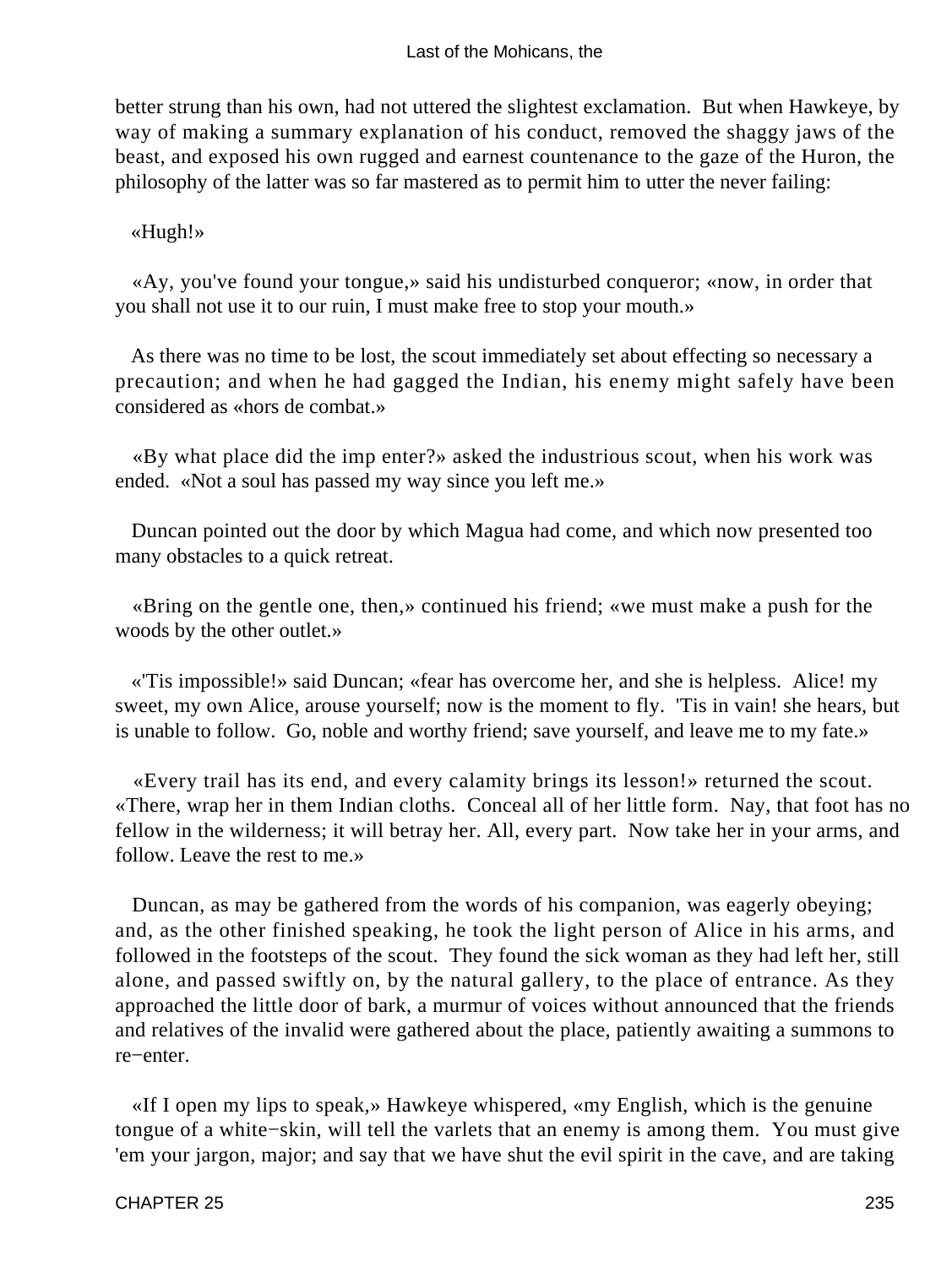the woman to the woods in order to find strengthening roots. Practise all your cunning, for it is a lawful undertaking.»

 The door opened a little, as if one without was listening to the proceedings within, and compelled the scout to cease his directions. A fierce growl repelled the eavesdropper, and then the scout boldly threw open the covering of bark, and left the place, enacting the character of a bear as he proceeded. Duncan kept close at his heels, and soon found himself in the center of a cluster of twenty anxious relatives and friends.

 The crowd fell back a little, and permitted the father, and one who appeared to be the husband of the woman, to approach.

 «Has my brother driven away the evil spirit?» demanded the former. «What has he in his arms?»

 «Thy child,» returned Duncan, gravely; «the disease has gone out of her; it is shut up in the rocks. I take the woman to a distance, where I will strengthen her against any further attacks. She will be in the wigwam of the young man when the sun comes again.»

 When the father had translated the meaning of the stranger's words into the Huron language, a suppressed murmur announced the satisfaction with which this intelligence was received. The chief himself waved his hand for Duncan to proceed, saying aloud, in a firm voice, and with a lofty manner:

«Go; I am a man, and I will enter the rock and fight the wicked one.»

 Heyward had gladly obeyed, and was already past the little group, when these startling words arrested him.

 «Is my brother mad?» he exclaimed; «is he cruel? He will meet the disease, and it will enter him; or he will drive out the disease, and it will chase his daughter into the woods. No; let my children wait without, and if the spirit appears beat him down with clubs. He is cunning, and will bury himself in the mountain, when he sees how many are ready to fight him.»

 This singular warning had the desired effect. Instead of entering the cavern, the father and husband drew their tomahawks, and posted themselves in readiness to deal their vengeance on the imaginary tormentor of their sick relative, while the women and children broke branches from the bushes, or seized fragments of the rock, with a similar intention. At this favorable moment the counterfeit conjurers disappeared.

 Hawkeye, at the same time that he had presumed so far on the nature of the Indian superstitions, was not ignorant that they were rather tolerated than relied on by the wisest of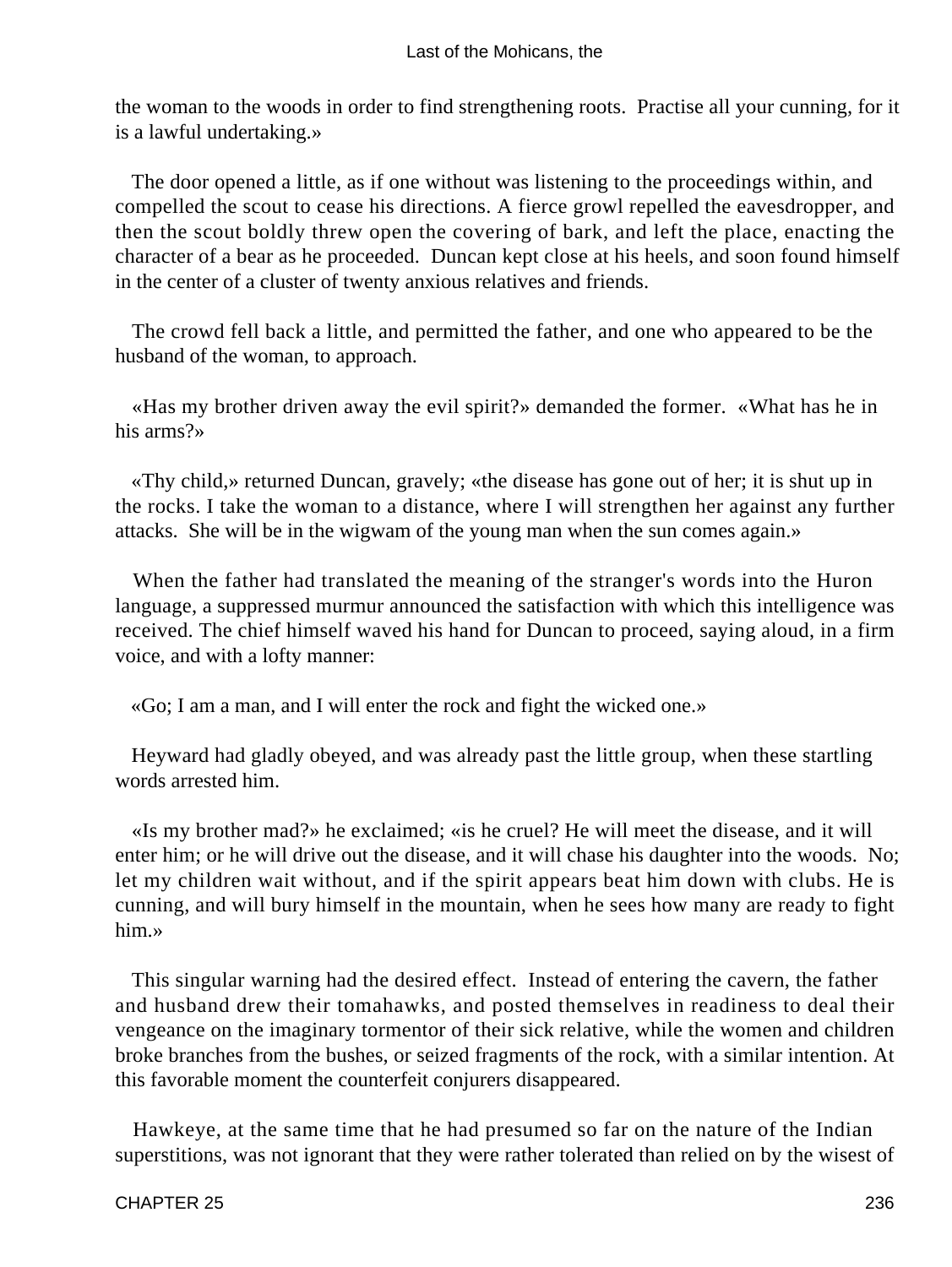the chiefs. He well knew the value of time in the present emergency. Whatever might be the extent of the self−delusion of his enemies, and however it had tended to assist his schemes, the slightest cause of suspicion, acting on the subtle nature of an Indian, would be likely to prove fatal. Taking the path, therefore, that was most likely to avoid observation, he rather skirted than entered the village. The warriors were still to be seen in the distance, by the fading light of the fires, stalking from lodge to lodge. But the children had abandoned their sports for their beds of skins, and the quiet of night was already beginning to prevail over the turbulence and excitement of so busy and important an evening.

 Alice revived under the renovating influence of the open air, and, as her physical rather than her mental powers had been the subject of weakness, she stood in no need of any explanation of that which had occurred.

 «Now let me make an effort to walk,» she said, when they had entered the forest, blushing, though unseen, that she had not been sooner able to quit the arms of Duncan; «I am indeed restored.»

«Nay, Alice, you are yet too weak.»

 The maiden struggled gently to release herself, and Heyward was compelled to part with his precious burden. The representative of the bear had certainly been an entire stranger to the delicious emotions of the lover while his arms encircled his mistress; and he was, perhaps, a stranger also to the nature of that feeling of ingenuous shame that oppressed the trembling Alice. But when he found himself at a suitable distance from the lodges he made a halt, and spoke on a subject of which he was thoroughly the master.

 «This path will lead you to the brook,» he said; «follow its northern bank until you come to a fall; mount the hill on your right, and you will see the fires of the other people. There you must go and demand protection; if they are true Delawares you will be safe. A distant flight with that gentle one, just now, is impossible. The Hurons would follow up our trail, and master our scalps before we had got a dozen miles. Go, and Providence be with you.»

«And you!» demanded Heyward, in surprise; «surely we part not here?»

 «The Hurons hold the pride of the Delawares; the last of the high blood of the Mohicans is in their power,» returned the scout; «I go to see what can be done in his favor. Had they mastered your scalp, major, a knave should have fallen for every hair it held, as I promised; but if the young Sagamore is to be led to the stake, the Indians shall see also how a man without a cross can die.»

 Not in the least offended with the decided preference that the sturdy woodsman gave to one who might, in some degree, be called the child of his adoption, Duncan still continued to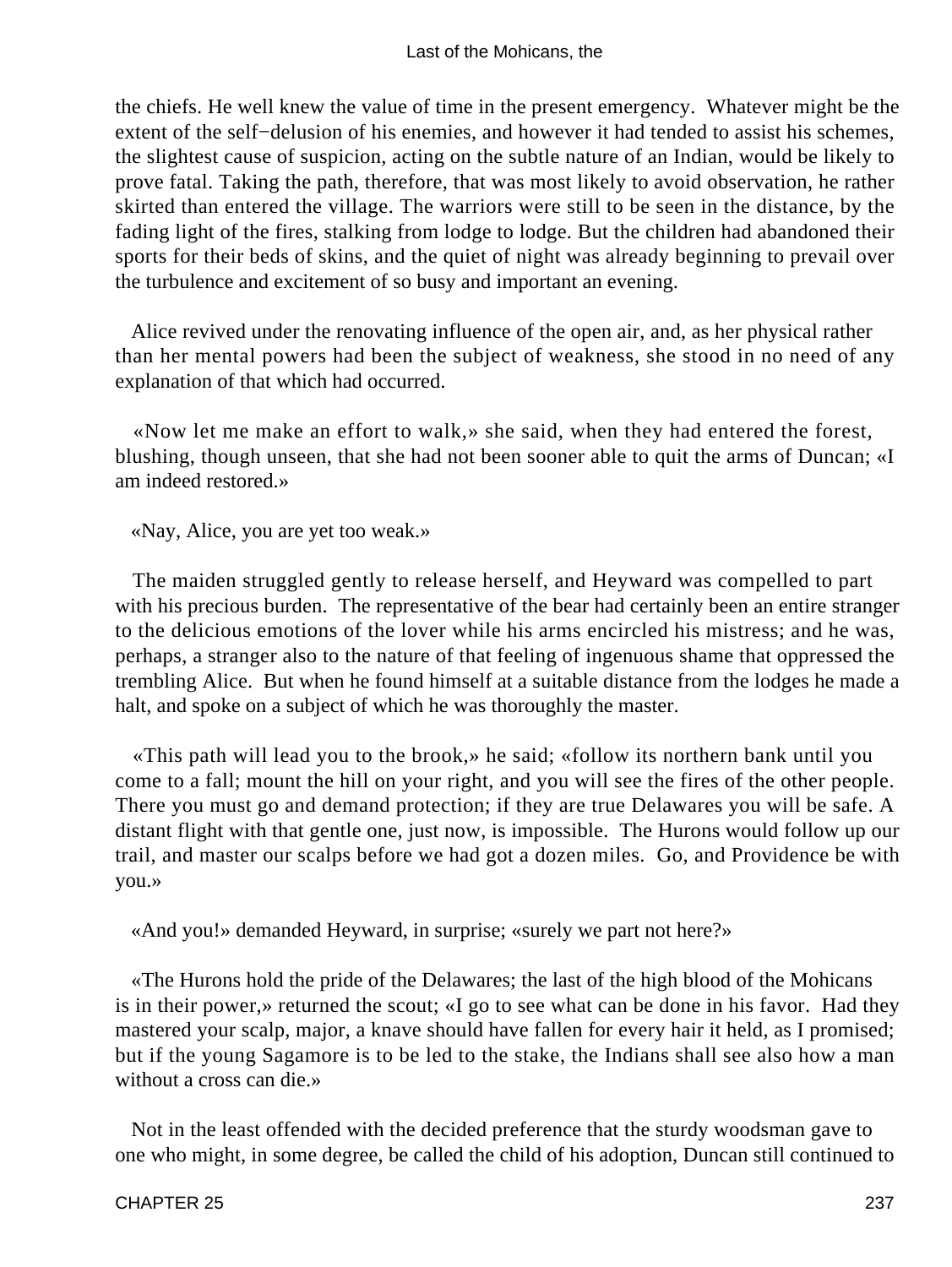urge such reasons against so desperate an effort as presented themselves. He was aided by Alice, who mingled her entreaties with those of Heyward that he would abandon a resolution that promised so much danger, with so little hope of success. Their eloquence and ingenuity were expended in vain. The scout heard them attentively, but impatiently, and finally closed the discussion, by answering, in a tone that instantly silenced Alice, while it told Heyward how fruitless any further remonstrances would be.

 «I have heard,» he said, «that there is a feeling in youth which binds man to woman closer than the father is tied to the son. It may be so. I have seldom been where women of my color dwell; but such may be the gifts of nature in the settlements. You have risked life, and all that is dear to you, to bring off this gentle one, and I suppose that some such disposition is at the bottom of it all. As for me, I taught the lad the real character of a rifle; and well has he paid me for it. I have fou't at his side in many a bloody scrimmage; and so long as I could hear the crack of his piece in one ear, and that of the Sagamore in the other, I knew no enemy was on my back. Winters and summer, nights and days, have we roved the wilderness in company, eating of the same dish, one sleeping while the other watched; and afore it shall be said that Uncas was taken to the torment, and I at hand – There is but a single Ruler of us all, whatever may the color of the skin; and Him I call to witness, that before the Mohican boy shall perish for the want of a friend, good faith shall depart the 'arth, and 'killdeer' become as harmless as the tooting we'pon of the singer!»

 Duncan released his hold on the arm of the scout, who turned, and steadily retraced his steps toward the lodges. After pausing a moment to gaze at his retiring form, the successful and yet sorrowful Heyward and Alice took their way together toward the distant village of the Delawares.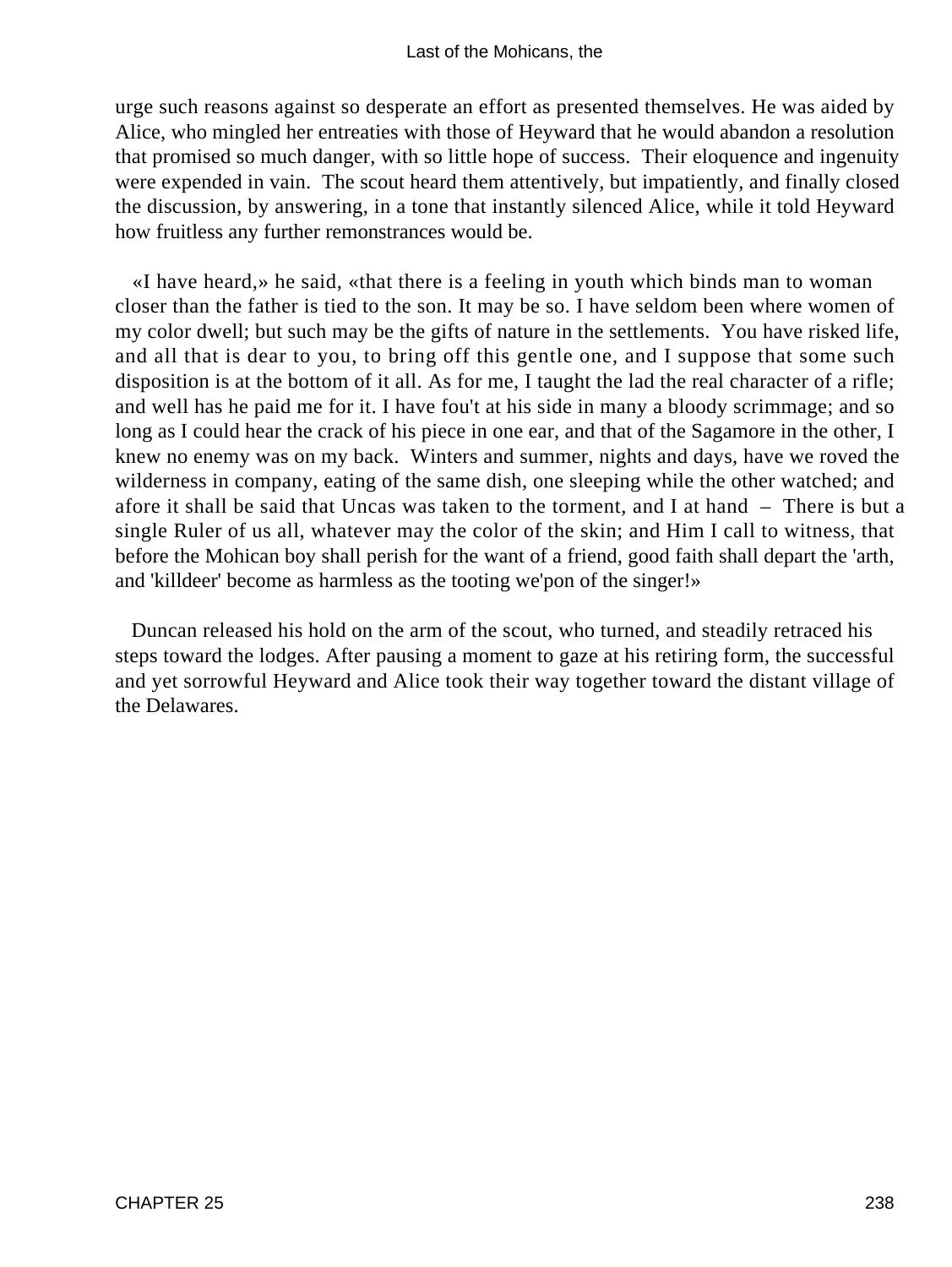## **[CHAPTER 26](#page-317-0)**

 $\langle \mathbf{R} \rangle$ ot. – Let me play the lion too.» – Midsummer Night's Dream

 Notwithstanding the high resolution of Hawkeye he fully comprehended all the difficulties and danger he was about to incur. In his return to the camp, his acute and practised intellects were intently engaged in devising means to counteract a watchfulness and suspicion on the part of his enemies, that he knew were, in no degree, inferior to his own. Nothing but the color of his skin had saved the lives of Magua and the conjurer, who would have been the first victims sacrificed to his own security, had not the scout believed such an act, however congenial it might be to the nature of an Indian, utterly unworthy of one who boasted a descent from men that knew no cross of blood. Accordingly, he trusted to the withes and ligaments with which he had bound his captives, and pursued his way directly toward the center of the lodges. As he approached the buildings, his steps become more deliberate, and his vigilant eye suffered no sign, whether friendly or hostile, to escape him. A neglected hut was a little in advance of the others, and appeared as if it had been deserted when half completed – most probably on account of failing in some of the more important requisites; such as wood or water. A faint light glimmered through its cracks, however, and announced that, notwithstanding its imperfect structure, it was not without a tenant. Thither, then, the scout proceeded, like a prudent general, who was about to feel the advanced positions of his enemy, before he hazarded the main attack.

 Throwing himself into a suitable posture for the beast he represented, Hawkeye crawled to a little opening, where he might command a view of the interior. It proved to be the abiding place of David Gamut. Hither the faithful singing−master had now brought himself, together with all his sorrows, his apprehensions, and his meek dependence on the protection of Providence. At the precise moment when his ungainly person came under the observation of the scout, in the manner just mentioned, the woodsman himself, though in his assumed character, was the subject of the solitary being's profounded reflections.

 However implicit the faith of David was in the performance of ancient miracles, he eschewed the belief of any direct supernatural agency in the management of modern morality. In other words, while he had implicit faith in the ability of Balaam's ass to speak, he was somewhat skeptical on the subject of a bear's singing; and yet he had been assured of the latter, on the testimony of his own exquisite organs. There was something in his air and manner that betrayed to the scout the utter confusion of the state of his mind. He was seated on a pile of brush, a few twigs from which occasionally fed his low fire, with his head leaning on his arm, in a posture of melancholy musing. The costume of the votary of music had undergone no other alteration from that so lately described, except that he had covered his bald head with the triangular beaver, which had not proved sufficiently alluring to excite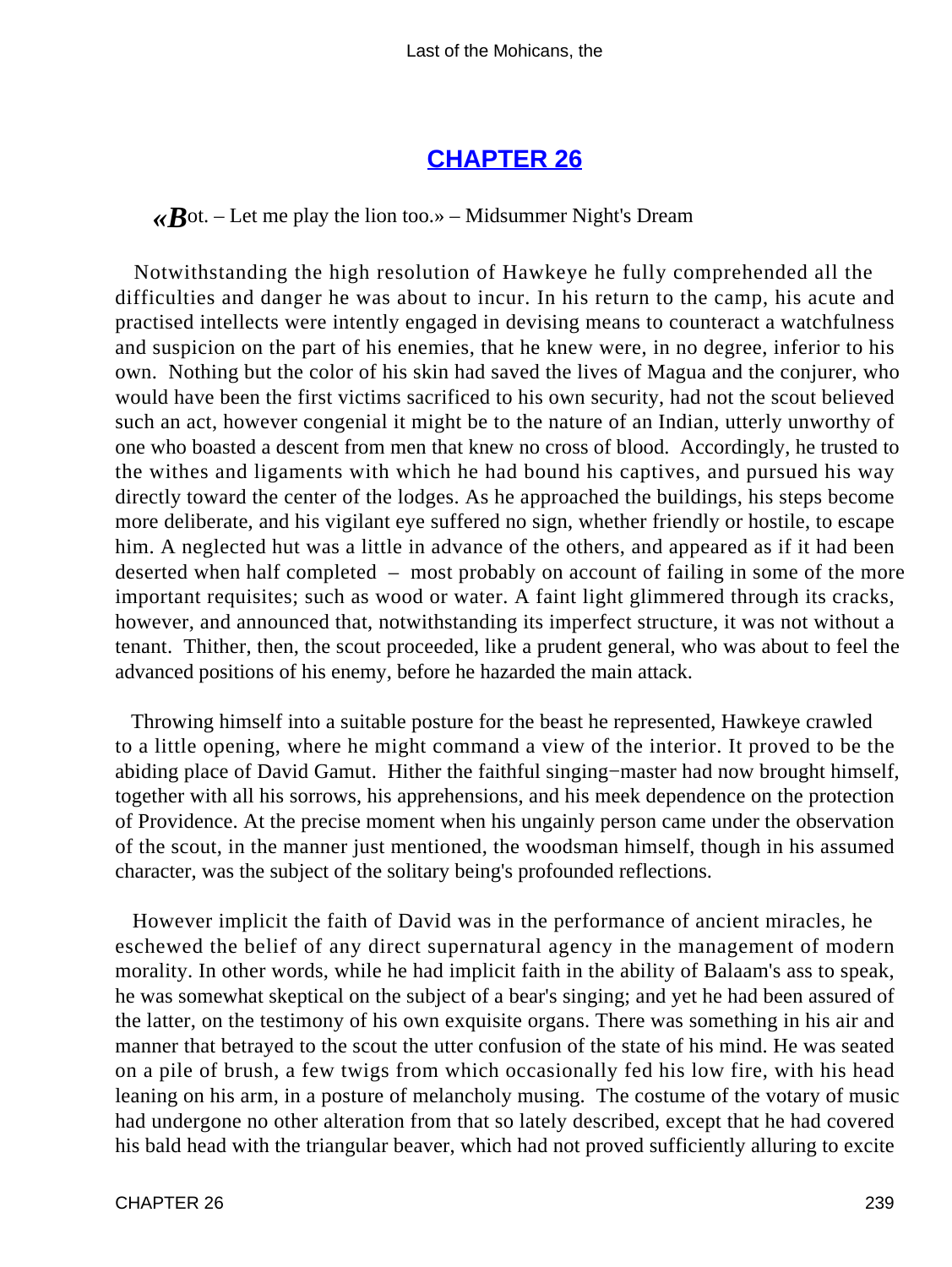the cupidity of any of his captors.

 The ingenious Hawkeye, who recalled the hasty manner in which the other had abandoned his post at the bedside of the sick woman, was not without his suspicions concerning the subject of so much solemn deliberation. First making the circuit of the hut, and ascertaining that it stood quite alone, and that the character of its inmate was likely to protect it from visitors, he ventured through its low door, into the very presence of Gamut. The position of the latter brought the fire between them; and when Hawkeye had seated himself on end, near a minute elapsed, during which the two remained regarding each other without speaking. The suddenness and the nature of the surprise had nearly proved too much for – we will not say the philosophy – but for the pitch and resolution of David. He fumbled for his pitch−pipe, and arose with a confused intention of attempting a musical exorcism.

 «Dark and mysterious monster!» he exclaimed, while with trembling hands he disposed of his auxiliary eyes, and sought his never−failing resource in trouble, the gifted version of the psalms; «I know not your nature nor intents; but if aught you meditate against the person and rights of one of the humblest servants of the temple, listen to the inspired language of the youth of Israel, and repent.»

The bear shook his shaggy sides, and then a well−known voice replied:

 «Put up the tooting we'pon, and teach your throat modesty. Five words of plain and comprehendible English are worth just now an hour of squalling.»

 «What art thou?» demanded David, utterly disqualified to pursue his original intention, and nearly gasping for breath.

 «A man like yourself; and one whose blood is as little tainted by the cross of a bear, or an Indian, as your own. Have you so soon forgotten from whom you received the foolish instrument you hold in your hand?»

 «Can these things be?» returned David, breathing more freely, as the truth began to dawn upon him. «I have found many marvels during my sojourn with the heathen, but surely nothing to excel this.»

 «Come, come,» returned Hawkeye, uncasing his honest countenance, the better to assure the wavering confidence of his companion; «you may see a skin, which, if it be not as white as one of the gentle ones, has no tinge of red to it that the winds of the heaven and the sun have not bestowed. Now let us to business.»

 «First tell me of the maiden, and of the youth who so bravely sought her,» interrupted David.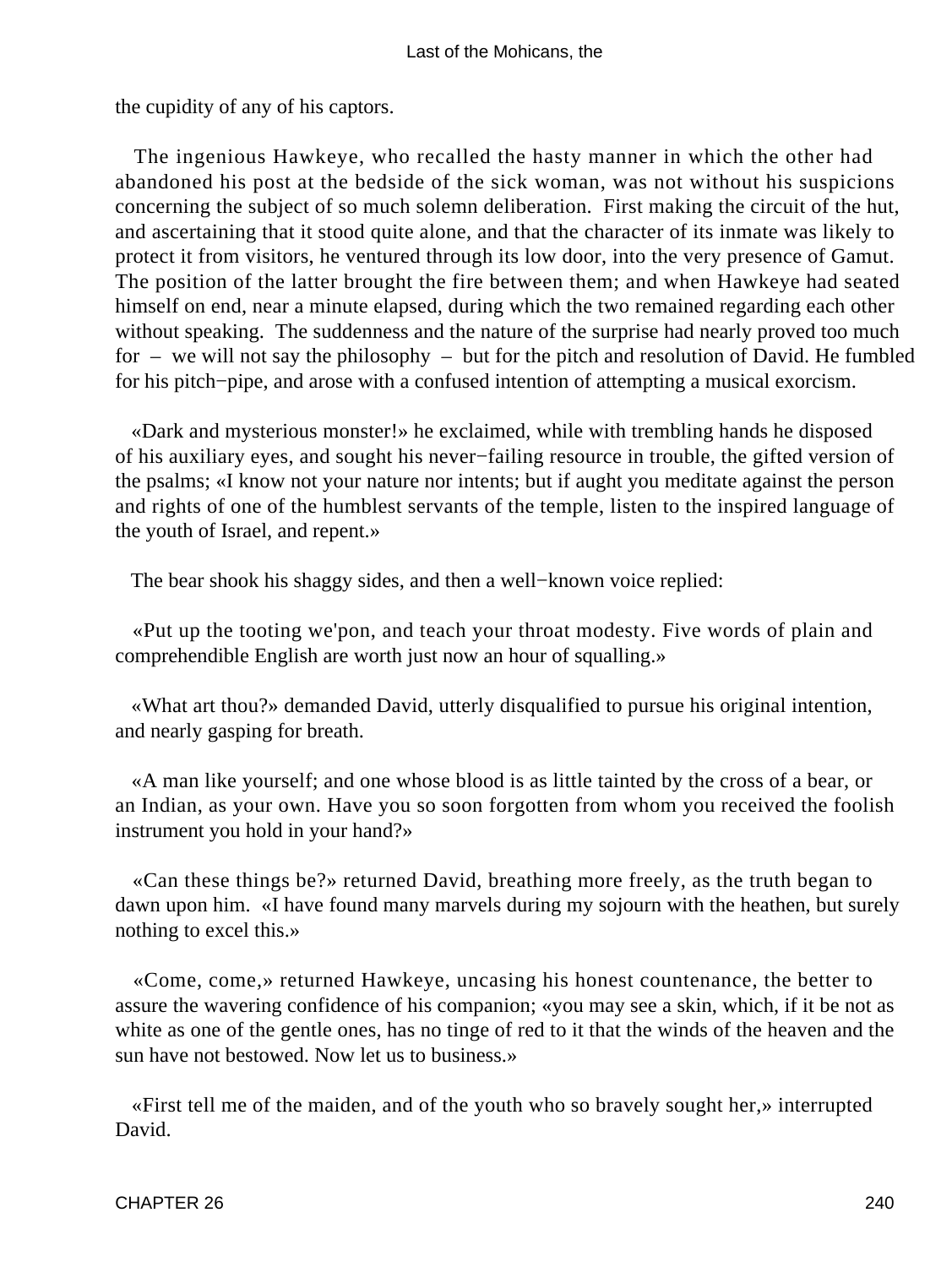«Ay, they are happily freed from the tomahawks of these varlets. But can you put me on the scent of Uncas?»

 «The young man is in bondage, and much I fear his death is decreed. I greatly mourn that one so well disposed should die in his ignorance, and I have sought a goodly hymn  $-\infty$ 

«Can you lead me to him?»

 «The task will not be difficult,» returned David, hesitating; «though I greatly fear your presence would rather increase than mitigate his unhappy fortunes.»

 «No more words, but lead on,» returned Hawkeye, concealing his face again, and setting the example in his own person, by instantly quitting the lodge.

 As they proceeded, the scout ascertained that his companion found access to Uncas, under privilege of his imaginary infirmity, aided by the favor he had acquired with one of the guards, who, in consequence of speaking a little English, had been selected by David as the subject of a religious conversion. How far the Huron comprehended the intentions of his new friend may well be doubted; but as exclusive attention is as flattering to a savage as to a more civilized individual, it had produced the effect we have mentioned. It is unnecessary to repeat the shrewd manner with which the scout extracted these particulars from the simple David; neither shall we dwell in this place on the nature of the instruction he delivered, when completely master of all the necessary facts; as the whole will be sufficiently explained to the reader in the course of the narrative.

 The lodge in which Uncas was confined was in the very center of the village, and in a situation, perhaps, more difficult than any other to approach, or leave, without observation. But it was not the policy of Hawkeye to affect the least concealment. Presuming on his disguise, and his ability to sustain the character he had assumed, he took the most plain and direct route to the place. The hour, however, afforded him some little of that protection which he appeared so much to despise. The boys were already buried in sleep, and all the women, and most of the warriors, had retired to their lodges for the night. Four or five of the latter only lingered about the door of the prison of Uncas, wary but close observers of the manner of their captive.

 At the sight of Gamut, accompanied by one in the well−known masquerade of their most distinguished conjurer, they readily made way for them both. Still they betrayed no intention to depart. On the other hand, they were evidently disposed to remain bound to the place by an additional interest in the mysterious mummeries that they of course expected from such a visit.

 From the total inability of the scout to address the Hurons in their own language, he was compelled to trust the conversation entirely to David. Notwithstanding the simplicity of the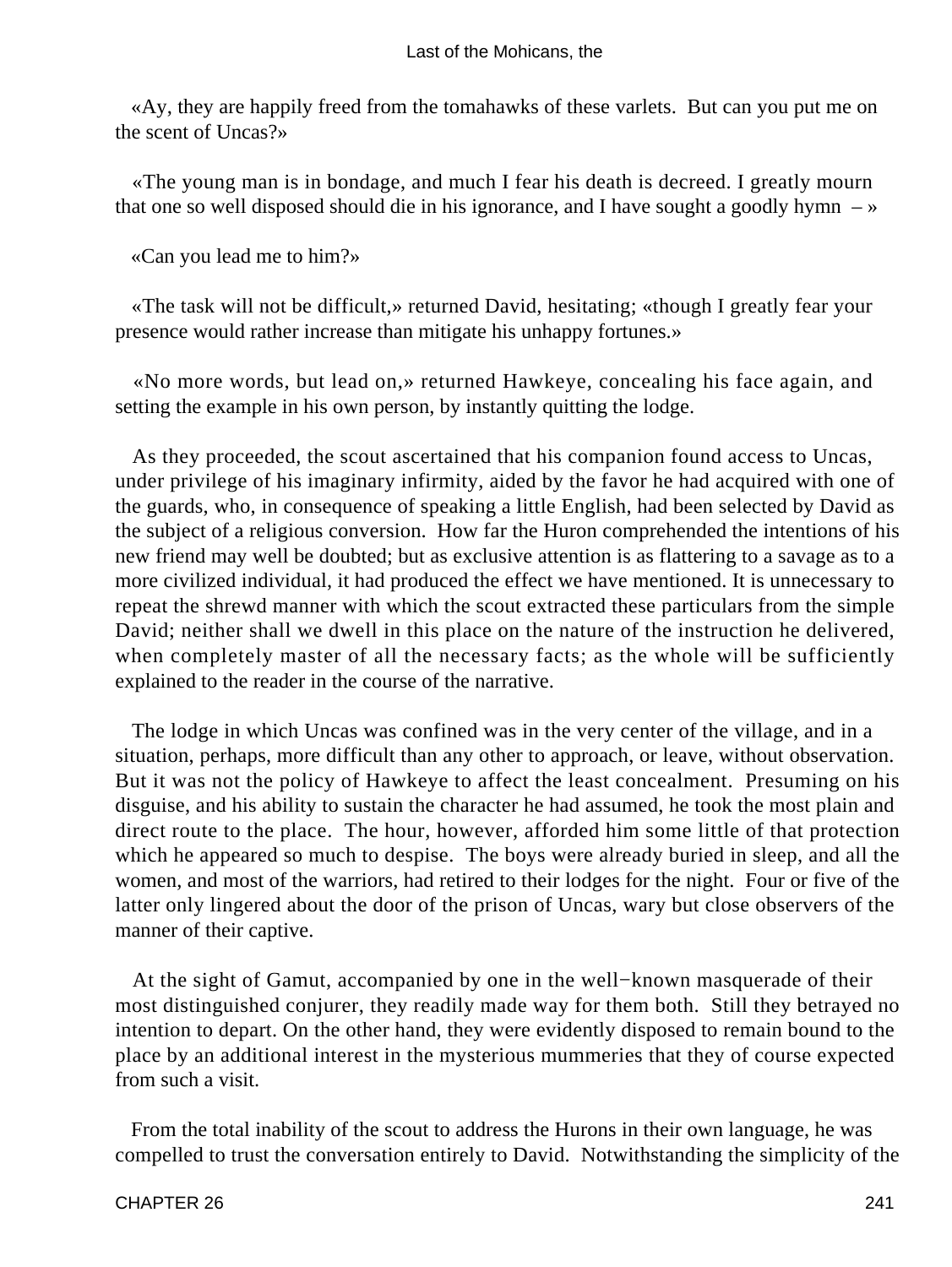latter, he did ample justice to the instructions he had received, more than fulfilling the strongest hopes of his teacher.

 «The Delawares are women!» he exclaimed, addressing himself to the savage who had a slight understanding of the language in which he spoke; «the Yengeese, my foolish countrymen, have told them to take up the tomahawk, and strike their fathers in the Canadas, and they have forgotten their sex. Does my brother wish to hear 'Le Cerf Agile' ask for his petticoats, and see him weep before the Hurons, at the stake?»

 The exclamation «Hugh!» delivered in a strong tone of assent, announced the gratification the savage would receive in witnessing such an exhibition of weakness in an enemy so long hated and so much feared.

 «Then let him step aside, and the cunning man will blow upon the dog. Tell it to my brothers.»

 The Huron explained the meaning of David to his fellows, who, in their turn, listened to the project with that sort of satisfaction that their untamed spirits might be expected to find in such a refinement in cruelty. They drew back a little from the entrance and motioned to the supposed conjurer to enter. But the bear, instead of obeying, maintained the seat it had taken, and growled:

 «The cunning man is afraid that his breath will blow upon his brothers, and take away their courage too,» continued David, improving the hint he received; «they must stand further off.»

 The Hurons, who would have deemed such a misfortune the heaviest calamity that could befall them, fell back in a body, taking a position where they were out of earshot, though at the same time they could command a view of the entrance to the lodge. Then, as if satisfied of their safety, the scout left his position, and slowly entered the place. It was silent and gloomy, being tenanted solely by the captive, and lighted by the dying embers of a fire, which had been used for the purposed of cookery.

 Uncas occupied a distant corner, in a reclining attitude, being rigidly bound, both hands and feet, by strong and painful withes. When the frightful object first presented itself to the young Mohican, he did not deign to bestow a single glance on the animal. The scout, who had left David at the door, to ascertain they were not observed, thought it prudent to preserve his disguise until assured of their privacy. Instead of speaking, therefore, he exerted himself to enact one of the antics of the animal he represented. The young Mohican, who at first believed his enemies had sent in a real beast to torment him, and try his nerves, detected in those performances that to Heyward had appeared so accurate, certain blemishes, that at once betrayed the counterfeit. Had Hawkeye been aware of the low estimation in which the skillful Uncas held his representations, he would probably have prolonged the entertainment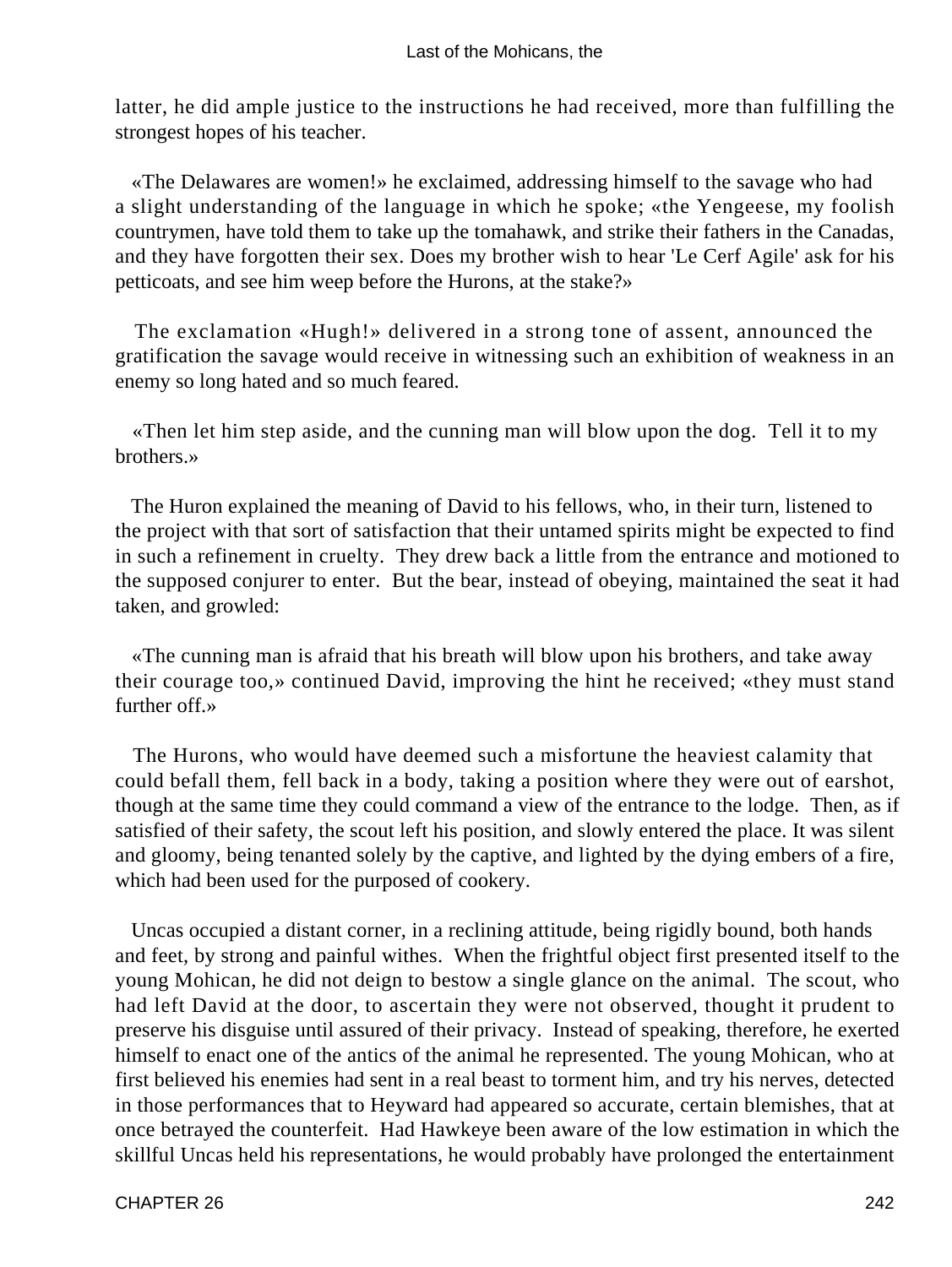a little in pique. But the scornful expression of the young man's eye admitted of so many constructions, that the worthy scout was spared the mortification of such a discovery. As soon, therefore, as David gave the preconcerted signal, a low hissing sound was heard in the lodge in place of the fierce growlings of the bear.

 Uncas had cast his body back against the wall of the hut and closed his eyes, as if willing to exclude so contemptible and disagreeable an object from his sight. But the moment the noise of the serpent was heard, he arose, and cast his looks on each side of him, bending his head low, and turning it inquiringly in every direction, until his keen eye rested on the shaggy monster, where it remained riveted, as though fixed by the power of a charm. Again the same sounds were repeated, evidently proceeding from the mouth of the beast. Once more the eyes of the youth roamed over the interior of the lodge, and returning to the former resting place, he uttered, in a deep, suppressed voice:

«Hawkeye!»

«Cut his bands,» said Hawkeye to David, who just then approached them.

 The singer did as he was ordered, and Uncas found his limbs released. At the same moment the dried skin of the animal rattled, and presently the scout arose to his feet, in proper person. The Mohican appeared to comprehend the nature of the attempt his friend had made, intuitively, neither tongue nor feature betraying another symptom of surprise. When Hawkeye had cast his shaggy vestment, which was done by simply loosing certain thongs of skin, he drew a long, glittering knife, and put it in the hands of Uncas.

 «The red Hurons are without,» he said; «let us be ready.» At the same time he laid his finger significantly on another similar weapon, both being the fruits of his prowess among their enemies during the evening.

«We will go,» said Uncas.

«Whither?»

«To the Tortoises; they are the children of my grandfathers.»

 «Ay, lad,» said the scout in English – a language he was apt to use when a little abstracted in mind; «the same blood runs in your veins, I believe; but time and distance has a little changed its color. What shall we do with the Mingoes at the door? They count six, and this singer is as good as nothing.»

 «The Hurons are boasters,» said Uncas, scornfully; «their 'totem' is a moose, and they run like snails. The Delawares are children of the tortoise, and they outstrip the deer.»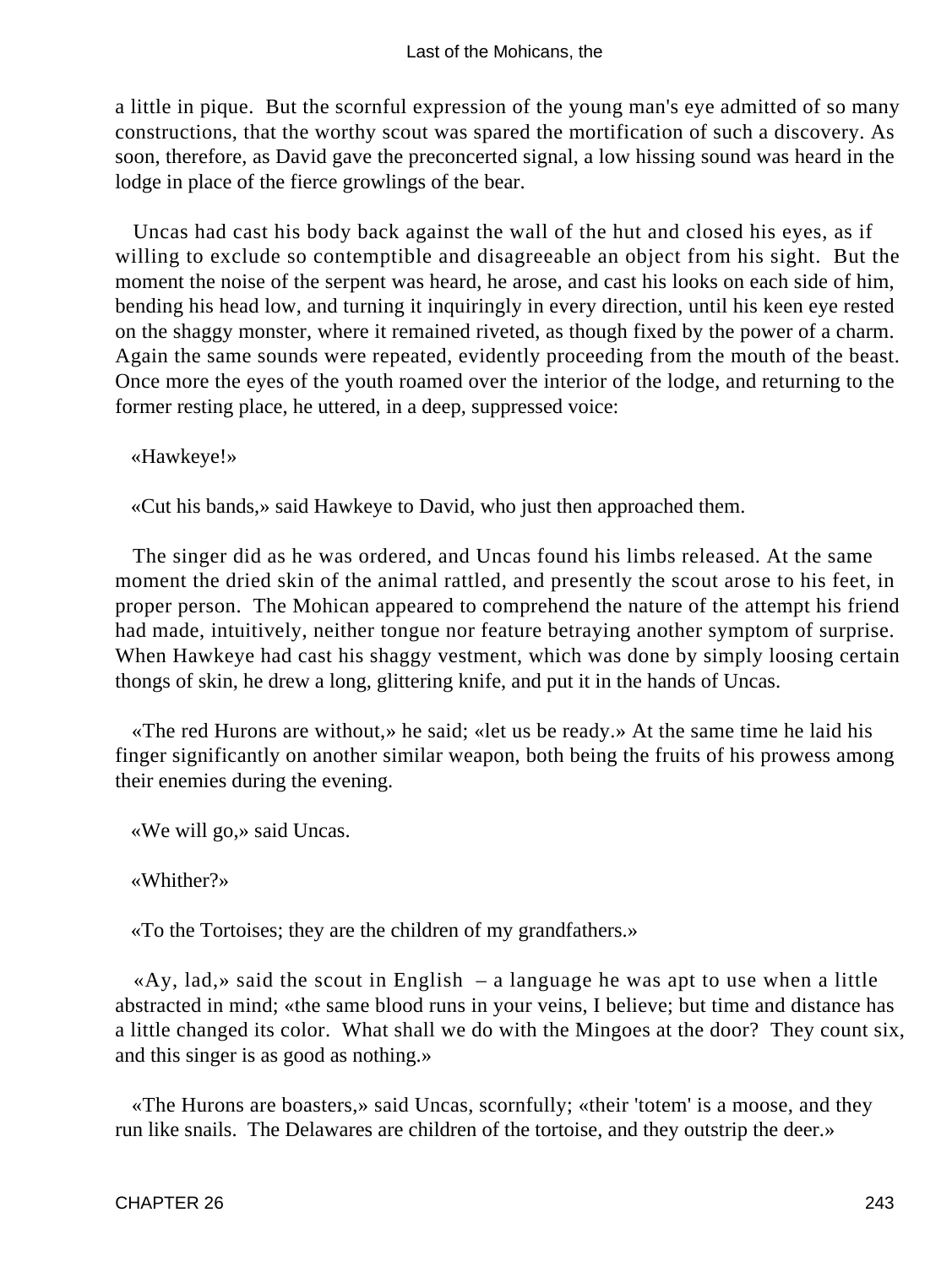«Ay, lad, there is truth in what you say; and I doubt not, on a rush, you would pass the whole nation; and, in a straight race of two miles, would be in, and get your breath again, afore a knave of them all was within hearing of the other village. But the gift of a white man lies more in his arms than in his legs. As for myself, I can brain a Huron as well as a better man; but when it comes to a race the knaves would prove too much for me.»

 Uncas, who had already approached the door, in readiness to lead the way, now recoiled, and placed himself, once more, in the bottom of the lodge. But Hawkeye, who was too much occupied with his own thoughts to note the movement, continued speaking more to himself than to his companion.

 «After all,» he said, «it is unreasonable to keep one man in bondage to the gifts of another. So, Uncas, you had better take the lead, while I will put on the skin again, and trust to cunning for want of speed.»

 The young Mohican made no reply, but quietly folded his arms, and leaned his body against one of the upright posts that supported the wall of the hut.

 «Well,» said the scout looking up at him, «why do you tarry? There will be time enough for me, as the knaves will give chase to you at first.»

«Uncas will stay,» was the calm reply.

«For what?»

«To fight with his father's brother, and die with the friend of the Delawares.»

 «Ay, lad,» returned Hawkeye, squeezing the hand of Uncas between his own iron fingers; «'twould have been more like a Mingo than a Mohican had you left me. But I thought I would make the offer, seeing that youth commonly loves life. Well, what can't be done by main courage, in war, must be done by circumvention. Put on the skin; I doubt not you can play the bear nearly as well as myself.»

 Whatever might have been the private opinion of Uncas of their respective abilities in this particular, his grave countenance manifested no opinion of his superiority. He silently and expeditiously encased himself in the covering of the beast, and then awaited such other movements as his more aged companion saw fit to dictate.

 «Now, friend,» said Hawkeye, addressing David, «an exchange of garments will be a great convenience to you, inasmuch as you are but little accustomed to the make−shifts of the wilderness. Here, take my hunting shirt and cap, and give me your blanket and hat. You must trust me with the book and spectacles, as well as the tooter, too; if we ever meet again, in better times, you shall have all back again, with many thanks into the bargain.»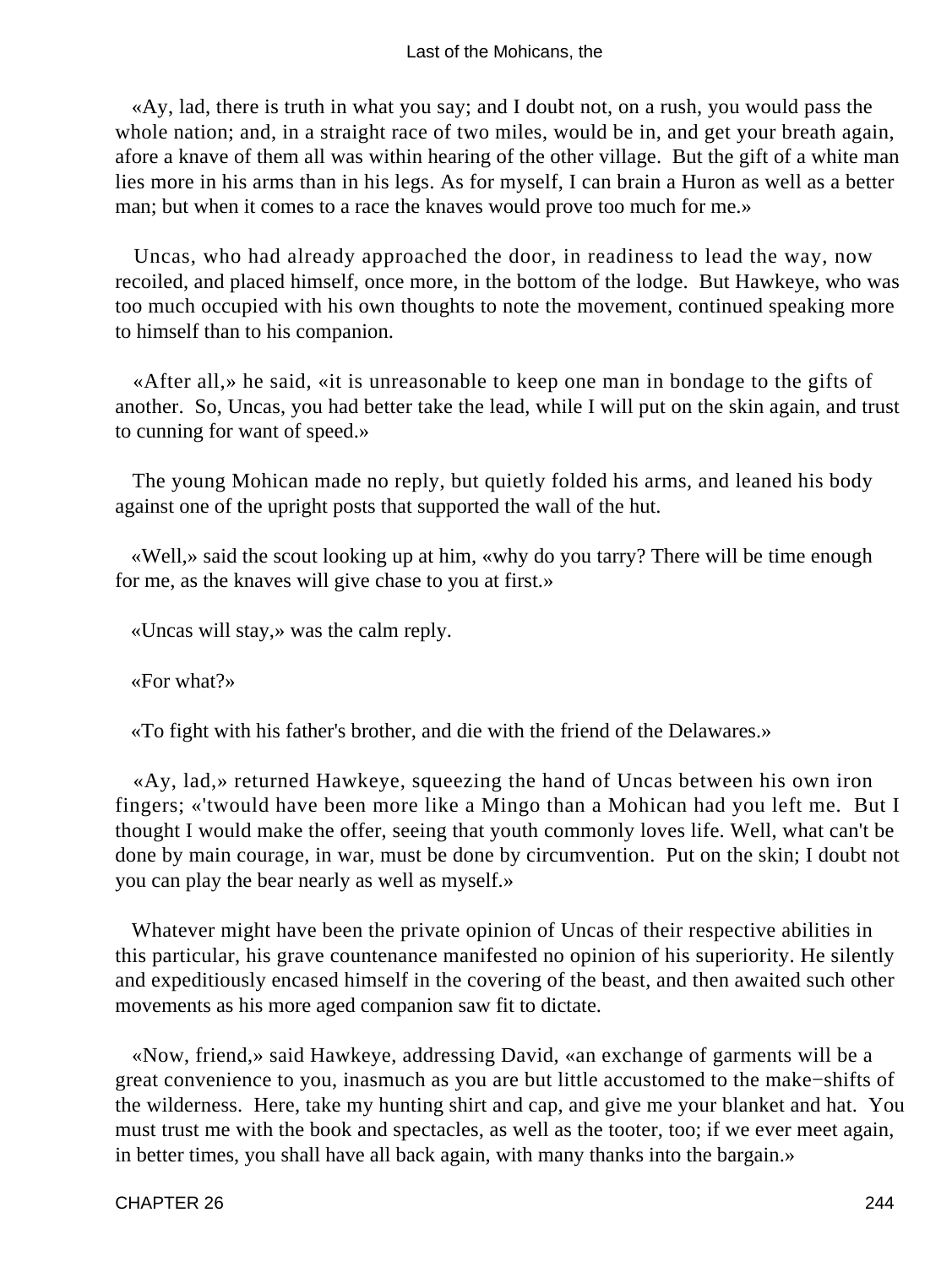David parted with the several articles named with a readiness that would have done great credit to his liberality, had he not certainly profited, in many particulars, by the exchange. Hawkeye was not long in assuming his borrowed garments; and when his restless eyes were hid behind the glasses, and his head was surmounted by the triangular beaver, as their statures were not dissimilar, he might readily have passed for the singer, by starlight. As soon as these dispositions were made, the scout turned to David, and gave him his parting instructions.

 «Are you much given to cowardice?» he bluntly asked, by way of obtaining a suitable understanding of the whole case before he ventured a prescription.

 «My pursuits are peaceful, and my temper, I humbly trust, is greatly given to mercy and love,» returned David, a little nettled at so direct an attack on his manhood; «but there are none who can say that I have ever forgotten my faith in the Lord, even in the greatest straits.»

 «Your chiefest danger will be at the moment when the savages find out that they have been deceived. If you are not then knocked on the head, your being a non−composser will protect you; and you'll then have a good reason to expect to die in your bed. If you stay, it must be to sit down here in the shadow, and take the part of Uncas, until such times as the cunning of the Indians discover the cheat, when, as I have already said, your times of trial will come. So choose for yourself – to make a rush or tarry here.»

 «Even so,» said David, firmly; «I will abide in the place of the Delaware. Bravely and generously has he battled in my behalf, and this, and more, will I dare in his service.»

 «You have spoken as a man, and like one who, under wiser schooling, would have been brought to better things. Hold your head down, and draw in your legs; their formation might tell the truth too early. Keep silent as long as may be; and it would be wise, when you do speak, to break out suddenly in one of your shoutings, which will serve to remind the Indians that you are not altogether as responsible as men should be. If however, they take your scalp, as I trust and believe they will not, depend on it, Uncas and I will not forget the deed, but revenge it as becomes true warriors and trusty friends.»

 «Hold!» said David, perceiving that with this assurance they were about to leave him; «I am an unworthy and humble follower of one who taught not the damnable principle of revenge. Should I fall, therefore, seek no victims to my manes, but rather forgive my destroyers; and if you remember them at all, let it be in prayers for the enlightening of their minds, and for their eternal welfare.»

The scout hesitated, and appeared to muse.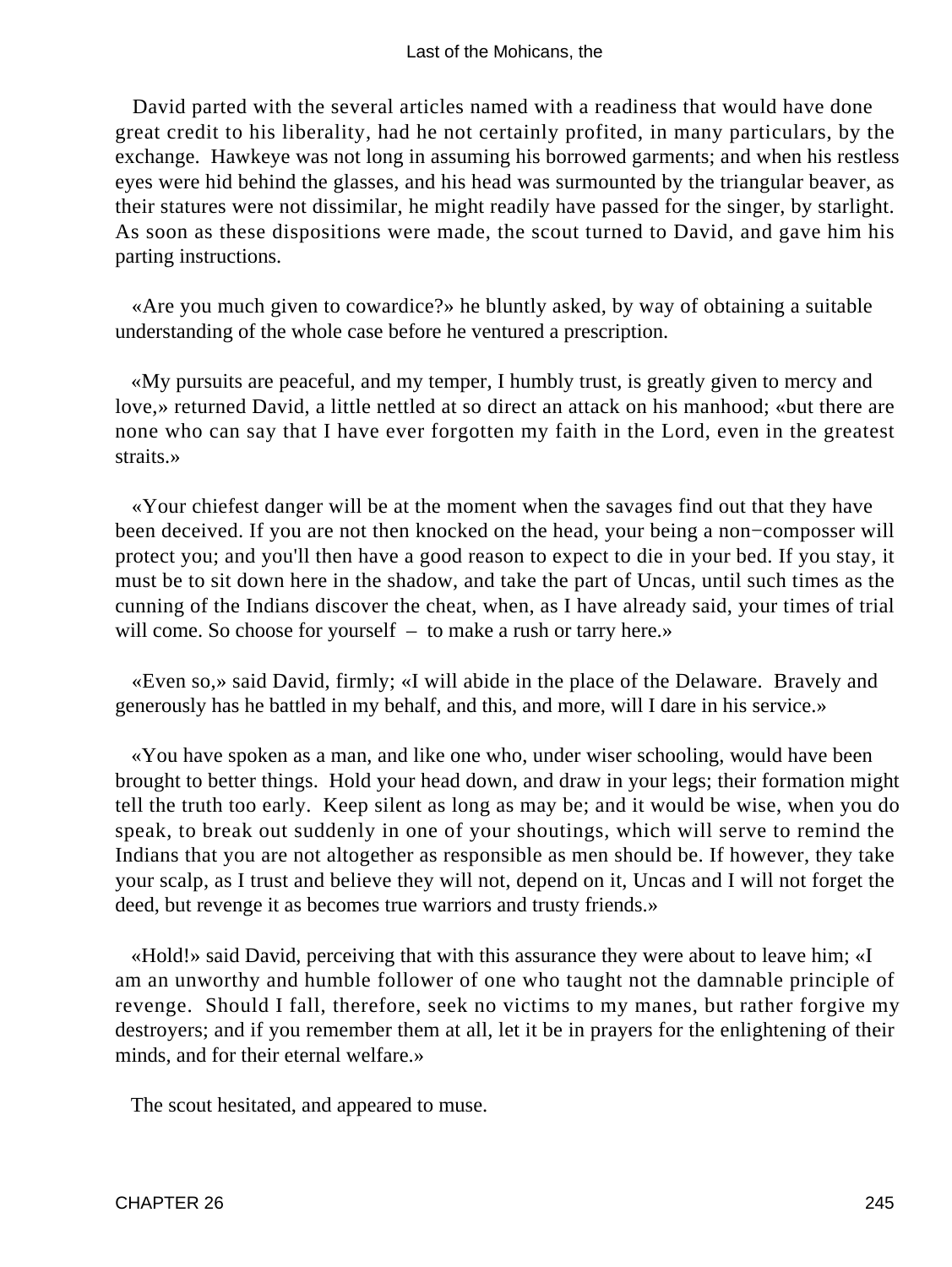«There is a principle in that,» he said, «different from the law of the woods; and yet it is fair and noble to reflect upon.» Then heaving a heavy sigh, probably among the last he ever drew in pining for a condition he had so long abandoned, he added: «it is what I would wish to practise myself, as one without a cross of blood, though it is not always easy to deal with an Indian as you would with a fellow Christian. God bless you, friend; I do believe your scent is not greatly wrong, when the matter is duly considered, and keeping eternity before the eyes, though much depends on the natural gifts, and the force of temptation.»

 So saying, the scout returned and shook David cordially by the hand; after which act of friendship he immediately left the lodge, attended by the new representative of the beast.

 The instant Hawkeye found himself under the observation of the Hurons, he drew up his tall form in the rigid manner of David, threw out his arm in the act of keeping time, and commenced what he intended for an imitation of his psalmody. Happily for the success of this delicate adventure, he had to deal with ears but little practised in the concord of sweet sounds, or the miserable effort would infallibly have been detected. It was necessary to pass within a dangerous proximity of the dark group of the savages, and the voice of the scout grew louder as they drew nigher. When at the nearest point the Huron who spoke the English thrust out an arm, and stopped the supposed singing−master.

 «The Delaware dog!» he said, leaning forward, and peering through the dim light to catch the expression of the other's features; «is he afraid? Will the Hurons hear his groans?»

 A growl, so exceedingly fierce and natural, proceeded from the beast, that the young Indian released his hold and started aside, as if to assure himself that it was not a veritable bear, and no counterfeit, that was rolling before him. Hawkeye, who feared his voice would betray him to his subtle enemies, gladly profited by the interruption, to break out anew in such a burst of musical expression as would, probably, in a more refined state of society have been termed «a grand crash.» Among his actual auditors, however, it merely gave him an additional claim to that respect which they never withhold from such as are believed to be the subjects of mental alienation. The little knot on Indians drew back in a body, and suffered, as they thought, the conjurer and his inspired assistant to proceed.

 It required no common exercise of fortitude in Uncas and the scout to continue the dignified and deliberate pace they had assumed in passing the lodge; especially as they immediately perceived that curiosity had so far mastered fear, as to induce the watchers to approach the hut, in order to witness the effect of the incantations. The least injudicious or impatient movement on the part of David might betray them, and time was absolutely necessary to insure the safety of the scout. The loud noise the latter conceived it politic to continue, drew many curious gazers to the doors of the different huts as thy passed; and once or twice a dark−looking warrior stepped across their path, led to the act by superstition and watchfulness. They were not, however, interrupted, the darkness of the hour, and the boldness of the attempt, proving their principal friends.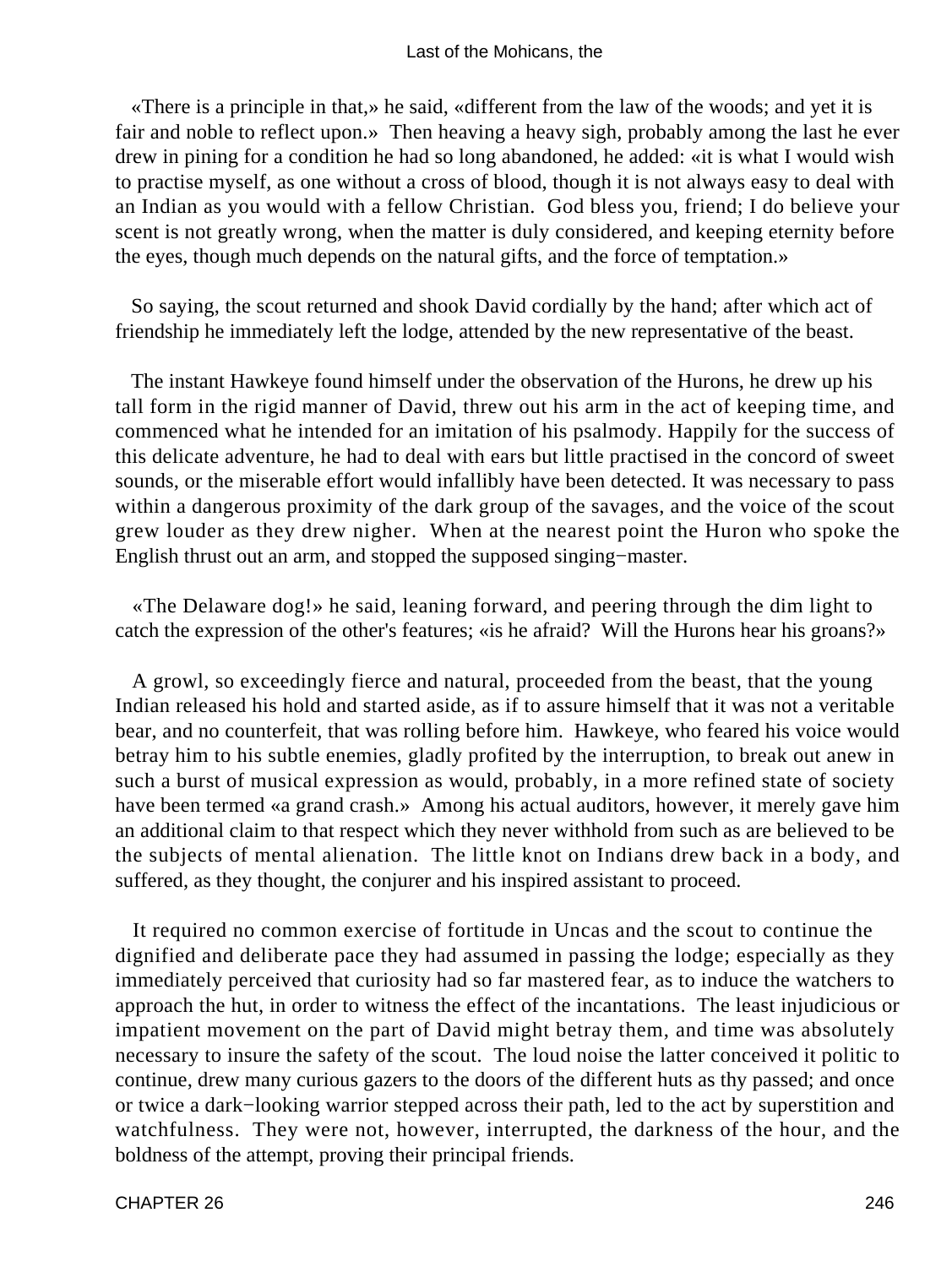#### Last of the Mohicans, the

 The adventurers had got clear of the village, and were now swiftly approaching the shelter of the woods, when a loud and long cry arose from the lodge where Uncas had been confined. The Mohican started on his feet, and shook his shaggy covering, as though the animal he counterfeited was about to make some desperate effort.

 «Hold!» said the scout, grasping his friend by the shoulder, «let them yell again! 'Twas nothing but wonderment.»

 He had no occasion to delay, for at the next instant a burst of cries filled the outer air, and ran along the whole extent of the village. Uncas cast his skin, and stepped forth in his own beautiful proportions. Hawkeye tapped him lightly on the shoulder, and glided ahead.

 «Now let the devils strike our scent!» said the scout, tearing two rifles, with all their attendant accouterments, from beneath a bush, and flourishing «killdeer» as he handed Uncas his weapon; «two, at least, will find it to their deaths.»

 Then, throwing their pieces to a low trail, like sportsmen in readiness for their game, they dashed forward, and were soon buried in the somber darkness of the forest.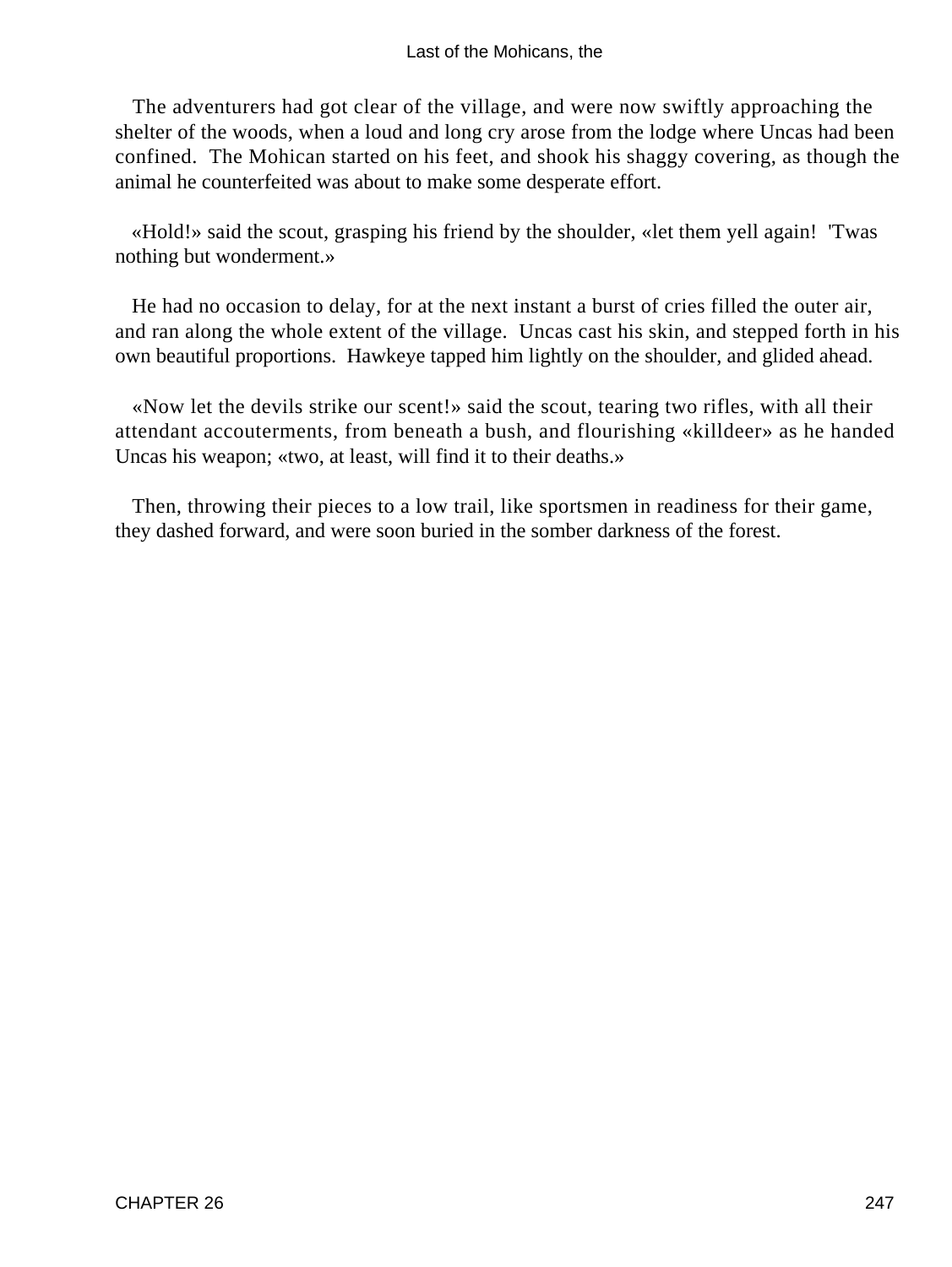## **[CHAPTER 27](#page-317-0)**

*«A*nt. I shall remember: When C'sar says Do this, it is performed.» – Julius Caesar

 The impatience of the savages who lingered about the prison of Uncas, as has been seen, had overcome their dread of the conjurer's breath. They stole cautiously, and with beating hearts, to a crevice, through which the faint light of the fire was glimmering. For several minutes they mistook the form of David for that of the prisoner; but the very accident which Hawkeye had foreseen occurred. Tired of keeping the extremities of his long person so near together, the singer gradually suffered the lower limbs to extend themselves, until one of his misshapen feet actually came in contact with and shoved aside the embers of the fire. At first the Hurons believed the Delaware had been thus deformed by witchcraft. But when David, unconscious of being observed, turned his head, and exposed his simple, mild countenance, in place of the haughty lineaments of their prisoner, it would have exceeded the credulity of even a native to have doubted any longer. They rushed together into the lodge, and, laying their hands, with but little ceremony, on their captive, immediately detected the imposition. Then arose the cry first heard by the fugitives. It was succeeded by the most frantic and angry demonstrations of vengeance. David, however, firm in his determination to cover the retreat of his friends, was compelled to believe that his own final hour had come. Deprived of his book and his pipe, he was fain to trust to a memory that rarely failed him on such subjects; and breaking forth in a loud and impassioned strain, he endeavored to smooth his passage into the other world by singing the opening verse of a funeral anthem. The Indians were seasonably reminded of his infirmity, and, rushing into the open air, they aroused the village in the manner described.

 A native warrior fights as he sleeps, without the protection of anything defensive. The sounds of the alarm were, therefore, hardly uttered before two hundred men were afoot, and ready for the battle or the chase, as either might be required. The escape was soon known; and the whole tribe crowded, in a body, around the council−lodge, impatiently awaiting the instruction of their chiefs. In such a sudden demand on their wisdom, the presence of the cunning Magua could scarcely fail of being needed. His name was mentioned, and all looked round in wonder that he did not appear. Messengers were then despatched to his lodge requiring his presence.

 In the meantime, some of the swiftest and most discreet of the young men were ordered to make the circuit of the clearing, under cover of the woods, in order to ascertain that their suspected neighbors, the Delawares, designed no mischief. Women and children ran to and fro; and, in short, the whole encampment exhibited another scene of wild and savage confusion. Gradually, however, these symptoms of disorder diminished; and in a few minutes the oldest and most distinguished chiefs were assembled in the lodge, in grave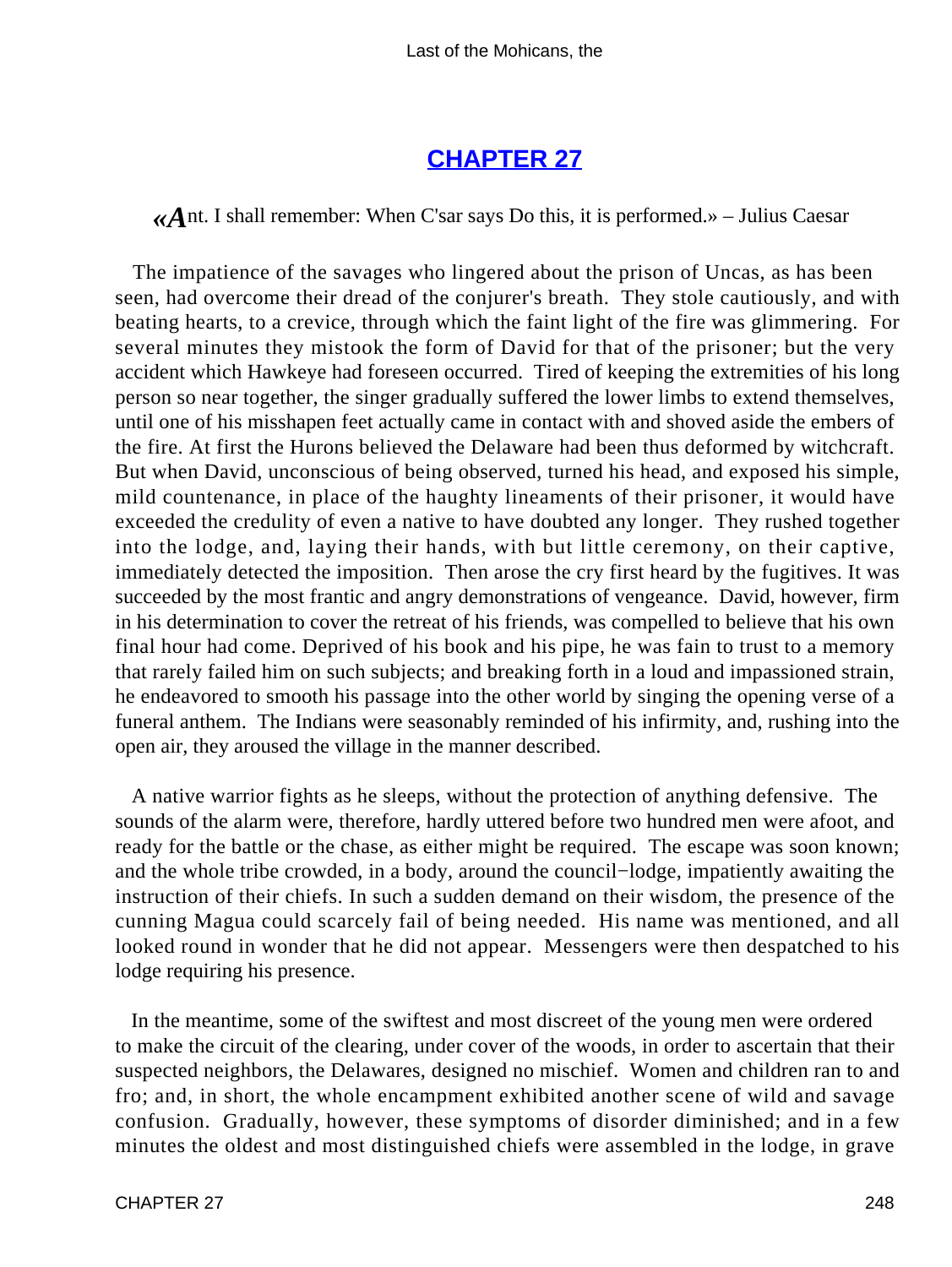### consultation.

 The clamor of many voices soon announced that a party approached, who might be expected to communicate some intelligence that would explain the mystery of the novel surprise. The crowd without gave way, and several warriors entered the place, bringing with them the hapless conjurer, who had been left so long by the scout in duress.

 Notwithstanding this man was held in very unequal estimation among the Hurons, some believing implicitly in his power, and others deeming him an impostor, he was now listened to by all with the deepest attention. When his brief story was ended, the father of the sick woman stepped forth, and, in a few pithy expression, related, in his turn, what he knew. These two narratives gave a proper direction to the subsequent inquiries, which were now made with the characteristic cunning of savages.

 Instead of rushing in a confused and disorderly throng to the cavern, ten of the wisest and firmest among the chiefs were selected to prosecute the investigation. As no time was to be lost, the instant the choice was made the individuals appointed rose in a body and left the place without speaking. On reaching the entrance, the younger men in advance made way for their seniors; and the whole proceeded along the low, dark gallery, with the firmness of warriors ready to devote themselves to the public good, though, at the same time, secretly doubting the nature of the power with which they were about to contend.

 The outer apartment of the cavern was silent and gloomy. The woman lay in her usual place and posture, though there were those present who affirmed they had seen her borne to the woods by the supposed «medicine of the white men.» Such a direct and palpable contradiction of the tale related by the father caused all eyes to be turned on him. Chafed by the silent imputation, and inwardly troubled by so unaccountable a circumstance, the chief advanced to the side of the bed, and, stooping, cast an incredulous look at the features, as if distrusting their reality. His daughter was dead.

 The unerring feeling of nature for a moment prevailed and the old warrior hid his eyes in sorrow. Then, recovering his self−possession, he faced his companions, and, pointing toward the corpse, he said, in the language of his people:

«The wife of my young man has left us! The Great Spirit is angry with his children.»

 The mournful intelligence was received in solemn silence. After a short pause, one of the elder Indians was about to speak, when a dark−looking object was seen rolling out of an adjoining apartment, into the very center of the room where they stood. Ignorant of the nature of the beings they had to deal with, the whole party drew back a little, and, rising on end, exhibited the distorted but still fierce and sullen features of Magua. The discovery was succeeded by a general exclamation of amazement.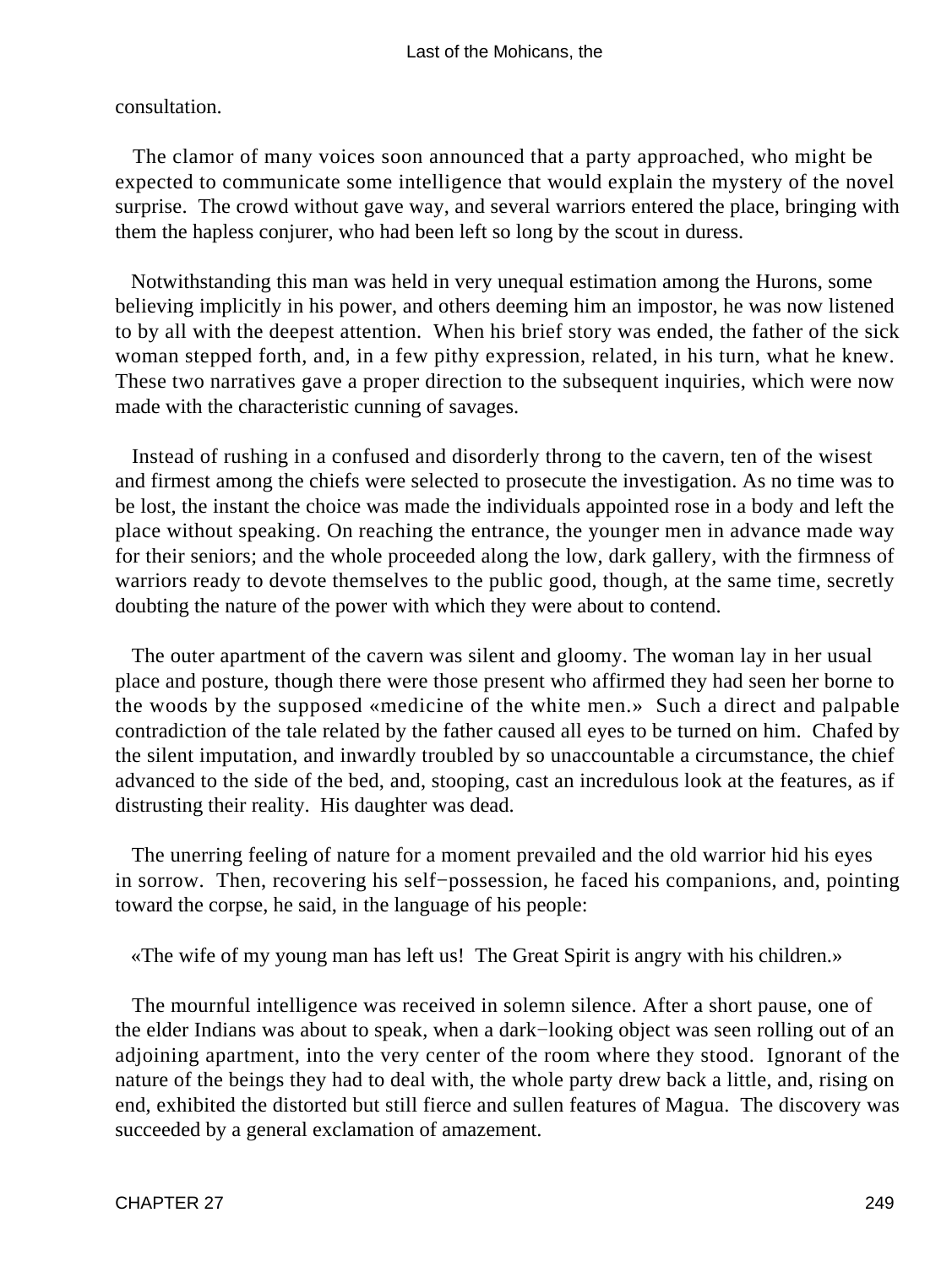As soon, however, as the true situation of the chief was understood, several knives appeared, and his limbs and tongue were quickly released. The Huron arose, and shook himself like a lion quitting his lair. Not a word escaped him, though his hand played convulsively with the handle of his knife, while his lowering eyes scanned the whole party, as if they sought an object suited to the first burst of his vengeance.

 It was happy for Uncas and the scout, and even David, that they were all beyond the reach of his arm at such a moment; for, assuredly, no refinement in cruelty would then have deferred their deaths, in opposition to the promptings of the fierce temper that nearly choked him. Meeting everywhere faces that he knew as friends, the savage grated his teeth together like rasps of iron, and swallowed his passion for want of a victim on whom to vent it. This exhibition of anger was noted by all present; and from an apprehension of exasperating a temper that was already chafed nearly to madness, several minutes were suffered to pass before another word was uttered. When, however, suitable time had elapsed, the oldest of the party spoke.

 «My friend has found an enemy,» he said. «Is he nigh that the Hurons might take revenge?»

«Let the Delaware die!» exclaimed Magua, in a voice of thunder.

 Another longer and expressive silence was observed, and was broken, as before, with due precaution, by the same individual.

 «The Mohican is swift of foot, and leaps far,» he said; «but my young men are on his trail.»

 «Is he gone?» demanded Magua, in tones so deep and guttural, that they seemed to proceed from his inmost chest.

«An evil spirit has been among us, and the Delaware has blinded our eyes.»

 «An evil spirit!» repeated the other, mockingly; «'tis the spirit that has taken the lives of so many Hurons; the spirit that slew my young men at 'the tumbling river'; that took their scalps at the 'healing spring'; and who has, now, bound the arms of Le Renard Subtil!»

«Of whom does my friend speak?»

 «Of the dog who carries the heart and cunning of a Huron under a pale skin – La Longue Carabine.»

 The pronunciation of so terrible a name produced the usual effect among his auditors. But when time was given for reflection, and the warriors remembered that their formidable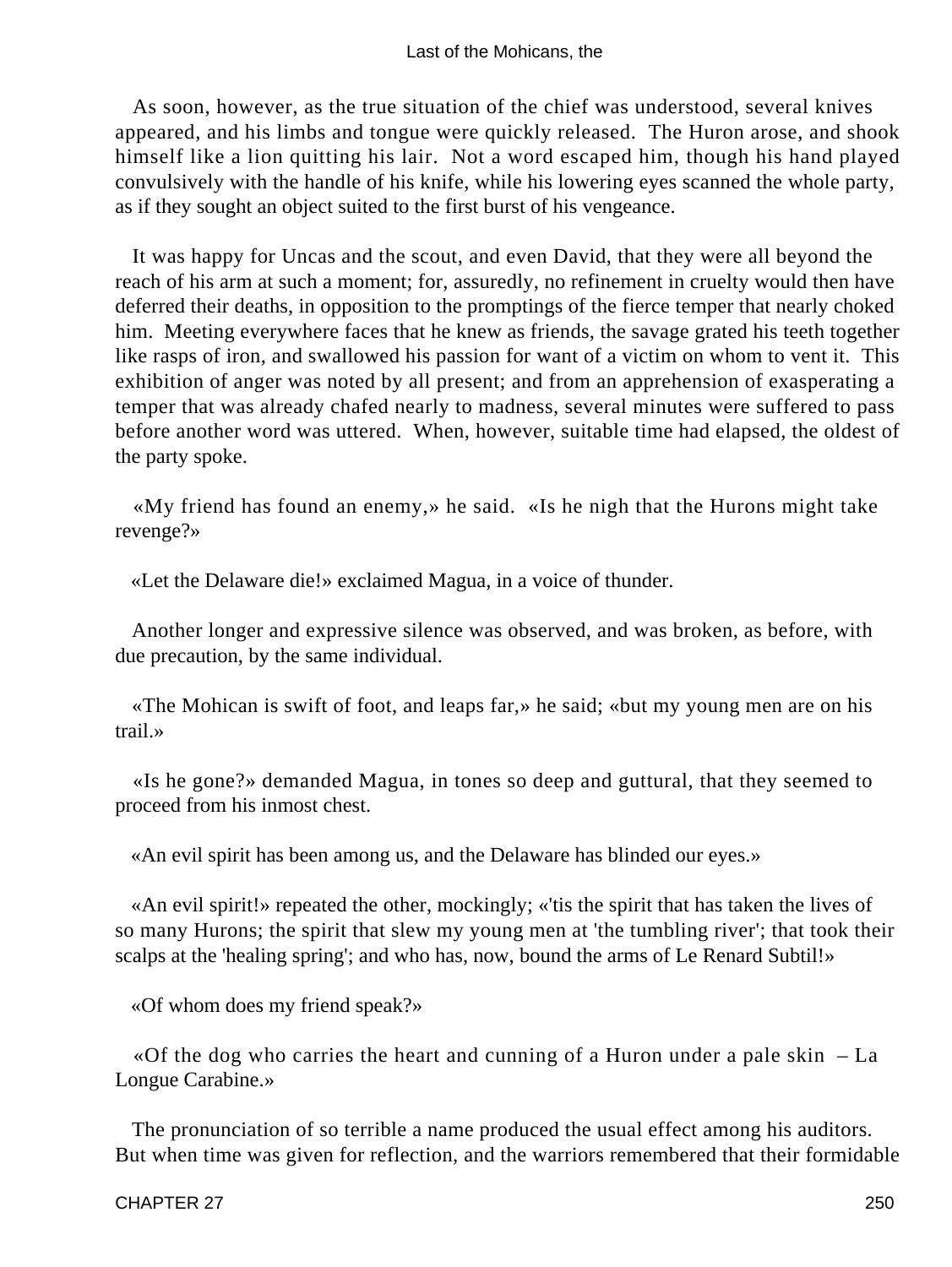and daring enemy had even been in the bosom of their encampment, working injury, fearful rage took the place of wonder, and all those fierce passions with which the bosom of Magua had just been struggling were suddenly transferred to his companions. Some among them gnashed their teeth in anger, others vented their feelings in yells, and some, again, beat the air as frantically as if the object of their resentment were suffering under their blows. But this sudden outbreaking of temper as quickly subsided in the still and sullen restraint they most affected in their moments of inaction.

 Magua, who had in his turn found leisure for reflection, now changed his manner, and assumed the air of one who knew how to think and act with a dignity worthy of so grave a subject.

«Let us go to my people,» he said; «they wait for us.»

 His companions consented in silence, and the whole of the savage party left the cavern and returned to the council−lodge. When they were seated, all eyes turned on Magua, who understood, from such an indication, that, by common consent, they had devolved the duty of relating what had passed on him. He arose, and told his tale without duplicity or reservation. The whole deception practised by both Duncan and Hawkeye was, of course, laid naked, and no room was found, even for the most superstitious of the tribe, any longer to affix a doubt on the character of the occurrences. It was but too apparent that they had been insultingly, shamefully, disgracefully deceived. When he had ended, and resumed his seat, the collected tribe – for his auditors, in substance, included all the fighting men of the party – sat regarding each other like men astonished equally at the audacity and the success of their enemies. The next consideration, however, was the means and opportunities for revenge.

 Additional pursuers were sent on the trail of the fugitives; and then the chiefs applied themselves, in earnest, to the business of consultation. Many different expedients were proposed by the elder warriors, in succession, to all of which Magua was a silent and respectful listener. That subtle savage had recovered his artifice and self−command, and now proceeded toward his object with his customary caution and skill. It was only when each one disposed to speak had uttered his sentiments, that he prepared to advance his own opinions. They were given with additional weight from the circumstance that some of the runners had already returned, and reported that their enemies had been traced so far as to leave no doubt of their having sought safety in the neighboring camp of their suspected allies, the Delawares. With the advantage of possessing this important intelligence, the chief warily laid his plans before his fellows, and, as might have been anticipated from his eloquence and cunning, they were adopted without a dissenting voice. They were, briefly, as follows, both in opinions and in motives.

 It has been already stated that, in obedience to a policy rarely departed from, the sisters were separated so soon as they reached the Huron village. Magua had early discovered that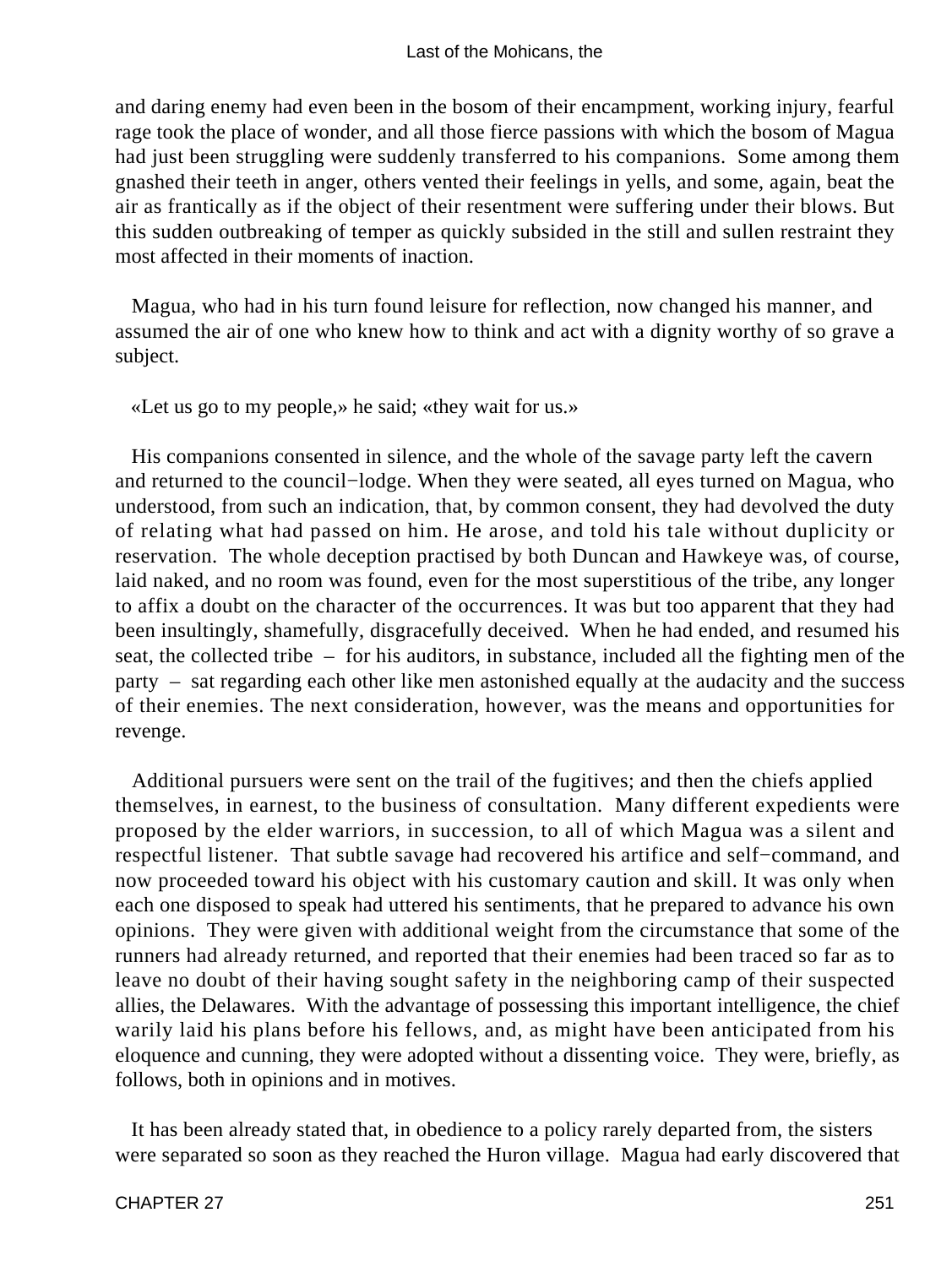in retaining the person of Alice, he possessed the most effectual check on Cora. When they parted, therefore, he kept the former within reach of his hand, consigning the one he most valued to the keeping of their allies. The arrangement was understood to be merely temporary, and was made as much with a view to flatter his neighbors as in obedience to the invariable rule of Indian policy.

 While goaded incessantly by these revengeful impulses that in a savage seldom slumber, the chief was still attentive to his more permanent personal interests. The follies and disloyalty committed in his youth were to be expiated by a long and painful penance, ere he could be restored to the full enjoyment of the confidence of his ancient people; and without confidence there could be no authority in an Indian tribe. In this delicate and arduous situation, the crafty native had neglected no means of increasing his influence; and one of the happiest of his expedients had been the success with which he had cultivated the favor of their powerful and dangerous neighbors. The result of his experiment had answered all the expectations of his policy; for the Hurons were in no degree exempt from that governing principle of nature, which induces man to value his gifts precisely in the degree that they are appreciated by others.

 But, while he was making this ostensible sacrifice to general considerations, Magua never lost sight of his individual motives. The latter had been frustrated by the unlooked−for events which had placed all his prisoners beyond his control; and he now found himself reduced to the necessity of suing for favors to those whom it had so lately been his policy to oblige.

 Several of the chiefs had proposed deep and treacherous schemes to surprise the Delawares and, by gaining possession of their camp, to recover their prisoners by the same blow; for all agreed that their honor, their interests, and the peace and happiness of their dead countrymen, imperiously required them speedily to immolate some victims to their revenge. But plans so dangerous to attempt, and of such doubtful issue, Magua found little difficulty in defeating. He exposed their risk and fallacy with his usual skill; and it was only after he had removed every impediment, in the shape of opposing advice, that he ventured to propose his own projects.

 He commenced by flattering the self−love of his auditors; a never−failing method of commanding attention. When he had enumerated the many different occasions on which the Hurons had exhibited their courage and prowess, in the punishment of insults, he digressed in a high encomium on the virtue of wisdom. He painted the quality as forming the great point of difference between the beaver and other brutes; between the brutes and men; and, finally, between the Hurons, in particular, and the rest of the human race. After he had sufficiently extolled the property of discretion, he undertook to exhibit in what manner its use was applicable to the present situation of their tribe. On the one hand, he said, was their great pale father, the governor of the Canadas, who had looked upon his children with a hard eye since their tomahawks had been so red; on the other, a people as numerous as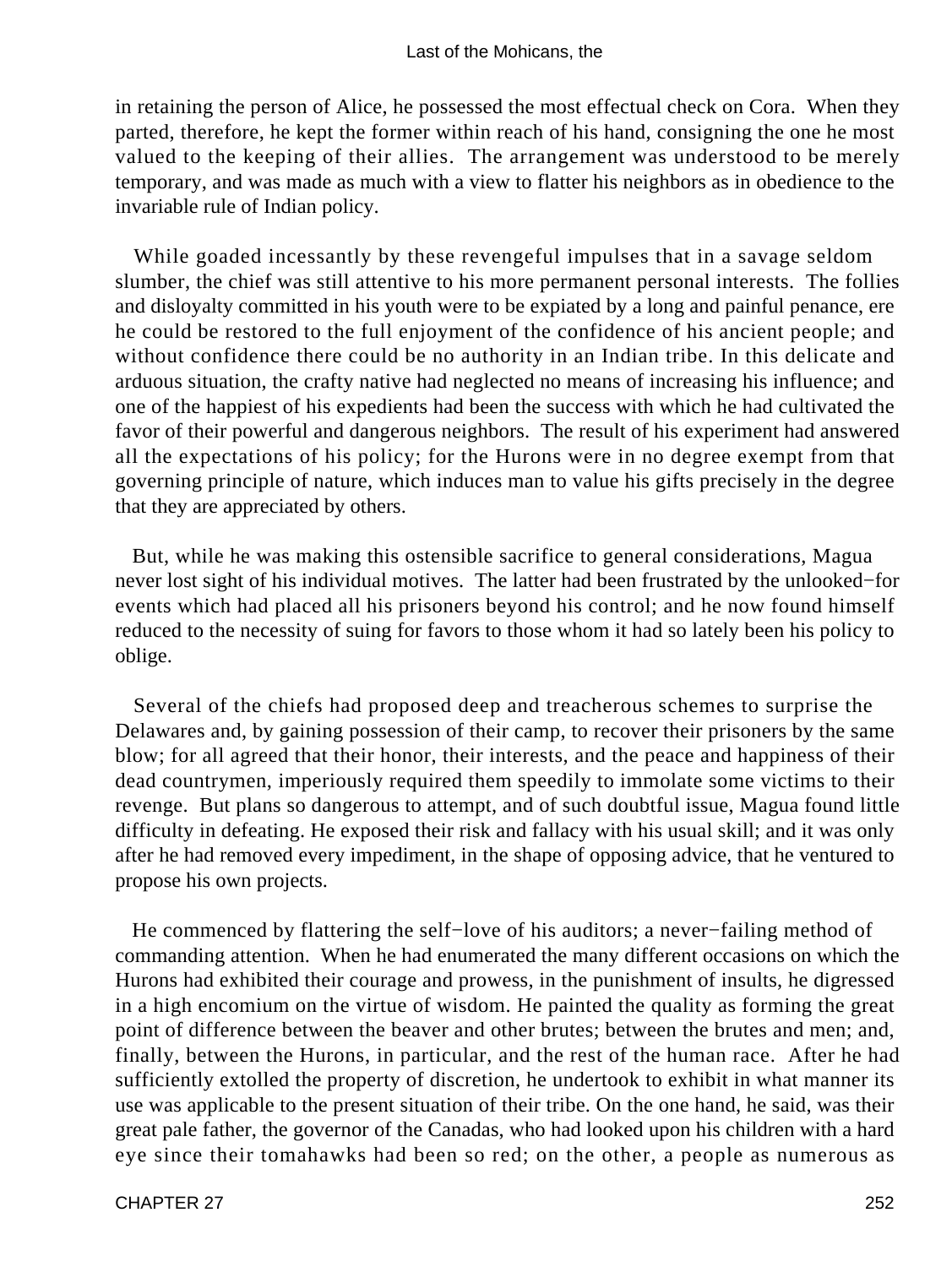themselves, who spoke a different language, possessed different interests, and loved them not, and who would be glad of any pretense to bring them in disgrace with the great white chief. Then he spoke of their necessities; of the gifts they had a right to expect for their past services; of their distance from their proper hunting−grounds and native villages; and of the necessity of consulting prudence more, and inclination less, in so critical circumstances. When he perceived that, while the old men applauded his moderation, many of the fiercest and most distinguished of the warriors listened to these politic plans with lowering looks, he cunningly led them back to the subject which they most loved. He spoke openly of the fruits of their wisdom, which he boldly pronounced would be a complete and final triumph over their enemies. He even darkly hinted that their success might be extended, with proper caution, in such a manner as to include the destruction of all whom they had reason to hate. In short, he so blended the warlike with the artful, the obvious with the obscure, as to flatter the propensities of both parties, and to leave to each subject of hope, while neither could say it clearly comprehended his intentions.

 The orator, or the politician, who can produce such a state of things, is commonly popular with his contemporaries, however he may be treated by posterity. All perceived that more was meant than was uttered, and each one believed that the hidden meaning was precisely such as his own faculties enabled him to understand, or his own wishes led him to anticipate.

 In this happy state of things, it is not surprising that the management of Magua prevailed. The tribe consented to act with deliberation, and with one voice they committed the direction of the whole affair to the government of the chief who had suggested such wise and intelligible expedients.

 Magua had now attained one great object of all his cunning and enterprise. The ground he had lost in the favor of his people was completely regained, and he found himself even placed at the head of affairs. He was, in truth, their ruler; and, so long as he could maintain his popularity, no monarch could be more despotic, especially while the tribe continued in a hostile country. Throwing off, therefore, the appearance of consultation, he assumed the grave air of authority necessary to support the dignity of his office.

 Runners were despatched for intelligence in different directions; spies were ordered to approach and feel the encampment of the Delawares; the warriors were dismissed to their lodges, with an intimation that their services would soon be needed; and the women and children were ordered to retire, with a warning that it was their province to be silent. When these several arrangements were made, Magua passed through the village, stopping here and there to pay a visit where he thought his presence might be flattering to the individual. He confirmed his friends in their confidence, fixed the wavering, and gratified all. Then he sought his own lodge. The wife the Huron chief had abandoned, when he was chased from among his people, was dead. Children he had none; and he now occupied a hut, without companion of any sort. It was, in fact, the dilapidated and solitary structure in which David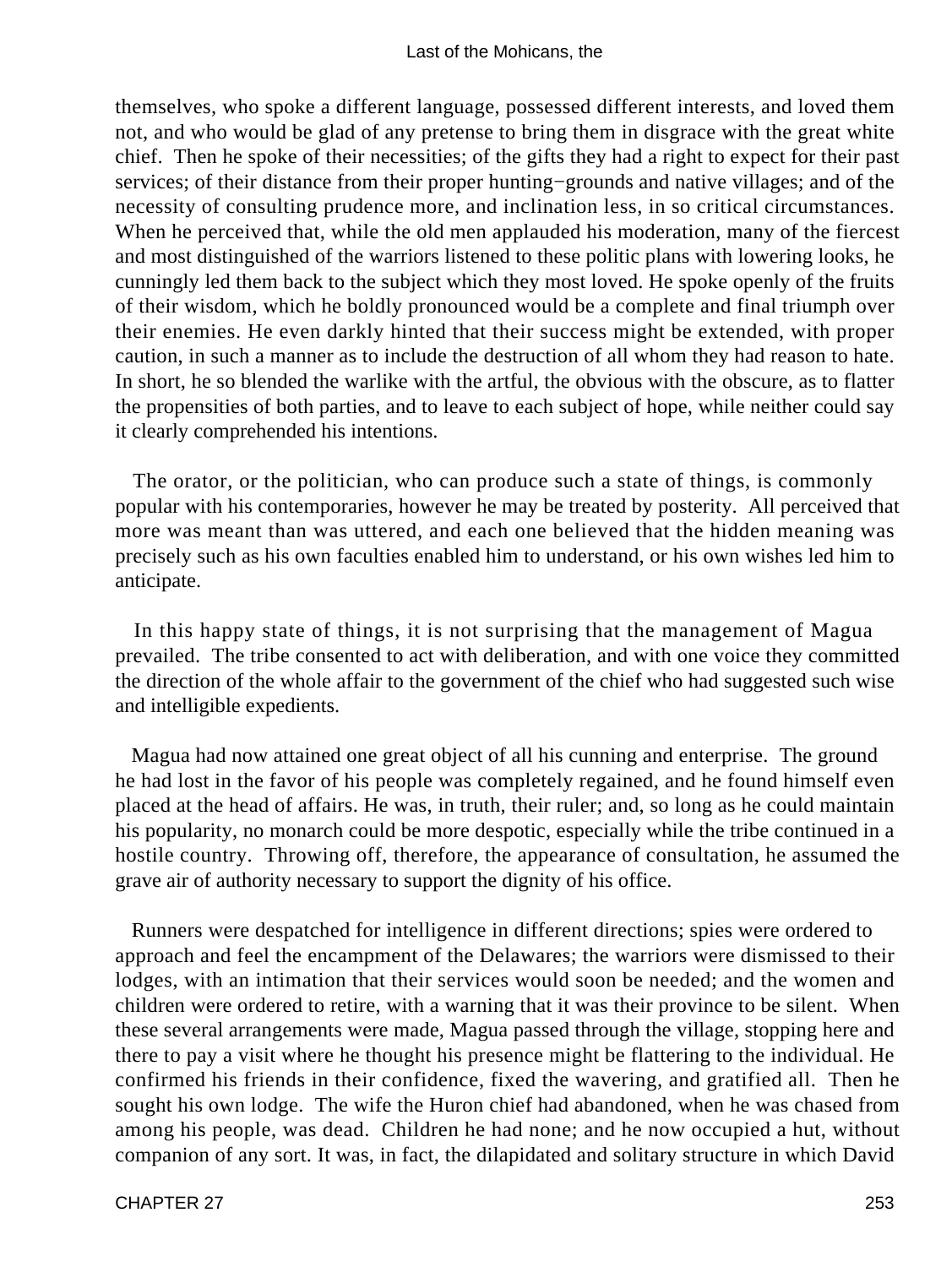had been discovered, and whom he had tolerated in his presence, on those few occasions when they met, with the contemptuous indifference of a haughty superiority.

 Hither, then, Magua retired, when his labors of policy were ended. While others slept, however, he neither knew or sought repose. Had there been one sufficiently curious to have watched the movements of the newly elected chief, he would have seen him seated in a corner of his lodge, musing on the subject of his future plans, from the hour of his retirement to the time he had appointed for the warriors to assemble again. Occasionally the air breathed through the crevices of the hut, and the low flame that fluttered about the embers of the fire threw their wavering light on the person of the sullen recluse. At such moments it would not have been difficult to have fancied the dusky savage the Prince of Darkness brooding on his own fancied wrongs, and plotting evil.

 Long before the day dawned, however, warrior after warrior entered the solitary hut of Magua, until they had collected to the number of twenty. Each bore his rifle, and all the other accouterments of war, though the paint was uniformly peaceful. The entrance of these fierce−looking beings was unnoticed: some seating themselves in the shadows of the place, and others standing like motionless statues, until the whole of the designated band was collected.

 Then Magua arose and gave the signal to proceed, marching himself in advance. They followed their leader singly, and in that well−known order which has obtained the distinguishing appellation of «Indian file.» Unlike other men engaged in the spirit−stirring business of war, they stole from their camp unostentatiously and unobserved resembling a band of gliding specters, more than warriors seeking the bubble reputation by deeds of desperate daring.

 Instead of taking the path which led directly toward the camp of the Delawares, Magua led his party for some distance down the windings of the stream, and along the little artificial lake of the beavers. The day began to dawn as they entered the clearing which had been formed by those sagacious and industrious animals. Though Magua, who had resumed his ancient garb, bore the outline of a fox on the dressed skin which formed his robe, there was one chief of his party who carried the beaver as his peculiar symbol, or «totem.» There would have been a species of profanity in the omission, had this man passed so powerful a community of his fancied kindred, without bestowing some evidence of his regard. Accordingly, he paused, and spoke in words as kind and friendly as if he were addressing more intelligent beings. He called the animals his cousins, and reminded them that his protecting influence was the reason they remained unharmed, while many avaricious traders were prompting the Indians to take their lives. He promised a continuance of his favors, and admonished them to be grateful. After which, he spoke of the expedition in which he was himself engaged, and intimated, though with sufficient delicacy and circumlocution, the expediency of bestowing on their relative a portion of that wisdom for which they were so renowned.\*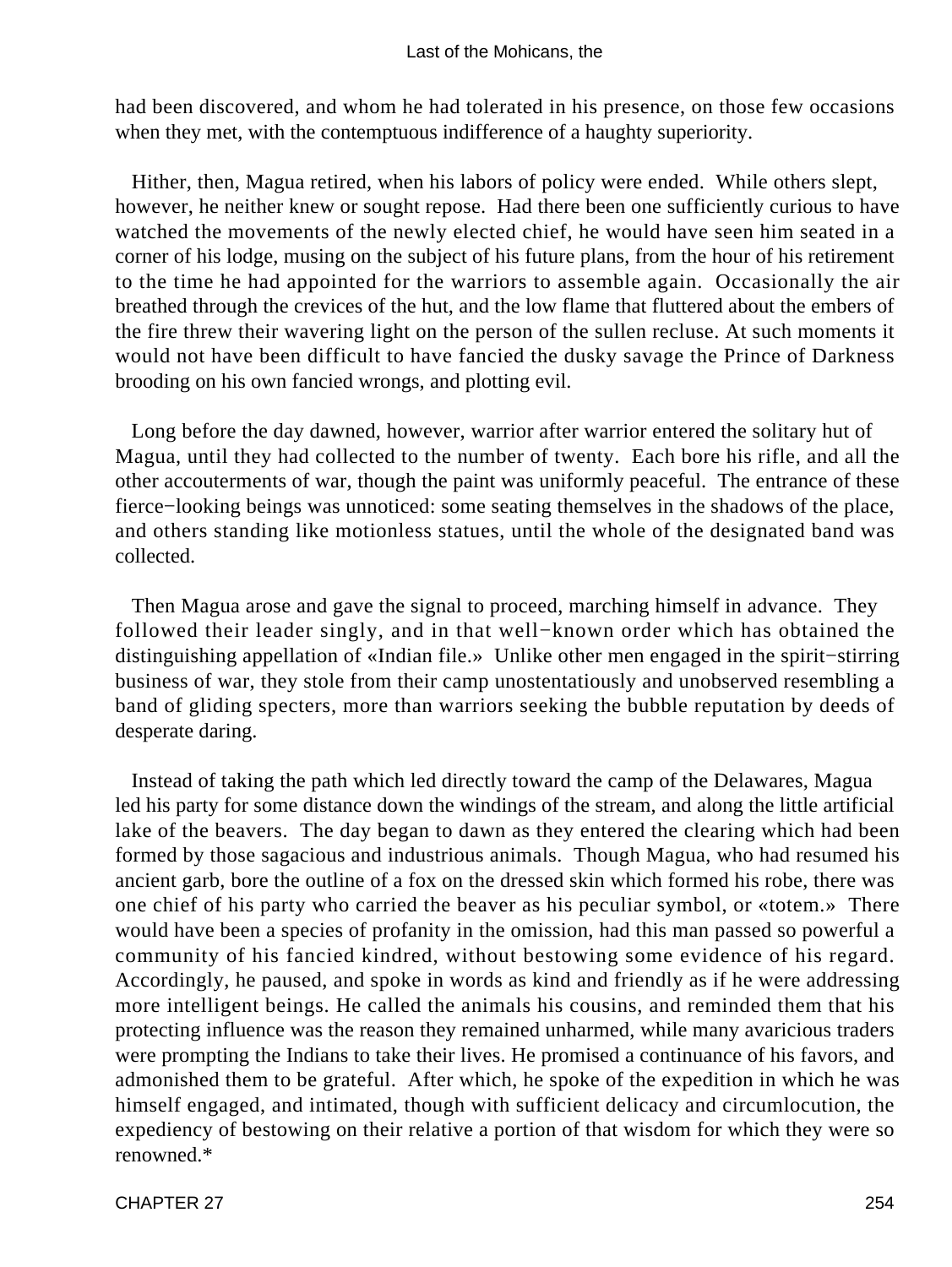\* These harangues of the beasts were frequent among the Indians. They often address their victims in this way, reproaching them for cowardice or commending their resolution, as they may happen to exhibit fortitude or the reverse, in suffering.

 During the utterance of this extraordinary address, the companions of the speaker were as grave and as attentive to his language as though they were all equally impressed with its propriety. Once or twice black objects were seen rising to the surface of the water, and the Huron expressed pleasure, conceiving that his words were not bestowed in vain. Just as he ended his address, the head of a large beaver was thrust from the door of a lodge, whose earthen walls had been much injured, and which the party had believed, from its situation, to be uninhabited. Such an extraordinary sign of confidence was received by the orator as a highly favorable omen; and though the animal retreated a little precipitately, he was lavish of his thanks and commendations.

 When Magua thought sufficient time had been lost in gratifying the family affection of the warrior, he again made the signal to proceed. As the Indians moved away in a body, and with a step that would have been inaudible to the ears of any common man, the same venerable−looking beaver once more ventured his head from its cover. Had any of the Hurons turned to look behind them, they would have seen the animal watching their movements with an interest and sagacity that might easily have been mistaken for reason. Indeed, so very distinct and intelligible were the devices of the quadruped, that even the most experienced observer would have been at a loss to account for its actions, until the moment when the party entered the forest, when the whole would have been explained, by seeing the entire animal issue from the lodge, uncasing, by the act, the grave features of Chingachgook from his mask of fur.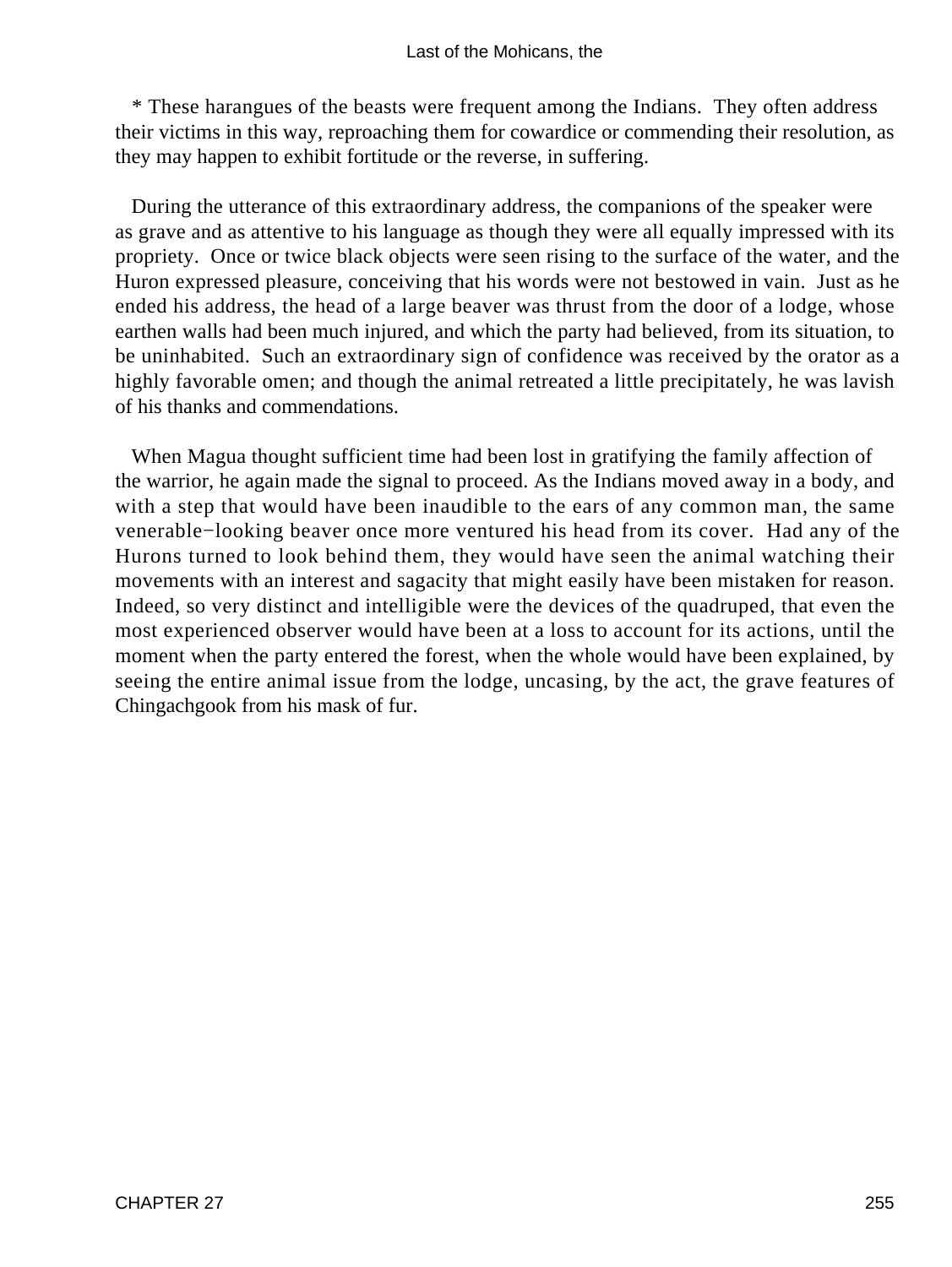### **[CHAPTER 28](#page-317-0)**

 $\mathcal{R}$ rief, I pray for you; for you see, 'tis a busy time with me.» – Much Ado About Nothing

 The tribe, or rather half tribe, of Delawares, which has been so often mentioned, and whose present place of encampment was so nigh the temporary village of the Hurons, could assemble about an equal number of warriors with the latter people. Like their neighbors, they had followed Montcalm into the territories of the English crown, and were making heavy and serious inroads on the hunting−grounds of the Mohawks; though they had seen fit, with the mysterious reserve so common among the natives, to withhold their assistance at the moment when it was most required. The French had accounted for this unexpected defection on the part of their ally in various ways. It was the prevalent opinion, however, that they had been influenced by veneration for the ancient treaty, that had once made them dependent on the Six Nations for military protection, and now rendered them reluctant to encounter their former masters. As for the tribe itself, it had been content to announce to Montcalm, through his emissaries, with Indian brevity, that their hatchets were dull, and time was necessary to sharpen them. The politic captain of the Canadas had deemed it wiser to submit to entertain a passive friend, than by any acts of ill−judged severity to convert him into an open enemy.

 On that morning when Magua led his silent party from the settlement of the beavers into the forests, in the manner described, the sun rose upon the Delaware encampment as if it had suddenly burst upon a busy people, actively employed in all the customary avocations of high noon. The women ran from lodge to lodge, some engaged in preparing their morning's meal, a few earnestly bent on seeking the comforts necessary to their habits, but more pausing to exchange hasty and whispered sentences with their friends. The warriors were lounging in groups, musing more than they conversed and when a few words were uttered, speaking like men who deeply weighed their opinions. The instruments of the chase were to be seen in abundance among the lodges; but none departed. Here and there a warrior was examining his arms, with an attention that is rarely bestowed on the implements, when no other enemy than the beasts of the forest is expected to be encountered. And occasionally, the eyes of a whole group were turned simultaneously toward a large and silent lodge in the center of the village, as if it contained the subject of their common thoughts.

 During the existence of this scene, a man suddenly appeared at the furthest extremity of a platform of rock which formed the level of the village. He was without arms, and his paint tended rather to soften than increase the natural sternness of his austere countenance. When in full view of the Delawares he stopped, and made a gesture of amity, by throwing his arm upward toward heaven, and then letting it fall impressively on his breast. The inhabitants of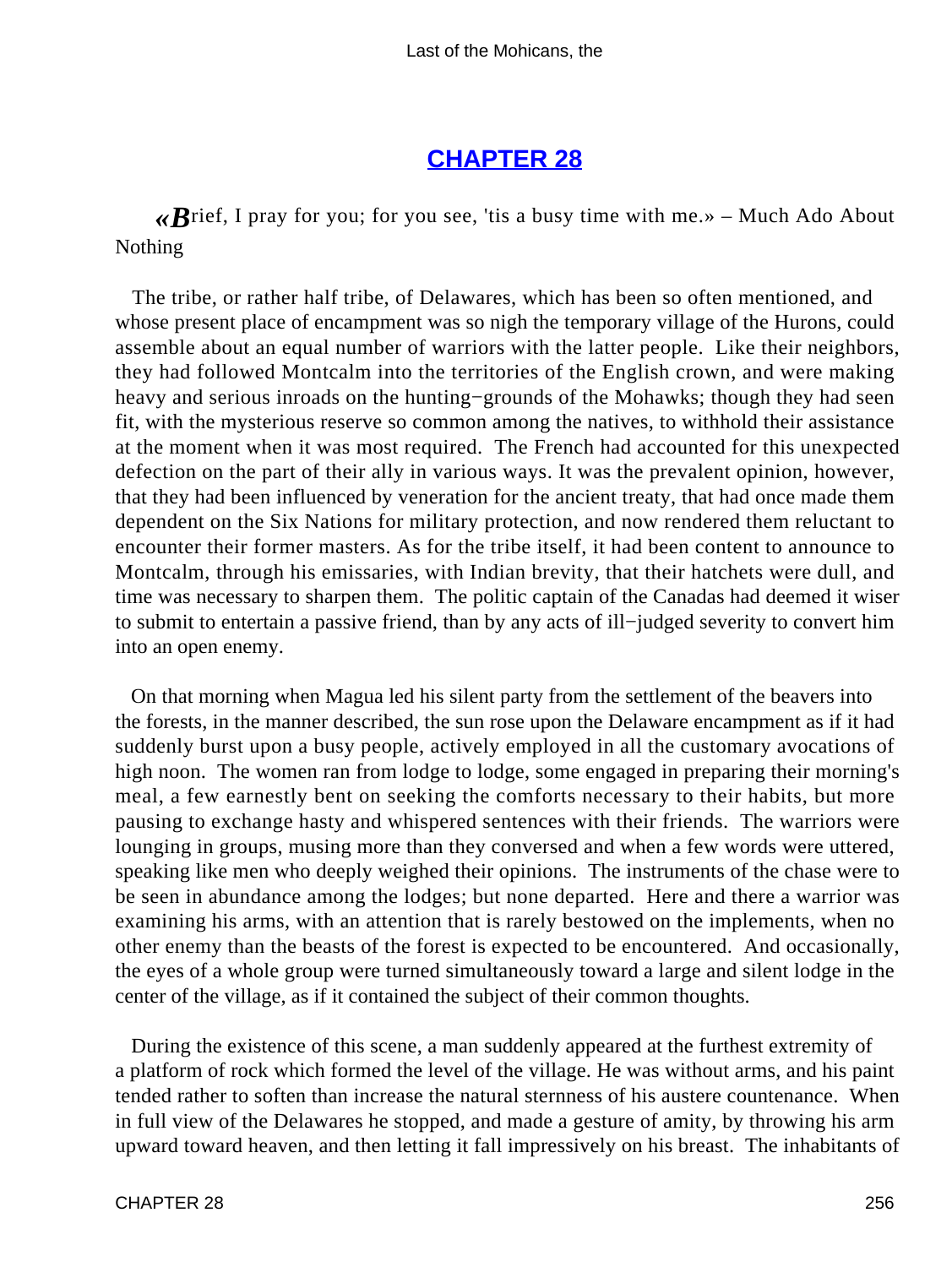the village answered his salute by a low murmur of welcome, and encouraged him to advance by similar indications of friendship. Fortified by these assurances, the dark figure left the brow of the natural rocky terrace, where it had stood a moment, drawn in a strong outline against the blushing morning sky, and moved with dignity into the very center of the huts. As he approached, nothing was audible but the rattling of the light silver ornaments that loaded his arms and neck, and the tinkling of the little bells that fringed his deerskin moccasins. He made, as he advanced, many courteous signs of greeting to the men he passed, neglecting to notice the women, however, like one who deemed their favor, in the present enterprise, of no importance. When he had reached the group in which it was evident, by the haughtiness of their common mien, that the principal chiefs were collected, the stranger paused, and then the Delawares saw that the active and erect form that stood before them was that of the well−known Huron chief, Le Renard Subtil.

 His reception was grave, silent, and wary. The warriors in front stepped aside, opening the way to their most approved orator by the action; one who spoke all those languages that were cultivated among the northern aborigines.

 «The wise Huron is welcome,» said the Delaware, in the language of the Maquas; «he is come to eat his 'succotash'\*, with his brothers of the lakes.»

 \* A dish composed of cracked corn and beans. It is much used also by the whites. By corn is meant maise.

«He is come,» repeated Magua, bending his head with the dignity of an eastern prince.

 The chief extended his arm and taking the other by the wrist, they once more exchanged friendly salutations. Then the Delaware invited his guest to enter his own lodge, and share his morning meal. The invitation was accepted; and the two warriors, attended by three or four of the old men, walked calmly away, leaving the rest of the tribe devoured by a desire to understand the reasons of so unusual a visit, and yet not betraying the least impatience by sign or word.

 During the short and frugal repast that followed, the conversation was extremely circumspect, and related entirely to the events of the hunt, in which Magua had so lately been engaged. It would have been impossible for the most finished breeding to wear more of the appearance of considering the visit as a thing of course, than did his hosts, notwithstanding every individual present was perfectly aware that it must be connected with some secret object and that probably of importance to themselves. When the appetites of the whole were appeased, the squaws removed the trenchers and gourds, and the two parties began to prepare themselves for a subtle trial of their wits.

 «Is the face of my great Canada father turned again toward his Huron children?» demanded the orator of the Delawares.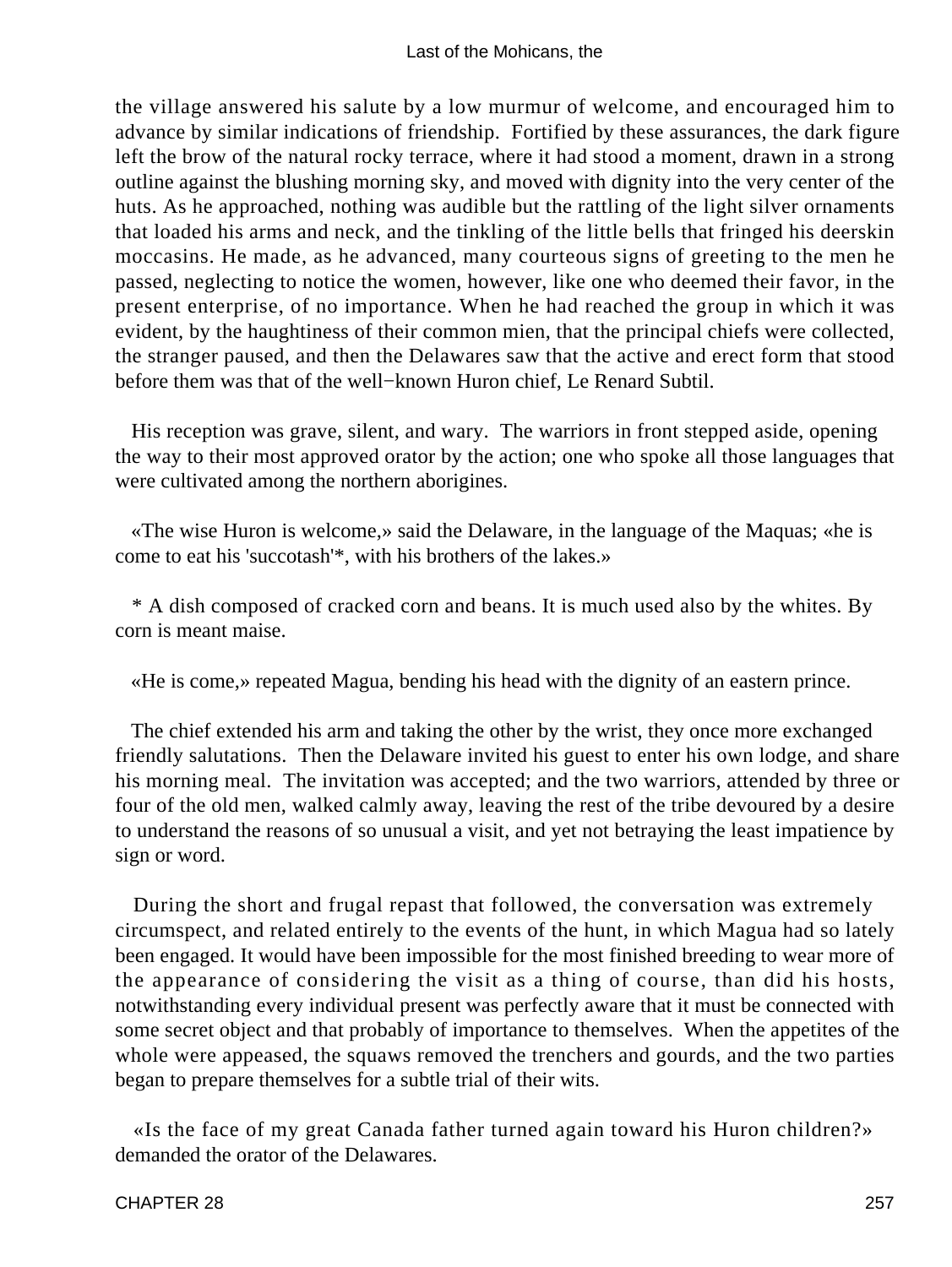«When was it ever otherwise?» returned Magua. «He calls my people 'most beloved'.»

 The Delaware gravely bowed his acquiescence to what he knew to be false, and continued:

«The tomahawks of your young men have been very red.»

 «It is so; but they are now bright and dull; for the Yengeese are dead, and the Delawares are our neighbors.»

 The other acknowledged the pacific compliment by a gesture of the hand, and remained silent. Then Magua, as if recalled to such a recollection, by the allusion to the massacre, demanded:

«Does my prisoner give trouble to my brothers?»

«She is welcome.»

 «The path between the Hurons and the Delawares is short and it is open; let her be sent to my squaws, if she gives trouble to my brother.»

«She is welcome,» returned the chief of the latter nation, still more emphatically.

 The baffled Magua continued silent several minutes, apparently indifferent, however, to the repulse he had received in this his opening effort to regain possession of Cora.

 «Do my young men leave the Delawares room on the mountains for their hunts?» he at length continued.

«The Lenape are rulers of their own hills,» returned the other a little haughtily.

 «It is well. Justice is the master of a red−skin. Why should they brighten their tomahawks and sharpen their knives against each other? Are not the pale faces thicker than the swallows in the season of flowers?»

«Good!» exclaimed two or three of his auditors at the same time.

 Magua waited a little, to permit his words to soften the feelings of the Delawares, before he added:

 «Have there not been strange moccasins in the woods? Have not my brothers scented the feet of white men?»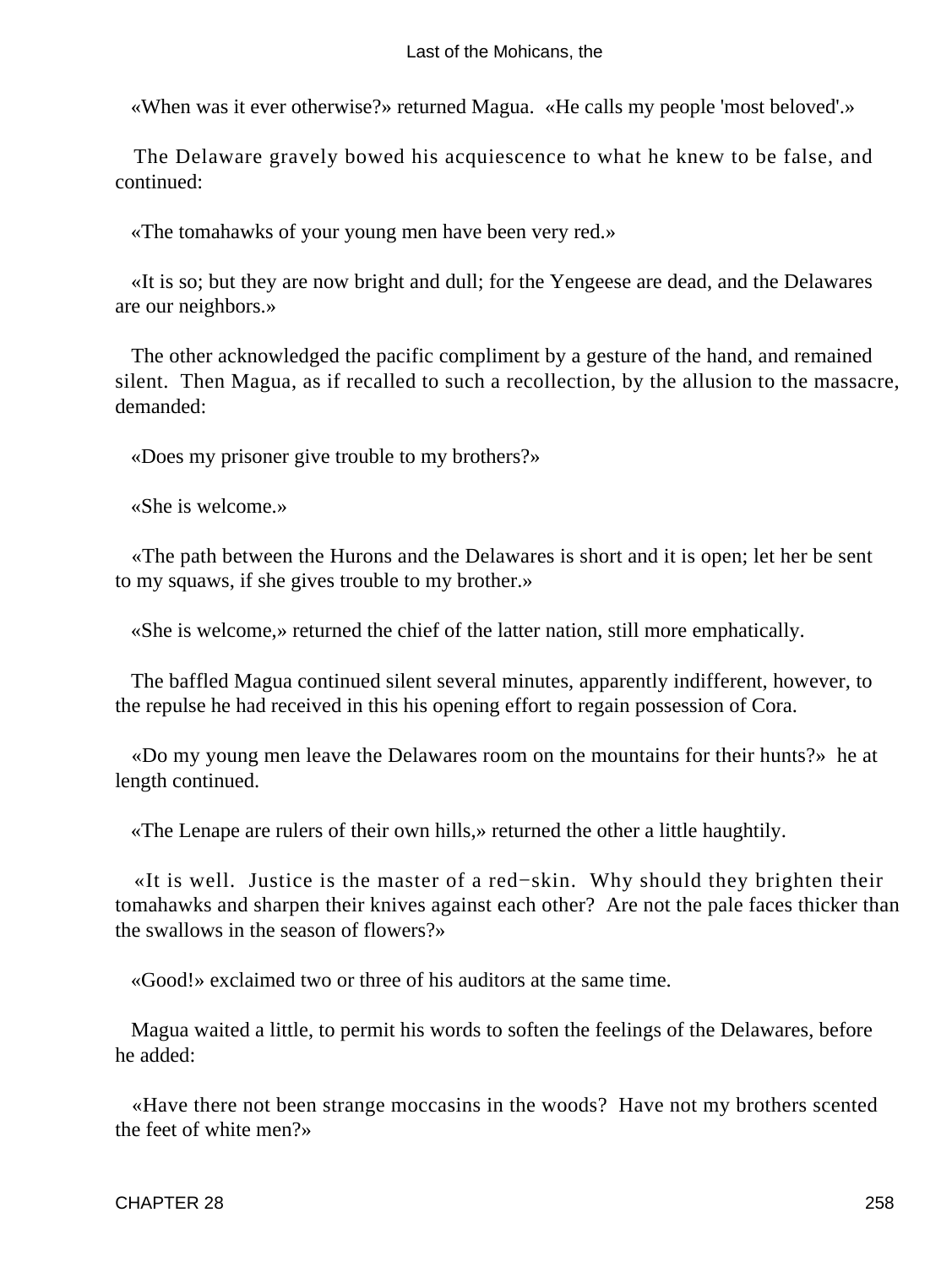«Let my Canada father come,» returned the other, evasively; «his children are ready to see him.»

 «When the great chief comes, it is to smoke with the Indians in their wigwams. The Hurons say, too, he is welcome. But the Yengeese have long arms, and legs that never tire! My young men dreamed they had seen the trail of the Yengeese nigh the village of the Delawares!»

«They will not find the Lenape asleep.»

 «It is well. The warrior whose eye is open can see his enemy,» said Magua, once more shifting his ground, when he found himself unable to penetrate the caution of his companion. «I have brought gifts to my brother. His nation would not go on the warpath, because they did not think it well, but their friends have remembered where they lived.»

 When he had thus announced his liberal intention, the crafty chief arose, and gravely spread his presents before the dazzled eyes of his hosts. They consisted principally of trinkets of little value, plundered from the slaughtered females of William Henry. In the division of the baubles the cunning Huron discovered no less art than in their selection. While he bestowed those of greater value on the two most distinguished warriors, one of whom was his host, he seasoned his offerings to their inferiors with such well−timed and apposite compliments, as left them no ground of complaint. In short, the whole ceremony contained such a happy blending of the profitable with the flattering, that it was not difficult for the donor immediately to read the effect of a generosity so aptly mingled with praise, in the eyes of those he addressed.

 This well−judged and politic stroke on the part of Magua was not without instantaneous results. The Delawares lost their gravity in a much more cordial expression; and the host, in particular, after contemplating his own liberal share of the spoil for some moments with peculiar gratification, repeated with strong emphasis, the words:

«My brother is a wise chief. He is welcome.»

 «The Hurons love their friends the Delawares,» returned Magua. «Why should they not? they are colored by the same sun, and their just men will hunt in the same grounds after death. The red−skins should be friends, and look with open eyes on the white men. Has not my brother scented spies in the woods?»

 The Delaware, whose name in English signified «Hard Heart,» an appellation that the French had translated into «le Coeur− dur,» forgot that obduracy of purpose, which had probably obtained him so significant a title. His countenance grew very sensibly less stern and he now deigned to answer more directly.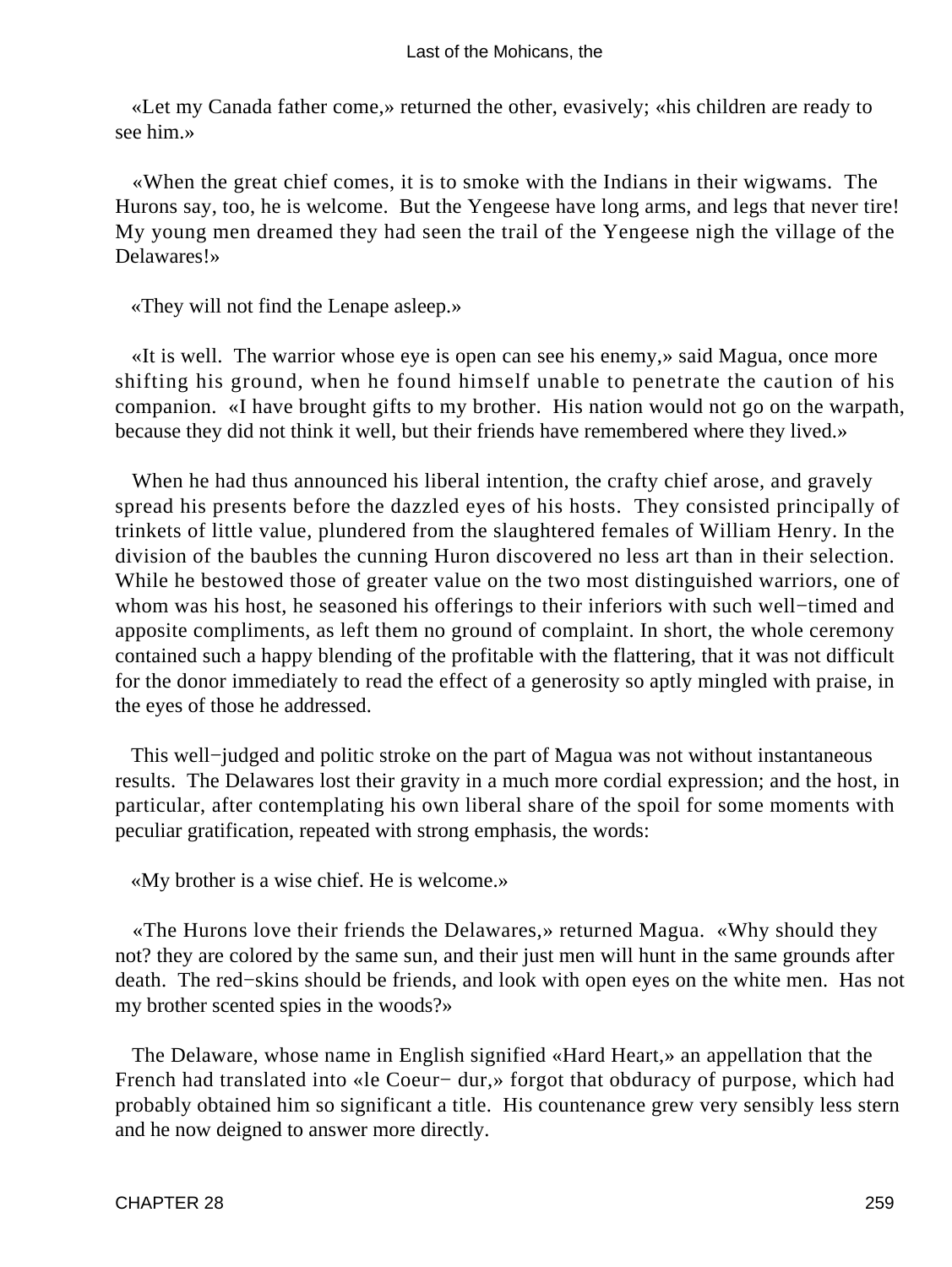«There have been strange moccasins about my camp. They have been tracked into my lodges.»

 «Did my brother beat out the dogs?» asked Magua, without adverting in any manner to the former equivocation of the chief.

«It would not do. The stranger is always welcome to the children of the Lenape.»

«The stranger, but not the spy.»

 «Would the Yengeese send their women as spies? Did not the Huron chief say he took women in the battle?»

 «He told no lie. The Yengeese have sent out their scouts. They have been in my wigwams, but they found there no one to say welcome. Then they fled to the Delawares – for, say they, the Delawares are our friends; their minds are turned from their Canada father!»

 This insinuation was a home thrust, and one that in a more advanced state of society would have entitled Magua to the reputation of a skillful diplomatist. The recent defection of the tribe had, as they well knew themselves, subjected the Delawares to much reproach among their French allies; and they were now made to feel that their future actions were to be regarded with jealousy and distrust. There was no deep insight into causes and effects necessary to foresee that such a situation of things was likely to prove highly prejudicial to their future movements. Their distant villages, their hunting−grounds and hundreds of their women and children, together with a material part of their physical force, were actually within the limits of the French territory. Accordingly, this alarming annunciation was received, as Magua intended, with manifest disapprobation, if not with alarm.

 «Let my father look in my face,» said Le Coeur−dur; «he will see no change. It is true, my young men did not go out on the war−path; they had dreams for not doing so. But they love and venerate the great white chief.»

 «Will he think so when he hears that his greatest enemy is fed in the camp of his children? When he is told a bloody Yengee smokes at your fire? That the pale face who has slain so many of his friends goes in and out among the Delawares? Go! my great Canada father is not a fool!»

 «Where is the Yengee that the Delawares fear?» returned the other; «who has slain my young men? Who is the mortal enemy of my Great Father?»

«La Longue Carabine!»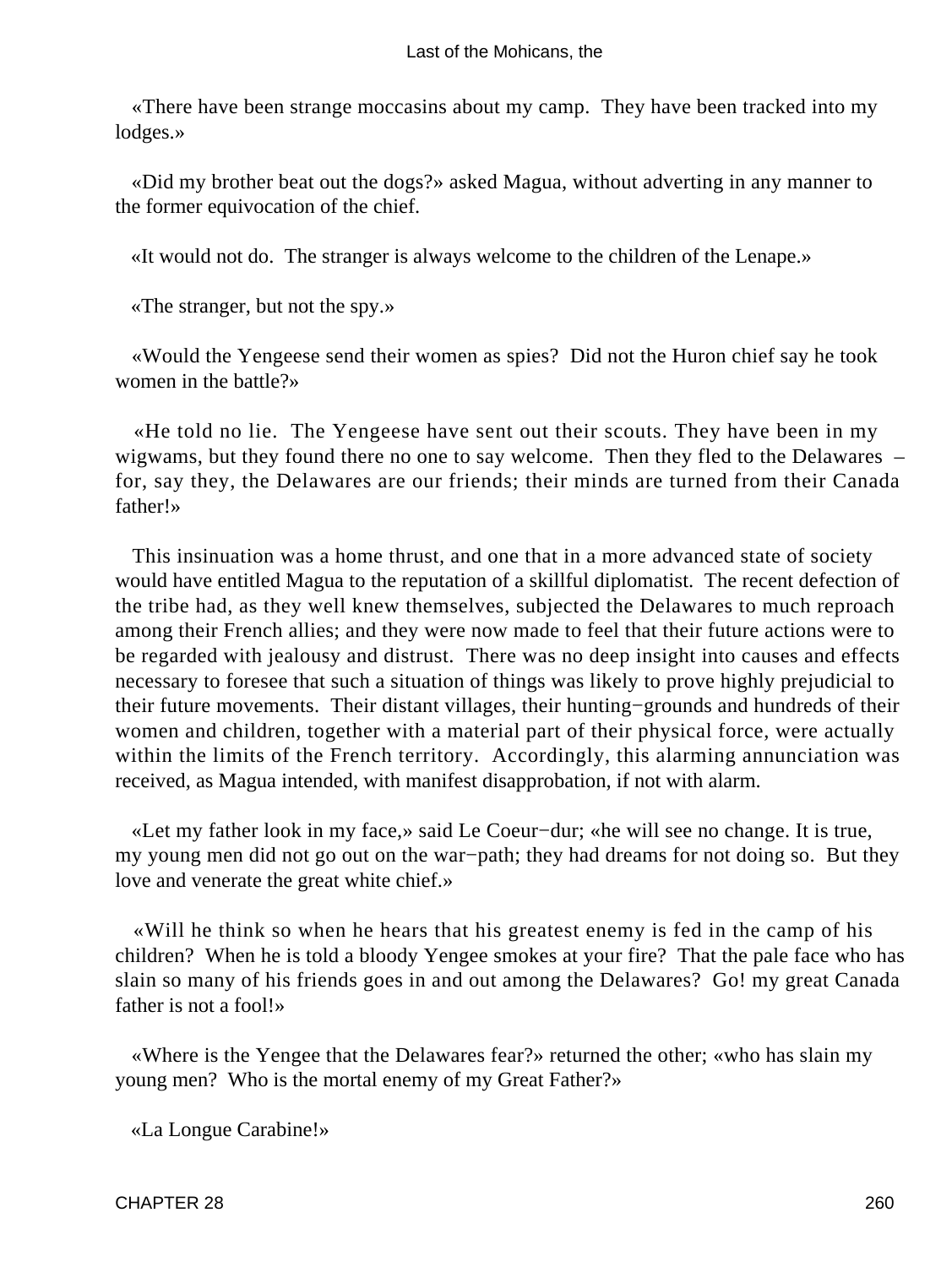The Delaware warriors started at the well−known name, betraying by their amazement, that they now learned, for the first time, one so famous among the Indian allies of France was within their power.

 «What does my brother mean?» demanded Le Coeur−dur, in a tone that, by its wonder, far exceeded the usual apathy of his race.

 «A Huron never lies!» returned Magua, coldly, leaning his head against the side of the lodge, and drawing his slight robe across his tawny breast. «Let the Delawares count their prisoners; they will find one whose skin is neither red nor pale.»

 A long and musing pause succeeded. The chief consulted apart with his companions, and messengers despatched to collect certain others of the most distinguished men of the tribe.

 As warrior after warrior dropped in, they were each made acquainted, in turn, with the important intelligence that Magua had just communicated. The air of surprise, and the usual low, deep, guttural exclamation, were common to them all. The news spread from mouth to mouth, until the whole encampment became powerfully agitated. The women suspended their labors, to catch such syllables as unguardedly fell from the lips of the consulting warriors. The boys deserted their sports, and walking fearlessly among their fathers, looked up in curious admiration, as they heard the brief exclamations of wonder they so freely expressed the temerity of their hated foe. In short, every occupation was abandoned for the time, and all other pursuits seemed discarded in order that the tribe might freely indulge, after their own peculiar manner, in an open expression of feeling.

 When the excitement had a little abated, the old men disposed themselves seriously to consider that which it became the honor and safety of their tribe to perform, under circumstances of so much delicacy and embarrassment. During all these movements, and in the midst of the general commotion, Magua had not only maintained his seat, but the very attitude he had originally taken, against the side of the lodge, where he continued as immovable, and, apparently, as unconcerned, as if he had no interest in the result. Not a single indication of the future intentions of his hosts, however, escaped his vigilant eyes. With his consummate knowledge of the nature of the people with whom he had to deal, he anticipated every measure on which they decided; and it might almost be said, that, in many instances, he knew their intentions, even before they became known to themselves.

 The council of the Delawares was short. When it was ended, a general bustle announced that it was to be immediately succeeded by a solemn and formal assemblage of the nation. As such meetings were rare, and only called on occasions of the last importance, the subtle Huron, who still sat apart, a wily and dark observer of the proceedings, now knew that all his projects must be brought to their final issue. He, therefore, left the lodge and walked silently forth to the place, in front of the encampment, whither the warriors were already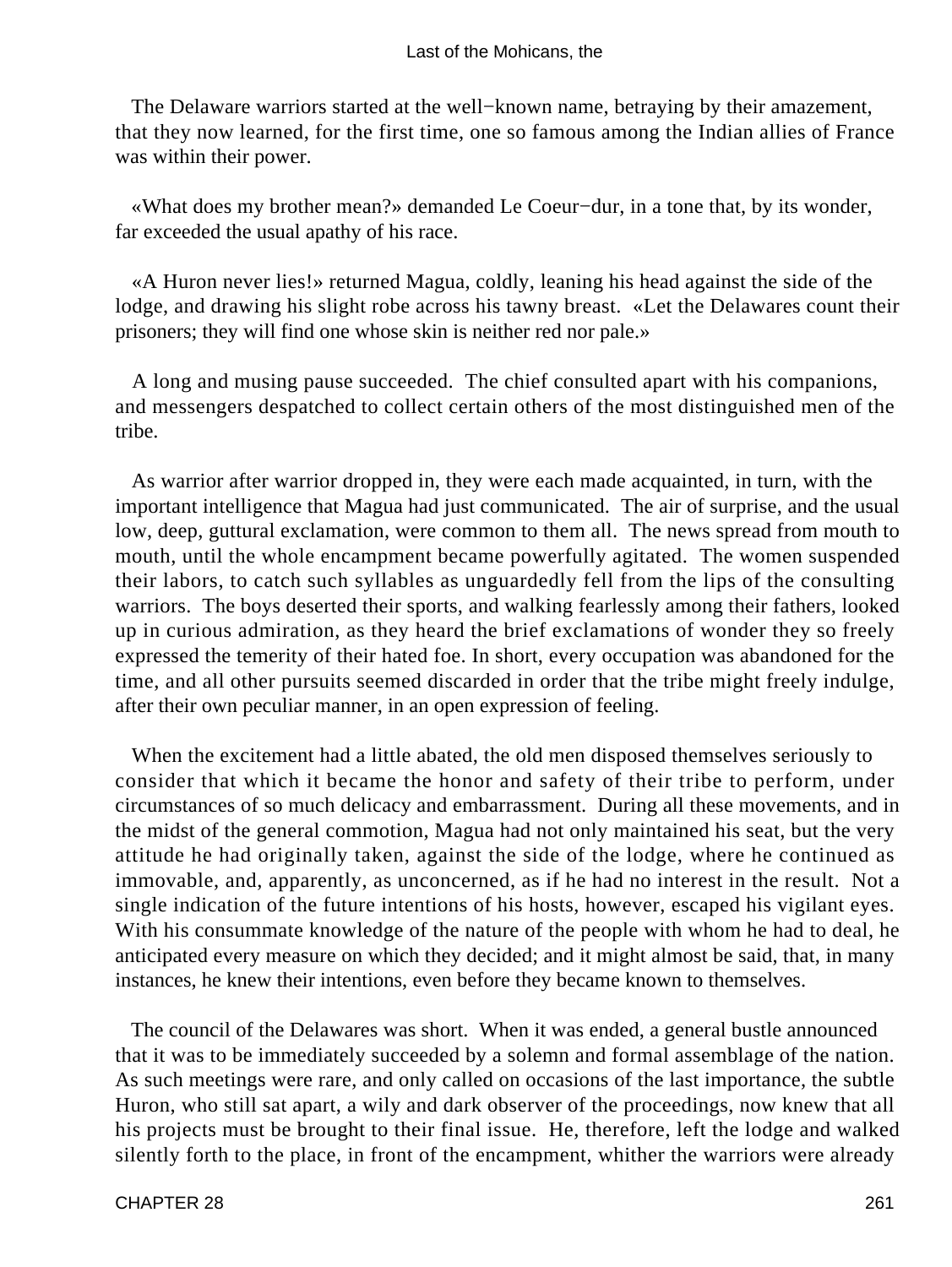#### Last of the Mohicans, the

beginning to collect.

 It might have been half an hour before each individual, including even the women and children, was in his place. The delay had been created by the grave preparations that were deemed necessary to so solemn and unusual a conference. But when the sun was seen climbing above the tops of that mountain, against whose bosom the Delawares had constructed their encampment, most were seated; and as his bright rays darted from behind the outline of trees that fringed the eminence, they fell upon as grave, as attentive, and as deeply interested a multitude, as was probably ever before lighted by his morning beams. Its number somewhat exceeded a thousand souls.

 In a collection of so serious savages, there is never to be found any impatient aspirant after premature distinction, standing ready to move his auditors to some hasty, and, perhaps, injudicious discussion, in order that his own reputation may be the gainer. An act of so much precipitancy and presumption would seal the downfall of precocious intellect forever. It rested solely with the oldest and most experienced of the men to lay the subject of the conference before the people. Until such a one chose to make some movement, no deeds in arms, no natural gifts, nor any renown as an orator, would have justified the slightest interruption. On the present occasion, the aged warrior whose privilege it was to speak, was silent, seemingly oppressed with the magnitude of his subject. The delay had already continued long beyond the usual deliberative pause that always preceded a conference; but no sign of impatience or surprise escaped even the youngest boy. Occasionally an eye was raised from the earth, where the looks of most were riveted, and strayed toward a particular lodge, that was, however, in no manner distinguished from those around it, except in the peculiar care that had been taken to protect it against the assaults of the weather.

 At length one of those low murmurs, that are so apt to disturb a multitude, was heard, and the whole nation arose to their feet by a common impulse. At that instant the door of the lodge in question opened, and three men, issuing from it, slowly approached the place of consultation. They were all aged, even beyond that period to which the oldest present had reached; but one in the center, who leaned on his companions for support, had numbered an amount of years to which the human race is seldom permitted to attain. His frame, which had once been tall and erect, like the cedar, was now bending under the pressure of more than a century. The elastic, light step of an Indian was gone, and in its place he was compelled to toil his tardy way over the ground, inch by inch. His dark, wrinkled countenance was in singular and wild contrast with the long white locks which floated on his shoulders, in such thickness, as to announce that generations had probably passed away since they had last been shorn.

 The dress of this patriarch – for such, considering his vast age, in conjunction with his affinity and influence with his people, he might very properly be termed – was rich and imposing, though strictly after the simple fashions of the tribe. His robe was of the finest skins, which had been deprived of their fur, in order to admit of a hieroglyphical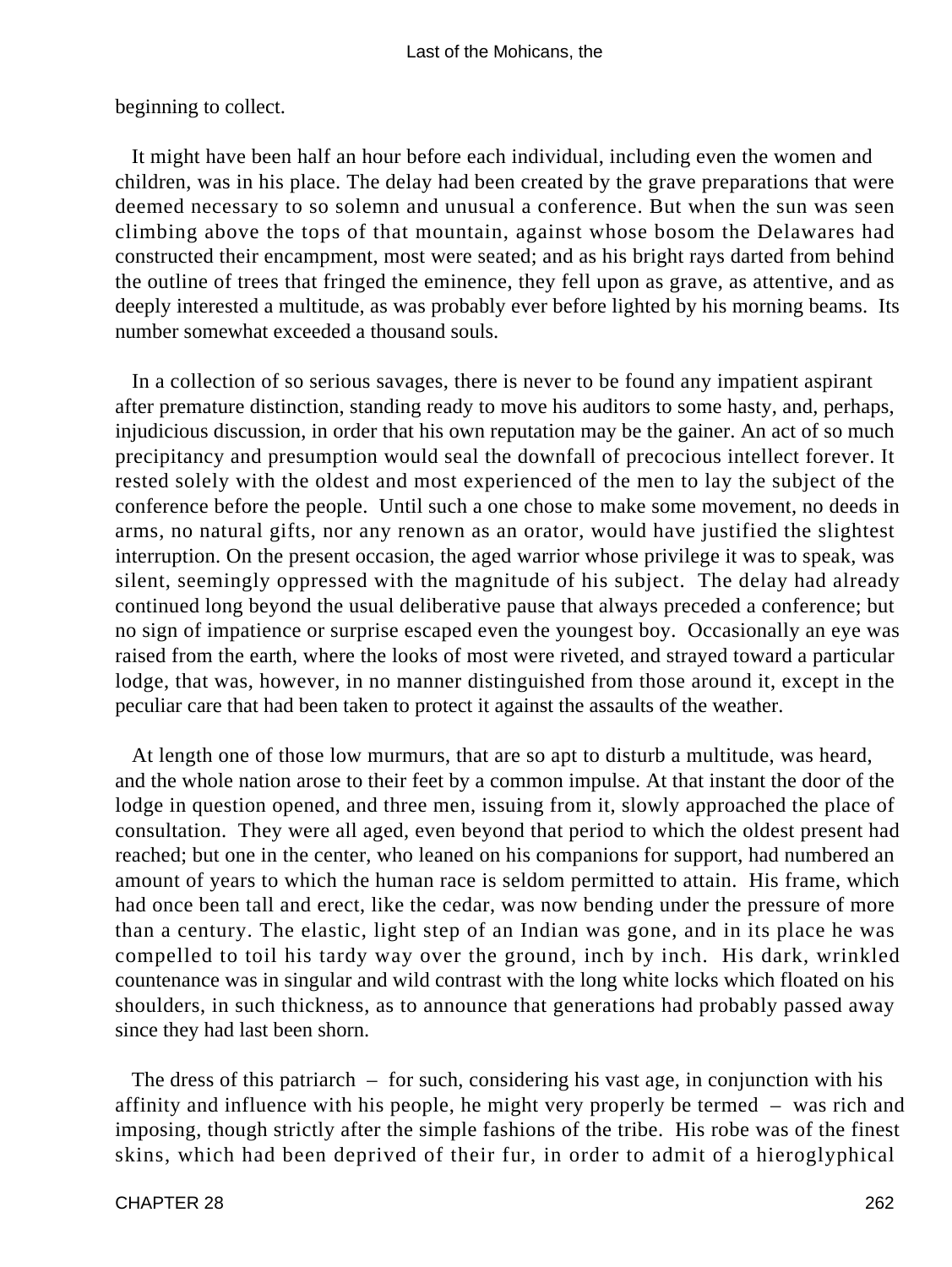#### Last of the Mohicans, the

representation of various deeds in arms, done in former ages. His bosom was loaded with medals, some in massive silver, and one or two even in gold, the gifts of various Christian potentates during the long period of his life. He also wore armlets, and cinctures above the ankles, of the latter precious metal. His head, on the whole of which the hair had been permitted to grow, the pursuits of war having so long been abandoned, was encircled by a sort of plated diadem, which, in its turn, bore lesser and more glittering ornaments, that sparkled amid the glossy hues of three drooping ostrich feathers, dyed a deep black, in touching contrast to the color of his snow−white locks. His tomahawk was nearly hid in silver, and the handle of his knife shone like a horn of solid gold.

 So soon as the first hum of emotion and pleasure, which the sudden appearance of this venerated individual created, had a little subsided, the name of «Tamenund» was whispered from mouth to mouth. Magua had often heard the fame of this wise and just Delaware; a reputation that even proceeded so far as to bestow on him the rare gift of holding secret communion with the Great Spirit, and which has since transmitted his name, with some slight alteration, to the white usurpers of his ancient territory, as the imaginary tutelar saint\* of a vast empire. The Huron chief, therefore, stepped eagerly out a little from the throng, to a spot whence he might catch a nearer glimpse of the features of the man, whose decision was likely to produce so deep an influence on his own fortunes.

 \* The Americans sometimes called their tutelar saint Tamenay, a corruption of the name of the renowned chief here introduced. There are many traditions which speak of the character and power of Tamenund.

 The eyes of the old man were closed, as though the organs were wearied with having so long witnessed the selfish workings of the human passions. The color of his skin differed from that of most around him, being richer and darker, the latter having been produced by certain delicate and mazy lines of complicated and yet beautiful figures, which had been traced over most of his person by the operation of tattooing. Notwithstanding the position of the Huron, he passed the observant and silent Magua without notice, and leaning on his two venerable supporters proceeded to the high place of the multitude, where he seated himself in the center of his nation, with the dignity of a monarch and the air of a father.

 Nothing could surpass the reverence and affection with which this unexpected visit from one who belongs rather to another world than to this, was received by his people. After a suitable and decent pause, the principal chiefs arose, and, approaching the patriarch, they placed his hands reverently on their heads, seeming to entreat a blessing. The younger men were content with touching his robe, or even drawing nigh his person, in order to breathe in the atmosphere of one so aged, so just, and so valiant. None but the most distinguished among the youthful warriors even presumed so far as to perform the latter ceremony, the great mass of the multitude deeming it a sufficient happiness to look upon a form so deeply venerated, and so well beloved. When these acts of affection and respect were performed, the chiefs drew back again to their several places, and silence reigned in the whole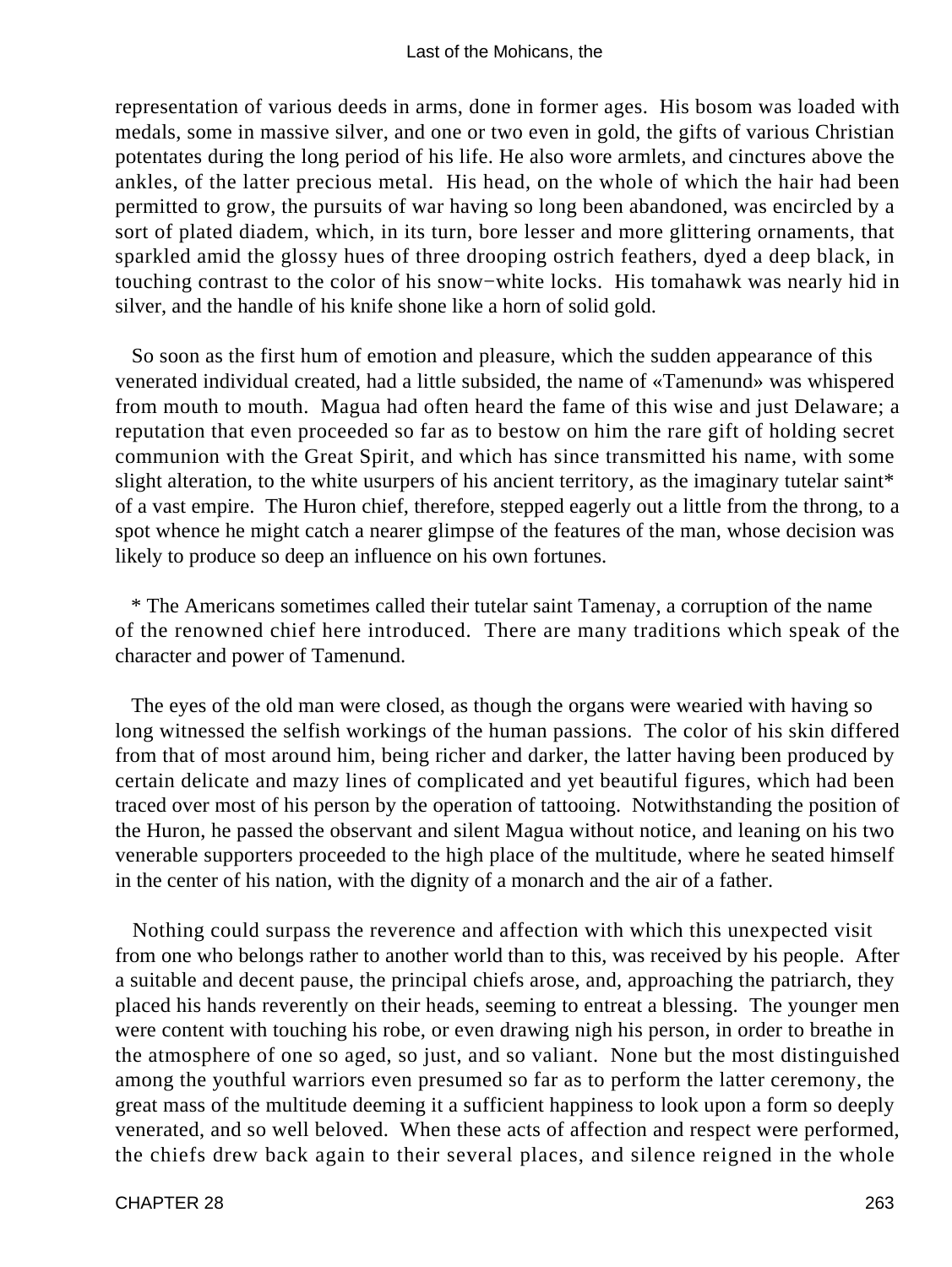encampment.

 After a short delay, a few of the young men, to whom instructions had been whispered by one of the aged attendants of Tamenund, arose, left the crowd, and entered the lodge which has already been noted as the object of so much attention throughout that morning. In a few minutes they reappeared, escorting the individuals who had caused all these solemn preparations toward the seat of judgment. The crowd opened in a lane; and when the party had re−entered, it closed in again, forming a large and dense belt of human bodies, arranged in an open circle.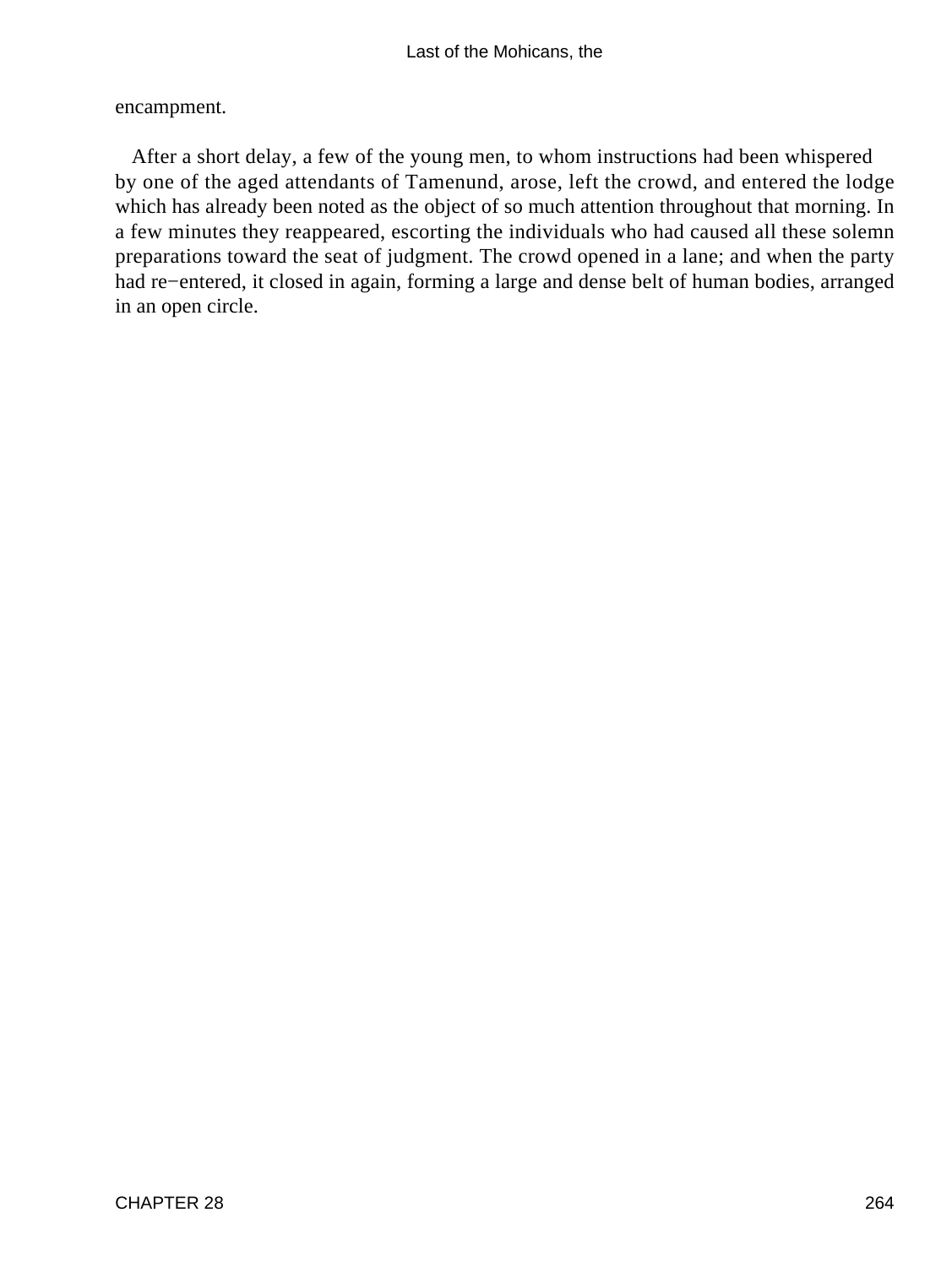# **[CHAPTER 29](#page-317-0)**

*«T*he assembly seated, rising o'er the rest, Achilles thus the king of men addressed.» – Pope's Illiad

 Cora stood foremost among the prisoners, entwining her arms in those of Alice, in the tenderness of sisterly love. Notwithstanding the fearful and menacing array of savages on every side of her, no apprehension on her own account could prevent the nobler−minded maiden from keeping her eyes fastened on the pale and anxious features of the trembling Alice. Close at their side stood Heyward, with an interest in both, that, at such a moment of intense uncertainty, scarcely knew a preponderance in favor of her whom he most loved. Hawkeye had placed himself a little in the rear, with a deference to the superior rank of his companions, that no similarity in the state of their present fortunes could induce him to forget. Uncas was not there.

 When perfect silence was again restored, and after the usual long, impressive pause, one of the two aged chiefs who sat at the side of the patriarch arose, and demanded aloud, in very intelligible English:

«Which of my prisoners is La Longue Carabine?»

 Neither Duncan nor the scout answered. The former, however, glanced his eyes around the dark and silent assembly, and recoiled a pace, when they fell on the malignant visage of Magua. He saw, at once, that this wily savage had some secret agency in their present arraignment before the nation, and determined to throw every possible impediment in the way of the execution of his sinister plans. He had witnessed one instance of the summary punishments of the Indians, and now dreaded that his companion was to be selected for a second. In this dilemma, with little or no time for reflection, he suddenly determined to cloak his invaluable friend, at any or every hazard to himself. Before he had time, however, to speak, the question was repeated in a louder voice, and with a clearer utterance.

 «Give us arms,» the young man haughtily replied, «and place us in yonder woods. Our deeds shall speak for us!»

 «This is the warrior whose name has filled our ears!» returned the chief, regarding Heyward with that sort of curious interest which seems inseparable from man, when first beholding one of his fellows to whom merit or accident, virtue or crime, has given notoriety. «What has brought the white man into the camp of the Delawares?»

«My necessities. I come for food, shelter, and friends.»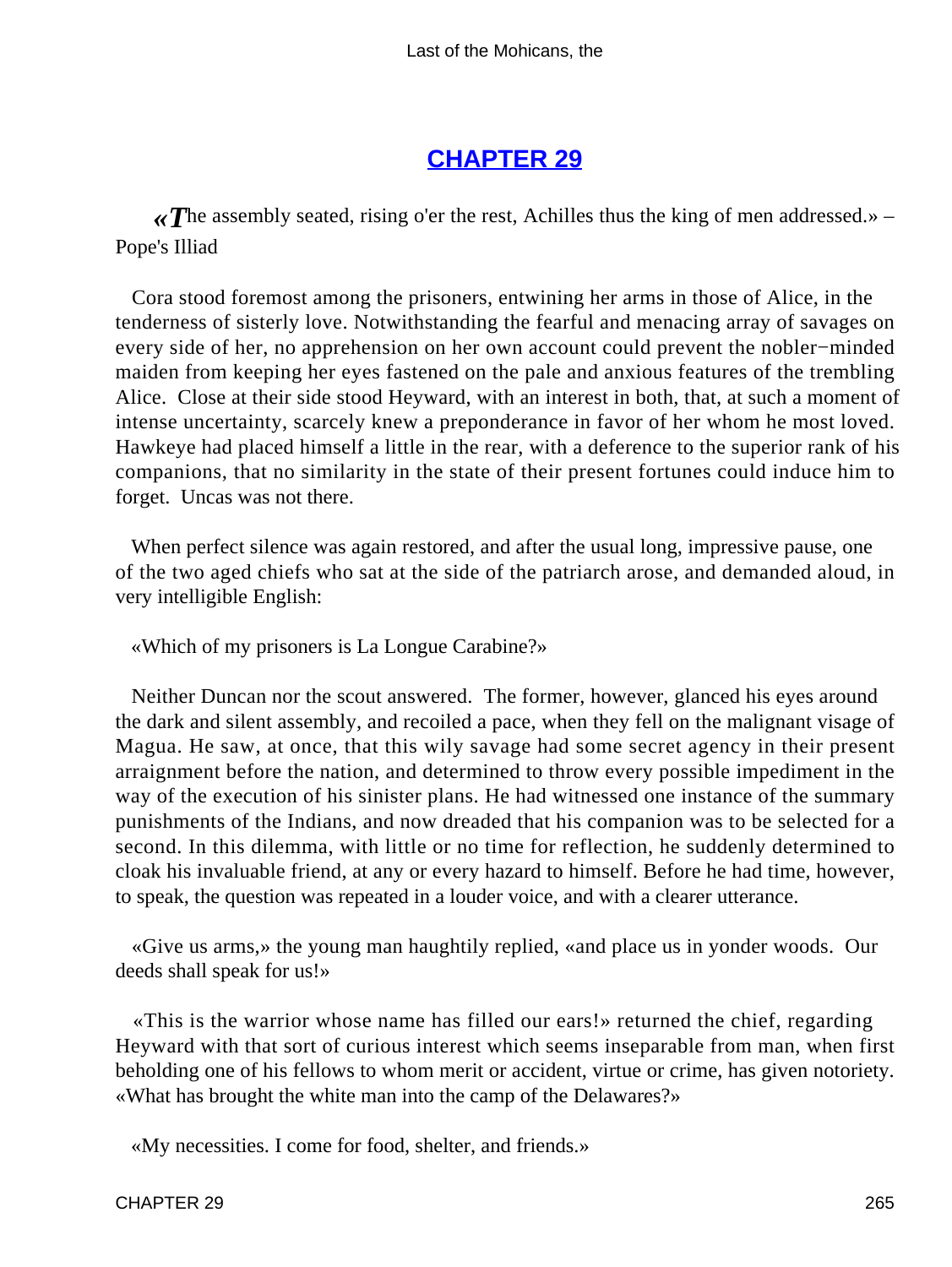«It cannot be. The woods are full of game. The head of a warrior needs no other shelter than a sky without clouds; and the Delawares are the enemies, and not the friends of the Yengeese. Go, the mouth has spoken, while the heart said nothing.»

 Duncan, a little at a loss in what manner to proceed, remained silent; but the scout, who had listened attentively to all that passed, now advanced steadily to the front.

 «That I did not answer to the call for La Longue Carabine, was not owing either to shame or fear,» he said, «for neither one nor the other is the gift of an honest man. But I do not admit the right of the Mingoes to bestow a name on one whose friends have been mindful of his gifts, in this particular; especially as their title is a lie, 'killdeer' being a grooved barrel and no carabyne. I am the man, however, that got the name of Nathaniel from my kin; the compliment of Hawkeye from the Delawares, who live on their own river; and whom the Iroquois have presumed to style the 'Long Rifle', without any warranty from him who is most concerned in the matter.»

 The eyes of all present, which had hitherto been gravely scanning the person of Duncan, were now turned, on the instant, toward the upright iron frame of this new pretender to the distinguished appellation. It was in no degree remarkable that there should be found two who were willing to claim so great an honor, for impostors, though rare, were not unknown among the natives; but it was altogether material to the just and severe intentions of the Delawares, that there should be no mistake in the matter. Some of their old men consulted together in private, and then, as it would seem, they determined to interrogate their visitor on the subject.

 «My brother has said that a snake crept into my camp,» said the chief to Magua; «which is he?»

The Huron pointed to the scout.

 «Will a wise Delaware believe the barking of a wolf?» exclaimed Duncan, still more confirmed in the evil intentions of his ancient enemy: « a dog never lies, but when was a wolf known to speak the truth?»

 The eyes of Magua flashed fire; but suddenly recollecting the necessity of maintaining his presence of mind, he turned away in silent disdain, well assured that the sagacity of the Indians would not fail to extract the real merits of the point in controversy. He was not deceived; for, after another short consultation, the wary Delaware turned to him again, and expressed the determination of the chiefs, though in the most considerate language.

 «My brother has been called a liar,» he said, «and his friends are angry. They will show that he has spoken the truth. Give my prisoners guns, and let them prove which is the man.»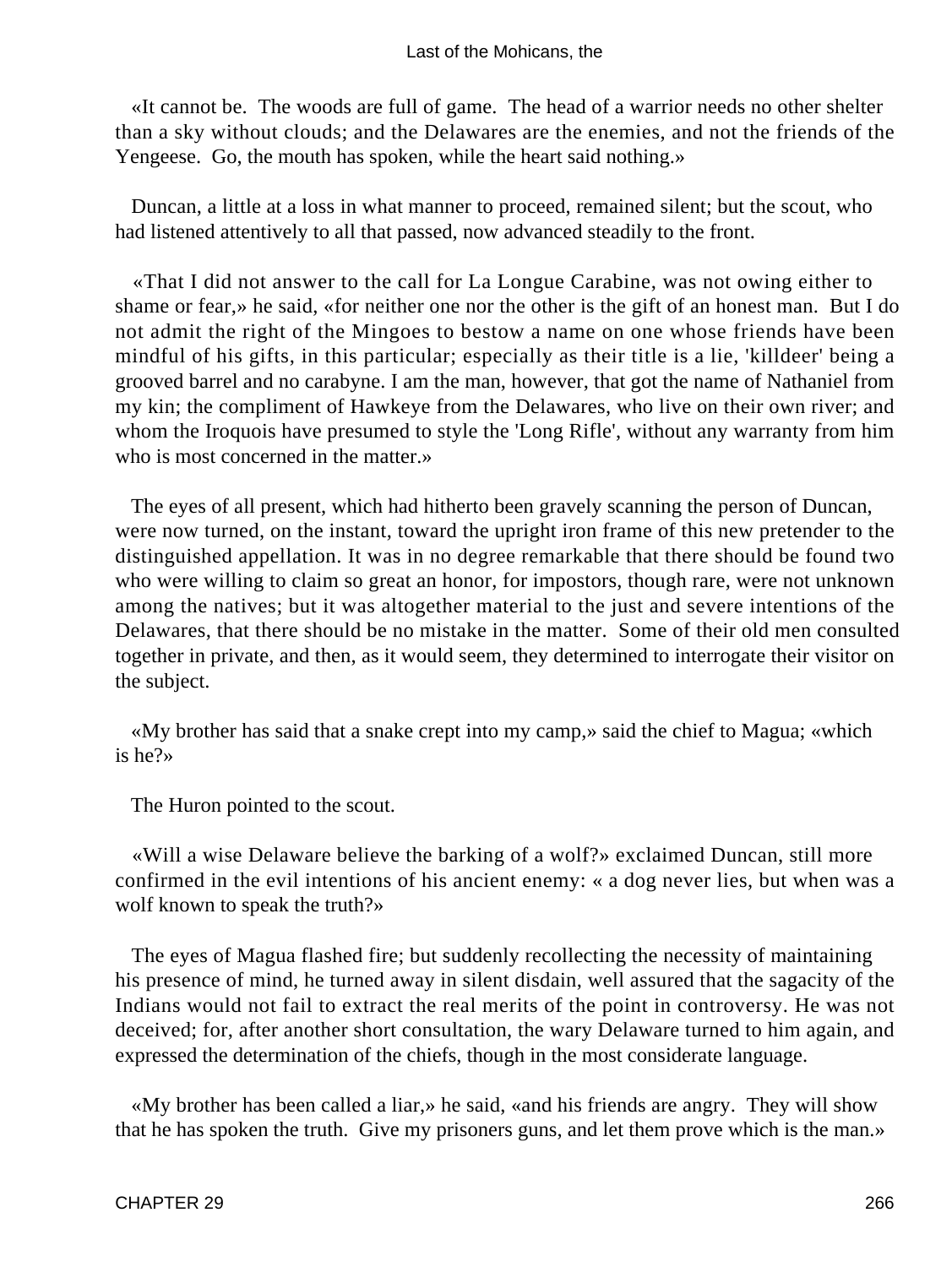Magua affected to consider the expedient, which he well knew proceeded from distrust of himself, as a compliment, and made a gesture of acquiescence, well content that his veracity should be supported by so skillful a marksman as the scout. The weapons were instantly placed in the hands of the friendly opponents, and they were bid to fire, over the heads of the seated multitude, at an earthen vessel, which lay, by accident, on a stump, some fifty yards from the place where they stood.

 Heyward smiled to himself at the idea of a competition with the scout, though he determined to persevere in the deception, until apprised of the real designs of Magua.

 Raising his rifle with the utmost care, and renewing his aim three several times, he fired. The bullet cut the wood within a few inches of the vessel; and a general exclamation of satisfaction announced that the shot was considered a proof of great skill in the use of a weapon. Even Hawkeye nodded his head, as if he would say, it was better than he expected. But, instead of manifesting an intention to contend with the successful marksman, he stood leaning on his rifle for more than a minute, like a man who was completely buried in thought. From this reverie, he was, however, awakened by one of the young Indians who had furnished the arms, and who now touched his shoulder, saying in exceedingly broken English:

«Can the pale face beat it?»

 «Yes, Huron!» exclaimed the scout, raising the short rifle in his right hand, and shaking it at Magua, with as much apparent ease as if it were a reed; «yes, Huron, I could strike you now, and no power on earth could prevent the deed! The soaring hawk is not more certain of the dove than I am this moment of you, did I choose to send a bullet to your heart! Why should I not? Why! – because the gifts of my color forbid it, and I might draw down evil on tender and innocent heads. If you know such a being as God, thank Him, therefore, in your inward soul; for you have reason!»

 The flushed countenance, angry eye and swelling figure of the scout, produced a sensation of secret awe in all that heard him. The Delawares held their breath in expectation; but Magua himself, even while he distrusted the forbearance of his enemy, remained immovable and calm, where he stood wedged in by the crowd, as one who grew to the spot.

«Beat it,» repeated the young Delaware at the elbow of the scout.

 «Beat what, fool! – what?» exclaimed Hawkeye, still flourishing the weapon angrily above his head, though his eye no longer sought the person of Magua.

 «If the white man is the warrior he pretends,» said the aged chief, «let him strike nigher to the mark.»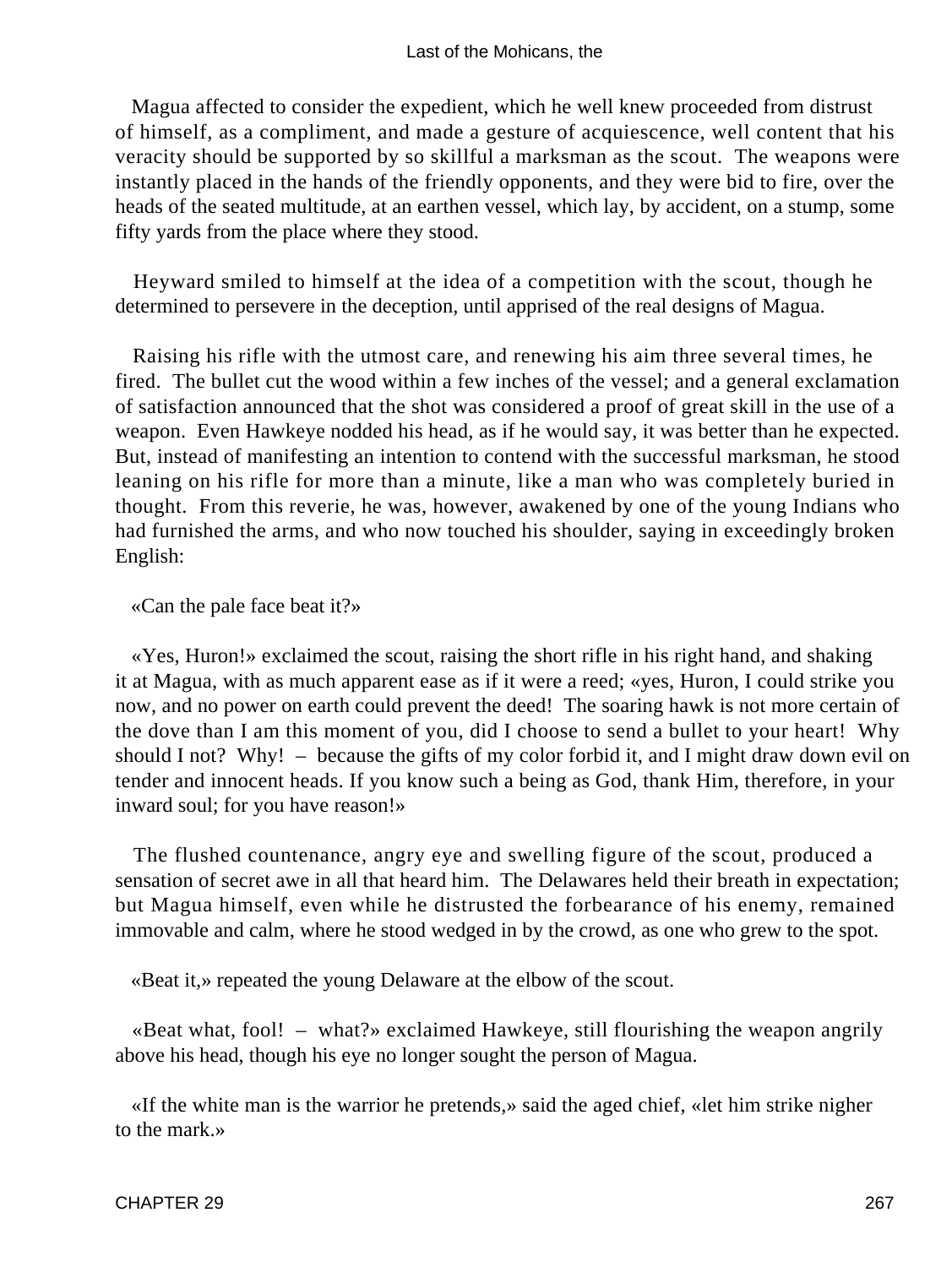The scout laughed aloud – a noise that produced the startling effect of an unnatural sound on Heyward; then dropping the piece, heavily, into his extended left hand, it was discharged, apparently by the shock, driving the fragments of the vessel into the air, and scattering them on every side. Almost at the same instant, the rattling sound of the rifle was heard, as he suffered it to fall, contemptuously, to the earth.

 The first impression of so strange a scene was engrossing admiration. Then a low, but increasing murmur, ran through the multitude, and finally swelled into sounds that denoted a lively opposition in the sentiments of the spectators. While some openly testified their satisfaction at so unexampled dexterity, by far the larger portion of the tribe were inclined to believe the success of the shot was the result of accident. Heyward was not slow to confirm an opinion that was so favorable to his own pretensions.

«It was chance!» he exclaimed; «none can shoot without an aim!»

 «Chance!» echoed the excited woodsman, who was now stubbornly bent on maintaining his identity at every hazard, and on whom the secret hints of Heyward to acquiesce in the deception were entirely lost. «Does yonder lying Huron, too, think it chance? Give him another gun, and place us face to face, without cover or dodge, and let Providence, and our own eyes, decide the matter atween us! I do not make the offer, to you, major; for our blood is of a color, and we serve the same master.»

 «That the Huron is a liar, is very evident,» returned Heyward, coolly; «you have yourself heard him asset you to be La Longue Carabine.»

 It were impossible to say what violent assertion the stubborn Hawkeye would have next made, in his headlong wish to vindicate his identity, had not the aged Delaware once more interposed.

 «The hawk which comes from the clouds can return when he will,» he said; «give them the guns.»

 This time the scout seized the rifle with avidity; nor had Magua, though he watched the movements of the marksman with jealous eyes, any further cause for apprehension.

 «Now let it be proved, in the face of this tribe of Delawares, which is the better man,» cried the scout, tapping the butt of his piece with that finger which had pulled so many fatal triggers.

 «You see that gourd hanging against yonder tree, major; if you are a marksman fit for the borders, let me see you break its shell!»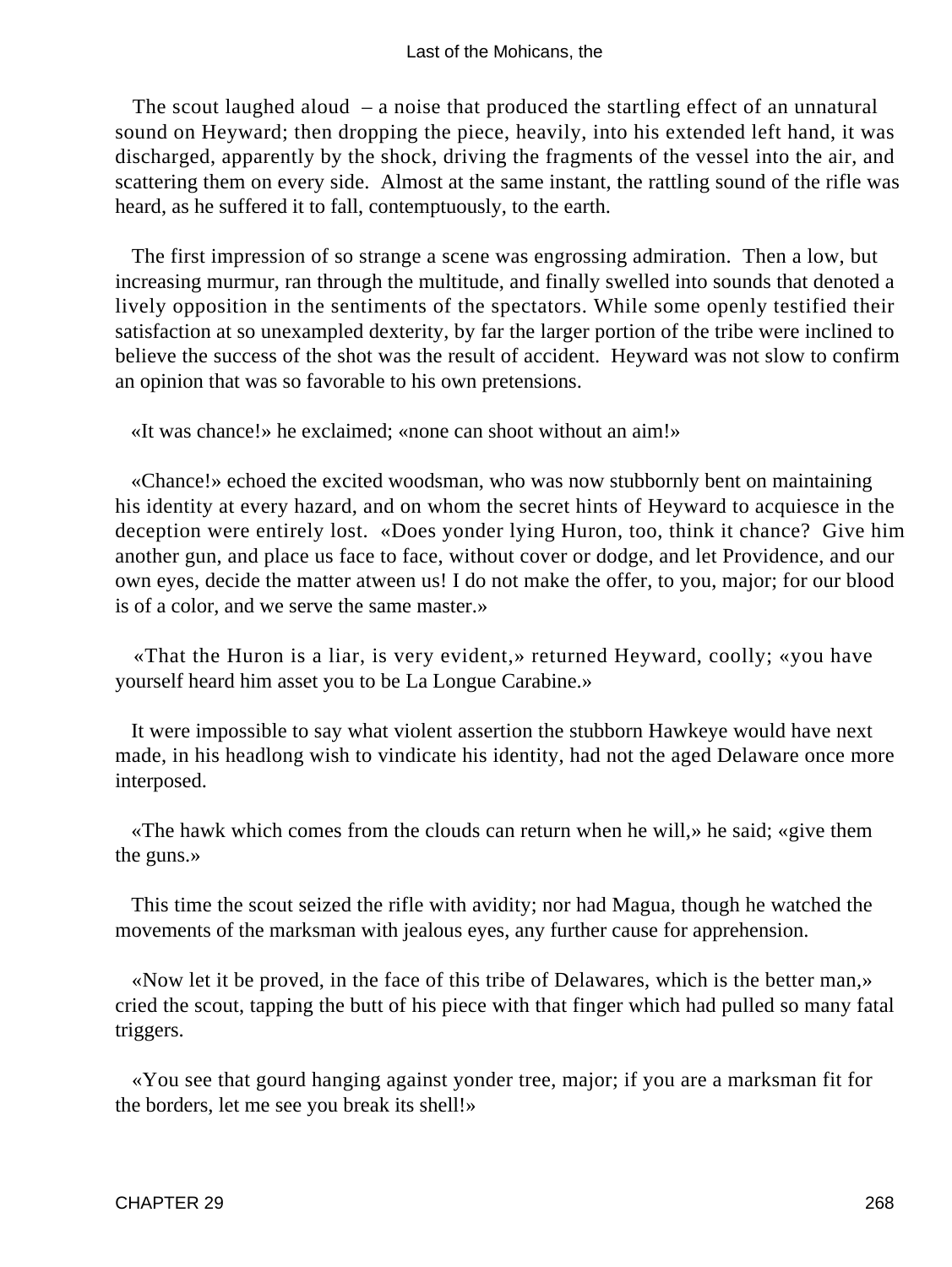Duncan noted the object, and prepared himself to renew the trial. The gourd was one of the usual little vessels used by the Indians, and it was suspended from a dead branch of a small pine, by a thong of deerskin, at the full distance of a hundred yards. So strangely compounded is the feeling of self−love, that the young soldier, while he knew the utter worthlessness of the suffrages of his savage umpires, forgot the sudden motives of the contest in a wish to excel. It had been seen, already, that his skill was far from being contemptible, and he now resolved to put forth its nicest qualities. Had his life depended on the issue, the aim of Duncan could not have been more deliberate or guarded. He fired; and three or four young Indians, who sprang forward at the report, announced with a shout, that the ball was in the tree, a very little on one side of the proper object. The warriors uttered a common ejaculation of pleasure, and then turned their eyes, inquiringly, on the movements of his rival.

 «It may do for the Royal Americans!» said Hawkeye, laughing once more in his own silent, heartfelt manner; «but had my gun often turned so much from the true line, many a marten, whose skin is now in a lady's muff, would still be in the woods; ay, and many a bloody Mingo, who has departed to his final account, would be acting his deviltries at this very day, atween the provinces. I hope the squaw who owns the gourd has more of them in her wigwam, for this will never hold water again!»

 The scout had shook his priming, and cocked his piece, while speaking; and, as he ended, he threw back a foot, and slowly raised the muzzle from the earth: the motion was steady, uniform, and in one direction. When on a perfect level, it remained for a single moment, without tremor or variation, as though both man and rifle were carved in stone. During that stationary instant, it poured forth its contents, in a bright, glancing sheet of flame. Again the young Indians bounded forward; but their hurried search and disappointed looks announced that no traces of the bullet were to be seen.

 «Go!» said the old chief to the scout, in a tone of strong disgust; «thou art a wolf in the skin of a dog. I will talk to the 'Long Rifle' of the Yengeese.»

 «Ah! had I that piece which furnished the name you use, I would obligate myself to cut the thong, and drop the gourd without breaking it!» returned Hawkeye, perfectly undisturbed by the other's manner. «Fools, if you would find the bullet of a sharpshooter in these woods, you must look in the object, and not around it!»

 The Indian youths instantly comprehended his meaning – for this time he spoke in the Delaware tongue – and tearing the gourd from the tree, they held it on high with an exulting shout, displaying a hole in its bottom, which had been cut by the bullet, after passing through the usual orifice in the center of its upper side. At this unexpected exhibition, a loud and vehement expression of pleasure burst from the mouth of every warrior present. It decided the question, and effectually established Hawkeye in the possession of his dangerous reputation. Those curious and admiring eyes which had been turned again on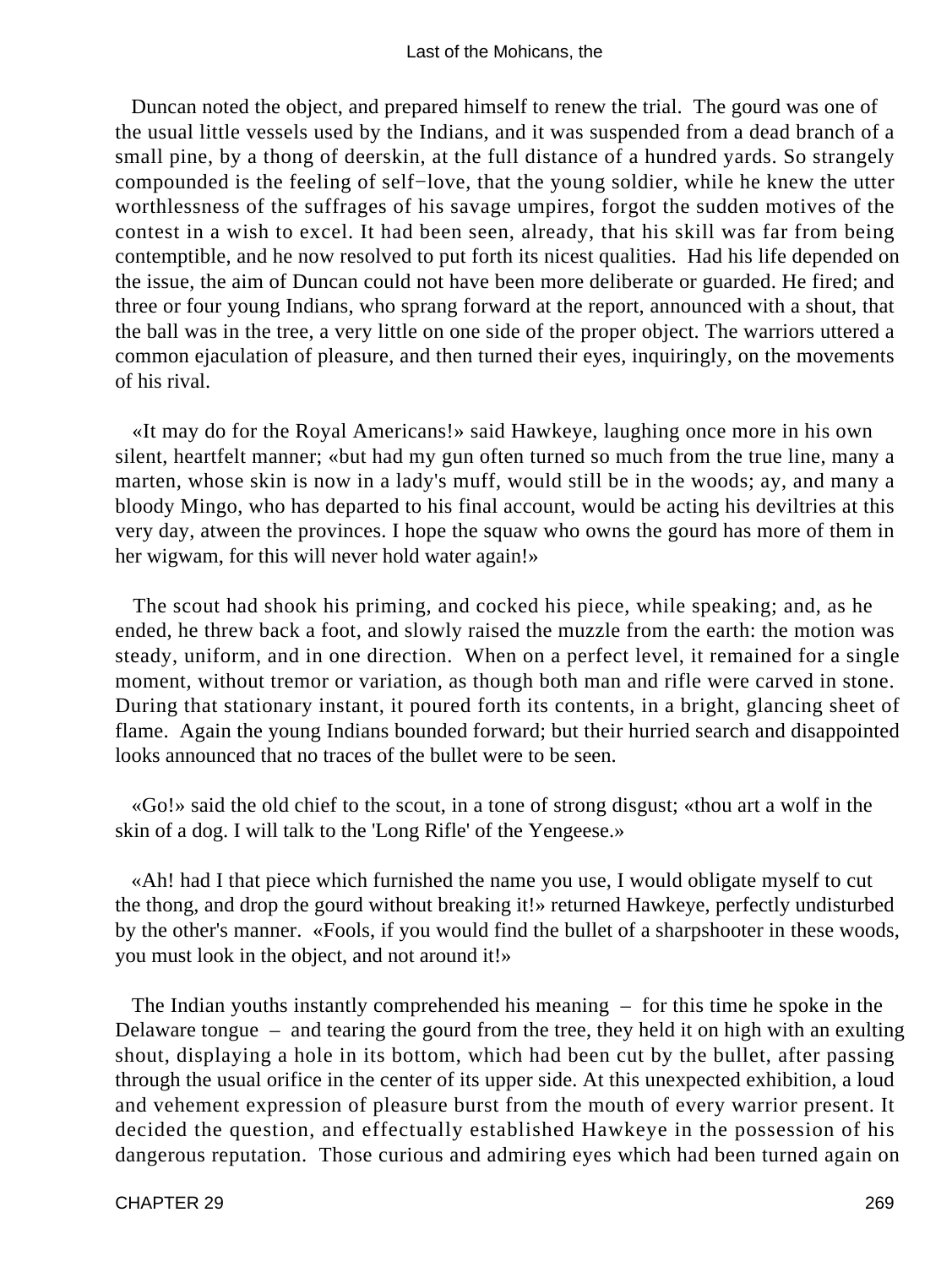Heyward, were finally directed to the weather−beaten form of the scout, who immediately became the principal object of attention to the simple and unsophisticated beings by whom he was surrounded. When the sudden and noisy commotion had a little subsided, the aged chief resumed his examination.

 «Why did you wish to stop my ears?» he said, addressing Duncan; «are the Delawares fools that they could not know the young panther from the cat?»

 «They will yet find the Huron a singing−bird,» said Duncan, endeavoring to adopt the figurative language of the natives.

 «It is good. We will know who can shut the ears of men. Brother,» added the chief turning his eyes on Magua, «the Delawares listen.»

 Thus singled, and directly called on to declare his object, the Huron arose; and advancing with great deliberation and dignity into the very center of the circle, where he stood confronted by the prisoners, he placed himself in an attitude to speak. Before opening his mouth, however, he bent his eyes slowly along the whole living boundary of earnest faces, as if to temper his expressions to the capacities of his audience. On Hawkeye he cast a glance of respectful enmity; on Duncan, a look of inextinguishable hatred; the shrinking figure of Alice he scarcely deigned to notice; but when his glance met the firm, commanding, and yet lovely form of Cora, his eye lingered a moment, with an expression that it might have been difficult to define. Then, filled with his own dark intentions, he spoke in the language of the Canadas, a tongue that he well knew was comprehended by most of his auditors.

 «The Spirit that made men colored them differently,» commenced the subtle Huron. "Some are blacker than the sluggish bear. These He said should be slaves; and He ordered them to work forever, like the beaver. You may hear them groan, when the south wind blows, louder than the lowing buffaloes, along the shores of the great salt lake, where the big canoes come and go with them in droves. Some He made with faces paler than the ermine of the forests; and these He ordered to be traders; dogs to their women, and wolves to their slaves. He gave this people the nature of the pigeon; wings that never tire; young, more plentiful than the leaves on the trees, and appetites to devour the earth. He gave them tongues like the false call of the wildcat; hearts like rabbits; the cunning of the hog (but none of the fox), and arms longer than the legs of the moose. With his tongue he stops the ears of the Indians; his heart teaches him to pay warriors to fight his battles; his cunning tells him how to get together the goods of the earth; and his arms inclose the land from the shores of the salt−water to the islands of the great lake. His gluttony makes him sick. God gave him enough, and yet he wants all. Such are the pale faces.

 «Some the Great Spirit made with skins brighter and redder than yonder sun,» continued Magua, pointing impressively upward to the lurid luminary, which was struggling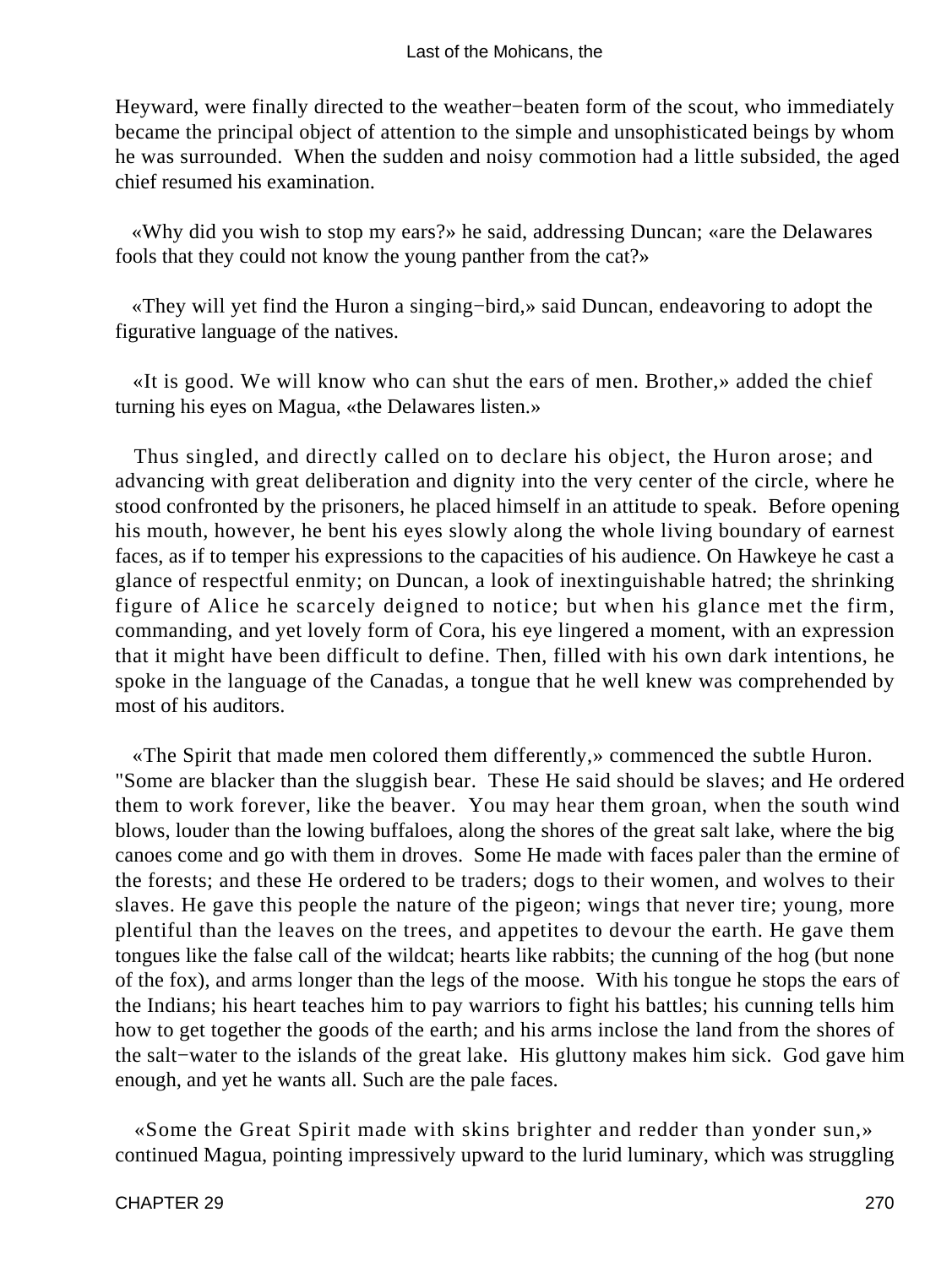through the misty atmosphere of the horizon; «and these did He fashion to His own mind. He gave them this island as He had made it, covered with trees, and filled with game. The wind made their clearings; the sun and rain ripened their fruits; and the snows came to tell them to be thankful. What need had they of roads to journey by! They saw through the hills! When the beavers worked, they lay in the shade, and looked on. The winds cooled them in summer; in winter, skins kept them warm. If they fought among themselves, it was to prove that they were men. They were brave; they were just; they were happy.»

 Here the speaker paused, and again looked around him to discover if his legend had touched the sympathies of his listeners. He met everywhere, with eyes riveted on his own, heads erect and nostrils expanded, as if each individual present felt himself able and willing, singly, to redress the wrongs of his race.

 «If the Great Spirit gave different tongues to his red children,» he continued, in a low, still melancholy voice, «it was that all animals might understand them. Some He placed among the snows, with their cousin, the bear. Some he placed near the setting sun, on the road to the happy hunting grounds. Some on the lands around the great fresh waters; but to His greatest, and most beloved, He gave the sands of the salt lake. Do my brothers know the name of this favored people?»

«It was the Lenape!» exclaimed twenty eager voices in a breath.

 «It was the Lenni Lenape,» returned Magua, affecting to bend his head in reverence to their former greatness. «It was the tribes of the Lenape! The sun rose from water that was salt, and set in water that was sweet, and never hid himself from their eyes. But why should I, a Huron of the woods, tell a wise people their own traditions? Why remind them of their injuries; their ancient greatness; their deeds; their glory; their happiness; their losses; their defeats; their misery? Is there not one among them who has seen it all, and who knows it to be true? I have done. My tongue is still for my heart is of lead. I listen.»

 As the voice of the speaker suddenly ceased, every face and all eyes turned, by a common movement, toward the venerable Tamenund. From the moment that he took his seat, until the present instant, the lips of the patriarch had not severed, and scarcely a sign of life had escaped him. He sat bent in feebleness, and apparently unconscious of the presence he was in, during the whole of that opening scene, in which the skill of the scout had been so clearly established. At the nicely graduated sound of Magua's voice, however, he betrayed some evidence of consciousness, and once or twice he even raised his head, as if to listen. But when the crafty Huron spoke of his nation by name, the eyelids of the old man raised themselves, and he looked out upon the multitude with that sort of dull, unmeaning expression which might be supposed to belong to the countenance of a specter. Then he made an effort to rise, and being upheld by his supporters, he gained his feet, in a posture commanding by its dignity, while he tottered with weakness.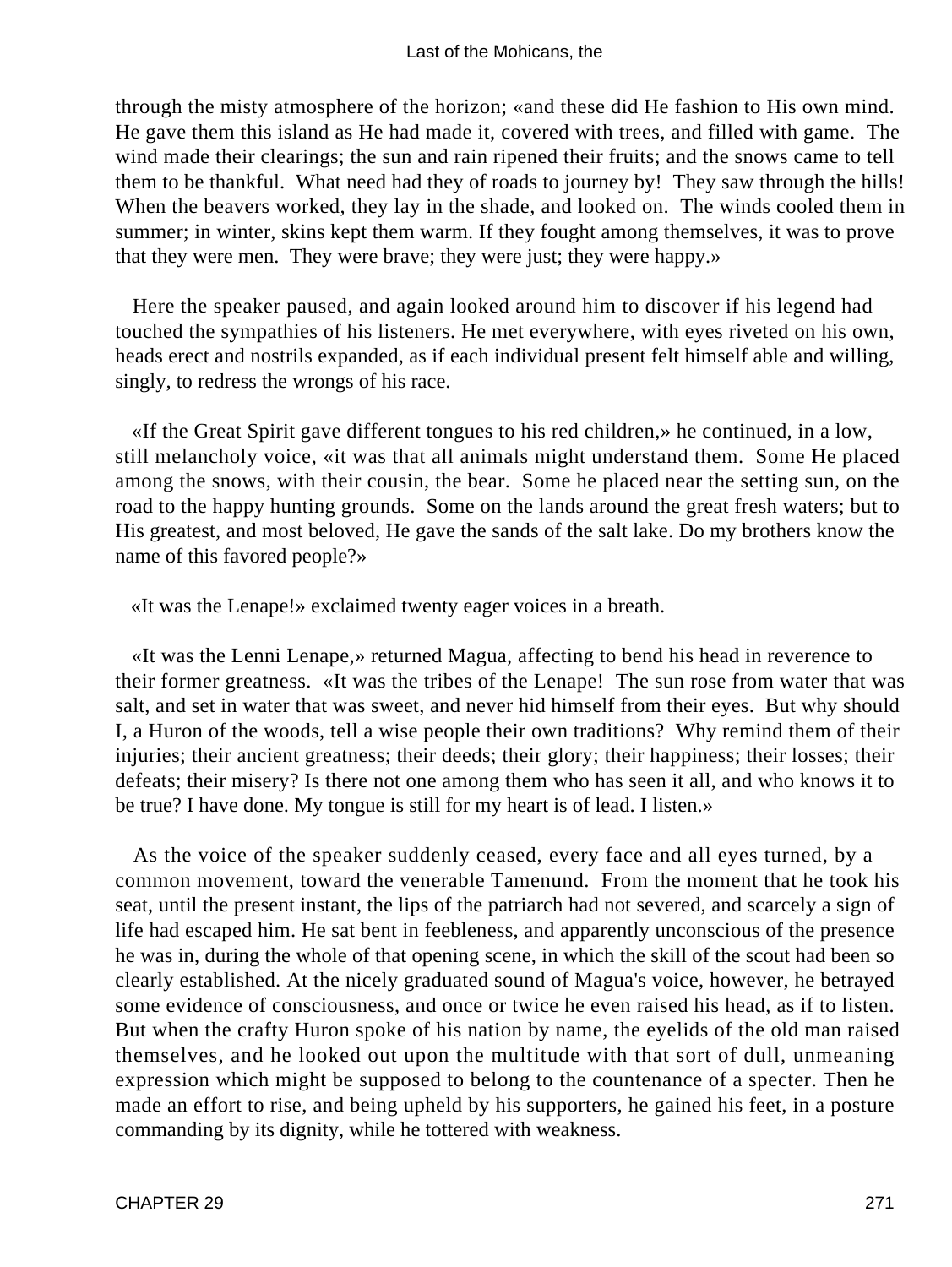«Who calls upon the children of the Lenape?» he said, in a deep, guttural voice, that was rendered awfully audible by the breathless silence of the multitude; «who speaks of things gone? Does not the egg become a worm – the worm a fly, and perish? Why tell the Delawares of good that is past? Better thank the Manitou for that which remains.»

 «It is a Wyandot,» said Magua, stepping nigher to the rude platform on which the other stood; «a friend of Tamenund.»

 «A friend!» repeated the sage, on whose brow a dark frown settled, imparting a portion of that severity which had rendered his eye so terrible in middle age. «Are the Mingoes rulers of the earth? What brings a Huron in here?»

«Justice. His prisoners are with his brothers, and he comes for his own.»

 Tamenund turned his head toward one of his supporters, and listened to the short explanation the man gave.

 Then, facing the applicant, he regarded him a moment with deep attention; after which he said, in a low and reluctant voice:

 «Justice is the law of the great Manitou. My children, give the stranger food. Then, Huron, take thine own and depart.»

 On the delivery of this solemn judgment, the patriarch seated himself, and closed his eyes again, as if better pleased with the images of his own ripened experience than with the visible objects of the world. Against such a decree there was no Delaware sufficiently hardy to murmur, much less oppose himself. The words were barely uttered when four or five of the younger warriors, stepping behind Heyward and the scout, passed thongs so dexterously and rapidly around their arms, as to hold them both in instant bondage. The former was too much engrossed with his precious and nearly insensible burden, to be aware of their intentions before they were executed; and the latter, who considered even the hostile tribes of the Delawares a superior race of beings, submitted without resistance. Perhaps, however, the manner of the scout would not have been so passive, had he fully comprehended the language in which the preceding dialogue had been conducted.

 Magua cast a look of triumph around the whole assembly before he proceeded to the execution of his purpose. Perceiving that the men were unable to offer any resistance, he turned his looks on her he valued most. Cora met his gaze with an eye so calm and firm, that his resolution wavered. Then, recollecting his former artifice, he raised Alice from the arms of the warrior against whom she leaned, and beckoning Heyward to follow, he motioned for the encircling crowd to open. But Cora, instead of obeying the impulse he had expected, rushed to the feet of the patriarch, and, raising her voice, exclaimed aloud: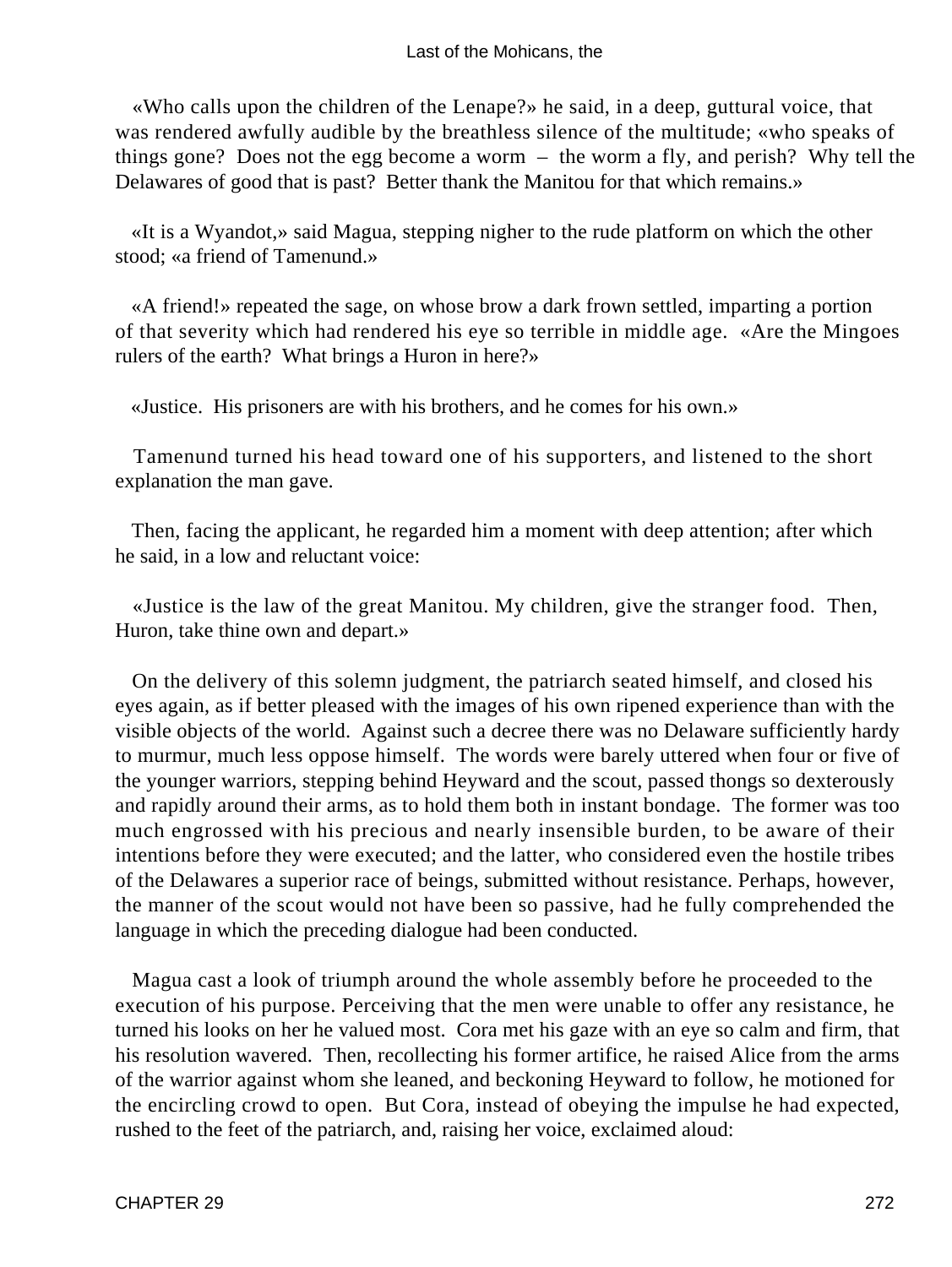«Just and venerable Delaware, on thy wisdom and power we lean for mercy! Be deaf to yonder artful and remorseless monster, who poisons thy ears with falsehoods to feed his thirst for blood. Thou that hast lived long, and that hast seen the evil of the world, should know how to temper its calamities to the miserable.»

 The eyes of the old man opened heavily, and he once more looked upward at the multitude. As the piercing tones of the suppliant swelled on his ears, they moved slowly in the direction of her person, and finally settled there in a steady gaze. Cora had cast herself to her knees; and, with hands clenched in each other and pressed upon her bosom, she remained like a beauteous and breathing model of her sex, looking up in his faded but majestic countenance, with a species of holy reverence. Gradually the expression of Tamenund's features changed, and losing their vacancy in admiration, they lighted with a portion of that intelligence which a century before had been wont to communicate his youthful fire to the extensive bands of the Delawares. Rising without assistance, and seemingly without an effort, he demanded, in a voice that startled its auditors by its firmness:

«What art thou?»

 «A woman. One of a hated race, if thou wilt – a Yengee. But one who has never harmed thee, and who cannot harm thy people, if she would; who asks for succor.»

 «Tell me, my children,» continued the patriarch, hoarsely, motioning to those around him, though his eyes still dwelt upon the kneeling form of Cora, «where have the Delawares camped?»

«In the mountains of the Iroquois, beyond the clear springs of the Horican.»

 «Many parching summers are come and gone,» continued the sage, «since I drank of the water of my own rivers. The children of Minquon\* are the justest white men, but they were thirsty and they took it to themselves. Do they follow us so far?»

 \* William Penn was termed Minquon by the Delawares, and, as he never used violence or injustice in his dealings with them, his reputation for probity passed into a proverb. The American is justly proud of the origin of his nation, which is perhaps unequaled in the history of the world; but the Pennsylvanian and Jerseyman have more reason to value themselves in their ancestors than the natives of any other state, since no wrong was done the original owners of the soil.

 «We follow none, we covet nothing,» answered Cora. «Captives against our wills, have we been brought amongst you; and we ask but permission to depart to our own in peace. Art thou not Tamenund – the father, the judge, I had almost said, the prophet – of this people?»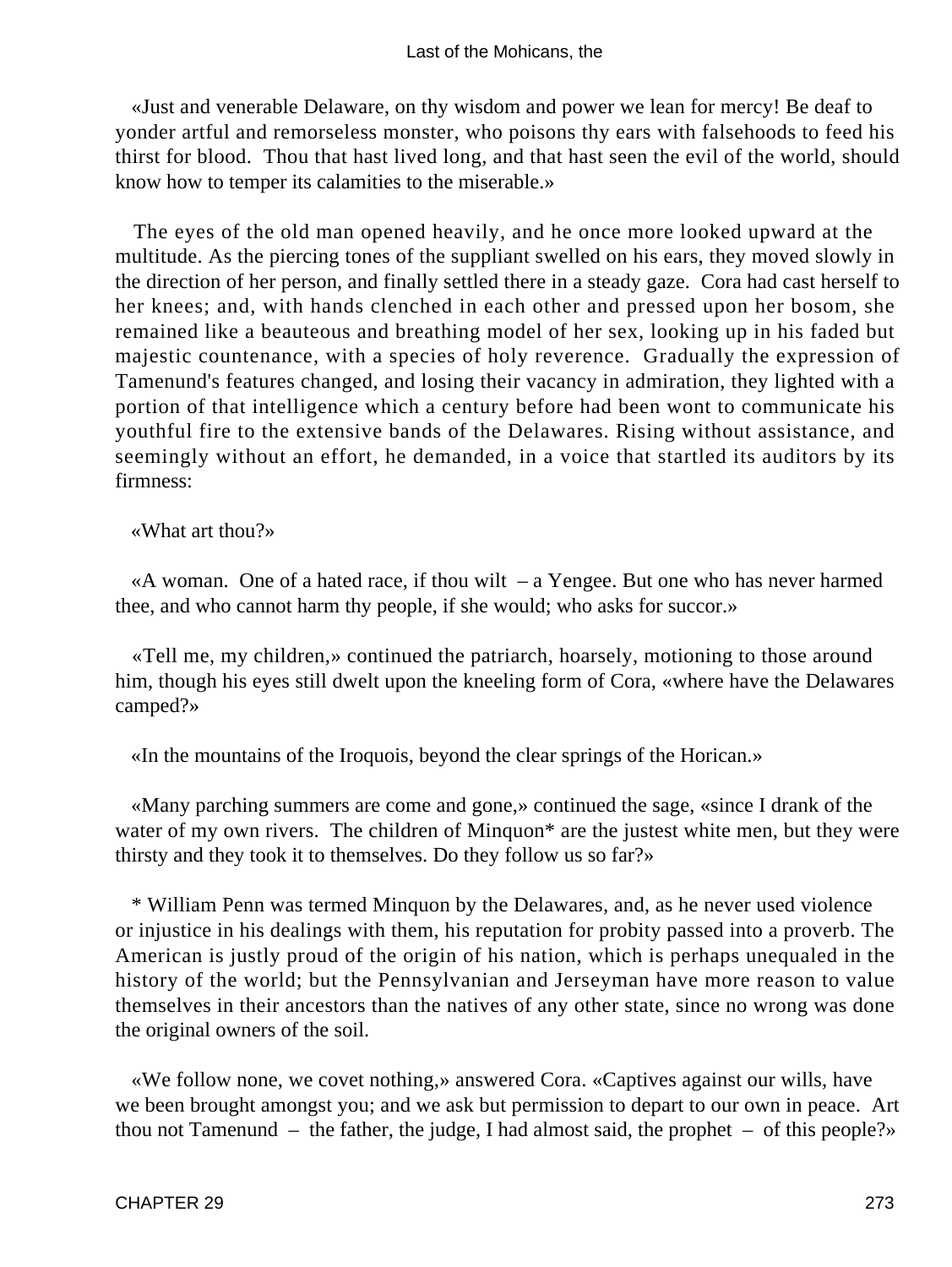«I am Tamenund of many days.»

 «'Tis now some seven years that one of thy people was at the mercy of a white chief on the borders of this province. He claimed to be of the blood of the good and just Tamenund. 'Go', said the white man, 'for thy parent's sake thou art free.' Dost thou remember the name of that English warrior?»

 «I remember, that when a laughing boy,» returned the patriarch, with the peculiar recollection of vast age, «I stood upon the sands of the sea shore, and saw a big canoe, with wings whiter than the swan's, and wider than many eagles, come from the rising sun.»

 «Nay, nay; I speak not of a time so very distant, but of favor shown to thy kindred by one of mine, within the memory of thy youngest warrior.»

 «Was it when the Yengeese and the Dutchmanne fought for the hunting−grounds of the Delawares? Then Tamenund was a chief, and first laid aside the bow for the lightning of the pale faces  $-\infty$ 

 «Not yet then,» interrupted Cora, «by many ages; I speak of a thing of yesterday. Surely, surely, you forget it not.»

 «It was but yesterday,» rejoined the aged man, with touching pathos, «that the children of the Lenape were masters of the world. The fishes of the salt lake, the birds, the beasts, and the Mengee of the woods, owned them for Sagamores.»

 Cora bowed her head in disappointment, and, for a bitter moment struggled with her chagrin. Then, elevating her rich features and beaming eyes, she continued, in tones scarcely less penetrating than the unearthly voice of the patriarch himself:

«Tell me, is Tamenund a father?»

 The old man looked down upon her from his elevated stand, with a benignant smile on his wasted countenance, and then casting his eyes slowly over the whole assemblage, he answered:

«Of a nation.»

 «For myself I ask nothing. Like thee and thine, venerable chief,» she continued, pressing her hands convulsively on her heart, and suffering her head to droop until her burning cheeks were nearly concealed in the maze of dark, glossy tresses that fell in disorder upon her shoulders, «the curse of my ancestors has fallen heavily on their child. But yonder is one who has never known the weight of Heaven's displeasure until now. She is the daughter of an old and failing man, whose days are near their close. She has many, very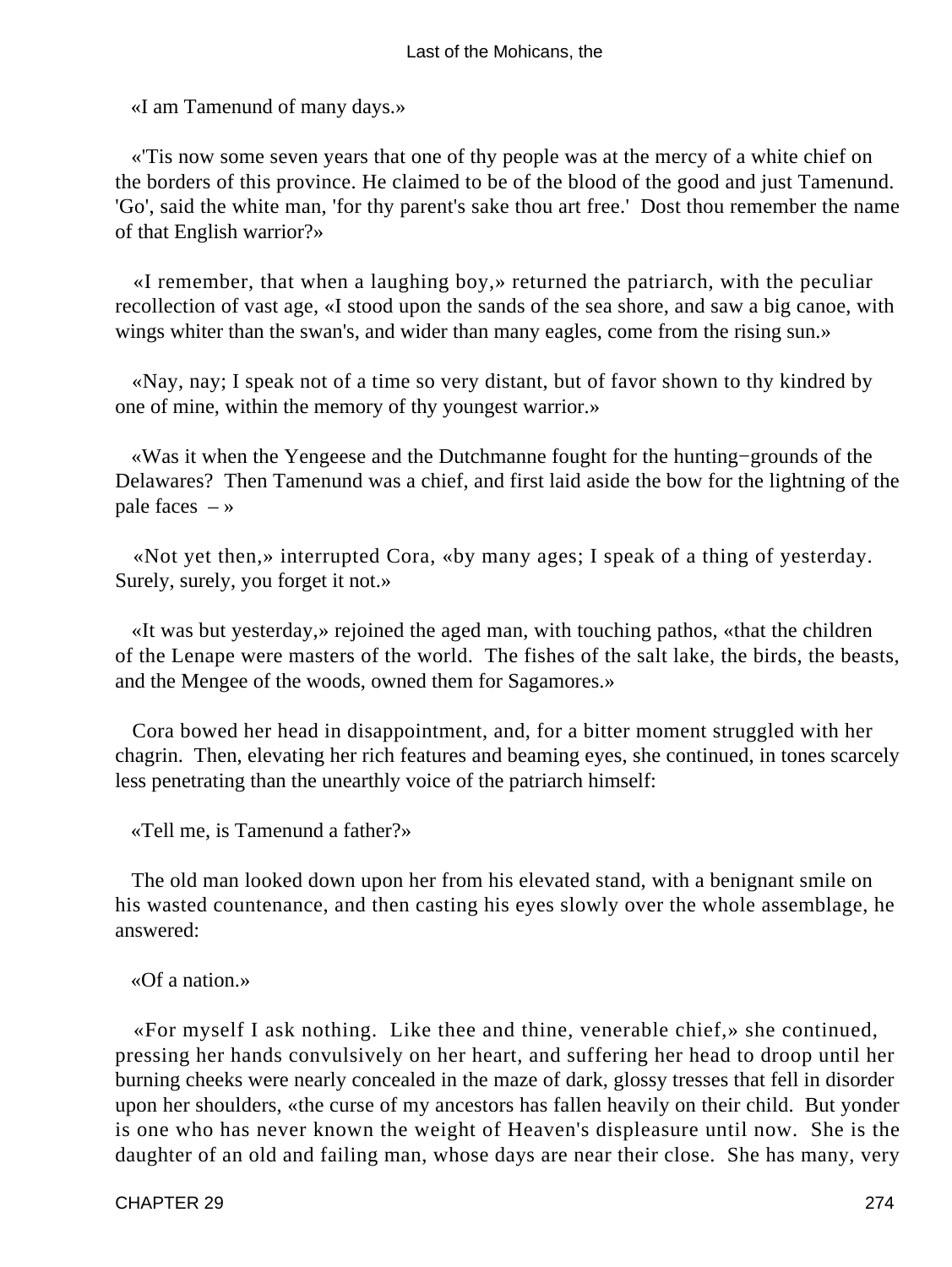many, to love her, and delight in her; and she is too good, much too precious, to become the victim of that villain.»

 «I know that the pale faces are a proud and hungry race. I know that they claim not only to have the earth, but that the meanest of their color is better than the Sachems of the red man. The dogs and crows of their tribes,» continued the earnest old chieftain, without heeding the wounded spirit of his listener, whose head was nearly crushed to the earth in shame, as he proceeded, «would bark and caw before they would take a woman to their wigwams whose blood was not of the color of snow. But let them not boast before the face of the Manitou too loud. They entered the land at the rising, and may yet go off at the setting sun. I have often seen the locusts strip the leaves from the trees, but the season of blossoms has always come again.»

 «It is so,» said Cora, drawing a long breath, as if reviving from a trance, raising her face, and shaking back her shining veil, with a kindling eye, that contradicted the death−like paleness of her countenance; «but why – it is not permitted us to inquire. There is yet one of thine own people who has not been brought before thee; before thou lettest the Huron depart in triumph, hear him speak.»

Observing Tamenund to look about him doubtingly, one of his companions said:

«It is a snake – a red−skin in the pay of the Yengeese. We keep him for the torture.»

«Let him come,» returned the sage.

 Then Tamenund once more sank into his seat, and a silence so deep prevailed while the young man prepared to obey his simple mandate, that the leaves, which fluttered in the draught of the light morning air, were distinctly heard rustling in the surrounding forest.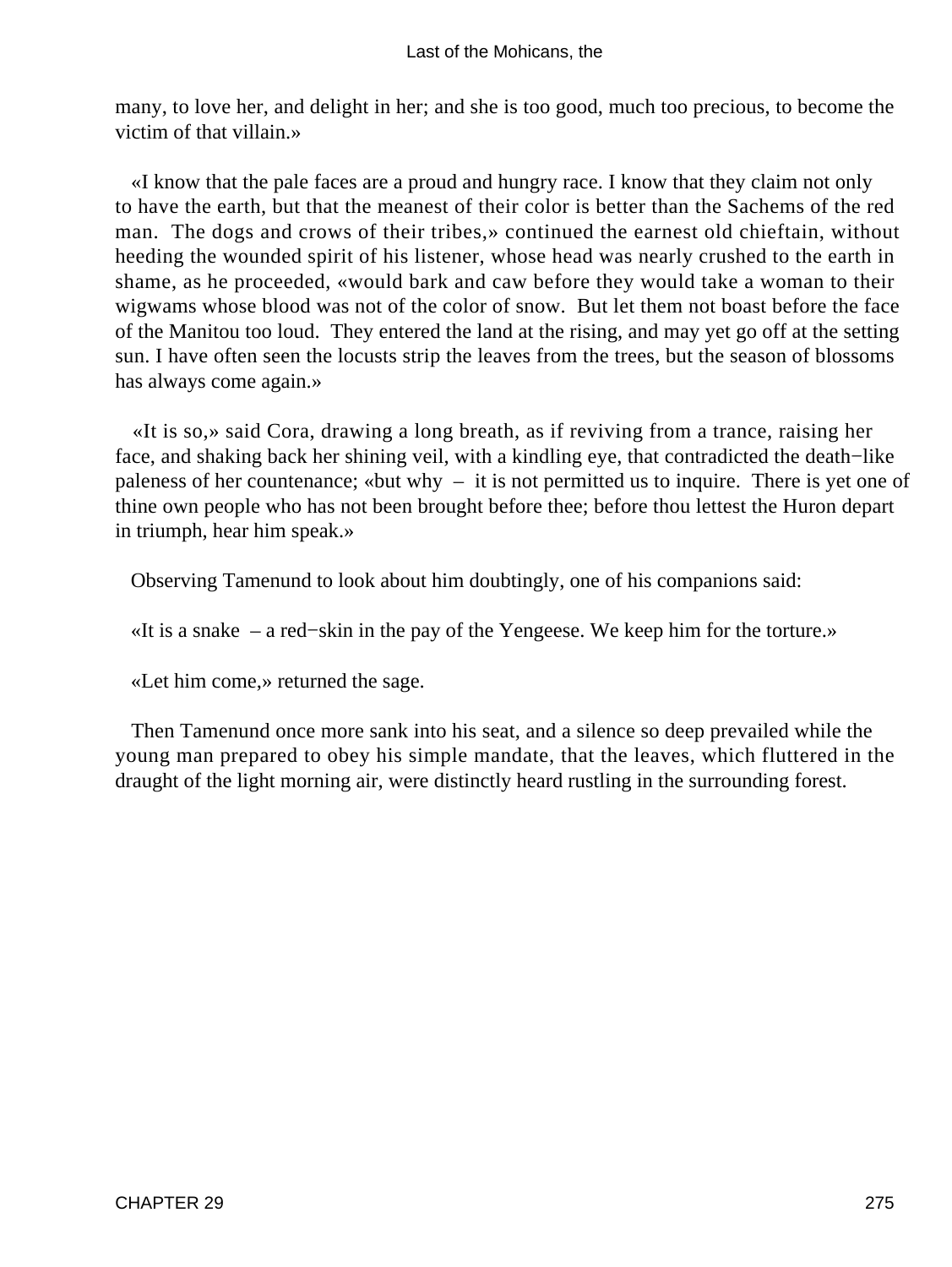# **[CHAPTER 30](#page-317-0)**

*«I*f you deny me, fie upon your law! There is no force in the decrees of Venice: I stand for judgment: answer, shall I have it?» – Merchant of Venice

 The silence continued unbroken by human sounds for many anxious minutes. Then the waving multitude opened and shut again, and Uncas stood in the living circle. All those eyes, which had been curiously studying the lineaments of the sage, as the source of their own intelligence, turned on the instant, and were now bent in secret admiration on the erect, agile, and faultless person of the captive. But neither the presence in which he found himself, nor the exclusive attention that he attracted, in any manner disturbed the self−possession of the young Mohican. He cast a deliberate and observing look on every side of him, meeting the settled expression of hostility that lowered in the visages of the chiefs with the same calmness as the curious gaze of the attentive children. But when, last in this haughty scrutiny, the person of Tamenund came under his glance, his eye became fixed, as though all other objects were already forgotten. Then, advancing with a slow and noiseless step up the area, he placed himself immediately before the footstool of the sage. Here he stood unnoted, though keenly observant himself, until one of the chiefs apprised the latter of his presence.

 «With what tongue does the prisoner speak to the Manitou?» demanded the patriarch, without unclosing his eyes.

«Like his fathers,» Uncas replied; «with the tongue of a Delaware.»

 At this sudden and unexpected annunciation, a low, fierce yell ran through the multitude, that might not inaptly be compared to the growl of the lion, as his choler is first awakened – a fearful omen of the weight of his future anger. The effect was equally strong on the sage, though differently exhibited. He passed a hand before his eyes, as if to exclude the least evidence of so shameful a spectacle, while he repeated, in his low, guttural tones, the words he had just heard.

 «A Delaware! I have lived to see the tribes of the Lenape driven from their council−fires, and scattered, like broken herds of deer, among the hills of the Iroquois! I have seen the hatchets of a strong people sweep woods from the valleys, that the winds of heaven have spared! The beasts that run on the mountains, and the birds that fly above the trees, have I seen living in the wigwams of men; but never before have I found a Delaware so base as to creep, like a poisonous serpent, into the camps of his nation.»

«The singing−birds have opened their bills,» returned Uncas, in the softest notes of his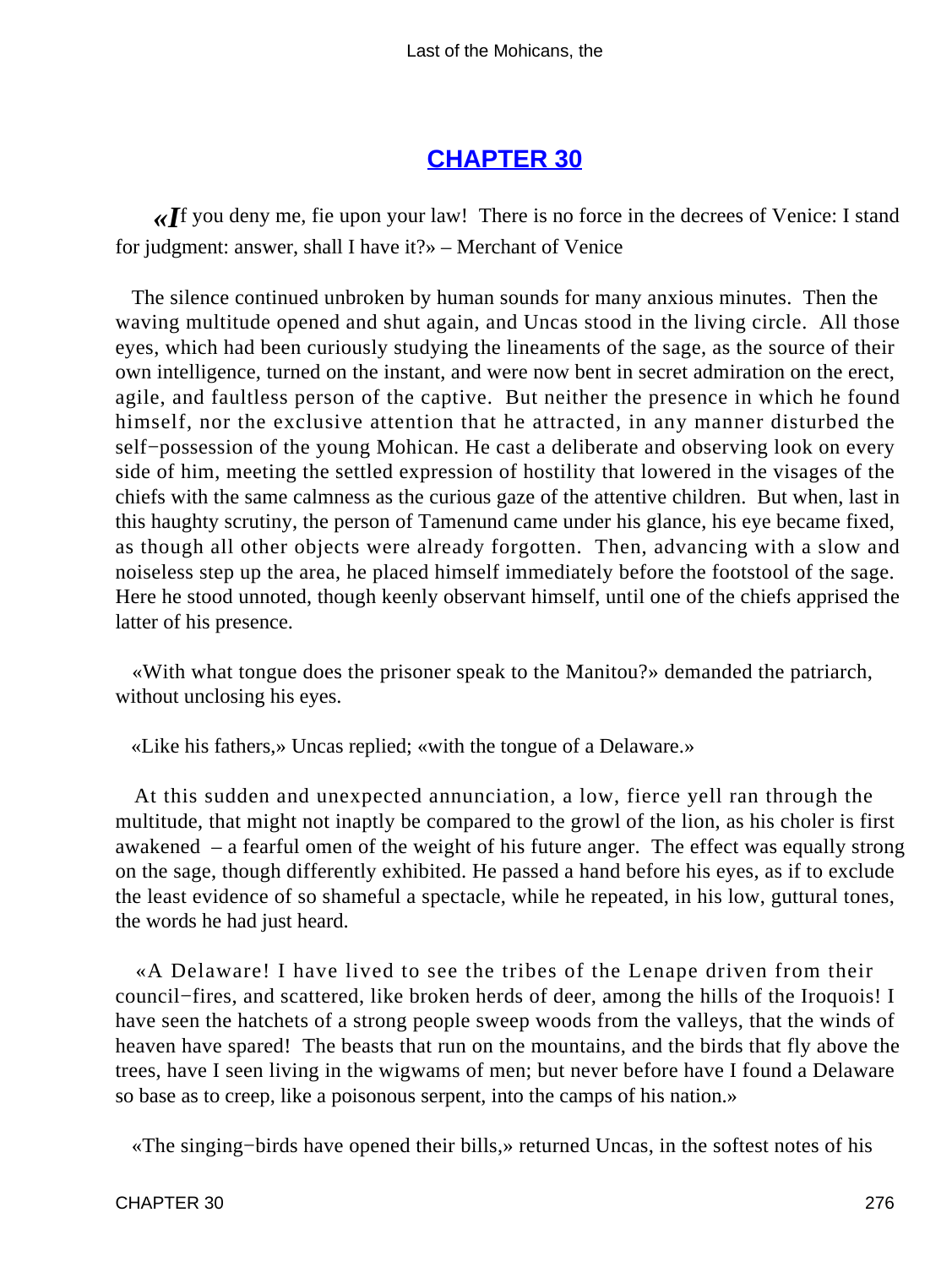own musical voice; «and Tamenund has heard their song.»

 The sage started, and bent his head aside, as if to catch the fleeting sounds of some passing melody.

 «Does Tamenund dream!» he exclaimed. «What voice is at his ear! Have the winters gone backward! Will summer come again to the children of the Lenape!»

 A solemn and respectful silence succeeded this incoherent burst from the lips of the Delaware prophet. His people readily constructed his unintelligible language into one of those mysterious conferences he was believed to hold so frequently with a superior intelligence and they awaited the issue of the revelation in awe. After a patient pause, however, one of the aged men, perceiving that the sage had lost the recollection of the subject before them, ventured to remind him again of the presence of the prisoner.

 «The false Delaware trembles lest he should hear the words of Tamenund,» he said. «'Tis a hound that howls, when the Yengeese show him a trail.»

 «And ye,» returned Uncas, looking sternly around him, «are dogs that whine, when the Frenchman casts ye the offals of his deer!»

 Twenty knives gleamed in the air, and as many warriors sprang to their feet, at this biting, and perhaps merited retort; but a motion from one of the chiefs suppressed the outbreaking of their tempers, and restored the appearance of quiet. The task might probably have been more difficult, had not a movement made by Tamenund indicated that he was again about to speak.

 «Delaware!» resumed the sage, «little art thou worthy of thy name. My people have not seen a bright sun in many winters; and the warrior who deserts his tribe when hid in clouds is doubly a traitor. The law of the Manitou is just. It is so; while the rivers run and the mountains stand, while the blossoms come and go on the trees, it must be so. He is thine, my children; deal justly by him.»

 Not a limb was moved, nor was a breath drawn louder and longer than common, until the closing syllable of this final decree had passed the lips of Tamenund. Then a cry of vengeance burst at once, as it might be, from the united lips of the nation; a frightful augury of their ruthless intentions. In the midst of these prolonged and savage yells, a chief proclaimed, in a high voice, that the captive was condemned to endure the dreadful trial of torture by fire. The circle broke its order, and screams of delight mingled with the bustle and tumult of preparation. Heyward struggled madly with his captors; the anxious eye of Hawkeye began to look around him, with an expression of peculiar earnestness; and Cora again threw herself at the feet of the patriarch, once more a suppliant for mercy.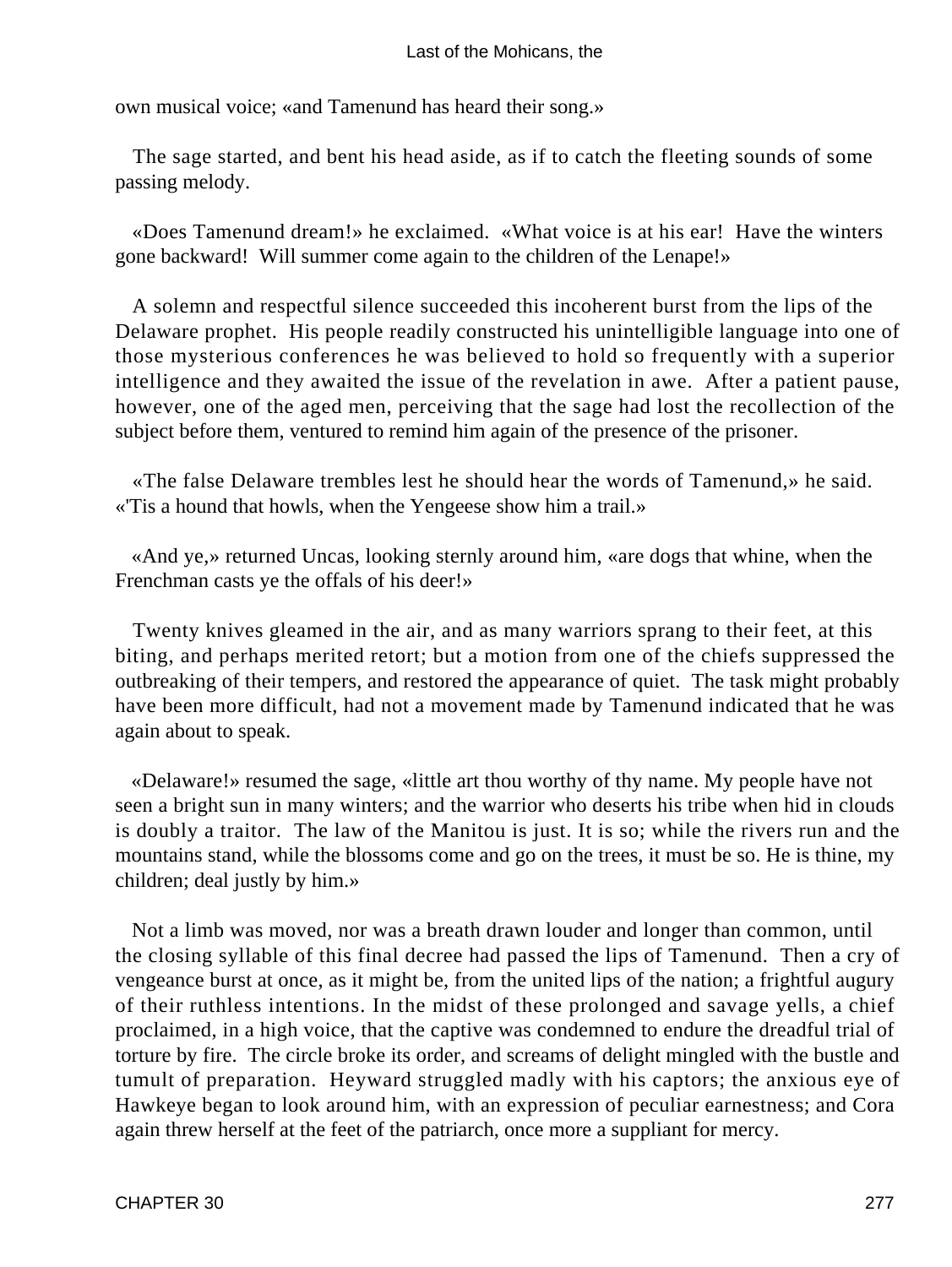Throughout the whole of these trying moments, Uncas had alone preserved his serenity. He looked on the preparations with a steady eye, and when the tormentors came to seize him, he met them with a firm and upright attitude. One among them, if possible more fierce and savage than his fellows, seized the hunting−shirt of the young warrior, and at a single effort tore it from his body. Then, with a yell of frantic pleasure, he leaped toward his unresisting victim and prepared to lead him to the stake. But, at that moment, when he appeared most a stranger to the feelings of humanity, the purpose of the savage was arrested as suddenly as if a supernatural agency had interposed in the behalf of Uncas. The eyeballs of the Delaware seemed to start from their sockets; his mouth opened and his whole form became frozen in an attitude of amazement. Raising his hand with a slow and regulated motion, he pointed with a finger to the bosom of the captive. His companions crowded about him in wonder and every eye was like his own, fastened intently on the figure of a small tortoise, beautifully tattooed on the breast of the prisoner, in a bright blue tint.

 For a single instant Uncas enjoyed his triumph, smiling calmly on the scene. Then motioning the crowd away with a high and haughty sweep of his arm, he advanced in front of the nation with the air of a king, and spoke in a voice louder than the murmur of admiration that ran through the multitude.

 «Men of the Lenni Lenape!» he said, «my race upholds the earth! Your feeble tribe stands on my shell! What fire that a Delaware can light would burn the child of my fathers,» he added, pointing proudly to the simple blazonry on his skin; "the blood that came from such a stock would

smother your flames! My race is the grandfather of nations!"

 «Who art thou?» demanded Tamenund, rising at the startling tones he heard, more than at any meaning conveyed by the language of the prisoner.

 «Uncas, the son of Chingachgook,» answered the captive modestly, turning from the nation, and bending his head in reverence to the other's character and years; «a son of the great Unamis.»\*

\* Turtle.

 «The hour of Tamenund is nigh!» exclaimed the sage; «the day is come, at last, to the night! I thank the Manitou, that one is here to fill my place at the council−fire. Uncas, the child of Uncas, is found! Let the eyes of a dying eagle gaze on the rising sun.»

 The youth stepped lightly, but proudly on the platform, where he became visible to the whole agitated and wondering multitude. Tamenund held him long at the length of his arm and read every turn in the fine lineaments of his countenance, with the untiring gaze of one who recalled days of happiness.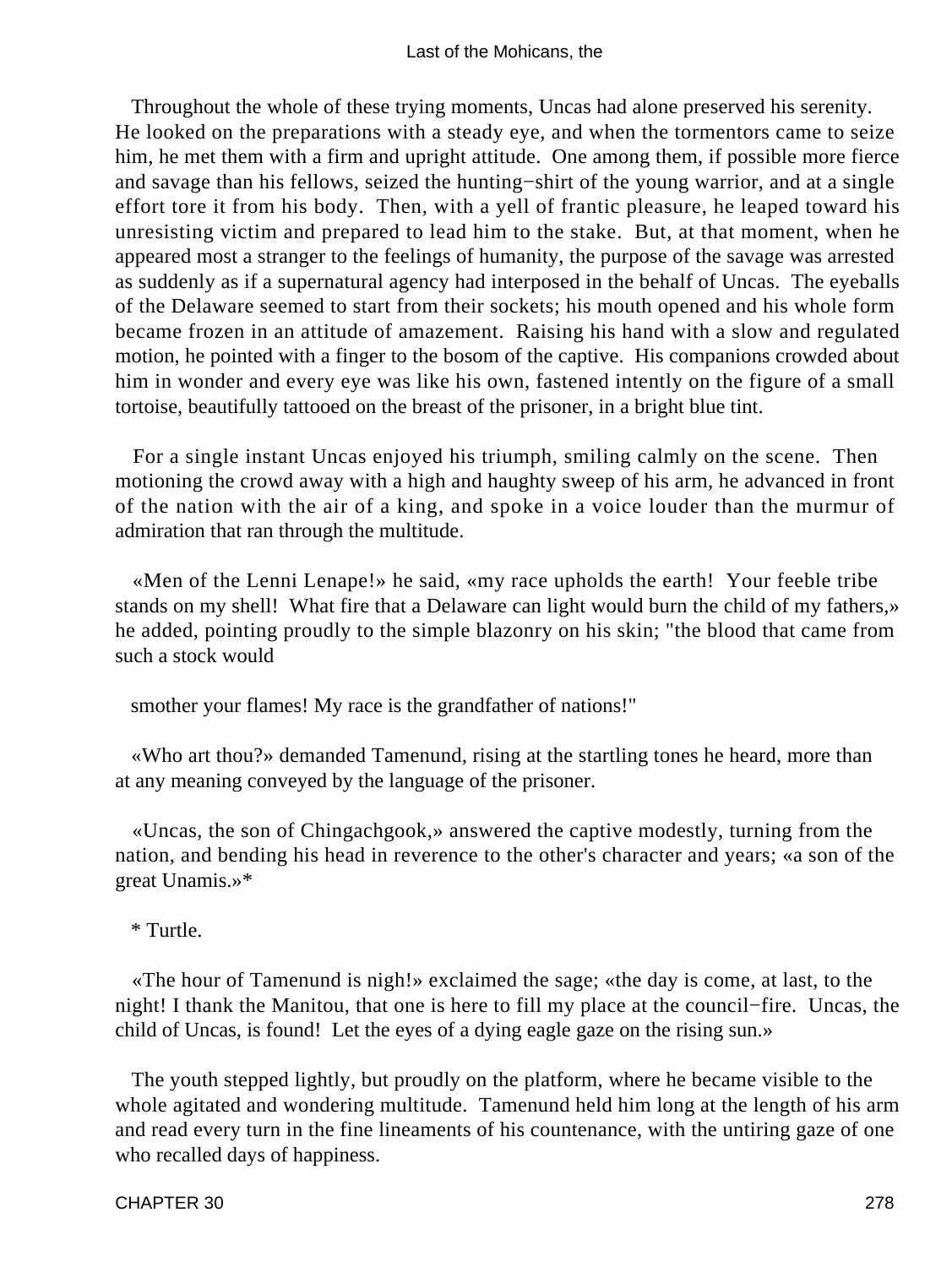«Is Tamenund a boy?» at length the bewildered prophet exclaimed. «Have I dreamed of so many snows – that my people were scattered like floating sands – of Yengeese, more plenty than the leaves on the trees! The arrow of Tamenund would not frighten the fawn; his arm is withered like the branch of a dead oak; the snail would be swifter in the race; yet is Uncas before him as they went to battle against the pale faces! Uncas, the panther of his tribe, the eldest son of the Lenape, the wisest Sagamore of the Mohicans! Tell me, ye Delawares, has Tamenund been a sleeper for a hundred winters?»

 The calm and deep silence which succeeded these words sufficiently announced the awful reverence with which his people received the communication of the patriarch. None dared to answer, though all listened in breathless expectation of what might follow. Uncas, however, looking in his face with the fondness and veneration of a favored child, presumed on his own high and acknowledged rank, to reply.

 «Four warriors of his race have lived and died,» he said, «since the friend of Tamenund led his people in battle. The blood of the turtle has been in many chiefs, but all have gone back into the earth from whence they came, except Chingachgook and his son.»

 «It is true – it is true,» returned the sage, a flash of recollection destroying all his pleasing fancies, and restoring him at once to a consciousness of the true history of his nation. «Our wise men have often said that two warriors of the unchanged race were in the hills of the Yengeese; why have their seats at the council−fires of the Delawares been so long empty?»

 At these words the young man raised his head, which he had still kept bowed a little, in reverence; and lifting his voice so as to be heard by the multitude, as if to explain at once and forever the policy of his family, he said aloud:

 «Once we slept where we could hear the salt lake speak in its anger. Then we were rulers and Sagamores over the land. But when a pale face was seen on every brook, we followed the deer back to the river of our nation. The Delawares were gone. Few warriors of them all stayed to drink of the stream they loved. Then said my fathers, 'Here will we hunt. The waters of the river go into the salt lake. If we go toward the setting sun, we shall find streams that run into the great lakes of sweet water; there would a Mohican die, like fishes of the sea, in the clear springs. When the Manitou is ready and shall say »Come,« we will follow the river to the sea, and take our own again. Such, Delawares, is the belief of the children of the Turtle. Our eyes are on the rising and not toward the setting sun. We know whence he comes, but we know not whither he goes. It is enough.»

 The men of the Lenape listened to his words with all the respect that superstition could lend, finding a secret charm even in the figurative language with which the young Sagamore imparted his ideas. Uncas himself watched the effect of his brief explanation with intelligent eyes, and gradually dropped the air of authority he had assumed, as he perceived that his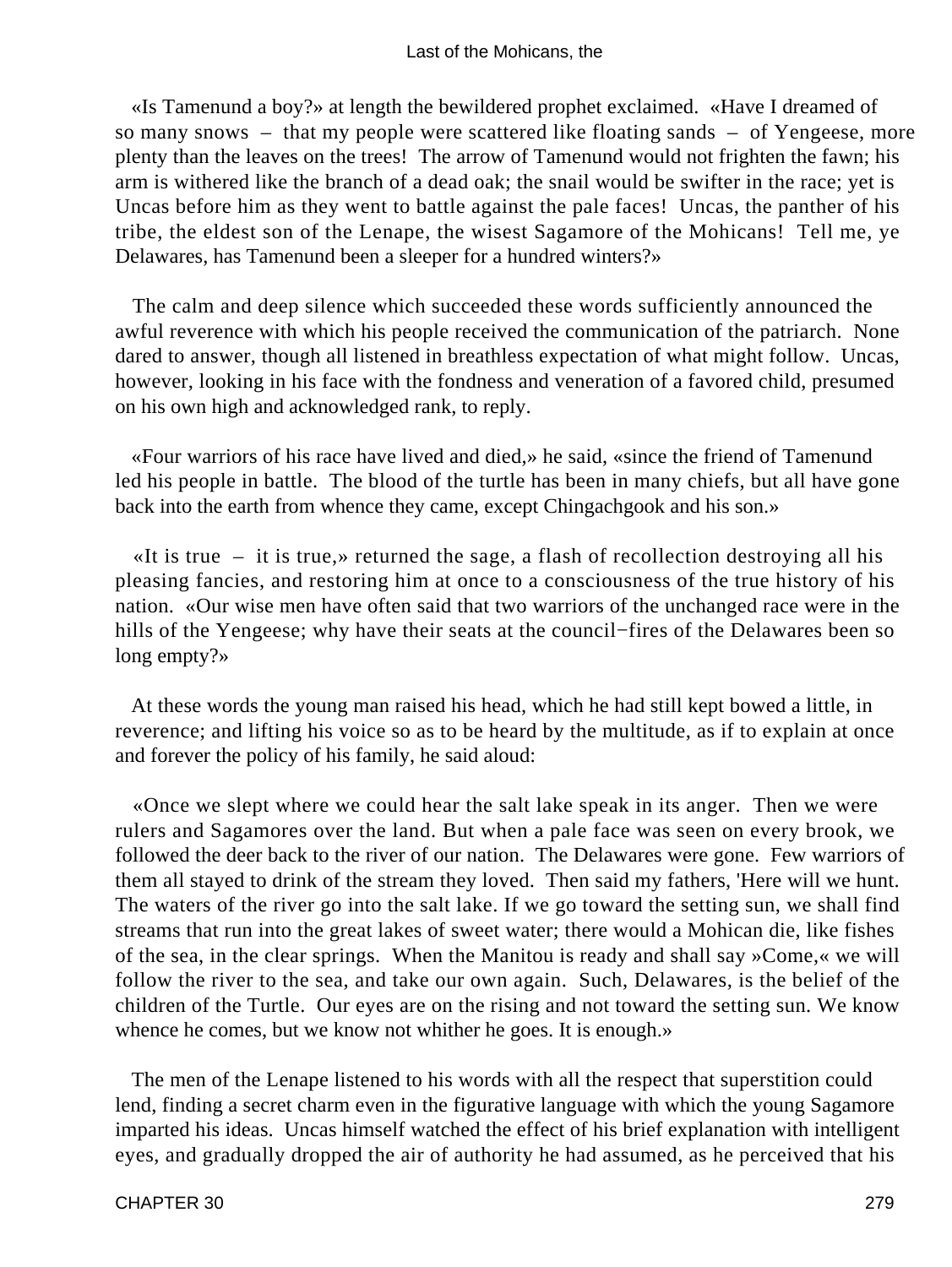auditors were content. Then, permitting his looks to wander over the silent throng that crowded around the elevated seat of Tamenund, he first perceived Hawkeye in his bonds. Stepping eagerly from his stand, he made way for himself to the side of his friend; and cutting his thongs with a quick and angry stroke of his own knife, he motioned to the crowd to divide. The Indians silently obeyed, and once more they stood ranged in their circle, as before his appearance among them. Uncas took the scout by the hand, and led him to the feet of the patriarch.

«Father,» he said, «look at this pale face; a just man, and the friend of the Delawares.»

«Is he a son of Minquon?»

«Not so; a warrior known to the Yengeese, and feared by the Maquas.»

«What name has he gained by his deeds?»

 «We call him Hawkeye,» Uncas replied, using the Delaware phrase; «for his sight never fails. The Mingoes know him better by the death he gives their warriors; with them he is 'The Long Rifle'.»

 «La Longue Carabine!» exclaimed Tamenund, opening his eyes, and regarding the scout sternly. «My son has not done well to call him friend.»

 «I call him so who proves himself such,» returned the young chief, with great calmness, but with a steady mien. «If Uncas is welcome among the Delawares, then is Hawkeye with his friends.»

 «The pale face has slain my young men; his name is great for the blows he has struck the Lenape.»

 «If a Mingo has whispered that much in the ear of the Delaware, he has only shown that he is a singing−bird,» said the scout, who now believed that it was time to vindicate himself from such offensive charges, and who spoke as the man he addressed, modifying his Indian figures, however, with his own peculiar notions. «That I have slain the Maquas I am not the man to deny, even at their own council−fires; but that, knowingly, my hand has never harmed a Delaware, is opposed to the reason of my gifts, which is friendly to them, and all that belongs to their nation.»

 A low exclamation of applause passed among the warriors who exchanged looks with each other like men that first began to perceive their error.

«Where is the Huron?» demanded Tamenund. «Has he stopped my ears?»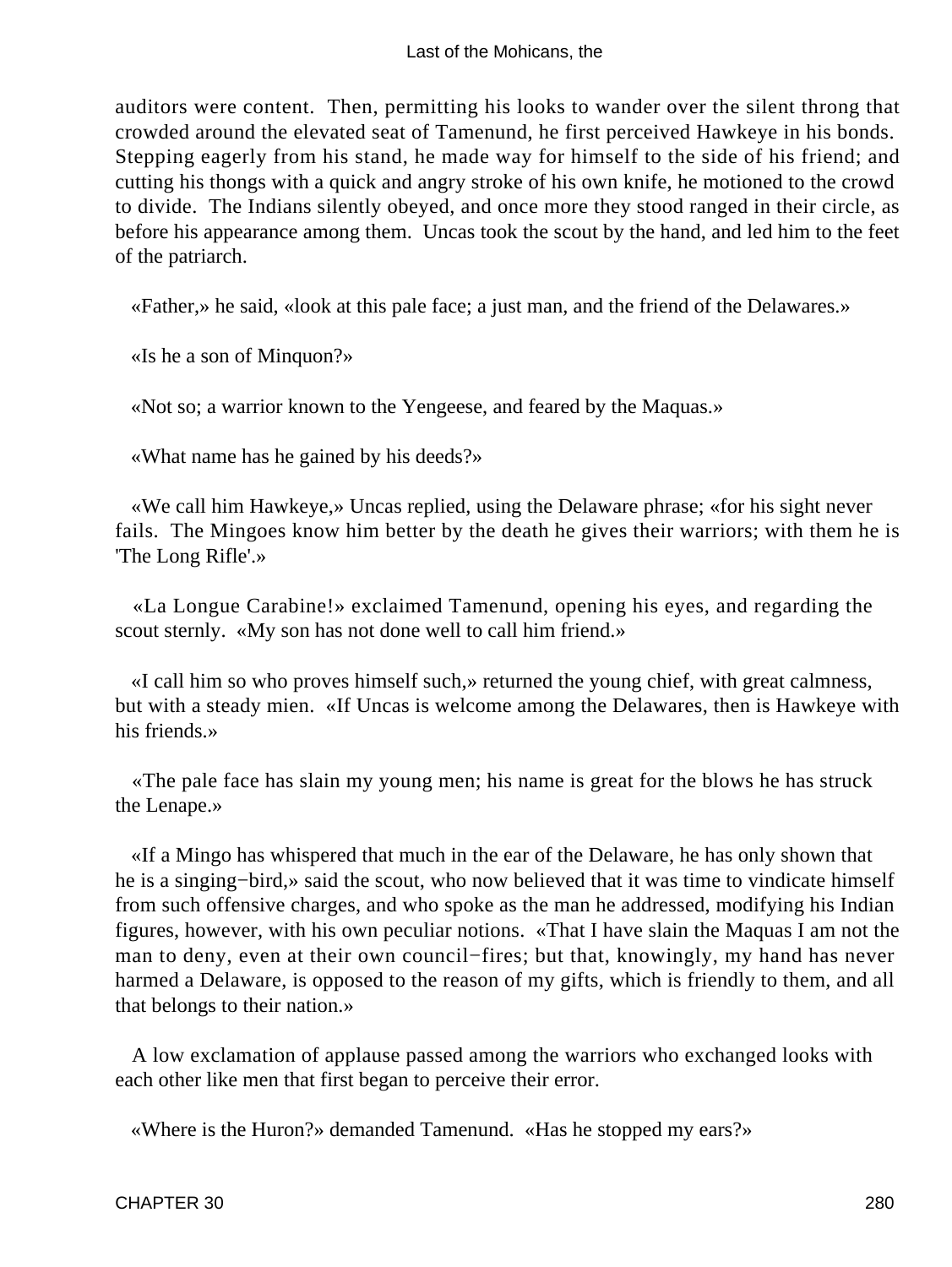Magua, whose feelings during that scene in which Uncas had triumphed may be much better imagined than described, answered to the call by stepping boldly in front of the patriarch.

«The just Tamenund,» he said, «will not keep what a Huron has lent.»

 «Tell me, son of my brother,» returned the sage, avoiding the dark countenance of Le Subtil, and turning gladly to the more ingenuous features of Uncas, «has the stranger a conqueror's right over you?»

 «He has none. The panther may get into snares set by the women; but he is strong, and knows how to leap through them.»

«La Longue Carabine?»

«Laughs at the Mingoes. Go, Huron, ask your squaws the color of a bear.»

«The stranger and white maiden that come into my camp together?»

«Should journey on an open path.»

«And the woman that Huron left with my warriors?»

Uncas made no reply.

 «And the woman that the Mingo has brought into my camp?» repeated Tamenund, gravely.

 «She is mine,» cried Magua, shaking his hand in triumph at Uncas. «Mohican, you know that she is mine.»

 «My son is silent,» said Tamenund, endeavoring to read the expression of the face that the youth turned from him in sorrow.

«It is so,» was the low answer.

 A short and impressive pause succeeded, during which it was very apparent with what reluctance the multitude admitted the justice of the Mingo's claim. At length the sage, on whom alone the decision depended, said, in a firm voice:

«Huron, depart.»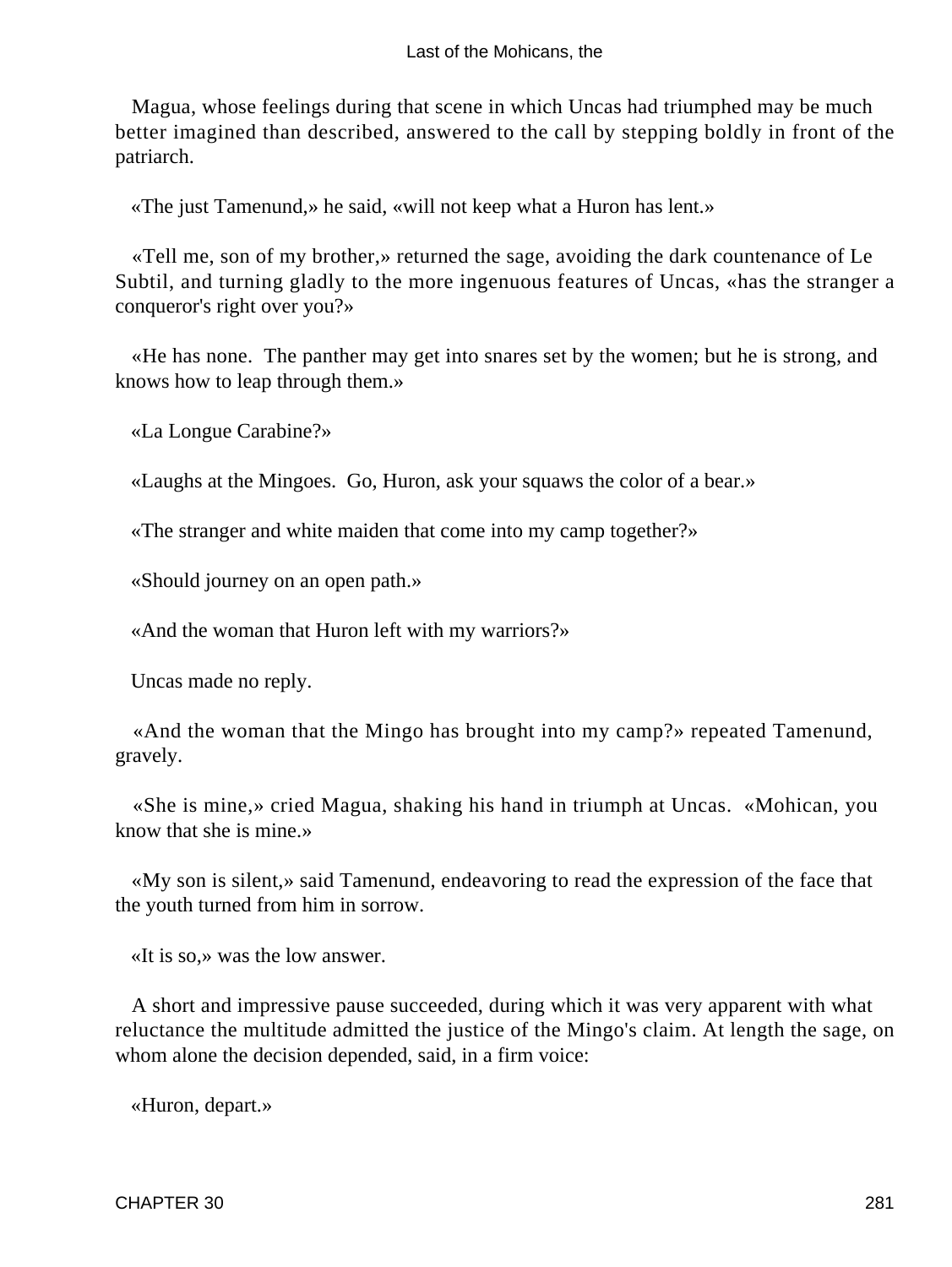#### Last of the Mohicans, the

 «As he came, just Tamenund,» demanded the wily Magua, «or with hands filled with the faith of the Delawares? The wigwam of Le Renard Subtil is empty. Make him strong with his own.»

 The aged man mused with himself for a time; and then, bending his head toward one of his venerable companions, he asked:

«Are my ears open?»

«It is true.»

«Is this Mingo a chief?»

«The first in his nation.»

«Girl, what wouldst thou? A great warrior takes thee to wife. Go! thy race will not end.»

 «Better, a thousand times, it should,» exclaimed the horror−struck Cora, «than meet with such a degradation!»

 «Huron, her mind is in the tents of her fathers. An unwilling maiden makes an unhappy wigwam.»

 «She speaks with the tongue of her people,» returned Magua, regarding his victim with a look of bitter irony.

 «She is of a race of traders, and will bargain for a bright look. Let Tamenund speak the words.»

«Take you the wampum, and our love.»

«Nothing hence but what Magua brought hither.»

 «Then depart with thine own. The Great Manitou forbids that a Delaware should be unjust.»

 Magua advanced, and seized his captive strongly by the arm; the Delawares fell back, in silence; and Cora, as if conscious that remonstrance would be useless, prepared to submit to her fate without resistance.

 «Hold, hold!» cried Duncan, springing forward; «Huron, have mercy! her ransom shall make thee richer than any of thy people were ever yet known to be.»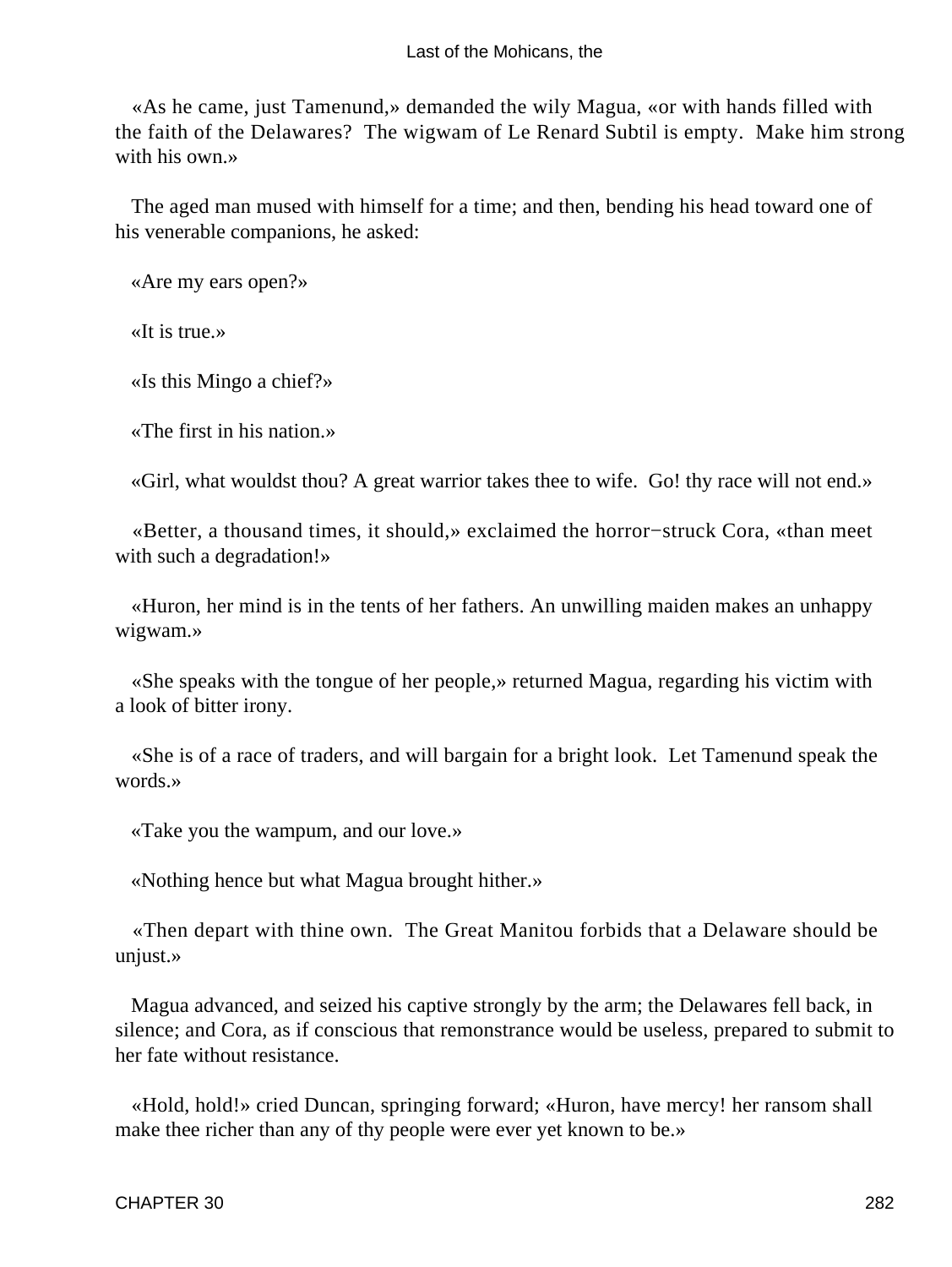«Magua is a red−skin; he wants not the beads of the pale faces.»

 «Gold, silver, powder, lead – all that a warrior needs shall be in thy wigwam; all that becomes the greatest chief.»

 «Le Subtil is very strong,» cried Magua, violently shaking the hand which grasped the unresisting arm of Cora; «he has his revenge!»

 «Mighty ruler of Providence!» exclaimed Heyward, clasping his hands together in agony, «can this be suffered! To you, just Tamenund, I appeal for mercy.»

 «The words of the Delaware are said,» returned the sage, closing his eyes, and dropping back into his seat, alike wearied with his mental and his bodily exertion. «Men speak not twice.»

 «That a chief should not misspend his time in unsaying what has once been spoken is wise and reasonable,» said Hawkeye, motioning to Duncan to be silent; «but it is also prudent in every warrior to consider well before he strikes his tomahawk into the head of his prisoner. Huron, I love you not; nor can I say that any Mingo has ever received much favor at my hands. It is fair to conclude that, if this war does not soon end, many more of your warriors will meet me in the woods. Put it to your judgment, then, whether you would prefer taking such a prisoner as that into your encampment, or one like myself, who am a man that it would greatly rejoice your nation to see with naked hands.»

 «Will 'The Long Rifle' give his life for the woman?» demanded Magua, hesitatingly; for he had already made a motion toward quitting the place with his victim.

 «No, no; I have not said so much as that,» returned Hawkeye, drawing back with suitable discretion, when he noted the eagerness with which Magua listened to his proposal. «It would be an unequal exchange, to give a warrior, in the prime of his age and usefulness, for the best woman on the frontiers. I might consent to go into winter quarters, now – at least six weeks afore the leaves will turn – on condition you will release the maiden.»

Magua shook his head, and made an impatient sign for the crowd to open.

 «Well, then,» added the scout, with the musing air of a man who had not half made up his mind; «I will throw 'killdeer' into the bargain. Take the word of an experienced hunter, the piece has not its equal atween the provinces.»

Magua still disdained to reply, continuing his efforts to disperse the crowd.

 «Perhaps,» added the scout, losing his dissembled coolness exactly in proportion as the other manifested an indifference to the exchange, «if I should condition to teach your young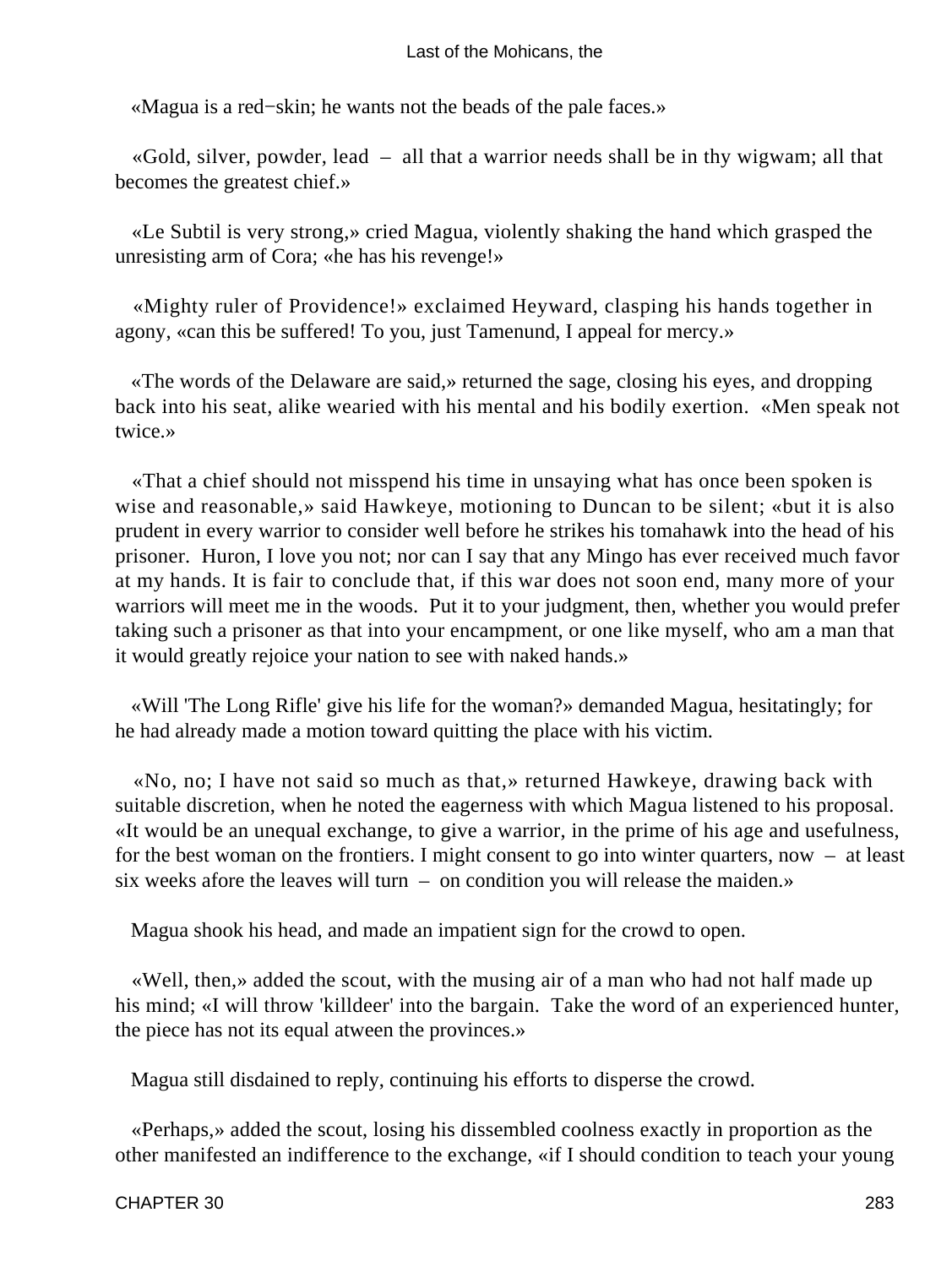men the real virtue of the we'pon, it would smoothe the little differences in our judgments.»

 Le Renard fiercely ordered the Delawares, who still lingered in an impenetrable belt around him, in hopes he would listen to the amicable proposal, to open his path, threatening, by the glance of his eye, another appeal to the infallible justice of their «prophet.»

 «What is ordered must sooner or later arrive,» continued Hawkeye, turning with a sad and humbled look to Uncas. «The varlet knows his advantage and will keep it! God bless you, boy; you have found friends among your natural kin, and I hope they will prove as true as some you have met who had no Indian cross. As for me, sooner or later, I must die; it is, therefore, fortunate there are but few to make my death−howl. After all, it is likely the imps would have managed to master my scalp, so a day or two will make no great difference in the everlasting reckoning of time. God bless you,» added the rugged woodsman, bending his head aside, and then instantly changing its direction again, with a wistful look toward the youth; «I loved both you and your father, Uncas, though our skins are not altogether of a color, and our gifts are somewhat different. Tell the Sagamore I never lost sight of him in my greatest trouble; and, as for you, think of me sometimes when on a lucky trail, and depend on it, boy, whether there be one heaven or two, there is a path in the other world by which honest men may come together again. You'll find the rifle in the place we hid it; take it, and keep it for my sake; and, harkee, lad, as your natural gifts don't deny you the use of vengeance, use it a little freely on the Mingoes; it may unburden griefs at my loss, and ease your mind. Huron, I accept your offer; release the woman. I am your prisoner!»

 A suppressed, but still distinct murmur of approbation ran through the crowd at this generous proposition; even the fiercest among the Delaware warriors manifesting pleasure at the manliness of the intended sacrifice. Magua paused, and for an anxious moment, it might be said, he doubted; then, casting his eyes on Cora, with an expression in which ferocity and admiration were strangely mingled, his purpose became fixed forever.

 He intimated his contempt of the offer with a backward motion of his head, and said, in a steady and settled voice:

 «Le Renard Subtil is a great chief; he has but one mind. Come,» he added, laying his hand too familiarly on the shoulder of his captive to urge her onward; «a Huron is no tattler; we will go.»

 The maiden drew back in lofty womanly reserve, and her dark eye kindled, while the rich blood shot, like the passing brightness of the sun, into her very temples, at the indignity.

 «I am your prisoner, and, at a fitting time shall be ready to follow, even to my death. But violence is unnecessary,» she coldly said; and immediately turning to Hawkeye, added: «Generous hunter! from my soul I thank you. Your offer is vain, neither could it be accepted; but still you may serve me, even more than in your own noble intention. Look at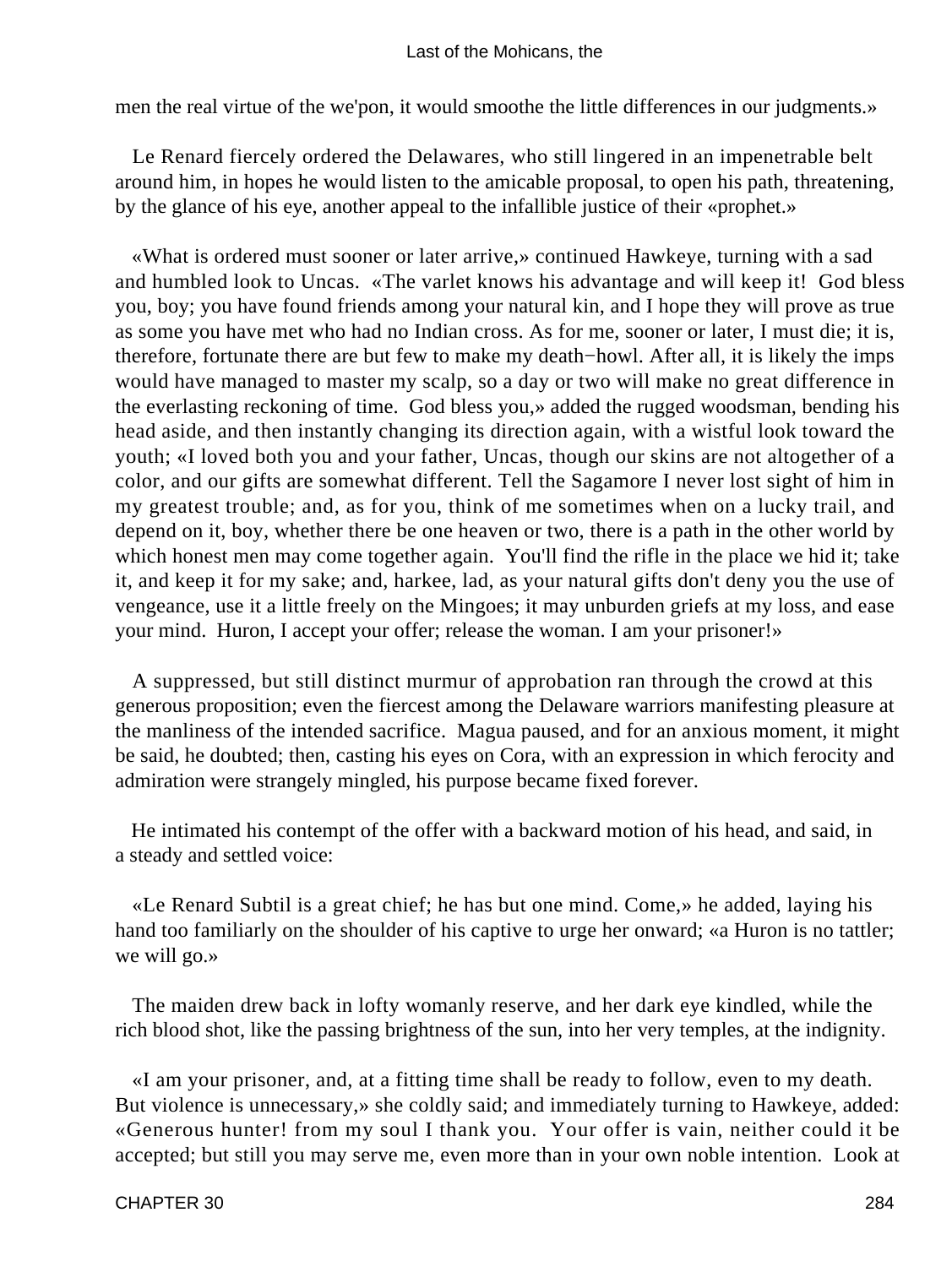that drooping humbled child! Abandon her not until you leave her in the habitations of civilized men. I will not say,» wringing the hard hand of the scout, «that her father will reward you – for such as you are above the rewards of men – but he will thank you and bless you. And, believe me, the blessing of a just and aged man has virtue in the sight of Heaven. Would to God I could hear one word from his lips at this awful moment!» Her voice became choked, and, for an instant, she was silent; then, advancing a step nigher to Duncan, who was supporting her unconscious sister, she continued, in more subdued tones, but in which feeling and the habits of her sex maintained a fearful struggle: «I need not tell you to cherish the treasure you will possess. You love her, Heyward; that would conceal a thousand faults, though she had them. She is kind, gentle, sweet, good, as mortal may be. There is not a blemish in mind or person at which the proudest of you all would sicken. She is fair – oh! how surpassingly fair!» laying her own beautiful, but less brilliant, hand in melancholy affection on the alabaster forehead of Alice, and parting the golden hair which clustered about her brows; «and yet her soul is pure and spotless as her skin! I could say much – more, perhaps, than cooler reason would approve; but I will spare you and myself – » Her voice became inaudible, and her face was bent over the form of her sister. After a long and burning kiss, she arose, and with features of the hue of death, but without even a tear in her feverish eye, she turned away, and added, to the savage, with all her former elevation of manner: «Now, sir, if it be your pleasure, I will follow.»

 «Ay, go,» cried Duncan, placing Alice in the arms of an Indian girl; «go, Magua, go. these Delawares have their laws, which forbid them to detain you; but  $I - I$  have no such obligation. Go, malignant monster – why do you delay?»

 It would be difficult to describe the expression with which Magua listened to this threat to follow. There was at first a fierce and manifest display of joy, and then it was instantly subdued in a look of cunning coldness.

«The words are open,» he was content with answering, «'The Open Hand' can come.»

 «Hold,» cried Hawkeye, seizing Duncan by the arm, and detaining him by violence; «you know not the craft of the imp. He would lead you to an ambushment, and your death – »

 «Huron,» interrupted Uncas, who submissive to the stern customs of his people, had been an attentive and grave listener to all that passed; «Huron, the justice of the Delawares comes from the Manitou. Look at the sun. He is now in the upper branches of the hemlock. Your path is short and open. When he is seen above the trees, there will be men on your trail.»

 «I hear a crow!» exclaimed Magua, with a taunting laugh. «Go!» he added, shaking his hand at the crowd, which had slowly opened to admit his passage. «Where are the petticoats of the Delawares! Let them send their arrows and their guns to the Wyandots; they shall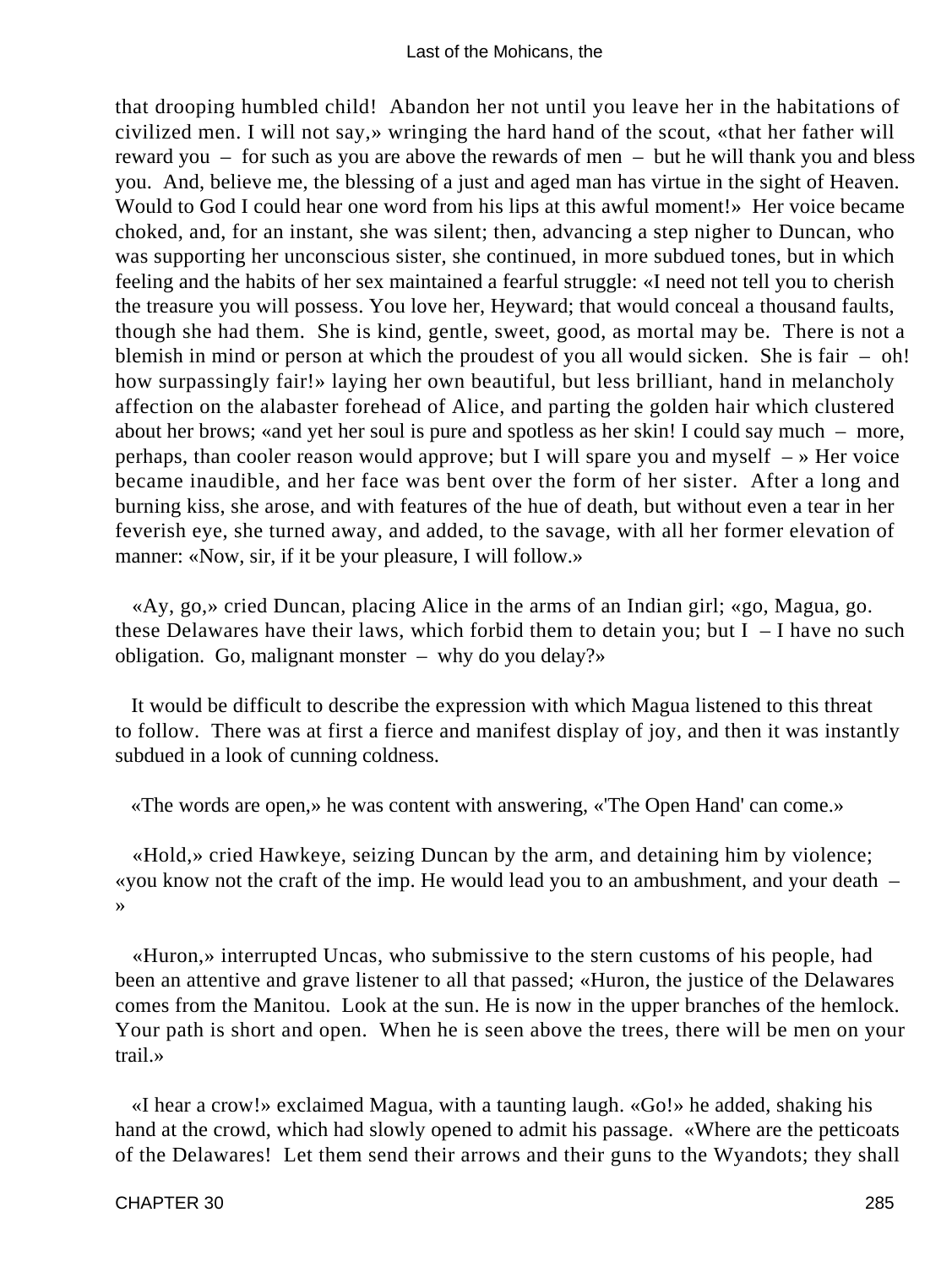### Last of the Mohicans, the

have venison to eat, and corn to hoe. Dogs, rabbits, thieves - I spit on you!»

 His parting gibes were listened to in a dead, boding silence, and, with these biting words in his mouth, the triumphant Magua passed unmolested into the forest, followed by his passive captive, and protected by the inviolable laws of Indian hospitality.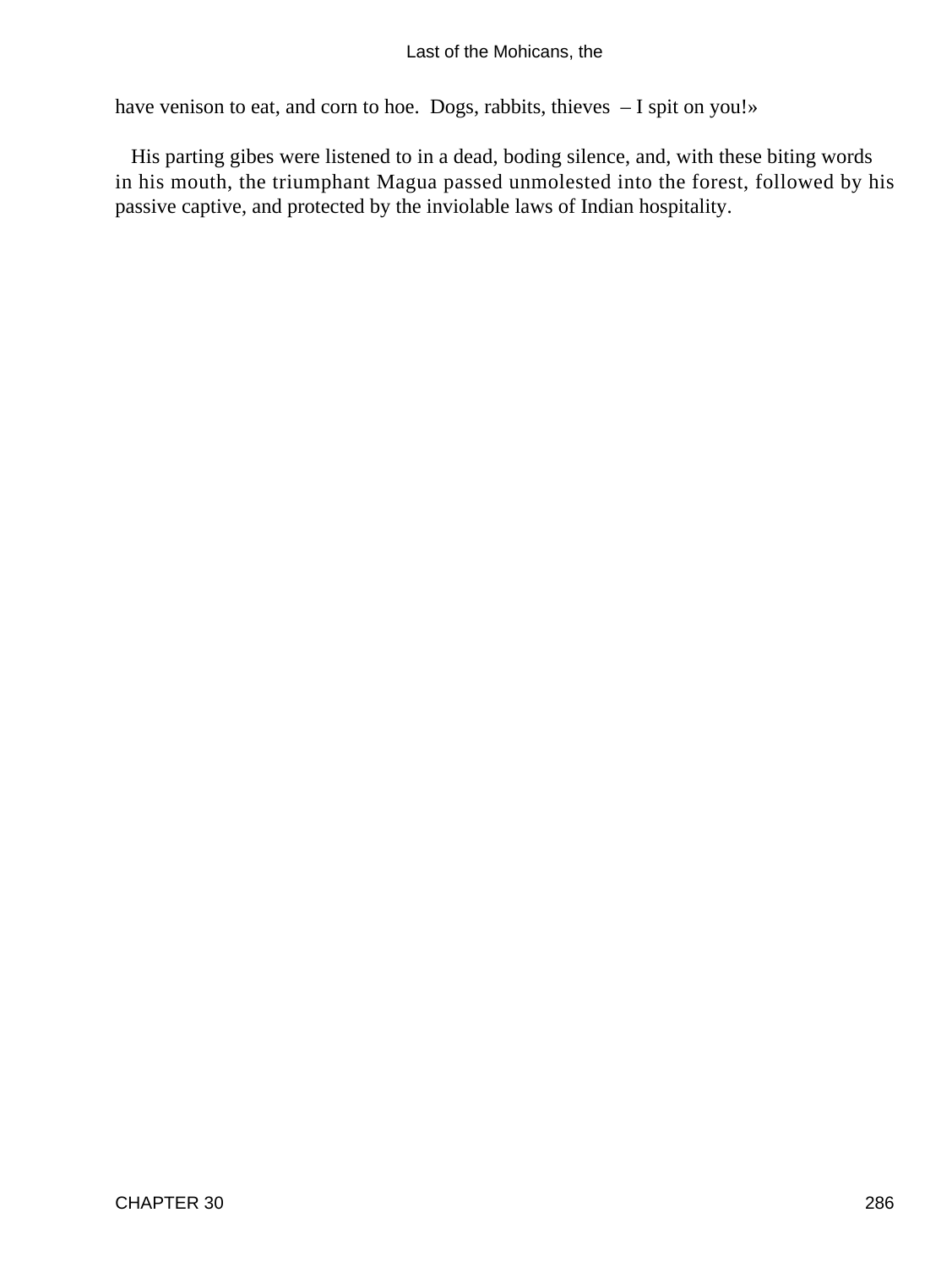# **[CHAPTER 31](#page-317-0)**

 $\ll F$ lue. – Kill the poys and the luggage! Tis expressly against the law of arms; 'tis as arrant a piece of knavery, mark you now, as can be offered in the 'orld.» – King Henry V

 So long as their enemy and his victim continued in sight, the multitude remained motionless as beings charmed to the place by some power that was friendly to the Huron; but, the instant he disappeared, it became tossed and agitated by fierce and powerful passion. Uncas maintained his elevated stand, keeping his eyes on the form of Cora, until the colors of her dress were blended with the foliage of the forest; when he descended, and, moving silently through the throng, he disappeared in that lodge from which he had so recently issued. A few of the graver and more attentive warriors, who caught the gleams of anger that shot from the eyes of the young chief in passing, followed him to the place he had selected for his meditations. After which, Tamenund and Alice were removed, and the women and children were ordered to disperse. During the momentous hour that succeeded, the encampment resembled a hive of troubled bees, who only awaited the appearance and example of their leader to take some distant and momentous flight.

 A young warrior at length issued from the lodge of Uncas; and, moving deliberately, with a sort of grave march, toward a dwarf pine that grew in the crevices of the rocky terrace, he tore the bark from its body, and then turned whence he came without speaking. He was soon followed by another, who stripped the sapling of its branches, leaving it a naked and blazed\* trunk. A third colored the post with stripes of a dark red paint; all which indications of a hostile design in the leaders of the nation were received by the men without in a gloomy and ominous silence. Finally, the Mohican himself reappeared, divested of all his attire, except his girdle and leggings, and with one−half of his fine features hid under a cloud of threatening black.

 \* A tree which has been partially or entirely stripped of its bark is said, in the language of the country, to be «blazed.» The term is strictly English, for a horse is said to be blazed when it has a white mark.

 Uncas moved with a slow and dignified tread toward the post, which he immediately commenced encircling with a measured step, not unlike an ancient dance, raising his voice, at the same time, in the wild and irregular chant of his war song. The notes were in the extremes of human sounds; being sometimes melancholy and exquisitely plaintive, even rivaling the melody of birds – and then, by sudden and startling transitions, causing the auditors to tremble by their depth and energy. The words were few and often repeated, proceeding gradually from a sort of invocation, or hymn, to the Deity, to an intimation of the warrior's object, and terminating as they commenced with an acknowledgment of his own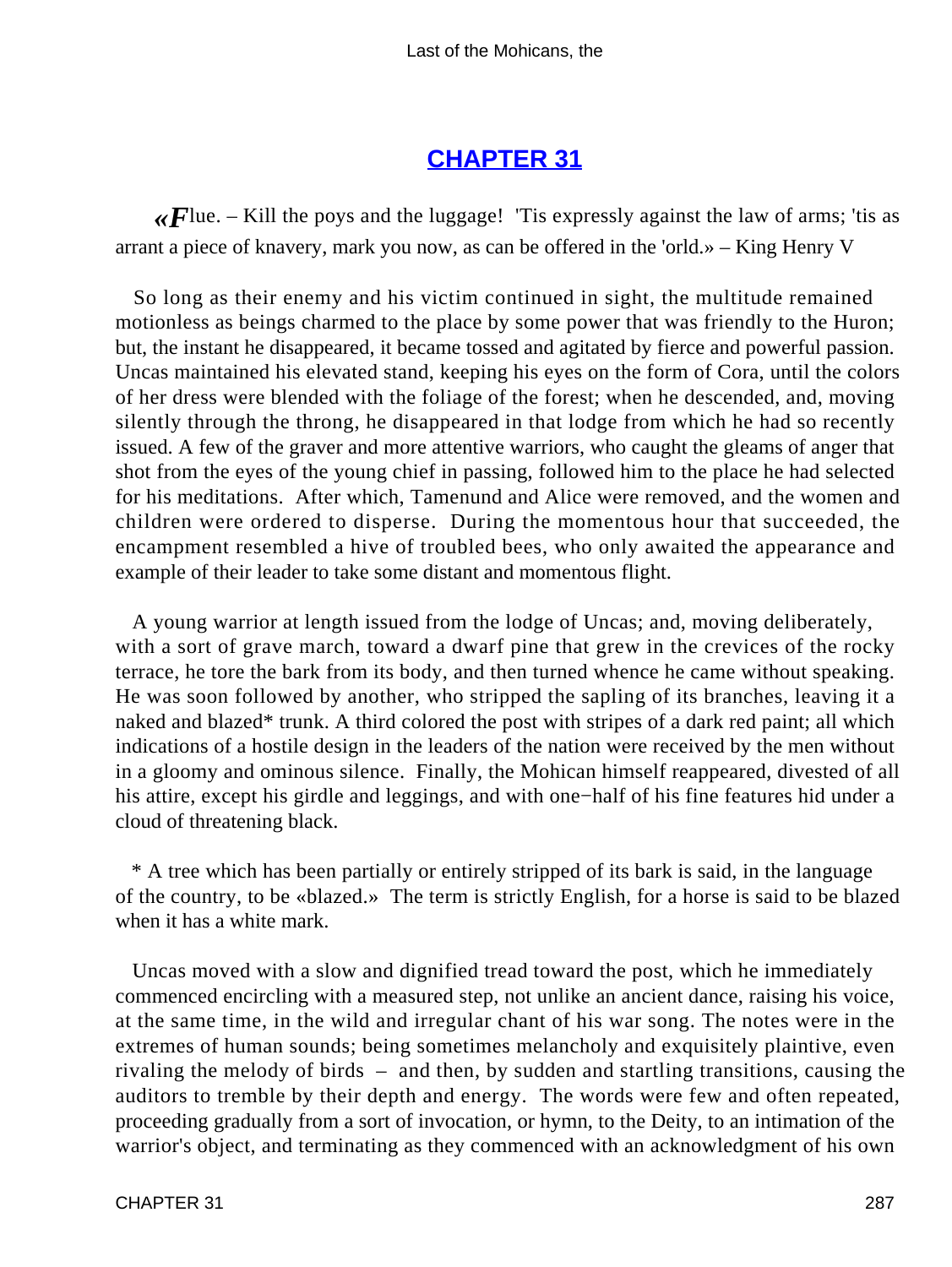dependence on the Great Spirit. If it were possible to translate the comprehensive and melodious language in which he spoke, the ode might read something like the following: «Manitou! Manitou! Manitou! Thou art great, thou art good, thou art wise: Manitou! Manitou! Thou art just. »In the heavens, in the clouds, oh, I see many spots – many dark, many red: In the heavens, oh, I see many clouds.« »In the woods, in the air, oh, I hear the whoop, the long yell, and the cry: In the woods, oh, I hear the loud whoop!"

 «Manitou! Manitou! Manitou! I am weak – thou art strong; I am slow; Manitou! Manitou! Give me aid.»

 At the end of what might be called each verse he made a pause, by raising a note louder and longer than common, that was peculiarly suited to the sentiment just expressed. The first close was solemn, and intended to convey the idea of veneration; the second descriptive, bordering on the alarming; and the third was the well−known and terrific war−whoop, which burst from the lips of the young warrior, like a combination of all the frightful sounds of battle. The last was like the first, humble and imploring. Three times did he repeat this song, and as often did he encircle the post in his dance.

 At the close of the first turn, a grave and highly esteemed chief of the Lenape followed his example, singing words of his own, however, to music of a similar character. Warrior after warrior enlisted in the dance, until all of any renown and authority were numbered in its mazes. The spectacle now became wildly terrific; the fierce−looking and menacing visages of the chiefs receiving additional power from the appalling strains in which they mingled their guttural tones. Just then Uncas struck his tomahawk deep into the post, and raised his voice in a shout, which might be termed his own battle cry. The act announced that he had assumed the chief authority in the intended expedition.

 It was a signal that awakened all the slumbering passions of the nation. A hundred youths, who had hitherto been restrained by the diffidence of their years, rushed in a frantic body on the fancied emblem of their enemy, and severed it asunder, splinter by splinter, until nothing remained of the trunk but its roots in the earth. During this moment of tumult, the most ruthless deeds of war were performed on the fragments of the tree, with as much apparent ferocity as if they were the living victims of their cruelty. Some were scalped; some received the keen and trembling axe; and others suffered by thrusts from the fatal knife. In short, the manifestations of zeal and fierce delight were so great and unequivocal, that the expedition was declared to be a war of the nation.

 The instant Uncas had struck the blow, he moved out of the circle, and cast his eyes up to the sun, which was just gaining the point, when the truce with Magua was to end. The fact was soon announced by a significant gesture, accompanied by a corresponding cry; and the whole of the excited multitude abandoned their mimic warfare, with shrill yells of pleasure, to prepare for the more hazardous experiment of the reality.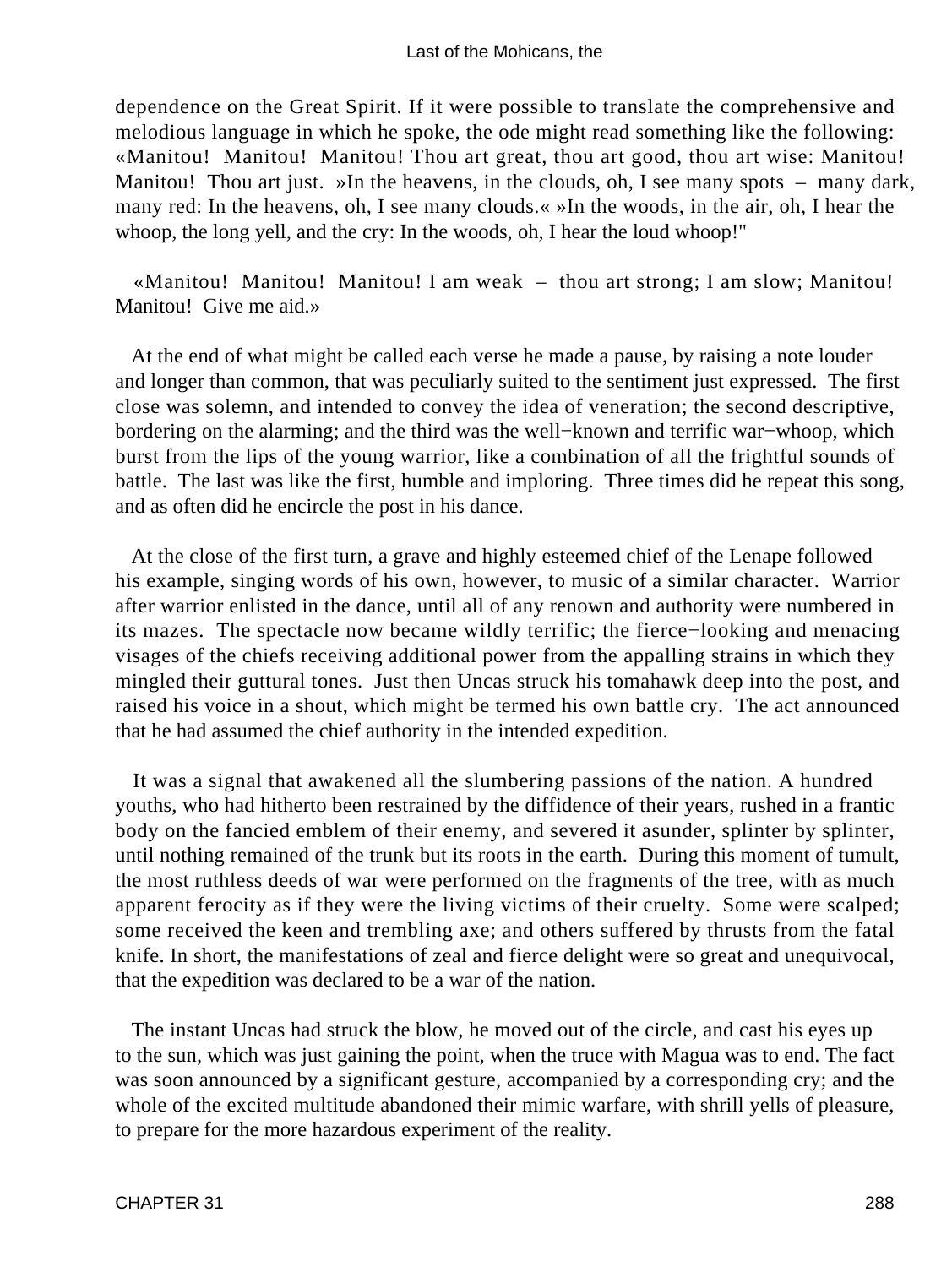The whole face of the encampment was instantly changed. The warriors, who were already armed and painted, became as still as if they were incapable of any uncommon burst of emotion. On the other hand, the women broke out of the lodges, with the songs of joy and those of lamentation so strangely mixed that it might have been difficult to have said which passion preponderated. None, however, was idle. Some bore their choicest articles, others their young, and some their aged and infirm, into the forest, which spread itself like a verdant carpet of bright green against the side of the mountain. Thither Tamenund also retired, with calm composure, after a short and touching interview with Uncas; from whom the sage separated with the reluctance that a parent would quit a long lost and just recovered child. In the meantime, Duncan saw Alice to a place of safety, and then sought the scout, with a countenance that denoted how eagerly he also panted for the approaching contest.

 But Hawkeye was too much accustomed to the war song and the enlistments of the natives, to betray any interest in the passing scene. He merely cast an occasional look at the number and quality of the warriors, who, from time to time, signified their readiness to accompany Uncas to the field. In this particular he was soon satisfied; for, as has been already seen, the power of the young chief quickly embraced every fighting man in the nation. After this material point was so satisfactorily decided, he despatched an Indian boy in quest of «killdeer» and the rifle of Uncas, to the place where they had deposited their weapons on approaching the camp of the Delawares; a measure of double policy, inasmuch as it protected the arms from their own fate, if detained as prisoners, and gave them the advantage of appearing among the strangers rather as sufferers than as men provided with means of defense and subsistence. In selecting another to perform the office of reclaiming his highly prized rifle, the scout had lost sight of none of his habitual caution. He knew that Magua had not come unattended, and he also knew that Huron spies watched the movements of their new enemies, along the whole boundary of the woods. It would, therefore, have been fatal to himself to have attempted the experiment; a warrior would have fared no better; but the danger of a boy would not be likely to commence until after his object was discovered. When Heyward joined him, the scout was coolly awaiting the result of this experiment.

 The boy , who had been well instructed, and was sufficiently crafty, proceeded, with a bosom that was swelling with the pride of such a confidence, and all the hopes of young ambition, carelessly across the clearing to the wood, which he entered at a point at some little distance from the place where the guns were secreted. The instant, however, he was concealed by the foliage of the bushes, his dusky form was to be seen gliding, like that of a serpent, toward the desired treasure. He was successful; and in another moment he appeared flying across the narrow opening that skirted the base of the terrace on which the village stood, with the velocity of an arrow, and bearing a prize in each hand. He had actually gained the crags, and was leaping up their sides with incredible activity, when a shot from the woods showed how accurate had been the judgment of the scout. The boy answered it with a feeble but contemptuous shout; and immediately a second bullet was sent after him from another part of the cover. At the next instant he appeared on the level above, elevating his guns in triumph, while he moved with the air of a conqueror toward the renowned hunter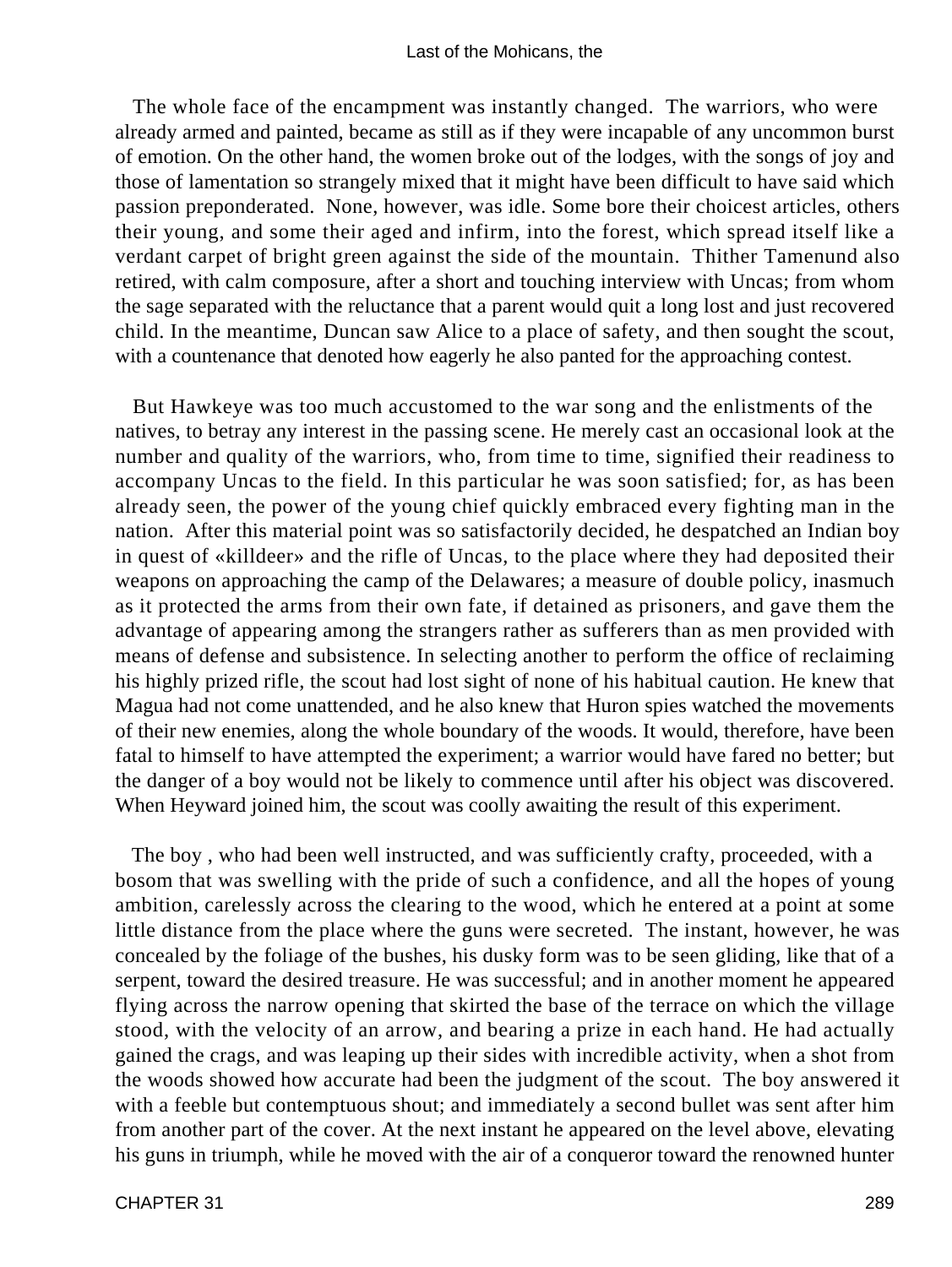who had honored him by so glorious a commission.

 Notwithstanding the lively interest Hawkeye had taken in the fate of his messenger, he received «killdeer» with a satisfaction that, momentarily, drove all other recollections from his mind. After examining the piece with an intelligent eye, and opening and shutting the pan some ten or fifteen times, and trying sundry other equally important experiments on the lock, he turned to the boy and demanded with great manifestations of kindness, if he was hurt. The urchin looked proudly up in his face, but made no reply.

 «Ah! I see, lad, the knaves have barked your arm!» added the scout, taking up the limb of the patient sufferer, across which a deep flesh wound had been made by one of the bullets; «but a little bruised alder will act like a charm. In the meantime I will wrap it in a badge of wampum! You have commenced the business of a warrior early, my brave boy, and are likely to bear a plenty of honorable scars to your grave. I know many young men that have taken scalps who cannot show such a mark as this. Go! » having bound up the arm; «you will be a chief!»

 The lad departed, prouder of his flowing blood than the vainest courtier could be of his blushing ribbon; and stalked among the fellows of his age, an object of general admiration and envy.

 But, in a moment of so many serious and important duties, this single act of juvenile fortitude did not attract the general notice and commendation it would have received under milder auspices. It had, however, served to apprise the Delawares of the position and the intentions of their enemies. Accordingly a party of adventurers, better suited to the task than the weak though spirited boy, was ordered to dislodge the skulkers. The duty was soon performed; for most of the Hurons retired of themselves when they found they had been discovered. The Delawares followed to a sufficient distance from their own encampment, and then halted for orders, apprehensive of being led into an ambush. As both parties secreted themselves, the woods were again as still and quiet as a mild summer morning and deep solitude could render them.

 The calm but still impatient Uncas now collected his chiefs, and divided his power. He presented Hawkeye as a warrior, often tried, and always found deserving of confidence. When he found his friend met with a favorable reception, he bestowed on him the command of twenty men, like himself, active, skillful and resolute. He gave the Delawares to understand the rank of Heyward among the troops of the Yengeese, and then tendered to him a trust of equal authority. But Duncan declined the charge, professing his readiness to serve as a volunteer by the side of the scout. After this disposition, the young Mohican appointed various native chiefs to fill the different situations of responsibility, and, the time pressing, he gave forth the word to march. He was cheerfully, but silently obeyed by more than two hundred men.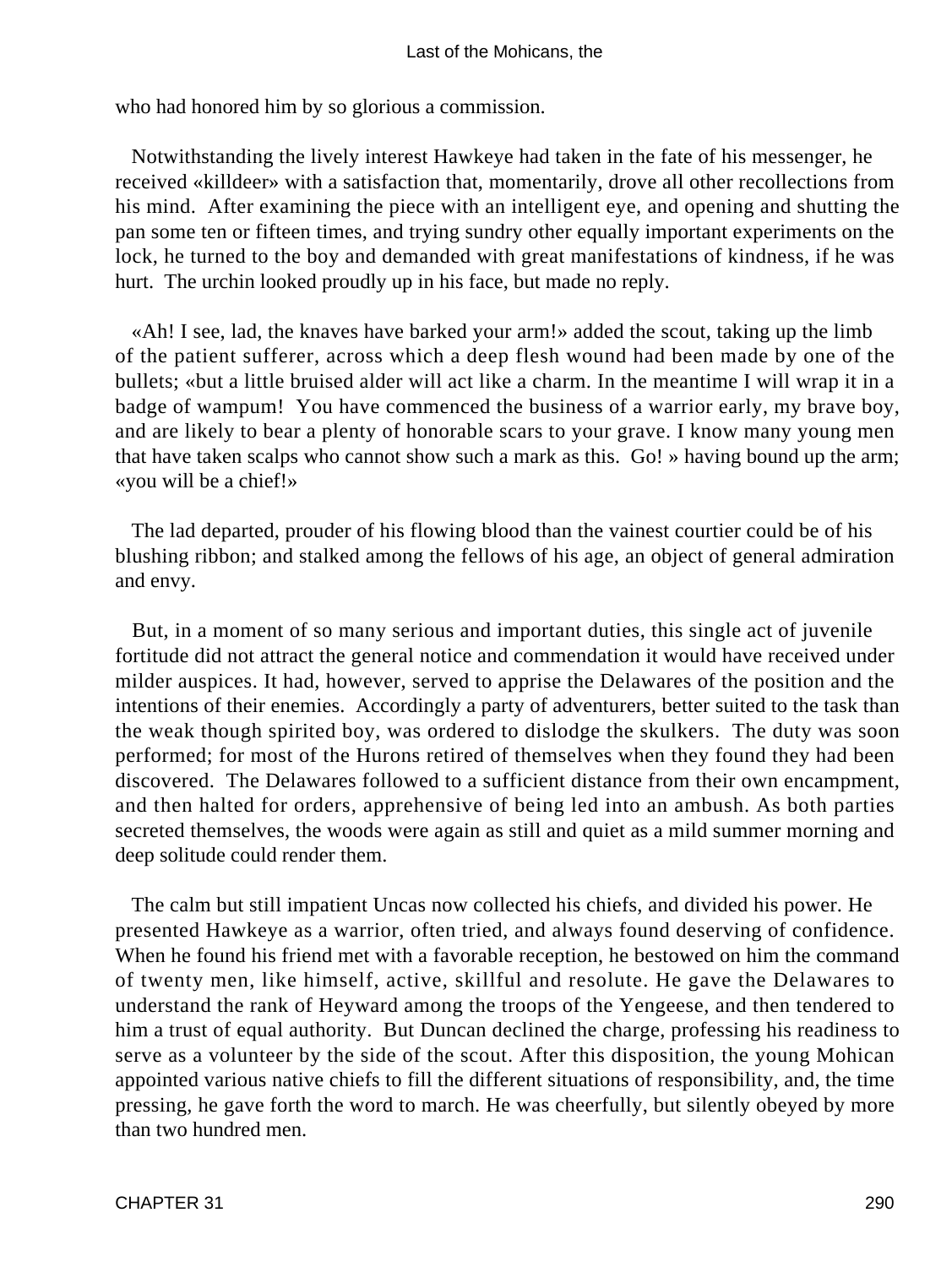Their entrance into the forest was perfectly unmolested; nor did they encounter any living objects that could either give the alarm, or furnish the intelligence they needed, until they came upon the lairs of their own scouts. Here a halt was ordered, and the chiefs were assembled to hold a «whispering council.»

 At this meeting divers plans of operation were suggested, though none of a character to meet the wishes of their ardent leader. Had Uncas followed the promptings of his own inclinations, he would have led his followers to the charge without a moment's delay, and put the conflict to the hazard of an instant issue; but such a course would have been in opposition to all the received practises and opinions of his countrymen. He was, therefore, fain to adopt a caution that in the present temper of his mind he execrated, and to listen to advice at which his fiery spirit chafed, under the vivid recollection of Cora's danger and Magua's insolence.

 After an unsatisfactory conference of many minutes, a solitary individual was seen advancing from the side of the enemy, with such apparent haste, as to induce the belief he might be a messenger charged with pacific overtures. When within a hundred yards, however, of the cover behind which the Delaware council had assembled, the stranger hesitated, appeared uncertain what course to take, and finally halted. All eyes were turned now on Uncas, as if seeking directions how to proceed.

 «Hawkeye,» said the young chief, in a low voice, «he must never speak to the Hurons again.»

 «His time has come,» said the laconic scout, thrusting the long barrel of his rifle through the leaves, and taking his deliberate and fatal aim. But, instead of pulling the trigger, he lowered the muzzle again, and indulged himself in a fit of his peculiar mirth. «I took the imp for a Mingo, as I'm a miserable sinner!» he said; «but when my eye ranged along his ribs for a place to get the bullet in – would you think it, Uncas – I saw the musicianer's blower; and so, after all, it is the man they call Gamut, whose death can profit no one, and whose life, if this tongue can do anything but sing, may be made serviceable to our own ends. If sounds have not lost their virtue, I'll soon have a discourse with the honest fellow, and that in a voice he'll find more agreeable than the speech of 'killdeer'.»

 So saying, Hawkeye laid aside his rifle; and, crawling through the bushes until within hearing of David, he attempted to repeat the musical effort, which had conducted himself, with so much safety and eclat, through the Huron encampment. The exquisite organs of Gamut could not readily be deceived (and, to say the truth, it would have been difficult for any other than Hawkeye to produce a similar noise), and, consequently, having once before heard the sounds, he now knew whence they proceeded. The poor fellow appeared relieved from a state of great embarrassment; for, pursuing the direction of the voice – a task that to him was not much less arduous that it would have been to have gone up in the face of a battery – he soon discovered the hidden songster.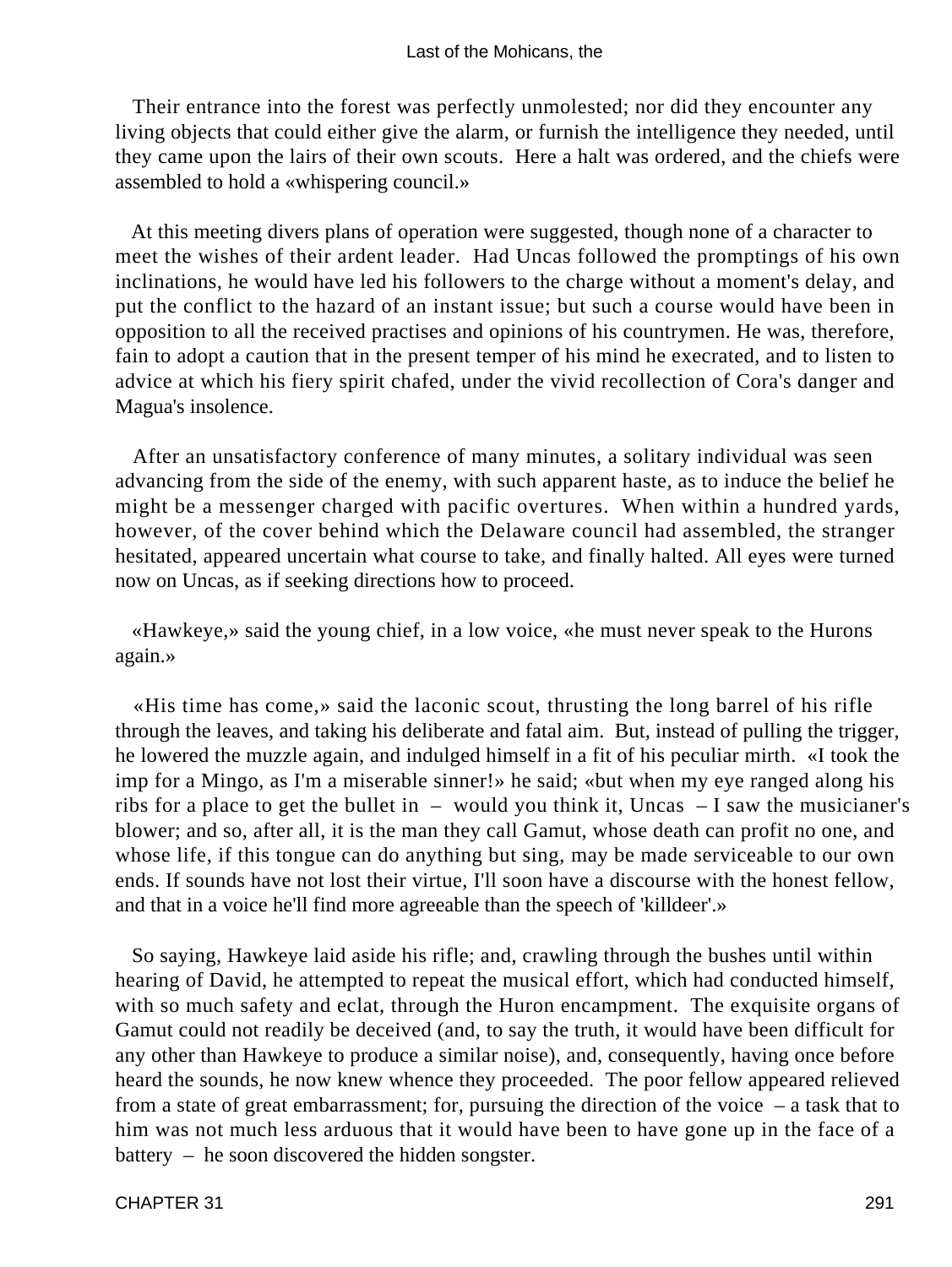«I wonder what the Hurons will think of that!» said the scout, laughing, as he took his companion by the arm, and urged him toward the rear. «If the knaves lie within earshot, they will say there are two non−compossers instead of one! But here we are safe,» he added, pointing to Uncas and his associates. «Now give us the history of the Mingo inventions in natural English, and without any ups and downs of voice.»

 David gazed about him, at the fierce and wild−looking chiefs, in mute wonder; but assured by the presence of faces that he knew, he soon rallied his faculties so far as to make an intelligent reply.

 «The heathen are abroad in goodly numbers,» said David; «and, I fear, with evil intent. There has been much howling and ungodly revelry, together with such sounds as it is profanity to utter, in their habitations within the past hour, so much so, in truth, that I have fled to the Delawares in search of peace.»

 «Your ears might not have profited much by the exchange, had you been quicker of foot,» returned the scout a little dryly. «But let that be as it may; where are the Hurons?»

 «They lie hid in the forest, between this spot and their village in such force, that prudence would teach you instantly to return.»

 Uncas cast a glance along the range of trees which concealed his own band and mentioned the name of:

«Magua?»

 «Is among them. He brought in the maiden that had sojourned with the Delawares; and, leaving her in the cave, has put himself, like a raging wolf, at the head of his savages. I know not what has troubled his spirit so greatly!»

 «He has left her, you say, in the cave!» interrupted Heyward; «'tis well that we know its situation! May not something be done for her instant relief?»

Uncas looked earnestly at the scout, before he asked:

«What says Hawkeye?»

 «Give me twenty rifles, and I will turn to the right, along the stream; and, passing by the huts of the beaver, will join the Sagamore and the colonel. You shall then hear the whoop from that quarter; with this wind one may easily send it a mile. Then, Uncas, do you drive in the front; when they come within range of our pieces, we will give them a blow that, I pledge the good name of an old frontiersman, shall make their line bend like an ashen bow. After which, we will carry the village, and take the woman from the cave; when the affair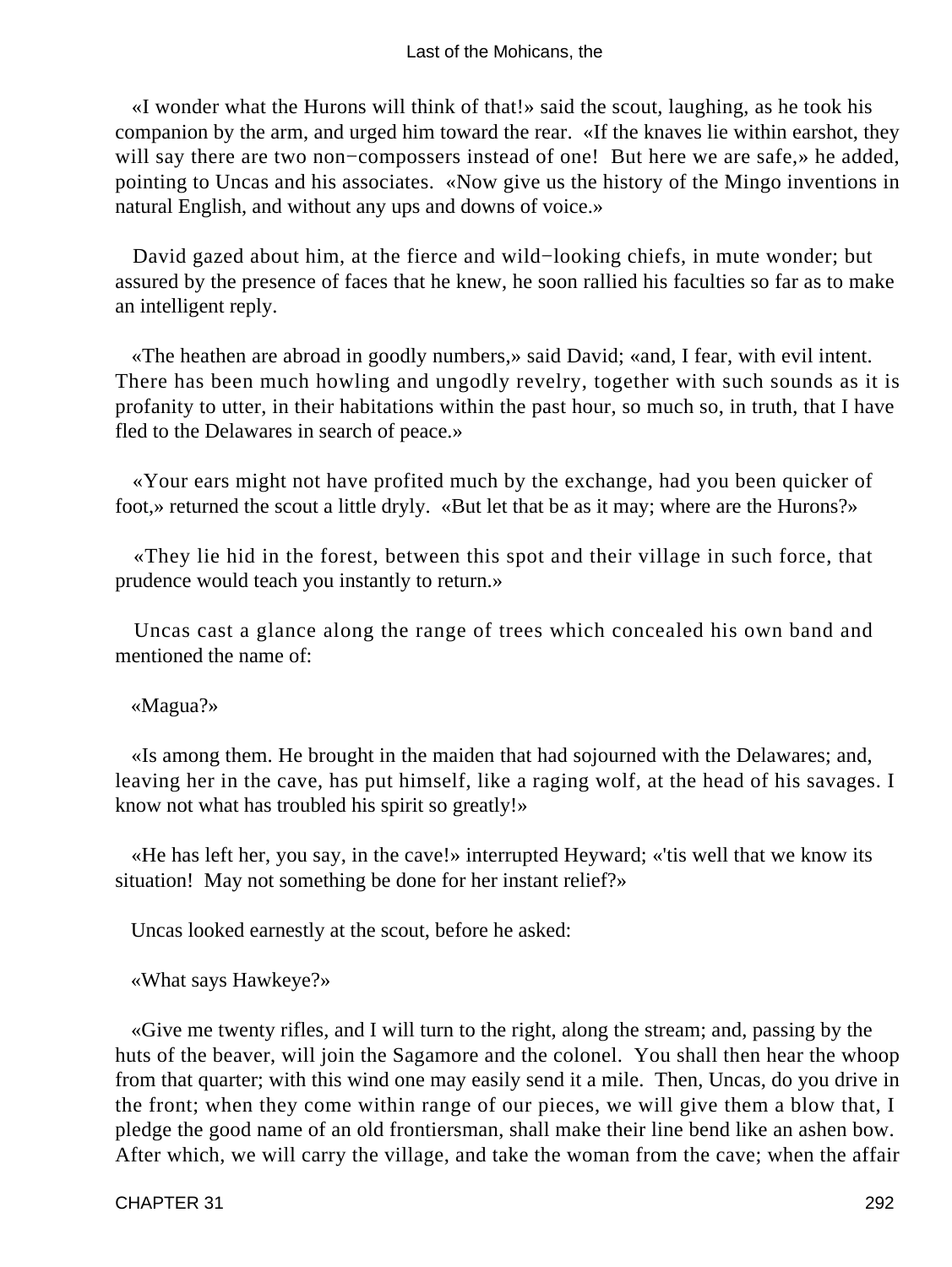may be finished with the tribe, according to a white man's battle, by a blow and a victory; or, in the Indian fashion, with dodge and cover. There may be no great learning, major, in this plan, but with courage and patience it can all be done.»

 «I like it very much,» cried Duncan, who saw that the release of Cora was the primary object in the mind of the scout; «I like it much. Let it be instantly attempted.»

 After a short conference, the plan was matured, and rendered more intelligible to the several parties; the different signals were appointed, and the chiefs separated, each to his allotted station.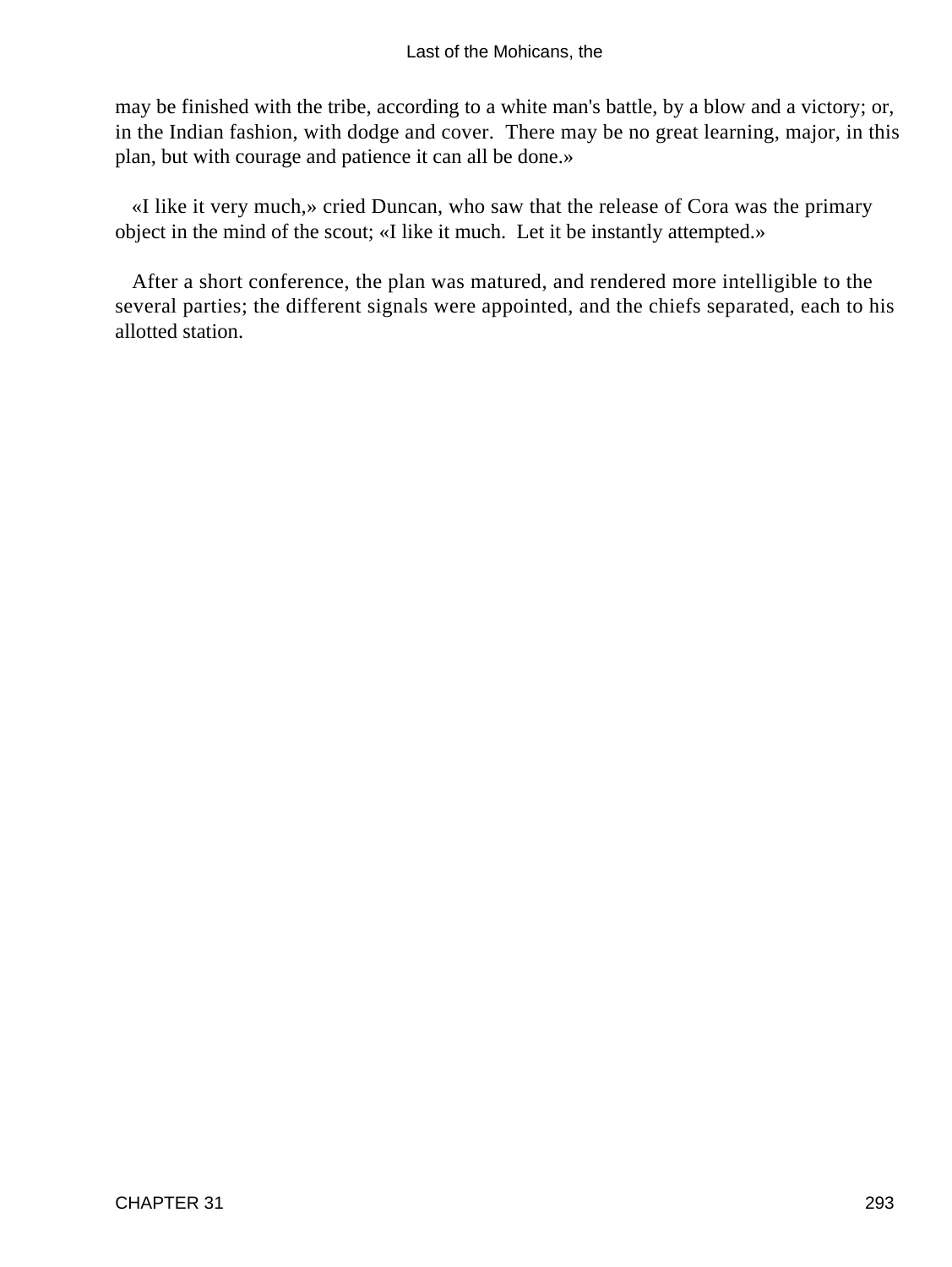## **[CHAPTER 32](#page-317-0)**

<span id="page-294-0"></span>*«B*ut plagues shall spread, and funeral fires increase, Till the great king, without a ransom paid, To her own Chrysa send the black−eyed maid.» – Pope

 During the time Uncas was making this disposition of his forces, the woods were as still, and, with the exception of those who had met in council, apparently as much untenanted as when they came fresh from the hands of their Almighty Creator. The eye could range, in every direction, through the long and shadowed vistas of the trees; but nowhere was any object to be seen that did not properly belong to the peaceful and slumbering scenery.

 Here and there a bird was heard fluttering among the branches of the beeches, and occasionally a squirrel dropped a nut, drawing the startled looks of the party for a moment to the place; but the instant the casual interruption ceased, the passing air was heard murmuring above their heads, along that verdant and undulating surface of forest, which spread itself unbroken, unless by stream or lake, over such a vast region of country. Across the tract of wilderness which lay between the Delawares and the village of their enemies, it seemed as if the foot of man had never trodden, so breathing and deep was the silence in which it lay. But Hawkeye, whose duty led him foremost in the adventure, knew the character of those with whom he was about to contend too well to trust the treacherous quiet.

When he saw his little band collected, the scout threw «killdeer» into the hollow of his arm, and making a silent signal that he would be followed, he led them many rods toward the rear, into the bed of a little brook which they had crossed in advancing. Here he halted, and after waiting for the whole of his grave and attentive warriors to close about him, he spoke in Delaware, demanding:

«Do any of my young men know whither this run will lead us?»

 A Delaware stretched forth a hand, with the two fingers separated, and indicating the manner in which they were joined at the root, he answered:

 «Before the sun could go his own length, the little water will be in the big.» Then he added, pointing in the direction of the place he mentioned, «the two make enough for the beavers.»

 «I thought as much,» returned the scout, glancing his eye upward at the opening in the tree−tops, «from the course it takes, and the bearings of the mountains. Men, we will keep within the cover of its banks till we scent the Hurons.»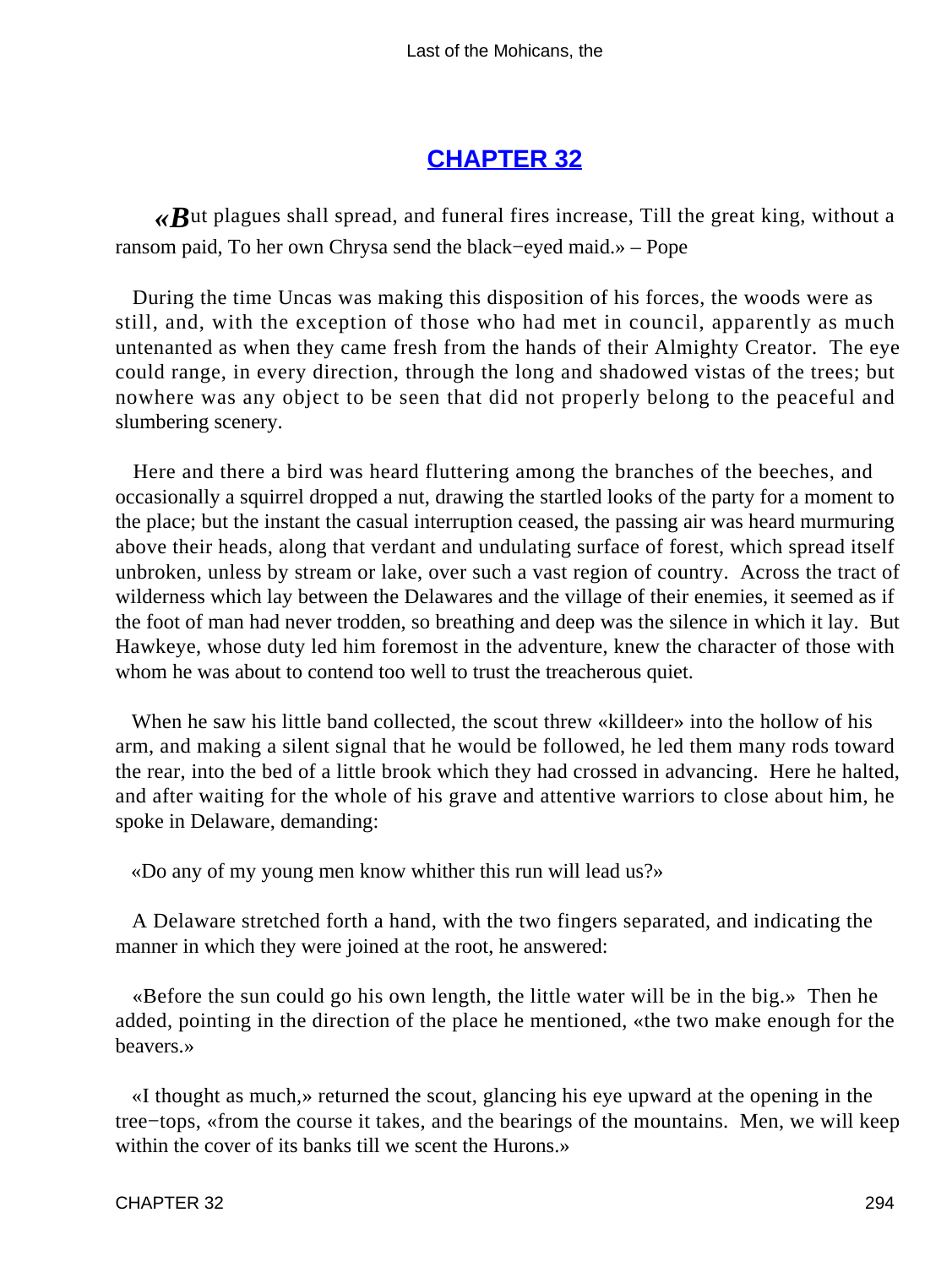His companions gave the usual brief exclamation of assent, but, perceiving that their leader was about to lead the way in person, one or two made signs that all was not as it should be. Hawkeye, who comprehended their meaning glances, turned and perceived that his party had been followed thus far by the singing−master.

 «Do you know, friend,» asked the scout, gravely, and perhaps with a little of the pride of conscious deserving in his manner, «that this is a band of rangers chosen for the most desperate service, and put under the command of one who, though another might say it with a better face, will not be apt to leave them idle. It may not be five, it cannot be thirty minutes, before we tread on the body of a Huron, living or dead.»

 «Though not admonished of your intentions in words,» returned David, whose face was a little flushed, and whose ordinarily quiet and unmeaning eyes glimmered with an expression of unusual fire, «your men have reminded me of the children of Jacob going out to battle against the Shechemites, for wickedly aspiring to wedlock with a woman of a race that was favored of the Lord. Now, I have journeyed far, and sojourned much in good and evil with the maiden ye seek; and, though not a man of war, with my loins girded and my sword sharpened, yet would I gladly strike a blow in her behalf.»

 The scout hesitated, as if weighing the chances of such a strange enlistment in his mind before he answered:

 «You know not the use of any we'pon. You carry no rifle; and believe me, what the Mingoes take they will freely give again.»

 «Though not a vaunting and bloodily disposed Goliath,» returned David, drawing a sling from beneath his parti− colored and uncouth attire, «I have not forgotten the example of the Jewish boy. With this ancient instrument of war have I practised much in my youth, and peradventure the skill has not entirely departed from me.»

 «Ay!» said Hawkeye, considering the deer−skin thong and apron, with a cold and discouraging eye; «the thing might do its work among arrows, or even knives; but these Mengwe have been furnished by the Frenchers with a good grooved barrel a man. However, it seems to be your gift to go unharmed amid fire; and as you have hitherto been favored – major, you have left your rifle at a cock; a single shot before the time would be just twenty scalps lost to no purpose – singer, you can follow; we may find use for you in the shoutings.»

 «I thank you, friend,» returned David, supplying himself, like his royal namesake, from among the pebbles of the brook; «though not given to the desire to kill, had you sent me away my spirit would have been troubled.»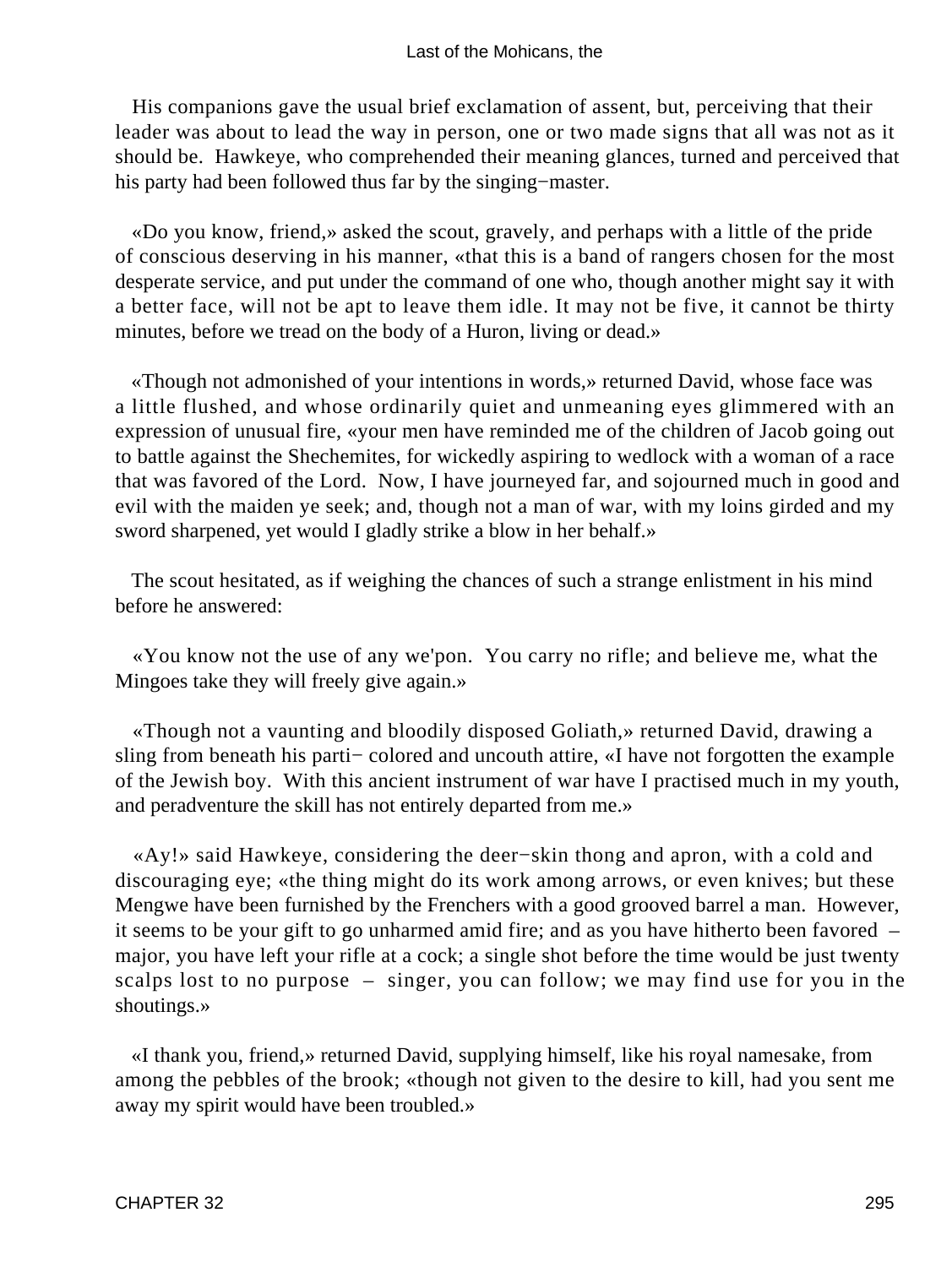«Remember,» added the scout, tapping his own head significantly on that spot where Gamut was yet sore, «we come to fight, and not to musickate. Until the general whoop is given, nothing speaks but the rifle.»

 David nodded, as much to signify his acquiescence with the terms; and then Hawkeye, casting another observant glance over this followers made the signal to proceed.

 Their route lay, for the distance of a mile, along the bed of the water−course. Though protected from any great danger of observation by the precipitous banks, and the thick shrubbery which skirted the stream, no precaution known to an Indian attack was neglected. A warrior rather crawled than walked on each flank so as to catch occasional glimpses into the forest; and every few minutes the band came to a halt, and listened for hostile sounds, with an acuteness of organs that would be scarcely conceivable to a man in a less natural state. Their march was, however, unmolested, and they reached the point where the lesser stream was lost in the greater, without the smallest evidence that their progress had been noted. Here the scout again halted, to consult the signs of the forest.

 «We are likely to have a good day for a fight,» he said, in English, addressing Heyward, and glancing his eyes upward at the clouds, which began to move in broad sheets across the firmament; «a bright sun and a glittering barrel are no friends to true sight. Everything is favorable; they have the wind, which will bring down their noises and their smoke, too, no little matter in itself; whereas, with us it will be first a shot, and then a clear view. But here is an end to our cover; the beavers have had the range of this stream for hundreds of years, and what atween their food and their dams, there is, as you see, many a girdled stub, but few living trees.»

 Hawkeye had, in truth, in these few words, given no bad description of the prospect that now lay in their front. The brook was irregular in its width, sometimes shooting through narrow fissures in the rocks, and at others spreading over acres of bottom land, forming little areas that might be termed ponds. Everywhere along its bands were the moldering relics of dead trees, in all the stages of decay, from those that groaned on their tottering trunks to such as had recently been robbed of those rugged coats that so mysteriously contain their principle of life. A few long, low, and moss−covered piles were scattered among them, like the memorials of a former and long−departed generation.

 All these minute particulars were noted by the scout, with a gravity and interest that they probably had never before attracted. He knew that the Huron encampment lay a short half mile up the brook; and, with the characteristic anxiety of one who dreaded a hidden danger, he was greatly troubled at not finding the smallest trace of the presence of his enemy. Once or twice he felt induced to give the order for a rush, and to attempt the village by surprise; but his experience quickly admonished him of the danger of so useless an experiment. Then he listened intently, and with painful uncertainty, for the sounds of hostility in the quarter where Uncas was left; but nothing was audible except the sighing of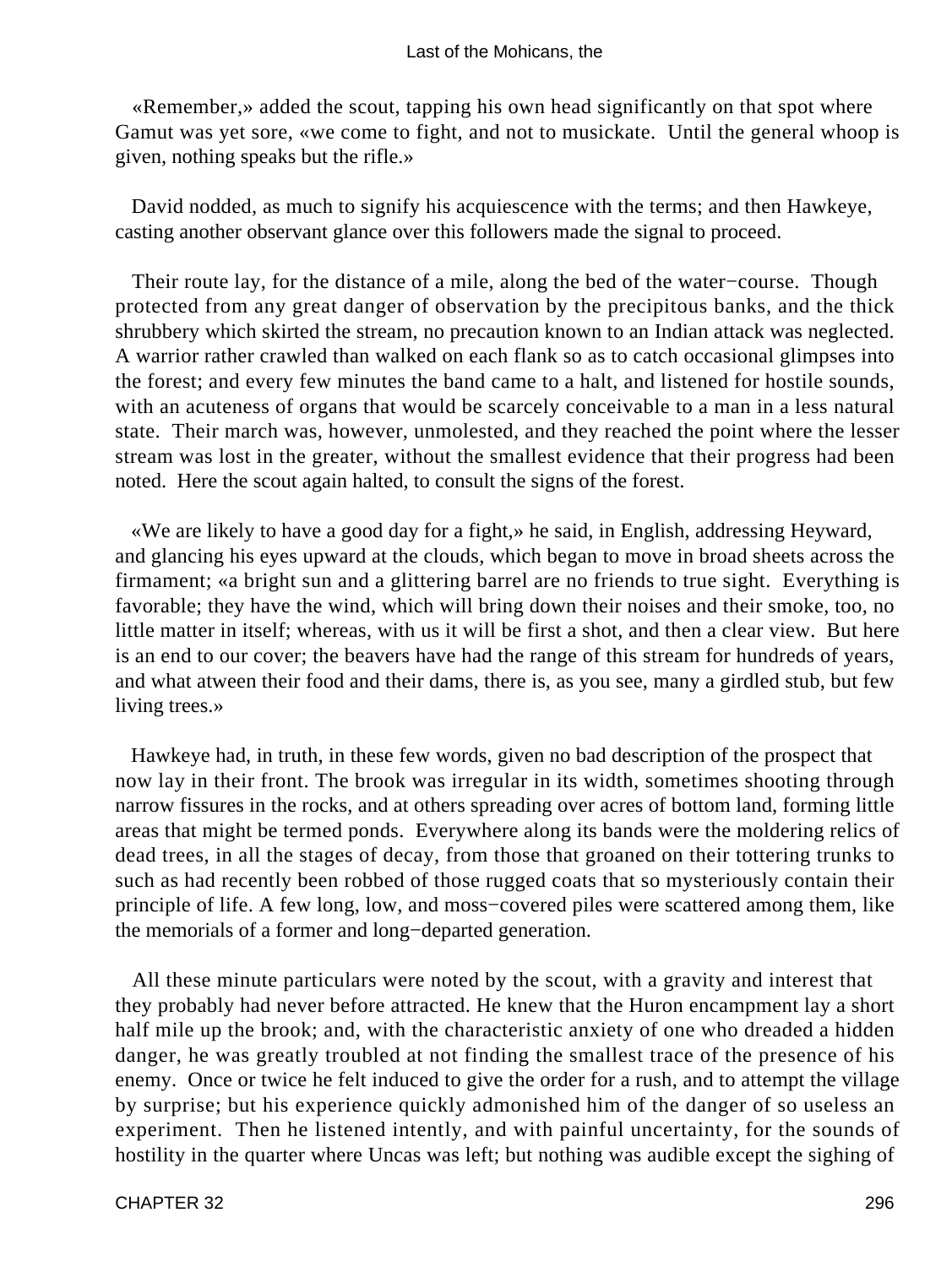the wind, that began to sweep over the bosom of the forest in gusts which threatened a tempest. At length, yielding rather to his unusual impatience than taking counsel from his knowledge, he determined to bring matters to an issue, by unmasking his force, and proceeding cautiously, but steadily, up the stream.

 The scout had stood, while making his observations, sheltered by a brake, and his companions still lay in the bed of the ravine, through which the smaller stream debouched; but on hearing his low, though intelligible, signal the whole party stole up the bank, like so many dark specters, and silently arranged themselves around him. Pointing in the direction he wished to proceed, Hawkeye advanced, the band breaking off in single files, and following so accurately in his footsteps, as to leave it, if we except Heyward and David, the trail of but a single man.

 The party was, however, scarcely uncovered before a volley from a dozen rifles was heard in their rear; and a Delaware leaping high in to the air, like a wounded deer, fell at his whole length, dead.

 «Ah, I feared some deviltry like this!» exclaimed the scout, in English, adding, with the quickness of thought, in his adopted tongue: «To cover, men, and charge!»

 The band dispersed at the word, and before Heyward had well recovered from his surprise, he found himself standing alone with David. Luckily the Hurons had already fallen back, and he was safe from their fire. But this state of things was evidently to be of short continuance; for the scout set the example of pressing on their retreat, by discharging his rifle, and darting from tree to tree as his enemy slowly yielded ground.

 It would seem that the assault had been made by a very small party of the Hurons, which, however, continued to increase in numbers, as it retired on its friends, until the return fire was very nearly, if not quite, equal to that maintained by the advancing Delawares. Heyward threw himself among the combatants, and imitating the necessary caution of his companions, he made quick discharges with his own rifle. The contest now grew warm and stationary. Few were injured, as both parties kept their bodies as much protected as possible by the trees; never, indeed, exposing any part of their persons except in the act of taking aim. But the chances were gradually growing unfavorable to Hawkeye and his band. The quick−sighted scout perceived his danger without knowing how to remedy it. He saw it was more dangerous to retreat than to maintain his ground: while he found his enemy throwing out men on his flank; which rendered the task of keeping themselves covered so very difficult to the Delawares, as nearly to silence their fire. At this embarrassing moment, when they began to think the whole of the hostile tribe was gradually encircling them, they heard the yell of combatants and the rattling of arms echoing under the arches of the wood at the place where Uncas was posted, a bottom which, in a manner, lay beneath the ground on which Hawkeye and his party were contending.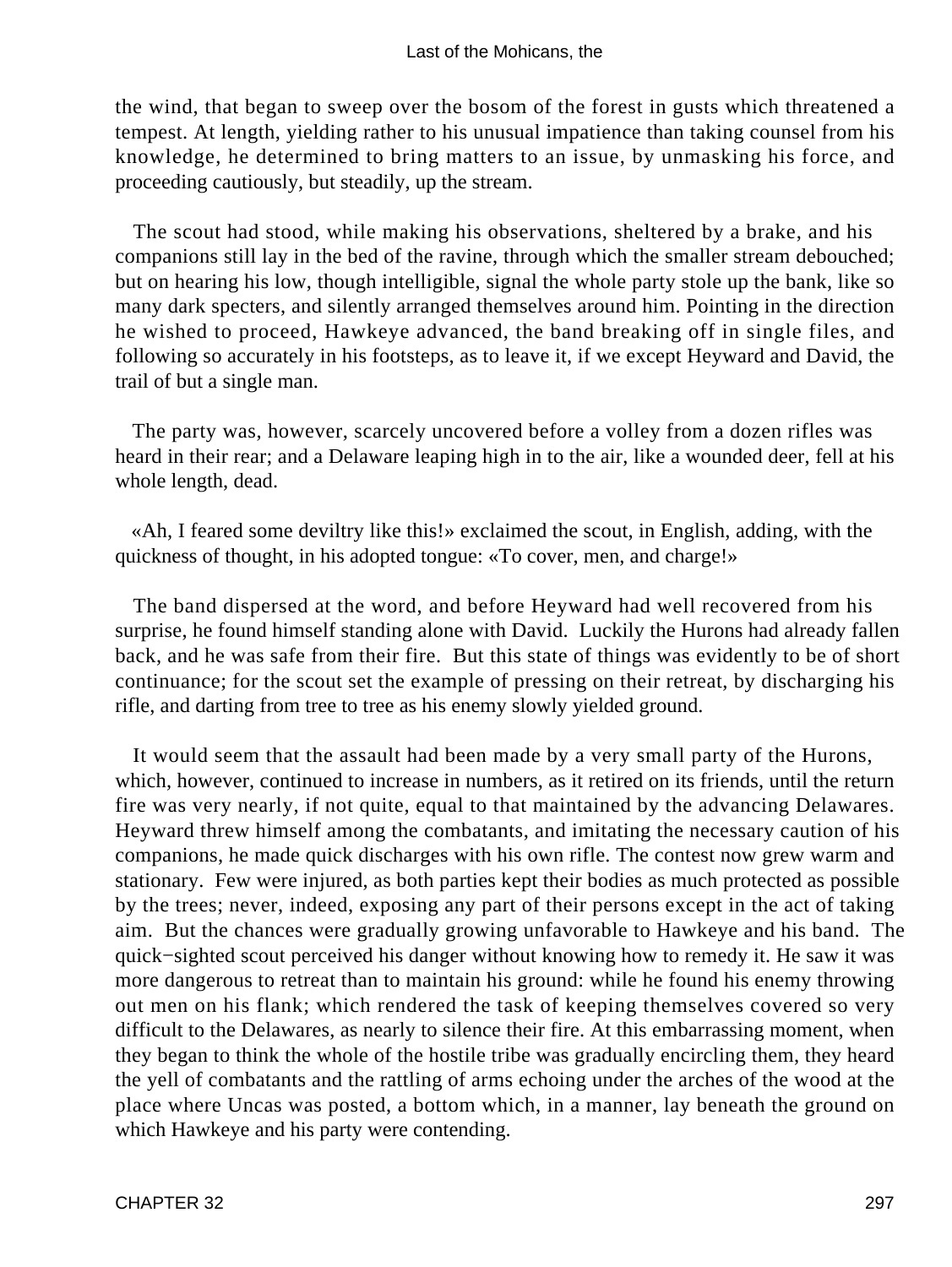The effects of this attack were instantaneous, and to the scout and his friends greatly relieving. It would seem that, while his own surprise had been anticipated, and had consequently failed, the enemy, in their turn, having been deceived in its object and in his numbers, had left too small a force to resist the impetuous onset of the young Mohican. This fact was doubly apparent, by the rapid manner in which the battle in the forest rolled upward toward the village, and by an instant falling off in the number of their assailants, who rushed to assist in maintaining the front, and, as it now proved to be, the principal point of defense.

 Animating his followers by his voice, and his own example, Hawkeye then gave the word to bear down upon their foes. The charge, in that rude species of warfare, consisted merely in pushing from cover to cover, nigher to the enemy; and in this maneuver he was instantly and successfully obeyed. The Hurons were compelled to withdraw, and the scene of the contest rapidly changed from the more open ground, on which it had commenced, to a spot where the assailed found a thicket to rest upon. Here the struggle was protracted, arduous and seemingly of doubtful issue; the Delawares, though none of them fell, beginning to bleed freely, in consequence of the disadvantage at which they were held.

 In this crisis, Hawkeye found means to get behind the same tree as that which served for a cover to Heyward; most of his own combatants being within call, a little on his right, where they maintained rapid, though fruitless, discharges on their sheltered enemies.

 «You are a young man, major,» said the scout, dropping the butt of «killdeer» to the earth, and leaning on the barrel, a little fatigued with his previous industry; «and it may be your gift to lead armies, at some future day, ag'in these imps, the Mingoes. You may here see the philosophy of an Indian fight. It consists mainly in ready hand, a quick eye and a good cover. Now, if you had a company of the Royal Americans here, in what manner would you set them to work in this business?»

«The bayonet would make a road.»

 «Ay, there is white reason in what you say; but a man must ask himself, in this wilderness, how many lives he can spare. No – horse\*, $\gg$  continued the scout, shaking his head, like one who mused; «horse, I am ashamed to say must sooner or later decide these scrimmages. The brutes are better than men, and to horse must we come at last. Put a shodden hoof on the moccasin of a red−skin, and, if his rifle be once emptied, he will never stop to load it again.»

 \* The American forest admits of the passage of horses, there being little underbrush, and few tangled brakes. The plan of Hawkeye is the one which has always proved the most successful in the battles between the whites and the Indians. Wayne, in his celebrated campaign on the Miami, received the fire of his enemies in line; and then causing his dragoons to wheel round his flanks, the Indians were driven from their covers before they had time to load. One of the most conspicuous of the chiefs who fought in the battle of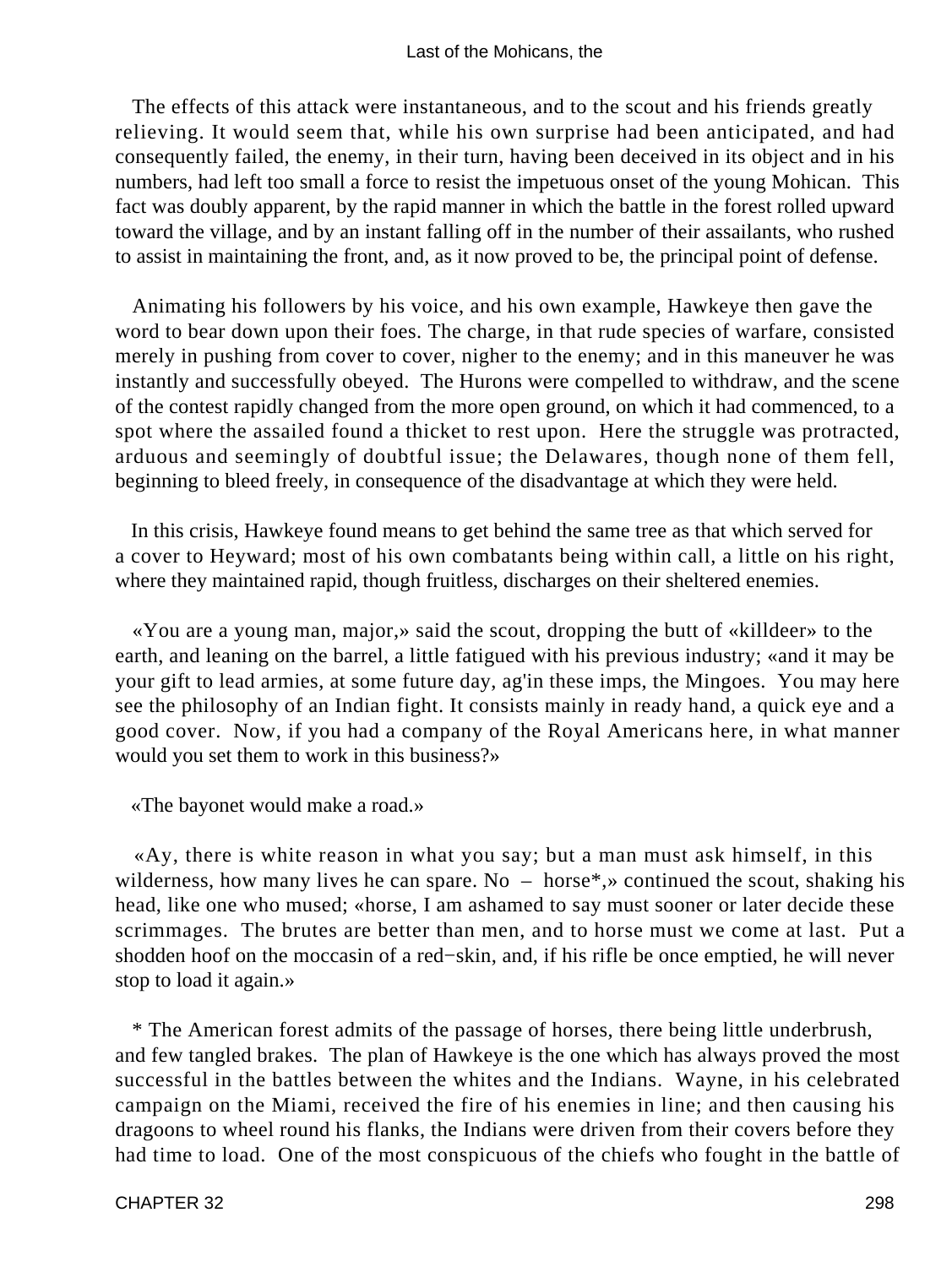Miami assured the writer, that the red men could not fight the warriors with «long knives and leather stockings»; meaning the dragoons with their sabers and boots.

 «This is a subject that might better be discussed at another time,» returned Heyward; «shall we charge?»

 «I see no contradiction to the gifts of any man in passing his breathing spells in useful reflections,» the scout replied. «As to rush, I little relish such a measure; for a scalp or two must be thrown away in the attempt. And yet,» he added, bending his head aside, to catch the sounds of the distant combat, «if we are to be of use to Uncas, these knaves in our front must be got rid of.»

 Then, turning with a prompt and decided air, he called aloud to his Indians, in their own language. His words were answered by a shout; and, at a given signal, each warrior made a swift movement around his particular tree. The sight of so many dark bodies, glancing before their eyes at the same instant, drew a hasty and consequently an ineffectual fire from the Hurons. Without stopping to breathe, the Delawares leaped in long bounds toward the wood, like so many panthers springing upon their prey. Hawkeye was in front, brandishing his terrible rifle and animating his followers by his example. A few of the older and more cunning Hurons, who had not been deceived by the artifice which had been practiced to draw their fire, now made a close and deadly discharge of their pieces and justified the apprehensions of the scout by felling three of his foremost warriors. But the shock was insufficient to repel the impetus of the charge. The Delawares broke into the cover with the ferocity of their natures and swept away every trace of resistance by the fury of the onset.

 The combat endured only for an instant, hand to hand, and then the assailed yielded ground rapidly, until they reached the opposite margin of the thicket, where they clung to the cover, with the sort of obstinacy that is so often witnessed in hunted brutes. At this critical moment, when the success of the struggle was again becoming doubtful, the crack of a rifle was heard behind the Hurons, and a bullet came whizzing from among some beaver lodges, which were situated in the clearing, in their rear, and was followed by the fierce and appalling yell of the war−whoop.

 «There speaks the Sagamore!» shouted Hawkeye, answering the cry with his own stentorian voice; «we have them now in face and back!»

 The effect on the Hurons was instantaneous. Discouraged by an assault from a quarter that left them no opportunity for cover, the warriors uttered a common yell of disappointment, and breaking off in a body, they spread themselves across the opening, heedless of every consideration but flight. Many fell, in making the experiment, under the bullets and the blows of the pursuing Delawares.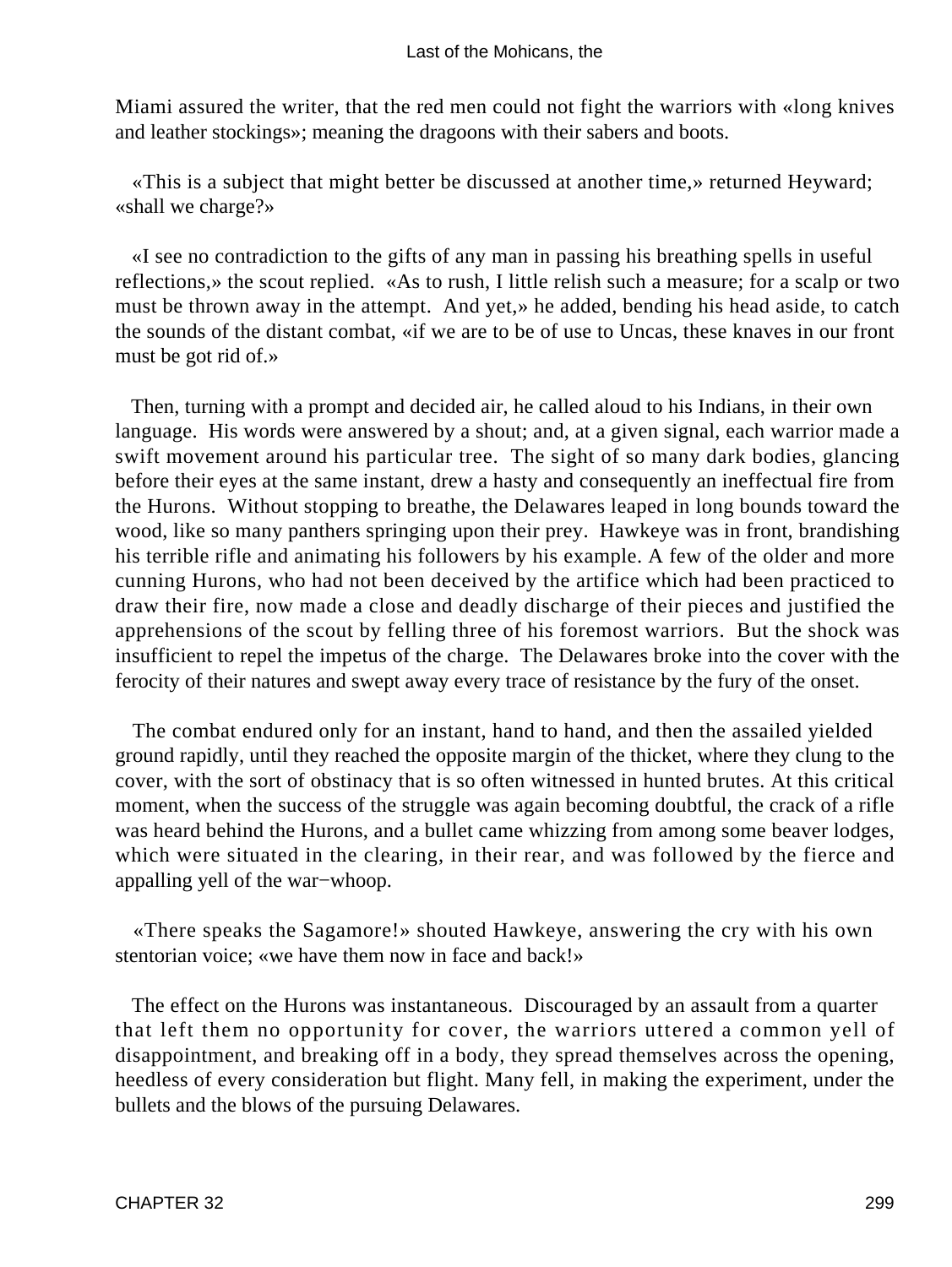We shall not pause to detail the meeting between the scout and Chingachgook, or the more touching interview that Duncan held with Munro. A few brief and hurried words served to explain the state of things to both parties; and then Hawkeye, pointing out the Sagamore to his band, resigned the chief authority into the hands of the Mohican chief. Chingachgook assumed the station to which his birth and experience gave him so distinguished a claim, with the grave dignity that always gives force to the mandates of a native warrior. Following the footsteps of the scout, he led the party back through the thicket, his men scalping the fallen Hurons and secreting the bodies of their own dead as they proceeded, until they gained a point where the former was content to make a halt.

 The warriors, who had breathed themselves freely in the preceding struggle, were now posted on a bit of level ground, sprinkled with trees in sufficient numbers to conceal them. The land fell away rather precipitately in front, and beneath their eyes stretched, for several miles, a narrow, dark, and wooded vale. It was through this dense and dark forest that Uncas was still contending with the main body of the Hurons.

 The Mohican and his friends advanced to the brow of the hill, and listened, with practised ears, to the sounds of the combat. A few birds hovered over the leafy bosom of the valley, frightened from their secluded nests; and here and there a light vapory cloud, which seemed already blending with the atmosphere, arose above the trees, and indicated some spot where the struggle had been fierce and stationary.

 «The fight is coming up the ascent,» said Duncan, pointing in the direction of a new explosion of firearms; «we are too much in the center of their line to be effective.»

 «They will incline into the hollow, where the cover is thicker,» said the scout, «and that will leave us well on their flank. Go, Sagamore; you will hardly be in time to give the whoop, and lead on the young men. I will fight this scrimmage with warriors of my own color. You know me, Mohican; not a Huron of them all shall cross the swell, into your rear, without the notice of 'killdeer'.»

 The Indian chief paused another moment to consider the signs of the contest, which was now rolling rapidly up the ascent, a certain evidence that the Delawares triumphed; nor did he actually quit the place until admonished of the proximity of his friends, as well as enemies, by the bullets of the former, which began to patter among the dried leaves on the ground, like the bits of falling hail which precede the bursting of the tempest. Hawkeye and his three companions withdrew a few paces to a shelter, and awaited the issue with calmness that nothing but great practise could impart in such a scene.

 It was not long before the reports of the rifles began to lose the echoes of the woods, and to sound like weapons discharged in the open air. Then a warrior appeared, here and there, driven to the skirts of the forest, and rallying as he entered the clearing, as at the place where the final stand was to be made. These were soon joined by others, until a long line of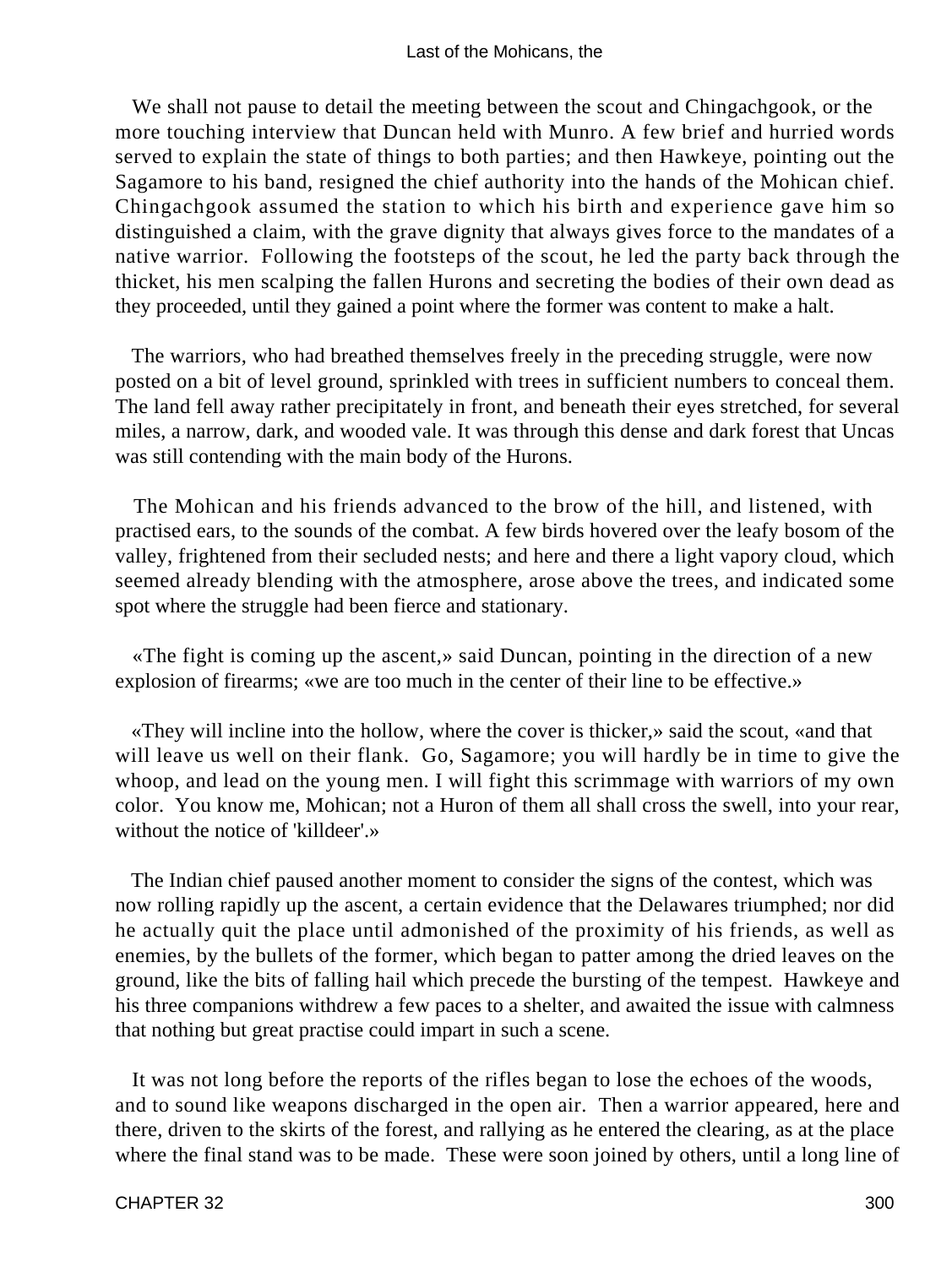swarthy figures was to be seen clinging to the cover with the obstinacy of desperation. Heyward began to grow impatient, and turned his eyes anxiously in the direction of Chingachgook. The chief was seated on a rock, with nothing visible but his calm visage, considering the spectacle with an eye as deliberate as if he were posted there merely to view the struggle.

«The time has come for the Delaware to strike!» said Duncan.

 «Not so, not so,» returned the scout; «when he scents his friends, he will let them know that he is here. See, see; the knaves are getting in that clump of pines, like bees settling after their flight. By the Lord, a squaw might put a bullet into the center of such a knot of dark skins!»

 At that instant the whoop was given, and a dozen Hurons fell by a discharge from Chingachgook and his band. The shout that followed was answered by a single war−cry from the forest, and a yell passed through the air that sounded as if a thousand throats were united in a common effort. The Hurons staggered, deserting the center of their line, and Uncas issued from the forest through the opening they left, at the head of a hundred warriors.

 Waving his hands right and left, the young chief pointed out the enemy to his followers, who separated in pursuit. The war now divided, both wings of the broken Hurons seeking protection in the woods again, hotly pressed by the victorious warriors of the Lenape. A minute might have passed, but the sounds were already receding in different directions, and gradually losing their distinctness beneath the echoing arches of the woods. One little knot of Hurons, however, had disdained to seek a cover, and were retiring, like lions at bay, slowly and sullenly up the acclivity which Chingachgook and his band had just deserted, to mingle more closely in the fray. Magua was conspicuous in this party, both by his fierce and savage mien, and by the air of haughty authority he yet maintained.

 In his eagerness to expedite the pursuit, Uncas had left himself nearly alone; but the moment his eye caught the figure of Le Subtil, every other consideration was forgotten. Raising his cry of battle, which recalled some six or seven warriors, and reckless of the disparity of their numbers, he rushed upon his enemy. Le Renard, who watched the movement, paused to receive him with secret joy. But at the moment when he thought the rashness of his impetuous young assailant had left him at his mercy, another shout was given, and La Longue Carabine was seen rushing to the rescue, attended by all his white associates. The Huron instantly turned, and commenced a rapid retreat up the ascent.

 There was no time for greetings or congratulations; for Uncas, though unconscious of the presence of his friends, continued the pursuit with the velocity of the wind. In vain Hawkeye called to him to respect the covers; the young Mohican braved the dangerous fire of his enemies, and soon compelled them to a flight as swift as his own headlong speed. It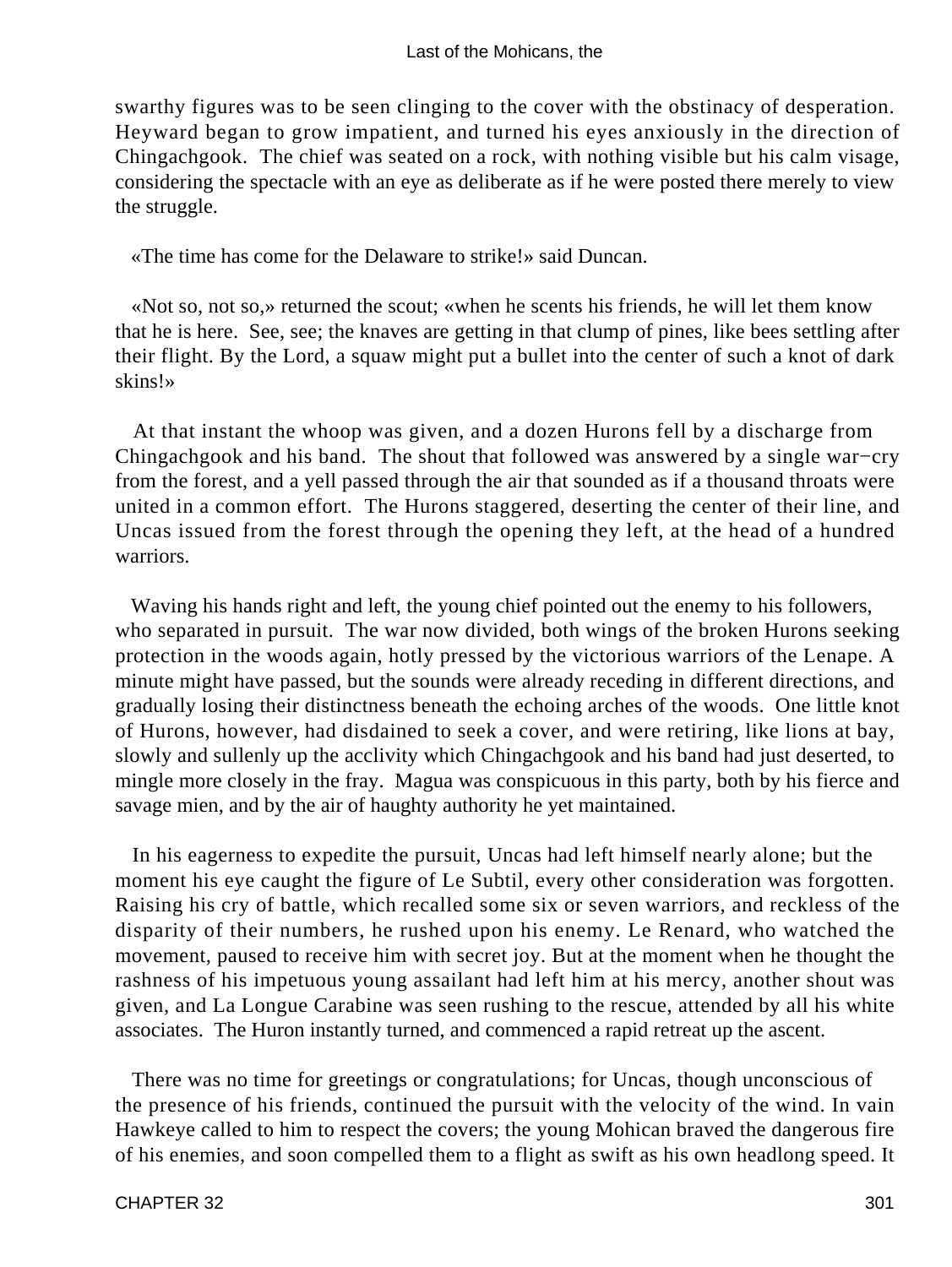was fortunate that the race was of short continuance, and that the white men were much favored by their position, or the Delaware would soon have outstripped all his companions, and fallen a victim to his own temerity. But, ere such a calamity could happen, the pursuers and pursued entered the Wyandot village, within striking distance of each other.

 Excited by the presence of their dwellings, and tired of the chase, the Hurons now made a stand, and fought around their council−lodge with the fury of despair. The onset and the issue were like the passage and destruction of a whirlwind. The tomahawk of Uncas, the blows of Hawkeye, and even the still nervous arm of Munro were all busy for that passing moment, and the ground was quickly strewed with their enemies. Still Magua, though daring and much exposed, escaped from every effort against his life, with that sort of fabled protection that was made to overlook the fortunes of favored heroes in the legends of ancient poetry. Raising a yell that spoke volumes of anger and disappointment, the subtle chief, when he saw his comrades fallen, darted away from the place, attended by his two only surviving friends, leaving the Delawares engaged in stripping the dead of the bloody trophies of their victory.

 But Uncas, who had vainly sought him in the melee, bounded forward in pursuit; Hawkeye, Heyward and David still pressing on his footsteps. The utmost that the scout could effect, was to keep the muzzle of his rifle a little in advance of his friend, to whom, however, it answered every purpose of a charmed shield. Once Magua appeared disposed to make another and a final effort to revenge his losses; but, abandoning his intention as soon as demonstrated, he leaped into a thicket of bushes, through which he was followed by his enemies, and suddenly entered the mouth of the cave already known to the reader. Hawkeye, who had only forborne to fire in tenderness to Uncas, raised a shout of success, and proclaimed aloud that now they were certain of their game. The pursuers dashed into the long and narrow entrance, in time to catch a glimpse of the retreating forms of the Hurons. Their passage through the natural galleries and subterraneous apartments of the cavern was preceded by the shrieks and cries of hundreds of women and children. The place, seen by its dim and uncertain light, appeared like the shades of the infernal regions, across which unhappy ghosts and savage demons were flitting in multitudes.

 Still Uncas kept his eye on Magua, as if life to him possessed but a single object. Heyward and the scout still pressed on his rear, actuated, though possibly in a less degree, by a common feeling. But their way was becoming intricate, in those dark and gloomy passages, and the glimpses of the retiring warriors less distinct and frequent; and for a moment the trace was believed to be lost, when a white robe was seen fluttering in the further extremity of a passage that seemed to lead up the mountain.

 «'Tis Cora!» exclaimed Heyward, in a voice in which horror and delight were wildly mingled.

«Cora! Cora!» echoed Uncas, bounding forward like a deer.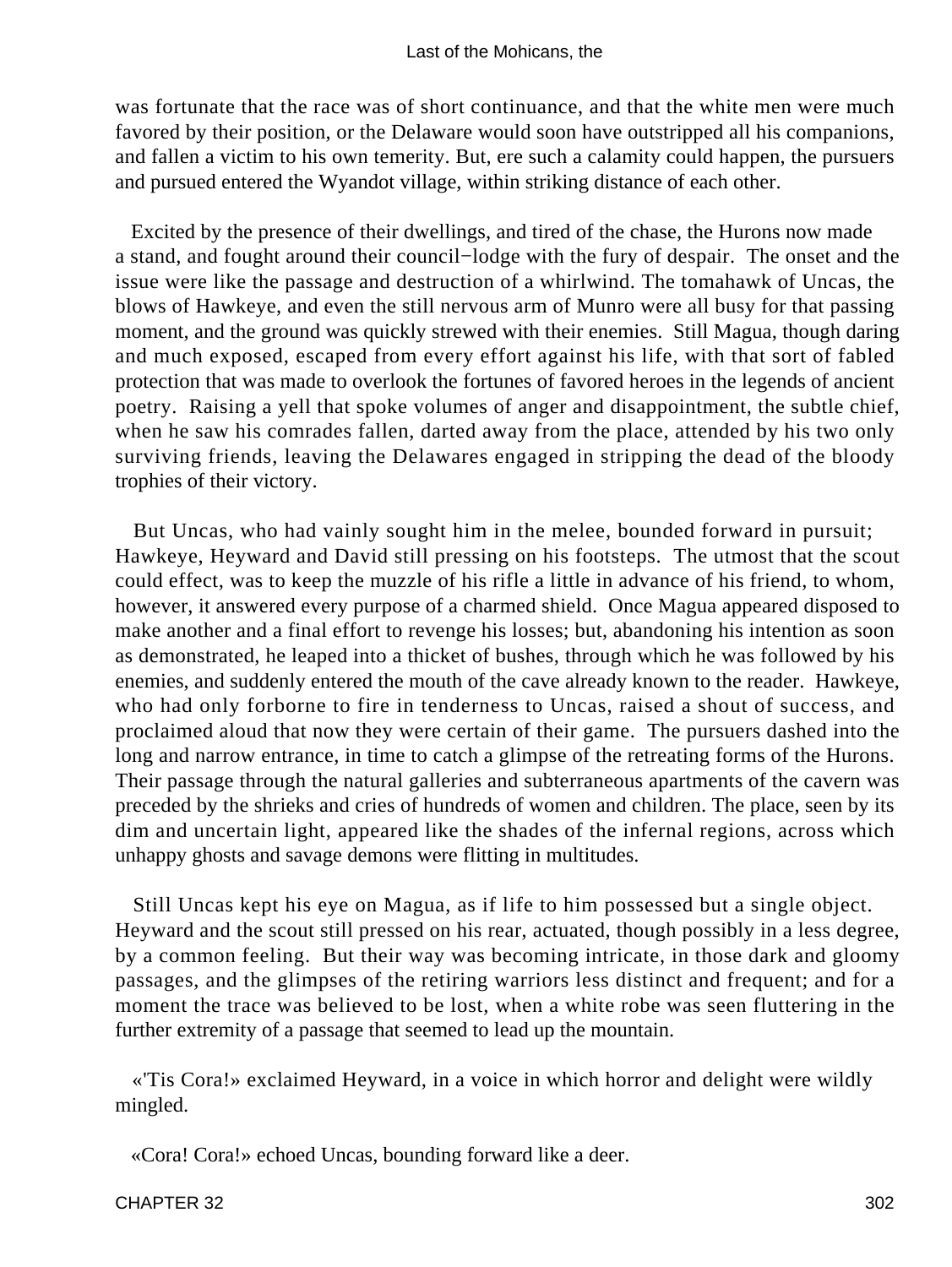«'Tis the maiden!» shouted the scout. «Courage, lady; we come! we come!»

 The chase was renewed with a diligence rendered tenfold encouraging by this glimpse of the captive. But the way was rugged, broken, and in spots nearly impassable. Uncas abandoned his rifle, and leaped forward with headlong precipitation. Heyward rashly imitated his example, though both were, a moment afterward, admonished of his madness by hearing the bellowing of a piece, that the Hurons found time to discharge down the passage in the rocks, the bullet from which even gave the young Mohican a slight wound.

 «We must close!» said the scout, passing his friends by a desperate leap; «the knaves will pick us all off at this distance; and see, they hold the maiden so as to shield themselves!»

 Though his words were unheeded, or rather unheard, his example was followed by his companions, who, by incredible exertions, got near enough to the fugitives to perceive that Cora was borne along between the two warriors while Magua prescribed the direction and manner of their flight. At this moment the forms of all four were strongly drawn against an opening in the sky, and they disappeared. Nearly frantic with disappointment, Uncas and Heyward increased efforts that already seemed superhuman, and they issued from the cavern on the side of the mountain, in time to note the route of the pursued. The course lay up the ascent, and still continued hazardous and laborious.

 Encumbered by his rifle, and, perhaps, not sustained by so deep an interest in the captive as his companions, the scout suffered the latter to precede him a little, Uncas, in his turn, taking the lead of Heyward. In this manner, rocks, precipices and difficulties were surmounted in an incredibly short space, that at another time, and under other circumstances, would have been deemed almost insuperable. But the impetuous young men were rewarded by finding that, encumbered with Cora, the Hurons were losing ground in the race.

 «Stay, dog of the Wyandots!» exclaimed Uncas, shaking his bright tomahawk at Magua; «a Delaware girl calls stay!»

 «I will go no further!» cried Cora, stopping unexpectedly on a ledge of rock, that overhung a deep precipice, at no great distance from the summit of the mountain. «Kill me if thou wilt, detestable Huron; I will go no further.»

 The supporters of the maiden raised their ready tomahawks with the impious joy that fiends are thought to take in mischief, but Magua stayed the uplifted arms. The Huron chief, after casting the weapons he had wrested from his companions over the rock, drew his knife, and turned to his captive, with a look in which conflicting passions fiercely contended.

«Woman,» he said, «chose; the wigwam or the knife of Le Subtil!»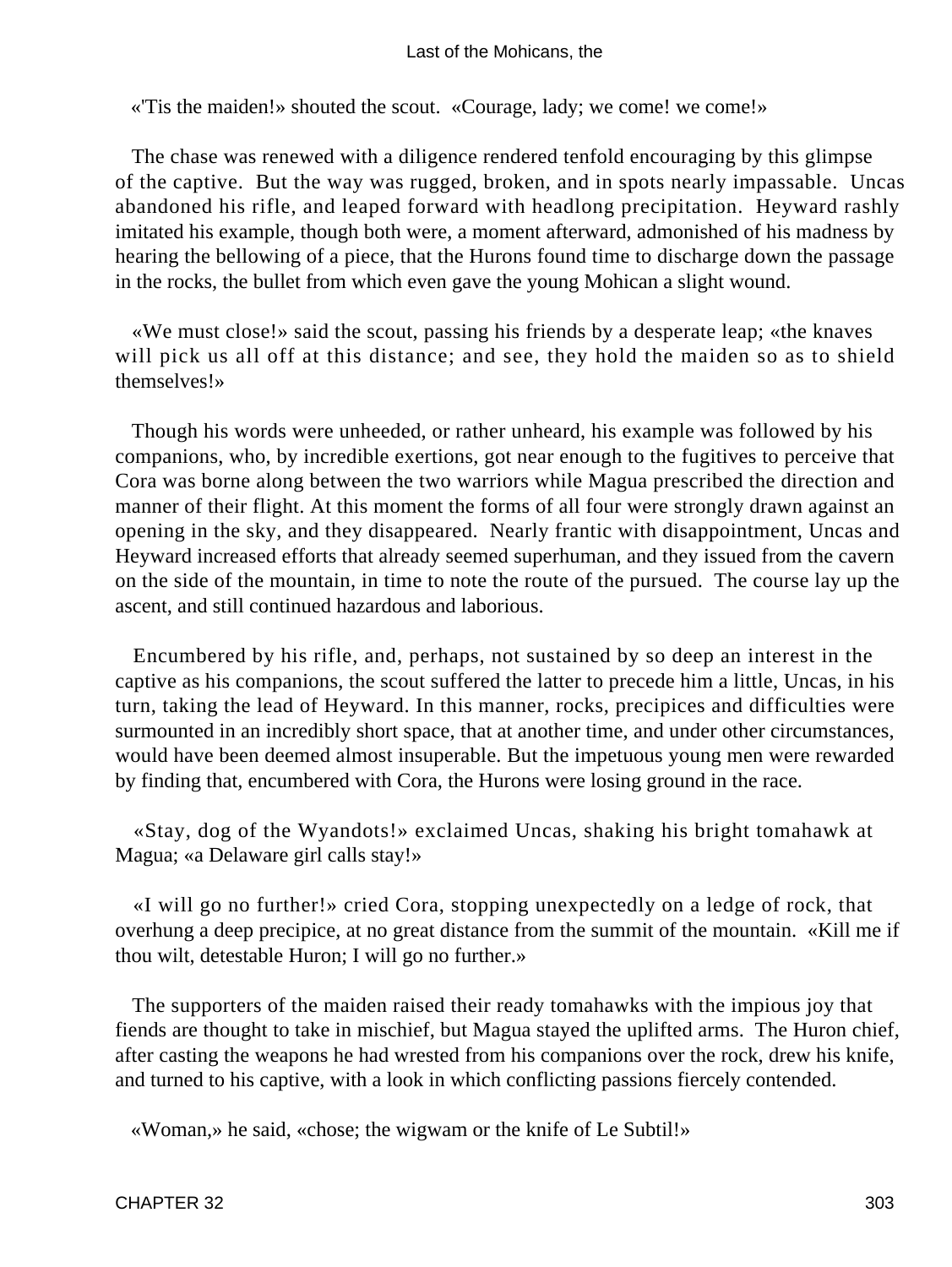Cora regarded him not, but dropping on her knees, she raised her eyes and stretched her arms toward heaven, saying in a meek and yet confiding voice:

«I am thine; do with me as thou seest best!»

 «Woman,» repeated Magua, hoarsely, and endeavoring in vain to catch a glance from her serene and beaming eye, «choose!»

 But Cora neither heard nor heeded his demand. The form of the Huron trembled in every fibre, and he raised his arm on high, but dropped it again with a bewildered air, like one who doubted. Once more he struggled with himself and lifted the keen weapon again; but just then a piercing cry was heard above them, and Uncas appeared, leaping frantically, from a fearful height, upon the ledge. Magua recoiled a step; and one of his assistants, profiting by the chance, sheathed his own knife in the bosom of Cora.

 The Huron sprang like a tiger on his offending and already retreating country man, but the falling form of Uncas separated the unnatural combatants. Diverted from his object by this interruption, and maddened by the murder he had just witnessed, Magua buried his weapon in the back of the prostrate Delaware, uttering an unearthly shout as he committed the dastardly deed. But Uncas arose from the blow, as the wounded panther turns upon his foe, and struck the murderer of Cora to his feet, by an effort in which the last of his failing strength was expended. Then, with a stern and steady look, he turned to Le Subtil, and indicated by the expression of his eye all that he would do had not the power deserted him. The latter seized the nerveless arm of the unresisting Delaware, and passed his knife into his bosom three several times, before his victim, still keeping his gaze riveted on his enemy, with a look of inextinguishable scorn, fell dead at his feet.

 «Mercy! mercy! Huron,» cried Heyward, from above, in tones nearly choked by horror; «give mercy, and thou shalt receive from it!»

 Whirling the bloody knife up at the imploring youth, the victorious Magua uttered a cry so fierce, so wild, and yet so joyous, that it conveyed the sounds of savage triumph to the ears of those who fought in the valley, a thousand feet below. He was answered by a burst from the lips of the scout, whose tall person was just then seen moving swiftly toward him, along those dangerous crags, with steps as bold and reckless as if he possessed the power to move in air. But when the hunter reached the scene of the ruthless massacre, the ledge was tenanted only by the dead.

 His keen eye took a single look at the victims, and then shot its glances over the difficulties of the ascent in his front. A form stood at the brow of the mountain, on the very edge of the giddy height, with uplifted arms, in an awful attitude of menace. Without stopping to consider his person, the rifle of Hawkeye was raised; but a rock, which fell on the head of one of the fugitives below, exposed the indignant and glowing countenance of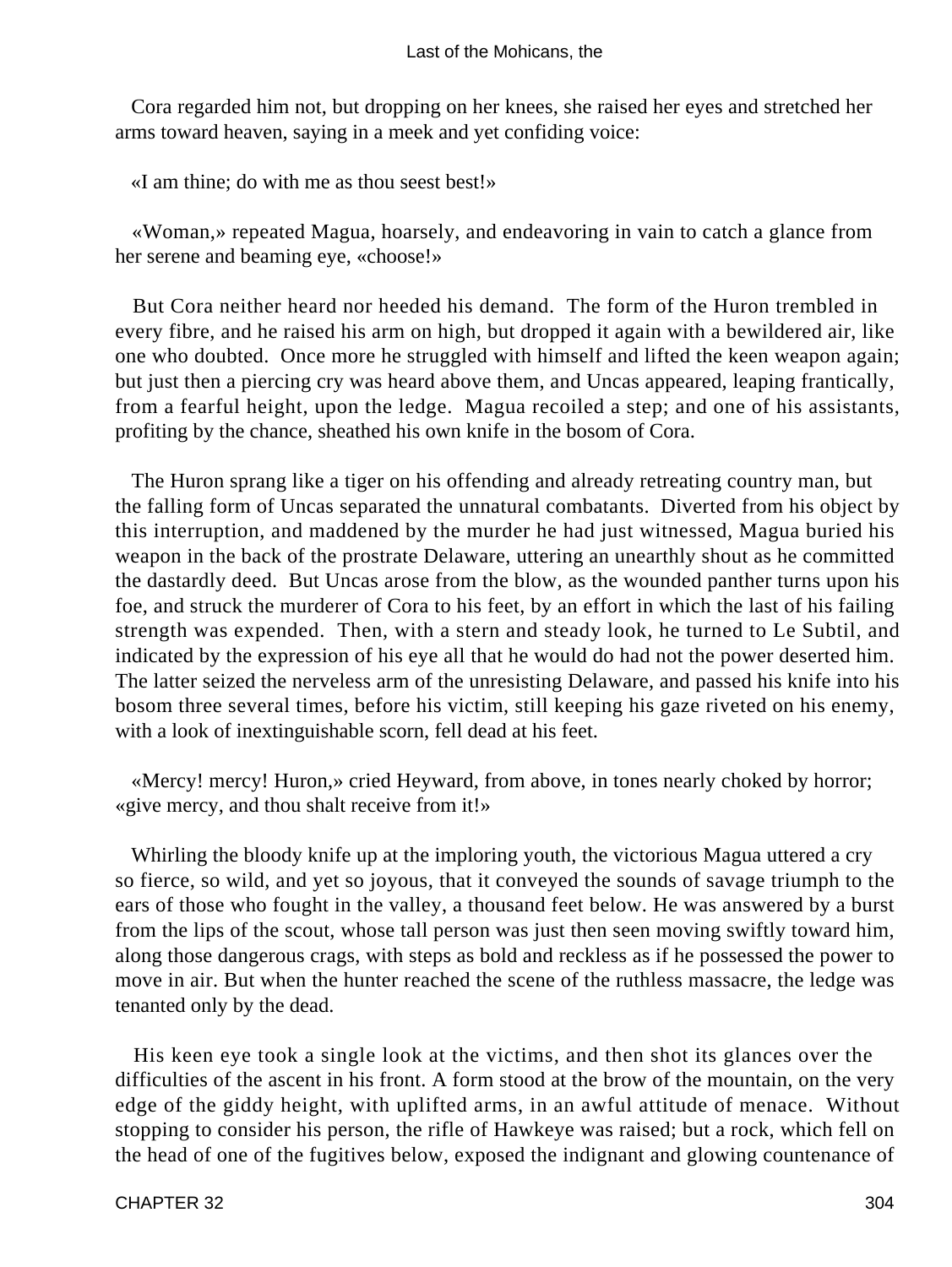the honest Gamut. Then Magua issued from a crevice, and, stepping with calm indifference over the body of the last of his associates, he leaped a wide fissure, and ascended the rocks at a point where the arm of David could not reach him. A single bound would carry him to the brow of the precipice, and assure his safety. Before taking the leap, however, the Huron paused, and shaking his hand at the scout, he shouted:

 «The pale faces are dogs! the Delawares women! Magua leaves them on the rocks, for the crows!»

 Laughing hoarsely, he made a desperate leap, and fell short of his mark, though his hands grasped a shrub on the verge of the height. The form of Hawkeye had crouched like a beast about to take its spring, and his frame trembled so violently with eagerness that the muzzle of the half−raised rifle played like a leaf fluttering in the wind. Without exhausting himself with fruitless efforts, the cunning Magua suffered his body to drop to the length of his arms, and found a fragment for his feet to rest on. Then, summoning all his powers, he renewed the attempt, and so far succeeded as to draw his knees on the edge of the mountain. It was now, when the body of his enemy was most collected together, that the agitated weapon of the scout was drawn to his shoulder. The surrounding rocks themselves were not steadier than the piece became, for the single instant that it poured out its contents. The arms of the Huron relaxed, and his body fell back a little, while his knees still kept their position. Turning a relentless look on his enemy, he shook a hand in grim defiance. But his hold loosened, and his dark person was seen cutting the air with its head downward, for a fleeting instant, until it glided past the fringe of shrubbery which clung to the mountain, in its rapid flight to destruction.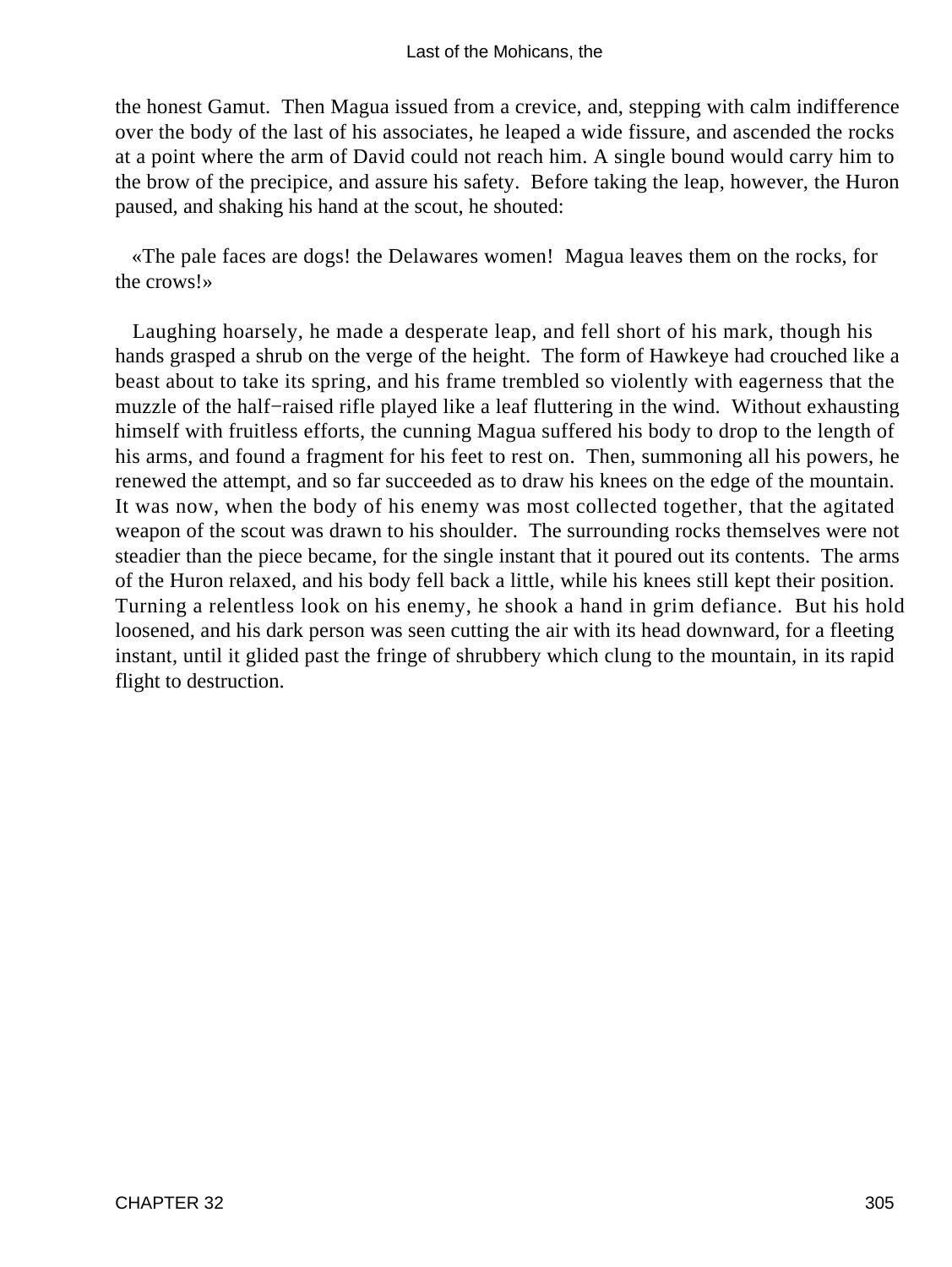### **[CHAPTER 33](#page-317-0)**

<span id="page-306-0"></span>*«T*hey fought, like brave men, long and well, They piled that ground with Moslem slain, They conquered – but Bozzaris fell, Bleeding at every vein. His few surviving comrades saw His smile when rang their loud hurrah, And the red field was won; Then saw in death his eyelids close Calmly, as to a night's repose, Like flowers at set of sun.» – Halleck

 The sun found the Lenape, on the succeeding day, a nation of mourners. The sounds of the battle were over, and they had fed fat their ancient grudge, and had avenged their recent quarrel with the Mengwe, by the destruction of a whole community. The black and murky atmosphere that floated around the spot where the Hurons had encamped, sufficiently announced of itself, the fate of that wandering tribe; while hundreds of ravens, that struggled above the summits of the mountains, or swept, in noisy flocks, across the wide ranges of the woods, furnished a frightful direction to the scene of the combat. In short, any eye at all practised in the signs of a frontier warfare might easily have traced all those unerring evidences of the ruthless results which attend an Indian vengeance.

 Still, the sun rose on the Lenape a nation of mourners. No shouts of success, no songs of triumph, were heard, in rejoicings for their victory. The latest straggler had returned from his fell employment, only to strip himself of the terrific emblems of his bloody calling, and to join in the lamentations of his countrymen, as a stricken people. Pride and exultation were supplanted by humility, and the fiercest of human passions was already succeeded by the most profound and unequivocal demonstrations of grief.

 The lodges were deserted; but a broad belt of earnest faces encircled a spot in their vicinity, whither everything possessing life had repaired, and where all were now collected, in deep and awful silence. Though beings of every rank and age, of both sexes, and of all pursuits, had united to form this breathing wall of bodies, they were influenced by a single emotion. Each eye was riveted on the center of that ring, which contained the objects of so much and of so common an interest.

 Six Delaware girls, with their long, dark, flowing tresses falling loosely across their bosoms, stood apart, and only gave proof of their existence as they occasionally strewed sweet−scented herbs and forest flowers on a litter of fragrant plants that, under a pall of Indian robes, supported all that now remained of the ardent, high−souled, and generous Cora. Her form was concealed in many wrappers of the same simple manufacture, and her face was shut forever from the gaze of men. At her feet was seated the desolate Munro. His aged head was bowed nearly to the earth, in compelled submission to the stroke of Providence; but a hidden anguish struggled about his furrowed brow, that was only partially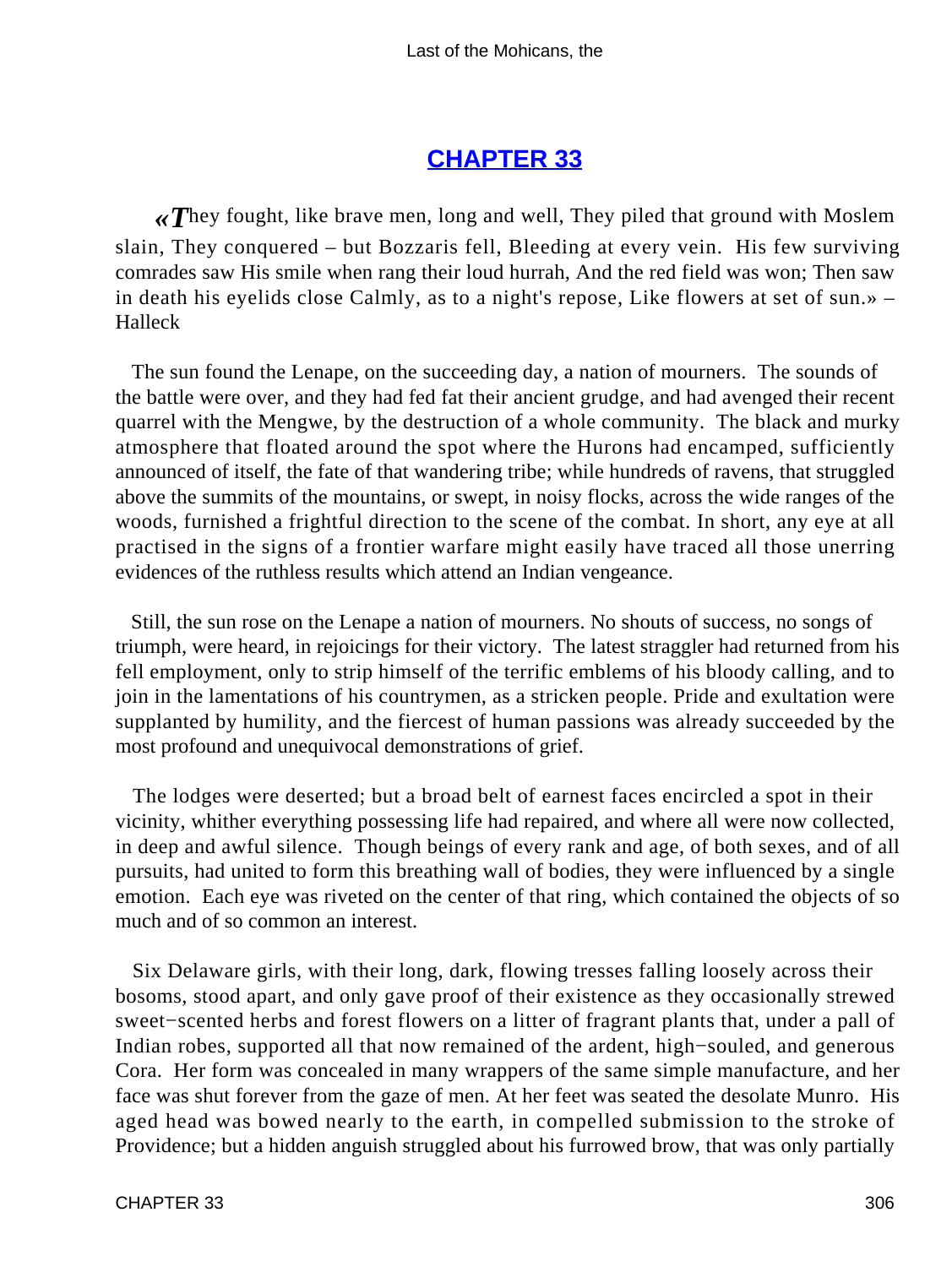concealed by the careless locks of gray that had fallen, neglected, on his temples. Gamut stood at his side, his meek head bared to the rays of the sun, while his eyes, wandering and concerned, seemed to be equally divided between that little volume, which contained so many quaint but holy maxims, and the being in whose behalf his soul yearned to administer consolation. Heyward was also nigh, supporting himself against a tree, and endeavoring to keep down those sudden risings of sorrow that it required his utmost manhood to subdue.

 But sad and melancholy as this group may easily be imagined, it was far less touching than another, that occupied the opposite space of the same area. Seated, as in life, with his form and limbs arranged in grave and decent composure, Uncas appeared, arrayed in the most gorgeous ornaments that the wealth of the tribe could furnish. Rich plumes nodded above his head; wampum, gorgets, bracelets, and medals, adorned his person in profusion; though his dull eye and vacant lineaments too strongly contradicted the idle tale of pride they would convey.

 Directly in front of the corpse Chingachgook was placed, without arms, paint or adornment of any sort, except the bright blue blazonry of his race, that was indelibly impressed on his naked bosom. During the long period that the tribe had thus been collected, the Mohican warrior had kept a steady, anxious look on the cold and senseless countenance of his son. So riveted and intense had been that gaze, and so changeless his attitude, that a stranger might not have told the living from the dead, but for the occasional gleamings of a troubled spirit, that shot athwart the dark visage of one, and the deathlike calm that had forever settled on the lineaments of the other. The scout was hard by, leaning in a pensive posture on his own fatal and avenging weapon; while Tamenund, supported by the elders of his nation, occupied a high place at hand, whence he might look down on the mute and sorrowful assemblage of his people.

 Just within the inner edge of the circle stood a soldier, in the military attire of a strange nation; and without it was his warhorse, in the center of a collection of mounted domestics, seemingly in readiness to undertake some distant journey. The vestments of the stranger announced him to be one who held a responsible situation near the person of the captain of the Canadas; and who, as it would now seem, finding his errand of peace frustrated by the fierce impetuosity of his allies, was content to become a silent and sad spectator of the fruits of a contest that he had arrived too late to anticipate.

 The day was drawing to the close of its first quarter, and yet had the multitude maintained its breathing stillness since its dawn.

 No sound louder than a stifled sob had been heard among them, nor had even a limb been moved throughout that long and painful period, except to perform the simple and touching offerings that were made, from time to time, in commemoration of the dead. The patience and forbearance of Indian fortitude could alone support such an appearance of abstraction, as seemed now to have turned each dark and motionless figure into stone.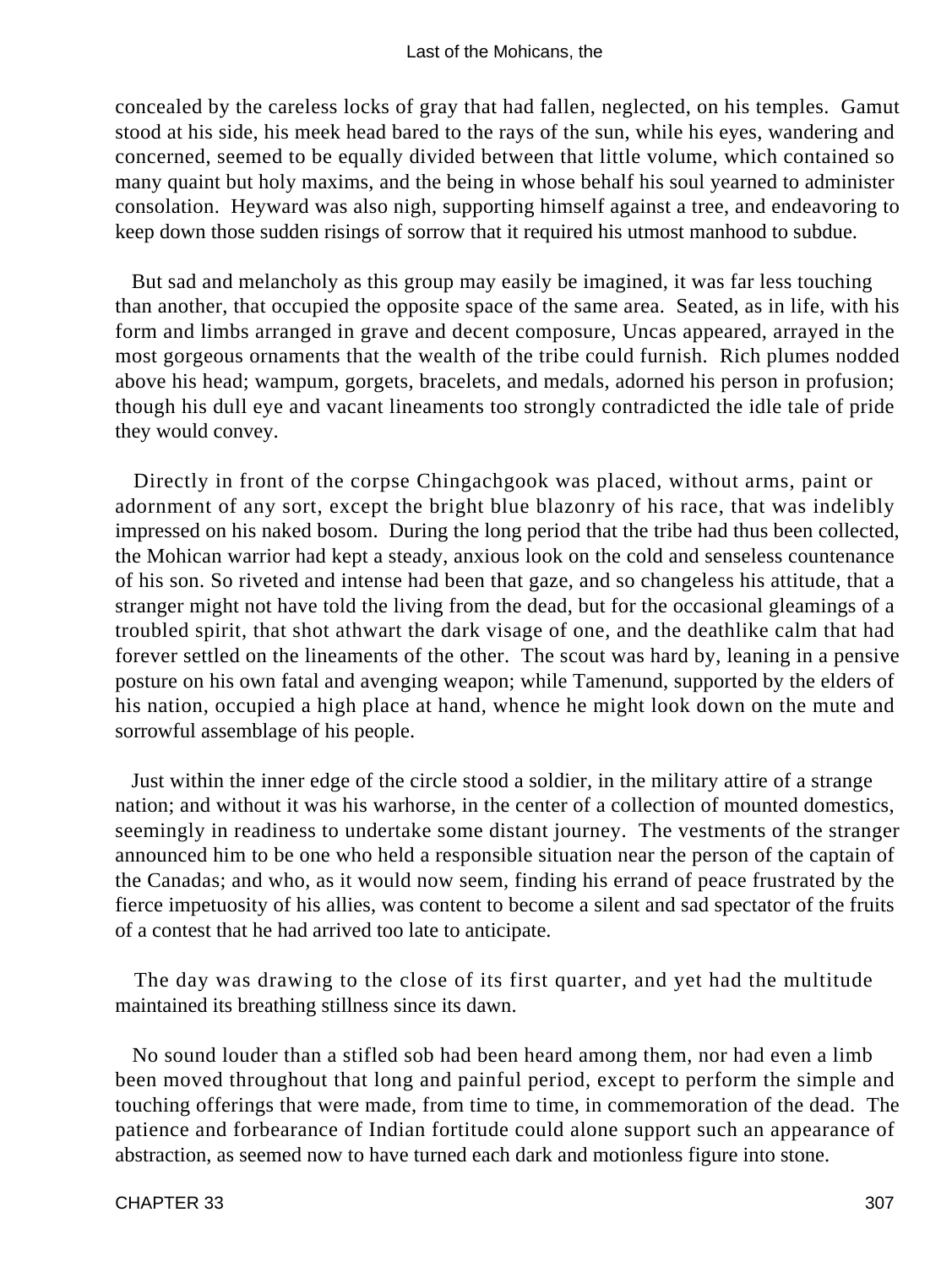At length, the sage of the Delawares stretched forth an arm, and leaning on the shoulders of his attendants, he arose with an air as feeble as if another age had already intervened between the man who had met his nation the preceding day, and him who now tottered on his elevated stand.

 «Men of the Lenape!» he said, in low, hollow tones, that sounded like a voice charged with some prophetic mission: «the face of the Manitou is behind a cloud! His eye is turned from you; His ears are shut; His tongue gives no answer. You see him not; yet His judgments are before you. Let your hearts be open and your spirits tell no lie. Men of the Lenape! the face of the Manitou is behind a cloud.»

 As this simple and yet terrible annunciation stole on the ears of the multitude, a stillness as deep and awful succeeded as if the venerated spirit they worshiped had uttered the words without the aid of human organs; and even the inanimate Uncas appeared a being of life, compared with the humbled and submissive throng by whom he was surrounded. As the immediate effect, however, gradually passed away, a low murmur of voices commenced a sort of chant in honor of the dead. The sounds were those of females, and were thrillingly soft and wailing. The words were connected by no regular continuation, but as one ceased another took up the eulogy, or lamentation, whichever it might be called, and gave vent to her emotions in such language as was suggested by her feelings and the occasion. At intervals the speaker was interrupted by general and loud bursts of sorrow, during which the girls around the bier of Cora plucked the plants and flowers blindly from her body, as if bewildered with grief. But, in the milder moments of their plaint, these emblems of purity and sweetness were cast back to their places, with every sign of tenderness and regret. Though rendered less connected by many and general interruptions and outbreakings, a translation of their language would have contained a regular descant, which, in substance, might have proved to possess a train of consecutive ideas.

 A girl, selected for the task by her rank and qualifications, commenced by modest allusions to the qualities of the deceased warrior, embellishing her expressions with those oriental images that the Indians have probably brought with them from the extremes of the other continent, and which form of themselves a link to connect the ancient histories of the two worlds. She called him the «panther of his tribe»; and described him as one whose moccasin left no trail on the dews; whose bound was like the leap of a young fawn; whose eye was brighter than a star in the dark night; and whose voice, in battle, was loud as the thunder of the Manitou. She reminded him of the mother who bore him, and dwelt forcibly on the happiness she must feel in possessing such a son. She bade him tell her, when they met in the world of spirits, that the Delaware girls had shed tears above the grave of her child, and had called her blessed.

 Then, they who succeeded, changing their tones to a milder and still more tender strain, alluded, with the delicacy and sensitiveness of women, to the stranger maiden, who had left the upper earth at a time so near his own departure, as to render the will of the Great Spirit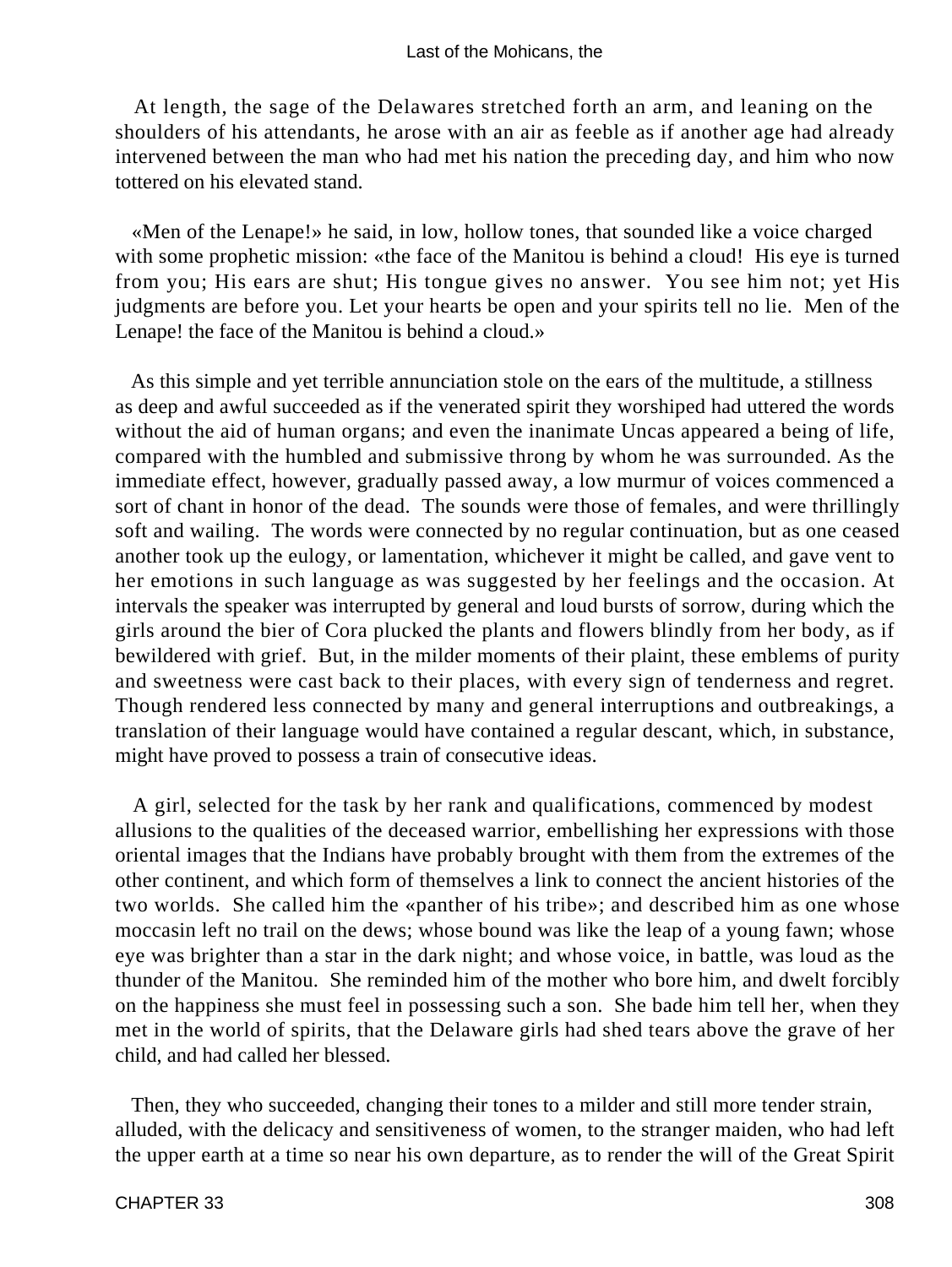too manifest to be disregarded. They admonished him to be kind to her, and to have consideration for her ignorance of those arts which were so necessary to the comfort of a warrior like himself. They dwelled upon her matchless beauty, and on her noble resolution, without the taint of envy, and as angels may be thought to delight in a superior excellence; adding, that these endowments should prove more than equivalent for any little imperfection in her education.

 After which, others again, in due succession, spoke to the maiden herself, in the low, soft language of tenderness and love. They exhorted her to be of cheerful mind, and to fear nothing for her future welfare. A hunter would be her companion, who knew how to provide for her smallest wants; and a warrior was at her side who was able to protect he against every danger. They promised that her path should be pleasant, and her burden light. They cautioned her against unavailing regrets for the friends of her youth, and the scenes where her father had dwelt; assuring her that the «blessed hunting grounds of the Lenape,» contained vales as pleasant, streams as pure; and flowers as sweet, as the «heaven of the pale faces.» They advised her to be attentive to the wants of her companion, and never to forget the distinction which the Manitou had so wisely established between them. Then, in a wild burst of their chant they sang with united voices the temper of the Mohican's mind. They pronounced him noble, manly and generous; all that became a warrior, and all that a maid might love. Clothing their ideas in the most remote and subtle images, they betrayed, that, in the short period of their intercourse, they had discovered, with the intuitive perception of their sex, the truant disposition of his inclinations. The Delaware girls had found no favor in his eyes! He was of a race that had once been lords on the shores of the salt lake, and his wishes had led him back to a people who dwelt about the graves of his fathers. Why should not such a predilection be encouraged! That she was of a blood purer and richer than the rest of her nation, any eye might have seen; that she was equal to the dangers and daring of a life in the woods, her conduct had proved; and now, they added, the «wise one of the earth» had transplanted her to a place where she would find congenial spirits, and might be forever happy.

 Then, with another transition in voice and subject, allusions were made to the virgin who wept in the adjacent lodge. They compared her to flakes of snow; as pure, as white, as brilliant, and as liable to melt in the fierce heats of summer, or congeal in the frosts of winter. They doubted not that she was lovely in the eyes of the young chief, whose skin and whose sorrow seemed so like her own; but though far from expressing such a preference, it was evident they deemed her less excellent than the maid they mourned. Still they denied her no need her rare charms might properly claim. Her ringlets were compared to the exuberant tendrils of the vine, her eye to the blue vault of heavens, and the most spotless cloud, with its glowing flush of the sun, was admitted to be less attractive than her bloom.

 During these and similar songs nothing was audible but the murmurs of the music; relieved, as it was, or rather rendered terrible, by those occasional bursts of grief which might be called its choruses. The Delawares themselves listened like charmed men; and it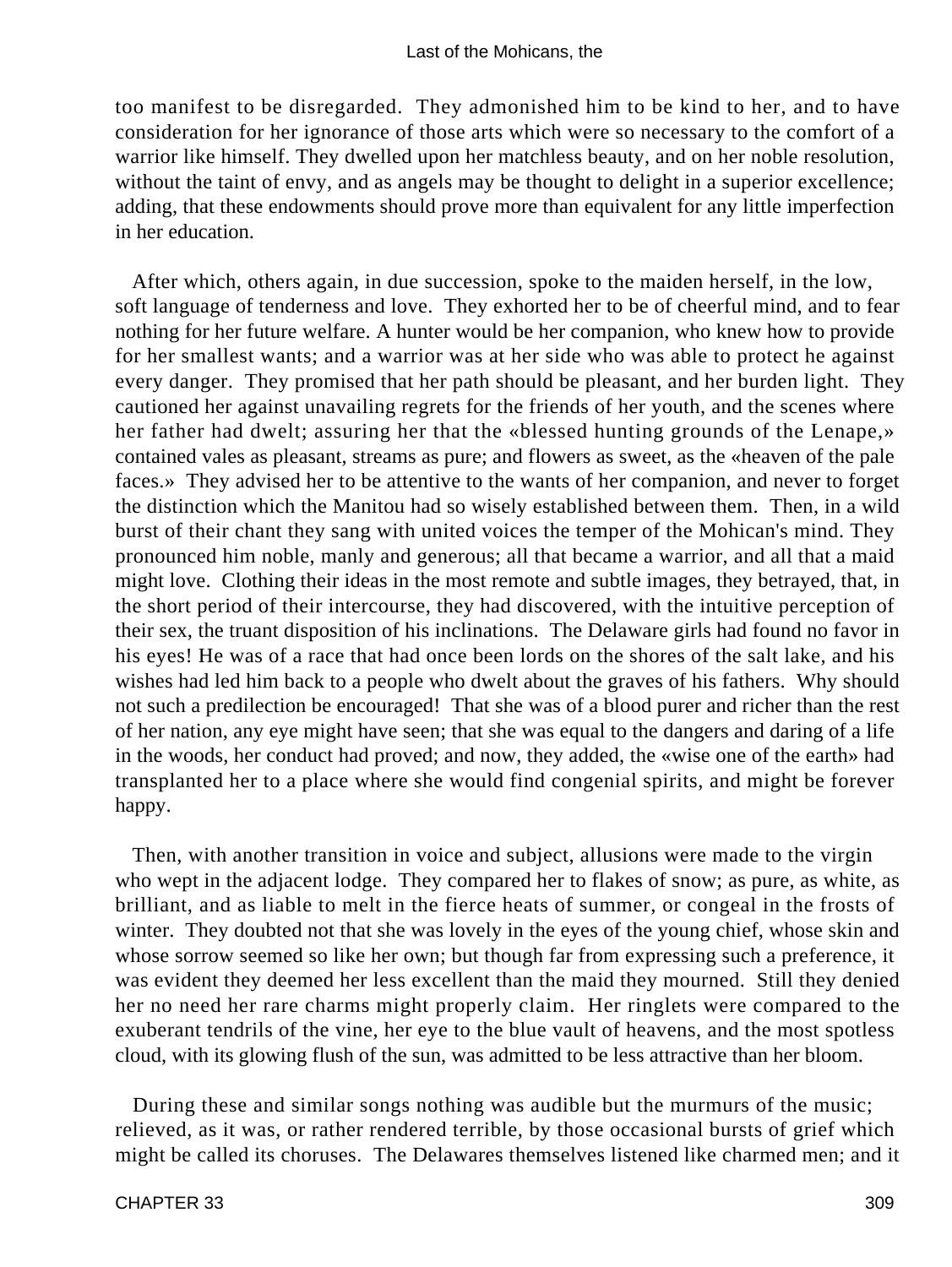was very apparent, by the variations of their speaking countenances, how deep and true was their sympathy. Even David was not reluctant to lend his ears to the tones of voices so sweet; and long ere the chant was ended, his gaze announced that his soul was enthralled.

 The scout, to whom alone, of all the white men, the words were intelligible, suffered himself to be a little aroused from his meditative posture, and bent his face aside, to catch their meaning, as the girls proceeded. But when they spoke of the future prospects of Cora and Uncas, he shook his head, like one who knew the error of their simple creed, and resuming his reclining attitude, he maintained it until the ceremony, if that might be called a ceremony, in which feeling was so deeply imbued, was finished. Happily for the self−command of both Heyward and Munro, they knew not the meaning of the wild sounds they heard.

 Chingachgook was a solitary exception to the interest manifested by the native part of the audience. His look never changed throughout the whole of the scene, nor did a muscle move in his rigid countenance, even at the wildest or the most pathetic parts of the lamentation. The cold and senseless remains of his son was all to him, and every other sense but that of sight seemed frozen, in order that his eyes might take their final gaze at those lineaments he had so long loved, and which were now about to be closed forever from his view.

 In this stage of the obsequies, a warrior much renowned for deed in arms, and more especially for services in the recent combat, a man of stern and grave demeanor, advanced slowly from the crowd, and placed himself nigh the person of the dead.

 «Why hast thou left us, pride of the Wapanachki?» he said, addressing himself to the dull ears of Uncas, as if the empty clay retained the faculties of the animated man; «thy time has been like that of the sun when in the trees; thy glory brighter than his light at noonday. Thou art gone, youthful warrior, but a hundred Wyandots are clearing the briers from thy path to the world of the spirits. Who that saw thee in battle would believe that thou couldst die? Who before thee has ever shown Uttawa the way into the fight? Thy feet were like the wings of eagles; thine arm heavier than falling branches from the pine; and thy voice like the Manitou when He speaks in the clouds. The tongue of Uttawa is weak,» he added, looking about him with a melancholy gaze, «and his heart exceeding heavy. Pride of the Wapanachki, why hast thou left us?»

 He was succeeded by others, in due order, until most of the high and gifted men of the nation had sung or spoken their tribute of praise over the manes of the deceased chief. When each had ended, another deep and breathing silence reigned in all the place.

 Then a low, deep sound was heard, like the suppressed accompaniment of distant music, rising just high enough on the air to be audible, and yet so indistinctly, as to leave its character, and the place whence it proceeded, alike matters of conjecture. It was, however,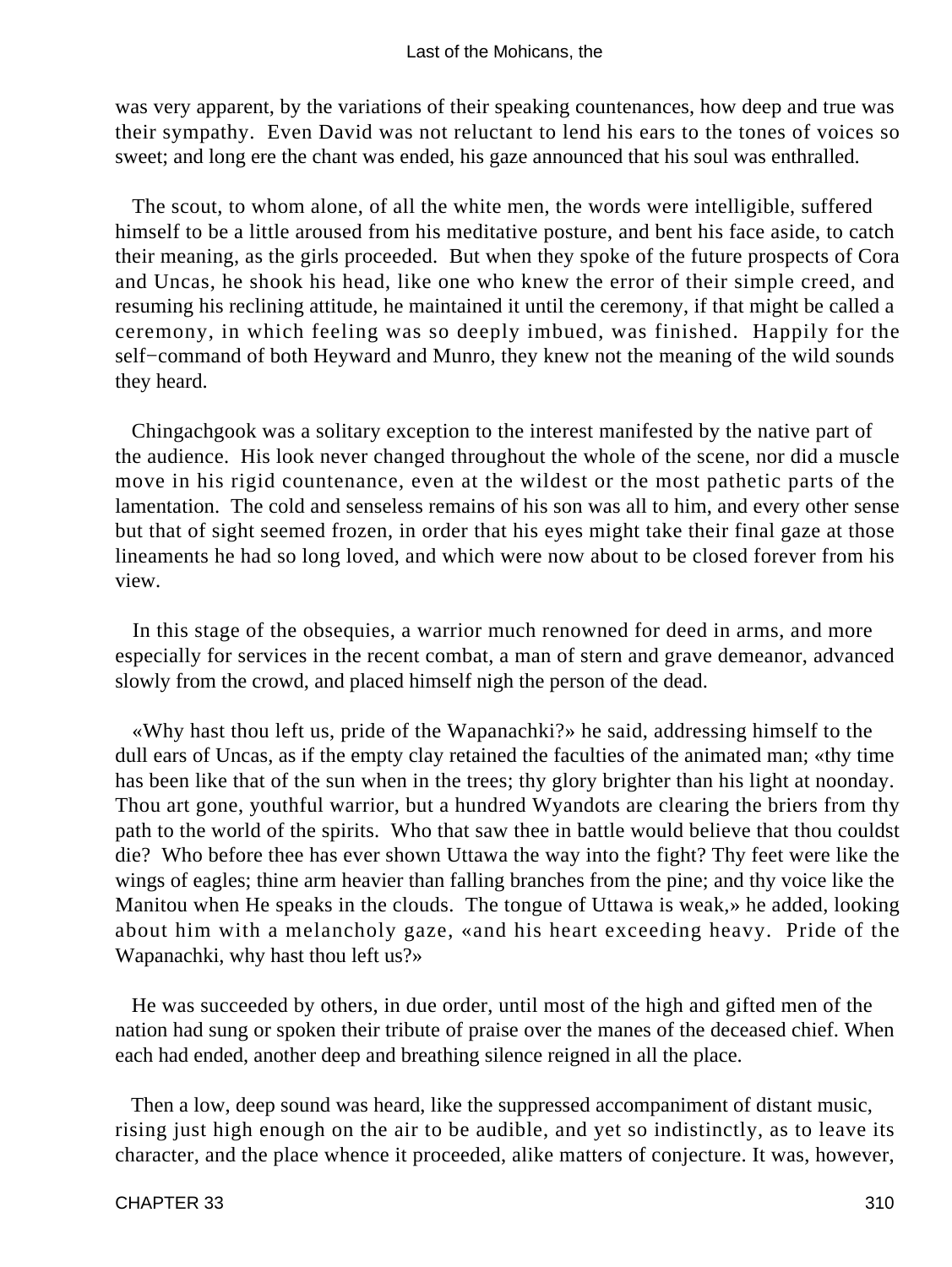succeeded by another and another strain, each in a higher key, until they grew on the ear, first in long drawn and often repeated interjections, and finally in words. The lips of Chingachgook had so far parted, as to announce that it was the monody of the father. Though not an eye was turned toward him nor the smallest sign of impatience exhibited, it was apparent, by the manner in which the multitude elevated their heads to listen, that they drank in the sounds with an intenseness of attention, that none but Tamenund himself had ever before commanded. But they listened in vain. The strains rose just so loud as to become intelligible, and then grew fainter and more trembling, until they finally sank on the ear, as if borne away by a passing breath of wind. The lips of the Sagamore closed, and he remained silent in his seat, looking with his riveted eye and motionless form, like some creature that had been turned from the Almighty hand with the form but without the spirit of a man. The Delawares who knew by these symptoms that the mind of their friend was not prepared for so mighty an effort of fortitude, relaxed in their attention; and, with an innate delicacy, seemed to bestow all their thoughts on the obsequies of the stranger maiden.

 A signal was given, by one of the elder chiefs, to the women who crowded that part of the circle near which the body of Cora lay. Obedient to the sign, the girls raised the bier to the elevation of their heads, and advanced with slow and regulated steps, chanting, as they proceeded, another wailing song in praise of the deceased. Gamut, who had been a close observer of rites he deemed so heathenish, now bent his head over the shoulder of the unconscious father, whispering:

 «They move with the remains of thy child; shall we not follow, and see them interred with Christian burial?»

 Munro started, as if the last trumpet had sounded in his ear, and bestowing one anxious and hurried glance around him, he arose and followed in the simple train, with the mien of a soldier, but bearing the full burden of a parent's suffering. His friends pressed around him with a sorrow that was too strong to be termed sympathy  $-$  even the young Frenchman joining in the procession, with the air of a man who was sensibly touched at the early and melancholy fate of one so lovely. But when the last and humblest female of the tribe had joined in the wild and yet ordered array, the men of the Lenape contracted their circle, and formed again around the person of Uncas, as silent, as grave, and as motionless as before.

 The place which had been chosen for the grave of Cora was a little knoll, where a cluster of young and healthful pines had taken root, forming of themselves a melancholy and appropriate shade over the spot. On reaching it the girls deposited their burden, and continued for many minutes waiting, with characteristic patience, and native timidity, for some evidence that they whose feelings were most concerned were content with the arrangement. At length the scout, who alone understood their habits, said, in their own language:

«My daughters have done well; the white men thank them.»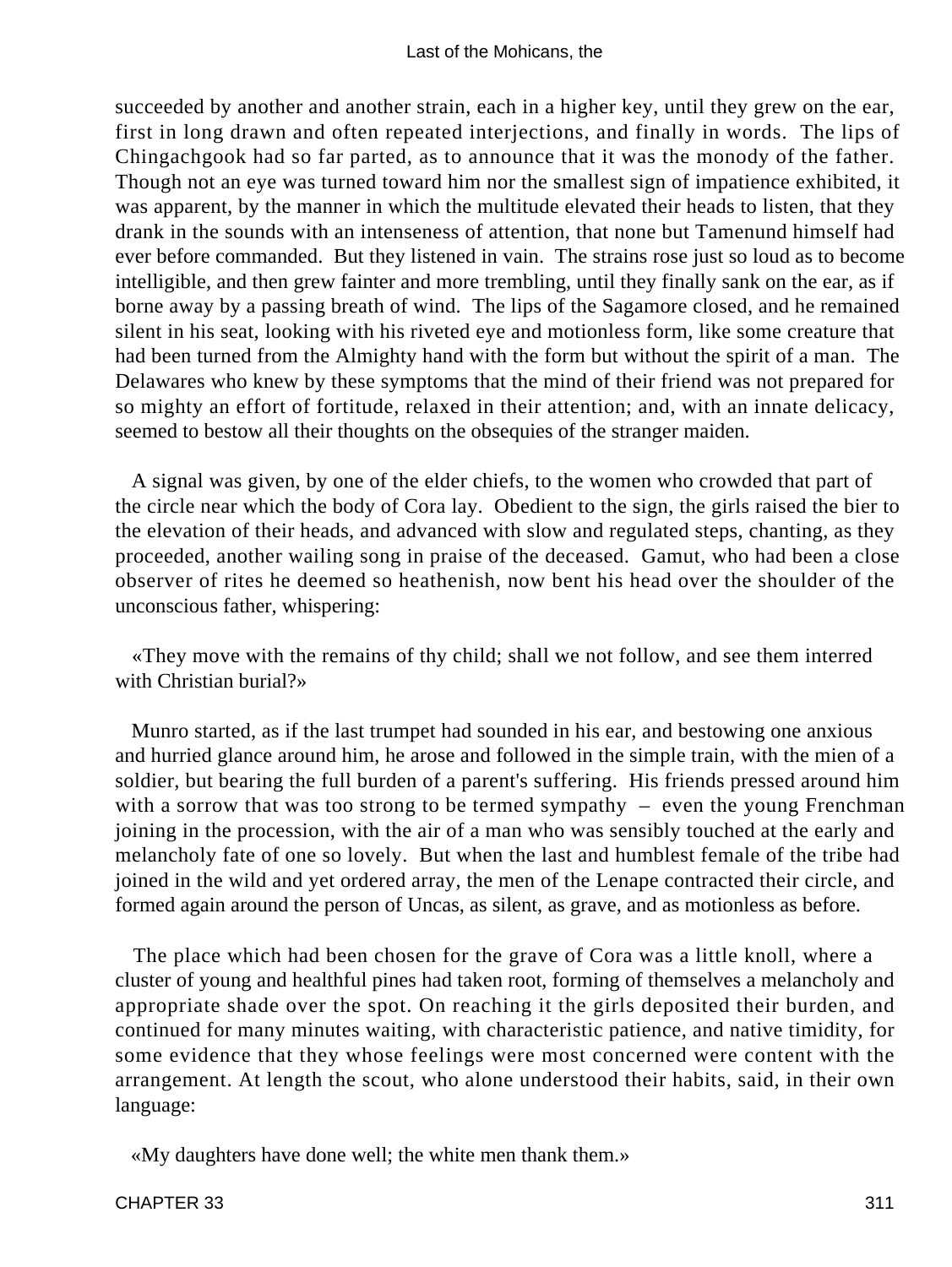Satisfied with this testimony in their favor, the girls proceeded to deposit the body in a shell, ingeniously, and not inelegantly, fabricated of the bark of the birch; after which they lowered it into its dark and final abode. The ceremony of covering the remains, and concealing the marks of the fresh earth, by leaves and other natural and customary objects, was conducted with the same simple and silent forms. But when the labors of the kind beings who had performed these sad and friendly offices were so far completed, they hesitated, in a way to show that they knew not how much further they might proceed. It was in this stage of the rites that the scout again addressed them:

 «My young women have done enough,» he said: «the spirit of the pale face has no need of food or raiment, their gifts being according to the heaven of their color. I see,» he added, glancing an eye at David, who was preparing his book in a manner that indicated an intention to lead the way in sacred song, «that one who better knows the Christian fashions is about to speak.»

 The females stood modestly aside, and, from having been the principal actors in the scene, they now became the meek and attentive observers of that which followed. During the time David occupied in pouring out the pious feelings of his spirit in this manner, not a sign of surprise, nor a look of impatience, escaped them. They listened like those who knew the meaning of the strange words, and appeared as if they felt the mingled emotions of sorrow, hope, and resignation, they were intended to convey.

 Excited by the scene he had just witnessed, and perhaps influenced by his own secret emotions, the master of song exceeded his usual efforts. His full rich voice was not found to suffer by a comparison with the soft tones of the girls; and his more modulated strains possessed, at least for the ears of those to whom they were peculiarly addressed, the additional power of intelligence. He ended the anthem, as he had commenced it, in the midst of a grave and solemn stillness.

 When, however, the closing cadence had fallen on the ears of his auditors, the secret, timorous glances of the eyes, and the general and yet subdued movement of the assemblage, betrayed that something was expected from the father of the deceased. Munro seemed sensible that the time was come for him to exert what is, perhaps, the greatest effort of which human nature is capable. He bared his gray locks, and looked around the timid and quiet throng by which he was encircled, with a firm and collected countenance. Then, motioning with his hand for the scout to listen, he said:

 «Say to these kind and gentle females, that a heart−broken and failing man returns them his thanks. Tell them, that the Being we all worship, under different names, will be mindful of their charity; and that the time shall not be distant when we may assemble around His throne without distinction of sex, or rank, or color.»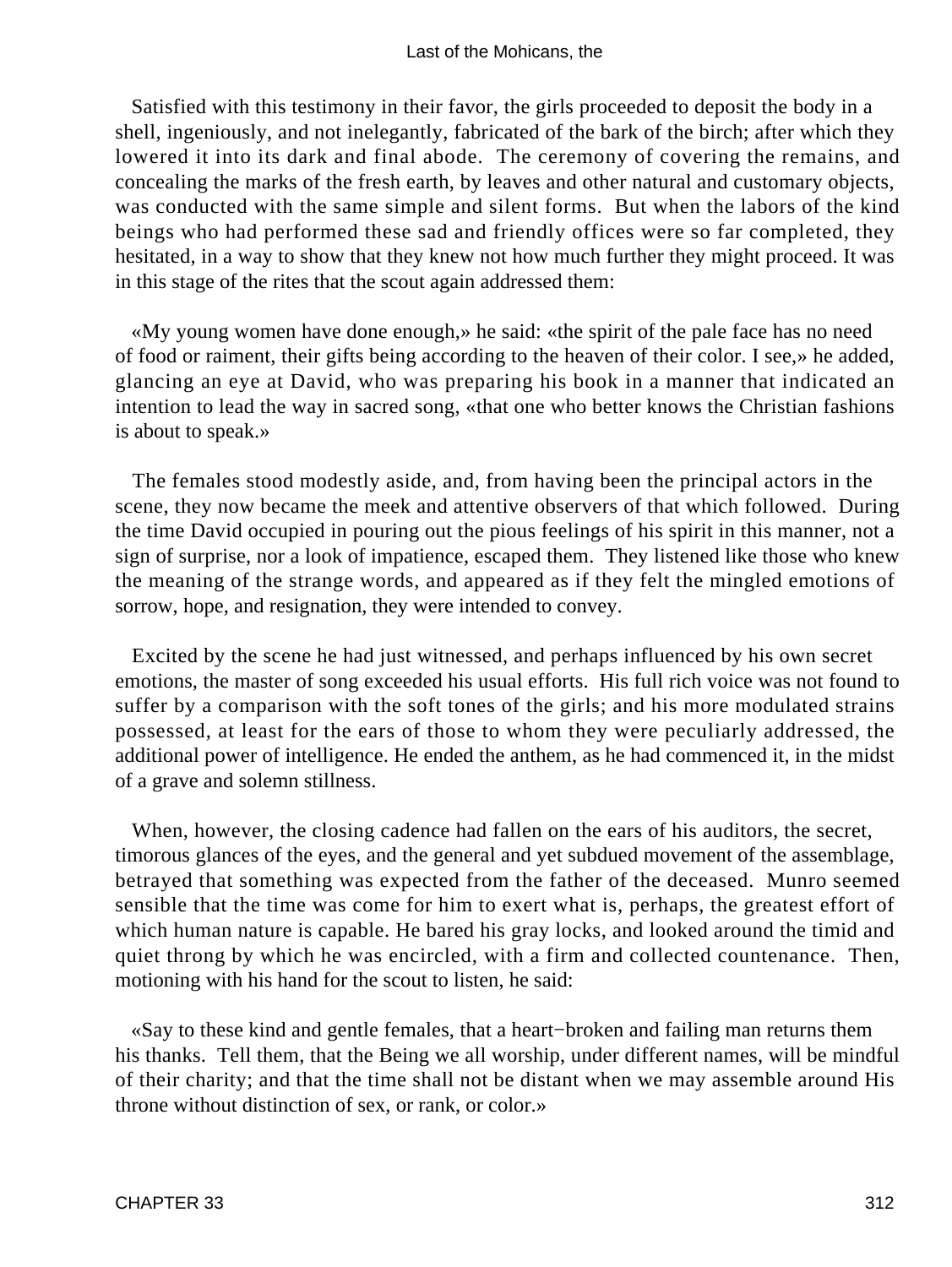The scout listened to the tremulous voice in which the veteran delivered these words, and shook his head slowly when they were ended, as one who doubted their efficacy.

 «To tell them this,» he said, «would be to tell them that the snows come not in the winter, or that the sun shines fiercest when the trees are stripped of their leaves.»

 Then turning to the women, he made such a communication of the other's gratitude as he deemed most suited to the capacities of his listeners. The head of Munro had already sunk upon his chest, and he was again fast relapsing into melancholy, when the young Frenchman before named ventured to touch him lightly on the elbow. As soon as he had gained the attention of the mourning old man, he pointed toward a group of young Indians, who approached with a light but closely covered litter, and then pointed upward toward the sun.

 «I understand you, sir,» returned Munro, with a voice of forced firmness; «I understand you. It is the will of Heaven, and I submit. Cora, my child! if the prayers of a heart−broken father could avail thee now, how blessed shouldst thou be! Come, gentlemen,» he added, looking about him with an air of lofty composure, though the anguish that quivered in his faded countenance was far too powerful to be concealed, «our duty here is ended; let us depart.»

 Heyward gladly obeyed a summons that took them from a spot where, each instant, he felt his self−control was about to desert him. While his companions were mounting, however, he found time to press the hand of the scout, and to repeat the terms of an engagement they had made to meet again within the posts of the British army. Then, gladly throwing himself into the saddle, he spurred his charger to the side of the litter, whence low and stifled sobs alone announced the presence of Alice. In this manner, the head of Munro again drooping on his bosom, with Heyward and David following in sorrowing silence, and attended by the aide of Montcalm with his guard, all the white men, with the exception of Hawkeye, passed from before the eyes of the Delawares, and were buried in the vast forests of that region.

 But the tie which, through their common calamity, had united the feelings of these simple dwellers in the woods with the strangers who had thus transiently visited them, was not so easily broken. Years passed away before the traditionary tale of the white maiden, and of the young warrior of the Mohicans ceased to beguile the long nights and tedious marches, or to animate their youthful and brave with a desire for vengeance. Neither were the secondary actors in these momentous incidents forgotten. Through the medium of the scout, who served for years afterward as a link between them and civilized life, they learned, in answer to their inquiries, that the «Gray Head» was speedily gathered to his fathers – borne down, as was erroneously believed, by his military misfortunes; and that the «Open Hand» had conveyed his surviving daughter far into the settlements of the pale faces, where her tears had at last ceased to flow, and had been succeeded by the bright smiles which were better suited to her joyous nature.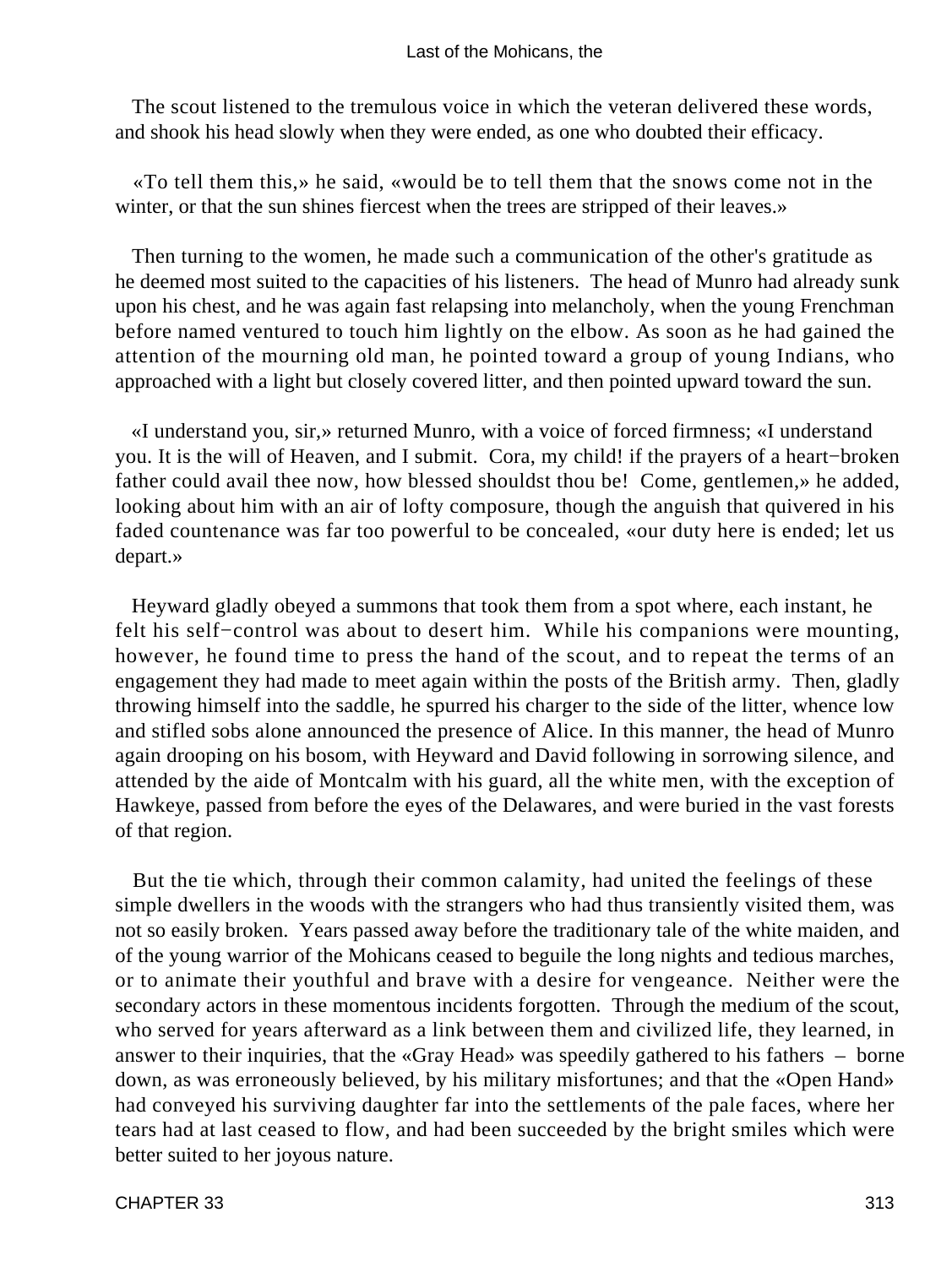But these were events of a time later than that which concerns our tale. Deserted by all of his color, Hawkeye returned to the spot where his sympathies led him, with a force that no ideal bond of union could destroy. He was just in time to catch a parting look of the features of Uncas, whom the Delawares were already inclosing in his last vestment of skins. They paused to permit the longing and lingering gaze of the sturdy woodsman, and when it was ended, the body was enveloped, never to be unclosed again. Then came a procession like the other, and the whole nation was collected about the temporary grave of the chief – temporary, because it was proper that, at some future day, his bones should rest among those of his own people.

 The movement, like the feeling, had been simultaneous and general. The same grave expression of grief, the same rigid silence, and the same deference to the principal mourner, were observed around the place of interment as have been already described. The body was deposited in an attitude of repose, facing the rising sun, with the implements of war and of the chase at hand, in readiness for the final journey. An opening was left in the shell, by which it was protected from the soil, for the spirit to communicate with its earthly tenement, when necessary; and the whole was concealed from the instinct, and protected from the ravages of the beasts of prey, with an ingenuity peculiar to the natives. The manual rites then ceased and all present reverted to the more spiritual part of the ceremonies.

 Chingachgook became once more the object of the common attention. He had not yet spoken, and something consolatory and instructive was expected from so renowned a chief on an occasion of such interest. Conscious of the wishes of the people, the stern and self−restrained warrior raised his face, which had latterly been buried in his robe, and looked about him with a steady eye. His firmly compressed and expressive lips then severed, and for the first time during the long ceremonies his voice was distinctly audible. «Why do my brothers mourn?» he said, regarding the dark race of dejected warriors by whom he was environed; «why do my daughters weep? that a young man has gone to the happy hunting−grounds; that a chief has filled his time with honor? He was good; he was dutiful; he was brave. Who can deny it? The Manitou had need of such a warrior, and He has called him away. As for me, the son and the father of Uncas, I am a blazed pine, in a clearing of the pale faces. My race has gone from the shores of the salt lake and the hills of the Delawares. But who can say that the serpent of his tribe has forgotten his wisdom? I am alone  $-\infty$ 

 «No, no,» cried Hawkeye, who had been gazing with a yearning look at the rigid features of his friend, with something like his own self−command, but whose philosophy could endure no longer; «no, Sagamore, not alone. The gifts of our colors may be different, but God has so placed us as to journey in the same path. I have no kin, and I may also say, like you, no people. He was your son, and a red−skin by nature; and it may be that your blood was nearer – but, if ever I forget the lad who has so often fou't at my side in war, and slept at my side in peace, may He who made us all, whatever may be our color or our gifts, forget me! The boy has left us for a time; but, Sagamore, you are not alone.»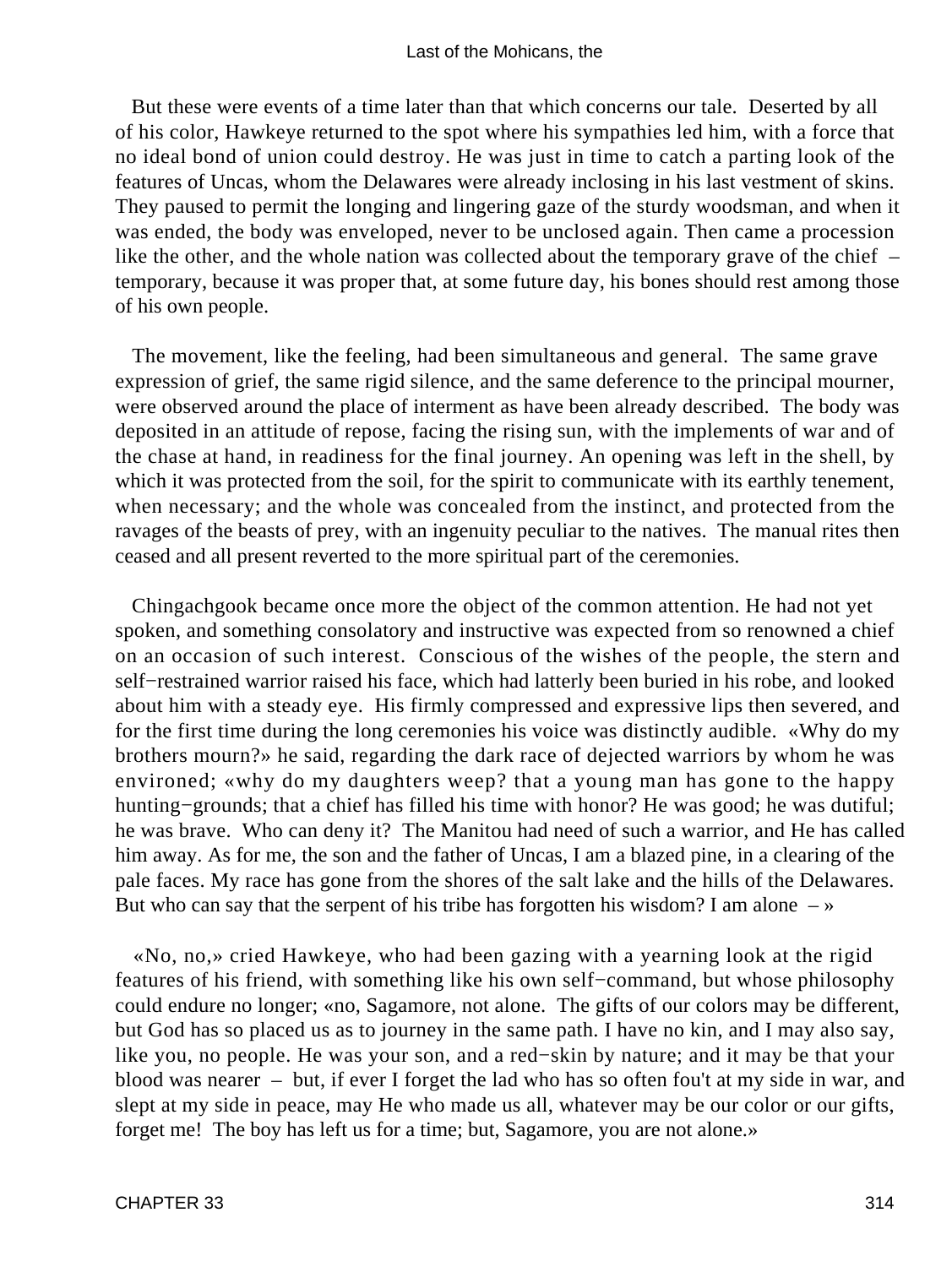Chingachgook grasped the hand that, in the warmth of feeling, the scout had stretched across the fresh earth, and in an attitude of friendship these two sturdy and intrepid woodsmen bowed their heads together, while scalding tears fell to their feet, watering the grave of Uncas like drops of falling rain.

 In the midst of the awful stillness with which such a burst of feeling, coming as it did, from the two most renowned warriors of that region, was received, Tamenund lifted his voice to disperse the multitude.

 «It is enough,» he said. «Go, children of the Lenape, the anger of the Manitou is not done. Why should Tamenund stay? The pale faces are masters of the earth, and the time of the red men has not yet come again. My day has been too long. In the morning I saw the sons of Unamis happy and strong; and yet, before the night has come, have I lived to see the last warrior of the wise race of the Mohicans.»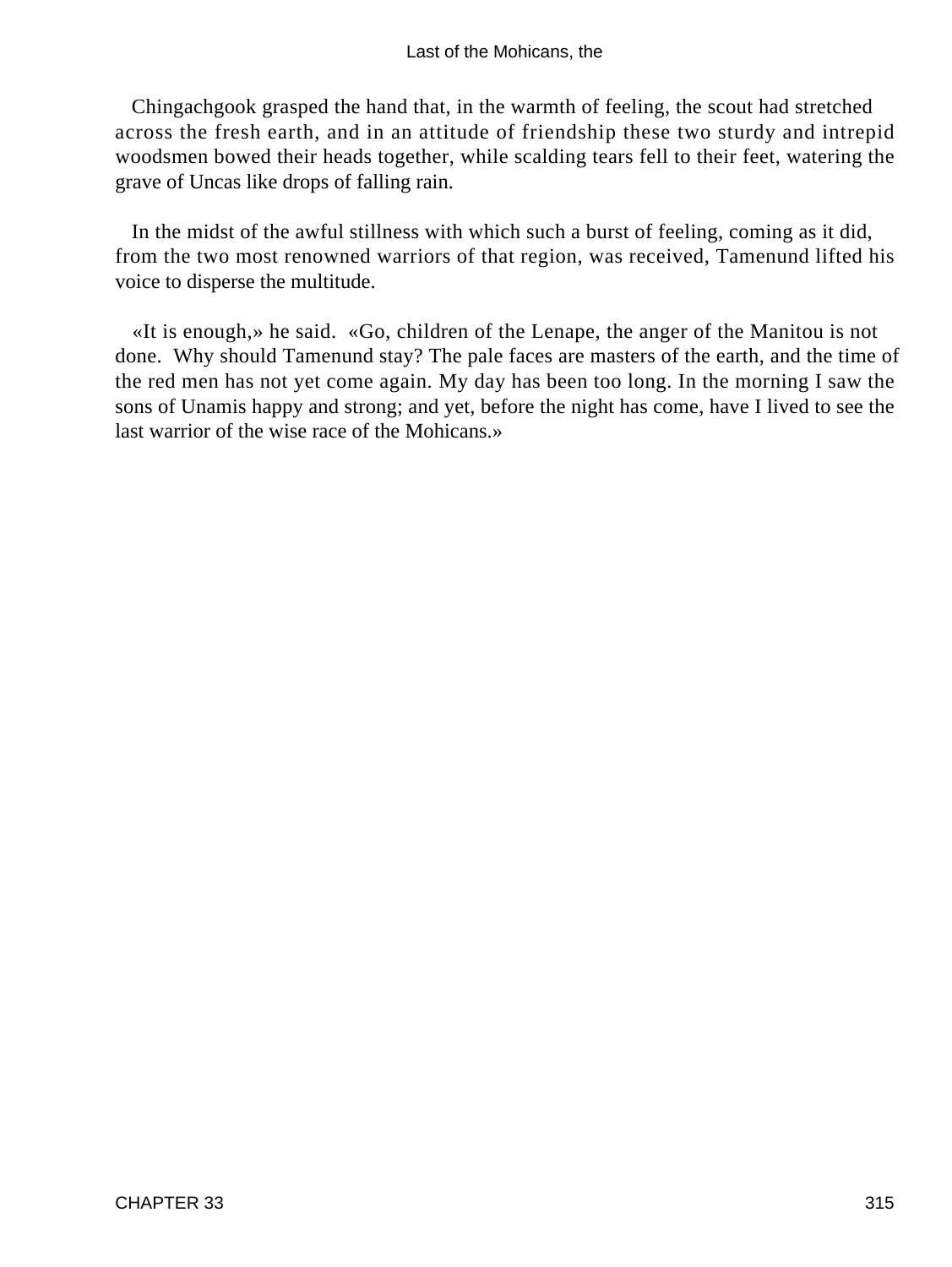# **Table of Content**

**[INTRODUCTION](#page-3-0)**

**[CHAPTER 1](#page-6-0)**

**[CHAPTER 2](#page-13-0)**

**[CHAPTER 3](#page-20-0)**

**[CHAPTER 4](#page-27-0)**

**[CHAPTER 5](#page-35-0)**

**[CHAPTER 6](#page-43-0)**

**[CHAPTER 7](#page-52-0)**

**[CHAPTER 8](#page-61-0)**

**[CHAPTER 9](#page-69-0)**

**[CHAPTER 10](#page-76-0)**

**[CHAPTER 11](#page-86-0)**

**[CHAPTER 12](#page-96-0)**

**[CHAPTER 13](#page-107-0)**

**[CHAPTER 14](#page-116-0)**

**[CHAPTER 15](#page-128-0)**

**[CHAPTER 16](#page-138-0)**

**[CHAPTER 17](#page-148-0)**

**[CHAPTER 18](#page-160-0)**

**[CHAPTER 19](#page-170-0)**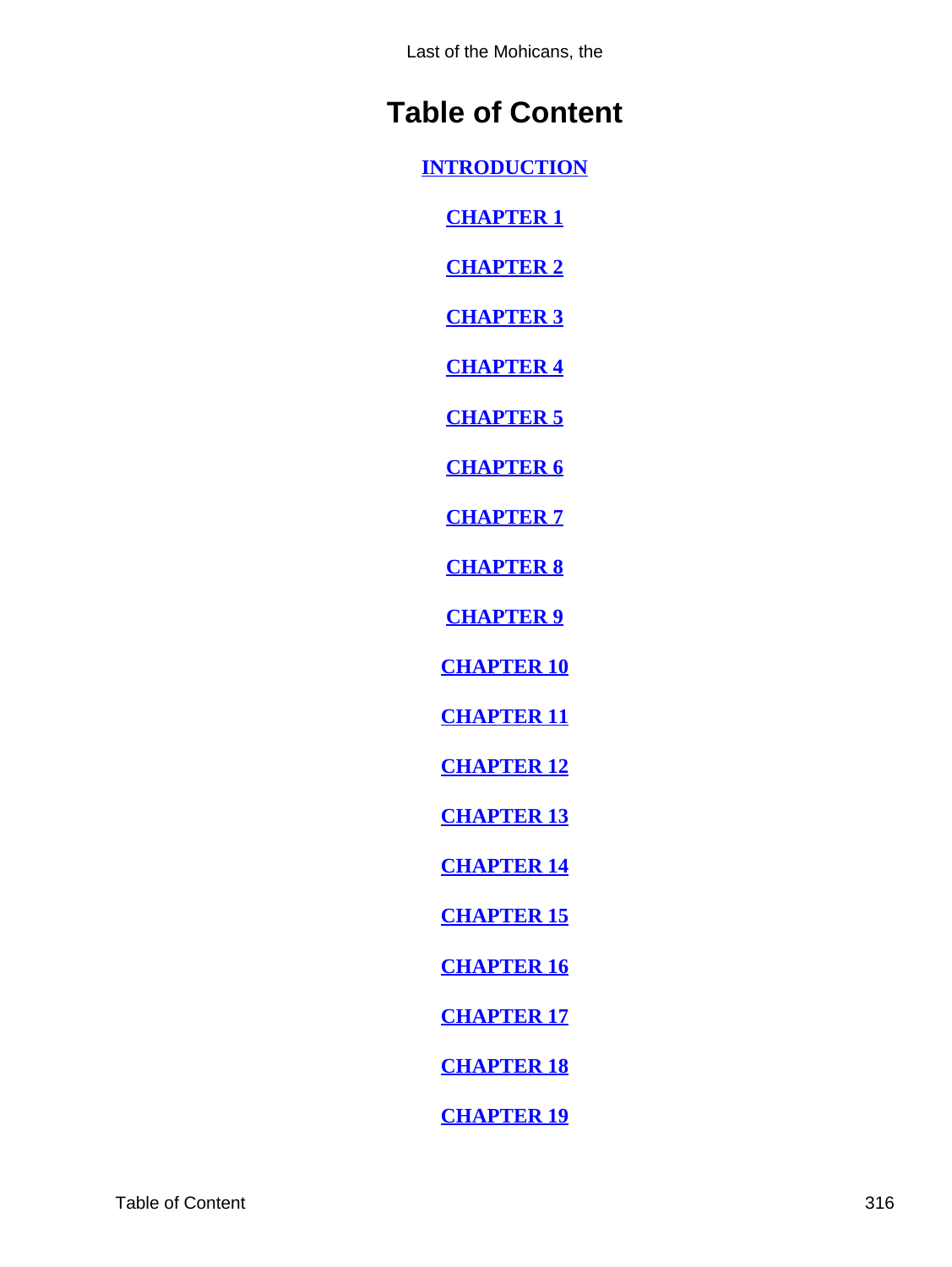<span id="page-317-0"></span>**[CHAPTER 20](#page-180-0)**

**[CHAPTER 21](#page-190-0)**

**[CHAPTER 22](#page-199-0)**

**[CHAPTER 23](#page-209-0)**

**[CHAPTER 24](#page-219-0)**

**[CHAPTER 25](#page-228-0)**

**[CHAPTER 26](#page-239-0)**

**[CHAPTER 27](#page-248-0)**

**[CHAPTER 28](#page-256-0)**

**[CHAPTER 29](#page-265-0)**

**[CHAPTER 30](#page-276-0)**

**[CHAPTER 31](#page-287-0)**

**[CHAPTER 32](#page-294-0)**

**[CHAPTER 33](#page-306-0)**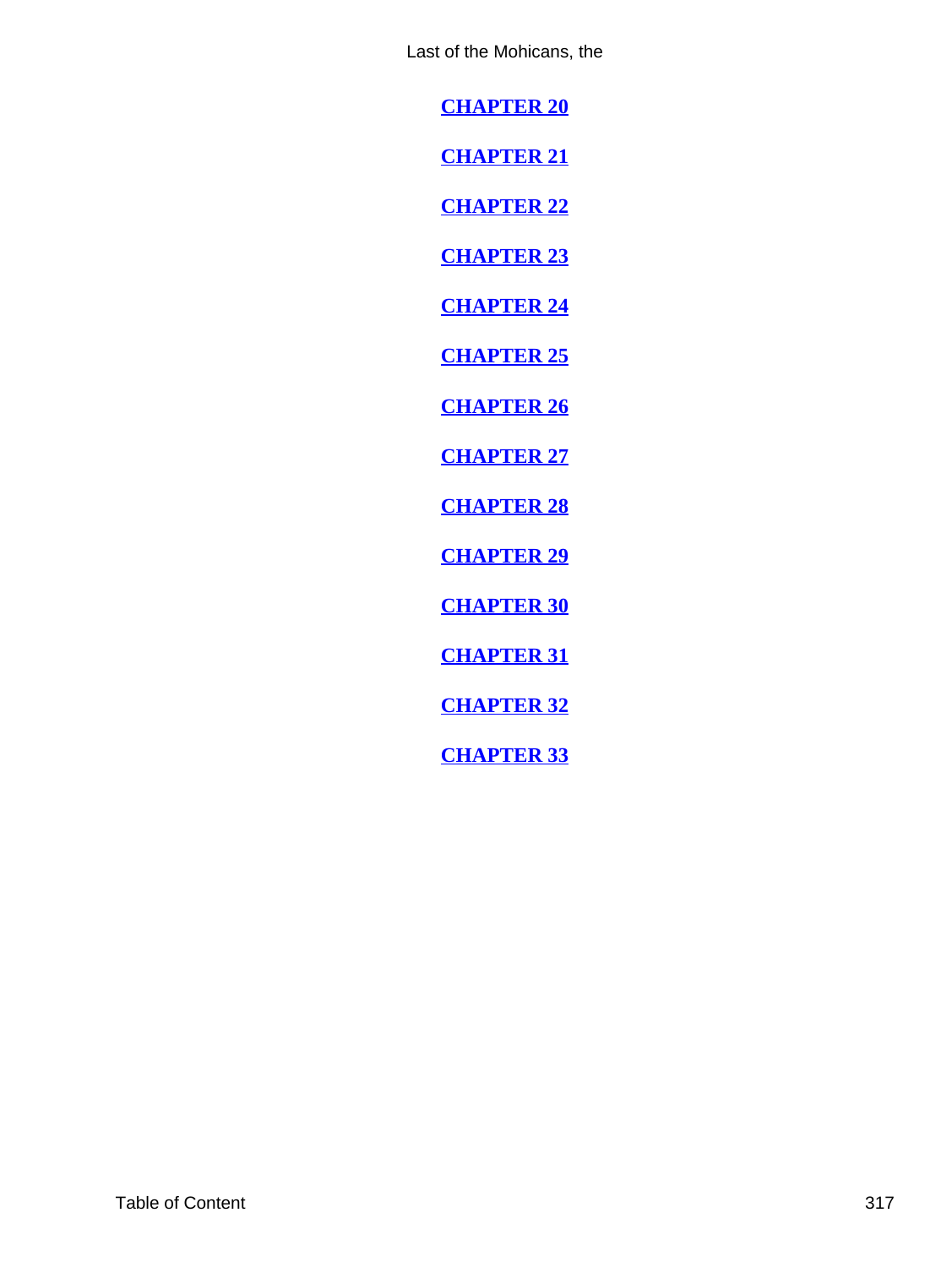# **You are reading a Phoenix Edition:**

It was converted from clean and standard xhtml/xml files. It uses metatags to identify content, and other data. The available resources specific to each ebook format were used to give the reader a pleasant reading experience.

More detais available at Phoenix−Library.org website.

Any suggestion that helps us to improve these editions are welcome.

**The Phoenix−Library Team**